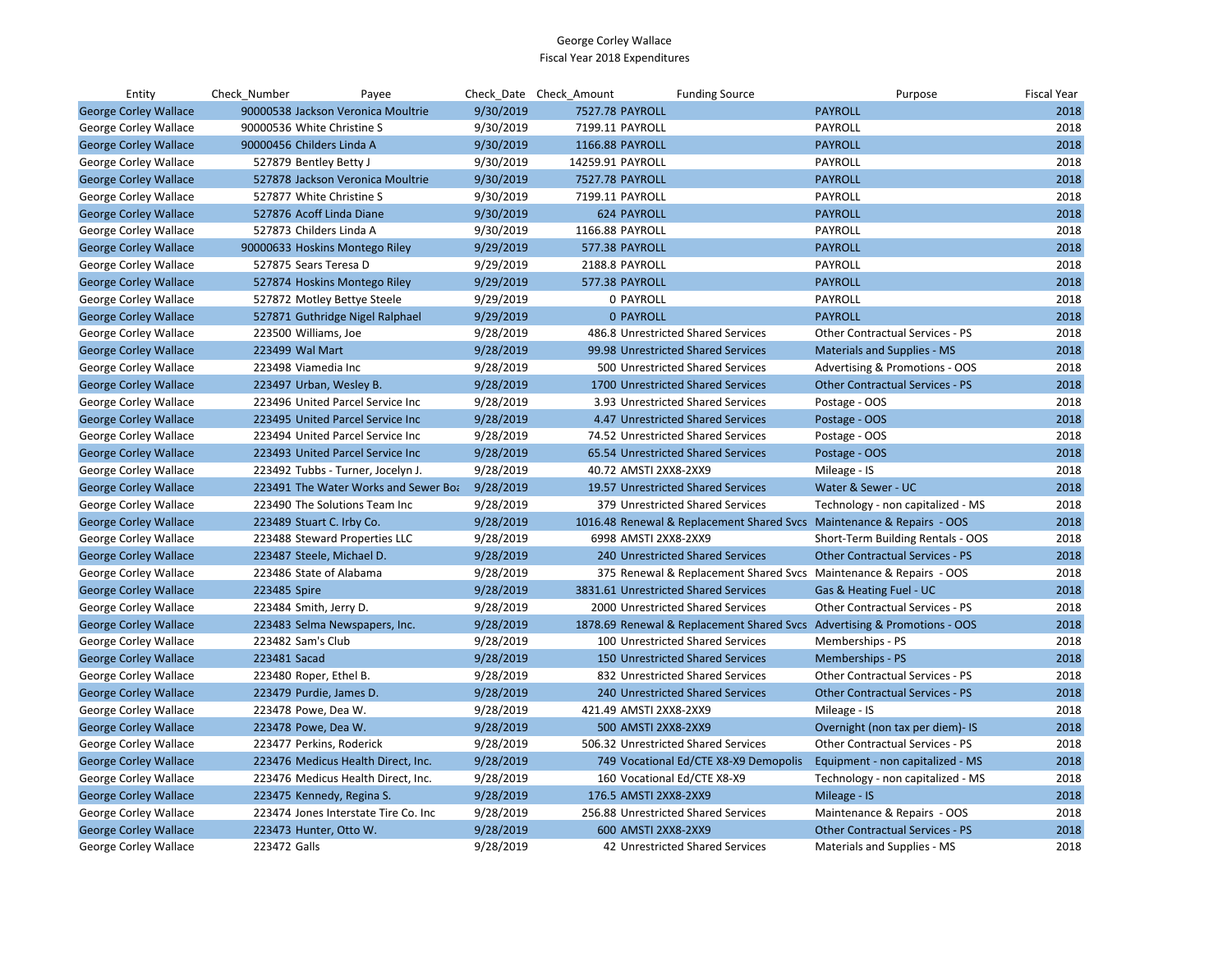| <b>George Corley Wallace</b> | 223471 Fuller Building Company         | 9/28/2019 | 70.52 Unrestricted Shared Services        | <b>Materials and Supplies - MS</b>     | 2018 |
|------------------------------|----------------------------------------|-----------|-------------------------------------------|----------------------------------------|------|
| George Corley Wallace        | 223470 Cougar Oil Inc.                 | 9/28/2019 | 3707.54 Unrestricted Shared Services      | Gasoline & Oil - Motor Veh - OOS       | 2018 |
| <b>George Corley Wallace</b> | 223469 Cintas Corporation              | 9/28/2019 | 288.05 Unrestricted Shared Services       | <b>Other Contractual Services - PS</b> | 2018 |
| George Corley Wallace        | 223468 CDW LLC                         | 9/28/2019 | 11687.25 AE-State Regular 2XX8-2XX9       | Materials and Supplies - MS            | 2018 |
| <b>George Corley Wallace</b> | 223468 CDW LLC                         | 9/28/2019 | 9349.8 AE-Federal Regular 2XX8-2XX9       | Materials and Supplies - MS            | 2018 |
| George Corley Wallace        | 223468 CDW LLC                         | 9/28/2019 | 437.3 Vocational Ed/CTE X8-X9             | Technology - non capitalized - MS      | 2018 |
| <b>George Corley Wallace</b> | 223468 CDW LLC                         | 9/28/2019 | 4134.82 Vocational Ed/CTE X8-X9 Demopolis | Technology - non capitalized - MS      | 2018 |
| George Corley Wallace        | 223467 Black, Jearel L.                | 9/28/2019 | 780 Unrestricted Shared Services          | <b>Other Contractual Services - PS</b> | 2018 |
| <b>George Corley Wallace</b> | 223466 BBS Enterprise                  | 9/28/2019 | 17335 Unrestricted Shared Services        | <b>Other Contractual Services - PS</b> | 2018 |
| George Corley Wallace        | 223465 AT&T (Business Service)         | 9/28/2019 | 62.48 AMSTI 2XX8-2XX9                     | Landline Phones - UC                   | 2018 |
| <b>George Corley Wallace</b> | 223464 Airgas Inc                      | 9/28/2019 | 943.83 Unrestricted Shared Services       | <b>Materials and Supplies - MS</b>     | 2018 |
| George Corley Wallace        | 223463 AEIC Advantage Elevator Inspect | 9/28/2019 | 450 Unrestricted Shared Services          | Service Contracts on Equipment -OOS    | 2018 |
| <b>George Corley Wallace</b> | 223462 ACT Inc                         | 9/28/2019 | 320 AE-State Regular 2XX8-2XX9            | <b>Materials and Supplies - MS</b>     | 2018 |
| George Corley Wallace        | 223461 Young, Monakeshia V.            | 9/27/2019 | 1861 Unrestricted Shared Services         | Clearing Refunds - SP                  | 2018 |
| <b>George Corley Wallace</b> | 223460 White, Kwame                    | 9/27/2019 | 456.02 Unrestricted Shared Services       | <b>Clearing Refunds - SP</b>           | 2018 |
| George Corley Wallace        | 223459 Walker, Shermanita              | 9/27/2019 | 170 AMSTI 2XX8-2XX9                       | Overnight (non tax per diem)- IS       | 2018 |
| <b>George Corley Wallace</b> | 223459 Walker, Shermanita              | 9/27/2019 | 599.66 AMSTI 2XX8-2XX9                    | Mileage - IS                           | 2018 |
| George Corley Wallace        | 223458 Tubbs - Turner, Jocelyn J.      | 9/27/2019 | 239.71 AMSTI 2XX8-2XX9                    | Mileage - IS                           | 2018 |
| <b>George Corley Wallace</b> | 223457 Till, Hannah C.                 | 9/27/2019 | 1125 Unrestricted Shared Services         | <b>Clearing Refunds - SP</b>           | 2018 |
| George Corley Wallace        | 223456 Spicer, Chandra                 | 9/27/2019 | 221.74 AMSTI 2XX8-2XX9                    | Mileage - IS                           | 2018 |
| <b>George Corley Wallace</b> | 223455 Sawyer, Nekedrick K.            | 9/27/2019 | 1298 Unrestricted Shared Services         | <b>Clearing Refunds - SP</b>           | 2018 |
| George Corley Wallace        | 223454 Powe, Dea W.                    | 9/27/2019 | 116.64 AMSTI 2XX8-2XX9                    | Mileage - IS                           | 2018 |
| <b>George Corley Wallace</b> | 223454 Powe, Dea W.                    | 9/27/2019 | 500 AMSTI 2XX8-2XX9                       | Overnight (non tax per diem)- IS       | 2018 |
| George Corley Wallace        | 223453 Pettway, Clarence J.            | 9/27/2019 | 109.47 AMSTI 2XX8-2XX9                    | Mileage - IS                           | 2018 |
| <b>George Corley Wallace</b> | 223453 Pettway, Clarence J.            | 9/27/2019 | 300 AMSTI 2XX8-2XX9                       | Overnight (non tax per diem)- IS       | 2018 |
| George Corley Wallace        | 223452 Murry, Martavius D.             | 9/27/2019 | 848 Unrestricted Shared Services          | Clearing Refunds - SP                  | 2018 |
| <b>George Corley Wallace</b> | 223451 McBride, Michael H.             | 9/27/2019 | 1480 Unrestricted Shared Services         | <b>Clearing Refunds - SP</b>           | 2018 |
| George Corley Wallace        | 223450 Leshore, Felicia S.             | 9/27/2019 | 373 Unrestricted Shared Services          | Clearing Refunds - SP                  | 2018 |
| <b>George Corley Wallace</b> | 223449 Kirkland, Michael S.            | 9/27/2019 | 323 Unrestricted Shared Services          | <b>Clearing Refunds - SP</b>           | 2018 |
| George Corley Wallace        | 223448 Hudson, Cynthia M.              | 9/27/2019 | 1046.48 Unrestricted Shared Services      | Clearing Refunds - SP                  | 2018 |
| <b>George Corley Wallace</b> | 223447 Fikes, Earldarius R.            | 9/27/2019 | 148 Unrestricted Shared Services          | <b>Clearing Refunds - SP</b>           | 2018 |
| George Corley Wallace        | 223446 Coty, Mark L.                   | 9/27/2019 | 338.49 AMSTI 2XX8-2XX9                    | Mileage - IS                           | 2018 |
| <b>George Corley Wallace</b> | 223445 Collins, Kendra S.              | 9/27/2019 | 444 Unrestricted Shared Services          | <b>Clearing Refunds - SP</b>           | 2018 |
| George Corley Wallace        | 223444 Chattman, Synia L.              | 9/27/2019 | 1260 Unrestricted Shared Services         | Clearing Refunds - SP                  | 2018 |
| <b>George Corley Wallace</b> | 223443 Casby, Aaron L.                 | 9/27/2019 | 326.42 AMSTI 2XX8-2XX9                    | Mileage - IS                           | 2018 |
| George Corley Wallace        | 223442 Bryant, Kaitlyn J.              | 9/27/2019 | 2250 Unrestricted Shared Services         | Clearing Refunds - SP                  | 2018 |
| <b>George Corley Wallace</b> | 223441 Bhatt, Samir S.                 | 9/27/2019 | 843 Unrestricted Shared Services          | <b>Clearing Refunds - SP</b>           | 2018 |
| George Corley Wallace        | 223440 Allen, Bertha Y.                | 9/27/2019 | 500 AMSTI 2XX8-2XX9                       | Overnight (non tax per diem)- IS       | 2018 |
| <b>George Corley Wallace</b> | 223440 Allen, Bertha Y.                | 9/27/2019 | 266.8 AMSTI 2XX8-2XX9                     | Mileage - IS                           | 2018 |
| George Corley Wallace        | 90000949 Theiss Sheila Ann             | 9/25/2019 | 3939.33 PAYROLL                           | PAYROLL                                | 2018 |
| <b>George Corley Wallace</b> | 90000948 Duck Cindy                    | 9/25/2019 | 3747.17 PAYROLL                           | <b>PAYROLL</b>                         | 2018 |
| George Corley Wallace        | 90000695 Pettway Jaleesa Candace       | 9/25/2019 | 565.39 PAYROLL                            | PAYROLL                                | 2018 |
| <b>George Corley Wallace</b> | 90000694 Pettway Alonzia               | 9/25/2019 | 3085.58 PAYROLL                           | <b>PAYROLL</b>                         | 2018 |
| George Corley Wallace        | 90000693 Heard Anthony                 | 9/25/2019 | 3085.58 PAYROLL                           | PAYROLL                                | 2018 |
| <b>George Corley Wallace</b> | 90000692 Harvell Robert L              | 9/25/2019 | 3002.75 PAYROLL                           | <b>PAYROLL</b>                         | 2018 |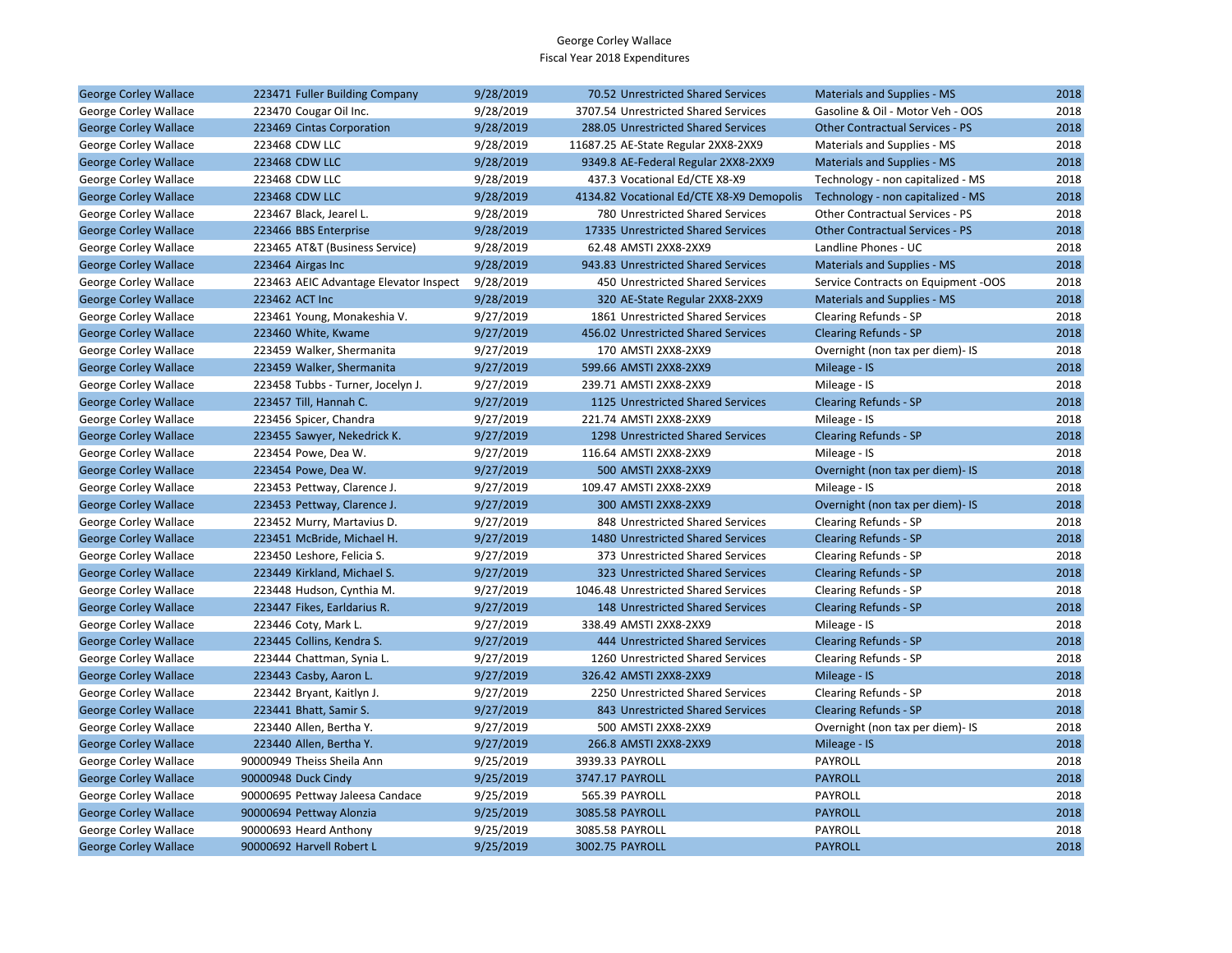| George Corley Wallace        | 90000691 Moore Timothy                 | 9/25/2019 | 3907.94 PAYROLL | <b>PAYROLL</b> | 2018 |
|------------------------------|----------------------------------------|-----------|-----------------|----------------|------|
| <b>George Corley Wallace</b> | 90000690 Mauldin Reginald Otis         | 9/25/2019 | 4239.83 PAYROLL | <b>PAYROLL</b> | 2018 |
| George Corley Wallace        | 90000689 Haralson Isaiah S             | 9/25/2019 | 2920.5 PAYROLL  | PAYROLL        | 2018 |
| <b>George Corley Wallace</b> | 90000688 Patterson Ray Anthony         | 9/25/2019 | 3167.92 PAYROLL | <b>PAYROLL</b> | 2018 |
| George Corley Wallace        | 90000687 Bennett Robbyn V.             | 9/25/2019 | 9179.67 PAYROLL | PAYROLL        | 2018 |
| <b>George Corley Wallace</b> | 90000686 Allison Eric Preston          | 9/25/2019 | 6398.34 PAYROLL | <b>PAYROLL</b> | 2018 |
| George Corley Wallace        | 90000685 Chesnut Veronica S            | 9/25/2019 | 2513.33 PAYROLL | PAYROLL        | 2018 |
| <b>George Corley Wallace</b> | 90000684 Moss Johnny E                 | 9/25/2019 | 6005.17 PAYROLL | <b>PAYROLL</b> | 2018 |
| George Corley Wallace        | 90000683 Carroll Jessica Bishop        | 9/25/2019 | 5233.41 PAYROLL | PAYROLL        | 2018 |
| <b>George Corley Wallace</b> | 90000682 Brown Veronica S.             | 9/25/2019 | 8764.08 PAYROLL | <b>PAYROLL</b> | 2018 |
| George Corley Wallace        | 90000681 Abbott Brandi Nicole          | 9/25/2019 | 2672.92 PAYROLL | <b>PAYROLL</b> | 2018 |
| <b>George Corley Wallace</b> | 90000680 Williams Norman Alana Nickole | 9/25/2019 | 615.5 PAYROLL   | <b>PAYROLL</b> | 2018 |
| George Corley Wallace        | 90000679 Whatley Andrew Douglas        | 9/25/2019 | 2755.42 PAYROLL | PAYROLL        | 2018 |
| <b>George Corley Wallace</b> | 90000678 Jackson Vincent Keith         | 9/25/2019 | 2513.33 PAYROLL | <b>PAYROLL</b> | 2018 |
| George Corley Wallace        | 90000677 Holston Kimberly J.           | 9/25/2019 | 3909.67 PAYROLL | PAYROLL        | 2018 |
| <b>George Corley Wallace</b> | 90000676 Dysart Charles J              | 9/25/2019 | 6005.17 PAYROLL | <b>PAYROLL</b> | 2018 |
| George Corley Wallace        | 90000675 Berry Lee                     | 9/25/2019 | 2755.42 PAYROLL | PAYROLL        | 2018 |
| <b>George Corley Wallace</b> | 90000674 Evans Naopi Lc                | 9/25/2019 | 3415.17 PAYROLL | <b>PAYROLL</b> | 2018 |
| George Corley Wallace        | 90000673 Hasberry Letti Monique        | 9/25/2019 | 2177.42 PAYROLL | PAYROLL        | 2018 |
| <b>George Corley Wallace</b> | 90000672 Dixon Colleen Roland          | 9/25/2019 | 4954.73 PAYROLL | <b>PAYROLL</b> | 2018 |
| George Corley Wallace        | 90000671 Vance Laura Lynn              | 9/25/2019 | 4884.79 PAYROLL | PAYROLL        | 2018 |
| <b>George Corley Wallace</b> | 90000670 Spencer Rosa Chiffon          | 9/25/2019 | 9143.66 PAYROLL | <b>PAYROLL</b> | 2018 |
| George Corley Wallace        | 90000669 Jordan Judy Y.                | 9/25/2019 | 4432.45 PAYROLL | PAYROLL        | 2018 |
| <b>George Corley Wallace</b> | 90000668 Davis Mary Lee                | 9/25/2019 | 4088.12 PAYROLL | <b>PAYROLL</b> | 2018 |
| George Corley Wallace        | 90000667 Bell Vickie D                 | 9/25/2019 | 3331.21 PAYROLL | PAYROLL        | 2018 |
| <b>George Corley Wallace</b> | 90000666 Davis Rebecca Moore           | 9/25/2019 | 250 PAYROLL     | <b>PAYROLL</b> | 2018 |
| George Corley Wallace        | 90000665 Turner Herman W.              | 9/25/2019 | 1352 PAYROLL    | PAYROLL        | 2018 |
| <b>George Corley Wallace</b> | 90000664 Harper April M                | 9/25/2019 | 1216.83 PAYROLL | <b>PAYROLL</b> | 2018 |
| George Corley Wallace        | 90000663 Graham Glen Partick           | 9/25/2019 | 260 PAYROLL     | PAYROLL        | 2018 |
| <b>George Corley Wallace</b> | 90000662 Maxey Willie E.               | 9/25/2019 | 450.67 PAYROLL  | <b>PAYROLL</b> | 2018 |
| George Corley Wallace        | 90000661 Evans Duane A                 | 9/25/2019 | 4728.66 PAYROLL | <b>PAYROLL</b> | 2018 |
| <b>George Corley Wallace</b> | 90000660 Bailey Danny L                | 9/25/2019 | 270.42 PAYROLL  | <b>PAYROLL</b> | 2018 |
| George Corley Wallace        | 90000659 Hannah Marcus A.              | 9/25/2019 | 1276.33 PAYROLL | PAYROLL        | 2018 |
| <b>George Corley Wallace</b> | 90000658 Jefferson Shelia Lawanda      | 9/25/2019 | 4074.75 PAYROLL | <b>PAYROLL</b> | 2018 |
| George Corley Wallace        | 90000657 Headley Linda Fay             | 9/25/2019 | 2837.75 PAYROLL | PAYROLL        | 2018 |
| <b>George Corley Wallace</b> | 90000656 Austin Tampatha               | 9/25/2019 | 3055.17 PAYROLL | <b>PAYROLL</b> | 2018 |
| George Corley Wallace        | 90000655 Williams Angelica Nicole      | 9/25/2019 | 2672.92 PAYROLL | PAYROLL        | 2018 |
| <b>George Corley Wallace</b> | 90000654 Washington Desiree M          | 9/25/2019 | 3084.5 PAYROLL  | <b>PAYROLL</b> | 2018 |
| George Corley Wallace        | 90000653 Reynolds Jennifer M           | 9/25/2019 | 4074.75 PAYROLL | PAYROLL        | 2018 |
| <b>George Corley Wallace</b> | 90000652 Melton Elaine Alina           | 9/25/2019 | 2672.67 PAYROLL | <b>PAYROLL</b> | 2018 |
| George Corley Wallace        | 90000651 Kidd Anessa Lynn              | 9/25/2019 | 8946.92 PAYROLL | PAYROLL        | 2018 |
| <b>George Corley Wallace</b> | 90000650 Dosey Chantae Thomas          | 9/25/2019 | 2342.42 PAYROLL | <b>PAYROLL</b> | 2018 |
| George Corley Wallace        | 90000649 Deavers Lori Evelyn           | 9/25/2019 | 2513.33 PAYROLL | PAYROLL        | 2018 |
| <b>George Corley Wallace</b> | 90000648 Craig Brianna Lenae           | 9/25/2019 | 2095.17 PAYROLL | <b>PAYROLL</b> | 2018 |
| <b>George Corley Wallace</b> | 90000647 Moore Kathy J                 | 9/25/2019 | 5404.58 PAYROLL | PAYROLL        | 2018 |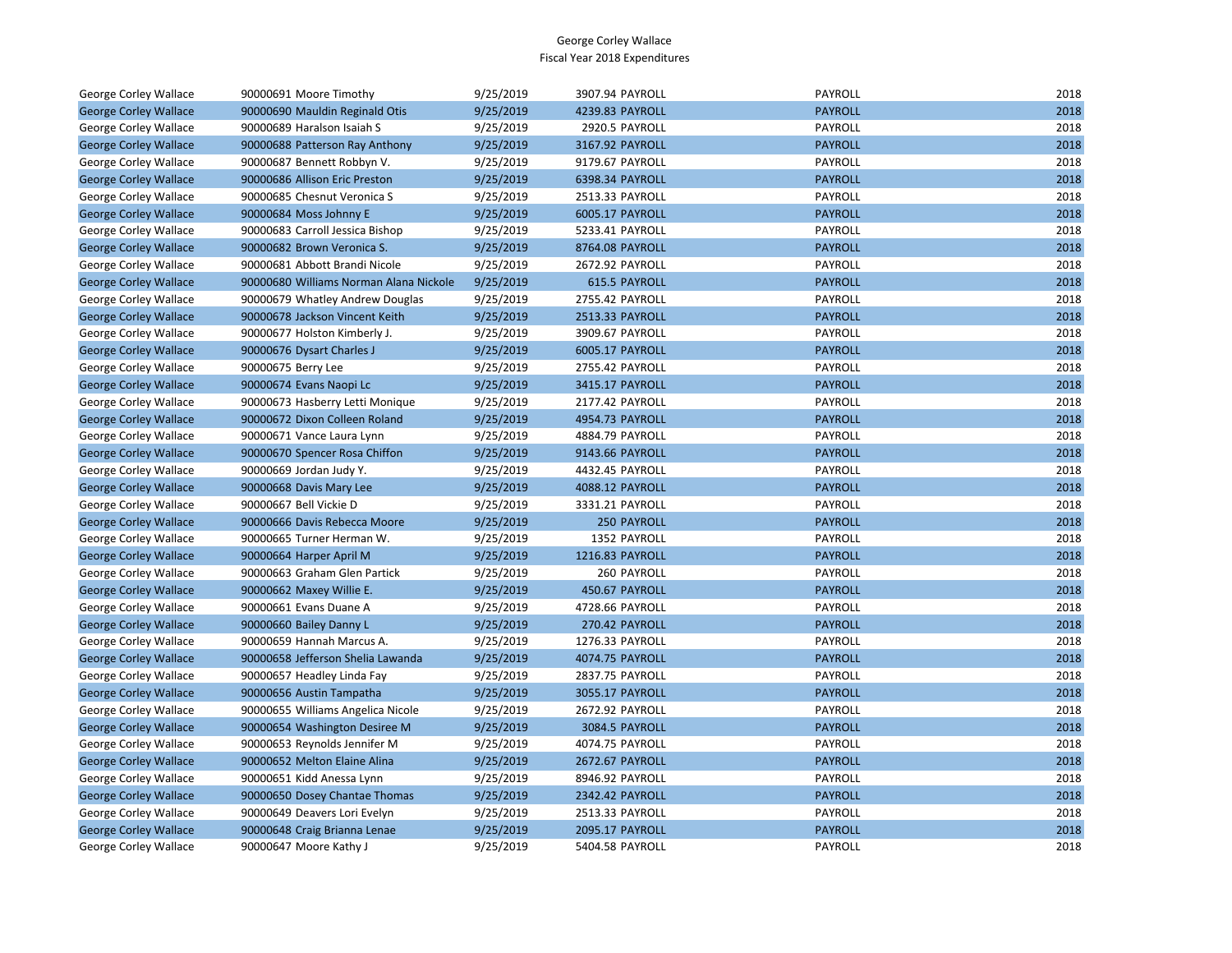| <b>George Corley Wallace</b> | 90000646 Logan Shuntelra Bernice       | 9/25/2019 | 4572.66 PAYROLL  | <b>PAYROLL</b> | 2018 |
|------------------------------|----------------------------------------|-----------|------------------|----------------|------|
| George Corley Wallace        | 90000645 Young Connie Estes            | 9/25/2019 | 2163.17 PAYROLL  | PAYROLL        | 2018 |
| <b>George Corley Wallace</b> | 90000644 Clifton Lonzy T.              | 9/25/2019 | 7365.78 PAYROLL  | <b>PAYROLL</b> | 2018 |
| George Corley Wallace        | 90000643 Bonner Irene G                | 9/25/2019 | 2513.33 PAYROLL  | PAYROLL        | 2018 |
| <b>George Corley Wallace</b> | 90000642 Agnew JaNett C                | 9/25/2019 | 3497.17 PAYROLL  | <b>PAYROLL</b> | 2018 |
| George Corley Wallace        | 90000641 Adams Dorothy J               | 9/25/2019 | 2513.33 PAYROLL  | PAYROLL        | 2018 |
| <b>George Corley Wallace</b> | 90000640 Moultrie Eddie James          | 9/25/2019 | 5052.5 PAYROLL   | <b>PAYROLL</b> | 2018 |
| George Corley Wallace        | 90000639 Simmons Gloria Dean           | 9/25/2019 | 5687.92 PAYROLL  | PAYROLL        | 2018 |
| <b>George Corley Wallace</b> | 90000638 Powell William S.             | 9/25/2019 | 1039.98 PAYROLL  | <b>PAYROLL</b> | 2018 |
| George Corley Wallace        | 90000637 Moore Dorothy A               | 9/25/2019 | 1081.58 PAYROLL  | PAYROLL        | 2018 |
| <b>George Corley Wallace</b> | 90000636 Bright Jacinta Thrash         | 9/25/2019 | 1081.58 PAYROLL  | <b>PAYROLL</b> | 2018 |
| George Corley Wallace        | 90000635 Thomas Herbert Hoover         | 9/25/2019 | 6662.75 PAYROLL  | PAYROLL        | 2018 |
| <b>George Corley Wallace</b> | 90000634 Theiss Sheila Ann             | 9/25/2019 | 3939.33 PAYROLL  | <b>PAYROLL</b> | 2018 |
| George Corley Wallace        | 90000632 Griffin Donitha J.            | 9/25/2019 | 11628.92 PAYROLL | PAYROLL        | 2018 |
| <b>George Corley Wallace</b> | 90000631 Gordon Rachel L               | 9/25/2019 | 3939.33 PAYROLL  | <b>PAYROLL</b> | 2018 |
| George Corley Wallace        | 90000630 Fulford Sabrena Ellis         | 9/25/2019 | 2177.42 PAYROLL  | PAYROLL        | 2018 |
| <b>George Corley Wallace</b> | 90000629 Duck Cindy                    | 9/25/2019 | 3747.17 PAYROLL  | <b>PAYROLL</b> | 2018 |
| George Corley Wallace        | 90000628 Curtis Valerie Pandora        | 9/25/2019 | 2837.75 PAYROLL  | PAYROLL        | 2018 |
| <b>George Corley Wallace</b> | 90000627 Cosby Pamela                  | 9/25/2019 | 2177.42 PAYROLL  | <b>PAYROLL</b> | 2018 |
| George Corley Wallace        | 90000626 Chapman Channie Loraine       | 9/25/2019 | 3862.17 PAYROLL  | PAYROLL        | 2018 |
| <b>George Corley Wallace</b> | 90000625 Brown Karen E.                | 9/25/2019 | 3326.81 PAYROLL  | <b>PAYROLL</b> | 2018 |
| George Corley Wallace        | 90000624 Bowie Corey D.                | 9/25/2019 | 4669.75 PAYROLL  | PAYROLL        | 2018 |
| <b>George Corley Wallace</b> | 90000623 Walker Sharon D               | 9/25/2019 | 2837.75 PAYROLL  | <b>PAYROLL</b> | 2018 |
| George Corley Wallace        | 90000622 Carstarphen Mennie L          | 9/25/2019 | 7555.78 PAYROLL  | PAYROLL        | 2018 |
| <b>George Corley Wallace</b> | 90000621 Sturdivant Maxine C           | 9/25/2019 | 7072 PAYROLL     | <b>PAYROLL</b> | 2018 |
| George Corley Wallace        | 90000620 Jackson Irma Jean             | 9/25/2019 | 3167.92 PAYROLL  | PAYROLL        | 2018 |
| <b>George Corley Wallace</b> | 90000619 Sanders Felicia M.            | 9/25/2019 | 5081.25 PAYROLL  | <b>PAYROLL</b> | 2018 |
| George Corley Wallace        | 90000618 Ford Monique Amelia           | 9/25/2019 | 3497.17 PAYROLL  | PAYROLL        | 2018 |
| <b>George Corley Wallace</b> | 90000617 Walker Shermanita             | 9/25/2019 | 4909.92 PAYROLL  | <b>PAYROLL</b> | 2018 |
| George Corley Wallace        | 90000616 Tubbs - Turner Jocelyn Jenell | 9/25/2019 | 5775.17 PAYROLL  | PAYROLL        | 2018 |
| <b>George Corley Wallace</b> | 90000615 Spicer Chandra                | 9/25/2019 | 5985.83 PAYROLL  | <b>PAYROLL</b> | 2018 |
| George Corley Wallace        | 90000614 Snowden Lula                  | 9/25/2019 | 4526.92 PAYROLL  | PAYROLL        | 2018 |
| <b>George Corley Wallace</b> | 90000613 Roberson Erika M              | 9/25/2019 | 3250.08 PAYROLL  | <b>PAYROLL</b> | 2018 |
| George Corley Wallace        | 90000612 Pullum Quanda C.              | 9/25/2019 | 3580.25 PAYROLL  | PAYROLL        | 2018 |
| <b>George Corley Wallace</b> | 90000611 Powe Dea Wilson               | 9/25/2019 | 5985.83 PAYROLL  | <b>PAYROLL</b> | 2018 |
| George Corley Wallace        | 90000610 Pettway Clarence J            | 9/25/2019 | 7748 PAYROLL     | PAYROLL        | 2018 |
| <b>George Corley Wallace</b> | 90000609 Pettway Adam Clayton          | 9/25/2019 | 3496.92 PAYROLL  | <b>PAYROLL</b> | 2018 |
| George Corley Wallace        | 90000608 Page Melinda Ann              | 9/25/2019 | 3997.5 PAYROLL   | PAYROLL        | 2018 |
| <b>George Corley Wallace</b> | 90000607 Munford Christopher Lamar     | 9/25/2019 | 2177.67 PAYROLL  | <b>PAYROLL</b> | 2018 |
| George Corley Wallace        | 90000606 Kennedy Regina S              | 9/25/2019 | 6307.33 PAYROLL  | PAYROLL        | 2018 |
| <b>George Corley Wallace</b> | 90000605 Hurt Jason Robert             | 9/25/2019 | 2095.17 PAYROLL  | <b>PAYROLL</b> | 2018 |
| George Corley Wallace        | 90000604 Gourdine Raji                 | 9/25/2019 | 10525.25 PAYROLL | PAYROLL        | 2018 |
| <b>George Corley Wallace</b> | 90000603 Coty Mark Leonard             | 9/25/2019 | 6088.08 PAYROLL  | <b>PAYROLL</b> | 2018 |
| George Corley Wallace        | 90000602 Cosby Helen A                 | 9/25/2019 | 4240.17 PAYROLL  | PAYROLL        | 2018 |
| <b>George Corley Wallace</b> | 90000601 Coleman Steffan               | 9/25/2019 | 4149.42 PAYROLL  | <b>PAYROLL</b> | 2018 |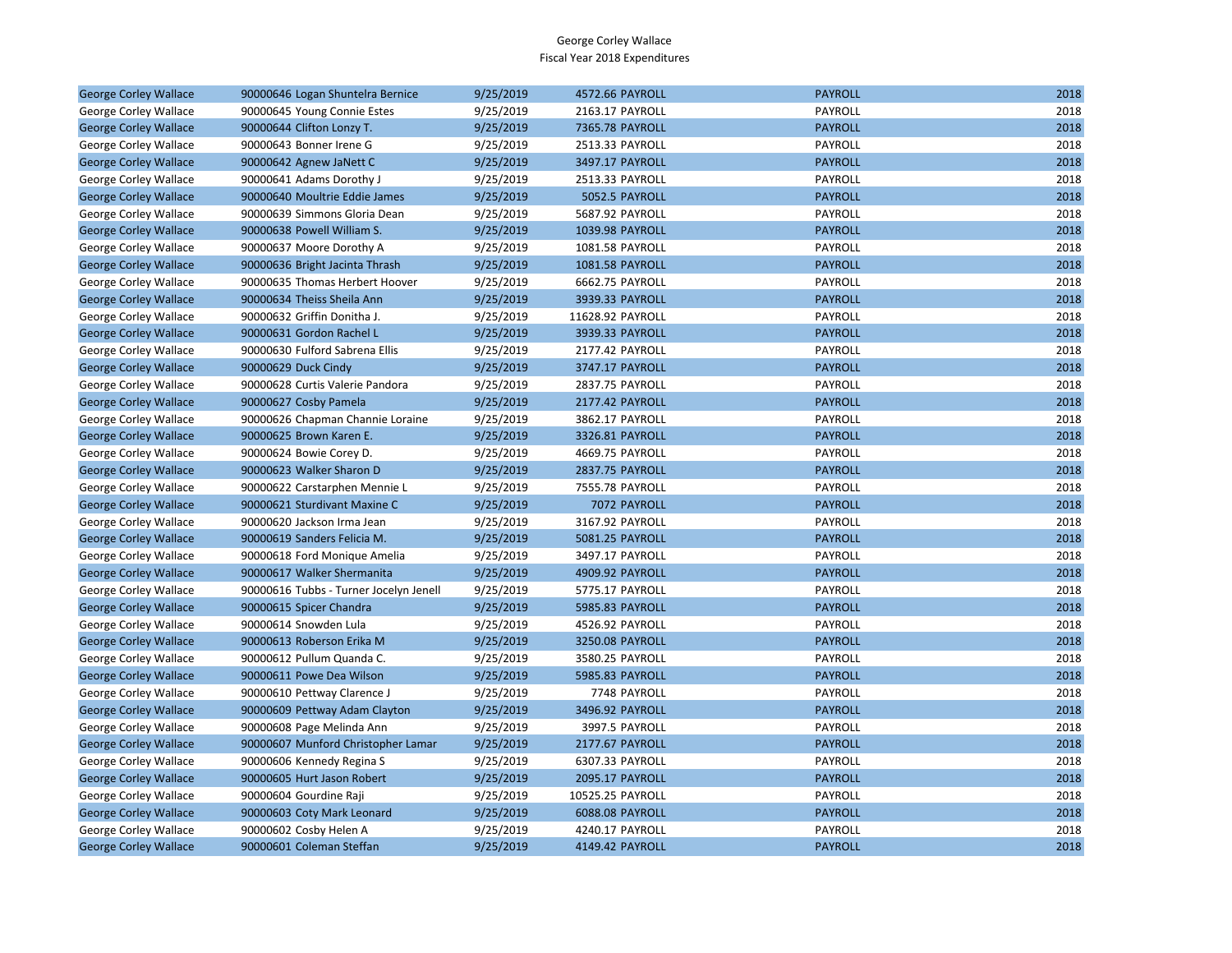| George Corley Wallace        | 90000600 Casby Aaron Leonard         | 9/25/2019 | 5646.08 PAYROLL | PAYROLL        | 2018 |
|------------------------------|--------------------------------------|-----------|-----------------|----------------|------|
| <b>George Corley Wallace</b> | 90000599 Bennett Jarrick B           | 9/25/2019 | 2755.17 PAYROLL | <b>PAYROLL</b> | 2018 |
| <b>George Corley Wallace</b> | 90000598 Allen Bertha Yvette         | 9/25/2019 | 5086.67 PAYROLL | <b>PAYROLL</b> | 2018 |
| <b>George Corley Wallace</b> | 90000597 Marshall Teresa Darnelle    | 9/25/2019 | 2904.19 PAYROLL | <b>PAYROLL</b> | 2018 |
| George Corley Wallace        | 90000596 Briggs Tammie Marie         | 9/25/2019 | 9561.92 PAYROLL | PAYROLL        | 2018 |
| <b>George Corley Wallace</b> | 90000595 Blevins Pamela M            | 9/25/2019 | 3465.17 PAYROLL | <b>PAYROLL</b> | 2018 |
| George Corley Wallace        | 90000594 Williams Matilda Mae        | 9/25/2019 | 6080.39 PAYROLL | PAYROLL        | 2018 |
| <b>George Corley Wallace</b> | 90000593 Thames Jerome E             | 9/25/2019 | 6797.06 PAYROLL | <b>PAYROLL</b> | 2018 |
| George Corley Wallace        | 90000592 Rutledge Zachary H          | 9/25/2019 | 4567.89 PAYROLL | PAYROLL        | 2018 |
| <b>George Corley Wallace</b> | 90000591 Rogers Jason Brooks         | 9/25/2019 | 4896.78 PAYROLL | <b>PAYROLL</b> | 2018 |
| George Corley Wallace        | 90000590 Lewis Jarrin Chiron         | 9/25/2019 | 5826.9 PAYROLL  | PAYROLL        | 2018 |
| <b>George Corley Wallace</b> | 90000589 Kimbrough Brandon O         | 9/25/2019 | 5389.78 PAYROLL | <b>PAYROLL</b> | 2018 |
| George Corley Wallace        | 90000588 Harris Douglas Lee          | 9/25/2019 | 4165.67 PAYROLL | PAYROLL        | 2018 |
| <b>George Corley Wallace</b> | 90000587 Griffin Calvin              | 9/25/2019 | 8048.61 PAYROLL | <b>PAYROLL</b> | 2018 |
| George Corley Wallace        | 90000586 Allen Kenny                 | 9/25/2019 | 4658.67 PAYROLL | PAYROLL        | 2018 |
| <b>George Corley Wallace</b> | 90000585 Lewis Bonita T.             | 9/25/2019 | 4165.67 PAYROLL | <b>PAYROLL</b> | 2018 |
| George Corley Wallace        | 90000584 Laister Shirley J           | 9/25/2019 | 4658.67 PAYROLL | PAYROLL        | 2018 |
| <b>George Corley Wallace</b> | 90000583 Clark Jackie                | 9/25/2019 | 6211.56 PAYROLL | <b>PAYROLL</b> | 2018 |
| George Corley Wallace        | 90000582 Wright Pamela L             | 9/25/2019 | 4997.08 PAYROLL | PAYROLL        | 2018 |
| <b>George Corley Wallace</b> | 90000581 Dozier Bruce Otis           | 9/25/2019 | 1284.07 PAYROLL | <b>PAYROLL</b> | 2018 |
| George Corley Wallace        | 90000580 Thomas Hollee Myldred       | 9/25/2019 | 6456.67 PAYROLL | PAYROLL        | 2018 |
| <b>George Corley Wallace</b> | 90000579 Goings Ghytana Shelton      | 9/25/2019 | 6500.78 PAYROLL | <b>PAYROLL</b> | 2018 |
| George Corley Wallace        | 90000578 Owens Holly Brown           | 9/25/2019 | 7363.44 PAYROLL | PAYROLL        | 2018 |
| <b>George Corley Wallace</b> | 90000576 Buck-Hollins Brittany Janae | 9/25/2019 | 465.25 PAYROLL  | <b>PAYROLL</b> | 2018 |
| George Corley Wallace        | 90000575 Baldwin Antionetta S        | 9/25/2019 | 7155.78 PAYROLL | <b>PAYROLL</b> | 2018 |
| <b>George Corley Wallace</b> | 90000574 Williams Shenika Raquel     | 9/25/2019 | 703 PAYROLL     | <b>PAYROLL</b> | 2018 |
| George Corley Wallace        | 90000573 Brown Kimberly N            | 9/25/2019 | 6774 PAYROLL    | PAYROLL        | 2018 |
| <b>George Corley Wallace</b> | 90000572 Wood Donna Howell           | 9/25/2019 | 351.5 PAYROLL   | <b>PAYROLL</b> | 2018 |
| George Corley Wallace        | 90000571 Stewart Jay Tyson           | 9/25/2019 | 703 PAYROLL     | PAYROLL        | 2018 |
| <b>George Corley Wallace</b> | 90000570 Thompkins Yolanda Smith     | 9/25/2019 | 351.5 PAYROLL   | <b>PAYROLL</b> | 2018 |
| George Corley Wallace        | 90000569 Pugh Janet Cathey M.        | 9/25/2019 | 6755.33 PAYROLL | PAYROLL        | 2018 |
| <b>George Corley Wallace</b> | 90000568 Howard Vatausha O           | 9/25/2019 | 351.5 PAYROLL   | <b>PAYROLL</b> | 2018 |
| George Corley Wallace        | 90000567 White Tara Y                | 9/25/2019 | 5922.58 PAYROLL | PAYROLL        | 2018 |
| <b>George Corley Wallace</b> | 90000566 Tapper Monica A             | 9/25/2019 | 1406 PAYROLL    | <b>PAYROLL</b> | 2018 |
| George Corley Wallace        | 90000565 McQueen Carroll D.          | 9/25/2019 | 703 PAYROLL     | PAYROLL        | 2018 |
| <b>George Corley Wallace</b> | 90000564 Lewis George E              | 9/25/2019 | 703 PAYROLL     | <b>PAYROLL</b> | 2018 |
| George Corley Wallace        | 90000563 Williams Kaleda Deshawn     | 9/25/2019 | 4842.5 PAYROLL  | PAYROLL        | 2018 |
| <b>George Corley Wallace</b> | 90000562 Sims Robert Nelson          | 9/25/2019 | 3887.58 PAYROLL | <b>PAYROLL</b> | 2018 |
| George Corley Wallace        | 90000561 McKnight April Calloway     | 9/25/2019 | 1054.5 PAYROLL  | PAYROLL        | 2018 |
| <b>George Corley Wallace</b> | 90000560 May-Webb Jenika             | 9/25/2019 | 351.5 PAYROLL   | <b>PAYROLL</b> | 2018 |
| George Corley Wallace        | 90000559 Johnson Althelstein         | 9/25/2019 | 703 PAYROLL     | PAYROLL        | 2018 |
| <b>George Corley Wallace</b> | 90000558 Thurman Michael F           | 9/25/2019 | 351.5 PAYROLL   | <b>PAYROLL</b> | 2018 |
| George Corley Wallace        | 90000557 Stevenson Donte L           | 9/25/2019 | 6212.79 PAYROLL | PAYROLL        | 2018 |
| <b>George Corley Wallace</b> | 90000556 Rogers Eric W.              | 9/25/2019 | 5882.78 PAYROLL | <b>PAYROLL</b> | 2018 |
| <b>George Corley Wallace</b> | 90000555 Hobbs David Wayne           | 9/25/2019 | 4658.67 PAYROLL | <b>PAYROLL</b> | 2018 |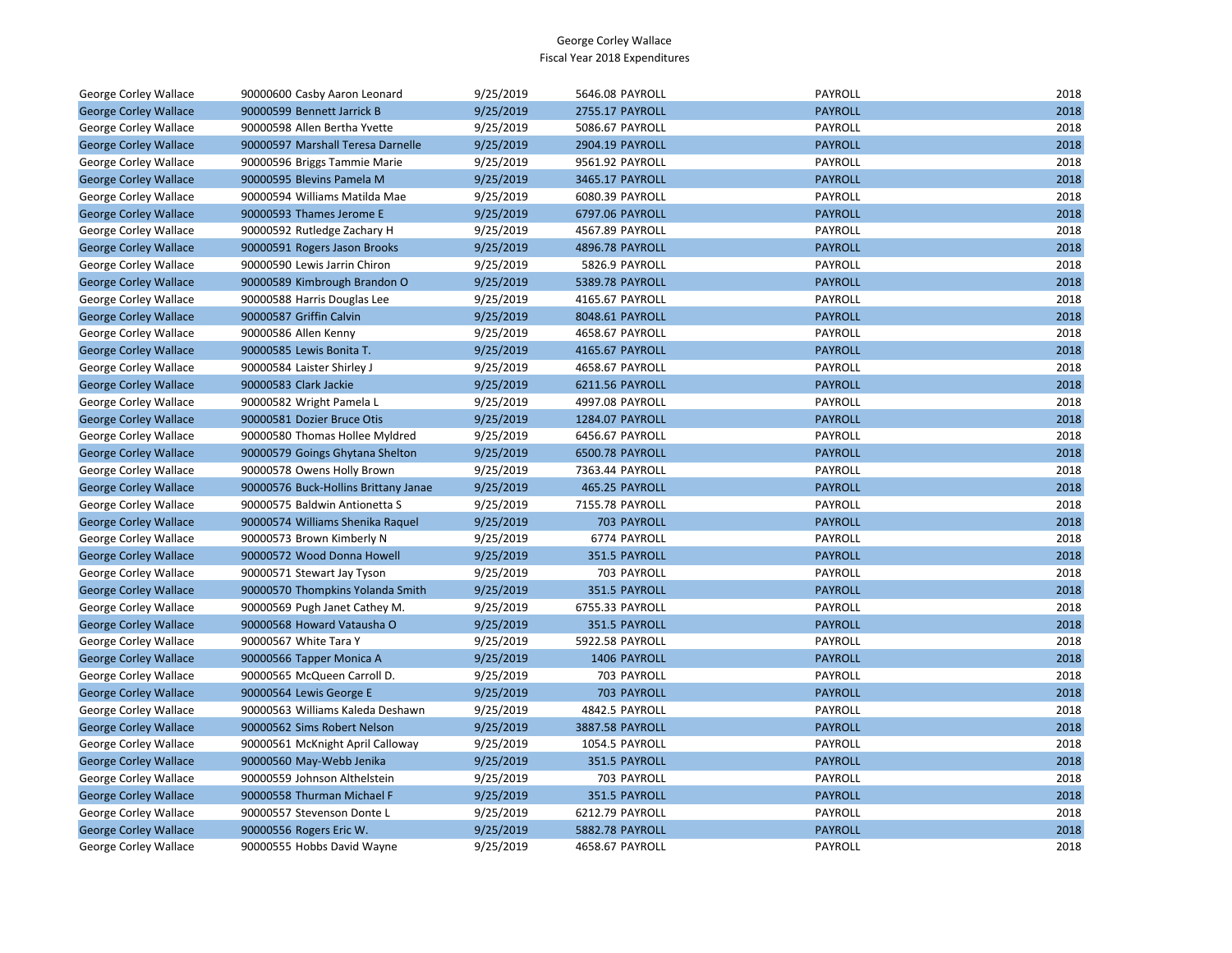| <b>George Corley Wallace</b> | 90000554 Randolph Yulonda B            | 9/25/2019 | 4908.17 PAYROLL       | <b>PAYROLL</b> | 2018 |
|------------------------------|----------------------------------------|-----------|-----------------------|----------------|------|
| George Corley Wallace        | 90000553 Jones Connie M.               | 9/25/2019 | 5243.58 PAYROLL       | PAYROLL        | 2018 |
| <b>George Corley Wallace</b> | 90000552 Elliott William F.            | 9/25/2019 | 8971.16 PAYROLL       | <b>PAYROLL</b> | 2018 |
| George Corley Wallace        | 90000551 Walker Michael                | 9/25/2019 | 4842.5 PAYROLL        | PAYROLL        | 2018 |
| <b>George Corley Wallace</b> | 90000550 Thomas Gloria Dean            | 9/25/2019 | 3977.92 PAYROLL       | <b>PAYROLL</b> | 2018 |
| George Corley Wallace        | 90000549 Henderson Kerry E.            | 9/25/2019 | 5000.58 PAYROLL       | PAYROLL        | 2018 |
| <b>George Corley Wallace</b> | 90000548 Wilson Beverly Renae          | 9/25/2019 | 703 PAYROLL           | <b>PAYROLL</b> | 2018 |
| George Corley Wallace        | 90000547 Miller Gregory Lee            | 9/25/2019 | 8567 PAYROLL          | PAYROLL        | 2018 |
| <b>George Corley Wallace</b> | 90000546 King Glenn                    | 9/25/2019 | 6729.84 PAYROLL       | <b>PAYROLL</b> | 2018 |
| George Corley Wallace        | 90000545 Hannah Marilyn Bennett        | 9/25/2019 | 7927.78 PAYROLL       | PAYROLL        | 2018 |
| <b>George Corley Wallace</b> | 90000544 Mixon Carter Kim Ellice       | 9/25/2019 | 341.8 PAYROLL         | <b>PAYROLL</b> | 2018 |
| George Corley Wallace        | 90000543 Calhoun Webbie R.             | 9/25/2019 | 6505.33 PAYROLL       | PAYROLL        | 2018 |
| <b>George Corley Wallace</b> | 90000542 Smith Pamela Caver            | 9/25/2019 | 8220.89 PAYROLL       | <b>PAYROLL</b> | 2018 |
| George Corley Wallace        | 90000541 Miller Pearlie R.             | 9/25/2019 | 5738.74 PAYROLL       | <b>PAYROLL</b> | 2018 |
| <b>George Corley Wallace</b> | 90000540 Melton Christi A.             | 9/25/2019 | 4880.75 PAYROLL       | <b>PAYROLL</b> | 2018 |
| George Corley Wallace        | 90000539 Lumpkin Deborah Walker        | 9/25/2019 | 4922.42 PAYROLL       | PAYROLL        | 2018 |
| <b>George Corley Wallace</b> | 90000537 Davis Sarah                   | 9/25/2019 | 9014 PAYROLL          | <b>PAYROLL</b> | 2018 |
| George Corley Wallace        | 90000535 Lee Beverly D                 | 9/25/2019 | 2513.33 PAYROLL       | PAYROLL        | 2018 |
| <b>George Corley Wallace</b> | 90000534 Gordon Alfreda Felicia        | 9/25/2019 | 5232.33 PAYROLL       | <b>PAYROLL</b> | 2018 |
| George Corley Wallace        | 90000533 Goodwin Pamela                | 9/25/2019 | 6875.78 PAYROLL       | PAYROLL        | 2018 |
| <b>George Corley Wallace</b> | 90000532 Ford Sabrina D                | 9/25/2019 | 6382.67 PAYROLL       | <b>PAYROLL</b> | 2018 |
| George Corley Wallace        | 90000531 Chestnut Angelina             | 9/25/2019 | 6012.11 PAYROLL       | PAYROLL        | 2018 |
| <b>George Corley Wallace</b> | 90000530 Mitchell James M              | 9/25/2019 | 18815 PAYROLL         | <b>PAYROLL</b> | 2018 |
| George Corley Wallace        | 90000529 Glover Virginia M Reed        | 9/25/2019 | 4899.25 PAYROLL       | PAYROLL        | 2018 |
| <b>George Corley Wallace</b> | 90000528 Pettway Jaleesa Candace       | 9/25/2019 | 565.39 PAYROLL        | <b>PAYROLL</b> | 2018 |
| George Corley Wallace        | 90000527 Ward Terry Levan              | 9/25/2019 | 632.32 PAYROLL        | PAYROLL        | 2018 |
| <b>George Corley Wallace</b> | 90000526 Sturdivant Anthony Dewayne    | 9/25/2019 | <b>565.76 PAYROLL</b> | <b>PAYROLL</b> | 2018 |
| George Corley Wallace        | 90000525 Wilson Walter O               | 9/25/2019 | <b>638 PAYROLL</b>    | PAYROLL        | 2018 |
| <b>George Corley Wallace</b> | 90000524 Williams Norman Alana Nickole | 9/25/2019 | 615.5 PAYROLL         | <b>PAYROLL</b> | 2018 |
| George Corley Wallace        | 90000523 Watts Renae                   | 9/25/2019 | 707.2 PAYROLL         | PAYROLL        | 2018 |
| <b>George Corley Wallace</b> | 90000522 Taylor Ernest                 | 9/25/2019 | 210 PAYROLL           | <b>PAYROLL</b> | 2018 |
| George Corley Wallace        | 90000521 Smith Marzell Lee             | 9/25/2019 | 803 PAYROLL           | PAYROLL        | 2018 |
| <b>George Corley Wallace</b> | 90000520 Perry Ernestine D             | 9/25/2019 | 1019.57 PAYROLL       | <b>PAYROLL</b> | 2018 |
| George Corley Wallace        | 90000519 Pearson Sharde D              | 9/25/2019 | 615.76 PAYROLL        | PAYROLL        | 2018 |
| <b>George Corley Wallace</b> | 90000518 Nettles Wesbert               | 9/25/2019 | 748.8 PAYROLL         | <b>PAYROLL</b> | 2018 |
| George Corley Wallace        | 90000517 Mason Willie James            | 9/25/2019 | 176 PAYROLL           | PAYROLL        | 2018 |
| <b>George Corley Wallace</b> | 90000516 Martin James Andrew           | 9/25/2019 | 704 PAYROLL           | <b>PAYROLL</b> | 2018 |
| George Corley Wallace        | 90000515 Jones Edkenjunta              | 9/25/2019 | 1210 PAYROLL          | PAYROLL        | 2018 |
| <b>George Corley Wallace</b> | 90000514 Harris Ledonna Sharnaye       | 9/25/2019 | 133.12 PAYROLL        | <b>PAYROLL</b> | 2018 |
| George Corley Wallace        | 90000513 Goings Michael Dewayne        | 9/25/2019 | 1298 PAYROLL          | PAYROLL        | 2018 |
| <b>George Corley Wallace</b> | 90000512 Calhoun Willie                | 9/25/2019 | 1320 PAYROLL          | <b>PAYROLL</b> | 2018 |
| George Corley Wallace        | 90000511 Brown Christopher B           | 9/25/2019 | 732.16 PAYROLL        | PAYROLL        | 2018 |
| <b>George Corley Wallace</b> | 90000510 Blanks Ray Soloman            | 9/25/2019 | 1573 PAYROLL          | <b>PAYROLL</b> | 2018 |
| George Corley Wallace        | 90000509 Cowan Amberneshia Marshae     | 9/25/2019 | 271.44 PAYROLL        | PAYROLL        | 2018 |
| <b>George Corley Wallace</b> | 90000508 Miree Eddrionna J             | 9/25/2019 | 301.6 PAYROLL         | <b>PAYROLL</b> | 2018 |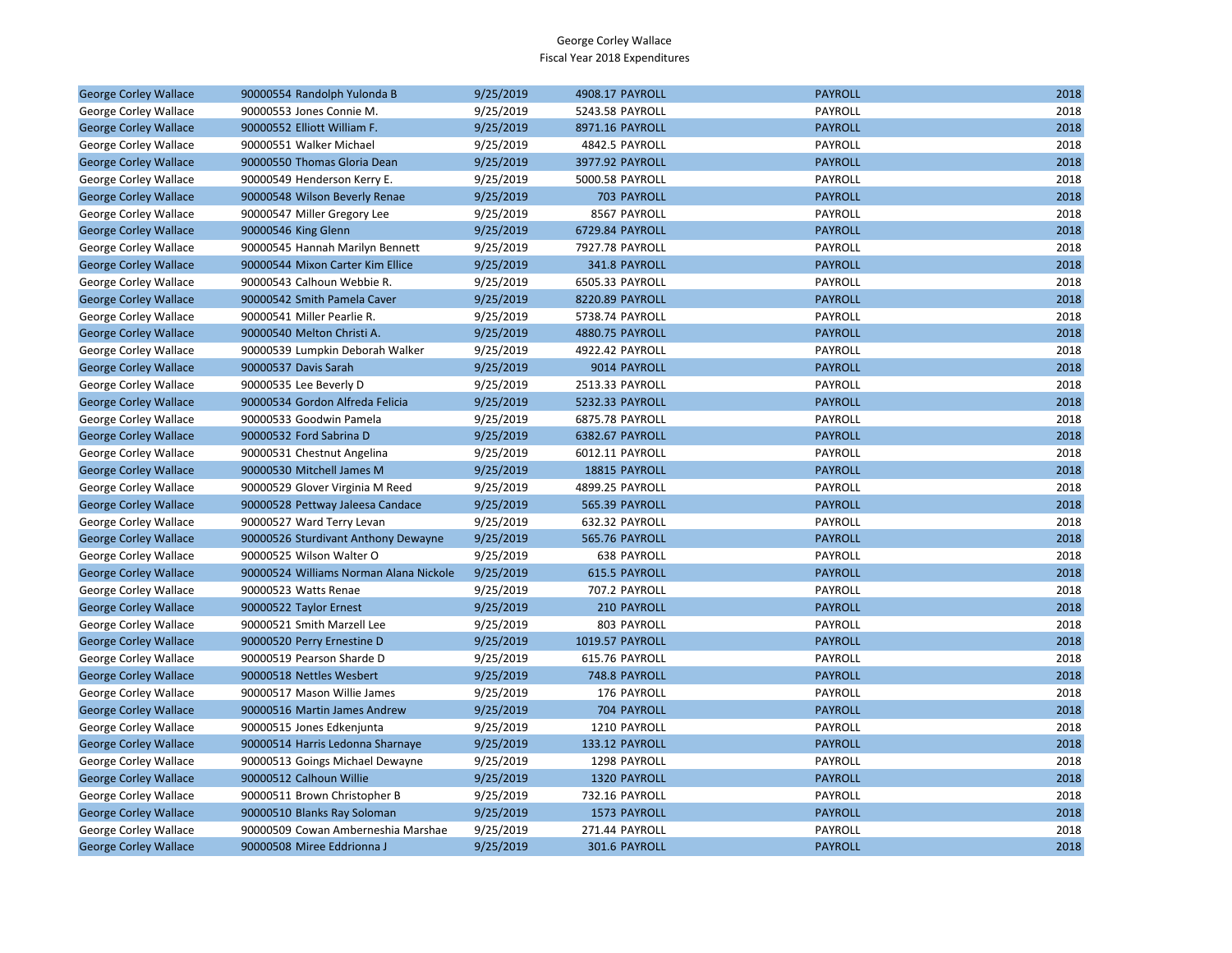| George Corley Wallace        | 90000507 Wilson Keishonna Alexandra  | 9/25/2019 | 527.8 PAYROLL         | PAYROLL        | 2018 |
|------------------------------|--------------------------------------|-----------|-----------------------|----------------|------|
| <b>George Corley Wallace</b> | 90000506 Wilbourne Mitsy L           | 9/25/2019 | 650.3 PAYROLL         | <b>PAYROLL</b> | 2018 |
| George Corley Wallace        | 90000505 Taylor Carolyn A            | 9/25/2019 | 1635.04 PAYROLL       | PAYROLL        | 2018 |
| <b>George Corley Wallace</b> | 90000504 Swain Bruce Floyd           | 9/25/2019 | 452.4 PAYROLL         | <b>PAYROLL</b> | 2018 |
| George Corley Wallace        | 90000503 Smith Miata J.              | 9/25/2019 | 452.4 PAYROLL         | PAYROLL        | 2018 |
| <b>George Corley Wallace</b> | 90000502 Sharpe Nikeria Tatayana     | 9/25/2019 | 369.46 PAYROLL        | <b>PAYROLL</b> | 2018 |
| George Corley Wallace        | 90000501 Pratt Brittany M            | 9/25/2019 | 542.88 PAYROLL        | PAYROLL        | 2018 |
| <b>George Corley Wallace</b> | 90000500 Pope Ke'onna De'Shawnta     | 9/25/2019 | 435.44 PAYROLL        | <b>PAYROLL</b> | 2018 |
| George Corley Wallace        | 90000499 Perkins Breuana Sharae      | 9/25/2019 | 452.4 PAYROLL         | PAYROLL        | 2018 |
| <b>George Corley Wallace</b> | 90000498 Morrow Calandra Nakia       | 9/25/2019 | <b>203.58 PAYROLL</b> | <b>PAYROLL</b> | 2018 |
| George Corley Wallace        | 90000497 Moore Lachandra E           | 9/25/2019 | 271.44 PAYROLL        | PAYROLL        | 2018 |
| <b>George Corley Wallace</b> | 90000496 McGuire Justin Rashaad      | 9/25/2019 | 452.4 PAYROLL         | <b>PAYROLL</b> | 2018 |
| George Corley Wallace        | 90000495 Jones Kendra Rosie Maria    | 9/25/2019 | 452.4 PAYROLL         | PAYROLL        | 2018 |
| <b>George Corley Wallace</b> | 90000494 Jones Cordelia L            | 9/25/2019 | 182.85 PAYROLL        | <b>PAYROLL</b> | 2018 |
| George Corley Wallace        | 90000493 Hall Jer'Markiaus Quantae   | 9/25/2019 | 452.4 PAYROLL         | PAYROLL        | 2018 |
| <b>George Corley Wallace</b> | 90000492 Evans Sherritrice Lonique   | 9/25/2019 | 452.4 PAYROLL         | <b>PAYROLL</b> | 2018 |
| George Corley Wallace        | 90000491 Evans Jordan Brianna        | 9/25/2019 | 441.09 PAYROLL        | PAYROLL        | 2018 |
| <b>George Corley Wallace</b> | 90000490 Dukes Airesha I             | 9/25/2019 | 209.24 PAYROLL        | <b>PAYROLL</b> | 2018 |
| George Corley Wallace        | 90000489 Davis Diane                 | 9/25/2019 | 1472.64 PAYROLL       | PAYROLL        | 2018 |
| <b>George Corley Wallace</b> | 90000488 Coleman La'Donnis Achillies | 9/25/2019 | 358.15 PAYROLL        | <b>PAYROLL</b> | 2018 |
| George Corley Wallace        | 90000486 Baker Jamesha Tyshan        | 9/25/2019 | 452.4 PAYROLL         | <b>PAYROLL</b> | 2018 |
| <b>George Corley Wallace</b> | 90000485 Powell Brenda Williams      | 9/25/2019 | 495.32 PAYROLL        | <b>PAYROLL</b> | 2018 |
| George Corley Wallace        | 90000484 Jemison Lefloris            | 9/25/2019 | 636.84 PAYROLL        | PAYROLL        | 2018 |
| <b>George Corley Wallace</b> | 90000483 Woodruff Kent H             | 9/25/2019 | 641.01 PAYROLL        | <b>PAYROLL</b> | 2018 |
| George Corley Wallace        | 90000482 Williams Annie Montgomery   | 9/25/2019 | 697.32 PAYROLL        | PAYROLL        | 2018 |
| <b>George Corley Wallace</b> | 90000481 Thomas Latasha Bell         | 9/25/2019 | 1258.4 PAYROLL        | <b>PAYROLL</b> | 2018 |
| George Corley Wallace        | 90000480 Morrow Queen Agee           | 9/25/2019 | 1458.53 PAYROLL       | PAYROLL        | 2018 |
| <b>George Corley Wallace</b> | 90000479 Marshall Annie Lee          | 9/25/2019 | 483.08 PAYROLL        | <b>PAYROLL</b> | 2018 |
| George Corley Wallace        | 90000478 Lawson Frederick Dewayn     | 9/25/2019 | 1379.57 PAYROLL       | PAYROLL        | 2018 |
| <b>George Corley Wallace</b> | 90000477 Hobbs Elois                 | 9/25/2019 | 701.4 PAYROLL         | <b>PAYROLL</b> | 2018 |
| George Corley Wallace        | 90000476 Francis-Thomas Sharon Hydie | 9/25/2019 | 2122.77 PAYROLL       | PAYROLL        | 2018 |
| <b>George Corley Wallace</b> | 90000475 Compton Judy B              | 9/25/2019 | 599.21 PAYROLL        | <b>PAYROLL</b> | 2018 |
| George Corley Wallace        | 90000474 Alsobrook Kay Goodwin       | 9/25/2019 | 1700.07 PAYROLL       | PAYROLL        | 2018 |
| <b>George Corley Wallace</b> | 90000473 Milligan Melissa Hollis     | 9/25/2019 | 1658.27 PAYROLL       | <b>PAYROLL</b> | 2018 |
| George Corley Wallace        | 90000472 Williams Elsie B.           | 9/25/2019 | 1318.67 PAYROLL       | PAYROLL        | 2018 |
| <b>George Corley Wallace</b> | 90000471 Dozier Bruce Otis           | 9/25/2019 | 1284.07 PAYROLL       | <b>PAYROLL</b> | 2018 |
| George Corley Wallace        | 90000470 Mitchell Brenda G.          | 9/25/2019 | 333.8 PAYROLL         | PAYROLL        | 2018 |
| <b>George Corley Wallace</b> | 90000469 Jackson Sherry Jamill       | 9/25/2019 | 1155.75 PAYROLL       | <b>PAYROLL</b> | 2018 |
| George Corley Wallace        | 90000468 Washington Willie Doris     | 9/25/2019 | 1647.36 PAYROLL       | PAYROLL        | 2018 |
| <b>George Corley Wallace</b> | 90000467 Reed Rhonda Lashay          | 9/25/2019 | 717.6 PAYROLL         | <b>PAYROLL</b> | 2018 |
| George Corley Wallace        | 90000466 Moss Melvina                | 9/25/2019 | 446.16 PAYROLL        | PAYROLL        | 2018 |
| <b>George Corley Wallace</b> | 90000465 Morton Ford Shelicia Denise | 9/25/2019 | 1123.2 PAYROLL        | <b>PAYROLL</b> | 2018 |
| George Corley Wallace        | 90000464 Cook Kalia Hunt             | 9/25/2019 | 789.36 PAYROLL        | PAYROLL        | 2018 |
| <b>George Corley Wallace</b> | 90000463 Vinson Richard Shane        | 9/25/2019 | 411.84 PAYROLL        | <b>PAYROLL</b> | 2018 |
| George Corley Wallace        | 90000462 Smith Christina Harris      | 9/25/2019 | 390 PAYROLL           | PAYROLL        | 2018 |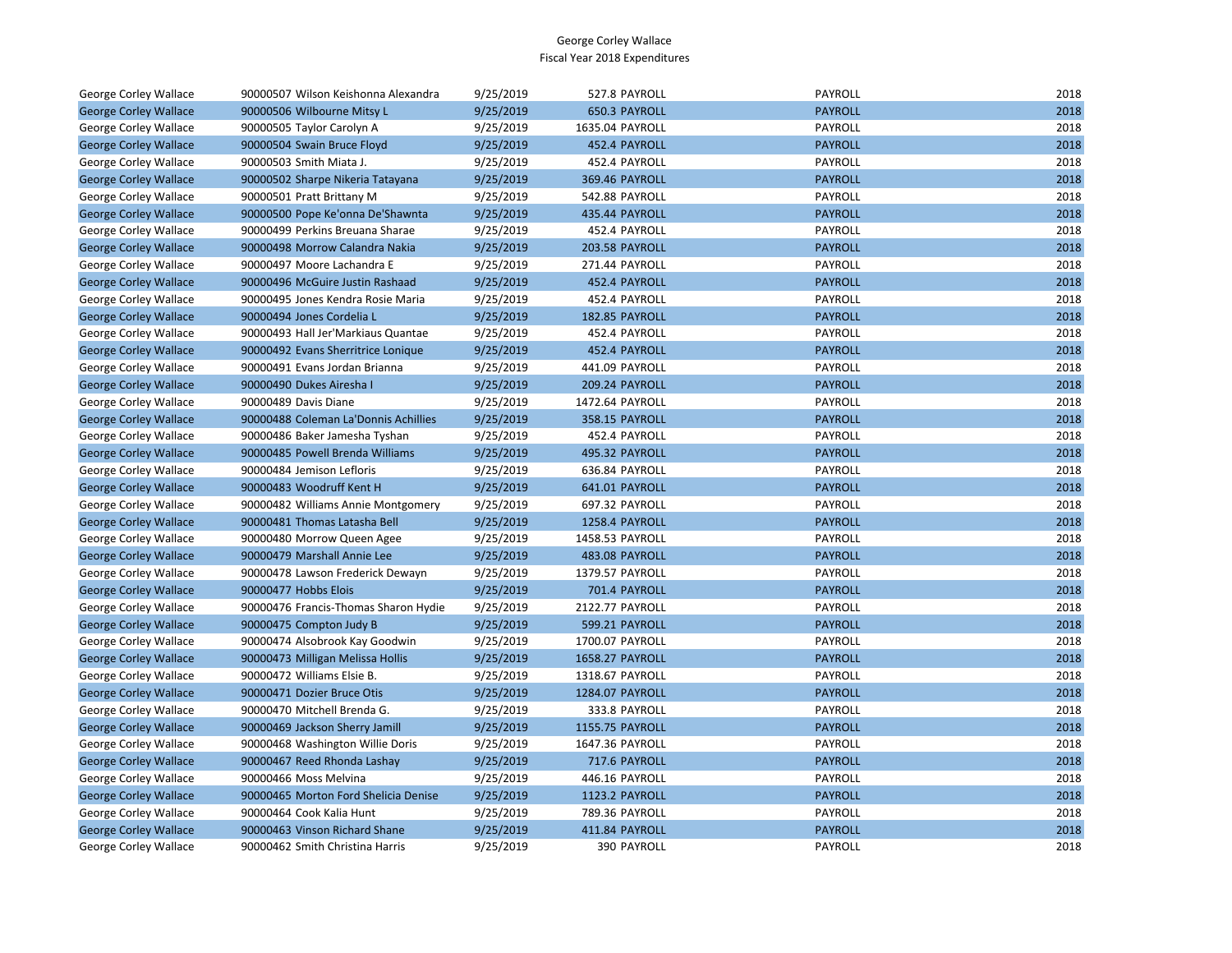| <b>George Corley Wallace</b> | 90000461 Moppins Pauline H             | 9/25/2019 | 686.4 PAYROLL                         | <b>PAYROLL</b>                         | 2018 |
|------------------------------|----------------------------------------|-----------|---------------------------------------|----------------------------------------|------|
| George Corley Wallace        | 90000460 Lesure McGuire Martha Johnson | 9/25/2019 | 218.4 PAYROLL                         | PAYROLL                                | 2018 |
| <b>George Corley Wallace</b> | 90000459 Johnson Tona Oliver           | 9/25/2019 | <b>308.88 PAYROLL</b>                 | <b>PAYROLL</b>                         | 2018 |
| George Corley Wallace        | 90000458 Gray Katoria F                | 9/25/2019 | 1029.6 PAYROLL                        | PAYROLL                                | 2018 |
| <b>George Corley Wallace</b> | 90000457 Cook Kierra Nicole            | 9/25/2019 | 405.6 PAYROLL                         | <b>PAYROLL</b>                         | 2018 |
| George Corley Wallace        | 90000455 Campbell Kimberly Denise      | 9/25/2019 | 1492.92 PAYROLL                       | PAYROLL                                | 2018 |
| <b>George Corley Wallace</b> | 90000454 McGary Tridel James           | 9/25/2019 | 179.08 PAYROLL                        | <b>PAYROLL</b>                         | 2018 |
| George Corley Wallace        | 527870 Tarver Otis                     | 9/25/2019 | 5994.17 PAYROLL                       | PAYROLL                                | 2018 |
| <b>George Corley Wallace</b> | 223439 Williams, Brian                 | 9/25/2019 | 120 Unrestricted Selma Campus         | <b>Other Contractual Services - PS</b> | 2018 |
| George Corley Wallace        | 223438 WEX Bank                        | 9/25/2019 | 422.45 Unrestricted Shared Services   | Gasoline & Oil - Motor Veh - OOS       | 2018 |
| <b>George Corley Wallace</b> | 223437 Tomlinson, Ronald D.            | 9/25/2019 | 125 Unrestricted Selma Campus         | <b>Other Professional Fees - PS</b>    | 2018 |
| George Corley Wallace        | 223436 Solomon, John                   | 9/25/2019 | 125 Unrestricted Selma Campus         | Other Professional Fees - PS           | 2018 |
| <b>George Corley Wallace</b> | 223435 Scott, Gracie E.                | 9/25/2019 | 120 Unrestricted Selma Campus         | <b>Other Contractual Services - PS</b> | 2018 |
| George Corley Wallace        | 223434 Penn National Insurance         | 9/25/2019 | 1099 Unrestricted Shared Services     | Insurance and Bonding - PS             | 2018 |
| <b>George Corley Wallace</b> | 223433 MedPro Waste Disposal, LLC      | 9/25/2019 | 140 Unrestricted Shared Services      | <b>Other Contractual Services - PS</b> | 2018 |
| George Corley Wallace        | 223432 Kwik Kopy Shop                  | 9/25/2019 | 2118.1 AMSTI 2XX8-2XX9                | Materials and Supplies - MS            | 2018 |
| <b>George Corley Wallace</b> | 223431 Gray, Eddie                     | 9/25/2019 | 125 Unrestricted Selma Campus         | <b>Other Professional Fees - PS</b>    | 2018 |
| George Corley Wallace        | 223430 George Corley Wallace State Cor | 9/25/2019 | 25 Best Buy Teen Tech Grant           | Materials and Supplies - MS            | 2018 |
| <b>George Corley Wallace</b> | 223430 George Corley Wallace State Cor | 9/25/2019 | 66 Unrestricted Shared Services       | <b>Materials and Supplies - MS</b>     | 2018 |
| George Corley Wallace        | 223429 Fisher Scientific               | 9/25/2019 | 165.6 Unrestricted Shared Services    | Materials and Supplies - MS            | 2018 |
| <b>George Corley Wallace</b> | 223428 Federal Express Corporation     | 9/25/2019 | 559.95 Unrestricted Shared Services   | Postage - OOS                          | 2018 |
| George Corley Wallace        | 223427 Evans, Byron B.                 | 9/25/2019 | 250 Unrestricted Selma Campus         | Other Professional Fees - PS           | 2018 |
| <b>George Corley Wallace</b> | 223426 Compton, Judy B.                | 9/25/2019 | 35.26 AE-Federal Regular 2XX8-2XX9    | Mileage - IS                           | 2018 |
| George Corley Wallace        | 223425 Coleman, Nakesha                | 9/25/2019 | 125 Unrestricted Selma Campus         | Other Professional Fees - PS           | 2018 |
| <b>George Corley Wallace</b> | 223424 Cintas Corporation              | 9/25/2019 | 208.06 Unrestricted Shared Services   | <b>Other Contractual Services - PS</b> | 2018 |
| George Corley Wallace        | 223423 Booker, Kenith                  | 9/25/2019 | 125 Unrestricted Selma Campus         | Other Professional Fees - PS           | 2018 |
| <b>George Corley Wallace</b> | 223422 Alabama Power Company           | 9/25/2019 | 335.66 Unrestricted Demopolis Campus  | Electricity - UC                       | 2018 |
| George Corley Wallace        | 223421 Airgas Inc                      | 9/25/2019 | 6037.64 Unrestricted Shared Services  | Materials and Supplies - MS            | 2018 |
| <b>George Corley Wallace</b> | 223420 Agnew, JaNett C.                | 9/25/2019 | 73.9 Unrestricted Shared Services     | Mileage - IS                           | 2018 |
| George Corley Wallace        | 223419 ACT Inc                         | 9/25/2019 | 280 Unrestricted Shared Services      | Other Contractual Services - PS        | 2018 |
| <b>George Corley Wallace</b> | 223418 Walker, Michael                 | 9/24/2019 | 89.32 Unrestricted Shared Services    | Mileage - IS                           | 2018 |
| George Corley Wallace        | 223417 Verizon Wireless                | 9/24/2019 | 663.05 Unrestricted Shared Services   | Wireless Phones - UC                   | 2018 |
| <b>George Corley Wallace</b> | 223416 Sims, Jovarsva T.               | 9/24/2019 | 1214.77 Unrestricted Shared Services  | <b>Clearing Refunds - SP</b>           | 2018 |
| George Corley Wallace        | 223415 Shred It                        | 9/24/2019 | 357.88 Unrestricted Shared Services   | <b>Other Contractual Services - PS</b> | 2018 |
| <b>George Corley Wallace</b> | 223414 Robinson, Antonio L.            | 9/24/2019 | 1000 Student Support Service X9-X0    | <b>Other Contractual Services - PS</b> | 2018 |
| George Corley Wallace        | 223414 Robinson, Antonio L.            | 9/24/2019 | 2500 Unrestricted Shared Services     | <b>Other Contractual Services - PS</b> | 2018 |
| <b>George Corley Wallace</b> | 223413 Office Depot                    | 9/24/2019 | 151.96 Unrestricted Shared Services   | <b>Materials and Supplies - MS</b>     | 2018 |
| George Corley Wallace        | 223412 Maynard, Cooper & Gale          | 9/24/2019 | 328 Unrestricted Shared Services      | Legal Services - PS                    | 2018 |
| <b>George Corley Wallace</b> | 223411 Marshall, Annie L.              | 9/24/2019 | 42.75 AE-State Regular 2XX8-2XX9      | Mileage - IS                           | 2018 |
| George Corley Wallace        | 223410 Mailsouth, Inc.                 | 9/24/2019 | 8631.84 Unrestricted Demopolis Campus | Advertising & Promotions - OOS         | 2018 |
| <b>George Corley Wallace</b> | 223409 Lewis Pest Control Inc.         | 9/24/2019 | 715 Unrestricted Shared Services      | <b>Other Contractual Services - PS</b> | 2018 |
| George Corley Wallace        | 223408 Jefferson, Shelia L.            | 9/24/2019 | 118.32 Unrestricted Shared Services   | Mileage - IS                           | 2018 |
| <b>George Corley Wallace</b> | 223407 Gordon, Rachel L.               | 9/24/2019 | 630 Student Support Service X8-X9     | <b>Other Travel Expenses - IS</b>      | 2018 |
| George Corley Wallace        | 223406 DISH DBS Corporation            | 9/24/2019 | 111.02 Unrestricted Shared Services   | Other Contractual Services - PS        | 2018 |
| <b>George Corley Wallace</b> | 223405 Carquest                        | 9/24/2019 | 306.89 Unrestricted Shared Services   | Maintenance & Repairs - OOS            | 2018 |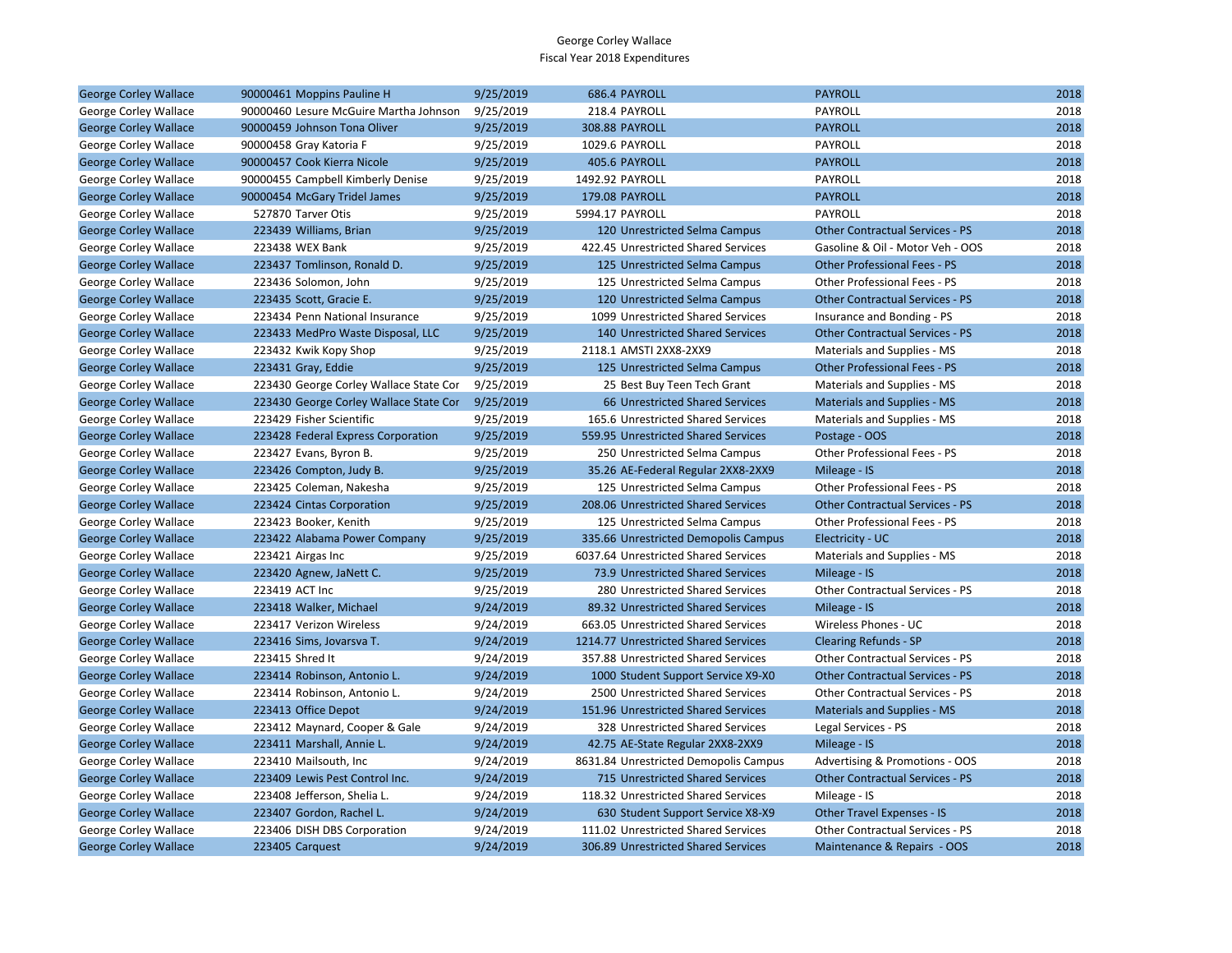| George Corley Wallace        | 223404 AT&T (Business Service)           | 9/24/2019 | 441.73 AMSTI 2XX8-2XX9                                             | Landline Phones - UC                   | 2018 |
|------------------------------|------------------------------------------|-----------|--------------------------------------------------------------------|----------------------------------------|------|
| <b>George Corley Wallace</b> | 223403 At & T - U-Verse                  | 9/24/2019 | 119.24 Unrestricted Shared Services                                | Landline Phones - UC                   | 2018 |
| George Corley Wallace        | 223402 American 3b Scientific Lp         | 9/24/2019 | 1655.78 Vocational Ed/CTE X8-X9                                    | Equipment - non capitalized - MS       | 2018 |
| <b>George Corley Wallace</b> | 223401 Advanced Disposal                 | 9/24/2019 | 393.91 Unrestricted Shared Services                                | <b>Other Contractual Services - PS</b> | 2018 |
| George Corley Wallace        | 223400 AACC                              | 9/24/2019 | 2724 Unrestricted Shared Services                                  | Memberships - PS                       | 2018 |
| <b>George Corley Wallace</b> | 223399 Thomas, Corey L.                  | 9/20/2019 | 662 Unrestricted Shared Services                                   | <b>Clearing Refunds - SP</b>           | 2018 |
| George Corley Wallace        | 223398 Stuart C. Irby Co.                | 9/20/2019 | 306 Unrestricted Shared Services                                   | Materials and Supplies - MS            | 2018 |
| <b>George Corley Wallace</b> | 223397 Paxen Publishing                  | 9/20/2019 | 3667.19 AE-Federal Regular 2XX8-2XX9                               | <b>Materials and Supplies - MS</b>     | 2018 |
| George Corley Wallace        | 223396 One Diversified, LLC              | 9/20/2019 | 20388.12 Vocational Ed/CTE X8-X9                                   | Equipment - non capitalized - MS       | 2018 |
| <b>George Corley Wallace</b> | 223395 Office Depot                      | 9/20/2019 | 153.4 Student Support Service X7-X8                                | Mileage - OS                           | 2018 |
| George Corley Wallace        | 223395 Office Depot                      | 9/20/2019 | 151.12 Student Support Service X7-X8                               | Other Travel Expenses - OS             | 2018 |
| <b>George Corley Wallace</b> | 223394 Locke Enterprises DBA Americo     | 9/20/2019 | 4410 Renewal & Replacement Shared Svcs Maintenance & Repairs - OOS |                                        | 2018 |
| George Corley Wallace        | 223393 Fuller Building Company           | 9/20/2019 | 10.48 Unrestricted Shared Services                                 | Materials and Supplies - MS            | 2018 |
| <b>George Corley Wallace</b> | 223392 Cintas Corporation                | 9/20/2019 | 208.06 Unrestricted Shared Services                                | <b>Other Contractual Services - PS</b> | 2018 |
| George Corley Wallace        | 223391 National Council For Authorizatio | 9/19/2019 | 2000 Unrestricted Distance Ed                                      | Technology - non capitalized - MS      | 2018 |
| <b>George Corley Wallace</b> | 223390 NASCO Education LLC               | 9/19/2019 | 39750 Vocational Ed/CTE X8-X9                                      | Furniture and Equip \$5K - \$25K - CE  | 2018 |
| George Corley Wallace        | 223389 Nahrstedt, Andrea N.              | 9/19/2019 | 2165.32 Unrestricted Shared Services                               | Clearing Refunds - SP                  | 2018 |
| <b>George Corley Wallace</b> | 223388 Jackson, Eric L.                  | 9/19/2019 | 1200 Unrestricted Selma Campus                                     | <b>Other Contractual Services - PS</b> | 2018 |
| George Corley Wallace        | 223387 Burmax                            | 9/19/2019 | 2401.04 Unrestricted Shared Services                               | Materials and Supplies - MS            | 2018 |
| <b>George Corley Wallace</b> | 223386 Barley, Audreyiona L.             | 9/19/2019 | 467.48 Unrestricted Shared Services                                | <b>Other Contractual Services - PS</b> | 2018 |
| George Corley Wallace        | 223385 Lowe, Kimmion K.                  | 9/19/2019 | 698 Unrestricted Shared Services                                   | Clearing Refunds - SP                  | 2018 |
| <b>George Corley Wallace</b> | 223384 Holmes, Delrion J.                | 9/19/2019 | 223 Unrestricted Shared Services                                   | <b>Clearing Refunds - SP</b>           | 2018 |
| George Corley Wallace        | 223383 Williams, Mason O.                | 9/19/2019 | 1538 Unrestricted Shared Services                                  | Clearing Refunds - SP                  | 2018 |
| <b>George Corley Wallace</b> | 223382 Till, Hannah C.                   | 9/19/2019 | 1125 Unrestricted Shared Services                                  | <b>Clearing Refunds - SP</b>           | 2018 |
| George Corley Wallace        | 223381 Smitherman, Randall L.            | 9/19/2019 | 955 Unrestricted Shared Services                                   | Clearing Refunds - SP                  | 2018 |
| <b>George Corley Wallace</b> | 223380 Smith, Mya M.                     | 9/19/2019 | 1298 Unrestricted Shared Services                                  | <b>Clearing Refunds - SP</b>           | 2018 |
| George Corley Wallace        | 223379 Smith, Andre D.                   | 9/19/2019 | 848 Unrestricted Shared Services                                   | Clearing Refunds - SP                  | 2018 |
| <b>George Corley Wallace</b> | 223378 Scott, Kendra D.                  | 9/19/2019 | 450 Unrestricted Shared Services                                   | <b>Clearing Refunds - SP</b>           | 2018 |
| George Corley Wallace        | 223377 Robinson, Jauwonna L.             | 9/19/2019 | 78.95 Unrestricted Shared Services                                 | Clearing Refunds - SP                  | 2018 |
| <b>George Corley Wallace</b> | 223376 Parker, Kathryn J.                | 9/19/2019 | 1200 Unrestricted Shared Services                                  | <b>Clearing Refunds - SP</b>           | 2018 |
| George Corley Wallace        | 223375 Nettles, Alexis D.                | 9/19/2019 | 23 Unrestricted Shared Services                                    | Clearing Refunds - SP                  | 2018 |
| <b>George Corley Wallace</b> | 223374 Nahrstedt, Andrea N.              | 9/19/2019 | 4330.64 Unrestricted Shared Services                               | <b>Clearing Refunds - SP</b>           | 2018 |
| George Corley Wallace        | 223373 McCary, Michelle R.               | 9/19/2019 | 125 Unrestricted Shared Services                                   | Clearing Refunds - SP                  | 2018 |
| <b>George Corley Wallace</b> | 223372 McCarver, Brandon A.              | 9/19/2019 | 15 Unrestricted Shared Services                                    | <b>Clearing Refunds - SP</b>           | 2018 |
| George Corley Wallace        | 223371 Marshall, Kalandra R.             | 9/19/2019 | 1645 Unrestricted Shared Services                                  | Clearing Refunds - SP                  | 2018 |
| <b>George Corley Wallace</b> | 223370 Marshall, Freezandra S.           | 9/19/2019 | 78.95 Unrestricted Shared Services                                 | <b>Clearing Refunds - SP</b>           | 2018 |
| George Corley Wallace        | 223369 Mabien, CaDerrius A.              | 9/19/2019 | 2100 Unrestricted Shared Services                                  | Clearing Refunds - SP                  | 2018 |
| <b>George Corley Wallace</b> | 223368 Landers, Walter E.                | 9/19/2019 | 437 Unrestricted Shared Services                                   | <b>Clearing Refunds - SP</b>           | 2018 |
| George Corley Wallace        | 223367 Jones, Kwan R.                    | 9/19/2019 | 823 Unrestricted Shared Services                                   | Clearing Refunds - SP                  | 2018 |
| <b>George Corley Wallace</b> | 223366 Johnson, Roosevelt M.             | 9/19/2019 | 81.2 Unrestricted Shared Services                                  | <b>Clearing Refunds - SP</b>           | 2018 |
| George Corley Wallace        | 223365 Hudson, Faye                      | 9/19/2019 | 1800 Unrestricted Shared Services                                  | Clearing Refunds - SP                  | 2018 |
| <b>George Corley Wallace</b> | 223364 Hatcher, Aaliyah T.               | 9/19/2019 | 2620.6 Unrestricted Shared Services                                | <b>Clearing Refunds - SP</b>           | 2018 |
| George Corley Wallace        | 223363 Gordon, Cyan A.                   | 9/19/2019 | 78.95 Unrestricted Shared Services                                 | Clearing Refunds - SP                  | 2018 |
| <b>George Corley Wallace</b> | 223362 Ellis, Senterrica A.              | 9/19/2019 | 1298 Unrestricted Shared Services                                  | <b>Clearing Refunds - SP</b>           | 2018 |
| George Corley Wallace        | 223361 Effinger, Joseph C.               | 9/19/2019 | 1298 Unrestricted Shared Services                                  | Clearing Refunds - SP                  | 2018 |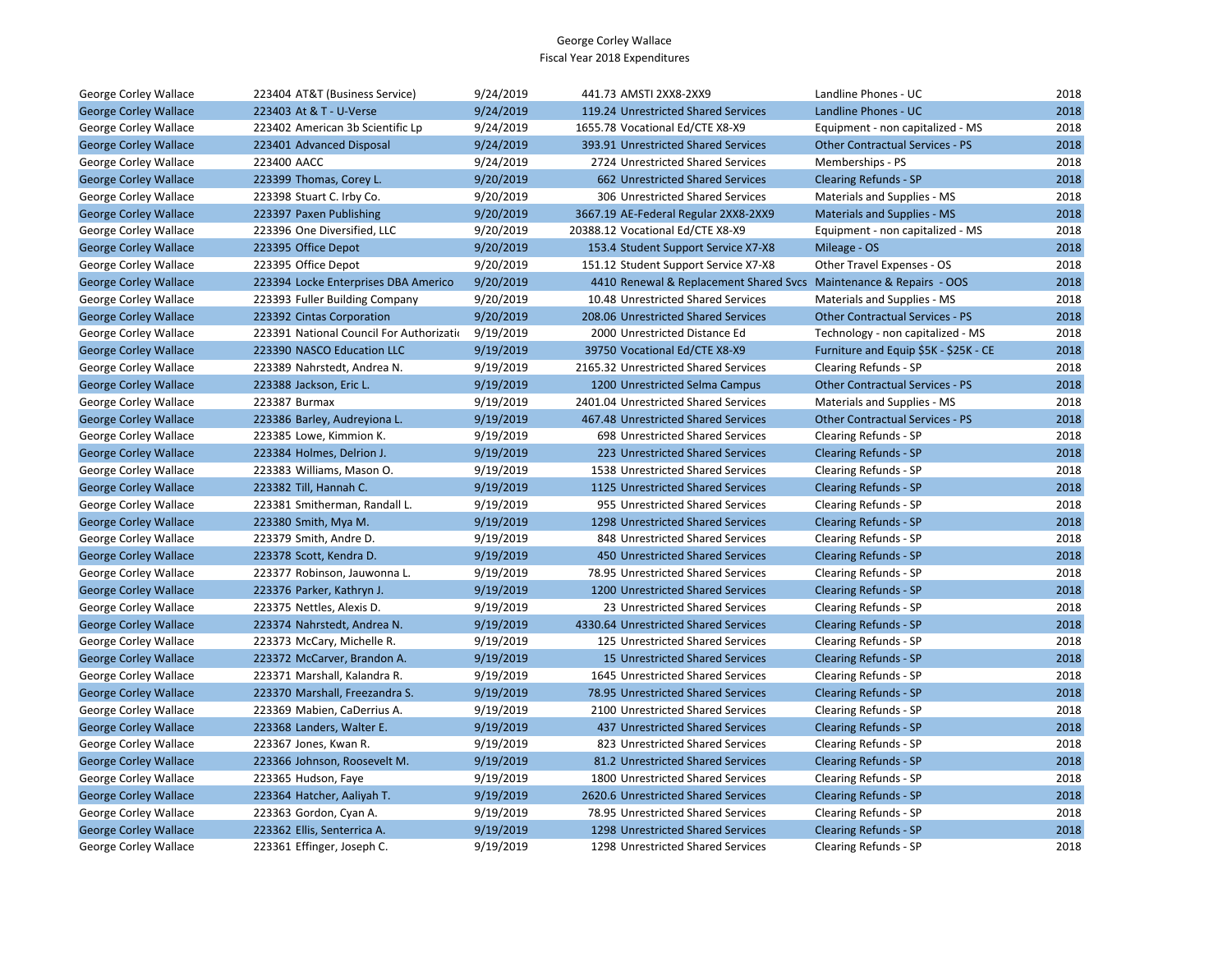| <b>George Corley Wallace</b> | 223360 Edwards, Damigual J.           | 9/19/2019 | 373.6 Unrestricted Shared Services                                | <b>Clearing Refunds - SP</b>           | 2018 |
|------------------------------|---------------------------------------|-----------|-------------------------------------------------------------------|----------------------------------------|------|
| George Corley Wallace        | 223359 Doss, Jameria M.               | 9/19/2019 | 412 Unrestricted Shared Services                                  | Clearing Refunds - SP                  | 2018 |
| <b>George Corley Wallace</b> | 223358 Burgess, Harley K.             | 9/19/2019 | 3098 Unrestricted Shared Services                                 | <b>Clearing Refunds - SP</b>           | 2018 |
| George Corley Wallace        | 223357 Bell, Jasmine M.               | 9/19/2019 | 178.64 Unrestricted Shared Services                               | Clearing Refunds - SP                  | 2018 |
| <b>George Corley Wallace</b> | 223356 Bates, Nakedra A.              | 9/19/2019 | 775 Unrestricted Shared Services                                  | <b>Clearing Refunds - SP</b>           | 2018 |
| George Corley Wallace        | 223355 Allen, Tiera M.                | 9/19/2019 | 698 Unrestricted Shared Services                                  | Clearing Refunds - SP                  | 2018 |
| <b>George Corley Wallace</b> | 223354 Allen, Jamal T.                | 9/19/2019 | 90 Unrestricted Shared Services                                   | <b>Clearing Refunds - SP</b>           | 2018 |
| George Corley Wallace        | 223353 Harper, April M.               | 9/19/2019 | 280 Unrestricted Selma Campus                                     | Conus (meals) - IS                     | 2018 |
| <b>George Corley Wallace</b> | 223352 Harper, April M.               | 9/19/2019 | 140 Unrestricted Selma Campus                                     | Conus (meals) - IS                     | 2018 |
| George Corley Wallace        | 223351 Elliott, Frank                 | 9/19/2019 | 600 Unrestricted Selma Campus                                     | Conus (meals) - IS                     | 2018 |
| <b>George Corley Wallace</b> | 223350 Elliott, Frank                 | 9/19/2019 | 600 Unrestricted Selma Campus                                     | Conus (meals) - IS                     | 2018 |
| George Corley Wallace        | 223349 Alabama Association of Student | 9/19/2019 | 180 Unrestricted Shared Services                                  | <b>Registration Fees-IS</b>            | 2018 |
| <b>George Corley Wallace</b> | 223348 Alabama Association of Student | 9/19/2019 | 125 Unrestricted Shared Services                                  | Memberships - PS                       | 2018 |
| George Corley Wallace        | 223347 ACT Inc                        | 9/19/2019 | 210 AE-Federal Regular 2XX8-2XX9                                  | Materials and Supplies - MS            | 2018 |
| <b>George Corley Wallace</b> | 223346 Williams, Brian                | 9/17/2019 | 40 Unrestricted Selma Campus                                      | <b>Other Contractual Services - PS</b> | 2018 |
| George Corley Wallace        | 223345 Water Way Distributing         | 9/17/2019 | 52.95 Unrestricted Shared Services                                | <b>Other Contractual Services - PS</b> | 2018 |
| <b>George Corley Wallace</b> | 223345 Water Way Distributing         | 9/17/2019 | 296.61 Unrestricted Shared Services                               | Materials and Supplies - MS            | 2018 |
| George Corley Wallace        | 223344 Wal Mart                       | 9/17/2019 | 76.28 Unrestricted Shared Services                                | <b>Registration Fees-IS</b>            | 2018 |
| <b>George Corley Wallace</b> | 223343 Urban, Wesley B.               | 9/17/2019 | 1700 Unrestricted Shared Services                                 | <b>Other Contractual Services - PS</b> | 2018 |
| George Corley Wallace        | 223342 United Parcel Service Inc      | 9/17/2019 | 1310 Unrestricted Shared Services                                 | Postage - OOS                          | 2018 |
| <b>George Corley Wallace</b> | 223341 Tubbs - Turner, Jocelyn J.     | 9/17/2019 | 255.43 AMSTI 2XX8-2XX9                                            | Mileage - IS                           | 2018 |
| George Corley Wallace        | 223340 The Water Works and Sewer Boa  | 9/17/2019 | 2269.98 Unrestricted Shared Services                              | Water & Sewer - UC                     | 2018 |
| <b>George Corley Wallace</b> | 223339 Stacy Williams Company         | 9/17/2019 | 156.1 Unrestricted Shared Services                                | <b>Materials and Supplies - MS</b>     | 2018 |
| George Corley Wallace        | 223338 Spicer, Chandra                | 9/17/2019 | 175.92 AMSTI 2XX8-2XX9                                            | Mileage - IS                           | 2018 |
| <b>George Corley Wallace</b> | 223337 Solomon, John                  | 9/17/2019 | 125 Unrestricted Selma Campus                                     | <b>Other Professional Fees - PS</b>    | 2018 |
| George Corley Wallace        | 223336 Scott, Gracie E.               | 9/17/2019 | 40 Unrestricted Selma Campus                                      | Other Professional Fees - PS           | 2018 |
| <b>George Corley Wallace</b> | 223335 Rountree Electric Supply       | 9/17/2019 | 1178.64 Unrestricted Shared Services                              | Materials and Supplies - MS            | 2018 |
| George Corley Wallace        | 223334 Ross Plumbing And Heating      | 9/17/2019 | 225 Renewal & Replacement Shared Svcs Maintenance & Repairs - OOS |                                        | 2018 |
| <b>George Corley Wallace</b> | 223333 Office Depot                   | 9/17/2019 | 119.98 Unrestricted Shared Services                               | <b>Materials and Supplies - MS</b>     | 2018 |
| George Corley Wallace        | 223332 National Office Furniture Inc  | 9/17/2019 | 1764 Apple Coding Grant 2XX8-2XX9                                 | Equipment - non capitalized - MS       | 2018 |
| <b>George Corley Wallace</b> | 223331 Moss, Johnny E.                | 9/17/2019 | 152.5 Unrestricted Shared Services                                | Lodging - IS                           | 2018 |
| George Corley Wallace        | 223330 Henderson, Kerry E.            | 9/17/2019 | 20 Unrestricted Shared Services                                   | Conus (meals) - IS                     | 2018 |
| <b>George Corley Wallace</b> | 223329 Harris Security Systems        | 9/17/2019 | 1224.85 Unrestricted Shared Services                              | Service Contracts on Equipment -OOS    | 2018 |
| George Corley Wallace        | 223328 Fuller Building Company        | 9/17/2019 | 86.8 Unrestricted Shared Services                                 | Materials and Supplies - MS            | 2018 |
| <b>George Corley Wallace</b> | 223327 Federal Express Corporation    | 9/17/2019 | 38.43 Unrestricted Shared Services                                | Postage - OOS                          | 2018 |
| George Corley Wallace        | 223326 Federal Express Corporation    | 9/17/2019 | 137.28 Unrestricted Shared Services                               | Postage - OOS                          | 2018 |
| <b>George Corley Wallace</b> | 223325 Federal Express Corporation    | 9/17/2019 | 537.87 Unrestricted Shared Services                               | Postage - OOS                          | 2018 |
| George Corley Wallace        | 223324 Cox Commerical Interiors, LLC  | 9/17/2019 | 3381.39 Unrestricted Shared Services                              | Materials and Supplies - MS            | 2018 |
| <b>George Corley Wallace</b> | 223323 Cintas Corporation             | 9/17/2019 | 208.06 Unrestricted Shared Services                               | <b>Other Contractual Services - PS</b> | 2018 |
| George Corley Wallace        | 223322 AT&T (Business Service)        | 9/17/2019 | 959.6 AMSTI 2XX8-2XX9                                             | Landline Phones - UC                   | 2018 |
| <b>George Corley Wallace</b> | 223321 Apple Computer, Inc.           | 9/17/2019 | 299.9 Vocational Ed/CTE X8-X9                                     | Equipment - non capitalized - MS       | 2018 |
| George Corley Wallace        | 223321 Apple Computer, Inc.           | 9/17/2019 | 4498 Apple Coding Grant 2XX8-2XX9                                 | Equipment - non capitalized - MS       | 2018 |
| <b>George Corley Wallace</b> | 223320 American 3b Scientific Lp      | 9/17/2019 | 1655.78 Vocational Ed/CTE X8-X9                                   | Equipment - non capitalized - MS       | 2018 |
| George Corley Wallace        | 223319 Wilson, Shain                  | 9/13/2019 | 160 Unrestricted Shared Services                                  | Overnight (non tax per diem)- IS       | 2018 |
| <b>George Corley Wallace</b> | 223318 State of Alabama               | 9/13/2019 | 2000 Unrestricted Distance Ed                                     | Technology - non capitalized - MS      | 2018 |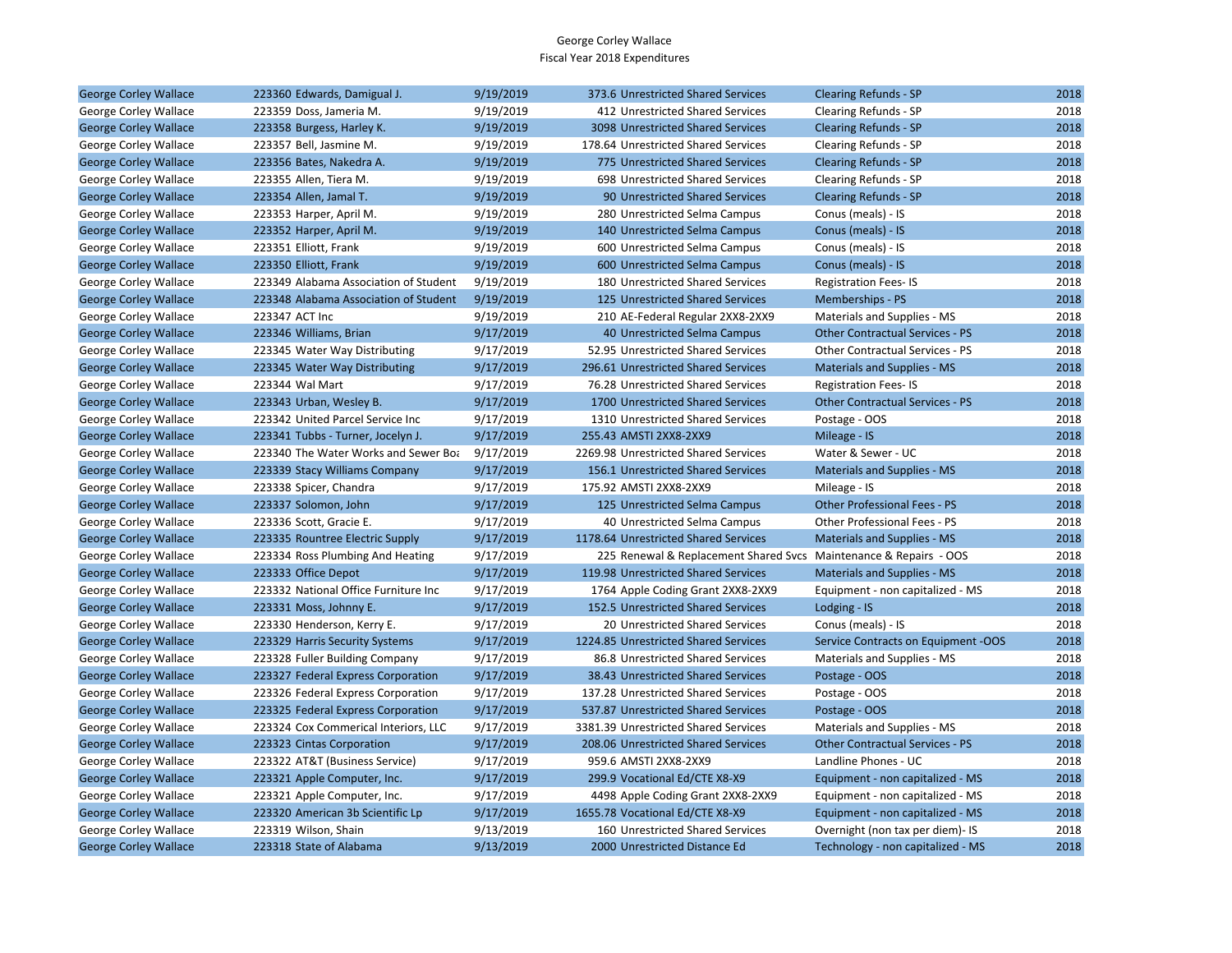| George Corley Wallace        | 223317 Ross Plumbing And Heating | 9/13/2019 | 3800 Renewal & Replacement Shared Svcs Maintenance & Repairs - OOS |                                        | 2018 |
|------------------------------|----------------------------------|-----------|--------------------------------------------------------------------|----------------------------------------|------|
| <b>George Corley Wallace</b> | 223316 Purifoy, Hosea D.         | 9/13/2019 | 36.96 Best Buy Teen Tech Grant                                     | <b>Materials and Supplies - MS</b>     | 2018 |
| George Corley Wallace        | 223316 Purifoy, Hosea D.         | 9/13/2019 | 607.2 Best Buy Teen Tech Grant                                     | Equipment - non capitalized - MS       | 2018 |
| <b>George Corley Wallace</b> | 223315 Guardian-Ipco Inc.        | 9/13/2019 | 550 Unrestricted Shared Services                                   | Service Contracts on Equipment -OOS    | 2018 |
| George Corley Wallace        | 223314 Fuller Building Company   | 9/13/2019 | 98.7 Unrestricted Shared Services                                  | Materials and Supplies - MS            | 2018 |
| <b>George Corley Wallace</b> | 223313 EyeRide                   | 9/13/2019 | 1967.99 Unrestricted Shared Services                               | <b>Other Contractual Services - PS</b> | 2018 |
| George Corley Wallace        | 223312 EBSCO Investment Services | 9/13/2019 | 473 AMSTI 2XX8-2XX9                                                | Materials and Supplies - MS            | 2018 |
| <b>George Corley Wallace</b> | 223311 Bailey, Larry E.          | 9/13/2019 | 900 Unrestricted Demopolis Campus                                  | <b>Other Contractual Services - PS</b> | 2018 |
| George Corley Wallace        | 223310 At & T - U-Verse          | 9/13/2019 | 109.99 Unrestricted Shared Services                                | Landline Phones - UC                   | 2018 |
| <b>George Corley Wallace</b> | 223309 Alabama Power Company     | 9/13/2019 | 2075.64 Unrestricted Demopolis Campus                              | Electricity - UC                       | 2018 |
| George Corley Wallace        | 223308 Williams, Trenell D.      | 9/12/2019 | 150 Unrestricted Shared Services                                   | Clearing Refunds - SP                  | 2018 |
| <b>George Corley Wallace</b> | 223307 Williams, Jayven L.       | 9/12/2019 | 150 Unrestricted Shared Services                                   | <b>Clearing Refunds - SP</b>           | 2018 |
| George Corley Wallace        | 223306 Whitfield, Patrease A.    | 9/12/2019 | 698 Unrestricted Shared Services                                   | Clearing Refunds - SP                  | 2018 |
| <b>George Corley Wallace</b> | 223305 Spencer, Lauren K.        | 9/12/2019 | 500 Unrestricted Shared Services                                   | <b>Clearing Refunds - SP</b>           | 2018 |
| George Corley Wallace        | 223304 Savage, Karlynn M.        | 9/12/2019 | 1660 Unrestricted Shared Services                                  | Clearing Refunds - SP                  | 2018 |
| <b>George Corley Wallace</b> | 223303 Nix, Morgan J.            | 9/12/2019 | 1192.14 Unrestricted Shared Services                               | Clearing Refunds - SP                  | 2018 |
| George Corley Wallace        | 223302 Murphy, Devonta A.        | 9/12/2019 | 2250 Unrestricted Shared Services                                  | Clearing Refunds - SP                  | 2018 |
| <b>George Corley Wallace</b> | 223301 Moore, Shatavia K.        | 9/12/2019 | 2344 Unrestricted Shared Services                                  | <b>Clearing Refunds - SP</b>           | 2018 |
| George Corley Wallace        | 223300 Moore, Shanyia            | 9/12/2019 | 500 Unrestricted Shared Services                                   | Clearing Refunds - SP                  | 2018 |
| <b>George Corley Wallace</b> | 223299 Moore, Lachandra E.       | 9/12/2019 | 1076.53 Unrestricted Shared Services                               | <b>Clearing Refunds - SP</b>           | 2018 |
| George Corley Wallace        | 223298 Houser, Aaliyah M.        | 9/12/2019 | 160.17 Unrestricted Shared Services                                | Clearing Refunds - SP                  | 2018 |
| <b>George Corley Wallace</b> | 223297 Dancy, Jaelyn S.          | 9/12/2019 | 1322 Unrestricted Shared Services                                  | <b>Clearing Refunds - SP</b>           | 2018 |
| George Corley Wallace        | 223296 Christian, Ra'Chanda C.   | 9/12/2019 | 1331 Unrestricted Shared Services                                  | Clearing Refunds - SP                  | 2018 |
| <b>George Corley Wallace</b> | 223295 Carter, Sierra R.         | 9/12/2019 | 2364 Unrestricted Shared Services                                  | <b>Clearing Refunds - SP</b>           | 2018 |
| George Corley Wallace        | 223294 Brown, Katrina D.         | 9/12/2019 | 1660 Unrestricted Shared Services                                  | Clearing Refunds - SP                  | 2018 |
| <b>George Corley Wallace</b> | 223293 Brooks, Dennarius L.      | 9/12/2019 | 1641.32 Unrestricted Shared Services                               | <b>Clearing Refunds - SP</b>           | 2018 |
| George Corley Wallace        | 223292 Briggins, Quieshetora M.  | 9/12/2019 | 823 Unrestricted Shared Services                                   | Clearing Refunds - SP                  | 2018 |
| <b>George Corley Wallace</b> | 223291 Bradley, Melody S.        | 9/12/2019 | 2051.61 Unrestricted Shared Services                               | <b>Clearing Refunds - SP</b>           | 2018 |
| George Corley Wallace        | 223290 Bates, LaQuayla S.        | 9/12/2019 | 2220 Unrestricted Shared Services                                  | Clearing Refunds - SP                  | 2018 |
| <b>George Corley Wallace</b> | 223289 Wilson, Phylicia A.       | 9/11/2019 | 337.78 Unrestricted Shared Services                                | <b>Clearing Refunds - SP</b>           | 2018 |
| George Corley Wallace        | 223288 Wilson, Jeffrey L.        | 9/11/2019 | 352 Unrestricted Shared Services                                   | Clearing Refunds - SP                  | 2018 |
| <b>George Corley Wallace</b> | 223287 Williams, Trenell D.      | 9/11/2019 | 1123 Unrestricted Shared Services                                  | Clearing Refunds - SP                  | 2018 |
| George Corley Wallace        | 223286 Whitlock, Jadarius D.     | 9/11/2019 | 1298 Unrestricted Shared Services                                  | Clearing Refunds - SP                  | 2018 |
| <b>George Corley Wallace</b> | 223285 White, Sherika S.         | 9/11/2019 | 499 Unrestricted Shared Services                                   | <b>Clearing Refunds - SP</b>           | 2018 |
| George Corley Wallace        | 223284 Webster, Kristie L.       | 9/11/2019 | 649 Unrestricted Shared Services                                   | Clearing Refunds - SP                  | 2018 |
| <b>George Corley Wallace</b> | 223283 Washington, Frank A.      | 9/11/2019 | 2250 Unrestricted Shared Services                                  | <b>Clearing Refunds - SP</b>           | 2018 |
| George Corley Wallace        | 223282 Wade, Maurice J.          | 9/11/2019 | 823 Unrestricted Shared Services                                   | Clearing Refunds - SP                  | 2018 |
| <b>George Corley Wallace</b> | 223281 Thrash, Myciah A.         | 9/11/2019 | 3072.6 Unrestricted Shared Services                                | Clearing Refunds - SP                  | 2018 |
| George Corley Wallace        | 223280 Thomas, April S.          | 9/11/2019 | 61.98 Unrestricted Shared Services                                 | Clearing Refunds - SP                  | 2018 |
| <b>George Corley Wallace</b> | 223279 Taylor, Destynie J.       | 9/11/2019 | 548 Unrestricted Shared Services                                   | <b>Clearing Refunds - SP</b>           | 2018 |
| George Corley Wallace        | 223278 Tate, Arkeanna M.         | 9/11/2019 | 398 Unrestricted Shared Services                                   | Clearing Refunds - SP                  | 2018 |
| <b>George Corley Wallace</b> | 223277 Strong, Archie D.         | 9/11/2019 | 1298 Unrestricted Shared Services                                  | Clearing Refunds - SP                  | 2018 |
| George Corley Wallace        | 223276 Stoudenmire, Anna R.      | 9/11/2019 | 444 Unrestricted Shared Services                                   | Clearing Refunds - SP                  | 2018 |
| <b>George Corley Wallace</b> | 223275 Smiley, LoTrentys L.      | 9/11/2019 | 1000 Unrestricted Shared Services                                  | Clearing Refunds - SP                  | 2018 |
| George Corley Wallace        | 223274 Simpson, Spencer D.       | 9/11/2019 | 840 Unrestricted Shared Services                                   | Clearing Refunds - SP                  | 2018 |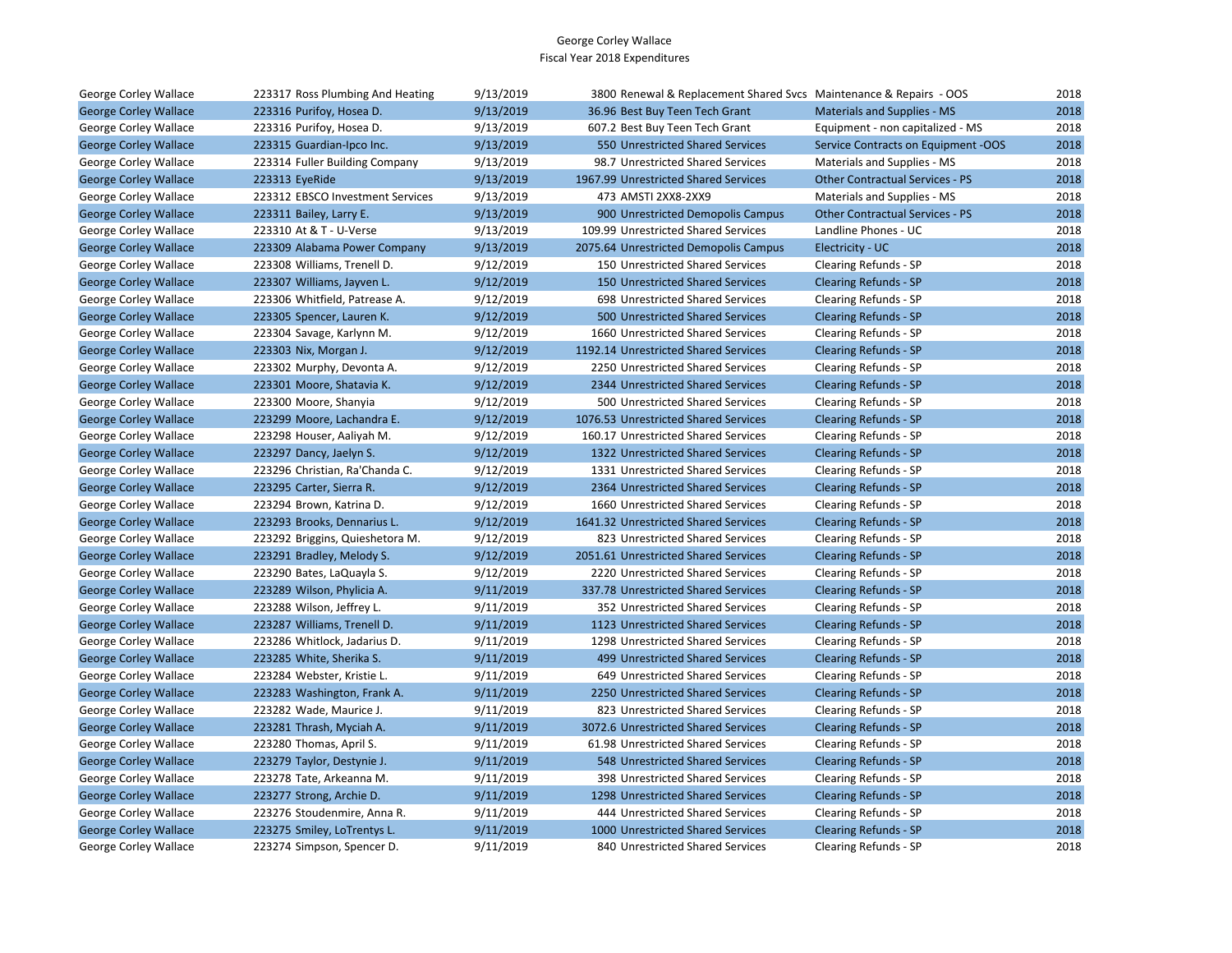| <b>George Corley Wallace</b> | 223273 Shaw, Darius B.       | 9/11/2019 | 1776 Unrestricted Shared Services    | <b>Clearing Refunds - SP</b> | 2018 |
|------------------------------|------------------------------|-----------|--------------------------------------|------------------------------|------|
| George Corley Wallace        | 223272 Sharpe, Nikeria T.    | 9/11/2019 | 95.78 Unrestricted Shared Services   | Clearing Refunds - SP        | 2018 |
| <b>George Corley Wallace</b> | 223271 Shabazz, Bianca D.    | 9/11/2019 | 1398.59 Unrestricted Shared Services | <b>Clearing Refunds - SP</b> | 2018 |
| George Corley Wallace        | 223270 Sanders, Randy L.     | 9/11/2019 | 523 Unrestricted Shared Services     | Clearing Refunds - SP        | 2018 |
| <b>George Corley Wallace</b> | 223269 Rutledge, Ronica S.   | 9/11/2019 | 2323 Unrestricted Shared Services    | <b>Clearing Refunds - SP</b> | 2018 |
| George Corley Wallace        | 223268 Rutledge, Anthony T.  | 9/11/2019 | 848 Unrestricted Shared Services     | Clearing Refunds - SP        | 2018 |
| <b>George Corley Wallace</b> | 223267 Russell, Danielle     | 9/11/2019 | 1073.09 Unrestricted Shared Services | <b>Clearing Refunds - SP</b> | 2018 |
| George Corley Wallace        | 223266 Rumph, Lillie M.      | 9/11/2019 | 1298 Unrestricted Shared Services    | Clearing Refunds - SP        | 2018 |
| <b>George Corley Wallace</b> | 223265 Robinson, Romeshia S. | 9/11/2019 | 175 Unrestricted Shared Services     | <b>Clearing Refunds - SP</b> | 2018 |
| George Corley Wallace        | 223264 Rivers, Latyra S.     | 9/11/2019 | 303.5 Unrestricted Shared Services   | Clearing Refunds - SP        | 2018 |
| <b>George Corley Wallace</b> | 223263 Richardson, Amber N.  | 9/11/2019 | 2896.8 Unrestricted Shared Services  | <b>Clearing Refunds - SP</b> | 2018 |
| George Corley Wallace        | 223262 Rhodes, Stanley X.    | 9/11/2019 | 649 Unrestricted Shared Services     | Clearing Refunds - SP        | 2018 |
| <b>George Corley Wallace</b> | 223261 Rayford, Kamiah M.    | 9/11/2019 | 223 Unrestricted Shared Services     | <b>Clearing Refunds - SP</b> | 2018 |
| George Corley Wallace        | 223260 Powell, Abigail M.    | 9/11/2019 | 2850 Unrestricted Shared Services    | Clearing Refunds - SP        | 2018 |
| <b>George Corley Wallace</b> | 223259 Pollard, Chance D.    | 9/11/2019 | 500 Unrestricted Shared Services     | <b>Clearing Refunds - SP</b> | 2018 |
| George Corley Wallace        | 223258 Paige, Caileah P.     | 9/11/2019 | 585.18 Unrestricted Shared Services  | Clearing Refunds - SP        | 2018 |
| <b>George Corley Wallace</b> | 223257 Osborne, Sabrina D.   | 9/11/2019 | 302.84 Unrestricted Shared Services  | <b>Clearing Refunds - SP</b> | 2018 |
| George Corley Wallace        | 223256 Norris, Jaylah A.     | 9/11/2019 | 1148 Unrestricted Shared Services    | Clearing Refunds - SP        | 2018 |
| <b>George Corley Wallace</b> | 223255 Myers, Catherine A.   | 9/11/2019 | 612 Unrestricted Shared Services     | <b>Clearing Refunds - SP</b> | 2018 |
| George Corley Wallace        | 223254 Morgan, Robert L.     | 9/11/2019 | 1920 Unrestricted Shared Services    | Clearing Refunds - SP        | 2018 |
| <b>George Corley Wallace</b> | 223253 Morgan, Lakeisha C.   | 9/11/2019 | 175 Unrestricted Shared Services     | <b>Clearing Refunds - SP</b> | 2018 |
| George Corley Wallace        | 223252 Miree, Timmy T.       | 9/11/2019 | 339.9 Unrestricted Shared Services   | Clearing Refunds - SP        | 2018 |
| <b>George Corley Wallace</b> | 223251 Martin, Brittney R.   | 9/11/2019 | 324 Unrestricted Shared Services     | <b>Clearing Refunds - SP</b> | 2018 |
| George Corley Wallace        | 223250 Major, De'Andre M.    | 9/11/2019 | 2250 Unrestricted Shared Services    | Clearing Refunds - SP        | 2018 |
| <b>George Corley Wallace</b> | 223249 Lowe, Cashia S.       | 9/11/2019 | 1148 Unrestricted Shared Services    | <b>Clearing Refunds - SP</b> | 2018 |
| George Corley Wallace        | 223248 Lockhart, Keshon      | 9/11/2019 | 2423 Unrestricted Shared Services    | Clearing Refunds - SP        | 2018 |
| <b>George Corley Wallace</b> | 223247 Lockhart, Kaitlin A.  | 9/11/2019 | 1073 Unrestricted Shared Services    | <b>Clearing Refunds - SP</b> | 2018 |
| George Corley Wallace        | 223246 Kynard, Oliviya L.    | 9/11/2019 | 1148 Unrestricted Shared Services    | Clearing Refunds - SP        | 2018 |
| <b>George Corley Wallace</b> | 223245 Kimbrough, Kierra D.  | 9/11/2019 | 373 Unrestricted Shared Services     | <b>Clearing Refunds - SP</b> | 2018 |
| George Corley Wallace        | 223244 Jones, Cordelia L.    | 9/11/2019 | 450 Unrestricted Shared Services     | Clearing Refunds - SP        | 2018 |
| <b>George Corley Wallace</b> | 223243 Johnson, Sharica      | 9/11/2019 | 649 Unrestricted Shared Services     | <b>Clearing Refunds - SP</b> | 2018 |
| George Corley Wallace        | 223242 Johnson, Martin D.    | 9/11/2019 | 248.51 Unrestricted Shared Services  | Clearing Refunds - SP        | 2018 |
| <b>George Corley Wallace</b> | 223241 Johnson, Kanijah J.   | 9/11/2019 | 698 Unrestricted Shared Services     | <b>Clearing Refunds - SP</b> | 2018 |
| George Corley Wallace        | 223240 James, Jamiya M.      | 9/11/2019 | 150 Unrestricted Shared Services     | Clearing Refunds - SP        | 2018 |
| <b>George Corley Wallace</b> | 223239 Howard, Ja'Maesha B.  | 9/11/2019 | 998 Unrestricted Shared Services     | <b>Clearing Refunds - SP</b> | 2018 |
| George Corley Wallace        | 223238 Haynes, Wanda G.      | 9/11/2019 | 1148 Unrestricted Shared Services    | Clearing Refunds - SP        | 2018 |
| <b>George Corley Wallace</b> | 223237 Hawkins, Roylenn I.   | 9/11/2019 | 602.07 Unrestricted Shared Services  | <b>Clearing Refunds - SP</b> | 2018 |
| George Corley Wallace        | 223236 Hatcher, Aaliyah T.   | 9/11/2019 | 0.4 Unrestricted Shared Services     | Clearing Refunds - SP        | 2018 |
| <b>George Corley Wallace</b> | 223235 Harris, Linda D.      | 9/11/2019 | 146.03 Unrestricted Shared Services  | <b>Clearing Refunds - SP</b> | 2018 |
| George Corley Wallace        | 223234 Harris, Jamikhail D.  | 9/11/2019 | 1298 Unrestricted Shared Services    | Clearing Refunds - SP        | 2018 |
| <b>George Corley Wallace</b> | 223233 Hall, Shamiyah S.     | 9/11/2019 | 150 Unrestricted Shared Services     | <b>Clearing Refunds - SP</b> | 2018 |
| George Corley Wallace        | 223232 Hall, Ontria S.       | 9/11/2019 | 1148 Unrestricted Shared Services    | Clearing Refunds - SP        | 2018 |
| <b>George Corley Wallace</b> | 223231 Hall, Andre D.        | 9/11/2019 | 1298 Unrestricted Shared Services    | <b>Clearing Refunds - SP</b> | 2018 |
| George Corley Wallace        | 223230 Grimes, TaSharri C.   | 9/11/2019 | 3097.6 Unrestricted Shared Services  | Clearing Refunds - SP        | 2018 |
| <b>George Corley Wallace</b> | 223229 Griffin, Tiffany M.   | 9/11/2019 | 325 Unrestricted Shared Services     | <b>Clearing Refunds - SP</b> | 2018 |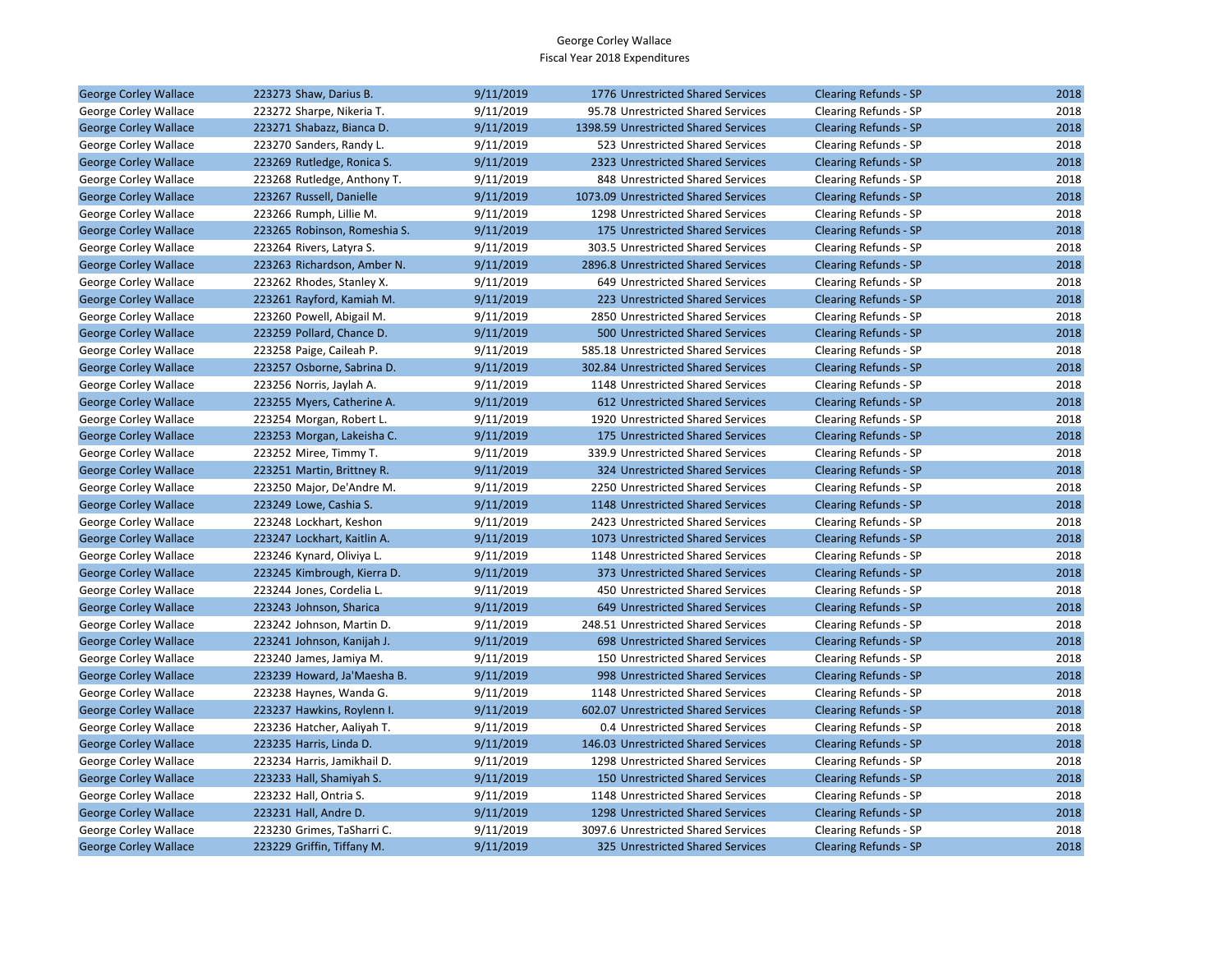| George Corley Wallace        | 223228 Green, Ahmad O.                 | 9/11/2019 | 1002 Unrestricted Shared Services     | Clearing Refunds - SP                     | 2018 |
|------------------------------|----------------------------------------|-----------|---------------------------------------|-------------------------------------------|------|
| <b>George Corley Wallace</b> | 223227 Gordon, Keyona L.               | 9/11/2019 | 823 Unrestricted Shared Services      | <b>Clearing Refunds - SP</b>              | 2018 |
| George Corley Wallace        | 223226 Giles, Jatlin                   | 9/11/2019 | 848 Unrestricted Shared Services      | Clearing Refunds - SP                     | 2018 |
| <b>George Corley Wallace</b> | 223225 Friday, Robert P.               | 9/11/2019 | 848 Unrestricted Shared Services      | <b>Clearing Refunds - SP</b>              | 2018 |
| George Corley Wallace        | 223224 Ford, Antonio R.                | 9/11/2019 | 324 Unrestricted Shared Services      | Clearing Refunds - SP                     | 2018 |
| <b>George Corley Wallace</b> | 223223 Flennory, Ladiamon Q.           | 9/11/2019 | 175 Unrestricted Shared Services      | <b>Clearing Refunds - SP</b>              | 2018 |
| George Corley Wallace        | 223222 Files, Kaneria L.               | 9/11/2019 | 2 Unrestricted Shared Services        | Clearing Refunds - SP                     | 2018 |
| <b>George Corley Wallace</b> | 223221 Davis, Devin L.                 | 9/11/2019 | 1395 Unrestricted Shared Services     | <b>Clearing Refunds - SP</b>              | 2018 |
| George Corley Wallace        | 223220 Davis, Brandon N.               | 9/11/2019 | 2096 Unrestricted Shared Services     | Clearing Refunds - SP                     | 2018 |
| <b>George Corley Wallace</b> | 223219 Dates, FreaQuisha S.            | 9/11/2019 | 902.11 Unrestricted Shared Services   | <b>Clearing Refunds - SP</b>              | 2018 |
| George Corley Wallace        | 223218 Curtis, Darius D.               | 9/11/2019 | 20 Unrestricted Shared Services       | Clearing Refunds - SP                     | 2018 |
| <b>George Corley Wallace</b> | 223217 Curry, Kenneth J.               | 9/11/2019 | 2348 Unrestricted Shared Services     | <b>Clearing Refunds - SP</b>              | 2018 |
| George Corley Wallace        | 223216 Collins, Alexus V.              | 9/11/2019 | 73 Unrestricted Shared Services       | Clearing Refunds - SP                     | 2018 |
| <b>George Corley Wallace</b> | 223215 Chambers, Tyshawn Z.            | 9/11/2019 | 325 Unrestricted Shared Services      | <b>Clearing Refunds - SP</b>              | 2018 |
| George Corley Wallace        | 223214 Burke, Diamond S.               | 9/11/2019 | 141.41 Unrestricted Shared Services   | Clearing Refunds - SP                     | 2018 |
| <b>George Corley Wallace</b> | 223213 Brown, Joniya M.                | 9/11/2019 | 523 Unrestricted Shared Services      | <b>Clearing Refunds - SP</b>              | 2018 |
| George Corley Wallace        | 223212 Boswell, Tywayne D.             | 9/11/2019 | 1500 Unrestricted Shared Services     | Clearing Refunds - SP                     | 2018 |
| <b>George Corley Wallace</b> | 223211 Bell, Alex B.                   | 9/11/2019 | 3098 Unrestricted Shared Services     | <b>Clearing Refunds - SP</b>              | 2018 |
| George Corley Wallace        | 223210 Askew, Davis S.                 | 9/11/2019 | 500 Unrestricted Shared Services      | Clearing Refunds - SP                     | 2018 |
| <b>George Corley Wallace</b> | 223209 Allen, Taylor S.                | 9/11/2019 | 1148 Unrestricted Shared Services     | <b>Clearing Refunds - SP</b>              | 2018 |
| George Corley Wallace        | 223208 Adams, Hannah G.                | 9/11/2019 | 873 Unrestricted Shared Services      | Clearing Refunds - SP                     | 2018 |
| <b>George Corley Wallace</b> | 223207 Acoff, Ladarius K.              | 9/11/2019 | 353.5 Unrestricted Shared Services    | <b>Clearing Refunds - SP</b>              | 2018 |
| George Corley Wallace        | 223206 WCCS Foundation Scholarship     | 9/11/2019 | 498.63 Payroll Clearing Fund          | Miscellaneous Deductions - PP             | 2018 |
| <b>George Corley Wallace</b> | 223205 United Ways of Alabama Inc      | 9/11/2019 | 132 Payroll Clearing Fund             | <b>Miscellaneous Deductions - PP</b>      | 2018 |
| George Corley Wallace        | 223204 New York Life Insurance         | 9/11/2019 | 2843 Payroll Clearing Fund            | Miscellaneous Deductions - PP             | 2018 |
| <b>George Corley Wallace</b> | 223203 Great-West Trust Company LLC    | 9/11/2019 | 100 Payroll Clearing Fund             | <b>Miscellaneous Deductions - PP</b>      | 2018 |
| George Corley Wallace        | 223202 George Corley Wallace State Cor | 9/11/2019 | 79 Payroll Clearing Fund              | Miscellaneous Deductions - PP             | 2018 |
| <b>George Corley Wallace</b> | 223201 Educator Benefits               | 9/11/2019 | 871.57 Payroll Clearing Fund          | <b>Miscellaneous Deductions - PP</b>      | 2018 |
| George Corley Wallace        | 223200 American Family Life Assurance  | 9/11/2019 | 3417 Payroll Clearing Fund            | <b>Miscellaneous Deductions - PP</b>      | 2018 |
| <b>George Corley Wallace</b> | 223199 Allstate                        | 9/11/2019 | 464.77 Payroll Clearing Fund          | <b>Miscellaneous Deductions - PP</b>      | 2018 |
| George Corley Wallace        | 223198 Walker 360 Inc                  | 9/10/2019 | 1927.26 Unrestricted Shared Services  | Materials and Supplies - MS               | 2018 |
| <b>George Corley Wallace</b> | 223197 Wal Mart                        | 9/10/2019 | 97.36 Unrestricted Shared Services    | <b>Materials and Supplies - MS</b>        | 2018 |
| George Corley Wallace        | 223196 Shelton State Community Colleg  | 9/10/2019 | 132 Unrestricted Shared Services      | <b>Registration Fees-IS</b>               | 2018 |
| <b>George Corley Wallace</b> | 223195 George Corley Wallace State Cor | 9/10/2019 | 3000 Construction Industry Grant      | State Contracts & Grants - SF             | 2018 |
| George Corley Wallace        | 223194 George Corley Wallace State Cor | 9/10/2019 | 3000 Construction Industry Grant      | State Contracts & Grants - SF             | 2018 |
| <b>George Corley Wallace</b> | 223193 WINL 98.5                       | 9/10/2019 | 400 Unrestricted Shared Services      | <b>Advertising &amp; Promotions - OOS</b> | 2018 |
| George Corley Wallace        | 223192 Walker, Shermanita              | 9/10/2019 | 306.99 AMSTI 2XX8-2XX9                | Mileage - IS                              | 2018 |
| <b>George Corley Wallace</b> | 223192 Walker, Shermanita              | 9/10/2019 | 500 AMSTI 2XX8-2XX9                   | Overnight (non tax per diem)- IS          | 2018 |
| George Corley Wallace        | 223191 U.S. Bank National Association  | 9/10/2019 | 5930.87 Unrestricted Shared Services  | Operating Lease Payment - OOS             | 2018 |
| <b>George Corley Wallace</b> | 223190 Tubbs - Turner, Jocelyn J.      | 9/10/2019 | 800 AMSTI 2XX8-2XX9                   | Overnight (non tax per diem)- IS          | 2018 |
| George Corley Wallace        | 223190 Tubbs - Turner, Jocelyn J.      | 9/10/2019 | 698.03 AMSTI 2XX8-2XX9                | Mileage - IS                              | 2018 |
| <b>George Corley Wallace</b> | 223189 The W.W. Williams Company, LL   | 9/10/2019 | 20117.96 Unrestricted Shared Services | Maintenance & Repairs - OOS               | 2018 |
| George Corley Wallace        | 223188 Tate & Associates, LLC          | 9/10/2019 | 2995 Unrestricted Shared Services     | Other Contractual Services - PS           | 2018 |
| <b>George Corley Wallace</b> | 223187 State of Alabama                | 9/10/2019 | 2000 Unrestricted Distance Ed         | Technology - non capitalized - MS         | 2018 |
| George Corley Wallace        | 223186 Spicer, Chandra                 | 9/10/2019 | 300 AMSTI 2XX8-2XX9                   | Overnight (non tax per diem)- IS          | 2018 |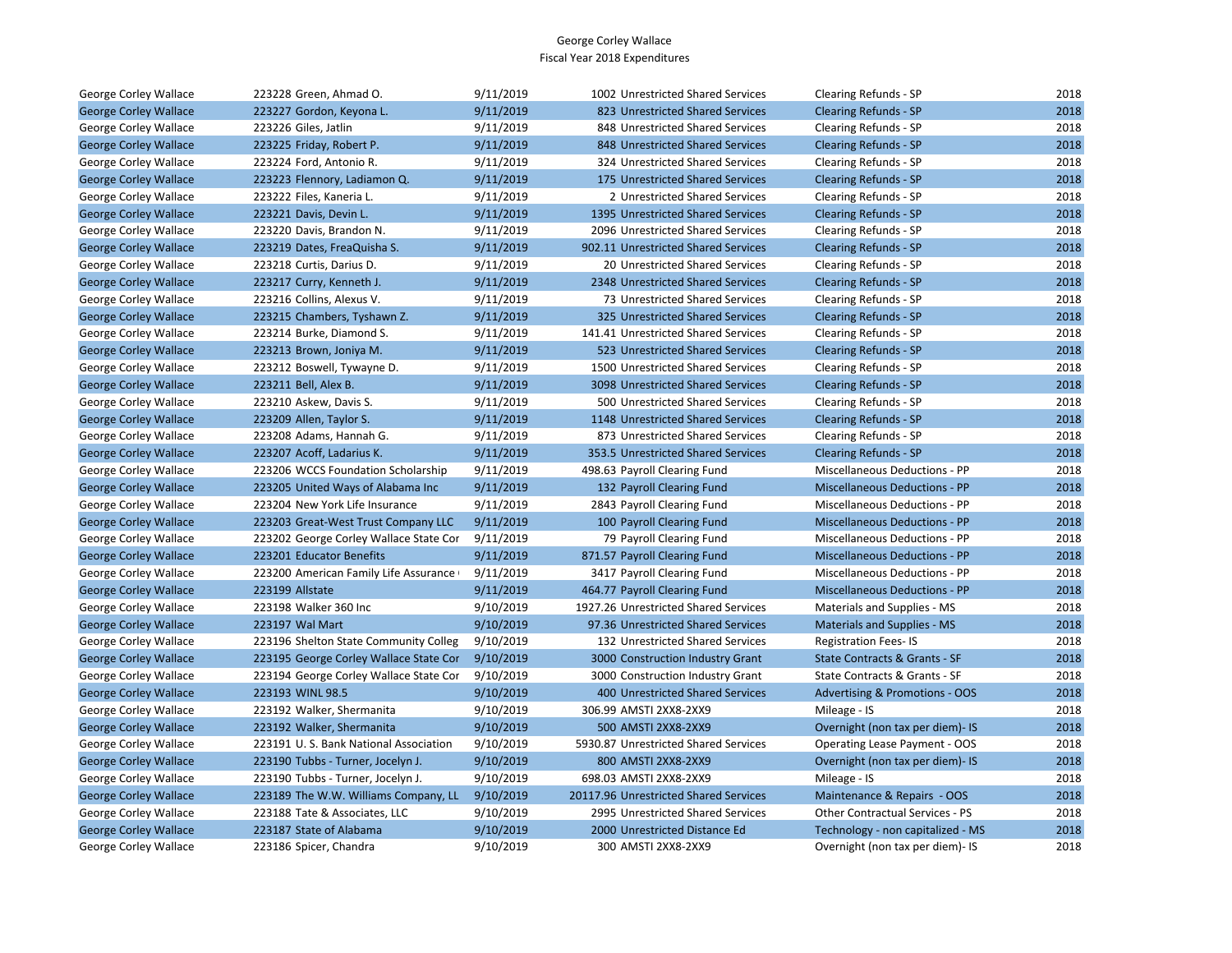| <b>George Corley Wallace</b> | 223186 Spicer, Chandra                | 9/10/2019 | 154.05 AMSTI 2XX8-2XX9                | Mileage - IS                              | 2018 |
|------------------------------|---------------------------------------|-----------|---------------------------------------|-------------------------------------------|------|
| George Corley Wallace        | 223185 Provitt Prints                 | 9/10/2019 | 1840 Unrestricted Shared Services     | Materials and Supplies - MS               | 2018 |
| <b>George Corley Wallace</b> | 223184 Plaza Golf Cart Sales          | 9/10/2019 | 11400 Unrestricted Shared Services    | Transportation Equip \$5K-\$25K - CE      | 2018 |
| George Corley Wallace        | 223183 Phi Theta Kappa                | 9/10/2019 | 120 Unrestricted Shared Services      | <b>Registration Fees-IS</b>               | 2018 |
| <b>George Corley Wallace</b> | 223182 Pettway, Clarence J.           | 9/10/2019 | 407.68 AMSTI 2XX8-2XX9                | Mileage - IS                              | 2018 |
| George Corley Wallace        | 223182 Pettway, Clarence J.           | 9/10/2019 | 300 AMSTI 2XX8-2XX9                   | Overnight (non tax per diem)- IS          | 2018 |
| <b>George Corley Wallace</b> | 223181 Marshall, Teresa D.            | 9/10/2019 | 42.22 Unrestricted Distance Ed        | Mileage - IS                              | 2018 |
| George Corley Wallace        | 223180 Domino'S Pizza                 | 9/10/2019 | 353 Unrestricted Shared Services      | Materials and Supplies - MS               | 2018 |
| <b>George Corley Wallace</b> | 223179 Cintas Corporation             | 9/10/2019 | 208.06 Unrestricted Shared Services   | <b>Other Contractual Services - PS</b>    | 2018 |
| George Corley Wallace        | 223178 CDW LLC                        | 9/10/2019 | 258.33 Black Belt Coding Initiative   | Equipment - non capitalized - MS          | 2018 |
| <b>George Corley Wallace</b> | 223177 Casby, Aaron L.                | 9/10/2019 | 343.94 AMSTI 2XX8-2XX9                | Mileage - IS                              | 2018 |
| George Corley Wallace        | 223177 Casby, Aaron L.                | 9/10/2019 | 500 AMSTI 2XX8-2XX9                   | Overnight (non tax per diem)- IS          | 2018 |
| <b>George Corley Wallace</b> | 223176 Barnes & Noble Education, Inc. | 9/10/2019 | 79411.16 Unrestricted Shared Services | <b>Bookstore - AP</b>                     | 2018 |
| George Corley Wallace        | 223175 Barley, Audreyiona L.          | 9/10/2019 | 482.56 Unrestricted Shared Services   | Other Contractual Services - PS           | 2018 |
| <b>George Corley Wallace</b> | 223174 Allen, Bertha Y.               | 9/10/2019 | 500 AMSTI 2XX8-2XX9                   | Overnight (non tax per diem)- IS          | 2018 |
| George Corley Wallace        | 223174 Allen, Bertha Y.               | 9/10/2019 | 294.99 AMSTI 2XX8-2XX9                | Mileage - IS                              | 2018 |
| <b>George Corley Wallace</b> | 223173 Alabama Power Company          | 9/10/2019 | 79430.67 Unrestricted Shared Services | Equipment - non capitalized - MS          | 2018 |
| George Corley Wallace        | 223172 ACT Inc                        | 9/10/2019 | 450 AE-State Regular 2XX8-2XX9        | Materials and Supplies - MS               | 2018 |
| <b>George Corley Wallace</b> | 223171 New Readers Press              | 9/9/2019  | 4232.48 AE-Federal Regular 2XX8-2XX9  | <b>Materials and Supplies - MS</b>        | 2018 |
| George Corley Wallace        | 223170 Harper, April M.               | 9/9/2019  | 140 Unrestricted Selma Campus         | Conus (meals) - IS                        | 2018 |
| <b>George Corley Wallace</b> | 223169 Harper, April M.               | 9/9/2019  | 140 Unrestricted Selma Campus         | Conus (meals) - IS                        | 2018 |
| George Corley Wallace        | 223168 Harper, April M.               | 9/9/2019  | 140 Unrestricted Selma Campus         | Conus (meals) - IS                        | 2018 |
| <b>George Corley Wallace</b> | 223167 Harper, April M.               | 9/9/2019  | 140 Unrestricted Selma Campus         | Conus (meals) - IS                        | 2018 |
| George Corley Wallace        | 223166 Fathers of St. Edmund Southern | 9/9/2019  | 1000 Unrestricted Shared Services     | Materials and Supplies - MS               | 2018 |
| <b>George Corley Wallace</b> | 223165 Elliott, Frank                 | 9/9/2019  | 600 Unrestricted Selma Campus         | Conus (meals) - IS                        | 2018 |
| George Corley Wallace        | 223164 Elliott, Frank                 | 9/9/2019  | 600 Unrestricted Selma Campus         | Conus (meals) - IS                        | 2018 |
| <b>George Corley Wallace</b> | 223163 Elliott, Frank                 | 9/9/2019  | 200 Unrestricted Selma Campus         | Conus (meals) - IS                        | 2018 |
| George Corley Wallace        | 223162 Elliott, Frank                 | 9/9/2019  | 600 Unrestricted Selma Campus         | Conus (meals) - IS                        | 2018 |
| <b>George Corley Wallace</b> | 223161 Bowie, Corey D.                | 9/9/2019  | 330 Talent Search X8-X9               | Conus (meals) - OS                        | 2018 |
| George Corley Wallace        | 223160 Alabama Power Company          | 9/9/2019  | 40 Unrestricted Demopolis Campus      | Electricity - UC                          | 2018 |
| <b>George Corley Wallace</b> | 223159 AllKel                         | 9/6/2019  | 1850 Unrestricted Shared Services     | Legal Services - PS                       | 2018 |
| George Corley Wallace        | 223158 WEX Bank                       | 9/5/2019  | 759.31 Unrestricted Shared Services   | Gasoline & Oil - Motor Veh - OOS          | 2018 |
| <b>George Corley Wallace</b> | 223157 Water Way Distributing         | 9/5/2019  | 15 Unrestricted Shared Services       | <b>Other Contractual Services - PS</b>    | 2018 |
| George Corley Wallace        | 223157 Water Way Distributing         | 9/5/2019  | 103.67 Unrestricted Shared Services   | Materials and Supplies - MS               | 2018 |
| <b>George Corley Wallace</b> | 223156 Wallace, Connie W.             | 9/5/2019  | 829.25 Payroll Clearing Fund          | Miscellaneous - AR                        | 2018 |
| George Corley Wallace        | 223155 Verizon Wireless               | 9/5/2019  | 520.13 AMSTI 2XX9-2XX0                | Landline Phones - UC                      | 2018 |
| <b>George Corley Wallace</b> | 223155 Verizon Wireless               | 9/5/2019  | 120.03 Unrestricted Shared Services   | Landline Phones - UC                      | 2018 |
| George Corley Wallace        | 223154 The Solutions Team Inc         | 9/5/2019  | 379 Unrestricted Shared Services      | Technology - non capitalized - MS         | 2018 |
| <b>George Corley Wallace</b> | 223153 The Pitney Bowes Bank Inc      | 9/5/2019  | 2086.97 Unrestricted Shared Services  | Short-Term Equipment Rentals - OOS        | 2018 |
| George Corley Wallace        | 223152 Strickland Paper Company Inc   | 9/5/2019  | 3833.55 Unrestricted Shared Services  | Materials and Supplies - MS               | 2018 |
| <b>George Corley Wallace</b> | 223151 State of Alabama               | 9/5/2019  | 1037.13 Unrestricted Shared Services  | Landline Phones - UC                      | 2018 |
| George Corley Wallace        | 223150 Sherwin Williams Company       | 9/5/2019  | 214.32 Unrestricted Shared Services   | Materials and Supplies - MS               | 2018 |
| <b>George Corley Wallace</b> | 223149 Selma Newspapers, Inc.         | 9/5/2019  | 1449.25 Unrestricted Shared Services  | <b>Advertising &amp; Promotions - OOS</b> | 2018 |
| George Corley Wallace        | 223148 Rountree Electric Supply       | 9/5/2019  | 885 Unrestricted Shared Services      | Materials and Supplies - MS               | 2018 |
| <b>George Corley Wallace</b> | 223147 Ross Plumbing And Heating      | 9/5/2019  | 725 Unrestricted Shared Services      | Maintenance & Repairs - OOS               | 2018 |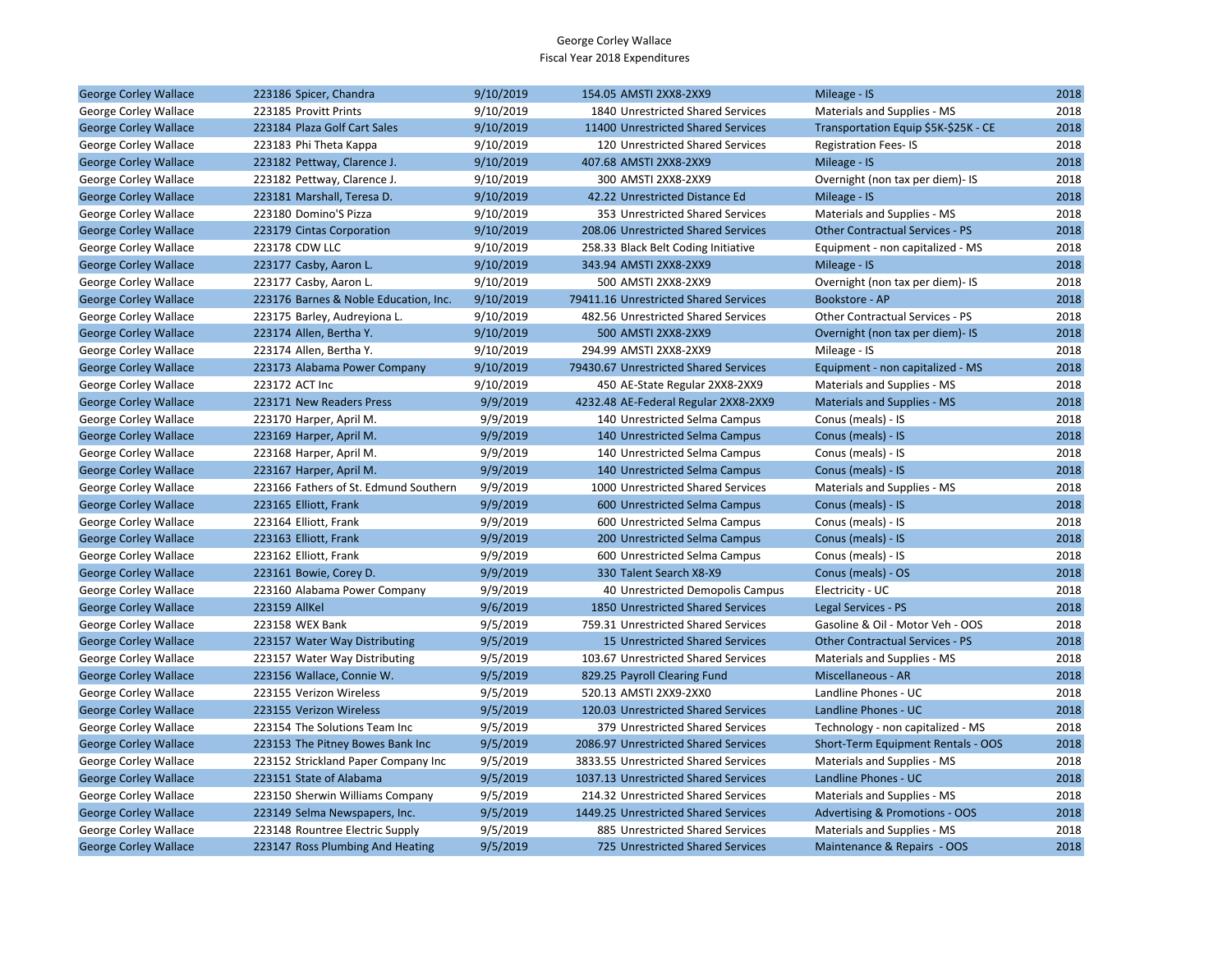| George Corley Wallace        | 223146 Office Depot                      | 9/5/2019 | 368.25 Unrestricted Shared Services    | Materials and Supplies - MS            | 2018 |
|------------------------------|------------------------------------------|----------|----------------------------------------|----------------------------------------|------|
| <b>George Corley Wallace</b> | 223145 Meadows Tire Co                   | 9/5/2019 | 126.88 Unrestricted Shared Services    | Maintenance & Repairs - OOS            | 2018 |
| George Corley Wallace        | 223144 Martin, Edwin L.                  | 9/5/2019 | 2196.04 Unrestricted Shared Services   | Clearing Refunds - SP                  | 2018 |
| <b>George Corley Wallace</b> | 223143 Long Lewis Ford - Selma           | 9/5/2019 | 260.56 Unrestricted Shared Services    | Maintenance & Repairs - OOS            | 2018 |
| George Corley Wallace        | 223142 Jackson, Teresa A.                | 9/5/2019 | 97.5 Unrestricted Shared Services      | <b>Other Contractual Services - PS</b> | 2018 |
| <b>George Corley Wallace</b> | 223141 HESI                              | 9/5/2019 | 4908.03 Unrestricted Shared Services   | <b>Testing Expense - OOS</b>           | 2018 |
| George Corley Wallace        | 223140 Hand2mind Inc                     | 9/5/2019 | 18794.16 AMSTI 2XX8-2XX9               | Materials and Supplies - MS            | 2018 |
| <b>George Corley Wallace</b> | 223139 EBSCO Investment Services         | 9/5/2019 | 1340.35 AMSTI 2XX8-2XX9                | Materials and Supplies - MS            | 2018 |
| George Corley Wallace        | 223138 Central Paper Co, Inc             | 9/5/2019 | 148.89 Unrestricted Shared Services    | <b>Other Contractual Services - PS</b> | 2018 |
| <b>George Corley Wallace</b> | 223137 Carquest                          | 9/5/2019 | <b>46 Unrestricted Shared Services</b> | Maintenance & Repairs - OOS            | 2018 |
| George Corley Wallace        | 223136 Carolina Biological Supply Co     | 9/5/2019 | 17304.93 AMSTI 2XX8-2XX9               | Materials and Supplies - MS            | 2018 |
| <b>George Corley Wallace</b> | 223135 Buster, H D.                      | 9/5/2019 | 47 Unrestricted Shared Services        | <b>Materials and Supplies - MS</b>     | 2018 |
| George Corley Wallace        | 223134 Boswell, Lester M.                | 9/5/2019 | 36 Unrestricted Shared Services        | Materials and Supplies - MS            | 2018 |
| <b>George Corley Wallace</b> | 223133 Blue Ox Inc.                      | 9/5/2019 | 710.93 Unrestricted Shared Services    | Maintenance & Repairs - OOS            | 2018 |
| George Corley Wallace        | 223132 Berney Office Solutions, Llc      | 9/5/2019 | 55.85 Unrestricted Shared Services     | Materials and Supplies - MS            | 2018 |
| <b>George Corley Wallace</b> | 223131 Barnes & Noble Education, Inc.    | 9/5/2019 | 209.86 Unrestricted Shared Services    | Bond Reserve Fee Expense - OOS         | 2018 |
| George Corley Wallace        | 223130 Assessment Technologies Institu   | 9/5/2019 | 621 Unrestricted Shared Services       | Testing Expense - OOS                  | 2018 |
| <b>George Corley Wallace</b> | 223129 Alabama Power Company             | 9/5/2019 | 28.41 Unrestricted Shared Services     | Equipment - non capitalized - MS       | 2018 |
| George Corley Wallace        | 223128 Alabama Power Company             | 9/5/2019 | 4583.53 Unrestricted Shared Services   | Electricity - UC                       | 2018 |
| <b>George Corley Wallace</b> | 223127 Alabama Community College Sys     | 9/5/2019 | 275 Unrestricted Shared Services       | Memberships - PS                       | 2018 |
| George Corley Wallace        | 223126 Alabama Community College Sys     | 9/5/2019 | 9358 Unrestricted Shared Services      | Bond Reserve Fee Expense - OOS         | 2018 |
| <b>George Corley Wallace</b> | 223125 Wilson, Keishonna A.              | 9/4/2019 | 9.75 Payroll Clearing Fund             | State Income Tax - PP                  | 2018 |
| George Corley Wallace        | 223125 Wilson, Keishonna A.              | 9/4/2019 | 30.92 Payroll Clearing Fund            | Federal Income Taxes - PP              | 2018 |
| <b>George Corley Wallace</b> | 223124 WESCO Distribution, Inc.          | 9/4/2019 | 16865.07 Vocational Ed/CTE X8-X9       | Equipment - non capitalized - MS       | 2018 |
| George Corley Wallace        | 223123 Wal Mart                          | 9/4/2019 | 140.71 Best Buy Teen Tech Grant        | Materials and Supplies - MS            | 2018 |
| <b>George Corley Wallace</b> | 223122 U.S. Bank National Association    | 9/4/2019 | 216.85 AE-State Regular 2XX8-2XX9      | <b>Operating Lease Payment - OOS</b>   | 2018 |
| George Corley Wallace        | 223121 The Water Works and Sewer Boa     | 9/4/2019 | 88.02 Unrestricted Shared Services     | Water & Sewer - UC                     | 2018 |
| <b>George Corley Wallace</b> | 223120 Mitchell, Latonya                 | 9/4/2019 | 1283.94 AMSTI 2XX8-2XX9                | Mileage - IS                           | 2018 |
| George Corley Wallace        | 223119 Harper, April M.                  | 9/4/2019 | 140 Unrestricted Selma Campus          | Conus (meals) - IS                     | 2018 |
| <b>George Corley Wallace</b> | 223118 Harper, April M.                  | 9/4/2019 | 280 Unrestricted Selma Campus          | Conus (meals) - IS                     | 2018 |
| George Corley Wallace        | 223117 Harper, April M.                  | 9/4/2019 | 280 Unrestricted Selma Campus          | Conus (meals) - IS                     | 2018 |
| <b>George Corley Wallace</b> | 223116 Harper, April M.                  | 9/4/2019 | 280 Unrestricted Selma Campus          | Conus (meals) - IS                     | 2018 |
| George Corley Wallace        | 223115 Follett Higher Education Group,   | 9/4/2019 | 1436.25 Unrestricted Shared Services   | <b>Other Contractual Services - PS</b> | 2018 |
| <b>George Corley Wallace</b> | 223114 Carstarphen, Mennie L.            | 9/4/2019 | 54.39 Unrestricted Shared Services     | Mileage - IS                           | 2018 |
| George Corley Wallace        | 223113 Blake, Larry                      | 9/4/2019 | 40 Best Buy Teen Tech Grant            | Materials and Supplies - MS            | 2018 |
| <b>George Corley Wallace</b> | 223112 Berney Office Solutions, Llc      | 9/4/2019 | 116.43 Unrestricted Distance Ed        | Service Contracts on Equipment -OOS    | 2018 |
| George Corley Wallace        | 223111 VALIC                             | 9/3/2019 | 1430 Payroll Clearing Fund             | Miscellaneous Deductions - PP          | 2018 |
| <b>George Corley Wallace</b> | 223110 US Department of Education        | 9/3/2019 | 661.44 Payroll Clearing Fund           | <b>Miscellaneous Deductions - PP</b>   | 2018 |
| George Corley Wallace        | 223109 State Of Al, Child Support        | 9/3/2019 | 671 Payroll Clearing Fund              | Miscellaneous Deductions - PP          | 2018 |
| <b>George Corley Wallace</b> | 223108 Liberty National Life Insurance C | 9/3/2019 | 490.43 Payroll Clearing Fund           | <b>Miscellaneous Deductions - PP</b>   | 2018 |
| George Corley Wallace        | 223107 Colonial Life                     | 9/3/2019 | 2137.77 Payroll Clearing Fund          | <b>Miscellaneous Deductions - PP</b>   | 2018 |
| <b>George Corley Wallace</b> | 223106 Chapter 13 Trustee                | 9/3/2019 | 1428 Payroll Clearing Fund             | <b>Miscellaneous Deductions - PP</b>   | 2018 |
| George Corley Wallace        | 223105 Spire                             | 9/2/2019 | 3653.96 Unrestricted Shared Services   | Gas & Heating Fuel - UC                | 2018 |
| <b>George Corley Wallace</b> | 223104 First Cahawba Bankcard            | 9/2/2019 | 1950 Unrestricted Shared Services      | <b>Materials and Supplies - MS</b>     | 2018 |
| George Corley Wallace        | 223104 First Cahawba Bankcard            | 9/2/2019 | 1465.87 Unrestricted Shared Services   | Lodging - OS                           | 2018 |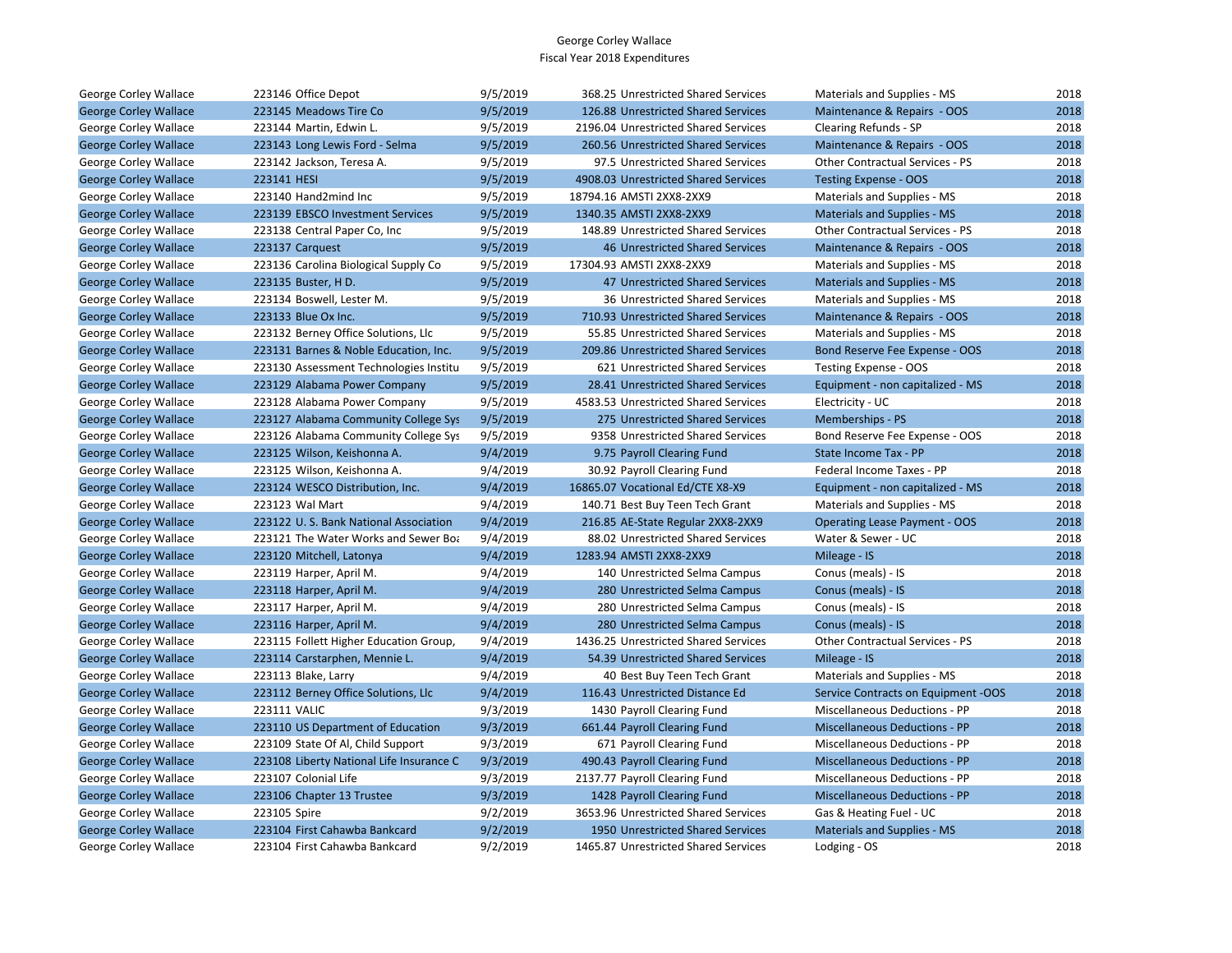| George Corley Wallace        | 223104 First Cahawba Bankcard          | 9/2/2019  | 1004.6 Student Support Service X8-X9  | <b>Commercial Transportation - OS</b>  | 2018 |
|------------------------------|----------------------------------------|-----------|---------------------------------------|----------------------------------------|------|
| George Corley Wallace        | 223104 First Cahawba Bankcard          | 9/2/2019  | 2584.12 Unrestricted Shared Services  | Technology - non capitalized - MS      | 2018 |
| <b>George Corley Wallace</b> | 223104 First Cahawba Bankcard          | 9/2/2019  | 1372.5 Best Buy Teen Tech Grant       | Lodging - OS                           | 2018 |
| George Corley Wallace        | 223104 First Cahawba Bankcard          | 9/2/2019  | 401.84 Student Support Service X8-X9  | Lodging - OS                           | 2018 |
| <b>George Corley Wallace</b> | 223104 First Cahawba Bankcard          | 9/2/2019  | 1201.6 Unrestricted Shared Services   | <b>Commercial Transportation - OS</b>  | 2018 |
| George Corley Wallace        | 223104 First Cahawba Bankcard          | 9/2/2019  | 1027.36 Best Buy Teen Tech Grant      | Commercial Transportation - OS         | 2018 |
| <b>George Corley Wallace</b> | 223103 Airgas Inc                      | 9/2/2019  | 2223.84 Unrestricted Shared Services  | <b>Materials and Supplies - MS</b>     | 2018 |
| George Corley Wallace        | 90000409 Hobbs Elois                   | 8/30/2019 | 0 PAYROLL                             | PAYROLL                                | 2018 |
| <b>George Corley Wallace</b> | 223102 United Parcel Service Inc       | 8/30/2019 | 235 Unrestricted Shared Services      | Postage - OOS                          | 2018 |
| George Corley Wallace        | 223101 United Parcel Service Inc       | 8/30/2019 | 710 Unrestricted Shared Services      | Postage - OOS                          | 2018 |
| <b>George Corley Wallace</b> | 223100 Fulford, Sabrena E.             | 8/30/2019 | 264.48 Talent Search X7-X8            | Mileage - OS                           | 2018 |
| George Corley Wallace        | 223100 Fulford, Sabrena E.             | 8/30/2019 | 160 Talent Search X7-X8               | Conus (meals) - OS                     | 2018 |
| <b>George Corley Wallace</b> | 223099 Chapman, Channie L.             | 8/30/2019 | 39 Student Support Service X8-X9      | Other Travel Expenses - OS             | 2018 |
| George Corley Wallace        | 223099 Chapman, Channie L.             | 8/30/2019 | 196 Student Support Service X8-X9     | Conus (meals) - OS                     | 2018 |
| <b>George Corley Wallace</b> | 223099 Chapman, Channie L.             | 8/30/2019 | 48.95 Student Support Service X8-X9   | Mileage - IS                           | 2018 |
| George Corley Wallace        | 223098 Carolina Biological Supply Co   | 8/30/2019 | 20321.52 AMSTI 2XX8-2XX9              | Materials and Supplies - MS            | 2018 |
| <b>George Corley Wallace</b> | 223097 Bob Mccloskey Agency Llc        | 8/30/2019 | 35470 Unrestricted Selma Campus       | Insurance and Bonding - PS             | 2018 |
| George Corley Wallace        | 223096 Apple Computer, Inc.            | 8/30/2019 | 21525.95 Apple Coding Grant 2XX8-2XX9 | Equipment - non capitalized - MS       | 2018 |
| <b>George Corley Wallace</b> | 223095 Accreditation Commission For Ed | 8/30/2019 | 4075 Unrestricted Shared Services     | Memberships - PS                       | 2018 |
| George Corley Wallace        | 223094 Hunter, Otto W.                 | 8/30/2019 | 600 AMSTI 2XX7-2XX8                   | Other Contractual Services - PS        | 2018 |
| <b>George Corley Wallace</b> | 223093 Airgas Inc                      | 8/30/2019 | 845.79 Unrestricted Shared Services   | <b>Materials and Supplies - MS</b>     | 2018 |
| George Corley Wallace        | 223092 Water Way Distributing          | 8/29/2019 | 37 Unrestricted Shared Services       | Materials and Supplies - MS            | 2018 |
| <b>George Corley Wallace</b> | 223091 Walker, Shermanita              | 8/29/2019 | 379.32 AMSTI 2XX8-2XX9                | Mileage - IS                           | 2018 |
| George Corley Wallace        | 223090 Wal Mart                        | 8/29/2019 | 85 Best Buy Teen Tech Grant           | Materials and Supplies - MS            | 2018 |
| <b>George Corley Wallace</b> | 223089 Tubbs - Turner, Jocelyn J.      | 8/29/2019 | 83.58 AMSTI 2XX8-2XX9                 | Mileage - IS                           | 2018 |
| George Corley Wallace        | 223088 Thomas, James W.                | 8/29/2019 | 475 Unrestricted Shared Services      | Other Contractual Services - PS        | 2018 |
| <b>George Corley Wallace</b> | 223087 Steele, Michael D.              | 8/29/2019 | 210 Unrestricted Shared Services      | <b>Other Contractual Services - PS</b> | 2018 |
| George Corley Wallace        | 223086 Roper, Ethel B.                 | 8/29/2019 | 832 Unrestricted Shared Services      | Other Contractual Services - PS        | 2018 |
| <b>George Corley Wallace</b> | 223085 Perkins, Roderick               | 8/29/2019 | 796.62 Unrestricted Shared Services   | <b>Other Contractual Services - PS</b> | 2018 |
| George Corley Wallace        | 223084 Office Depot                    | 8/29/2019 | 146.9 Unrestricted Shared Services    | Materials and Supplies - MS            | 2018 |
| <b>George Corley Wallace</b> | 223084 Office Depot                    | 8/29/2019 | 172.35 AE-Federal Regular 2XX8-2XX9   | <b>Materials and Supplies - MS</b>     | 2018 |
| George Corley Wallace        | 223083 Liberty Disposal Inc            | 8/29/2019 | 909 Unrestricted Shared Services      | <b>Other Contractual Services - PS</b> | 2018 |
| <b>George Corley Wallace</b> | 223082 Kennedy, Regina S.              | 8/29/2019 | 507.45 AMSTI 2XX8-2XX9                | Mileage - IS                           | 2018 |
| George Corley Wallace        | 223082 Kennedy, Regina S.              | 8/29/2019 | 400 AMSTI 2XX8-2XX9                   | Overnight (non tax per diem)- IS       | 2018 |
| <b>George Corley Wallace</b> | 223081 Harris Security Systems         | 8/29/2019 | 550 Unrestricted Shared Services      | Service Contracts on Equipment -OOS    | 2018 |
| George Corley Wallace        | 223080 Harper, April M.                | 8/29/2019 | 140 Unrestricted Selma Campus         | Conus (meals) - IS                     | 2018 |
| <b>George Corley Wallace</b> | 223079 Harper, April M.                | 8/29/2019 | 252 Unrestricted Selma Campus         | <b>Registration Fees-IS</b>            | 2018 |
| George Corley Wallace        | 223078 Coty, Mark L.                   | 8/29/2019 | 500 AMSTI 2XX8-2XX9                   | Overnight (non tax per diem)- IS       | 2018 |
| <b>George Corley Wallace</b> | 223078 Coty, Mark L.                   | 8/29/2019 | 263.26 AMSTI 2XX8-2XX9                | Mileage - IS                           | 2018 |
| George Corley Wallace        | 223077 Copy Products Company           | 8/29/2019 | 1579.05 AMSTI 2XX8-2XX9               | Service Contracts on Equipment -OOS    | 2018 |
| <b>George Corley Wallace</b> | 223076 Carolina Biological Supply Co   | 8/29/2019 | 1204.84 AMSTI 2XX8-2XX9               | <b>Materials and Supplies - MS</b>     | 2018 |
| George Corley Wallace        | 223075 Black, Jearel L.                | 8/29/2019 | 832 Unrestricted Shared Services      | Other Contractual Services - PS        | 2018 |
| <b>George Corley Wallace</b> | 223074 BBS Enterprise                  | 8/29/2019 | 17335 Unrestricted Shared Services    | <b>Other Contractual Services - PS</b> | 2018 |
| George Corley Wallace        | 223073 AT&T (Business Service)         | 8/29/2019 | 126.57 Unrestricted Shared Services   | Landline Phones - UC                   | 2018 |
| <b>George Corley Wallace</b> | 223072 AT&T (Business Service)         | 8/29/2019 | 959.6 AMSTI 2XX8-2XX9                 | Landline Phones - UC                   | 2018 |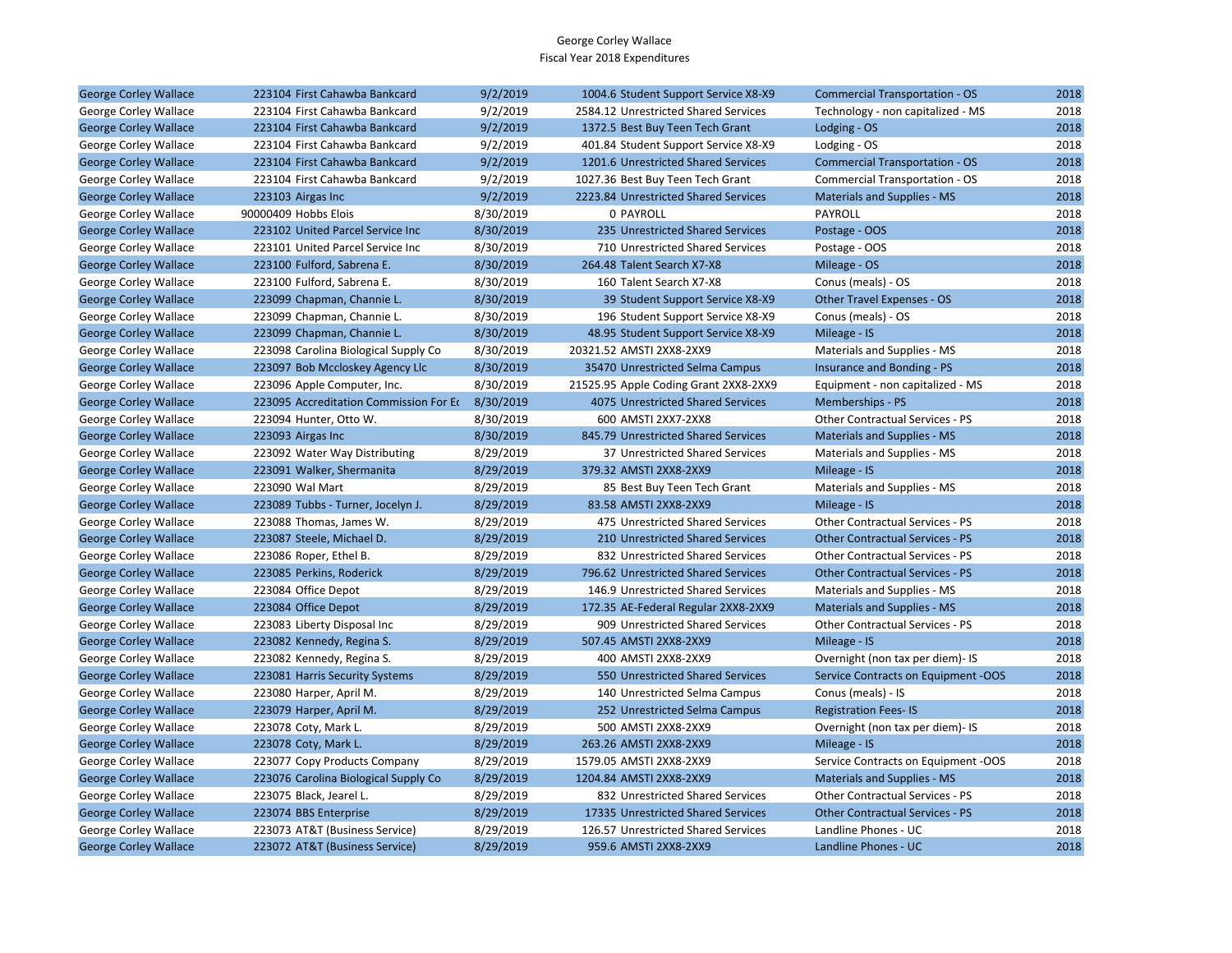| George Corley Wallace        | 223071 AT&T (Business Service)       | 8/29/2019 | 68.48 AMSTI 2XX8-2XX9                | Landline Phones - UC         | 2018 |
|------------------------------|--------------------------------------|-----------|--------------------------------------|------------------------------|------|
| <b>George Corley Wallace</b> | 223070 Alabama Community College Sys | 8/29/2019 | 300 Unrestricted Shared Services     | Memberships - PS             | 2018 |
| George Corley Wallace        | 223069 Young, Jadia A.               | 8/28/2019 | 398 Unrestricted Shared Services     | Clearing Refunds - SP        | 2018 |
| <b>George Corley Wallace</b> | 223068 Woods, Myesha L.              | 8/28/2019 | 1095.42 Unrestricted Shared Services | <b>Clearing Refunds - SP</b> | 2018 |
| George Corley Wallace        | 223067 Williams, Kiara R.            | 8/28/2019 | 255.2 Unrestricted Shared Services   | Clearing Refunds - SP        | 2018 |
| <b>George Corley Wallace</b> | 223066 Williams, Andrea              | 8/28/2019 | 323.69 Unrestricted Shared Services  | <b>Clearing Refunds - SP</b> | 2018 |
| George Corley Wallace        | 223065 Washington, Tangeles          | 8/28/2019 | 500 Unrestricted Shared Services     | Clearing Refunds - SP        | 2018 |
| <b>George Corley Wallace</b> | 223064 Thomas, April S.              | 8/28/2019 | 1487.02 Unrestricted Shared Services | <b>Clearing Refunds - SP</b> | 2018 |
| George Corley Wallace        | 223063 Smiley, Erica C.              | 8/28/2019 | 887.91 Unrestricted Shared Services  | Clearing Refunds - SP        | 2018 |
| <b>George Corley Wallace</b> | 223062 Sims, Jabez T.                | 8/28/2019 | 974.95 Unrestricted Shared Services  | <b>Clearing Refunds - SP</b> | 2018 |
| George Corley Wallace        | 223061 Shark, Kevonna B.             | 8/28/2019 | 1123 Unrestricted Shared Services    | Clearing Refunds - SP        | 2018 |
| <b>George Corley Wallace</b> | 223060 Rutledge, Shirnell J.         | 8/28/2019 | 538.82 Unrestricted Shared Services  | <b>Clearing Refunds - SP</b> | 2018 |
| George Corley Wallace        | 223059 Rutledge, Redderick J.        | 8/28/2019 | 1150.65 Unrestricted Shared Services | Clearing Refunds - SP        | 2018 |
| <b>George Corley Wallace</b> | 223058 Richardson, Amber N.          | 8/28/2019 | 492.8 Unrestricted Shared Services   | <b>Clearing Refunds - SP</b> | 2018 |
| George Corley Wallace        | 223057 Reed, Sandra N.               | 8/28/2019 | 10.08 Unrestricted Shared Services   | Clearing Refunds - SP        | 2018 |
| <b>George Corley Wallace</b> | 223056 Posey, Keterria J.            | 8/28/2019 | 348 Unrestricted Shared Services     | <b>Clearing Refunds - SP</b> | 2018 |
| George Corley Wallace        | 223055 Patton, Lyndsey T.            | 8/28/2019 | 271 Unrestricted Shared Services     | Clearing Refunds - SP        | 2018 |
| <b>George Corley Wallace</b> | 223054 Parker, Sherika S.            | 8/28/2019 | 269.26 Unrestricted Shared Services  | <b>Clearing Refunds - SP</b> | 2018 |
| George Corley Wallace        | 223053 Lee, Rebecca                  | 8/28/2019 | 790.85 Unrestricted Shared Services  | Clearing Refunds - SP        | 2018 |
| <b>George Corley Wallace</b> | 223052 Jones, Sakkera E.             | 8/28/2019 | 998 Unrestricted Shared Services     | <b>Clearing Refunds - SP</b> | 2018 |
| George Corley Wallace        | 223051 Jones, Domonique              | 8/28/2019 | 404 Unrestricted Shared Services     | Clearing Refunds - SP        | 2018 |
| <b>George Corley Wallace</b> | 223050 Jackson, Shaneequa M.         | 8/28/2019 | 958 Unrestricted Shared Services     | <b>Clearing Refunds - SP</b> | 2018 |
| George Corley Wallace        | 223049 Jackson, David M.             | 8/28/2019 | 1598 Unrestricted Shared Services    | Clearing Refunds - SP        | 2018 |
| <b>George Corley Wallace</b> | 223048 Hatcher, Aaliyah T.           | 8/28/2019 | 451.6 Unrestricted Shared Services   | <b>Clearing Refunds - SP</b> | 2018 |
| George Corley Wallace        | 223047 Harris, Sheanine L.           | 8/28/2019 | 823 Unrestricted Shared Services     | Clearing Refunds - SP        | 2018 |
| <b>George Corley Wallace</b> | 223046 Hardy, Arthur L.              | 8/28/2019 | 760.95 Unrestricted Shared Services  | <b>Clearing Refunds - SP</b> | 2018 |
| George Corley Wallace        | 223045 Guin, Tiffany G.              | 8/28/2019 | 277.82 Unrestricted Shared Services  | Clearing Refunds - SP        | 2018 |
| <b>George Corley Wallace</b> | 223044 George, Kiana R.              | 8/28/2019 | 847.93 Unrestricted Shared Services  | <b>Clearing Refunds - SP</b> | 2018 |
| George Corley Wallace        | 223043 Gantt, Tradona N.             | 8/28/2019 | 325 Unrestricted Shared Services     | Clearing Refunds - SP        | 2018 |
| <b>George Corley Wallace</b> | 223042 Gaither, Courtney S.          | 8/28/2019 | 135.83 Unrestricted Shared Services  | <b>Clearing Refunds - SP</b> | 2018 |
| George Corley Wallace        | 223041 Flynn, Ashley M.              | 8/28/2019 | 445.07 Unrestricted Shared Services  | Clearing Refunds - SP        | 2018 |
| <b>George Corley Wallace</b> | 223040 Files, Kaneria L.             | 8/28/2019 | 177.64 Unrestricted Shared Services  | <b>Clearing Refunds - SP</b> | 2018 |
| George Corley Wallace        | 223039 Evans, Jordan B.              | 8/28/2019 | 646 Unrestricted Shared Services     | Clearing Refunds - SP        | 2018 |
| <b>George Corley Wallace</b> | 223038 Dukes, Doris J.               | 8/28/2019 | 135.83 Unrestricted Shared Services  | <b>Clearing Refunds - SP</b> | 2018 |
| George Corley Wallace        | 223037 Dosey, Jerharvis D.           | 8/28/2019 | 554 Unrestricted Shared Services     | Clearing Refunds - SP        | 2018 |
| <b>George Corley Wallace</b> | 223036 Dennis, Shondria R.           | 8/28/2019 | 221.55 Unrestricted Shared Services  | <b>Clearing Refunds - SP</b> | 2018 |
| George Corley Wallace        | 223035 Curry, Lakeyvia S.            | 8/28/2019 | 129.64 Unrestricted Shared Services  | Clearing Refunds - SP        | 2018 |
| <b>George Corley Wallace</b> | 223034 Craig, Farren R.              | 8/28/2019 | 455.91 Unrestricted Shared Services  | <b>Clearing Refunds - SP</b> | 2018 |
| George Corley Wallace        | 223033 Coachman, Aisha S.            | 8/28/2019 | 2515.07 Unrestricted Shared Services | Clearing Refunds - SP        | 2018 |
| <b>George Corley Wallace</b> | 223032 Chambers, Tyshawn Z.          | 8/28/2019 | 249.98 Unrestricted Shared Services  | <b>Clearing Refunds - SP</b> | 2018 |
| George Corley Wallace        | 223031 Carter, Sierra R.             | 8/28/2019 | 708.75 Unrestricted Shared Services  | Clearing Refunds - SP        | 2018 |
| <b>George Corley Wallace</b> | 223030 Bryant, Kaitlyn J.            | 8/28/2019 | 1148 Unrestricted Shared Services    | <b>Clearing Refunds - SP</b> | 2018 |
| George Corley Wallace        | 223029 Brooks, Dennarius L.          | 8/28/2019 | 764.12 Unrestricted Shared Services  | Clearing Refunds - SP        | 2018 |
| <b>George Corley Wallace</b> | 223028 Brittin, Dominique S.         | 8/28/2019 | 1059.83 Unrestricted Shared Services | <b>Clearing Refunds - SP</b> | 2018 |
| George Corley Wallace        | 223027 Bradley, Heather D.           | 8/28/2019 | 752.85 Unrestricted Shared Services  | Clearing Refunds - SP        | 2018 |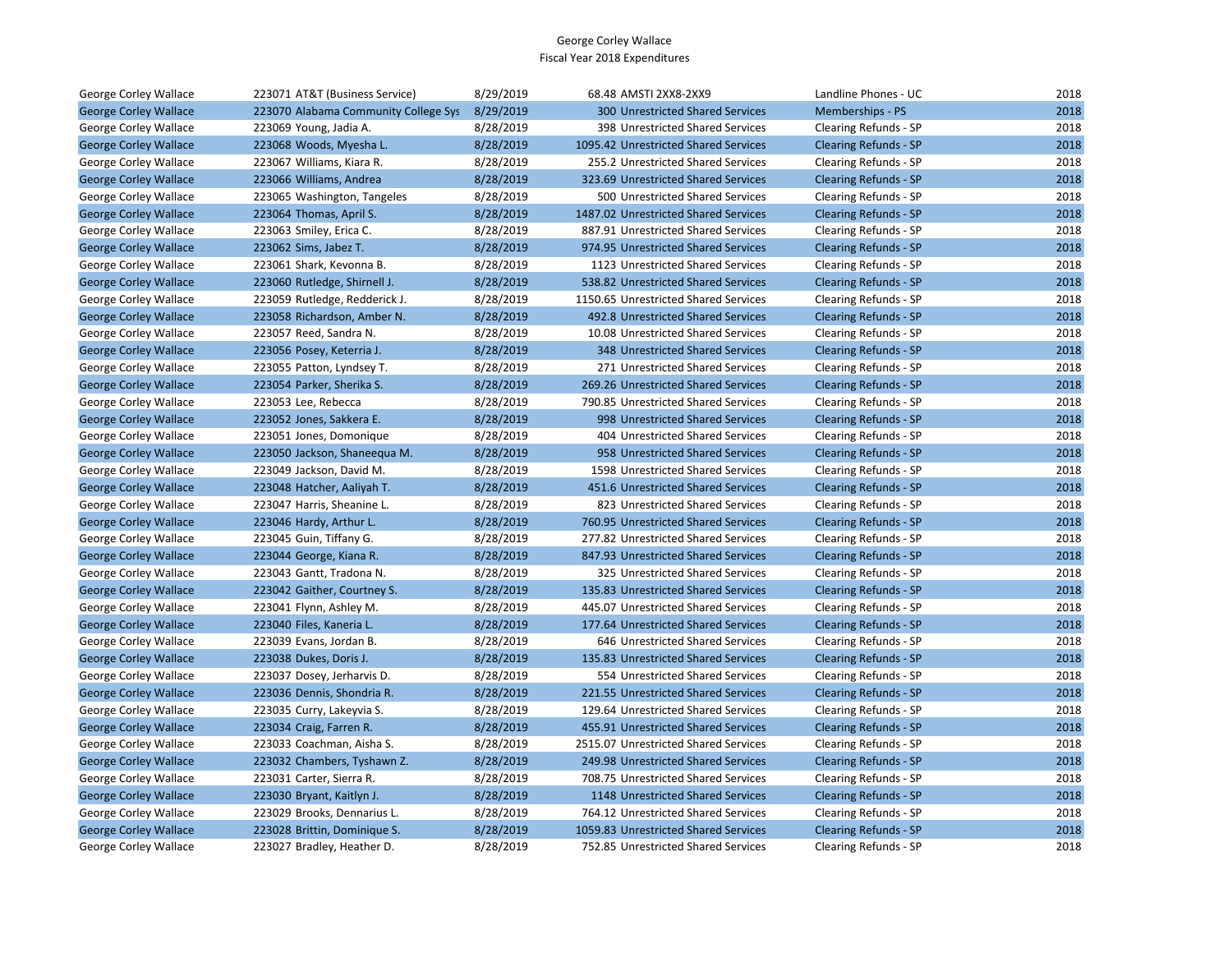| <b>George Corley Wallace</b> | 223026 Beal, Xavier S.                 | 8/28/2019 | 948 Unrestricted Shared Services   | <b>Clearing Refunds - SP</b> | 2018 |
|------------------------------|----------------------------------------|-----------|------------------------------------|------------------------------|------|
| George Corley Wallace        | 223025 Alexander, Kathryn E.           | 8/28/2019 | 965.2 Unrestricted Shared Services | Clearing Refunds - SP        | 2018 |
| <b>George Corley Wallace</b> | 90000453 Pettway Jaleesa Candace       | 8/27/2019 | 584.15 PAYROLL                     | <b>PAYROLL</b>               | 2018 |
| George Corley Wallace        | 90000452 Ward Terry Levan              | 8/27/2019 | 790.4 PAYROLL                      | PAYROLL                      | 2018 |
| <b>George Corley Wallace</b> | 90000451 Sturdivant Anthony Dewayne    | 8/27/2019 | 599.04 PAYROLL                     | <b>PAYROLL</b>               | 2018 |
| George Corley Wallace        | 90000450 Wilson Walter O               | 8/27/2019 | 704 PAYROLL                        | PAYROLL                      | 2018 |
| <b>George Corley Wallace</b> | 90000449 Williams Norman Alana Nickole | 8/27/2019 | 594 PAYROLL                        | <b>PAYROLL</b>               | 2018 |
| George Corley Wallace        | 90000448 Watts Renae                   | 8/27/2019 | 744.64 PAYROLL                     | PAYROLL                      | 2018 |
| <b>George Corley Wallace</b> | 90000447 Smith Marzell Lee             | 8/27/2019 | 1705 PAYROLL                       | <b>PAYROLL</b>               | 2018 |
| George Corley Wallace        | 90000446 Perry Ernestine D             | 8/27/2019 | 1056.24 PAYROLL                    | PAYROLL                      | 2018 |
| <b>George Corley Wallace</b> | 90000445 Pearson Sharde D              | 8/27/2019 | 732.16 PAYROLL                     | <b>PAYROLL</b>               | 2018 |
| George Corley Wallace        | 90000444 Nettles Wesbert               | 8/27/2019 | 536.64 PAYROLL                     | PAYROLL                      | 2018 |
| <b>George Corley Wallace</b> | 90000443 Mason Willie James            | 8/27/2019 | 176 PAYROLL                        | <b>PAYROLL</b>               | 2018 |
| George Corley Wallace        | 90000442 Martin James Andrew           | 8/27/2019 | 1386 PAYROLL                       | PAYROLL                      | 2018 |
| <b>George Corley Wallace</b> | 90000441 Jones Edkenjunta              | 8/27/2019 | 1276 PAYROLL                       | <b>PAYROLL</b>               | 2018 |
| George Corley Wallace        | 90000440 Harris Ledonna Sharnaye       | 8/27/2019 | 199.68 PAYROLL                     | PAYROLL                      | 2018 |
| <b>George Corley Wallace</b> | 90000439 Goings Michael Dewayne        | 8/27/2019 | 1012 PAYROLL                       | <b>PAYROLL</b>               | 2018 |
| George Corley Wallace        | 90000438 Givan Broderick F             | 8/27/2019 | 935 PAYROLL                        | PAYROLL                      | 2018 |
| <b>George Corley Wallace</b> | 90000437 Calhoun Willie                | 8/27/2019 | 1342 PAYROLL                       | <b>PAYROLL</b>               | 2018 |
| George Corley Wallace        | 90000436 Brown Christopher B           | 8/27/2019 | 761.28 PAYROLL                     | PAYROLL                      | 2018 |
| <b>George Corley Wallace</b> | 90000435 Blanks Ray Soloman            | 8/27/2019 | 1342 PAYROLL                       | <b>PAYROLL</b>               | 2018 |
| George Corley Wallace        | 90000434 Miree Eddrionna J             | 8/27/2019 | 625.82 PAYROLL                     | PAYROLL                      | 2018 |
| <b>George Corley Wallace</b> | 90000433 Wilson Keishonna Alexandra    | 8/27/2019 | 625.82 PAYROLL                     | <b>PAYROLL</b>               | 2018 |
| George Corley Wallace        | 90000432 Wilbourne Mitsy L             | 8/27/2019 | 543.47 PAYROLL                     | PAYROLL                      | 2018 |
| <b>George Corley Wallace</b> | 90000431 Taylor Carolyn A              | 8/27/2019 | 1412.08 PAYROLL                    | <b>PAYROLL</b>               | 2018 |
| George Corley Wallace        | 90000430 Smith Miata J.                | 8/27/2019 | 294.06 PAYROLL                     | <b>PAYROLL</b>               | 2018 |
| <b>George Corley Wallace</b> | 90000429 Sharpe Nikeria Tatayana       | 8/27/2019 | <b>294.06 PAYROLL</b>              | <b>PAYROLL</b>               | 2018 |
| George Corley Wallace        | 90000428 Sears Teresa D                | 8/27/2019 | 1586.88 PAYROLL                    | PAYROLL                      | 2018 |
| <b>George Corley Wallace</b> | 90000427 Pratt Brittany M              | 8/27/2019 | 625.82 PAYROLL                     | <b>PAYROLL</b>               | 2018 |
| George Corley Wallace        | 90000426 Pope Ke'onna De'Shawnta       | 8/27/2019 | 294.06 PAYROLL                     | PAYROLL                      | 2018 |
| <b>George Corley Wallace</b> | 90000425 Perkins Breuana Sharae        | 8/27/2019 | <b>294.06 PAYROLL</b>              | <b>PAYROLL</b>               | 2018 |
| George Corley Wallace        | 90000424 Jones Kendra Rosie Maria      | 8/27/2019 | 520.26 PAYROLL                     | PAYROLL                      | 2018 |
| <b>George Corley Wallace</b> | 90000423 Hall Jer'Markiaus Quantae     | 8/27/2019 | 294.06 PAYROLL                     | <b>PAYROLL</b>               | 2018 |
| George Corley Wallace        | 90000422 Evans Sherritrice Lonique     | 8/27/2019 | 294.06 PAYROLL                     | PAYROLL                      | 2018 |
| <b>George Corley Wallace</b> | 90000421 Evans Jordan Brianna          | 8/27/2019 | 520.26 PAYROLL                     | <b>PAYROLL</b>               | 2018 |
| George Corley Wallace        | 90000420 Davis Diane                   | 8/27/2019 | 1206.4 PAYROLL                     | PAYROLL                      | 2018 |
| <b>George Corley Wallace</b> | 90000419 Coleman La'Donnis Achillies   | 8/27/2019 | 520.26 PAYROLL                     | <b>PAYROLL</b>               | 2018 |
| George Corley Wallace        | 90000417 Bonner Tyala Ke'Anna          | 8/27/2019 | 760 PAYROLL                        | PAYROLL                      | 2018 |
| <b>George Corley Wallace</b> | 90000416 Bonner Tayla Ke'Arra          | 8/27/2019 | <b>760 PAYROLL</b>                 | <b>PAYROLL</b>               | 2018 |
| George Corley Wallace        | 90000415 Powell Brenda Williams        | 8/27/2019 | 283.04 PAYROLL                     | PAYROLL                      | 2018 |
| <b>George Corley Wallace</b> | 90000414 Jemison Lefloris              | 8/27/2019 | 636.84 PAYROLL                     | <b>PAYROLL</b>               | 2018 |
| George Corley Wallace        | 90000413 Woodruff Kent H               | 8/27/2019 | 506.31 PAYROLL                     | PAYROLL                      | 2018 |
| <b>George Corley Wallace</b> | 90000412 Thomas Latasha Bell           | 8/27/2019 | 1041.04 PAYROLL                    | <b>PAYROLL</b>               | 2018 |
| George Corley Wallace        | 90000411 Morrow Queen Agee             | 8/27/2019 | 1140.31 PAYROLL                    | PAYROLL                      | 2018 |
| <b>George Corley Wallace</b> | 90000410 Marshall Annie Lee            | 8/27/2019 | 933.65 PAYROLL                     | <b>PAYROLL</b>               | 2018 |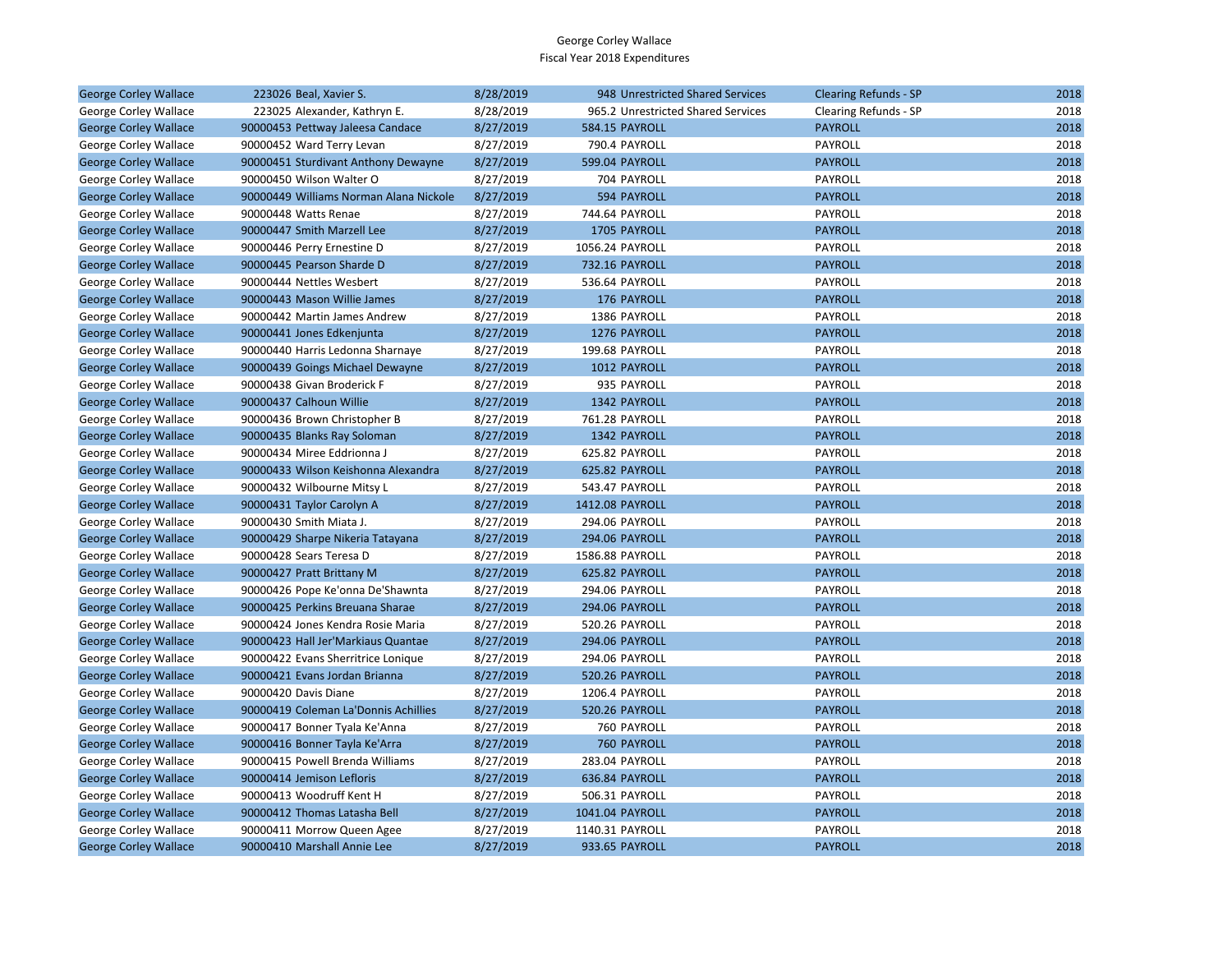| George Corley Wallace        | 90000408 Francis-Thomas Sharon Hydie | 8/27/2019 | 1328.48 PAYROLL | PAYROLL        | 2018 |
|------------------------------|--------------------------------------|-----------|-----------------|----------------|------|
| <b>George Corley Wallace</b> | 90000407 Compton Judy B              | 8/27/2019 | 492.37 PAYROLL  | <b>PAYROLL</b> | 2018 |
| George Corley Wallace        | 90000406 Alsobrook Kay Goodwin       | 8/27/2019 | 1360.99 PAYROLL | PAYROLL        | 2018 |
| <b>George Corley Wallace</b> | 90000405 Milligan Melissa Hollis     | 8/27/2019 | 1291.32 PAYROLL | <b>PAYROLL</b> | 2018 |
| George Corley Wallace        | 90000404 Williams Elsie B.           | 8/27/2019 | 1285.28 PAYROLL | PAYROLL        | 2018 |
| <b>George Corley Wallace</b> | 90000403 Dozier Bruce Otis           | 8/27/2019 | 709.33 PAYROLL  | <b>PAYROLL</b> | 2018 |
| George Corley Wallace        | 90000402 Mitchell Brenda G.          | 8/27/2019 | 700.98 PAYROLL  | PAYROLL        | 2018 |
| <b>George Corley Wallace</b> | 90000401 Jackson Sherry Jamill       | 8/27/2019 | 603.75 PAYROLL  | <b>PAYROLL</b> | 2018 |
| George Corley Wallace        | 90000400 Cummings Evelyn C.          | 8/27/2019 | 213.5 PAYROLL   | PAYROLL        | 2018 |
| <b>George Corley Wallace</b> | 90000399 Morton Ford Shelicia Denise | 8/27/2019 | 1248 PAYROLL    | <b>PAYROLL</b> | 2018 |
| George Corley Wallace        | 90000398 Smith Christina Harris      | 8/27/2019 | 2246.4 PAYROLL  | PAYROLL        | 2018 |
| <b>George Corley Wallace</b> | 90000397 Moppins Pauline H           | 8/27/2019 | 652.08 PAYROLL  | <b>PAYROLL</b> | 2018 |
| George Corley Wallace        | 90000396 Haigler Lisa M              | 8/27/2019 | 592.8 PAYROLL   | PAYROLL        | 2018 |
| <b>George Corley Wallace</b> | 90000395 Gray Katoria F              | 8/27/2019 | 1560 PAYROLL    | <b>PAYROLL</b> | 2018 |
| George Corley Wallace        | 90000394 Davis Vera Lee              | 8/27/2019 | 3260.4 PAYROLL  | PAYROLL        | 2018 |
| <b>George Corley Wallace</b> | 90000393 Chestnut Angelina           | 8/27/2019 | 360.36 PAYROLL  | <b>PAYROLL</b> | 2018 |
| George Corley Wallace        | 90000392 Campbell Kimberly Denise    | 8/27/2019 | 2196.48 PAYROLL | PAYROLL        | 2018 |
| <b>George Corley Wallace</b> | 90000391 Pettway Alonzia             | 8/27/2019 | 2966.92 PAYROLL | <b>PAYROLL</b> | 2018 |
| George Corley Wallace        | 90000390 Heard Anthony               | 8/27/2019 | 2966.92 PAYROLL | PAYROLL        | 2018 |
| <b>George Corley Wallace</b> | 90000389 Harvell Robert L            | 8/27/2019 | 2887.25 PAYROLL | <b>PAYROLL</b> | 2018 |
| George Corley Wallace        | 90000388 Moore Timothy               | 8/27/2019 | 3442.58 PAYROLL | <b>PAYROLL</b> | 2018 |
| <b>George Corley Wallace</b> | 90000387 Mauldin Reginald Otis       | 8/27/2019 | 4076.75 PAYROLL | <b>PAYROLL</b> | 2018 |
| George Corley Wallace        | 90000386 Haralson Isaiah S           | 8/27/2019 | 2808.17 PAYROLL | PAYROLL        | 2018 |
| <b>George Corley Wallace</b> | 90000385 Patterson Ray Anthony       | 8/27/2019 | 3046.08 PAYROLL | <b>PAYROLL</b> | 2018 |
| George Corley Wallace        | 90000384 Bennett Robbyn V.           | 8/27/2019 | 8492 PAYROLL    | PAYROLL        | 2018 |
| <b>George Corley Wallace</b> | 90000383 Allison Eric Preston        | 8/27/2019 | 6177.92 PAYROLL | <b>PAYROLL</b> | 2018 |
| George Corley Wallace        | 90000382 Chesnut Veronica S          | 8/27/2019 | 2416.67 PAYROLL | PAYROLL        | 2018 |
| <b>George Corley Wallace</b> | 90000381 Moss Johnny E               | 8/27/2019 | 5774.17 PAYROLL | <b>PAYROLL</b> | 2018 |
| George Corley Wallace        | 90000380 Carroll Jessica Bishop      | 8/27/2019 | 5048.16 PAYROLL | PAYROLL        | 2018 |
| <b>George Corley Wallace</b> | 90000379 Brown Veronica S.           | 8/27/2019 | 8427 PAYROLL    | <b>PAYROLL</b> | 2018 |
| George Corley Wallace        | 90000378 Abbott Brandi Nicole        | 8/27/2019 | 2570.08 PAYROLL | PAYROLL        | 2018 |
| <b>George Corley Wallace</b> | 90000377 Whatley Andrew Douglas      | 8/27/2019 | 2649.42 PAYROLL | <b>PAYROLL</b> | 2018 |
| George Corley Wallace        | 90000376 Jackson Vincent Keith       | 8/27/2019 | 2416.67 PAYROLL | PAYROLL        | 2018 |
| <b>George Corley Wallace</b> | 90000375 Holston Kimberly J.         | 8/27/2019 | 3759.33 PAYROLL | <b>PAYROLL</b> | 2018 |
| George Corley Wallace        | 90000374 Dysart Charles J            | 8/27/2019 | 5774.17 PAYROLL | PAYROLL        | 2018 |
| <b>George Corley Wallace</b> | 90000373 Berry Lee                   | 8/27/2019 | 2570.08 PAYROLL | <b>PAYROLL</b> | 2018 |
| George Corley Wallace        | 90000372 Evans Naopi Lc              | 8/27/2019 | 3125.08 PAYROLL | PAYROLL        | 2018 |
| <b>George Corley Wallace</b> | 90000371 Hasberry Letti Monique      | 8/27/2019 | 2093.67 PAYROLL | <b>PAYROLL</b> | 2018 |
| George Corley Wallace        | 90000370 Dixon Colleen Roland        | 8/27/2019 | 4235.5 PAYROLL  | PAYROLL        | 2018 |
| <b>George Corley Wallace</b> | 90000369 Vance Laura Lynn            | 8/27/2019 | 4473.58 PAYROLL | <b>PAYROLL</b> | 2018 |
| George Corley Wallace        | 90000368 Spencer Rosa Chiffon        | 8/27/2019 | 8800.91 PAYROLL | PAYROLL        | 2018 |
| <b>George Corley Wallace</b> | 90000367 Jordan Judy Y.              | 8/27/2019 | 3680.17 PAYROLL | <b>PAYROLL</b> | 2018 |
| George Corley Wallace        | 90000366 Jackson Brittany Brooks     | 8/27/2019 | 0 PAYROLL       | PAYROLL        | 2018 |
| <b>George Corley Wallace</b> | 90000365 Davis Mary Lee              | 8/27/2019 | 3680.17 PAYROLL | <b>PAYROLL</b> | 2018 |
| George Corley Wallace        | 90000364 Bell Vickie D               | 8/27/2019 | 3125.08 PAYROLL | PAYROLL        | 2018 |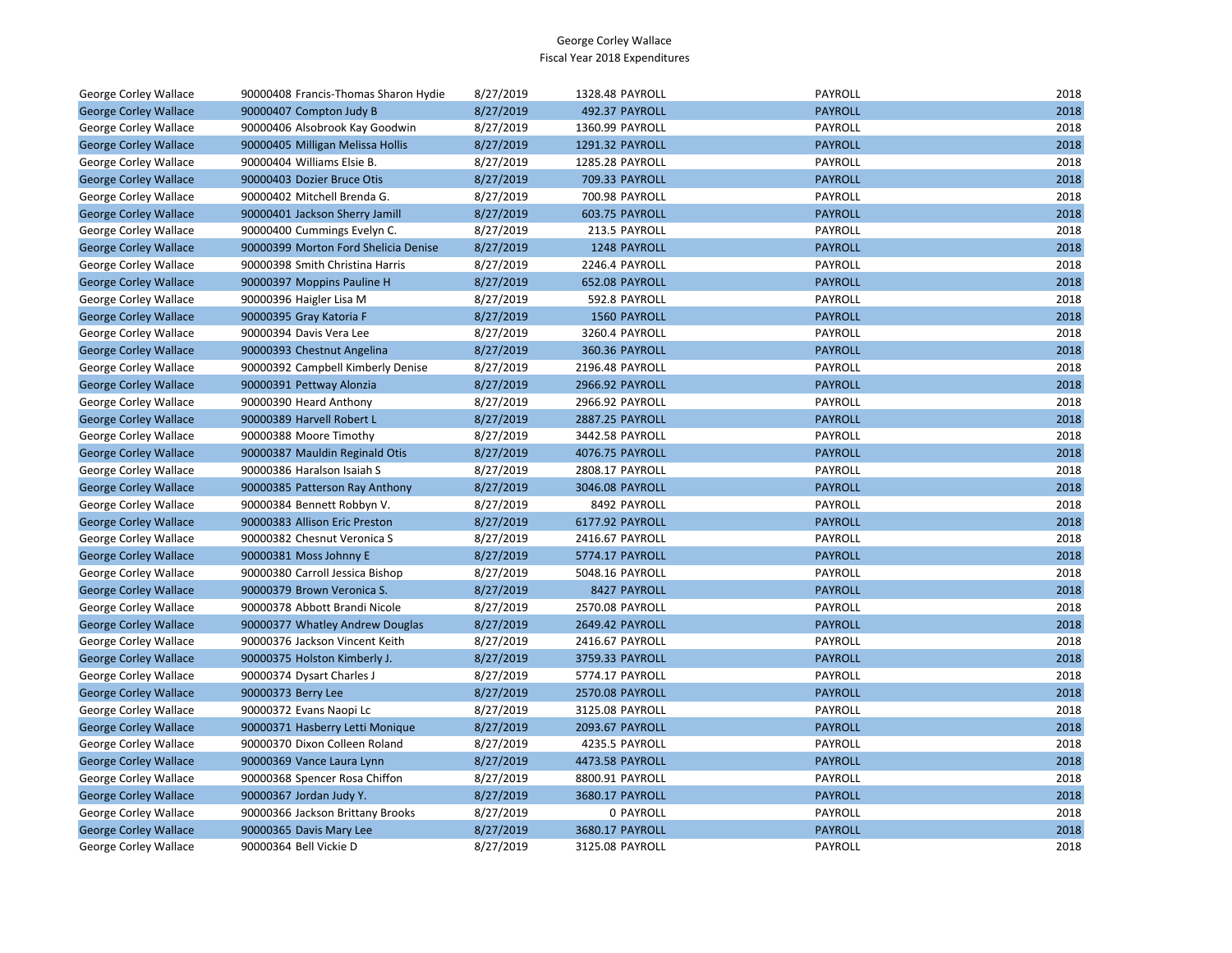| <b>George Corley Wallace</b> | 90000363 Davis Rebecca Moore      | 8/27/2019 | 250 PAYROLL        | <b>PAYROLL</b> | 2018 |
|------------------------------|-----------------------------------|-----------|--------------------|----------------|------|
| George Corley Wallace        | 90000362 Turner Herman W.         | 8/27/2019 | 1300 PAYROLL       | PAYROLL        | 2018 |
| <b>George Corley Wallace</b> | 90000361 Harper April M           | 8/27/2019 | 1170 PAYROLL       | <b>PAYROLL</b> | 2018 |
| George Corley Wallace        | 90000360 Graham Glen Partick      | 8/27/2019 | 250 PAYROLL        | PAYROLL        | 2018 |
| <b>George Corley Wallace</b> | 90000359 Maxey Willie E.          | 8/27/2019 | 433.33 PAYROLL     | <b>PAYROLL</b> | 2018 |
| George Corley Wallace        | 90000358 Evans Duane A            | 8/27/2019 | 4546.84 PAYROLL    | PAYROLL        | 2018 |
| <b>George Corley Wallace</b> | 90000357 Bailey Danny L           | 8/27/2019 | <b>260 PAYROLL</b> | <b>PAYROLL</b> | 2018 |
| George Corley Wallace        | 90000356 Hannah Marcus A.         | 8/27/2019 | 1241.67 PAYROLL    | PAYROLL        | 2018 |
| <b>George Corley Wallace</b> | 90000355 Jefferson Shelia Lawanda | 8/27/2019 | 3918 PAYROLL       | <b>PAYROLL</b> | 2018 |
| George Corley Wallace        | 90000354 Headley Linda Fay        | 8/27/2019 | 2728.58 PAYROLL    | PAYROLL        | 2018 |
| <b>George Corley Wallace</b> | 90000353 Austin Tampatha          | 8/27/2019 | 2949.17 PAYROLL    | <b>PAYROLL</b> | 2018 |
| George Corley Wallace        | 90000352 Williams Angelica Nicole | 8/27/2019 | 2570.08 PAYROLL    | PAYROLL        | 2018 |
| <b>George Corley Wallace</b> | 90000351 Washington Desiree M     | 8/27/2019 | 2965.83 PAYROLL    | <b>PAYROLL</b> | 2018 |
| George Corley Wallace        | 90000350 Reynolds Jennifer M      | 8/27/2019 | 3838.67 PAYROLL    | PAYROLL        | 2018 |
| <b>George Corley Wallace</b> | 90000349 Melton Elaine Alina      | 8/27/2019 | 2490.42 PAYROLL    | <b>PAYROLL</b> | 2018 |
| George Corley Wallace        | 90000348 Kidd Anessa Lynn         | 8/27/2019 | 7806.5 PAYROLL     | PAYROLL        | 2018 |
| <b>George Corley Wallace</b> | 90000347 Dosey Chantae Thomas     | 8/27/2019 | 2172.92 PAYROLL    | <b>PAYROLL</b> | 2018 |
| George Corley Wallace        | 90000346 Deavers Lori Evelyn      | 8/27/2019 | 2416.67 PAYROLL    | PAYROLL        | 2018 |
| <b>George Corley Wallace</b> | 90000345 Craig Brianna Lenae      | 8/27/2019 | 2014.58 PAYROLL    | <b>PAYROLL</b> | 2018 |
| George Corley Wallace        | 90000344 Moore Kathy J            | 8/27/2019 | 5196.75 PAYROLL    | PAYROLL        | 2018 |
| <b>George Corley Wallace</b> | 90000343 Logan Shuntelra Bernice  | 8/27/2019 | 4409.58 PAYROLL    | <b>PAYROLL</b> | 2018 |
| George Corley Wallace        | 90000342 Young Connie Estes       | 8/27/2019 | 2080 PAYROLL       | PAYROLL        | 2018 |
| <b>George Corley Wallace</b> | 90000341 Clifton Lonzy T.         | 8/27/2019 | 6619 PAYROLL       | <b>PAYROLL</b> | 2018 |
| George Corley Wallace        | 90000340 Bonner Irene G           | 8/27/2019 | 2416.67 PAYROLL    | <b>PAYROLL</b> | 2018 |
| <b>George Corley Wallace</b> | 90000339 Agnew JaNett C           | 8/27/2019 | 3349.45 PAYROLL    | <b>PAYROLL</b> | 2018 |
| George Corley Wallace        | 90000338 Adams Dorothy J          | 8/27/2019 | 2416.67 PAYROLL    | <b>PAYROLL</b> | 2018 |
| <b>George Corley Wallace</b> | 90000337 Moultrie Eddie James     | 8/27/2019 | 4873.58 PAYROLL    | <b>PAYROLL</b> | 2018 |
| George Corley Wallace        | 90000336 Simmons Gloria Dean      | 8/27/2019 | 5687.92 PAYROLL    | PAYROLL        | 2018 |
| <b>George Corley Wallace</b> | 90000335 Powell William S.        | 8/27/2019 | 1040 PAYROLL       | <b>PAYROLL</b> | 2018 |
| George Corley Wallace        | 90000334 Moore Dorothy A          | 8/27/2019 | 1040 PAYROLL       | PAYROLL        | 2018 |
| <b>George Corley Wallace</b> | 90000333 Bright Jacinta Thrash    | 8/27/2019 | 1040 PAYROLL       | <b>PAYROLL</b> | 2018 |
| George Corley Wallace        | 90000332 Thomas Herbert Hoover    | 8/27/2019 | 6406.5 PAYROLL     | <b>PAYROLL</b> | 2018 |
| <b>George Corley Wallace</b> | 90000331 Theiss Sheila Ann        | 8/27/2019 | 3642.17 PAYROLL    | <b>PAYROLL</b> | 2018 |
| George Corley Wallace        | 90000330 Griffin Donitha J.       | 8/27/2019 | 10731.58 PAYROLL   | PAYROLL        | 2018 |
| <b>George Corley Wallace</b> | 90000329 Gordon Rachel L          | 8/27/2019 | 3642.17 PAYROLL    | <b>PAYROLL</b> | 2018 |
| George Corley Wallace        | 90000328 Fulford Sabrena Ellis    | 8/27/2019 | 2093.67 PAYROLL    | PAYROLL        | 2018 |
| <b>George Corley Wallace</b> | 90000327 Duck Cindy               | 8/27/2019 | 3464.5 PAYROLL     | <b>PAYROLL</b> | 2018 |
| George Corley Wallace        | 90000326 Curtis Valerie Pandora   | 8/27/2019 | 2728.58 PAYROLL    | PAYROLL        | 2018 |
| <b>George Corley Wallace</b> | 90000325 Cosby Pamela             | 8/27/2019 | 2093.67 PAYROLL    | <b>PAYROLL</b> | 2018 |
| George Corley Wallace        | 90000324 Chapman Channie Loraine  | 8/27/2019 | 3375.67 PAYROLL    | PAYROLL        | 2018 |
| <b>George Corley Wallace</b> | 90000323 Brown Karen E.           | 8/27/2019 | 3326.81 PAYROLL    | <b>PAYROLL</b> | 2018 |
| George Corley Wallace        | 90000322 Bowie Corey D.           | 8/27/2019 | 4499.74 PAYROLL    | <b>PAYROLL</b> | 2018 |
| <b>George Corley Wallace</b> | 90000321 Bentley Betty J          | 8/27/2019 | 5197.01 PAYROLL    | <b>PAYROLL</b> | 2018 |
| George Corley Wallace        | 90000320 Walker Sharon D          | 8/27/2019 | 2728.58 PAYROLL    | PAYROLL        | 2018 |
| <b>George Corley Wallace</b> | 90000319 Carstarphen Mennie L     | 8/27/2019 | 7079.98 PAYROLL    | <b>PAYROLL</b> | 2018 |
|                              |                                   |           |                    |                |      |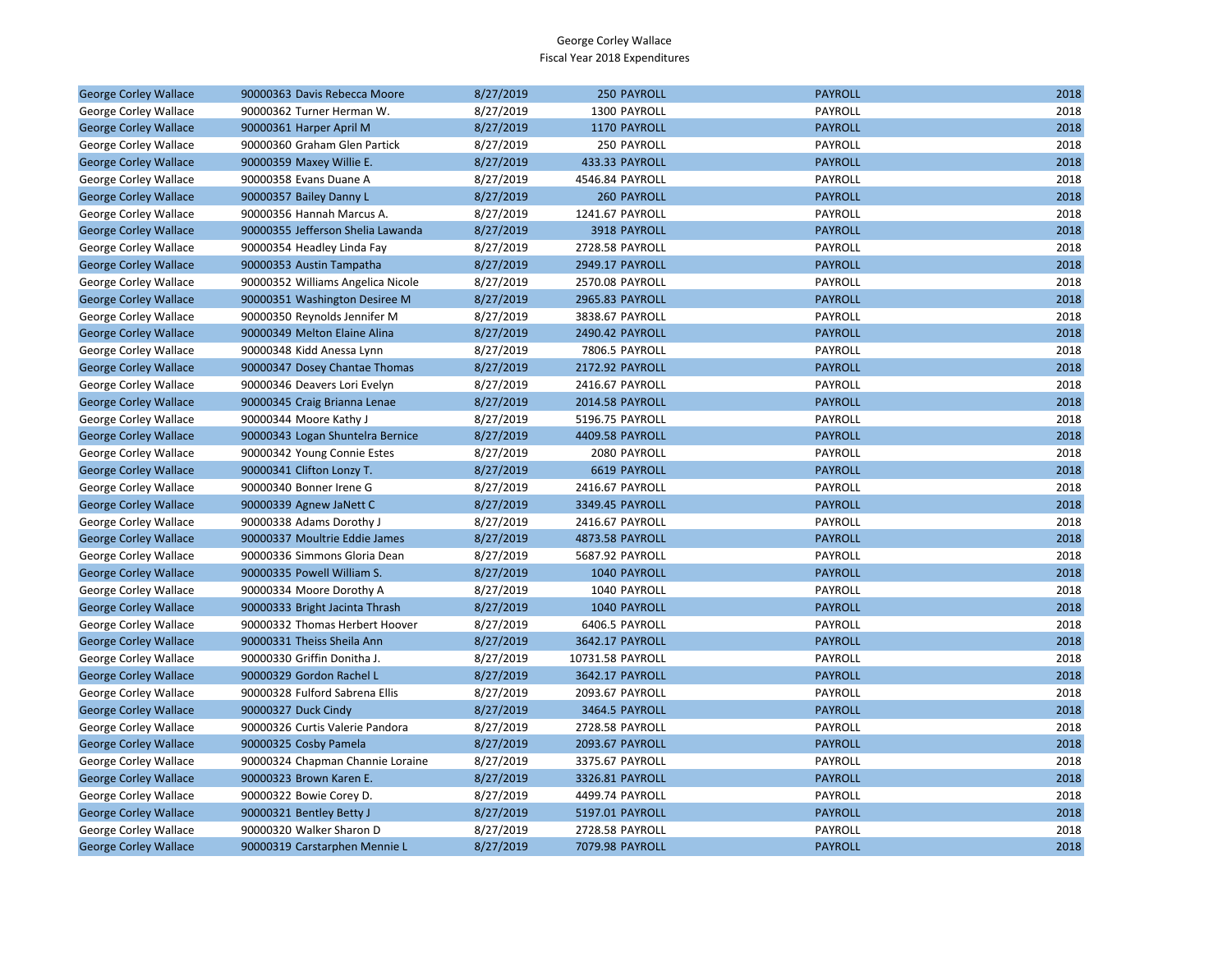| George Corley Wallace        | 90000318 Sturdivant Maxine C           | 8/27/2019 | 6421.34 PAYROLL  | PAYROLL        | 2018 |
|------------------------------|----------------------------------------|-----------|------------------|----------------|------|
| <b>George Corley Wallace</b> | 90000317 Jackson Irma Jean             | 8/27/2019 | 3046.08 PAYROLL  | <b>PAYROLL</b> | 2018 |
| George Corley Wallace        | 90000316 Sanders Felicia M.            | 8/27/2019 | 4885.83 PAYROLL  | <b>PAYROLL</b> | 2018 |
| <b>George Corley Wallace</b> | 90000315 Ford Monique Amelia           | 8/27/2019 | 3283.33 PAYROLL  | <b>PAYROLL</b> | 2018 |
| George Corley Wallace        | 90000314 Walker Shermanita             | 8/27/2019 | 4721.08 PAYROLL  | PAYROLL        | 2018 |
| <b>George Corley Wallace</b> | 90000313 Tubbs - Turner Jocelyn Jenell | 8/27/2019 | 5553.08 PAYROLL  | <b>PAYROLL</b> | 2018 |
| George Corley Wallace        | 90000312 Spicer Chandra                | 8/27/2019 | 5755.58 PAYROLL  | PAYROLL        | 2018 |
| <b>George Corley Wallace</b> | 90000311 Snowden Lula                  | 8/27/2019 | 4352.83 PAYROLL  | <b>PAYROLL</b> | 2018 |
| George Corley Wallace        | 90000310 Roberson Erika M              | 8/27/2019 | 3125.08 PAYROLL  | PAYROLL        | 2018 |
| <b>George Corley Wallace</b> | 90000309 Pullum Quanda C.              | 8/27/2019 | 3442.58 PAYROLL  | <b>PAYROLL</b> | 2018 |
| George Corley Wallace        | 90000308 Powe Dea Wilson               | 8/27/2019 | 5755.58 PAYROLL  | PAYROLL        | 2018 |
| <b>George Corley Wallace</b> | 90000307 Pettway Clarence J            | 8/27/2019 | 7450 PAYROLL     | <b>PAYROLL</b> | 2018 |
| George Corley Wallace        | 90000306 Pettway Adam Clayton          | 8/27/2019 | 3362.42 PAYROLL  | PAYROLL        | 2018 |
| <b>George Corley Wallace</b> | 90000305 Page Melinda Ann              | 8/27/2019 | 3997.5 PAYROLL   | <b>PAYROLL</b> | 2018 |
| George Corley Wallace        | 90000304 Munford Christopher Lamar     | 8/27/2019 | 2014.58 PAYROLL  | PAYROLL        | 2018 |
| <b>George Corley Wallace</b> | 90000303 Kennedy Regina S              | 8/27/2019 | 6064.75 PAYROLL  | <b>PAYROLL</b> | 2018 |
| George Corley Wallace        | 90000302 Hurt Jason Robert             | 8/27/2019 | 2014.58 PAYROLL  | PAYROLL        | 2018 |
| <b>George Corley Wallace</b> | 90000301 Gourdine Raji                 | 8/27/2019 | 9734.41 PAYROLL  | <b>PAYROLL</b> | 2018 |
| George Corley Wallace        | 90000300 Coty Mark Leonard             | 8/27/2019 | 5853.92 PAYROLL  | PAYROLL        | 2018 |
| <b>George Corley Wallace</b> | 90000299 Cosby Helen A                 | 8/27/2019 | 4077.08 PAYROLL  | <b>PAYROLL</b> | 2018 |
| George Corley Wallace        | 90000298 Coleman Steffan               | 8/27/2019 | 3989.83 PAYROLL  | PAYROLL        | 2018 |
| <b>George Corley Wallace</b> | 90000297 Casby Aaron Leonard           | 8/27/2019 | 5428.92 PAYROLL  | <b>PAYROLL</b> | 2018 |
| George Corley Wallace        | 90000296 Bennett Jarrick B             | 8/27/2019 | 2649.17 PAYROLL  | PAYROLL        | 2018 |
| <b>George Corley Wallace</b> | 90000295 Allen Bertha Yvette           | 8/27/2019 | 4891 PAYROLL     | <b>PAYROLL</b> | 2018 |
| George Corley Wallace        | 90000294 Marshall Teresa Darnelle      | 8/27/2019 | 2649.17 PAYROLL  | PAYROLL        | 2018 |
| <b>George Corley Wallace</b> | 90000293 Briggs Tammie Marie           | 8/27/2019 | 9200.5 PAYROLL   | <b>PAYROLL</b> | 2018 |
| George Corley Wallace        | 90000292 Blevins Pamela M              | 8/27/2019 | 3337.25 PAYROLL  | <b>PAYROLL</b> | 2018 |
| <b>George Corley Wallace</b> | 90000291 Smith Shandra J               | 8/27/2019 | <b>0 PAYROLL</b> | <b>PAYROLL</b> | 2018 |
| George Corley Wallace        | 90000290 Williams Matilda Mae          | 8/27/2019 | 5479.17 PAYROLL  | PAYROLL        | 2018 |
| <b>George Corley Wallace</b> | 90000289 Thames Jerome E               | 8/27/2019 | 5373.69 PAYROLL  | <b>PAYROLL</b> | 2018 |
| George Corley Wallace        | 90000288 Rutledge Zachary H            | 8/27/2019 | 0 PAYROLL        | PAYROLL        | 2018 |
| <b>George Corley Wallace</b> | 90000287 Rogers Jason Brooks           | 8/27/2019 | 2411.17 PAYROLL  | <b>PAYROLL</b> | 2018 |
| George Corley Wallace        | 90000286 Lewis Jarrin Chiron           | 8/27/2019 | 5239.27 PAYROLL  | PAYROLL        | 2018 |
| <b>George Corley Wallace</b> | 90000285 Kimbrough Brandon O           | 8/27/2019 | 2728.58 PAYROLL  | <b>PAYROLL</b> | 2018 |
| George Corley Wallace        | 90000284 Harris Douglas Lee            | 8/27/2019 | 6734 PAYROLL     | PAYROLL        | 2018 |
| <b>George Corley Wallace</b> | 90000283 Griffin Calvin                | 8/27/2019 | 6374.87 PAYROLL  | <b>PAYROLL</b> | 2018 |
| George Corley Wallace        | 90000282 Gaines Deshaun Derell         | 8/27/2019 | 233.62 PAYROLL   | PAYROLL        | 2018 |
| <b>George Corley Wallace</b> | 90000281 Allen Kenny                   | 8/27/2019 | 10020.86 PAYROLL | <b>PAYROLL</b> | 2018 |
| George Corley Wallace        | 90000280 Wallace Connie W              | 8/27/2019 | 0 PAYROLL        | PAYROLL        | 2018 |
| <b>George Corley Wallace</b> | 90000279 Lewis Bonita T.               | 8/27/2019 | 3886.83 PAYROLL  | <b>PAYROLL</b> | 2018 |
| George Corley Wallace        | 90000278 Laister Shirley J             | 8/27/2019 | 10020.86 PAYROLL | PAYROLL        | 2018 |
| <b>George Corley Wallace</b> | 90000277 Wright Pamela L               | 8/27/2019 | 10747.92 PAYROLL | <b>PAYROLL</b> | 2018 |
| George Corley Wallace        | 90000276 Thomas Hollee Myldred         | 8/27/2019 | 5755.67 PAYROLL  | PAYROLL        | 2018 |
| <b>George Corley Wallace</b> | 90000275 Goings Ghytana Shelton        | 8/27/2019 | 5815.34 PAYROLL  | <b>PAYROLL</b> | 2018 |
| George Corley Wallace        | 90000274 Owens Holly Brown             | 8/27/2019 | 7310.5 PAYROLL   | PAYROLL        | 2018 |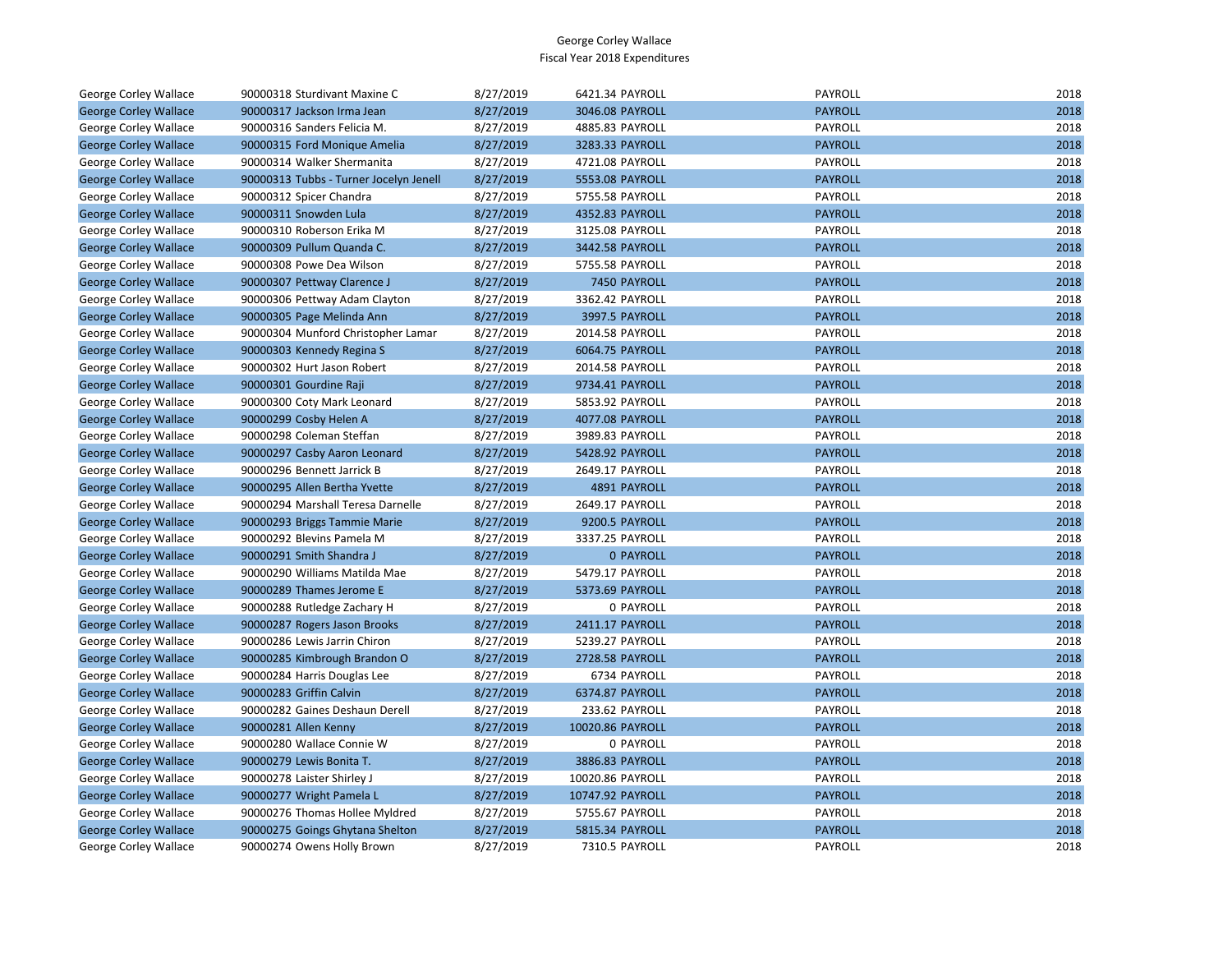| <b>George Corley Wallace</b> | 90000273 Lee Kateri M              | 8/27/2019 | 5943 PAYROLL           | <b>PAYROLL</b> | 2018 |
|------------------------------|------------------------------------|-----------|------------------------|----------------|------|
| George Corley Wallace        | 90000272 Baldwin Antionetta S      | 8/27/2019 | 6237 PAYROLL           | PAYROLL        | 2018 |
| <b>George Corley Wallace</b> | 90000271 Brown Kimberly N          | 8/27/2019 | 7191.5 PAYROLL         | <b>PAYROLL</b> | 2018 |
| George Corley Wallace        | 90000270 Wood Donna Howell         | 8/27/2019 | 450.67 PAYROLL         | PAYROLL        | 2018 |
| <b>George Corley Wallace</b> | 90000269 Stewart Jay Tyson         | 8/27/2019 | 1036.53 PAYROLL        | <b>PAYROLL</b> | 2018 |
| George Corley Wallace        | 90000268 Thompkins Yolanda Smith   | 8/27/2019 | 676 PAYROLL            | <b>PAYROLL</b> | 2018 |
| <b>George Corley Wallace</b> | 90000267 Pugh Janet Cathey M.      | 8/27/2019 | 13733.59 PAYROLL       | <b>PAYROLL</b> | 2018 |
| George Corley Wallace        | 90000266 Howard Vatausha O         | 8/27/2019 | 450.67 PAYROLL         | PAYROLL        | 2018 |
| <b>George Corley Wallace</b> | 90000265 White Tara Y              | 8/27/2019 | 12683.61 PAYROLL       | <b>PAYROLL</b> | 2018 |
| George Corley Wallace        | 90000264 Tapper Monica A           | 8/27/2019 | 1352 PAYROLL           | PAYROLL        | 2018 |
| <b>George Corley Wallace</b> | 90000263 Miller Uzoma O            | 8/27/2019 | 450.67 PAYROLL         | <b>PAYROLL</b> | 2018 |
| George Corley Wallace        | 90000262 McQueen Carroll D.        | 8/27/2019 | 450.67 PAYROLL         | PAYROLL        | 2018 |
| <b>George Corley Wallace</b> | 90000261 Lewis George E            | 8/27/2019 | 676 PAYROLL            | <b>PAYROLL</b> | 2018 |
| George Corley Wallace        | 90000260 Williams Kaleda Deshawn   | 8/27/2019 | 10411.89 PAYROLL       | PAYROLL        | 2018 |
| <b>George Corley Wallace</b> | 90000259 Sims Robert Nelson        | 8/27/2019 | 9442.94 PAYROLL        | <b>PAYROLL</b> | 2018 |
| George Corley Wallace        | 90000258 Rhodes Ramona Roberts     | 8/27/2019 | 676 PAYROLL            | <b>PAYROLL</b> | 2018 |
| <b>George Corley Wallace</b> | 90000257 McKnight April Calloway   | 8/27/2019 | <b>1802.67 PAYROLL</b> | <b>PAYROLL</b> | 2018 |
| George Corley Wallace        | 90000256 Johnson Althelstein       | 8/27/2019 | 450.67 PAYROLL         | PAYROLL        | 2018 |
| <b>George Corley Wallace</b> | 90000255 Thurman Michael F         | 8/27/2019 | 315.47 PAYROLL         | <b>PAYROLL</b> | 2018 |
| George Corley Wallace        | 90000254 Stevenson Donte L         | 8/27/2019 | 4953 PAYROLL           | <b>PAYROLL</b> | 2018 |
| <b>George Corley Wallace</b> | 90000253 Rogers Eric W.            | 8/27/2019 | 4953 PAYROLL           | <b>PAYROLL</b> | 2018 |
| George Corley Wallace        | 90000252 Hobbs David Wayne         | 8/27/2019 | 10020.86 PAYROLL       | PAYROLL        | 2018 |
| <b>George Corley Wallace</b> | 90000251 Randolph Yulonda B        | 8/27/2019 | 10386.06 PAYROLL       | <b>PAYROLL</b> | 2018 |
| George Corley Wallace        | 90000250 Jones Connie M.           | 8/27/2019 | 11781.59 PAYROLL       | PAYROLL        | 2018 |
| <b>George Corley Wallace</b> | 90000249 Elliott William F.        | 8/27/2019 | 13497.59 PAYROLL       | <b>PAYROLL</b> | 2018 |
| George Corley Wallace        | 90000248 Walker Michael            | 8/27/2019 | 11131.35 PAYROLL       | <b>PAYROLL</b> | 2018 |
| <b>George Corley Wallace</b> | 90000247 Thomas Gloria Dean        | 8/27/2019 | 3980.67 PAYROLL        | <b>PAYROLL</b> | 2018 |
| George Corley Wallace        | 90000246 Henderson Kerry E.        | 8/27/2019 | 4817.83 PAYROLL        | PAYROLL        | 2018 |
| <b>George Corley Wallace</b> | 90000245 Miller Gregory Lee        | 8/27/2019 | 10931.5 PAYROLL        | <b>PAYROLL</b> | 2018 |
| George Corley Wallace        | 90000244 King Glenn                | 8/27/2019 | 6477.42 PAYROLL        | <b>PAYROLL</b> | 2018 |
| <b>George Corley Wallace</b> | 90000243 Hannah Marilyn Bennett    | 8/27/2019 | 7149.67 PAYROLL        | <b>PAYROLL</b> | 2018 |
| George Corley Wallace        | 90000242 Mixon Carter Kim Ellice   | 8/27/2019 | 5648.67 PAYROLL        | <b>PAYROLL</b> | 2018 |
| <b>George Corley Wallace</b> | 90000241 Martin Suzette G.         | 8/27/2019 | <b>0 PAYROLL</b>       | <b>PAYROLL</b> | 2018 |
| George Corley Wallace        | 90000240 Calhoun Webbie R.         | 8/27/2019 | 5829.67 PAYROLL        | PAYROLL        | 2018 |
| <b>George Corley Wallace</b> | 90000239 Smith Pamela Caver        | 8/27/2019 | 5492 PAYROLL           | <b>PAYROLL</b> | 2018 |
| George Corley Wallace        | 90000238 Miller Pearlie R.         | 8/27/2019 | 11462.5 PAYROLL        | <b>PAYROLL</b> | 2018 |
| <b>George Corley Wallace</b> | 90000237 Melton Christi A.         | 8/27/2019 | 6457.71 PAYROLL        | <b>PAYROLL</b> | 2018 |
| George Corley Wallace        | 90000236 Lumpkin Deborah Walker    | 8/27/2019 | 5721.91 PAYROLL        | PAYROLL        | 2018 |
| <b>George Corley Wallace</b> | 90000235 Jackson Veronica Moultrie | 8/27/2019 | 6513.45 PAYROLL        | <b>PAYROLL</b> | 2018 |
| George Corley Wallace        | 90000234 Davis Sarah               | 8/27/2019 | 8113.67 PAYROLL        | PAYROLL        | 2018 |
| <b>George Corley Wallace</b> | 90000233 White Christine S         | 8/27/2019 | 2530.17 PAYROLL        | <b>PAYROLL</b> | 2018 |
| George Corley Wallace        | 90000232 Shannon Tracey M          | 8/27/2019 | 8534.67 PAYROLL        | <b>PAYROLL</b> | 2018 |
| <b>George Corley Wallace</b> | 90000231 Lee Beverly D             | 8/27/2019 | 2416.67 PAYROLL        | <b>PAYROLL</b> | 2018 |
| George Corley Wallace        | 90000230 Goodwin Pamela            | 8/27/2019 | 6163.25 PAYROLL        | PAYROLL        | 2018 |
| <b>George Corley Wallace</b> | 90000229 Ford Sabrina D            | 8/27/2019 | 5748.99 PAYROLL        | <b>PAYROLL</b> | 2018 |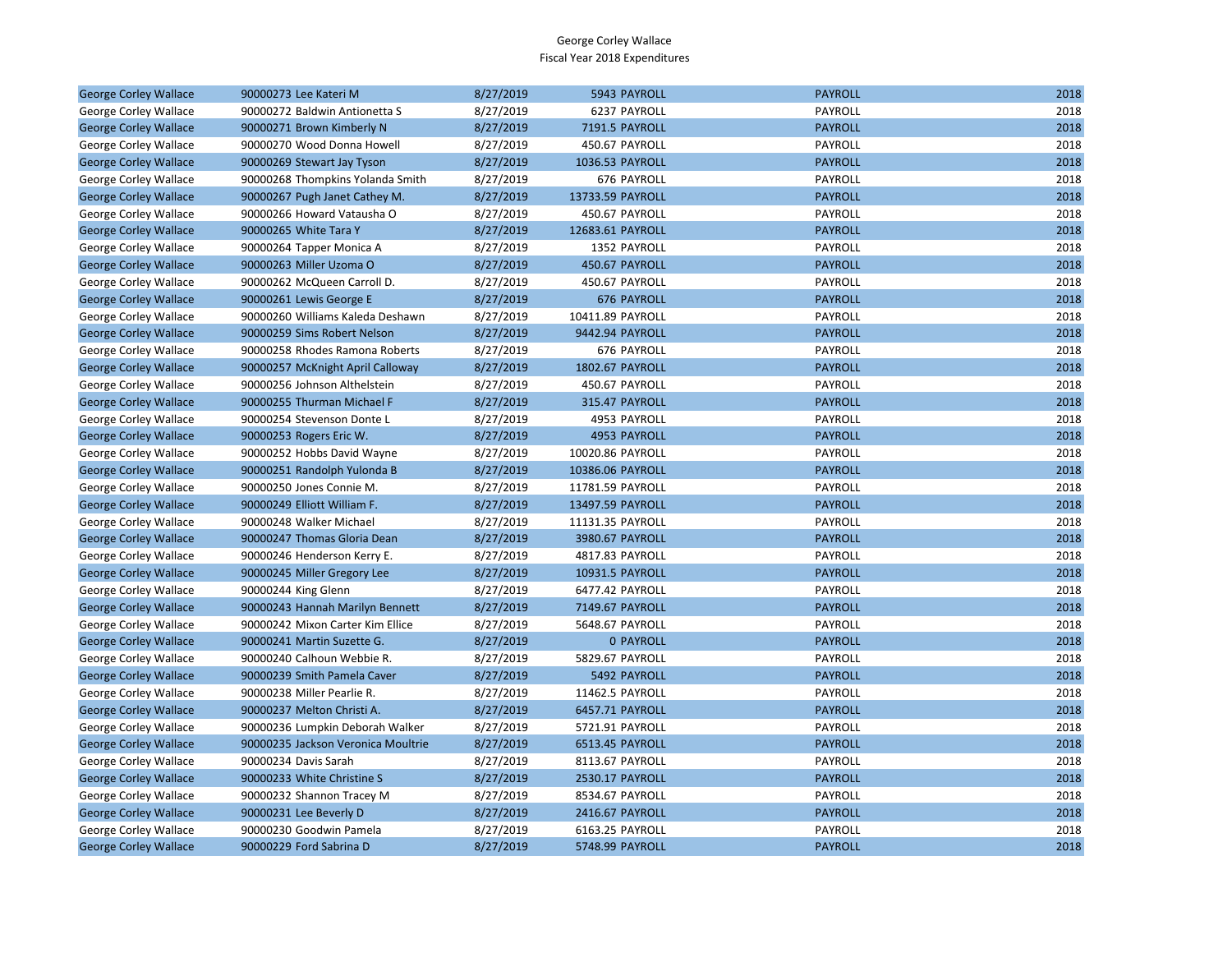| George Corley Wallace        | 90000228 Mitchell James M            | 8/27/2019 | 18815 PAYROLL                        | PAYROLL                            | 2018 |
|------------------------------|--------------------------------------|-----------|--------------------------------------|------------------------------------|------|
| <b>George Corley Wallace</b> | 90000227 Glover Virginia M Reed      | 8/27/2019 | 4631.5 PAYROLL                       | <b>PAYROLL</b>                     | 2018 |
| George Corley Wallace        | 527869 Dixon Colleen Roland          | 8/27/2019 | 4235.5 PAYROLL                       | <b>PAYROLL</b>                     | 2018 |
| <b>George Corley Wallace</b> | 527868 Vance Laura Lynn              | 8/27/2019 | 4473.58 PAYROLL                      | <b>PAYROLL</b>                     | 2018 |
| George Corley Wallace        | 527867 Jordan Judy Y.                | 8/27/2019 | 3680.17 PAYROLL                      | PAYROLL                            | 2018 |
| <b>George Corley Wallace</b> | 527866 Davis Mary Lee                | 8/27/2019 | 3680.17 PAYROLL                      | <b>PAYROLL</b>                     | 2018 |
| George Corley Wallace        | 527865 Bell Vickie D                 | 8/27/2019 | 3125.08 PAYROLL                      | PAYROLL                            | 2018 |
| <b>George Corley Wallace</b> | 527864 Marshall Teresa Darnelle      | 8/27/2019 | 2649.17 PAYROLL                      | <b>PAYROLL</b>                     | 2018 |
| George Corley Wallace        | 527863 Blevins Pamela M              | 8/27/2019 | 3337.25 PAYROLL                      | PAYROLL                            | 2018 |
| <b>George Corley Wallace</b> | 527862 Tarver Otis                   | 8/27/2019 | 5380.16 PAYROLL                      | <b>PAYROLL</b>                     | 2018 |
| George Corley Wallace        | 527861 Pugh Elijah                   | 8/27/2019 | <b>0 PAYROLL</b>                     | PAYROLL                            | 2018 |
| <b>George Corley Wallace</b> | 223024 Young, Sha'Kaja Q.            | 8/27/2019 | 1148 Unrestricted Shared Services    | <b>Clearing Refunds - SP</b>       | 2018 |
| George Corley Wallace        | 223023 Young, Jadia A.               | 8/27/2019 | 125 Unrestricted Shared Services     | Clearing Refunds - SP              | 2018 |
| <b>George Corley Wallace</b> | 223022 Wright, Tijuana J.            | 8/27/2019 | 2547.6 Unrestricted Shared Services  | <b>Clearing Refunds - SP</b>       | 2018 |
| George Corley Wallace        | 223021 Woods, Tanesha J.             | 8/27/2019 | 1548 Unrestricted Shared Services    | Clearing Refunds - SP              | 2018 |
| <b>George Corley Wallace</b> | 223020 Williams-Herbert, Londrice W. | 8/27/2019 | 170.11 Unrestricted Shared Services  | <b>Clearing Refunds - SP</b>       | 2018 |
| George Corley Wallace        | 223019 Teague, Trinity A.            | 8/27/2019 | 2250 Unrestricted Shared Services    | Clearing Refunds - SP              | 2018 |
| <b>George Corley Wallace</b> | 223018 Tabb, Cedrick R.              | 8/27/2019 | 848 Unrestricted Shared Services     | <b>Clearing Refunds - SP</b>       | 2018 |
| George Corley Wallace        | 223017 Strong Moorer, Whitney N.     | 8/27/2019 | 725.83 Unrestricted Shared Services  | Clearing Refunds - SP              | 2018 |
| <b>George Corley Wallace</b> | 223016 Spencer, Haywood R.           | 8/27/2019 | 136 Unrestricted Shared Services     | <b>Clearing Refunds - SP</b>       | 2018 |
| George Corley Wallace        | 223015 Smith, Sky D.                 | 8/27/2019 | 399.94 Unrestricted Shared Services  | Clearing Refunds - SP              | 2018 |
| <b>George Corley Wallace</b> | 223014 Smith, Earnest J.             | 8/27/2019 | 443 Unrestricted Shared Services     | <b>Clearing Refunds - SP</b>       | 2018 |
| George Corley Wallace        | 223013 Sims, Jabez T.                | 8/27/2019 | 1125.05 Unrestricted Shared Services | Clearing Refunds - SP              | 2018 |
| <b>George Corley Wallace</b> | 223012 Simmons, Imara J.             | 8/27/2019 | 973 Unrestricted Shared Services     | <b>Clearing Refunds - SP</b>       | 2018 |
| George Corley Wallace        | 223011 Robinson, Lawanda D.          | 8/27/2019 | 324 Unrestricted Shared Services     | Clearing Refunds - SP              | 2018 |
| <b>George Corley Wallace</b> | 223010 Phillips, Caliethia L.        | 8/27/2019 | 928.01 Unrestricted Shared Services  | <b>Clearing Refunds - SP</b>       | 2018 |
| George Corley Wallace        | 223009 Moore, Di'Kendra S.           | 8/27/2019 | 1148 Unrestricted Shared Services    | Clearing Refunds - SP              | 2018 |
| <b>George Corley Wallace</b> | 223008 Jones, Tatyana L.             | 8/27/2019 | 175 Unrestricted Shared Services     | <b>Clearing Refunds - SP</b>       | 2018 |
| George Corley Wallace        | 223007 Johnson, Rodney D.            | 8/27/2019 | 1298 Unrestricted Shared Services    | Clearing Refunds - SP              | 2018 |
| <b>George Corley Wallace</b> | 223006 Johnson, Keyontrell D.        | 8/27/2019 | 398 Unrestricted Shared Services     | <b>Clearing Refunds - SP</b>       | 2018 |
| George Corley Wallace        | 223005 Huffman, Cristalle A.         | 8/27/2019 | 512.51 Unrestricted Shared Services  | Clearing Refunds - SP              | 2018 |
| <b>George Corley Wallace</b> | 223004 Hendrieth, Lydia J.           | 8/27/2019 | 848 Unrestricted Shared Services     | <b>Clearing Refunds - SP</b>       | 2018 |
| George Corley Wallace        | 223003 Hearon, Bailey                | 8/27/2019 | 1298 Unrestricted Shared Services    | Clearing Refunds - SP              | 2018 |
| <b>George Corley Wallace</b> | 223002 Harris, Sheanine L.           | 8/27/2019 | 175 Unrestricted Shared Services     | <b>Clearing Refunds - SP</b>       | 2018 |
| George Corley Wallace        | 223001 Gantt, Tradona N.             | 8/27/2019 | 24 Unrestricted Shared Services      | Clearing Refunds - SP              | 2018 |
| <b>George Corley Wallace</b> | 223000 Clark, Takisha L.             | 8/27/2019 | 393 Unrestricted Shared Services     | <b>Clearing Refunds - SP</b>       | 2018 |
| George Corley Wallace        | 222999 Chandler, Samira L.           | 8/27/2019 | 210.29 Unrestricted Shared Services  | Clearing Refunds - SP              | 2018 |
| <b>George Corley Wallace</b> | 222998 Boyd, Daniell M.              | 8/27/2019 | 1148 Unrestricted Shared Services    | <b>Clearing Refunds - SP</b>       | 2018 |
| George Corley Wallace        | 222997 Beal, Xavier S.               | 8/27/2019 | 325 Unrestricted Shared Services     | Clearing Refunds - SP              | 2018 |
| <b>George Corley Wallace</b> | 222996 Battle, Rodney D.             | 8/27/2019 | 2486.45 Unrestricted Shared Services | <b>Clearing Refunds - SP</b>       | 2018 |
| George Corley Wallace        | 222995 Baker, Jamesha T.             | 8/27/2019 | 1350 Unrestricted Shared Services    | Clearing Refunds - SP              | 2018 |
| <b>George Corley Wallace</b> | 222994 Agee, Jaelon J.               | 8/27/2019 | 2100 Unrestricted Shared Services    | <b>Clearing Refunds - SP</b>       | 2018 |
| George Corley Wallace        | 222993 Spicer, Chandra               | 8/27/2019 | 174.35 AMSTI 2XX8-2XX9               | Mileage - IS                       | 2018 |
| <b>George Corley Wallace</b> | 222992 Southern Pipe & Supply Co Inc | 8/27/2019 | 107.51 Unrestricted Shared Services  | <b>Materials and Supplies - MS</b> | 2018 |
| George Corley Wallace        | 222991 Southern Pipe & Supply Co Inc | 8/27/2019 | 20.83 Unrestricted Shared Services   | Materials and Supplies - MS        | 2018 |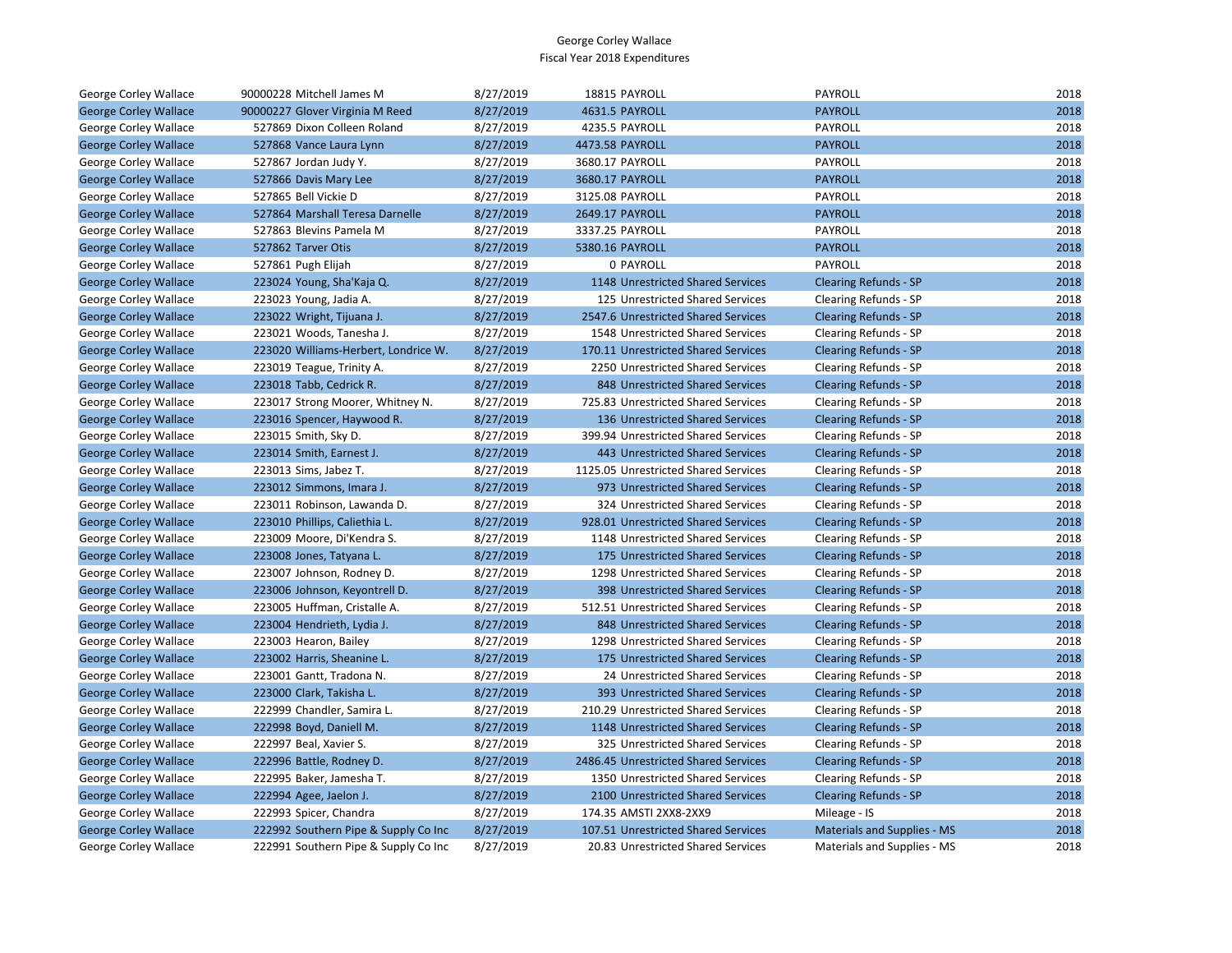| <b>George Corley Wallace</b> | 222990 Shred It                      | 8/27/2019 | 251.47 Unrestricted Shared Services  | <b>Other Contractual Services - PS</b> | 2018 |
|------------------------------|--------------------------------------|-----------|--------------------------------------|----------------------------------------|------|
| George Corley Wallace        | 222989 Roberson, Erika M.            | 8/27/2019 | 48.66 AMSTI 2XX8-2XX9                | Mileage - IS                           | 2018 |
| <b>George Corley Wallace</b> | 222988 Purdie, James D.              | 8/27/2019 | 112.2 Unrestricted Shared Services   | <b>Other Contractual Services - PS</b> | 2018 |
| George Corley Wallace        | 222987 Powe, Dea W.                  | 8/27/2019 | 106.26 AMSTI 2XX8-2XX9               | Mileage - IS                           | 2018 |
| <b>George Corley Wallace</b> | 222986 Pearson Education Inc         | 8/27/2019 | 225 WCCS IET                         | <b>Materials and Supplies - MS</b>     | 2018 |
| George Corley Wallace        | 222985 New Readers Press             | 8/27/2019 | 222 Unrestricted Shared Services     | Materials and Supplies - MS            | 2018 |
| <b>George Corley Wallace</b> | 222984 EBSCO Investment Services     | 8/27/2019 | 3492.45 AMSTI 2XX8-2XX9              | <b>Materials and Supplies - MS</b>     | 2018 |
| George Corley Wallace        | 222983 DISH DBS Corporation          | 8/27/2019 | 127.53 Unrestricted Shared Services  | Other Contractual Services - PS        | 2018 |
| <b>George Corley Wallace</b> | 222982 Cunningham, Osie C.           | 8/27/2019 | 2035 Best Buy Teen Tech Grant        | <b>Other Contractual Services - PS</b> | 2018 |
| George Corley Wallace        | 222981 Coty, Mark L.                 | 8/27/2019 | 220.69 AMSTI 2XX8-2XX9               | Mileage - IS                           | 2018 |
| <b>George Corley Wallace</b> | 222980 Compton, Judy B.              | 8/27/2019 | 57.33 AE-Federal Regular 2XX8-2XX9   | Mileage - IS                           | 2018 |
| George Corley Wallace        | 222979 Cintas Corporation            | 8/27/2019 | 208.06 Unrestricted Shared Services  | Other Contractual Services - PS        | 2018 |
| <b>George Corley Wallace</b> | <b>222978 CDW LLC</b>                | 8/27/2019 | 2892.63 AE-State Regular 2XX8-2XX9   | <b>Materials and Supplies - MS</b>     | 2018 |
| George Corley Wallace        | 222977 Casby, Aaron L.               | 8/27/2019 | 331.12 AMSTI 2XX8-2XX9               | Mileage - IS                           | 2018 |
| <b>George Corley Wallace</b> | 222976 Briggs, Tammie M.             | 8/27/2019 | 89.32 Unrestricted Shared Services   | Mileage - IS                           | 2018 |
| George Corley Wallace        | 222975 Berney Office Solutions, Llc  | 8/27/2019 | 3564.1 Unrestricted Shared Services  | Other Contractual Services - PS        | 2018 |
| <b>George Corley Wallace</b> | 222974 Allen, Bertha Y.              | 8/27/2019 | 191 AMSTI 2XX8-2XX9                  | Mileage - IS                           | 2018 |
| George Corley Wallace        | 222973 Advanced Disposal             | 8/27/2019 | 127.1 Unrestricted Shared Services   | Other Contractual Services - PS        | 2018 |
| <b>George Corley Wallace</b> | 222972 Young, Sha'Quana R.           | 8/26/2019 | 52.24 Unrestricted Shared Services   | <b>Clearing Refunds - SP</b>           | 2018 |
| George Corley Wallace        | 222971 Young, Jadia A.               | 8/26/2019 | 199 Unrestricted Shared Services     | Clearing Refunds - SP                  | 2018 |
| <b>George Corley Wallace</b> | 222970 Wright, William C.            | 8/26/2019 | 1654.98 Unrestricted Shared Services | <b>Clearing Refunds - SP</b>           | 2018 |
| George Corley Wallace        | 222969 Wright, Trekavien T.          | 8/26/2019 | 848 Unrestricted Shared Services     | Clearing Refunds - SP                  | 2018 |
| <b>George Corley Wallace</b> | 222968 Wright, Tijuana J.            | 8/26/2019 | 319.6 Unrestricted Shared Services   | <b>Clearing Refunds - SP</b>           | 2018 |
| George Corley Wallace        | 222967 Wright, Latecia S.            | 8/26/2019 | 1549 Unrestricted Shared Services    | Clearing Refunds - SP                  | 2018 |
| <b>George Corley Wallace</b> | 222966 Wright, Jakavien K.           | 8/26/2019 | 1023.05 Unrestricted Shared Services | <b>Clearing Refunds - SP</b>           | 2018 |
| George Corley Wallace        | 222965 Woodson, Alexus S.            | 8/26/2019 | 777.3 Unrestricted Shared Services   | Clearing Refunds - SP                  | 2018 |
| <b>George Corley Wallace</b> | 222964 Woods, Ta'Mya E.              | 8/26/2019 | 1148 Unrestricted Shared Services    | <b>Clearing Refunds - SP</b>           | 2018 |
| George Corley Wallace        | 222963 Woods, Myesha L.              | 8/26/2019 | 1473.35 Unrestricted Shared Services | Clearing Refunds - SP                  | 2018 |
| <b>George Corley Wallace</b> | 222962 Woods, Jayla K.               | 8/26/2019 | 673 Unrestricted Shared Services     | <b>Clearing Refunds - SP</b>           | 2018 |
| George Corley Wallace        | 222961 Woods, Eric D.                | 8/26/2019 | 373 Unrestricted Shared Services     | Clearing Refunds - SP                  | 2018 |
| <b>George Corley Wallace</b> | 222960 Woods, Cherryl L.             | 8/26/2019 | 2323 Unrestricted Shared Services    | <b>Clearing Refunds - SP</b>           | 2018 |
| George Corley Wallace        | 222959 Woodard, Amber N.             | 8/26/2019 | 59.01 Unrestricted Shared Services   | Clearing Refunds - SP                  | 2018 |
| <b>George Corley Wallace</b> | 222958 Witherspoon, Tamia L.         | 8/26/2019 | 26.6 Unrestricted Shared Services    | <b>Clearing Refunds - SP</b>           | 2018 |
| George Corley Wallace        | 222957 Winn, William U.              | 8/26/2019 | 689.69 Unrestricted Shared Services  | Clearing Refunds - SP                  | 2018 |
| <b>George Corley Wallace</b> | 222956 Wilson, Roderick J.           | 8/26/2019 | 839.39 Unrestricted Shared Services  | <b>Clearing Refunds - SP</b>           | 2018 |
| George Corley Wallace        | 222955 Wilson, Phylicia A.           | 8/26/2019 | 12.78 Unrestricted Shared Services   | Clearing Refunds - SP                  | 2018 |
| <b>George Corley Wallace</b> | 222954 Wilson, Kendra S.             | 8/26/2019 | 2323 Unrestricted Shared Services    | <b>Clearing Refunds - SP</b>           | 2018 |
| George Corley Wallace        | 222953 Wilson, Kelly                 | 8/26/2019 | 1148 Unrestricted Shared Services    | Clearing Refunds - SP                  | 2018 |
| <b>George Corley Wallace</b> | 222952 Wilson, Keishonna A.          | 8/26/2019 | 1711.84 Unrestricted Shared Services | <b>Clearing Refunds - SP</b>           | 2018 |
| George Corley Wallace        | 222951 Wilson, Jeffrey L.            | 8/26/2019 | 2296 Unrestricted Shared Services    | Clearing Refunds - SP                  | 2018 |
| <b>George Corley Wallace</b> | 222950 Wilson, Chequita L.           | 8/26/2019 | 37.5 Unrestricted Shared Services    | <b>Clearing Refunds - SP</b>           | 2018 |
| George Corley Wallace        | 222949 Wilson, Adrionna K.           | 8/26/2019 | 223 Unrestricted Shared Services     | Clearing Refunds - SP                  | 2018 |
| <b>George Corley Wallace</b> | 222948 Willis, Sierra K.             | 8/26/2019 | 2123 Unrestricted Shared Services    | <b>Clearing Refunds - SP</b>           | 2018 |
| George Corley Wallace        | 222947 Williamson, Peyton M.         | 8/26/2019 | 548 Unrestricted Shared Services     | Clearing Refunds - SP                  | 2018 |
| <b>George Corley Wallace</b> | 222946 Williams-Herbert, Londrice W. | 8/26/2019 | 1843.11 Unrestricted Shared Services | <b>Clearing Refunds - SP</b>           | 2018 |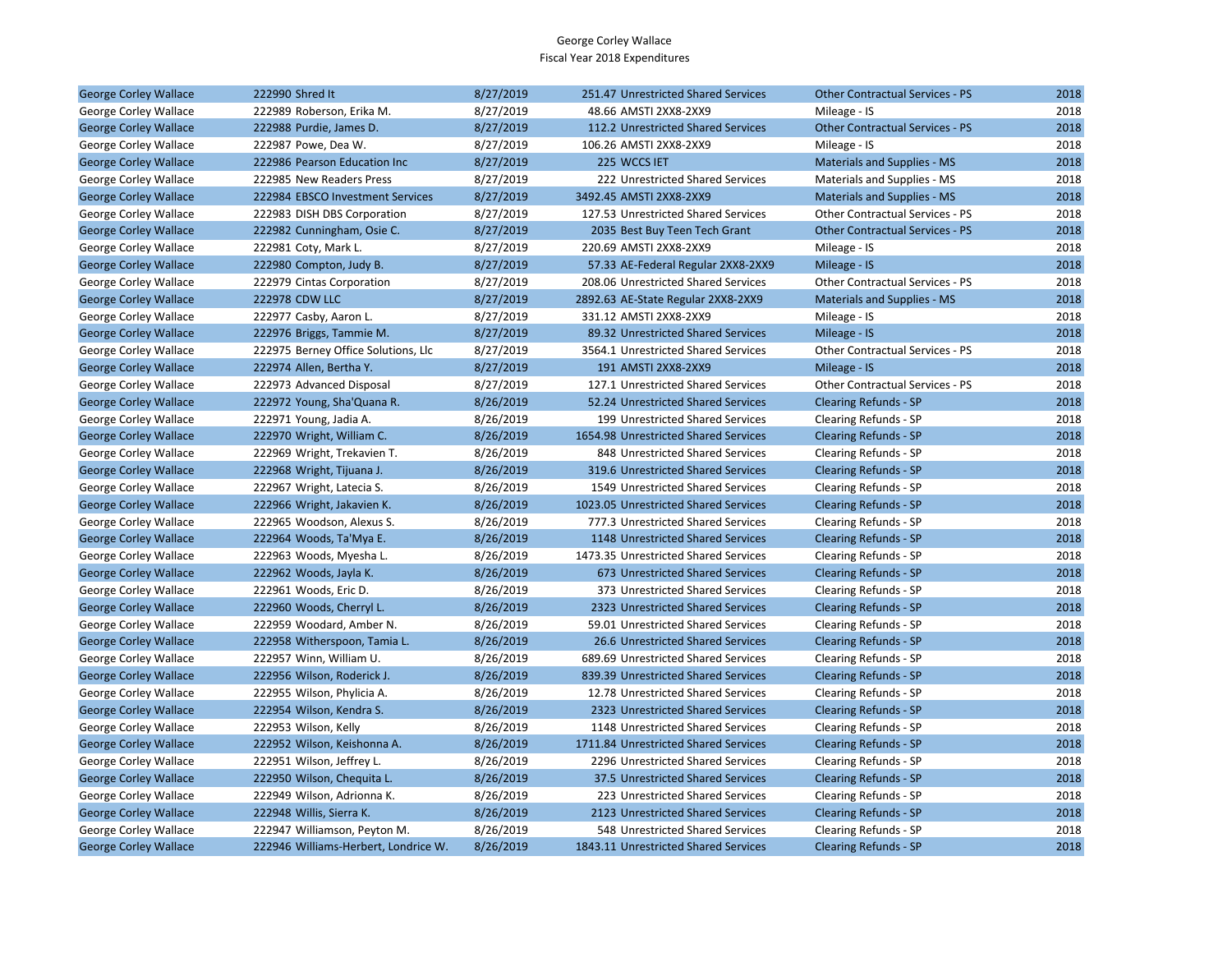| George Corley Wallace        | 222945 Williams, Whitney A.       | 8/26/2019 | 789.16 Unrestricted Shared Services  | Clearing Refunds - SP        | 2018 |
|------------------------------|-----------------------------------|-----------|--------------------------------------|------------------------------|------|
| <b>George Corley Wallace</b> | 222944 Williams, Rochandra A.     | 8/26/2019 | 10.73 Unrestricted Shared Services   | <b>Clearing Refunds - SP</b> | 2018 |
| George Corley Wallace        | 222943 Williams, Patrick L.       | 8/26/2019 | 973 Unrestricted Shared Services     | Clearing Refunds - SP        | 2018 |
| <b>George Corley Wallace</b> | 222942 Williams, Kiara R.         | 8/26/2019 | 499 Unrestricted Shared Services     | <b>Clearing Refunds - SP</b> | 2018 |
| George Corley Wallace        | 222941 Williams, Johnny L.        | 8/26/2019 | 1298 Unrestricted Shared Services    | Clearing Refunds - SP        | 2018 |
| <b>George Corley Wallace</b> | 222940 Williams, Jiya T.          | 8/26/2019 | 973 Unrestricted Shared Services     | <b>Clearing Refunds - SP</b> | 2018 |
| George Corley Wallace        | 222939 Williams, Jayven L.        | 8/26/2019 | 673 Unrestricted Shared Services     | Clearing Refunds - SP        | 2018 |
| <b>George Corley Wallace</b> | 222938 Williams, James P.         | 8/26/2019 | 1578.8 Unrestricted Shared Services  | <b>Clearing Refunds - SP</b> | 2018 |
| George Corley Wallace        | 222937 Williams, Erin R.          | 8/26/2019 | 973 Unrestricted Shared Services     | Clearing Refunds - SP        | 2018 |
| <b>George Corley Wallace</b> | 222936 Williams, Dorothy D.       | 8/26/2019 | 143.7 Unrestricted Shared Services   | <b>Clearing Refunds - SP</b> | 2018 |
| George Corley Wallace        | 222935 Williams, Andrea           | 8/26/2019 | 567.49 Unrestricted Shared Services  | Clearing Refunds - SP        | 2018 |
| <b>George Corley Wallace</b> | 222934 Wilkins, Rhyann A.         | 8/26/2019 | 848 Unrestricted Shared Services     | <b>Clearing Refunds - SP</b> | 2018 |
| George Corley Wallace        | 222933 Wilkes, Nilja G.           | 8/26/2019 | 627.48 Unrestricted Shared Services  | Clearing Refunds - SP        | 2018 |
| <b>George Corley Wallace</b> | 222932 Whittaker, Shaun           | 8/26/2019 | 61.71 Unrestricted Shared Services   | <b>Clearing Refunds - SP</b> | 2018 |
| George Corley Wallace        | 222931 Whitfield, Patrease A.     | 8/26/2019 | 373 Unrestricted Shared Services     | Clearing Refunds - SP        | 2018 |
| <b>George Corley Wallace</b> | 222930 White, Kwame               | 8/26/2019 | 1292.5 Unrestricted Shared Services  | <b>Clearing Refunds - SP</b> | 2018 |
| George Corley Wallace        | 222929 White, Andrea S.           | 8/26/2019 | 349 Unrestricted Shared Services     | Clearing Refunds - SP        | 2018 |
| <b>George Corley Wallace</b> | 222928 Wells, Queen L.            | 8/26/2019 | 247 Unrestricted Shared Services     | <b>Clearing Refunds - SP</b> | 2018 |
| George Corley Wallace        | 222927 Wells, Mary H.             | 8/26/2019 | 698 Unrestricted Shared Services     | Clearing Refunds - SP        | 2018 |
| <b>George Corley Wallace</b> | 222926 Webster, J'Mir D.          | 8/26/2019 | 499 Unrestricted Shared Services     | <b>Clearing Refunds - SP</b> | 2018 |
| George Corley Wallace        | 222925 Watts, Tiffany N.          | 8/26/2019 | 600 Unrestricted Shared Services     | Clearing Refunds - SP        | 2018 |
| <b>George Corley Wallace</b> | 222924 Watts, Magan A.            | 8/26/2019 | 2305 Unrestricted Shared Services    | <b>Clearing Refunds - SP</b> | 2018 |
| George Corley Wallace        | 222923 Watts, Breauna M.          | 8/26/2019 | 298.83 Unrestricted Shared Services  | Clearing Refunds - SP        | 2018 |
| <b>George Corley Wallace</b> | 222922 Washington, Tangeles       | 8/26/2019 | 2056.2 Unrestricted Shared Services  | <b>Clearing Refunds - SP</b> | 2018 |
| George Corley Wallace        | 222921 Washington, Jalen T.       | 8/26/2019 | 1148 Unrestricted Shared Services    | Clearing Refunds - SP        | 2018 |
| <b>George Corley Wallace</b> | 222920 Washington, Frank A.       | 8/26/2019 | 58.61 Unrestricted Shared Services   | <b>Clearing Refunds - SP</b> | 2018 |
| George Corley Wallace        | 222919 Ward, Ja'liah L.           | 8/26/2019 | 1131.52 Unrestricted Shared Services | Clearing Refunds - SP        | 2018 |
| <b>George Corley Wallace</b> | 222918 Ward, Edgretta S.          | 8/26/2019 | 2323 Unrestricted Shared Services    | <b>Clearing Refunds - SP</b> | 2018 |
| George Corley Wallace        | 222917 Waller, Tesa T.            | 8/26/2019 | 1549 Unrestricted Shared Services    | Clearing Refunds - SP        | 2018 |
| <b>George Corley Wallace</b> | 222916 Waller, Preston A.         | 8/26/2019 | 896.15 Unrestricted Shared Services  | <b>Clearing Refunds - SP</b> | 2018 |
| George Corley Wallace        | 222915 Waller, Daebreon L.        | 8/26/2019 | 317 Unrestricted Shared Services     | Clearing Refunds - SP        | 2018 |
| <b>George Corley Wallace</b> | 222914 Walker, Tyron S.           | 8/26/2019 | 317 Unrestricted Shared Services     | <b>Clearing Refunds - SP</b> | 2018 |
| George Corley Wallace        | 222913 Walker, Tiffannie M.       | 8/26/2019 | 470.45 Unrestricted Shared Services  | Clearing Refunds - SP        | 2018 |
| <b>George Corley Wallace</b> | 222912 Walker, Kenyon M.          | 8/26/2019 | 973 Unrestricted Shared Services     | <b>Clearing Refunds - SP</b> | 2018 |
| George Corley Wallace        | 222911 Walker, Bernard W.         | 8/26/2019 | 1298 Unrestricted Shared Services    | Clearing Refunds - SP        | 2018 |
| <b>George Corley Wallace</b> | 222910 Walker, Anthony L.         | 8/26/2019 | 698 Unrestricted Shared Services     | <b>Clearing Refunds - SP</b> | 2018 |
| George Corley Wallace        | 222909 Walker, Andranique M.      | 8/26/2019 | 811.9 Unrestricted Shared Services   | Clearing Refunds - SP        | 2018 |
| <b>George Corley Wallace</b> | 222908 Tyus, Lakeyta N.           | 8/26/2019 | 2817.02 Unrestricted Shared Services | <b>Clearing Refunds - SP</b> | 2018 |
| George Corley Wallace        | 222907 Tubbs, Cristian S.         | 8/26/2019 | 704.16 Unrestricted Shared Services  | Clearing Refunds - SP        | 2018 |
| <b>George Corley Wallace</b> | 222906 Towns, Jessica             | 8/26/2019 | 1298 Unrestricted Shared Services    | <b>Clearing Refunds - SP</b> | 2018 |
| George Corley Wallace        | 222905 Tolver Sheppard, Jalisa S. | 8/26/2019 | 2277.33 Unrestricted Shared Services | Clearing Refunds - SP        | 2018 |
| <b>George Corley Wallace</b> | 222904 Tolbert, Kyla I.           | 8/26/2019 | 1148 Unrestricted Shared Services    | <b>Clearing Refunds - SP</b> | 2018 |
| George Corley Wallace        | 222903 Till, Hannah C.            | 8/26/2019 | 1300 Unrestricted Shared Services    | Clearing Refunds - SP        | 2018 |
| <b>George Corley Wallace</b> | 222902 Thurman, Jennifer R.       | 8/26/2019 | 566.62 Unrestricted Shared Services  | <b>Clearing Refunds - SP</b> | 2018 |
| George Corley Wallace        | 222901 Thompson, Korterious J.    | 8/26/2019 | 446.15 Unrestricted Shared Services  | Clearing Refunds - SP        | 2018 |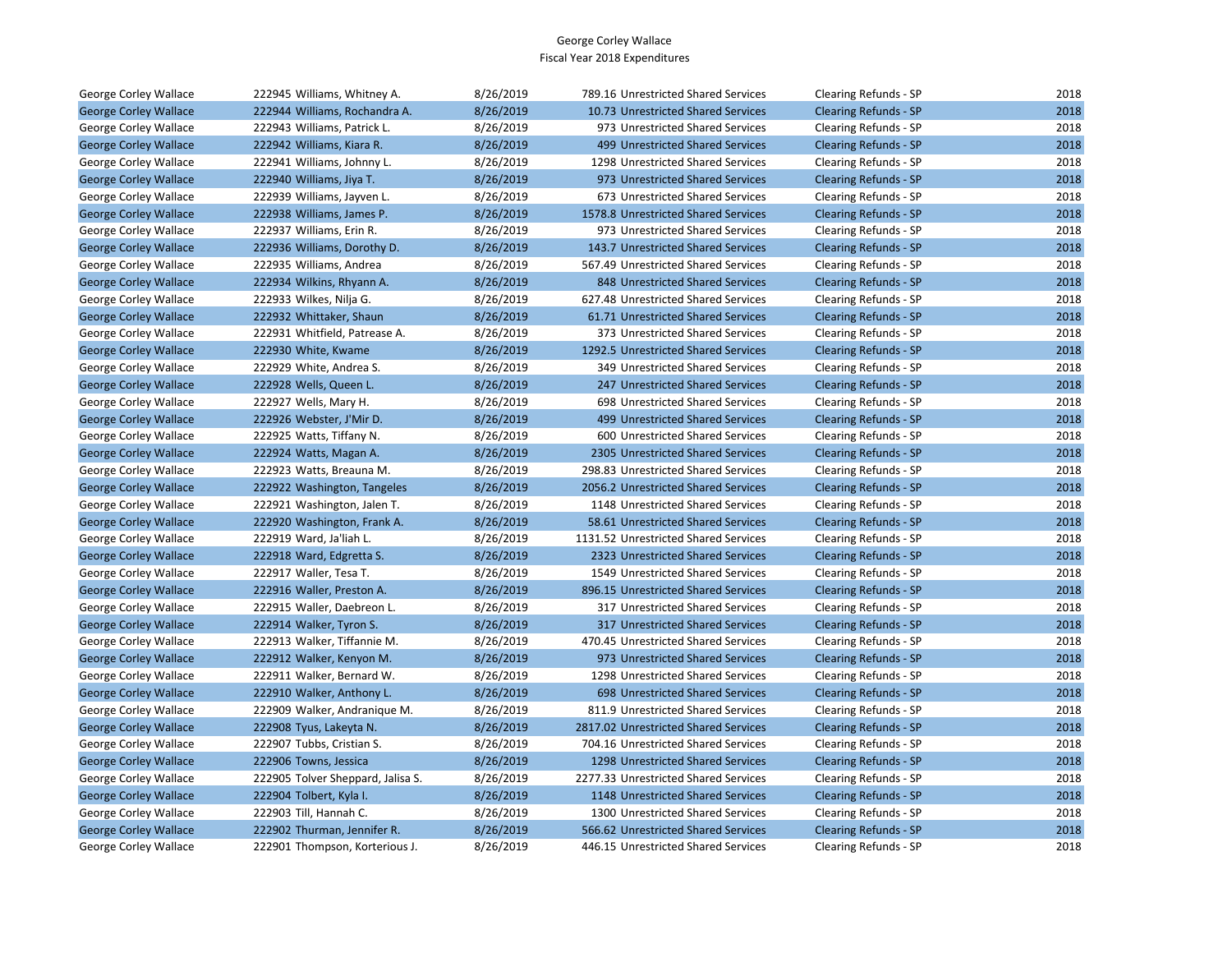| <b>George Corley Wallace</b> | 222900 Thompson, Cornesha S.     | 8/26/2019 | 848 Unrestricted Shared Services    | <b>Clearing Refunds - SP</b> | 2018 |
|------------------------------|----------------------------------|-----------|-------------------------------------|------------------------------|------|
| George Corley Wallace        | 222899 Thomas, Treneisha N.      | 8/26/2019 | 823 Unrestricted Shared Services    | Clearing Refunds - SP        | 2018 |
| <b>George Corley Wallace</b> | 222898 Thomas, Tashonta C.       | 8/26/2019 | 1273 Unrestricted Shared Services   | <b>Clearing Refunds - SP</b> | 2018 |
| George Corley Wallace        | 222897 Thomas, Tashan R.         | 8/26/2019 | 998 Unrestricted Shared Services    | Clearing Refunds - SP        | 2018 |
| <b>George Corley Wallace</b> | 222896 Thomas, Patricia A.       | 8/26/2019 | 6 Unrestricted Shared Services      | <b>Clearing Refunds - SP</b> | 2018 |
| George Corley Wallace        | 222895 Thomas, Mikayla K.        | 8/26/2019 | 1148 Unrestricted Shared Services   | Clearing Refunds - SP        | 2018 |
| <b>George Corley Wallace</b> | 222894 Thomas, Marquita N.       | 8/26/2019 | 795.32 Unrestricted Shared Services | <b>Clearing Refunds - SP</b> | 2018 |
| George Corley Wallace        | 222893 Thomas, Levi              | 8/26/2019 | 549.95 Unrestricted Shared Services | Clearing Refunds - SP        | 2018 |
| <b>George Corley Wallace</b> | 222892 Thomas, Ladarius L.       | 8/26/2019 | 823 Unrestricted Shared Services    | <b>Clearing Refunds - SP</b> | 2018 |
| George Corley Wallace        | 222891 Thomas, Khya S.           | 8/26/2019 | 852 Unrestricted Shared Services    | Clearing Refunds - SP        | 2018 |
| <b>George Corley Wallace</b> | 222890 Thomas, Joshua L.         | 8/26/2019 | 1273 Unrestricted Shared Services   | Clearing Refunds - SP        | 2018 |
| George Corley Wallace        | 222889 Thomas, Jalen             | 8/26/2019 | 2323 Unrestricted Shared Services   | Clearing Refunds - SP        | 2018 |
| <b>George Corley Wallace</b> | 222888 Thomas, April S.          | 8/26/2019 | 1549 Unrestricted Shared Services   | <b>Clearing Refunds - SP</b> | 2018 |
| George Corley Wallace        | 222887 Thomas, Alisha L.         | 8/26/2019 | 134.93 Unrestricted Shared Services | Clearing Refunds - SP        | 2018 |
| <b>George Corley Wallace</b> | 222886 Thicklin, Jaylen J.       | 8/26/2019 | 973 Unrestricted Shared Services    | <b>Clearing Refunds - SP</b> | 2018 |
| George Corley Wallace        | 222885 Teague, Trinity A.        | 8/26/2019 | 848 Unrestricted Shared Services    | Clearing Refunds - SP        | 2018 |
| <b>George Corley Wallace</b> | 222884 Taylor, Justin J.         | 8/26/2019 | 848 Unrestricted Shared Services    | Clearing Refunds - SP        | 2018 |
| George Corley Wallace        | 222883 Tarver, Kendrick T.       | 8/26/2019 | 774.2 Unrestricted Shared Services  | Clearing Refunds - SP        | 2018 |
| <b>George Corley Wallace</b> | 222882 Tanner, Callen M.         | 8/26/2019 | 998 Unrestricted Shared Services    | <b>Clearing Refunds - SP</b> | 2018 |
| George Corley Wallace        | 222881 Swain, Bruce F.           | 8/26/2019 | 997.02 Unrestricted Shared Services | Clearing Refunds - SP        | 2018 |
| <b>George Corley Wallace</b> | 222880 Sullivan, Key'dreanna L.  | 8/26/2019 | 579.35 Unrestricted Shared Services | <b>Clearing Refunds - SP</b> | 2018 |
| George Corley Wallace        | 222879 Sturdivant, Jaden M.      | 8/26/2019 | 292.6 Unrestricted Shared Services  | Clearing Refunds - SP        | 2018 |
| <b>George Corley Wallace</b> | 222878 Stubbs, Eric J.           | 8/26/2019 | 848 Unrestricted Shared Services    | <b>Clearing Refunds - SP</b> | 2018 |
| George Corley Wallace        | 222877 Strong Moorer, Whitney N. | 8/26/2019 | 792.95 Unrestricted Shared Services | Clearing Refunds - SP        | 2018 |
| <b>George Corley Wallace</b> | 222876 Strong, Se'Quera S.       | 8/26/2019 | 698 Unrestricted Shared Services    | <b>Clearing Refunds - SP</b> | 2018 |
| George Corley Wallace        | 222875 Stewart, Cameron J.       | 8/26/2019 | 1298 Unrestricted Shared Services   | Clearing Refunds - SP        | 2018 |
| <b>George Corley Wallace</b> | 222874 Starks, Calvin            | 8/26/2019 | 848 Unrestricted Shared Services    | <b>Clearing Refunds - SP</b> | 2018 |
| George Corley Wallace        | 222873 Stallworth, Rekaihlsha T. | 8/26/2019 | 848 Unrestricted Shared Services    | Clearing Refunds - SP        | 2018 |
| <b>George Corley Wallace</b> | 222872 Square, Lu'Quavis L.      | 8/26/2019 | 218.89 Unrestricted Shared Services | <b>Clearing Refunds - SP</b> | 2018 |
| George Corley Wallace        | 222871 Spencer, Lauren K.        | 8/26/2019 | 265.92 Unrestricted Shared Services | Clearing Refunds - SP        | 2018 |
| <b>George Corley Wallace</b> | 222870 Snow, Jimmica             | 8/26/2019 | 175 Unrestricted Shared Services    | <b>Clearing Refunds - SP</b> | 2018 |
| George Corley Wallace        | 222869 Snow, James A.            | 8/26/2019 | 848 Unrestricted Shared Services    | Clearing Refunds - SP        | 2018 |
| <b>George Corley Wallace</b> | 222868 Smith, Sky D.             | 8/26/2019 | 878.94 Unrestricted Shared Services | <b>Clearing Refunds - SP</b> | 2018 |
| George Corley Wallace        | 222867 Smith, Na'Quashia S.      | 8/26/2019 | 973 Unrestricted Shared Services    | Clearing Refunds - SP        | 2018 |
| <b>George Corley Wallace</b> | 222866 Smith, Miata J.           | 8/26/2019 | 649 Unrestricted Shared Services    | Clearing Refunds - SP        | 2018 |
| George Corley Wallace        | 222865 Smith, Matthew A.         | 8/26/2019 | 2738 Unrestricted Shared Services   | Clearing Refunds - SP        | 2018 |
| <b>George Corley Wallace</b> | 222864 Smith, Johnathan R.       | 8/26/2019 | 719.68 Unrestricted Shared Services | <b>Clearing Refunds - SP</b> | 2018 |
| George Corley Wallace        | 222863 Smith, Jasmine N.         | 8/26/2019 | 1.41 Unrestricted Shared Services   | Clearing Refunds - SP        | 2018 |
| <b>George Corley Wallace</b> | 222862 Smith, Jasmine L.         | 8/26/2019 | 1148 Unrestricted Shared Services   | <b>Clearing Refunds - SP</b> | 2018 |
| George Corley Wallace        | 222861 Smith, Dylan S.           | 8/26/2019 | 85.91 Unrestricted Shared Services  | Clearing Refunds - SP        | 2018 |
| <b>George Corley Wallace</b> | 222860 Smith, Dorothy G.         | 8/26/2019 | 356.93 Unrestricted Shared Services | Clearing Refunds - SP        | 2018 |
| George Corley Wallace        | 222859 Smith, Chelsea C.         | 8/26/2019 | 2299 Unrestricted Shared Services   | Clearing Refunds - SP        | 2018 |
| <b>George Corley Wallace</b> | 222858 Smith, Carlos M.          | 8/26/2019 | 1298 Unrestricted Shared Services   | <b>Clearing Refunds - SP</b> | 2018 |
| George Corley Wallace        | 222857 Smith, Artquis P.         | 8/26/2019 | 848 Unrestricted Shared Services    | Clearing Refunds - SP        | 2018 |
| <b>George Corley Wallace</b> | 222856 Smiley, Shakeira R.       | 8/26/2019 | 523 Unrestricted Shared Services    | <b>Clearing Refunds - SP</b> | 2018 |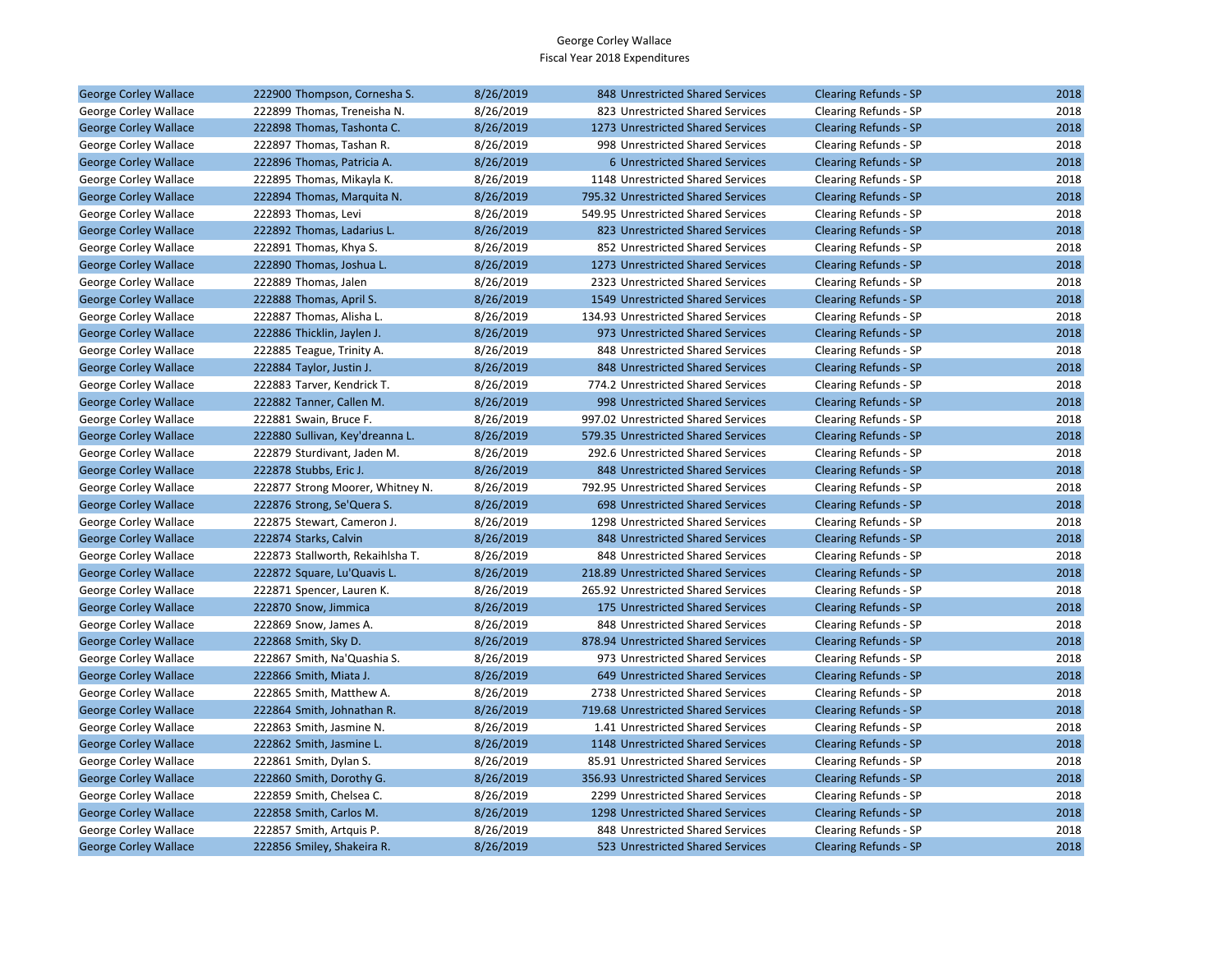| George Corley Wallace        | 222855 Smiley, Saporria C.    | 8/26/2019 | 499 Unrestricted Shared Services     | Clearing Refunds - SP        | 2018 |
|------------------------------|-------------------------------|-----------|--------------------------------------|------------------------------|------|
| <b>George Corley Wallace</b> | 222854 Smiley, LoTrentys L.   | 8/26/2019 | 223 Unrestricted Shared Services     | <b>Clearing Refunds - SP</b> | 2018 |
| George Corley Wallace        | 222853 Smiley, Erica C.       | 8/26/2019 | 912.91 Unrestricted Shared Services  | Clearing Refunds - SP        | 2018 |
| <b>George Corley Wallace</b> | 222852 Sims, Katarius T.      | 8/26/2019 | 325 Unrestricted Shared Services     | <b>Clearing Refunds - SP</b> | 2018 |
| George Corley Wallace        | 222851 Sims, Jovarsva T.      | 8/26/2019 | 1214.77 Unrestricted Shared Services | Clearing Refunds - SP        | 2018 |
| <b>George Corley Wallace</b> | 222850 Sims, Jabez T.         | 8/26/2019 | 4223.05 Unrestricted Shared Services | <b>Clearing Refunds - SP</b> | 2018 |
| George Corley Wallace        | 222849 Simpson, Spencer D.    | 8/26/2019 | 2258 Unrestricted Shared Services    | Clearing Refunds - SP        | 2018 |
| <b>George Corley Wallace</b> | 222848 Simmons, Jakyra J.     | 8/26/2019 | 549.95 Unrestricted Shared Services  | <b>Clearing Refunds - SP</b> | 2018 |
| George Corley Wallace        | 222847 Simmons, Ashley D.     | 8/26/2019 | 823 Unrestricted Shared Services     | Clearing Refunds - SP        | 2018 |
| <b>George Corley Wallace</b> | 222846 Sides, Daniel C.       | 8/26/2019 | 253.18 Unrestricted Shared Services  | Clearing Refunds - SP        | 2018 |
| George Corley Wallace        | 222845 Sheffield, Shaneka L.  | 8/26/2019 | 175 Unrestricted Shared Services     | Clearing Refunds - SP        | 2018 |
| <b>George Corley Wallace</b> | 222844 Sharp, Marlon A.       | 8/26/2019 | 2573 Unrestricted Shared Services    | <b>Clearing Refunds - SP</b> | 2018 |
| George Corley Wallace        | 222843 Shark, Kevonna B.      | 8/26/2019 | 1148 Unrestricted Shared Services    | Clearing Refunds - SP        | 2018 |
| <b>George Corley Wallace</b> | 222842 Shannon, Jeffreda L.   | 8/26/2019 | 2314 Unrestricted Shared Services    | <b>Clearing Refunds - SP</b> | 2018 |
| George Corley Wallace        | 222841 Shanks, Keshawn K.     | 8/26/2019 | 849.22 Unrestricted Shared Services  | Clearing Refunds - SP        | 2018 |
| <b>George Corley Wallace</b> | 222840 Scott, Kendra D.       | 8/26/2019 | 49 Unrestricted Shared Services      | Clearing Refunds - SP        | 2018 |
| George Corley Wallace        | 222839 Sawyer, Nekedrick K.   | 8/26/2019 | 1298 Unrestricted Shared Services    | Clearing Refunds - SP        | 2018 |
| <b>George Corley Wallace</b> | 222838 Saviory, Lakeysha L.   | 8/26/2019 | 998 Unrestricted Shared Services     | <b>Clearing Refunds - SP</b> | 2018 |
| George Corley Wallace        | 222837 Savage, Qunitila A.    | 8/26/2019 | 123.03 Unrestricted Shared Services  | Clearing Refunds - SP        | 2018 |
| <b>George Corley Wallace</b> | 222836 Savage, Devin D.       | 8/26/2019 | 998 Unrestricted Shared Services     | <b>Clearing Refunds - SP</b> | 2018 |
| George Corley Wallace        | 222835 Sanders, Ratreavis M.  | 8/26/2019 | 1298 Unrestricted Shared Services    | Clearing Refunds - SP        | 2018 |
| <b>George Corley Wallace</b> | 222834 Sanders, Jakeria T.    | 8/26/2019 | 748.53 Unrestricted Shared Services  | <b>Clearing Refunds - SP</b> | 2018 |
| George Corley Wallace        | 222833 Sanders, Deundre L.    | 8/26/2019 | 678.27 Unrestricted Shared Services  | Clearing Refunds - SP        | 2018 |
| <b>George Corley Wallace</b> | 222832 Samuel, Keaun S.       | 8/26/2019 | 2948 Unrestricted Shared Services    | <b>Clearing Refunds - SP</b> | 2018 |
| George Corley Wallace        | 222831 Salter, TaMya L.       | 8/26/2019 | 998 Unrestricted Shared Services     | Clearing Refunds - SP        | 2018 |
| <b>George Corley Wallace</b> | 222830 Sajna, Alisha K.       | 8/26/2019 | 73 Unrestricted Shared Services      | <b>Clearing Refunds - SP</b> | 2018 |
| George Corley Wallace        | 222829 Rutledge, Zachary H.   | 8/26/2019 | 1172.33 Unrestricted Shared Services | Clearing Refunds - SP        | 2018 |
| <b>George Corley Wallace</b> | 222828 Rutledge, Shirnell J.  | 8/26/2019 | 578.82 Unrestricted Shared Services  | <b>Clearing Refunds - SP</b> | 2018 |
| George Corley Wallace        | 222827 Rutledge, Redderick J. | 8/26/2019 | 825.65 Unrestricted Shared Services  | Clearing Refunds - SP        | 2018 |
| <b>George Corley Wallace</b> | 222826 Rutledge, Kendra L.    | 8/26/2019 | 512 Unrestricted Shared Services     | <b>Clearing Refunds - SP</b> | 2018 |
| George Corley Wallace        | 222825 Rucker, Al'Taviion A.  | 8/26/2019 | 523 Unrestricted Shared Services     | Clearing Refunds - SP        | 2018 |
| <b>George Corley Wallace</b> | 222824 Rose, Phyllis D.       | 8/26/2019 | 892.79 Unrestricted Shared Services  | Clearing Refunds - SP        | 2018 |
| George Corley Wallace        | 222823 Rose, Clinton O.       | 8/26/2019 | 848 Unrestricted Shared Services     | Clearing Refunds - SP        | 2018 |
| <b>George Corley Wallace</b> | 222822 Roland, Ta'Ronce N.    | 8/26/2019 | 175 Unrestricted Shared Services     | <b>Clearing Refunds - SP</b> | 2018 |
| George Corley Wallace        | 222821 Rogers, Travon C.      | 8/26/2019 | 1298 Unrestricted Shared Services    | Clearing Refunds - SP        | 2018 |
| <b>George Corley Wallace</b> | 222820 Rogers, Tra'Veon C.    | 8/26/2019 | 325 Unrestricted Shared Services     | <b>Clearing Refunds - SP</b> | 2018 |
| George Corley Wallace        | 222819 Rogers, Stormy C.      | 8/26/2019 | 2299 Unrestricted Shared Services    | Clearing Refunds - SP        | 2018 |
| <b>George Corley Wallace</b> | 222818 Robinson, Shanada R.   | 8/26/2019 | 79 Unrestricted Shared Services      | Clearing Refunds - SP        | 2018 |
| George Corley Wallace        | 222817 Robinson, Romeshia S.  | 8/26/2019 | 973 Unrestricted Shared Services     | Clearing Refunds - SP        | 2018 |
| <b>George Corley Wallace</b> | 222816 Robinson, Lawanda D.   | 8/26/2019 | 199 Unrestricted Shared Services     | <b>Clearing Refunds - SP</b> | 2018 |
| George Corley Wallace        | 222815 Robinson, Lamarcus O.  | 8/26/2019 | 698 Unrestricted Shared Services     | Clearing Refunds - SP        | 2018 |
| <b>George Corley Wallace</b> | 222814 Robinson, Jauwonna L.  | 8/26/2019 | 2299 Unrestricted Shared Services    | Clearing Refunds - SP        | 2018 |
| George Corley Wallace        | 222813 Robinson, Ja'Kobe T.   | 8/26/2019 | 293.28 Unrestricted Shared Services  | Clearing Refunds - SP        | 2018 |
| <b>George Corley Wallace</b> | 222812 Robinson, Alandria A.  | 8/26/2019 | 973 Unrestricted Shared Services     | Clearing Refunds - SP        | 2018 |
| George Corley Wallace        | 222811 Roberson, Venechia S.  | 8/26/2019 | 437 Unrestricted Shared Services     | Clearing Refunds - SP        | 2018 |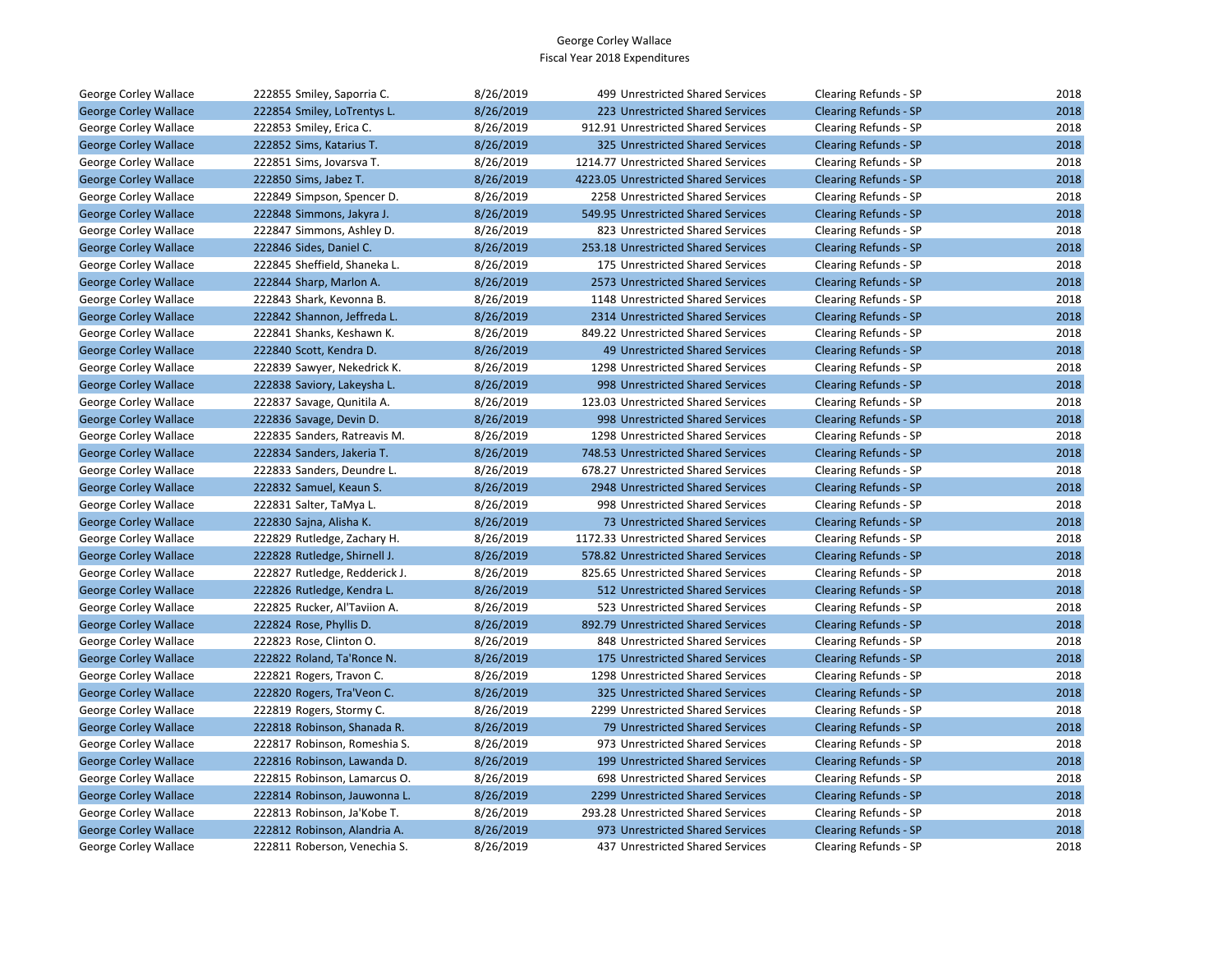| George Corley Wallace        | 222810 Richardson, Patriana    | 8/26/2019 | 1298 Unrestricted Shared Services    | <b>Clearing Refunds - SP</b> | 2018 |
|------------------------------|--------------------------------|-----------|--------------------------------------|------------------------------|------|
| George Corley Wallace        | 222809 Richardson, Donald W.   | 8/26/2019 | 848 Unrestricted Shared Services     | Clearing Refunds - SP        | 2018 |
| <b>George Corley Wallace</b> | 222808 Richardson, Amber N.    | 8/26/2019 | 2605.2 Unrestricted Shared Services  | <b>Clearing Refunds - SP</b> | 2018 |
| George Corley Wallace        | 222807 Reynolds, Sakedra M.    | 8/26/2019 | 673 Unrestricted Shared Services     | Clearing Refunds - SP        | 2018 |
| <b>George Corley Wallace</b> | 222806 Reynolds, Ladarius Q.   | 8/26/2019 | 1148 Unrestricted Shared Services    | <b>Clearing Refunds - SP</b> | 2018 |
| George Corley Wallace        | 222805 Reeves, T'Keyah M.      | 8/26/2019 | 1298 Unrestricted Shared Services    | Clearing Refunds - SP        | 2018 |
| <b>George Corley Wallace</b> | 222804 Reeds, Tyneisha L.      | 8/26/2019 | 2678 Unrestricted Shared Services    | <b>Clearing Refunds - SP</b> | 2018 |
| George Corley Wallace        | 222803 Reed, Talisha D.        | 8/26/2019 | 3746.93 Unrestricted Shared Services | Clearing Refunds - SP        | 2018 |
| <b>George Corley Wallace</b> | 222802 Reed, Sandra N.         | 8/26/2019 | 130.08 Unrestricted Shared Services  | <b>Clearing Refunds - SP</b> | 2018 |
| George Corley Wallace        | 222801 Real, Timothy L.        | 8/26/2019 | 1298 Unrestricted Shared Services    | Clearing Refunds - SP        | 2018 |
| <b>George Corley Wallace</b> | 222800 Rayford, Randy J.       | 8/26/2019 | 86 Unrestricted Shared Services      | <b>Clearing Refunds - SP</b> | 2018 |
| George Corley Wallace        | 222799 Ransom, Kendrick L.     | 8/26/2019 | 719.68 Unrestricted Shared Services  | Clearing Refunds - SP        | 2018 |
| <b>George Corley Wallace</b> | 222798 Rancher, Kressia R.     | 8/26/2019 | 180 Unrestricted Shared Services     | <b>Clearing Refunds - SP</b> | 2018 |
| George Corley Wallace        | 222797 Ragsdale, Kasie G.      | 8/26/2019 | 269.14 Unrestricted Shared Services  | Clearing Refunds - SP        | 2018 |
| <b>George Corley Wallace</b> | 222796 Purdie, JaKiah A.       | 8/26/2019 | 548 Unrestricted Shared Services     | <b>Clearing Refunds - SP</b> | 2018 |
| George Corley Wallace        | 222795 Pulmas, Markel D.       | 8/26/2019 | 1598 Unrestricted Shared Services    | Clearing Refunds - SP        | 2018 |
| <b>George Corley Wallace</b> | 222794 Pullum, Brian M.        | 8/26/2019 | 1298 Unrestricted Shared Services    | <b>Clearing Refunds - SP</b> | 2018 |
| George Corley Wallace        | 222793 Pullom, Samnesha L.     | 8/26/2019 | 214.66 Unrestricted Shared Services  | Clearing Refunds - SP        | 2018 |
| <b>George Corley Wallace</b> | 222792 Pryor, Kearra S.        | 8/26/2019 | 673 Unrestricted Shared Services     | <b>Clearing Refunds - SP</b> | 2018 |
| George Corley Wallace        | 222791 Pruitt, Ralph E.        | 8/26/2019 | 848 Unrestricted Shared Services     | Clearing Refunds - SP        | 2018 |
| <b>George Corley Wallace</b> | 222790 Pritchett, Sylvia D.    | 8/26/2019 | 373 Unrestricted Shared Services     | <b>Clearing Refunds - SP</b> | 2018 |
| George Corley Wallace        | 222789 Pritchett, Berneshia R. | 8/26/2019 | 2278 Unrestricted Shared Services    | Clearing Refunds - SP        | 2018 |
| <b>George Corley Wallace</b> | 222788 Prince, Lashandra R.    | 8/26/2019 | 2232.08 Unrestricted Shared Services | <b>Clearing Refunds - SP</b> | 2018 |
| George Corley Wallace        | 222787 Pressley, Jonathan U.   | 8/26/2019 | 923 Unrestricted Shared Services     | Clearing Refunds - SP        | 2018 |
| <b>George Corley Wallace</b> | 222786 Pratt, Megan M.         | 8/26/2019 | 815.62 Unrestricted Shared Services  | <b>Clearing Refunds - SP</b> | 2018 |
| George Corley Wallace        | 222785 Pratt, Brittany M.      | 8/26/2019 | 1780.92 Unrestricted Shared Services | Clearing Refunds - SP        | 2018 |
| <b>George Corley Wallace</b> | 222784 Powell, Shayla G.       | 8/26/2019 | 649 Unrestricted Shared Services     | <b>Clearing Refunds - SP</b> | 2018 |
| George Corley Wallace        | 222783 Powell, Kalerya S.      | 8/26/2019 | 579.71 Unrestricted Shared Services  | Clearing Refunds - SP        | 2018 |
| <b>George Corley Wallace</b> | 222782 Posey, Keterria J.      | 8/26/2019 | 49 Unrestricted Shared Services      | <b>Clearing Refunds - SP</b> | 2018 |
| George Corley Wallace        | 222781 Posey, Diamond A.       | 8/26/2019 | 698 Unrestricted Shared Services     | Clearing Refunds - SP        | 2018 |
| <b>George Corley Wallace</b> | 222780 Pope, Ke'onna D.        | 8/26/2019 | 852 Unrestricted Shared Services     | <b>Clearing Refunds - SP</b> | 2018 |
| George Corley Wallace        | 222779 Pollard, Chance D.      | 8/26/2019 | 3098 Unrestricted Shared Services    | Clearing Refunds - SP        | 2018 |
| <b>George Corley Wallace</b> | 222778 Phillips, Shaniyah A.   | 8/26/2019 | 848 Unrestricted Shared Services     | <b>Clearing Refunds - SP</b> | 2018 |
| George Corley Wallace        | 222777 Pettway, Patrick E.     | 8/26/2019 | 1298 Unrestricted Shared Services    | Clearing Refunds - SP        | 2018 |
| <b>George Corley Wallace</b> | 222776 Pettway, Dontaye O.     | 8/26/2019 | 1298 Unrestricted Shared Services    | <b>Clearing Refunds - SP</b> | 2018 |
| George Corley Wallace        | 222775 Peterson, Deundrik T.   | 8/26/2019 | 472.31 Unrestricted Shared Services  | Clearing Refunds - SP        | 2018 |
| <b>George Corley Wallace</b> | 222774 Peterson, Aliyah D.     | 8/26/2019 | 569.72 Unrestricted Shared Services  | <b>Clearing Refunds - SP</b> | 2018 |
| George Corley Wallace        | 222773 Perry, Kendarius L.     | 8/26/2019 | 998 Unrestricted Shared Services     | Clearing Refunds - SP        | 2018 |
| <b>George Corley Wallace</b> | 222772 Perkins, Breuana S.     | 8/26/2019 | 142.05 Unrestricted Shared Services  | <b>Clearing Refunds - SP</b> | 2018 |
| George Corley Wallace        | 222771 Perdue, Jashavius J.    | 8/26/2019 | 2948 Unrestricted Shared Services    | Clearing Refunds - SP        | 2018 |
| <b>George Corley Wallace</b> | 222770 Pendergrass, James M.   | 8/26/2019 | 709.93 Unrestricted Shared Services  | <b>Clearing Refunds - SP</b> | 2018 |
| George Corley Wallace        | 222769 Patton, Lyndsey T.      | 8/26/2019 | 514 Unrestricted Shared Services     | Clearing Refunds - SP        | 2018 |
| <b>George Corley Wallace</b> | 222768 Patton, Jackson         | 8/26/2019 | 3098 Unrestricted Shared Services    | <b>Clearing Refunds - SP</b> | 2018 |
| George Corley Wallace        | 222767 Parten, Laken D.        | 8/26/2019 | 262.67 Unrestricted Shared Services  | Clearing Refunds - SP        | 2018 |
| <b>George Corley Wallace</b> | 222766 Parris, Candace N.      | 8/26/2019 | 1672.75 Unrestricted Shared Services | <b>Clearing Refunds - SP</b> | 2018 |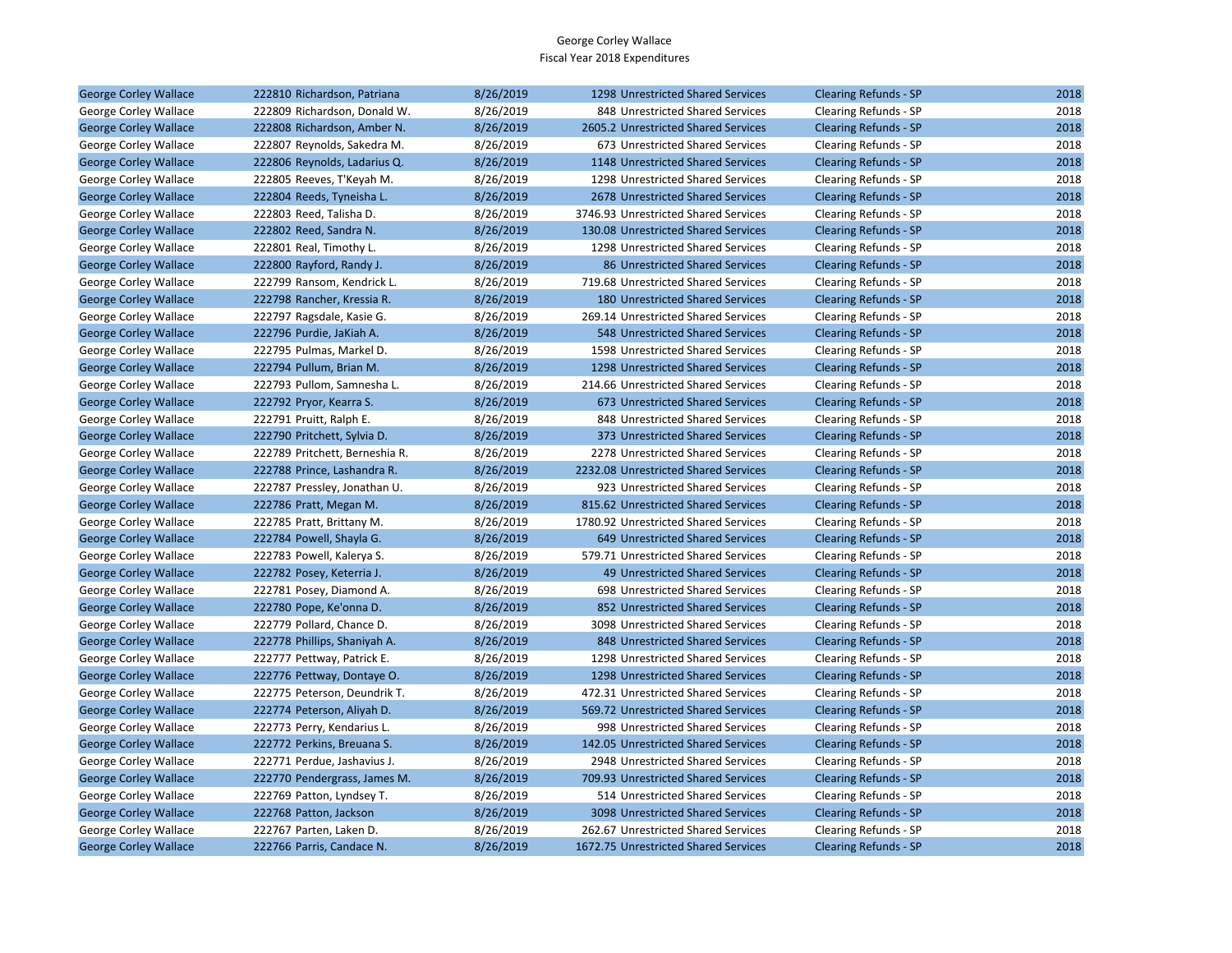| George Corley Wallace        | 222765 Parker, Sherika S.    | 8/26/2019 | 513.26 Unrestricted Shared Services  | Clearing Refunds - SP        | 2018 |
|------------------------------|------------------------------|-----------|--------------------------------------|------------------------------|------|
| <b>George Corley Wallace</b> | 222764 Parker, Meriah L.     | 8/26/2019 | 2882 Unrestricted Shared Services    | Clearing Refunds - SP        | 2018 |
| George Corley Wallace        | 222763 Parker, Kathryn J.    | 8/26/2019 | 1698 Unrestricted Shared Services    | Clearing Refunds - SP        | 2018 |
| <b>George Corley Wallace</b> | 222762 Ozment, Emilee B.     | 8/26/2019 | 303.5 Unrestricted Shared Services   | <b>Clearing Refunds - SP</b> | 2018 |
| George Corley Wallace        | 222761 Owen, Joshua T.       | 8/26/2019 | 998 Unrestricted Shared Services     | Clearing Refunds - SP        | 2018 |
| <b>George Corley Wallace</b> | 222760 Oliver, Janae L.      | 8/26/2019 | 325 Unrestricted Shared Services     | <b>Clearing Refunds - SP</b> | 2018 |
| George Corley Wallace        | 222759 Oliver, Jamari K.     | 8/26/2019 | 1298 Unrestricted Shared Services    | Clearing Refunds - SP        | 2018 |
| <b>George Corley Wallace</b> | 222758 Olds, Marissa N.      | 8/26/2019 | 973 Unrestricted Shared Services     | Clearing Refunds - SP        | 2018 |
| George Corley Wallace        | 222757 Olds, Brian D.        | 8/26/2019 | 848 Unrestricted Shared Services     | Clearing Refunds - SP        | 2018 |
| <b>George Corley Wallace</b> | 222756 Oden, Ryneshia R.     | 8/26/2019 | 1148 Unrestricted Shared Services    | <b>Clearing Refunds - SP</b> | 2018 |
| George Corley Wallace        | 222755 Nicholson, Antonio T. | 8/26/2019 | 754.87 Unrestricted Shared Services  | Clearing Refunds - SP        | 2018 |
| <b>George Corley Wallace</b> | 222754 Nichols, Madison N.   | 8/26/2019 | 277.01 Unrestricted Shared Services  | <b>Clearing Refunds - SP</b> | 2018 |
| George Corley Wallace        | 222753 Nichols, Briona M.    | 8/26/2019 | 1023 Unrestricted Shared Services    | Clearing Refunds - SP        | 2018 |
| <b>George Corley Wallace</b> | 222752 Nettles, Nicholas     | 8/26/2019 | 1598 Unrestricted Shared Services    | Clearing Refunds - SP        | 2018 |
| George Corley Wallace        | 222751 Nelson, Breonna C.    | 8/26/2019 | 1298 Unrestricted Shared Services    | Clearing Refunds - SP        | 2018 |
| <b>George Corley Wallace</b> | 222750 Nahrstedt, Andrea N.  | 8/26/2019 | 525.73 Unrestricted Shared Services  | <b>Clearing Refunds - SP</b> | 2018 |
| George Corley Wallace        | 222749 Myers, Catherine A.   | 8/26/2019 | 454.44 Unrestricted Shared Services  | Clearing Refunds - SP        | 2018 |
| <b>George Corley Wallace</b> | 222748 Murry, Damian T.      | 8/26/2019 | 1173 Unrestricted Shared Services    | <b>Clearing Refunds - SP</b> | 2018 |
| George Corley Wallace        | 222747 Murphy, Shemeika S.   | 8/26/2019 | 340.85 Unrestricted Shared Services  | Clearing Refunds - SP        | 2018 |
| <b>George Corley Wallace</b> | 222746 Murphy, Roddarius D.  | 8/26/2019 | 499 Unrestricted Shared Services     | <b>Clearing Refunds - SP</b> | 2018 |
| George Corley Wallace        | 222745 Murphy, Lashanda S.   | 8/26/2019 | 1298 Unrestricted Shared Services    | Clearing Refunds - SP        | 2018 |
| <b>George Corley Wallace</b> | 222744 Murphy, Lakeisha D.   | 8/26/2019 | 879.44 Unrestricted Shared Services  | <b>Clearing Refunds - SP</b> | 2018 |
| George Corley Wallace        | 222743 Murphy, Devonta A.    | 8/26/2019 | 1348 Unrestricted Shared Services    | Clearing Refunds - SP        | 2018 |
| <b>George Corley Wallace</b> | 222742 Mott, Kendall N.      | 8/26/2019 | 777.99 Unrestricted Shared Services  | <b>Clearing Refunds - SP</b> | 2018 |
| George Corley Wallace        | 222741 Moseley, JaKayla M.   | 8/26/2019 | 973 Unrestricted Shared Services     | Clearing Refunds - SP        | 2018 |
| <b>George Corley Wallace</b> | 222740 Morse, Tanasha L.     | 8/26/2019 | 3098 Unrestricted Shared Services    | <b>Clearing Refunds - SP</b> | 2018 |
| George Corley Wallace        | 222739 Morrow, India A.      | 8/26/2019 | 4666.8 Unrestricted Shared Services  | Clearing Refunds - SP        | 2018 |
| <b>George Corley Wallace</b> | 222738 Morrow, Calandra N.   | 8/26/2019 | 423 Unrestricted Shared Services     | Clearing Refunds - SP        | 2018 |
| George Corley Wallace        | 222737 Morris, Margaret C.   | 8/26/2019 | 1024.98 Unrestricted Shared Services | Clearing Refunds - SP        | 2018 |
| <b>George Corley Wallace</b> | 222736 Morgan, Lasunda L.    | 8/26/2019 | 512.84 Unrestricted Shared Services  | <b>Clearing Refunds - SP</b> | 2018 |
| George Corley Wallace        | 222735 Morgan, Lakeisha C.   | 8/26/2019 | 399.13 Unrestricted Shared Services  | Clearing Refunds - SP        | 2018 |
| <b>George Corley Wallace</b> | 222734 Moorer, Marquell R.   | 8/26/2019 | 973 Unrestricted Shared Services     | <b>Clearing Refunds - SP</b> | 2018 |
| George Corley Wallace        | 222733 Moorer, Kaydreona S.  | 8/26/2019 | 62 Unrestricted Shared Services      | Clearing Refunds - SP        | 2018 |
| <b>George Corley Wallace</b> | 222732 Moore, Vincent        | 8/26/2019 | 1148 Unrestricted Shared Services    | Clearing Refunds - SP        | 2018 |
| George Corley Wallace        | 222731 Moore, Shelitha N.    | 8/26/2019 | 174.73 Unrestricted Shared Services  | Clearing Refunds - SP        | 2018 |
| <b>George Corley Wallace</b> | 222730 Moore, Shatavia K.    | 8/26/2019 | 2677.7 Unrestricted Shared Services  | <b>Clearing Refunds - SP</b> | 2018 |
| George Corley Wallace        | 222729 Moore, Shanyia        | 8/26/2019 | 398 Unrestricted Shared Services     | Clearing Refunds - SP        | 2018 |
| <b>George Corley Wallace</b> | 222728 Moore, Shakaelyn P.   | 8/26/2019 | 998 Unrestricted Shared Services     | <b>Clearing Refunds - SP</b> | 2018 |
| George Corley Wallace        | 222727 Moore, Quintavius J.  | 8/26/2019 | 1298 Unrestricted Shared Services    | Clearing Refunds - SP        | 2018 |
| <b>George Corley Wallace</b> | 222726 Moore, Lachandra E.   | 8/26/2019 | 1226.53 Unrestricted Shared Services | <b>Clearing Refunds - SP</b> | 2018 |
| George Corley Wallace        | 222725 Moore, Krishun        | 8/26/2019 | 649 Unrestricted Shared Services     | Clearing Refunds - SP        | 2018 |
| <b>George Corley Wallace</b> | 222724 Moore, Kimberly       | 8/26/2019 | 523.84 Unrestricted Shared Services  | <b>Clearing Refunds - SP</b> | 2018 |
| George Corley Wallace        | 222723 Moore, Kachavios L.   | 8/26/2019 | 523 Unrestricted Shared Services     | Clearing Refunds - SP        | 2018 |
| <b>George Corley Wallace</b> | 222722 Moore, Christian B.   | 8/26/2019 | 228.27 Unrestricted Shared Services  | <b>Clearing Refunds - SP</b> | 2018 |
| George Corley Wallace        | 222721 Moore, Aaliyah R.     | 8/26/2019 | 1978.64 Unrestricted Shared Services | Clearing Refunds - SP        | 2018 |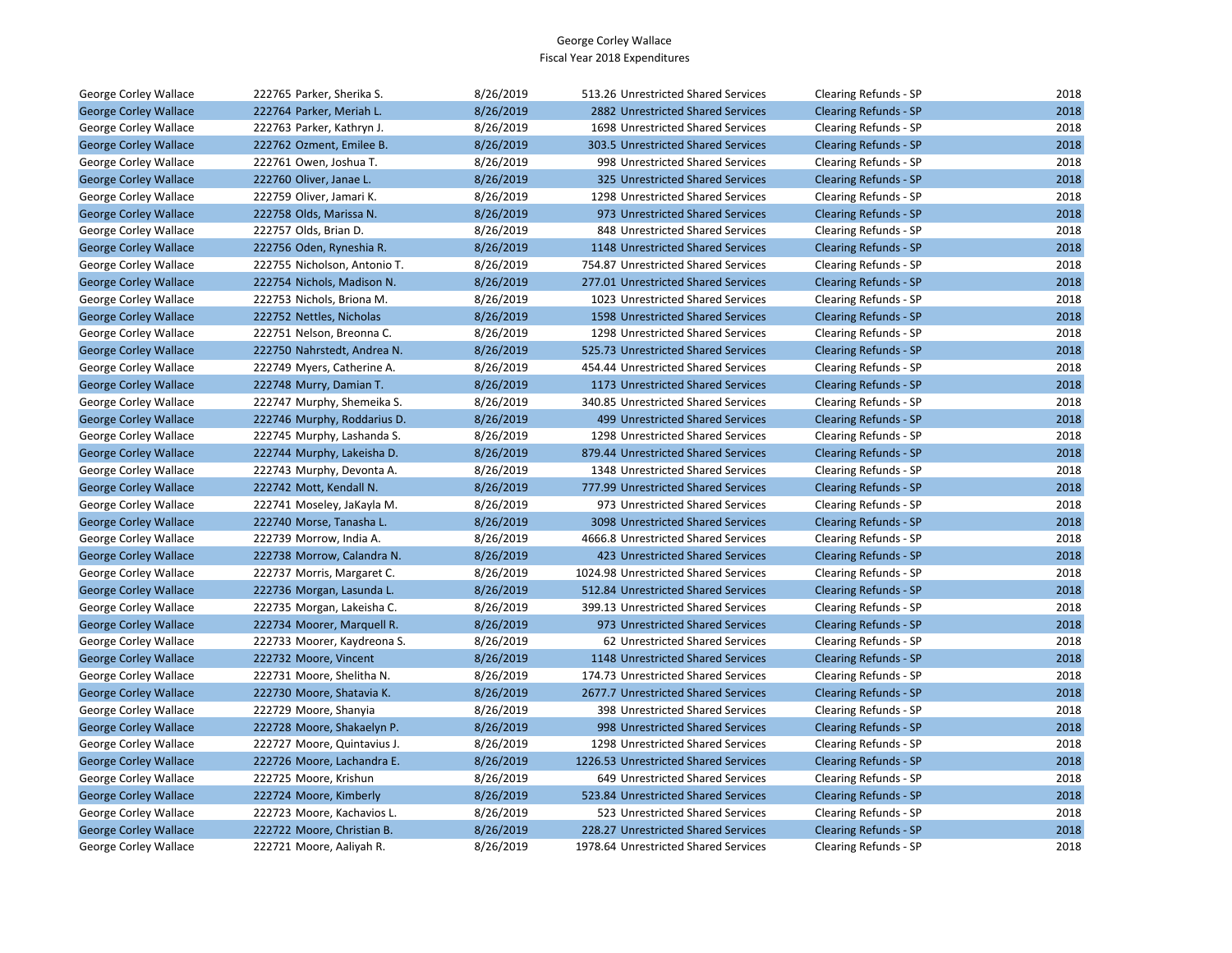| George Corley Wallace        | 222720 Mizell, Sarah T.          | 8/26/2019 | 637.82 Unrestricted Shared Services     | <b>Clearing Refunds - SP</b> | 2018 |
|------------------------------|----------------------------------|-----------|-----------------------------------------|------------------------------|------|
| George Corley Wallace        | 222719 Mitchell, Chasity D.      | 8/26/2019 | 587.49 Unrestricted Shared Services     | Clearing Refunds - SP        | 2018 |
| <b>George Corley Wallace</b> | 222718 Mitchell, Anthony J.      | 8/26/2019 | 848 Unrestricted Shared Services        | <b>Clearing Refunds - SP</b> | 2018 |
| George Corley Wallace        | 222717 Mitchell, Andrea D.       | 8/26/2019 | 385.31 Unrestricted Shared Services     | Clearing Refunds - SP        | 2018 |
| <b>George Corley Wallace</b> | 222716 Miree, Timmy T.           | 8/26/2019 | 3098 Unrestricted Shared Services       | <b>Clearing Refunds - SP</b> | 2018 |
| George Corley Wallace        | 222715 Miree, Eddrionna J.       | 8/26/2019 | 824.87 Unrestricted Shared Services     | Clearing Refunds - SP        | 2018 |
| <b>George Corley Wallace</b> | 222714 Minor, Darius L.          | 8/26/2019 | 998 Unrestricted Shared Services        | <b>Clearing Refunds - SP</b> | 2018 |
| George Corley Wallace        | 222713 Milhouse, Quamesha T.     | 8/26/2019 | 998 Unrestricted Shared Services        | Clearing Refunds - SP        | 2018 |
| <b>George Corley Wallace</b> | 222712 Miles, Fallon M.          | 8/26/2019 | <b>300 Unrestricted Shared Services</b> | <b>Clearing Refunds - SP</b> | 2018 |
| George Corley Wallace        | 222711 Mcguire, Kaymon           | 8/26/2019 | 1298 Unrestricted Shared Services       | Clearing Refunds - SP        | 2018 |
| <b>George Corley Wallace</b> | 222710 McGuire, Justin R.        | 8/26/2019 | 998 Unrestricted Shared Services        | <b>Clearing Refunds - SP</b> | 2018 |
| George Corley Wallace        | 222709 McGuire, Jevar M.         | 8/26/2019 | 53 Unrestricted Shared Services         | Clearing Refunds - SP        | 2018 |
| <b>George Corley Wallace</b> | 222708 McGuire, Desiree R.       | 8/26/2019 | 2192 Unrestricted Shared Services       | <b>Clearing Refunds - SP</b> | 2018 |
| George Corley Wallace        | 222707 McGhee, NaQuelle D.       | 8/26/2019 | 106.48 Unrestricted Shared Services     | Clearing Refunds - SP        | 2018 |
| <b>George Corley Wallace</b> | 222706 McGary, Larry D.          | 8/26/2019 | 1118.53 Unrestricted Shared Services    | <b>Clearing Refunds - SP</b> | 2018 |
| George Corley Wallace        | 222705 McElroy, Charles-Grant D. | 8/26/2019 | 827.71 Unrestricted Shared Services     | Clearing Refunds - SP        | 2018 |
| <b>George Corley Wallace</b> | 222704 McCoy, Jayla B.           | 8/26/2019 | 20.53 Unrestricted Shared Services      | <b>Clearing Refunds - SP</b> | 2018 |
| George Corley Wallace        | 222703 McConico, A'lexis D.      | 8/26/2019 | 610.85 Unrestricted Shared Services     | Clearing Refunds - SP        | 2018 |
| <b>George Corley Wallace</b> | 222702 McCall, Journei R.        | 8/26/2019 | 698 Unrestricted Shared Services        | <b>Clearing Refunds - SP</b> | 2018 |
| George Corley Wallace        | 222701 McBride, Elizabeth B.     | 8/26/2019 | 57.81 Unrestricted Shared Services      | Clearing Refunds - SP        | 2018 |
| <b>George Corley Wallace</b> | 222700 Matthews, Tatiuna D.      | 8/26/2019 | 998 Unrestricted Shared Services        | <b>Clearing Refunds - SP</b> | 2018 |
| George Corley Wallace        | 222699 Mason-Snow, De'Andre J.   | 8/26/2019 | 917 Unrestricted Shared Services        | Clearing Refunds - SP        | 2018 |
| <b>George Corley Wallace</b> | 222698 Mason, Keletta S.         | 8/26/2019 | 276.26 Unrestricted Shared Services     | <b>Clearing Refunds - SP</b> | 2018 |
| George Corley Wallace        | 222697 Martin, Warrick K.        | 8/26/2019 | 823 Unrestricted Shared Services        | Clearing Refunds - SP        | 2018 |
| <b>George Corley Wallace</b> | 222696 Martin, Travon G.         | 8/26/2019 | 777.42 Unrestricted Shared Services     | <b>Clearing Refunds - SP</b> | 2018 |
| George Corley Wallace        | 222695 Martin, Ozsheaunna R.     | 8/26/2019 | 1298 Unrestricted Shared Services       | Clearing Refunds - SP        | 2018 |
| <b>George Corley Wallace</b> | 222694 Martin, Oliver J.         | 8/26/2019 | 848 Unrestricted Shared Services        | <b>Clearing Refunds - SP</b> | 2018 |
| George Corley Wallace        | 222693 Martin, Jasmine K.        | 8/26/2019 | 55.36 Unrestricted Shared Services      | Clearing Refunds - SP        | 2018 |
| <b>George Corley Wallace</b> | 222692 Martin, Eric              | 8/26/2019 | 533.01 Unrestricted Shared Services     | Clearing Refunds - SP        | 2018 |
| George Corley Wallace        | 222691 Martin, Edwin L.          | 8/26/2019 | 2196.04 Unrestricted Shared Services    | Clearing Refunds - SP        | 2018 |
| <b>George Corley Wallace</b> | 222690 Martin, Darian A.         | 8/26/2019 | 848 Unrestricted Shared Services        | <b>Clearing Refunds - SP</b> | 2018 |
| George Corley Wallace        | 222689 Martin, Daphne J.         | 8/26/2019 | 1298 Unrestricted Shared Services       | Clearing Refunds - SP        | 2018 |
| <b>George Corley Wallace</b> | 222688 Martin, Christina R.      | 8/26/2019 | 926.33 Unrestricted Shared Services     | <b>Clearing Refunds - SP</b> | 2018 |
| George Corley Wallace        | 222687 Martin, Brittney R.       | 8/26/2019 | 199 Unrestricted Shared Services        | Clearing Refunds - SP        | 2018 |
| <b>George Corley Wallace</b> | 222686 Martin, Arika D.          | 8/26/2019 | 347.74 Unrestricted Shared Services     | Clearing Refunds - SP        | 2018 |
| George Corley Wallace        | 222685 Martin, Alexis J.         | 8/26/2019 | 1549 Unrestricted Shared Services       | Clearing Refunds - SP        | 2018 |
| <b>George Corley Wallace</b> | 222684 Marshall, Tiawanna R.     | 8/26/2019 | 851.66 Unrestricted Shared Services     | <b>Clearing Refunds - SP</b> | 2018 |
| George Corley Wallace        | 222683 Marshall, Kalandra R.     | 8/26/2019 | 1272 Unrestricted Shared Services       | Clearing Refunds - SP        | 2018 |
| <b>George Corley Wallace</b> | 222682 Marshall, Jordan J.       | 8/26/2019 | 1298 Unrestricted Shared Services       | <b>Clearing Refunds - SP</b> | 2018 |
| George Corley Wallace        | 222681 Marshall, Freezandra S.   | 8/26/2019 | 2302.49 Unrestricted Shared Services    | Clearing Refunds - SP        | 2018 |
| George Corley Wallace        | 222680 Marsh, Jamesia T.         | 8/26/2019 | 901.46 Unrestricted Shared Services     | <b>Clearing Refunds - SP</b> | 2018 |
| George Corley Wallace        | 222679 Marks, Shalanda T.        | 8/26/2019 | 2267 Unrestricted Shared Services       | Clearing Refunds - SP        | 2018 |
| <b>George Corley Wallace</b> | 222678 Major, De'Andre M.        | 8/26/2019 | 213.43 Unrestricted Shared Services     | <b>Clearing Refunds - SP</b> | 2018 |
| George Corley Wallace        | 222677 Madison, Breshiya Z.      | 8/26/2019 | 673 Unrestricted Shared Services        | Clearing Refunds - SP        | 2018 |
| <b>George Corley Wallace</b> | 222676 Mack, Starrlett N.        | 8/26/2019 | 239.77 Unrestricted Shared Services     | <b>Clearing Refunds - SP</b> | 2018 |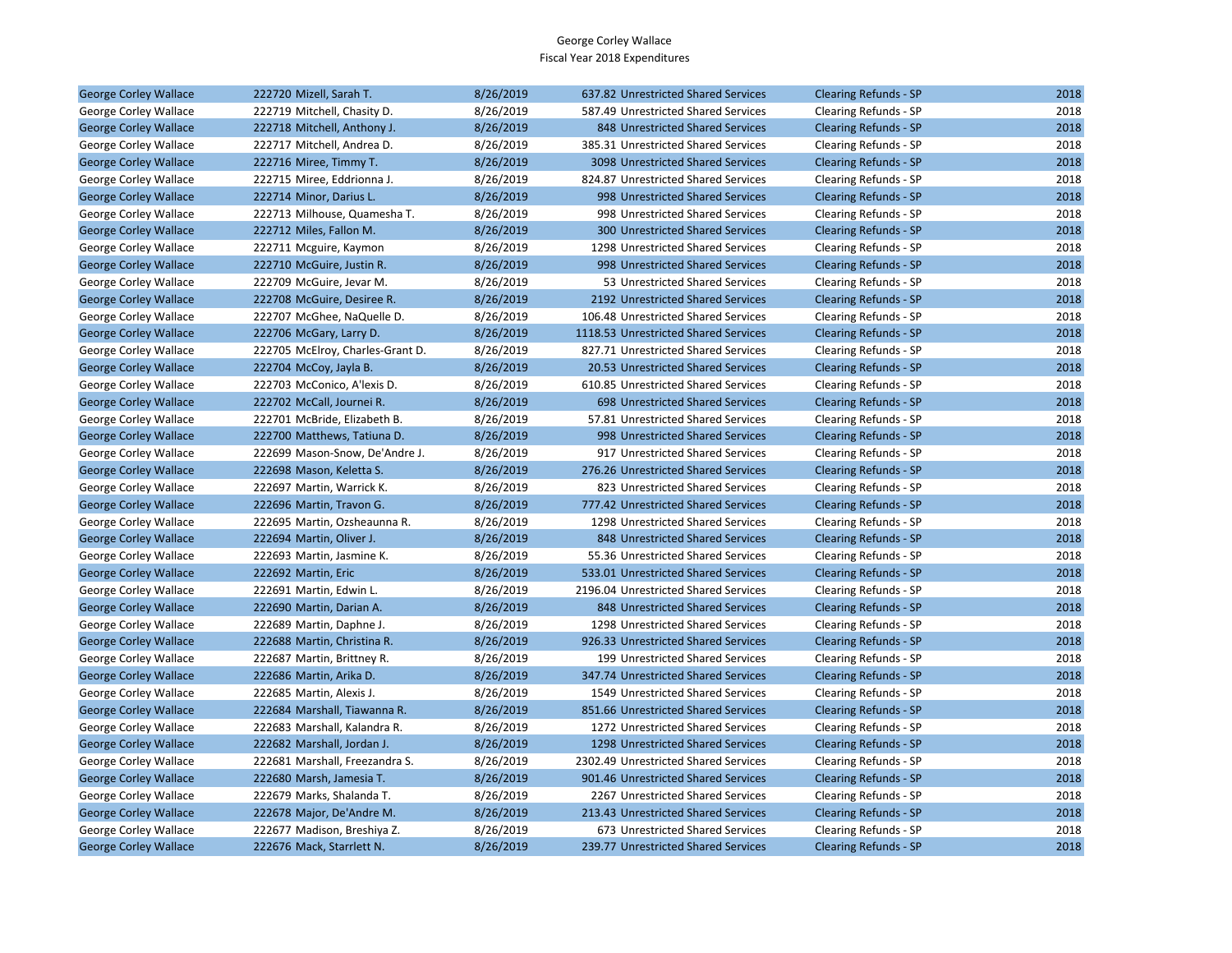| George Corley Wallace        | 222675 Mack, Ebony S.       | 8/26/2019 | 539.68 Unrestricted Shared Services  | Clearing Refunds - SP        | 2018 |
|------------------------------|-----------------------------|-----------|--------------------------------------|------------------------------|------|
| <b>George Corley Wallace</b> | 222674 Mabien, CaDerrius A. | 8/26/2019 | 690.77 Unrestricted Shared Services  | <b>Clearing Refunds - SP</b> | 2018 |
| George Corley Wallace        | 222673 Lyons, David H.      | 8/26/2019 | 998 Unrestricted Shared Services     | Clearing Refunds - SP        | 2018 |
| <b>George Corley Wallace</b> | 222672 Lumpkin, Tyrone      | 8/26/2019 | 325 Unrestricted Shared Services     | <b>Clearing Refunds - SP</b> | 2018 |
| George Corley Wallace        | 222671 Lowe, Kimmion K.     | 8/26/2019 | 698 Unrestricted Shared Services     | Clearing Refunds - SP        | 2018 |
| <b>George Corley Wallace</b> | 222670 Lockhart, Zachary Z. | 8/26/2019 | 450 Unrestricted Shared Services     | <b>Clearing Refunds - SP</b> | 2018 |
| George Corley Wallace        | 222669 Lockett, Valeria M.  | 8/26/2019 | 998 Unrestricted Shared Services     | Clearing Refunds - SP        | 2018 |
| <b>George Corley Wallace</b> | 222668 Livingston, John H.  | 8/26/2019 | 1202.42 Unrestricted Shared Services | <b>Clearing Refunds - SP</b> | 2018 |
| George Corley Wallace        | 222667 Lewis, Stacy A.      | 8/26/2019 | 921.44 Unrestricted Shared Services  | Clearing Refunds - SP        | 2018 |
| <b>George Corley Wallace</b> | 222666 Lewis, Sierra M.     | 8/26/2019 | 49.63 Unrestricted Shared Services   | <b>Clearing Refunds - SP</b> | 2018 |
| George Corley Wallace        | 222665 Lewis, Okeemia T.    | 8/26/2019 | 1298 Unrestricted Shared Services    | Clearing Refunds - SP        | 2018 |
| <b>George Corley Wallace</b> | 222664 Lewis, Nathaniel V.  | 8/26/2019 | 718 Unrestricted Shared Services     | <b>Clearing Refunds - SP</b> | 2018 |
| George Corley Wallace        | 222663 Lewis, Nakia L.      | 8/26/2019 | 2323 Unrestricted Shared Services    | Clearing Refunds - SP        | 2018 |
| <b>George Corley Wallace</b> | 222662 Lewis, Marshell D.   | 8/26/2019 | 1298 Unrestricted Shared Services    | <b>Clearing Refunds - SP</b> | 2018 |
| George Corley Wallace        | 222661 Lewis, Kendarious M. | 8/26/2019 | 1061.28 Unrestricted Shared Services | Clearing Refunds - SP        | 2018 |
| <b>George Corley Wallace</b> | 222660 Lewis, Jamarcquis    | 8/26/2019 | 1298 Unrestricted Shared Services    | <b>Clearing Refunds - SP</b> | 2018 |
| George Corley Wallace        | 222659 Lewis, Jakiyah K.    | 8/26/2019 | 2314 Unrestricted Shared Services    | Clearing Refunds - SP        | 2018 |
| <b>George Corley Wallace</b> | 222658 Lewis, Dillon J.     | 8/26/2019 | 998 Unrestricted Shared Services     | <b>Clearing Refunds - SP</b> | 2018 |
| George Corley Wallace        | 222657 Lewis, Chasity K.    | 8/26/2019 | 623 Unrestricted Shared Services     | Clearing Refunds - SP        | 2018 |
| <b>George Corley Wallace</b> | 222656 Leshore, Merykah S.  | 8/26/2019 | 505 Unrestricted Shared Services     | <b>Clearing Refunds - SP</b> | 2018 |
| George Corley Wallace        | 222655 Lee, Rebecca         | 8/26/2019 | 805.85 Unrestricted Shared Services  | Clearing Refunds - SP        | 2018 |
| <b>George Corley Wallace</b> | 222654 Lee, La'Vina M.      | 8/26/2019 | 199 Unrestricted Shared Services     | <b>Clearing Refunds - SP</b> | 2018 |
| George Corley Wallace        | 222653 Lee, Jekobi          | 8/26/2019 | 3098 Unrestricted Shared Services    | Clearing Refunds - SP        | 2018 |
| <b>George Corley Wallace</b> | 222652 Lee, Ishia N.        | 8/26/2019 | 1148 Unrestricted Shared Services    | <b>Clearing Refunds - SP</b> | 2018 |
| George Corley Wallace        | 222651 Lee, Cur'Niya J.     | 8/26/2019 | 309.67 Unrestricted Shared Services  | Clearing Refunds - SP        | 2018 |
| <b>George Corley Wallace</b> | 222650 Lapsley, Virginia D. | 8/26/2019 | 649 Unrestricted Shared Services     | <b>Clearing Refunds - SP</b> | 2018 |
| George Corley Wallace        | 222649 Lake, Shabria Q.     | 8/26/2019 | 153.79 Unrestricted Shared Services  | Clearing Refunds - SP        | 2018 |
| <b>George Corley Wallace</b> | 222648 Kuhn, Robert R.      | 8/26/2019 | 2373 Unrestricted Shared Services    | <b>Clearing Refunds - SP</b> | 2018 |
| George Corley Wallace        | 222647 Kuhn, Abreanna N.    | 8/26/2019 | 251.36 Unrestricted Shared Services  | Clearing Refunds - SP        | 2018 |
| <b>George Corley Wallace</b> | 222646 Kirkland, Michael S. | 8/26/2019 | 548 Unrestricted Shared Services     | <b>Clearing Refunds - SP</b> | 2018 |
| George Corley Wallace        | 222645 King, Tiara A.       | 8/26/2019 | 848 Unrestricted Shared Services     | Clearing Refunds - SP        | 2018 |
| <b>George Corley Wallace</b> | 222644 King, Megan D.       | 8/26/2019 | 1298 Unrestricted Shared Services    | <b>Clearing Refunds - SP</b> | 2018 |
| George Corley Wallace        | 222643 King, Kianna S.      | 8/26/2019 | 1549 Unrestricted Shared Services    | Clearing Refunds - SP        | 2018 |
| <b>George Corley Wallace</b> | 222642 King, Kennard D.     | 8/26/2019 | 1123.81 Unrestricted Shared Services | <b>Clearing Refunds - SP</b> | 2018 |
| George Corley Wallace        | 222641 King, Dauntae R.     | 8/26/2019 | 1588.23 Unrestricted Shared Services | Clearing Refunds - SP        | 2018 |
| <b>George Corley Wallace</b> | 222640 Kendrick, Hunter L.  | 8/26/2019 | 423 Unrestricted Shared Services     | <b>Clearing Refunds - SP</b> | 2018 |
| George Corley Wallace        | 222639 Kelly, Korbyn J.     | 8/26/2019 | 43 Unrestricted Shared Services      | Clearing Refunds - SP        | 2018 |
| <b>George Corley Wallace</b> | 222638 Kelley, Samantha N.  | 8/26/2019 | 86.9 Unrestricted Shared Services    | <b>Clearing Refunds - SP</b> | 2018 |
| George Corley Wallace        | 222637 Jordan, Chelsea      | 8/26/2019 | 616.57 Unrestricted Shared Services  | Clearing Refunds - SP        | 2018 |
| <b>George Corley Wallace</b> | 222636 Jones, Tyneshia      | 8/26/2019 | 1148 Unrestricted Shared Services    | <b>Clearing Refunds - SP</b> | 2018 |
| George Corley Wallace        | 222635 Jones, Tatyana L.    | 8/26/2019 | 781.49 Unrestricted Shared Services  | Clearing Refunds - SP        | 2018 |
| <b>George Corley Wallace</b> | 222634 Jones, Shaniyah N.   | 8/26/2019 | 446.41 Unrestricted Shared Services  | <b>Clearing Refunds - SP</b> | 2018 |
| George Corley Wallace        | 222633 Jones, Sakkera E.    | 8/26/2019 | 673 Unrestricted Shared Services     | Clearing Refunds - SP        | 2018 |
| <b>George Corley Wallace</b> | 222632 Jones, Lakeisha D.   | 8/26/2019 | 698 Unrestricted Shared Services     | <b>Clearing Refunds - SP</b> | 2018 |
| George Corley Wallace        | 222631 Jones, Kierra L.     | 8/26/2019 | 3073 Unrestricted Shared Services    | Clearing Refunds - SP        | 2018 |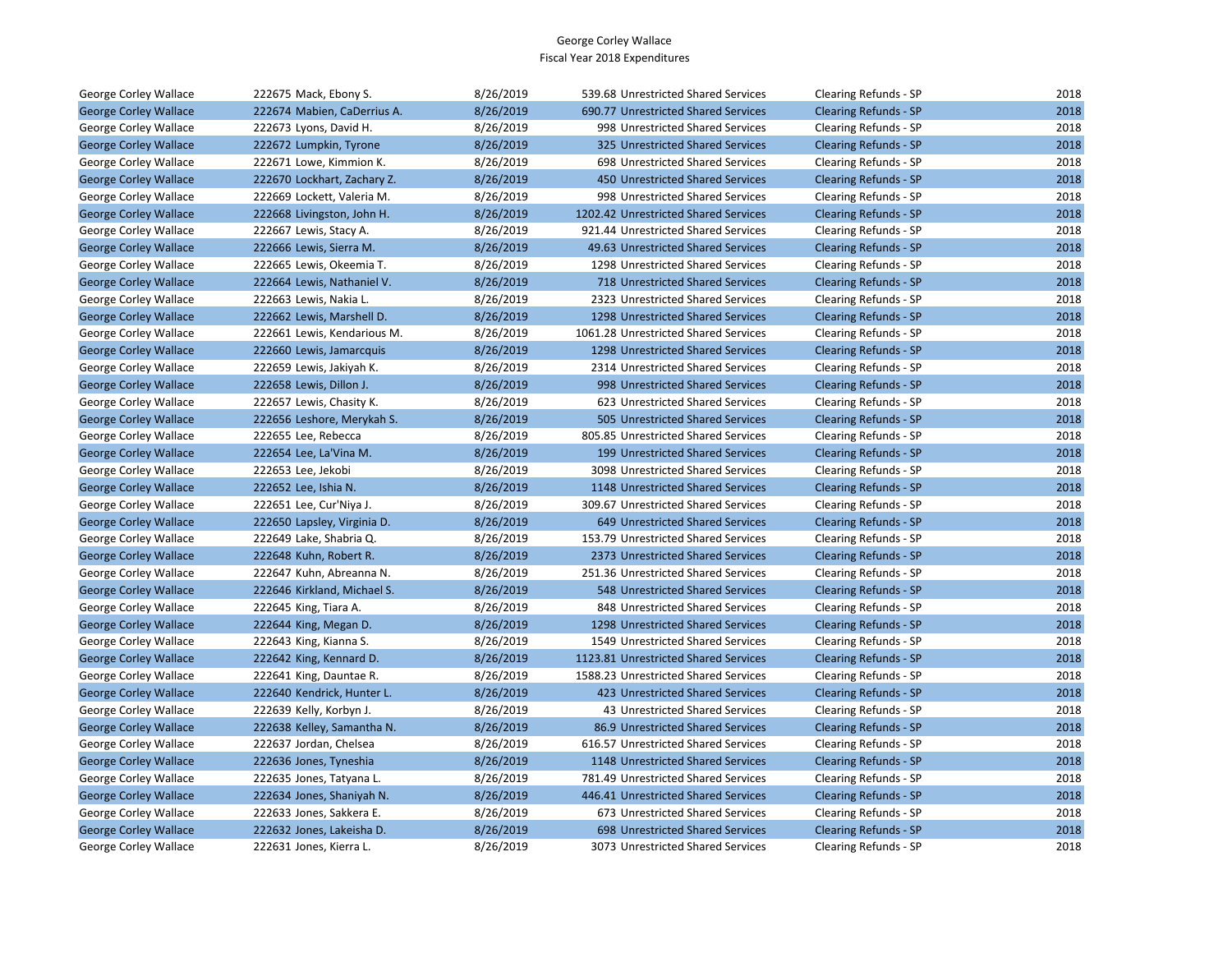| George Corley Wallace        | 222630 Jones, Keterius L.    | 8/26/2019 | 526.69 Unrestricted Shared Services  | <b>Clearing Refunds - SP</b> | 2018 |
|------------------------------|------------------------------|-----------|--------------------------------------|------------------------------|------|
| George Corley Wallace        | 222629 Jones, Kendra R.      | 8/26/2019 | 1298 Unrestricted Shared Services    | Clearing Refunds - SP        | 2018 |
| <b>George Corley Wallace</b> | 222628 Jones, Karlia Q.      | 8/26/2019 | 223 Unrestricted Shared Services     | <b>Clearing Refunds - SP</b> | 2018 |
| George Corley Wallace        | 222627 Jones, Jontavia A.    | 8/26/2019 | 998 Unrestricted Shared Services     | Clearing Refunds - SP        | 2018 |
| <b>George Corley Wallace</b> | 222626 Jones, Jhaikeistin Q. | 8/26/2019 | 1428.27 Unrestricted Shared Services | <b>Clearing Refunds - SP</b> | 2018 |
| George Corley Wallace        | 222625 Jones, Jarelle D.     | 8/26/2019 | 816.27 Unrestricted Shared Services  | Clearing Refunds - SP        | 2018 |
| <b>George Corley Wallace</b> | 222624 Jones, Gabrielle A.   | 8/26/2019 | 722.32 Unrestricted Shared Services  | <b>Clearing Refunds - SP</b> | 2018 |
| George Corley Wallace        | 222623 Jones, Domonique      | 8/26/2019 | 648 Unrestricted Shared Services     | Clearing Refunds - SP        | 2018 |
| <b>George Corley Wallace</b> | 222622 Jones, Deandrea S.    | 8/26/2019 | 499 Unrestricted Shared Services     | <b>Clearing Refunds - SP</b> | 2018 |
| George Corley Wallace        | 222621 Jones, David E.       | 8/26/2019 | 627.86 Unrestricted Shared Services  | Clearing Refunds - SP        | 2018 |
| <b>George Corley Wallace</b> | 222620 Jones, Cordelia L.    | 8/26/2019 | 316.16 Unrestricted Shared Services  | <b>Clearing Refunds - SP</b> | 2018 |
| George Corley Wallace        | 222619 Jones, Bianca L.      | 8/26/2019 | 2316.04 Unrestricted Shared Services | Clearing Refunds - SP        | 2018 |
| <b>George Corley Wallace</b> | 222618 Jones, Antonio        | 8/26/2019 | 3098 Unrestricted Shared Services    | <b>Clearing Refunds - SP</b> | 2018 |
| George Corley Wallace        | 222617 Johnson, Waymond L.   | 8/26/2019 | 276.11 Unrestricted Shared Services  | Clearing Refunds - SP        | 2018 |
| <b>George Corley Wallace</b> | 222616 Johnson, Shemeka L.   | 8/26/2019 | 287.95 Unrestricted Shared Services  | <b>Clearing Refunds - SP</b> | 2018 |
| George Corley Wallace        | 222615 Johnson, Marcia T.    | 8/26/2019 | 452.3 Unrestricted Shared Services   | Clearing Refunds - SP        | 2018 |
| <b>George Corley Wallace</b> | 222614 Johnson, Lakyria S.   | 8/26/2019 | 1148 Unrestricted Shared Services    | Clearing Refunds - SP        | 2018 |
| George Corley Wallace        | 222613 Johnson, Kelci M.     | 8/26/2019 | 698 Unrestricted Shared Services     | Clearing Refunds - SP        | 2018 |
| <b>George Corley Wallace</b> | 222612 Johnson, Jaquinn T.   | 8/26/2019 | 848 Unrestricted Shared Services     | <b>Clearing Refunds - SP</b> | 2018 |
| George Corley Wallace        | 222611 Johnson, James L.     | 8/26/2019 | 603.4 Unrestricted Shared Services   | Clearing Refunds - SP        | 2018 |
| <b>George Corley Wallace</b> | 222610 Johnson, Jamarius D.  | 8/26/2019 | 1298 Unrestricted Shared Services    | <b>Clearing Refunds - SP</b> | 2018 |
| George Corley Wallace        | 222609 Johnson, Jabbar       | 8/26/2019 | 583.61 Unrestricted Shared Services  | Clearing Refunds - SP        | 2018 |
| <b>George Corley Wallace</b> | 222608 Johnson, Gabrielle M. | 8/26/2019 | 1021.48 Unrestricted Shared Services | <b>Clearing Refunds - SP</b> | 2018 |
| George Corley Wallace        | 222607 Johnson, Elizabeth C. | 8/26/2019 | 373 Unrestricted Shared Services     | Clearing Refunds - SP        | 2018 |
| <b>George Corley Wallace</b> | 222606 Johnson, Aljahrah S.  | 8/26/2019 | 199 Unrestricted Shared Services     | <b>Clearing Refunds - SP</b> | 2018 |
| George Corley Wallace        | 222605 Jenkins, Devon K.     | 8/26/2019 | 209.6 Unrestricted Shared Services   | Clearing Refunds - SP        | 2018 |
| <b>George Corley Wallace</b> | 222604 James, Nechole R.     | 8/26/2019 | 967.66 Unrestricted Shared Services  | <b>Clearing Refunds - SP</b> | 2018 |
| George Corley Wallace        | 222603 James, Jamiya M.      | 8/26/2019 | 1298 Unrestricted Shared Services    | Clearing Refunds - SP        | 2018 |
| <b>George Corley Wallace</b> | 222602 Jackson, Zion C.      | 8/26/2019 | 678.27 Unrestricted Shared Services  | <b>Clearing Refunds - SP</b> | 2018 |
| George Corley Wallace        | 222601 Jackson, Shaneequa M. | 8/26/2019 | 973 Unrestricted Shared Services     | Clearing Refunds - SP        | 2018 |
| <b>George Corley Wallace</b> | 222600 Jackson, Romello D.   | 8/26/2019 | 1128.27 Unrestricted Shared Services | <b>Clearing Refunds - SP</b> | 2018 |
| George Corley Wallace        | 222599 Jackson, Jonishia S.  | 8/26/2019 | 848 Unrestricted Shared Services     | Clearing Refunds - SP        | 2018 |
| <b>George Corley Wallace</b> | 222598 Jackson, De'Carlo J.  | 8/26/2019 | 649 Unrestricted Shared Services     | <b>Clearing Refunds - SP</b> | 2018 |
| George Corley Wallace        | 222597 Jackson, Davien T.    | 8/26/2019 | 523 Unrestricted Shared Services     | Clearing Refunds - SP        | 2018 |
| <b>George Corley Wallace</b> | 222596 Jackson, David M.     | 8/26/2019 | 2048 Unrestricted Shared Services    | <b>Clearing Refunds - SP</b> | 2018 |
| George Corley Wallace        | 222595 Jackson, Daniella     | 8/26/2019 | 681.51 Unrestricted Shared Services  | Clearing Refunds - SP        | 2018 |
| <b>George Corley Wallace</b> | 222594 Jackson, Chelsea R.   | 8/26/2019 | 731.6 Unrestricted Shared Services   | <b>Clearing Refunds - SP</b> | 2018 |
| George Corley Wallace        | 222593 Jackson, Canecia J.   | 8/26/2019 | 713.24 Unrestricted Shared Services  | Clearing Refunds - SP        | 2018 |
| <b>George Corley Wallace</b> | 222592 Jackson, Brianna M.   | 8/26/2019 | 490.43 Unrestricted Shared Services  | <b>Clearing Refunds - SP</b> | 2018 |
| George Corley Wallace        | 222591 Ivory, Lloyd A.       | 8/26/2019 | 526.69 Unrestricted Shared Services  | Clearing Refunds - SP        | 2018 |
| <b>George Corley Wallace</b> | 222590 Hurt, Shakita T.      | 8/26/2019 | 398 Unrestricted Shared Services     | <b>Clearing Refunds - SP</b> | 2018 |
| George Corley Wallace        | 222589 Hurt, Demetria L.     | 8/26/2019 | 398 Unrestricted Shared Services     | Clearing Refunds - SP        | 2018 |
| <b>George Corley Wallace</b> | 222588 Huntington, Aaron C.  | 8/26/2019 | 848 Unrestricted Shared Services     | <b>Clearing Refunds - SP</b> | 2018 |
| George Corley Wallace        | 222587 Huffman, Cristalle A. | 8/26/2019 | 3073 Unrestricted Shared Services    | Clearing Refunds - SP        | 2018 |
| <b>George Corley Wallace</b> | 222586 Hudson, Faye          | 8/26/2019 | 2103.43 Unrestricted Shared Services | <b>Clearing Refunds - SP</b> | 2018 |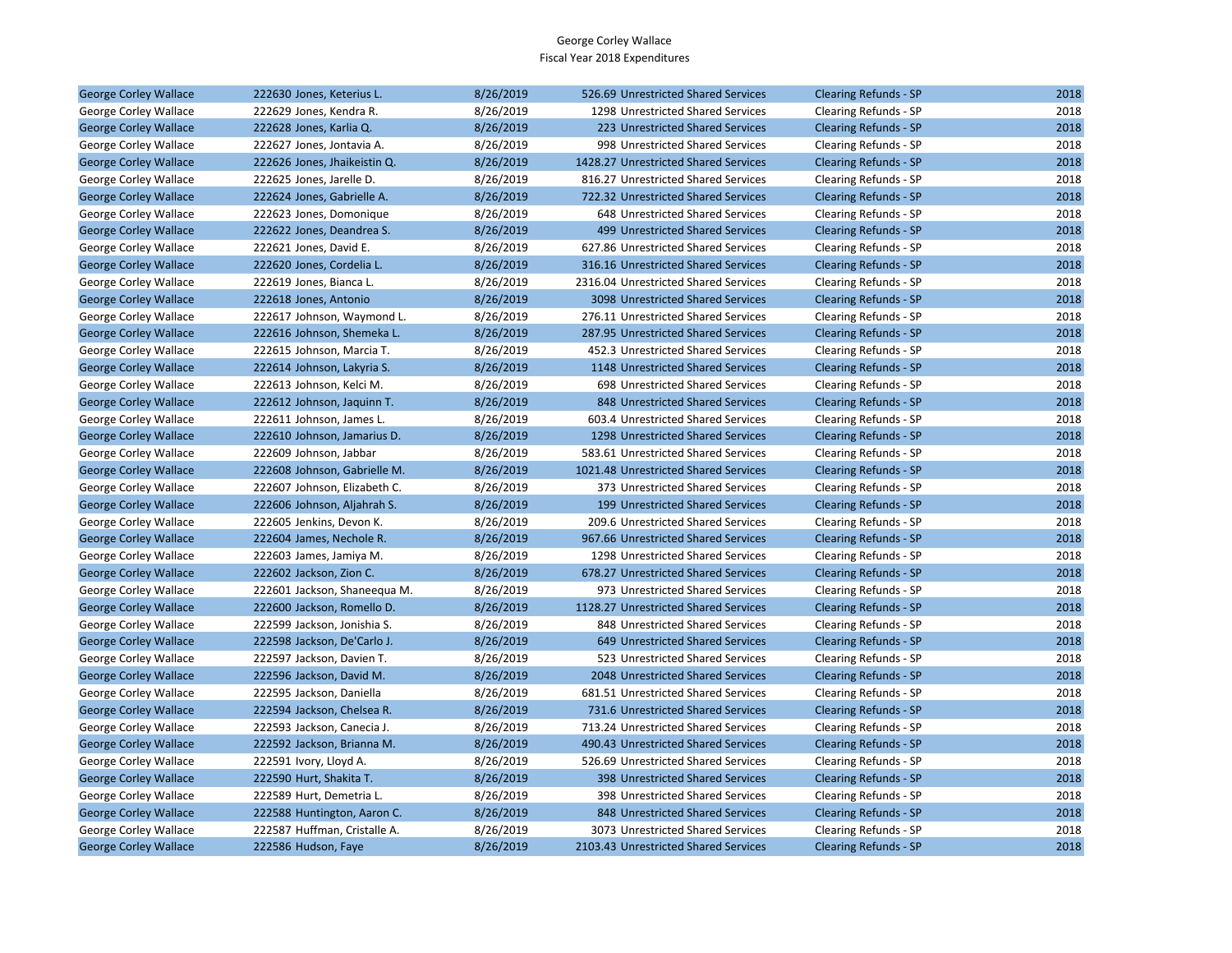| George Corley Wallace        | 222585 Howell, Antonio L.         | 8/26/2019 | 1298 Unrestricted Shared Services    | Clearing Refunds - SP        | 2018 |
|------------------------------|-----------------------------------|-----------|--------------------------------------|------------------------------|------|
| <b>George Corley Wallace</b> | 222584 Howard, Tynesha B.         | 8/26/2019 | 2338 Unrestricted Shared Services    | <b>Clearing Refunds - SP</b> | 2018 |
| George Corley Wallace        | 222583 Howard, Lazarus            | 8/26/2019 | 325 Unrestricted Shared Services     | Clearing Refunds - SP        | 2018 |
| <b>George Corley Wallace</b> | 222582 Houser, Patricia L.        | 8/26/2019 | 987.75 Unrestricted Shared Services  | <b>Clearing Refunds - SP</b> | 2018 |
| George Corley Wallace        | 222581 Houser, Jerome E.          | 8/26/2019 | 584.53 Unrestricted Shared Services  | Clearing Refunds - SP        | 2018 |
| <b>George Corley Wallace</b> | 222580 Hope, Markeita I.          | 8/26/2019 | 1148 Unrestricted Shared Services    | <b>Clearing Refunds - SP</b> | 2018 |
| George Corley Wallace        | 222579 Hope, Brandon D.           | 8/26/2019 | 325 Unrestricted Shared Services     | Clearing Refunds - SP        | 2018 |
| <b>George Corley Wallace</b> | 222578 Holt, Kalil D.             | 8/26/2019 | 1298 Unrestricted Shared Services    | Clearing Refunds - SP        | 2018 |
| George Corley Wallace        | 222577 Holmes, Jerry B.           | 8/26/2019 | 178.64 Unrestricted Shared Services  | Clearing Refunds - SP        | 2018 |
| <b>George Corley Wallace</b> | 222576 Holmes, Jalon J.           | 8/26/2019 | 199 Unrestricted Shared Services     | <b>Clearing Refunds - SP</b> | 2018 |
| George Corley Wallace        | 222575 Holmes, Delrion J.         | 8/26/2019 | 223 Unrestricted Shared Services     | Clearing Refunds - SP        | 2018 |
| <b>George Corley Wallace</b> | 222574 Holmes, Deja Q.            | 8/26/2019 | 1298 Unrestricted Shared Services    | <b>Clearing Refunds - SP</b> | 2018 |
| George Corley Wallace        | 222573 Hollis, Shyuna U.          | 8/26/2019 | 244.51 Unrestricted Shared Services  | Clearing Refunds - SP        | 2018 |
| <b>George Corley Wallace</b> | 222572 Holcombe, Hannah S.        | 8/26/2019 | 383.62 Unrestricted Shared Services  | <b>Clearing Refunds - SP</b> | 2018 |
| George Corley Wallace        | 222571 Hinson, Crystal L.         | 8/26/2019 | 668.36 Unrestricted Shared Services  | Clearing Refunds - SP        | 2018 |
| <b>George Corley Wallace</b> | 222570 Hinson, Brihonor J.        | 8/26/2019 | 1148 Unrestricted Shared Services    | <b>Clearing Refunds - SP</b> | 2018 |
| George Corley Wallace        | 222569 Hill, Tinisia D.           | 8/26/2019 | 698 Unrestricted Shared Services     | Clearing Refunds - SP        | 2018 |
| <b>George Corley Wallace</b> | 222568 Hill, Leslie P.            | 8/26/2019 | 1342.87 Unrestricted Shared Services | <b>Clearing Refunds - SP</b> | 2018 |
| George Corley Wallace        | 222567 Hickenbottom, Charlotte A. | 8/26/2019 | 222 Unrestricted Shared Services     | Clearing Refunds - SP        | 2018 |
| <b>George Corley Wallace</b> | 222566 Henderson, Tiaria L.       | 8/26/2019 | 523 Unrestricted Shared Services     | <b>Clearing Refunds - SP</b> | 2018 |
| George Corley Wallace        | 222565 Henderson, Jarvis J.       | 8/26/2019 | 325 Unrestricted Shared Services     | Clearing Refunds - SP        | 2018 |
| <b>George Corley Wallace</b> | 222564 Henderson, Jakyla N.       | 8/26/2019 | 848 Unrestricted Shared Services     | <b>Clearing Refunds - SP</b> | 2018 |
| George Corley Wallace        | 222563 Heard, Jarvis A.           | 8/26/2019 | 4346 Unrestricted Shared Services    | Clearing Refunds - SP        | 2018 |
| <b>George Corley Wallace</b> | 222562 Heard, Errol T.            | 8/26/2019 | 848 Unrestricted Shared Services     | <b>Clearing Refunds - SP</b> | 2018 |
| George Corley Wallace        | 222561 Hauswirth, Taylor C.       | 8/26/2019 | 649 Unrestricted Shared Services     | Clearing Refunds - SP        | 2018 |
| <b>George Corley Wallace</b> | 222560 Hatcher, Brandon D.        | 8/26/2019 | 1298 Unrestricted Shared Services    | <b>Clearing Refunds - SP</b> | 2018 |
| George Corley Wallace        | 222559 Hatcher, Aaliyah T.        | 8/26/2019 | 3097.6 Unrestricted Shared Services  | Clearing Refunds - SP        | 2018 |
| <b>George Corley Wallace</b> | 222558 Hasberry, Bonnie E.        | 8/26/2019 | 823 Unrestricted Shared Services     | <b>Clearing Refunds - SP</b> | 2018 |
| George Corley Wallace        | 222557 Hartley, Ty'Eshia M.       | 8/26/2019 | 1466 Unrestricted Shared Services    | Clearing Refunds - SP        | 2018 |
| <b>George Corley Wallace</b> | 222556 Harrison, La'Darius C.     | 8/26/2019 | 848 Unrestricted Shared Services     | <b>Clearing Refunds - SP</b> | 2018 |
| George Corley Wallace        | 222555 Harrison, Jeronica D.      | 8/26/2019 | 523 Unrestricted Shared Services     | Clearing Refunds - SP        | 2018 |
| <b>George Corley Wallace</b> | 222554 Harris, Viderrion D.       | 8/26/2019 | 1273 Unrestricted Shared Services    | <b>Clearing Refunds - SP</b> | 2018 |
| George Corley Wallace        | 222553 Harris, Sheanine L.        | 8/26/2019 | 823 Unrestricted Shared Services     | Clearing Refunds - SP        | 2018 |
| <b>George Corley Wallace</b> | 222552 Harris, Kemiyah A.         | 8/26/2019 | 1298 Unrestricted Shared Services    | <b>Clearing Refunds - SP</b> | 2018 |
| George Corley Wallace        | 222551 Harris, Juanita N.         | 8/26/2019 | 831.37 Unrestricted Shared Services  | Clearing Refunds - SP        | 2018 |
| <b>George Corley Wallace</b> | 222550 Harris, Jamarcus J.        | 8/26/2019 | 649 Unrestricted Shared Services     | <b>Clearing Refunds - SP</b> | 2018 |
| George Corley Wallace        | 222549 Harris, Franettra E.       | 8/26/2019 | 2297.02 Unrestricted Shared Services | Clearing Refunds - SP        | 2018 |
| <b>George Corley Wallace</b> | 222548 Hardy, Arthur L.           | 8/26/2019 | 848 Unrestricted Shared Services     | <b>Clearing Refunds - SP</b> | 2018 |
| George Corley Wallace        | 222547 Hamilton, Cedreka          | 8/26/2019 | 1148 Unrestricted Shared Services    | Clearing Refunds - SP        | 2018 |
| <b>George Corley Wallace</b> | 222546 Hamilton, Ashlene N.       | 8/26/2019 | 301.99 Unrestricted Shared Services  | <b>Clearing Refunds - SP</b> | 2018 |
| George Corley Wallace        | 222545 Hall, Traeshon J.          | 8/26/2019 | 1448 Unrestricted Shared Services    | Clearing Refunds - SP        | 2018 |
| <b>George Corley Wallace</b> | 222544 Hall, Shania T.            | 8/26/2019 | 1466.32 Unrestricted Shared Services | <b>Clearing Refunds - SP</b> | 2018 |
| George Corley Wallace        | 222543 Hall, Shamiyah S.          | 8/26/2019 | 617.05 Unrestricted Shared Services  | Clearing Refunds - SP        | 2018 |
| <b>George Corley Wallace</b> | 222542 Hall, Kateena L.           | 8/26/2019 | 998 Unrestricted Shared Services     | <b>Clearing Refunds - SP</b> | 2018 |
| George Corley Wallace        | 222541 Hall, Jer'Markiaus Q.      | 8/26/2019 | 1022.32 Unrestricted Shared Services | Clearing Refunds - SP        | 2018 |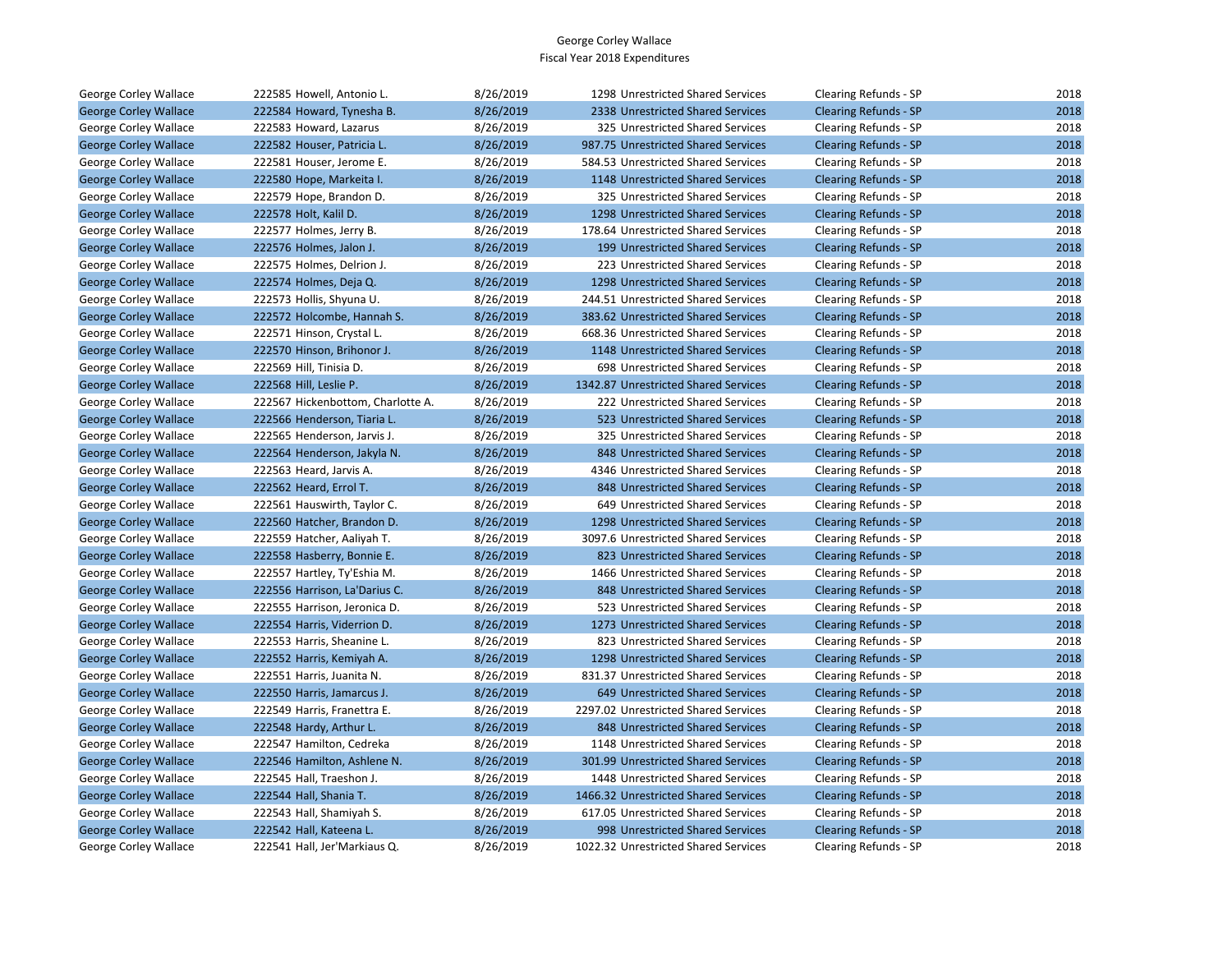| <b>George Corley Wallace</b> | 222540 Guin, Tiffany G.      | 8/26/2019 | 773 Unrestricted Shared Services     | <b>Clearing Refunds - SP</b> | 2018 |
|------------------------------|------------------------------|-----------|--------------------------------------|------------------------------|------|
| George Corley Wallace        | 222539 Grisby, Jessie D.     | 8/26/2019 | 867.28 Unrestricted Shared Services  | Clearing Refunds - SP        | 2018 |
| <b>George Corley Wallace</b> | 222538 Grimes, Tamika A.     | 8/26/2019 | 380.54 Unrestricted Shared Services  | <b>Clearing Refunds - SP</b> | 2018 |
| George Corley Wallace        | 222537 Grimes, Joshua E.     | 8/26/2019 | 1298 Unrestricted Shared Services    | Clearing Refunds - SP        | 2018 |
| <b>George Corley Wallace</b> | 222536 Grimes, Ashley R.     | 8/26/2019 | 1298 Unrestricted Shared Services    | <b>Clearing Refunds - SP</b> | 2018 |
| George Corley Wallace        | 222535 Griffin, Tiffany M.   | 8/26/2019 | 823 Unrestricted Shared Services     | Clearing Refunds - SP        | 2018 |
| <b>George Corley Wallace</b> | 222534 Greene, Latesha W.    | 8/26/2019 | 499 Unrestricted Shared Services     | <b>Clearing Refunds - SP</b> | 2018 |
| George Corley Wallace        | 222533 Green, Demarcus       | 8/26/2019 | 1375.69 Unrestricted Shared Services | Clearing Refunds - SP        | 2018 |
| <b>George Corley Wallace</b> | 222532 Grayson, La'Jada M.   | 8/26/2019 | 973 Unrestricted Shared Services     | <b>Clearing Refunds - SP</b> | 2018 |
| George Corley Wallace        | 222531 Gordon, Zykei T.      | 8/26/2019 | 998 Unrestricted Shared Services     | Clearing Refunds - SP        | 2018 |
| <b>George Corley Wallace</b> | 222530 Gordon, Joshua M.     | 8/26/2019 | 696.89 Unrestricted Shared Services  | <b>Clearing Refunds - SP</b> | 2018 |
| George Corley Wallace        | 222529 Gordon, Javontae D.   | 8/26/2019 | 1298 Unrestricted Shared Services    | Clearing Refunds - SP        | 2018 |
| <b>George Corley Wallace</b> | 222528 Gordon, Jasmine M.    | 8/26/2019 | 692.33 Unrestricted Shared Services  | <b>Clearing Refunds - SP</b> | 2018 |
| George Corley Wallace        | 222527 Gordon, Cyan A.       | 8/26/2019 | 1337 Unrestricted Shared Services    | Clearing Refunds - SP        | 2018 |
| <b>George Corley Wallace</b> | 222526 Goodwin, Steven D.    | 8/26/2019 | 649 Unrestricted Shared Services     | <b>Clearing Refunds - SP</b> | 2018 |
| George Corley Wallace        | 222525 Goodwin, Joseph J.    | 8/26/2019 | 1333.61 Unrestricted Shared Services | Clearing Refunds - SP        | 2018 |
| <b>George Corley Wallace</b> | 222524 Glover, Kamyra K.     | 8/26/2019 | 1298 Unrestricted Shared Services    | <b>Clearing Refunds - SP</b> | 2018 |
| George Corley Wallace        | 222523 Glover, Aisha K.      | 8/26/2019 | 202.42 Unrestricted Shared Services  | Clearing Refunds - SP        | 2018 |
| <b>George Corley Wallace</b> | 222522 Gladden, Makayla S.   | 8/26/2019 | 620.84 Unrestricted Shared Services  | <b>Clearing Refunds - SP</b> | 2018 |
| George Corley Wallace        | 222521 Gilford, Caleb I.     | 8/26/2019 | 848 Unrestricted Shared Services     | Clearing Refunds - SP        | 2018 |
| <b>George Corley Wallace</b> | 222520 Giles, Catera M.      | 8/26/2019 | 398 Unrestricted Shared Services     | <b>Clearing Refunds - SP</b> | 2018 |
| George Corley Wallace        | 222519 Gibson, Jaleria M.    | 8/26/2019 | 1298 Unrestricted Shared Services    | Clearing Refunds - SP        | 2018 |
| <b>George Corley Wallace</b> | 222518 George, Kiana R.      | 8/26/2019 | 1091.73 Unrestricted Shared Services | <b>Clearing Refunds - SP</b> | 2018 |
| George Corley Wallace        | 222517 Garner, TyShawn J.    | 8/26/2019 | 706.52 Unrestricted Shared Services  | Clearing Refunds - SP        | 2018 |
| <b>George Corley Wallace</b> | 222516 Garetino, Linda M.    | 8/26/2019 | 5.18 Unrestricted Shared Services    | <b>Clearing Refunds - SP</b> | 2018 |
| George Corley Wallace        | 222515 Gantt, Tradona N.     | 8/26/2019 | 325 Unrestricted Shared Services     | Clearing Refunds - SP        | 2018 |
| <b>George Corley Wallace</b> | 222514 Gale, Tyreasia A.     | 8/26/2019 | 1549 Unrestricted Shared Services    | <b>Clearing Refunds - SP</b> | 2018 |
| George Corley Wallace        | 222513 Gaither, Courtney S.  | 8/26/2019 | 499 Unrestricted Shared Services     | Clearing Refunds - SP        | 2018 |
| <b>George Corley Wallace</b> | 222512 Gailes, Shakerria M.  | 8/26/2019 | 450 Unrestricted Shared Services     | <b>Clearing Refunds - SP</b> | 2018 |
| George Corley Wallace        | 222511 Fuller, Remeisha L.   | 8/26/2019 | 998 Unrestricted Shared Services     | Clearing Refunds - SP        | 2018 |
| <b>George Corley Wallace</b> | 222510 Fuller, Eldred        | 8/26/2019 | 973 Unrestricted Shared Services     | <b>Clearing Refunds - SP</b> | 2018 |
| George Corley Wallace        | 222509 Fritts, Joseph L.     | 8/26/2019 | 998 Unrestricted Shared Services     | Clearing Refunds - SP        | 2018 |
| <b>George Corley Wallace</b> | 222508 Frison, Tawanda M.    | 8/26/2019 | 2728.07 Unrestricted Shared Services | <b>Clearing Refunds - SP</b> | 2018 |
| George Corley Wallace        | 222507 Franklin, Justin L.   | 8/26/2019 | 825.65 Unrestricted Shared Services  | Clearing Refunds - SP        | 2018 |
| <b>George Corley Wallace</b> | 222506 Fowlkes, Averey O.    | 8/26/2019 | 3098 Unrestricted Shared Services    | <b>Clearing Refunds - SP</b> | 2018 |
| George Corley Wallace        | 222505 Foster, Toniah E.     | 8/26/2019 | 3097.55 Unrestricted Shared Services | Clearing Refunds - SP        | 2018 |
| <b>George Corley Wallace</b> | 222504 Ford, Antonio R.      | 8/26/2019 | 649 Unrestricted Shared Services     | <b>Clearing Refunds - SP</b> | 2018 |
| George Corley Wallace        | 222503 Forbes, Alexis        | 8/26/2019 | 1148 Unrestricted Shared Services    | Clearing Refunds - SP        | 2018 |
| <b>George Corley Wallace</b> | 222502 Flynn, Ashley M.      | 8/26/2019 | 823 Unrestricted Shared Services     | <b>Clearing Refunds - SP</b> | 2018 |
| George Corley Wallace        | 222501 Fletcher, Keyondra T. | 8/26/2019 | 649 Unrestricted Shared Services     | Clearing Refunds - SP        | 2018 |
| <b>George Corley Wallace</b> | 222500 Flennory, Tommie D.   | 8/26/2019 | 3098 Unrestricted Shared Services    | <b>Clearing Refunds - SP</b> | 2018 |
| George Corley Wallace        | 222499 Flennory, Ladiamon Q. | 8/26/2019 | 674.01 Unrestricted Shared Services  | Clearing Refunds - SP        | 2018 |
| <b>George Corley Wallace</b> | 222498 Files, Kaneria L.     | 8/26/2019 | 498 Unrestricted Shared Services     | <b>Clearing Refunds - SP</b> | 2018 |
| George Corley Wallace        | 222497 Evins, Quayonda J.    | 8/26/2019 | 998 Unrestricted Shared Services     | Clearing Refunds - SP        | 2018 |
| <b>George Corley Wallace</b> | 222496 Evans, Sherritrice L. | 8/26/2019 | 1148 Unrestricted Shared Services    | <b>Clearing Refunds - SP</b> | 2018 |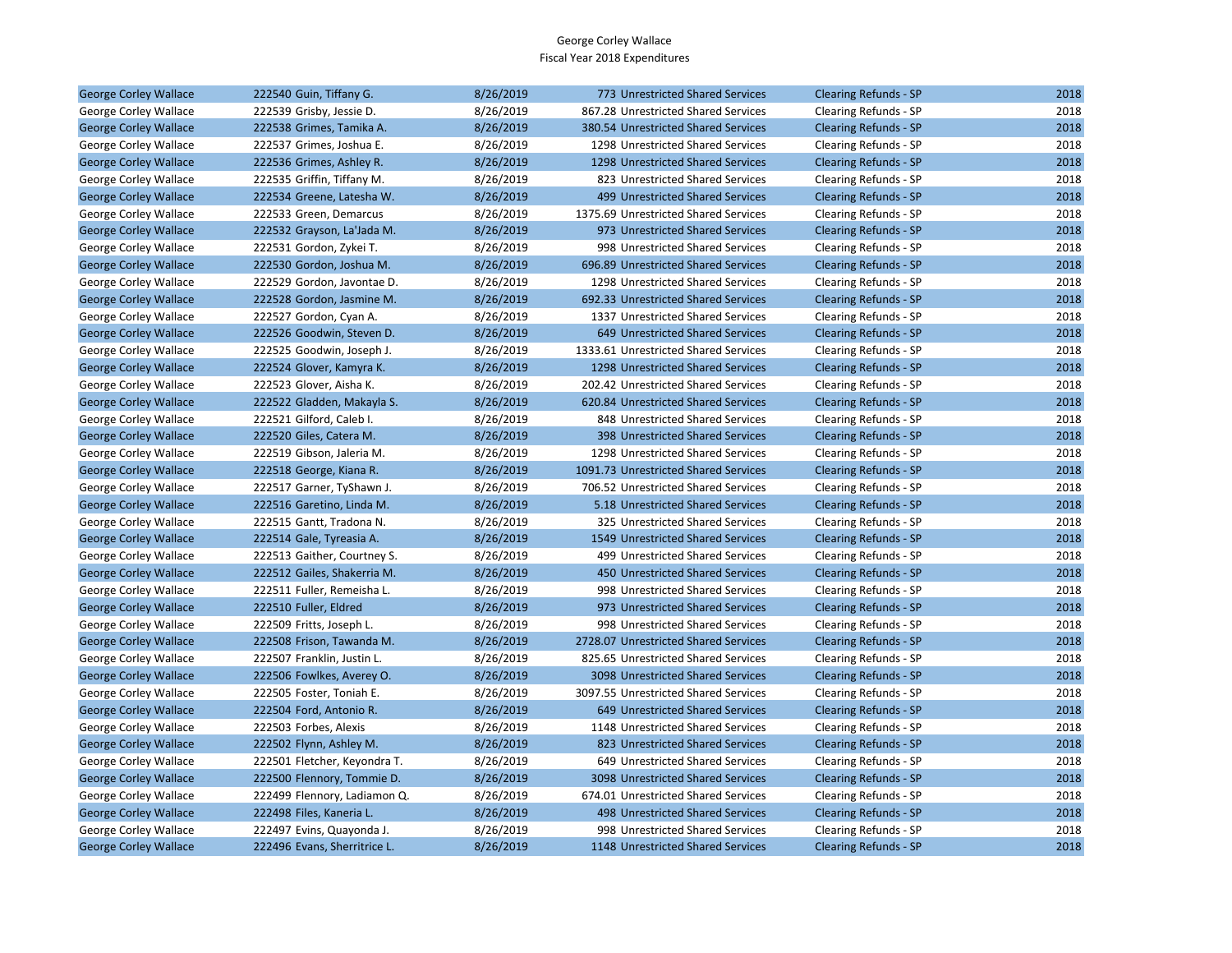| George Corley Wallace        | 222495 Evans, Jordan B.        | 8/26/2019 | 798 Unrestricted Shared Services     | Clearing Refunds - SP        | 2018 |
|------------------------------|--------------------------------|-----------|--------------------------------------|------------------------------|------|
| <b>George Corley Wallace</b> | 222494 Essex, Stefan L.        | 8/26/2019 | 386.93 Unrestricted Shared Services  | <b>Clearing Refunds - SP</b> | 2018 |
| George Corley Wallace        | 222493 Essex, Barbara A.       | 8/26/2019 | 1541.04 Unrestricted Shared Services | Clearing Refunds - SP        | 2018 |
| <b>George Corley Wallace</b> | 222492 Ervin, Ja'Keria R.      | 8/26/2019 | 698 Unrestricted Shared Services     | <b>Clearing Refunds - SP</b> | 2018 |
| George Corley Wallace        | 222491 Ellis, Joseph D.        | 8/26/2019 | 1298 Unrestricted Shared Services    | Clearing Refunds - SP        | 2018 |
| <b>George Corley Wallace</b> | 222490 Ellis, Demarious K.     | 8/26/2019 | 848 Unrestricted Shared Services     | <b>Clearing Refunds - SP</b> | 2018 |
| George Corley Wallace        | 222489 El, Diamond M.          | 8/26/2019 | 1148 Unrestricted Shared Services    | Clearing Refunds - SP        | 2018 |
| <b>George Corley Wallace</b> | 222488 Dysart, Amy N.          | 8/26/2019 | 776.43 Unrestricted Shared Services  | Clearing Refunds - SP        | 2018 |
| George Corley Wallace        | 222487 Dykes, Sandra N.        | 8/26/2019 | 583.54 Unrestricted Shared Services  | Clearing Refunds - SP        | 2018 |
| <b>George Corley Wallace</b> | 222486 Dwyer, Jarrica M.       | 8/26/2019 | 625.27 Unrestricted Shared Services  | <b>Clearing Refunds - SP</b> | 2018 |
| George Corley Wallace        | 222485 Dunnican, Naya E.       | 8/26/2019 | 3098 Unrestricted Shared Services    | Clearing Refunds - SP        | 2018 |
| <b>George Corley Wallace</b> | 222484 Dunkin, Quentavia S.    | 8/26/2019 | 49.53 Unrestricted Shared Services   | <b>Clearing Refunds - SP</b> | 2018 |
| George Corley Wallace        | 222483 Dukes, Laterrica K.     | 8/26/2019 | 1298 Unrestricted Shared Services    | Clearing Refunds - SP        | 2018 |
| <b>George Corley Wallace</b> | 222482 Dukes, Doris J.         | 8/26/2019 | 499 Unrestricted Shared Services     | Clearing Refunds - SP        | 2018 |
| George Corley Wallace        | 222481 Dukes, Airesha I.       | 8/26/2019 | 1298 Unrestricted Shared Services    | Clearing Refunds - SP        | 2018 |
| <b>George Corley Wallace</b> | 222480 Doss, Nikki N.          | 8/26/2019 | 645.29 Unrestricted Shared Services  | <b>Clearing Refunds - SP</b> | 2018 |
| George Corley Wallace        | 222479 Dosey, Jerharvis D.     | 8/26/2019 | 798 Unrestricted Shared Services     | Clearing Refunds - SP        | 2018 |
| <b>George Corley Wallace</b> | 222478 Dortch, Natasha W.      | 8/26/2019 | 364.65 Unrestricted Shared Services  | <b>Clearing Refunds - SP</b> | 2018 |
| George Corley Wallace        | 222477 Dennis, Shondria R.     | 8/26/2019 | 541.91 Unrestricted Shared Services  | Clearing Refunds - SP        | 2018 |
| <b>George Corley Wallace</b> | 222476 Dennis, Morgan A.       | 8/26/2019 | 563.84 Unrestricted Shared Services  | Clearing Refunds - SP        | 2018 |
| George Corley Wallace        | 222475 Dennis, Ciara J.        | 8/26/2019 | 972.78 Unrestricted Shared Services  | Clearing Refunds - SP        | 2018 |
| <b>George Corley Wallace</b> | 222474 Davison, Michael L.     | 8/26/2019 | 3098 Unrestricted Shared Services    | <b>Clearing Refunds - SP</b> | 2018 |
| George Corley Wallace        | 222473 Davis, Tydasia A.       | 8/26/2019 | 3097.75 Unrestricted Shared Services | Clearing Refunds - SP        | 2018 |
| <b>George Corley Wallace</b> | 222472 Davis, Rickia J.        | 8/26/2019 | 1273 Unrestricted Shared Services    | <b>Clearing Refunds - SP</b> | 2018 |
| George Corley Wallace        | 222471 Davis, Chystral L.      | 8/26/2019 | 303.95 Unrestricted Shared Services  | Clearing Refunds - SP        | 2018 |
| <b>George Corley Wallace</b> | 222470 Davis, Brandon N.       | 8/26/2019 | 852 Unrestricted Shared Services     | <b>Clearing Refunds - SP</b> | 2018 |
| George Corley Wallace        | 222469 Davidson, Sabrina J.    | 8/26/2019 | 398 Unrestricted Shared Services     | Clearing Refunds - SP        | 2018 |
| <b>George Corley Wallace</b> | 222468 Das, Anik K.            | 8/26/2019 | 1124 Unrestricted Shared Services    | <b>Clearing Refunds - SP</b> | 2018 |
| George Corley Wallace        | 222467 Daniels, Zykeria A.     | 8/26/2019 | 373 Unrestricted Shared Services     | Clearing Refunds - SP        | 2018 |
| <b>George Corley Wallace</b> | 222466 Dale, Batina J.         | 8/26/2019 | 342.23 Unrestricted Shared Services  | <b>Clearing Refunds - SP</b> | 2018 |
| George Corley Wallace        | 222465 Curry, Lakeyvia S.      | 8/26/2019 | 373.64 Unrestricted Shared Services  | Clearing Refunds - SP        | 2018 |
| <b>George Corley Wallace</b> | 222464 Crawford, Shirlinda K.  | 8/26/2019 | 1148 Unrestricted Shared Services    | <b>Clearing Refunds - SP</b> | 2018 |
| George Corley Wallace        | 222463 Craig, Tevin T.         | 8/26/2019 | 698 Unrestricted Shared Services     | Clearing Refunds - SP        | 2018 |
| <b>George Corley Wallace</b> | 222462 Craig, Keondra N.       | 8/26/2019 | 49 Unrestricted Shared Services      | <b>Clearing Refunds - SP</b> | 2018 |
| George Corley Wallace        | 222461 Craig, Ja'Darious D.    | 8/26/2019 | 998 Unrestricted Shared Services     | Clearing Refunds - SP        | 2018 |
| <b>George Corley Wallace</b> | 222460 Craig, Farren R.        | 8/26/2019 | 256.91 Unrestricted Shared Services  | <b>Clearing Refunds - SP</b> | 2018 |
| George Corley Wallace        | 222459 Cowan, Tyshantii J.     | 8/26/2019 | 390.96 Unrestricted Shared Services  | Clearing Refunds - SP        | 2018 |
| <b>George Corley Wallace</b> | 222458 Cowan, Amberneshia M.   | 8/26/2019 | 848 Unrestricted Shared Services     | <b>Clearing Refunds - SP</b> | 2018 |
| George Corley Wallace        | 222457 Cothran, Emma L.        | 8/26/2019 | 450 Unrestricted Shared Services     | Clearing Refunds - SP        | 2018 |
| <b>George Corley Wallace</b> | 222456 Collins, Tyra S.        | 8/26/2019 | 859.7 Unrestricted Shared Services   | <b>Clearing Refunds - SP</b> | 2018 |
| George Corley Wallace        | 222455 Collins, Ieshia C.      | 8/26/2019 | 1 Unrestricted Shared Services       | Clearing Refunds - SP        | 2018 |
| <b>George Corley Wallace</b> | 222454 Coleman, La'Donnis A.   | 8/26/2019 | 2266.17 Unrestricted Shared Services | <b>Clearing Refunds - SP</b> | 2018 |
| George Corley Wallace        | 222453 Coleman, Christopher D. | 8/26/2019 | 1165.81 Unrestricted Shared Services | Clearing Refunds - SP        | 2018 |
| <b>George Corley Wallace</b> | 222452 Cofer, Wesley L.        | 8/26/2019 | 882.99 Unrestricted Shared Services  | <b>Clearing Refunds - SP</b> | 2018 |
| George Corley Wallace        | 222451 Cofer, Tonya L.         | 8/26/2019 | 310.5 Unrestricted Shared Services   | Clearing Refunds - SP        | 2018 |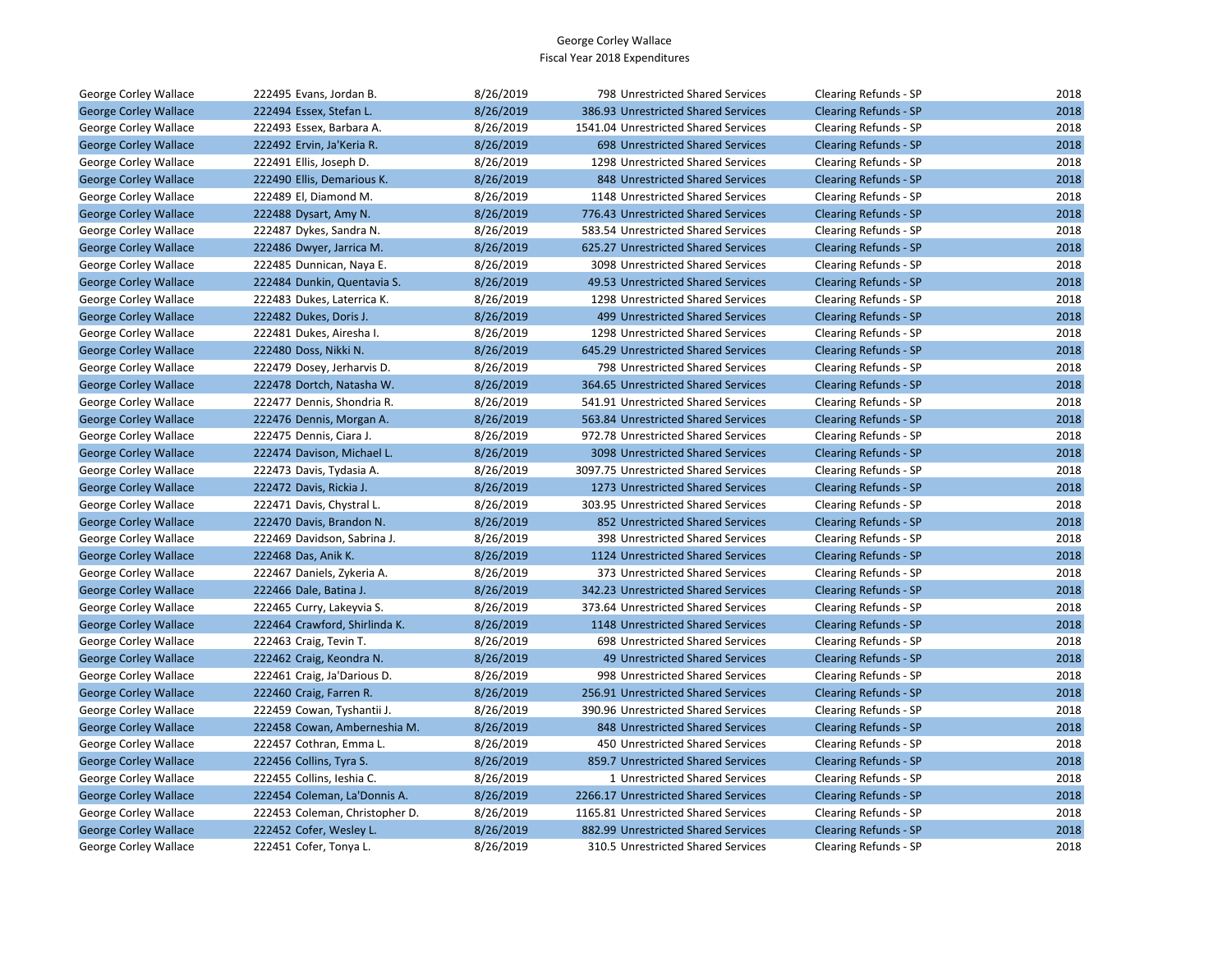| George Corley Wallace        | 222450 Cocker, Ryan T.        | 8/26/2019 | 2948 Unrestricted Shared Services    | <b>Clearing Refunds - SP</b> | 2018 |
|------------------------------|-------------------------------|-----------|--------------------------------------|------------------------------|------|
| George Corley Wallace        | 222449 Coachman, Aisha S.     | 8/26/2019 | 2893 Unrestricted Shared Services    | Clearing Refunds - SP        | 2018 |
| <b>George Corley Wallace</b> | 222448 Clifton, Aaliyah M.    | 8/26/2019 | 2851 Unrestricted Shared Services    | <b>Clearing Refunds - SP</b> | 2018 |
| George Corley Wallace        | 222447 Cleveland, Jamiah      | 8/26/2019 | 973 Unrestricted Shared Services     | Clearing Refunds - SP        | 2018 |
| <b>George Corley Wallace</b> | 222446 Clark, Herman D.       | 8/26/2019 | 3386.74 Unrestricted Shared Services | <b>Clearing Refunds - SP</b> | 2018 |
| George Corley Wallace        | 222445 Clark, Ciara N.        | 8/26/2019 | 793.13 Unrestricted Shared Services  | Clearing Refunds - SP        | 2018 |
| <b>George Corley Wallace</b> | 222444 Clancy, Sekera         | 8/26/2019 | 303.5 Unrestricted Shared Services   | <b>Clearing Refunds - SP</b> | 2018 |
| George Corley Wallace        | 222443 Chisenall, Dallas A.   | 8/26/2019 | 323 Unrestricted Shared Services     | Clearing Refunds - SP        | 2018 |
| <b>George Corley Wallace</b> | 222442 Childs, Rashard D.     | 8/26/2019 | 3098 Unrestricted Shared Services    | <b>Clearing Refunds - SP</b> | 2018 |
| George Corley Wallace        | 222441 Childs, Jaderius X.    | 8/26/2019 | 656.6 Unrestricted Shared Services   | Clearing Refunds - SP        | 2018 |
| <b>George Corley Wallace</b> | 222440 Chhetri, Babin         | 8/26/2019 | 1500 Unrestricted Shared Services    | <b>Clearing Refunds - SP</b> | 2018 |
| George Corley Wallace        | 222439 Chestnut, Sydney       | 8/26/2019 | 450 Unrestricted Shared Services     | Clearing Refunds - SP        | 2018 |
| <b>George Corley Wallace</b> | 222438 Cherry, Marina A.      | 8/26/2019 | 132 Unrestricted Shared Services     | <b>Clearing Refunds - SP</b> | 2018 |
| George Corley Wallace        | 222437 Cheese, Patricia R.    | 8/26/2019 | 270.15 Unrestricted Shared Services  | Clearing Refunds - SP        | 2018 |
| <b>George Corley Wallace</b> | 222436 Chattman, Synia L.     | 8/26/2019 | 1838 Unrestricted Shared Services    | <b>Clearing Refunds - SP</b> | 2018 |
| George Corley Wallace        | 222435 Chandler, Samira L.    | 8/26/2019 | 677.71 Unrestricted Shared Services  | Clearing Refunds - SP        | 2018 |
| <b>George Corley Wallace</b> | 222434 Chandler, Courtney Z.  | 8/26/2019 | 442.38 Unrestricted Shared Services  | <b>Clearing Refunds - SP</b> | 2018 |
| George Corley Wallace        | 222433 Chambers, Tyshawn Z.   | 8/26/2019 | 699.98 Unrestricted Shared Services  | Clearing Refunds - SP        | 2018 |
| <b>George Corley Wallace</b> | 222432 Chambers, Taveyonna Z. | 8/26/2019 | 42.52 Unrestricted Shared Services   | <b>Clearing Refunds - SP</b> | 2018 |
| George Corley Wallace        | 222431 Chambers, Sarah J.     | 8/26/2019 | 1 Unrestricted Shared Services       | Clearing Refunds - SP        | 2018 |
| <b>George Corley Wallace</b> | 222430 Carter, Trinity S.     | 8/26/2019 | 833.72 Unrestricted Shared Services  | <b>Clearing Refunds - SP</b> | 2018 |
| George Corley Wallace        | 222429 Carter, Tammy T.       | 8/26/2019 | 683.73 Unrestricted Shared Services  | Clearing Refunds - SP        | 2018 |
| <b>George Corley Wallace</b> | 222428 Carter, Sierra R.      | 8/26/2019 | 3097.75 Unrestricted Shared Services | <b>Clearing Refunds - SP</b> | 2018 |
| George Corley Wallace        | 222427 Carter, Lashonda       | 8/26/2019 | 1181.6 Unrestricted Shared Services  | Clearing Refunds - SP        | 2018 |
| <b>George Corley Wallace</b> | 222426 Carter, Jacara S.      | 8/26/2019 | 1298 Unrestricted Shared Services    | <b>Clearing Refunds - SP</b> | 2018 |
| George Corley Wallace        | 222425 Carter, Destiny A.     | 8/26/2019 | 3073 Unrestricted Shared Services    | Clearing Refunds - SP        | 2018 |
| <b>George Corley Wallace</b> | 222424 Carter, Braddrick D.   | 8/26/2019 | 73 Unrestricted Shared Services      | <b>Clearing Refunds - SP</b> | 2018 |
| George Corley Wallace        | 222423 Carter, Andre          | 8/26/2019 | 623.85 Unrestricted Shared Services  | Clearing Refunds - SP        | 2018 |
| <b>George Corley Wallace</b> | 222422 Carroll, Alexis M.     | 8/26/2019 | 1549 Unrestricted Shared Services    | <b>Clearing Refunds - SP</b> | 2018 |
| George Corley Wallace        | 222421 Carr, Jamarquis T.     | 8/26/2019 | 1298 Unrestricted Shared Services    | Clearing Refunds - SP        | 2018 |
| <b>George Corley Wallace</b> | 222420 Cantey, Winston A.     | 8/26/2019 | 388.47 Unrestricted Shared Services  | <b>Clearing Refunds - SP</b> | 2018 |
| George Corley Wallace        | 222419 Butler, Santana B.     | 8/26/2019 | 127.92 Unrestricted Shared Services  | Clearing Refunds - SP        | 2018 |
| <b>George Corley Wallace</b> | 222418 Buster, Melvin C.      | 8/26/2019 | 642.79 Unrestricted Shared Services  | <b>Clearing Refunds - SP</b> | 2018 |
| George Corley Wallace        | 222417 Burke, Diamond S.      | 8/26/2019 | 272.11 Unrestricted Shared Services  | Clearing Refunds - SP        | 2018 |
| <b>George Corley Wallace</b> | 222416 Bryant, Kewansis K.    | 8/26/2019 | 1612.83 Unrestricted Shared Services | <b>Clearing Refunds - SP</b> | 2018 |
| George Corley Wallace        | 222415 Bryant, Kaitlyn J.     | 8/26/2019 | 823 Unrestricted Shared Services     | Clearing Refunds - SP        | 2018 |
| <b>George Corley Wallace</b> | 222414 Brown-Terry, Creg A.   | 8/26/2019 | 1050.69 Unrestricted Shared Services | <b>Clearing Refunds - SP</b> | 2018 |
| George Corley Wallace        | 222413 Brown, Salina R.       | 8/26/2019 | 284.46 Unrestricted Shared Services  | Clearing Refunds - SP        | 2018 |
| <b>George Corley Wallace</b> | 222412 Brown, Marshun S.      | 8/26/2019 | 823 Unrestricted Shared Services     | <b>Clearing Refunds - SP</b> | 2018 |
| George Corley Wallace        | 222411 Brown, Justaveon L.    | 8/26/2019 | 1184.71 Unrestricted Shared Services | Clearing Refunds - SP        | 2018 |
| George Corley Wallace        | 222410 Brown, Jabreia N.      | 8/26/2019 | 2241.04 Unrestricted Shared Services | <b>Clearing Refunds - SP</b> | 2018 |
| George Corley Wallace        | 222409 Brown, Devontay J.     | 8/26/2019 | 1148 Unrestricted Shared Services    | Clearing Refunds - SP        | 2018 |
| <b>George Corley Wallace</b> | 222408 Brown, Courtney L.     | 8/26/2019 | 1528.39 Unrestricted Shared Services | <b>Clearing Refunds - SP</b> | 2018 |
| George Corley Wallace        | 222407 Brooks, Tryshanda Y.   | 8/26/2019 | 803.23 Unrestricted Shared Services  | Clearing Refunds - SP        | 2018 |
| <b>George Corley Wallace</b> | 222406 Brooks, Dennarius L.   | 8/26/2019 | 2216.54 Unrestricted Shared Services | <b>Clearing Refunds - SP</b> | 2018 |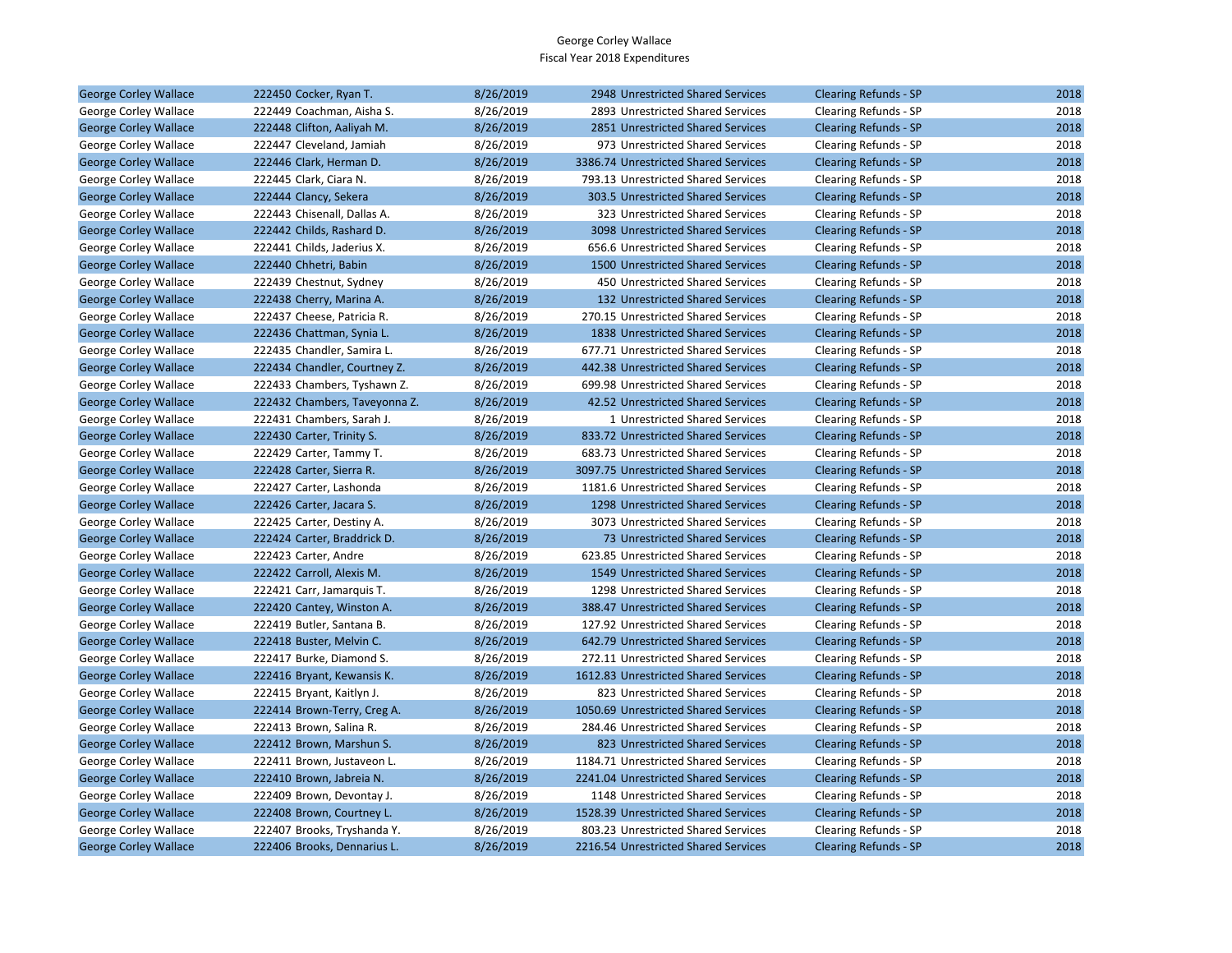| George Corley Wallace        | 222405 Broadnax, Leah A.        | 8/26/2019 | 891.06 Unrestricted Shared Services  | Clearing Refunds - SP        | 2018 |
|------------------------------|---------------------------------|-----------|--------------------------------------|------------------------------|------|
| <b>George Corley Wallace</b> | 222404 Brittin, Dominique S.    | 8/26/2019 | 1423 Unrestricted Shared Services    | <b>Clearing Refunds - SP</b> | 2018 |
| George Corley Wallace        | 222403 Braxton, McKinley N.     | 8/26/2019 | 828.99 Unrestricted Shared Services  | Clearing Refunds - SP        | 2018 |
| <b>George Corley Wallace</b> | 222402 Braxton, Jada A.         | 8/26/2019 | 694.43 Unrestricted Shared Services  | <b>Clearing Refunds - SP</b> | 2018 |
| George Corley Wallace        | 222401 Bradley, Timothy         | 8/26/2019 | 1298 Unrestricted Shared Services    | Clearing Refunds - SP        | 2018 |
| <b>George Corley Wallace</b> | 222400 Bradley, Jared X.        | 8/26/2019 | 173 Unrestricted Shared Services     | <b>Clearing Refunds - SP</b> | 2018 |
| George Corley Wallace        | 222399 Bradley, Heather D.      | 8/26/2019 | 805.85 Unrestricted Shared Services  | Clearing Refunds - SP        | 2018 |
| <b>George Corley Wallace</b> | 222398 Boutwell, Rebecca L.     | 8/26/2019 | 523 Unrestricted Shared Services     | <b>Clearing Refunds - SP</b> | 2018 |
| George Corley Wallace        | 222397 Boswell, Tywayne D.      | 8/26/2019 | 1598 Unrestricted Shared Services    | Clearing Refunds - SP        | 2018 |
| <b>George Corley Wallace</b> | 222396 Booker, Kelvin           | 8/26/2019 | 848 Unrestricted Shared Services     | <b>Clearing Refunds - SP</b> | 2018 |
| George Corley Wallace        | 222395 Bonner, Edwina L.        | 8/26/2019 | 523 Unrestricted Shared Services     | Clearing Refunds - SP        | 2018 |
| <b>George Corley Wallace</b> | 222394 Blanks, Mykaih S.        | 8/26/2019 | 152.08 Unrestricted Shared Services  | <b>Clearing Refunds - SP</b> | 2018 |
| George Corley Wallace        | 222393 Black, La'Kia S.         | 8/26/2019 | 373 Unrestricted Shared Services     | Clearing Refunds - SP        | 2018 |
| <b>George Corley Wallace</b> | 222392 Bishop, Kaylie D.        | 8/26/2019 | 1148 Unrestricted Shared Services    | <b>Clearing Refunds - SP</b> | 2018 |
| George Corley Wallace        | 222391 Billingsley, Shemeria S. | 8/26/2019 | 152.08 Unrestricted Shared Services  | Clearing Refunds - SP        | 2018 |
| <b>George Corley Wallace</b> | 222390 Billingsley, Kenya M.    | 8/26/2019 | 823 Unrestricted Shared Services     | <b>Clearing Refunds - SP</b> | 2018 |
| George Corley Wallace        | 222389 Billingsley, Kendrika M. | 8/26/2019 | 848 Unrestricted Shared Services     | Clearing Refunds - SP        | 2018 |
| <b>George Corley Wallace</b> | 222388 Bhatt, Samir S.          | 8/26/2019 | 1686 Unrestricted Shared Services    | <b>Clearing Refunds - SP</b> | 2018 |
| George Corley Wallace        | 222387 Bettis, Christina D.     | 8/26/2019 | 133.51 Unrestricted Shared Services  | Clearing Refunds - SP        | 2018 |
| <b>George Corley Wallace</b> | 222386 Bethel, Jaden C.         | 8/26/2019 | 805 Unrestricted Shared Services     | <b>Clearing Refunds - SP</b> | 2018 |
| George Corley Wallace        | 222385 Berry, Tradeshia C.      | 8/26/2019 | 499 Unrestricted Shared Services     | Clearing Refunds - SP        | 2018 |
| <b>George Corley Wallace</b> | 222384 Benson, Mary C.          | 8/26/2019 | 2.95 Unrestricted Shared Services    | <b>Clearing Refunds - SP</b> | 2018 |
| George Corley Wallace        | 222383 Benjamin, Jarod K.       | 8/26/2019 | 1848 Unrestricted Shared Services    | Clearing Refunds - SP        | 2018 |
| <b>George Corley Wallace</b> | 222382 Benjamin, Devarious M.   | 8/26/2019 | 1046.23 Unrestricted Shared Services | <b>Clearing Refunds - SP</b> | 2018 |
| George Corley Wallace        | 222381 Bell, Elizabeth P.       | 8/26/2019 | 238.06 Unrestricted Shared Services  | Clearing Refunds - SP        | 2018 |
| <b>George Corley Wallace</b> | 222380 Beal, Xavier S.          | 8/26/2019 | 973 Unrestricted Shared Services     | <b>Clearing Refunds - SP</b> | 2018 |
| George Corley Wallace        | 222379 Beal, Aviranna S.        | 8/26/2019 | 446.99 Unrestricted Shared Services  | Clearing Refunds - SP        | 2018 |
| <b>George Corley Wallace</b> | 222378 Bates, Tiffany A.        | 8/26/2019 | 659.93 Unrestricted Shared Services  | <b>Clearing Refunds - SP</b> | 2018 |
| George Corley Wallace        | 222377 Bates, Nakedra A.        | 8/26/2019 | 523 Unrestricted Shared Services     | Clearing Refunds - SP        | 2018 |
| <b>George Corley Wallace</b> | 222376 Barnett, Josiah A.       | 8/26/2019 | 398 Unrestricted Shared Services     | <b>Clearing Refunds - SP</b> | 2018 |
| George Corley Wallace        | 222375 Barnett, Carmi T.        | 8/26/2019 | 49 Unrestricted Shared Services      | Clearing Refunds - SP        | 2018 |
| <b>George Corley Wallace</b> | 222374 Barlow, Jared O.         | 8/26/2019 | 667.16 Unrestricted Shared Services  | Clearing Refunds - SP        | 2018 |
| George Corley Wallace        | 222373 Barber, Wesley K.        | 8/26/2019 | 424 Unrestricted Shared Services     | Clearing Refunds - SP        | 2018 |
| <b>George Corley Wallace</b> | 222372 Baker, Jamesha T.        | 8/26/2019 | 677 Unrestricted Shared Services     | <b>Clearing Refunds - SP</b> | 2018 |
| George Corley Wallace        | 222371 Bailey, Kobe A.          | 8/26/2019 | 1298 Unrestricted Shared Services    | Clearing Refunds - SP        | 2018 |
| <b>George Corley Wallace</b> | 222370 Bady, Rosalyn A.         | 8/26/2019 | 973 Unrestricted Shared Services     | <b>Clearing Refunds - SP</b> | 2018 |
| George Corley Wallace        | 222369 Atkinson, Ariel B.       | 8/26/2019 | 3916.8 Unrestricted Shared Services  | Clearing Refunds - SP        | 2018 |
| <b>George Corley Wallace</b> | 222368 Atkins, Ny'Qedrya G.     | 8/26/2019 | 523 Unrestricted Shared Services     | <b>Clearing Refunds - SP</b> | 2018 |
| George Corley Wallace        | 222367 Atkins, Katrina P.       | 8/26/2019 | 649 Unrestricted Shared Services     | Clearing Refunds - SP        | 2018 |
| <b>George Corley Wallace</b> | 222366 Askew, Davis S.          | 8/26/2019 | 1273 Unrestricted Shared Services    | <b>Clearing Refunds - SP</b> | 2018 |
| George Corley Wallace        | 222365 Armstead, Shonjerion J.  | 8/26/2019 | 3098 Unrestricted Shared Services    | Clearing Refunds - SP        | 2018 |
| <b>George Corley Wallace</b> | 222364 Andrews, Jahe L.         | 8/26/2019 | 1086.19 Unrestricted Shared Services | <b>Clearing Refunds - SP</b> | 2018 |
| George Corley Wallace        | 222363 Alzatari, Malek A.       | 8/26/2019 | 2048 Unrestricted Shared Services    | Clearing Refunds - SP        | 2018 |
| <b>George Corley Wallace</b> | 222362 Almojadid, Sarah M.      | 8/26/2019 | 947.32 Unrestricted Shared Services  | <b>Clearing Refunds - SP</b> | 2018 |
| George Corley Wallace        | 222361 Almojadid, Ammer M.      | 8/26/2019 | 816.7 Unrestricted Shared Services   | Clearing Refunds - SP        | 2018 |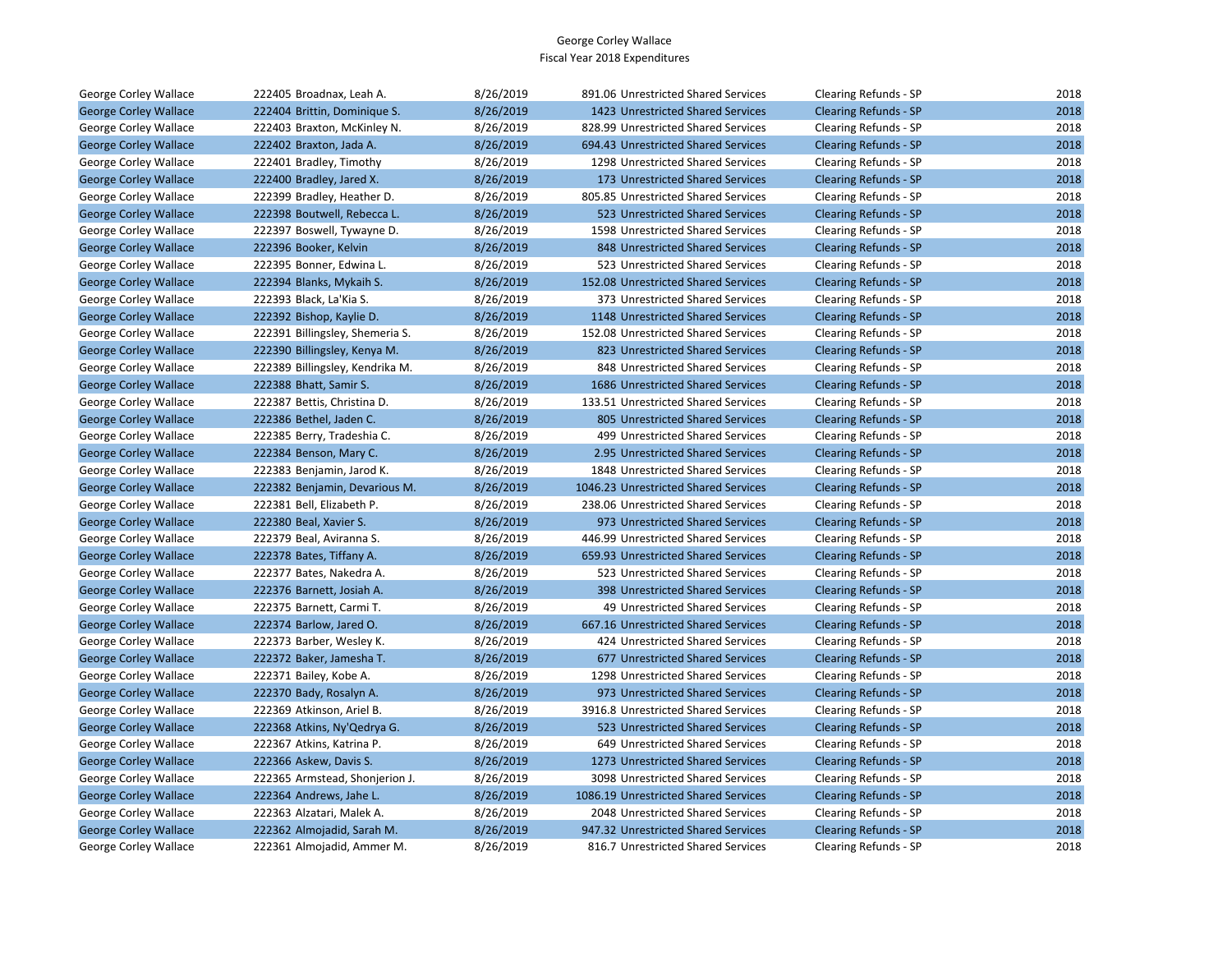| <b>George Corley Wallace</b> | 222360 Allen, Jamal T.                    | 8/26/2019 | 3008 Unrestricted Shared Services                                     | <b>Clearing Refunds - SP</b>           | 2018 |
|------------------------------|-------------------------------------------|-----------|-----------------------------------------------------------------------|----------------------------------------|------|
| George Corley Wallace        | 222359 Ali, Marquina M.                   | 8/26/2019 | 299 Unrestricted Shared Services                                      | Clearing Refunds - SP                  | 2018 |
| <b>George Corley Wallace</b> | 222358 Alexander, Kathryn E.              | 8/26/2019 | 1005.2 Unrestricted Shared Services                                   | <b>Clearing Refunds - SP</b>           | 2018 |
| George Corley Wallace        | 222357 Alahwas, Sarah A.                  | 8/26/2019 | 634.84 Unrestricted Shared Services                                   | Clearing Refunds - SP                  | 2018 |
| <b>George Corley Wallace</b> | 222356 Agee, Jaelon J.                    | 8/26/2019 | 848 Unrestricted Shared Services                                      | <b>Clearing Refunds - SP</b>           | 2018 |
| George Corley Wallace        | 222355 Adams, Takaysha                    | 8/26/2019 | 1086.21 Unrestricted Shared Services                                  | Clearing Refunds - SP                  | 2018 |
| <b>George Corley Wallace</b> | 222354 Abrams, Ja'mere R.                 | 8/26/2019 | 1148 Unrestricted Shared Services                                     | <b>Clearing Refunds - SP</b>           | 2018 |
| George Corley Wallace        | 222353 Aaron, Kirstin M.                  | 8/26/2019 | 317.48 Unrestricted Shared Services                                   | Clearing Refunds - SP                  | 2018 |
| <b>George Corley Wallace</b> | 222351 Williams, Joe                      | 8/22/2019 | 318.3 Unrestricted Shared Services                                    | <b>Other Contractual Services - PS</b> | 2018 |
| George Corley Wallace        | 222350 Water Way Distributing             | 8/22/2019 | 18 Unrestricted Shared Services                                       | Materials and Supplies - MS            | 2018 |
| <b>George Corley Wallace</b> | 222349 Verizon Wireless                   | 8/22/2019 | 665.16 Unrestricted Shared Services                                   | <b>Wireless Phones - UC</b>            | 2018 |
| George Corley Wallace        | 222348 Turner Motor Co.                   | 8/22/2019 | 374.78 Unrestricted Shared Services                                   | Maintenance & Repairs - OOS            | 2018 |
| <b>George Corley Wallace</b> | 222347 Trane US Inc                       | 8/22/2019 | 8794.97 Renewal & Replacement Shared Svcs Maintenance & Repairs - OOS |                                        | 2018 |
| George Corley Wallace        | 222346 Smith, Jerry D.                    | 8/22/2019 | 2000 Unrestricted Shared Services                                     | Other Contractual Services - PS        | 2018 |
| <b>George Corley Wallace</b> | 222345 Pettway, Clarence J.               | 8/22/2019 | 137.19 AMSTI 2XX8-2XX9                                                | Mileage - IS                           | 2018 |
| George Corley Wallace        | 222344 National Junior College Athletic / | 8/22/2019 | 3200 Unrestricted Shared Services                                     | Memberships - PS                       | 2018 |
| <b>George Corley Wallace</b> | 222343 Maynard, Cooper & Gale             | 8/22/2019 | 143.5 Unrestricted Shared Services                                    | Legal Services - PS                    | 2018 |
| George Corley Wallace        | 222342 Marshall, Annie L.                 | 8/22/2019 | 42.75 AE-State Regular 2XX8-2XX9                                      | Mileage - IS                           | 2018 |
| <b>George Corley Wallace</b> | 222341 Ellucian Company LP                | 8/22/2019 | 16521 Unrestricted Shared Services                                    | Technology - non capitalized - MS      | 2018 |
| George Corley Wallace        | 222340 Dickerson, Renee L.                | 8/22/2019 | 1468.09 AMSTI 2XX8-2XX9                                               | Other Contractual Services - PS        | 2018 |
| <b>George Corley Wallace</b> | 222339 Compton, Judy B.                   | 8/22/2019 | 34.92 AE-Federal Regular 2XX8-2XX9                                    | Mileage - IS                           | 2018 |
| George Corley Wallace        | 222338 Cintas Corporation                 | 8/22/2019 | 235.06 Unrestricted Shared Services                                   | Other Contractual Services - PS        | 2018 |
| <b>George Corley Wallace</b> | 222337 CDW LLC                            | 8/22/2019 | 238.98 Black Belt Coding Initiative                                   | Equipment - non capitalized - MS       | 2018 |
| George Corley Wallace        | 222336 Carquest                           | 8/22/2019 | 271.17 Unrestricted Shared Services                                   | Maintenance & Repairs - OOS            | 2018 |
| <b>George Corley Wallace</b> | 222335 AT&T (Business Service)            | 8/22/2019 | 441.73 AMSTI 2XX8-2XX9                                                | Landline Phones - UC                   | 2018 |
| George Corley Wallace        | 222334 AT&T (Business Service)            | 8/22/2019 | 65.88 AMSTI 2XX8-2XX9                                                 | Landline Phones - UC                   | 2018 |
| <b>George Corley Wallace</b> | 222333 Wal Mart                           | 8/20/2019 | 198.04 Unrestricted Shared Services                                   | <b>Materials and Supplies - MS</b>     | 2018 |
| George Corley Wallace        | 222332 Uline Inc                          | 8/20/2019 | 234.36 AMSTI 2XX8-2XX9                                                | Materials and Supplies - MS            | 2018 |
| <b>George Corley Wallace</b> | 222331 Uline Inc                          | 8/20/2019 | 3585 AMSTI 2XX8-2XX9                                                  | <b>Materials and Supplies - MS</b>     | 2018 |
| George Corley Wallace        | 222330 Trane US Inc                       | 8/20/2019 | 2674.36 Renewal & Replacement Shared Svcs Maintenance & Repairs - OOS |                                        | 2018 |
| <b>George Corley Wallace</b> | 222329 Sherwin Williams Company           | 8/20/2019 | 166.33 Unrestricted Shared Services                                   | <b>Materials and Supplies - MS</b>     | 2018 |
| George Corley Wallace        | 222328 MedPro Waste Disposal, LLC         | 8/20/2019 | 140 Unrestricted Shared Services                                      | Other Contractual Services - PS        | 2018 |
| <b>George Corley Wallace</b> | 222327 KyKenKee, Inc                      | 8/20/2019 | 1020 Unrestricted Shared Services                                     | <b>Materials and Supplies - MS</b>     | 2018 |
| George Corley Wallace        | 222326 Global Equipment                   | 8/20/2019 | 954.83 AMSTI 2XX8-2XX9                                                | Materials and Supplies - MS            | 2018 |
| <b>George Corley Wallace</b> | 222325 Galls                              | 8/20/2019 | 64.06 Unrestricted Shared Services                                    | <b>Materials and Supplies - MS</b>     | 2018 |
| George Corley Wallace        | 222324 Curl Enterprises, LLC              | 8/20/2019 | 47 Unrestricted Shared Services                                       | Subscriptions - OOS                    | 2018 |
| <b>George Corley Wallace</b> | 222323 AT&T (Business Service)            | 8/20/2019 | 253.14 Unrestricted Shared Services                                   | Landline Phones - UC                   | 2018 |
| George Corley Wallace        | 222322 Alabama Community College Sys      | 8/20/2019 | 300 Unrestricted Shared Services                                      | Memberships - PS                       | 2018 |
| <b>George Corley Wallace</b> | 222321 Woodburn Press                     | 8/15/2019 | 1290.56 Talent Search X3-X4                                           | <b>Materials and Supplies - MS</b>     | 2018 |
| George Corley Wallace        | 222320 Trane US Inc                       | 8/15/2019 | 1738 Renewal & Replacement Shared Svcs Maintenance & Repairs - OOS    |                                        | 2018 |
| <b>George Corley Wallace</b> | 222319 The Water Works and Sewer Boa      | 8/15/2019 | 1429.34 Unrestricted Shared Services                                  | Water & Sewer - UC                     | 2018 |
| George Corley Wallace        | 222318 Sturdivant, Maxine C.              | 8/15/2019 | 697.16 Unrestricted Shared Services                                   | Mileage - OS                           | 2018 |
| <b>George Corley Wallace</b> | 222318 Sturdivant, Maxine C.              | 8/15/2019 | 285.5 Unrestricted Shared Services                                    | Conus (meals) - OS                     | 2018 |
| George Corley Wallace        | 222317 State of Alabama                   | 8/15/2019 | 121.25 Unrestricted Demopolis Campus                                  | Materials and Supplies - MS            | 2018 |
| <b>George Corley Wallace</b> | 222316 Southern Pipe & Supply Co Inc      | 8/15/2019 | 5288.55 Unrestricted Shared Services                                  | <b>Materials and Supplies - MS</b>     | 2018 |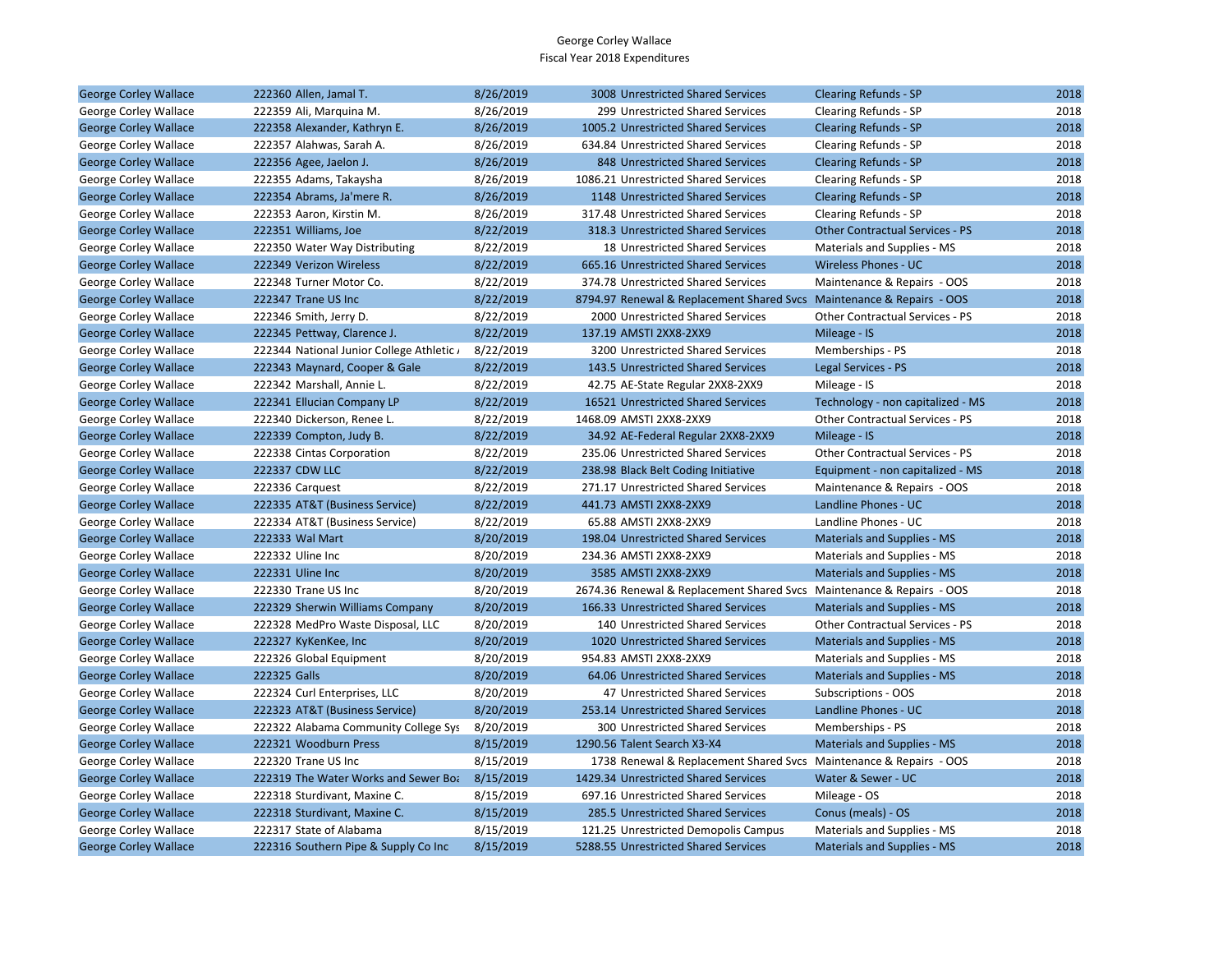| George Corley Wallace        | 222315 Rountree Electric Supply         | 8/15/2019 | 2750.47 Unrestricted Shared Services                               | Materials and Supplies - MS            | 2018 |
|------------------------------|-----------------------------------------|-----------|--------------------------------------------------------------------|----------------------------------------|------|
| <b>George Corley Wallace</b> | 222314 Powe, Dea W.                     | 8/15/2019 | 130.56 AMSTI 2XX8-2XX9                                             | Mileage - IS                           | 2018 |
| George Corley Wallace        | 222313 New York Life Insurance          | 8/15/2019 | 139.2 Payroll Clearing Fund                                        | <b>Miscellaneous Deductions - PP</b>   | 2018 |
| <b>George Corley Wallace</b> | 222312 Montgomery Lock & Key Inc.       | 8/15/2019 | 125 Unrestricted Shared Services                                   | <b>Materials and Supplies - MS</b>     | 2018 |
| George Corley Wallace        | 222311 Long Lewis Ford - Selma          | 8/15/2019 | 283.15 Unrestricted Shared Services                                | Maintenance & Repairs - OOS            | 2018 |
| <b>George Corley Wallace</b> | 222310 Lewis Pest Control Inc.          | 8/15/2019 | 725 Unrestricted Shared Services                                   | <b>Other Contractual Services - PS</b> | 2018 |
| George Corley Wallace        | 222309 George Corley Wallace State Cor  | 8/15/2019 | 79 Payroll Clearing Fund                                           | <b>Miscellaneous Deductions - PP</b>   | 2018 |
| <b>George Corley Wallace</b> | 222308 Fuller Building Company          | 8/15/2019 | 35 Unrestricted Shared Services                                    | Materials and Supplies - MS            | 2018 |
| George Corley Wallace        | 222307 Ellucian Company LP              | 8/15/2019 | 16521 Unrestricted Shared Services                                 | Technology - non capitalized - MS      | 2018 |
| <b>George Corley Wallace</b> | 222306 Demopolis Water Works & Sewe     | 8/15/2019 | 150 Unrestricted Demopolis Campus                                  | Water & Sewer - UC                     | 2018 |
| George Corley Wallace        | 222305 Coty, Mark L.                    | 8/15/2019 | 36.83 AMSTI 2XX8-2XX9                                              | Mileage - IS                           | 2018 |
| <b>George Corley Wallace</b> | 222304 Cintas Corporation               | 8/15/2019 | 208.06 Unrestricted Shared Services                                | <b>Other Contractual Services - PS</b> | 2018 |
| George Corley Wallace        | 222303 Brown, Veronica                  | 8/15/2019 | 58 Unrestricted Shared Services                                    | Other Travel Expenses - IS             | 2018 |
| <b>George Corley Wallace</b> | 222303 Brown, Veronica                  | 8/15/2019 | 261 Unrestricted Shared Services                                   | Conus (meals) - IS                     | 2018 |
| George Corley Wallace        | 222303 Brown, Veronica                  | 8/15/2019 | 101.7 Unrestricted Shared Services                                 | Mileage - IS                           | 2018 |
| <b>George Corley Wallace</b> | 222302 Apple Computer, Inc.             | 8/15/2019 | 1428 Vocational Ed/CTE X8-X9                                       | Equipment - non capitalized - MS       | 2018 |
| George Corley Wallace        | 222301 American 3b Scientific Lp        | 8/15/2019 | 14124.15 Vocational Ed/CTE X8-X9                                   | Equipment - non capitalized - MS       | 2018 |
| <b>George Corley Wallace</b> | 222300 Allen, Bertha Y.                 | 8/15/2019 | 69.6 AMSTI 2XX8-2XX9                                               | Mileage - IS                           | 2018 |
| George Corley Wallace        | 222299 Allcom Wireless Inc              | 8/15/2019 | 726.41 Unrestricted Shared Services                                | Materials and Supplies - MS            | 2018 |
| <b>George Corley Wallace</b> | 222298 Alabama Association of Chiefs of | 8/15/2019 | 100 Unrestricted Shared Services                                   | Memberships - PS                       | 2018 |
| George Corley Wallace        | 222297 Al Hill'S Boiler Sales           | 8/15/2019 | 2110 Renewal & Replacement Shared Svcs Maintenance & Repairs - OOS |                                        | 2018 |
| <b>George Corley Wallace</b> | 222296 Airgas Inc                       | 8/15/2019 | 1957.7 Unrestricted Shared Services                                | <b>Materials and Supplies - MS</b>     | 2018 |
| George Corley Wallace        | 222295 WCCS Foundation Scholarship      | 8/13/2019 | 508.63 Payroll Clearing Fund                                       | Miscellaneous Deductions - PP          | 2018 |
| <b>George Corley Wallace</b> | 222294 United Ways of Alabama Inc       | 8/13/2019 | 214 Payroll Clearing Fund                                          | <b>Miscellaneous Deductions - PP</b>   | 2018 |
| George Corley Wallace        | 222293 State Of Al, Child Support       | 8/13/2019 | 671 Payroll Clearing Fund                                          | Miscellaneous Deductions - PP          | 2018 |
| <b>George Corley Wallace</b> | 222292 Southern Pipe & Supply Co Inc    | 8/12/2019 | 135 Unrestricted Shared Services                                   | <b>Materials and Supplies - MS</b>     | 2018 |
| George Corley Wallace        | 222291 Rountree Electric Supply         | 8/12/2019 | 111.77 Unrestricted Shared Services                                | Materials and Supplies - MS            | 2018 |
| <b>George Corley Wallace</b> | 222290 Pullum, Quanda C.                | 8/12/2019 | 139.15 AMSTI 2XX8-2XX9                                             | Overnight (non tax per diem)- IS       | 2018 |
| George Corley Wallace        | 222289 Harris Security Systems          | 8/12/2019 | 210 Unrestricted Shared Services                                   | Service Contracts on Equipment -OOS    | 2018 |
| <b>George Corley Wallace</b> | 222288 Guardian-Ipco Inc.               | 8/12/2019 | 550 Unrestricted Shared Services                                   | Service Contracts on Equipment -OOS    | 2018 |
| George Corley Wallace        | 222287 Cintas Corporation               | 8/12/2019 | 208.06 Unrestricted Shared Services                                | <b>Other Contractual Services - PS</b> | 2018 |
| <b>George Corley Wallace</b> | 222286 Black, Jearel L.                 | 8/12/2019 | 676 Unrestricted Shared Services                                   | <b>Other Contractual Services - PS</b> | 2018 |
| George Corley Wallace        | 222285 Berney Office Solutions, Llc     | 8/12/2019 | 31.46 Talent Search X8-X9                                          | Service Contracts on Equipment -OOS    | 2018 |
| <b>George Corley Wallace</b> | 222284 Alabama Power Company            | 8/12/2019 | 3141.96 Unrestricted Shared Services                               | Electricity - UC                       | 2018 |
| George Corley Wallace        | 222283 Alabama Power Company            | 8/12/2019 | 28.41 Unrestricted Shared Services                                 | Electricity - UC                       | 2018 |
| <b>George Corley Wallace</b> | 222282 Alabama Power Company            | 8/12/2019 | 79735.03 Unrestricted Shared Services                              | Electricity - UC                       | 2018 |
| George Corley Wallace        | 222281 US Department of Education       | 8/12/2019 | 661.44 Payroll Clearing Fund                                       | Miscellaneous Deductions - PP          | 2018 |
| <b>George Corley Wallace</b> | 222280 Educator Benefits                | 8/12/2019 | 634.67 Payroll Clearing Fund                                       | <b>Miscellaneous Deductions - PP</b>   | 2018 |
| George Corley Wallace        | 222279 Chapter 13 Trustee               | 8/12/2019 | 1428 Payroll Clearing Fund                                         | <b>Miscellaneous Deductions - PP</b>   | 2018 |
| <b>George Corley Wallace</b> | 222277 Williams, Kanzyyarkia            | 8/9/2019  | 499.89 AMSTI 2XX8-2XX9                                             | <b>Other Contractual Services - PS</b> | 2018 |
| George Corley Wallace        | 222276 Selma City Board of Education    | 8/9/2019  | 3000 AMSTI 2XX8-2XX9                                               | Other Contractual Services - PS        | 2018 |
| <b>George Corley Wallace</b> | 222275 Montgomery County Board of Ec    | 8/9/2019  | 3000 AMSTI 2XX8-2XX9                                               | <b>Other Contractual Services - PS</b> | 2018 |
| George Corley Wallace        | 222274 McQueen, Dominique               | 8/9/2019  | 501.95 AMSTI 2XX8-2XX9                                             | Other Contractual Services - PS        | 2018 |
| <b>George Corley Wallace</b> | 222273 Lemmond, Karen R.                | 8/9/2019  | 1468.09 AMSTI 2XX8-2XX9                                            | <b>Other Contractual Services - PS</b> | 2018 |
| George Corley Wallace        | 222272 First Cahawba Bankcard           | 8/9/2019  | 2823 Unrestricted Shared Services                                  | Insurance and Bonding - PS             | 2018 |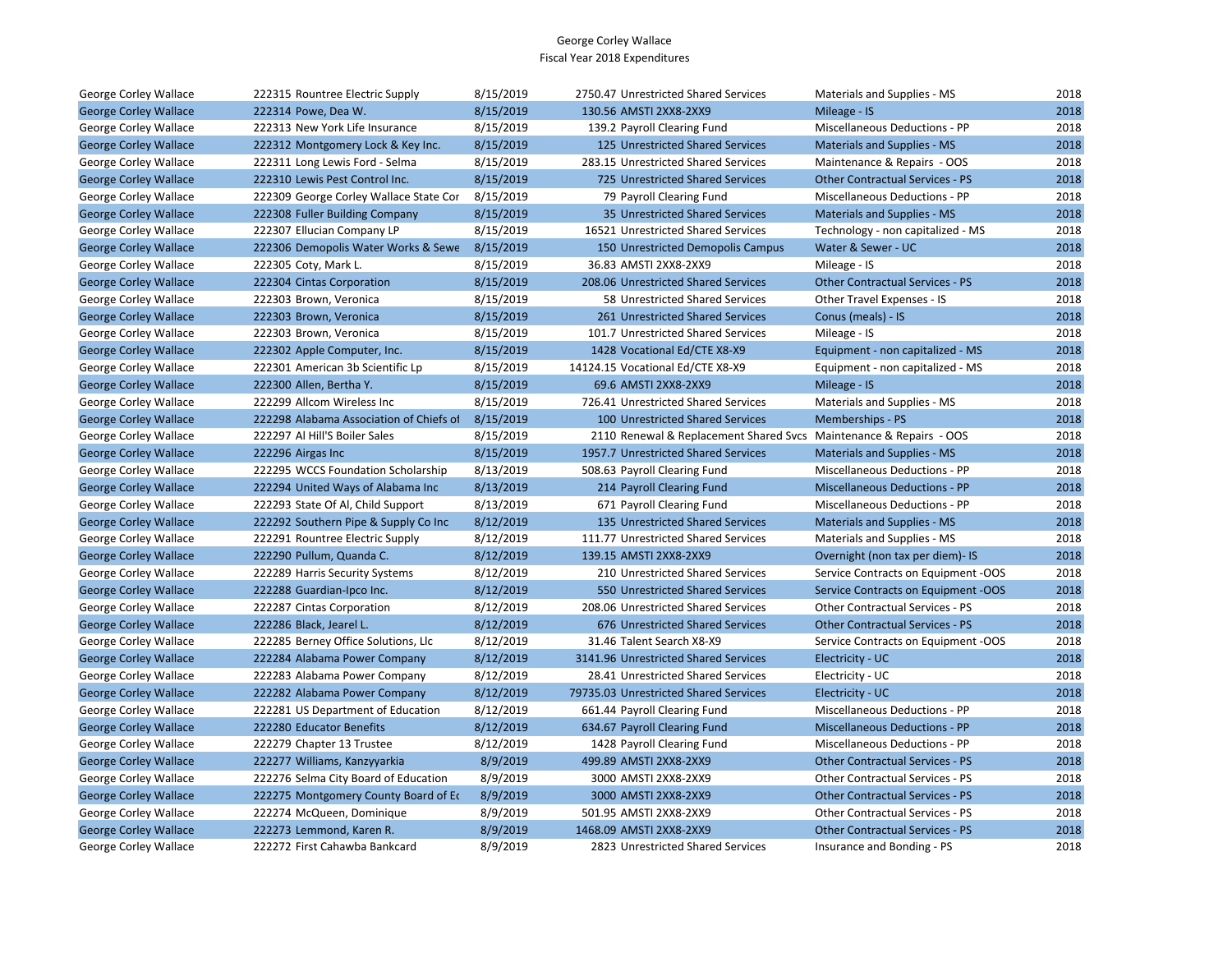| <b>George Corley Wallace</b> | 222271 Cotton, Angela B.                 | 8/9/2019 | 510.68 AMSTI 2XX8-2XX9                 | <b>Other Contractual Services - PS</b> | 2018 |
|------------------------------|------------------------------------------|----------|----------------------------------------|----------------------------------------|------|
| George Corley Wallace        | 222270 Carolina Biological Supply Co     | 8/9/2019 | 2449 Unrestricted Shared Services      | Materials and Supplies - MS            | 2018 |
| <b>George Corley Wallace</b> | 222269 Banks, Shanaveia                  | 8/9/2019 | 2164.1 AMSTI 2XX8-2XX9                 | <b>Other Contractual Services - PS</b> | 2018 |
| George Corley Wallace        | 222268 Advanced Disposal                 | 8/9/2019 | 342.91 Unrestricted Shared Services    | <b>Other Contractual Services - PS</b> | 2018 |
| <b>George Corley Wallace</b> | <b>222267 VALIC</b>                      | 8/9/2019 | 1075 Payroll Clearing Fund             | <b>Miscellaneous Deductions - PP</b>   | 2018 |
| George Corley Wallace        | 222266 New York Life Insurance           | 8/9/2019 | 2704.56 Payroll Clearing Fund          | Miscellaneous Deductions - PP          | 2018 |
| <b>George Corley Wallace</b> | 222265 Liberty National Life Insurance C | 8/9/2019 | 490.43 Payroll Clearing Fund           | <b>Miscellaneous Deductions - PP</b>   | 2018 |
| George Corley Wallace        | 222264 American Family Life Assurance    | 8/9/2019 | 3416.99 Payroll Clearing Fund          | Miscellaneous Deductions - PP          | 2018 |
| <b>George Corley Wallace</b> | 222263 Allstate                          | 8/9/2019 | 464.77 Payroll Clearing Fund           | <b>Miscellaneous Deductions - PP</b>   | 2018 |
| George Corley Wallace        | 222262 Williams, Angelica N.             | 8/8/2019 | 106.17 Payroll Clearing Fund           | Miscellaneous Deductions - PP          | 2018 |
| <b>George Corley Wallace</b> | 222261 Wal Mart                          | 8/8/2019 | 28.38 Talent Search X8-X9              | <b>Materials and Supplies - MS</b>     | 2018 |
| George Corley Wallace        | 222261 Wal Mart                          | 8/8/2019 | 102.83 Unrestricted Shared Services    | Materials and Supplies - MS            | 2018 |
| <b>George Corley Wallace</b> | 222261 Wal Mart                          | 8/8/2019 | 195.12 Dual Enrollment Sch. 2XX8-2XX9  | <b>Materials and Supplies - MS</b>     | 2018 |
| George Corley Wallace        | 222260 The Solutions Team Inc            | 8/8/2019 | 379 Unrestricted Shared Services       | Technology - non capitalized - MS      | 2018 |
| <b>George Corley Wallace</b> | 222259 State of Alabama                  | 8/8/2019 | 57945 Unrestricted Shared Services     | Tuition - TF                           | 2018 |
| George Corley Wallace        | 222258 Selma Family Restaurant           | 8/8/2019 | 175 Unrestricted Shared Services       | Materials and Supplies - MS            | 2018 |
| <b>George Corley Wallace</b> | 222257 Pullum, Quanda C.                 | 8/8/2019 | 660.13 AMSTI 2XX8-2XX9                 | Mileage - IS                           | 2018 |
| George Corley Wallace        | 222256 Office Depot Inc                  | 8/8/2019 | 1319.88 AMSTI 2XX8-2XX9                | Materials and Supplies - MS            | 2018 |
| <b>George Corley Wallace</b> | 222255 Gourdine, Raji                    | 8/8/2019 | 697.16 Unrestricted Shared Services    | Mileage - OS                           | 2018 |
| George Corley Wallace        | 222255 Gourdine, Raji                    | 8/8/2019 | 351.5 Unrestricted Shared Services     | Conus (meals) - OS                     | 2018 |
| <b>George Corley Wallace</b> | 222254 Farmers Feed Service, Inc.        | 8/8/2019 | 1604.95 Unrestricted Shared Services   | Maintenance & Repairs - OOS            | 2018 |
| George Corley Wallace        | 222253 Colonial Life                     | 8/8/2019 | 2331.34 Payroll Clearing Fund          | Miscellaneous Deductions - PP          | 2018 |
| <b>George Corley Wallace</b> | 222252 Carquest                          | 8/8/2019 | 92.86 Apple Coding Grant 2XX8-2XX9     | Maintenance & Repairs - OOS            | 2018 |
| George Corley Wallace        | 222251 Bentley, Betty J.                 | 8/8/2019 | 1200 Talent Search X8-X9               | Conus (meals) - OS                     | 2018 |
| <b>George Corley Wallace</b> | 222250 Bailey, Larry E.                  | 8/8/2019 | 1250 Unrestricted Demopolis Campus     | <b>Other Contractual Services - PS</b> | 2018 |
| George Corley Wallace        | 222249 The Flower Basket                 | 8/8/2019 | 212 Flower Fund                        | Deposit Liabilities - AP               | 2018 |
| <b>George Corley Wallace</b> | 222249 The Flower Basket                 | 8/8/2019 | 70 Unrestricted Shared Services        | <b>Materials and Supplies - MS</b>     | 2018 |
| George Corley Wallace        | 90000199 Bell Vickie D                   | 8/7/2019 | 3449.61 PAYROLL                        | PAYROLL                                | 2018 |
| <b>George Corley Wallace</b> | 90000188 Austin Tampatha                 | 8/7/2019 | 3224.28 PAYROLL                        | <b>PAYROLL</b>                         | 2018 |
| George Corley Wallace        | 4 Bell Vickie D                          | 8/7/2019 | 3449.61 PAYROLL                        | PAYROLL                                | 2018 |
| <b>George Corley Wallace</b> | 3 Austin Tampatha                        | 8/7/2019 | 3224.28 PAYROLL                        | <b>PAYROLL</b>                         | 2018 |
| George Corley Wallace        | 222248 Screenco Enterprises              | 8/6/2019 | 671.62 Unrestricted Shared Services    | Materials and Supplies - MS            | 2018 |
| <b>George Corley Wallace</b> | 222247 George Corley Wallace State Cor   | 8/6/2019 | 8667.35 Dual Enrollment Sch. 2XX8-2XX9 | <b>Materials and Supplies - MS</b>     | 2018 |
| George Corley Wallace        | 222247 George Corley Wallace State Cor   | 8/6/2019 | 105874 Dual Enrollment Sch. 2XX8-2XX9  | Scholarship and Waivers - SW           | 2018 |
| <b>George Corley Wallace</b> | 222246 Domino'S Pizza                    | 8/6/2019 | 350 Unrestricted Shared Services       | <b>Materials and Supplies - MS</b>     | 2018 |
| George Corley Wallace        | 222245 WEX Bank                          | 8/5/2019 | 663.49 Unrestricted Shared Services    | Gasoline & Oil - Motor Veh - OOS       | 2018 |
| <b>George Corley Wallace</b> | 222244 Walker, Shermanita                | 8/5/2019 | 103.59 AMSTI 2XX8-2XX9                 | Mileage - IS                           | 2018 |
| George Corley Wallace        | 222244 Walker, Shermanita                | 8/5/2019 | 400 AMSTI 2XX8-2XX9                    | Overnight (non tax per diem)- IS       | 2018 |
| <b>George Corley Wallace</b> | 222243 Thomas, Herbert H.                | 8/5/2019 | 266 Unrestricted Shared Services       | Conus (meals) - OS                     | 2018 |
| George Corley Wallace        | 222243 Thomas, Herbert H.                | 8/5/2019 | 217.53 Unrestricted Shared Services    | Other Travel Expenses - OS             | 2018 |
| <b>George Corley Wallace</b> | 222242 Southern Association for Institut | 8/5/2019 | 275 Unrestricted Shared Services       | <b>Registration Fees-OS</b>            | 2018 |
| George Corley Wallace        | 222241 Roberson, Erika M.                | 8/5/2019 | 59.6 AMSTI 2XX8-2XX9                   | Mileage - IS                           | 2018 |
| <b>George Corley Wallace</b> | 222240 Randolph, Yulonda B.              | 8/5/2019 | 285.5 Unrestricted Shared Services     | Conus (meals) - OS                     | 2018 |
| George Corley Wallace        | 222240 Randolph, Yulonda B.              | 8/5/2019 | 116.51 Unrestricted Shared Services    | Other Travel Expenses - OS             | 2018 |
| <b>George Corley Wallace</b> | 222239 Prattville Auto and RV Repair Cer | 8/5/2019 | 5618.95 Apple Coding Grant 2XX8-2XX9   | Equipment - non capitalized - MS       | 2018 |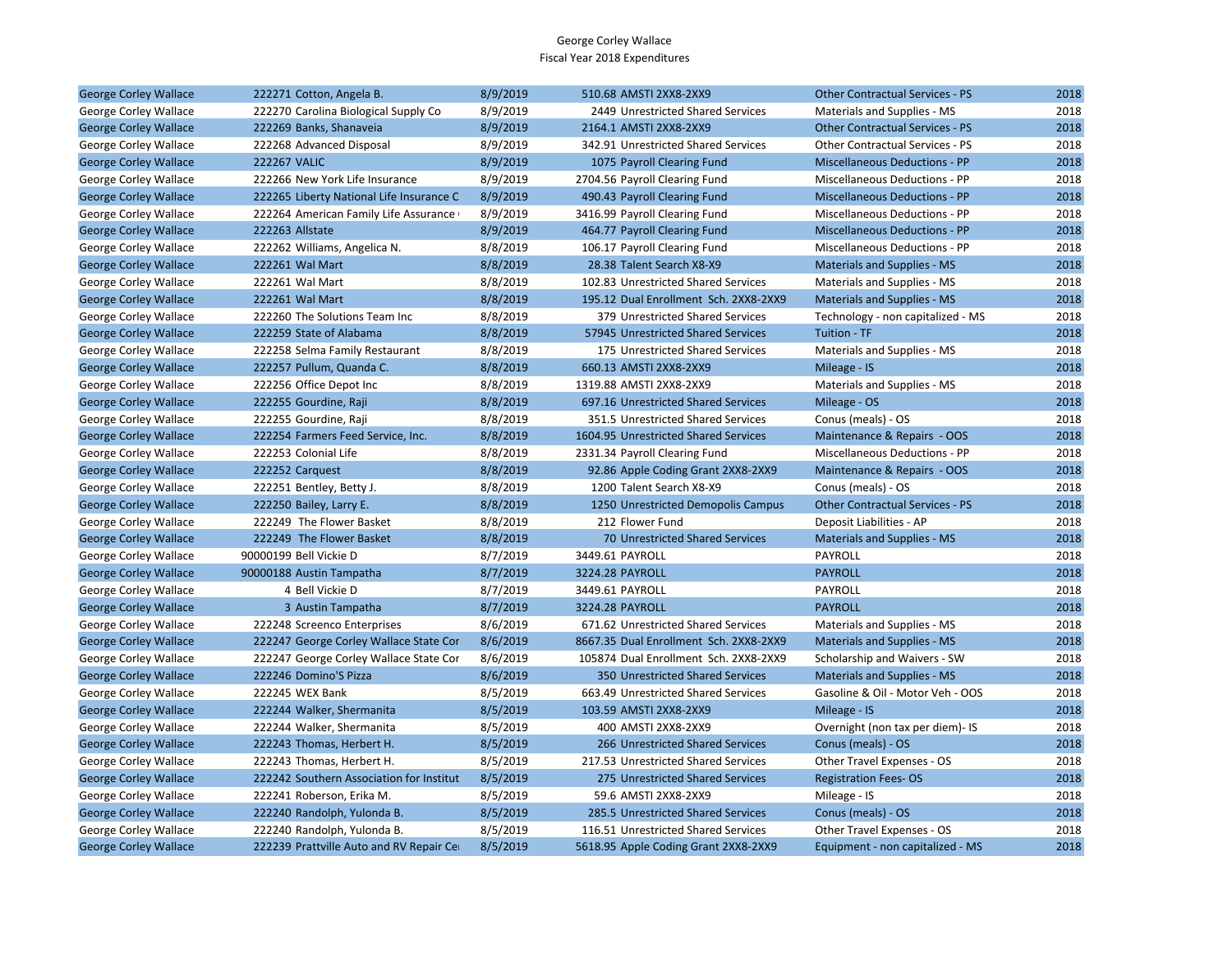| George Corley Wallace        | 222238 Pitney Bowes Bank Inc           | 8/5/2019 | 3241.83 Unrestricted Shared Services    | Short-Term Equipment Rentals - OOS         | 2018 |
|------------------------------|----------------------------------------|----------|-----------------------------------------|--------------------------------------------|------|
| <b>George Corley Wallace</b> | 222237 Morrow, Queen A.                | 8/5/2019 | 120.64 AE-State Regular 2XX8-2XX9       | Mileage - IS                               | 2018 |
| George Corley Wallace        | 222236 Marshall, Annie L.              | 8/5/2019 | 42.75 AE-State Regular 2XX8-2XX9        | Mileage - IS                               | 2018 |
| <b>George Corley Wallace</b> | 222235 Logan, Shuntelra B.             | 8/5/2019 | 170 Unrestricted Shared Services        | Overnight (non tax per diem)- IS           | 2018 |
| George Corley Wallace        | 222234 Harris Security Systems         | 8/5/2019 | 164.85 Unrestricted Shared Services     | Service Contracts on Equipment -OOS        | 2018 |
| <b>George Corley Wallace</b> | 222233 Gourdine, Raji                  | 8/5/2019 | 57.66 Unrestricted Shared Services      | Mileage - IS                               | 2018 |
| George Corley Wallace        | 222232 Goings, Ghytana S.              | 8/5/2019 | 170 Unrestricted Shared Services        | Overnight (non tax per diem)- IS           | 2018 |
| <b>George Corley Wallace</b> | 222231 George Corley Wallace State Cor | 8/5/2019 | 58559.05 Dual Enrollment Sch. 2XX8-2XX9 | Scholarship and Waivers - SW               | 2018 |
| George Corley Wallace        | 222230 George Corley Wallace State Cor | 8/5/2019 | 7500 Construction Industry Grant        | Scholarship and Waivers - SW               | 2018 |
| <b>George Corley Wallace</b> | 222229 George Corley Wallace State Cor | 8/5/2019 | 43.29 Unrestricted Shared Services      | <b>Materials and Supplies - MS</b>         | 2018 |
| George Corley Wallace        | 222229 George Corley Wallace State Cor | 8/5/2019 | 24.25 Apple Coding Grant 2XX8-2XX9      | Materials and Supplies - MS                | 2018 |
| <b>George Corley Wallace</b> | 222228 Cougar Oil Inc.                 | 8/5/2019 | 3331.48 Unrestricted Shared Services    | Gasoline & Oil - Motor Veh - OOS           | 2018 |
| George Corley Wallace        | 222227 Cosby, Helen A.                 | 8/5/2019 | 50.8 Unrestricted Shared Services       | Mileage - IS                               | 2018 |
| <b>George Corley Wallace</b> | 222226 Alabama Community College Cor   | 8/5/2019 | 57945 Unrestricted Shared Services      | Tuition - TF                               | 2018 |
| George Corley Wallace        | 222225 Wilson, Keishonna A.            | 8/2/2019 | 19.04 CWS                               | FICA - FB                                  | 2018 |
| <b>George Corley Wallace</b> | 222224 Williams, Joe                   | 8/2/2019 | 129.31 Unrestricted Shared Services     | <b>Other Contractual Services - PS</b>     | 2018 |
| George Corley Wallace        | 222223 Walker, Shermanita              | 8/2/2019 | 286.87 AMSTI 2XX8-2XX9                  | Mileage - IS                               | 2018 |
| <b>George Corley Wallace</b> | 222222 Tubbs - Turner, Jocelyn J.      | 8/2/2019 | 400 AMSTI 2XX8-2XX9                     | Overnight (non tax per diem)- IS           | 2018 |
| George Corley Wallace        | 222222 Tubbs - Turner, Jocelyn J.      | 8/2/2019 | 506.63 AMSTI 2XX8-2XX9                  | Mileage - IS                               | 2018 |
| <b>George Corley Wallace</b> | 222221 Spire                           | 8/2/2019 | 5615.78 Unrestricted Shared Services    | Gas & Heating Fuel - UC                    | 2018 |
| George Corley Wallace        | 222220 Spicer, Chandra                 | 8/2/2019 | 88.86 AMSTI 2XX8-2XX9                   | Mileage - IS                               | 2018 |
| <b>George Corley Wallace</b> | 222219 Roberson, Erika M.              | 8/2/2019 | 47.91 AMSTI 2XX8-2XX9                   | Mileage - IS                               | 2018 |
| George Corley Wallace        | 222218 Reserve Account Acct# 162651    | 8/2/2019 | 2086.96 Unrestricted Shared Services    | Short-Term Equipment Rentals - OOS         | 2018 |
| <b>George Corley Wallace</b> | 222217 Pullum, Quanda C.               | 8/2/2019 | 265.03 AMSTI 2XX8-2XX9                  | Mileage - IS                               | 2018 |
| George Corley Wallace        | 222216 Powe, Dea W.                    | 8/2/2019 | 495.76 AMSTI 2XX8-2XX9                  | Mileage - IS                               | 2018 |
| <b>George Corley Wallace</b> | 222216 Powe, Dea W.                    | 8/2/2019 | 495.76 AMSTI 2XX8-2XX9                  | Overnight (non tax per diem)- IS           | 2018 |
| George Corley Wallace        | 222215 Pettway, Clarence J.            | 8/2/2019 | 176.83 AMSTI 2XX8-2XX9                  | Mileage - IS                               | 2018 |
| <b>George Corley Wallace</b> | 222214 Kennedy, Regina S.              | 8/2/2019 | 698.96 AMSTI 2XX8-2XX9                  | Mileage - IS                               | 2018 |
| George Corley Wallace        | 222213 Jackson, Teresa A.              | 8/2/2019 | 187.5 Unrestricted Shared Services      | <b>Other Contractual Services - PS</b>     | 2018 |
| <b>George Corley Wallace</b> | 222212 Jackson, Brandy R.              | 8/2/2019 | 187.5 Unrestricted Shared Services      | <b>Other Contractual Services - PS</b>     | 2018 |
| George Corley Wallace        | 222211 Hicks, Mary E.                  | 8/2/2019 | 187.5 Unrestricted Shared Services      | Other Contractual Services - PS            | 2018 |
| <b>George Corley Wallace</b> | 222210 Gourdine, Jimmetta              | 8/2/2019 | 157.5 Unrestricted Shared Services      | <b>Other Contractual Services - PS</b>     | 2018 |
| George Corley Wallace        | 222209 Coty, Mark L.                   | 8/2/2019 | 147.32 AMSTI 2XX8-2XX9                  | Mileage - IS                               | 2018 |
| <b>George Corley Wallace</b> | 222208 Casby, Aaron L.                 | 8/2/2019 | 361.97 AMSTI 2XX8-2XX9                  | Mileage - IS                               | 2018 |
| George Corley Wallace        | 222207 C Spire Business                | 8/2/2019 | 5280 Unrestricted Shared Services       | Technology - non capitalized - MS          | 2018 |
| <b>George Corley Wallace</b> | 222206 Compansol                       | 8/1/2019 | 799 Talent Search X7-X8                 | <b>Registration Fees-OS</b>                | 2018 |
| George Corley Wallace        | 222205 Wittichen Supply Company Inc    | 8/1/2019 | 304.44 Unrestricted Shared Services     | Materials and Supplies - MS                | 2018 |
| <b>George Corley Wallace</b> | 222204 Verizon Wireless                | 8/1/2019 | 520.13 AMSTI 2XX8-2XX9                  | Landline Phones - UC                       | 2018 |
| George Corley Wallace        | 222204 Verizon Wireless                | 8/1/2019 | 120.03 Unrestricted Shared Services     | Wireless Phones - UC                       | 2018 |
| <b>George Corley Wallace</b> | 222203 Trustmark                       | 8/1/2019 | 5000 Bank Fund                          | <b>Trustmark Checking Acct.(Demopolis)</b> | 2018 |
| George Corley Wallace        | 222202 State of Alabama                | 8/1/2019 | 1080.03 Unrestricted Shared Services    | Landline Phones - UC                       | 2018 |
| <b>George Corley Wallace</b> | 222201 Shred It                        | 8/1/2019 | 475.74 Unrestricted Shared Services     | <b>Other Contractual Services - PS</b>     | 2018 |
| George Corley Wallace        | 222200 Roberson, Erika M.              | 8/1/2019 | 239.44 AMSTI 2XX8-2XX9                  | Mileage - IS                               | 2018 |
| <b>George Corley Wallace</b> | 222199 NCS Pearson, Inc.               | 8/1/2019 | 1701 Talent Search X8-X9                | <b>Materials and Supplies - MS</b>         | 2018 |
| George Corley Wallace        | 222198 Lewis Pest Control Inc.         | 8/1/2019 | 1665 Unrestricted Shared Services       | Other Contractual Services - PS            | 2018 |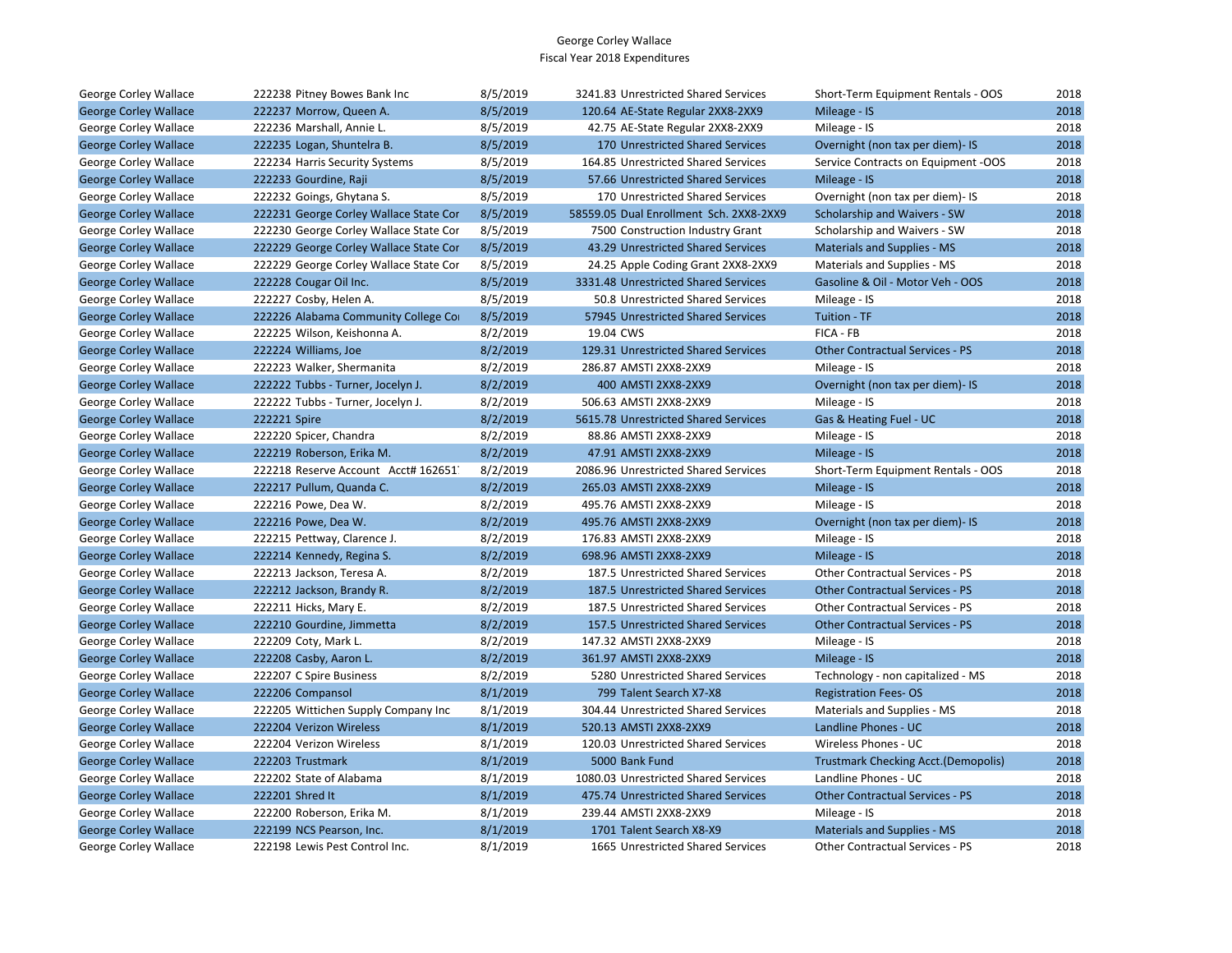| <b>George Corley Wallace</b> | 222197 KyKenKee, Inc                   | 8/1/2019  | 2040 Unrestricted Shared Services                                     | <b>Materials and Supplies - MS</b>     | 2018 |
|------------------------------|----------------------------------------|-----------|-----------------------------------------------------------------------|----------------------------------------|------|
| George Corley Wallace        | 222196 Fuller Building Company         | 8/1/2019  | 68.99 Unrestricted Shared Services                                    | Materials and Supplies - MS            | 2018 |
| <b>George Corley Wallace</b> | 222195 Cintas Corporation              | 8/1/2019  | 208.06 Unrestricted Shared Services                                   | <b>Other Contractual Services - PS</b> | 2018 |
| George Corley Wallace        | 222194 Central Paper Co, Inc.          | 8/1/2019  | 63.12 Unrestricted Shared Services                                    | Materials and Supplies - MS            | 2018 |
| <b>George Corley Wallace</b> | 222193 Avaa Alabama Veterans Affairs A | 8/1/2019  | 600 Unrestricted Shared Services                                      | <b>Registration Fees-IS</b>            | 2018 |
| George Corley Wallace        | 222192 Allen, Bertha Y.                | 8/1/2019  | 96.98 AMSTI 2XX8-2XX9                                                 | Mileage - IS                           | 2018 |
| <b>George Corley Wallace</b> | 222190 Taylor, Carolyn A.              | 7/31/2019 | 777.63 Payroll Clearing Fund                                          | Miscellaneous - AR                     | 2018 |
| George Corley Wallace        | 222189 Berry, Lee                      | 7/31/2019 | 2130.85 Payroll Clearing Fund                                         | Miscellaneous - AR                     | 2018 |
| <b>George Corley Wallace</b> | 222188 Steele, Michael D.              | 7/31/2019 | 240 Unrestricted Shared Services                                      | <b>Other Contractual Services - PS</b> | 2018 |
| George Corley Wallace        | 222187 Roper, Ethel B.                 | 7/31/2019 | 832 Unrestricted Shared Services                                      | <b>Other Contractual Services - PS</b> | 2018 |
| <b>George Corley Wallace</b> | 222186 Purdie, James D.                | 7/31/2019 | 202.2 Unrestricted Shared Services                                    | <b>Other Contractual Services - PS</b> | 2018 |
| George Corley Wallace        | 222185 Hunter, Otto W.                 | 7/31/2019 | 600 AMSTI 2XX7-2XX8                                                   | Other Contractual Services - PS        | 2018 |
| <b>George Corley Wallace</b> | 222184 Smith, Jerry D.                 | 7/31/2019 | 2000 Unrestricted Shared Services                                     | <b>Other Contractual Services - PS</b> | 2018 |
| George Corley Wallace        | 222183 Perkins, Roderick               | 7/31/2019 | 843.48 Unrestricted Shared Services                                   | Other Contractual Services - PS        | 2018 |
| <b>George Corley Wallace</b> | 222182 Woods, Erica W.                 | 7/30/2019 | 1958.61 AMSTI 2XX8-2XX9                                               | <b>Other Contractual Services - PS</b> | 2018 |
| George Corley Wallace        | 222181 Williamson, Lisa                | 7/30/2019 | 1573.39 AMSTI 2XX8-2XX9                                               | Other Contractual Services - PS        | 2018 |
| <b>George Corley Wallace</b> | 222180 Williams, Tynisa                | 7/30/2019 | 664.29 AMSTI 2XX8-2XX9                                                | <b>Other Contractual Services - PS</b> | 2018 |
| George Corley Wallace        | 222179 Verizon Wireless                | 7/30/2019 | 120.03 Unrestricted Shared Services                                   | Landline Phones - UC                   | 2018 |
| <b>George Corley Wallace</b> | 222179 Verizon Wireless                | 7/30/2019 | 665.16 Unrestricted Shared Services                                   | <b>Wireless Phones - UC</b>            | 2018 |
| George Corley Wallace        | 222179 Verizon Wireless                | 7/30/2019 | 480.13 AMSTI 2XX9-2XX0                                                | Landline Phones - UC                   | 2018 |
| <b>George Corley Wallace</b> | 222178 Verified Credentials Inc        | 7/30/2019 | 52.2 Unrestricted Shared Services                                     | <b>Other Contractual Services - PS</b> | 2018 |
| George Corley Wallace        | 222177 Urban, Wesley B.                | 7/30/2019 | 1700 Unrestricted Shared Services                                     | Other Contractual Services - PS        | 2018 |
| <b>George Corley Wallace</b> | 222176 Underwood, Pamela               | 7/30/2019 | 1233.77 AMSTI 2XX8-2XX9                                               | <b>Other Contractual Services - PS</b> | 2018 |
| George Corley Wallace        | 222175 U.S. Bank National Association  | 7/30/2019 | 6090.64 Unrestricted Shared Services                                  | Operating Lease Payment - OOS          | 2018 |
| <b>George Corley Wallace</b> | 222175 U.S. Bank National Association  | 7/30/2019 | 313.18 AE-State Regular 2XX8-2XX9                                     | Short-Term Equipment Rentals - OOS     | 2018 |
| George Corley Wallace        | 222174 Trane US Inc                    | 7/30/2019 | 9905.28 Renewal & Replacement Shared Svcs Maintenance & Repairs - OOS |                                        | 2018 |
| <b>George Corley Wallace</b> | 222173 Taylor, Shenita A.              | 7/30/2019 | 1314.48 AMSTI 2XX8-2XX9                                               | <b>Other Contractual Services - PS</b> | 2018 |
| George Corley Wallace        | 222172 Taylor, Catherine C.            | 7/30/2019 | 1427.84 AMSTI 2XX8-2XX9                                               | <b>Other Contractual Services - PS</b> | 2018 |
| <b>George Corley Wallace</b> | 222171 Tarver, Rita                    | 7/30/2019 | 834.22 AMSTI 2XX8-2XX9                                                | <b>Other Contractual Services - PS</b> | 2018 |
| George Corley Wallace        | 222170 Solomon, Brittany               | 7/30/2019 | 1087.12 AMSTI 2XX8-2XX9                                               | Other Contractual Services - PS        | 2018 |
| <b>George Corley Wallace</b> | 222169 Smiley, Irvin T.                | 7/30/2019 | 2927.01 AMSTI 2XX8-2XX9                                               | <b>Other Contractual Services - PS</b> | 2018 |
| George Corley Wallace        | 222168 Selma Family Restaurant         | 7/30/2019 | 191.83 Unrestricted Shared Services                                   | Materials and Supplies - MS            | 2018 |
| <b>George Corley Wallace</b> | 222167 Scott, Annette                  | 7/30/2019 | 1694.06 AMSTI 2XX8-2XX9                                               | <b>Other Contractual Services - PS</b> | 2018 |
| George Corley Wallace        | 222166 Ruffin, Tiffany L.              | 7/30/2019 | 834.48 AMSTI 2XX8-2XX9                                                | Other Contractual Services - PS        | 2018 |
| <b>George Corley Wallace</b> | 222165 Randolph, Derrick               | 7/30/2019 | 1029.24 AMSTI 2XX8-2XX9                                               | <b>Other Contractual Services - PS</b> | 2018 |
| George Corley Wallace        | 222164 Pettway, Jaleesa C.             | 7/30/2019 | 222.85 AMSTI 2XX8-2XX9                                                | Other Contractual Services - PS        | 2018 |
| <b>George Corley Wallace</b> | 222163 Moseley, LeAnne B.              | 7/30/2019 | 3216.5 AMSTI 2XX8-2XX9                                                | <b>Other Contractual Services - PS</b> | 2018 |
| George Corley Wallace        | 222162 Mitchell, Latonya               | 7/30/2019 | 1283.94 AMSTI 2XX8-2XX9                                               | Mileage - IS                           | 2018 |
| <b>George Corley Wallace</b> | 222161 McNeal, Henry                   | 7/30/2019 | 165.6 Renewal & Replacement Shared Svcs Maintenance & Repairs - OOS   |                                        | 2018 |
| George Corley Wallace        | 222160 Marco Promos Llc                | 7/30/2019 | 1056.46 AMSTI 2XX8-2XX9                                               | Other Contractual Services - PS        | 2018 |
| <b>George Corley Wallace</b> | 222159 Madison, Latisha                | 7/30/2019 | 1674.92 AMSTI 2XX8-2XX9                                               | <b>Other Contractual Services - PS</b> | 2018 |
| George Corley Wallace        | 222158 Logan, Katrina D.               | 7/30/2019 | 811.6 AMSTI 2XX8-2XX9                                                 | Other Contractual Services - PS        | 2018 |
| <b>George Corley Wallace</b> | 222157 Kish, Sheryl D.                 | 7/30/2019 | 3105.87 AMSTI 2XX8-2XX9                                               | <b>Other Contractual Services - PS</b> | 2018 |
| George Corley Wallace        | 222156 Johnson, Michelle               | 7/30/2019 | 2873.52 AMSTI 2XX8-2XX9                                               | Other Contractual Services - PS        | 2018 |
| <b>George Corley Wallace</b> | 222155 Hicks, Ashara M.                | 7/30/2019 | 1454.84 AMSTI 2XX8-2XX9                                               | <b>Other Contractual Services - PS</b> | 2018 |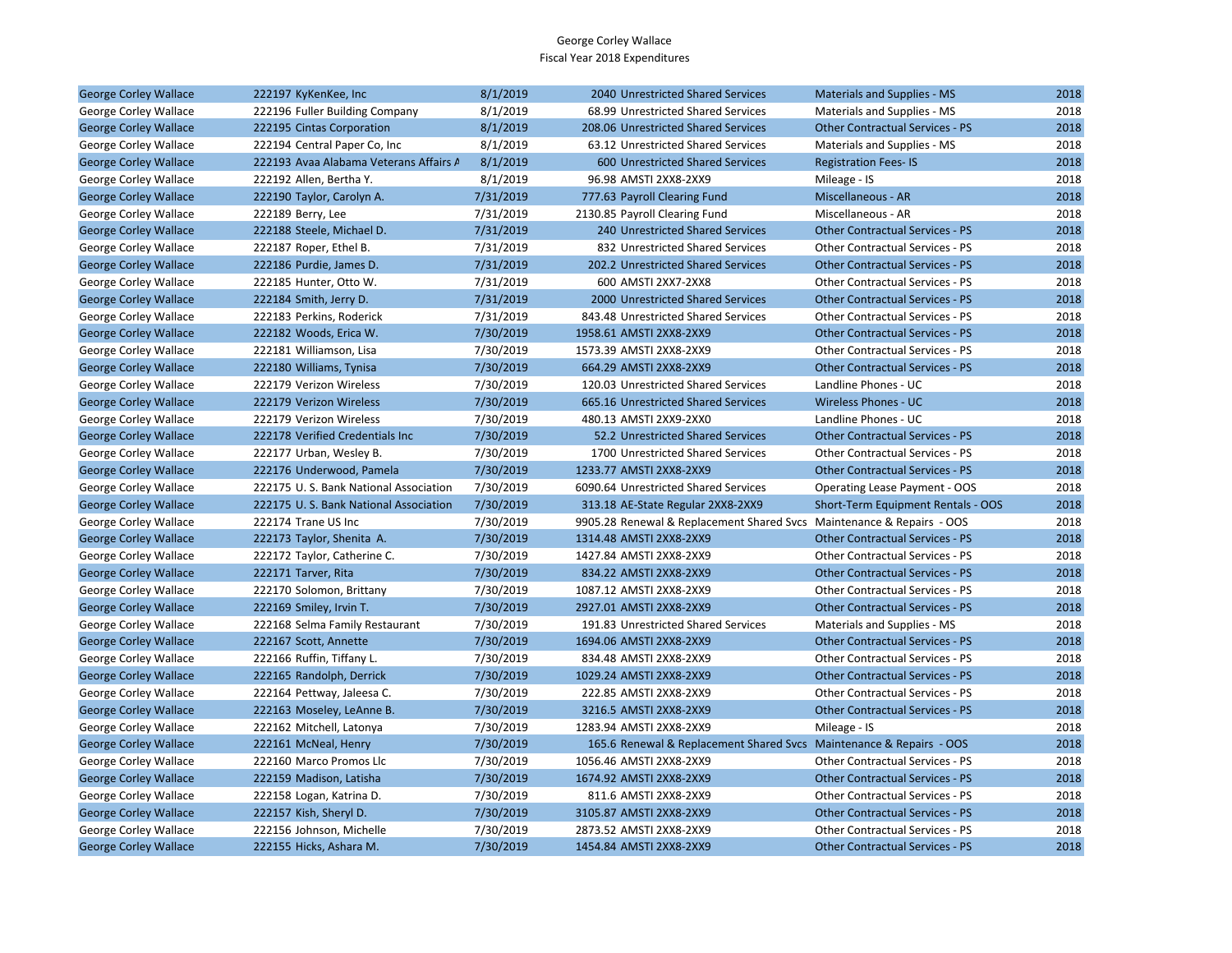| George Corley Wallace        | 222154 Hand2mind Inc                   | 7/30/2019 | 30881.91 AMSTI 2XX8-2XX9              | Materials and Supplies - MS            | 2018 |
|------------------------------|----------------------------------------|-----------|---------------------------------------|----------------------------------------|------|
| <b>George Corley Wallace</b> | 222153 Hammonds, Tara P.               | 7/30/2019 | 1335.13 AMSTI 2XX8-2XX9               | <b>Other Contractual Services - PS</b> | 2018 |
| George Corley Wallace        | 222152 Greene Co Democrat              | 7/30/2019 | 25 Unrestricted Shared Services       | Subscriptions - OOS                    | 2018 |
| <b>George Corley Wallace</b> | 222151 Godbold, Kate C.                | 7/30/2019 | 5379.53 AMSTI 2XX8-2XX9               | <b>Other Contractual Services - PS</b> | 2018 |
| George Corley Wallace        | 222150 Galls                           | 7/30/2019 | 223.28 Unrestricted Shared Services   | Materials and Supplies - MS            | 2018 |
| <b>George Corley Wallace</b> | 222149 Federal Express Corporation     | 7/30/2019 | 102.34 AMSTI 2XX8-2XX9                | Postage - OOS                          | 2018 |
| George Corley Wallace        | 222149 Federal Express Corporation     | 7/30/2019 | 94.67 Unrestricted Shared Services    | Postage - OOS                          | 2018 |
| <b>George Corley Wallace</b> | 222148 Ergonom Corporation             | 7/30/2019 | 22872.78 Apple Coding Grant 2XX8-2XX9 | Equipment - non capitalized - MS       | 2018 |
| George Corley Wallace        | 222147 EBSCO Investment Services       | 7/30/2019 | 7705.14 AMSTI 2XX8-2XX9               | Materials and Supplies - MS            | 2018 |
| <b>George Corley Wallace</b> | 222146 Cox Commerical Interiors, LLC   | 7/30/2019 | 2695 Unrestricted Shared Services     | <b>Materials and Supplies - MS</b>     | 2018 |
| George Corley Wallace        | 222145 Burns, Brenda R.                | 7/30/2019 | 833.64 AMSTI 2XX8-2XX9                | Other Contractual Services - PS        | 2018 |
| <b>George Corley Wallace</b> | 222144 BBS Enterprise                  | 7/30/2019 | 17335 Unrestricted Shared Services    | <b>Other Contractual Services - PS</b> | 2018 |
| George Corley Wallace        | 222143 Alabama Skills USA Association  | 7/30/2019 | 3000 Vocational Ed/CTE X8-X9          | Lodging - OS                           | 2018 |
| <b>George Corley Wallace</b> | 222142 Alabama Skills USA Association  | 7/30/2019 | 750 Vocational Ed/CTE X8-X9           | <b>Registration Fees-OS</b>            | 2018 |
| George Corley Wallace        | 222141 Alabama Skills USA Association  | 7/30/2019 | 1000 Unrestricted Shared Services     | Lodging - OS                           | 2018 |
| <b>George Corley Wallace</b> | 222140 Alabama Skills USA Association  | 7/30/2019 | 250 Unrestricted Shared Services      | <b>Registration Fees-OS</b>            | 2018 |
| George Corley Wallace        | 222139 Lucy, Tyaunnaka                 | 7/30/2019 | 2659.08 AMSTI 2XX8-2XX9               | Other Contractual Services - PS        | 2018 |
| <b>George Corley Wallace</b> | correcttw<br>Rose Ebony S              | 7/29/2019 | <b>0 PAYROLL</b>                      | <b>PAYROLL</b>                         | 2018 |
| George Corley Wallace        | correcttw<br>Smith Leigh Ann           | 7/29/2019 | 0 PAYROLL                             | PAYROLL                                | 2018 |
| <b>George Corley Wallace</b> | Bradsell Karen S.<br>correcttw         | 7/29/2019 | <b>0 PAYROLL</b>                      | <b>PAYROLL</b>                         | 2018 |
| George Corley Wallace        | correcttw<br>Richardson Kendra Jones   | 7/29/2019 | 0 PAYROLL                             | PAYROLL                                | 2018 |
| <b>George Corley Wallace</b> | corphreim<br><b>Moore Derrick M</b>    | 7/29/2019 | <b>0 PAYROLL</b>                      | <b>PAYROLL</b>                         | 2018 |
| George Corley Wallace        | 90000226 Pettway Alonzia               | 7/29/2019 | 2966.92 PAYROLL                       | PAYROLL                                | 2018 |
| <b>George Corley Wallace</b> | 90000225 Heard Anthony                 | 7/29/2019 | 2966.92 PAYROLL                       | <b>PAYROLL</b>                         | 2018 |
| George Corley Wallace        | 90000224 Harvell Robert L              | 7/29/2019 | 2887.25 PAYROLL                       | PAYROLL                                | 2018 |
| <b>George Corley Wallace</b> | 90000223 Moore Timothy                 | 7/29/2019 | 3561.75 PAYROLL                       | <b>PAYROLL</b>                         | 2018 |
| George Corley Wallace        | 90000222 Mauldin Reginald Otis         | 7/29/2019 | 4076.75 PAYROLL                       | PAYROLL                                | 2018 |
| <b>George Corley Wallace</b> | 90000221 Haralson Isaiah S             | 7/29/2019 | 2808.17 PAYROLL                       | <b>PAYROLL</b>                         | 2018 |
| George Corley Wallace        | 90000220 Patterson Ray Anthony         | 7/29/2019 | 3046.08 PAYROLL                       | PAYROLL                                | 2018 |
| <b>George Corley Wallace</b> | 90000219 Bennett Robbyn V.             | 7/29/2019 | 8492 PAYROLL                          | <b>PAYROLL</b>                         | 2018 |
| George Corley Wallace        | 90000218 Allison Eric Preston          | 7/29/2019 | 6177.92 PAYROLL                       | PAYROLL                                | 2018 |
| <b>George Corley Wallace</b> | 90000217 Chesnut Veronica S            | 7/29/2019 | 2416.67 PAYROLL                       | <b>PAYROLL</b>                         | 2018 |
| George Corley Wallace        | 90000216 Moss Johnny E                 | 7/29/2019 | 5774.17 PAYROLL                       | PAYROLL                                | 2018 |
| <b>George Corley Wallace</b> | 90000215 Carroll Jessica Bishop        | 7/29/2019 | 5048.16 PAYROLL                       | <b>PAYROLL</b>                         | 2018 |
| George Corley Wallace        | 90000214 Brown Veronica S.             | 7/29/2019 | 8427 PAYROLL                          | PAYROLL                                | 2018 |
| <b>George Corley Wallace</b> | 90000213 Abbott Brandi Nicole          | 7/29/2019 | 2570.08 PAYROLL                       | <b>PAYROLL</b>                         | 2018 |
| George Corley Wallace        | 90000212 Williams Norman Alana Nickole | 7/29/2019 | 1248 PAYROLL                          | PAYROLL                                | 2018 |
| <b>George Corley Wallace</b> | 90000211 Whatley Andrew Douglas        | 7/29/2019 | 2649.42 PAYROLL                       | <b>PAYROLL</b>                         | 2018 |
| George Corley Wallace        | 90000210 Jackson Vincent Keith         | 7/29/2019 | 2416.67 PAYROLL                       | PAYROLL                                | 2018 |
| <b>George Corley Wallace</b> | 90000209 Holston Kimberly J.           | 7/29/2019 | 3759.33 PAYROLL                       | <b>PAYROLL</b>                         | 2018 |
| George Corley Wallace        | 90000208 Dysart Charles J              | 7/29/2019 | 5774.17 PAYROLL                       | PAYROLL                                | 2018 |
| <b>George Corley Wallace</b> | 90000207 Berry Lee                     | 7/29/2019 | 2570.08 PAYROLL                       | <b>PAYROLL</b>                         | 2018 |
| George Corley Wallace        | 90000206 Evans Naopi Lc                | 7/29/2019 | 3125.08 PAYROLL                       | PAYROLL                                | 2018 |
| <b>George Corley Wallace</b> | 90000205 Hasberry Letti Monique        | 7/29/2019 | 2311.09 PAYROLL                       | <b>PAYROLL</b>                         | 2018 |
| George Corley Wallace        | 90000204 Dixon Colleen Roland          | 7/29/2019 | 4675.35 PAYROLL                       | <b>PAYROLL</b>                         | 2018 |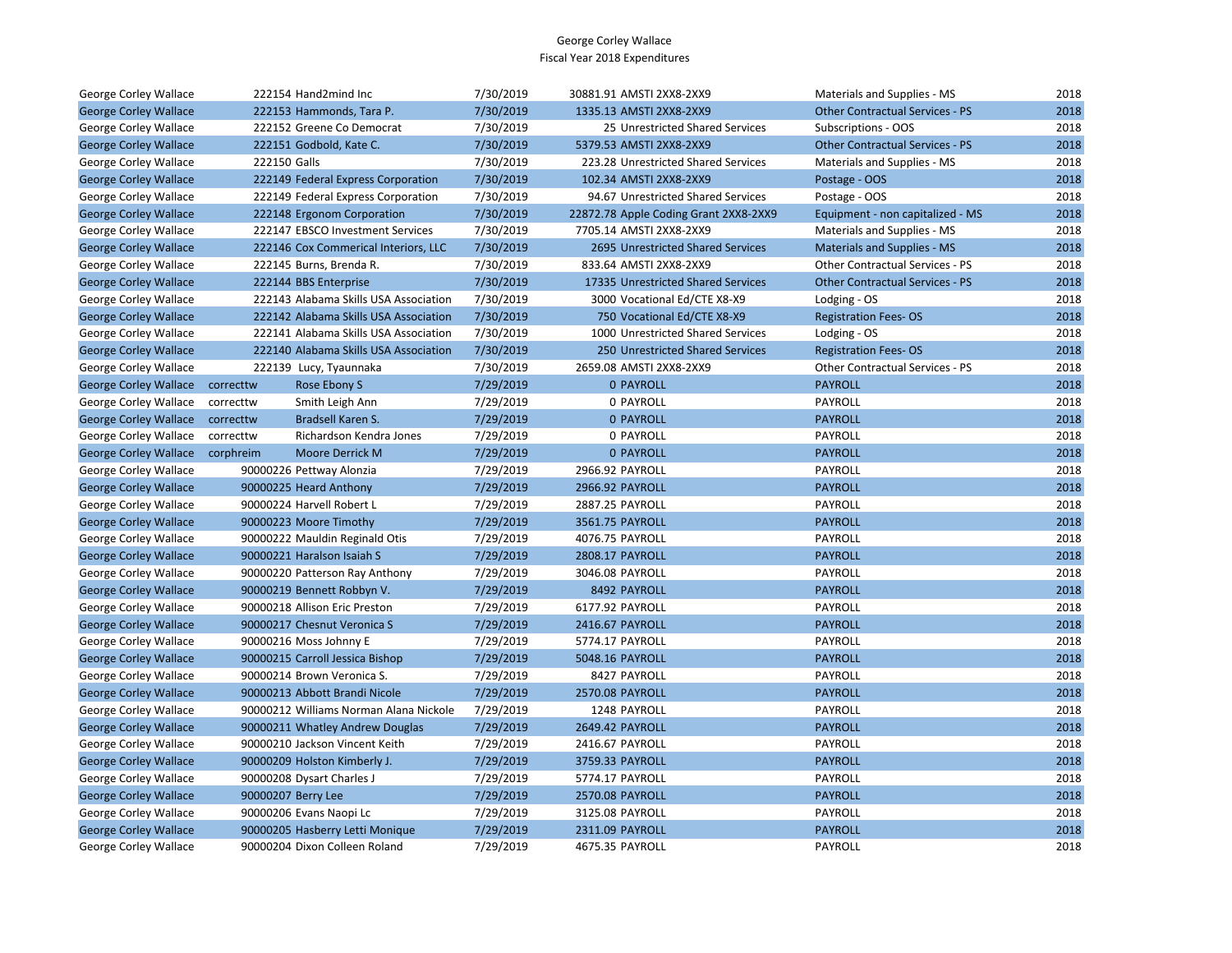| <b>George Corley Wallace</b> | 90000203 Vance Laura Lynn         | 7/29/2019 | 4822.01 PAYROLL    | <b>PAYROLL</b> | 2018 |
|------------------------------|-----------------------------------|-----------|--------------------|----------------|------|
| George Corley Wallace        | 90000202 Spencer Rosa Chiffon     | 7/29/2019 | 8800.91 PAYROLL    | PAYROLL        | 2018 |
| <b>George Corley Wallace</b> | 90000201 Jordan Judy Y.           | 7/29/2019 | 4017.8 PAYROLL     | <b>PAYROLL</b> | 2018 |
| George Corley Wallace        | 90000200 Davis Mary Lee           | 7/29/2019 | 4062.35 PAYROLL    | PAYROLL        | 2018 |
| <b>George Corley Wallace</b> | 90000198 Davis Rebecca Moore      | 7/29/2019 | 250 PAYROLL        | <b>PAYROLL</b> | 2018 |
| George Corley Wallace        | 90000197 Turner Herman W.         | 7/29/2019 | 1300 PAYROLL       | PAYROLL        | 2018 |
| <b>George Corley Wallace</b> | 90000196 Harper April M           | 7/29/2019 | 1170 PAYROLL       | <b>PAYROLL</b> | 2018 |
| George Corley Wallace        | 90000195 Graham Glen Partick      | 7/29/2019 | 250 PAYROLL        | PAYROLL        | 2018 |
| <b>George Corley Wallace</b> | 90000194 Maxey Willie E.          | 7/29/2019 | 433.33 PAYROLL     | <b>PAYROLL</b> | 2018 |
| George Corley Wallace        | 90000193 Evans Duane A            | 7/29/2019 | 5546.84 PAYROLL    | PAYROLL        | 2018 |
| <b>George Corley Wallace</b> | 90000192 Bailey Danny L           | 7/29/2019 | <b>260 PAYROLL</b> | <b>PAYROLL</b> | 2018 |
| George Corley Wallace        | 90000191 Hannah Marcus A.         | 7/29/2019 | 1241.67 PAYROLL    | PAYROLL        | 2018 |
| <b>George Corley Wallace</b> | 90000190 Jefferson Shelia Lawanda | 7/29/2019 | 3918 PAYROLL       | <b>PAYROLL</b> | 2018 |
| George Corley Wallace        | 90000189 Headley Linda Fay        | 7/29/2019 | 2728.58 PAYROLL    | PAYROLL        | 2018 |
| <b>George Corley Wallace</b> | 90000187 Williams Angelica Nicole | 7/29/2019 | 2570.08 PAYROLL    | <b>PAYROLL</b> | 2018 |
| George Corley Wallace        | 90000186 Washington Desiree M     | 7/29/2019 | 2674.94 PAYROLL    | PAYROLL        | 2018 |
| <b>George Corley Wallace</b> | 90000185 Reynolds Jennifer M      | 7/29/2019 | 3838.67 PAYROLL    | <b>PAYROLL</b> | 2018 |
| George Corley Wallace        | 90000184 Melton Elaine Alina      | 7/29/2019 | 2490.42 PAYROLL    | PAYROLL        | 2018 |
| <b>George Corley Wallace</b> | 90000183 Kidd Anessa Lynn         | 7/29/2019 | 7806.5 PAYROLL     | <b>PAYROLL</b> | 2018 |
| George Corley Wallace        | 90000182 Dosey Chantae Thomas     | 7/29/2019 | 2172.92 PAYROLL    | PAYROLL        | 2018 |
| <b>George Corley Wallace</b> | 90000181 Deavers Lori Evelyn      | 7/29/2019 | 2416.67 PAYROLL    | <b>PAYROLL</b> | 2018 |
| George Corley Wallace        | 90000180 Craig Brianna Lenae      | 7/29/2019 | 2223.79 PAYROLL    | PAYROLL        | 2018 |
| <b>George Corley Wallace</b> | 90000179 Moore Kathy J            | 7/29/2019 | 5196.75 PAYROLL    | <b>PAYROLL</b> | 2018 |
| George Corley Wallace        | 90000178 Logan Shuntelra Bernice  | 7/29/2019 | 4409.58 PAYROLL    | PAYROLL        | 2018 |
| <b>George Corley Wallace</b> | 90000177 Young Connie Estes       | 7/29/2019 | 2080 PAYROLL       | <b>PAYROLL</b> | 2018 |
| George Corley Wallace        | 90000176 Clifton Lonzy T.         | 7/29/2019 | 6736.57 PAYROLL    | PAYROLL        | 2018 |
| <b>George Corley Wallace</b> | 90000175 Bonner Irene G           | 7/29/2019 | 2416.67 PAYROLL    | <b>PAYROLL</b> | 2018 |
| George Corley Wallace        | 90000174 Agnew JaNett C           | 7/29/2019 | 3338.42 PAYROLL    | PAYROLL        | 2018 |
| <b>George Corley Wallace</b> | 90000173 Adams Dorothy J          | 7/29/2019 | 2416.67 PAYROLL    | <b>PAYROLL</b> | 2018 |
| George Corley Wallace        | 90000172 Moultrie Eddie James     | 7/29/2019 | 4873.58 PAYROLL    | PAYROLL        | 2018 |
| <b>George Corley Wallace</b> | 90000171 Vandiver Kewanda Thomas  | 7/29/2019 | 2896.64 PAYROLL    | <b>PAYROLL</b> | 2018 |
| George Corley Wallace        | 90000170 Simmons Gloria Dean      | 7/29/2019 | 5687.92 PAYROLL    | PAYROLL        | 2018 |
| <b>George Corley Wallace</b> | 90000169 Powell William S.        | 7/29/2019 | 2540 PAYROLL       | <b>PAYROLL</b> | 2018 |
| George Corley Wallace        | 90000168 Moore Dorothy A          | 7/29/2019 | 1040 PAYROLL       | PAYROLL        | 2018 |
| <b>George Corley Wallace</b> | 90000167 Bright Jacinta Thrash    | 7/29/2019 | 1040 PAYROLL       | <b>PAYROLL</b> | 2018 |
| George Corley Wallace        | 90000166 Thomas Herbert Hoover    | 7/29/2019 | 6406.5 PAYROLL     | PAYROLL        | 2018 |
| <b>George Corley Wallace</b> | 90000165 Theiss Sheila Ann        | 7/29/2019 | 3642.17 PAYROLL    | <b>PAYROLL</b> | 2018 |
| George Corley Wallace        | 90000164 Griffin Donitha J.       | 7/29/2019 | 10731.58 PAYROLL   | PAYROLL        | 2018 |
| <b>George Corley Wallace</b> | 90000163 Gordon Rachel L          | 7/29/2019 | 3642.17 PAYROLL    | <b>PAYROLL</b> | 2018 |
| George Corley Wallace        | 90000162 Fulford Sabrena Ellis    | 7/29/2019 | 2093.67 PAYROLL    | PAYROLL        | 2018 |
| <b>George Corley Wallace</b> | 90000161 Duck Cindy               | 7/29/2019 | 3464.5 PAYROLL     | <b>PAYROLL</b> | 2018 |
| George Corley Wallace        | 90000160 Curtis Valerie Pandora   | 7/29/2019 | 2728.58 PAYROLL    | PAYROLL        | 2018 |
| <b>George Corley Wallace</b> | 90000159 Cosby Pamela             | 7/29/2019 | 2093.67 PAYROLL    | <b>PAYROLL</b> | 2018 |
| George Corley Wallace        | 90000158 Chapman Channie Loraine  | 7/29/2019 | 3375.67 PAYROLL    | PAYROLL        | 2018 |
| <b>George Corley Wallace</b> | 90000157 Brown Karen E.           | 7/29/2019 | 3326.81 PAYROLL    | <b>PAYROLL</b> | 2018 |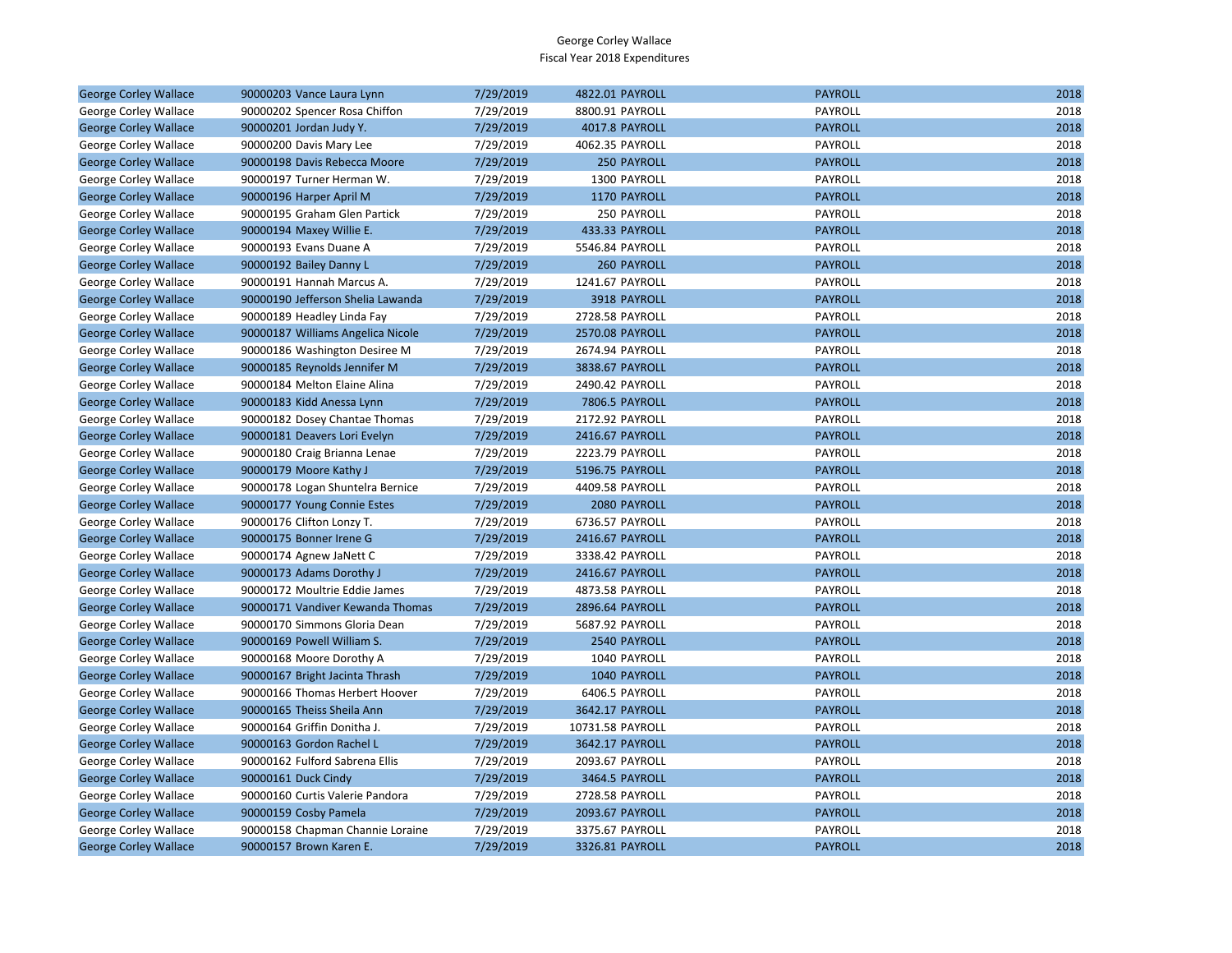| George Corley Wallace        | 90000156 Bowie Corey D.                | 7/29/2019 | 4499.74 PAYROLL  | PAYROLL        | 2018 |
|------------------------------|----------------------------------------|-----------|------------------|----------------|------|
| <b>George Corley Wallace</b> | 90000155 Bentley Betty J               | 7/29/2019 | 5197.01 PAYROLL  | <b>PAYROLL</b> | 2018 |
| <b>George Corley Wallace</b> | 90000154 Walker Sharon D               | 7/29/2019 | 2728.58 PAYROLL  | PAYROLL        | 2018 |
| <b>George Corley Wallace</b> | 90000153 Carstarphen Mennie L          | 7/29/2019 | 6488.68 PAYROLL  | <b>PAYROLL</b> | 2018 |
| George Corley Wallace        | 90000152 Sturdivant Maxine C           | 7/29/2019 | 6421.34 PAYROLL  | PAYROLL        | 2018 |
| <b>George Corley Wallace</b> | 90000151 Jackson Irma Jean             | 7/29/2019 | 3046.08 PAYROLL  | <b>PAYROLL</b> | 2018 |
| George Corley Wallace        | 90000150 Sanders Felicia M.            | 7/29/2019 | 4885.83 PAYROLL  | PAYROLL        | 2018 |
| <b>George Corley Wallace</b> | 90000149 Ford Monique Amelia           | 7/29/2019 | 3283.33 PAYROLL  | <b>PAYROLL</b> | 2018 |
| George Corley Wallace        | 90000148 Walker Shermanita             | 7/29/2019 | 4721.08 PAYROLL  | PAYROLL        | 2018 |
| <b>George Corley Wallace</b> | 90000147 Tubbs - Turner Jocelyn Jenell | 7/29/2019 | 5553.08 PAYROLL  | <b>PAYROLL</b> | 2018 |
| George Corley Wallace        | 90000146 Spicer Chandra                | 7/29/2019 | 5755.58 PAYROLL  | PAYROLL        | 2018 |
| <b>George Corley Wallace</b> | 90000145 Snowden Lula                  | 7/29/2019 | 4352.83 PAYROLL  | <b>PAYROLL</b> | 2018 |
| George Corley Wallace        | 90000144 Roberson Erika M              | 7/29/2019 | 3125.08 PAYROLL  | PAYROLL        | 2018 |
| <b>George Corley Wallace</b> | 90000143 Pullum Quanda C.              | 7/29/2019 | 3442.58 PAYROLL  | <b>PAYROLL</b> | 2018 |
| George Corley Wallace        | 90000142 Powe Dea Wilson               | 7/29/2019 | 5755.58 PAYROLL  | PAYROLL        | 2018 |
| <b>George Corley Wallace</b> | 90000141 Pettway Clarence J            | 7/29/2019 | 7450 PAYROLL     | <b>PAYROLL</b> | 2018 |
| George Corley Wallace        | 90000140 Pettway Adam Clayton          | 7/29/2019 | 3362.42 PAYROLL  | PAYROLL        | 2018 |
| <b>George Corley Wallace</b> | 90000139 Page Melinda Ann              | 7/29/2019 | 3997.5 PAYROLL   | <b>PAYROLL</b> | 2018 |
| George Corley Wallace        | 90000138 Munford Christopher Lamar     | 7/29/2019 | 2014.58 PAYROLL  | PAYROLL        | 2018 |
| <b>George Corley Wallace</b> | 90000137 Kennedy Regina S              | 7/29/2019 | 6064.75 PAYROLL  | <b>PAYROLL</b> | 2018 |
| George Corley Wallace        | 90000136 Hurt Jason Robert             | 7/29/2019 | 2014.58 PAYROLL  | PAYROLL        | 2018 |
| <b>George Corley Wallace</b> | 90000135 Gourdine Raji                 | 7/29/2019 | 8271.92 PAYROLL  | <b>PAYROLL</b> | 2018 |
| George Corley Wallace        | 90000134 Coty Mark Leonard             | 7/29/2019 | 5853.92 PAYROLL  | PAYROLL        | 2018 |
| <b>George Corley Wallace</b> | 90000133 Cosby Helen A                 | 7/29/2019 | 4077.08 PAYROLL  | <b>PAYROLL</b> | 2018 |
| George Corley Wallace        | 90000132 Coleman Steffan               | 7/29/2019 | 3989.83 PAYROLL  | PAYROLL        | 2018 |
| <b>George Corley Wallace</b> | 90000131 Casby Aaron Leonard           | 7/29/2019 | 5428.92 PAYROLL  | <b>PAYROLL</b> | 2018 |
| George Corley Wallace        | 90000130 Bennett Jarrick B             | 7/29/2019 | 2649.17 PAYROLL  | PAYROLL        | 2018 |
| <b>George Corley Wallace</b> | 90000129 Allen Bertha Yvette           | 7/29/2019 | 4891 PAYROLL     | <b>PAYROLL</b> | 2018 |
| George Corley Wallace        | 90000128 Marshall Teresa Darnelle      | 7/29/2019 | 2649.17 PAYROLL  | PAYROLL        | 2018 |
| <b>George Corley Wallace</b> | 90000127 Briggs Tammie Marie           | 7/29/2019 | 9200.5 PAYROLL   | <b>PAYROLL</b> | 2018 |
| George Corley Wallace        | 90000126 Blevins Pamela M              | 7/29/2019 | 3337.25 PAYROLL  | PAYROLL        | 2018 |
| <b>George Corley Wallace</b> | 90000125 Williams Matilda Mae          | 7/29/2019 | 4953 PAYROLL     | <b>PAYROLL</b> | 2018 |
| George Corley Wallace        | 90000124 Thames Jerome E               | 7/29/2019 | 4953 PAYROLL     | PAYROLL        | 2018 |
| <b>George Corley Wallace</b> | 90000123 Tarver Otis                   | 7/29/2019 | 4806 PAYROLL     | <b>PAYROLL</b> | 2018 |
| George Corley Wallace        | 90000122 Rogers Jason Brooks           | 7/29/2019 | 2411.17 PAYROLL  | PAYROLL        | 2018 |
| <b>George Corley Wallace</b> | 90000121 Lewis Jarrin Chiron           | 7/29/2019 | 4511.67 PAYROLL  | <b>PAYROLL</b> | 2018 |
| George Corley Wallace        | 90000120 Kimbrough Brandon O           | 7/29/2019 | 2728.58 PAYROLL  | PAYROLL        | 2018 |
| <b>George Corley Wallace</b> | 90000119 Harris Douglas Lee            | 7/29/2019 | 6734 PAYROLL     | <b>PAYROLL</b> | 2018 |
| George Corley Wallace        | 90000118 Griffin Calvin                | 7/29/2019 | 5647.33 PAYROLL  | PAYROLL        | 2018 |
| <b>George Corley Wallace</b> | 90000117 Gaines Deshaun Derell         | 7/29/2019 | 2569.83 PAYROLL  | <b>PAYROLL</b> | 2018 |
| George Corley Wallace        | 90000116 Allen Kenny                   | 7/29/2019 | 10020.83 PAYROLL | PAYROLL        | 2018 |
| <b>George Corley Wallace</b> | 90000115 Lewis Bonita T.               | 7/29/2019 | 3886.83 PAYROLL  | <b>PAYROLL</b> | 2018 |
| George Corley Wallace        | 90000114 Laister Shirley J             | 7/29/2019 | 10020.83 PAYROLL | PAYROLL        | 2018 |
| <b>George Corley Wallace</b> | 90000113 Wright Pamela L               | 7/29/2019 | 10747.92 PAYROLL | <b>PAYROLL</b> | 2018 |
| George Corley Wallace        | 90000112 Thomas Hollee Myldred         | 7/29/2019 | 5755.67 PAYROLL  | PAYROLL        | 2018 |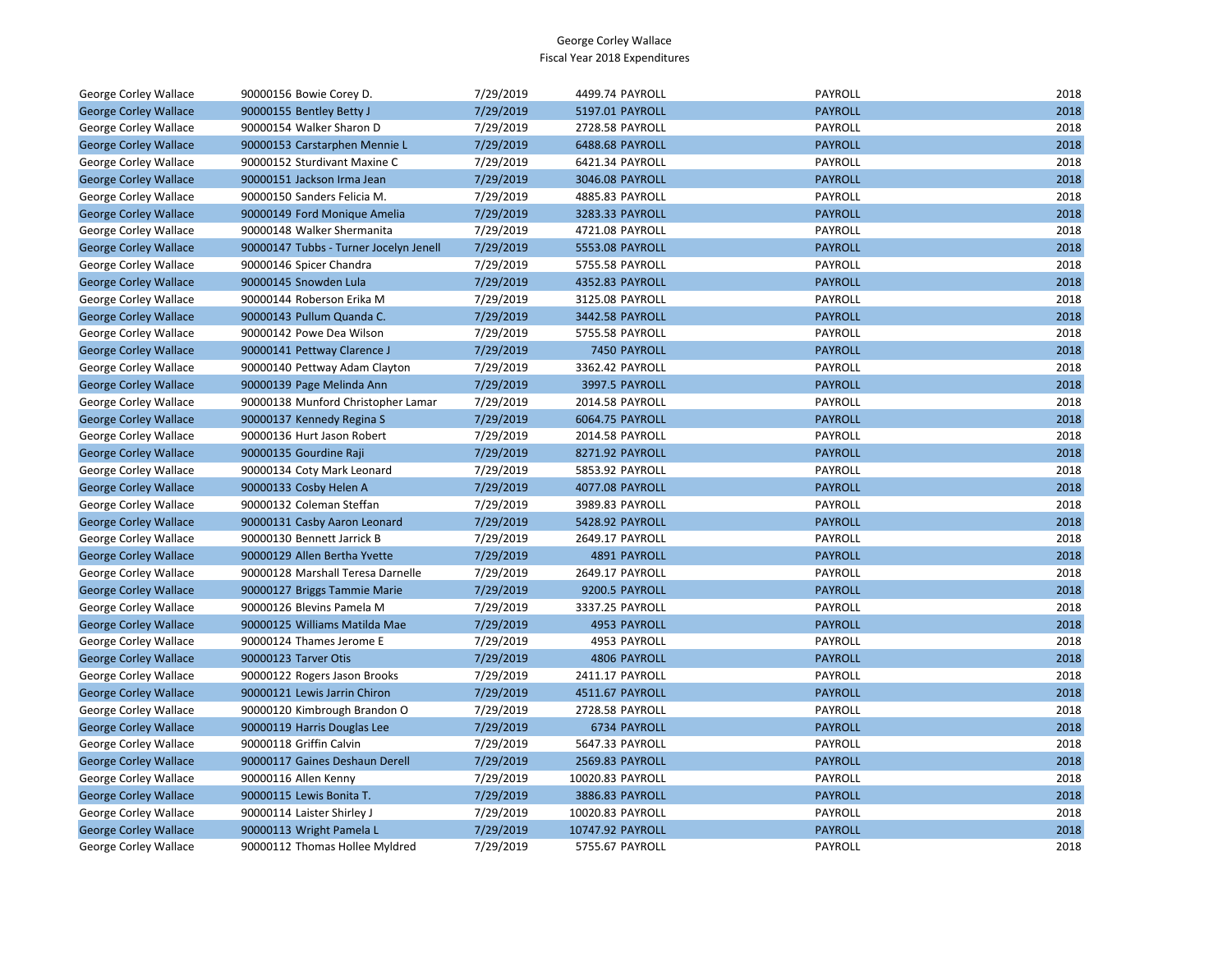| <b>George Corley Wallace</b> | 90000111 Goings Ghytana Shelton    | 7/29/2019 | 5815.34 PAYROLL  | <b>PAYROLL</b> | 2018 |
|------------------------------|------------------------------------|-----------|------------------|----------------|------|
| George Corley Wallace        | 90000110 Pugh Elijah               | 7/29/2019 | 18419.76 PAYROLL | PAYROLL        | 2018 |
| <b>George Corley Wallace</b> | 90000109 Owens Holly Brown         | 7/29/2019 | 7310.5 PAYROLL   | <b>PAYROLL</b> | 2018 |
| George Corley Wallace        | 90000108 Lee Kateri M              | 7/29/2019 | 6539.33 PAYROLL  | PAYROLL        | 2018 |
| <b>George Corley Wallace</b> | 90000107 Baldwin Antionetta S      | 7/29/2019 | 6237 PAYROLL     | <b>PAYROLL</b> | 2018 |
| George Corley Wallace        | 90000106 Brown Kimberly N          | 7/29/2019 | 7073.93 PAYROLL  | PAYROLL        | 2018 |
| <b>George Corley Wallace</b> | 90000105 Wood Donna Howell         | 7/29/2019 | 450.67 PAYROLL   | <b>PAYROLL</b> | 2018 |
| George Corley Wallace        | 90000104 Stewart Jay Tyson         | 7/29/2019 | 1712.53 PAYROLL  | PAYROLL        | 2018 |
| <b>George Corley Wallace</b> | 90000103 Thompkins Yolanda Smith   | 7/29/2019 | 676 PAYROLL      | <b>PAYROLL</b> | 2018 |
| George Corley Wallace        | 90000102 Pugh Janet Cathey M.      | 7/29/2019 | 13733.59 PAYROLL | PAYROLL        | 2018 |
| <b>George Corley Wallace</b> | 90000101 Howard Vatausha O         | 7/29/2019 | 450.67 PAYROLL   | <b>PAYROLL</b> | 2018 |
| George Corley Wallace        | 90000100 White Tara Y              | 7/29/2019 | 12683.67 PAYROLL | PAYROLL        | 2018 |
| <b>George Corley Wallace</b> | 90000099 Tapper Monica A           | 7/29/2019 | 2028 PAYROLL     | <b>PAYROLL</b> | 2018 |
| George Corley Wallace        | 90000098 Miller Uzoma O            | 7/29/2019 | 450.67 PAYROLL   | PAYROLL        | 2018 |
| <b>George Corley Wallace</b> | 90000097 McQueen Carroll D.        | 7/29/2019 | 450.67 PAYROLL   | <b>PAYROLL</b> | 2018 |
| George Corley Wallace        | 90000096 Lewis George E            | 7/29/2019 | 2028 PAYROLL     | PAYROLL        | 2018 |
| <b>George Corley Wallace</b> | 90000095 Williams Kaleda Deshawn   | 7/29/2019 | 10411.92 PAYROLL | <b>PAYROLL</b> | 2018 |
| George Corley Wallace        | 90000094 Sims Robert Nelson        | 7/29/2019 | 9442.91 PAYROLL  | PAYROLL        | 2018 |
| <b>George Corley Wallace</b> | 90000093 Rhodes Ramona Roberts     | 7/29/2019 | 1352 PAYROLL     | <b>PAYROLL</b> | 2018 |
| George Corley Wallace        | 90000092 McKnight April Calloway   | 7/29/2019 | 1802.67 PAYROLL  | PAYROLL        | 2018 |
| <b>George Corley Wallace</b> | 90000091 Johnson Althelstein       | 7/29/2019 | 450.67 PAYROLL   | <b>PAYROLL</b> | 2018 |
| George Corley Wallace        | 90000090 Thurman Michael F         | 7/29/2019 | 315.47 PAYROLL   | PAYROLL        | 2018 |
| <b>George Corley Wallace</b> | 90000089 Stevenson Donte L         | 7/29/2019 | 4953 PAYROLL     | <b>PAYROLL</b> | 2018 |
| George Corley Wallace        | 90000088 Rogers Eric W.            | 7/29/2019 | 4953 PAYROLL     | PAYROLL        | 2018 |
| <b>George Corley Wallace</b> | 90000087 Hobbs David Wayne         | 7/29/2019 | 10020.83 PAYROLL | <b>PAYROLL</b> | 2018 |
| George Corley Wallace        | 90000086 Randolph Yulonda B        | 7/29/2019 | 10386.09 PAYROLL | PAYROLL        | 2018 |
| <b>George Corley Wallace</b> | 90000085 Jones Connie M.           | 7/29/2019 | 11729.59 PAYROLL | <b>PAYROLL</b> | 2018 |
| George Corley Wallace        | 90000084 Elliott William F.        | 7/29/2019 | 13497.59 PAYROLL | PAYROLL        | 2018 |
| <b>George Corley Wallace</b> | 90000083 Walker Michael            | 7/29/2019 | 11131.38 PAYROLL | <b>PAYROLL</b> | 2018 |
| George Corley Wallace        | 90000082 Thomas Gloria Dean        | 7/29/2019 | 3830.67 PAYROLL  | PAYROLL        | 2018 |
| <b>George Corley Wallace</b> | 90000081 Henderson Kerry E.        | 7/29/2019 | 4817.83 PAYROLL  | <b>PAYROLL</b> | 2018 |
| George Corley Wallace        | 90000080 Miller Gregory Lee        | 7/29/2019 | 10931.5 PAYROLL  | PAYROLL        | 2018 |
| <b>George Corley Wallace</b> | 90000079 King Glenn                | 7/29/2019 | 6477.42 PAYROLL  | <b>PAYROLL</b> | 2018 |
| George Corley Wallace        | 90000078 Hannah Marilyn Bennett    | 7/29/2019 | 7149.67 PAYROLL  | PAYROLL        | 2018 |
| <b>George Corley Wallace</b> | 90000077 Mixon Carter Kim Ellice   | 7/29/2019 | 5648.67 PAYROLL  | <b>PAYROLL</b> | 2018 |
| George Corley Wallace        | 90000076 Calhoun Webbie R.         | 7/29/2019 | 5354.67 PAYROLL  | PAYROLL        | 2018 |
| <b>George Corley Wallace</b> | 90000075 Smith Pamela Caver        | 7/29/2019 | 5364 PAYROLL     | <b>PAYROLL</b> | 2018 |
| George Corley Wallace        | 90000074 Miller Pearlie R.         | 7/29/2019 | 10947.92 PAYROLL | PAYROLL        | 2018 |
| <b>George Corley Wallace</b> | 90000073 Melton Christi A.         | 7/29/2019 | 5982.74 PAYROLL  | <b>PAYROLL</b> | 2018 |
| George Corley Wallace        | 90000072 Lumpkin Deborah Walker    | 7/29/2019 | 5207.33 PAYROLL  | PAYROLL        | 2018 |
| <b>George Corley Wallace</b> | 90000071 Jackson Veronica Moultrie | 7/29/2019 | 6513.45 PAYROLL  | <b>PAYROLL</b> | 2018 |
| George Corley Wallace        | 90000070 Davis Sarah               | 7/29/2019 | 7793.67 PAYROLL  | PAYROLL        | 2018 |
| <b>George Corley Wallace</b> | 90000069 White Christine S         | 7/29/2019 | 2530.17 PAYROLL  | <b>PAYROLL</b> | 2018 |
| George Corley Wallace        | 90000068 Shannon Tracey M          | 7/29/2019 | 8534.67 PAYROLL  | PAYROLL        | 2018 |
| <b>George Corley Wallace</b> | 90000067 Lee Beverly D             | 7/29/2019 | 2416.67 PAYROLL  | <b>PAYROLL</b> | 2018 |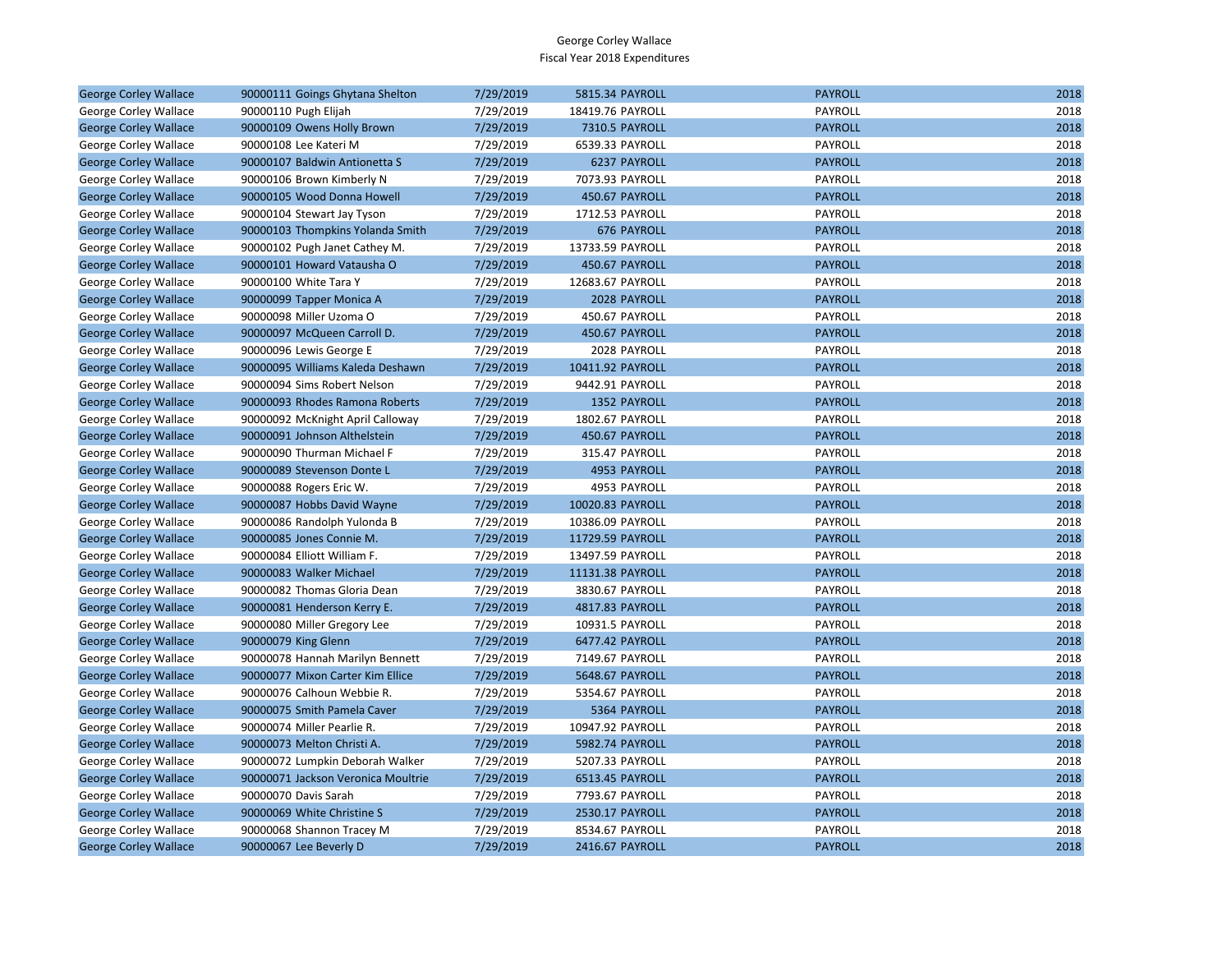| George Corley Wallace        | 90000066 Johnson Tona Oliver           | 7/29/2019 | 1441.44 PAYROLL       | PAYROLL        | 2018 |
|------------------------------|----------------------------------------|-----------|-----------------------|----------------|------|
| <b>George Corley Wallace</b> | 90000065 Goodwin Pamela                | 7/29/2019 | 5648.67 PAYROLL       | <b>PAYROLL</b> | 2018 |
| George Corley Wallace        | 90000064 Ford Sabrina D                | 7/29/2019 | 5207.33 PAYROLL       | <b>PAYROLL</b> | 2018 |
| <b>George Corley Wallace</b> | 90000063 Mitchell James M              | 7/29/2019 | 18815 PAYROLL         | <b>PAYROLL</b> | 2018 |
| George Corley Wallace        | 90000062 Glover Virginia M Reed        | 7/29/2019 | 4631.5 PAYROLL        | PAYROLL        | 2018 |
| <b>George Corley Wallace</b> | 90000061 Blake Lyric Quanta            | 7/29/2019 | 407.16 PAYROLL        | <b>PAYROLL</b> | 2018 |
| George Corley Wallace        | 90000060 Ward Terry Levan              | 7/29/2019 | 615.68 PAYROLL        | PAYROLL        | 2018 |
| <b>George Corley Wallace</b> | 90000059 Sturdivant Anthony Dewayne    | 7/29/2019 | 532.48 PAYROLL        | <b>PAYROLL</b> | 2018 |
| George Corley Wallace        | 90000058 Wilson Walter O               | 7/29/2019 | 748 PAYROLL           | PAYROLL        | 2018 |
| <b>George Corley Wallace</b> | 90000057 Williams Norman Alana Nickole | 7/29/2019 | 1248 PAYROLL          | <b>PAYROLL</b> | 2018 |
| George Corley Wallace        | 90000056 Watts Renae                   | 7/29/2019 | 738.88 PAYROLL        | PAYROLL        | 2018 |
| <b>George Corley Wallace</b> | 90000055 Smith Marzell Lee             | 7/29/2019 | 176 PAYROLL           | <b>PAYROLL</b> | 2018 |
| George Corley Wallace        | 90000054 Perry Ernestine D             | 7/29/2019 | 902.21 PAYROLL        | PAYROLL        | 2018 |
| <b>George Corley Wallace</b> | 90000053 Pearson Sharde D              | 7/29/2019 | 707.36 PAYROLL        | <b>PAYROLL</b> | 2018 |
| George Corley Wallace        | 90000052 Nettles Wesbert               | 7/29/2019 | 569.92 PAYROLL        | PAYROLL        | 2018 |
| <b>George Corley Wallace</b> | 90000051 Mason Willie James            | 7/29/2019 | 1254 PAYROLL          | <b>PAYROLL</b> | 2018 |
| George Corley Wallace        | 90000050 Martin James Andrew           | 7/29/2019 | 1595 PAYROLL          | PAYROLL        | 2018 |
| <b>George Corley Wallace</b> | 90000049 Jones Edkenjunta              | 7/29/2019 | 1188 PAYROLL          | <b>PAYROLL</b> | 2018 |
| George Corley Wallace        | 90000048 Harris Ledonna Sharnaye       | 7/29/2019 | 66.56 PAYROLL         | <b>PAYROLL</b> | 2018 |
| <b>George Corley Wallace</b> | 90000047 Goings Michael Dewayne        | 7/29/2019 | 572 PAYROLL           | <b>PAYROLL</b> | 2018 |
| George Corley Wallace        | 90000046 Givan Broderick F             | 7/29/2019 | 583 PAYROLL           | PAYROLL        | 2018 |
| <b>George Corley Wallace</b> | 90000045 Calhoun Willie                | 7/29/2019 | 1430 PAYROLL          | <b>PAYROLL</b> | 2018 |
| George Corley Wallace        | 90000044 Brown Christopher B           | 7/29/2019 | 698.88 PAYROLL        | PAYROLL        | 2018 |
| <b>George Corley Wallace</b> | 90000043 Blanks Ray Soloman            | 7/29/2019 | 1034 PAYROLL          | <b>PAYROLL</b> | 2018 |
| George Corley Wallace        | 90000042 Barron Gerald Antoine         | 7/29/2019 | 332.8 PAYROLL         | PAYROLL        | 2018 |
| <b>George Corley Wallace</b> | 90000041 Miree Eddrionna J             | 7/29/2019 | 248.82 PAYROLL        | <b>PAYROLL</b> | 2018 |
| George Corley Wallace        | 90000040 Wilbourne Mitsy L             | 7/29/2019 | 455.21 PAYROLL        | <b>PAYROLL</b> | 2018 |
| <b>George Corley Wallace</b> | 90000039 Taylor Carolyn A              | 7/29/2019 | 891.84 PAYROLL        | <b>PAYROLL</b> | 2018 |
| George Corley Wallace        | 90000038 Smith Miata J.                | 7/29/2019 | 203.58 PAYROLL        | PAYROLL        | 2018 |
| <b>George Corley Wallace</b> | 90000037 Sharpe Nikeria Tatayana       | 7/29/2019 | 90.48 PAYROLL         | <b>PAYROLL</b> | 2018 |
| George Corley Wallace        | 90000036 Sears Teresa D                | 7/29/2019 | 1142.28 PAYROLL       | PAYROLL        | 2018 |
| <b>George Corley Wallace</b> | 90000035 Pratt Brittany M              | 7/29/2019 | 248.82 PAYROLL        | <b>PAYROLL</b> | 2018 |
| George Corley Wallace        | 90000034 Perkins Breuana Sharae        | 7/29/2019 | 214.89 PAYROLL        | PAYROLL        | 2018 |
| <b>George Corley Wallace</b> | 90000033 Mitchell Harvetta             | 7/29/2019 | 158.34 PAYROLL        | <b>PAYROLL</b> | 2018 |
| George Corley Wallace        | 90000032 Evans Jordan Brianna          | 7/29/2019 | 203.58 PAYROLL        | PAYROLL        | 2018 |
| <b>George Corley Wallace</b> | 90000031 Davis Diane                   | 7/29/2019 | 698.88 PAYROLL        | <b>PAYROLL</b> | 2018 |
| George Corley Wallace        | 90000030 Coleman La'Donnis Achillies   | 7/29/2019 | 203.58 PAYROLL        | PAYROLL        | 2018 |
| <b>George Corley Wallace</b> | 90000028 Bonner Tyala Ke'Anna          | 7/29/2019 | 584 PAYROLL           | <b>PAYROLL</b> | 2018 |
| George Corley Wallace        | 90000027 Bonner Tayla Ke'Arra          | 7/29/2019 | <b>668 PAYROLL</b>    | PAYROLL        | 2018 |
| <b>George Corley Wallace</b> | 90000026 Powell Brenda Williams        | 7/29/2019 | <b>566.08 PAYROLL</b> | <b>PAYROLL</b> | 2018 |
| George Corley Wallace        | 90000025 Jemison Lefloris              | 7/29/2019 | 495.32 PAYROLL        | PAYROLL        | 2018 |
| <b>George Corley Wallace</b> | 90000024 Woodruff Kent H               | 7/29/2019 | 390.18 PAYROLL        | <b>PAYROLL</b> | 2018 |
| George Corley Wallace        | 90000023 Williams Annie Montgomery     | 7/29/2019 | 804.96 PAYROLL        | PAYROLL        | 2018 |
| <b>George Corley Wallace</b> | 90000022 Thomas Latasha Bell           | 7/29/2019 | 760.76 PAYROLL        | <b>PAYROLL</b> | 2018 |
| George Corley Wallace        | 90000021 Morrow Queen Agee             | 7/29/2019 | 836.1 PAYROLL         | PAYROLL        | 2018 |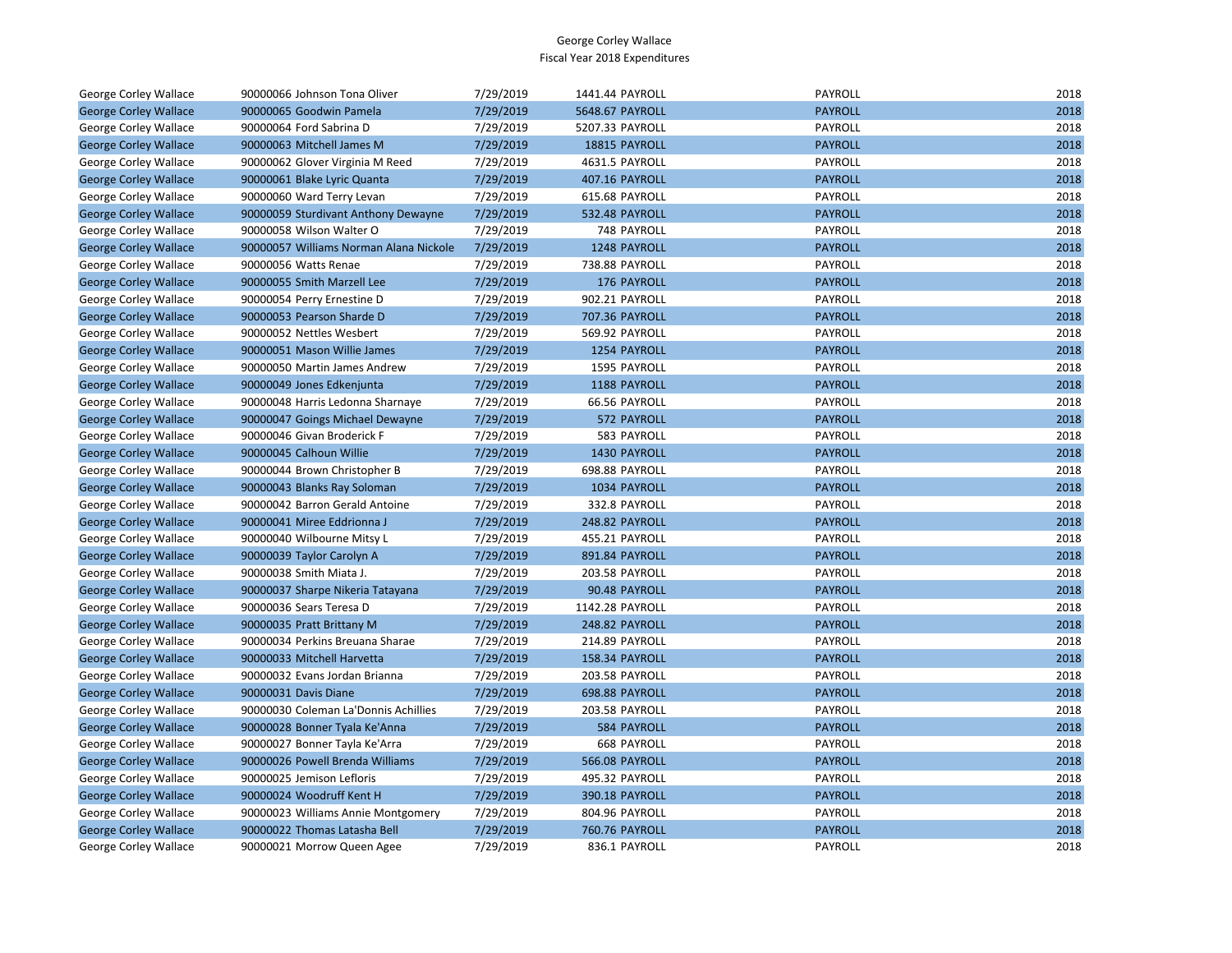| <b>George Corley Wallace</b> | 90000020 Moore Tammy D               | 7/29/2019 | 810 PAYROLL           | <b>PAYROLL</b> | 2018 |
|------------------------------|--------------------------------------|-----------|-----------------------|----------------|------|
| George Corley Wallace        | 90000019 Marshall Annie Lee          | 7/29/2019 | 938.29 PAYROLL        | PAYROLL        | 2018 |
| <b>George Corley Wallace</b> | 90000018 Lenoir Suzanne McCraw       | 7/29/2019 | 139.35 PAYROLL        | <b>PAYROLL</b> | 2018 |
| George Corley Wallace        | 90000017 Hobbs Elois                 | 7/29/2019 | 938.41 PAYROLL        | PAYROLL        | 2018 |
| <b>George Corley Wallace</b> | 90000016 Francis-Thomas Sharon Hydie | 7/29/2019 | 1226.28 PAYROLL       | <b>PAYROLL</b> | 2018 |
| George Corley Wallace        | 90000015 Compton Judy B              | 7/29/2019 | 473.79 PAYROLL        | PAYROLL        | 2018 |
| <b>George Corley Wallace</b> | 90000014 Alsobrook Kay Goodwin       | 7/29/2019 | 966.16 PAYROLL        | <b>PAYROLL</b> | 2018 |
| George Corley Wallace        | 90000013 Milligan Melissa Hollis     | 7/29/2019 | 1012.61 PAYROLL       | PAYROLL        | 2018 |
| <b>George Corley Wallace</b> | 90000012 Williams Elsie B.           | 7/29/2019 | 1201.82 PAYROLL       | <b>PAYROLL</b> | 2018 |
| George Corley Wallace        | 90000011 Dozier Bruce Otis           | 7/29/2019 | 734.36 PAYROLL        | PAYROLL        | 2018 |
| <b>George Corley Wallace</b> | 90000010 Mitchell Brenda G.          | 7/29/2019 | 350.49 PAYROLL        | <b>PAYROLL</b> | 2018 |
| George Corley Wallace        | 90000009 Jackson Sherry Jamill       | 7/29/2019 | 905.63 PAYROLL        | PAYROLL        | 2018 |
| <b>George Corley Wallace</b> | 90000008 Cummings Evelyn C.          | 7/29/2019 | <b>754.68 PAYROLL</b> | <b>PAYROLL</b> | 2018 |
| George Corley Wallace        | 90000007 Morton Ford Shelicia Denise | 7/29/2019 | 2340 PAYROLL          | PAYROLL        | 2018 |
| <b>George Corley Wallace</b> | 90000006 Smith Christina Harris      | 7/29/2019 | 904.8 PAYROLL         | <b>PAYROLL</b> | 2018 |
| George Corley Wallace        | 90000005 Moppins Pauline H           | 7/29/2019 | 617.76 PAYROLL        | PAYROLL        | 2018 |
| <b>George Corley Wallace</b> | 90000004 Johnson Tona Oliver         | 7/29/2019 | 1441.44 PAYROLL       | <b>PAYROLL</b> | 2018 |
| George Corley Wallace        | 90000003 Haigler Lisa M              | 7/29/2019 | 1092 PAYROLL          | PAYROLL        | 2018 |
| <b>George Corley Wallace</b> | 90000002 Davis Vera Lee              | 7/29/2019 | 2436.72 PAYROLL       | <b>PAYROLL</b> | 2018 |
| George Corley Wallace        | 90000001 Chestnut Angelina           | 7/29/2019 | 394.68 PAYROLL        | <b>PAYROLL</b> | 2018 |
| <b>George Corley Wallace</b> | 90000000 Campbell Kimberly Denise    | 7/29/2019 | 2608.32 PAYROLL       | <b>PAYROLL</b> | 2018 |
| George Corley Wallace        | 00stateph<br>Zimmerman Sheri         | 7/29/2019 | 0 PAYROLL             | PAYROLL        | 2018 |
| <b>George Corley Wallace</b> | 527860 Helms Tammy Roberts           | 7/29/2019 | <b>0 PAYROLL</b>      | <b>PAYROLL</b> | 2018 |
| George Corley Wallace        | 527859 Pettway Charles D.            | 7/29/2019 | 0 PAYROLL             | PAYROLL        | 2018 |
| <b>George Corley Wallace</b> | 527858 Smith Tommy Lee               | 7/29/2019 | <b>0 PAYROLL</b>      | <b>PAYROLL</b> | 2018 |
| George Corley Wallace        | 527857 Waller Kamala D               | 7/29/2019 | 0 PAYROLL             | PAYROLL        | 2018 |
| <b>George Corley Wallace</b> | 527856 Coleman Myron C               | 7/29/2019 | <b>0 PAYROLL</b>      | <b>PAYROLL</b> | 2018 |
| George Corley Wallace        | 527855 Stroud Nawanya Latrise        | 7/29/2019 | 0 PAYROLL             | PAYROLL        | 2018 |
| <b>George Corley Wallace</b> | 527854 Smith Leigh Ann               | 7/29/2019 | <b>0 PAYROLL</b>      | <b>PAYROLL</b> | 2018 |
| George Corley Wallace        | 527853 Purdie Christy Dorran         | 7/29/2019 | 0 PAYROLL             | PAYROLL        | 2018 |
| <b>George Corley Wallace</b> | 527852 Jackson Brittany Brooks       | 7/29/2019 | <b>0 PAYROLL</b>      | <b>PAYROLL</b> | 2018 |
| George Corley Wallace        | 527851 Dixon Angela M.               | 7/29/2019 | 0 PAYROLL             | PAYROLL        | 2018 |
| <b>George Corley Wallace</b> | 527850 Zimmerman Sheri               | 7/29/2019 | <b>0 PAYROLL</b>      | <b>PAYROLL</b> | 2018 |
| George Corley Wallace        | 527849 Newman Sunette Smith          | 7/29/2019 | 0 PAYROLL             | PAYROLL        | 2018 |
| <b>George Corley Wallace</b> | 527848 Rose Ebony S                  | 7/29/2019 | <b>0 PAYROLL</b>      | <b>PAYROLL</b> | 2018 |
| George Corley Wallace        | 527847 Motley Bettye Steele          | 7/29/2019 | 0 PAYROLL             | PAYROLL        | 2018 |
| <b>George Corley Wallace</b> | 527846 Mitchell Jessica Yvonne       | 7/29/2019 | <b>0 PAYROLL</b>      | <b>PAYROLL</b> | 2018 |
| George Corley Wallace        | 527845 Bradsell Karen S.             | 7/29/2019 | 0 PAYROLL             | PAYROLL        | 2018 |
| <b>George Corley Wallace</b> | 527844 Moore Derrick M               | 7/29/2019 | <b>0 PAYROLL</b>      | <b>PAYROLL</b> | 2018 |
| George Corley Wallace        | 527843 Inge Deandres G.              | 7/29/2019 | 0 PAYROLL             | PAYROLL        | 2018 |
| <b>George Corley Wallace</b> | 527842 Smith Shandra J               | 7/29/2019 | <b>0 PAYROLL</b>      | <b>PAYROLL</b> | 2018 |
| George Corley Wallace        | 527841 Rutledge Zachary H            | 7/29/2019 | 0 PAYROLL             | PAYROLL        | 2018 |
| <b>George Corley Wallace</b> | 527840 Wallace Connie W              | 7/29/2019 | <b>0 PAYROLL</b>      | <b>PAYROLL</b> | 2018 |
| George Corley Wallace        | 527839 Autery Nancy                  | 7/29/2019 | 0 PAYROLL             | PAYROLL        | 2018 |
| <b>George Corley Wallace</b> | 527838 Thomas Ashley C               | 7/29/2019 | <b>0 PAYROLL</b>      | <b>PAYROLL</b> | 2018 |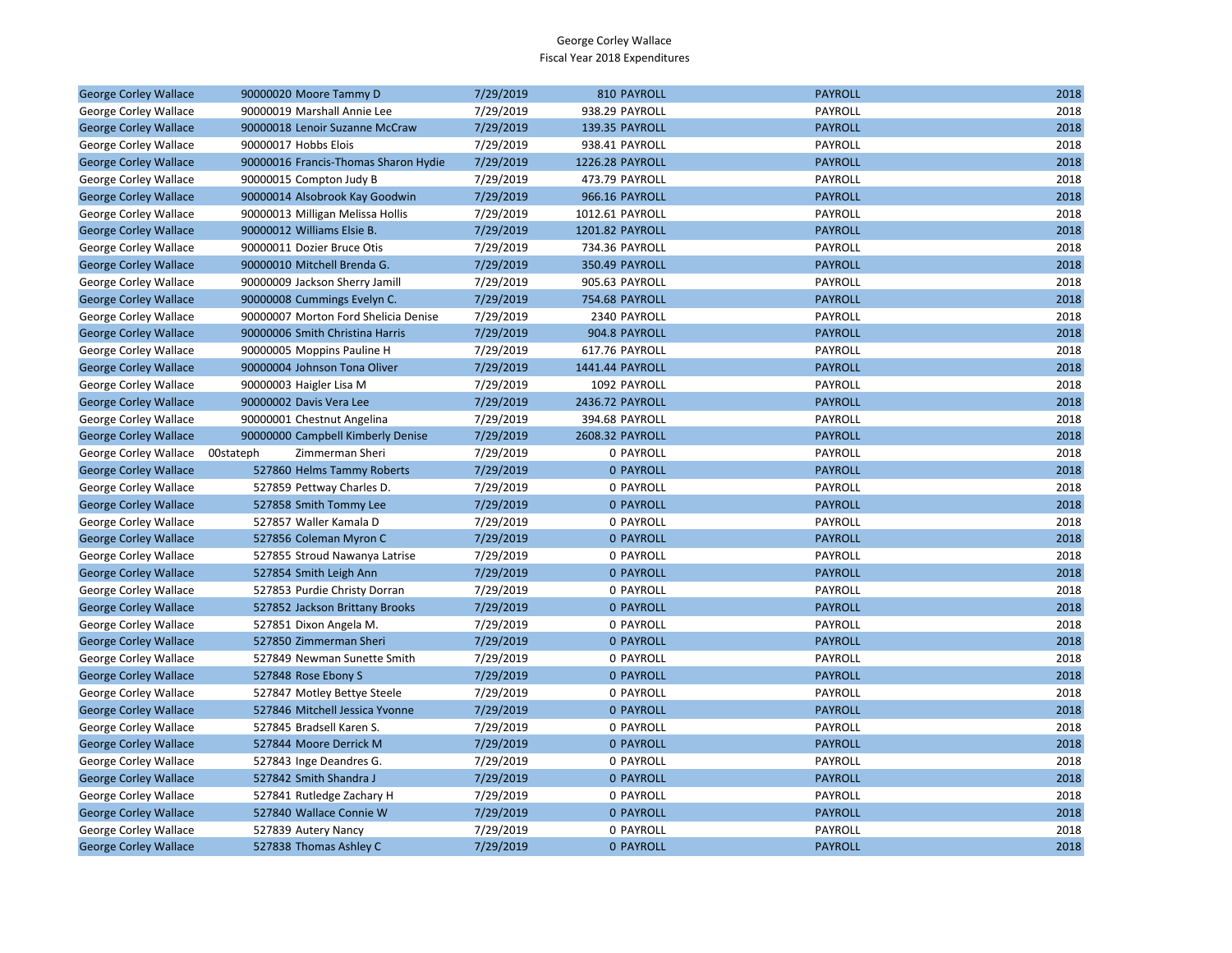| George Corley Wallace        | 527837 Richardson Kendra Jones        | 7/29/2019 | 0 PAYROLL                               | PAYROLL                                | 2018 |
|------------------------------|---------------------------------------|-----------|-----------------------------------------|----------------------------------------|------|
| <b>George Corley Wallace</b> | 527836 Brady Duke C                   | 7/29/2019 | <b>0 PAYROLL</b>                        | <b>PAYROLL</b>                         | 2018 |
| <b>George Corley Wallace</b> | 527835 Welch Gordon F                 | 7/29/2019 | 0 PAYROLL                               | <b>PAYROLL</b>                         | 2018 |
| <b>George Corley Wallace</b> | 527834 Martin Suzette G.              | 7/29/2019 | 0 PAYROLL                               | <b>PAYROLL</b>                         | 2018 |
| George Corley Wallace        | 527833 Turner Geraldine D             | 7/29/2019 | 0 PAYROLL                               | PAYROLL                                | 2018 |
| <b>George Corley Wallace</b> | 527832 Purdie Karol S                 | 7/29/2019 | <b>0 PAYROLL</b>                        | <b>PAYROLL</b>                         | 2018 |
| George Corley Wallace        | 527831 Pullom Dowanda D               | 7/29/2019 | 0 PAYROLL                               | PAYROLL                                | 2018 |
| <b>George Corley Wallace</b> | 527830 McWhorter-Light Clara Suzanne  | 7/29/2019 | <b>0 PAYROLL</b>                        | <b>PAYROLL</b>                         | 2018 |
| George Corley Wallace        | 527829 Wilson Keishonna Alexandra     | 7/29/2019 | 248.82 PAYROLL                          | PAYROLL                                | 2018 |
| <b>George Corley Wallace</b> | 222138 Water Way Distributing         | 7/26/2019 | 54.93 Unrestricted Shared Services      | <b>Other Contractual Services - PS</b> | 2018 |
| George Corley Wallace        | 222137 Thomas, James W.               | 7/26/2019 | 150 Unrestricted Shared Services        | Materials and Supplies - MS            | 2018 |
| <b>George Corley Wallace</b> | 222136 The Water Works and Sewer Boa  | 7/26/2019 | 2599.49 Unrestricted Shared Services    | Water & Sewer - UC                     | 2018 |
| George Corley Wallace        | 222136 The Water Works and Sewer Boa  | 7/26/2019 | 1319.88 AMSTI 2XX8-2XX9                 | Materials and Supplies - MS            | 2018 |
| <b>George Corley Wallace</b> | 222135 Steward Properties LLC         | 7/26/2019 | 13996 AMSTI 2XX8-2XX9                   | Short-Term Building Rentals - OOS      | 2018 |
| George Corley Wallace        | 222134 Spicer, Chandra                | 7/26/2019 | 102.95 AMSTI 2XX8-2XX9                  | Mileage - IS                           | 2018 |
| <b>George Corley Wallace</b> | 222133 Roberson, Erika M.             | 7/26/2019 | 318.61 AMSTI 2XX8-2XX9                  | Mileage - IS                           | 2018 |
| George Corley Wallace        | 222132 Powe, Dea W.                   | 7/26/2019 | 222.37 AMSTI 2XX8-2XX9                  | Mileage - IS                           | 2018 |
| <b>George Corley Wallace</b> | 222131 Office Depot Inc               | 7/26/2019 | 299.91 Talent Search X8-X9              | <b>Materials and Supplies - MS</b>     | 2018 |
| George Corley Wallace        | 222131 Office Depot Inc               | 7/26/2019 | 5662.58 AMSTI 2XX8-2XX9                 | Materials and Supplies - MS            | 2018 |
| <b>George Corley Wallace</b> | 222131 Office Depot Inc               | 7/26/2019 | 1328.71 Talent Search X8-X9             | Service Contracts on Equipment -OOS    | 2018 |
| George Corley Wallace        | 222131 Office Depot Inc               | 7/26/2019 | 2533.11 Unrestricted Shared Services    | Materials and Supplies - MS            | 2018 |
| <b>George Corley Wallace</b> | 222130 Kennedy, Regina S.             | 7/26/2019 | 314.13 AMSTI 2XX8-2XX9                  | Mileage - IS                           | 2018 |
| George Corley Wallace        | 222129 Invitechange, LLC              | 7/26/2019 | 500 Unrestricted Shared Services        | <b>Registration Fees-IS</b>            | 2018 |
| <b>George Corley Wallace</b> | 222128 Fuller Building Company        | 7/26/2019 | 27.89 Unrestricted Shared Services      | <b>Materials and Supplies - MS</b>     | 2018 |
| George Corley Wallace        | 222127 Fathers of St. Edmund Southern | 7/26/2019 | 142 Unrestricted Shared Services        | Materials and Supplies - MS            | 2018 |
| <b>George Corley Wallace</b> | 222126 Faronics Technologies Usa Inc  | 7/26/2019 | 4470.64 Unrestricted Shared Services    | Computer Software(non capital) - MS    | 2018 |
| George Corley Wallace        | 222125 DISH DBS Corporation           | 7/26/2019 | 232.04 Unrestricted Shared Services     | Other Contractual Services - PS        | 2018 |
| <b>George Corley Wallace</b> | 222124 Cintas Corporation             | 7/26/2019 | 208.06 Unrestricted Shared Services     | <b>Other Contractual Services - PS</b> | 2018 |
| George Corley Wallace        | 222123 Allen, Bertha Y.               | 7/26/2019 | 116.64 AMSTI 2XX8-2XX9                  | Mileage - IS                           | 2018 |
| <b>George Corley Wallace</b> | 222122 Strong, Veronica R.            | 7/24/2019 | 1453.75 Unrestricted Shared Services    | <b>Clearing Refunds - SP</b>           | 2018 |
| George Corley Wallace        | 222121 Moore, Quintavius J.           | 7/24/2019 | 444 Unrestricted Shared Services        | Clearing Refunds - SP                  | 2018 |
| <b>George Corley Wallace</b> | 222120 Lewis, Christina M.            | 7/24/2019 | 1500 Unrestricted Shared Services       | <b>Clearing Refunds - SP</b>           | 2018 |
| George Corley Wallace        | 222119 Allen, Jamal T.                | 7/24/2019 | 888 Unrestricted Shared Services        | Clearing Refunds - SP                  | 2018 |
| <b>George Corley Wallace</b> | 222118 Steele, Marlena B.             | 7/24/2019 | 761 Unrestricted Shared Services        | <b>Clearing Refunds - SP</b>           | 2018 |
| George Corley Wallace        | 222117 Lee, Jekobi                    | 7/24/2019 | 1776 Unrestricted Shared Services       | Clearing Refunds - SP                  | 2018 |
| <b>George Corley Wallace</b> | 222116 Relyco Sales Inc               | 7/23/2019 | 4866.25 Unrestricted Shared Services    | Technology - non capitalized - MS      | 2018 |
| George Corley Wallace        | 222116 Relyco Sales Inc               | 7/23/2019 | 745.87 Unrestricted Shared Services     | Materials and Supplies - MS            | 2018 |
| <b>George Corley Wallace</b> | 222115 Logan, Shuntelra B.            | 7/23/2019 | 170 Unrestricted Shared Services        | Overnight (non tax per diem)- IS       | 2018 |
| George Corley Wallace        | 222114 Bennett, Robbyn V.             | 7/23/2019 | 400 Unrestricted Shared Services        | Overnight (non tax per diem)- IS       | 2018 |
| <b>George Corley Wallace</b> | 222114 Bennett, Robbyn V.             | 7/23/2019 | 212.28 Unrestricted Shared Services     | Mileage - IS                           | 2018 |
| George Corley Wallace        | 222113 Allen, Kenny                   | 7/23/2019 | 202.75 Vocational Ed/CTE X8-X9          | Conus (meals) - OS                     | 2018 |
| <b>George Corley Wallace</b> | 222112 Simmons, Gloria D.             | 7/23/2019 | 300 Unrestricted Shared Services        | Overnight (non tax per diem)- IS       | 2018 |
| George Corley Wallace        | 222111 Marshall, Annie L.             | 7/23/2019 | 24 AE - State Summer Conf 2XX8-2XX9     | Other Travel Expenses - IS             | 2018 |
| <b>George Corley Wallace</b> | 222111 Marshall, Annie L.             | 7/23/2019 | 114.43 AE - State Summer Conf 2XX8-2XX9 | Mileage - IS                           | 2018 |
| George Corley Wallace        | 222111 Marshall, Annie L.             | 7/23/2019 | 300 AE - State Summer Conf 2XX8-2XX9    | Overnight (non tax per diem)- IS       | 2018 |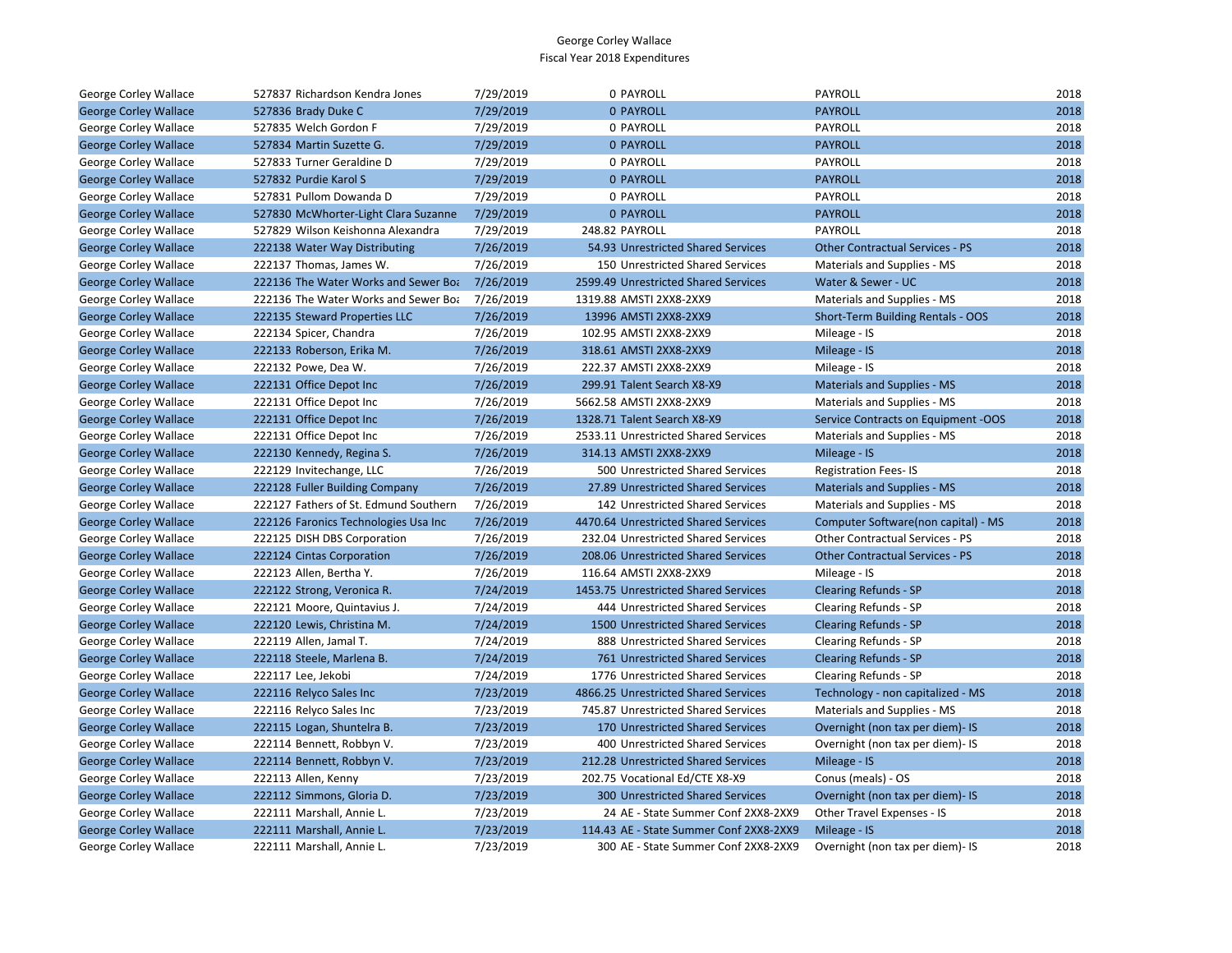| <b>George Corley Wallace</b> | 222110 Thurman, Jennifer R.               | 7/23/2019 | 79.3 Unrestricted Shared Services     | <b>Clearing Refunds - SP</b>           | 2018 |
|------------------------------|-------------------------------------------|-----------|---------------------------------------|----------------------------------------|------|
| George Corley Wallace        | 222109 Stoudenmire, Joseph A.             | 7/23/2019 | 157.52 Unrestricted Shared Services   | Clearing Refunds - SP                  | 2018 |
| <b>George Corley Wallace</b> | 222108 Spicer, Robert L.                  | 7/23/2019 | 30 Unrestricted Shared Services       | <b>Clearing Refunds - SP</b>           | 2018 |
| George Corley Wallace        | 222107 Mines, Jiamond M.                  | 7/23/2019 | 57.2 Unrestricted Shared Services     | Clearing Refunds - SP                  | 2018 |
| <b>George Corley Wallace</b> | 222106 Martin, Darian A.                  | 7/23/2019 | 848.67 Unrestricted Shared Services   | <b>Clearing Refunds - SP</b>           | 2018 |
| George Corley Wallace        | 222105 Johnson, Jalen A.                  | 7/23/2019 | 296 Unrestricted Shared Services      | Clearing Refunds - SP                  | 2018 |
| <b>George Corley Wallace</b> | 222104 Tidmore Flags, Inc. DBA Pfeiffer I | 7/22/2019 | 108.7 Unrestricted Shared Services    | Materials and Supplies - MS            | 2018 |
| George Corley Wallace        | 222103 Thyssenkrupp Elevator              | 7/22/2019 | 3004.6 Unrestricted Shared Services   | Service Contracts on Equipment -OOS    | 2018 |
| <b>George Corley Wallace</b> | 222102 Southern Pipe & Supply Co Inc      | 7/22/2019 | 109.03 Unrestricted Shared Services   | <b>Materials and Supplies - MS</b>     | 2018 |
| George Corley Wallace        | 222101 Rountree Electric Supply           | 7/22/2019 | 1350.39 Unrestricted Shared Services  | Materials and Supplies - MS            | 2018 |
| <b>George Corley Wallace</b> | 222100 Mason, Willie J.                   | 7/22/2019 | 16.5 Payroll Clearing Fund            | Alabama Teachers Retirement - PP       | 2018 |
| George Corley Wallace        | 222099 Jackson, Teresa A.                 | 7/22/2019 | 187.5 Unrestricted Shared Services    | <b>Other Contractual Services - PS</b> | 2018 |
| <b>George Corley Wallace</b> | 222098 Jackson, Brandy R.                 | 7/22/2019 | 187.5 Unrestricted Shared Services    | <b>Other Contractual Services - PS</b> | 2018 |
| George Corley Wallace        | 222097 Hicks, Mary E.                     | 7/22/2019 | 187.5 Unrestricted Shared Services    | <b>Other Contractual Services - PS</b> | 2018 |
| <b>George Corley Wallace</b> | 222096 Harris Security Systems            | 7/22/2019 | 824.85 Unrestricted Shared Services   | Service Contracts on Equipment -OOS    | 2018 |
| George Corley Wallace        | 222095 Guardian-Ipco Inc.                 | 7/22/2019 | 550 Unrestricted Shared Services      | Service Contracts on Equipment -OOS    | 2018 |
| <b>George Corley Wallace</b> | 222094 Gourdine, Jimmetta                 | 7/22/2019 | 157.5 Unrestricted Shared Services    | <b>Other Contractual Services - PS</b> | 2018 |
| George Corley Wallace        | 222093 Fuller Building Company            | 7/22/2019 | 210.83 Unrestricted Shared Services   | Materials and Supplies - MS            | 2018 |
| <b>George Corley Wallace</b> | 222092 Forestry Suppliers, Inc.           | 7/22/2019 | 2197 AMSTI 2XX8-2XX9                  | <b>Materials and Supplies - MS</b>     | 2018 |
| George Corley Wallace        | 222091 Fluker, Zillah M.                  | 7/22/2019 | 2100 Unrestricted Shared Services     | Other Contractual Services - PS        | 2018 |
| <b>George Corley Wallace</b> | 222090 First Cahawba Bankcard             | 7/22/2019 | 1361.75 Talent Search X8-X9           | <b>Materials and Supplies - MS</b>     | 2018 |
| George Corley Wallace        | 222090 First Cahawba Bankcard             | 7/22/2019 | 1465.87 Unrestricted Shared Services  | Lodging - OS                           | 2018 |
| <b>George Corley Wallace</b> | 222090 First Cahawba Bankcard             | 7/22/2019 | 2693.7 Student Support Service X8-X9  | Lodging - OS                           | 2018 |
| George Corley Wallace        | 222090 First Cahawba Bankcard             | 7/22/2019 | 1641.5 Talent Search X7-X8            | Materials and Supplies - MS            | 2018 |
| <b>George Corley Wallace</b> | 222090 First Cahawba Bankcard             | 7/22/2019 | 965.96 Unrestricted Shared Services   | <b>Commercial Transportation - OS</b>  | 2018 |
| George Corley Wallace        | 222090 First Cahawba Bankcard             | 7/22/2019 | 436.94 Unrestricted Shared Services   | Technology - non capitalized - MS      | 2018 |
| <b>George Corley Wallace</b> | 222089 Ellucian Company LP                | 7/22/2019 | 16521 Unrestricted Shared Services    | Technology - non capitalized - MS      | 2018 |
| George Corley Wallace        | 222088 CDW LLC                            | 7/22/2019 | 2291 Vocational Ed/CTE X8-X9          | Materials and Supplies - MS            | 2018 |
| <b>George Corley Wallace</b> | <b>222088 CDW LLC</b>                     | 7/22/2019 | 15433.77 Unrestricted Shared Services | Technology - non capitalized - MS      | 2018 |
| George Corley Wallace        | 222088 CDW LLC                            | 7/22/2019 | 107.63 Unrestricted Shared Services   | Materials and Supplies - MS            | 2018 |
| <b>George Corley Wallace</b> | 222087 Carquest                           | 7/22/2019 | 352.03 Unrestricted Shared Services   | Maintenance & Repairs - OOS            | 2018 |
| George Corley Wallace        | 222087 Carquest                           | 7/22/2019 | 91.44 Unrestricted Shared Services    | Materials and Supplies - MS            | 2018 |
| <b>George Corley Wallace</b> | 222086 AT&T (Business Service)            | 7/22/2019 | 441.73 AMSTI 2XX8-2XX9                | Landline Phones - UC                   | 2018 |
| George Corley Wallace        | 222085 AT&T (Business Service)            | 7/22/2019 | 959.6 AMSTI 2XX8-2XX9                 | Landline Phones - UC                   | 2018 |
| <b>George Corley Wallace</b> | 222084 4Imprint Inc                       | 7/22/2019 | 1665.14 Unrestricted Shared Services  | Materials and Supplies - MS            | 2018 |
| George Corley Wallace        | 222083 Page, Melinda A.                   | 7/18/2019 | 87.43 WCCS IET                        | Mileage - IS                           | 2018 |
| <b>George Corley Wallace</b> | 222083 Page, Melinda A.                   | 7/18/2019 | 24 WCCS IET                           | Other Travel Expenses - IS             | 2018 |
| George Corley Wallace        | 222083 Page, Melinda A.                   | 7/18/2019 | 270 WCCS IET                          | Lodging - IS                           | 2018 |
| <b>George Corley Wallace</b> | 222083 Page, Melinda A.                   | 7/18/2019 | 90 WCCS IET                           | Conus (meals) - IS                     | 2018 |
| George Corley Wallace        | 222082 MedPro Waste Disposal, LLC         | 7/18/2019 | 140 Unrestricted Shared Services      | Equipment - non capitalized - MS       | 2018 |
| <b>George Corley Wallace</b> | 222081 Mayer Electric Supply Co Inc       | 7/18/2019 | 7906 Unrestricted Shared Services     | <b>Materials and Supplies - MS</b>     | 2018 |
| George Corley Wallace        | 222080 Lewis, Bonita T.                   | 7/18/2019 | 326.75 Vocational Ed/CTE X8-X9        | Conus (meals) - OS                     | 2018 |
| <b>George Corley Wallace</b> | 222079 Howard Industries, Inc.            | 7/18/2019 | 1200 Unrestricted Shared Services     | Technology - non capitalized - MS      | 2018 |
| George Corley Wallace        | 222078 Hobbs, David W.                    | 7/18/2019 | 50.79 Vocational Ed/CTE X8-X9         | Mileage - IS                           | 2018 |
| <b>George Corley Wallace</b> | 222078 Hobbs, David W.                    | 7/18/2019 | 135.71 Unrestricted Shared Services   | Mileage - IS                           | 2018 |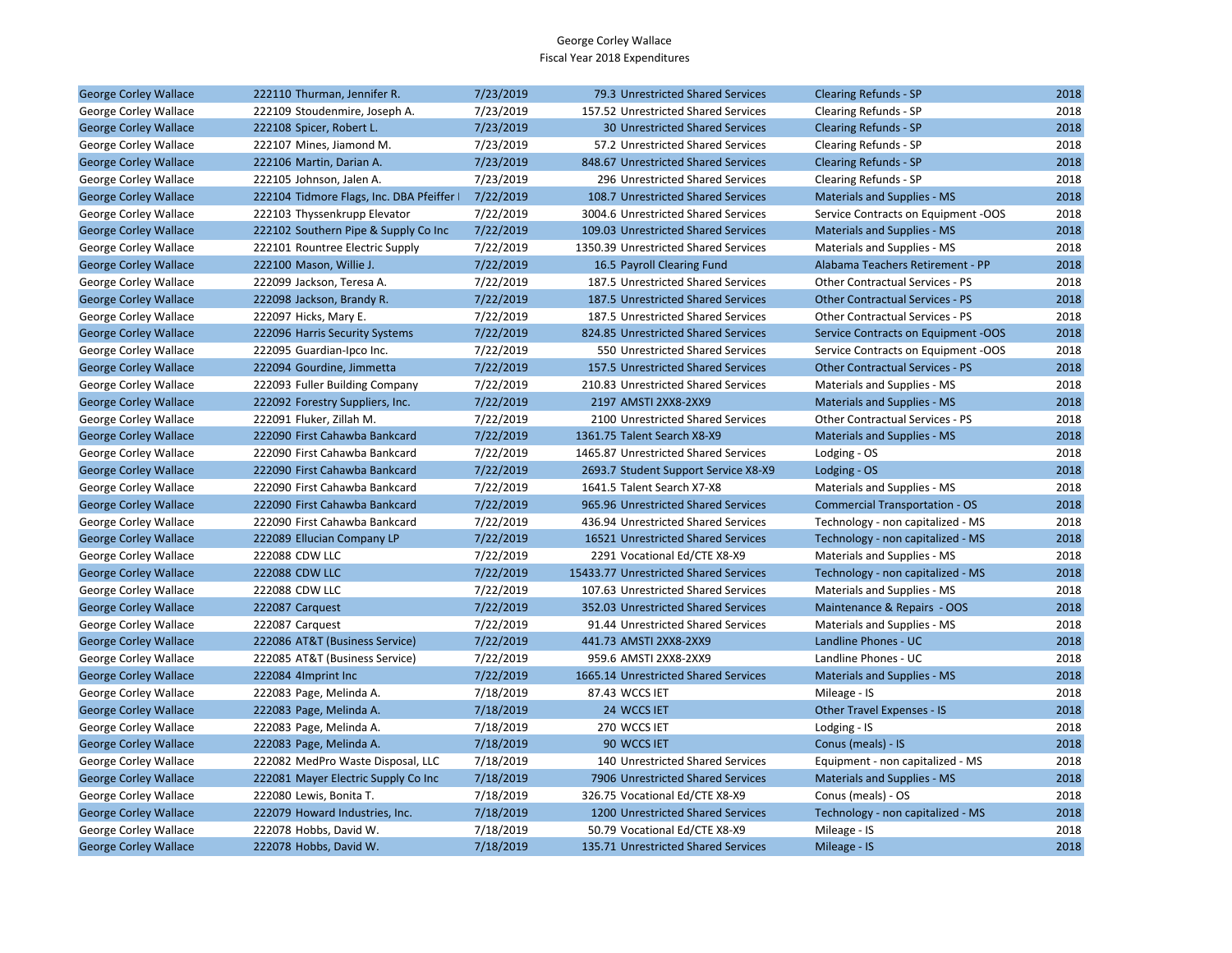| George Corley Wallace        | 222077 Gordon, Rachel L.            | 7/18/2019 | 64 Student Support Service X8-X9       | Other Travel Expenses - OS             | 2018 |
|------------------------------|-------------------------------------|-----------|----------------------------------------|----------------------------------------|------|
| <b>George Corley Wallace</b> | 222077 Gordon, Rachel L.            | 7/18/2019 | 417.88 Student Support Service X8-X9   | Conus (meals) - OS                     | 2018 |
| George Corley Wallace        | 222076 Gordon, Rachel L.            | 7/18/2019 | 497.64 Student Support Service X7-X8   | Mileage - OS                           | 2018 |
| <b>George Corley Wallace</b> | 222076 Gordon, Rachel L.            | 7/18/2019 | 192.5 Student Support Service X7-X8    | Conus (meals) - OS                     | 2018 |
| George Corley Wallace        | 222075 Gaines, Deshaun D.           | 7/18/2019 | 326.75 Vocational Ed/CTE X8-X9         | Conus (meals) - OS                     | 2018 |
| <b>George Corley Wallace</b> | 222074 Francis-Thomas, Sharon H.    | 7/18/2019 | 300 AE - State Summer Conf 2XX8-2XX9   | Overnight (non tax per diem)- IS       | 2018 |
| George Corley Wallace        | 222074 Francis-Thomas, Sharon H.    | 7/18/2019 | 12 AE - State Summer Conf 2XX8-2XX9    | Other Travel Expenses - IS             | 2018 |
| <b>George Corley Wallace</b> | 222074 Francis-Thomas, Sharon H.    | 7/18/2019 | 87.46 AE - State Summer Conf 2XX8-2XX9 | Mileage - IS                           | 2018 |
| George Corley Wallace        | 222073 CareerSafe Online LLC        | 7/18/2019 | 1250 AE-State Regular 2XX8-2XX9        | Materials and Supplies - MS            | 2018 |
| <b>George Corley Wallace</b> | 222072 Brown, Karen E.              | 7/18/2019 | 256.36 Student Support Service X8-X9   | Mileage - OS                           | 2018 |
| George Corley Wallace        | 222072 Brown, Karen E.              | 7/18/2019 | 165 Student Support Service X8-X9      | Conus (meals) - OS                     | 2018 |
| <b>George Corley Wallace</b> | 222071 Allen, Kenny                 | 7/18/2019 | 326.75 Vocational Ed/CTE X8-X9         | Conus (meals) - OS                     | 2018 |
| George Corley Wallace        | 222070 Airgas Inc                   | 7/18/2019 | 1897.11 Unrestricted Shared Services   | Materials and Supplies - MS            | 2018 |
| <b>George Corley Wallace</b> | 222069 Wilcox Co. School Board      | 7/16/2019 | 47 Unrestricted Shared Services        | <b>Subscriptions - OOS</b>             | 2018 |
| George Corley Wallace        | 222068 Thomas, Khya S.              | 7/16/2019 | 500 Unrestricted Shared Services       | Other Contractual Services - PS        | 2018 |
| <b>George Corley Wallace</b> | 222067 The Solutions Team Inc       | 7/16/2019 | 379 Unrestricted Shared Services       | Technology - non capitalized - MS      | 2018 |
| George Corley Wallace        | 222066 Roussell, Eric M.            | 7/16/2019 | 625 Unrestricted Shared Services       | <b>Other Contractual Services - PS</b> | 2018 |
| <b>George Corley Wallace</b> | 222065 Johnson, Spencer M.          | 7/16/2019 | 625 Unrestricted Shared Services       | <b>Other Contractual Services - PS</b> | 2018 |
| George Corley Wallace        | 222064 Gourdine, Raji               | 7/16/2019 | 481.49 Unrestricted Shared Services    | Mileage - IS                           | 2018 |
| <b>George Corley Wallace</b> | 222064 Gourdine, Raji               | 7/16/2019 | 143.84 Unrestricted Shared Services    | Overnight (non tax per diem)- IS       | 2018 |
| George Corley Wallace        | 222063 Flennory, Towanna            | 7/16/2019 | 750 Unrestricted Shared Services       | <b>Other Contractual Services - PS</b> | 2018 |
| <b>George Corley Wallace</b> | 222062 Fancher Fabrication Inc.     | 7/16/2019 | 505 Renewal & Replacement Shared Svcs  | Maintenance & Repairs - OOS            | 2018 |
| George Corley Wallace        | 222061 Cosby, Helen A.              | 7/16/2019 | 101.6 Unrestricted Shared Services     | Mileage - IS                           | 2018 |
| <b>George Corley Wallace</b> | 222060 C Spire Business             | 7/16/2019 | 2325 Unrestricted Shared Services      | Technology - non capitalized - MS      | 2018 |
| George Corley Wallace        | 222059 Berney Office Solutions, Llc | 7/16/2019 | 70.57 Talent Search X8-X9              | Other Contractual Services - PS        | 2018 |
| <b>George Corley Wallace</b> | 222058 Angion, Kendra E.            | 7/16/2019 | 500 Unrestricted Shared Services       | <b>Other Contractual Services - PS</b> | 2018 |
| George Corley Wallace        | 222057 Angion, Ivana M.             | 7/16/2019 | 500 Unrestricted Shared Services       | <b>Other Contractual Services - PS</b> | 2018 |
| <b>George Corley Wallace</b> | 222056 A Slab and More, LLC         | 7/16/2019 | 437.5 Unrestricted Shared Services     | <b>Materials and Supplies - MS</b>     | 2018 |
| George Corley Wallace        | 222055 Rogers, Antwaniece Y.        | 7/16/2019 | 103.5 Unrestricted Shared Services     | Clearing Refunds - SP                  | 2018 |
| <b>George Corley Wallace</b> | 222054 Kane, Lisa M.                | 7/16/2019 | 303.5 Unrestricted Shared Services     | <b>Clearing Refunds - SP</b>           | 2018 |
| George Corley Wallace        | 222053 Johnson, Sharica             | 7/16/2019 | 444 Unrestricted Shared Services       | Clearing Refunds - SP                  | 2018 |
| <b>George Corley Wallace</b> | 222052 Davis, Kenyotta R.           | 7/16/2019 | 762 Unrestricted Shared Services       | <b>Clearing Refunds - SP</b>           | 2018 |
| George Corley Wallace        | 222051 Woods, Jayla K.              | 7/15/2019 | 1276 Unrestricted Shared Services      | Clearing Refunds - SP                  | 2018 |
| <b>George Corley Wallace</b> | 222050 Woods, Eric D.               | 7/15/2019 | 761 Unrestricted Shared Services       | <b>Clearing Refunds - SP</b>           | 2018 |
| George Corley Wallace        | 222049 Woodfin, Carley C.           | 7/15/2019 | 303.5 Unrestricted Shared Services     | Clearing Refunds - SP                  | 2018 |
| <b>George Corley Wallace</b> | 222048 Wilson, Chequita L.          | 7/15/2019 | 353.5 Unrestricted Shared Services     | <b>Clearing Refunds - SP</b>           | 2018 |
| George Corley Wallace        | 222047 Williams, Trenell D.         | 7/15/2019 | 1271 Unrestricted Shared Services      | Clearing Refunds - SP                  | 2018 |
| <b>George Corley Wallace</b> | 222046 Williams, Melissa A.         | 7/15/2019 | 934 Unrestricted Shared Services       | <b>Clearing Refunds - SP</b>           | 2018 |
| George Corley Wallace        | 222045 Williams, Kiara R.           | 7/15/2019 | 762 Unrestricted Shared Services       | Clearing Refunds - SP                  | 2018 |
| <b>George Corley Wallace</b> | 222044 Williams, Jayven L.          | 7/15/2019 | 718 Unrestricted Shared Services       | <b>Clearing Refunds - SP</b>           | 2018 |
| George Corley Wallace        | 222043 Williams, Cecilia L.         | 7/15/2019 | 762 Unrestricted Shared Services       | Clearing Refunds - SP                  | 2018 |
| <b>George Corley Wallace</b> | 222042 Wilkerson, George W.         | 7/15/2019 | 488 Unrestricted Shared Services       | <b>Clearing Refunds - SP</b>           | 2018 |
| George Corley Wallace        | 222041 Webb, Jeffrey R.             | 7/15/2019 | 1242.43 Unrestricted Shared Services   | Clearing Refunds - SP                  | 2018 |
| <b>George Corley Wallace</b> | 222040 Waugh, Amber R.              | 7/15/2019 | 684.58 Unrestricted Shared Services    | <b>Clearing Refunds - SP</b>           | 2018 |
| George Corley Wallace        | 222039 Watts, Shameerica M.         | 7/15/2019 | 579.43 Unrestricted Shared Services    | Clearing Refunds - SP                  | 2018 |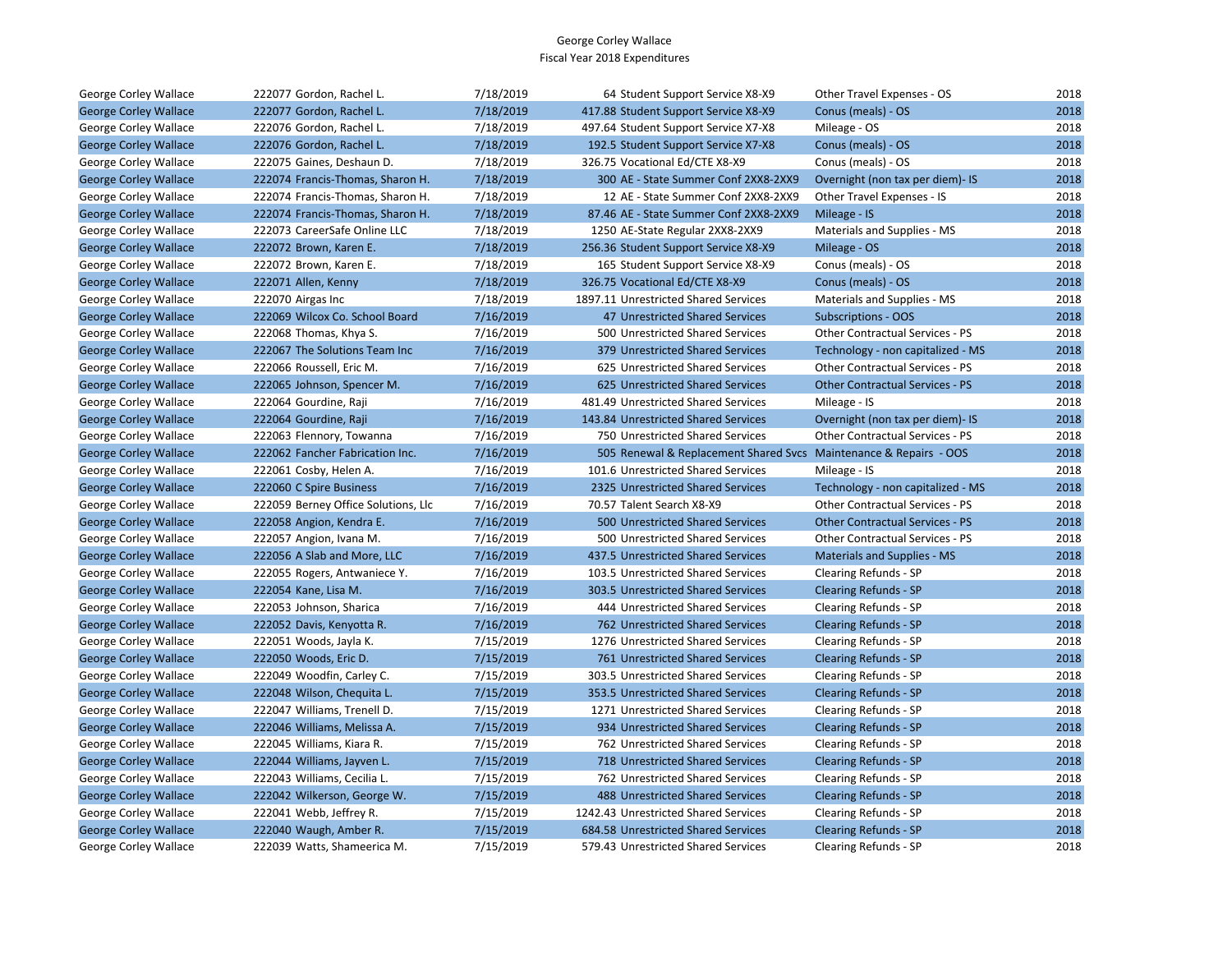| <b>George Corley Wallace</b> | 222038 Watts, Kenyata P.         | 7/15/2019 | 363.06 Unrestricted Shared Services  | <b>Clearing Refunds - SP</b> | 2018 |
|------------------------------|----------------------------------|-----------|--------------------------------------|------------------------------|------|
| George Corley Wallace        | 222037 Washington, Marsherika S. | 7/15/2019 | 718.44 Unrestricted Shared Services  | Clearing Refunds - SP        | 2018 |
| <b>George Corley Wallace</b> | 222036 Walker, Andranique M.     | 7/15/2019 | 301.44 Unrestricted Shared Services  | <b>Clearing Refunds - SP</b> | 2018 |
| George Corley Wallace        | 222035 Vasser, Kierstonsia B.    | 7/15/2019 | 636 Unrestricted Shared Services     | Clearing Refunds - SP        | 2018 |
| <b>George Corley Wallace</b> | 222034 Vanlandingham, Lindsey H. | 7/15/2019 | 1423 Unrestricted Shared Services    | <b>Clearing Refunds - SP</b> | 2018 |
| George Corley Wallace        | 222033 Vandenakker, Keyanna J.   | 7/15/2019 | 797 Unrestricted Shared Services     | Clearing Refunds - SP        | 2018 |
| <b>George Corley Wallace</b> | 222032 Thomas III, Kendall S.    | 7/15/2019 | 1030.16 Unrestricted Shared Services | <b>Clearing Refunds - SP</b> | 2018 |
| George Corley Wallace        | 222031 Thomas, Marquita N.       | 7/15/2019 | 408.46 Unrestricted Shared Services  | Clearing Refunds - SP        | 2018 |
| <b>George Corley Wallace</b> | 222030 Thomas, Khya S.           | 7/15/2019 | 987 Unrestricted Shared Services     | <b>Clearing Refunds - SP</b> | 2018 |
| George Corley Wallace        | 222029 Taylor, Adaisha M.        | 7/15/2019 | 805 Unrestricted Shared Services     | Clearing Refunds - SP        | 2018 |
| <b>George Corley Wallace</b> | 222028 Sullivan, Key'dreanna L.  | 7/15/2019 | 954 Unrestricted Shared Services     | <b>Clearing Refunds - SP</b> | 2018 |
| George Corley Wallace        | 222027 Stoudenmire, Joseph A.    | 7/15/2019 | 286.48 Unrestricted Shared Services  | Clearing Refunds - SP        | 2018 |
| <b>George Corley Wallace</b> | 222026 Stollenwerck, Cynthia L.  | 7/15/2019 | 635 Unrestricted Shared Services     | <b>Clearing Refunds - SP</b> | 2018 |
| George Corley Wallace        | 222025 Steele, Marlena B.        | 7/15/2019 | 761 Unrestricted Shared Services     | Clearing Refunds - SP        | 2018 |
| <b>George Corley Wallace</b> | 222024 Spencer, Haywood R.       | 7/15/2019 | 151 Unrestricted Shared Services     | <b>Clearing Refunds - SP</b> | 2018 |
| George Corley Wallace        | 222023 Smitherman, Randall L.    | 7/15/2019 | 636 Unrestricted Shared Services     | Clearing Refunds - SP        | 2018 |
| <b>George Corley Wallace</b> | 222022 Smith, Sky D.             | 7/15/2019 | 926 Unrestricted Shared Services     | <b>Clearing Refunds - SP</b> | 2018 |
| George Corley Wallace        | 222021 Smith, Miata J.           | 7/15/2019 | 368 Unrestricted Shared Services     | Clearing Refunds - SP        | 2018 |
| <b>George Corley Wallace</b> | 222020 Smith, Heather L.         | 7/15/2019 | 303.5 Unrestricted Shared Services   | <b>Clearing Refunds - SP</b> | 2018 |
| George Corley Wallace        | 222019 Smith, Dorothy G.         | 7/15/2019 | 298 Unrestricted Shared Services     | Clearing Refunds - SP        | 2018 |
| <b>George Corley Wallace</b> | 222018 Smiley, LoTrentys L.      | 7/15/2019 | 197 Unrestricted Shared Services     | <b>Clearing Refunds - SP</b> | 2018 |
| George Corley Wallace        | 222017 Smiley, Erica C.          | 7/15/2019 | 686.96 Unrestricted Shared Services  | Clearing Refunds - SP        | 2018 |
| <b>George Corley Wallace</b> | 222016 Simpson, Trenda L.        | 7/15/2019 | 610 Unrestricted Shared Services     | <b>Clearing Refunds - SP</b> | 2018 |
| George Corley Wallace        | 222015 Simmons, Imara J.         | 7/15/2019 | 970 Unrestricted Shared Services     | Clearing Refunds - SP        | 2018 |
| <b>George Corley Wallace</b> | 222014 Shuford, Te'Shawn R.      | 7/15/2019 | 761 Unrestricted Shared Services     | <b>Clearing Refunds - SP</b> | 2018 |
| George Corley Wallace        | 222013 Shepard, Jailyn           | 7/15/2019 | 548 Unrestricted Shared Services     | Clearing Refunds - SP        | 2018 |
| <b>George Corley Wallace</b> | 222012 Shelton, Latasha T.       | 7/15/2019 | 257.42 Unrestricted Shared Services  | <b>Clearing Refunds - SP</b> | 2018 |
| George Corley Wallace        | 222011 Sanders, Tamia K.         | 7/15/2019 | 605 Unrestricted Shared Services     | Clearing Refunds - SP        | 2018 |
| <b>George Corley Wallace</b> | 222010 Rush, Jessica J.          | 7/15/2019 | 462.56 Unrestricted Shared Services  | <b>Clearing Refunds - SP</b> | 2018 |
| George Corley Wallace        | 222009 Rogers, Khyle K.          | 7/15/2019 | 444 Unrestricted Shared Services     | Clearing Refunds - SP        | 2018 |
| <b>George Corley Wallace</b> | 222008 Rivers, Latyra S.         | 7/15/2019 | 70.56 Unrestricted Shared Services   | <b>Clearing Refunds - SP</b> | 2018 |
| George Corley Wallace        | 222007 Richardson, Amber N.      | 7/15/2019 | 1523 Unrestricted Shared Services    | Clearing Refunds - SP        | 2018 |
| <b>George Corley Wallace</b> | 222006 Reynolds, Sakedra M.      | 7/15/2019 | 265.29 Unrestricted Shared Services  | <b>Clearing Refunds - SP</b> | 2018 |
| George Corley Wallace        | 222005 Rayford, Randy J.         | 7/15/2019 | 574 Unrestricted Shared Services     | Clearing Refunds - SP        | 2018 |
| <b>George Corley Wallace</b> | 222004 Raby, Aaliyah D.          | 7/15/2019 | 761 Unrestricted Shared Services     | <b>Clearing Refunds - SP</b> | 2018 |
| George Corley Wallace        | 222003 Powell, Shakirah          | 7/15/2019 | 636 Unrestricted Shared Services     | Clearing Refunds - SP        | 2018 |
| <b>George Corley Wallace</b> | 222002 Posey, Keterria J.        | 7/15/2019 | 510 Unrestricted Shared Services     | <b>Clearing Refunds - SP</b> | 2018 |
| George Corley Wallace        | 222001 Phillips, Caliethia L.    | 7/15/2019 | 1022.7 Unrestricted Shared Services  | Clearing Refunds - SP        | 2018 |
| <b>George Corley Wallace</b> | 222000 Pernell, Jenell D.        | 7/15/2019 | 994.76 Unrestricted Shared Services  | <b>Clearing Refunds - SP</b> | 2018 |
| George Corley Wallace        | 221999 Paige, Caileah P.         | 7/15/2019 | 954 Unrestricted Shared Services     | Clearing Refunds - SP        | 2018 |
| <b>George Corley Wallace</b> | 221998 Olowolayemo, Shandrea     | 7/15/2019 | 318 Unrestricted Shared Services     | <b>Clearing Refunds - SP</b> | 2018 |
| George Corley Wallace        | 221997 Olds, Robin Y.            | 7/15/2019 | 612.41 Unrestricted Shared Services  | Clearing Refunds - SP        | 2018 |
| <b>George Corley Wallace</b> | 221996 Nichols, Denisha Y.       | 7/15/2019 | 762 Unrestricted Shared Services     | <b>Clearing Refunds - SP</b> | 2018 |
| George Corley Wallace        | 221995 Nelson, Miche'Le S.       | 7/15/2019 | 74.68 Unrestricted Shared Services   | Clearing Refunds - SP        | 2018 |
| <b>George Corley Wallace</b> | 221994 Myers, Catherine A.       | 7/15/2019 | 1438.76 Unrestricted Shared Services | <b>Clearing Refunds - SP</b> | 2018 |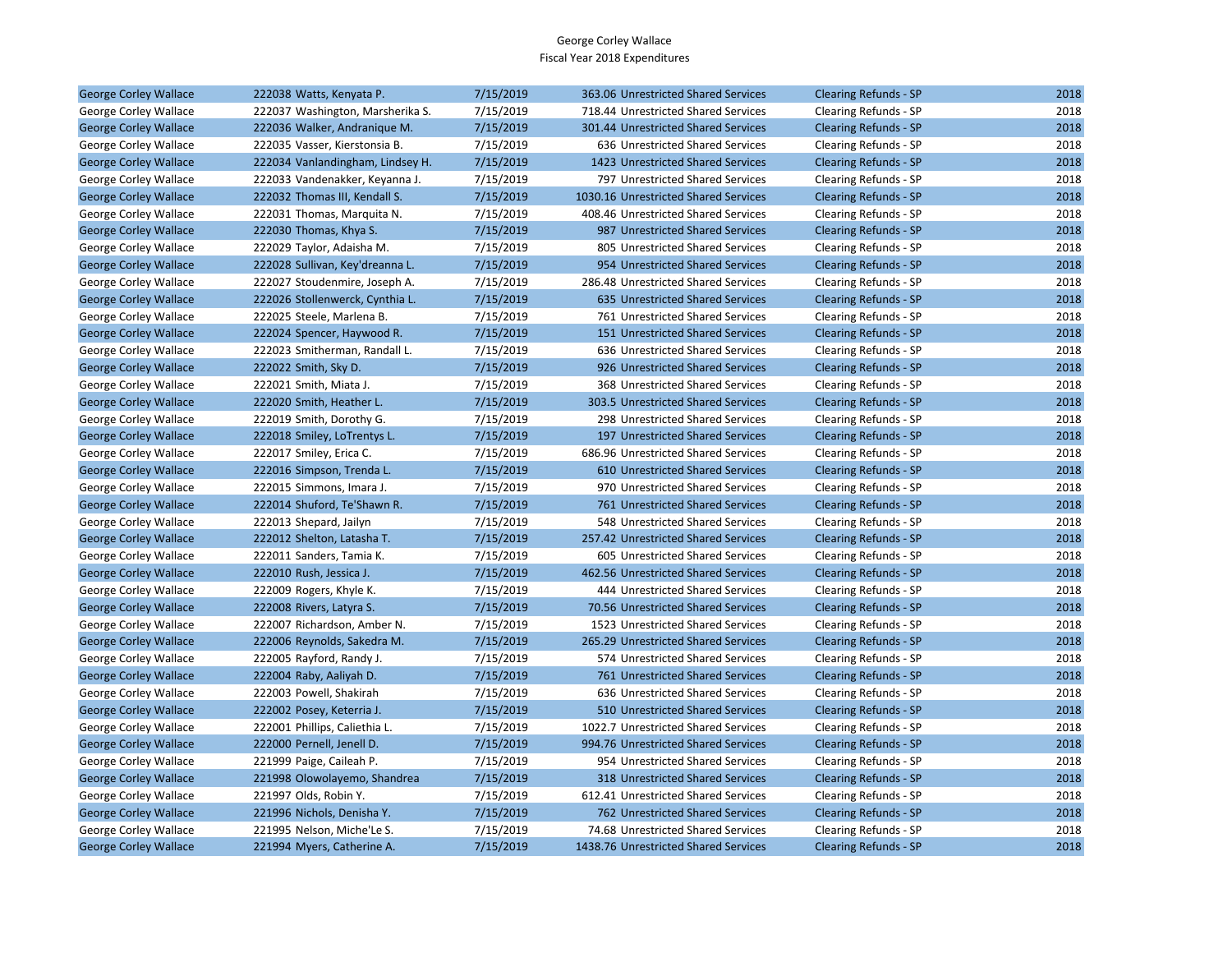| George Corley Wallace        | 221993 Moseley, JaKayla M.    | 7/15/2019 | 355 Unrestricted Shared Services     | Clearing Refunds - SP        | 2018 |
|------------------------------|-------------------------------|-----------|--------------------------------------|------------------------------|------|
| <b>George Corley Wallace</b> | 221992 Morrow, Calandra N.    | 7/15/2019 | 428.32 Unrestricted Shared Services  | <b>Clearing Refunds - SP</b> | 2018 |
| George Corley Wallace        | 221991 Moore, Shatavia K.     | 7/15/2019 | 192 Unrestricted Shared Services     | Clearing Refunds - SP        | 2018 |
| <b>George Corley Wallace</b> | 221990 Moore, Aaliyah R.      | 7/15/2019 | 689.2 Unrestricted Shared Services   | <b>Clearing Refunds - SP</b> | 2018 |
| George Corley Wallace        | 221989 Montero, Zully C.      | 7/15/2019 | 1056 Unrestricted Shared Services    | Clearing Refunds - SP        | 2018 |
| <b>George Corley Wallace</b> | 221988 Mitchell, Andrea D.    | 7/15/2019 | 385.31 Unrestricted Shared Services  | <b>Clearing Refunds - SP</b> | 2018 |
| George Corley Wallace        | 221987 McLaughlin, Akieria    | 7/15/2019 | 530.65 Unrestricted Shared Services  | Clearing Refunds - SP        | 2018 |
| <b>George Corley Wallace</b> | 221986 Mccary, Charlotte      | 7/15/2019 | 636 Unrestricted Shared Services     | Clearing Refunds - SP        | 2018 |
| George Corley Wallace        | 221985 Mayo, Mary I.          | 7/15/2019 | 300.28 Unrestricted Shared Services  | Clearing Refunds - SP        | 2018 |
| <b>George Corley Wallace</b> | 221984 Martin, Daphne J.      | 7/15/2019 | 762 Unrestricted Shared Services     | <b>Clearing Refunds - SP</b> | 2018 |
| George Corley Wallace        | 221983 Madison, Breshiya Z.   | 7/15/2019 | 975 Unrestricted Shared Services     | Clearing Refunds - SP        | 2018 |
| <b>George Corley Wallace</b> | 221982 Lucas, Kaley R.        | 7/15/2019 | 854.45 Unrestricted Shared Services  | <b>Clearing Refunds - SP</b> | 2018 |
| George Corley Wallace        | 221981 Lowe, Cashia S.        | 7/15/2019 | 636 Unrestricted Shared Services     | Clearing Refunds - SP        | 2018 |
| <b>George Corley Wallace</b> | 221980 Leshore, Felicia S.    | 7/15/2019 | 104 Unrestricted Shared Services     | Clearing Refunds - SP        | 2018 |
| George Corley Wallace        | 221979 Lee, La'Vina M.        | 7/15/2019 | 761 Unrestricted Shared Services     | Clearing Refunds - SP        | 2018 |
| <b>George Corley Wallace</b> | 221978 Lee, Cur'Niya J.       | 7/15/2019 | 643 Unrestricted Shared Services     | <b>Clearing Refunds - SP</b> | 2018 |
| George Corley Wallace        | 221977 Lee, Alexius           | 7/15/2019 | 174.18 Unrestricted Shared Services  | Clearing Refunds - SP        | 2018 |
| <b>George Corley Wallace</b> | 221976 Lawrence, Kelly M.     | 7/15/2019 | 708.21 Unrestricted Shared Services  | <b>Clearing Refunds - SP</b> | 2018 |
| George Corley Wallace        | 221975 King, Glenda F.        | 7/15/2019 | 806 Unrestricted Shared Services     | Clearing Refunds - SP        | 2018 |
| <b>George Corley Wallace</b> | 221974 King, Dauntae R.       | 7/15/2019 | 636 Unrestricted Shared Services     | <b>Clearing Refunds - SP</b> | 2018 |
| George Corley Wallace        | 221973 Keith, Latavia K.      | 7/15/2019 | 447 Unrestricted Shared Services     | Clearing Refunds - SP        | 2018 |
| <b>George Corley Wallace</b> | 221972 Jones, Kierra L.       | 7/15/2019 | 2308.38 Unrestricted Shared Services | <b>Clearing Refunds - SP</b> | 2018 |
| George Corley Wallace        | 221971 Jones, Dontavious D.   | 7/15/2019 | 1310 Unrestricted Shared Services    | Clearing Refunds - SP        | 2018 |
| <b>George Corley Wallace</b> | 221970 Jones, Debbreona K.    | 7/15/2019 | 806 Unrestricted Shared Services     | <b>Clearing Refunds - SP</b> | 2018 |
| George Corley Wallace        | 221969 Jones, Deandrea S.     | 7/15/2019 | 559.41 Unrestricted Shared Services  | Clearing Refunds - SP        | 2018 |
| <b>George Corley Wallace</b> | 221968 Johnson, Marcia T.     | 7/15/2019 | 954 Unrestricted Shared Services     | <b>Clearing Refunds - SP</b> | 2018 |
| George Corley Wallace        | 221967 Johnson, Lakyria S.    | 7/15/2019 | 535.9 Unrestricted Shared Services   | Clearing Refunds - SP        | 2018 |
| <b>George Corley Wallace</b> | 221966 Johnson, Jaquinn T.    | 7/15/2019 | 1272 Unrestricted Shared Services    | <b>Clearing Refunds - SP</b> | 2018 |
| George Corley Wallace        | 221965 Johnson, Devion D.     | 7/15/2019 | 373 Unrestricted Shared Services     | Clearing Refunds - SP        | 2018 |
| <b>George Corley Wallace</b> | 221964 Jenkins, Devon K.      | 7/15/2019 | 255.17 Unrestricted Shared Services  | <b>Clearing Refunds - SP</b> | 2018 |
| George Corley Wallace        | 221963 James, Lakira V.       | 7/15/2019 | 487.4 Unrestricted Shared Services   | Clearing Refunds - SP        | 2018 |
| <b>George Corley Wallace</b> | 221962 Jackson, Chelsea R.    | 7/15/2019 | 384 Unrestricted Shared Services     | <b>Clearing Refunds - SP</b> | 2018 |
| George Corley Wallace        | 221961 Hunter, Lekeshia A.    | 7/15/2019 | 22.98 Unrestricted Shared Services   | Clearing Refunds - SP        | 2018 |
| <b>George Corley Wallace</b> | 221960 Huffman, Cristalle A.  | 7/15/2019 | 986.31 Unrestricted Shared Services  | Clearing Refunds - SP        | 2018 |
| George Corley Wallace        | 221959 Hudson, Elouise M.     | 7/15/2019 | 204.51 Unrestricted Shared Services  | Clearing Refunds - SP        | 2018 |
| <b>George Corley Wallace</b> | 221958 Hope, Markeita I.      | 7/15/2019 | 636 Unrestricted Shared Services     | <b>Clearing Refunds - SP</b> | 2018 |
| George Corley Wallace        | 221957 Holmes, Jalon J.       | 7/15/2019 | 761 Unrestricted Shared Services     | Clearing Refunds - SP        | 2018 |
| <b>George Corley Wallace</b> | 221956 Henderson, Tiaria L.   | 7/15/2019 | 762 Unrestricted Shared Services     | <b>Clearing Refunds - SP</b> | 2018 |
| George Corley Wallace        | 221955 Harris, Kemiyah A.     | 7/15/2019 | 1272 Unrestricted Shared Services    | Clearing Refunds - SP        | 2018 |
| <b>George Corley Wallace</b> | 221954 Hamilton, Cedreka      | 7/15/2019 | 762 Unrestricted Shared Services     | <b>Clearing Refunds - SP</b> | 2018 |
| George Corley Wallace        | 221953 Hall, Jer'Markiaus Q.  | 7/15/2019 | 761 Unrestricted Shared Services     | Clearing Refunds - SP        | 2018 |
| <b>George Corley Wallace</b> | 221952 Hale, Quentresela S.   | 7/15/2019 | 289.86 Unrestricted Shared Services  | <b>Clearing Refunds - SP</b> | 2018 |
| George Corley Wallace        | 221951 Gunn, Shy'Ciaira L.    | 7/15/2019 | 787 Unrestricted Shared Services     | Clearing Refunds - SP        | 2018 |
| <b>George Corley Wallace</b> | 221950 Givens, ShaQuandria E. | 7/15/2019 | 636 Unrestricted Shared Services     | <b>Clearing Refunds - SP</b> | 2018 |
| George Corley Wallace        | 221949 Gilmer, Willie D.      | 7/15/2019 | 1412 Unrestricted Shared Services    | Clearing Refunds - SP        | 2018 |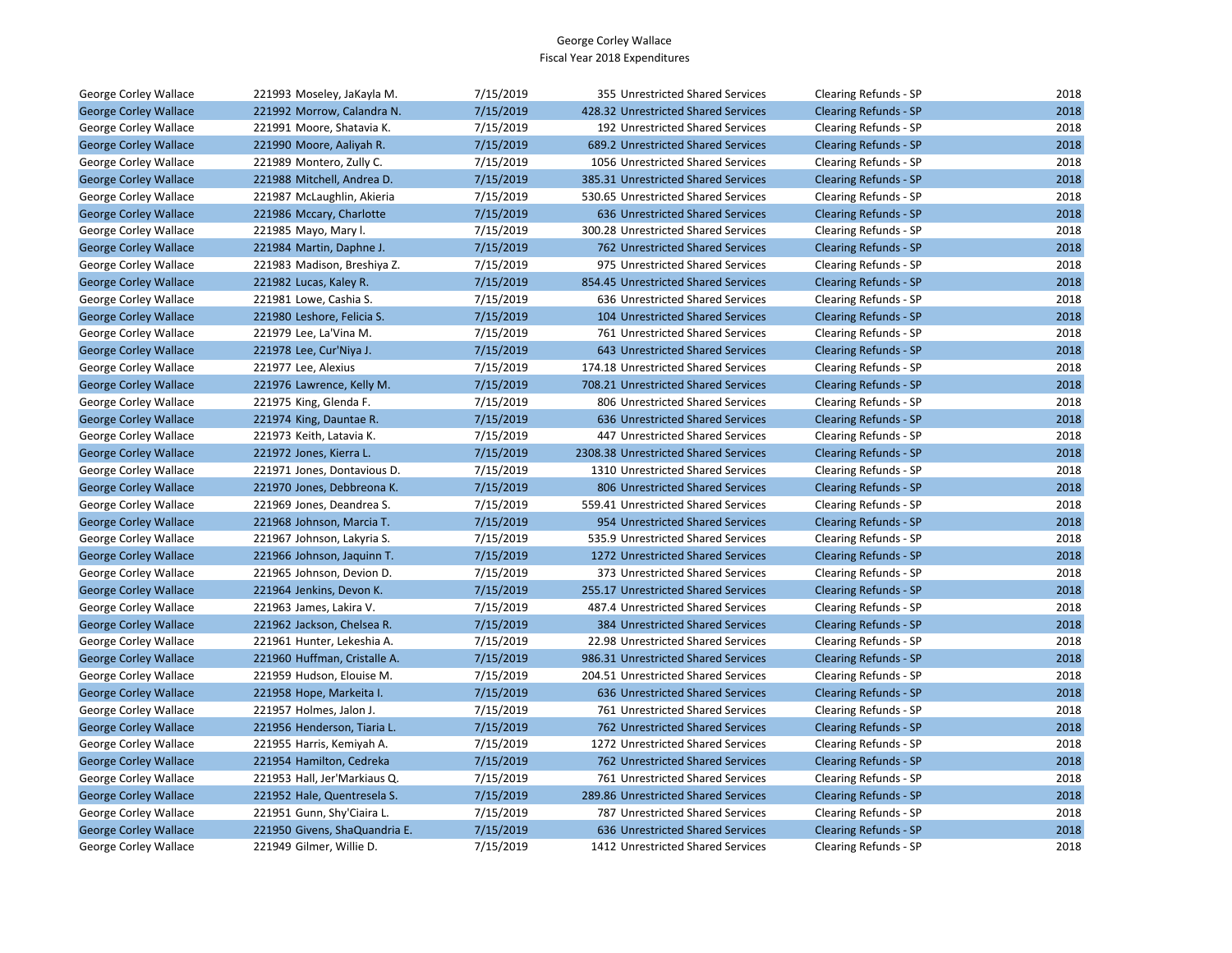| <b>George Corley Wallace</b> | 221948 Gilford, Caleb I.        | 7/15/2019 | 1272 Unrestricted Shared Services    | <b>Clearing Refunds - SP</b>           | 2018 |
|------------------------------|---------------------------------|-----------|--------------------------------------|----------------------------------------|------|
| George Corley Wallace        | 221947 Gibson, Jaleria M.       | 7/15/2019 | 1523 Unrestricted Shared Services    | Clearing Refunds - SP                  | 2018 |
| <b>George Corley Wallace</b> | 221946 Gantt, Aleczabria B.     | 7/15/2019 | 761 Unrestricted Shared Services     | <b>Clearing Refunds - SP</b>           | 2018 |
| George Corley Wallace        | 221945 Fulford, Lonnie W.       | 7/15/2019 | 324 Unrestricted Shared Services     | Clearing Refunds - SP                  | 2018 |
| <b>George Corley Wallace</b> | 221944 Frison, Tawanda M.       | 7/15/2019 | 25 Unrestricted Shared Services      | <b>Clearing Refunds - SP</b>           | 2018 |
| George Corley Wallace        | 221943 Ford, Jamal M.           | 7/15/2019 | 618 Unrestricted Shared Services     | Clearing Refunds - SP                  | 2018 |
| <b>George Corley Wallace</b> | 221942 Ford, Antineshia S.      | 7/15/2019 | 762 Unrestricted Shared Services     | Clearing Refunds - SP                  | 2018 |
| George Corley Wallace        | 221941 Ervin, Danesha C.        | 7/15/2019 | 399 Unrestricted Shared Services     | Clearing Refunds - SP                  | 2018 |
| <b>George Corley Wallace</b> | 221940 Davis, Shemekia J.       | 7/15/2019 | 636 Unrestricted Shared Services     | <b>Clearing Refunds - SP</b>           | 2018 |
| George Corley Wallace        | 221939 Curtis, Destinee A.      | 7/15/2019 | 1109 Unrestricted Shared Services    | Clearing Refunds - SP                  | 2018 |
| <b>George Corley Wallace</b> | 221938 Cotton, Jesscia N.       | 7/15/2019 | 132.75 Unrestricted Shared Services  | <b>Clearing Refunds - SP</b>           | 2018 |
| George Corley Wallace        | 221937 Collins, Tyra S.         | 7/15/2019 | 551.76 Unrestricted Shared Services  | Clearing Refunds - SP                  | 2018 |
| <b>George Corley Wallace</b> | 221936 Coleman Rush, Myaira J.  | 7/15/2019 | 953 Unrestricted Shared Services     | <b>Clearing Refunds - SP</b>           | 2018 |
| George Corley Wallace        | 221935 Coachman, Aisha S.       | 7/15/2019 | 1040 Unrestricted Shared Services    | Clearing Refunds - SP                  | 2018 |
| <b>George Corley Wallace</b> | 221934 Chandler, Moesha M.      | 7/15/2019 | 317 Unrestricted Shared Services     | <b>Clearing Refunds - SP</b>           | 2018 |
| George Corley Wallace        | 221933 Chandler, Courtney Z.    | 7/15/2019 | 692.69 Unrestricted Shared Services  | Clearing Refunds - SP                  | 2018 |
| <b>George Corley Wallace</b> | 221932 Chambers, Sarah J.       | 7/15/2019 | 1271 Unrestricted Shared Services    | <b>Clearing Refunds - SP</b>           | 2018 |
| George Corley Wallace        | 221931 Carter, Keonna J.        | 7/15/2019 | 762 Unrestricted Shared Services     | Clearing Refunds - SP                  | 2018 |
| <b>George Corley Wallace</b> | 221930 Carter, Jacara S.        | 7/15/2019 | 762 Unrestricted Shared Services     | <b>Clearing Refunds - SP</b>           | 2018 |
| George Corley Wallace        | 221929 Butler, Santana B.       | 7/15/2019 | 762 Unrestricted Shared Services     | Clearing Refunds - SP                  | 2018 |
| <b>George Corley Wallace</b> | 221928 Butler, Alexis R.        | 7/15/2019 | 1710.32 Unrestricted Shared Services | <b>Clearing Refunds - SP</b>           | 2018 |
| George Corley Wallace        | 221927 Brown, Gloria W.         | 7/15/2019 | 646.77 Unrestricted Shared Services  | Clearing Refunds - SP                  | 2018 |
| <b>George Corley Wallace</b> | 221926 Brooks, Tamera           | 7/15/2019 | 762 Unrestricted Shared Services     | <b>Clearing Refunds - SP</b>           | 2018 |
| George Corley Wallace        | 221925 Booker, Kelvin           | 7/15/2019 | 1272 Unrestricted Shared Services    | Clearing Refunds - SP                  | 2018 |
| <b>George Corley Wallace</b> | 221924 Bonner, Edwina L.        | 7/15/2019 | 763 Unrestricted Shared Services     | <b>Clearing Refunds - SP</b>           | 2018 |
| George Corley Wallace        | 221923 Bolton, Kahyanne M.      | 7/15/2019 | 762 Unrestricted Shared Services     | Clearing Refunds - SP                  | 2018 |
| <b>George Corley Wallace</b> | 221922 Beaton, Jordan J.        | 7/15/2019 | 547 Unrestricted Shared Services     | <b>Clearing Refunds - SP</b>           | 2018 |
| George Corley Wallace        | 221921 Barnett, Carmi T.        | 7/15/2019 | 491.83 Unrestricted Shared Services  | Clearing Refunds - SP                  | 2018 |
| <b>George Corley Wallace</b> | 221920 Baity, Erica             | 7/15/2019 | 762 Unrestricted Shared Services     | <b>Clearing Refunds - SP</b>           | 2018 |
| George Corley Wallace        | 221919 Atkins, Katrina P.       | 7/15/2019 | 318 Unrestricted Shared Services     | Clearing Refunds - SP                  | 2018 |
| <b>George Corley Wallace</b> | 221918 Alzatari, Malek A.       | 7/15/2019 | 1636 Unrestricted Shared Services    | <b>Clearing Refunds - SP</b>           | 2018 |
| George Corley Wallace        | 221917 Allen, Madison N.        | 7/15/2019 | 414 Unrestricted Shared Services     | Clearing Refunds - SP                  | 2018 |
| <b>George Corley Wallace</b> | 221916 Allen, Gloria G.         | 7/15/2019 | 256.23 Unrestricted Shared Services  | <b>Clearing Refunds - SP</b>           | 2018 |
| George Corley Wallace        | 221915 Ali, Marquina M.         | 7/15/2019 | 2292.28 Unrestricted Shared Services | Clearing Refunds - SP                  | 2018 |
| <b>George Corley Wallace</b> | 221914 Aaron, Kirstin M.        | 7/15/2019 | 324.42 Unrestricted Shared Services  | <b>Clearing Refunds - SP</b>           | 2018 |
| George Corley Wallace        | 221913 Wiley/Jossey-Boss        | 7/12/2019 | 252.44 AMSTI 2XX8-2XX9               | Materials and Supplies - MS            | 2018 |
| <b>George Corley Wallace</b> | 221912 Werle Enterprises LLC    | 7/12/2019 | 281.47 Unrestricted Shared Services  | Materials and Supplies - MS            | 2018 |
| George Corley Wallace        | 221911 Water Way Distributing   | 7/12/2019 | 219.36 Unrestricted Shared Services  | Materials and Supplies - MS            | 2018 |
| <b>George Corley Wallace</b> | 221911 Water Way Distributing   | 7/12/2019 | 74.19 Unrestricted Shared Services   | <b>Other Contractual Services - PS</b> | 2018 |
| George Corley Wallace        | 221910 Walker, Michael          | 7/12/2019 | 137.5 Student Support Service X8-X9  | Other Travel Expenses - OS             | 2018 |
| <b>George Corley Wallace</b> | 221909 Verified Credentials Inc | 7/12/2019 | 34.8 Unrestricted Shared Services    | <b>Other Contractual Services - PS</b> | 2018 |
| George Corley Wallace        | 221908 Uline Inc                | 7/12/2019 | 772.82 AMSTI 2XX8-2XX9               | Materials and Supplies - MS            | 2018 |
| <b>George Corley Wallace</b> | 221907 Thomas, Herbert H.       | 7/12/2019 | 445.44 Student Support Service X8-X9 | <b>Other Travel Expenses - OS</b>      | 2018 |
| George Corley Wallace        | 221907 Thomas, Herbert H.       | 7/12/2019 | 137.5 Student Support Service X7-X8  | Mileage - OS                           | 2018 |
| <b>George Corley Wallace</b> | 221906 Spire                    | 7/12/2019 | 6828.55 Unrestricted Shared Services | Gas & Heating Fuel - UC                | 2018 |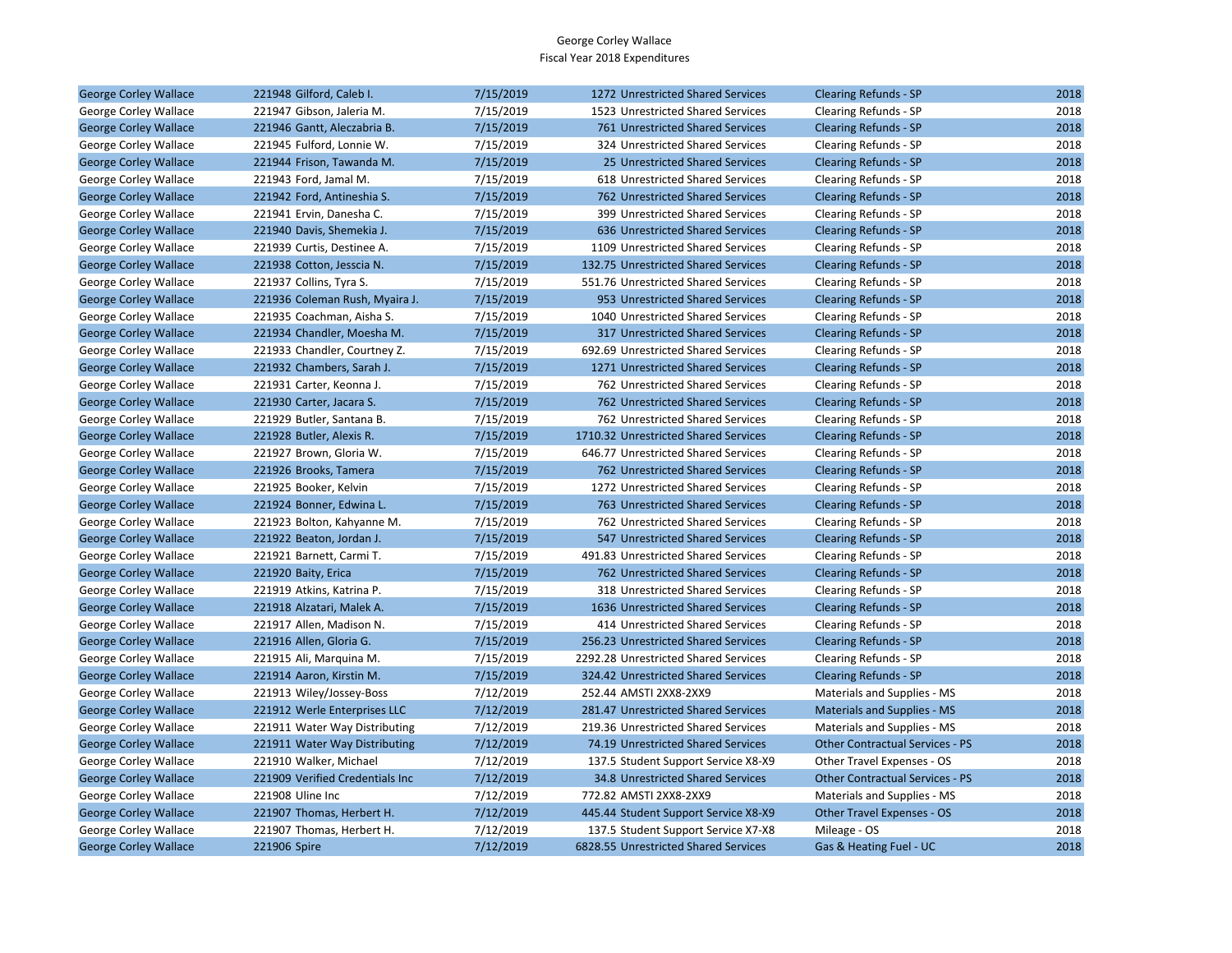| George Corley Wallace        | 221905 Southern Pipe & Supply Co Inc    | 7/12/2019 | 107.2 Unrestricted Shared Services                                | Materials and Supplies - MS            | 2018 |
|------------------------------|-----------------------------------------|-----------|-------------------------------------------------------------------|----------------------------------------|------|
| <b>George Corley Wallace</b> | 221904 Phi Theta Kappa Honor Society    | 7/12/2019 | 65 Phi Theta Kappa                                                | Deposit Liabilities - AP               | 2018 |
| George Corley Wallace        | 221903 PEEHIP                           | 7/12/2019 | 2400 Unrestricted Shared Services                                 | Group Health Insurance - FB            | 2018 |
| <b>George Corley Wallace</b> | 221902 Maynard, Cooper & Gale           | 7/12/2019 | 492 Unrestricted Shared Services                                  | Legal Services - PS                    | 2018 |
| George Corley Wallace        | 221901 Locke Enterprises DBA Americo    | 7/12/2019 | 693.44 Unrestricted Shared Services                               | Materials and Supplies - MS            | 2018 |
| <b>George Corley Wallace</b> | 221900 Jefferson, Shelia L.             | 7/12/2019 | 188.27 Unrestricted Shared Services                               | Mileage - IS                           | 2018 |
| George Corley Wallace        | 221899 Hicks, Mary E.                   | 7/12/2019 | 187.5 Unrestricted Shared Services                                | <b>Other Contractual Services - PS</b> | 2018 |
| <b>George Corley Wallace</b> | 221898 Gourdine, Jimmetta               | 7/12/2019 | 157.5 Unrestricted Shared Services                                | <b>Other Contractual Services - PS</b> | 2018 |
| George Corley Wallace        | 221897 Gordon, Rachel L.                | 7/12/2019 | 137.5 Student Support Service X8-X9                               | Other Travel Expenses - OS             | 2018 |
| <b>George Corley Wallace</b> | 221896 Forestry Suppliers, Inc.         | 7/12/2019 | 2038.08 AMSTI 2XX8-2XX9                                           | Materials and Supplies - MS            | 2018 |
| George Corley Wallace        | 221895 Davis, Rebecca M.                | 7/12/2019 | 355 Unrestricted Shared Services                                  | Conus (meals) - OS                     | 2018 |
| <b>George Corley Wallace</b> | 221895 Davis, Rebecca M.                | 7/12/2019 | 58.58 Unrestricted Shared Services                                | Mileage - OS                           | 2018 |
| George Corley Wallace        | 221895 Davis, Rebecca M.                | 7/12/2019 | 105.82 Unrestricted Shared Services                               | Other Travel Expenses - OS             | 2018 |
| <b>George Corley Wallace</b> | 221894 Continental Research             | 7/12/2019 | 2756.56 Unrestricted Shared Services                              | Materials and Supplies - MS            | 2018 |
| George Corley Wallace        | 221893 Cintas Corporation               | 7/12/2019 | 416.12 Unrestricted Shared Services                               | <b>Other Contractual Services - PS</b> | 2018 |
| <b>George Corley Wallace</b> | 221892 Cintas Corporation               | 7/12/2019 | 208.06 Unrestricted Shared Services                               | <b>Other Contractual Services - PS</b> | 2018 |
| George Corley Wallace        | 221891 C Spire Business                 | 7/12/2019 | 2803.56 Unrestricted Shared Services                              | Technology - non capitalized - MS      | 2018 |
| <b>George Corley Wallace</b> | 221890 C Spire Business                 | 7/12/2019 | 6687 Unrestricted Shared Services                                 | Technology - non capitalized - MS      | 2018 |
| George Corley Wallace        | 221889 Blick Art Materials              | 7/12/2019 | 299.08 AMSTI 2XX8-2XX9                                            | Materials and Supplies - MS            | 2018 |
| <b>George Corley Wallace</b> | 221888 Berney Office Solutions, Llc     | 7/12/2019 | 92.97 Talent Search X8-X9                                         | <b>Other Contractual Services - PS</b> | 2018 |
| George Corley Wallace        | 221887 BBS Enterprise                   | 7/12/2019 | 17335 Unrestricted Shared Services                                | <b>Other Contractual Services - PS</b> | 2018 |
| <b>George Corley Wallace</b> | 221886 AT&T (Business Service)          | 7/12/2019 | 64.26 AMSTI 2XX8-2XX9                                             | Landline Phones - UC                   | 2018 |
| George Corley Wallace        | 221885 At & T - U-Verse                 | 7/12/2019 | 126.57 Unrestricted Shared Services                               | Landline Phones - UC                   | 2018 |
| <b>George Corley Wallace</b> | 221884 Apple Computer, Inc.             | 7/12/2019 | 17136 Vocational Ed/CTE X8-X9                                     | Equipment - non capitalized - MS       | 2018 |
| George Corley Wallace        | 221883 Alabama Power Company            | 7/12/2019 | 3577.35 Unrestricted Shared Services                              | Electricity - UC                       | 2018 |
| <b>George Corley Wallace</b> | 221882 Alabama Power Company            | 7/12/2019 | 28.41 Unrestricted Shared Services                                | Electricity - UC                       | 2018 |
| George Corley Wallace        | 221881 Alabama Power Company            | 7/12/2019 | 75770.25 Unrestricted Shared Services                             | Electricity - UC                       | 2018 |
| <b>George Corley Wallace</b> | 221880 Montgomery Electronics & Comi    | 7/10/2019 | 500 Renewal & Replacement Shared Svcs Maintenance & Repairs - OOS |                                        | 2018 |
| George Corley Wallace        | 221879 Koch Parks LLC                   | 7/10/2019 | 920 Unrestricted Shared Services                                  | <b>Other Contractual Services - PS</b> | 2018 |
| <b>George Corley Wallace</b> | 221878 Alabama Association For Public / | 7/10/2019 | 1350 AE-Fed Summer Conf 2XX8-2XX9                                 | <b>Registration Fees-IS</b>            | 2018 |
| George Corley Wallace        | 221877 Holston, Kimberly J.             | 7/9/2019  | 138.91 Unrestricted Shared Services                               | Mileage - IS                           | 2018 |
| <b>George Corley Wallace</b> | 221877 Holston, Kimberly J.             | 7/9/2019  | 611.91 Unrestricted Shared Services                               | Conus (meals) - IS                     | 2018 |
| George Corley Wallace        | 221876 Hemisphere Travel, Inc.          | 7/9/2019  | 42527 Talent Search X8-X9                                         | Other Contractual Services - PS        | 2018 |
| <b>George Corley Wallace</b> | 221875 Dean, James                      | 7/9/2019  | 4361.5 Apple Coding Grant 2XX8-2XX9                               | <b>Other Contractual Services - PS</b> | 2018 |
| George Corley Wallace        | 221874 Chapman, Channie L.              | 7/9/2019  | 137.5 Student Support Service X8-X9                               | Other Travel Expenses - OS             | 2018 |
| <b>George Corley Wallace</b> | 221873 Brown, Karen E.                  | 7/9/2019  | 137.5 Student Support Service X8-X9                               | <b>Other Travel Expenses - OS</b>      | 2018 |
| George Corley Wallace        | 900028598 Rudolph Darlene King          | 6/24/2019 | 0 PAYROLL                                                         | PAYROLL                                | 2018 |
| <b>George Corley Wallace</b> | 221857 Ymca                             | 6/24/2019 | 240 General Operating Fund                                        | <b>Other Contractual Services</b>      | 2018 |
| George Corley Wallace        | 221856 Ymca                             | 6/24/2019 | 85 General Operating Fund                                         | <b>Other Contractual Services</b>      | 2018 |
| <b>George Corley Wallace</b> | 221855 Ymca                             | 6/24/2019 | 155 General Operating Fund                                        | <b>Other Contractual Services</b>      | 2018 |
| George Corley Wallace        | 221854 Strickland Companies             | 6/24/2019 | 1713.1 General Operating Fund                                     | <b>Materials and Supplies</b>          | 2018 |
| <b>George Corley Wallace</b> | 221853 Prosource Specialities           | 6/24/2019 | 2238.62 Talent Search 18-19                                       | <b>Materials and Supplies</b>          | 2018 |
| George Corley Wallace        | 221852 LaFayette, Bernard               | 6/24/2019 | 1875.6 General Operating Fund                                     | <b>Other Contractual Services</b>      | 2018 |
| <b>George Corley Wallace</b> | 221851 Democrat Reporter                | 6/24/2019 | 25 General Operating Fund                                         | <b>Subscriptions</b>                   | 2018 |
| George Corley Wallace        | 221850 Hunter, Otto W.                  | 6/23/2019 | 450 AMSTI 2018-2019                                               | <b>Other Contractual Services</b>      | 2018 |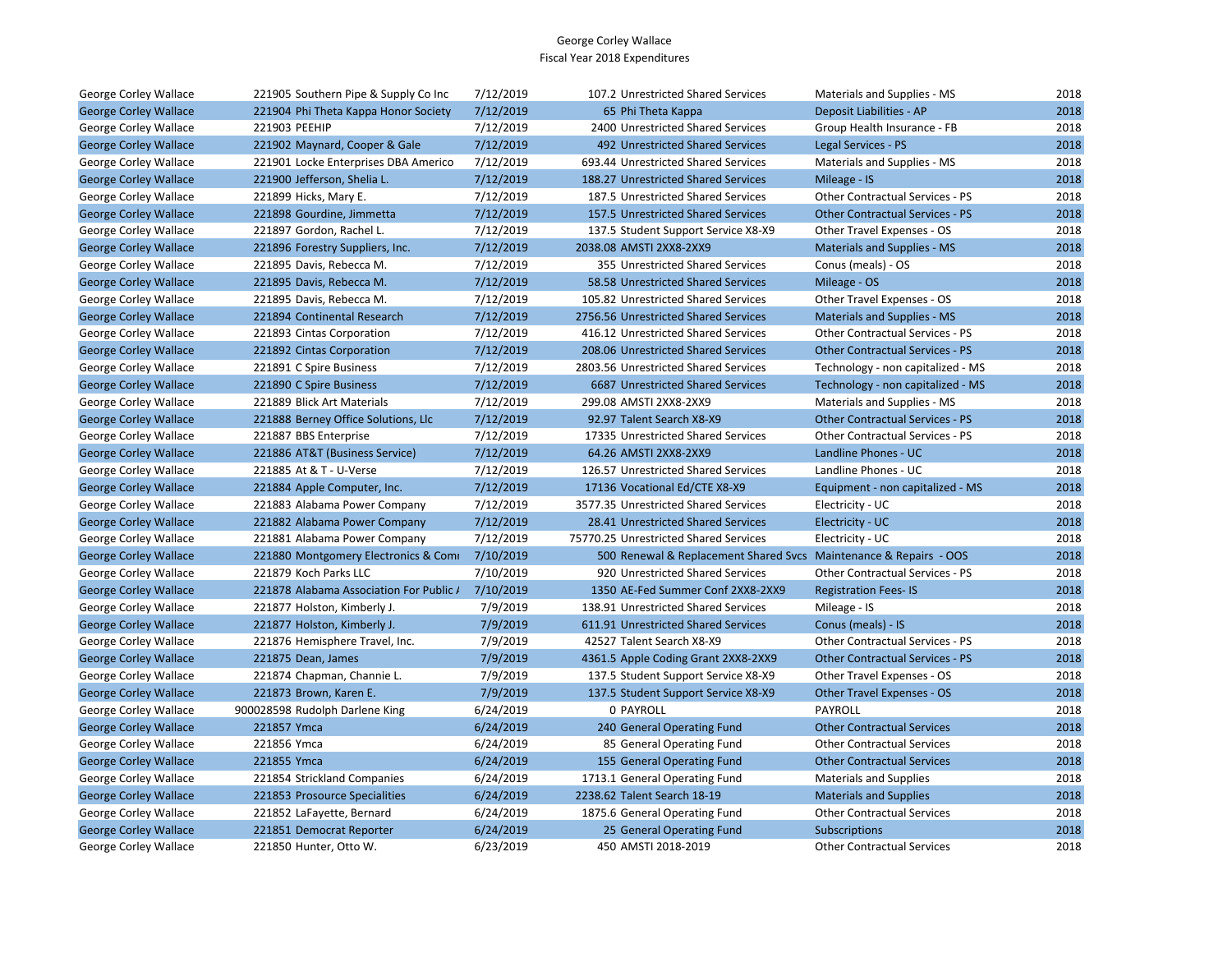| <b>George Corley Wallace</b> | 221849 First Cahawba Bankcard           | 6/23/2019 | 1269.36 Student Support Services 18-19 | <b>Out-of-State-Commercl Trans</b> | 2018 |
|------------------------------|-----------------------------------------|-----------|----------------------------------------|------------------------------------|------|
| George Corley Wallace        | 221849 First Cahawba Bankcard           | 6/23/2019 | 1950 General Operating Fund            | <b>Materials and Supplies</b>      | 2018 |
| <b>George Corley Wallace</b> | 221849 First Cahawba Bankcard           | 6/23/2019 | 735.44 Student Support Services 18-19  | Out-of-State-Subsist & Lodging     | 2018 |
| George Corley Wallace        | 221849 First Cahawba Bankcard           | 6/23/2019 | 109 General Operating Fund             | In State-Registration              | 2018 |
| <b>George Corley Wallace</b> | 221849 First Cahawba Bankcard           | 6/23/2019 | 682.46 General Operating Fund          | Out-of-State-Commercl Trans        | 2018 |
| George Corley Wallace        | 900028706 Sturdivant Anthony Dewayne    | 6/21/2019 | 532.48 PAYROLL                         | PAYROLL                            | 2018 |
| <b>George Corley Wallace</b> | 900028705 Wilson Walter O               | 6/21/2019 | 1188 PAYROLL                           | <b>PAYROLL</b>                     | 2018 |
| George Corley Wallace        | 900028704 Williams Norman Alana Nickole | 6/21/2019 | 951 PAYROLL                            | PAYROLL                            | 2018 |
| <b>George Corley Wallace</b> | 900028703 Watts Renae                   | 6/21/2019 | 862.32 PAYROLL                         | <b>PAYROLL</b>                     | 2018 |
| George Corley Wallace        | 900028702 Perry Ernestine D             | 6/21/2019 | 872.87 PAYROLL                         | PAYROLL                            | 2018 |
| <b>George Corley Wallace</b> | 900028701 Pearson Sharde D              | 6/21/2019 | 828.96 PAYROLL                         | <b>PAYROLL</b>                     | 2018 |
| George Corley Wallace        | 900028700 Nettles Wesbert               | 6/21/2019 | 748.8 PAYROLL                          | PAYROLL                            | 2018 |
| <b>George Corley Wallace</b> | 900028699 Mason Willie James            | 6/21/2019 | 528 PAYROLL                            | <b>PAYROLL</b>                     | 2018 |
| George Corley Wallace        | 900028698 Martin James Andrew           | 6/21/2019 | 814 PAYROLL                            | PAYROLL                            | 2018 |
| <b>George Corley Wallace</b> | 900028697 Jones Edkenjunta              | 6/21/2019 | 836 PAYROLL                            | <b>PAYROLL</b>                     | 2018 |
| George Corley Wallace        | 900028696 Harris Ledonna Sharnaye       | 6/21/2019 | 66.56 PAYROLL                          | PAYROLL                            | 2018 |
| <b>George Corley Wallace</b> | 900028695 Givan Broderick F             | 6/21/2019 | 220 PAYROLL                            | <b>PAYROLL</b>                     | 2018 |
| George Corley Wallace        | 900028694 Calhoun Willie                | 6/21/2019 | 1188 PAYROLL                           | PAYROLL                            | 2018 |
| <b>George Corley Wallace</b> | 900028693 Brown Christopher B           | 6/21/2019 | 624 PAYROLL                            | <b>PAYROLL</b>                     | 2018 |
| George Corley Wallace        | 900028692 Blanks Ray Soloman            | 6/21/2019 | 1144 PAYROLL                           | <b>PAYROLL</b>                     | 2018 |
| <b>George Corley Wallace</b> | 900028691 Barron Gerald Antoine         | 6/21/2019 | 532.48 PAYROLL                         | <b>PAYROLL</b>                     | 2018 |
| George Corley Wallace        | 900028690 Wilson Keishonna Alexandra    | 6/21/2019 | 248.82 PAYROLL                         | PAYROLL                            | 2018 |
| <b>George Corley Wallace</b> | 900028689 Miree Eddrionna J             | 6/21/2019 | 844.48 PAYROLL                         | <b>PAYROLL</b>                     | 2018 |
| George Corley Wallace        | 900028688 Wilbourne Mitsy L             | 6/21/2019 | 594.56 PAYROLL                         | PAYROLL                            | 2018 |
| <b>George Corley Wallace</b> | 900028687 Taylor Carolyn A              | 6/21/2019 | 1189.12 PAYROLL                        | <b>PAYROLL</b>                     | 2018 |
| George Corley Wallace        | 900028686 Smith Miata J.                | 6/21/2019 | 844.48 PAYROLL                         | <b>PAYROLL</b>                     | 2018 |
| <b>George Corley Wallace</b> | 900028685 Sharpe Nikeria Tatayana       | 6/21/2019 | 633.36 PAYROLL                         | <b>PAYROLL</b>                     | 2018 |
| George Corley Wallace        | 900028684 Sears Teresa D                | 6/21/2019 | 779.76 PAYROLL                         | PAYROLL                            | 2018 |
| <b>George Corley Wallace</b> | 900028683 Pratt Brittany M              | 6/21/2019 | 844.48 PAYROLL                         | <b>PAYROLL</b>                     | 2018 |
| George Corley Wallace        | 900028682 Pope Ke'onna De'Shawnta       | 6/21/2019 | 844.48 PAYROLL                         | PAYROLL                            | 2018 |
| <b>George Corley Wallace</b> | 900028681 Perkins Breuana Sharae        | 6/21/2019 | 542.88 PAYROLL                         | <b>PAYROLL</b>                     | 2018 |
| George Corley Wallace        | 900028680 Norris Jaylah Adrianna        | 6/21/2019 | 588.12 PAYROLL                         | PAYROLL                            | 2018 |
| <b>George Corley Wallace</b> | 900028679 Howard Tiffany                | 6/21/2019 | 542.88 PAYROLL                         | <b>PAYROLL</b>                     | 2018 |
| George Corley Wallace        | 900028678 Evans Sherritrice Lonique     | 6/21/2019 | 844.48 PAYROLL                         | PAYROLL                            | 2018 |
| <b>George Corley Wallace</b> | 900028677 Evans Jordan Brianna          | 6/21/2019 | 844.48 PAYROLL                         | <b>PAYROLL</b>                     | 2018 |
| George Corley Wallace        | 900028676 Davis Diane                   | 6/21/2019 | 428.48 PAYROLL                         | <b>PAYROLL</b>                     | 2018 |
| <b>George Corley Wallace</b> | 900028675 Coleman La'Donnis Achillies   | 6/21/2019 | 542.88 PAYROLL                         | <b>PAYROLL</b>                     | 2018 |
| George Corley Wallace        | 900028673 Bonner Tyala Ke'Anna          | 6/21/2019 | 456 PAYROLL                            | PAYROLL                            | 2018 |
| <b>George Corley Wallace</b> | 900028672 Bonner Tayla Ke'Arra          | 6/21/2019 | <b>456 PAYROLL</b>                     | <b>PAYROLL</b>                     | 2018 |
| George Corley Wallace        | 900028671 Barley Audreyiona La'shae     | 6/21/2019 | 844.48 PAYROLL                         | PAYROLL                            | 2018 |
| <b>George Corley Wallace</b> | 900028670 Blake Lyric Quanta            | 6/21/2019 | 610.74 PAYROLL                         | <b>PAYROLL</b>                     | 2018 |
| George Corley Wallace        | 900028669 Williams Elsie B.             | 6/21/2019 | 1268.44 PAYROLL                        | PAYROLL                            | 2018 |
| <b>George Corley Wallace</b> | 900028668 Jackson Sherry Jamill         | 6/21/2019 | 836.63 PAYROLL                         | <b>PAYROLL</b>                     | 2018 |
| George Corley Wallace        | 900028667 Milligan Melissa Hollis       | 6/21/2019 | 1105.51 PAYROLL                        | PAYROLL                            | 2018 |
| <b>George Corley Wallace</b> | 900028666 Woodruff Kent H               | 6/21/2019 | 301.93 PAYROLL                         | <b>PAYROLL</b>                     | 2018 |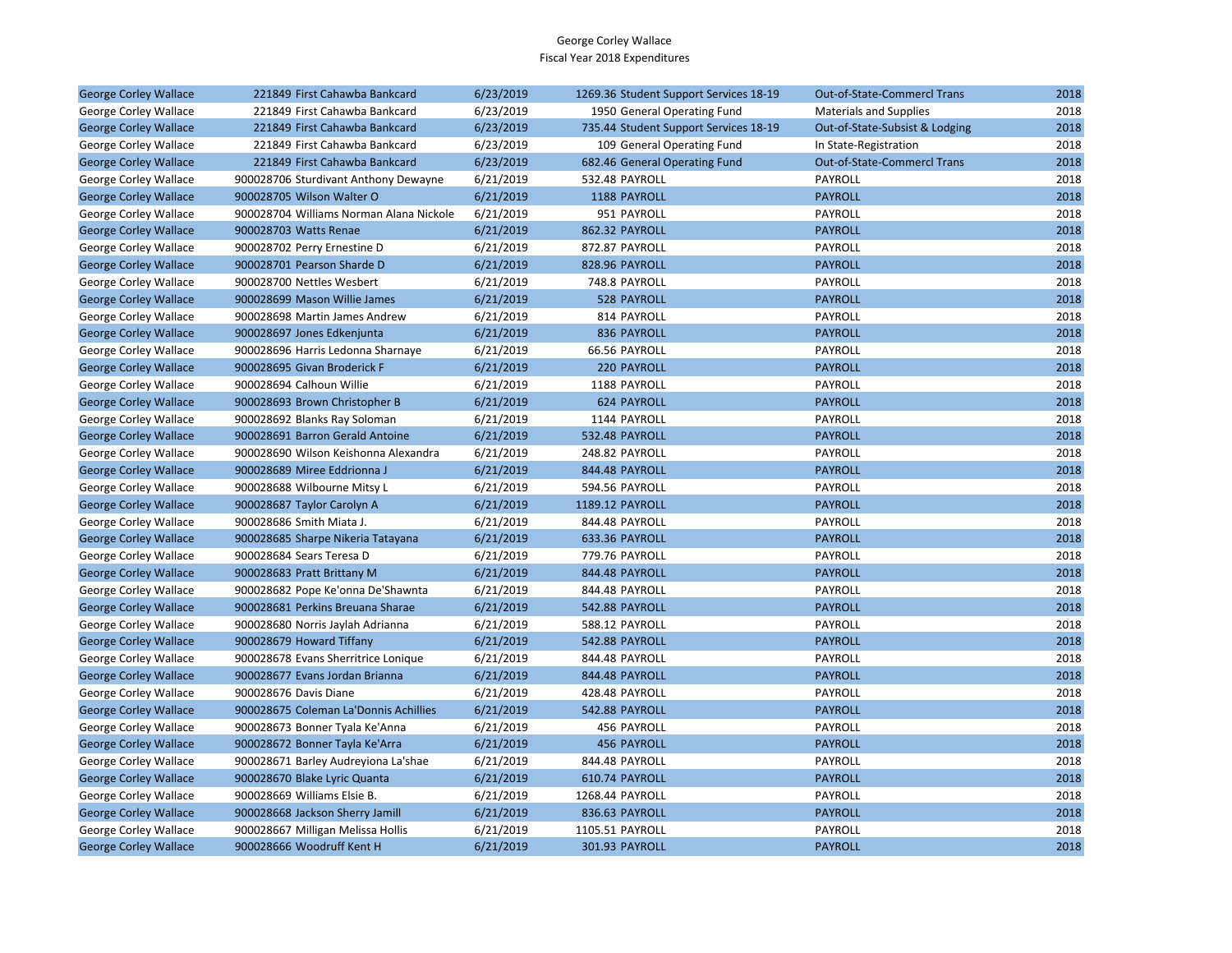| George Corley Wallace        | 900028665 Williams Annie Montgomery     | 6/21/2019 | 1441.44 PAYROLL       | PAYROLL        | 2018 |
|------------------------------|-----------------------------------------|-----------|-----------------------|----------------|------|
| <b>George Corley Wallace</b> | 900028664 Thomas Latasha Bell           | 6/21/2019 | <b>766.48 PAYROLL</b> | <b>PAYROLL</b> | 2018 |
| George Corley Wallace        | 900028663 Morrow Queen Agee             | 6/21/2019 | 733.91 PAYROLL        | PAYROLL        | 2018 |
| <b>George Corley Wallace</b> | 900028662 Moore Tammy D                 | 6/21/2019 | 1440 PAYROLL          | <b>PAYROLL</b> | 2018 |
| George Corley Wallace        | 900028661 McGuire Justin R              | 6/21/2019 | 248.82 PAYROLL        | PAYROLL        | 2018 |
| <b>George Corley Wallace</b> | 900028660 Marshall Annie Lee            | 6/21/2019 | 1021.9 PAYROLL        | <b>PAYROLL</b> | 2018 |
| George Corley Wallace        | 900028659 Jones Kendra Rosie Maria      | 6/21/2019 | 248.82 PAYROLL        | PAYROLL        | 2018 |
| <b>George Corley Wallace</b> | 900028658 Hobbs Elois                   | 6/21/2019 | 501.66 PAYROLL        | <b>PAYROLL</b> | 2018 |
| George Corley Wallace        | 900028657 Hall Jer'Markiaus Quantae     | 6/21/2019 | 248.82 PAYROLL        | PAYROLL        | 2018 |
| <b>George Corley Wallace</b> | 900028656 Francis-Thomas Sharon Hydie   | 6/21/2019 | 1458.53 PAYROLL       | <b>PAYROLL</b> | 2018 |
| George Corley Wallace        | 900028655 Compton Judy B                | 6/21/2019 | 390.18 PAYROLL        | PAYROLL        | 2018 |
| <b>George Corley Wallace</b> | 900028654 Alsobrook Kay Goodwin         | 6/21/2019 | 1170.54 PAYROLL       | <b>PAYROLL</b> | 2018 |
| George Corley Wallace        | 900028653 Cummings Evelyn C.            | 6/21/2019 | 834.76 PAYROLL        | PAYROLL        | 2018 |
| <b>George Corley Wallace</b> | 900028652 Washington Willie Doris       | 6/21/2019 | 549.12 PAYROLL        | <b>PAYROLL</b> | 2018 |
| George Corley Wallace        | 900028651 Haigler Lisa M                | 6/21/2019 | 561.6 PAYROLL         | PAYROLL        | 2018 |
| <b>George Corley Wallace</b> | 900028650 Davis Vera Lee                | 6/21/2019 | 1956.24 PAYROLL       | <b>PAYROLL</b> | 2018 |
| George Corley Wallace        | 900028649 Chestnut Angelina             | 6/21/2019 | 720.72 PAYROLL        | PAYROLL        | 2018 |
| <b>George Corley Wallace</b> | 900028648 Morton Ford Shelicia Denise   | 6/21/2019 | 655.2 PAYROLL         | <b>PAYROLL</b> | 2018 |
| George Corley Wallace        | 900028647 Campbell Kimberly             | 6/21/2019 | 720.72 PAYROLL        | PAYROLL        | 2018 |
| <b>George Corley Wallace</b> | 900028646 Powell Brenda Williams        | 6/21/2019 | 353.8 PAYROLL         | <b>PAYROLL</b> | 2018 |
| George Corley Wallace        | 900028645 Jemison Lefloris              | 6/21/2019 | 424.56 PAYROLL        | PAYROLL        | 2018 |
| <b>George Corley Wallace</b> | 900028644 Pettway Alonzia               | 6/21/2019 | 2966.92 PAYROLL       | <b>PAYROLL</b> | 2018 |
| George Corley Wallace        | 900028643 Heard Anthony                 | 6/21/2019 | 2966.92 PAYROLL       | PAYROLL        | 2018 |
| <b>George Corley Wallace</b> | 900028642 Harvell Robert L              | 6/21/2019 | 2912.24 PAYROLL       | <b>PAYROLL</b> | 2018 |
| George Corley Wallace        | 900028641 Moore Timothy                 | 6/21/2019 | 3442.58 PAYROLL       | PAYROLL        | 2018 |
| <b>George Corley Wallace</b> | 900028640 Mauldin Reginald Otis         | 6/21/2019 | 4076.75 PAYROLL       | <b>PAYROLL</b> | 2018 |
| George Corley Wallace        | 900028639 Haralson Isaiah S             | 6/21/2019 | 2832.47 PAYROLL       | PAYROLL        | 2018 |
| <b>George Corley Wallace</b> | 900028638 Hasberry Letti Monique        | 6/21/2019 | 1046.84 PAYROLL       | <b>PAYROLL</b> | 2018 |
| George Corley Wallace        | 900028637 Dixon Colleen Roland          | 6/21/2019 | 4455.42 PAYROLL       | PAYROLL        | 2018 |
| <b>George Corley Wallace</b> | 900028636 Chesnut Veronica S            | 6/21/2019 | 2416.67 PAYROLL       | <b>PAYROLL</b> | 2018 |
| George Corley Wallace        | 900028635 Evans Naopi Lc                | 6/21/2019 | 3125.08 PAYROLL       | PAYROLL        | 2018 |
| <b>George Corley Wallace</b> | 900028634 Vance Laura Lynn              | 6/21/2019 | 4667.15 PAYROLL       | <b>PAYROLL</b> | 2018 |
| George Corley Wallace        | 900028633 Spencer Rosa Chiffon          | 6/21/2019 | 8800.91 PAYROLL       | PAYROLL        | 2018 |
| <b>George Corley Wallace</b> | 900028632 Jordan Judy Y.                | 6/21/2019 | 3871.26 PAYROLL       | <b>PAYROLL</b> | 2018 |
| George Corley Wallace        | 900028631 Jackson Brittany Brooks       | 6/21/2019 | 4593.26 PAYROLL       | PAYROLL        | 2018 |
| <b>George Corley Wallace</b> | 900028630 Davis Mary Lee                | 6/21/2019 | 3839.41 PAYROLL       | <b>PAYROLL</b> | 2018 |
| George Corley Wallace        | 900028629 Bell Vickie D                 | 6/21/2019 | 3287.35 PAYROLL       | PAYROLL        | 2018 |
| <b>George Corley Wallace</b> | 900028628 Williams Norman Alana Nickole | 6/21/2019 | 951 PAYROLL           | <b>PAYROLL</b> | 2018 |
| George Corley Wallace        | 900028627 Whatley Andrew Douglas        | 6/21/2019 | 2649.42 PAYROLL       | PAYROLL        | 2018 |
| <b>George Corley Wallace</b> | 900028626 Jackson Vincent Keith         | 6/21/2019 | 2416.67 PAYROLL       | <b>PAYROLL</b> | 2018 |
| George Corley Wallace        | 900028625 Holston Kimberly J.           | 6/21/2019 | 3759.33 PAYROLL       | PAYROLL        | 2018 |
| <b>George Corley Wallace</b> | 900028624 Dysart Charles J              | 6/21/2019 | 5774.17 PAYROLL       | <b>PAYROLL</b> | 2018 |
| George Corley Wallace        | 900028623 Berry Lee                     | 6/21/2019 | 2570.08 PAYROLL       | PAYROLL        | 2018 |
| <b>George Corley Wallace</b> | 900028622 Moultrie Eddie James          | 6/21/2019 | 4473.58 PAYROLL       | <b>PAYROLL</b> | 2018 |
| George Corley Wallace        | 900028621 Patterson Ray Anthony         | 6/21/2019 | 3046.08 PAYROLL       | PAYROLL        | 2018 |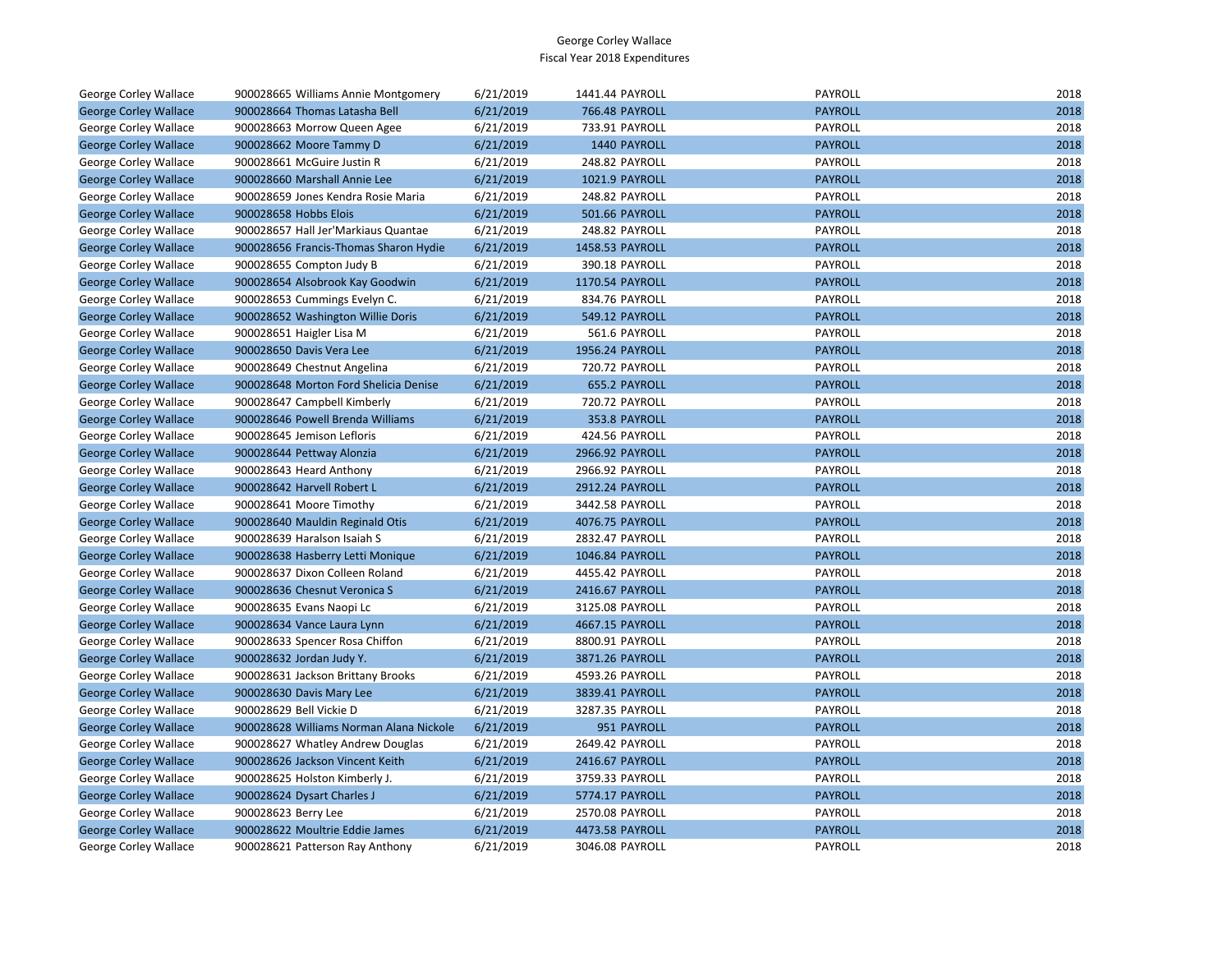| <b>George Corley Wallace</b> | 900028620 Bennett Robbyn V.        | 6/21/2019 | 8492 PAYROLL        | <b>PAYROLL</b> | 2018 |
|------------------------------|------------------------------------|-----------|---------------------|----------------|------|
| George Corley Wallace        | 900028619 Allison Eric Preston     | 6/21/2019 | 6177.92 PAYROLL     | PAYROLL        | 2018 |
| <b>George Corley Wallace</b> | 900028618 Jefferson Shelia Lawanda | 6/21/2019 | 3918 PAYROLL        | <b>PAYROLL</b> | 2018 |
| George Corley Wallace        | 900028617 Headley Linda Fay        | 6/21/2019 | 2728.58 PAYROLL     | PAYROLL        | 2018 |
| <b>George Corley Wallace</b> | 900028616 Austin Tampatha          | 6/21/2019 | 3086.73 PAYROLL     | <b>PAYROLL</b> | 2018 |
| George Corley Wallace        | 900028615 Williams Angelica Nicole | 6/21/2019 | 2570.08 PAYROLL     | <b>PAYROLL</b> | 2018 |
| <b>George Corley Wallace</b> | 900028614 Washington Desiree M     | 6/21/2019 | 2965.83 PAYROLL     | <b>PAYROLL</b> | 2018 |
| George Corley Wallace        | 900028613 Reynolds Jennifer M      | 6/21/2019 | 3838.67 PAYROLL     | PAYROLL        | 2018 |
| <b>George Corley Wallace</b> | 900028612 Melton Elaine Alina      | 6/21/2019 | 2490.42 PAYROLL     | <b>PAYROLL</b> | 2018 |
| George Corley Wallace        | 900028611 Kidd Anessa Lynn         | 6/21/2019 | 7806.5 PAYROLL      | PAYROLL        | 2018 |
| <b>George Corley Wallace</b> | 900028610 Dosey Chantae Thomas     | 6/21/2019 | 2172.92 PAYROLL     | <b>PAYROLL</b> | 2018 |
| George Corley Wallace        | 900028609 Deavers Lori Evelyn      | 6/21/2019 | 2416.67 PAYROLL     | <b>PAYROLL</b> | 2018 |
| <b>George Corley Wallace</b> | 900028608 Craig Brianna Lenae      | 6/21/2019 | 2084.32 PAYROLL     | <b>PAYROLL</b> | 2018 |
| George Corley Wallace        | 900028607 Moore Kathy J            | 6/21/2019 | 5196.75 PAYROLL     | PAYROLL        | 2018 |
| <b>George Corley Wallace</b> | 900028606 Logan Shuntelra Bernice  | 6/21/2019 | 4409.58 PAYROLL     | <b>PAYROLL</b> | 2018 |
| George Corley Wallace        | 900028605 Godwin Connie Estes      | 6/21/2019 | 2080 PAYROLL        | <b>PAYROLL</b> | 2018 |
| <b>George Corley Wallace</b> | 900028604 Clifton Lonzy T.         | 6/21/2019 | <b>6619 PAYROLL</b> | <b>PAYROLL</b> | 2018 |
| George Corley Wallace        | 900028603 Bonner Irene G           | 6/21/2019 | 2416.67 PAYROLL     | PAYROLL        | 2018 |
| <b>George Corley Wallace</b> | 900028602 Agnew JaNett C           | 6/21/2019 | 3338.42 PAYROLL     | <b>PAYROLL</b> | 2018 |
| George Corley Wallace        | 900028601 Adams Dorothy J          | 6/21/2019 | 2416.67 PAYROLL     | PAYROLL        | 2018 |
| <b>George Corley Wallace</b> | 900028600 Vandiver Kewanda Thomas  | 6/21/2019 | 3521.5 PAYROLL      | <b>PAYROLL</b> | 2018 |
| George Corley Wallace        | 900028599 Simmons Gloria Dean      | 6/21/2019 | 5687.92 PAYROLL     | PAYROLL        | 2018 |
| <b>George Corley Wallace</b> | 900028597 Powell William S.        | 6/21/2019 | 1040 PAYROLL        | <b>PAYROLL</b> | 2018 |
| George Corley Wallace        | 900028596 Moore Dorothy A          | 6/21/2019 | 1040 PAYROLL        | PAYROLL        | 2018 |
| <b>George Corley Wallace</b> | 900028595 Bright Jacinta Thrash    | 6/21/2019 | 1040 PAYROLL        | <b>PAYROLL</b> | 2018 |
| George Corley Wallace        | 900028594 Hannah Marcus A.         | 6/21/2019 | 1241.67 PAYROLL     | <b>PAYROLL</b> | 2018 |
| <b>George Corley Wallace</b> | 900028593 Turner Herman W.         | 6/21/2019 | 1300 PAYROLL        | <b>PAYROLL</b> | 2018 |
| George Corley Wallace        | 900028592 Harper April M           | 6/21/2019 | 1170 PAYROLL        | PAYROLL        | 2018 |
| <b>George Corley Wallace</b> | 900028591 Graham Glen Partick      | 6/21/2019 | 250 PAYROLL         | <b>PAYROLL</b> | 2018 |
| George Corley Wallace        | 900028590 Maxey Willie E.          | 6/21/2019 | 433.33 PAYROLL      | PAYROLL        | 2018 |
| <b>George Corley Wallace</b> | 900028589 Evans Duane A            | 6/21/2019 | 4546.84 PAYROLL     | <b>PAYROLL</b> | 2018 |
| George Corley Wallace        | 900028588 Bailey Danny L           | 6/21/2019 | 260 PAYROLL         | <b>PAYROLL</b> | 2018 |
| <b>George Corley Wallace</b> | 900028587 Davis Rebecca Moore      | 6/21/2019 | <b>250 PAYROLL</b>  | <b>PAYROLL</b> | 2018 |
| George Corley Wallace        | 900028586 Thomas Herbert Hoover    | 6/21/2019 | 6406.5 PAYROLL      | PAYROLL        | 2018 |
| <b>George Corley Wallace</b> | 900028585 Theiss Sheila Ann        | 6/21/2019 | 3642.17 PAYROLL     | <b>PAYROLL</b> | 2018 |
| George Corley Wallace        | 900028584 Griffin Donitha J.       | 6/21/2019 | 10731.58 PAYROLL    | PAYROLL        | 2018 |
| <b>George Corley Wallace</b> | 900028583 Gordon Rachel L          | 6/21/2019 | 3642.17 PAYROLL     | <b>PAYROLL</b> | 2018 |
| George Corley Wallace        | 900028582 Fulford Sabrena Ellis    | 6/21/2019 | 2093.67 PAYROLL     | <b>PAYROLL</b> | 2018 |
| <b>George Corley Wallace</b> | 900028581 Duck Cindy               | 6/21/2019 | 3464.5 PAYROLL      | <b>PAYROLL</b> | 2018 |
| George Corley Wallace        | 900028580 Curtis Valerie Pandora   | 6/21/2019 | 2728.58 PAYROLL     | PAYROLL        | 2018 |
| <b>George Corley Wallace</b> | 900028579 Cosby Pamela             | 6/21/2019 | 2093.67 PAYROLL     | <b>PAYROLL</b> | 2018 |
| George Corley Wallace        | 900028578 Chapman Channie Loraine  | 6/21/2019 | 3375.67 PAYROLL     | <b>PAYROLL</b> | 2018 |
| <b>George Corley Wallace</b> | 900028577 Brown Karen E.           | 6/21/2019 | 3326.81 PAYROLL     | <b>PAYROLL</b> | 2018 |
| George Corley Wallace        | 900028576 Bowie Corey D.           | 6/21/2019 | 4499.74 PAYROLL     | PAYROLL        | 2018 |
| <b>George Corley Wallace</b> | 900028575 Bentley Betty J          | 6/21/2019 | 5197.01 PAYROLL     | <b>PAYROLL</b> | 2018 |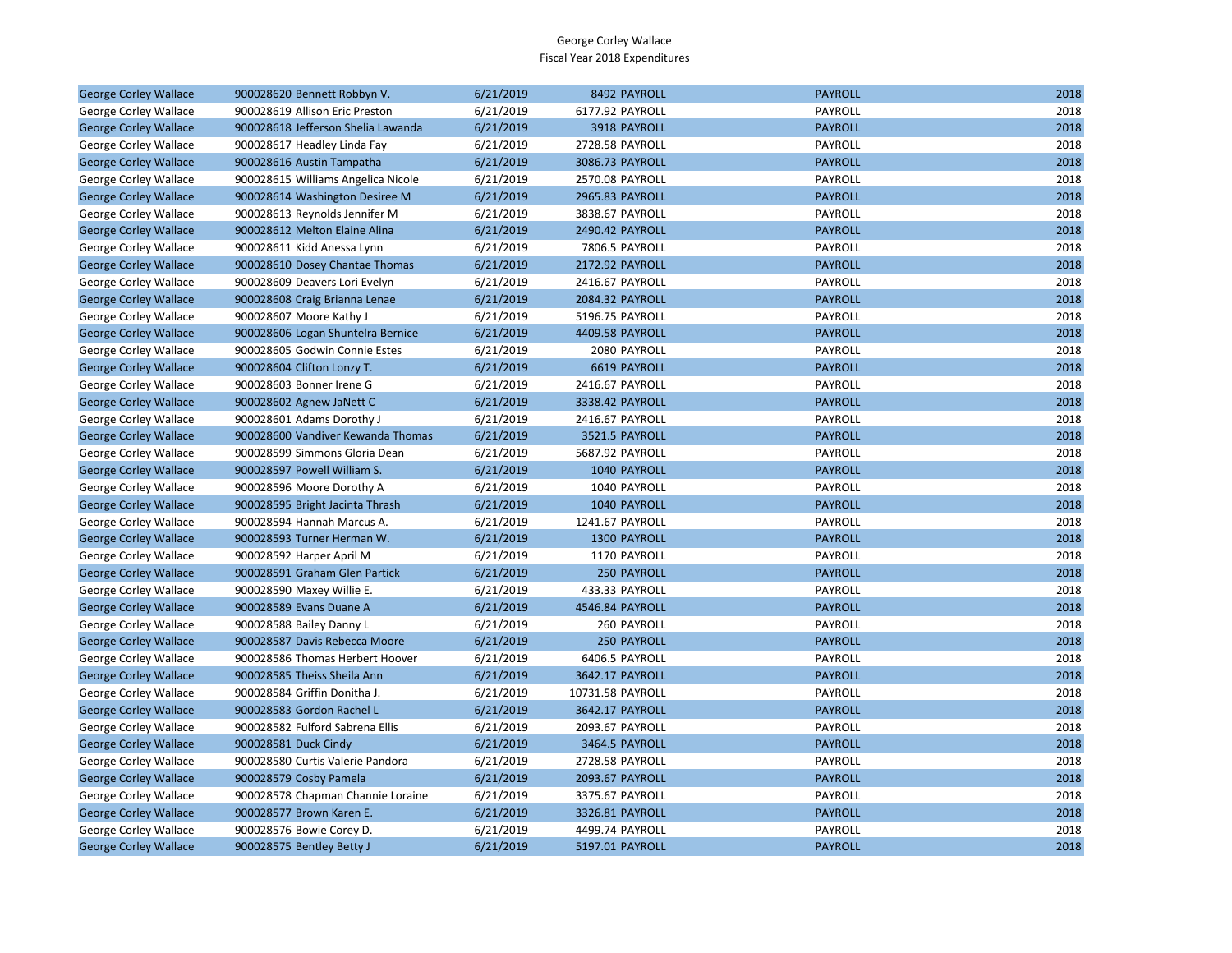| George Corley Wallace        | 900028574 Owens Holly Brown             | 6/21/2019 | 6416 PAYROLL       | PAYROLL        | 2018 |
|------------------------------|-----------------------------------------|-----------|--------------------|----------------|------|
| <b>George Corley Wallace</b> | 900028573 Lee Kateri M                  | 6/21/2019 | 6539.33 PAYROLL    | <b>PAYROLL</b> | 2018 |
| George Corley Wallace        | 900028572 Baldwin Antionetta S          | 6/21/2019 | 6237 PAYROLL       | PAYROLL        | 2018 |
| <b>George Corley Wallace</b> | 900028571 Brown Kimberly N              | 6/21/2019 | 6515.5 PAYROLL     | <b>PAYROLL</b> | 2018 |
| George Corley Wallace        | 900028570 Wright Pamela L               | 6/21/2019 | 10747.92 PAYROLL   | PAYROLL        | 2018 |
| <b>George Corley Wallace</b> | 900028569 Thomas Hollee Myldred         | 6/21/2019 | 5755.67 PAYROLL    | <b>PAYROLL</b> | 2018 |
| George Corley Wallace        | 900028568 Goings Ghytana Shelton        | 6/21/2019 | 5815.34 PAYROLL    | PAYROLL        | 2018 |
| <b>George Corley Wallace</b> | 900028567 Williams Kaleda Deshawn       | 6/21/2019 | 10411.92 PAYROLL   | <b>PAYROLL</b> | 2018 |
| George Corley Wallace        | 900028566 Sims Robert Nelson            | 6/21/2019 | 8090.91 PAYROLL    | PAYROLL        | 2018 |
| <b>George Corley Wallace</b> | 900028565 Rhodes Ramona Roberts         | 6/21/2019 | <b>676 PAYROLL</b> | <b>PAYROLL</b> | 2018 |
| George Corley Wallace        | 900028564 McKnight April Calloway       | 6/21/2019 | 450.67 PAYROLL     | PAYROLL        | 2018 |
| <b>George Corley Wallace</b> | 900028563 Johnson Althelstein           | 6/21/2019 | 450.67 PAYROLL     | <b>PAYROLL</b> | 2018 |
| George Corley Wallace        | 900028562 Wood Donna H                  | 6/21/2019 | 450.67 PAYROLL     | PAYROLL        | 2018 |
| <b>George Corley Wallace</b> | 900028561 Pugh Janet Cathey M.          | 6/21/2019 | 13733.59 PAYROLL   | <b>PAYROLL</b> | 2018 |
| George Corley Wallace        | 900028560 Howard Vatausha O             | 6/21/2019 | 450.67 PAYROLL     | PAYROLL        | 2018 |
| <b>George Corley Wallace</b> | 900028559 Stewart Jay Tyson             | 6/21/2019 | 360.53 PAYROLL     | <b>PAYROLL</b> | 2018 |
| George Corley Wallace        | 900028558 Sanders Rickdrieka Nicole     | 6/21/2019 | 540.8 PAYROLL      | PAYROLL        | 2018 |
| <b>George Corley Wallace</b> | 900028557 White Tara Y                  | 6/21/2019 | 12007.67 PAYROLL   | <b>PAYROLL</b> | 2018 |
| George Corley Wallace        | 900028556 Tapper Monica A               | 6/21/2019 | 676 PAYROLL        | PAYROLL        | 2018 |
| <b>George Corley Wallace</b> | 900028555 Miller Uzoma O                | 6/21/2019 | 450.67 PAYROLL     | <b>PAYROLL</b> | 2018 |
| George Corley Wallace        | 900028554 McQueen Carroll D.            | 6/21/2019 | 450.67 PAYROLL     | PAYROLL        | 2018 |
| <b>George Corley Wallace</b> | 900028553 Lewis George E                | 6/21/2019 | 1352 PAYROLL       | <b>PAYROLL</b> | 2018 |
| George Corley Wallace        | 900028552 Elliott William F.            | 6/21/2019 | 12145.59 PAYROLL   | PAYROLL        | 2018 |
| <b>George Corley Wallace</b> | 900028551 Walker Michael                | 6/21/2019 | 8973 PAYROLL       | <b>PAYROLL</b> | 2018 |
| George Corley Wallace        | 900028550 Williams Matilda Mae          | 6/21/2019 | 4953 PAYROLL       | PAYROLL        | 2018 |
| <b>George Corley Wallace</b> | 900028549 Thames Jerome E               | 6/21/2019 | 4953 PAYROLL       | <b>PAYROLL</b> | 2018 |
| George Corley Wallace        | 900028548 Tarver Otis                   | 6/21/2019 | 4806 PAYROLL       | <b>PAYROLL</b> | 2018 |
| <b>George Corley Wallace</b> | 900028547 Rogers Jason Brooks           | 6/21/2019 | 2411.17 PAYROLL    | <b>PAYROLL</b> | 2018 |
| George Corley Wallace        | 900028546 Lewis Jarrin Chiron           | 6/21/2019 | 4511.67 PAYROLL    | PAYROLL        | 2018 |
| <b>George Corley Wallace</b> | 900028545 Kimbrough Brandon O           | 6/21/2019 | 2728.58 PAYROLL    | <b>PAYROLL</b> | 2018 |
| George Corley Wallace        | 900028544 Harris Douglas Lee            | 6/21/2019 | 6734 PAYROLL       | PAYROLL        | 2018 |
| <b>George Corley Wallace</b> | 900028543 Griffin Calvin                | 6/21/2019 | 5647.33 PAYROLL    | <b>PAYROLL</b> | 2018 |
| George Corley Wallace        | 900028542 Gaines Deshaun Derell         | 6/21/2019 | 2569.83 PAYROLL    | PAYROLL        | 2018 |
| <b>George Corley Wallace</b> | 900028541 Allen Kenny                   | 6/21/2019 | 10020.83 PAYROLL   | <b>PAYROLL</b> | 2018 |
| George Corley Wallace        | 900028540 Lewis Bonita T.               | 6/21/2019 | 3886.83 PAYROLL    | PAYROLL        | 2018 |
| <b>George Corley Wallace</b> | 900028539 Laister Shirley J             | 6/21/2019 | 10020.83 PAYROLL   | <b>PAYROLL</b> | 2018 |
| George Corley Wallace        | 900028538 Stevenson Donte L             | 6/21/2019 | 4956 PAYROLL       | PAYROLL        | 2018 |
| <b>George Corley Wallace</b> | 900028537 Rogers Eric W.                | 6/21/2019 | 4953 PAYROLL       | <b>PAYROLL</b> | 2018 |
| George Corley Wallace        | 900028536 Hobbs David Wayne             | 6/21/2019 | 10020.83 PAYROLL   | PAYROLL        | 2018 |
| <b>George Corley Wallace</b> | 900028535 Walker Shermanita             | 6/21/2019 | 4721.08 PAYROLL    | <b>PAYROLL</b> | 2018 |
| George Corley Wallace        | 900028534 Tubbs - Turner Jocelyn Jenell | 6/21/2019 | 5553.08 PAYROLL    | PAYROLL        | 2018 |
| <b>George Corley Wallace</b> | 900028533 Thurman Michael F             | 6/21/2019 | 315.47 PAYROLL     | <b>PAYROLL</b> | 2018 |
| George Corley Wallace        | 900028532 Spicer Chandra                | 6/21/2019 | 5793.83 PAYROLL    | PAYROLL        | 2018 |
| <b>George Corley Wallace</b> | 900028531 Snowden Lula                  | 6/21/2019 | 4352.83 PAYROLL    | <b>PAYROLL</b> | 2018 |
| George Corley Wallace        | 900028530 Roberson Erika M              | 6/21/2019 | 3125.08 PAYROLL    | PAYROLL        | 2018 |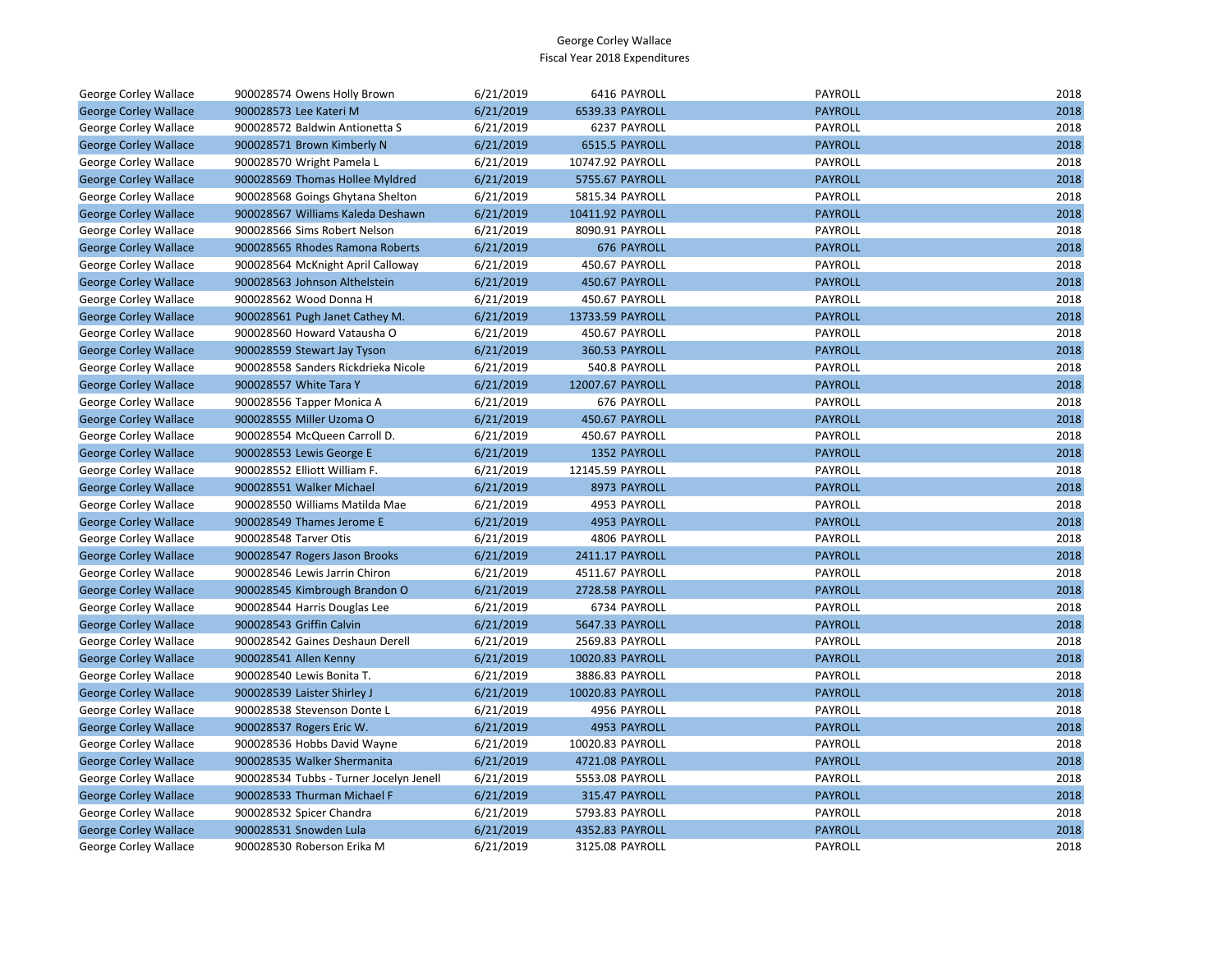| <b>George Corley Wallace</b> | 900028529 Pullum Quanda C.          | 6/21/2019 | 3442.58 PAYROLL  | <b>PAYROLL</b> | 2018 |
|------------------------------|-------------------------------------|-----------|------------------|----------------|------|
| George Corley Wallace        | 900028528 Powe Dea Wilson           | 6/21/2019 | 5755.58 PAYROLL  | PAYROLL        | 2018 |
| <b>George Corley Wallace</b> | 900028527 Pettway Clarence J        | 6/21/2019 | 7450 PAYROLL     | <b>PAYROLL</b> | 2018 |
| George Corley Wallace        | 900028526 Pettway Adam Clayton      | 6/21/2019 | 3362.42 PAYROLL  | PAYROLL        | 2018 |
| <b>George Corley Wallace</b> | 900028525 Page Melinda Ann          | 6/21/2019 | 3997.5 PAYROLL   | <b>PAYROLL</b> | 2018 |
| George Corley Wallace        | 900028524 Munford Christopher Lamar | 6/21/2019 | 2014.58 PAYROLL  | PAYROLL        | 2018 |
| <b>George Corley Wallace</b> | 900028523 Kennedy Regina S          | 6/21/2019 | 6064.75 PAYROLL  | <b>PAYROLL</b> | 2018 |
| George Corley Wallace        | 900028522 Hurt Jason Robert         | 6/21/2019 | 2014.58 PAYROLL  | PAYROLL        | 2018 |
| <b>George Corley Wallace</b> | 900028521 Gourdine Raji             | 6/21/2019 | 8271.92 PAYROLL  | <b>PAYROLL</b> | 2018 |
| George Corley Wallace        | 900028520 Coty Mark Leonard         | 6/21/2019 | 5853.92 PAYROLL  | PAYROLL        | 2018 |
| <b>George Corley Wallace</b> | 900028519 Cosby Helen A             | 6/21/2019 | 4077.08 PAYROLL  | <b>PAYROLL</b> | 2018 |
| George Corley Wallace        | 900028518 Coleman Steffan           | 6/21/2019 | 3989.83 PAYROLL  | PAYROLL        | 2018 |
| <b>George Corley Wallace</b> | 900028517 Casby Aaron Leonard       | 6/21/2019 | 5428.92 PAYROLL  | <b>PAYROLL</b> | 2018 |
| George Corley Wallace        | 900028516 Bennett Jarrick B         | 6/21/2019 | 2649.17 PAYROLL  | PAYROLL        | 2018 |
| <b>George Corley Wallace</b> | 900028515 Allen Bertha Yvette       | 6/21/2019 | 4891 PAYROLL     | <b>PAYROLL</b> | 2018 |
| George Corley Wallace        | 900028514 Randolph Yulonda B        | 6/21/2019 | 10986.09 PAYROLL | PAYROLL        | 2018 |
| <b>George Corley Wallace</b> | 900028513 Jones Connie M.           | 6/21/2019 | 11755.59 PAYROLL | <b>PAYROLL</b> | 2018 |
| George Corley Wallace        | 900028512 Thomas Gloria Dean        | 6/21/2019 | 3830.67 PAYROLL  | PAYROLL        | 2018 |
| <b>George Corley Wallace</b> | 900028511 Henderson Kerry E.        | 6/21/2019 | 4817.83 PAYROLL  | <b>PAYROLL</b> | 2018 |
| George Corley Wallace        | 900028510 Miller Gregory Lee        | 6/21/2019 | 10216.5 PAYROLL  | PAYROLL        | 2018 |
| <b>George Corley Wallace</b> | 900028509 King Glenn                | 6/21/2019 | 5801.42 PAYROLL  | <b>PAYROLL</b> | 2018 |
| George Corley Wallace        | 900028508 Hannah Marilyn Bennett    | 6/21/2019 | 7110.67 PAYROLL  | PAYROLL        | 2018 |
| <b>George Corley Wallace</b> | 900028507 Mixon Carter Kim Ellice   | 6/21/2019 | 5648.67 PAYROLL  | <b>PAYROLL</b> | 2018 |
| George Corley Wallace        | 900028506 Calhoun Webbie R.         | 6/21/2019 | 5354.67 PAYROLL  | PAYROLL        | 2018 |
| <b>George Corley Wallace</b> | 900028505 White Christine S         | 6/21/2019 | 2530.17 PAYROLL  | <b>PAYROLL</b> | 2018 |
| George Corley Wallace        | 900028504 Shannon Tracey M.         | 6/21/2019 | 8534.67 PAYROLL  | PAYROLL        | 2018 |
| <b>George Corley Wallace</b> | 900028503 Lee Beverly D             | 6/21/2019 | 2416.67 PAYROLL  | <b>PAYROLL</b> | 2018 |
| George Corley Wallace        | 900028502 Goodwin Pamela            | 6/21/2019 | 5648.67 PAYROLL  | PAYROLL        | 2018 |
| <b>George Corley Wallace</b> | 900028501 Ford Sabrina D            | 6/21/2019 | 5207.33 PAYROLL  | <b>PAYROLL</b> | 2018 |
| George Corley Wallace        | 900028500 Smith Pamela Caver        | 6/21/2019 | 5364 PAYROLL     | PAYROLL        | 2018 |
| <b>George Corley Wallace</b> | 900028499 Miller Pearlie R.         | 6/21/2019 | 10947.92 PAYROLL | <b>PAYROLL</b> | 2018 |
| George Corley Wallace        | 900028498 Melton Christi A.         | 6/21/2019 | 5982.74 PAYROLL  | PAYROLL        | 2018 |
| <b>George Corley Wallace</b> | 900028497 Lumpkin Deborah Walker    | 6/21/2019 | 5207.33 PAYROLL  | <b>PAYROLL</b> | 2018 |
| George Corley Wallace        | 900028496 Jackson Veronica Moultrie | 6/21/2019 | 6513.45 PAYROLL  | PAYROLL        | 2018 |
| <b>George Corley Wallace</b> | 900028495 Davis Sarah               | 6/21/2019 | 7793.67 PAYROLL  | <b>PAYROLL</b> | 2018 |
| George Corley Wallace        | 900028494 Moss Johnny E             | 6/21/2019 | 5774.17 PAYROLL  | PAYROLL        | 2018 |
| <b>George Corley Wallace</b> | 900028493 Carroll Jessica Bishop    | 6/21/2019 | 5048.16 PAYROLL  | <b>PAYROLL</b> | 2018 |
| George Corley Wallace        | 900028492 Brown Veronica S.         | 6/21/2019 | 8427 PAYROLL     | PAYROLL        | 2018 |
| <b>George Corley Wallace</b> | 900028491 Abbott Brandi Nicole      | 6/21/2019 | 2570.08 PAYROLL  | <b>PAYROLL</b> | 2018 |
| George Corley Wallace        | 900028490 Sturdivant Maxine C       | 6/21/2019 | 6421.34 PAYROLL  | PAYROLL        | 2018 |
| <b>George Corley Wallace</b> | 900028489 Jackson Irma Jean         | 6/21/2019 | 3046.08 PAYROLL  | <b>PAYROLL</b> | 2018 |
| George Corley Wallace        | 900028488 Marshall Teresa Darnelle  | 6/21/2019 | 2649.17 PAYROLL  | PAYROLL        | 2018 |
| <b>George Corley Wallace</b> | 900028487 Sanders Felicia M.        | 6/21/2019 | 4885.83 PAYROLL  | <b>PAYROLL</b> | 2018 |
| George Corley Wallace        | 900028486 Ford Monique Amelia       | 6/21/2019 | 3283.33 PAYROLL  | PAYROLL        | 2018 |
| <b>George Corley Wallace</b> | 900028485 Walker Sharon D           | 6/21/2019 | 2728.58 PAYROLL  | <b>PAYROLL</b> | 2018 |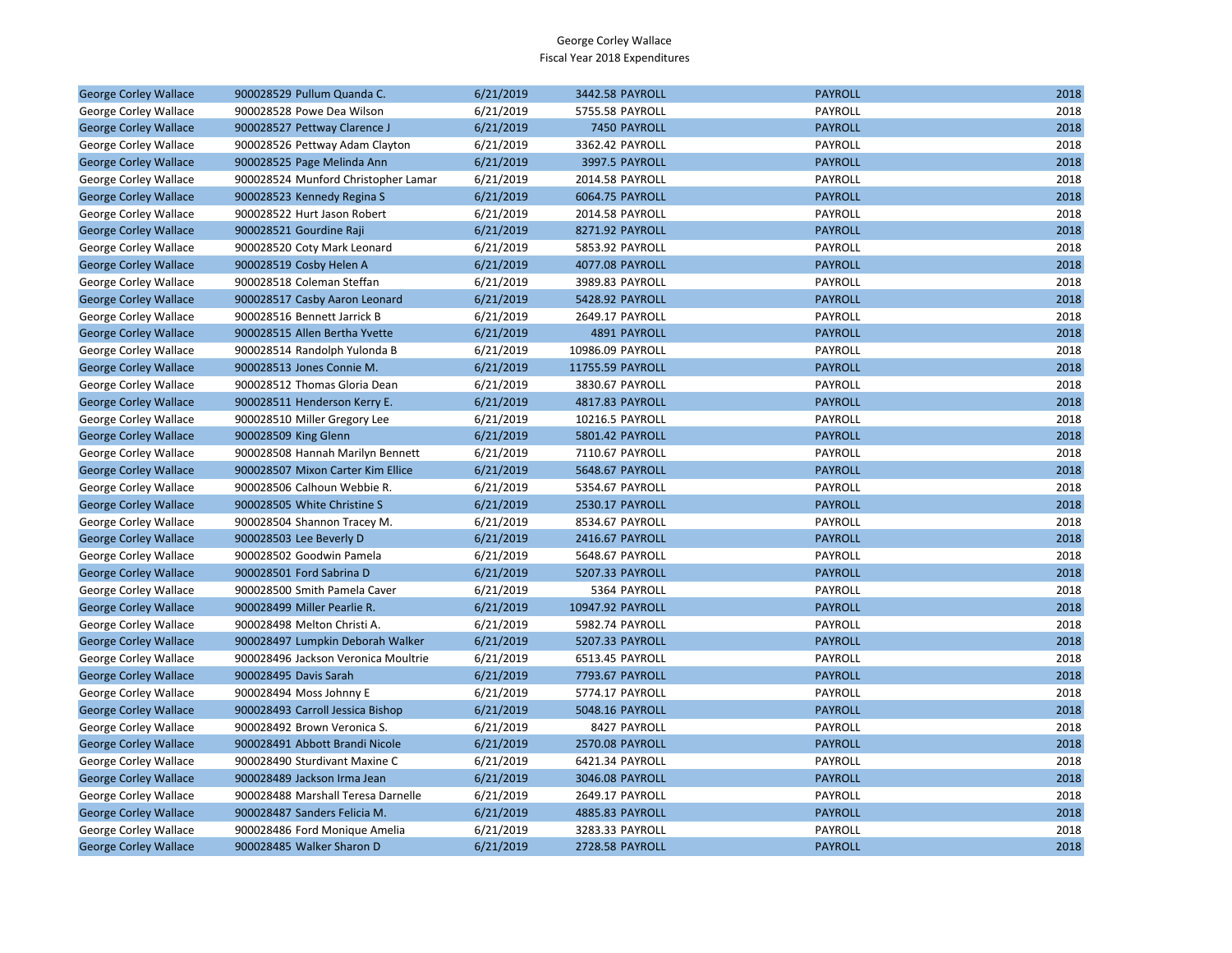| George Corley Wallace        | 900028484 Carstarphen Mennie L        | 6/21/2019 | 6784.33 PAYROLL                          | PAYROLL                            | 2018 |
|------------------------------|---------------------------------------|-----------|------------------------------------------|------------------------------------|------|
| <b>George Corley Wallace</b> | 900028483 Briggs Tammie Marie         | 6/21/2019 | 9200.5 PAYROLL                           | <b>PAYROLL</b>                     | 2018 |
| George Corley Wallace        | 900028482 Blevins Pamela M            | 6/21/2019 | 3187.25 PAYROLL                          | PAYROLL                            | 2018 |
| <b>George Corley Wallace</b> | 900028481 Mitchell James M            | 6/21/2019 | 18815 PAYROLL                            | <b>PAYROLL</b>                     | 2018 |
| George Corley Wallace        | 900028480 Glover Virginia M Reed      | 6/21/2019 | 4631.5 PAYROLL                           | <b>PAYROLL</b>                     | 2018 |
| <b>George Corley Wallace</b> | 221848 Wittichen Supply Company       | 6/21/2019 | 461.5 General Operating Fund             | <b>Materials and Supplies</b>      | 2018 |
| George Corley Wallace        | 221847 Williams, Joe                  | 6/21/2019 | 860.2 General Operating Fund             | <b>Other Contractual Services</b>  | 2018 |
| <b>George Corley Wallace</b> | 221846 Water Way Distributing         | 6/21/2019 | 229.37 General Operating Fund            | <b>Materials and Supplies</b>      | 2018 |
| George Corley Wallace        | 221845 USMLEWorld, LLC                | 6/21/2019 | 2780 General Operating Fund              | <b>Testing Expense</b>             | 2018 |
| <b>George Corley Wallace</b> | 221844 Urban, Wesley B.               | 6/21/2019 | 1700 General Operating Fund              | <b>Other Contractual Services</b>  | 2018 |
| George Corley Wallace        | 221843 U.S. Bank Equipment Finance    | 6/21/2019 | 156.12 AE Reg State 2018-2019            | Rent - Equipment                   | 2018 |
| <b>George Corley Wallace</b> | 221842 Summers, Lester A.             | 6/21/2019 | 1600 Talent Search 2017-2018             | <b>Other Contractual Services</b>  | 2018 |
| George Corley Wallace        | 221841 Store Room Fasteners, Inc.     | 6/21/2019 | 53.24 ACCS Apple Grant 2018-2019         | <b>Materials and Supplies</b>      | 2018 |
| <b>George Corley Wallace</b> | 221840 Steele, Michael D.             | 6/21/2019 | 195 General Operating Fund               | <b>Other Contractual Services</b>  | 2018 |
| George Corley Wallace        | 221839 Snowden, Lula                  | 6/21/2019 | 87.46 Adult Ed. Summer Conference 18-19  | In State-Mileage                   | 2018 |
| <b>George Corley Wallace</b> | 221839 Snowden, Lula                  | 6/21/2019 | 300 Adult Ed. Summer Conference 18-19    | In State-Ovrnite Per diem          | 2018 |
| George Corley Wallace        | 221839 Snowden, Lula                  | 6/21/2019 | 24 Adult Ed. Summer Conference 18-19     | In State-Other Travel Exp          | 2018 |
| <b>George Corley Wallace</b> | 221838 Smith, Jerry D.                | 6/21/2019 | 2000 General Operating Fund              | <b>Other Contractual Services</b>  | 2018 |
| George Corley Wallace        | 221837 Shred-It Usa, Inc.             | 6/21/2019 | 237.34 General Operating Fund            | <b>Other Contractual Services</b>  | 2018 |
| <b>George Corley Wallace</b> | 221836 Salem Press Inc                | 6/21/2019 | 856.44 General Operating Fund            | <b>Books</b>                       | 2018 |
| George Corley Wallace        | 221835 SACSCOC                        | 6/21/2019 | 3500 General Operating Fund              | <b>Other Contractual Services</b>  | 2018 |
| <b>George Corley Wallace</b> | 221834 SACSCOC                        | 6/21/2019 | 550 General Operating Fund               | Out-of-State-Registration          | 2018 |
| George Corley Wallace        | 221833 Roper, Ethel B.                | 6/21/2019 | 832 General Operating Fund               | <b>Other Contractual Services</b>  | 2018 |
| <b>George Corley Wallace</b> | 221832 Purdie, James D.               | 6/21/2019 | 130.9 General Operating Fund             | <b>Other Contractual Services</b>  | 2018 |
| George Corley Wallace        | 221831 Powell, William S.             | 6/21/2019 | 156 General Operating Fund               | <b>Other Contractual Services</b>  | 2018 |
| <b>George Corley Wallace</b> | 221830 Perkins, Roderick              | 6/21/2019 | 695.09 General Operating Fund            | <b>Other Contractual Services</b>  | 2018 |
| George Corley Wallace        | 221829 Northeast Alabama Law Enforce  | 6/21/2019 | 500 General Operating Fund               | In State-Registration              | 2018 |
| <b>George Corley Wallace</b> | 221828 Morrow, Queen A.               | 6/21/2019 | 120.64 Adult Ed. Summer Conference 18-19 | In State-Mileage                   | 2018 |
| George Corley Wallace        | 221827 Logan, Shuntelra B.            | 6/21/2019 | 400 General Operating Fund               | In State-Ovrnite Per diem          | 2018 |
| <b>George Corley Wallace</b> | 221827 Logan, Shuntelra B.            | 6/21/2019 | 256.36 General Operating Fund            | In State-Other Travel Exp          | 2018 |
| George Corley Wallace        | 221826 Jackson, Tonya T.              | 6/21/2019 | 1600 Talent Search 2017-2018             | <b>Other Contractual Services</b>  | 2018 |
| <b>George Corley Wallace</b> | 221825 Hall, Ruth                     | 6/21/2019 | 1600 Talent Search 2017-2018             | <b>Other Contractual Services</b>  | 2018 |
| George Corley Wallace        | 221824 GAP Techologies, Inc.          | 6/21/2019 | 3744 General Operating Fund              | <b>Technology-Non Capital</b>      | 2018 |
| <b>George Corley Wallace</b> | 221823 First Cahawba Bankcard         | 6/21/2019 | 2391.1 Talent Search 18-19               | <b>Materials and Supplies</b>      | 2018 |
| George Corley Wallace        | 221822 Fathers of St. Edmund Southern | 6/21/2019 | 187 General Operating Fund               | <b>Materials and Supplies</b>      | 2018 |
| <b>George Corley Wallace</b> | 221821 Collins, Geraldine S.          | 6/21/2019 | 1600 Talent Search 2017-2018             | <b>Other Contractual Services</b>  | 2018 |
| George Corley Wallace        | 221820 Clifton, Lonzy T.              | 6/21/2019 | 400 General Operating Fund               | In State-Ovrnite Per diem          | 2018 |
| <b>George Corley Wallace</b> | 221820 Clifton, Lonzy T.              | 6/21/2019 | 256.36 General Operating Fund            | In State-Mileage                   | 2018 |
| George Corley Wallace        | 221819 Clay, Neokee                   | 6/21/2019 | 52.06 General Operating Fund             | <b>Other Contractual Services</b>  | 2018 |
| <b>George Corley Wallace</b> | 221818 Central Paper Co, Inc          | 6/21/2019 | 1279.73 General Operating Fund           | <b>Materials and Supplies</b>      | 2018 |
| George Corley Wallace        | 221817 Bowie, Constance Y.            | 6/21/2019 | 1600 Talent Search 2017-2018             | <b>Other Contractual Services</b>  | 2018 |
| <b>George Corley Wallace</b> | 221816 Black, Jearel L.               | 6/21/2019 | 832 General Operating Fund               | <b>Other Contractual Services</b>  | 2018 |
| George Corley Wallace        | 221815 Airgas South, INC.             | 6/21/2019 | 541.28 General Operating Fund            | <b>Materials and Supplies</b>      | 2018 |
| <b>George Corley Wallace</b> | 221815 Airgas South, INC.             | 6/21/2019 | 541.27 Career Tech Dual Enrollment 18-19 | <b>Materials and Supplies</b>      | 2018 |
| George Corley Wallace        | 221810 Allen, Kenny                   | 6/21/2019 | 120 Perkins 2018-2019                    | Out-of-State-Other Travel Expenses | 2018 |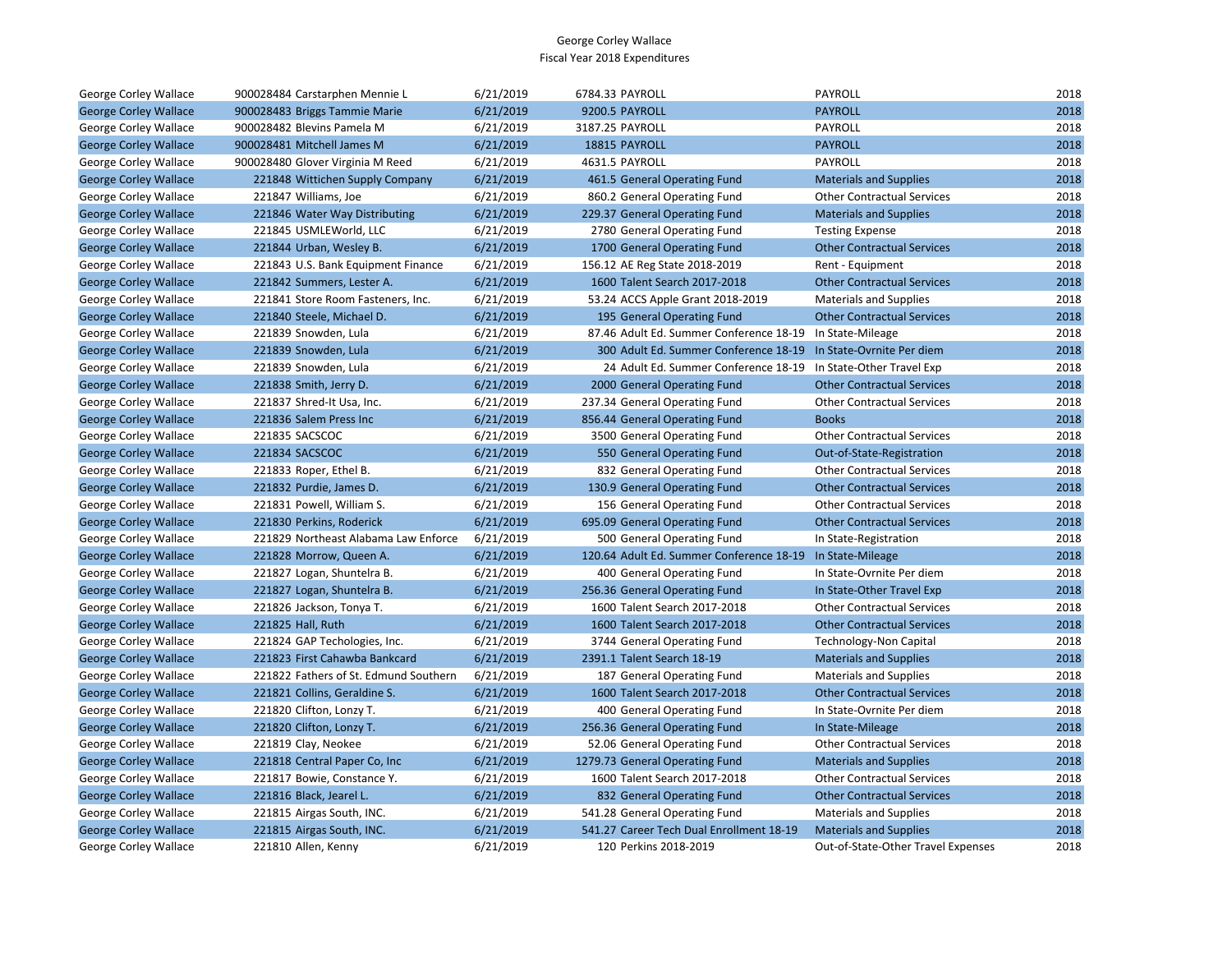| <b>George Corley Wallace</b> | 221749 Greene, Steve                  | 6/21/2019 | 500 General Operating Fund            | <b>Other Contractual Services</b>    | 2018 |
|------------------------------|---------------------------------------|-----------|---------------------------------------|--------------------------------------|------|
| George Corley Wallace        | 221748 Wccs Selma Foundation          | 6/21/2019 | 488.63 Payroll Clearing Fund          | <b>Misc Deductions Payable</b>       | 2018 |
| <b>George Corley Wallace</b> | 221747 Wallace Communtiy College      | 6/21/2019 | 81 Payroll Clearing Fund              | <b>Misc Deductions Payable</b>       | 2018 |
| George Corley Wallace        | 221746 Variable Annuity Life Ins      | 6/21/2019 | 1500 Payroll Clearing Fund            | Misc Deductions Payable              | 2018 |
| <b>George Corley Wallace</b> | 221745 Unum                           | 6/21/2019 | 12.95 Payroll Clearing Fund           | <b>Misc Deductions Payable</b>       | 2018 |
| George Corley Wallace        | 221744 United Way Of Selma & Dal      | 6/21/2019 | 132 Payroll Clearing Fund             | <b>Misc Deductions Payable</b>       | 2018 |
| <b>George Corley Wallace</b> | 221743 St. of AL. Child Support       | 6/21/2019 | 671 Payroll Clearing Fund             | <b>Misc Deductions Payable</b>       | 2018 |
| George Corley Wallace        | 221742 Reding, Curtis C.              | 6/21/2019 | 1428 Payroll Clearing Fund            | Misc Deductions Payable              | 2018 |
| <b>George Corley Wallace</b> | 221741 New York Life & Annuity        | 6/21/2019 | 2843.76 Payroll Clearing Fund         | <b>Misc Deductions Payable</b>       | 2018 |
| George Corley Wallace        | 221740 Liberty National Life Ins      | 6/21/2019 | 490.43 Payroll Clearing Fund          | Misc Deductions Payable              | 2018 |
| <b>George Corley Wallace</b> | 221739 Great-West Retirement Ser      | 6/21/2019 | 50 Payroll Clearing Fund              | <b>Misc Deductions Payable</b>       | 2018 |
| George Corley Wallace        | 221738 Educator Benefits Corp.        | 6/21/2019 | 740.17 Payroll Clearing Fund          | Misc Deductions Payable              | 2018 |
| <b>George Corley Wallace</b> | 221737 District Court Of Dallas       | 6/21/2019 | 150 Payroll Clearing Fund             | <b>Misc Deductions Payable</b>       | 2018 |
| George Corley Wallace        | 221736 Colonial Life Insurance C      | 6/21/2019 | 2137.77 Payroll Clearing Fund         | <b>Misc Deductions Payable</b>       | 2018 |
| <b>George Corley Wallace</b> | 221735 Allstate                       | 6/21/2019 | 464.77 Payroll Clearing Fund          | <b>Misc Deductions Payable</b>       | 2018 |
| George Corley Wallace        | 221734 Aflac                          | 6/21/2019 | 3462.75 Payroll Clearing Fund         | <b>Misc Deductions Payable</b>       | 2018 |
| <b>George Corley Wallace</b> | 221733 Wex Bank                       | 6/20/2019 | 648.58 General Operating Fund         | Gasoline & Oil-Motor Vehicle         | 2018 |
| George Corley Wallace        | 221732 Verizon Wireless               | 6/20/2019 | 658 General Operating Fund            | Communications                       | 2018 |
| <b>George Corley Wallace</b> | 221731 UPS - United Parcel Service    | 6/20/2019 | 35.34 General Operating Fund          | Postage                              | 2018 |
| George Corley Wallace        | 221730 Uline                          | 6/20/2019 | 2895.49 AMSTI 2018-2019               | <b>Materials and Supplies</b>        | 2018 |
| <b>George Corley Wallace</b> | 221729 U.S. Bank Equipment Finance    | 6/20/2019 | 5913.82 General Operating Fund        | <b>Operating Lease Payments</b>      | 2018 |
| George Corley Wallace        | 221728 The Solutions Team             | 6/20/2019 | 758 General Operating Fund            | <b>Technology-Non Capital</b>        | 2018 |
| <b>George Corley Wallace</b> | 221727 Strickland, Christopher T.     | 6/20/2019 | 6450 Renewal and Repacement Funds     | <b>Buildings and Fixed Equipment</b> | 2018 |
| George Corley Wallace        | 221726 St. Of Al. Dept. Of Fin.       | 6/20/2019 | 1000.25 General Operating Fund        | Communications                       | 2018 |
| <b>George Corley Wallace</b> | 221725 Sherwin Williams               | 6/20/2019 | 1819.81 General Operating Fund        | <b>Materials and Supplies</b>        | 2018 |
| George Corley Wallace        | 221724 Selma Water Works Board        | 6/20/2019 | 3138.29 General Operating Fund        | Water & Sewer                        | 2018 |
| <b>George Corley Wallace</b> | 221723 On-Site Drug Collections       | 6/20/2019 | 380 Career Tech Dual Enrollment 18-19 | Scholarships                         | 2018 |
| George Corley Wallace        | 221722 National Office Furniture, Inc | 6/20/2019 | 12217.5 Best Buy Teen Tech Grant      | Non-capitalized Equipment            | 2018 |
| <b>George Corley Wallace</b> | 221721 MedPro Waste Disposal, LLC     | 6/20/2019 | 140 General Operating Fund            | <b>Other Contractual Services</b>    | 2018 |
| George Corley Wallace        | 221720 Krueger International, Inc.    | 6/20/2019 | 17581.12 Best Buy Teen Tech Grant     | Non-capitalized Equipment            | 2018 |
| <b>George Corley Wallace</b> | 221719 Galls, LLC                     | 6/20/2019 | 39.99 General Operating Fund          | <b>Materials and Supplies</b>        | 2018 |
| George Corley Wallace        | 221718 Cougar Chevron                 | 6/20/2019 | 3286.04 General Operating Fund        | Gasoline & Oil-Motor Vehicle         | 2018 |
| <b>George Corley Wallace</b> | 221717 Cintas #231                    | 6/20/2019 | 208.06 General Operating Fund         | <b>Other Contractual Services</b>    | 2018 |
| George Corley Wallace        | 221716 CDW Government, Inc.           | 6/20/2019 | 22838.36 General Operating Fund       | <b>Technology-Non Capital</b>        | 2018 |
| <b>George Corley Wallace</b> | 221716 CDW Government, Inc.           | 6/20/2019 | 481.8 General Operating Fund          | <b>Materials and Supplies</b>        | 2018 |
| George Corley Wallace        | 221715 Carolina Biological Supply     | 6/20/2019 | 11303.86 AMSTI 2018-2019              | <b>Materials and Supplies</b>        | 2018 |
| <b>George Corley Wallace</b> | 221714 Blick Art Materials            | 6/20/2019 | 735.24 AMSTI 2018-2019                | <b>Materials and Supplies</b>        | 2018 |
| George Corley Wallace        | 221713 AT&T (Business Service)        | 6/20/2019 | 427.1 AMSTI 2018-2019                 | Communications                       | 2018 |
| <b>George Corley Wallace</b> | 221712 AT&T (Business Service)        | 6/20/2019 | 959.6 AMSTI 2018-2019                 | Communications                       | 2018 |
| George Corley Wallace        | 221711 Applied Security Concepts      | 6/20/2019 | 99 General Operating Fund             | <b>Other Contractual Services</b>    | 2018 |
| <b>George Corley Wallace</b> | 221710 American Library Association   | 6/20/2019 | 195 General Operating Fund            | <b>Memberships</b>                   | 2018 |
| George Corley Wallace        | 221709 Airgas South, INC.             | 6/20/2019 | 246.5 General Operating Fund          | <b>Materials and Supplies</b>        | 2018 |
| <b>George Corley Wallace</b> | 221708 Advanced Disposal              | 6/20/2019 | 66.28 General Operating Fund          | <b>Other Contractual Services</b>    | 2018 |
| George Corley Wallace        | 221707 Wittichen Supply Company       | 6/18/2019 | 324 General Operating Fund            | <b>Materials and Supplies</b>        | 2018 |
| <b>George Corley Wallace</b> | 221706 The Frazer Group               | 6/18/2019 | 1265.4 General Operating Fund         | Insurance & Bonding                  | 2018 |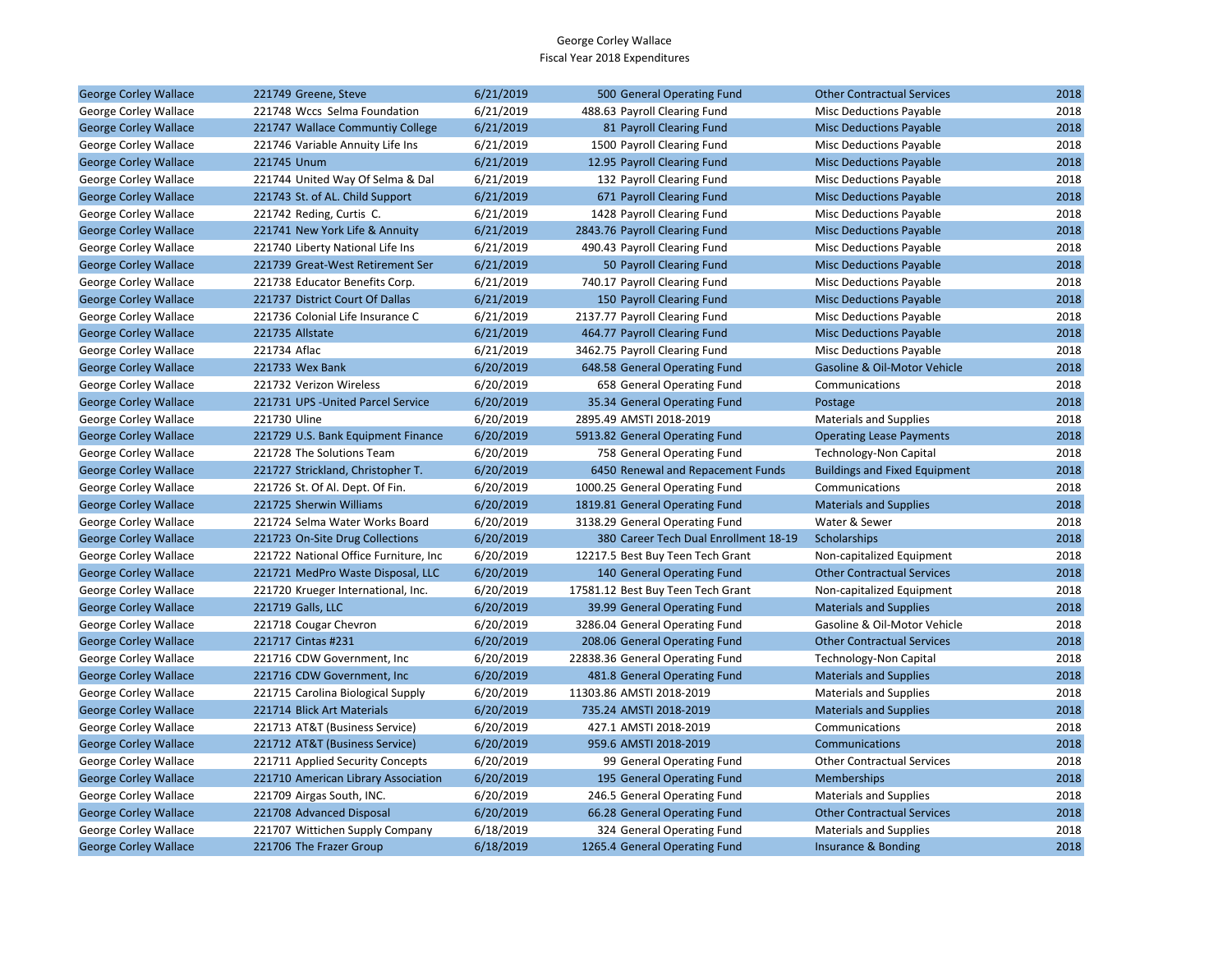| George Corley Wallace        | 221705 Stuart C. Irby Co.                | 6/18/2019 | 56 Renewal and Repacement Funds                                 | Maintenance & Repairs              | 2018 |
|------------------------------|------------------------------------------|-----------|-----------------------------------------------------------------|------------------------------------|------|
| <b>George Corley Wallace</b> | 221704 St. Of Al. Dept Of Labor          | 6/18/2019 | 110 General Operating Fund                                      | <b>Other Contractual Services</b>  | 2018 |
| George Corley Wallace        | 221703 Skills Usa Inc.                   | 6/18/2019 | 250 General Operating Fund                                      | Out-of-State-Registration          | 2018 |
| <b>George Corley Wallace</b> | 221702 Skills Usa Inc.                   | 6/18/2019 | 1000 General Operating Fund                                     | Out-of-State-Subsist & Lodging     | 2018 |
| George Corley Wallace        | 221701 Skills Usa Inc.                   | 6/18/2019 | 3000 Perkins 2018-2019                                          | Out-of-State-Subsist & Lodging     | 2018 |
| <b>George Corley Wallace</b> | 221700 Skills Usa Inc.                   | 6/18/2019 | 750 Perkins 2018-2019                                           | Out-of-State-Registration          | 2018 |
| George Corley Wallace        | 221699 Pitney Bowes                      | 6/18/2019 | 1020.99 General Operating Fund                                  | Postage                            | 2018 |
| <b>George Corley Wallace</b> | 221698 Neely Charter Service, LLC        | 6/18/2019 | 800 Talent Search 18-19                                         | <b>Other Contractual Services</b>  | 2018 |
| George Corley Wallace        | 221697 Nctm                              | 6/18/2019 | 3225.05 AMSTI 2018-2019                                         | <b>Materials and Supplies</b>      | 2018 |
| <b>George Corley Wallace</b> | 221696 Moore, Kathy J.                   | 6/18/2019 | 300 Adult Ed. Summer Conference 18-19 In State-Ovrnite Per diem |                                    | 2018 |
| George Corley Wallace        | 221696 Moore, Kathy J.                   | 6/18/2019 | 24 Adult Ed. Summer Conference 18-19                            | In State-Other Travel Exp          | 2018 |
| <b>George Corley Wallace</b> | 221696 Moore, Kathy J.                   | 6/18/2019 | 87.47 Adult Ed. Summer Conference 18-19 In State-Mileage        |                                    | 2018 |
| George Corley Wallace        | 221695 Kwik Kopy Shop                    | 6/18/2019 | 3083.24 AMSTI 2018-2019                                         | <b>Other Contractual Services</b>  | 2018 |
| <b>George Corley Wallace</b> | 221694 Jefferson, Shelia L.              | 6/18/2019 | 188.27 General Operating Fund                                   | In State-Mileage                   | 2018 |
| George Corley Wallace        | 221693 Heatlthcare Providers Srv. Org. ( | 6/18/2019 | 2823 General Operating Fund                                     | Insurance & Bonding                | 2018 |
| <b>George Corley Wallace</b> | 221692 Gulf State Distributors           | 6/18/2019 | 327 General Operating Fund                                      | <b>Materials and Supplies</b>      | 2018 |
| George Corley Wallace        | 221691 Guardian-Ipco Inc.                | 6/18/2019 | 550 General Operating Fund                                      | Service Contracts-Equipment        | 2018 |
| <b>George Corley Wallace</b> | 221690 Griffin, Donitha J.               | 6/18/2019 | 236.64 General Operating Fund                                   | In State-Mileage                   | 2018 |
| George Corley Wallace        | 221690 Griffin, Donitha J.               | 6/18/2019 | 70.03 General Operating Fund                                    | In State-Other Travel Exp          | 2018 |
| <b>George Corley Wallace</b> | 221689 Gordon, Rachel L.                 | 6/18/2019 | 1800 Student Support Services 18-19                             | Out-of-State-Other Travel Expenses | 2018 |
| George Corley Wallace        | 221688 Galls, LLC                        | 6/18/2019 | 39.99 General Operating Fund                                    | <b>Materials and Supplies</b>      | 2018 |
| <b>George Corley Wallace</b> | 221687 Galls, LLC                        | 6/18/2019 | 54.99 General Operating Fund                                    | <b>Materials and Supplies</b>      | 2018 |
| George Corley Wallace        | 221686 Galls, LLC                        | 6/18/2019 | 39.99 General Operating Fund                                    | <b>Materials and Supplies</b>      | 2018 |
| <b>George Corley Wallace</b> | 221685 Galls, LLC                        | 6/18/2019 | 229.96 General Operating Fund                                   | <b>Materials and Supplies</b>      | 2018 |
| George Corley Wallace        | 221684 Galls, LLC                        | 6/18/2019 | 109.98 General Operating Fund                                   | <b>Materials and Supplies</b>      | 2018 |
| <b>George Corley Wallace</b> | 221683 Eta Hand2mind                     | 6/18/2019 | 1763.47 AMSTI 2018-2019                                         | <b>Materials and Supplies</b>      | 2018 |
| George Corley Wallace        | 221682 Alabama Deans of Student Affair   | 6/18/2019 | 1200 General Operating Fund                                     | In State-Registration              | 2018 |
| <b>George Corley Wallace</b> | 221681 Airgas South, INC.                | 6/18/2019 | 396.83 Career Tech Dual Enrollment 18-19                        | <b>Materials and Supplies</b>      | 2018 |
| George Corley Wallace        | 221680 ACBSP                             | 6/18/2019 | 2600 Perkins 2018-2019                                          | Memberships                        | 2018 |
| <b>George Corley Wallace</b> | 221679 Vance, Laura L.                   | 6/17/2019 | 223.88 General Operating Fund                                   | In State-Mileage                   | 2018 |
| George Corley Wallace        | 221679 Vance, Laura L.                   | 6/17/2019 | 617.26 General Operating Fund                                   | In State-Other Travel Exp          | 2018 |
| <b>George Corley Wallace</b> | 221678 Trane Company (Parts)             | 6/17/2019 | 303 Renewal and Repacement Funds                                | <b>Maintenance &amp; Repairs</b>   | 2018 |
| George Corley Wallace        | 221677 Goings, Ghytana S.                | 6/17/2019 | 300 General Operating Fund                                      | In State-Ovrnite Per diem          | 2018 |
| <b>George Corley Wallace</b> | 221676 Fuller Building Company           | 6/17/2019 | 17.99 General Operating Fund                                    | <b>Materials and Supplies</b>      | 2018 |
| George Corley Wallace        | 221675 Dallas Glass Company              | 6/17/2019 | 210 General Operating Fund                                      | Maintenance & Repairs              | 2018 |
| <b>George Corley Wallace</b> | 221674 Crutcher, Howard                  | 6/17/2019 | 4550 Best Buy Teen Tech Grant                                   | <b>Alterations</b>                 | 2018 |
| George Corley Wallace        | 221673 Cintas #231                       | 6/17/2019 | 208.06 General Operating Fund                                   | <b>Other Contractual Services</b>  | 2018 |
| <b>George Corley Wallace</b> | 221672 Carquest                          | 6/17/2019 | 545.46 ACCS Apple Grant 2018-2019                               | <b>Materials and Supplies</b>      | 2018 |
| George Corley Wallace        | 221671 Blue Ox Equipment                 | 6/17/2019 | 13.49 General Operating Fund                                    | Maintenance & Repairs              | 2018 |
| <b>George Corley Wallace</b> | 221670 Rountree Electric Supply          | 6/14/2019 | 589.16 General Operating Fund                                   | <b>Materials and Supplies</b>      | 2018 |
| George Corley Wallace        | 221669 First Cahawba Bankcard            | 6/14/2019 | 266.93 General Operating Fund                                   | Out-of-State-Subsist & Lodging     | 2018 |
| <b>George Corley Wallace</b> | 221669 First Cahawba Bankcard            | 6/14/2019 | 143 General Operating Fund                                      | Out-of-State-Commercl Trans        | 2018 |
| George Corley Wallace        | 221669 First Cahawba Bankcard            | 6/14/2019 | 13560.81 General Operating Fund                                 | Technology-Non Capital             | 2018 |
| <b>George Corley Wallace</b> | 221669 First Cahawba Bankcard            | 6/14/2019 | 223.75 General Operating Fund                                   | Out-of-State-Registration          | 2018 |
| George Corley Wallace        | 221668 Respondus                         | 6/14/2019 | 2795 General Operating Fund                                     | <b>Technology-Non Capital</b>      | 2018 |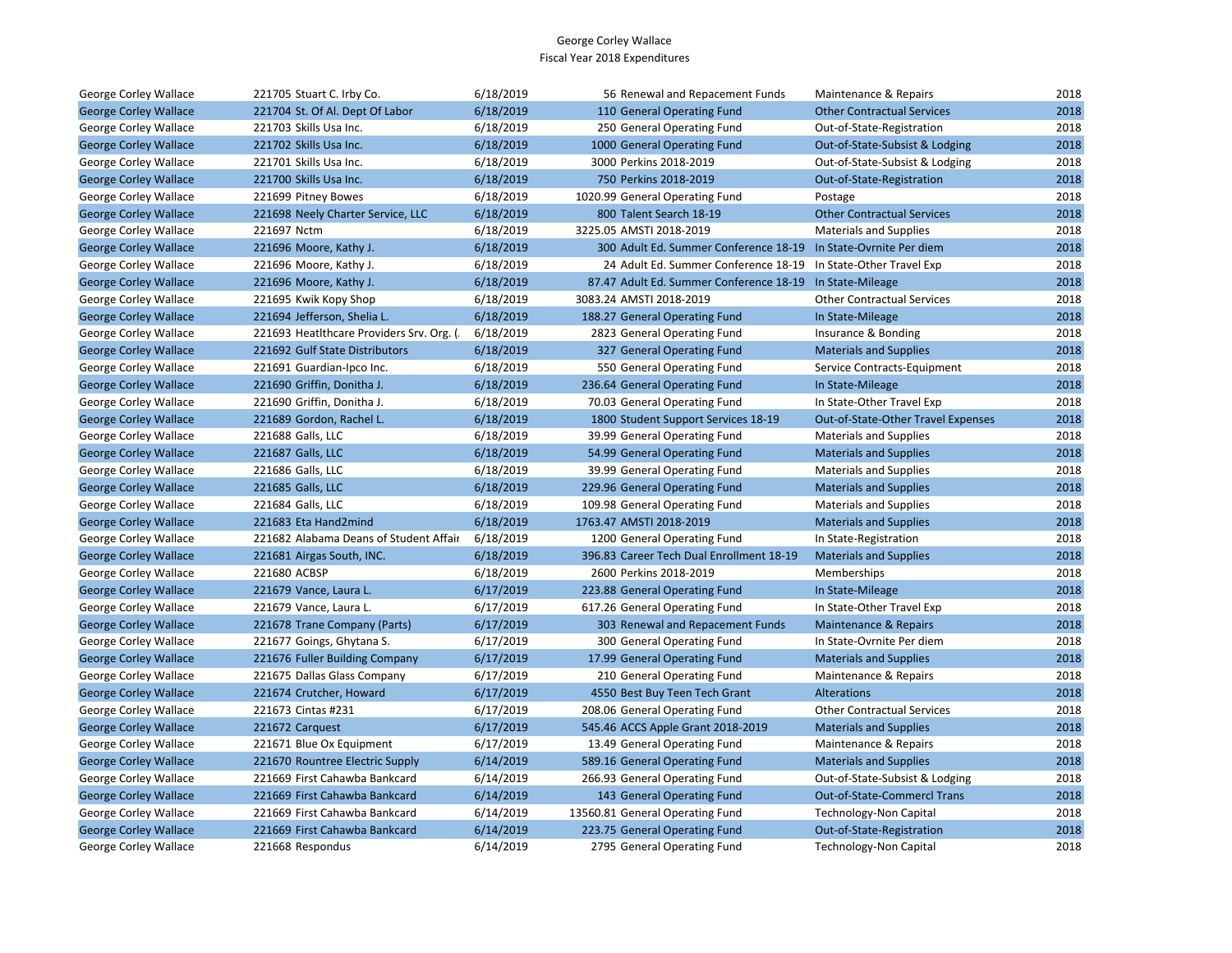| <b>George Corley Wallace</b> | 221667 Butler, Spencer                   | 6/14/2019 | 160 General Operating Fund               | <b>Other Contractual Services</b>  | 2018 |
|------------------------------|------------------------------------------|-----------|------------------------------------------|------------------------------------|------|
| George Corley Wallace        | 221666 Briggs, Tammie M.                 | 6/14/2019 | 245.08 General Operating Fund            | In State-Mileage                   | 2018 |
| <b>George Corley Wallace</b> | 221666 Briggs, Tammie M.                 | 6/14/2019 | 128 General Operating Fund               | In State-Other Travel Exp          | 2018 |
| George Corley Wallace        | 221665 Auto-Owers Insurance              | 6/14/2019 | 1265.4 General Operating Fund            | Insurance & Bonding                | 2018 |
| <b>George Corley Wallace</b> | 221664 Alabama Power Company             | 6/14/2019 | 68186.96 General Operating Fund          | Electricity                        | 2018 |
| George Corley Wallace        | 221663 Alabama Power Company             | 6/14/2019 | 3327.07 General Operating Fund           | Electricity                        | 2018 |
| <b>George Corley Wallace</b> | 221662 Airgas South, INC.                | 6/14/2019 | 409.93 General Operating Fund            | <b>Materials and Supplies</b>      | 2018 |
| George Corley Wallace        | 221662 Airgas South, INC.                | 6/14/2019 | 409.93 Career Tech Dual Enrollment 18-19 | <b>Materials and Supplies</b>      | 2018 |
| <b>George Corley Wallace</b> | 221661 Simmons, Gloria D.                | 6/13/2019 | 300 General Operating Fund               | In State-Other Travel Exp          | 2018 |
| George Corley Wallace        | 221660 Logan, Shuntelra B.               | 6/13/2019 | 276 General Operating Fund               | <b>Materials and Supplies</b>      | 2018 |
| <b>George Corley Wallace</b> | 221659 Holston, Kimberly J.              | 6/13/2019 | 404.98 General Operating Fund            | In State-Mileage                   | 2018 |
| George Corley Wallace        | 221658 Dixon, Colleen R.                 | 6/13/2019 | 300 General Operating Fund               | In State-Ovrnite Per diem          | 2018 |
| <b>George Corley Wallace</b> | 221657 Clifton, Lonzy T.                 | 6/13/2019 | 401.38 General Operating Fund            | In State-Mileage                   | 2018 |
| George Corley Wallace        | 221656 Briggs, Tammie M.                 | 6/13/2019 | 300 General Operating Fund               | In State-Ovrnite Per diem          | 2018 |
| <b>George Corley Wallace</b> | 221617 Tubbs - Turner, Jocelyn J.        | 6/13/2019 | 85.49 AMSTI 2018-2019                    | In State-Mileage                   | 2018 |
| George Corley Wallace        | 221616 Sanders, Felicia M.               | 6/13/2019 | 300 General Operating Fund               | In State-Ovrnite Per diem          | 2018 |
| <b>George Corley Wallace</b> | 221615 Powe, Dea W.                      | 6/13/2019 | 157.06 AMSTI 2018-2019                   | In State-Mileage                   | 2018 |
| George Corley Wallace        | 221614 Jackson, Teresa A.                | 6/13/2019 | 187.5 General Operating Fund             | <b>Other Contractual Services</b>  | 2018 |
| <b>George Corley Wallace</b> | 221613 Hicks, Mary E.                    | 6/13/2019 | 97.5 General Operating Fund              | <b>Other Contractual Services</b>  | 2018 |
| George Corley Wallace        | 221612 Foster, Edward L.                 | 6/13/2019 | 115 General Operating Fund               | <b>Materials and Supplies</b>      | 2018 |
| <b>George Corley Wallace</b> | 221611 Coty, Mark L.                     | 6/13/2019 | 79.4 AMSTI 2018-2019                     | In State-Mileage                   | 2018 |
| George Corley Wallace        | 221610 Allen, Bertha Y.                  | 6/13/2019 | 48.49 AMSTI 2018-2019                    | In State-Mileage                   | 2018 |
| <b>George Corley Wallace</b> | 221609 Alabama Peace Officers Associat   | 6/13/2019 | 60 General Operating Fund                | <b>Memberships</b>                 | 2018 |
| George Corley Wallace        | 221512 Holiday Inn Express - Pigeon Forg | 6/10/2019 | 5387.55 Student Support Services 18-19   | Out-of-State-Subsist & Lodging     | 2018 |
| <b>George Corley Wallace</b> | 221511 First Cahawba Bankcard            | 6/10/2019 | 103 General Operating Fund               | <b>Rent - Facilities</b>           | 2018 |
| George Corley Wallace        | 221510 Bentley, Betty J.                 | 6/10/2019 | 1200 Talent Search 18-19                 | Service Contracts-Equipment        | 2018 |
| <b>George Corley Wallace</b> | 221509 Auto-Owers Insurance              | 6/10/2019 | 18440 General Operating Fund             | Insurance & Bonding                | 2018 |
| George Corley Wallace        | 221508 WCCS                              | 6/10/2019 | 650 Community SRV Grant #2               | In State-Mileage                   | 2018 |
| <b>George Corley Wallace</b> | 221507 Wal Mart                          | 6/10/2019 | 1245.36 AMSTI 2018-2019                  | <b>Materials and Supplies</b>      | 2018 |
| George Corley Wallace        | 221506 Thomas, Herbert H.                | 6/10/2019 | 342 Student Support Services 18-19       | Out-of-State-Subsist & Lodging     | 2018 |
| <b>George Corley Wallace</b> | 221506 Thomas, Herbert H.                | 6/10/2019 | 196.36 Student Support Services 18-19    | Out-of-State-Mileage               | 2018 |
| George Corley Wallace        | 221506 Thomas, Herbert H.                | 6/10/2019 | 179.73 Student Support Services 18-19    | Out-of-State-Commercl Trans        | 2018 |
| <b>George Corley Wallace</b> | 221505 The Flower Basket                 | 6/10/2019 | 73 Flower Fund                           | <b>Deposit Liabilities</b>         | 2018 |
| George Corley Wallace        | 221504 Neely Charter Service, LLC        | 6/10/2019 | 3700 Student Support Services 17-18      | Out-of-State-Commercl Trans        | 2018 |
| <b>George Corley Wallace</b> | 221503 Holston, Kimberly J.              | 6/10/2019 | 84.06 Community SRV Grant #2             | In State-Mileage                   | 2018 |
| George Corley Wallace        | 221502 Dean, James                       | 6/10/2019 | 4361.5 ACCS Apple Grant 2018-2019        | <b>Other Contractual Services</b>  | 2018 |
| <b>George Corley Wallace</b> | 221501 Bentley, Betty J.                 | 6/10/2019 | 1200 Talent Search 18-19                 | <b>Service Contracts-Equipment</b> | 2018 |
| George Corley Wallace        | 221499 Walker, Shermanita                | 6/7/2019  | 117.86 AMSTI 2018-2019                   | In State-Mileage                   | 2018 |
| <b>George Corley Wallace</b> | 221499 Walker, Shermanita                | 6/7/2019  | 400 AMSTI 2018-2019                      | In State-Ovrnite Per diem          | 2018 |
| George Corley Wallace        | 221498 Tubbs - Turner, Jocelyn J.        | 6/7/2019  | 212.28 AMSTI 2018-2019                   | In State-Mileage                   | 2018 |
| <b>George Corley Wallace</b> | 221497 Teklinks, Inc.                    | 6/7/2019  | 18336 General Operating Fund             | <b>Technology-Non Capital</b>      | 2018 |
| George Corley Wallace        | 221496 Sweetwater Sound, Inc.            | 6/7/2019  | 9570.29 General Operating Fund           | <b>Technology-Non Capital</b>      | 2018 |
| <b>George Corley Wallace</b> | 221495 Spicer, Chandra                   | 6/7/2019  | 293.77 AMSTI 2018-2019                   | In State-Mileage                   | 2018 |
| George Corley Wallace        | 221494 Pettway, Clarence J.              | 6/7/2019  | 170 AMSTI 2018-2019                      | In State-Ovrnite Per diem          | 2018 |
| <b>George Corley Wallace</b> | 221494 Pettway, Clarence J.              | 6/7/2019  | 138 AMSTI 2018-2019                      | In State-Mileage                   | 2018 |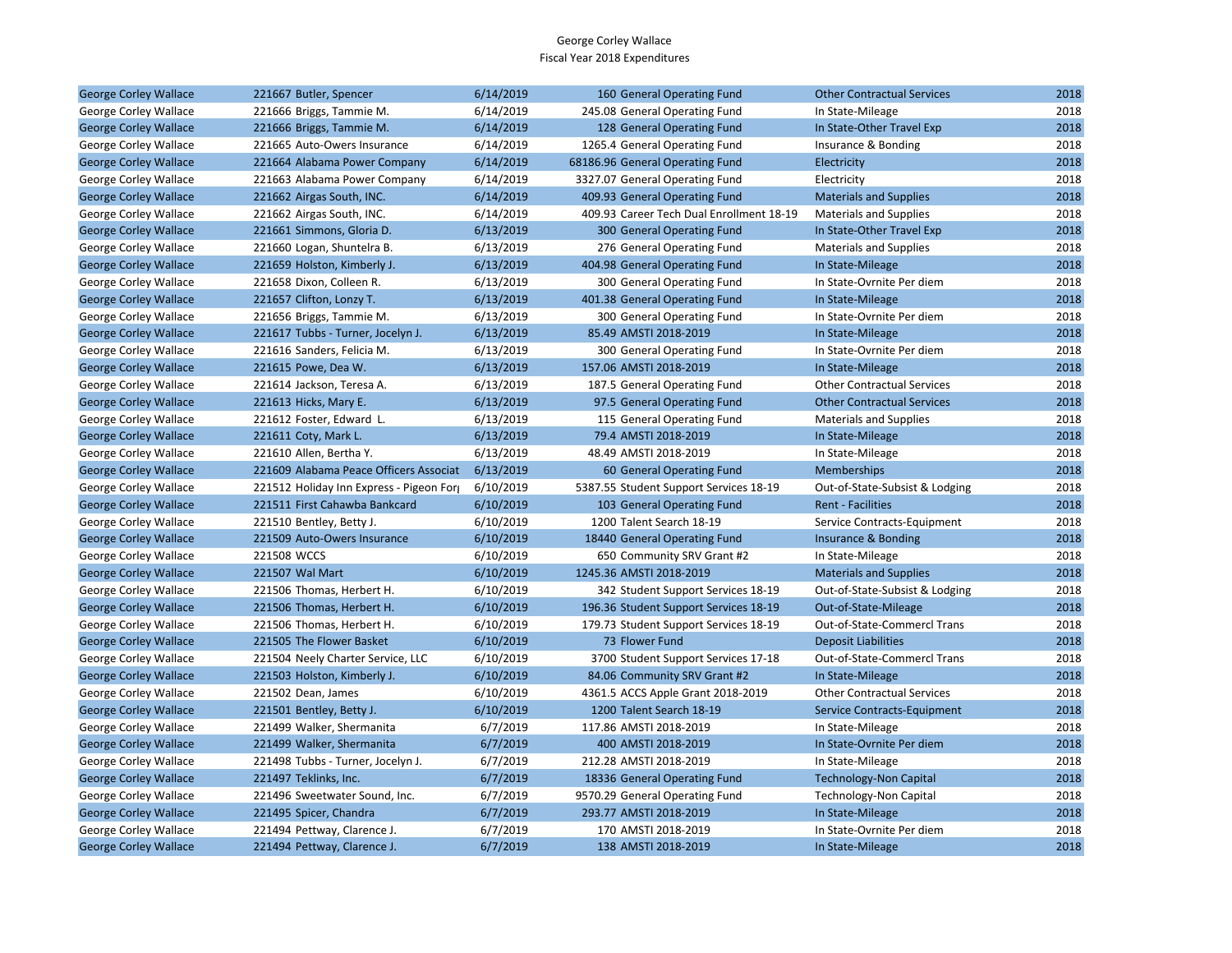| George Corley Wallace        | 221493 National Masonry Instructors As: | 6/7/2019 | 185 Perkins 2018-2019                  | Out-of-State-Registration           | 2018 |
|------------------------------|-----------------------------------------|----------|----------------------------------------|-------------------------------------|------|
| <b>George Corley Wallace</b> | 221492 Kennedy, Regina S.               | 6/7/2019 | 127.25 AMSTI 2018-2019                 | In State-Mileage                    | 2018 |
| George Corley Wallace        | 221492 Kennedy, Regina S.               | 6/7/2019 | 400 AMSTI 2018-2019                    | In State-Ovrnite Per diem           | 2018 |
| <b>George Corley Wallace</b> | 221491 Casby, Aaron L.                  | 6/7/2019 | 400 AMSTI 2018-2019                    | In State-Ovrnite Per diem           | 2018 |
| George Corley Wallace        | 221491 Casby, Aaron L.                  | 6/7/2019 | 129.28 AMSTI 2018-2019                 | In State-Mileage                    | 2018 |
| <b>George Corley Wallace</b> | 221490 Allen, Bertha Y.                 | 6/7/2019 | 68.32 AMSTI 2018-2019                  | In State-Mileage                    | 2018 |
| George Corley Wallace        | 221489 Verizon Wireless                 | 6/7/2019 | 560.13 AMSTI 2018-2019                 | Communications                      | 2018 |
| <b>George Corley Wallace</b> | 221489 Verizon Wireless                 | 6/7/2019 | 120.03 General Operating Fund          | <b>Communications</b>               | 2018 |
| George Corley Wallace        | 221488 Turner Chevrolet                 | 6/7/2019 | 348.65 General Operating Fund          | Maintenance & Repairs               | 2018 |
| <b>George Corley Wallace</b> | 221487 The Solutions Team               | 6/7/2019 | 379 General Operating Fund             | <b>Technology-Non Capital</b>       | 2018 |
| George Corley Wallace        | 221486 The Selma-Times Journal          | 6/7/2019 | 595 General Operating Fund             | <b>Advertising &amp; Promotions</b> | 2018 |
| <b>George Corley Wallace</b> | 221485 The Grand Majestic Theater       | 6/7/2019 | 1183.68 Student Support Services 18-19 | Out-of-State-Other Travel Expenses  | 2018 |
| George Corley Wallace        | 221484 Selma Water Works Board          | 6/7/2019 | 14.5 General Operating Fund            | Water & Sewer                       | 2018 |
| <b>George Corley Wallace</b> | 221483 Phi Theta Kappa                  | 6/7/2019 | 778.49 General Operating Fund          | <b>Materials and Supplies</b>       | 2018 |
| George Corley Wallace        | 221483 Phi Theta Kappa                  | 6/7/2019 | 1055 General Operating Fund            | Out-of-State-Registration           | 2018 |
| <b>George Corley Wallace</b> | 221482 Lewis Pest Control Inc.          | 6/7/2019 | 775 General Operating Fund             | <b>Other Contractual Services</b>   | 2018 |
| George Corley Wallace        | 221481 Harris Security Systems          | 6/7/2019 | 300 General Operating Fund             | Service Contracts-Equipment         | 2018 |
| <b>George Corley Wallace</b> | 221480 Fuller Building Company          | 6/7/2019 | 398.47 General Operating Fund          | <b>Materials and Supplies</b>       | 2018 |
| George Corley Wallace        | 221479 Cintas #231                      | 6/7/2019 | 416.12 General Operating Fund          | <b>Other Contractual Services</b>   | 2018 |
| <b>George Corley Wallace</b> | 221478 Berney Office Solutions          | 6/7/2019 | 2556.35 General Operating Fund         | <b>Other Contractual Services</b>   | 2018 |
| George Corley Wallace        | 221477 AT&T Alabama                     | 6/7/2019 | 126.57 General Operating Fund          | Communications                      | 2018 |
| <b>George Corley Wallace</b> | 221476 AT&T (Business Service)          | 6/7/2019 | 64.26 AMSTI 2018-2019                  | Communications                      | 2018 |
| George Corley Wallace        | 221475 Apple Computer, Inc.             | 6/7/2019 | 10070 Best Buy Teen Tech Grant         | Non-capitalized Equipment           | 2018 |
| <b>George Corley Wallace</b> | 221474 Allen, Kenny                     | 6/7/2019 | 360 General Operating Fund             | In State-Other Travel Exp           | 2018 |
| George Corley Wallace        | 221473 Alabama Power Company            | 6/7/2019 | 28.41 General Operating Fund           | Electricity                         | 2018 |
| <b>George Corley Wallace</b> | 221472 ACCSISA                          | 6/7/2019 | 200 General Operating Fund             | Memberships                         | 2018 |
| George Corley Wallace        | 221035 Taylor, Carolyn A.               | 6/6/2019 | 980.14 Payroll Clearing Fund           | <b>Accounts Receivable Misc</b>     | 2018 |
| <b>George Corley Wallace</b> | 221033 Taylor, Michael                  | 6/5/2019 | 160 General Operating Fund             | <b>Other Contractual Services</b>   | 2018 |
| George Corley Wallace        | 221032 Mitchell, James M.               | 6/5/2019 | 362.52 General Operating Fund          | In State-Other Travel Exp           | 2018 |
| <b>George Corley Wallace</b> | 221031 Maynard, Cooper & Gale           | 6/5/2019 | 102.5 General Operating Fund           | <b>Legal Services</b>               | 2018 |
| George Corley Wallace        | 221030 Launch - Prattville              | 6/5/2019 | 1102.5 General Operating Fund          | In State-Other Travel Exp           | 2018 |
| <b>George Corley Wallace</b> | 221029 Geeter-Walker, Robin L.          | 6/5/2019 | 176 General Operating Fund             | <b>Other Contractual Services</b>   | 2018 |
| George Corley Wallace        | 221028 Gadsden State Community Colle    | 6/5/2019 | 12321.66 General Operating Fund        | <b>Bond Surety Fee Expense</b>      | 2018 |
| <b>George Corley Wallace</b> | 221027 Faronics                         | 6/5/2019 | 4470.64 General Operating Fund         | <b>Computer Software-Non Cap</b>    | 2018 |
| George Corley Wallace        | 221026 Bulter, James                    | 6/5/2019 | 160 General Operating Fund             | <b>Other Contractual Services</b>   | 2018 |
| <b>George Corley Wallace</b> | 221025 Alacrao (Jacksonville)           | 6/5/2019 | 400 General Operating Fund             | In State-Registration               | 2018 |
| George Corley Wallace        | 221024 Wccs Selma Foundation            | 6/3/2019 | 498.63 Payroll Clearing Fund           | Misc Deductions Payable             | 2018 |
| <b>George Corley Wallace</b> | 221023 Wallace Communtiy College        | 6/3/2019 | 79 Payroll Clearing Fund               | <b>Misc Deductions Payable</b>      | 2018 |
| George Corley Wallace        | 221022 Variable Annuity Life Ins        | 6/3/2019 | 1500 Payroll Clearing Fund             | <b>Misc Deductions Payable</b>      | 2018 |
| <b>George Corley Wallace</b> | 221021 Unum                             | 6/3/2019 | 12.95 Payroll Clearing Fund            | <b>Misc Deductions Payable</b>      | 2018 |
| George Corley Wallace        | 221020 United Way Of Selma & Dal        | 6/3/2019 | 154 Payroll Clearing Fund              | Misc Deductions Payable             | 2018 |
| <b>George Corley Wallace</b> | 221019 St. of AL. Child Support         | 6/3/2019 | 981 Payroll Clearing Fund              | <b>Misc Deductions Payable</b>      | 2018 |
| George Corley Wallace        | 221018 Reding, Curtis C.                | 6/3/2019 | 2236 Payroll Clearing Fund             | <b>Misc Deductions Payable</b>      | 2018 |
| <b>George Corley Wallace</b> | 221017 New York Life & Annuity          | 6/3/2019 | 2843.76 Payroll Clearing Fund          | <b>Misc Deductions Payable</b>      | 2018 |
| George Corley Wallace        | 221016 Liberty National Life Ins        | 6/3/2019 | 490.43 Payroll Clearing Fund           | <b>Misc Deductions Payable</b>      | 2018 |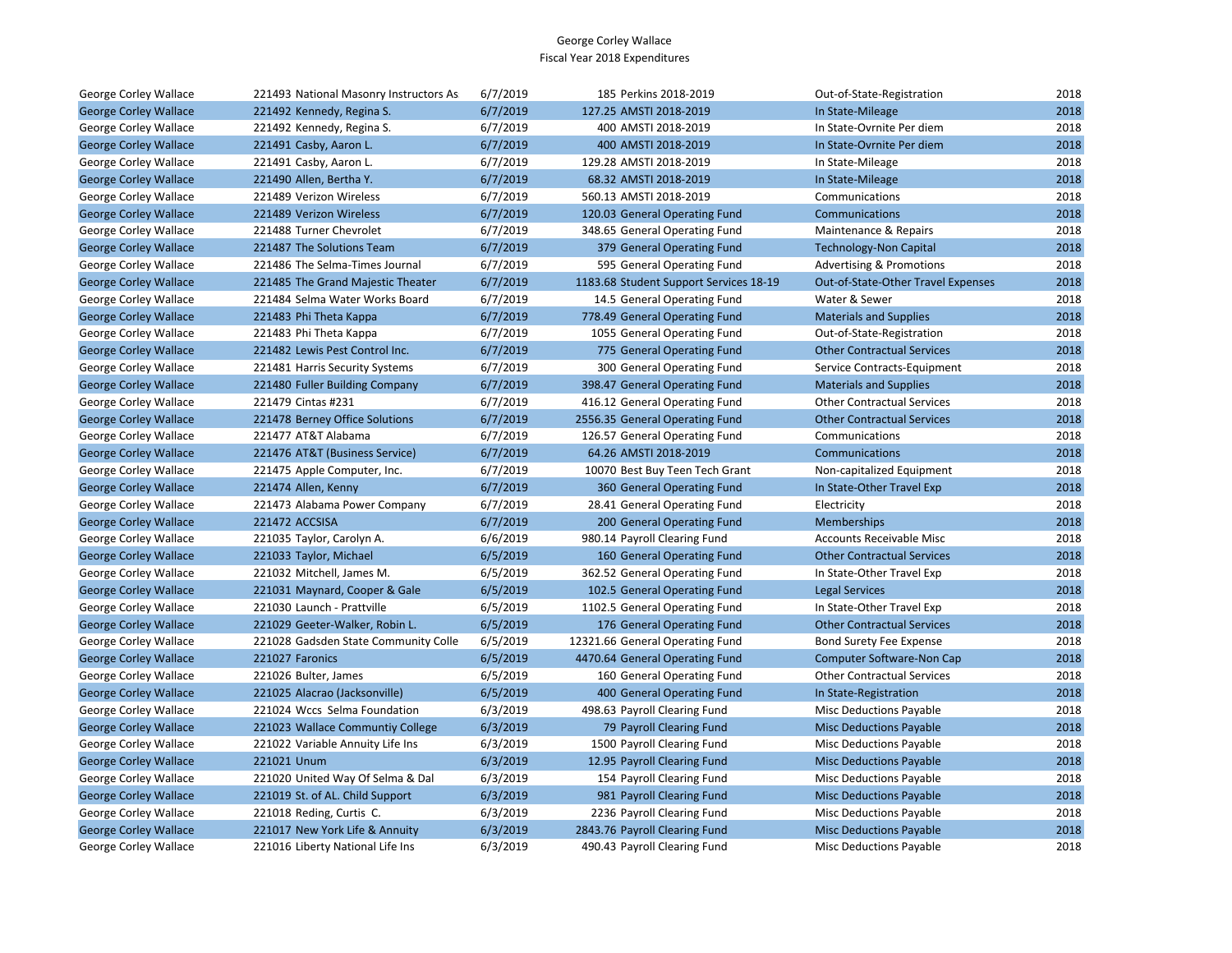| <b>George Corley Wallace</b> | 221015 Great-West Retirement Ser     | 6/3/2019  | 50 Payroll Clearing Fund                   | <b>Misc Deductions Payable</b>    | 2018 |
|------------------------------|--------------------------------------|-----------|--------------------------------------------|-----------------------------------|------|
| George Corley Wallace        | 221014 Educator Benefits Corp.       | 6/3/2019  | 740.17 Payroll Clearing Fund               | Misc Deductions Payable           | 2018 |
| <b>George Corley Wallace</b> | 221013 District Court Of Dallas      | 6/3/2019  | 150 Payroll Clearing Fund                  | <b>Misc Deductions Payable</b>    | 2018 |
| George Corley Wallace        | 221012 Colonial Life Insurance C     | 6/3/2019  | 2331.34 Payroll Clearing Fund              | Misc Deductions Payable           | 2018 |
| <b>George Corley Wallace</b> | 221011 Allstate                      | 6/3/2019  | 464.77 Payroll Clearing Fund               | <b>Misc Deductions Payable</b>    | 2018 |
| George Corley Wallace        | 221010 Aflac                         | 6/3/2019  | 3462.75 Payroll Clearing Fund              | <b>Misc Deductions Payable</b>    | 2018 |
| <b>George Corley Wallace</b> | 900028462 Wilbourne Mitsy L          | 5/31/2019 | 557.4 PAYROLL                              | <b>PAYROLL</b>                    | 2018 |
| George Corley Wallace        | 527828 Wilbourne Mitsy L             | 5/31/2019 | 557.4 PAYROLL                              | PAYROLL                           | 2018 |
| <b>George Corley Wallace</b> | 527827 Blanks Ray Soloman            | 5/31/2019 | 968 PAYROLL                                | <b>PAYROLL</b>                    | 2018 |
| George Corley Wallace        | 221009 Shred-It Usa, Inc.            | 5/30/2019 | 236.28 General Operating Fund              | <b>Other Contractual Services</b> | 2018 |
| <b>George Corley Wallace</b> | 221008 Clay, Neokee                  | 5/30/2019 | 686.28 General Operating Fund              | <b>Other Contractual Services</b> | 2018 |
| George Corley Wallace        | 221007 Black, Jearel L.              | 5/30/2019 | 832 General Operating Fund                 | <b>Other Contractual Services</b> | 2018 |
| <b>George Corley Wallace</b> | 221006 Walker, Shermanita            | 5/30/2019 | 264.54 AMSTI 2018-2019                     | In State-Mileage                  | 2018 |
| George Corley Wallace        | 221005 USMLEWorld, LLC               | 5/30/2019 | 5698 General Operating Fund                | <b>Testing Expense</b>            | 2018 |
| <b>George Corley Wallace</b> | 221004 Tubbs - Turner, Jocelyn J.    | 5/30/2019 | 270.63 AMSTI 2018-2019                     | In State-Mileage                  | 2018 |
| George Corley Wallace        | 221003 Steward Properties LLC        | 5/30/2019 | 6998 AMSTI 2018-2019                       | Rent - Facilities                 | 2018 |
| <b>George Corley Wallace</b> | 221002 Steele, Michael D.            | 5/30/2019 | 120 General Operating Fund                 | <b>Other Contractual Services</b> | 2018 |
| George Corley Wallace        | 221001 Spire Alabama Inc.            | 5/30/2019 | 8105.5 General Operating Fund              | Gas & Heating Fuel                | 2018 |
| <b>George Corley Wallace</b> | 221000 Smith, Jerry D.               | 5/30/2019 | 2000 General Operating Fund                | <b>Other Contractual Services</b> | 2018 |
| George Corley Wallace        | 220999 Roper, Ethel B.               | 5/30/2019 | 832 General Operating Fund                 | <b>Other Contractual Services</b> | 2018 |
| <b>George Corley Wallace</b> | 220998 Purdie, James D.              | 5/30/2019 | 225 General Operating Fund                 | <b>Other Contractual Services</b> | 2018 |
| George Corley Wallace        | 220997 Powe, Dea W.                  | 5/30/2019 | 400 AMSTI 2018-2019                        | In State-Ovrnite Per diem         | 2018 |
| <b>George Corley Wallace</b> | 220997 Powe, Dea W.                  | 5/30/2019 | 83.69 AMSTI 2018-2019                      | In State-Mileage                  | 2018 |
| George Corley Wallace        | 220996 Perkins, Roderick             | 5/30/2019 | 730.24 General Operating Fund              | <b>Other Contractual Services</b> | 2018 |
| <b>George Corley Wallace</b> | 220995 Kennedy, Regina S.            | 5/30/2019 | 300 AMSTI 2018-2019                        | In State-Ovrnite Per diem         | 2018 |
| George Corley Wallace        | 220995 Kennedy, Regina S.            | 5/30/2019 | 93.79 AMSTI 2018-2019                      | In State-Mileage                  | 2018 |
| <b>George Corley Wallace</b> | 220994 Jordan, Judy Y.               | 5/30/2019 | 800 General Operating Fund                 | <b>Other Contractual Services</b> | 2018 |
| George Corley Wallace        | 220993 Hunter, Otto W.               | 5/30/2019 | 600 AMSTI 2018-2019                        | <b>Other Contractual Services</b> | 2018 |
| <b>George Corley Wallace</b> | 220992 Hesi Distribution Ctr         | 5/30/2019 | 25489.16 General Operating Fund            | <b>Testing Expense</b>            | 2018 |
| George Corley Wallace        | 220991 Ellucian Company L.P.         | 5/30/2019 | 500 General Operating Fund                 | Technology-Non Capital            | 2018 |
| <b>George Corley Wallace</b> | 220990 Ellucian Company L.P.         | 5/30/2019 | 500 General Operating Fund                 | <b>Technology-Non Capital</b>     | 2018 |
| George Corley Wallace        | 220989 Coty, Mark L.                 | 5/30/2019 | 44.2 AMSTI 2018-2019                       | In State-Mileage                  | 2018 |
| <b>George Corley Wallace</b> | 220988 Clay, Neokee                  | 5/30/2019 | 776.2 General Operating Fund               | <b>Other Contractual Services</b> | 2018 |
| George Corley Wallace        | 220987 Casby, Aaron L.               | 5/30/2019 | 383.38 AMSTI 2018-2019                     | In State-Mileage                  | 2018 |
| <b>George Corley Wallace</b> | 220986 BBS Enterprise                | 5/30/2019 | 17335 General Operating Fund               | <b>Other Contractual Services</b> | 2018 |
| George Corley Wallace        | 220985 Barnes & Noble College        | 5/30/2019 | 32196.15 Auxiliary Enterprise-Unrestricted | <b>Bookstore Payables</b>         | 2018 |
| <b>George Corley Wallace</b> | 220984 Barnes & Noble College        | 5/30/2019 | 293.65 Auxiliary Enterprise-Unrestricted   | <b>Bookstore Payables</b>         | 2018 |
| George Corley Wallace        | 220983 Barnes & Noble College        | 5/30/2019 | 1283.15 Auxiliary Enterprise-Unrestricted  | <b>Bookstore Payables</b>         | 2018 |
| <b>George Corley Wallace</b> | 220982 Barnes & Noble College        | 5/30/2019 | 20579.32 Auxiliary Enterprise-Unrestricted | <b>Bookstore Payables</b>         | 2018 |
| George Corley Wallace        | 220981 Auto-Owers Insurance          | 5/30/2019 | 559.67 ACCS Apple Grant 2018-2019          | Insurance & Bonding               | 2018 |
| <b>George Corley Wallace</b> | 220980 Allen, Bertha Y.              | 5/30/2019 | 75.63 AMSTI 2018-2019                      | In State-Mileage                  | 2018 |
| George Corley Wallace        | 220979 AirPro                        | 5/30/2019 | 165 Renewal and Repacement Funds           | Maintenance & Repairs             | 2018 |
| <b>George Corley Wallace</b> | 220978 Airgas South, INC.            | 5/30/2019 | 1262.55 General Operating Fund             | <b>Materials and Supplies</b>     | 2018 |
| George Corley Wallace        | 220978 Airgas South, INC.            | 5/30/2019 | 865.39 Career Tech Dual Enrollment 18-19   | <b>Materials and Supplies</b>     | 2018 |
| <b>George Corley Wallace</b> | 900028479 Sturdivant Anthony Dewayne | 5/28/2019 | 849.04 PAYROLL                             | <b>PAYROLL</b>                    | 2018 |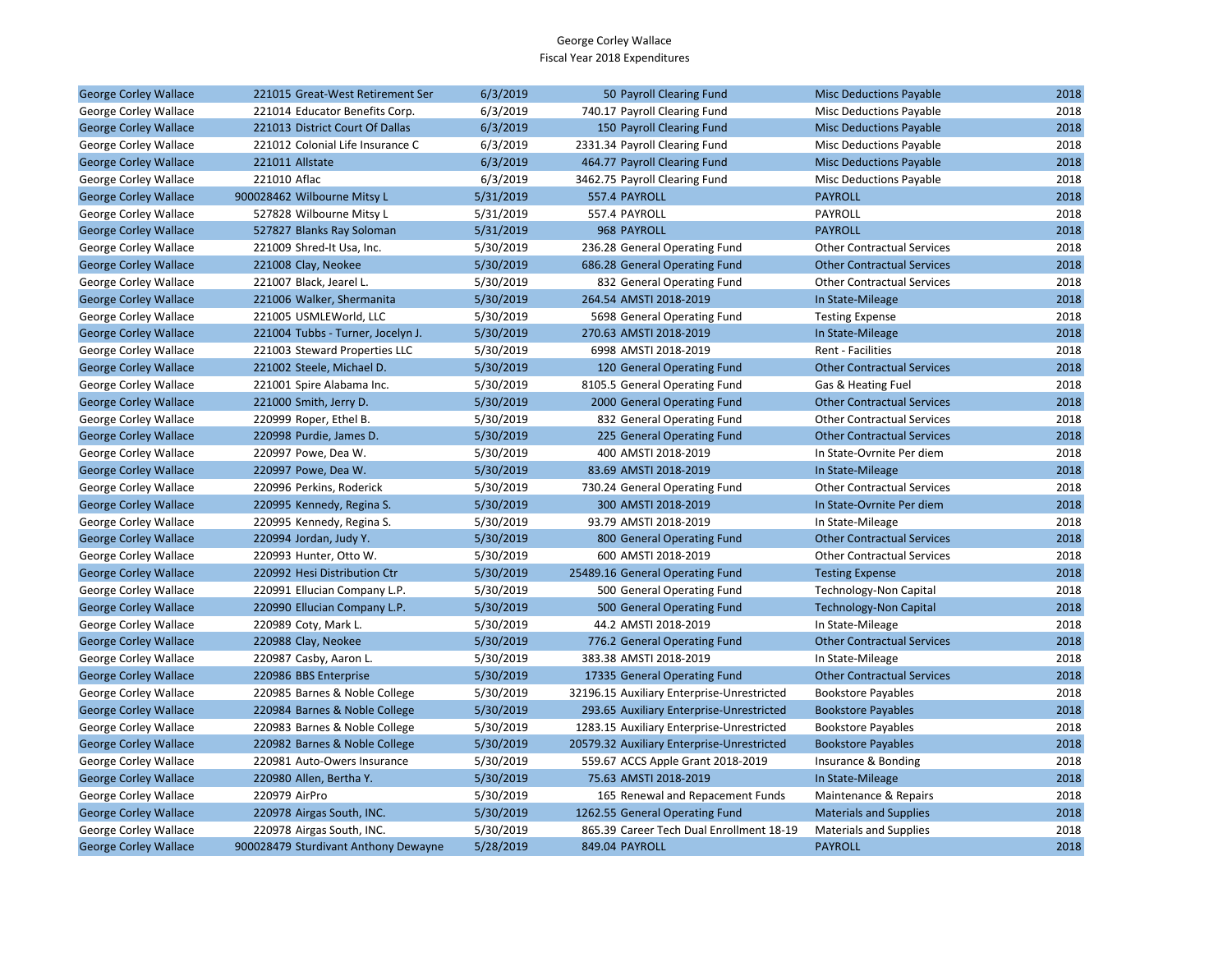| George Corley Wallace        | 900028478 Wilson Walter O               | 5/28/2019 | 759 PAYROLL           | PAYROLL        | 2018 |
|------------------------------|-----------------------------------------|-----------|-----------------------|----------------|------|
| <b>George Corley Wallace</b> | 900028477 Williams Norman Alana Nickole | 5/28/2019 | 297 PAYROLL           | <b>PAYROLL</b> | 2018 |
| <b>George Corley Wallace</b> | 900028476 Watts Renae                   | 5/28/2019 | 882.08 PAYROLL        | PAYROLL        | 2018 |
| <b>George Corley Wallace</b> | 900028475 Perry Ernestine D             | 5/28/2019 | 1151.6 PAYROLL        | <b>PAYROLL</b> | 2018 |
| George Corley Wallace        | 900028474 Pearson Sharde D              | 5/28/2019 | 1010.56 PAYROLL       | PAYROLL        | 2018 |
| <b>George Corley Wallace</b> | 900028473 Nettles Wesbert               | 5/28/2019 | 624 PAYROLL           | <b>PAYROLL</b> | 2018 |
| George Corley Wallace        | 900028472 Mason Willie James            | 5/28/2019 | 220 PAYROLL           | PAYROLL        | 2018 |
| <b>George Corley Wallace</b> | 900028471 Martin James Andrew           | 5/28/2019 | 1254 PAYROLL          | <b>PAYROLL</b> | 2018 |
| George Corley Wallace        | 900028470 Jones Edkenjunta              | 5/28/2019 | 990 PAYROLL           | PAYROLL        | 2018 |
| <b>George Corley Wallace</b> | 900028469 Harris Ledonna Sharnaye       | 5/28/2019 | 133.12 PAYROLL        | <b>PAYROLL</b> | 2018 |
| George Corley Wallace        | 900028468 Givan Broderick F             | 5/28/2019 | 440 PAYROLL           | PAYROLL        | 2018 |
| <b>George Corley Wallace</b> | 900028467 Calhoun Willie                | 5/28/2019 | 880 PAYROLL           | <b>PAYROLL</b> | 2018 |
| George Corley Wallace        | 900028466 Brown Christopher B           | 5/28/2019 | 744.64 PAYROLL        | PAYROLL        | 2018 |
| <b>George Corley Wallace</b> | 900028465 Barron Gerald Antoine         | 5/28/2019 | 765.44 PAYROLL        | <b>PAYROLL</b> | 2018 |
| George Corley Wallace        | 900028464 Miree Eddrionna J             | 5/28/2019 | 603.2 PAYROLL         | PAYROLL        | 2018 |
| <b>George Corley Wallace</b> | 900028463 Williams Takierra S           | 5/28/2019 | 273.33 PAYROLL        | <b>PAYROLL</b> | 2018 |
| George Corley Wallace        | 900028461 Watts Shameerica Maurichele   | 5/28/2019 | 294.06 PAYROLL        | PAYROLL        | 2018 |
| <b>George Corley Wallace</b> | 900028460 Thomas Kianna Renee           | 5/28/2019 | 137.61 PAYROLL        | <b>PAYROLL</b> | 2018 |
| George Corley Wallace        | 900028459 Taylor Carolyn A              | 5/28/2019 | 1151.96 PAYROLL       | PAYROLL        | 2018 |
| <b>George Corley Wallace</b> | 900028458 Smith Miata J.                | 5/28/2019 | 294.06 PAYROLL        | <b>PAYROLL</b> | 2018 |
| George Corley Wallace        | 900028457 Shuford Te'Shawn Ramond       | 5/28/2019 | 196.04 PAYROLL        | PAYROLL        | 2018 |
| <b>George Corley Wallace</b> | 900028456 Sanders Rondarius J           | 5/28/2019 | 294.06 PAYROLL        | <b>PAYROLL</b> | 2018 |
| George Corley Wallace        | 900028455 Pratt Brittany M              | 5/28/2019 | 603.2 PAYROLL         | PAYROLL        | 2018 |
| <b>George Corley Wallace</b> | 900028454 Pope Ke'onna De'Shawnta       | 5/28/2019 | 282.75 PAYROLL        | <b>PAYROLL</b> | 2018 |
| George Corley Wallace        | 900028453 Perkins Breuana Sharae        | 5/28/2019 | 294.06 PAYROLL        | PAYROLL        | 2018 |
| <b>George Corley Wallace</b> | 900028452 Norris Jaylah Adrianna        | 5/28/2019 | 196.04 PAYROLL        | <b>PAYROLL</b> | 2018 |
| George Corley Wallace        | 900028451 Nelson Cole Dakota            | 5/28/2019 | 294.06 PAYROLL        | PAYROLL        | 2018 |
| <b>George Corley Wallace</b> | 900028450 Bellamy Kaffeein              | 5/28/2019 | 294.06 PAYROLL        | <b>PAYROLL</b> | 2018 |
| George Corley Wallace        | 900028449 Hill Kyonterrial Javontae     | 5/28/2019 | 294.06 PAYROLL        | PAYROLL        | 2018 |
| <b>George Corley Wallace</b> | 900028448 Hendrieth Lydia JoAnn         | 5/28/2019 | 294.06 PAYROLL        | <b>PAYROLL</b> | 2018 |
| George Corley Wallace        | 900028447 Hardy Lorene                  | 5/28/2019 | 294.06 PAYROLL        | PAYROLL        | 2018 |
| <b>George Corley Wallace</b> | 900028446 Evans Sherritrice Lonique     | 5/28/2019 | 294.06 PAYROLL        | <b>PAYROLL</b> | 2018 |
| George Corley Wallace        | 900028445 Evans Jordan Brianna          | 5/28/2019 | 294.06 PAYROLL        | PAYROLL        | 2018 |
| <b>George Corley Wallace</b> | 900028444 Effinger Jelicia Lashae       | 5/28/2019 | <b>294.06 PAYROLL</b> | <b>PAYROLL</b> | 2018 |
| George Corley Wallace        | 900028443 Davis Diane                   | 5/28/2019 | 736.48 PAYROLL        | PAYROLL        | 2018 |
| <b>George Corley Wallace</b> | 900028442 Curtis Destinee A N           | 5/28/2019 | <b>294.06 PAYROLL</b> | <b>PAYROLL</b> | 2018 |
| George Corley Wallace        | 900028441 Cole Shawn Nicholas           | 5/28/2019 | 294.06 PAYROLL        | PAYROLL        | 2018 |
| <b>George Corley Wallace</b> | 900028440 Chandler Moesha M             | 5/28/2019 | 196.04 PAYROLL        | <b>PAYROLL</b> | 2018 |
| George Corley Wallace        | 900028438 Bonner Tyala Ke'Anna          | 5/28/2019 | 339.3 PAYROLL         | PAYROLL        | 2018 |
| <b>George Corley Wallace</b> | 900028437 Bonner Tayla Ke'Arra          | 5/28/2019 | 339.3 PAYROLL         | <b>PAYROLL</b> | 2018 |
| George Corley Wallace        | 900028436 Barley Audreyiona La'shae     | 5/28/2019 | 603.2 PAYROLL         | PAYROLL        | 2018 |
| <b>George Corley Wallace</b> | 900028435 Baker Jamesha Tyshan          | 5/28/2019 | <b>294.06 PAYROLL</b> | <b>PAYROLL</b> | 2018 |
| George Corley Wallace        | 900028434 Blake Lyric Quanta            | 5/28/2019 | 678.6 PAYROLL         | PAYROLL        | 2018 |
| <b>George Corley Wallace</b> | 900028433 Williams Elsie B.             | 5/28/2019 | 1438.7 PAYROLL        | <b>PAYROLL</b> | 2018 |
| <b>George Corley Wallace</b> | 900028432 Jackson Sherry Jamill         | 5/28/2019 | 1311 PAYROLL          | PAYROLL        | 2018 |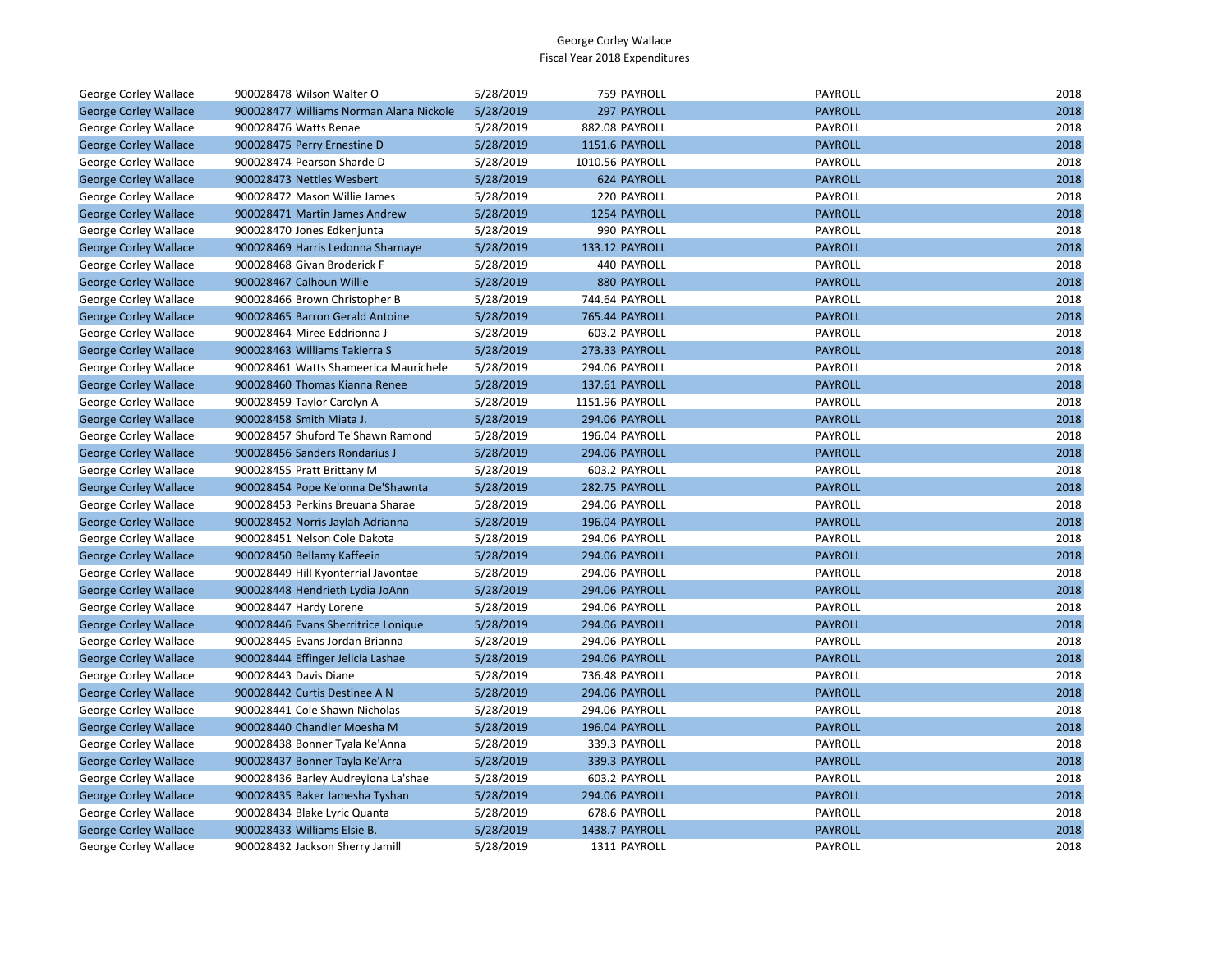| <b>George Corley Wallace</b> | 900028431 Dozier Bruce Otis           | 5/28/2019 | 1025.4 PAYROLL  | <b>PAYROLL</b> | 2018 |
|------------------------------|---------------------------------------|-----------|-----------------|----------------|------|
| George Corley Wallace        | 900028430 Johnson Althelstein         | 5/28/2019 | 350.49 PAYROLL  | PAYROLL        | 2018 |
| <b>George Corley Wallace</b> | 900028429 Milligan Melissa Hollis     | 5/28/2019 | 1300.6 PAYROLL  | <b>PAYROLL</b> | 2018 |
| George Corley Wallace        | 900028428 Woodruff Kent H             | 5/28/2019 | 506.31 PAYROLL  | PAYROLL        | 2018 |
| <b>George Corley Wallace</b> | 900028427 Williams Annie Montgomery   | 5/28/2019 | 1609.92 PAYROLL | <b>PAYROLL</b> | 2018 |
| George Corley Wallace        | 900028426 Thomas Latasha Bell         | 5/28/2019 | 949.52 PAYROLL  | PAYROLL        | 2018 |
| <b>George Corley Wallace</b> | 900028425 Morrow Queen Agee           | 5/28/2019 | 831.46 PAYROLL  | <b>PAYROLL</b> | 2018 |
| George Corley Wallace        | 900028424 Moore Tammy D               | 5/28/2019 | 1710 PAYROLL    | PAYROLL        | 2018 |
| <b>George Corley Wallace</b> | 900028423 Marshall Annie Lee          | 5/28/2019 | 1096.22 PAYROLL | <b>PAYROLL</b> | 2018 |
| George Corley Wallace        | 900028422 Lenoir Suzanne McCraw       | 5/28/2019 | 111.48 PAYROLL  | PAYROLL        | 2018 |
| <b>George Corley Wallace</b> | 900028421 Hobbs Elois                 | 5/28/2019 | 501.66 PAYROLL  | <b>PAYROLL</b> | 2018 |
| George Corley Wallace        | 900028420 Francis-Thomas Sharon Hydie | 5/28/2019 | 1300.6 PAYROLL  | PAYROLL        | 2018 |
| <b>George Corley Wallace</b> | 900028419 Compton Judy B              | 5/28/2019 | 501.66 PAYROLL  | <b>PAYROLL</b> | 2018 |
| George Corley Wallace        | 900028418 Alsobrook Kay Goodwin       | 5/28/2019 | 1142.67 PAYROLL | PAYROLL        | 2018 |
| <b>George Corley Wallace</b> | 900028417 Cummings Evelyn C.          | 5/28/2019 | 692.24 PAYROLL  | <b>PAYROLL</b> | 2018 |
| George Corley Wallace        | 900028416 Washington Willie Doris     | 5/28/2019 | 1304.16 PAYROLL | PAYROLL        | 2018 |
| <b>George Corley Wallace</b> | 900028415 Haigler Lisa M              | 5/28/2019 | 592.8 PAYROLL   | <b>PAYROLL</b> | 2018 |
| George Corley Wallace        | 900028414 Davis Vera Lee              | 5/28/2019 | 549.12 PAYROLL  | PAYROLL        | 2018 |
| <b>George Corley Wallace</b> | 900028413 Powell Brenda Williams      | 5/28/2019 | 353.8 PAYROLL   | <b>PAYROLL</b> | 2018 |
| George Corley Wallace        | 900028412 Jemison Lefloris            | 5/28/2019 | 424.56 PAYROLL  | PAYROLL        | 2018 |
| <b>George Corley Wallace</b> | 900028411 Pettway Alonzia             | 5/28/2019 | 2966.92 PAYROLL | <b>PAYROLL</b> | 2018 |
| George Corley Wallace        | 900028410 Heard Anthony               | 5/28/2019 | 3095.3 PAYROLL  | PAYROLL        | 2018 |
| <b>George Corley Wallace</b> | 900028409 Harvell Robert L            | 5/28/2019 | 2887.25 PAYROLL | <b>PAYROLL</b> | 2018 |
| George Corley Wallace        | 900028408 Moore Timothy               | 5/28/2019 | 3442.58 PAYROLL | PAYROLL        | 2018 |
| <b>George Corley Wallace</b> | 900028407 Mauldin Reginald Otis       | 5/28/2019 | 4076.75 PAYROLL | <b>PAYROLL</b> | 2018 |
| George Corley Wallace        | 900028406 Haralson Isaiah S           | 5/28/2019 | 2808.17 PAYROLL | PAYROLL        | 2018 |
| <b>George Corley Wallace</b> | 900028405 Dixon Colleen Roland        | 5/28/2019 | 4235.5 PAYROLL  | <b>PAYROLL</b> | 2018 |
| George Corley Wallace        | 900028404 Chesnut Veronica S          | 5/28/2019 | 2416.67 PAYROLL | PAYROLL        | 2018 |
| <b>George Corley Wallace</b> | 900028403 Evans Naopi Lc              | 5/28/2019 | 3125.08 PAYROLL | <b>PAYROLL</b> | 2018 |
| George Corley Wallace        | 900028402 Vance Laura Lynn            | 5/28/2019 | 4473.58 PAYROLL | PAYROLL        | 2018 |
| <b>George Corley Wallace</b> | 900028401 Spencer Rosa Chiffon        | 5/28/2019 | 8800.91 PAYROLL | <b>PAYROLL</b> | 2018 |
| George Corley Wallace        | 900028400 Jackson Brittany Brooks     | 5/28/2019 | 3204.08 PAYROLL | PAYROLL        | 2018 |
| <b>George Corley Wallace</b> | 900028399 Davis Mary Lee              | 5/28/2019 | 3680.17 PAYROLL | <b>PAYROLL</b> | 2018 |
| George Corley Wallace        | 900028398 Bell Vickie D               | 5/28/2019 | 3125.08 PAYROLL | PAYROLL        | 2018 |
| <b>George Corley Wallace</b> | 900028397 Whatley Andrew Douglas      | 5/28/2019 | 2649.42 PAYROLL | <b>PAYROLL</b> | 2018 |
| George Corley Wallace        | 900028396 Jackson Vincent Keith       | 5/28/2019 | 2416.67 PAYROLL | PAYROLL        | 2018 |
| <b>George Corley Wallace</b> | 900028395 Holston Kimberly J.         | 5/28/2019 | 3759.33 PAYROLL | <b>PAYROLL</b> | 2018 |
| George Corley Wallace        | 900028394 Dysart Charles J            | 5/28/2019 | 5774.17 PAYROLL | PAYROLL        | 2018 |
| <b>George Corley Wallace</b> | 900028393 Berry Lee                   | 5/28/2019 | 2570.08 PAYROLL | <b>PAYROLL</b> | 2018 |
| George Corley Wallace        | 900028392 Moultrie Eddie James        | 5/28/2019 | 4473.58 PAYROLL | PAYROLL        | 2018 |
| <b>George Corley Wallace</b> | 900028391 Patterson Ray Anthony       | 5/28/2019 | 3046.08 PAYROLL | <b>PAYROLL</b> | 2018 |
| George Corley Wallace        | 900028390 Bennett Robbyn V.           | 5/28/2019 | 8492 PAYROLL    | PAYROLL        | 2018 |
| <b>George Corley Wallace</b> | 900028389 Allison Eric Preston        | 5/28/2019 | 6177.92 PAYROLL | <b>PAYROLL</b> | 2018 |
| George Corley Wallace        | 900028388 Jefferson Shelia Lawanda    | 5/28/2019 | 3918 PAYROLL    | PAYROLL        | 2018 |
| <b>George Corley Wallace</b> | 900028387 Headley Linda Fay           | 5/28/2019 | 2728.58 PAYROLL | <b>PAYROLL</b> | 2018 |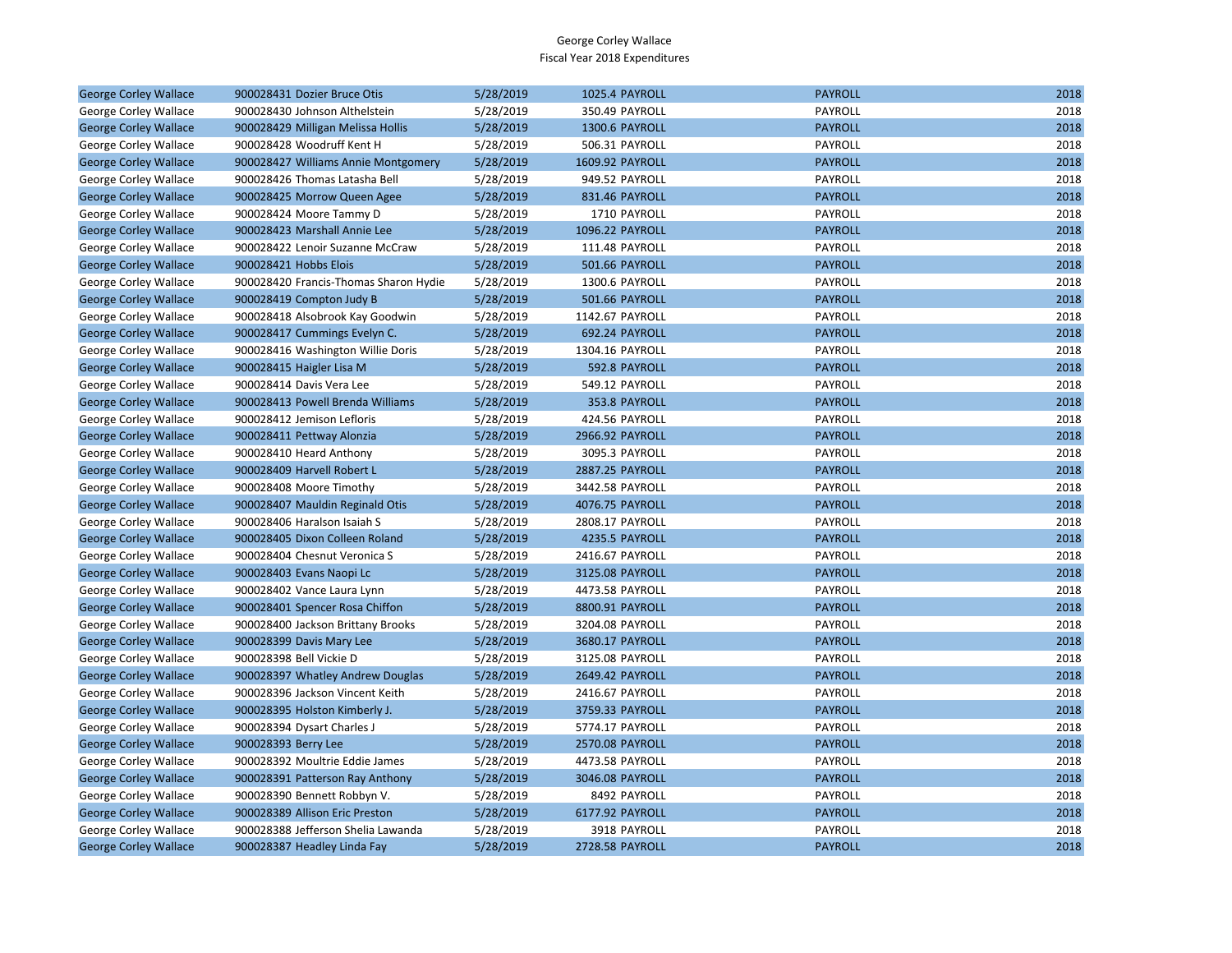| George Corley Wallace        | 900028386 Austin Tampatha          | 5/28/2019 | 2974.67 PAYROLL        | PAYROLL        | 2018 |
|------------------------------|------------------------------------|-----------|------------------------|----------------|------|
| <b>George Corley Wallace</b> | 900028385 Williams Angelica Nicole | 5/28/2019 | 2570.08 PAYROLL        | <b>PAYROLL</b> | 2018 |
| George Corley Wallace        | 900028384 Washington Desiree M     | 5/28/2019 | 2965.83 PAYROLL        | PAYROLL        | 2018 |
| <b>George Corley Wallace</b> | 900028383 Reynolds Jennifer M      | 5/28/2019 | 3838.67 PAYROLL        | <b>PAYROLL</b> | 2018 |
| George Corley Wallace        | 900028382 Melton Elaine Alina      | 5/28/2019 | 2490.42 PAYROLL        | PAYROLL        | 2018 |
| <b>George Corley Wallace</b> | 900028381 Kidd Anessa Lynn         | 5/28/2019 | 7806.5 PAYROLL         | <b>PAYROLL</b> | 2018 |
| George Corley Wallace        | 900028380 Dosey Chantae Thomas     | 5/28/2019 | 2172.92 PAYROLL        | <b>PAYROLL</b> | 2018 |
| <b>George Corley Wallace</b> | 900028379 Deavers Lori Evelyn      | 5/28/2019 | 2416.67 PAYROLL        | <b>PAYROLL</b> | 2018 |
| George Corley Wallace        | 900028378 Craig Brianna Lenae      | 5/28/2019 | 2665.46 PAYROLL        | PAYROLL        | 2018 |
| <b>George Corley Wallace</b> | 900028377 Moore Kathy J            | 5/28/2019 | 5196.75 PAYROLL        | <b>PAYROLL</b> | 2018 |
| George Corley Wallace        | 900028376 Logan Shuntelra Bernice  | 5/28/2019 | 4409.58 PAYROLL        | PAYROLL        | 2018 |
| <b>George Corley Wallace</b> | 900028375 Godwin Connie Estes      | 5/28/2019 | 2080 PAYROLL           | <b>PAYROLL</b> | 2018 |
| George Corley Wallace        | 900028374 Clifton Lonzy T.         | 5/28/2019 | 6857.23 PAYROLL        | PAYROLL        | 2018 |
| <b>George Corley Wallace</b> | 900028373 Bonner Irene G           | 5/28/2019 | 2416.67 PAYROLL        | <b>PAYROLL</b> | 2018 |
| George Corley Wallace        | 900028372 Agnew JaNett C           | 5/28/2019 | 3338.42 PAYROLL        | PAYROLL        | 2018 |
| <b>George Corley Wallace</b> | 900028371 Adams Dorothy J          | 5/28/2019 | 2416.67 PAYROLL        | <b>PAYROLL</b> | 2018 |
| George Corley Wallace        | 900028370 Vandiver Kewanda Thomas  | 5/28/2019 | 3521.5 PAYROLL         | PAYROLL        | 2018 |
| <b>George Corley Wallace</b> | 900028369 Simmons Gloria Dean      | 5/28/2019 | 5687.92 PAYROLL        | <b>PAYROLL</b> | 2018 |
| George Corley Wallace        | 900028368 Rudolph Darlene King     | 5/28/2019 | 4537.43 PAYROLL        | PAYROLL        | 2018 |
| <b>George Corley Wallace</b> | 900028367 Powell William S.        | 5/28/2019 | 1040 PAYROLL           | <b>PAYROLL</b> | 2018 |
| George Corley Wallace        | 900028366 Moore Dorothy A          | 5/28/2019 | 1040 PAYROLL           | PAYROLL        | 2018 |
| <b>George Corley Wallace</b> | 900028365 Bright Jacinta Thrash    | 5/28/2019 | 1040 PAYROLL           | <b>PAYROLL</b> | 2018 |
| George Corley Wallace        | 900028364 Hannah Marcus A.         | 5/28/2019 | 1241.67 PAYROLL        | PAYROLL        | 2018 |
| <b>George Corley Wallace</b> | 900028363 Turner Herman W.         | 5/28/2019 | <b>1300 PAYROLL</b>    | <b>PAYROLL</b> | 2018 |
| George Corley Wallace        | 900028362 Harper April M           | 5/28/2019 | 1170 PAYROLL           | PAYROLL        | 2018 |
| <b>George Corley Wallace</b> | 900028361 Graham Glen Partick      | 5/28/2019 | 250 PAYROLL            | <b>PAYROLL</b> | 2018 |
| George Corley Wallace        | 900028360 Maxey Willie E.          | 5/28/2019 | 433.33 PAYROLL         | PAYROLL        | 2018 |
| <b>George Corley Wallace</b> | 900028359 Evans Duane A            | 5/28/2019 | 4546.84 PAYROLL        | <b>PAYROLL</b> | 2018 |
| George Corley Wallace        | 900028358 Bailey Danny L           | 5/28/2019 | 260 PAYROLL            | PAYROLL        | 2018 |
| <b>George Corley Wallace</b> | 900028357 Davis Rebecca Moore      | 5/28/2019 | 250 PAYROLL            | <b>PAYROLL</b> | 2018 |
| George Corley Wallace        | 900028356 Thomas Herbert Hoover    | 5/28/2019 | 6406.5 PAYROLL         | PAYROLL        | 2018 |
| <b>George Corley Wallace</b> | 900028355 Theiss Sheila Ann        | 5/28/2019 | 3642.17 PAYROLL        | <b>PAYROLL</b> | 2018 |
| George Corley Wallace        | 900028354 Griffin Donitha J.       | 5/28/2019 | 10731.58 PAYROLL       | PAYROLL        | 2018 |
| <b>George Corley Wallace</b> | 900028353 Gordon Rachel L          | 5/28/2019 | 3642.17 PAYROLL        | <b>PAYROLL</b> | 2018 |
| George Corley Wallace        | 900028352 Fulford Sabrena Ellis    | 5/28/2019 | 1820.58 PAYROLL        | PAYROLL        | 2018 |
| <b>George Corley Wallace</b> | 900028351 Duck Cindy               | 5/28/2019 | 3464.5 PAYROLL         | <b>PAYROLL</b> | 2018 |
| George Corley Wallace        | 900028350 Curtis Valerie Pandora   | 5/28/2019 | 2728.58 PAYROLL        | PAYROLL        | 2018 |
| <b>George Corley Wallace</b> | 900028349 Cosby Pamela             | 5/28/2019 | <b>1820.58 PAYROLL</b> | <b>PAYROLL</b> | 2018 |
| George Corley Wallace        | 900028348 Chapman Channie Loraine  | 5/28/2019 | 3646.07 PAYROLL        | PAYROLL        | 2018 |
| <b>George Corley Wallace</b> | 900028347 Brown Karen E.           | 5/28/2019 | 3326.81 PAYROLL        | <b>PAYROLL</b> | 2018 |
| George Corley Wallace        | 900028346 Bowie Corey D.           | 5/28/2019 | 4499.74 PAYROLL        | PAYROLL        | 2018 |
| <b>George Corley Wallace</b> | 900028345 Bentley Betty J          | 5/28/2019 | 5197.01 PAYROLL        | <b>PAYROLL</b> | 2018 |
| George Corley Wallace        | 900028344 Williams Elsie B.        | 5/28/2019 | 1438.7 PAYROLL         | PAYROLL        | 2018 |
| <b>George Corley Wallace</b> | 900028343 Pugh Elijah              | 5/28/2019 | 6139.92 PAYROLL        | <b>PAYROLL</b> | 2018 |
| George Corley Wallace        | 900028342 White TaShunta N         | 5/28/2019 | 357.8 PAYROLL          | <b>PAYROLL</b> | 2018 |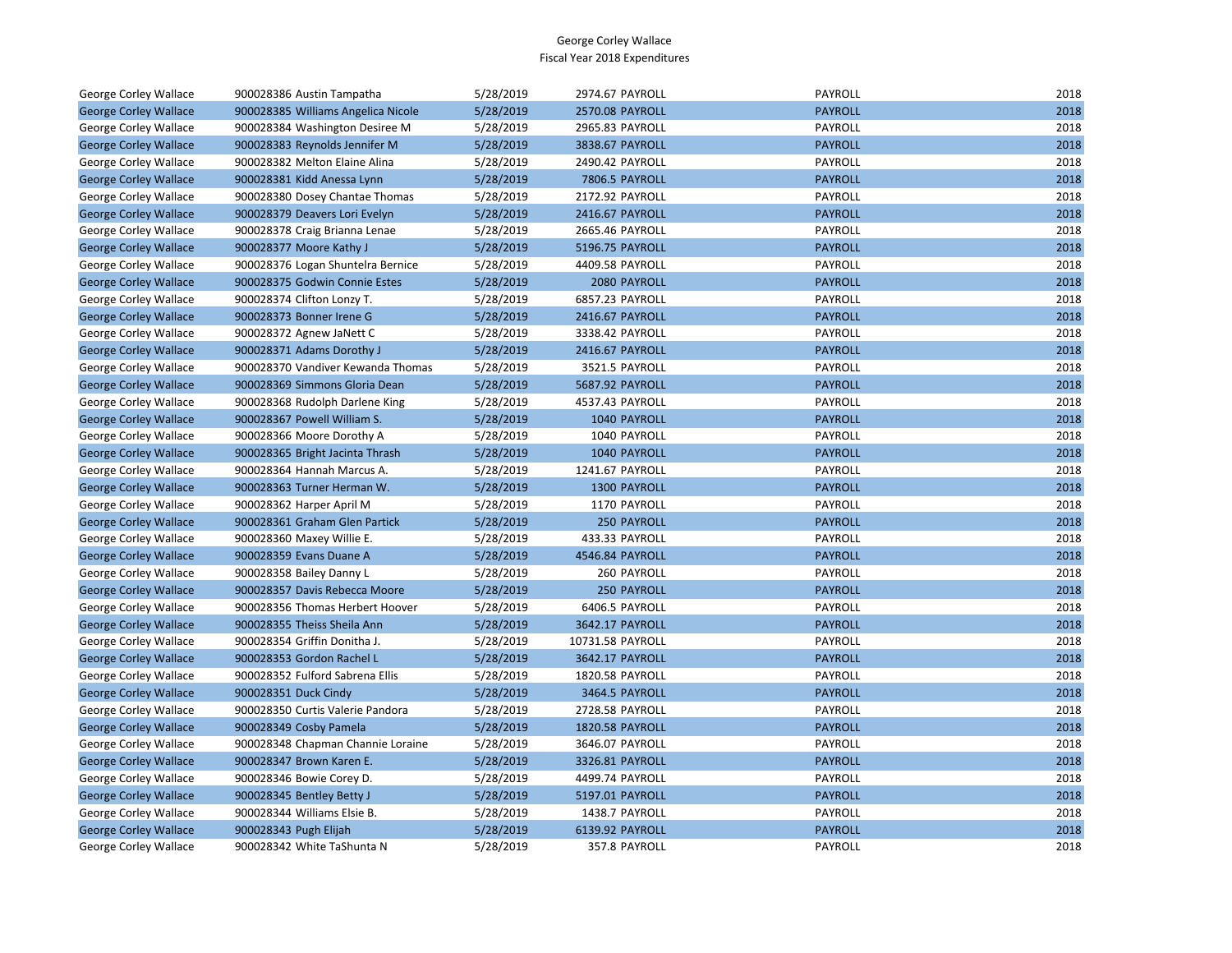| <b>George Corley Wallace</b> | 900028341 Owens Holly Brown         | 5/28/2019 | 6922.22 PAYROLL       | <b>PAYROLL</b> | 2018 |
|------------------------------|-------------------------------------|-----------|-----------------------|----------------|------|
| George Corley Wallace        | 900028340 Lee Kateri M              | 5/28/2019 | 7391.77 PAYROLL       | PAYROLL        | 2018 |
| <b>George Corley Wallace</b> | 900028339 Baldwin Antionetta S      | 5/28/2019 | 6722.56 PAYROLL       | <b>PAYROLL</b> | 2018 |
| George Corley Wallace        | 900028338 Williams Shenika Raquel   | 5/28/2019 | 450.67 PAYROLL        | PAYROLL        | 2018 |
| <b>George Corley Wallace</b> | 900028337 Brown Kimberly N          | 5/28/2019 | 3382.5 PAYROLL        | <b>PAYROLL</b> | 2018 |
| George Corley Wallace        | 900028336 Wright Pamela L           | 5/28/2019 | 5075.32 PAYROLL       | PAYROLL        | 2018 |
| <b>George Corley Wallace</b> | 900028335 Dozier Bruce Otis         | 5/28/2019 | 1025.4 PAYROLL        | <b>PAYROLL</b> | 2018 |
| George Corley Wallace        | 900028334 Thomas Hollee Myldred     | 5/28/2019 | 6303.93 PAYROLL       | <b>PAYROLL</b> | 2018 |
| <b>George Corley Wallace</b> | 900028333 Minor Sheila Mims         | 5/28/2019 | 2080 PAYROLL          | <b>PAYROLL</b> | 2018 |
| George Corley Wallace        | 900028332 Goings Ghytana Shelton    | 5/28/2019 | 6527.51 PAYROLL       | PAYROLL        | 2018 |
| <b>George Corley Wallace</b> | 900028331 Williams Kaleda Deshawn   | 5/28/2019 | 4751.85 PAYROLL       | <b>PAYROLL</b> | 2018 |
| George Corley Wallace        | 900028330 Sims Robert Nelson        | 5/28/2019 | 3715.18 PAYROLL       | PAYROLL        | 2018 |
| <b>George Corley Wallace</b> | 900028329 Rhodes Ramona Roberts     | 5/28/2019 | 540.8 PAYROLL         | <b>PAYROLL</b> | 2018 |
| George Corley Wallace        | 900028328 Miller Beth D             | 5/28/2019 | 270.4 PAYROLL         | PAYROLL        | 2018 |
| <b>George Corley Wallace</b> | 900028327 McKnight April Calloway   | 5/28/2019 | 721.07 PAYROLL        | <b>PAYROLL</b> | 2018 |
| George Corley Wallace        | 900028326 May-Webb Jenika           | 5/28/2019 | 270.4 PAYROLL         | PAYROLL        | 2018 |
| <b>George Corley Wallace</b> | 900028325 Wood Donna H              | 5/28/2019 | 270.4 PAYROLL         | <b>PAYROLL</b> | 2018 |
| George Corley Wallace        | 900028324 Thompkins Yolanda Smith   | 5/28/2019 | 840.8 PAYROLL         | PAYROLL        | 2018 |
| <b>George Corley Wallace</b> | 900028323 Pugh Janet Cathey M.      | 5/28/2019 | 6139.92 PAYROLL       | <b>PAYROLL</b> | 2018 |
| George Corley Wallace        | 900028322 Stewart Jay Tyson         | 5/28/2019 | 721.07 PAYROLL        | PAYROLL        | 2018 |
| <b>George Corley Wallace</b> | 900028321 Sanders Rickdrieka Nicole | 5/28/2019 | 270.4 PAYROLL         | <b>PAYROLL</b> | 2018 |
| George Corley Wallace        | 900028320 White Tara Y              | 5/28/2019 | 5862.07 PAYROLL       | PAYROLL        | 2018 |
| <b>George Corley Wallace</b> | 900028319 Tapper Monica A           | 5/28/2019 | <b>721.07 PAYROLL</b> | <b>PAYROLL</b> | 2018 |
| George Corley Wallace        | 900028318 Miller Uzoma O            | 5/28/2019 | 270.4 PAYROLL         | PAYROLL        | 2018 |
| <b>George Corley Wallace</b> | 900028317 McQueen Carroll D.        | 5/28/2019 | 540.8 PAYROLL         | <b>PAYROLL</b> | 2018 |
| George Corley Wallace        | 900028316 Lewis George E            | 5/28/2019 | 540.8 PAYROLL         | PAYROLL        | 2018 |
| <b>George Corley Wallace</b> | 900028315 Elliott William F.        | 5/28/2019 | 6359.26 PAYROLL       | <b>PAYROLL</b> | 2018 |
| George Corley Wallace        | 900028314 Walker Michael            | 5/28/2019 | 5106.92 PAYROLL       | PAYROLL        | 2018 |
| <b>George Corley Wallace</b> | 900028313 Williams Matilda Mae      | 5/28/2019 | 5340.56 PAYROLL       | <b>PAYROLL</b> | 2018 |
| George Corley Wallace        | 900028312 Thames Jerome E           | 5/28/2019 | 5340.56 PAYROLL       | PAYROLL        | 2018 |
| <b>George Corley Wallace</b> | 900028311 Tarver Otis               | 5/28/2019 | 5182.44 PAYROLL       | <b>PAYROLL</b> | 2018 |
| George Corley Wallace        | 900028310 Rutledge Zachary H        | 5/28/2019 | 3402.57 PAYROLL       | PAYROLL        | 2018 |
| <b>George Corley Wallace</b> | 900028309 Rogers Jason Brooks       | 5/28/2019 | 4550.33 PAYROLL       | <b>PAYROLL</b> | 2018 |
| George Corley Wallace        | 900028308 Lewis Jarrin Chiron       | 5/28/2019 | 4708.44 PAYROLL       | PAYROLL        | 2018 |
| <b>George Corley Wallace</b> | 900028307 Kimbrough Brandon O       | 5/28/2019 | 5024.44 PAYROLL       | <b>PAYROLL</b> | 2018 |
| George Corley Wallace        | 900028306 Harris Douglas Lee        | 5/28/2019 | 4005.42 PAYROLL       | PAYROLL        | 2018 |
| <b>George Corley Wallace</b> | 900028305 Griffin Calvin            | 5/28/2019 | 6056.56 PAYROLL       | <b>PAYROLL</b> | 2018 |
| George Corley Wallace        | 900028304 Gaines Deshaun Derell     | 5/28/2019 | 2569.83 PAYROLL       | PAYROLL        | 2018 |
| <b>George Corley Wallace</b> | 900028303 Allen Kenny               | 5/28/2019 | 4479.5 PAYROLL        | <b>PAYROLL</b> | 2018 |
| George Corley Wallace        | 900028302 Lewis Bonita T.           | 5/28/2019 | 3886.83 PAYROLL       | PAYROLL        | 2018 |
| <b>George Corley Wallace</b> | 900028301 Laister Shirley J         | 5/28/2019 | 4479.5 PAYROLL        | <b>PAYROLL</b> | 2018 |
| George Corley Wallace        | 900028300 Stevenson Donte L         | 5/28/2019 | 4834.02 PAYROLL       | PAYROLL        | 2018 |
| <b>George Corley Wallace</b> | 900028299 Rogers Eric W.            | 5/28/2019 | 5340.56 PAYROLL       | <b>PAYROLL</b> | 2018 |
| George Corley Wallace        | 900028298 Hobbs David Wayne         | 5/28/2019 | 4479.5 PAYROLL        | PAYROLL        | 2018 |
| <b>George Corley Wallace</b> | 900028297 Walker Shermanita         | 5/28/2019 | 4721.08 PAYROLL       | <b>PAYROLL</b> | 2018 |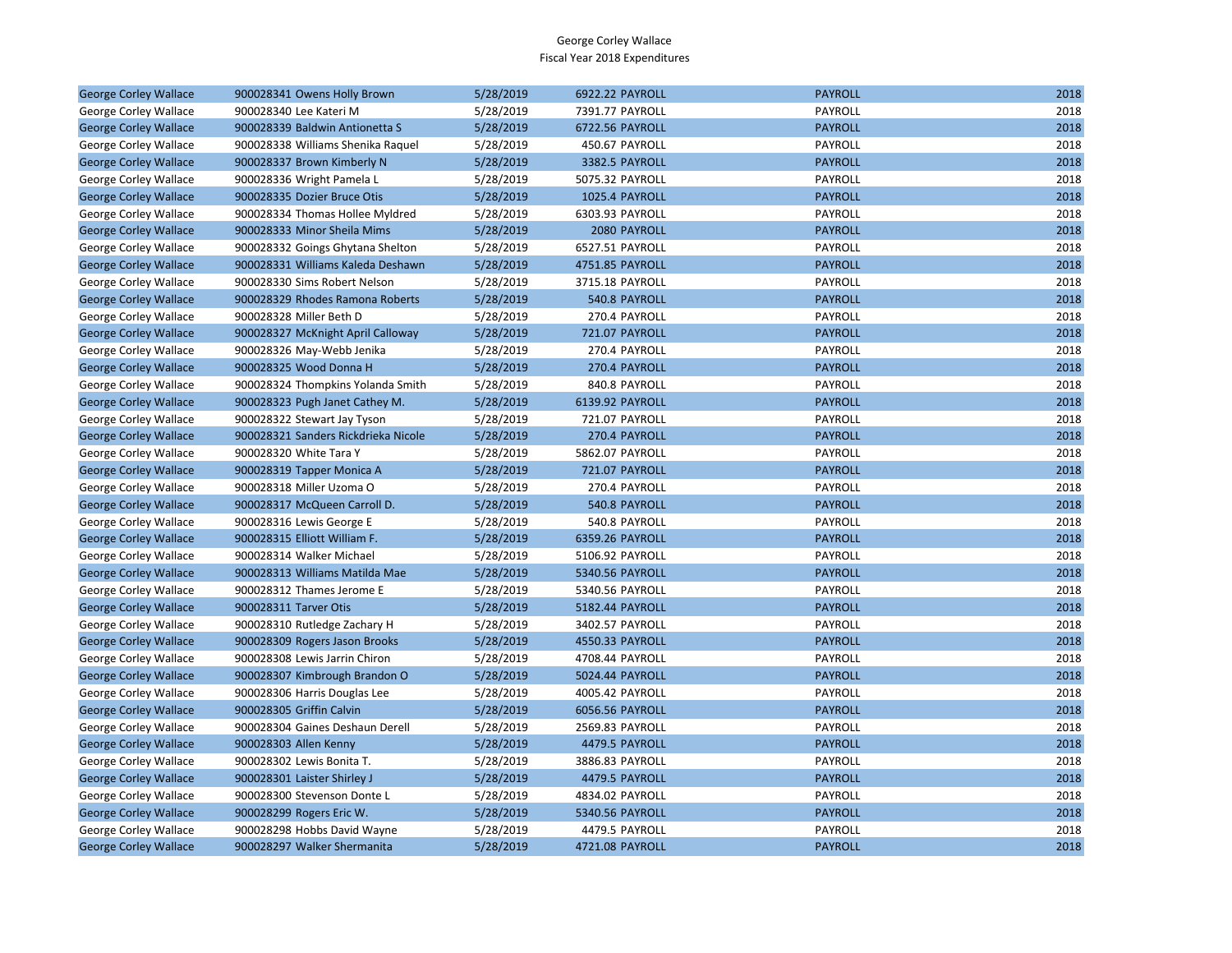| George Corley Wallace        | 900028296 Tubbs - Turner Jocelyn Jenell | 5/28/2019 | 5553.08 PAYROLL | PAYROLL        | 2018 |
|------------------------------|-----------------------------------------|-----------|-----------------|----------------|------|
| <b>George Corley Wallace</b> | 900028295 Spicer Chandra                | 5/28/2019 | 5755.58 PAYROLL | <b>PAYROLL</b> | 2018 |
| George Corley Wallace        | 900028294 Snowden Lula                  | 5/28/2019 | 4352.83 PAYROLL | <b>PAYROLL</b> | 2018 |
| <b>George Corley Wallace</b> | 900028293 Roberson Erika M              | 5/28/2019 | 3125.08 PAYROLL | <b>PAYROLL</b> | 2018 |
| George Corley Wallace        | 900028292 Pullum Quanda C.              | 5/28/2019 | 3442.58 PAYROLL | PAYROLL        | 2018 |
| <b>George Corley Wallace</b> | 900028291 Powe Dea Wilson               | 5/28/2019 | 5755.58 PAYROLL | <b>PAYROLL</b> | 2018 |
| George Corley Wallace        | 900028290 Pettway Clarence J            | 5/28/2019 | 7281 PAYROLL    | PAYROLL        | 2018 |
| <b>George Corley Wallace</b> | 900028289 Pettway Adam Clayton          | 5/28/2019 | 3362.42 PAYROLL | <b>PAYROLL</b> | 2018 |
| George Corley Wallace        | 900028288 Page Melinda Ann              | 5/28/2019 | 3997.5 PAYROLL  | PAYROLL        | 2018 |
| <b>George Corley Wallace</b> | 900028287 Munford Christopher Lamar     | 5/28/2019 | 2014.58 PAYROLL | <b>PAYROLL</b> | 2018 |
| George Corley Wallace        | 900028286 Kennedy Regina S              | 5/28/2019 | 6064.75 PAYROLL | PAYROLL        | 2018 |
| <b>George Corley Wallace</b> | 900028285 Hurt Jason Robert             | 5/28/2019 | 2014.58 PAYROLL | <b>PAYROLL</b> | 2018 |
| George Corley Wallace        | 900028284 Gourdine Raji                 | 5/28/2019 | 8271.92 PAYROLL | PAYROLL        | 2018 |
| <b>George Corley Wallace</b> | 900028283 Coty Mark Leonard             | 5/28/2019 | 5853.92 PAYROLL | <b>PAYROLL</b> | 2018 |
| George Corley Wallace        | 900028282 Cosby Helen A                 | 5/28/2019 | 4077.08 PAYROLL | PAYROLL        | 2018 |
| <b>George Corley Wallace</b> | 900028281 Coleman Steffan               | 5/28/2019 | 3989.83 PAYROLL | <b>PAYROLL</b> | 2018 |
| George Corley Wallace        | 900028280 Casby Aaron Leonard           | 5/28/2019 | 5428.92 PAYROLL | PAYROLL        | 2018 |
| <b>George Corley Wallace</b> | 900028279 Bennett Jarrick B             | 5/28/2019 | 2649.17 PAYROLL | <b>PAYROLL</b> | 2018 |
| George Corley Wallace        | 900028278 Allen Bertha Yvette           | 5/28/2019 | 4891 PAYROLL    | PAYROLL        | 2018 |
| <b>George Corley Wallace</b> | 900028277 Randolph Yulonda B            | 5/28/2019 | 5031.42 PAYROLL | <b>PAYROLL</b> | 2018 |
| George Corley Wallace        | 900028276 Jones Connie M.               | 5/28/2019 | 5312.32 PAYROLL | PAYROLL        | 2018 |
| <b>George Corley Wallace</b> | 900028275 Thomas Gloria Dean            | 5/28/2019 | 3830.67 PAYROLL | <b>PAYROLL</b> | 2018 |
| George Corley Wallace        | 900028274 Henderson Kerry E.            | 5/28/2019 | 4833.43 PAYROLL | PAYROLL        | 2018 |
| <b>George Corley Wallace</b> | 900028273 Wilson Beverly Renae          | 5/28/2019 | 540.8 PAYROLL   | <b>PAYROLL</b> | 2018 |
| George Corley Wallace        | 900028272 Miller Gregory Lee            | 5/28/2019 | 4838.23 PAYROLL | PAYROLL        | 2018 |
| <b>George Corley Wallace</b> | 900028271 King Glenn                    | 5/28/2019 | 6522.49 PAYROLL | <b>PAYROLL</b> | 2018 |
| George Corley Wallace        | 900028270 Hannah Marilyn Bennett        | 5/28/2019 | 7908.62 PAYROLL | <b>PAYROLL</b> | 2018 |
| <b>George Corley Wallace</b> | 900028269 Mixon Carter Kim Ellice       | 5/28/2019 | 6090.44 PAYROLL | <b>PAYROLL</b> | 2018 |
| George Corley Wallace        | 900028268 Martin Suzette G.             | 5/28/2019 | 6090.44 PAYROLL | PAYROLL        | 2018 |
| <b>George Corley Wallace</b> | 900028267 Calhoun Webbie R.             | 5/28/2019 | 5774.33 PAYROLL | <b>PAYROLL</b> | 2018 |
| George Corley Wallace        | 900028266 White Christine S             | 5/28/2019 | 5300.11 PAYROLL | PAYROLL        | 2018 |
| <b>George Corley Wallace</b> | 900028265 Shannon Tracey M.             | 5/28/2019 | 9160.67 PAYROLL | <b>PAYROLL</b> | 2018 |
| George Corley Wallace        | 900028264 Lee Beverly D                 | 5/28/2019 | 2416.67 PAYROLL | PAYROLL        | 2018 |
| <b>George Corley Wallace</b> | 900028263 Goodwin Pamela                | 5/28/2019 | 6090.44 PAYROLL | <b>PAYROLL</b> | 2018 |
| George Corley Wallace        | 900028262 Ford Sabrina D                | 5/28/2019 | 5616.33 PAYROLL | PAYROLL        | 2018 |
| <b>George Corley Wallace</b> | 900028261 Smith Pamela Caver            | 5/28/2019 | 7712.44 PAYROLL | <b>PAYROLL</b> | 2018 |
| George Corley Wallace        | 900028260 Miller Pearlie R.             | 5/28/2019 | 5004.92 PAYROLL | PAYROLL        | 2018 |
| <b>George Corley Wallace</b> | 900028259 Melton Christi A.             | 5/28/2019 | 4212.25 PAYROLL | <b>PAYROLL</b> | 2018 |
| George Corley Wallace        | 900028258 Lumpkin Deborah Walker        | 5/28/2019 | 6697.41 PAYROLL | PAYROLL        | 2018 |
| <b>George Corley Wallace</b> | 900028257 Jackson Veronica Moultrie     | 5/28/2019 | 5616.33 PAYROLL | <b>PAYROLL</b> | 2018 |
| George Corley Wallace        | 900028256 Davis Sarah                   | 5/28/2019 | 8386.56 PAYROLL | PAYROLL        | 2018 |
| <b>George Corley Wallace</b> | 900028255 Moss Johnny E                 | 5/28/2019 | 5774.17 PAYROLL | <b>PAYROLL</b> | 2018 |
| George Corley Wallace        | 900028254 Carroll Jessica Bishop        | 5/28/2019 | 5048.16 PAYROLL | PAYROLL        | 2018 |
| <b>George Corley Wallace</b> | 900028253 Brown Veronica S.             | 5/28/2019 | 8427 PAYROLL    | <b>PAYROLL</b> | 2018 |
| George Corley Wallace        | 900028252 Abbott Brandi Nicole          | 5/28/2019 | 2570.08 PAYROLL | PAYROLL        | 2018 |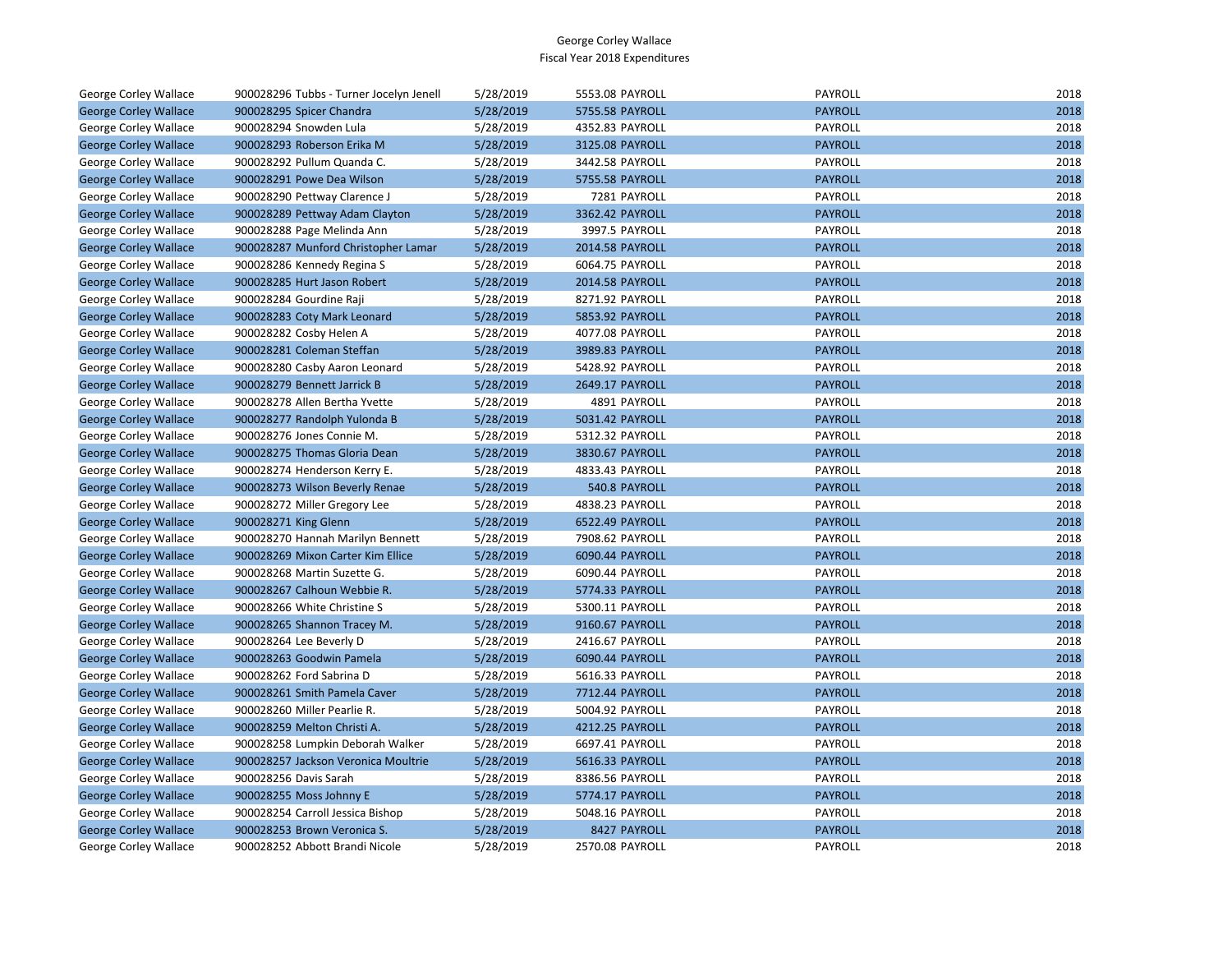| <b>George Corley Wallace</b> | 900028251 Sturdivant Maxine C           | 5/28/2019 | 6841 PAYROLL                   | <b>PAYROLL</b>                     | 2018 |
|------------------------------|-----------------------------------------|-----------|--------------------------------|------------------------------------|------|
| George Corley Wallace        | 900028250 Jackson Irma Jean             | 5/28/2019 | 3046.08 PAYROLL                | PAYROLL                            | 2018 |
| <b>George Corley Wallace</b> | 900028249 Marshall Teresa Darnelle      | 5/28/2019 | 2649.17 PAYROLL                | <b>PAYROLL</b>                     | 2018 |
| George Corley Wallace        | 900028248 Sanders Felicia M.            | 5/28/2019 | 4885.83 PAYROLL                | PAYROLL                            | 2018 |
| <b>George Corley Wallace</b> | 900028247 Ford Monique Amelia           | 5/28/2019 | 3283.33 PAYROLL                | <b>PAYROLL</b>                     | 2018 |
| George Corley Wallace        | 900028246 Walker Sharon D               | 5/28/2019 | 2728.58 PAYROLL                | PAYROLL                            | 2018 |
| <b>George Corley Wallace</b> | 900028245 Carstarphen Mennie L          | 5/28/2019 | 7280.56 PAYROLL                | <b>PAYROLL</b>                     | 2018 |
| George Corley Wallace        | 900028244 Briggs Tammie Marie           | 5/28/2019 | 9200.5 PAYROLL                 | <b>PAYROLL</b>                     | 2018 |
| <b>George Corley Wallace</b> | 900028243 Blevins Pamela M              | 5/28/2019 | 3337.25 PAYROLL                | <b>PAYROLL</b>                     | 2018 |
| George Corley Wallace        | 900028242 Mitchell James M              | 5/28/2019 | 18815 PAYROLL                  | PAYROLL                            | 2018 |
| <b>George Corley Wallace</b> | 900028241 Glover Virginia M Reed        | 5/28/2019 | 4631.5 PAYROLL                 | <b>PAYROLL</b>                     | 2018 |
| George Corley Wallace        | 220977 SACSCOC                          | 5/28/2019 | 7208 General Operating Fund    | Memberships                        | 2018 |
| <b>George Corley Wallace</b> | 220976 Reynolds, Jennifer               | 5/28/2019 | 300 General Operating Fund     | In State-Mileage                   | 2018 |
| George Corley Wallace        | 220975 Neely Charter Service, LLC       | 5/28/2019 | 1680 Talent Search 2017-2018   | Service Contracts-Equipment        | 2018 |
| <b>George Corley Wallace</b> | 220974 Neely Charter Service, LLC       | 5/28/2019 | 1500 Talent Search 2017-2018   | Service Contracts-Equipment        | 2018 |
| George Corley Wallace        | 220973 Neely Charter Service, LLC       | 5/28/2019 | 1900 Talent Search 2017-2018   | Service Contracts-Equipment        | 2018 |
| <b>George Corley Wallace</b> | 220972 Logan, Shuntelra B.              | 5/28/2019 | 324 General Operating Fund     | <b>Materials and Supplies</b>      | 2018 |
| George Corley Wallace        | 220971 Logan, Shuntelra B.              | 5/28/2019 | 300 General Operating Fund     | Out-of-State-Other Travel Expenses | 2018 |
| <b>George Corley Wallace</b> | 220970 Kidd, Anessa L.                  | 5/28/2019 | 394.19 General Operating Fund  | In State-Mileage                   | 2018 |
| George Corley Wallace        | 220969 Jefferson, Shelia L.             | 5/28/2019 | 188.27 General Operating Fund  | In State-Mileage                   | 2018 |
| <b>George Corley Wallace</b> | 220968 Ellucian Company L.P.            | 5/28/2019 | 16021 General Operating Fund   | <b>Technology-Non Capital</b>      | 2018 |
| George Corley Wallace        | 220967 Ellucian Company L.P.            | 5/28/2019 | 16021 General Operating Fund   | Technology-Non Capital             | 2018 |
| <b>George Corley Wallace</b> | 220966 Clifton, Lonzy T.                | 5/28/2019 | 402.06 General Operating Fund  | In State-Ovrnite Per diem          | 2018 |
| George Corley Wallace        | 220965 Bentley, Betty J.                | 5/28/2019 | 600 Talent Search 2017-2018    | Service Contracts-Equipment        | 2018 |
| <b>George Corley Wallace</b> | 220964 Williams, Joe                    | 5/24/2019 | 654.5 General Operating Fund   | <b>Other Contractual Services</b>  | 2018 |
| George Corley Wallace        | 220963 Water Way Distributing           | 5/24/2019 | 246.36 General Operating Fund  | <b>Materials and Supplies</b>      | 2018 |
| <b>George Corley Wallace</b> | 220962 Wal Mart                         | 5/24/2019 | 44.95 General Operating Fund   | <b>Materials and Supplies</b>      | 2018 |
| George Corley Wallace        | 220961 Verified Credentials A/R         | 5/24/2019 | 52.2 General Operating Fund    | <b>Other Contractual Services</b>  | 2018 |
| <b>George Corley Wallace</b> | 220960 UPS - United Parcel Service      | 5/24/2019 | 25.68 AMSTI 2018-2019          | Postage                            | 2018 |
| George Corley Wallace        | 220959 UPS - United Parcel Service      | 5/24/2019 | 30.73 AMSTI 2018-2019          | Postage                            | 2018 |
| <b>George Corley Wallace</b> | 220958 U.S. Bank Equipment Finance      | 5/24/2019 | 5912.62 General Operating Fund | <b>Operating Lease Payments</b>    | 2018 |
| George Corley Wallace        | 220957 U.S. Bank Equipment Finance      | 5/24/2019 | 5912.62 General Operating Fund | <b>Operating Lease Payments</b>    | 2018 |
| <b>George Corley Wallace</b> | 220956 U.S. Bank Equipment Finance      | 5/24/2019 | 156.12 AE Reg State 2018-2019  | Rent - Equipment                   | 2018 |
| George Corley Wallace        | 220955 Strickland Companies             | 5/24/2019 | 2763.9 General Operating Fund  | <b>Materials and Supplies</b>      | 2018 |
| <b>George Corley Wallace</b> | 220954 St. Of Al. Dept. Of Fin.         | 5/24/2019 | 966.67 General Operating Fund  | Communications                     | 2018 |
| George Corley Wallace        | 220953 St. Of Al. Dept. Of Fin.         | 5/24/2019 | 1019.82 General Operating Fund | Communications                     | 2018 |
| <b>George Corley Wallace</b> | 220952 Sherwin Williams                 | 5/24/2019 | 57.98 General Operating Fund   | <b>Materials and Supplies</b>      | 2018 |
| George Corley Wallace        | 220951 Selma Trophy Company             | 5/24/2019 | 36 General Operating Fund      | <b>Materials and Supplies</b>      | 2018 |
| <b>George Corley Wallace</b> | 220950 Selma Cash & Carry               | 5/24/2019 | 183.92 General Operating Fund  | <b>Materials and Supplies</b>      | 2018 |
| George Corley Wallace        | 220949 Scantron Corporation             | 5/24/2019 | 360.58 General Operating Fund  | <b>Materials and Supplies</b>      | 2018 |
| <b>George Corley Wallace</b> | 220948 Office Depot                     | 5/24/2019 | 545.13 General Operating Fund  | <b>Materials and Supplies</b>      | 2018 |
| George Corley Wallace        | 220947 NXTsoft Cybersecurity Solutions, | 5/24/2019 | 1155 General Operating Fund    | <b>Technology-Non Capital</b>      | 2018 |
| <b>George Corley Wallace</b> | 220946 Mayer Electric                   | 5/24/2019 | 1470 General Operating Fund    | <b>Materials and Supplies</b>      | 2018 |
| George Corley Wallace        | 220945 Liberty Disposal Inc             | 5/24/2019 | 999 General Operating Fund     | <b>Other Contractual Services</b>  | 2018 |
| <b>George Corley Wallace</b> | 220944 Invitechange, LLC                | 5/24/2019 | 2000 General Operating Fund    | In State-Registration              | 2018 |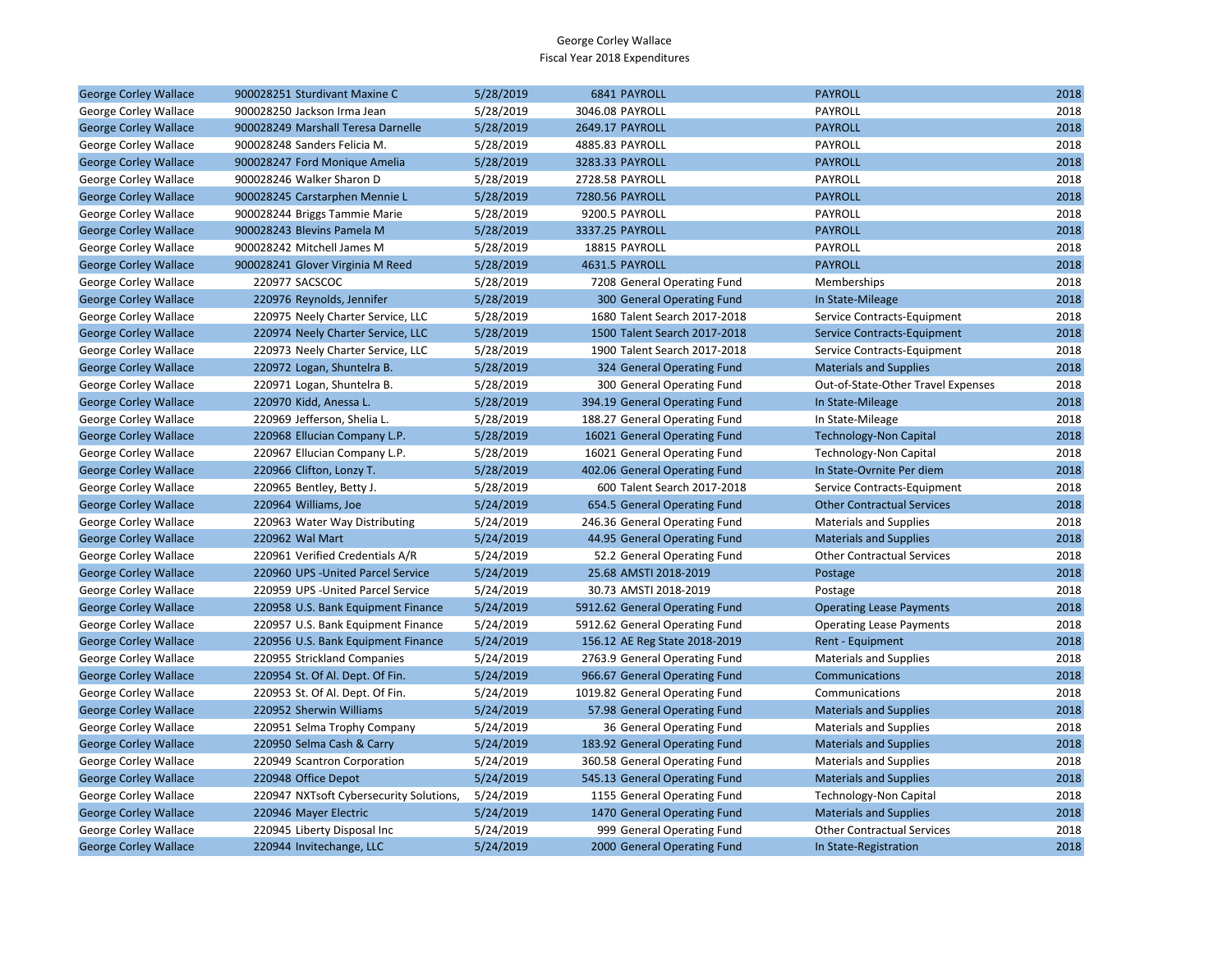| George Corley Wallace        | 220943 Harris Security Systems         | 5/24/2019 | 4569.9 General Operating Fund              | Service Contracts-Equipment        | 2018 |
|------------------------------|----------------------------------------|-----------|--------------------------------------------|------------------------------------|------|
| <b>George Corley Wallace</b> | 220942 FedEx                           | 5/24/2019 | 25.6 General Operating Fund                | Postage                            | 2018 |
| George Corley Wallace        | 220941 Dish Network                    | 5/24/2019 | 111.02 General Operating Fund              | <b>Other Contractual Services</b>  | 2018 |
| <b>George Corley Wallace</b> | 220940 Cintas #231                     | 5/24/2019 | 208.06 General Operating Fund              | <b>Other Contractual Services</b>  | 2018 |
| George Corley Wallace        | 220939 CDW Government, Inc             | 5/24/2019 | 1975.82 General Operating Fund             | Non-capitalized Equipment          | 2018 |
| <b>George Corley Wallace</b> | 220938 Bsn Sports                      | 5/24/2019 | 192.1 General Operating Fund               | Non-capitalized Equipment          | 2018 |
| George Corley Wallace        | 220938 Bsn Sports                      | 5/24/2019 | 1219.82 General Operating Fund             | <b>Materials and Supplies</b>      | 2018 |
| <b>George Corley Wallace</b> | 220937 Berney Office Solutions         | 5/24/2019 | 95.23 Talent Search 18-19                  | Service Contracts-Equipment        | 2018 |
| George Corley Wallace        | 220937 Berney Office Solutions         | 5/24/2019 | 104.85 General Operating Fund              | <b>Materials and Supplies</b>      | 2018 |
| <b>George Corley Wallace</b> | 220937 Berney Office Solutions         | 5/24/2019 | 95.64 General Operating Fund               | Service Contracts-Equipment        | 2018 |
| George Corley Wallace        | 220936 Bell, Vickie D.                 | 5/24/2019 | 98.37 General Operating Fund               | In State-Mileage                   | 2018 |
| <b>George Corley Wallace</b> | 220935 AT&T (Business Service)         | 5/24/2019 | 959.6 AMSTI 2018-2019                      | Communications                     | 2018 |
| George Corley Wallace        | 220934 AT&T (Business Service)         | 5/24/2019 | 427.1 AMSTI 2018-2019                      | Communications                     | 2018 |
| <b>George Corley Wallace</b> | 220933 Alpha Card Systems              | 5/24/2019 | 181.96 General Operating Fund              | <b>Materials and Supplies</b>      | 2018 |
| George Corley Wallace        | 220932 ACT                             | 5/24/2019 | 160 General Operating Fund                 | <b>Other Contractual Services</b>  | 2018 |
| <b>George Corley Wallace</b> | 220931 Wex Bank                        | 5/21/2019 | 1171.14 General Operating Fund             | Gasoline & Oil-Motor Vehicle       | 2018 |
| George Corley Wallace        | 220930 Southern Pipe & Supply          | 5/21/2019 | 38.56 General Operating Fund               | <b>Materials and Supplies</b>      | 2018 |
| <b>George Corley Wallace</b> | 220929 Pitney Bowes                    | 5/21/2019 | 1110.96 General Operating Fund             | Postage                            | 2018 |
| George Corley Wallace        | 220928 Office Depot                    | 5/21/2019 | 2068.38 AMSTI 2018-2019                    | <b>Materials and Supplies</b>      | 2018 |
| <b>George Corley Wallace</b> | 220927 McQuick Printing Company        | 5/21/2019 | 2905.92 General Operating Fund             | <b>Materials and Supplies</b>      | 2018 |
| George Corley Wallace        | 220926 Kentucky Educational Television | 5/21/2019 | 1310.4 AE Reg Federal 2018-2019            | <b>Materials and Supplies</b>      | 2018 |
| <b>George Corley Wallace</b> | 220925 InCare Technologies, Inc.       | 5/21/2019 | 285 ACCS Apple Grant 2018-2019             | Non-capitalized Equipment          | 2018 |
| George Corley Wallace        | 220924 Harris Security Systems         | 5/21/2019 | 80 General Operating Fund                  | Service Contracts-Equipment        | 2018 |
| <b>George Corley Wallace</b> | 220923 Fuller Building Company         | 5/21/2019 | 54.32 General Operating Fund               | <b>Materials and Supplies</b>      | 2018 |
| George Corley Wallace        | 220922 Cintas #231                     | 5/21/2019 | 208.06 General Operating Fund              | <b>Other Contractual Services</b>  | 2018 |
| <b>George Corley Wallace</b> | 220921 Casby, Aaron L.                 | 5/21/2019 | 400 AMSTI 2018-2019                        | In State-Ovrnite Per diem          | 2018 |
| George Corley Wallace        | 220921 Casby, Aaron L.                 | 5/21/2019 | 334.95 AMSTI 2018-2019                     | In State-Mileage                   | 2018 |
| <b>George Corley Wallace</b> | 220920 Carquest                        | 5/21/2019 | 2.58 General Operating Fund                | Maintenance & Repairs              | 2018 |
| George Corley Wallace        | 220919 Blue Ox Equipment               | 5/21/2019 | 87.09 General Operating Fund               | Maintenance & Repairs              | 2018 |
| <b>George Corley Wallace</b> | 220918 Barnes & Noble College          | 5/21/2019 | 229.47 General Operating Fund              | <b>Internal Purchases</b>          | 2018 |
| George Corley Wallace        | 220917 AT&T (Business Service)         | 5/21/2019 | 64.17 AMSTI 2018-2019                      | Communications                     | 2018 |
| <b>George Corley Wallace</b> | 220916 Airgas South, INC.              | 5/21/2019 | 1686.37 International Paper Training Grant | <b>Materials and Supplies</b>      | 2018 |
| George Corley Wallace        | 220915 ACT                             | 5/21/2019 | 80 AE Reg State 2018-2019                  | <b>Materials and Supplies</b>      | 2018 |
| <b>George Corley Wallace</b> | 220914 First Cahawba Bankcard          | 5/20/2019 | 378.23 General Operating Fund              | In State-Other Travel Exp          | 2018 |
| George Corley Wallace        | 220914 First Cahawba Bankcard          | 5/20/2019 | 9.16 General Operating Fund                | <b>Interest Payments</b>           | 2018 |
| <b>George Corley Wallace</b> | 220914 First Cahawba Bankcard          | 5/20/2019 | 2039.09 Student Support Services 17-18     | Out-of-State-Other Travel Expenses | 2018 |
| George Corley Wallace        | 220914 First Cahawba Bankcard          | 5/20/2019 | 2665.63 General Operating Fund             | Out-of-State-Subsist & Lodging     | 2018 |
| <b>George Corley Wallace</b> | 220914 First Cahawba Bankcard          | 5/20/2019 | 543.91 Student Support Services 17-18      | Out-of-State-Subsist & Lodging     | 2018 |
| George Corley Wallace        | 220914 First Cahawba Bankcard          | 5/20/2019 | 645.6 General Operating Fund               | Technology-Non Capital             | 2018 |
| <b>George Corley Wallace</b> | 220914 First Cahawba Bankcard          | 5/20/2019 | 3131.34 Best Buy Teen Tech Grant           | Out-of-State-Subsist & Lodging     | 2018 |
| George Corley Wallace        | 220914 First Cahawba Bankcard          | 5/20/2019 | 622.99 Best Buy Teen Tech Grant            | Out-of-State-Commercl Trans        | 2018 |
| <b>George Corley Wallace</b> | 220913 Faulkner University Montgomer   | 5/20/2019 | 103 General Operating Fund                 | <b>Rent - Facilities</b>           | 2018 |
| George Corley Wallace        | 220912 WCCS                            | 5/17/2019 | 17621.7 Career Tech Dual Enrollment 18-19  | <b>Materials and Supplies</b>      | 2018 |
| <b>George Corley Wallace</b> | 220911 Water Way Distributing          | 5/17/2019 | 15 General Operating Fund                  | <b>Materials and Supplies</b>      | 2018 |
| George Corley Wallace        | 220910 Walker, Shermanita              | 5/17/2019 | 400 AMSTI 2018-2019                        | In State-Ovrnite Per diem          | 2018 |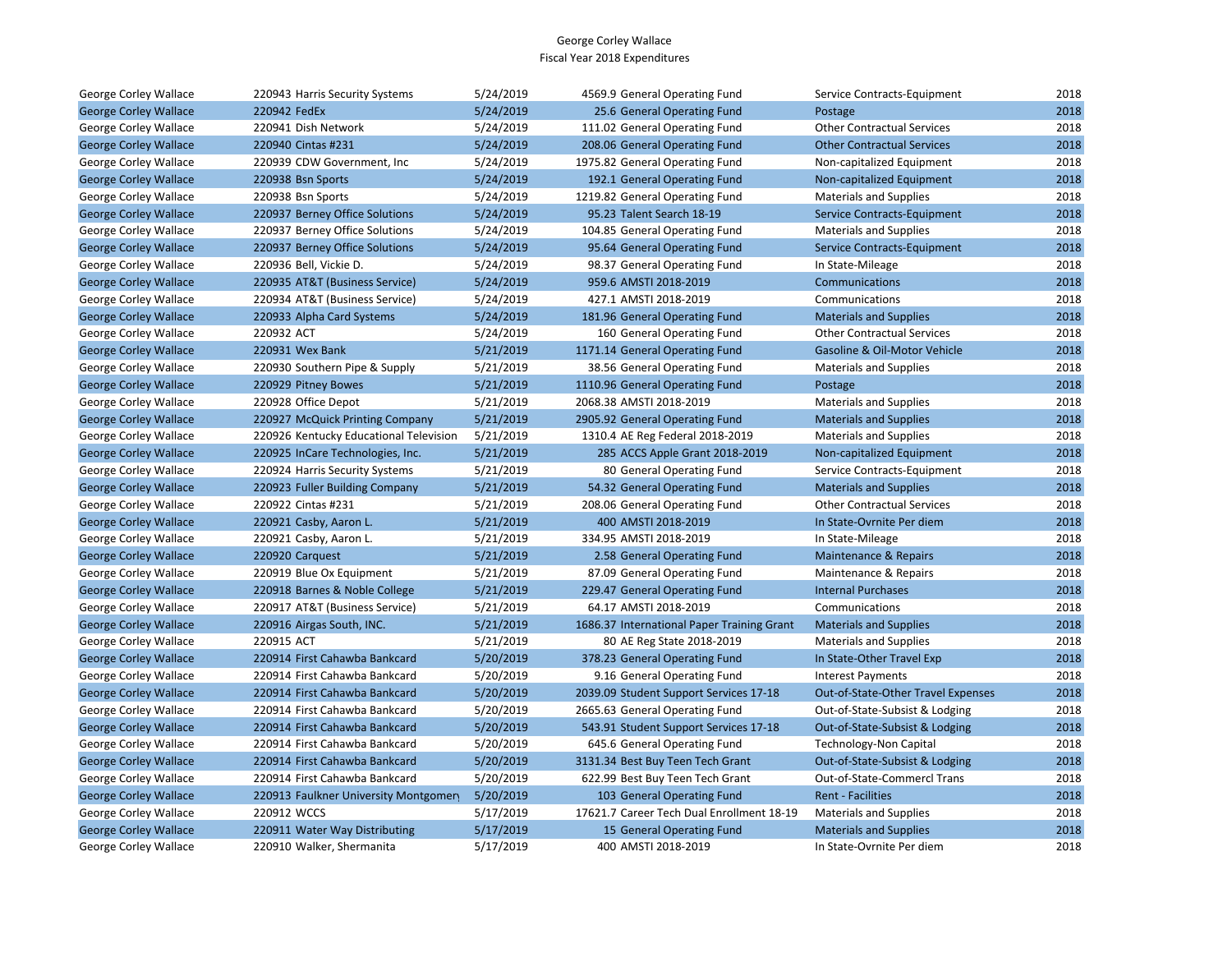| <b>George Corley Wallace</b> | 220910 Walker, Shermanita         | 5/17/2019 | 534.18 AMSTI 2018-2019                | In State-Mileage                  | 2018 |
|------------------------------|-----------------------------------|-----------|---------------------------------------|-----------------------------------|------|
| George Corley Wallace        | 220909 Verizon Wireless           | 5/17/2019 | 887.28 General Operating Fund         | Communications                    | 2018 |
| <b>George Corley Wallace</b> | 220908 Tubbs - Turner, Jocelyn J. | 5/17/2019 | 400 AMSTI 2018-2019                   | In State-Ovrnite Per diem         | 2018 |
| George Corley Wallace        | 220908 Tubbs - Turner, Jocelyn J. | 5/17/2019 | 447.53 AMSTI 2018-2019                | In State-Mileage                  | 2018 |
| <b>George Corley Wallace</b> | 220907 Trane Company (Parts)      | 5/17/2019 | 303 Renewal and Repacement Funds      | Maintenance & Repairs             | 2018 |
| George Corley Wallace        | 220906 Tarver, Otis               | 5/17/2019 | 140 Perkins 2018-2019                 | In State-Other Travel Exp         | 2018 |
| <b>George Corley Wallace</b> | 220905 Spicer, Chandra            | 5/17/2019 | 400 AMSTI 2018-2019                   | In State-Ovrnite Per diem         | 2018 |
| George Corley Wallace        | 220905 Spicer, Chandra            | 5/17/2019 | 246.5 AMSTI 2018-2019                 | In State-Mileage                  | 2018 |
| <b>George Corley Wallace</b> | 220904 Southern Pipe & Supply     | 5/17/2019 | 28.46 General Operating Fund          | <b>Materials and Supplies</b>     | 2018 |
| George Corley Wallace        | 220903 Powe, Dea W.               | 5/17/2019 | 389.71 AMSTI 2018-2019                | In State-Mileage                  | 2018 |
| <b>George Corley Wallace</b> | 220903 Powe, Dea W.               | 5/17/2019 | 400 AMSTI 2018-2019                   | In State-Ovrnite Per diem         | 2018 |
| George Corley Wallace        | 220902 Pettway, Clarence J.       | 5/17/2019 | 536.05 AMSTI 2018-2019                | In State-Mileage                  | 2018 |
| <b>George Corley Wallace</b> | 220902 Pettway, Clarence J.       | 5/17/2019 | 400 AMSTI 2018-2019                   | In State-Ovrnite Per diem         | 2018 |
| George Corley Wallace        | 220901 One Way Book Store         | 5/17/2019 | 99.98 General Operating Fund          | <b>Materials and Supplies</b>     | 2018 |
| <b>George Corley Wallace</b> | 220900 MedPro Waste Disposal, LLC | 5/17/2019 | 140 General Operating Fund            | <b>Other Contractual Services</b> | 2018 |
| George Corley Wallace        | 220899 McRae-Gaines Learning Ctn  | 5/17/2019 | 1040 General Operating Fund           | Scholarships                      | 2018 |
| <b>George Corley Wallace</b> | 220898 Kennedy, Regina S.         | 5/17/2019 | 204.33 AMSTI 2018-2019                | In State-Mileage                  | 2018 |
| George Corley Wallace        | 220898 Kennedy, Regina S.         | 5/17/2019 | 400 AMSTI 2018-2019                   | In State-Ovrnite Per diem         | 2018 |
| <b>George Corley Wallace</b> | 220897 Jones Interstate Tire      | 5/17/2019 | 25.75 General Operating Fund          | Maintenance & Repairs             | 2018 |
| George Corley Wallace        | 220896 IHS Services Inc.          | 5/17/2019 | 217.5 Renewal and Repacement Funds    | Maintenance & Repairs             | 2018 |
| <b>George Corley Wallace</b> | 220895 Gaines, Deshaun D.         | 5/17/2019 | 140 Perkins 2018-2019                 | In State-Other Travel Exp         | 2018 |
| George Corley Wallace        | 220894 Coty, Mark L.              | 5/17/2019 | 309.84 AMSTI 2018-2019                | In State-Mileage                  | 2018 |
| <b>George Corley Wallace</b> | 220894 Coty, Mark L.              | 5/17/2019 | 300 AMSTI 2018-2019                   | In State-Ovrnite Per diem         | 2018 |
| George Corley Wallace        | 220893 Coleman, Steffan           | 5/17/2019 | 241.28 AMSTI 2018-2019                | In State-Mileage                  | 2018 |
| <b>George Corley Wallace</b> | 220893 Coleman, Steffan           | 5/17/2019 | 300 AMSTI 2018-2019                   | In State-Ovrnite Per diem         | 2018 |
| George Corley Wallace        | 220892 COE - Atlanta              | 5/17/2019 | 1675 Student Support Services 17-18   | Memberships                       | 2018 |
| <b>George Corley Wallace</b> | 220892 COE - Atlanta              | 5/17/2019 | 1675 Talent Search 18-19              | <b>Memberships</b>                | 2018 |
| George Corley Wallace        | 220891 Cintas #231                | 5/17/2019 | 416.12 General Operating Fund         | <b>Other Contractual Services</b> | 2018 |
| <b>George Corley Wallace</b> | 220890 Casby, Aaron L.            | 5/17/2019 | 320.86 AMSTI 2018-2019                | In State-Mileage                  | 2018 |
| George Corley Wallace        | 220889 Carquest                   | 5/17/2019 | 243.04 General Operating Fund         | Maintenance & Repairs             | 2018 |
| <b>George Corley Wallace</b> | 220888 Brendle Sprinkler Co. Inc. | 5/17/2019 | 1600 General Operating Fund           | <b>Materials and Supplies</b>     | 2018 |
| George Corley Wallace        | 220887 Allen, Kenny               | 5/17/2019 | 140 Perkins 2018-2019                 | In State-Other Travel Exp         | 2018 |
| <b>George Corley Wallace</b> | 220886 Allen, Bertha Y.           | 5/17/2019 | 722.82 AMSTI 2018-2019                | In State-Mileage                  | 2018 |
| George Corley Wallace        | 220885 Albritton'S Flowers        | 5/17/2019 | 145 General Operating Fund            | <b>Materials and Supplies</b>     | 2018 |
| <b>George Corley Wallace</b> | 220884 Advanced Disposal          | 5/17/2019 | 248.66 General Operating Fund         | <b>Other Contractual Services</b> | 2018 |
| George Corley Wallace        | 220883 Aacop                      | 5/17/2019 | 200 General Operating Fund            | In State-Registration             | 2018 |
| <b>George Corley Wallace</b> | 220882 Gordon, Rachel L.          | 5/13/2019 | 497.64 Student Support Services 18-19 | Out-of-State-Mileage              | 2018 |
| George Corley Wallace        | 220880 Spivey, Freddie            | 5/13/2019 | 55 ACCS Apple Grant 2018-2019         | <b>Materials and Supplies</b>     | 2018 |
| <b>George Corley Wallace</b> | 220879 Rountree Electric Supply   | 5/13/2019 | 660.26 General Operating Fund         | <b>Materials and Supplies</b>     | 2018 |
| George Corley Wallace        | 220878 Gordon, Rachel L.          | 5/13/2019 | 192.5 Student Support Services 17-18  | Out-of-State-Subsist & Lodging    | 2018 |
| <b>George Corley Wallace</b> | 220877 Clean Catalog              | 5/13/2019 | 6000 General Operating Fund           | <b>Computer Software-Non Cap</b>  | 2018 |
| George Corley Wallace        | 220867 WCCS                       | 5/10/2019 | 285 Student Support Services 18-19    | In State-Registration             | 2018 |
| <b>George Corley Wallace</b> | 220866 Thomas, Herbert H.         | 5/10/2019 | 192.5 Student Support Services 17-18  | Out-of-State-Subsist & Lodging    | 2018 |
| George Corley Wallace        | 220866 Thomas, Herbert H.         | 5/10/2019 | 446.6 Student Support Services 18-19  | Out-of-State-Mileage              | 2018 |
| <b>George Corley Wallace</b> | 220865 Selma Water Works Board    | 5/10/2019 | 265.01 General Operating Fund         | Water & Sewer                     | 2018 |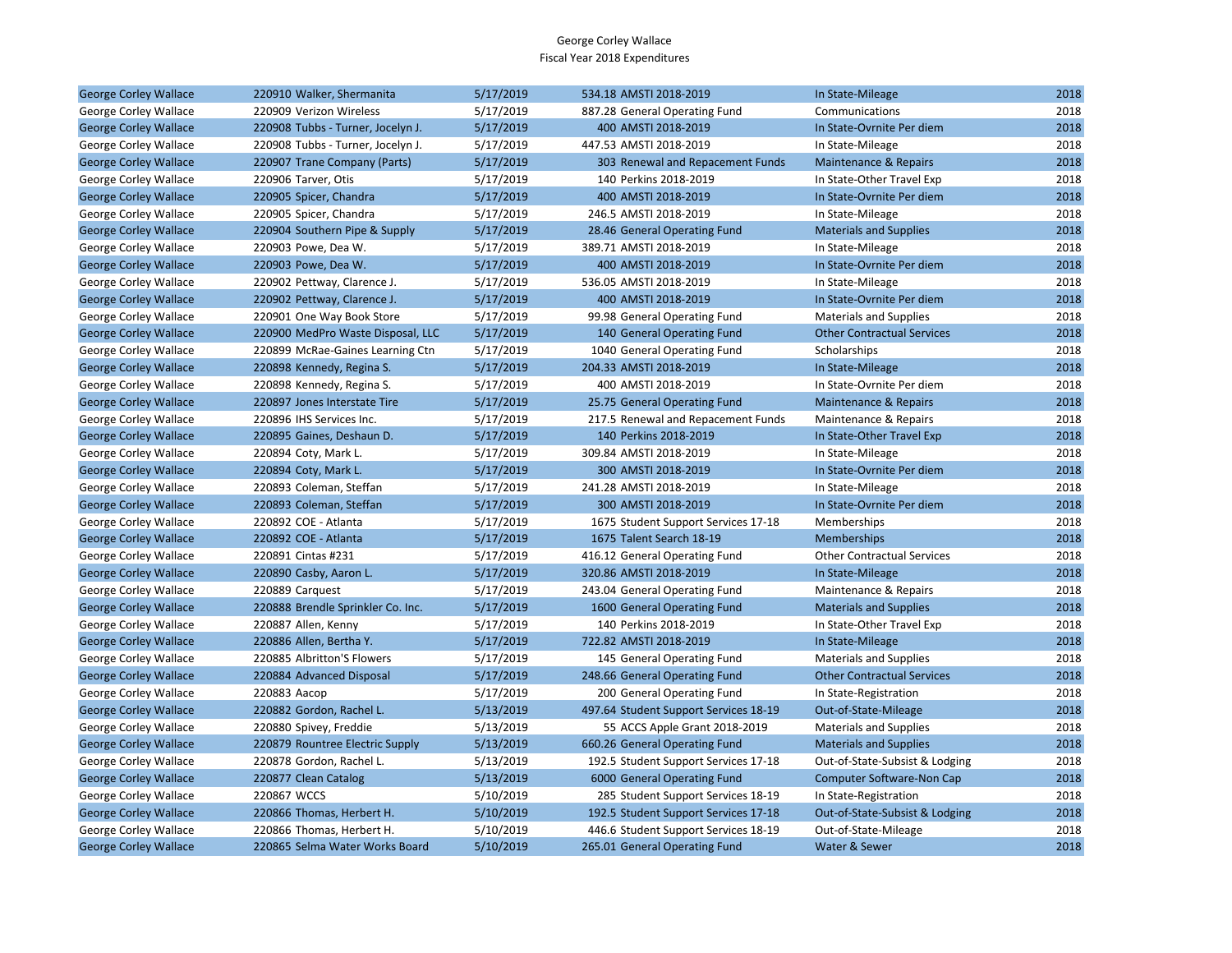| George Corley Wallace        | 220864 Lewis Pest Control Inc.       | 5/10/2019 | 3241 General Operating Fund           | <b>Other Contractual Services</b>  | 2018 |
|------------------------------|--------------------------------------|-----------|---------------------------------------|------------------------------------|------|
| <b>George Corley Wallace</b> | 220863 Harris Security Systems       | 5/10/2019 | 274.75 General Operating Fund         | Service Contracts-Equipment        | 2018 |
| George Corley Wallace        | 220862 Guardian-Ipco Inc.            | 5/10/2019 | 550 General Operating Fund            | Service Contracts-Equipment        | 2018 |
| <b>George Corley Wallace</b> | 220861 First Cahawba Bankcard        | 5/10/2019 | 3004.48 Perkins 2018-2019             | In State-Other Travel Exp          | 2018 |
| George Corley Wallace        | 220861 First Cahawba Bankcard        | 5/10/2019 | 149.95 General Operating Fund         | Maintenance & Repairs              | 2018 |
| <b>George Corley Wallace</b> | 220861 First Cahawba Bankcard        | 5/10/2019 | 2903.36 General Operating Fund        | In State-Other Travel Exp          | 2018 |
| George Corley Wallace        | 220861 First Cahawba Bankcard        | 5/10/2019 | 3808.92 General Operating Fund        | Out-of-State-Subsist & Lodging     | 2018 |
| <b>George Corley Wallace</b> | 220860 Fire Tech, Inc.               | 5/10/2019 | 272 General Operating Fund            | Service Contracts-Equipment        | 2018 |
| George Corley Wallace        | 220859 Chapman, Channie L.           | 5/10/2019 | 433.84 Student Support Services 18-19 | Out-of-State-Mileage               | 2018 |
| <b>George Corley Wallace</b> | 220859 Chapman, Channie L.           | 5/10/2019 | 192.5 Student Support Services 17-18  | Out-of-State-Subsist & Lodging     | 2018 |
| George Corley Wallace        | 220858 Central Al Fluid Product      | 5/10/2019 | 245.8 General Operating Fund          | Maintenance & Repairs              | 2018 |
| <b>George Corley Wallace</b> | 220857 Brown, Karen E.               | 5/10/2019 | 192.5 Student Support Services 17-18  | Out-of-State-Subsist & Lodging     | 2018 |
| George Corley Wallace        | 220856 Briggs, Tammie M.             | 5/10/2019 | 88.16 General Operating Fund          | In State-Mileage                   | 2018 |
| <b>George Corley Wallace</b> | 220855 Bell, Vickie D.               | 5/10/2019 | 63.01 General Operating Fund          | In State-Mileage                   | 2018 |
| George Corley Wallace        | 220854 Alabama Power Company         | 5/10/2019 | 62301.46 General Operating Fund       | Electricity                        | 2018 |
| <b>George Corley Wallace</b> | 220853 Alabama Power Company         | 5/10/2019 | 28.41 General Operating Fund          | Electricity                        | 2018 |
| George Corley Wallace        | 220852 Wynn, Scott O.                | 5/7/2019  | 240 General Operating Fund            | <b>Other Professional Fees</b>     | 2018 |
| <b>George Corley Wallace</b> | 220851 WCCS Petty Cash               | 5/7/2019  | 56.01 General Operating Fund          | <b>Materials and Supplies</b>      | 2018 |
| George Corley Wallace        | 220850 Verizon Wireless              | 5/7/2019  | 520.13 AMSTI 2018-2019                | Communications                     | 2018 |
| <b>George Corley Wallace</b> | 220850 Verizon Wireless              | 5/7/2019  | 120.03 General Operating Fund         | Communications                     | 2018 |
| George Corley Wallace        | 220849 Thornton, Larry               | 5/7/2019  | 200 General Operating Fund            | Honorariums                        | 2018 |
| <b>George Corley Wallace</b> | 220848 Steward Properties LLC        | 5/7/2019  | 6998 AMSTI 2018-2019                  | <b>Rent - Facilities</b>           | 2018 |
| George Corley Wallace        | 220847 Stevenson, Donte              | 5/7/2019  | 140 Perkins 2018-2019                 | In State-Other Travel Exp          | 2018 |
| <b>George Corley Wallace</b> | 220846 Rogers, Eric W.               | 5/7/2019  | 140 Perkins 2018-2019                 | In State-Other Travel Exp          | 2018 |
| George Corley Wallace        | 220845 Office Depot                  | 5/7/2019  | 95.88 AE Reg State 2018-2019          | <b>Materials and Supplies</b>      | 2018 |
| <b>George Corley Wallace</b> | 220845 Office Depot                  | 5/7/2019  | 44.28 AMSTI 2018-2019                 | <b>Materials and Supplies</b>      | 2018 |
| George Corley Wallace        | 220844 McKenzie, Conor S.            | 5/7/2019  | 240 General Operating Fund            | <b>Other Professional Fees</b>     | 2018 |
| <b>George Corley Wallace</b> | 220843 Lowndes County Board of Educa | 5/7/2019  | 267 AMSTI 2018-2019                   | <b>Other Contractual Services</b>  | 2018 |
| George Corley Wallace        | 220842 Lewis, Bonita T.              | 5/7/2019  | 140 Perkins 2018-2019                 | In State-Other Travel Exp          | 2018 |
| <b>George Corley Wallace</b> | 220841 Hobbs, David W.               | 5/7/2019  | 140 Perkins 2018-2019                 | In State-Other Travel Exp          | 2018 |
| George Corley Wallace        | 220840 Geeter-Walker, Robin L.       | 5/7/2019  | 160 General Operating Fund            | <b>Other Contractual Services</b>  | 2018 |
| <b>George Corley Wallace</b> | 220839 Elliott, William F.           | 5/7/2019  | 60 General Operating Fund             | <b>Other Contractual Services</b>  | 2018 |
| George Corley Wallace        | 220838 Davis, Rebecca M.             | 5/7/2019  | 25 General Operating Fund             | Out-of-State-Other Travel Expenses | 2018 |
| <b>George Corley Wallace</b> | 220838 Davis, Rebecca M.             | 5/7/2019  | 289 General Operating Fund            | Out-of-State-Subsist & Lodging     | 2018 |
| George Corley Wallace        | 220838 Davis, Rebecca M.             | 5/7/2019  | 57.3 General Operating Fund           | Out-of-State-Mileage               | 2018 |
| <b>George Corley Wallace</b> | 220837 Wccs Selma Foundation         | 5/1/2019  | 498.63 Payroll Clearing Fund          | <b>Misc Deductions Payable</b>     | 2018 |
| George Corley Wallace        | 220836 Wallace Communtiy College     | 5/1/2019  | 79 Payroll Clearing Fund              | <b>Misc Deductions Payable</b>     | 2018 |
| <b>George Corley Wallace</b> | 220835 Variable Annuity Life Ins     | 5/1/2019  | 1400 Payroll Clearing Fund            | <b>Misc Deductions Payable</b>     | 2018 |
| George Corley Wallace        | 220834 Unum                          | 5/1/2019  | 12.95 Payroll Clearing Fund           | <b>Misc Deductions Payable</b>     | 2018 |
| <b>George Corley Wallace</b> | 220833 United Way Of Selma & Dal     | 5/1/2019  | 154 Payroll Clearing Fund             | <b>Misc Deductions Payable</b>     | 2018 |
| George Corley Wallace        | 220832 St. of AL. Child Support      | 5/1/2019  | 981 Payroll Clearing Fund             | Misc Deductions Payable            | 2018 |
| <b>George Corley Wallace</b> | 220831 Reding, Curtis C.             | 5/1/2019  | 2236 Payroll Clearing Fund            | <b>Misc Deductions Payable</b>     | 2018 |
| George Corley Wallace        | 220830 New York Life & Annuity       | 5/1/2019  | 2843.76 Payroll Clearing Fund         | Misc Deductions Payable            | 2018 |
| <b>George Corley Wallace</b> | 220829 Liberty National Life Ins     | 5/1/2019  | 490.43 Payroll Clearing Fund          | <b>Misc Deductions Payable</b>     | 2018 |
| George Corley Wallace        | 220828 Great-West Retirement Ser     | 5/1/2019  | 50 Payroll Clearing Fund              | <b>Misc Deductions Payable</b>     | 2018 |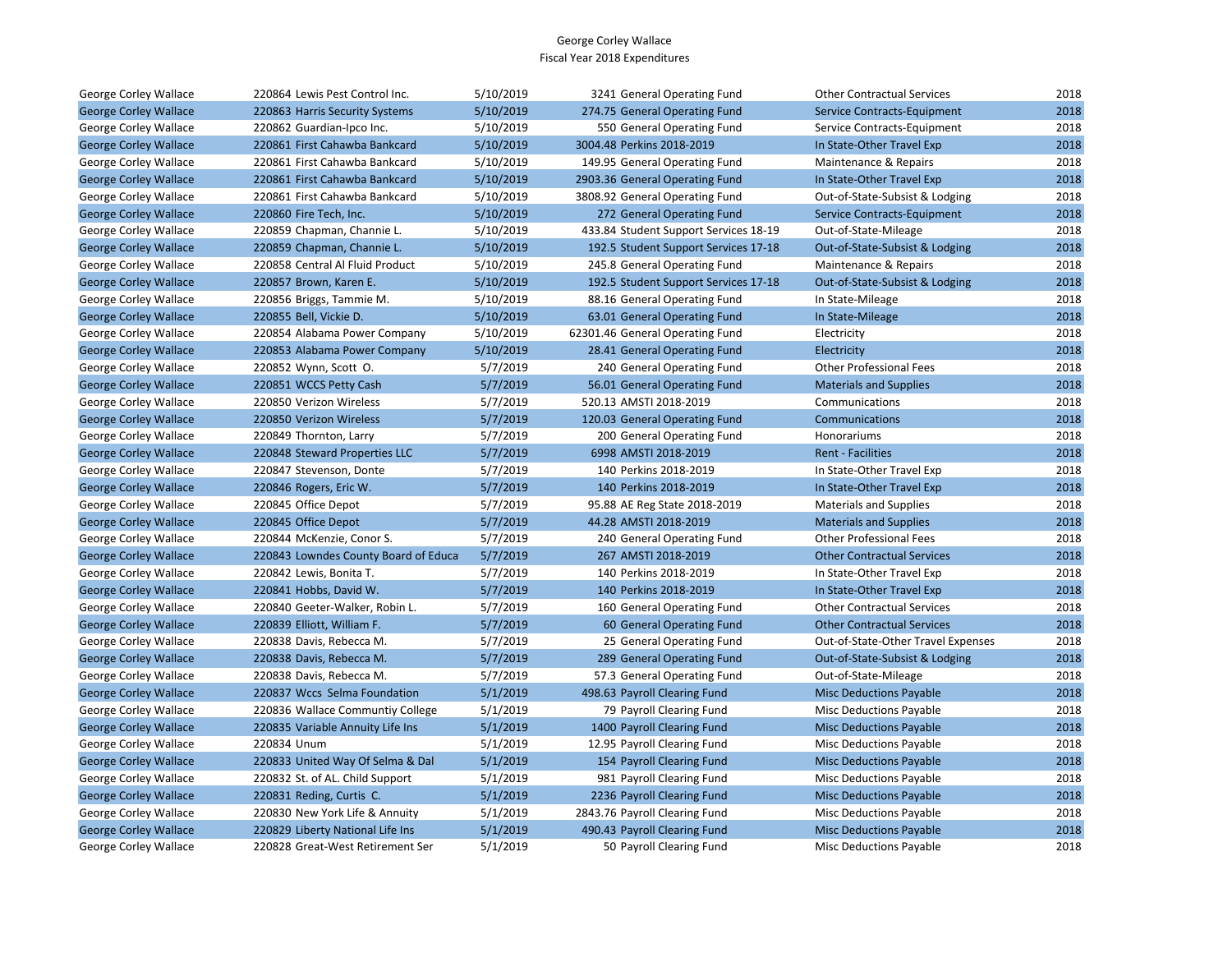| <b>George Corley Wallace</b> | 220827 Educator Benefits Corp.    | 5/1/2019  | 795.72 Payroll Clearing Fund     | <b>Misc Deductions Payable</b>    | 2018 |
|------------------------------|-----------------------------------|-----------|----------------------------------|-----------------------------------|------|
| George Corley Wallace        | 220826 District Court Of Dallas   | 5/1/2019  | 150 Payroll Clearing Fund        | <b>Misc Deductions Payable</b>    | 2018 |
| <b>George Corley Wallace</b> | 220825 Colonial Life Insurance C  | 5/1/2019  | 2331.34 Payroll Clearing Fund    | <b>Misc Deductions Payable</b>    | 2018 |
| George Corley Wallace        | 220824 Allstate                   | 5/1/2019  | 464.77 Payroll Clearing Fund     | <b>Misc Deductions Payable</b>    | 2018 |
| <b>George Corley Wallace</b> | 220823 Alabama Dept. Of Revenue   | 5/1/2019  | 888 Payroll Clearing Fund        | <b>Misc Deductions Payable</b>    | 2018 |
| George Corley Wallace        | 220822 Aflac                      | 5/1/2019  | 3489.01 Payroll Clearing Fund    | <b>Misc Deductions Payable</b>    | 2018 |
| <b>George Corley Wallace</b> | 220821 Walker, Shermanita         | 5/1/2019  | 325.15 AMSTI 2018-2019           | In State-Mileage                  | 2018 |
| George Corley Wallace        | 220820 Wal Mart                   | 5/1/2019  | 137.68 General Operating Fund    | <b>Materials and Supplies</b>     | 2018 |
| <b>George Corley Wallace</b> | 220819 Tubbs - Turner, Jocelyn J. | 5/1/2019  | 194.59 AMSTI 2018-2019           | In State-Mileage                  | 2018 |
| George Corley Wallace        | 220818 Spire Alabama Inc.         | 5/1/2019  | 9043.6 General Operating Fund    | Gas & Heating Fuel                | 2018 |
| <b>George Corley Wallace</b> | 220817 Spicer, Chandra            | 5/1/2019  | 109.28 AMSTI 2018-2019           | In State-Mileage                  | 2018 |
| George Corley Wallace        | 220816 Selma Water Works Board    | 5/1/2019  | 14.5 General Operating Fund      | Water & Sewer                     | 2018 |
| <b>George Corley Wallace</b> | 220815 Powe, Dea W.               | 5/1/2019  | 243.08 AMSTI 2018-2019           | In State-Mileage                  | 2018 |
| George Corley Wallace        | 220814 Pettway, Clarence J.       | 5/1/2019  | 206.08 AMSTI 2018-2019           | In State-Mileage                  | 2018 |
| <b>George Corley Wallace</b> | 220813 Office Depot               | 5/1/2019  | 60.98 General Operating Fund     | <b>Materials and Supplies</b>     | 2018 |
| George Corley Wallace        | 220812 McRae-Gaines Learning Ctn  | 5/1/2019  | 1040 General Operating Fund      | Scholarships                      | 2018 |
| <b>George Corley Wallace</b> | 220811 Lewis, Bonita T.           | 5/1/2019  | 39.59 General Operating Fund     | <b>Materials and Supplies</b>     | 2018 |
| George Corley Wallace        | 220810 Kennedy, Regina S.         | 5/1/2019  | 171.91 AMSTI 2018-2019           | In State-Mileage                  | 2018 |
| <b>George Corley Wallace</b> | 220809 Jackson, Teresa A.         | 5/1/2019  | 97.5 General Operating Fund      | <b>Other Contractual Services</b> | 2018 |
| George Corley Wallace        | 220808 Jackson, Brandy R.         | 5/1/2019  | 97.5 General Operating Fund      | <b>Other Contractual Services</b> | 2018 |
| <b>George Corley Wallace</b> | 220807 Henderson, Kerry E.        | 5/1/2019  | 1334.84 General Operating Fund   | Out-of-State-Subsist & Lodging    | 2018 |
| George Corley Wallace        | 220806 Gourdine, Jimmetta         | 5/1/2019  | 157.5 General Operating Fund     | <b>Other Contractual Services</b> | 2018 |
| <b>George Corley Wallace</b> | 220805 Fuller Building Company    | 5/1/2019  | 61.53 General Operating Fund     | <b>Materials and Supplies</b>     | 2018 |
| George Corley Wallace        | 220804 Dixon, Colleen R.          | 5/1/2019  | 52 General Operating Fund        | In State-Other Travel Exp         | 2018 |
| <b>George Corley Wallace</b> | 220804 Dixon, Colleen R.          | 5/1/2019  | 214.6 General Operating Fund     | In State-Mileage                  | 2018 |
| George Corley Wallace        | 220803 CDW Government, Inc.       | 5/1/2019  | 230.28 General Operating Fund    | Technology-Non Capital            | 2018 |
| <b>George Corley Wallace</b> | 220803 CDW Government, Inc.       | 5/1/2019  | 855.19 General Operating Fund    | Non-capitalized Equipment         | 2018 |
| George Corley Wallace        | 220802 Casby, Aaron L.            | 5/1/2019  | 215.18 AMSTI 2018-2019           | In State-Mileage                  | 2018 |
| <b>George Corley Wallace</b> | 220801 Blue Ox Equipment          | 5/1/2019  | 33.9 General Operating Fund      | Maintenance & Repairs             | 2018 |
| George Corley Wallace        | 220800 BBS Enterprise             | 5/1/2019  | 17335 General Operating Fund     | <b>Other Contractual Services</b> | 2018 |
| <b>George Corley Wallace</b> | 220799 Allen, Bertha Y.           | 5/1/2019  | 136.88 AMSTI 2018-2019           | In State-Mileage                  | 2018 |
| George Corley Wallace        | 220798 Alabama Power Company      | 5/1/2019  | 3371.82 General Operating Fund   | Electricity                       | 2018 |
| <b>George Corley Wallace</b> | 220797 Water Way Distributing     | 4/30/2019 | 144.45 General Operating Fund    | <b>Materials and Supplies</b>     | 2018 |
| George Corley Wallace        | 220796 Verified Credentials A/R   | 4/30/2019 | 34.8 General Operating Fund      | <b>Other Contractual Services</b> | 2018 |
| <b>George Corley Wallace</b> | 220795 Southern Pipe & Supply     | 4/30/2019 | 439.21 General Operating Fund    | <b>Materials and Supplies</b>     | 2018 |
| George Corley Wallace        | 220794 Snowden, Lula              | 4/30/2019 | 800.43 Adult Education COABE     | Out-of-State-Subsist & Lodging    | 2018 |
| <b>George Corley Wallace</b> | 220794 Snowden, Lula              | 4/30/2019 | 324.17 Adult Education COABE     | Out-of-State-Mileage              | 2018 |
| George Corley Wallace        | 220793 Selma Cash & Carry         | 4/30/2019 | 1169.49 General Operating Fund   | <b>Materials and Supplies</b>     | 2018 |
| <b>George Corley Wallace</b> | 220792 Rountree Electric Supply   | 4/30/2019 | 798.19 General Operating Fund    | <b>Materials and Supplies</b>     | 2018 |
| George Corley Wallace        | 220792 Rountree Electric Supply   | 4/30/2019 | 35.31 ACCS Apple Grant 2018-2019 | <b>Materials and Supplies</b>     | 2018 |
| <b>George Corley Wallace</b> | 220791 Office Depot               | 4/30/2019 | 242.33 General Operating Fund    | <b>Materials and Supplies</b>     | 2018 |
| George Corley Wallace        | 220791 Office Depot               | 4/30/2019 | 162.26 SL-WF Dev Conference      | Deposit Liabilities               | 2018 |
| <b>George Corley Wallace</b> | 220791 Office Depot               | 4/30/2019 | 95.17 AE Reg State 2018-2019     | <b>Maintenance &amp; Repairs</b>  | 2018 |
| George Corley Wallace        | 220791 Office Depot               | 4/30/2019 | 170.81 AE Reg State 2018-2019    | <b>Materials and Supplies</b>     | 2018 |
| <b>George Corley Wallace</b> | 220790 McKenzie, Conor S.         | 4/30/2019 | 240 General Operating Fund       | <b>Other Professional Fees</b>    | 2018 |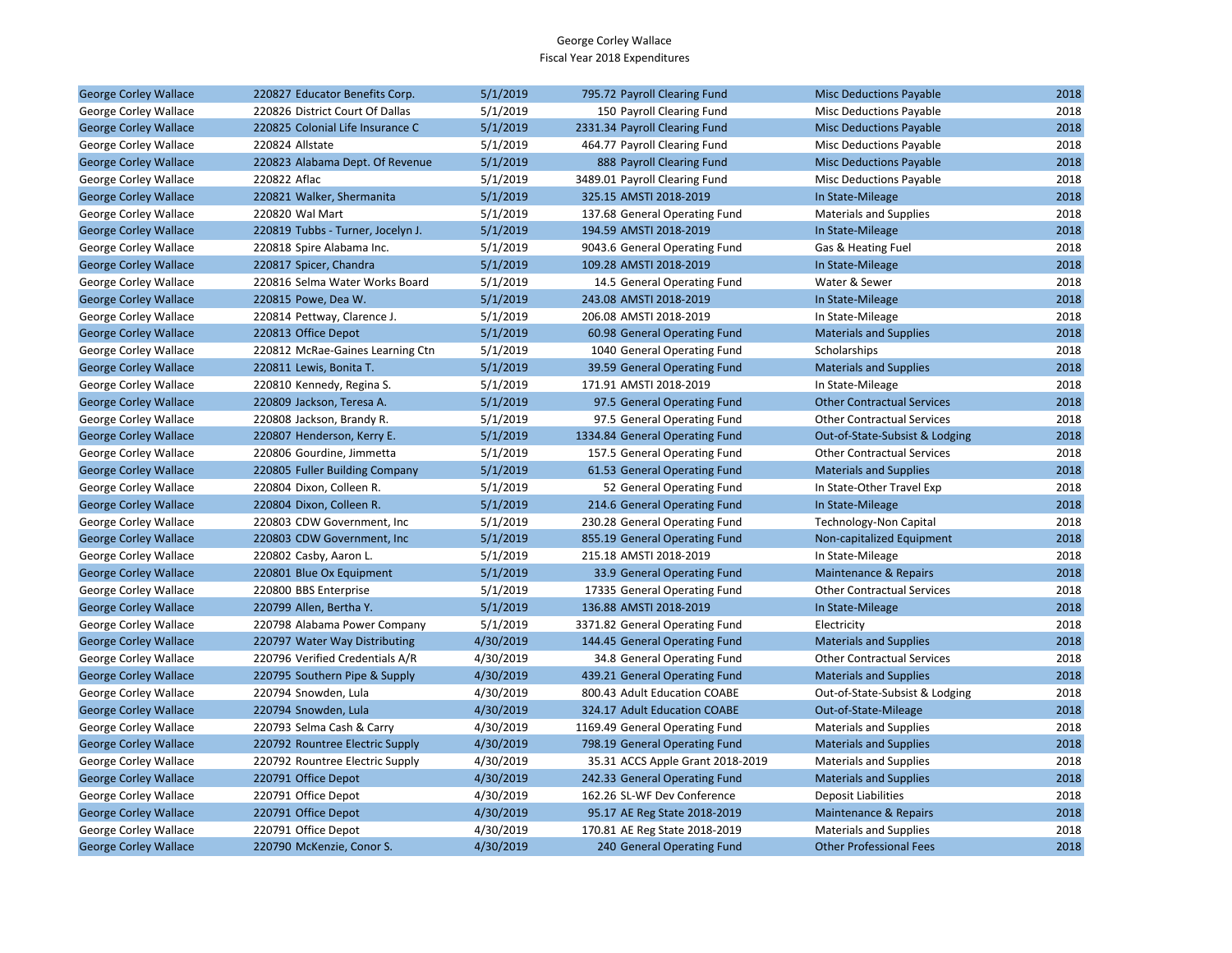| George Corley Wallace        | 220789 McClellan, Frank                 | 4/30/2019 | 240 General Operating Fund    | <b>Other Professional Fees</b>    | 2018 |
|------------------------------|-----------------------------------------|-----------|-------------------------------|-----------------------------------|------|
| <b>George Corley Wallace</b> | 220788 Jefferson, Shelia L.             | 4/30/2019 | 188.27 General Operating Fund | In State-Mileage                  | 2018 |
| George Corley Wallace        | 220787 Haynes, Gary                     | 4/30/2019 | 240 General Operating Fund    | <b>Other Professional Fees</b>    | 2018 |
| <b>George Corley Wallace</b> | 220786 Elliott, William F.              | 4/30/2019 | 60 General Operating Fund     | <b>Other Contractual Services</b> | 2018 |
| George Corley Wallace        | 220785 Curtis, Valerie P.               | 4/30/2019 | 221 General Operating Fund    | Other Legal Expenses              | 2018 |
| <b>George Corley Wallace</b> | 220784 CareerSafe LLC                   | 4/30/2019 | 625 AE: TANF 18-19            | <b>Materials and Supplies</b>     | 2018 |
| George Corley Wallace        | 220783 Alabama Community College Sy     | 4/30/2019 | 25000 General Operating Fund  | <b>Other Contractual Services</b> | 2018 |
| <b>George Corley Wallace</b> | 220782 Agee, Virgil T.                  | 4/30/2019 | 240 General Operating Fund    | <b>Other Professional Fees</b>    | 2018 |
| George Corley Wallace        | 900028240 Sturdivant Anthony Dewayne    | 4/25/2019 | 532.48 PAYROLL                | PAYROLL                           | 2018 |
| <b>George Corley Wallace</b> | 900028239 Wilson Walter O               | 4/25/2019 | 990 PAYROLL                   | <b>PAYROLL</b>                    | 2018 |
| George Corley Wallace        | 900028238 Williams Norman Alana Nickole | 4/25/2019 | 1006.5 PAYROLL                | PAYROLL                           | 2018 |
| <b>George Corley Wallace</b> | 900028237 Watts Renae                   | 4/25/2019 | 1008.8 PAYROLL                | <b>PAYROLL</b>                    | 2018 |
| George Corley Wallace        | 900028236 Perry Ernestine D             | 4/25/2019 | 894.87 PAYROLL                | PAYROLL                           | 2018 |
| <b>George Corley Wallace</b> | 900028235 Pearson Sharde D              | 4/25/2019 | 739.04 PAYROLL                | <b>PAYROLL</b>                    | 2018 |
| George Corley Wallace        | 900028234 Nettles Wesbert               | 4/25/2019 | 648.96 PAYROLL                | PAYROLL                           | 2018 |
| <b>George Corley Wallace</b> | 900028233 Martin James Andrew           | 4/25/2019 | 1540 PAYROLL                  | <b>PAYROLL</b>                    | 2018 |
| George Corley Wallace        | 900028232 Jones Edkenjunta              | 4/25/2019 | 1430 PAYROLL                  | PAYROLL                           | 2018 |
| <b>George Corley Wallace</b> | 900028231 Harris Ledonna Sharnaye       | 4/25/2019 | 703.04 PAYROLL                | <b>PAYROLL</b>                    | 2018 |
| George Corley Wallace        | 900028230 Goings Michael Dewayne        | 4/25/2019 | 572 PAYROLL                   | PAYROLL                           | 2018 |
| <b>George Corley Wallace</b> | 900028229 Givan Broderick F             | 4/25/2019 | 792 PAYROLL                   | <b>PAYROLL</b>                    | 2018 |
| George Corley Wallace        | 900028228 Calhoun Willie                | 4/25/2019 | 1254 PAYROLL                  | <b>PAYROLL</b>                    | 2018 |
| <b>George Corley Wallace</b> | 900028227 Brown Christopher B           | 4/25/2019 | <b>757.12 PAYROLL</b>         | <b>PAYROLL</b>                    | 2018 |
| George Corley Wallace        | 900028226 Blanks Ray Soloman            | 4/25/2019 | 1386 PAYROLL                  | PAYROLL                           | 2018 |
| <b>George Corley Wallace</b> | 900028225 Barron Gerald Antoine         | 4/25/2019 | 665.6 PAYROLL                 | <b>PAYROLL</b>                    | 2018 |
| George Corley Wallace        | 900028224 Miree Eddrionna J             | 4/25/2019 | 573.04 PAYROLL                | PAYROLL                           | 2018 |
| <b>George Corley Wallace</b> | 900028223 Woodson Alexus S              | 4/25/2019 | 305.37 PAYROLL                | <b>PAYROLL</b>                    | 2018 |
| George Corley Wallace        | 900028222 Williams Takierra S           | 4/25/2019 | 329.88 PAYROLL                | PAYROLL                           | 2018 |
| <b>George Corley Wallace</b> | 900028221 Watts Shameerica Maurichele   | 4/25/2019 | 361.92 PAYROLL                | <b>PAYROLL</b>                    | 2018 |
| George Corley Wallace        | 900028220 Thomas Kianna Renee           | 4/25/2019 | 92.37 PAYROLL                 | PAYROLL                           | 2018 |
| <b>George Corley Wallace</b> | 900028219 Smith Miata J.                | 4/25/2019 | 339.3 PAYROLL                 | <b>PAYROLL</b>                    | 2018 |
| George Corley Wallace        | 900028218 Shuford Te'Shawn Ramond       | 4/25/2019 | 241.28 PAYROLL                | PAYROLL                           | 2018 |
| <b>George Corley Wallace</b> | 900028217 Sharpe Nikeria Tatayana       | 4/25/2019 | 167.77 PAYROLL                | <b>PAYROLL</b>                    | 2018 |
| George Corley Wallace        | 900028216 Sanders Rondarius J           | 4/25/2019 | 361.92 PAYROLL                | PAYROLL                           | 2018 |
| <b>George Corley Wallace</b> | 900028215 Pratt Brittany M              | 4/25/2019 | 573.04 PAYROLL                | <b>PAYROLL</b>                    | 2018 |
| George Corley Wallace        | 900028214 Pope Ke'onna De'Shawnta       | 4/25/2019 | 350.61 PAYROLL                | PAYROLL                           | 2018 |
| <b>George Corley Wallace</b> | 900028213 Perkins Breuana Sharae        | 4/25/2019 | 241.28 PAYROLL                | <b>PAYROLL</b>                    | 2018 |
| George Corley Wallace        | 900028212 Norris Jaylah Adrianna        | 4/25/2019 | 241.28 PAYROLL                | PAYROLL                           | 2018 |
| <b>George Corley Wallace</b> | 900028211 Nelson Cole Dakota            | 4/25/2019 | 361.92 PAYROLL                | <b>PAYROLL</b>                    | 2018 |
| George Corley Wallace        | 900028210 Bellamy Kaffeein              | 4/25/2019 | 361.92 PAYROLL                | PAYROLL                           | 2018 |
| <b>George Corley Wallace</b> | 900028209 Hill Kyonterrial Javontae     | 4/25/2019 | 361.92 PAYROLL                | <b>PAYROLL</b>                    | 2018 |
| George Corley Wallace        | 900028208 Hendrieth Lydia JoAnn         | 4/25/2019 | 361.92 PAYROLL                | PAYROLL                           | 2018 |
| <b>George Corley Wallace</b> | 900028207 Hardy Lorene                  | 4/25/2019 | 361.92 PAYROLL                | <b>PAYROLL</b>                    | 2018 |
| George Corley Wallace        | 900028206 Evans Sherritrice Lonique     | 4/25/2019 | 361.92 PAYROLL                | PAYROLL                           | 2018 |
| <b>George Corley Wallace</b> | 900028205 Evans Jordan Brianna          | 4/25/2019 | 358.15 PAYROLL                | <b>PAYROLL</b>                    | 2018 |
| <b>George Corley Wallace</b> | 900028204 Effinger Jelicia Lashae       | 4/25/2019 | 361.92 PAYROLL                | PAYROLL                           | 2018 |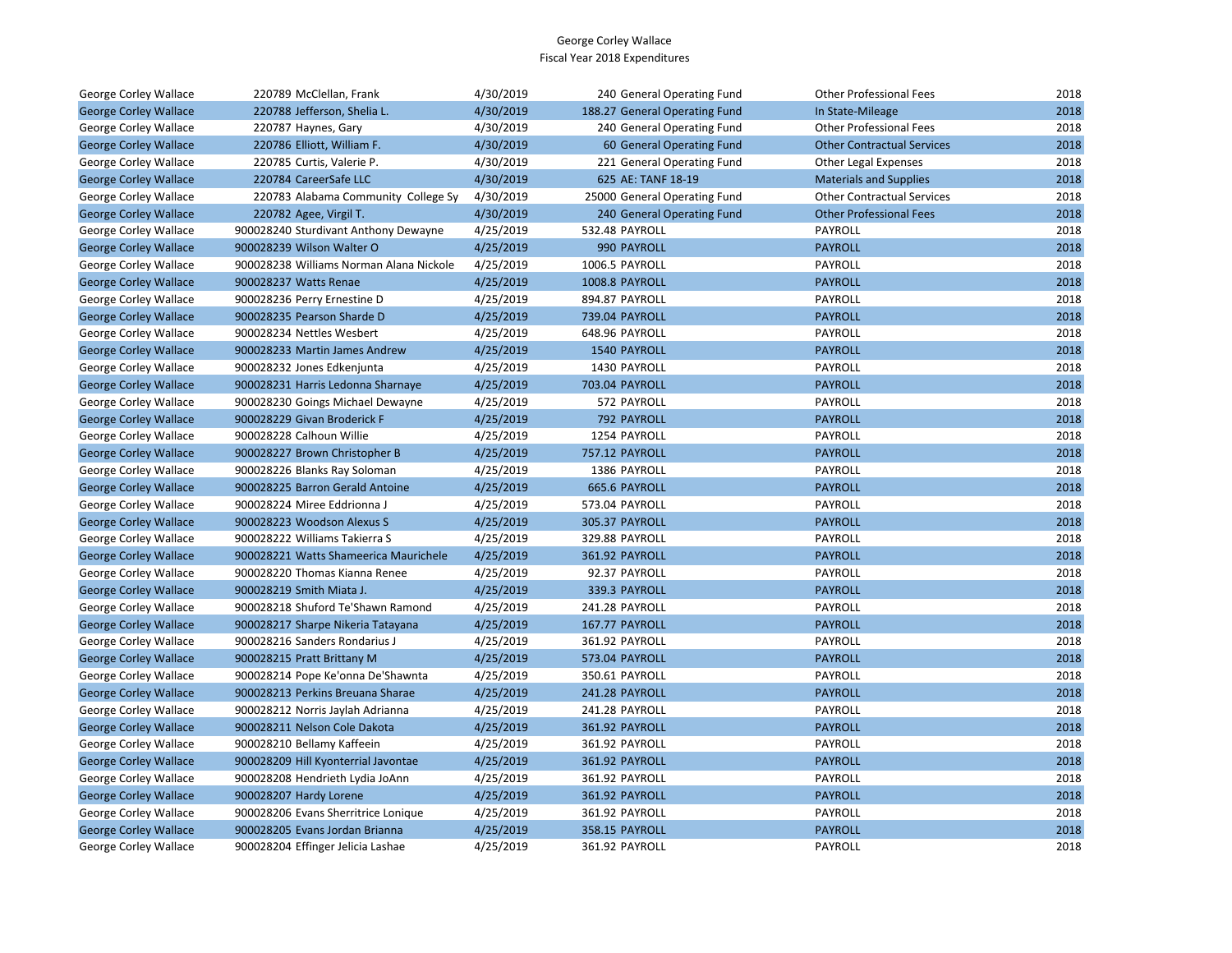| <b>George Corley Wallace</b> | 900028203 Davis Diane                 | 4/25/2019 | 632.32 PAYROLL        | <b>PAYROLL</b> | 2018 |
|------------------------------|---------------------------------------|-----------|-----------------------|----------------|------|
| George Corley Wallace        | 900028202 Curtis Destinee A N         | 4/25/2019 | 361.92 PAYROLL        | PAYROLL        | 2018 |
| <b>George Corley Wallace</b> | 900028201 Coleman La'Donnis Achillies | 4/25/2019 | 339.3 PAYROLL         | <b>PAYROLL</b> | 2018 |
| George Corley Wallace        | 900028200 Cole Shawn Nicholas         | 4/25/2019 | 361.92 PAYROLL        | PAYROLL        | 2018 |
| <b>George Corley Wallace</b> | 900028199 Chandler Moesha M           | 4/25/2019 | 241.28 PAYROLL        | <b>PAYROLL</b> | 2018 |
| George Corley Wallace        | 900028197 Callens Sy'Queria Tim'One   | 4/25/2019 | 361.92 PAYROLL        | PAYROLL        | 2018 |
| <b>George Corley Wallace</b> | 900028196 Bonner Tyala Ke'Anna        | 4/25/2019 | 475.02 PAYROLL        | <b>PAYROLL</b> | 2018 |
| George Corley Wallace        | 900028195 Bonner Tayla Ke'Arra        | 4/25/2019 | 475.02 PAYROLL        | PAYROLL        | 2018 |
| <b>George Corley Wallace</b> | 900028194 Barley Audreyiona La'shae   | 4/25/2019 | 573.04 PAYROLL        | <b>PAYROLL</b> | 2018 |
| George Corley Wallace        | 900028193 Baker Jamesha Tyshan        | 4/25/2019 | 361.92 PAYROLL        | PAYROLL        | 2018 |
| <b>George Corley Wallace</b> | 900028192 Blake Lyric Quanta          | 4/25/2019 | 407.16 PAYROLL        | <b>PAYROLL</b> | 2018 |
| George Corley Wallace        | 900028191 Williams Elsie B.           | 4/25/2019 | 1138.28 PAYROLL       | PAYROLL        | 2018 |
| <b>George Corley Wallace</b> | 900028190 Jackson Sherry Jamill       | 4/25/2019 | 672.75 PAYROLL        | <b>PAYROLL</b> | 2018 |
| George Corley Wallace        | 900028189 Dozier Bruce Otis           | 4/25/2019 | 891.88 PAYROLL        | PAYROLL        | 2018 |
| <b>George Corley Wallace</b> | 900028188 Johnson Althelstein         | 4/25/2019 | 417.25 PAYROLL        | <b>PAYROLL</b> | 2018 |
| George Corley Wallace        | 900028187 Milligan Melissa Hollis     | 4/25/2019 | 947.58 PAYROLL        | PAYROLL        | 2018 |
| <b>George Corley Wallace</b> | 900028186 Woodruff Kent H             | 4/25/2019 | 464.5 PAYROLL         | <b>PAYROLL</b> | 2018 |
| George Corley Wallace        | 900028185 Williams Annie Montgomery   | 4/25/2019 | 1422.72 PAYROLL       | PAYROLL        | 2018 |
| <b>George Corley Wallace</b> | 900028184 Thomas Latasha Bell         | 4/25/2019 | 652.08 PAYROLL        | <b>PAYROLL</b> | 2018 |
| George Corley Wallace        | 900028183 Morrow Queen Agee           | 4/25/2019 | 236.9 PAYROLL         | <b>PAYROLL</b> | 2018 |
| <b>George Corley Wallace</b> | 900028182 Marshall Annie Lee          | 4/25/2019 | <b>798.94 PAYROLL</b> | <b>PAYROLL</b> | 2018 |
| George Corley Wallace        | 900028181 Lenoir Suzanne McCraw       | 4/25/2019 | 111.48 PAYROLL        | PAYROLL        | 2018 |
| <b>George Corley Wallace</b> | 900028180 Hobbs Elois                 | 4/25/2019 | 315.86 PAYROLL        | <b>PAYROLL</b> | 2018 |
| George Corley Wallace        | 900028179 Francis-Thomas Sharon Hydie | 4/25/2019 | 947.58 PAYROLL        | PAYROLL        | 2018 |
| <b>George Corley Wallace</b> | 900028178 Compton Judy B              | 4/25/2019 | 390.18 PAYROLL        | <b>PAYROLL</b> | 2018 |
| George Corley Wallace        | 900028177 Alsobrook Kay Goodwin       | 4/25/2019 | 1040.48 PAYROLL       | PAYROLL        | 2018 |
| <b>George Corley Wallace</b> | 900028176 Cummings Evelyn C.          | 4/25/2019 | 453.01 PAYROLL        | <b>PAYROLL</b> | 2018 |
| George Corley Wallace        | 900028175 Washington Willie Doris     | 4/25/2019 | 2059.2 PAYROLL        | PAYROLL        | 2018 |
| <b>George Corley Wallace</b> | 900028174 Vinson Richard Shane        | 4/25/2019 | 823.68 PAYROLL        | <b>PAYROLL</b> | 2018 |
| George Corley Wallace        | 900028173 Smith Christina Harris      | 4/25/2019 | 374.4 PAYROLL         | PAYROLL        | 2018 |
| <b>George Corley Wallace</b> | 900028172 Moppins Pauline H           | 4/25/2019 | 1921.92 PAYROLL       | <b>PAYROLL</b> | 2018 |
| George Corley Wallace        | 900028171 Johnson Tona Oliver         | 4/25/2019 | 2574 PAYROLL          | PAYROLL        | 2018 |
| <b>George Corley Wallace</b> | 900028170 Haigler Lisa M              | 4/25/2019 | 1778.4 PAYROLL        | <b>PAYROLL</b> | 2018 |
| George Corley Wallace        | 900028169 Gray Katoria F              | 4/25/2019 | 1123.2 PAYROLL        | PAYROLL        | 2018 |
| <b>George Corley Wallace</b> | 900028168 Gordon Alfreda Felicia      | 4/25/2019 | 592.8 PAYROLL         | <b>PAYROLL</b> | 2018 |
| George Corley Wallace        | 900028167 Davis Vera Lee              | 4/25/2019 | 2608.32 PAYROLL       | PAYROLL        | 2018 |
| <b>George Corley Wallace</b> | 900028166 Cook Kalia Hunt             | 4/25/2019 | 1750.32 PAYROLL       | <b>PAYROLL</b> | 2018 |
| George Corley Wallace        | 900028165 Powell Brenda Williams      | 4/25/2019 | 424.56 PAYROLL        | PAYROLL        | 2018 |
| <b>George Corley Wallace</b> | 900028164 Jemison Lefloris            | 4/25/2019 | 424.56 PAYROLL        | <b>PAYROLL</b> | 2018 |
| George Corley Wallace        | 900028163 Simmons Gloria Dean         | 4/25/2019 | 5687.92 PAYROLL       | PAYROLL        | 2018 |
| <b>George Corley Wallace</b> | 900028162 Page Melinda Ann            | 4/25/2019 | 3997.5 PAYROLL        | <b>PAYROLL</b> | 2018 |
| George Corley Wallace        | 900028161 Pettway Alonzia             | 4/25/2019 | 2966.92 PAYROLL       | PAYROLL        | 2018 |
| <b>George Corley Wallace</b> | 900028160 Heard Anthony               | 4/25/2019 | 3095.3 PAYROLL        | <b>PAYROLL</b> | 2018 |
| George Corley Wallace        | 900028159 Harvell Robert L            | 4/25/2019 | 2887.25 PAYROLL       | PAYROLL        | 2018 |
| <b>George Corley Wallace</b> | 900028158 Moore Timothy               | 4/25/2019 | 3442.58 PAYROLL       | <b>PAYROLL</b> | 2018 |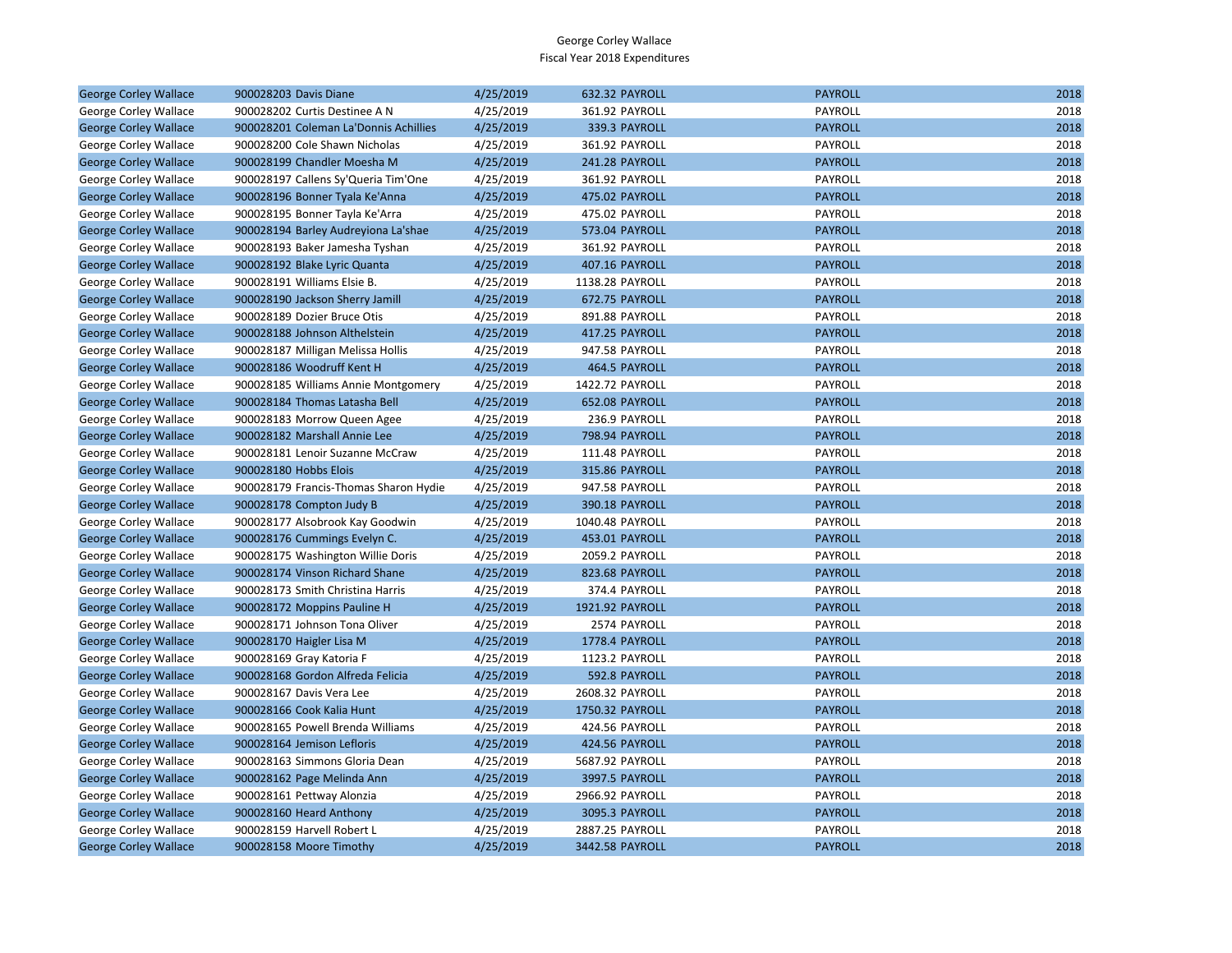| George Corley Wallace        | 900028157 Mauldin Reginald Otis   | 4/25/2019 | 4535.39 PAYROLL | <b>PAYROLL</b> | 2018 |
|------------------------------|-----------------------------------|-----------|-----------------|----------------|------|
| <b>George Corley Wallace</b> | 900028156 Haralson Isaiah S       | 4/25/2019 | 2808.17 PAYROLL | <b>PAYROLL</b> | 2018 |
| George Corley Wallace        | 900028155 Austin Tampatha         | 4/25/2019 | 2949.17 PAYROLL | PAYROLL        | 2018 |
| <b>George Corley Wallace</b> | 900028154 Chesnut Veronica S      | 4/25/2019 | 2416.67 PAYROLL | <b>PAYROLL</b> | 2018 |
| George Corley Wallace        | 900028153 Vance Laura Lynn        | 4/25/2019 | 4473.58 PAYROLL | PAYROLL        | 2018 |
| <b>George Corley Wallace</b> | 900028152 Jackson Brittany Brooks | 4/25/2019 | 3216.83 PAYROLL | <b>PAYROLL</b> | 2018 |
| George Corley Wallace        | 900028151 Evans Naopi Lc          | 4/25/2019 | 3125.08 PAYROLL | PAYROLL        | 2018 |
| <b>George Corley Wallace</b> | 900028150 Davis Mary Lee          | 4/25/2019 | 3680.17 PAYROLL | <b>PAYROLL</b> | 2018 |
| George Corley Wallace        | 900028149 Bell Vickie D           | 4/25/2019 | 3052.99 PAYROLL | PAYROLL        | 2018 |
| <b>George Corley Wallace</b> | 900028148 Whatley Andrew Douglas  | 4/25/2019 | 2649.42 PAYROLL | <b>PAYROLL</b> | 2018 |
| George Corley Wallace        | 900028147 Jackson Vincent Keith   | 4/25/2019 | 2416.67 PAYROLL | PAYROLL        | 2018 |
| <b>George Corley Wallace</b> | 900028146 Holston Kimberly J.     | 4/25/2019 | 3879.33 PAYROLL | <b>PAYROLL</b> | 2018 |
| George Corley Wallace        | 900028145 Dysart Charles J        | 4/25/2019 | 5774.17 PAYROLL | <b>PAYROLL</b> | 2018 |
| <b>George Corley Wallace</b> | 900028144 Berry Lee               | 4/25/2019 | 2570.08 PAYROLL | <b>PAYROLL</b> | 2018 |
| George Corley Wallace        | 900028143 Moultrie Eddie James    | 4/25/2019 | 4473.58 PAYROLL | PAYROLL        | 2018 |
| <b>George Corley Wallace</b> | 900028142 Patterson Ray Anthony   | 4/25/2019 | 3046.08 PAYROLL | <b>PAYROLL</b> | 2018 |
| George Corley Wallace        | 900028141 Bennett Robbyn V.       | 4/25/2019 | 8492 PAYROLL    | PAYROLL        | 2018 |
| <b>George Corley Wallace</b> | 900028140 Allison Eric Preston    | 4/25/2019 | 6177.92 PAYROLL | <b>PAYROLL</b> | 2018 |
| George Corley Wallace        | 900028139 Adams Dorothy J         | 4/25/2019 | 2416.67 PAYROLL | PAYROLL        | 2018 |
| <b>George Corley Wallace</b> | 900028138 Jackson Irma Jean       | 4/25/2019 | 3046.08 PAYROLL | <b>PAYROLL</b> | 2018 |
| George Corley Wallace        | 900028137 Headley Linda Fay       | 4/25/2019 | 2728.58 PAYROLL | PAYROLL        | 2018 |
| <b>George Corley Wallace</b> | 900028136 Reynolds Jennifer M     | 4/25/2019 | 3838.67 PAYROLL | <b>PAYROLL</b> | 2018 |
| George Corley Wallace        | 900028135 Melton Elaine Alina     | 4/25/2019 | 2490.42 PAYROLL | PAYROLL        | 2018 |
| <b>George Corley Wallace</b> | 900028134 Kidd Anessa Lynn        | 4/25/2019 | 7806.5 PAYROLL  | <b>PAYROLL</b> | 2018 |
| George Corley Wallace        | 900028133 Dosey Chantae Thomas    | 4/25/2019 | 2172.92 PAYROLL | PAYROLL        | 2018 |
| <b>George Corley Wallace</b> | 900028132 Deavers Lori Evelyn     | 4/25/2019 | 2416.67 PAYROLL | <b>PAYROLL</b> | 2018 |
| George Corley Wallace        | 900028131 Vandiver Kewanda Thomas | 4/25/2019 | 3521.5 PAYROLL  | PAYROLL        | 2018 |
| <b>George Corley Wallace</b> | 900028130 Rudolph Darlene King    | 4/25/2019 | 3374.67 PAYROLL | <b>PAYROLL</b> | 2018 |
| George Corley Wallace        | 900028129 Powell William S.       | 4/25/2019 | 1040 PAYROLL    | PAYROLL        | 2018 |
| <b>George Corley Wallace</b> | 900028128 Logan Shuntelra Bernice | 4/25/2019 | 4409.58 PAYROLL | <b>PAYROLL</b> | 2018 |
| George Corley Wallace        | 900028127 Godwin Connie Estes     | 4/25/2019 | 2080 PAYROLL    | PAYROLL        | 2018 |
| <b>George Corley Wallace</b> | 900028126 Clifton Lonzy T.        | 4/25/2019 | 6857.23 PAYROLL | <b>PAYROLL</b> | 2018 |
| George Corley Wallace        | 900028125 Bonner Irene G          | 4/25/2019 | 2416.67 PAYROLL | PAYROLL        | 2018 |
| <b>George Corley Wallace</b> | 900028124 Hannah Marcus A.        | 4/25/2019 | 1241.67 PAYROLL | <b>PAYROLL</b> | 2018 |
| George Corley Wallace        | 900028123 Turner Herman W.        | 4/25/2019 | 1300 PAYROLL    | PAYROLL        | 2018 |
| <b>George Corley Wallace</b> | 900028122 Harper April M          | 4/25/2019 | 1170 PAYROLL    | <b>PAYROLL</b> | 2018 |
| George Corley Wallace        | 900028121 Graham Glen Partick     | 4/25/2019 | 250 PAYROLL     | PAYROLL        | 2018 |
| <b>George Corley Wallace</b> | 900028120 Maxey Willie E.         | 4/25/2019 | 433.33 PAYROLL  | <b>PAYROLL</b> | 2018 |
| George Corley Wallace        | 900028119 Evans Duane A           | 4/25/2019 | 4546.84 PAYROLL | PAYROLL        | 2018 |
| <b>George Corley Wallace</b> | 900028118 Bailey Danny L          | 4/25/2019 | 260 PAYROLL     | <b>PAYROLL</b> | 2018 |
| George Corley Wallace        | 900028117 Washington Desiree M    | 4/25/2019 | 2965.83 PAYROLL | PAYROLL        | 2018 |
| <b>George Corley Wallace</b> | 900028116 Thomas Herbert Hoover   | 4/25/2019 | 6406.5 PAYROLL  | <b>PAYROLL</b> | 2018 |
| George Corley Wallace        | 900028115 Theiss Sheila Ann       | 4/25/2019 | 3642.17 PAYROLL | PAYROLL        | 2018 |
| <b>George Corley Wallace</b> | 900028114 Pettway Adam Clayton    | 4/25/2019 | 3362.42 PAYROLL | <b>PAYROLL</b> | 2018 |
| George Corley Wallace        | 900028113 Moore Kathy J           | 4/25/2019 | 5196.75 PAYROLL | PAYROLL        | 2018 |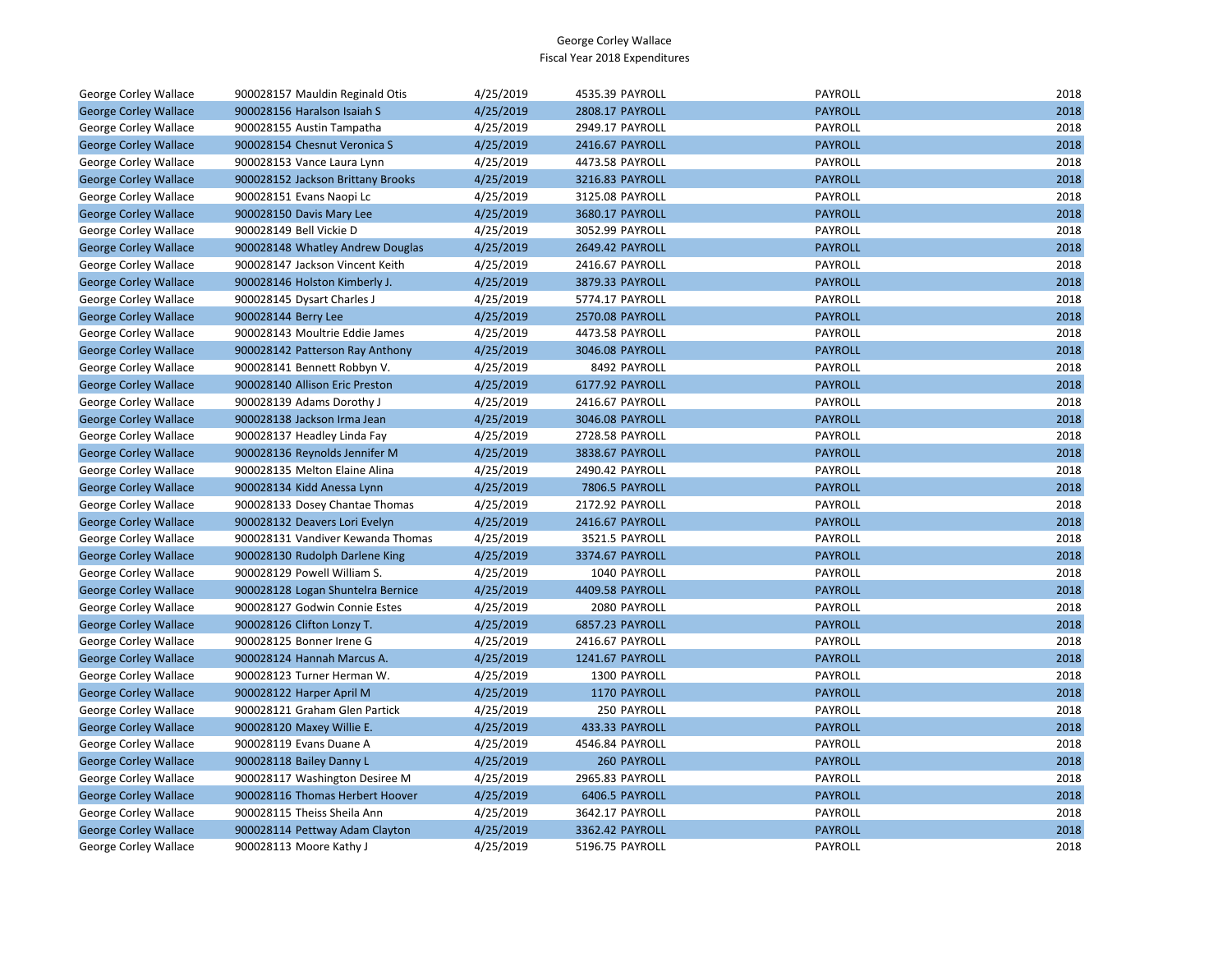| <b>George Corley Wallace</b> | 900028112 Jefferson Shelia Lawanda  | 4/25/2019 | 3918 PAYROLL     | <b>PAYROLL</b> | 2018 |
|------------------------------|-------------------------------------|-----------|------------------|----------------|------|
| George Corley Wallace        | 900028111 Griffin Donitha J.        | 4/25/2019 | 10731.58 PAYROLL | PAYROLL        | 2018 |
| <b>George Corley Wallace</b> | 900028110 Gordon Rachel L           | 4/25/2019 | 3642.17 PAYROLL  | <b>PAYROLL</b> | 2018 |
| George Corley Wallace        | 900028109 Duck Cindy                | 4/25/2019 | 3464.5 PAYROLL   | PAYROLL        | 2018 |
| <b>George Corley Wallace</b> | 900028108 Curtis Valerie Pandora    | 4/25/2019 | 2728.58 PAYROLL  | <b>PAYROLL</b> | 2018 |
| George Corley Wallace        | 900028107 Chapman Channie Loraine   | 4/25/2019 | 3646.07 PAYROLL  | PAYROLL        | 2018 |
| <b>George Corley Wallace</b> | 900028106 Brown Karen E.            | 4/25/2019 | 3326.81 PAYROLL  | <b>PAYROLL</b> | 2018 |
| George Corley Wallace        | 900028105 Bright Jacinta Thrash     | 4/25/2019 | 1040 PAYROLL     | PAYROLL        | 2018 |
| <b>George Corley Wallace</b> | 900028104 Bowie Corey D.            | 4/25/2019 | 4499.74 PAYROLL  | <b>PAYROLL</b> | 2018 |
| George Corley Wallace        | 900028103 Bentley Betty J           | 4/25/2019 | 5197.01 PAYROLL  | PAYROLL        | 2018 |
| <b>George Corley Wallace</b> | 900028102 Abbott Brandi Nicole      | 4/25/2019 | 2570.08 PAYROLL  | <b>PAYROLL</b> | 2018 |
| George Corley Wallace        | 900028101 Williams Elsie B.         | 4/25/2019 | 1138.28 PAYROLL  | PAYROLL        | 2018 |
| <b>George Corley Wallace</b> | 900028100 Pugh Elijah               | 4/25/2019 | 6139.92 PAYROLL  | <b>PAYROLL</b> | 2018 |
| George Corley Wallace        | 900028099 White TaShunta N          | 4/25/2019 | 357.8 PAYROLL    | PAYROLL        | 2018 |
| <b>George Corley Wallace</b> | 900028098 Owens Holly Brown         | 4/25/2019 | 6922.22 PAYROLL  | <b>PAYROLL</b> | 2018 |
| George Corley Wallace        | 900028097 Lee Kateri M              | 4/25/2019 | 7391.77 PAYROLL  | PAYROLL        | 2018 |
| <b>George Corley Wallace</b> | 900028096 Baldwin Antionetta S      | 4/25/2019 | 6722.56 PAYROLL  | <b>PAYROLL</b> | 2018 |
| George Corley Wallace        | 900028095 Rhodes Ramona Roberts     | 4/25/2019 | 540.8 PAYROLL    | PAYROLL        | 2018 |
| <b>George Corley Wallace</b> | 900028094 Brown Kimberly N          | 4/25/2019 | 3382.5 PAYROLL   | <b>PAYROLL</b> | 2018 |
| George Corley Wallace        | 900028093 Wright Pamela L           | 4/25/2019 | 5075.32 PAYROLL  | PAYROLL        | 2018 |
| <b>George Corley Wallace</b> | 900028092 Minor Sheila Mims         | 4/25/2019 | 2080 PAYROLL     | <b>PAYROLL</b> | 2018 |
| George Corley Wallace        | 900028091 Goings Ghytana Shelton    | 4/25/2019 | 6527.51 PAYROLL  | PAYROLL        | 2018 |
| <b>George Corley Wallace</b> | 900028090 Dozier Bruce Otis         | 4/25/2019 | 891.88 PAYROLL   | <b>PAYROLL</b> | 2018 |
| George Corley Wallace        | 900028089 Williams Kaleda Deshawn   | 4/25/2019 | 4751.85 PAYROLL  | PAYROLL        | 2018 |
| <b>George Corley Wallace</b> | 900028088 Sims Robert Nelson        | 4/25/2019 | 3715.18 PAYROLL  | <b>PAYROLL</b> | 2018 |
| George Corley Wallace        | 900028087 Miller Beth D             | 4/25/2019 | 270.4 PAYROLL    | PAYROLL        | 2018 |
| <b>George Corley Wallace</b> | 900028086 McKnight April Calloway   | 4/25/2019 | 721.07 PAYROLL   | <b>PAYROLL</b> | 2018 |
| George Corley Wallace        | 900028085 May-Webb Jenika           | 4/25/2019 | 270.4 PAYROLL    | PAYROLL        | 2018 |
| <b>George Corley Wallace</b> | 900028084 Thompkins Yolanda Smith   | 4/25/2019 | 540.8 PAYROLL    | <b>PAYROLL</b> | 2018 |
| George Corley Wallace        | 900028083 Pugh Janet Cathey M.      | 4/25/2019 | 6139.92 PAYROLL  | PAYROLL        | 2018 |
| <b>George Corley Wallace</b> | 900028082 Wood Donna H              | 4/25/2019 | 270.4 PAYROLL    | <b>PAYROLL</b> | 2018 |
| George Corley Wallace        | 900028081 Sanders Rickdrieka Nicole | 4/25/2019 | 270.4 PAYROLL    | PAYROLL        | 2018 |
| <b>George Corley Wallace</b> | 900028080 Stewart Jay Tyson         | 4/25/2019 | 721.07 PAYROLL   | <b>PAYROLL</b> | 2018 |
| George Corley Wallace        | 900028079 White Tara Y              | 4/25/2019 | 5862.07 PAYROLL  | PAYROLL        | 2018 |
| <b>George Corley Wallace</b> | 900028078 Miller Uzoma O            | 4/25/2019 | 270.4 PAYROLL    | <b>PAYROLL</b> | 2018 |
| George Corley Wallace        | 900028077 McQueen Carroll D.        | 4/25/2019 | 540.8 PAYROLL    | <b>PAYROLL</b> | 2018 |
| <b>George Corley Wallace</b> | 900028076 Lewis George E            | 4/25/2019 | 540.8 PAYROLL    | <b>PAYROLL</b> | 2018 |
| George Corley Wallace        | 900028075 Elliott William F.        | 4/25/2019 | 6359.26 PAYROLL  | PAYROLL        | 2018 |
| <b>George Corley Wallace</b> | 900028074 Walker Michael            | 4/25/2019 | 5106.92 PAYROLL  | <b>PAYROLL</b> | 2018 |
| George Corley Wallace        | 900028073 Moss Johnny E             | 4/25/2019 | 5774.17 PAYROLL  | PAYROLL        | 2018 |
| <b>George Corley Wallace</b> | 900028072 Williams Matilda Mae      | 4/25/2019 | 5340.56 PAYROLL  | <b>PAYROLL</b> | 2018 |
| George Corley Wallace        | 900028071 Thames Jerome E           | 4/25/2019 | 5340.56 PAYROLL  | PAYROLL        | 2018 |
| <b>George Corley Wallace</b> | 900028070 Tarver Otis               | 4/25/2019 | 5182.44 PAYROLL  | <b>PAYROLL</b> | 2018 |
| George Corley Wallace        | 900028069 Rutledge Zachary H        | 4/25/2019 | 3402.57 PAYROLL  | PAYROLL        | 2018 |
| <b>George Corley Wallace</b> | 900028068 Rogers Jason Brooks       | 4/25/2019 | 4550.33 PAYROLL  | <b>PAYROLL</b> | 2018 |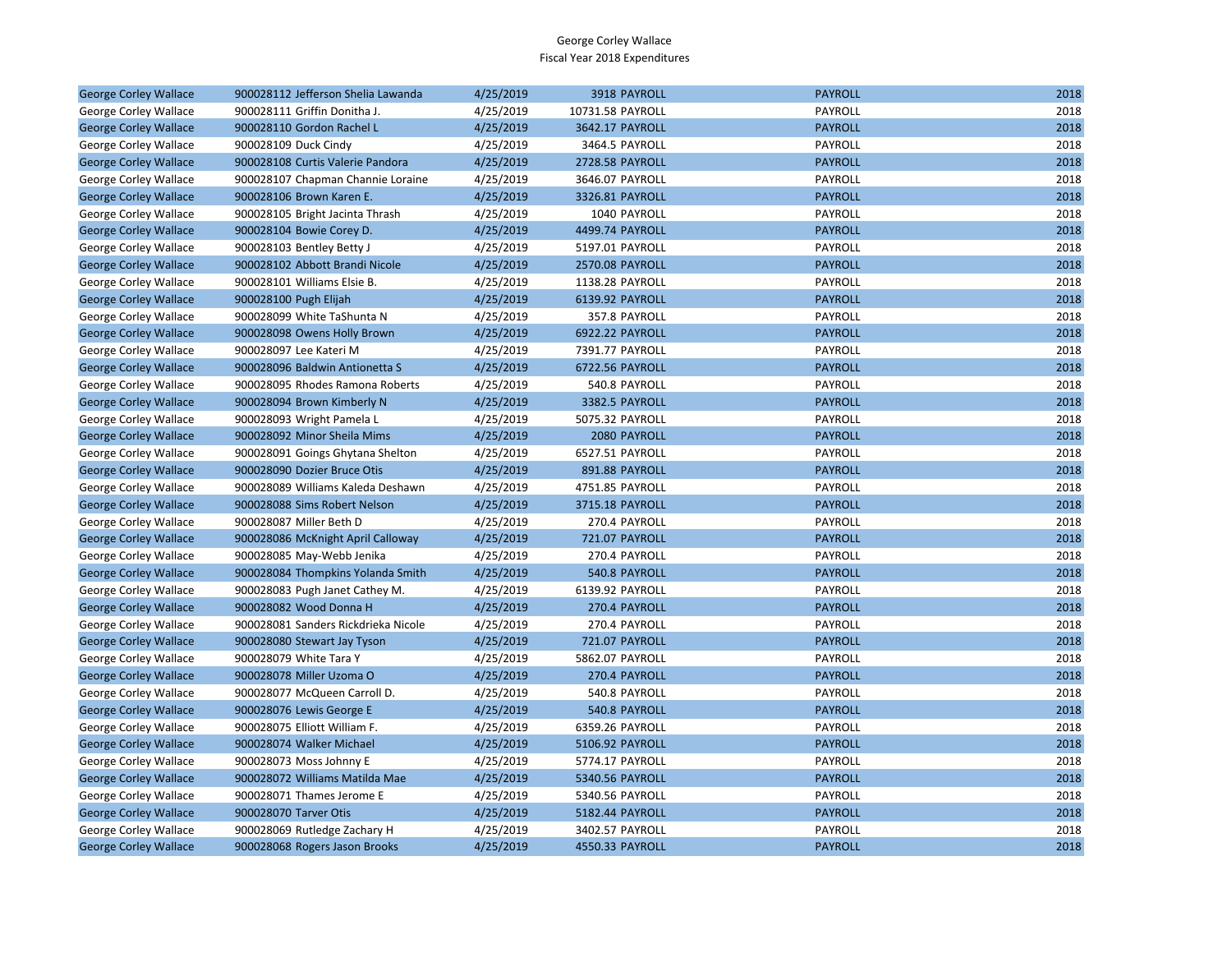| George Corley Wallace        | 900028067 Lewis Jarrin Chiron       | 4/25/2019 | 4708.44 PAYROLL | <b>PAYROLL</b> | 2018 |
|------------------------------|-------------------------------------|-----------|-----------------|----------------|------|
| <b>George Corley Wallace</b> | 900028066 Kimbrough Brandon O       | 4/25/2019 | 5024.44 PAYROLL | <b>PAYROLL</b> | 2018 |
| George Corley Wallace        | 900028065 Harris Douglas Lee        | 4/25/2019 | 4005.42 PAYROLL | PAYROLL        | 2018 |
| <b>George Corley Wallace</b> | 900028064 Griffin Calvin            | 4/25/2019 | 6556.56 PAYROLL | <b>PAYROLL</b> | 2018 |
| George Corley Wallace        | 900028063 Gaines Deshaun Derell     | 4/25/2019 | 2569.83 PAYROLL | PAYROLL        | 2018 |
| <b>George Corley Wallace</b> | 900028062 Allen Kenny               | 4/25/2019 | 4479.5 PAYROLL  | <b>PAYROLL</b> | 2018 |
| George Corley Wallace        | 900028061 Lewis Bonita T.           | 4/25/2019 | 3886.83 PAYROLL | PAYROLL        | 2018 |
| <b>George Corley Wallace</b> | 900028060 Laister Shirley J         | 4/25/2019 | 4479.5 PAYROLL  | <b>PAYROLL</b> | 2018 |
| George Corley Wallace        | 900028059 Stevenson Donte L         | 4/25/2019 | 4834.02 PAYROLL | PAYROLL        | 2018 |
| <b>George Corley Wallace</b> | 900028058 Rogers Eric W.            | 4/25/2019 | 5340.56 PAYROLL | <b>PAYROLL</b> | 2018 |
| George Corley Wallace        | 900028057 Hobbs David Wayne         | 4/25/2019 | 4479.5 PAYROLL  | PAYROLL        | 2018 |
| <b>George Corley Wallace</b> | 900028056 Walker Shermanita         | 4/25/2019 | 4721.08 PAYROLL | <b>PAYROLL</b> | 2018 |
| George Corley Wallace        | 900028055 Thomas Hollee Myldred     | 4/25/2019 | 6303.93 PAYROLL | PAYROLL        | 2018 |
| <b>George Corley Wallace</b> | 900028054 Spicer Chandra            | 4/25/2019 | 5755.58 PAYROLL | <b>PAYROLL</b> | 2018 |
| George Corley Wallace        | 900028053 Snowden Lula              | 4/25/2019 | 4352.83 PAYROLL | PAYROLL        | 2018 |
| <b>George Corley Wallace</b> | 900028052 Roberson Erika M          | 4/25/2019 | 3125.08 PAYROLL | <b>PAYROLL</b> | 2018 |
| George Corley Wallace        | 900028051 Pullum Quanda C.          | 4/25/2019 | 3442.58 PAYROLL | PAYROLL        | 2018 |
| <b>George Corley Wallace</b> | 900028050 Powe Dea Wilson           | 4/25/2019 | 5755.58 PAYROLL | <b>PAYROLL</b> | 2018 |
| George Corley Wallace        | 900028049 Pettway Clarence J        | 4/25/2019 | 6802.17 PAYROLL | PAYROLL        | 2018 |
| <b>George Corley Wallace</b> | 900028048 Munford Christopher Lamar | 4/25/2019 | 2014.58 PAYROLL | <b>PAYROLL</b> | 2018 |
| George Corley Wallace        | 900028047 Hurt Jason Robert         | 4/25/2019 | 2014.58 PAYROLL | PAYROLL        | 2018 |
| <b>George Corley Wallace</b> | 900028046 Coty Mark Leonard         | 4/25/2019 | 5853.92 PAYROLL | <b>PAYROLL</b> | 2018 |
| George Corley Wallace        | 900028045 Coleman Steffan           | 4/25/2019 | 3989.83 PAYROLL | PAYROLL        | 2018 |
| <b>George Corley Wallace</b> | 900028044 Casby Aaron Leonard       | 4/25/2019 | 5428.92 PAYROLL | <b>PAYROLL</b> | 2018 |
| George Corley Wallace        | 900028043 Bennett Jarrick B         | 4/25/2019 | 2649.17 PAYROLL | PAYROLL        | 2018 |
| <b>George Corley Wallace</b> | 900028042 Allen Bertha Yvette       | 4/25/2019 | 4891 PAYROLL    | <b>PAYROLL</b> | 2018 |
| George Corley Wallace        | 900028041 Agnew JaNett C            | 4/25/2019 | 3338.42 PAYROLL | PAYROLL        | 2018 |
| <b>George Corley Wallace</b> | 900028040 Randolph Yulonda B        | 4/25/2019 | 5031.42 PAYROLL | <b>PAYROLL</b> | 2018 |
| George Corley Wallace        | 900028039 Jones Connie M.           | 4/25/2019 | 5312.32 PAYROLL | PAYROLL        | 2018 |
| <b>George Corley Wallace</b> | 900028038 Davis Rebecca Moore       | 4/25/2019 | 250 PAYROLL     | <b>PAYROLL</b> | 2018 |
| George Corley Wallace        | 900028037 Thomas Gloria Dean        | 4/25/2019 | 3980.67 PAYROLL | PAYROLL        | 2018 |
| <b>George Corley Wallace</b> | 900028036 Henderson Kerry E.        | 4/25/2019 | 4833.43 PAYROLL | <b>PAYROLL</b> | 2018 |
| George Corley Wallace        | 900028035 Wilson Beverly Renae      | 4/25/2019 | 540.8 PAYROLL   | PAYROLL        | 2018 |
| <b>George Corley Wallace</b> | 900028034 Moore Dorothy A           | 4/25/2019 | 1040 PAYROLL    | <b>PAYROLL</b> | 2018 |
| George Corley Wallace        | 900028033 Miller Gregory Lee        | 4/25/2019 | 4838.23 PAYROLL | PAYROLL        | 2018 |
| <b>George Corley Wallace</b> | 900028032 King Glenn                | 4/25/2019 | 6522.49 PAYROLL | <b>PAYROLL</b> | 2018 |
| George Corley Wallace        | 900028031 Hannah Marilyn Bennett    | 4/25/2019 | 7908.62 PAYROLL | PAYROLL        | 2018 |
| <b>George Corley Wallace</b> | 900028030 White Christine S         | 4/25/2019 | 5300.11 PAYROLL | <b>PAYROLL</b> | 2018 |
| George Corley Wallace        | 900028029 Shannon Tracey M.         | 4/25/2019 | 9160.67 PAYROLL | PAYROLL        | 2018 |
| <b>George Corley Wallace</b> | 900028028 Ford Sabrina D            | 4/25/2019 | 5616.33 PAYROLL | <b>PAYROLL</b> | 2018 |
| George Corley Wallace        | 900028027 Martin Suzette G.         | 4/25/2019 | 6090.44 PAYROLL | PAYROLL        | 2018 |
| <b>George Corley Wallace</b> | 900028026 Smith Pamela Caver        | 4/25/2019 | 7712.44 PAYROLL | <b>PAYROLL</b> | 2018 |
| George Corley Wallace        | 900028025 Mixon Carter Kim Ellice   | 4/25/2019 | 6090.44 PAYROLL | PAYROLL        | 2018 |
| <b>George Corley Wallace</b> | 900028024 Miller Pearlie R.         | 4/25/2019 | 5004.92 PAYROLL | <b>PAYROLL</b> | 2018 |
| <b>George Corley Wallace</b> | 900028023 Melton Christi A.         | 4/25/2019 | 4212.25 PAYROLL | PAYROLL        | 2018 |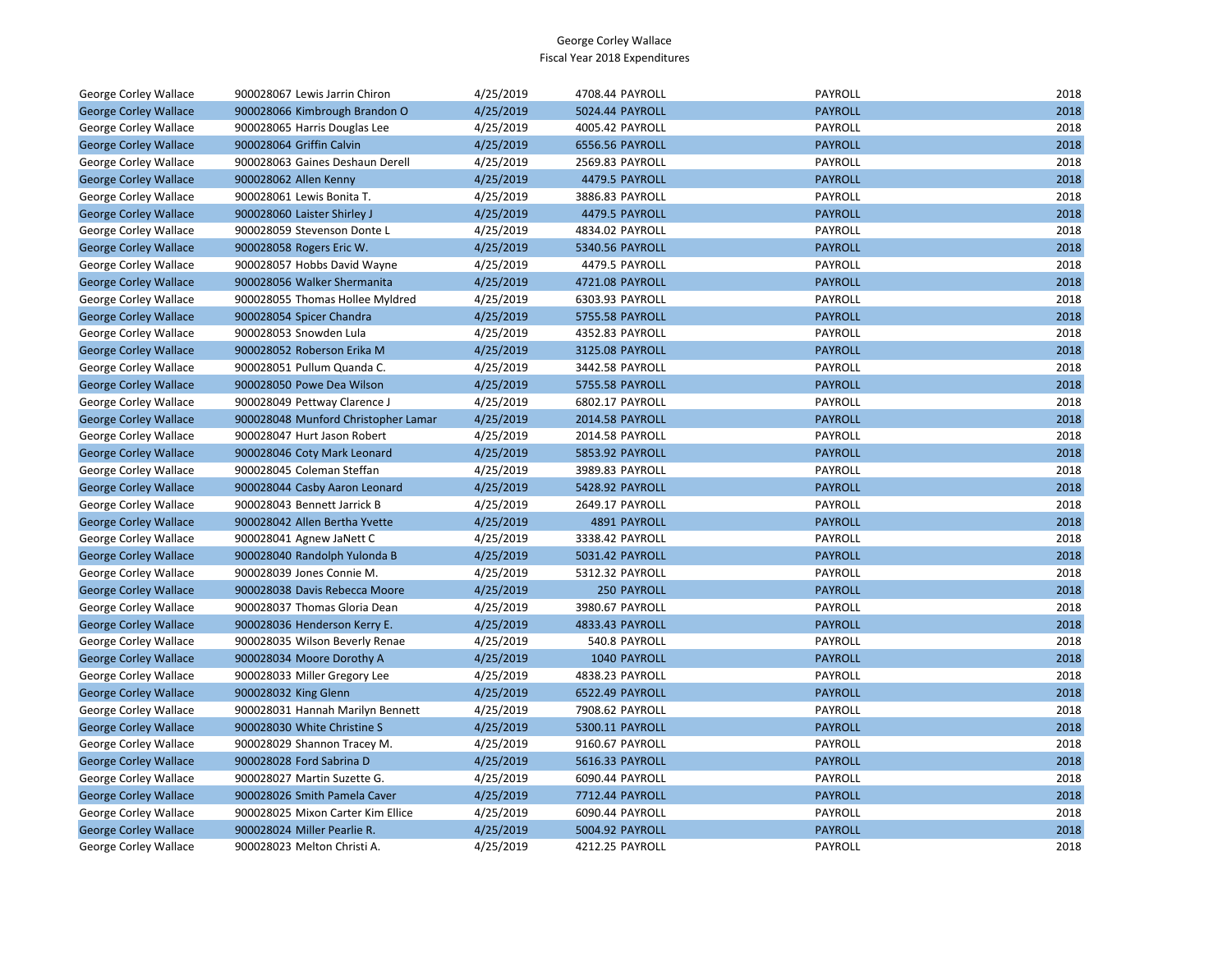| <b>George Corley Wallace</b> | 900028022 Lumpkin Deborah Walker        | 4/25/2019 | 6697.41 PAYROLL                  | <b>PAYROLL</b>                     | 2018 |
|------------------------------|-----------------------------------------|-----------|----------------------------------|------------------------------------|------|
| George Corley Wallace        | 900028021 Lee Beverly D                 | 4/25/2019 | 2416.67 PAYROLL                  | PAYROLL                            | 2018 |
| <b>George Corley Wallace</b> | 900028020 Jackson Veronica Moultrie     | 4/25/2019 | 5616.33 PAYROLL                  | <b>PAYROLL</b>                     | 2018 |
| George Corley Wallace        | 900028019 Goodwin Pamela                | 4/25/2019 | 6090.44 PAYROLL                  | <b>PAYROLL</b>                     | 2018 |
| <b>George Corley Wallace</b> | 900028018 Dixon Colleen Roland          | 4/25/2019 | 4235.5 PAYROLL                   | <b>PAYROLL</b>                     | 2018 |
| George Corley Wallace        | 900028017 Davis Sarah                   | 4/25/2019 | 8386.56 PAYROLL                  | PAYROLL                            | 2018 |
| <b>George Corley Wallace</b> | 900028016 Calhoun Webbie R.             | 4/25/2019 | 5774.33 PAYROLL                  | <b>PAYROLL</b>                     | 2018 |
| George Corley Wallace        | 900028015 Spencer Rosa Chiffon          | 4/25/2019 | 8800.91 PAYROLL                  | <b>PAYROLL</b>                     | 2018 |
| <b>George Corley Wallace</b> | 900028014 Carroll Jessica Bishop        | 4/25/2019 | 5048.16 PAYROLL                  | <b>PAYROLL</b>                     | 2018 |
| George Corley Wallace        | 900028013 Brown Veronica S.             | 4/25/2019 | 8427 PAYROLL                     | PAYROLL                            | 2018 |
| <b>George Corley Wallace</b> | 900028012 Sturdivant Maxine C           | 4/25/2019 | 6841 PAYROLL                     | <b>PAYROLL</b>                     | 2018 |
| George Corley Wallace        | 900028011 Marshall Teresa Darnelle      | 4/25/2019 | 2649.17 PAYROLL                  | PAYROLL                            | 2018 |
| <b>George Corley Wallace</b> | 900028010 Williams Shenika Raguel       | 4/25/2019 | 450.67 PAYROLL                   | <b>PAYROLL</b>                     | 2018 |
| George Corley Wallace        | 900028009 Sanders Felicia M.            | 4/25/2019 | 4885.83 PAYROLL                  | PAYROLL                            | 2018 |
| <b>George Corley Wallace</b> | 900028008 Ford Monique Amelia           | 4/25/2019 | 3283.33 PAYROLL                  | <b>PAYROLL</b>                     | 2018 |
| George Corley Wallace        | 900028007 Tapper Monica A               | 4/25/2019 | 721.07 PAYROLL                   | <b>PAYROLL</b>                     | 2018 |
| <b>George Corley Wallace</b> | 900028006 Briggs Tammie Marie           | 4/25/2019 | 9234.5 PAYROLL                   | <b>PAYROLL</b>                     | 2018 |
| George Corley Wallace        | 900028005 Williams Angelica Nicole      | 4/25/2019 | 2570.08 PAYROLL                  | PAYROLL                            | 2018 |
| <b>George Corley Wallace</b> | 900028004 Tubbs - Turner Jocelyn Jenell | 4/25/2019 | 5553.08 PAYROLL                  | <b>PAYROLL</b>                     | 2018 |
| George Corley Wallace        | 900028003 Kennedy Regina S              | 4/25/2019 | 6064.75 PAYROLL                  | <b>PAYROLL</b>                     | 2018 |
| <b>George Corley Wallace</b> | 900028002 Gourdine Raji                 | 4/25/2019 | 8271.92 PAYROLL                  | <b>PAYROLL</b>                     | 2018 |
| George Corley Wallace        | 900028001 Cosby Helen A                 | 4/25/2019 | 4077.08 PAYROLL                  | PAYROLL                            | 2018 |
| <b>George Corley Wallace</b> | 900028000 Walker Sharon D               | 4/25/2019 | 2728.58 PAYROLL                  | <b>PAYROLL</b>                     | 2018 |
| George Corley Wallace        | 900027999 Carstarphen Mennie L          | 4/25/2019 | 7280.56 PAYROLL                  | PAYROLL                            | 2018 |
| <b>George Corley Wallace</b> | 900027998 Blevins Pamela M              | 4/25/2019 | 3187.25 PAYROLL                  | <b>PAYROLL</b>                     | 2018 |
| George Corley Wallace        | 900027997 Mitchell James M              | 4/25/2019 | 18815 PAYROLL                    | PAYROLL                            | 2018 |
| <b>George Corley Wallace</b> | 900027996 Glover Virginia M Reed        | 4/25/2019 | 4631.5 PAYROLL                   | <b>PAYROLL</b>                     | 2018 |
| George Corley Wallace        | 220781 Williams, Joe                    | 4/25/2019 | 875.6 General Operating Fund     | <b>Other Contractual Services</b>  | 2018 |
| <b>George Corley Wallace</b> | 220780 Wilcox Co. School Board          | 4/25/2019 | 116 AMSTI 2018-2019              | <b>Other Contractual Services</b>  | 2018 |
| George Corley Wallace        | 220779 Wex Bank                         | 4/25/2019 | 1561.3 General Operating Fund    | Gasoline & Oil-Motor Vehicle       | 2018 |
| <b>George Corley Wallace</b> | 220778 Water Way Distributing           | 4/25/2019 | 37.95 General Operating Fund     | <b>Materials and Supplies</b>      | 2018 |
| George Corley Wallace        | 220777 The Resource Center              | 4/25/2019 | 1350 Perkins 2018-2019           | In State-Registration              | 2018 |
| <b>George Corley Wallace</b> | 220776 Stivers Ford Lincoln Inc         | 4/25/2019 | 30995 ACCS Apple Grant 2018-2019 | Transport Equip Exceeding \$25,000 | 2018 |
| George Corley Wallace        | 220775 Steele, Michael D.               | 4/25/2019 | 210 General Operating Fund       | <b>Other Contractual Services</b>  | 2018 |
| <b>George Corley Wallace</b> | 220774 St. Of Al. Dept. Of Fin.         | 4/25/2019 | 988.29 General Operating Fund    | Communications                     | 2018 |
| George Corley Wallace        | 220773 Southern Pipe & Supply           | 4/25/2019 | 121.39 General Operating Fund    | <b>Materials and Supplies</b>      | 2018 |
| <b>George Corley Wallace</b> | 220772 Smith, Jerry D.                  | 4/25/2019 | 2000 General Operating Fund      | <b>Other Contractual Services</b>  | 2018 |
| George Corley Wallace        | 220771 Sir Services, Inc.               | 4/25/2019 | 162 General Operating Fund       | <b>Other Contractual Services</b>  | 2018 |
| <b>George Corley Wallace</b> | 220770 Shred-It Usa, Inc.               | 4/25/2019 | 235.23 General Operating Fund    | <b>Other Contractual Services</b>  | 2018 |
| George Corley Wallace        | 220769 Selma Water Works Board          | 4/25/2019 | 1568.07 General Operating Fund   | Water & Sewer                      | 2018 |
| <b>George Corley Wallace</b> | 220768 Selma Family Restaurant          | 4/25/2019 | 840 General Operating Fund       | <b>Materials and Supplies</b>      | 2018 |
| George Corley Wallace        | 220767 Selma City School Board          | 4/25/2019 | 910 AMSTI 2018-2019              | <b>Other Contractual Services</b>  | 2018 |
| <b>George Corley Wallace</b> | 220766 Roper, Ethel B.                  | 4/25/2019 | 832 General Operating Fund       | <b>Other Contractual Services</b>  | 2018 |
| George Corley Wallace        | 220765 Purdie, James D.                 | 4/25/2019 | 715 General Operating Fund       | <b>Other Contractual Services</b>  | 2018 |
| <b>George Corley Wallace</b> | 220764 Phi Theta Kappa                  | 4/25/2019 | 195 Phi Theta Kappa              | <b>Deposit Liabilities</b>         | 2018 |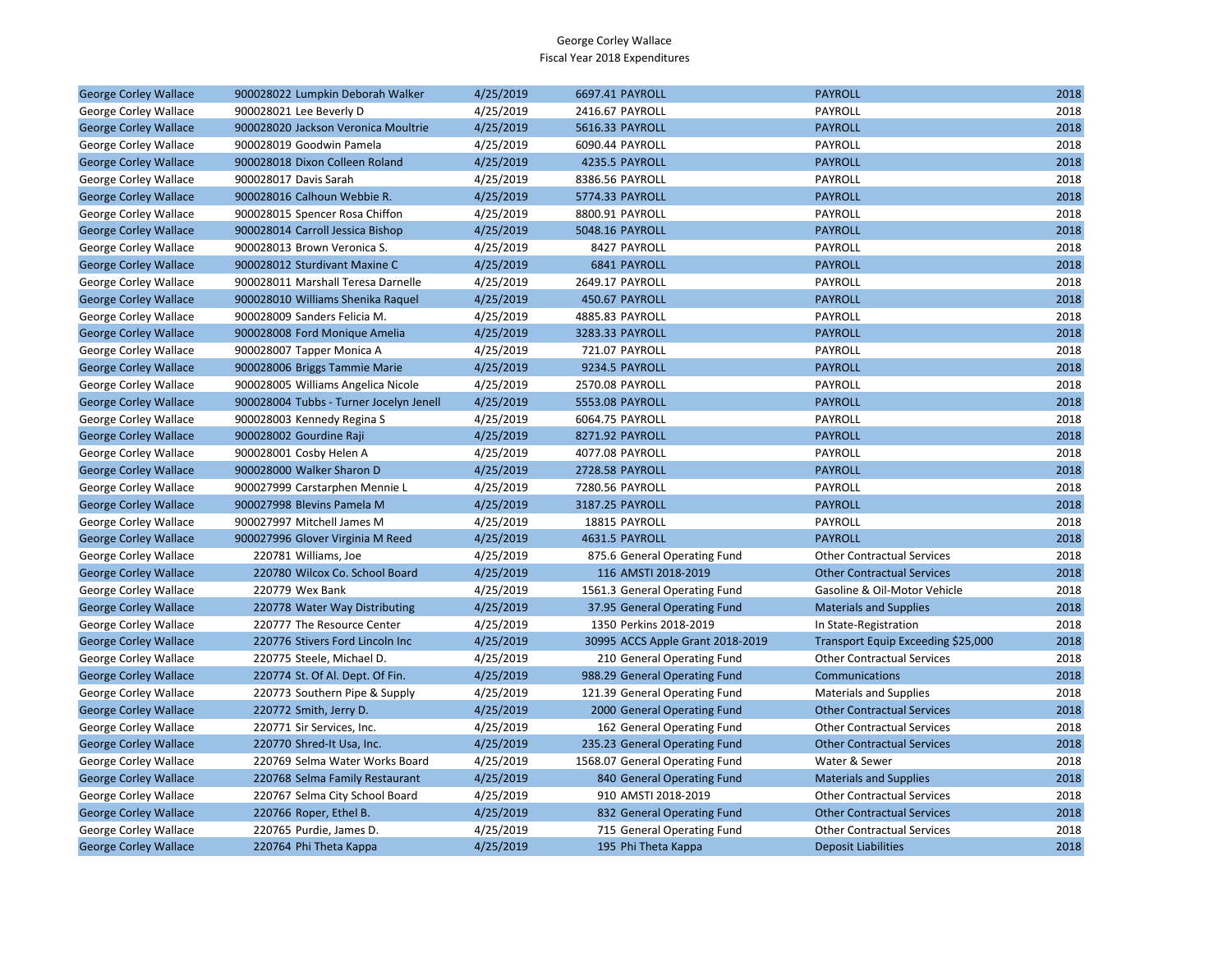| George Corley Wallace        | 220763 Perkins, Roderick               | 4/25/2019 | 827.86 General Operating Fund             | <b>Other Contractual Services</b> | 2018 |
|------------------------------|----------------------------------------|-----------|-------------------------------------------|-----------------------------------|------|
| <b>George Corley Wallace</b> | 220762 Paxen Publishing, LLC           | 4/25/2019 | 3159.15 AE Reg State 2018-2019            | <b>Materials and Supplies</b>     | 2018 |
| George Corley Wallace        | 220761 Office Depot                    | 4/25/2019 | 286.42 General Operating Fund             | <b>Materials and Supplies</b>     | 2018 |
| <b>George Corley Wallace</b> | 220760 Montgomery County School        | 4/25/2019 | 291.9 AMSTI 2018-2019                     | <b>Other Contractual Services</b> | 2018 |
| George Corley Wallace        | 220759 MedPro Waste Disposal, LLC      | 4/25/2019 | 140 General Operating Fund                | <b>Other Contractual Services</b> | 2018 |
| <b>George Corley Wallace</b> | 220758 Lowndes County Board of Educa   | 4/25/2019 | 890 AMSTI 2018-2019                       | <b>Other Contractual Services</b> | 2018 |
| George Corley Wallace        | 220757 Liberty Disposal Inc            | 4/25/2019 | 208 General Operating Fund                | <b>Other Contractual Services</b> | 2018 |
| <b>George Corley Wallace</b> | 220756 Lewis Pest Control Inc.         | 4/25/2019 | 525 General Operating Fund                | <b>Other Contractual Services</b> | 2018 |
| George Corley Wallace        | 220755 Jordan, Judy Y.                 | 4/25/2019 | 800 General Operating Fund                | <b>Other Contractual Services</b> | 2018 |
| <b>George Corley Wallace</b> | 220754 Jones Interstate Tire           | 4/25/2019 | 390.82 General Operating Fund             | <b>Maintenance &amp; Repairs</b>  | 2018 |
| George Corley Wallace        | 220753 JMA Enterprises                 | 4/25/2019 | 750 Renewal and Repacement Funds          | Maintenance & Repairs             | 2018 |
| <b>George Corley Wallace</b> | 220752 Jasper Group, JSI Community and | 4/25/2019 | 2131.13 General Operating Fund            | <b>Materials and Supplies</b>     | 2018 |
| George Corley Wallace        | 220751 Jackson, Eric L.                | 4/25/2019 | 900 General Operating Fund                | <b>Other Contractual Services</b> | 2018 |
| <b>George Corley Wallace</b> | 220750 InCare Technologies, Inc.       | 4/25/2019 | 150 Perkins 2018-2019                     | Non-capitalized Equipment         | 2018 |
| George Corley Wallace        | 220749 Hunter, Otto W.                 | 4/25/2019 | 600 AMSTI 2018-2019                       | <b>Other Contractual Services</b> | 2018 |
| <b>George Corley Wallace</b> | 220748 Hisel, Lester E.                | 4/25/2019 | 285 ACCS Apple Grant 2018-2019            | <b>Materials and Supplies</b>     | 2018 |
| George Corley Wallace        | 220747 Harris Security Systems         | 4/25/2019 | 164.85 General Operating Fund             | Service Contracts-Equipment       | 2018 |
| <b>George Corley Wallace</b> | 220746 Guardian-Ipco Inc.              | 4/25/2019 | 550 General Operating Fund                | Service Contracts-Equipment       | 2018 |
| George Corley Wallace        | 220745 Galls, LLC                      | 4/25/2019 | 69.35 General Operating Fund              | <b>Materials and Supplies</b>     | 2018 |
| <b>George Corley Wallace</b> | 220744 Galls, LLC                      | 4/25/2019 | 27 General Operating Fund                 | <b>Materials and Supplies</b>     | 2018 |
| George Corley Wallace        | 220743 Fuller Building Company         | 4/25/2019 | 108.6 General Operating Fund              | <b>Materials and Supplies</b>     | 2018 |
| <b>George Corley Wallace</b> | 220742 First Cahawba Bankcard          | 4/25/2019 | 2872 General Operating Fund               | Out-of-State-Registration         | 2018 |
| George Corley Wallace        | 220741 Dish Network                    | 4/25/2019 | 111.02 General Operating Fund             | <b>Other Contractual Services</b> | 2018 |
| <b>George Corley Wallace</b> | 220740 Davis, Mary L.                  | 4/25/2019 | 125.28 General Operating Fund             | In State-Mileage                  | 2018 |
| George Corley Wallace        | 220739 Cumorah Inc                     | 4/25/2019 | 325 Renewal and Repacement Funds          | Maintenance & Repairs             | 2018 |
| <b>George Corley Wallace</b> | 220738 Cougar Chevron                  | 4/25/2019 | 3640.34 General Operating Fund            | Gasoline & Oil-Motor Vehicle      | 2018 |
| George Corley Wallace        | 220737 Clay, Neokee                    | 4/25/2019 | 830.63 General Operating Fund             | <b>Other Contractual Services</b> | 2018 |
| <b>George Corley Wallace</b> | 220736 Cintas #231                     | 4/25/2019 | 377.08 General Operating Fund             | <b>Other Contractual Services</b> | 2018 |
| George Corley Wallace        | 220735 Central Paper Co, Inc           | 4/25/2019 | 55.68 General Operating Fund              | <b>Materials and Supplies</b>     | 2018 |
| <b>George Corley Wallace</b> | 220734 Central Paper Co, Inc.          | 4/25/2019 | 1170.09 General Operating Fund            | <b>Materials and Supplies</b>     | 2018 |
| George Corley Wallace        | 220733 CDW Government, Inc             | 4/25/2019 | 640.94 General Operating Fund             | <b>Technology-Non Capital</b>     | 2018 |
| <b>George Corley Wallace</b> | 220732 Carquest                        | 4/25/2019 | 415.96 General Operating Fund             | Maintenance & Repairs             | 2018 |
| George Corley Wallace        | 220731 Bsn Sports                      | 4/25/2019 | 931.03 General Operating Fund             | Non-capitalized Equipment         | 2018 |
| <b>George Corley Wallace</b> | 220731 Bsn Sports                      | 4/25/2019 | 5911.89 General Operating Fund            | <b>Materials and Supplies</b>     | 2018 |
| George Corley Wallace        | 220730 Blue Ox Equipment               | 4/25/2019 | 1156.36 General Operating Fund            | <b>Materials and Supplies</b>     | 2018 |
| <b>George Corley Wallace</b> | 220729 Black, Jearel L.                | 4/25/2019 | 832 General Operating Fund                | <b>Other Contractual Services</b> | 2018 |
| George Corley Wallace        | 220728 Austin, Tampatha                | 4/25/2019 | 125.28 General Operating Fund             | In State-Mileage                  | 2018 |
| <b>George Corley Wallace</b> | 220727 AT&T Alabama                    | 4/25/2019 | 126.57 General Operating Fund             | Communications                    | 2018 |
| George Corley Wallace        | 220726 Al Hill'S Boiler Sales          | 4/25/2019 | 13800 General Operating Fund              | Service Contracts-Equipment       | 2018 |
| <b>George Corley Wallace</b> | 220725 AKD Montgomery                  | 4/25/2019 | 137.87 General Operating Fund             | <b>Materials and Supplies</b>     | 2018 |
| George Corley Wallace        | 220724 AirPro                          | 4/25/2019 | 80 Renewal and Repacement Funds           | Maintenance & Repairs             | 2018 |
| <b>George Corley Wallace</b> | 220723 Airgas South, INC.              | 4/25/2019 | 2115.7 General Operating Fund             | <b>Materials and Supplies</b>     | 2018 |
| George Corley Wallace        | 220723 Airgas South, INC.              | 4/25/2019 | 1654.06 Career Tech Dual Enrollment 18-19 | <b>Materials and Supplies</b>     | 2018 |
| <b>George Corley Wallace</b> | 220722 ACT                             | 4/25/2019 | 100 AE Reg State 2018-2019                | <b>Materials and Supplies</b>     | 2018 |
| George Corley Wallace        | 220721 Tubbs - Turner, Jocelyn J.      | 4/19/2019 | 171.91 AMSTI 2018-2019                    | In State-Mileage                  | 2018 |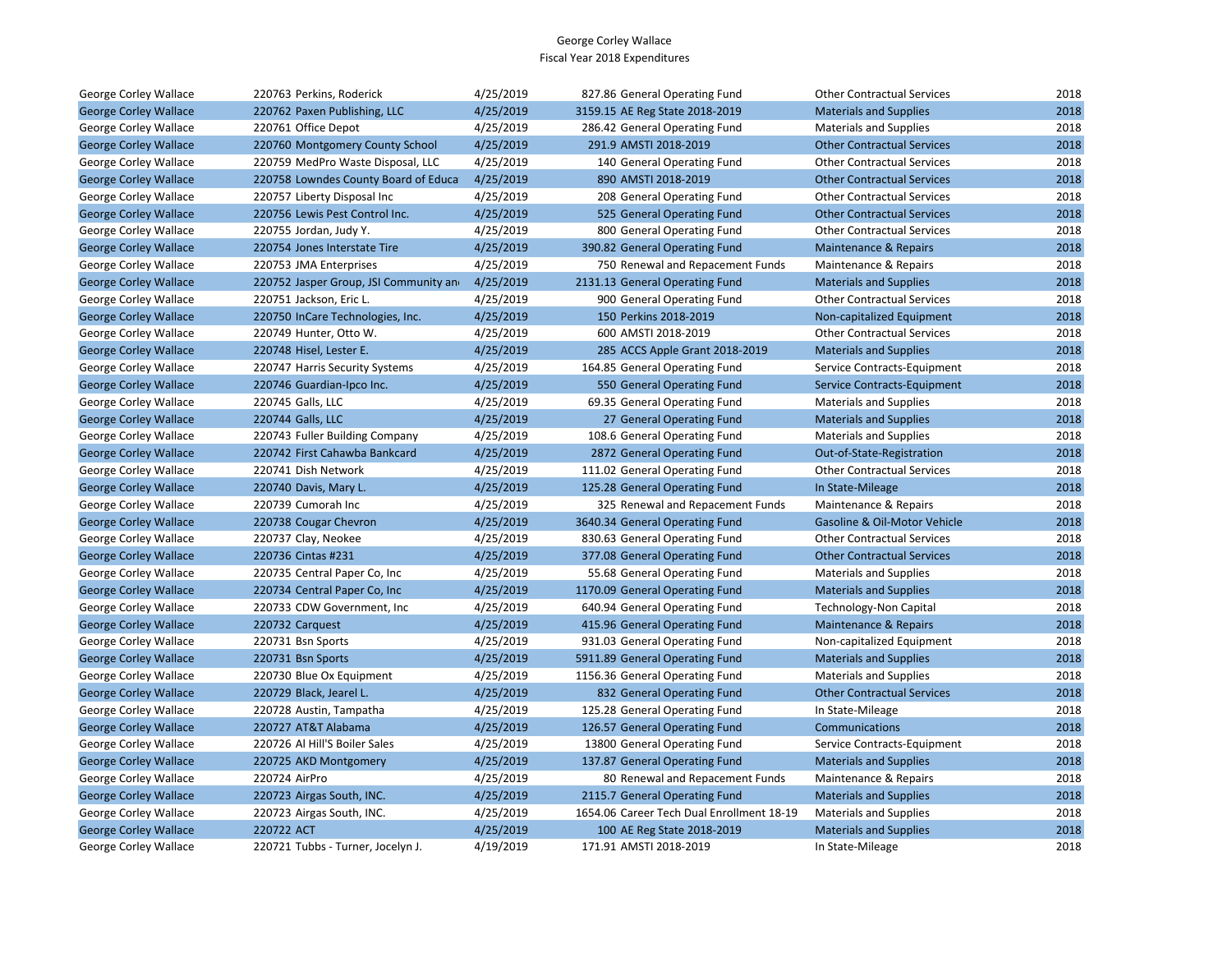| <b>George Corley Wallace</b> | 220720 Spicer, Chandra                | 4/19/2019 | 96.28 AMSTI 2018-2019                   | In State-Mileage                    | 2018 |
|------------------------------|---------------------------------------|-----------|-----------------------------------------|-------------------------------------|------|
| George Corley Wallace        | 220719 Powe, Dea W.                   | 4/19/2019 | 54.75 AMSTI 2018-2019                   | In State-Mileage                    | 2018 |
| <b>George Corley Wallace</b> | 220718 Kennedy, Regina S.             | 4/19/2019 | 37.58 AMSTI 2018-2019                   | In State-Mileage                    | 2018 |
| George Corley Wallace        | 220717 Jefferson, Shelia L.           | 4/19/2019 | 188.27 General Operating Fund           | In State-Mileage                    | 2018 |
| <b>George Corley Wallace</b> | 220716 Gourdine, Raji                 | 4/19/2019 | 623.14 Best Buy Teen Tech Grant         | Out-of-State-Subsist & Lodging      | 2018 |
| George Corley Wallace        | 220716 Gourdine, Raji                 | 4/19/2019 | 188.68 Best Buy Teen Tech Grant         | Out-of-State-Other Travel Expenses  | 2018 |
| <b>George Corley Wallace</b> | 220715 Coty, Mark L.                  | 4/19/2019 | 104.69 The Black Belt Coding Initiative | In State-Mileage                    | 2018 |
| George Corley Wallace        | 220714 Cintas #231                    | 4/19/2019 | 188.54 General Operating Fund           | <b>Other Contractual Services</b>   | 2018 |
| <b>George Corley Wallace</b> | 220713 Casby, Aaron L.                | 4/19/2019 | 207 AMSTI 2018-2019                     | In State-Mileage                    | 2018 |
| George Corley Wallace        | 220713 Casby, Aaron L.                | 4/19/2019 | 85 AMSTI 2018-2019                      | In State-Ovrnite Per diem           | 2018 |
| <b>George Corley Wallace</b> | 220712 AT&T (Business Service)        | 4/19/2019 | 959.6 AMSTI 2018-2019                   | Communications                      | 2018 |
| George Corley Wallace        | 220711 AT&T (Business Service)        | 4/19/2019 | 427.1 AMSTI 2018-2019                   | Communications                      | 2018 |
| <b>George Corley Wallace</b> | 220710 Allen, Bertha Y.               | 4/19/2019 | 79.52 AMSTI 2018-2019                   | In State-Mileage                    | 2018 |
| George Corley Wallace        | 220709 All Alabama Academic Team      | 4/19/2019 | 1800 General Operating Fund             | In State-Registration               | 2018 |
| <b>George Corley Wallace</b> | 220708 Al Hill'S Boiler Sales         | 4/19/2019 | 2381 Renewal and Repacement Funds       | Maintenance & Repairs               | 2018 |
| George Corley Wallace        | 220707 Wilcox Co. School Board        | 4/18/2019 | 174 AMSTI 2018-2019                     | <b>Other Contractual Services</b>   | 2018 |
| <b>George Corley Wallace</b> | 220706 Verizon Wireless               | 4/18/2019 | 705.24 General Operating Fund           | Communications                      | 2018 |
| George Corley Wallace        | 220705 Tubbs - Turner, Jocelyn J.     | 4/18/2019 | 34.92 AMSTI 2018-2019                   | In State-Mileage                    | 2018 |
| <b>George Corley Wallace</b> | 220704 Sturdivant, Maxine C.          | 4/18/2019 | 602.71 General Operating Fund           | Out-of-State-Mileage                | 2018 |
| George Corley Wallace        | 220704 Sturdivant, Maxine C.          | 4/18/2019 | 297 General Operating Fund              | Out-of-State-Subsist & Lodging      | 2018 |
| <b>George Corley Wallace</b> | 220703 St. Of Al. Dept Of Labor       | 4/18/2019 | 500 General Operating Fund              | <b>Other Contractual Services</b>   | 2018 |
| George Corley Wallace        | 220702 Spicer, Chandra                | 4/18/2019 | 134.39 AMSTI 2018-2019                  | In State-Mileage                    | 2018 |
| <b>George Corley Wallace</b> | 220701 Roberson, Erika M.             | 4/18/2019 | 64.88 AMSTI 2018-2019                   | In State-Mileage                    | 2018 |
| George Corley Wallace        | 220700 Rembert, Nuncy                 | 4/18/2019 | 240 General Operating Fund              | <b>Other Professional Fees</b>      | 2018 |
| <b>George Corley Wallace</b> | 220699 Pullum, Quanda C.              | 4/18/2019 | 74.43 AMSTI 2018-2019                   | In State-Mileage                    | 2018 |
| George Corley Wallace        | 220698 Powe, Dea W.                   | 4/18/2019 | 257.06 AMSTI 2018-2019                  | In State-Mileage                    | 2018 |
| <b>George Corley Wallace</b> | 220697 Overhead Door and Fireplace Co | 4/18/2019 | 600 Renewal and Repacement Funds        | <b>Maintenance &amp; Repairs</b>    | 2018 |
| George Corley Wallace        | 220696 McCray, Mike                   | 4/18/2019 | 240 General Operating Fund              | <b>Other Professional Fees</b>      | 2018 |
| <b>George Corley Wallace</b> | 220695 KyKenKee, Inc                  | 4/18/2019 | 2040 General Operating Fund             | <b>Materials and Supplies</b>       | 2018 |
| George Corley Wallace        | 220694 Kennedy, Regina S.             | 4/18/2019 | 163.85 AMSTI 2018-2019                  | In State-Mileage                    | 2018 |
| <b>George Corley Wallace</b> | 220693 Johnson, Althelstein           | 4/18/2019 | 40.56 Payroll Clearing Fund             | Alabama Teachers Retirement Payable | 2018 |
| George Corley Wallace        | 220692 John Deere Financial           | 4/18/2019 | 123.1 General Operating Fund            | <b>Materials and Supplies</b>       | 2018 |
| <b>George Corley Wallace</b> | 220691 Haynes, Gary                   | 4/18/2019 | 240 General Operating Fund              | <b>Other Professional Fees</b>      | 2018 |
| George Corley Wallace        | 220690 Griffin, Donitha J.            | 4/18/2019 | 603.26 General Operating Fund           | Out-of-State-Mileage                | 2018 |
| <b>George Corley Wallace</b> | 220690 Griffin, Donitha J.            | 4/18/2019 | 297 General Operating Fund              | Out-of-State-Subsist & Lodging      | 2018 |
| George Corley Wallace        | 220689 Elliott, William F.            | 4/18/2019 | 60 General Operating Fund               | <b>Other Professional Fees</b>      | 2018 |
| <b>George Corley Wallace</b> | 220688 Cougar Chevron                 | 4/18/2019 | 782.79 General Operating Fund           | Gasoline & Oil-Motor Vehicle        | 2018 |
| George Corley Wallace        | 220687 Clifton, Lonzy T.              | 4/18/2019 | 603.26 General Operating Fund           | Out-of-State-Mileage                | 2018 |
| <b>George Corley Wallace</b> | 220687 Clifton, Lonzy T.              | 4/18/2019 | 297 General Operating Fund              | Out-of-State-Other Travel Expenses  | 2018 |
| George Corley Wallace        | 220686 Cintas #231                    | 4/18/2019 | 377.08 General Operating Fund           | <b>Other Contractual Services</b>   | 2018 |
| <b>George Corley Wallace</b> | 220685 Casby, Aaron L.                | 4/18/2019 | 390.17 AMSTI 2018-2019                  | In State-Mileage                    | 2018 |
| George Corley Wallace        | 220685 Casby, Aaron L.                | 4/18/2019 | 170 AMSTI 2018-2019                     | In State-Ovrnite Per diem           | 2018 |
| <b>George Corley Wallace</b> | 220684 Carolina Biological Supply     | 4/18/2019 | 1369.16 General Operating Fund          | <b>Materials and Supplies</b>       | 2018 |
| George Corley Wallace        | 220683 Briggs, Tammie M.              | 4/18/2019 | 563.27 General Operating Fund           | Out-of-State-Mileage                | 2018 |
| <b>George Corley Wallace</b> | 220683 Briggs, Tammie M.              | 4/18/2019 | 297 General Operating Fund              | Out-of-State-Subsist & Lodging      | 2018 |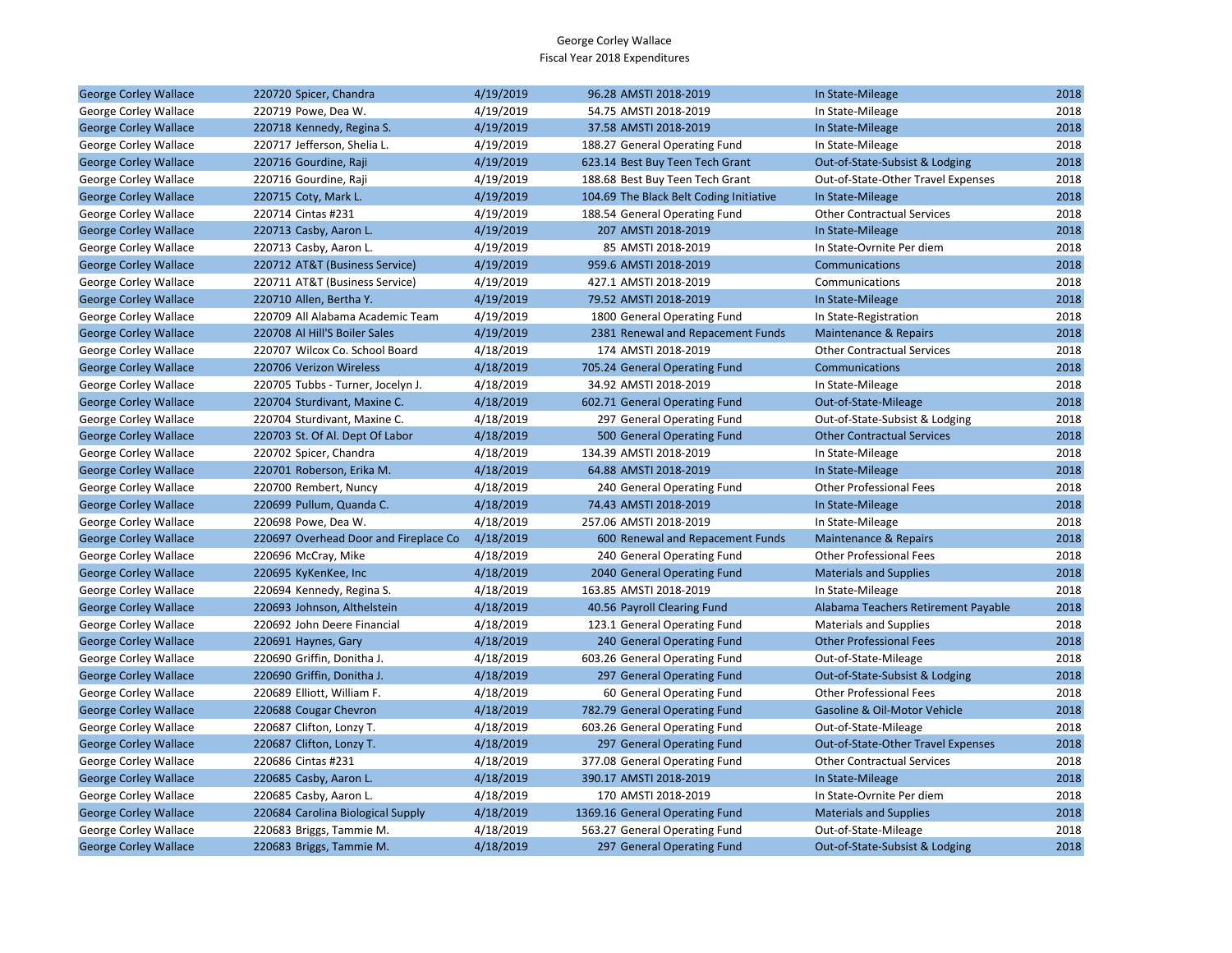| George Corley Wallace        | 220682 Bowie, Corey D.            | 4/18/2019 | 217.5 Payroll Clearing Fund                 | <b>Misc Deductions Payable</b>     | 2018 |
|------------------------------|-----------------------------------|-----------|---------------------------------------------|------------------------------------|------|
| <b>George Corley Wallace</b> | 220681 Blake, Larry               | 4/18/2019 | 40 General Operating Fund                   | <b>Materials and Supplies</b>      | 2018 |
| George Corley Wallace        | 220680 Bailey, David W.           | 4/18/2019 | 240 General Operating Fund                  | <b>Other Professional Fees</b>     | 2018 |
| <b>George Corley Wallace</b> | 220679 Allen, Bertha Y.           | 4/18/2019 | 131.78 AMSTI 2018-2019                      | In State-Mileage                   | 2018 |
| George Corley Wallace        | 220678 Airgas South, INC.         | 4/18/2019 | 2654.02 General Operating Fund              | <b>Materials and Supplies</b>      | 2018 |
| <b>George Corley Wallace</b> | 220678 Airgas South, INC.         | 4/18/2019 | 6419.78 Career Tech Dual Enrollment 18-19   | <b>Materials and Supplies</b>      | 2018 |
| George Corley Wallace        | 220677 Advanced Disposal          | 4/18/2019 | 649.61 General Operating Fund               | <b>Other Contractual Services</b>  | 2018 |
| <b>George Corley Wallace</b> | 220676 Adams, Debra N.            | 4/18/2019 | 2919.69 Mary Reynolds Babcock Foundation    | Non-governmental Gifts & Contracts | 2018 |
| George Corley Wallace        | 220675 ACCSHRMA                   | 4/18/2019 | 125 General Operating Fund                  | In State-Registration              | 2018 |
| <b>George Corley Wallace</b> | 220674 St. Of Al. Dept. Of Fin.   | 4/15/2019 | 1009.19 General Operating Fund              | Communications                     | 2018 |
| George Corley Wallace        | 220673 St. Of Al. Dept. Of Fin.   | 4/15/2019 | 1015.72 General Operating Fund              | Communications                     | 2018 |
| <b>George Corley Wallace</b> | 220672 St. Of Al. Dept. Of Fin.   | 4/15/2019 | 967.31 General Operating Fund               | Communications                     | 2018 |
| George Corley Wallace        | 220671 St. Of Al. Dept. Of Fin.   | 4/15/2019 | 1031.65 General Operating Fund              | Communications                     | 2018 |
| <b>George Corley Wallace</b> | 220670 Pitney Bowes               | 4/15/2019 | 1020.99 General Operating Fund              | Postage                            | 2018 |
| George Corley Wallace        | 220669 Pitney Bowes               | 4/15/2019 | 3241.83 General Operating Fund              | Rent - Equipment                   | 2018 |
| <b>George Corley Wallace</b> | 220668 Accs President Association | 4/15/2019 | 300 General Operating Fund                  | In State-Registration              | 2018 |
| George Corley Wallace        | 220662 First Cahawba Bankcard     | 4/12/2019 | 2099.61 General Operating Fund              | <b>Materials and Supplies</b>      | 2018 |
| <b>George Corley Wallace</b> | 220662 First Cahawba Bankcard     | 4/12/2019 | 3146.46 General Operating Fund              | Out-of-State-Subsist & Lodging     | 2018 |
| George Corley Wallace        | 220662 First Cahawba Bankcard     | 4/12/2019 | 53.95 General Operating Fund                | Computer Software-Non Cap          | 2018 |
| <b>George Corley Wallace</b> | 220662 First Cahawba Bankcard     | 4/12/2019 | 272 General Operating Fund                  | Out-of-State-Other Travel Expenses | 2018 |
| George Corley Wallace        | 220662 First Cahawba Bankcard     | 4/12/2019 | 3220 General Operating Fund                 | Out-of-State-Registration          | 2018 |
| <b>George Corley Wallace</b> | 220661 Logan, Shuntelra B.        | 4/12/2019 | 170 General Operating Fund                  | In State-Ovrnite Per diem          | 2018 |
| George Corley Wallace        | 220661 Logan, Shuntelra B.        | 4/12/2019 | 206.48 General Operating Fund               | In State-Mileage                   | 2018 |
| <b>George Corley Wallace</b> | 220660 Jefferson, Shelia L.       | 4/12/2019 | 188.27 General Operating Fund               | In State-Mileage                   | 2018 |
| George Corley Wallace        | 220659 Dixon, Colleen R.          | 4/12/2019 | 124.58 General Operating Fund               | In State-Mileage                   | 2018 |
| <b>George Corley Wallace</b> | 220658 Hobbs, David W.            | 4/12/2019 | 132 General Operating Fund                  | In State-Other Travel Exp          | 2018 |
| George Corley Wallace        | 220657 Vance, Laura L.            | 4/11/2019 | 366.42 General Operating Fund               | In State-Other Travel Exp          | 2018 |
| <b>George Corley Wallace</b> | 220657 Vance, Laura L.            | 4/11/2019 | 74.36 General Operating Fund                | In State-Mileage                   | 2018 |
| George Corley Wallace        | 220656 Tarver, Otis               | 4/11/2019 | 66 General Operating Fund                   | In State-Other Travel Exp          | 2018 |
| <b>George Corley Wallace</b> | 220655 Sturdivant, Maxine C.      | 4/11/2019 | 207.64 General Operating Fund               | In State-Mileage                   | 2018 |
| George Corley Wallace        | 220654 Stevenson, Donte           | 4/11/2019 | 66 General Operating Fund                   | In State-Other Travel Exp          | 2018 |
| <b>George Corley Wallace</b> | 220653 Rogers, Eric W.            | 4/11/2019 | 66 General Operating Fund                   | In State-Other Travel Exp          | 2018 |
| George Corley Wallace        | 220652 Phi Theta Kappa            | 4/11/2019 | 130 Phi Theta Kappa                         | Deposit Liabilities                | 2018 |
| <b>George Corley Wallace</b> | 220651 Lewis, Bonita T.           | 4/11/2019 | 132 General Operating Fund                  | In State-Other Travel Exp          | 2018 |
| George Corley Wallace        | 220650 Lewis, Bonita T.           | 4/11/2019 | 309.25 General Operating Fund               | Out-of-State-Subsist & Lodging     | 2018 |
| <b>George Corley Wallace</b> | 220650 Lewis, Bonita T.           | 4/11/2019 | 180 General Operating Fund                  | Out-of-State-Registration          | 2018 |
| George Corley Wallace        | 220649 Jackson, Brittany B.       | 4/11/2019 | 124.6 General Operating Fund                | In State-Mileage                   | 2018 |
| <b>George Corley Wallace</b> | 220648 Briggs, Tammie M.          | 4/11/2019 | 207.64 General Operating Fund               | In State-Mileage                   | 2018 |
| George Corley Wallace        | 220647 Barnes & Noble College     | 4/11/2019 | 142957.65 Auxiliary Enterprise-Unrestricted | <b>Bookstore Payables</b>          | 2018 |
| <b>George Corley Wallace</b> | 220646 Allen, Kenny               | 4/11/2019 | 198 General Operating Fund                  | In State-Other Travel Exp          | 2018 |
| George Corley Wallace        | 220645 Alabama Power Company      | 4/11/2019 | 53400.25 General Operating Fund             | Electricity                        | 2018 |
| <b>George Corley Wallace</b> | 220644 Alabama Power Company      | 4/11/2019 | 27.39 General Operating Fund                | Electricity                        | 2018 |
| George Corley Wallace        | 220643 Akins Upholstery           | 4/11/2019 | 400 General Operating Fund                  | Maintenance & Repairs              | 2018 |
| <b>George Corley Wallace</b> | 220642 Accs President Association | 4/11/2019 | 300 General Operating Fund                  | In State-Registration              | 2018 |
| George Corley Wallace        | 220641 Crutcher. Howard           | 4/8/2019  | 15000 Best Buy Teen Tech Grant              | Alterations                        | 2018 |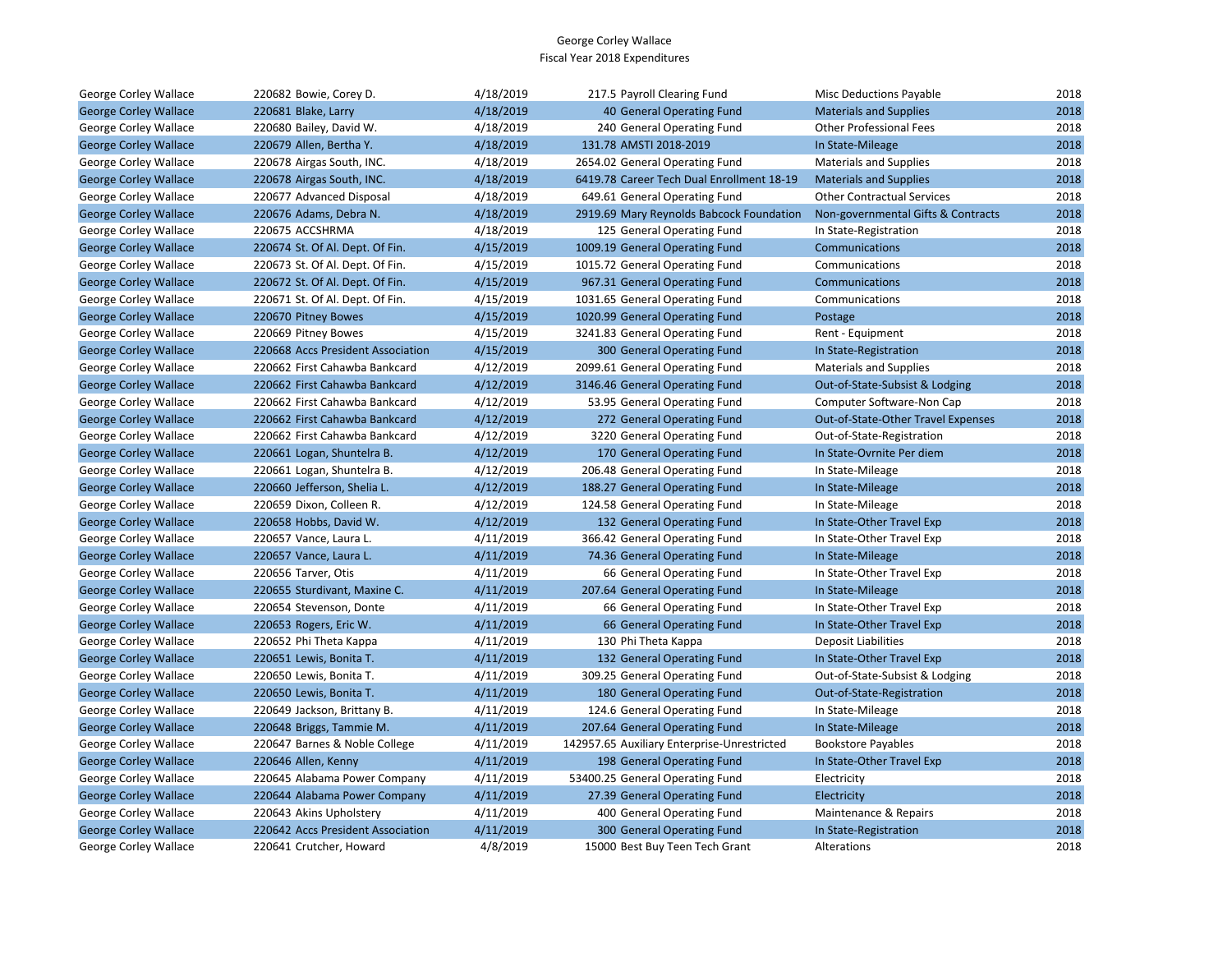| <b>George Corley Wallace</b> | 220640 Walker, Shermanita        | 4/5/2019 | 268.77 AMSTI 2018-2019               | In State-Mileage                  | 2018 |
|------------------------------|----------------------------------|----------|--------------------------------------|-----------------------------------|------|
| George Corley Wallace        | 220639 Verified Credentials A/R  | 4/5/2019 | 52.2 General Operating Fund          | <b>Other Contractual Services</b> | 2018 |
| <b>George Corley Wallace</b> | 220638 Trane Company (Parts)     | 4/5/2019 | 1032.5 Renewal and Repacement Funds  | <b>Maintenance &amp; Repairs</b>  | 2018 |
| George Corley Wallace        | 220637 Thyssenkrupp Elevator     | 4/5/2019 | 3004.65 General Operating Fund       | Service Contracts-Equipment       | 2018 |
| <b>George Corley Wallace</b> | 220636 Theiss, Sheila            | 4/5/2019 | 88.62 General Operating Fund         | In State-Mileage                  | 2018 |
| George Corley Wallace        | 220635 Spicer, Chandra           | 4/5/2019 | 51.1 AMSTI 2018-2019                 | In State-Mileage                  | 2018 |
| <b>George Corley Wallace</b> | 220634 Servpro Of Centreville    | 4/5/2019 | 7313.82 Renewal and Repacement Funds | Maintenance & Repairs             | 2018 |
| George Corley Wallace        | 220633 Rembert, Nuncy            | 4/5/2019 | 240 General Operating Fund           | <b>Other Professional Fees</b>    | 2018 |
| <b>George Corley Wallace</b> | 220632 Powe, Dea W.              | 4/5/2019 | 115.3 AMSTI 2018-2019                | In State-Mileage                  | 2018 |
| George Corley Wallace        | 220631 On-Site Drug Collections  | 4/5/2019 | 418 General Operating Fund           | <b>Testing Expense</b>            | 2018 |
| <b>George Corley Wallace</b> | 220630 Office Depot              | 4/5/2019 | 194.45 General Operating Fund        | <b>Materials and Supplies</b>     | 2018 |
| George Corley Wallace        | 220629 Kennedy, Regina S.        | 4/5/2019 | 353.92 AMSTI 2018-2019               | In State-Mileage                  | 2018 |
| <b>George Corley Wallace</b> | 220628 Jackson, Teresa A.        | 4/5/2019 | 97.5 General Operating Fund          | <b>Other Contractual Services</b> | 2018 |
| George Corley Wallace        | 220627 Jackson, Brandy R.        | 4/5/2019 | 97.5 General Operating Fund          | <b>Other Contractual Services</b> | 2018 |
| <b>George Corley Wallace</b> | 220626 Grooms, Jonathan          | 4/5/2019 | 240 General Operating Fund           | <b>Other Professional Fees</b>    | 2018 |
| George Corley Wallace        | 220625 Fuller Building Company   | 4/5/2019 | 30.39 General Operating Fund         | <b>Materials and Supplies</b>     | 2018 |
| <b>George Corley Wallace</b> | 220624 FedEx                     | 4/5/2019 | 36.37 General Operating Fund         | Postage                           | 2018 |
| George Corley Wallace        | 220624 FedEx                     | 4/5/2019 | 27.01 AMSTI 2018-2019                | Postage                           | 2018 |
| <b>George Corley Wallace</b> | 220623 Elliott, William F.       | 4/5/2019 | 60 General Operating Fund            | <b>Other Contractual Services</b> | 2018 |
| George Corley Wallace        | 220622 Elliott, Frank            | 4/5/2019 | 600 General Operating Fund           | In State-Other Travel Exp         | 2018 |
| <b>George Corley Wallace</b> | 220621 Elliott, Frank            | 4/5/2019 | 340 General Operating Fund           | In State-Other Travel Exp         | 2018 |
| George Corley Wallace        | 220620 Elliott, Frank            | 4/5/2019 | 340 General Operating Fund           | In State-Other Travel Exp         | 2018 |
| <b>George Corley Wallace</b> | 220619 Elliott, Frank            | 4/5/2019 | 600 General Operating Fund           | In State-Other Travel Exp         | 2018 |
| George Corley Wallace        | 220618 Elliott, Frank            | 4/5/2019 | 600 General Operating Fund           | In State-Other Travel Exp         | 2018 |
| <b>George Corley Wallace</b> | 220617 Elliott, Frank            | 4/5/2019 | 340 General Operating Fund           | In State-Other Travel Exp         | 2018 |
| George Corley Wallace        | 220616 Coty, Mark L.             | 4/5/2019 | 69.43 AMSTI 2018-2019                | In State-Mileage                  | 2018 |
| <b>George Corley Wallace</b> | 220615 Copy Products Company     | 4/5/2019 | 949.01 AMSTI 2018-2019               | Service Contracts-Equipment       | 2018 |
| George Corley Wallace        | 220614 Cintas #231               | 4/5/2019 | 188.54 General Operating Fund        | <b>Other Contractual Services</b> | 2018 |
| <b>George Corley Wallace</b> | 220613 Casby, Aaron L.           | 4/5/2019 | 170 AMSTI 2018-2019                  | In State-Ovrnite Per diem         | 2018 |
| George Corley Wallace        | 220613 Casby, Aaron L.           | 4/5/2019 | 441.61 AMSTI 2018-2019               | In State-Mileage                  | 2018 |
| <b>George Corley Wallace</b> | 220612 Allen, Bertha Y.          | 4/5/2019 | 94.54 AMSTI 2018-2019                | In State-Mileage                  | 2018 |
| George Corley Wallace        | 220611 Alabama Power Company     | 4/5/2019 | 3495.1 General Operating Fund        | Electricity                       | 2018 |
| <b>George Corley Wallace</b> | 220610 Aacubo                    | 4/5/2019 | 100 General Operating Fund           | <b>Memberships</b>                | 2018 |
| George Corley Wallace        | 220609 Wccs Selma Foundation     | 4/1/2019 | 498.63 Payroll Clearing Fund         | Misc Deductions Payable           | 2018 |
| <b>George Corley Wallace</b> | 220608 Wallace Communtiy College | 4/1/2019 | 79 Payroll Clearing Fund             | <b>Misc Deductions Payable</b>    | 2018 |
| George Corley Wallace        | 220607 Variable Annuity Life Ins | 4/1/2019 | 1500 Payroll Clearing Fund           | Misc Deductions Payable           | 2018 |
| <b>George Corley Wallace</b> | 220606 Unum                      | 4/1/2019 | 12.95 Payroll Clearing Fund          | <b>Misc Deductions Payable</b>    | 2018 |
| George Corley Wallace        | 220605 United Way Of Selma & Dal | 4/1/2019 | 154 Payroll Clearing Fund            | <b>Misc Deductions Payable</b>    | 2018 |
| <b>George Corley Wallace</b> | 220604 St. of AL. Child Support  | 4/1/2019 | 981 Payroll Clearing Fund            | <b>Misc Deductions Payable</b>    | 2018 |
| George Corley Wallace        | 220603 Reding, Curtis C.         | 4/1/2019 | 2236 Payroll Clearing Fund           | <b>Misc Deductions Payable</b>    | 2018 |
| <b>George Corley Wallace</b> | 220602 New York Life & Annuity   | 4/1/2019 | 2843.76 Payroll Clearing Fund        | <b>Misc Deductions Payable</b>    | 2018 |
| George Corley Wallace        | 220601 Liberty National Life Ins | 4/1/2019 | 490.43 Payroll Clearing Fund         | Misc Deductions Payable           | 2018 |
| <b>George Corley Wallace</b> | 220600 Great-West Retirement Ser | 4/1/2019 | 50 Payroll Clearing Fund             | <b>Misc Deductions Payable</b>    | 2018 |
| George Corley Wallace        | 220599 Educator Benefits Corp.   | 4/1/2019 | 795.72 Payroll Clearing Fund         | <b>Misc Deductions Payable</b>    | 2018 |
| <b>George Corley Wallace</b> | 220598 District Court Of Dallas  | 4/1/2019 | 150 Payroll Clearing Fund            | <b>Misc Deductions Payable</b>    | 2018 |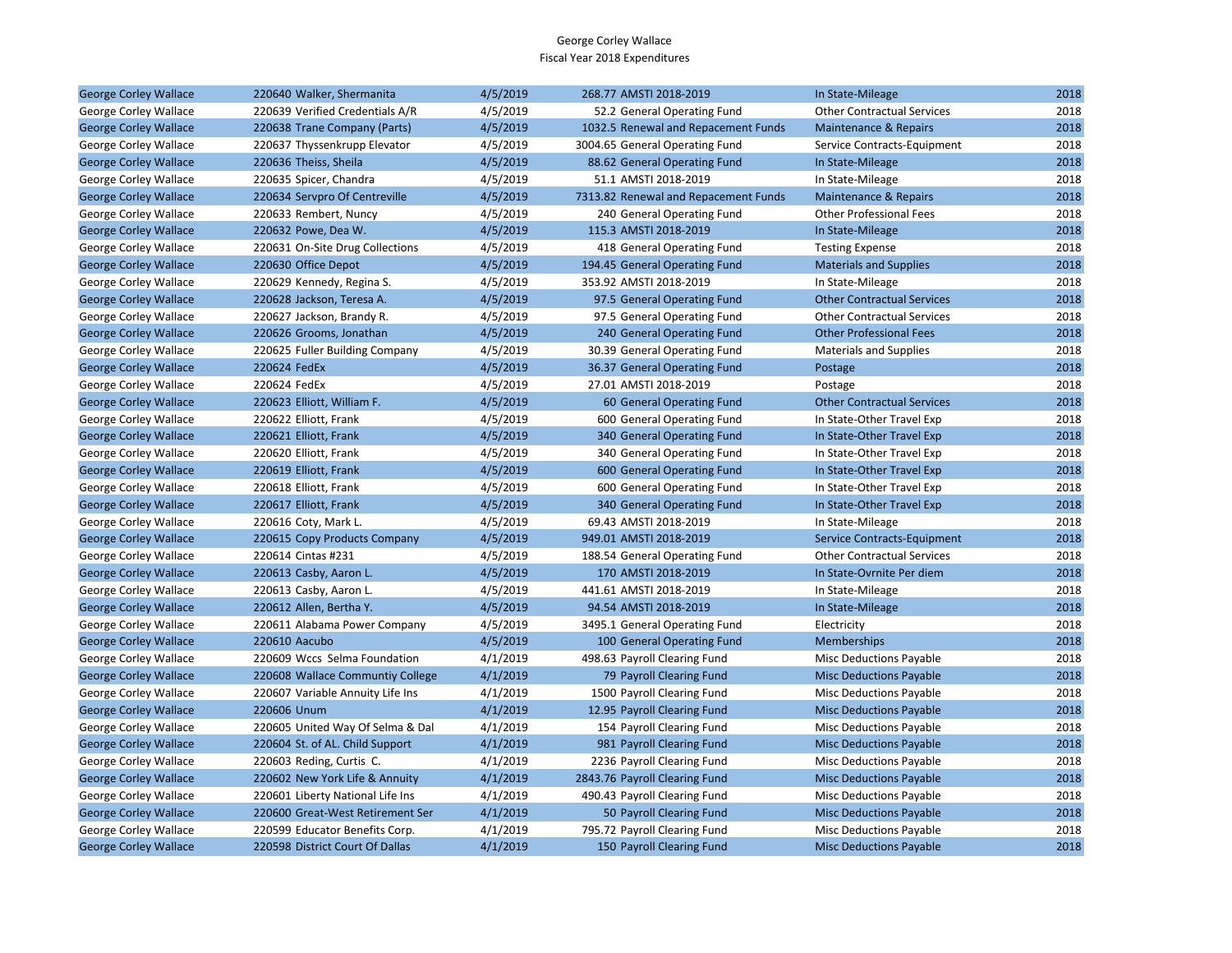| George Corley Wallace        | 220597 Colonial Life Insurance C       | 4/1/2019  | 2353.34 Payroll Clearing Fund      | <b>Misc Deductions Payable</b>    | 2018 |
|------------------------------|----------------------------------------|-----------|------------------------------------|-----------------------------------|------|
| <b>George Corley Wallace</b> | 220596 Allstate                        | 4/1/2019  | 464.77 Payroll Clearing Fund       | <b>Misc Deductions Payable</b>    | 2018 |
| George Corley Wallace        | 220595 Alabama Dept. Of Revenue        | 4/1/2019  | 888 Payroll Clearing Fund          | <b>Misc Deductions Payable</b>    | 2018 |
| <b>George Corley Wallace</b> | 220594 Aflac                           | 4/1/2019  | 3489.01 Payroll Clearing Fund      | <b>Misc Deductions Payable</b>    | 2018 |
| George Corley Wallace        | 220593 Elliott, Frank                  | 3/29/2019 | 340 General Operating Fund         | In State-Other Travel Exp         | 2018 |
| <b>George Corley Wallace</b> | 220592 Elliott, Frank                  | 3/29/2019 | 600 General Operating Fund         | In State-Other Travel Exp         | 2018 |
| George Corley Wallace        | 220591 Elliott, Frank                  | 3/29/2019 | 600 General Operating Fund         | In State-Other Travel Exp         | 2018 |
| <b>George Corley Wallace</b> | 220590 Wal Mart                        | 3/28/2019 | 165 General Operating Fund         | Non-capitalized Equipment         | 2018 |
| George Corley Wallace        | 220589 Verizon Wireless                | 3/28/2019 | 485.85 AMSTI 2018-2019             | Communications                    | 2018 |
| <b>George Corley Wallace</b> | 220589 Verizon Wireless                | 3/28/2019 | 120.03 General Operating Fund      | Communications                    | 2018 |
| George Corley Wallace        | 220588 U.S. Bank Equipment Finance     | 3/28/2019 | 156.12 AE Reg State 2018-2019      | Rent - Equipment                  | 2018 |
| <b>George Corley Wallace</b> | 220587 Teklinks, Inc.                  | 3/28/2019 | 42475 General Operating Fund       | <b>Technology-Non Capital</b>     | 2018 |
| George Corley Wallace        | 220586 Strickland Companies            | 3/28/2019 | 1732.41 General Operating Fund     | <b>Materials and Supplies</b>     | 2018 |
| <b>George Corley Wallace</b> | 220585 Steward Properties LLC          | 3/28/2019 | 6998 AMSTI 2018-2019               | <b>Rent - Facilities</b>          | 2018 |
| George Corley Wallace        | 220584 Steele, Michael D.              | 3/28/2019 | 240 General Operating Fund         | <b>Other Contractual Services</b> | 2018 |
| <b>George Corley Wallace</b> | 220583 Spire Alabama Inc.              | 3/28/2019 | 9983.1 General Operating Fund      | Gas & Heating Fuel                | 2018 |
| George Corley Wallace        | 220582 Southern Pipe & Supply          | 3/28/2019 | 218.44 General Operating Fund      | <b>Materials and Supplies</b>     | 2018 |
| <b>George Corley Wallace</b> | 220581 Smith, Jerry D.                 | 3/28/2019 | 2000 General Operating Fund        | <b>Other Contractual Services</b> | 2018 |
| George Corley Wallace        | 220580 Shred-It Usa, Inc.              | 3/28/2019 | 235.23 General Operating Fund      | <b>Other Contractual Services</b> | 2018 |
| <b>George Corley Wallace</b> | 220579 Selma Water Works Board         | 3/28/2019 | 14.5 General Operating Fund        | Water & Sewer                     | 2018 |
| George Corley Wallace        | 220578 Selma Beauty Supply             | 3/28/2019 | 2248.1 General Operating Fund      | Purchases for Re-Sale             | 2018 |
| <b>George Corley Wallace</b> | 220577 Roper, Ethel B.                 | 3/28/2019 | 998 General Operating Fund         | <b>Other Contractual Services</b> | 2018 |
| George Corley Wallace        | 220576 Reynolds, Jennifer              | 3/28/2019 | 147.32 General Operating Fund      | In State-Mileage                  | 2018 |
| <b>George Corley Wallace</b> | 220576 Reynolds, Jennifer              | 3/28/2019 | 69.5 General Operating Fund        | In State-Other Travel Exp         | 2018 |
| George Corley Wallace        | 220575 Purdie, James D.                | 3/28/2019 | 771.4 General Operating Fund       | <b>Other Contractual Services</b> | 2018 |
| <b>George Corley Wallace</b> | 220574 Promoversity                    | 3/28/2019 | 409.5 General Operating Fund       | <b>Materials and Supplies</b>     | 2018 |
| George Corley Wallace        | 220573 Pitney Bowes                    | 3/28/2019 | 100.79 General Operating Fund      | <b>Materials and Supplies</b>     | 2018 |
| <b>George Corley Wallace</b> | 220572 Phi Theta Kappa                 | 3/28/2019 | 2872 General Operating Fund        | Out-of-State-Registration         | 2018 |
| George Corley Wallace        | 220571 Perkins, Roderick               | 3/28/2019 | 831.77 General Operating Fund      | <b>Other Contractual Services</b> | 2018 |
| <b>George Corley Wallace</b> | 220570 One Way Book Store              | 3/28/2019 | 209.7 General Operating Fund       | <b>Materials and Supplies</b>     | 2018 |
| George Corley Wallace        | 220569 Montgomery County School        | 3/28/2019 | 973 AMSTI 2018-2019                | <b>Other Contractual Services</b> | 2018 |
| <b>George Corley Wallace</b> | 220568 MedPro Waste Disposal, LLC      | 3/28/2019 | 140 General Operating Fund         | <b>Other Contractual Services</b> | 2018 |
| George Corley Wallace        | 220567 Liberty Disposal Inc            | 3/28/2019 | 2323 General Operating Fund        | <b>Other Contractual Services</b> | 2018 |
| <b>George Corley Wallace</b> | 220566 Kidd, Anessa L.                 | 3/28/2019 | 147.32 General Operating Fund      | In State-Mileage                  | 2018 |
| George Corley Wallace        | 220566 Kidd, Anessa L.                 | 3/28/2019 | 69.5 General Operating Fund        | In State-Other Travel Exp         | 2018 |
| <b>George Corley Wallace</b> | 220565 Jordan, Judy Y.                 | 3/28/2019 | 800 General Operating Fund         | <b>Other Contractual Services</b> | 2018 |
| George Corley Wallace        | 220564 Jackson, Eric L.                | 3/28/2019 | 900 General Operating Fund         | <b>Other Contractual Services</b> | 2018 |
| <b>George Corley Wallace</b> | 220563 Hunter, Otto W.                 | 3/28/2019 | 600 AMSTI 2018-2019                | <b>Other Contractual Services</b> | 2018 |
| George Corley Wallace        | 220562 Harrell's Refrigeration Service | 3/28/2019 | 195 Renewal and Repacement Funds   | Maintenance & Repairs             | 2018 |
| <b>George Corley Wallace</b> | 220561 Gordon, Rachel L.               | 3/28/2019 | 757 Student Support Services 18-19 | In State-Other Travel Exp         | 2018 |
| George Corley Wallace        | 220560 Fuller Building Company         | 3/28/2019 | 55.54 General Operating Fund       | <b>Materials and Supplies</b>     | 2018 |
| <b>George Corley Wallace</b> | 220559 First Cahawba Bankcard          | 3/28/2019 | 585 General Operating Fund         | In State-Registration             | 2018 |
| George Corley Wallace        | 220559 First Cahawba Bankcard          | 3/28/2019 | 865.08 General Operating Fund      | In State-Other Travel Exp         | 2018 |
| <b>George Corley Wallace</b> | 220558 Farmers Feed Service            | 3/28/2019 | 181.65 General Operating Fund      | Maintenance & Repairs             | 2018 |
| George Corley Wallace        | 220557 Ellucian Company L.P.           | 3/28/2019 | 16521 General Operating Fund       | <b>Technology-Non Capital</b>     | 2018 |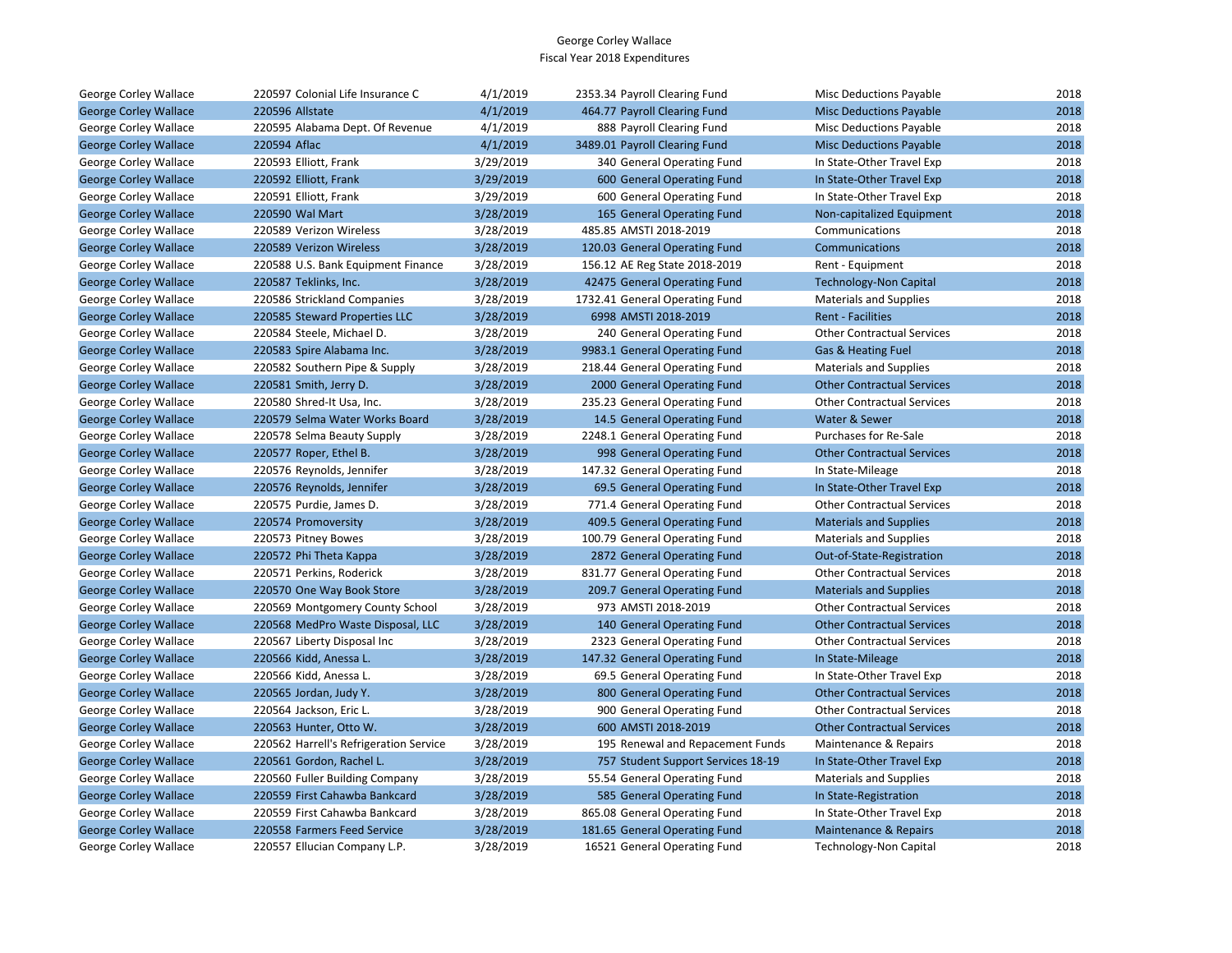| <b>George Corley Wallace</b> | 220556 Dyna Lift                  | 3/28/2019 | 165 General Operating Fund            | Maintenance & Repairs              | 2018 |
|------------------------------|-----------------------------------|-----------|---------------------------------------|------------------------------------|------|
| George Corley Wallace        | 220555 Dosey, Chantae T.          | 3/28/2019 | 69.5 General Operating Fund           | In State-Other Travel Exp          | 2018 |
| <b>George Corley Wallace</b> | 220554 Dish Network               | 3/28/2019 | 111.02 General Operating Fund         | <b>Other Contractual Services</b>  | 2018 |
| George Corley Wallace        | 220553 Dallas County Board Of Ed  | 3/28/2019 | 118.5 AMSTI 2018-2019                 | <b>Other Contractual Services</b>  | 2018 |
| <b>George Corley Wallace</b> | 220552 Clay, Neokee               | 3/28/2019 | 833 General Operating Fund            | <b>Other Contractual Services</b>  | 2018 |
| George Corley Wallace        | 220551 Cintas #231                | 3/28/2019 | 188.54 General Operating Fund         | <b>Other Contractual Services</b>  | 2018 |
| <b>George Corley Wallace</b> | 220550 Carquest                   | 3/28/2019 | 22.72 General Operating Fund          | Maintenance & Repairs              | 2018 |
| George Corley Wallace        | 220549 Black, Jearel L.           | 3/28/2019 | 1248 General Operating Fund           | <b>Other Contractual Services</b>  | 2018 |
| <b>George Corley Wallace</b> | 220548 BBS Enterprise             | 3/28/2019 | 17335 General Operating Fund          | <b>Other Contractual Services</b>  | 2018 |
| George Corley Wallace        | 220547 Barnes & Noble College     | 3/28/2019 | 528.2 Student Support Services 18-19  | <b>Internal Purchases</b>          | 2018 |
| <b>George Corley Wallace</b> | 220546 Auto-Owers Insurance       | 3/28/2019 | 9665.84 General Operating Fund        | Insurance & Bonding                | 2018 |
| George Corley Wallace        | 220545 AT&T Alabama               | 3/28/2019 | 126.57 General Operating Fund         | Communications                     | 2018 |
| <b>George Corley Wallace</b> | 220544 AT&T (Business Service)    | 3/28/2019 | 64.53 AMSTI 2018-2019                 | Communications                     | 2018 |
| George Corley Wallace        | 220543 Applied Security Concepts  | 3/28/2019 | 99 General Operating Fund             | <b>Other Contractual Services</b>  | 2018 |
| <b>George Corley Wallace</b> | 220542 Wynn, Scott O.             | 3/26/2019 | 240 General Operating Fund            | <b>Other Professional Fees</b>     | 2018 |
| George Corley Wallace        | 220541 Thomas, Herbert H.         | 3/26/2019 | 330.46 Student Support Services 17-18 | Out-of-State-Subsist & Lodging     | 2018 |
| <b>George Corley Wallace</b> | 220540 PEEHIP                     | 3/26/2019 | 1493.33 General Operating Fund        | Health Insurance-Institution Share | 2018 |
| George Corley Wallace        | 220539 McRae-Gaines Learning Ctn  | 3/26/2019 | 1040 General Operating Fund           | Scholarships                       | 2018 |
| <b>George Corley Wallace</b> | 220538 McCray, Mike               | 3/26/2019 | 240 General Operating Fund            | <b>Other Professional Fees</b>     | 2018 |
| George Corley Wallace        | 220537 Mauldin, Reginald O.       | 3/26/2019 | 218.5 General Operating Fund          | In State-Registration              | 2018 |
| <b>George Corley Wallace</b> | 220537 Mauldin, Reginald O.       | 3/26/2019 | 403.54 General Operating Fund         | In State-Other Travel Exp          | 2018 |
| George Corley Wallace        | 220536 Jefferson, Shelia L.       | 3/26/2019 | 188.27 General Operating Fund         | In State-Mileage                   | 2018 |
| <b>George Corley Wallace</b> | 220535 Haynes, Gary               | 3/26/2019 | 240 General Operating Fund            | <b>Other Professional Fees</b>     | 2018 |
| George Corley Wallace        | 220534 Gourdine, Raji             | 3/26/2019 | 134.56 General Operating Fund         | In State-Mileage                   | 2018 |
| <b>George Corley Wallace</b> | 220534 Gourdine, Raji             | 3/26/2019 | 300 General Operating Fund            | In State-Ovrnite Per diem          | 2018 |
| George Corley Wallace        | 220533 Gordon, Rachel L.          | 3/26/2019 | 91.5 Student Support Services 17-18   | Out-of-State-Subsist & Lodging     | 2018 |
| <b>George Corley Wallace</b> | 220532 Galls, LLC                 | 3/26/2019 | 54.61 General Operating Fund          | <b>Materials and Supplies</b>      | 2018 |
| George Corley Wallace        | 220531 Dinn Brothers              | 3/26/2019 | 189 General Operating Fund            | <b>Materials and Supplies</b>      | 2018 |
| <b>George Corley Wallace</b> | 220530 Coabe Conference           | 3/26/2019 | 575 Adult Education COABE             | Out-of-State-Registration          | 2018 |
| George Corley Wallace        | 220529 Chapman, Channie L.        | 3/26/2019 | 91.5 Student Support Services 17-18   | Out-of-State-Subsist & Lodging     | 2018 |
| <b>George Corley Wallace</b> | 220528 Bowie, Corey D.            | 3/26/2019 | 110 General Operating Fund            | <b>Materials and Supplies</b>      | 2018 |
| George Corley Wallace        | 220527 Berney Office Solutions    | 3/26/2019 | 40.17 Talent Search 2017-2018         | Service Contracts-Equipment        | 2018 |
| <b>George Corley Wallace</b> | 220526 Arrant, Rodney             | 3/26/2019 | 240 General Operating Fund            | <b>Other Professional Fees</b>     | 2018 |
| George Corley Wallace        | 900027995 Simmons Gloria Dean     | 3/25/2019 | 5687.92 PAYROLL                       | PAYROLL                            | 2018 |
| <b>George Corley Wallace</b> | 900027994 Page Melinda Ann        | 3/25/2019 | 3997.5 PAYROLL                        | <b>PAYROLL</b>                     | 2018 |
| George Corley Wallace        | 900027993 Pettway Alonzia         | 3/25/2019 | 2966.92 PAYROLL                       | PAYROLL                            | 2018 |
| <b>George Corley Wallace</b> | 900027992 Heard Anthony           | 3/25/2019 | 2966.92 PAYROLL                       | <b>PAYROLL</b>                     | 2018 |
| George Corley Wallace        | 900027991 Harvell Robert L        | 3/25/2019 | 2887.25 PAYROLL                       | PAYROLL                            | 2018 |
| <b>George Corley Wallace</b> | 900027990 Moore Timothy           | 3/25/2019 | 3442.58 PAYROLL                       | <b>PAYROLL</b>                     | 2018 |
| George Corley Wallace        | 900027989 Mauldin Reginald Otis   | 3/25/2019 | 4076.75 PAYROLL                       | PAYROLL                            | 2018 |
| <b>George Corley Wallace</b> | 900027988 Haralson Isaiah S       | 3/25/2019 | 2808.17 PAYROLL                       | <b>PAYROLL</b>                     | 2018 |
| George Corley Wallace        | 900027987 Austin Tampatha         | 3/25/2019 | 3012.92 PAYROLL                       | PAYROLL                            | 2018 |
| <b>George Corley Wallace</b> | 900027986 Chesnut Veronica S      | 3/25/2019 | 2416.67 PAYROLL                       | <b>PAYROLL</b>                     | 2018 |
| George Corley Wallace        | 900027985 Vance Laura Lynn        | 3/25/2019 | 4473.58 PAYROLL                       | PAYROLL                            | 2018 |
| <b>George Corley Wallace</b> | 900027984 Jackson Brittany Brooks | 3/25/2019 | 3204.08 PAYROLL                       | <b>PAYROLL</b>                     | 2018 |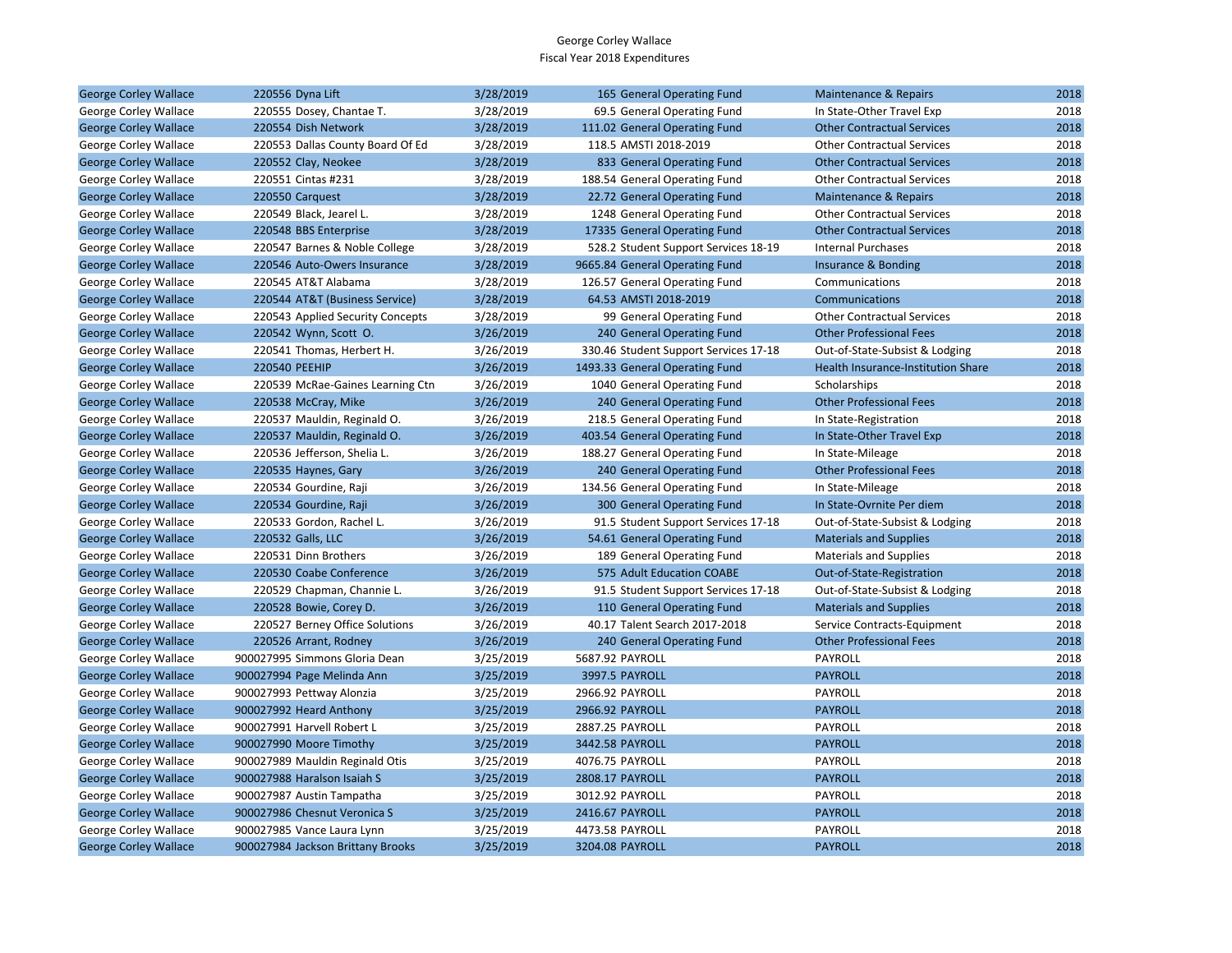| George Corley Wallace        | 900027983 Evans Naopi Lc           | 3/25/2019 | 3125.08 PAYROLL  | <b>PAYROLL</b> | 2018 |
|------------------------------|------------------------------------|-----------|------------------|----------------|------|
| <b>George Corley Wallace</b> | 900027982 Davis Mary Lee           | 3/25/2019 | 3680.17 PAYROLL  | <b>PAYROLL</b> | 2018 |
| George Corley Wallace        | 900027981 Bell Vickie D            | 3/25/2019 | 2728.58 PAYROLL  | PAYROLL        | 2018 |
| <b>George Corley Wallace</b> | 900027980 Whatley Andrew Douglas   | 3/25/2019 | 2649.42 PAYROLL  | <b>PAYROLL</b> | 2018 |
| George Corley Wallace        | 900027979 Jackson Vincent Keith    | 3/25/2019 | 2416.67 PAYROLL  | PAYROLL        | 2018 |
| <b>George Corley Wallace</b> | 900027978 Dysart Charles J         | 3/25/2019 | 5774.17 PAYROLL  | <b>PAYROLL</b> | 2018 |
| George Corley Wallace        | 900027977 Berry Lee                | 3/25/2019 | 2570.08 PAYROLL  | PAYROLL        | 2018 |
| <b>George Corley Wallace</b> | 900027976 Moultrie Eddie James     | 3/25/2019 | 4473.58 PAYROLL  | <b>PAYROLL</b> | 2018 |
| George Corley Wallace        | 900027975 Patterson Ray Anthony    | 3/25/2019 | 3046.08 PAYROLL  | PAYROLL        | 2018 |
| <b>George Corley Wallace</b> | 900027974 Bennett Robbyn V.        | 3/25/2019 | 8492 PAYROLL     | <b>PAYROLL</b> | 2018 |
| George Corley Wallace        | 900027973 Allison Eric Preston     | 3/25/2019 | 6177.92 PAYROLL  | PAYROLL        | 2018 |
| <b>George Corley Wallace</b> | 900027972 Adams Dorothy J          | 3/25/2019 | 2416.67 PAYROLL  | <b>PAYROLL</b> | 2018 |
| George Corley Wallace        | 900027971 Jackson Irma Jean        | 3/25/2019 | 3046.08 PAYROLL  | PAYROLL        | 2018 |
| <b>George Corley Wallace</b> | 900027970 Headley Linda Fay        | 3/25/2019 | 2728.58 PAYROLL  | <b>PAYROLL</b> | 2018 |
| George Corley Wallace        | 900027969 Reynolds Jennifer M      | 3/25/2019 | 3838.67 PAYROLL  | PAYROLL        | 2018 |
| <b>George Corley Wallace</b> | 900027968 Melton Elaine Alina      | 3/25/2019 | 2490.42 PAYROLL  | <b>PAYROLL</b> | 2018 |
| George Corley Wallace        | 900027967 Kidd Anessa Lynn         | 3/25/2019 | 7806.5 PAYROLL   | PAYROLL        | 2018 |
| <b>George Corley Wallace</b> | 900027966 Dosey Chantae Thomas     | 3/25/2019 | 2172.92 PAYROLL  | <b>PAYROLL</b> | 2018 |
| George Corley Wallace        | 900027965 Deavers Lori Evelyn      | 3/25/2019 | 2416.67 PAYROLL  | PAYROLL        | 2018 |
| <b>George Corley Wallace</b> | 900027964 Vandiver Kewanda Thomas  | 3/25/2019 | 3521.5 PAYROLL   | <b>PAYROLL</b> | 2018 |
| George Corley Wallace        | 900027963 Rudolph Darlene King     | 3/25/2019 | 3374.67 PAYROLL  | PAYROLL        | 2018 |
| <b>George Corley Wallace</b> | 900027962 Powell William S.        | 3/25/2019 | 1040 PAYROLL     | <b>PAYROLL</b> | 2018 |
| George Corley Wallace        | 900027961 Logan Shuntelra Bernice  | 3/25/2019 | 4409.58 PAYROLL  | PAYROLL        | 2018 |
| <b>George Corley Wallace</b> | 900027960 Godwin Connie Estes      | 3/25/2019 | 2080 PAYROLL     | <b>PAYROLL</b> | 2018 |
| George Corley Wallace        | 900027959 Clifton Lonzy T.         | 3/25/2019 | 7307.9 PAYROLL   | PAYROLL        | 2018 |
| <b>George Corley Wallace</b> | 900027958 Bonner Irene G           | 3/25/2019 | 2416.67 PAYROLL  | <b>PAYROLL</b> | 2018 |
| George Corley Wallace        | 900027957 Hannah Marcus A.         | 3/25/2019 | 1241.67 PAYROLL  | PAYROLL        | 2018 |
| <b>George Corley Wallace</b> | 900027956 Turner Herman W.         | 3/25/2019 | 1300 PAYROLL     | <b>PAYROLL</b> | 2018 |
| George Corley Wallace        | 900027955 Harper April M           | 3/25/2019 | 1170 PAYROLL     | PAYROLL        | 2018 |
| <b>George Corley Wallace</b> | 900027954 Graham Glen Partick      | 3/25/2019 | 250 PAYROLL      | <b>PAYROLL</b> | 2018 |
| George Corley Wallace        | 900027953 Maxey Willie E.          | 3/25/2019 | 433.33 PAYROLL   | PAYROLL        | 2018 |
| <b>George Corley Wallace</b> | 900027952 Evans Duane A            | 3/25/2019 | 4546.84 PAYROLL  | <b>PAYROLL</b> | 2018 |
| George Corley Wallace        | 900027951 Bailey Danny L           | 3/25/2019 | 260 PAYROLL      | PAYROLL        | 2018 |
| <b>George Corley Wallace</b> | 900027950 Washington Desiree M     | 3/25/2019 | 2824.6 PAYROLL   | <b>PAYROLL</b> | 2018 |
| George Corley Wallace        | 900027949 Thomas Herbert Hoover    | 3/25/2019 | 6406.5 PAYROLL   | PAYROLL        | 2018 |
| <b>George Corley Wallace</b> | 900027948 Theiss Sheila Ann        | 3/25/2019 | 3642.17 PAYROLL  | <b>PAYROLL</b> | 2018 |
| George Corley Wallace        | 900027947 Pettway Adam Clayton     | 3/25/2019 | 3202.3 PAYROLL   | PAYROLL        | 2018 |
| <b>George Corley Wallace</b> | 900027946 Motley Bettye Steele     | 3/25/2019 | 14732.89 PAYROLL | <b>PAYROLL</b> | 2018 |
| George Corley Wallace        | 900027945 Moore Kathy J            | 3/25/2019 | 5196.75 PAYROLL  | PAYROLL        | 2018 |
| <b>George Corley Wallace</b> | 900027944 Jefferson Shelia Lawanda | 3/25/2019 | 3918 PAYROLL     | <b>PAYROLL</b> | 2018 |
| George Corley Wallace        | 900027943 Griffin Donitha J.       | 3/25/2019 | 10731.58 PAYROLL | PAYROLL        | 2018 |
| <b>George Corley Wallace</b> | 900027942 Gordon Rachel L          | 3/25/2019 | 3642.17 PAYROLL  | <b>PAYROLL</b> | 2018 |
| George Corley Wallace        | 900027941 Duck Cindy               | 3/25/2019 | 3464.5 PAYROLL   | PAYROLL        | 2018 |
| <b>George Corley Wallace</b> | 900027940 Curtis Valerie Pandora   | 3/25/2019 | 2728.58 PAYROLL  | <b>PAYROLL</b> | 2018 |
| <b>George Corley Wallace</b> | 900027939 Chapman Channie Loraine  | 3/25/2019 | 3646.07 PAYROLL  | PAYROLL        | 2018 |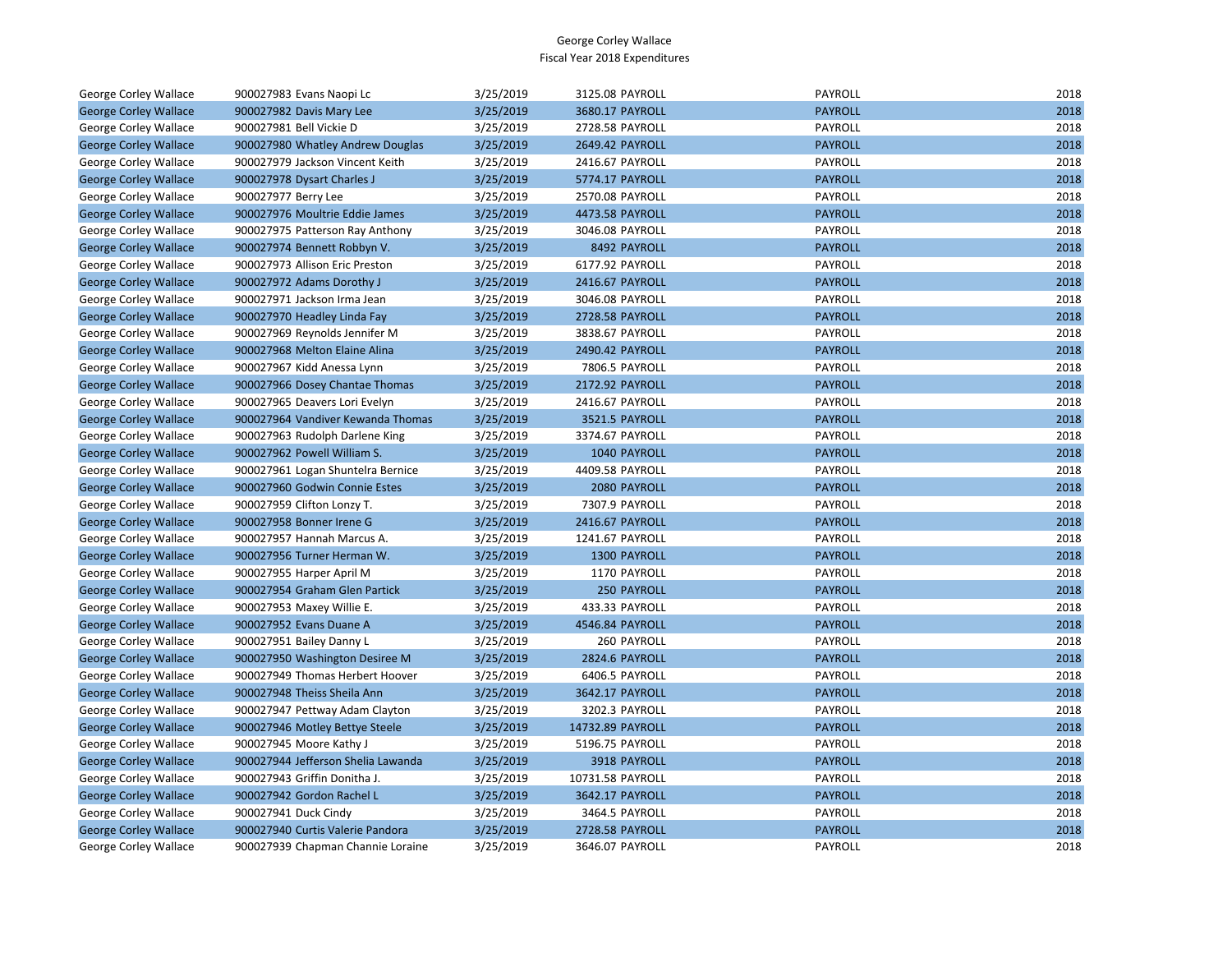| <b>George Corley Wallace</b> | 900027938 Brown Karen E.            | 3/25/2019 | 3326.81 PAYROLL | <b>PAYROLL</b> | 2018 |
|------------------------------|-------------------------------------|-----------|-----------------|----------------|------|
| George Corley Wallace        | 900027937 Bright Jacinta Thrash     | 3/25/2019 | 1040 PAYROLL    | PAYROLL        | 2018 |
| <b>George Corley Wallace</b> | 900027936 Bowie Corey D.            | 3/25/2019 | 4499.74 PAYROLL | <b>PAYROLL</b> | 2018 |
| George Corley Wallace        | 900027935 Bentley Betty J           | 3/25/2019 | 5197.01 PAYROLL | PAYROLL        | 2018 |
| <b>George Corley Wallace</b> | 900027934 Abbott Brandi Nicole      | 3/25/2019 | 2570.08 PAYROLL | <b>PAYROLL</b> | 2018 |
| George Corley Wallace        | 900027933 Williams Elsie B.         | 3/25/2019 | 1589.07 PAYROLL | PAYROLL        | 2018 |
| <b>George Corley Wallace</b> | 900027932 Pugh Elijah               | 3/25/2019 | 6139.92 PAYROLL | <b>PAYROLL</b> | 2018 |
| George Corley Wallace        | 900027931 White TaShunta N          | 3/25/2019 | 357.8 PAYROLL   | PAYROLL        | 2018 |
| <b>George Corley Wallace</b> | 900027930 Owens Holly Brown         | 3/25/2019 | 6922.22 PAYROLL | <b>PAYROLL</b> | 2018 |
| George Corley Wallace        | 900027929 Lee Kateri M              | 3/25/2019 | 8238.1 PAYROLL  | PAYROLL        | 2018 |
| <b>George Corley Wallace</b> | 900027928 Baldwin Antionetta S      | 3/25/2019 | 6722.56 PAYROLL | <b>PAYROLL</b> | 2018 |
|                              | 900027927 Rhodes Ramona Roberts     | 3/25/2019 | 540.8 PAYROLL   | PAYROLL        | 2018 |
| George Corley Wallace        |                                     |           | 3382.5 PAYROLL  | <b>PAYROLL</b> | 2018 |
| <b>George Corley Wallace</b> | 900027926 Brown Kimberly N          | 3/25/2019 | 5075.32 PAYROLL | <b>PAYROLL</b> | 2018 |
| George Corley Wallace        | 900027925 Wright Pamela L           | 3/25/2019 |                 |                |      |
| <b>George Corley Wallace</b> | 900027924 Minor Sheila Mims         | 3/25/2019 | 2080 PAYROLL    | <b>PAYROLL</b> | 2018 |
| George Corley Wallace        | 900027923 Goings Ghytana Shelton    | 3/25/2019 | 6777.51 PAYROLL | PAYROLL        | 2018 |
| <b>George Corley Wallace</b> | 900027922 Dozier Bruce Otis         | 3/25/2019 | 1092.16 PAYROLL | <b>PAYROLL</b> | 2018 |
| George Corley Wallace        | 900027921 Williams Kaleda Deshawn   | 3/25/2019 | 4751.85 PAYROLL | PAYROLL        | 2018 |
| <b>George Corley Wallace</b> | 900027920 Sims Robert Nelson        | 3/25/2019 | 3965.18 PAYROLL | <b>PAYROLL</b> | 2018 |
| George Corley Wallace        | 900027919 Miller Beth D             | 3/25/2019 | 270.4 PAYROLL   | PAYROLL        | 2018 |
| <b>George Corley Wallace</b> | 900027918 McKnight April Calloway   | 3/25/2019 | 1171.74 PAYROLL | <b>PAYROLL</b> | 2018 |
| George Corley Wallace        | 900027917 May-Webb Jenika           | 3/25/2019 | 270.4 PAYROLL   | PAYROLL        | 2018 |
| <b>George Corley Wallace</b> | 900027916 Thompkins Yolanda Smith   | 3/25/2019 | 540.8 PAYROLL   | <b>PAYROLL</b> | 2018 |
| George Corley Wallace        | 900027915 Pugh Janet Cathey M.      | 3/25/2019 | 6139.92 PAYROLL | PAYROLL        | 2018 |
| <b>George Corley Wallace</b> | 900027914 Howard Vatausha O         | 3/25/2019 | 450.67 PAYROLL  | <b>PAYROLL</b> | 2018 |
| George Corley Wallace        | 900027913 Wood Donna H              | 3/25/2019 | 270.4 PAYROLL   | PAYROLL        | 2018 |
| <b>George Corley Wallace</b> | 900027912 Sanders Rickdrieka Nicole | 3/25/2019 | 270.4 PAYROLL   | <b>PAYROLL</b> | 2018 |
| George Corley Wallace        | 900027911 Stewart Jay Tyson         | 3/25/2019 | 1171.74 PAYROLL | PAYROLL        | 2018 |
| <b>George Corley Wallace</b> | 900027910 White Tara Y              | 3/25/2019 | 5862.07 PAYROLL | <b>PAYROLL</b> | 2018 |
| George Corley Wallace        | 900027909 Miller Uzoma O            | 3/25/2019 | 270.4 PAYROLL   | PAYROLL        | 2018 |
| <b>George Corley Wallace</b> | 900027908 McQueen Carroll D.        | 3/25/2019 | 540.8 PAYROLL   | <b>PAYROLL</b> | 2018 |
| George Corley Wallace        | 900027907 Lewis George E            | 3/25/2019 | 540.8 PAYROLL   | PAYROLL        | 2018 |
| <b>George Corley Wallace</b> | 900027906 Elliott William F.        | 3/25/2019 | 6359.26 PAYROLL | <b>PAYROLL</b> | 2018 |
| George Corley Wallace        | 900027905 Walker Michael            | 3/25/2019 | 5106.92 PAYROLL | PAYROLL        | 2018 |
| <b>George Corley Wallace</b> | 900027904 Moss Johnny E             | 3/25/2019 | 5774.17 PAYROLL | <b>PAYROLL</b> | 2018 |
| George Corley Wallace        | 900027903 Williams Matilda Mae      | 3/25/2019 | 5381.08 PAYROLL | PAYROLL        | 2018 |
| <b>George Corley Wallace</b> | 900027902 Thames Jerome E           | 3/25/2019 | 6340.56 PAYROLL | <b>PAYROLL</b> | 2018 |
| George Corley Wallace        | 900027901 Tarver Otis               | 3/25/2019 | 6382.44 PAYROLL | PAYROLL        | 2018 |
| <b>George Corley Wallace</b> | 900027900 Rutledge Zachary H        | 3/25/2019 | 3402.57 PAYROLL | <b>PAYROLL</b> | 2018 |
| George Corley Wallace        | 900027899 Rogers Jason Brooks       | 3/25/2019 | 4550.33 PAYROLL | PAYROLL        | 2018 |
| <b>George Corley Wallace</b> | 900027898 Lewis Jarrin Chiron       | 3/25/2019 | 4708.44 PAYROLL | <b>PAYROLL</b> | 2018 |
| George Corley Wallace        | 900027897 Kimbrough Brandon O       | 3/25/2019 | 5024.44 PAYROLL | PAYROLL        | 2018 |
| <b>George Corley Wallace</b> | 900027896 Harris Douglas Lee        | 3/25/2019 | 4005.42 PAYROLL | <b>PAYROLL</b> | 2018 |
| George Corley Wallace        | 900027895 Griffin Calvin            | 3/25/2019 | 6556.56 PAYROLL | PAYROLL        | 2018 |
| <b>George Corley Wallace</b> | 900027894 Gaines Deshaun Derell     | 3/25/2019 | 2569.83 PAYROLL | <b>PAYROLL</b> | 2018 |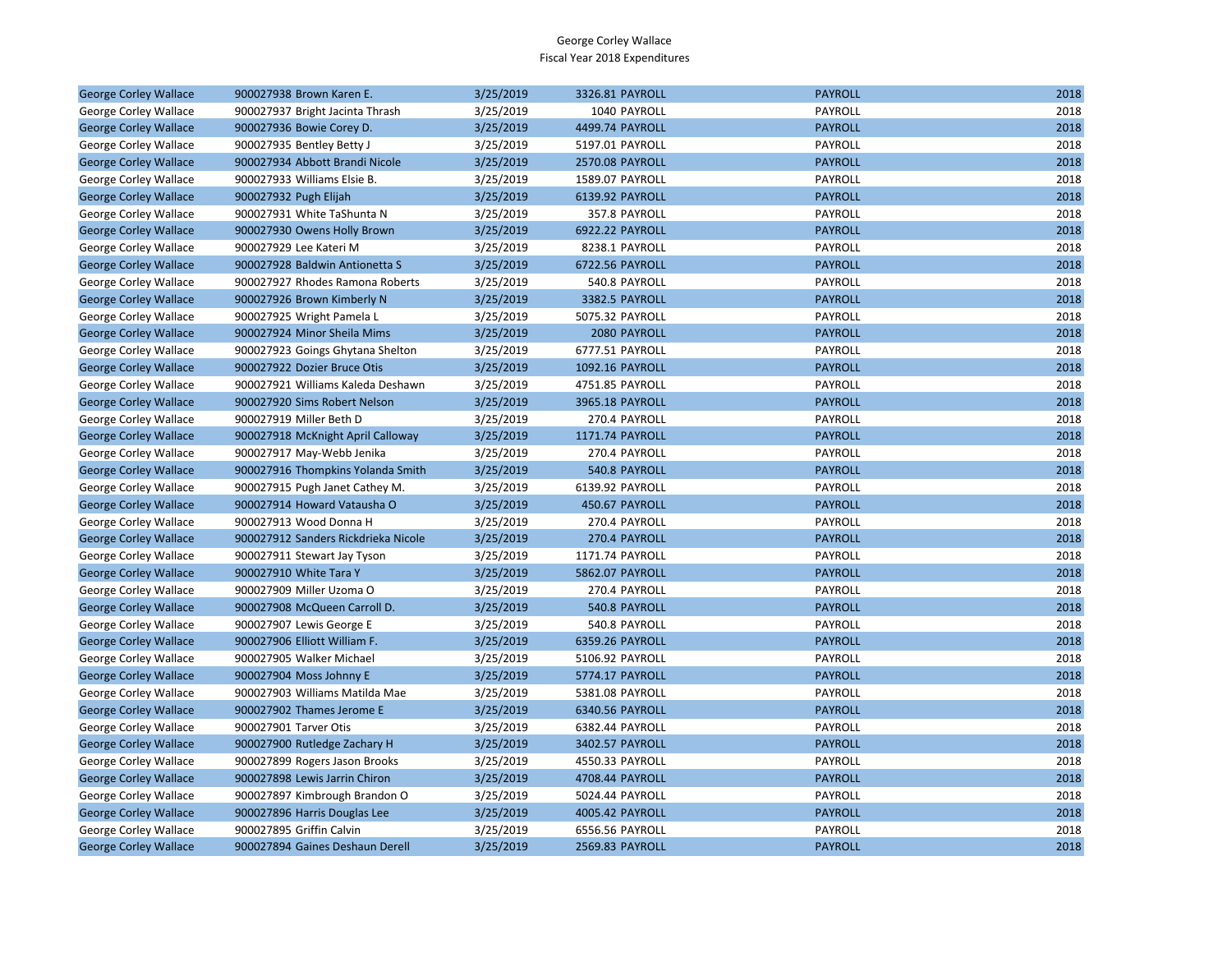| George Corley Wallace        | 900027893 Allen Kenny               | 3/25/2019 | 4479.5 PAYROLL  | PAYROLL        | 2018 |
|------------------------------|-------------------------------------|-----------|-----------------|----------------|------|
| <b>George Corley Wallace</b> | 900027892 Lewis Bonita T.           | 3/25/2019 | 3886.83 PAYROLL | <b>PAYROLL</b> | 2018 |
| <b>George Corley Wallace</b> | 900027891 Laister Shirley J         | 3/25/2019 | 4479.5 PAYROLL  | PAYROLL        | 2018 |
| <b>George Corley Wallace</b> | 900027890 Stevenson Donte L         | 3/25/2019 | 4834.02 PAYROLL | <b>PAYROLL</b> | 2018 |
| George Corley Wallace        | 900027889 Rogers Eric W.            | 3/25/2019 | 5340.56 PAYROLL | PAYROLL        | 2018 |
| <b>George Corley Wallace</b> | 900027888 Hobbs David Wayne         | 3/25/2019 | 4479.5 PAYROLL  | <b>PAYROLL</b> | 2018 |
| George Corley Wallace        | 900027887 Walker Shermanita         | 3/25/2019 | 4721.08 PAYROLL | PAYROLL        | 2018 |
| <b>George Corley Wallace</b> | 900027886 Thomas Hollee Myldred     | 3/25/2019 | 6303.93 PAYROLL | <b>PAYROLL</b> | 2018 |
| George Corley Wallace        | 900027885 Spicer Chandra            | 3/25/2019 | 5755.58 PAYROLL | PAYROLL        | 2018 |
| <b>George Corley Wallace</b> | 900027884 Snowden Lula              | 3/25/2019 | 4352.83 PAYROLL | <b>PAYROLL</b> | 2018 |
| George Corley Wallace        | 900027883 Roberson Erika M          | 3/25/2019 | 3125.08 PAYROLL | PAYROLL        | 2018 |
| <b>George Corley Wallace</b> | 900027882 Pullum Quanda C.          | 3/25/2019 | 3442.58 PAYROLL | <b>PAYROLL</b> | 2018 |
| George Corley Wallace        | 900027881 Powe Dea Wilson           | 3/25/2019 | 5755.58 PAYROLL | PAYROLL        | 2018 |
| <b>George Corley Wallace</b> | 900027880 Pettway Clarence J        | 3/25/2019 | 6802.17 PAYROLL | <b>PAYROLL</b> | 2018 |
| George Corley Wallace        | 900027879 Munford Christopher Lamar | 3/25/2019 | 2014.58 PAYROLL | PAYROLL        | 2018 |
| <b>George Corley Wallace</b> | 900027878 Hurt Jason Robert         | 3/25/2019 | 2014.58 PAYROLL | <b>PAYROLL</b> | 2018 |
| George Corley Wallace        | 900027877 Coty Mark Leonard         | 3/25/2019 | 5853.92 PAYROLL | PAYROLL        | 2018 |
| <b>George Corley Wallace</b> | 900027876 Coleman Steffan           | 3/25/2019 | 3989.83 PAYROLL | <b>PAYROLL</b> | 2018 |
| George Corley Wallace        | 900027875 Casby Aaron Leonard       | 3/25/2019 | 5428.92 PAYROLL | PAYROLL        | 2018 |
| <b>George Corley Wallace</b> | 900027874 Bennett Jarrick B         | 3/25/2019 | 2649.17 PAYROLL | <b>PAYROLL</b> | 2018 |
| George Corley Wallace        | 900027873 Allen Bertha Yvette       | 3/25/2019 | 4891 PAYROLL    | PAYROLL        | 2018 |
| <b>George Corley Wallace</b> | 900027872 Agnew JaNett C            | 3/25/2019 | 3338.42 PAYROLL | <b>PAYROLL</b> | 2018 |
| George Corley Wallace        | 900027871 Randolph Yulonda B        | 3/25/2019 | 5031.42 PAYROLL | PAYROLL        | 2018 |
| <b>George Corley Wallace</b> | 900027870 Jones Connie M.           | 3/25/2019 | 5312.32 PAYROLL | <b>PAYROLL</b> | 2018 |
| George Corley Wallace        | 900027869 Davis Rebecca Moore       | 3/25/2019 | 700.67 PAYROLL  | PAYROLL        | 2018 |
| <b>George Corley Wallace</b> | 900027868 Thomas Gloria Dean        | 3/25/2019 | 3830.67 PAYROLL | <b>PAYROLL</b> | 2018 |
| George Corley Wallace        | 900027867 Henderson Kerry E.        | 3/25/2019 | 4833.43 PAYROLL | PAYROLL        | 2018 |
| <b>George Corley Wallace</b> | 900027866 Wilson Beverly Renae      | 3/25/2019 | 540.8 PAYROLL   | <b>PAYROLL</b> | 2018 |
| George Corley Wallace        | 900027865 Moore Dorothy A           | 3/25/2019 | 1040 PAYROLL    | PAYROLL        | 2018 |
| <b>George Corley Wallace</b> | 900027864 Miller Gregory Lee        | 3/25/2019 | 4838.23 PAYROLL | <b>PAYROLL</b> | 2018 |
| George Corley Wallace        | 900027863 King Glenn                | 3/25/2019 | 6522.49 PAYROLL | PAYROLL        | 2018 |
| <b>George Corley Wallace</b> | 900027862 Hannah Marilyn Bennett    | 3/25/2019 | 7908.62 PAYROLL | <b>PAYROLL</b> | 2018 |
| George Corley Wallace        | 900027861 White Christine S         | 3/25/2019 | 5300.11 PAYROLL | PAYROLL        | 2018 |
| <b>George Corley Wallace</b> | 900027860 Shannon Tracey M.         | 3/25/2019 | 9160.67 PAYROLL | <b>PAYROLL</b> | 2018 |
| George Corley Wallace        | 900027859 Ford Sabrina D            | 3/25/2019 | 5866.33 PAYROLL | PAYROLL        | 2018 |
| <b>George Corley Wallace</b> | 900027858 Martin Suzette G.         | 3/25/2019 | 6090.44 PAYROLL | <b>PAYROLL</b> | 2018 |
| George Corley Wallace        | 900027857 Smith Pamela Caver        | 3/25/2019 | 7712.44 PAYROLL | PAYROLL        | 2018 |
| <b>George Corley Wallace</b> | 900027856 Mixon Carter Kim Ellice   | 3/25/2019 | 6090.44 PAYROLL | <b>PAYROLL</b> | 2018 |
| George Corley Wallace        | 900027855 Miller Pearlie R.         | 3/25/2019 | 5004.92 PAYROLL | PAYROLL        | 2018 |
| <b>George Corley Wallace</b> | 900027854 Melton Christi A.         | 3/25/2019 | 4212.25 PAYROLL | <b>PAYROLL</b> | 2018 |
| George Corley Wallace        | 900027853 Lumpkin Deborah Walker    | 3/25/2019 | 5616.33 PAYROLL | PAYROLL        | 2018 |
| <b>George Corley Wallace</b> | 900027852 Lee Beverly D             | 3/25/2019 | 2416.67 PAYROLL | <b>PAYROLL</b> | 2018 |
| George Corley Wallace        | 900027851 Jackson Veronica Moultrie | 3/25/2019 | 5616.33 PAYROLL | PAYROLL        | 2018 |
| <b>George Corley Wallace</b> | 900027850 Goodwin Pamela            | 3/25/2019 | 6090.44 PAYROLL | <b>PAYROLL</b> | 2018 |
| <b>George Corley Wallace</b> | 900027849 Dixon Colleen Roland      | 3/25/2019 | 4235.5 PAYROLL  | PAYROLL        | 2018 |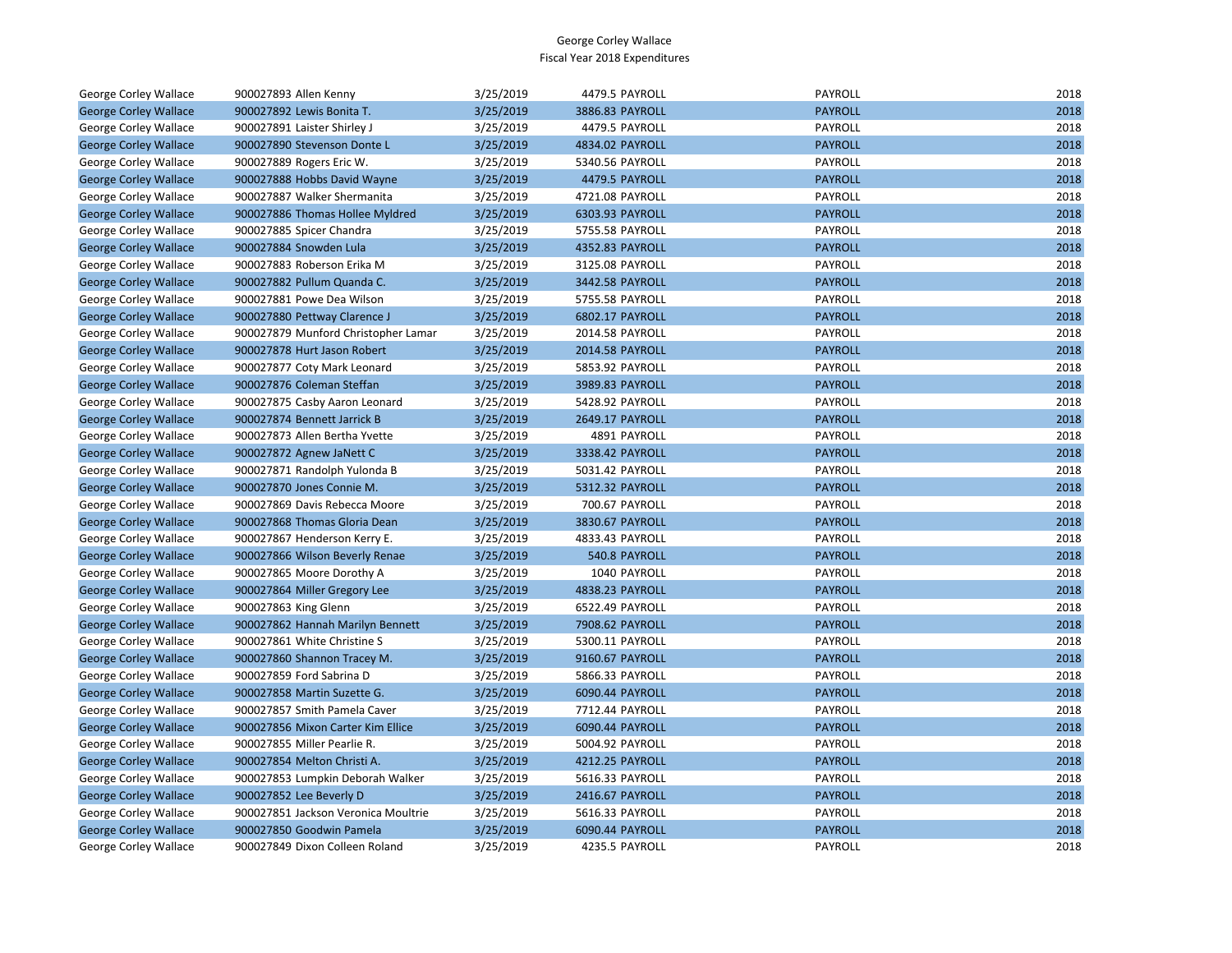| <b>George Corley Wallace</b> | 900027848 Davis Sarah                   | 3/25/2019 | 8386.56 PAYROLL | <b>PAYROLL</b> | 2018 |
|------------------------------|-----------------------------------------|-----------|-----------------|----------------|------|
| George Corley Wallace        | 900027847 Calhoun Webbie R.             | 3/25/2019 | 5774.33 PAYROLL | PAYROLL        | 2018 |
| <b>George Corley Wallace</b> | 900027846 Spencer Rosa Chiffon          | 3/25/2019 | 8800.91 PAYROLL | <b>PAYROLL</b> | 2018 |
| George Corley Wallace        | 900027845 Carroll Jessica Bishop        | 3/25/2019 | 5048.16 PAYROLL | PAYROLL        | 2018 |
| <b>George Corley Wallace</b> | 900027844 Brown Veronica S.             | 3/25/2019 | 8427 PAYROLL    | <b>PAYROLL</b> | 2018 |
| George Corley Wallace        | 900027843 Sturdivant Maxine C           | 3/25/2019 | 6841 PAYROLL    | PAYROLL        | 2018 |
| <b>George Corley Wallace</b> | 900027842 Marshall Teresa Darnelle      | 3/25/2019 | 2649.17 PAYROLL | <b>PAYROLL</b> | 2018 |
| George Corley Wallace        | 900027841 Williams Shenika Raquel       | 3/25/2019 | 901.34 PAYROLL  | <b>PAYROLL</b> | 2018 |
| <b>George Corley Wallace</b> | 900027840 Sanders Felicia M.            | 3/25/2019 | 4885.83 PAYROLL | <b>PAYROLL</b> | 2018 |
| George Corley Wallace        | 900027839 Ford Monique Amelia           | 3/25/2019 | 3283.33 PAYROLL | PAYROLL        | 2018 |
| <b>George Corley Wallace</b> | 900027838 Tapper Monica A               | 3/25/2019 | 1171.74 PAYROLL | <b>PAYROLL</b> | 2018 |
| George Corley Wallace        | 900027837 Briggs Tammie Marie           | 3/25/2019 | 9200.5 PAYROLL  | PAYROLL        | 2018 |
| <b>George Corley Wallace</b> | 900027836 Williams Angelica Nicole      | 3/25/2019 | 2570.08 PAYROLL | <b>PAYROLL</b> | 2018 |
| George Corley Wallace        | 900027835 Tubbs - Turner Jocelyn Jenell | 3/25/2019 | 5553.08 PAYROLL | PAYROLL        | 2018 |
| <b>George Corley Wallace</b> | 900027834 Kennedy Regina S              | 3/25/2019 | 6064.75 PAYROLL | <b>PAYROLL</b> | 2018 |
| George Corley Wallace        | 900027833 Gourdine Raji                 | 3/25/2019 | 8271.92 PAYROLL | PAYROLL        | 2018 |
| <b>George Corley Wallace</b> | 900027832 Cosby Helen A                 | 3/25/2019 | 4077.08 PAYROLL | <b>PAYROLL</b> | 2018 |
| George Corley Wallace        | 900027831 Walker Sharon D               | 3/25/2019 | 2728.58 PAYROLL | PAYROLL        | 2018 |
| <b>George Corley Wallace</b> | 900027830 Carstarphen Mennie L          | 3/25/2019 | 7280.56 PAYROLL | <b>PAYROLL</b> | 2018 |
| George Corley Wallace        | 900027829 Blevins Pamela M              | 3/25/2019 | 3187.25 PAYROLL | PAYROLL        | 2018 |
| <b>George Corley Wallace</b> | 900027828 Mitchell James M              | 3/25/2019 | 18815 PAYROLL   | <b>PAYROLL</b> | 2018 |
| George Corley Wallace        | 900027827 Glover Virginia M Reed        | 3/25/2019 | 4631.5 PAYROLL  | PAYROLL        | 2018 |
| <b>George Corley Wallace</b> | 900027826 Sturdivant Anthony Dewayne    | 3/25/2019 | 549.12 PAYROLL  | <b>PAYROLL</b> | 2018 |
| George Corley Wallace        | 900027825 Wilson Walter O               | 3/25/2019 | 1078 PAYROLL    | PAYROLL        | 2018 |
| <b>George Corley Wallace</b> | 900027824 Williams Norman Alana Nickole | 3/25/2019 | 1754.5 PAYROLL  | <b>PAYROLL</b> | 2018 |
| George Corley Wallace        | 900027823 Watts Renae                   | 3/25/2019 | 618.24 PAYROLL  | PAYROLL        | 2018 |
| <b>George Corley Wallace</b> | 900027822 Perry Ernestine D             | 3/25/2019 | 1041.57 PAYROLL | <b>PAYROLL</b> | 2018 |
| George Corley Wallace        | 900027821 Pearson Sharde D              | 3/25/2019 | 666.56 PAYROLL  | PAYROLL        | 2018 |
| <b>George Corley Wallace</b> | 900027820 Nettles Wesbert               | 3/25/2019 | 648.96 PAYROLL  | <b>PAYROLL</b> | 2018 |
| George Corley Wallace        | 900027819 Martin James Andrew           | 3/25/2019 | 1672 PAYROLL    | PAYROLL        | 2018 |
| <b>George Corley Wallace</b> | 900027818 Jones Edkenjunta              | 3/25/2019 | 1452 PAYROLL    | <b>PAYROLL</b> | 2018 |
| George Corley Wallace        | 900027817 Harris Ledonna Sharnaye       | 3/25/2019 | 736.32 PAYROLL  | PAYROLL        | 2018 |
| <b>George Corley Wallace</b> | 900027816 Goings Michael Dewayne        | 3/25/2019 | 1947 PAYROLL    | <b>PAYROLL</b> | 2018 |
| George Corley Wallace        | 900027815 Givan Broderick F             | 3/25/2019 | 1034 PAYROLL    | PAYROLL        | 2018 |
| <b>George Corley Wallace</b> | 900027814 Calhoun Willie                | 3/25/2019 | 880 PAYROLL     | <b>PAYROLL</b> | 2018 |
| George Corley Wallace        | 900027813 Brown Christopher B           | 3/25/2019 | 694.72 PAYROLL  | PAYROLL        | 2018 |
| <b>George Corley Wallace</b> | 900027812 Blanks Ray Soloman            | 3/25/2019 | 880 PAYROLL     | <b>PAYROLL</b> | 2018 |
| George Corley Wallace        | 900027811 Barron Gerald Antoine         | 3/25/2019 | 465.92 PAYROLL  | PAYROLL        | 2018 |
| <b>George Corley Wallace</b> | 900027810 Miree Eddrionna J             | 3/25/2019 | 542.88 PAYROLL  | <b>PAYROLL</b> | 2018 |
| George Corley Wallace        | 900027809 Woodson Alexus S              | 3/25/2019 | 335.53 PAYROLL  | PAYROLL        | 2018 |
| <b>George Corley Wallace</b> | 900027808 Williams Takierra S           | 3/25/2019 | 290.29 PAYROLL  | <b>PAYROLL</b> | 2018 |
| George Corley Wallace        | 900027807 Watts Shameerica Maurichele   | 3/25/2019 | 452.4 PAYROLL   | PAYROLL        | 2018 |
| <b>George Corley Wallace</b> | 900027806 Thomas Kianna Renee           | 3/25/2019 | 237.51 PAYROLL  | <b>PAYROLL</b> | 2018 |
| George Corley Wallace        | 900027805 Smith Miata J.                | 3/25/2019 | 452.4 PAYROLL   | PAYROLL        | 2018 |
| <b>George Corley Wallace</b> | 900027804 Shuford Te'Shawn Ramond       | 3/25/2019 | 301.6 PAYROLL   | <b>PAYROLL</b> | 2018 |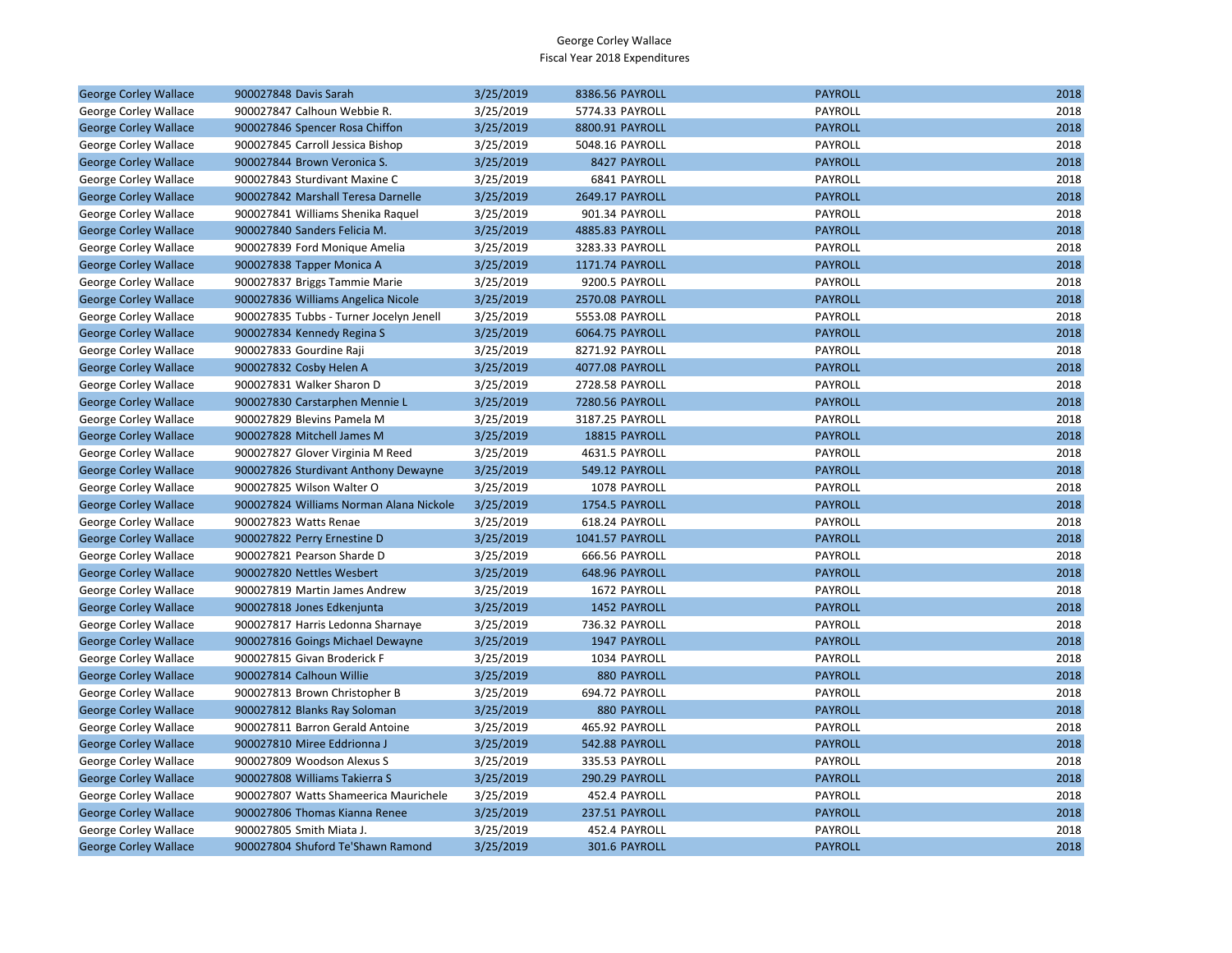| George Corley Wallace        | 900027803 Sharpe Nikeria Tatayana     | 3/25/2019 | 312.91 PAYROLL  | PAYROLL        | 2018 |
|------------------------------|---------------------------------------|-----------|-----------------|----------------|------|
| <b>George Corley Wallace</b> | 900027802 Sanders Rondarius J         | 3/25/2019 | 452.4 PAYROLL   | <b>PAYROLL</b> | 2018 |
| George Corley Wallace        | 900027801 Pratt Brittany M            | 3/25/2019 | 542.88 PAYROLL  | PAYROLL        | 2018 |
| <b>George Corley Wallace</b> | 900027800 Pope Ke'onna De'Shawnta     | 3/25/2019 | 452.4 PAYROLL   | <b>PAYROLL</b> | 2018 |
| George Corley Wallace        | 900027799 Perkins Breuana Sharae      | 3/25/2019 | 452.4 PAYROLL   | PAYROLL        | 2018 |
| <b>George Corley Wallace</b> | 900027798 Norris Jaylah Adrianna      | 3/25/2019 | 301.6 PAYROLL   | <b>PAYROLL</b> | 2018 |
| George Corley Wallace        | 900027797 Nelson Cole Dakota          | 3/25/2019 | 452.4 PAYROLL   | PAYROLL        | 2018 |
| <b>George Corley Wallace</b> | 900027796 Bellamy Kaffeein            | 3/25/2019 | 452.4 PAYROLL   | <b>PAYROLL</b> | 2018 |
| George Corley Wallace        | 900027795 Hill Kyonterrial Javontae   | 3/25/2019 | 452.4 PAYROLL   | PAYROLL        | 2018 |
| <b>George Corley Wallace</b> | 900027794 Hendrieth Lydia JoAnn       | 3/25/2019 | 452.4 PAYROLL   | <b>PAYROLL</b> | 2018 |
| George Corley Wallace        | 900027793 Hardy Lorene                | 3/25/2019 | 452.4 PAYROLL   | PAYROLL        | 2018 |
| <b>George Corley Wallace</b> | 900027792 Evans Sherritrice Lonique   | 3/25/2019 | 452.4 PAYROLL   | <b>PAYROLL</b> | 2018 |
| George Corley Wallace        | 900027791 Effinger Jelicia Lashae     | 3/25/2019 | 452.4 PAYROLL   | PAYROLL        | 2018 |
| <b>George Corley Wallace</b> | 900027790 Davis Diane                 | 3/25/2019 | 474.24 PAYROLL  | <b>PAYROLL</b> | 2018 |
| George Corley Wallace        | 900027789 Curtis Destinee A N         | 3/25/2019 | 452.4 PAYROLL   | PAYROLL        | 2018 |
| <b>George Corley Wallace</b> | 900027788 Coleman La'Donnis Achillies | 3/25/2019 | 452.4 PAYROLL   | <b>PAYROLL</b> | 2018 |
| George Corley Wallace        | 900027787 Cole Shawn Nicholas         | 3/25/2019 | 452.4 PAYROLL   | PAYROLL        | 2018 |
| <b>George Corley Wallace</b> | 900027786 Chandler Moesha M           | 3/25/2019 | 203.58 PAYROLL  | <b>PAYROLL</b> | 2018 |
| George Corley Wallace        | 900027784 Callens Sy'Queria Tim'One   | 3/25/2019 | 452.4 PAYROLL   | PAYROLL        | 2018 |
| <b>George Corley Wallace</b> | 900027783 Bonner Tyala Ke'Anna        | 3/25/2019 | 452.4 PAYROLL   | <b>PAYROLL</b> | 2018 |
| George Corley Wallace        | 900027782 Bonner Tayla Ke'Arra        | 3/25/2019 | 452.4 PAYROLL   | PAYROLL        | 2018 |
| <b>George Corley Wallace</b> | 900027781 Baker Jamesha Tyshan        | 3/25/2019 | 452.4 PAYROLL   | <b>PAYROLL</b> | 2018 |
| George Corley Wallace        | 900027780 Blake Lyric Quanta          | 3/25/2019 | 535.34 PAYROLL  | PAYROLL        | 2018 |
| <b>George Corley Wallace</b> | 900027779 Williams Elsie B.           | 3/25/2019 | 1589.07 PAYROLL | <b>PAYROLL</b> | 2018 |
| George Corley Wallace        | 900027778 Jackson Sherry Jamill       | 3/25/2019 | 1311 PAYROLL    | PAYROLL        | 2018 |
| <b>George Corley Wallace</b> | 900027777 Dozier Bruce Otis           | 3/25/2019 | 1092.16 PAYROLL | <b>PAYROLL</b> | 2018 |
| George Corley Wallace        | 900027776 Milligan Melissa Hollis     | 3/25/2019 | 1184.48 PAYROLL | PAYROLL        | 2018 |
| <b>George Corley Wallace</b> | 900027775 Williams Matilda Mae        | 3/25/2019 | 5381.08 PAYROLL | <b>PAYROLL</b> | 2018 |
| George Corley Wallace        | 900027774 Woodruff Kent H             | 3/25/2019 | 436.63 PAYROLL  | PAYROLL        | 2018 |
| <b>George Corley Wallace</b> | 900027773 Williams Annie Montgomery   | 3/25/2019 | 1422.72 PAYROLL | <b>PAYROLL</b> | 2018 |
| George Corley Wallace        | 900027772 Thomas Latasha Bell         | 3/25/2019 | 817.96 PAYROLL  | PAYROLL        | 2018 |
| <b>George Corley Wallace</b> | 900027771 Morrow Queen Agee           | 3/25/2019 | 863.97 PAYROLL  | <b>PAYROLL</b> | 2018 |
| George Corley Wallace        | 900027770 Marshall Annie Lee          | 3/25/2019 | 891.84 PAYROLL  | PAYROLL        | 2018 |
| <b>George Corley Wallace</b> | 900027769 Lenoir Suzanne McCraw       | 3/25/2019 | 148.64 PAYROLL  | <b>PAYROLL</b> | 2018 |
| George Corley Wallace        | 900027768 Hobbs Elois                 | 3/25/2019 | 441.28 PAYROLL  | PAYROLL        | 2018 |
| <b>George Corley Wallace</b> | 900027767 Francis-Thomas Sharon Hydie | 3/25/2019 | 1263.44 PAYROLL | <b>PAYROLL</b> | 2018 |
| George Corley Wallace        | 900027766 Compton Judy B              | 3/25/2019 | 441.28 PAYROLL  | PAYROLL        | 2018 |
| <b>George Corley Wallace</b> | 900027765 Alsobrook Kay Goodwin       | 3/25/2019 | 1235.57 PAYROLL | <b>PAYROLL</b> | 2018 |
| George Corley Wallace        | 900027764 Cummings Evelyn C.          | 3/25/2019 | 295.22 PAYROLL  | <b>PAYROLL</b> | 2018 |
| <b>George Corley Wallace</b> | 900027763 Washington Willie Doris     | 3/25/2019 | 1801.8 PAYROLL  | <b>PAYROLL</b> | 2018 |
| George Corley Wallace        | 900027762 Vinson Richard Shane        | 3/25/2019 | 1647.36 PAYROLL | PAYROLL        | 2018 |
| <b>George Corley Wallace</b> | 900027761 Smith Christina Harris      | 3/25/2019 | 686.4 PAYROLL   | <b>PAYROLL</b> | 2018 |
| George Corley Wallace        | 900027760 Moppins Pauline H           | 3/25/2019 | 1372.8 PAYROLL  | PAYROLL        | 2018 |
| <b>George Corley Wallace</b> | 900027759 Johnson Tona Oliver         | 3/25/2019 | 2574 PAYROLL    | <b>PAYROLL</b> | 2018 |
| <b>George Corley Wallace</b> | 900027758 Haigler Lisa M              | 3/25/2019 | 2246.4 PAYROLL  | PAYROLL        | 2018 |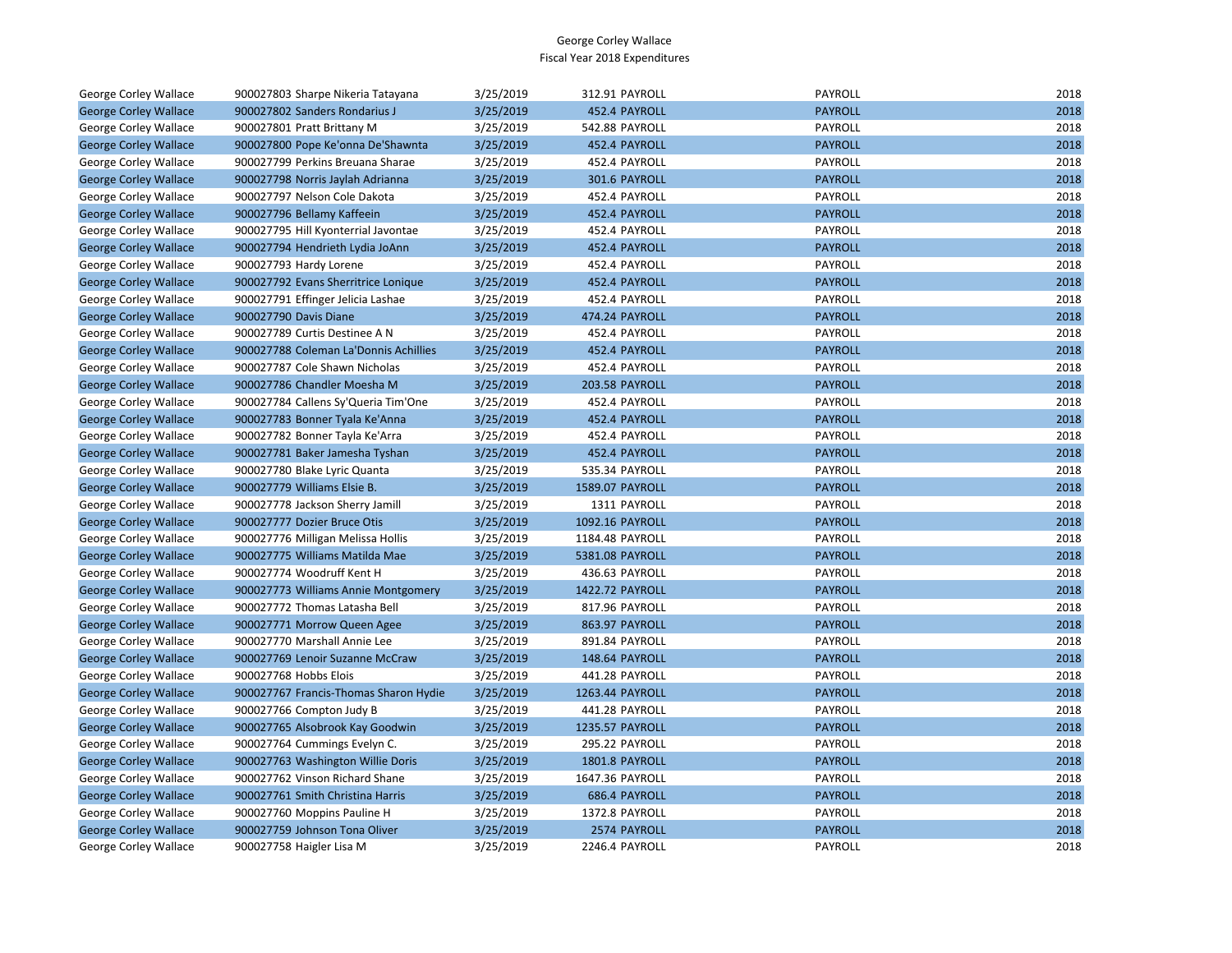| <b>George Corley Wallace</b> | 900027757 Gray Katoria F              | 3/25/2019 | 655.2 PAYROLL                      | <b>PAYROLL</b>                     | 2018 |
|------------------------------|---------------------------------------|-----------|------------------------------------|------------------------------------|------|
| George Corley Wallace        | 900027756 Gordon Alfreda Felicia      | 3/25/2019 | 124.8 PAYROLL                      | PAYROLL                            | 2018 |
| <b>George Corley Wallace</b> | 900027755 Davis Vera Lee              | 3/25/2019 | 2642.64 PAYROLL                    | <b>PAYROLL</b>                     | 2018 |
| George Corley Wallace        | 900027754 Childers Linda A            | 3/25/2019 | 1177.86 PAYROLL                    | PAYROLL                            | 2018 |
| <b>George Corley Wallace</b> | 900027753 Chestnut Angelina           | 3/25/2019 | 892.32 PAYROLL                     | <b>PAYROLL</b>                     | 2018 |
| George Corley Wallace        | 900027752 Cook Kalia Hunt             | 3/25/2019 | 652.08 PAYROLL                     | PAYROLL                            | 2018 |
| <b>George Corley Wallace</b> | 900027751 Powell Brenda Williams      | 3/25/2019 | <b>566.08 PAYROLL</b>              | <b>PAYROLL</b>                     | 2018 |
| George Corley Wallace        | 900027750 Jemison Lefloris            | 3/25/2019 | 566.08 PAYROLL                     | PAYROLL                            | 2018 |
| <b>George Corley Wallace</b> | 220525 Wittichen Supply Company       | 3/21/2019 | 666.96 General Operating Fund      | <b>Materials and Supplies</b>      | 2018 |
| George Corley Wallace        | 220524 Williams, Kaleda D.            | 3/21/2019 | 80 General Operating Fund          | Out-of-State-Other Travel Expenses | 2018 |
| <b>George Corley Wallace</b> | 220524 Williams, Kaleda D.            | 3/21/2019 | 219 General Operating Fund         | Out-of-State-Subsist & Lodging     | 2018 |
| George Corley Wallace        | 220523 Wex Bank                       | 3/21/2019 | 997.62 General Operating Fund      | Gasoline & Oil-Motor Vehicle       | 2018 |
| <b>George Corley Wallace</b> | 220522 Walker, Shermanita             | 3/21/2019 | 151.21 AMSTI 2018-2019             | In State-Mileage                   | 2018 |
| George Corley Wallace        | 220521 Wal Mart                       | 3/21/2019 | 436.97 General Operating Fund      | <b>Materials and Supplies</b>      | 2018 |
| <b>George Corley Wallace</b> | 220520 Verizon Wireless               | 3/21/2019 | 724.04 General Operating Fund      | Communications                     | 2018 |
| George Corley Wallace        | 220519 U.S. Bank Equipment Finance    | 3/21/2019 | 5912.62 General Operating Fund     | <b>Operating Lease Payments</b>    | 2018 |
| <b>George Corley Wallace</b> | 220518 Tubbs - Turner, Jocelyn J.     | 3/21/2019 | 312.09 AMSTI 2018-2019             | In State-Mileage                   | 2018 |
| George Corley Wallace        | 220517 Thomas, Hollee M.              | 3/21/2019 | 178.64 General Operating Fund      | Out-of-State-Mileage               | 2018 |
| <b>George Corley Wallace</b> | 220517 Thomas, Hollee M.              | 3/21/2019 | 80 General Operating Fund          | Out-of-State-Other Travel Expenses | 2018 |
| George Corley Wallace        | 220517 Thomas, Hollee M.              | 3/21/2019 | 219 General Operating Fund         | Out-of-State-Subsist & Lodging     | 2018 |
| <b>George Corley Wallace</b> | 220516 Taylor, Michael                | 3/21/2019 | 160 General Operating Fund         | <b>Other Contractual Services</b>  | 2018 |
| George Corley Wallace        | 220515 Spicer, Chandra                | 3/21/2019 | 170 AMSTI 2018-2019                | In State-Ovrnite Per diem          | 2018 |
| <b>George Corley Wallace</b> | 220515 Spicer, Chandra                | 3/21/2019 | 405.3 AMSTI 2018-2019              | In State-Mileage                   | 2018 |
| George Corley Wallace        | 220514 Sherwin Williams               | 3/21/2019 | 58.37 General Operating Fund       | <b>Materials and Supplies</b>      | 2018 |
| <b>George Corley Wallace</b> | 220513 School Outfitters LLC          | 3/21/2019 | 3874.25 General Operating Fund     | <b>Materials and Supplies</b>      | 2018 |
| George Corley Wallace        | 220512 Powe, Dea W.                   | 3/21/2019 | 731.72 AMSTI 2018-2019             | In State-Mileage                   | 2018 |
| <b>George Corley Wallace</b> | 220511 Pettway, Clarence J.           | 3/21/2019 | 325.38 AMSTI 2018-2019             | In State-Mileage                   | 2018 |
| George Corley Wallace        | 220511 Pettway, Clarence J.           | 3/21/2019 | 400 AMSTI 2018-2019                | In State-Ovrnite Per diem          | 2018 |
| <b>George Corley Wallace</b> | 220510 Office Depot                   | 3/21/2019 | 22.49 AMSTI 2018-2019              | <b>Materials and Supplies</b>      | 2018 |
| George Corley Wallace        | 220510 Office Depot                   | 3/21/2019 | 473.84 General Operating Fund      | <b>Materials and Supplies</b>      | 2018 |
| <b>George Corley Wallace</b> | 220509 National Office Furniture, Inc | 3/21/2019 | 7158.51 General Operating Fund     | Non-capitalized Equipment          | 2018 |
| George Corley Wallace        | 220508 Moore, Jason                   | 3/21/2019 | 160 General Operating Fund         | <b>Other Contractual Services</b>  | 2018 |
| <b>George Corley Wallace</b> | 220507 Meadows Tire Co                | 3/21/2019 | 150 General Operating Fund         | Maintenance & Repairs              | 2018 |
| George Corley Wallace        | 220506 Little, Julian J.              | 3/21/2019 | 160 General Operating Fund         | <b>Other Contractual Services</b>  | 2018 |
| <b>George Corley Wallace</b> | 220505 Henderson, Kerry E.            | 3/21/2019 | 1700 General Operating Fund        | Out-of-State-Other Travel Expenses | 2018 |
| George Corley Wallace        | 220504 Harris Security Systems        | 3/21/2019 | 899.7 General Operating Fund       | Service Contracts-Equipment        | 2018 |
| <b>George Corley Wallace</b> | 220503 Fuller Building Company        | 3/21/2019 | 120.49 General Operating Fund      | <b>Materials and Supplies</b>      | 2018 |
| George Corley Wallace        | 220502 First Cahawba Bankcard         | 3/21/2019 | 3431.84 General Operating Fund     | Out-of-State-Commercl Trans        | 2018 |
| <b>George Corley Wallace</b> | 220502 First Cahawba Bankcard         | 3/21/2019 | 1826.27 General Operating Fund     | Out-of-State-Subsist & Lodging     | 2018 |
| George Corley Wallace        | 220502 First Cahawba Bankcard         | 3/21/2019 | 519.84 General Operating Fund      | In State-Other Travel Exp          | 2018 |
| <b>George Corley Wallace</b> | 220502 First Cahawba Bankcard         | 3/21/2019 | 1429.29 General Operating Fund     | <b>Other Contractual Services</b>  | 2018 |
| George Corley Wallace        | 220501 EyeRide                        | 3/21/2019 | 2220.99 ACCS Apple Grant 2018-2019 | <b>Other Contractual Services</b>  | 2018 |
| <b>George Corley Wallace</b> | 220500 Ellucian Company L.P.          | 3/21/2019 | 53122 General Operating Fund       | <b>Technology-Non Capital</b>      | 2018 |
| George Corley Wallace        | 220499 Davis, Rebecca M.              | 3/21/2019 | 46.98 General Operating Fund       | In State-Mileage                   | 2018 |
| <b>George Corley Wallace</b> | 220499 Davis, Rebecca M.              | 3/21/2019 | 170 General Operating Fund         | In State-Ovrnite Per diem          | 2018 |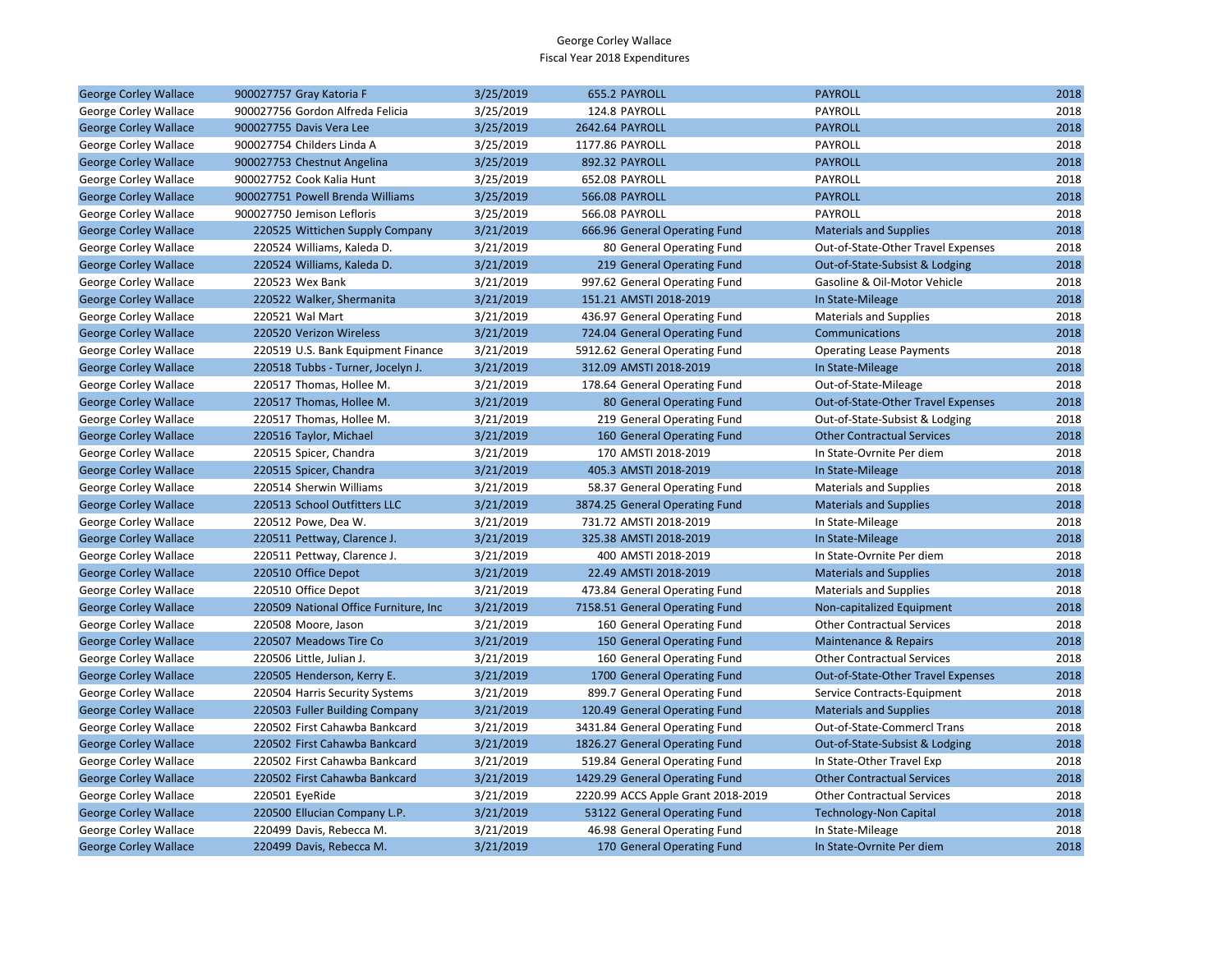| George Corley Wallace        | 220498 CTE Outdoors Inc.               | 3/21/2019 | 106.96 General Operating Fund             | Maintenance & Repairs             | 2018 |
|------------------------------|----------------------------------------|-----------|-------------------------------------------|-----------------------------------|------|
| <b>George Corley Wallace</b> | 220497 Coty, Mark L.                   | 3/21/2019 | 104.98 AMSTI 2018-2019                    | In State-Mileage                  | 2018 |
| George Corley Wallace        | 220496 Central Paper Co, Inc           | 3/21/2019 | 1873.46 General Operating Fund            | <b>Materials and Supplies</b>     | 2018 |
| <b>George Corley Wallace</b> | 220495 Central Paper Co, Inc           | 3/21/2019 | 329.41 General Operating Fund             | <b>Materials and Supplies</b>     | 2018 |
| George Corley Wallace        | 220494 Casby, Aaron L.                 | 3/21/2019 | 684.28 AMSTI 2018-2019                    | In State-Mileage                  | 2018 |
| <b>George Corley Wallace</b> | 220494 Casby, Aaron L.                 | 3/21/2019 | 170 AMSTI 2018-2019                       | In State-Ovrnite Per diem         | 2018 |
| George Corley Wallace        | 220493 Carquest                        | 3/21/2019 | 436.68 General Operating Fund             | Maintenance & Repairs             | 2018 |
| <b>George Corley Wallace</b> | 220492 Carlisle Jr., Nadis E.          | 3/21/2019 | 160 General Operating Fund                | <b>Other Contractual Services</b> | 2018 |
| George Corley Wallace        | 220491 Butler, Spencer                 | 3/21/2019 | 160 General Operating Fund                | <b>Other Contractual Services</b> | 2018 |
| <b>George Corley Wallace</b> | 220490 Barnes & Noble College          | 3/21/2019 | 782.3 General Operating Fund              | <b>Materials and Supplies</b>     | 2018 |
| George Corley Wallace        | 220489 Austin, Tampatha                | 3/21/2019 | 125.28 General Operating Fund             | In State-Mileage                  | 2018 |
| <b>George Corley Wallace</b> | 220488 AT&T (Business Service)         | 3/21/2019 | 429.97 AMSTI 2018-2019                    | Communications                    | 2018 |
| George Corley Wallace        | 220487 AT&T (Business Service)         | 3/21/2019 | 959.6 AMSTI 2018-2019                     | Communications                    | 2018 |
| <b>George Corley Wallace</b> | 220486 Ashley, Alan                    | 3/21/2019 | 160 General Operating Fund                | <b>Other Contractual Services</b> | 2018 |
| George Corley Wallace        | 220485 American Osment                 | 3/21/2019 | 240.06 General Operating Fund             | <b>Materials and Supplies</b>     | 2018 |
| <b>George Corley Wallace</b> | 220484 Allen, Bertha Y.                | 3/21/2019 | 85 AMSTI 2018-2019                        | In State-Ovrnite Per diem         | 2018 |
| George Corley Wallace        | 220484 Allen, Bertha Y.                | 3/21/2019 | 213.56 AMSTI 2018-2019                    | In State-Mileage                  | 2018 |
| <b>George Corley Wallace</b> | 220483 Airgas South, INC.              | 3/21/2019 | 5390.77 General Operating Fund            | <b>Materials and Supplies</b>     | 2018 |
| George Corley Wallace        | 220483 Airgas South, INC.              | 3/21/2019 | 6722.02 Career Tech Dual Enrollment 18-19 | <b>Materials and Supplies</b>     | 2018 |
| <b>George Corley Wallace</b> | 220482 ACT                             | 3/21/2019 | 100 General Operating Fund                | <b>Other Contractual Services</b> | 2018 |
| George Corley Wallace        | 220481 WCCS                            | 3/18/2019 | 176930 Career Tech Dual Enrollment 18-19  | Scholarships                      | 2018 |
| <b>George Corley Wallace</b> | 220480 Water Way Distributing          | 3/15/2019 | 351.73 General Operating Fund             | <b>Materials and Supplies</b>     | 2018 |
| George Corley Wallace        | 220479 Galls, LLC                      | 3/15/2019 | 95.32 General Operating Fund              | <b>Materials and Supplies</b>     | 2018 |
| <b>George Corley Wallace</b> | 220478 Galls, LLC                      | 3/15/2019 | 44.75 General Operating Fund              | <b>Materials and Supplies</b>     | 2018 |
| George Corley Wallace        | 220477 FedEx                           | 3/15/2019 | 1134.64 General Operating Fund            | Postage                           | 2018 |
| <b>George Corley Wallace</b> | 220476 ACT                             | 3/15/2019 | 170 General Operating Fund                | <b>Other Contractual Services</b> | 2018 |
| George Corley Wallace        | 220388 WCCS Petty Cash                 | 3/14/2019 | 67 General Operating Fund                 | <b>Materials and Supplies</b>     | 2018 |
| <b>George Corley Wallace</b> | 220388 WCCS Petty Cash                 | 3/14/2019 | 9.35 General Operating Fund               | Postage                           | 2018 |
| George Corley Wallace        | 220387 Walker, Shermanita              | 3/14/2019 | 445.38 AMSTI 2018-2019                    | In State-Mileage                  | 2018 |
| <b>George Corley Wallace</b> | 220386 Tubbs - Turner, Jocelyn J.      | 3/14/2019 | 182.99 AMSTI 2018-2019                    | In State-Mileage                  | 2018 |
| George Corley Wallace        | 220385 The Montgomery Advertiser       | 3/14/2019 | 274.22 General Operating Fund             | Subscriptions                     | 2018 |
| <b>George Corley Wallace</b> | 220384 The Flower Basket               | 3/14/2019 | 75 Flower Fund                            | <b>Deposit Liabilities</b>        | 2018 |
| George Corley Wallace        | 220383 Steve'S Service Center          | 3/14/2019 | 1561.22 General Operating Fund            | Maintenance & Repairs             | 2018 |
| <b>George Corley Wallace</b> | 220382 St. Of Al. Dept. Of Fin.        | 3/14/2019 | 992.01 General Operating Fund             | Communications                    | 2018 |
| George Corley Wallace        | 220381 Sherwin Williams                | 3/14/2019 | 411.3 General Operating Fund              | <b>Materials and Supplies</b>     | 2018 |
| <b>George Corley Wallace</b> | 220380 Selma Water Works Board         | 3/14/2019 | 1877.47 General Operating Fund            | Water & Sewer                     | 2018 |
| George Corley Wallace        | 220379 Selma Electric Repair           | 3/14/2019 | 60 Renewal and Repacement Funds           | Maintenance & Repairs             | 2018 |
| <b>George Corley Wallace</b> | 220378 Robinson, Antonio L.            | 3/14/2019 | 3600 Student Support Services 18-19       | <b>Other Contractual Services</b> | 2018 |
| George Corley Wallace        | 220377 Paperdirect                     | 3/14/2019 | 269.91 General Operating Fund             | <b>Materials and Supplies</b>     | 2018 |
| <b>George Corley Wallace</b> | 220376 Office Images, Inc DBA Trainers | 3/14/2019 | 199.68 General Operating Fund             | <b>Materials and Supplies</b>     | 2018 |
| George Corley Wallace        | 220375 McQuick Printing Company        | 3/14/2019 | 505.89 General Operating Fund             | <b>Materials and Supplies</b>     | 2018 |
| <b>George Corley Wallace</b> | 220374 Kennedy, Regina S.              | 3/14/2019 | 300 AMSTI 2018-2019                       | In State-Ovrnite Per diem         | 2018 |
| George Corley Wallace        | 220374 Kennedy, Regina S.              | 3/14/2019 | 173.83 AMSTI 2018-2019                    | In State-Mileage                  | 2018 |
| <b>George Corley Wallace</b> | 220373 InCare Technologies, Inc.       | 3/14/2019 | 4146 ACCS Apple Grant 2018-2019           | Non-capitalized Equipment         | 2018 |
| George Corley Wallace        | 220372 Henderson, Kerry E.             | 3/14/2019 | 267.66 General Operating Fund             | In State-Other Travel Exp         | 2018 |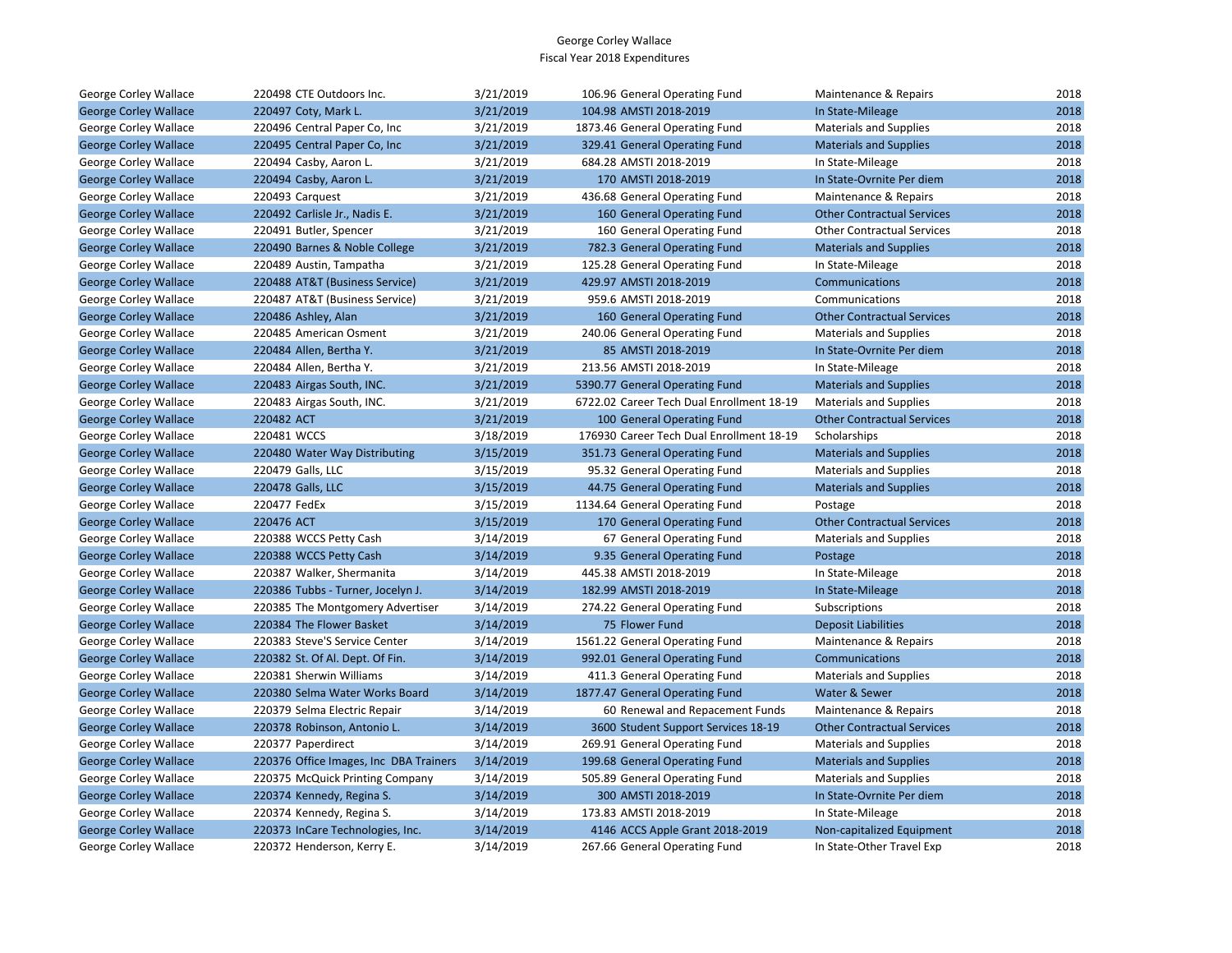| <b>George Corley Wallace</b> | 220372 Henderson, Kerry E.            | 3/14/2019 | 170 General Operating Fund          | In State-Ovrnite Per diem         | 2018 |
|------------------------------|---------------------------------------|-----------|-------------------------------------|-----------------------------------|------|
| George Corley Wallace        | 220371 Harris Security Systems        | 3/14/2019 | 300 General Operating Fund          | Service Contracts-Equipment       | 2018 |
| <b>George Corley Wallace</b> | 220370 Groupe Lacasse, LLC            | 3/14/2019 | 7326.55 General Operating Fund      | Non-capitalized Equipment         | 2018 |
| George Corley Wallace        | 220369 Ellucian Company L.P.          | 3/14/2019 | 16521 General Operating Fund        | <b>Technology-Non Capital</b>     | 2018 |
| <b>George Corley Wallace</b> | 220368 Elliott, Frank                 | 3/14/2019 | 340 General Operating Fund          | In State-Other Travel Exp         | 2018 |
| George Corley Wallace        | 220367 Elliott, Frank                 | 3/14/2019 | 600 General Operating Fund          | In State-Other Travel Exp         | 2018 |
| <b>George Corley Wallace</b> | 220366 Elliott, Frank                 | 3/14/2019 | 600 General Operating Fund          | In State-Other Travel Exp         | 2018 |
| George Corley Wallace        | 220365 Elliott, Frank                 | 3/14/2019 | 340 General Operating Fund          | In State-Other Travel Exp         | 2018 |
| <b>George Corley Wallace</b> | 220364 Elliott, Frank                 | 3/14/2019 | 600 General Operating Fund          | In State-Other Travel Exp         | 2018 |
| George Corley Wallace        | 220363 Dinn Brothers                  | 3/14/2019 | 888.8 General Operating Fund        | <b>Materials and Supplies</b>     | 2018 |
| <b>George Corley Wallace</b> | 220362 D3, Inc. DBA 9 to 5 Seating    | 3/14/2019 | 8745 General Operating Fund         | Non-capitalized Equipment         | 2018 |
| George Corley Wallace        | 220361 Coty, Mark L.                  | 3/14/2019 | 166.17 AMSTI 2018-2019              | In State-Mileage                  | 2018 |
| <b>George Corley Wallace</b> | 220360 Compansol                      | 3/14/2019 | 1590 Student Support Services 17-18 | <b>Other Contractual Services</b> | 2018 |
| George Corley Wallace        | 220359 Cintas #231                    | 3/14/2019 | 209.01 General Operating Fund       | <b>Other Contractual Services</b> | 2018 |
| <b>George Corley Wallace</b> | 220358 Certiport                      | 3/14/2019 | 1160 WCCS IET                       | <b>Materials and Supplies</b>     | 2018 |
| George Corley Wallace        | 220357 Briggs, Tammie M.              | 3/14/2019 | 170 General Operating Fund          | In State-Ovrnite Per diem         | 2018 |
| <b>George Corley Wallace</b> | 220357 Briggs, Tammie M.              | 3/14/2019 | 142.69 General Operating Fund       | In State-Mileage                  | 2018 |
| George Corley Wallace        | 220356 Blake, Larry                   | 3/14/2019 | 210 General Operating Fund          | <b>Other Contractual Services</b> | 2018 |
| <b>George Corley Wallace</b> | 220355 Berney Office Solutions        | 3/14/2019 | 61.28 Talent Search 2017-2018       | Service Contracts-Equipment       | 2018 |
| George Corley Wallace        | 220355 Berney Office Solutions        | 3/14/2019 | 1428.29 General Operating Fund      | <b>Other Contractual Services</b> | 2018 |
| <b>George Corley Wallace</b> | 220354 AT&T Alabama                   | 3/14/2019 | 126.57 General Operating Fund       | Communications                    | 2018 |
| George Corley Wallace        | 220353 AT&T (Business Service)        | 3/14/2019 | 64.53 AMSTI 2018-2019               | Communications                    | 2018 |
| <b>George Corley Wallace</b> | 220352 Allen, Bertha Y.               | 3/14/2019 | 187.69 AMSTI 2018-2019              | In State-Mileage                  | 2018 |
| George Corley Wallace        | 220352 Allen, Bertha Y.               | 3/14/2019 | 170 AMSTI 2018-2019                 | In State-Ovrnite Per diem         | 2018 |
| <b>George Corley Wallace</b> | 220351 Alabama Power Company          | 3/14/2019 | 55038.11 General Operating Fund     | Electricity                       | 2018 |
| George Corley Wallace        | 220350 Alabama Power Company          | 3/14/2019 | 4545.02 General Operating Fund      | Electricity                       | 2018 |
| <b>George Corley Wallace</b> | 220349 Airgas South, INC.             | 3/14/2019 | 1907.3 General Operating Fund       | <b>Materials and Supplies</b>     | 2018 |
| George Corley Wallace        | 220348 Advanced Disposal              | 3/14/2019 | 388.73 General Operating Fund       | <b>Other Contractual Services</b> | 2018 |
| <b>George Corley Wallace</b> | 220347 ACT                            | 3/14/2019 | 300 AE Reg State 2018-2019          | <b>Materials and Supplies</b>     | 2018 |
| George Corley Wallace        | 220346 Aacubo                         | 3/14/2019 | 700 General Operating Fund          | In State-Registration             | 2018 |
| <b>George Corley Wallace</b> | 220345 Elliott, Frank                 | 3/12/2019 | 600 General Operating Fund          | In State-Other Travel Exp         | 2018 |
| George Corley Wallace        | 220344 Elliott, Frank                 | 3/12/2019 | 340 General Operating Fund          | In State-Other Travel Exp         | 2018 |
| <b>George Corley Wallace</b> | 220329 Trane Company (Parts)          | 3/7/2019  | 948.52 Renewal and Repacement Funds | <b>Maintenance &amp; Repairs</b>  | 2018 |
| George Corley Wallace        | 220328 The Solutions Team             | 3/7/2019  | 379 General Operating Fund          | <b>Technology-Non Capital</b>     | 2018 |
| <b>George Corley Wallace</b> | 220327 Spire Alabama Inc.             | 3/7/2019  | 13035.98 General Operating Fund     | Gas & Heating Fuel                | 2018 |
| George Corley Wallace        | 220326 Southern Pipe & Supply         | 3/7/2019  | 231.03 General Operating Fund       | <b>Materials and Supplies</b>     | 2018 |
| <b>George Corley Wallace</b> | 220325 Selma Water Works Board        | 3/7/2019  | 14.5 General Operating Fund         | Water & Sewer                     | 2018 |
| George Corley Wallace        | 220324 Sears Commercial One           | 3/7/2019  | 599.99 General Operating Fund       | Non-capitalized Equipment         | 2018 |
| <b>George Corley Wallace</b> | 220323 Rountree Electric Supply       | 3/7/2019  | 805.43 General Operating Fund       | <b>Materials and Supplies</b>     | 2018 |
| George Corley Wallace        | 220323 Rountree Electric Supply       | 3/7/2019  | 226.12 ACCS Apple Grant 2018-2019   | <b>Materials and Supplies</b>     | 2018 |
| <b>George Corley Wallace</b> | 220322 Ross Plumbing And Heating      | 3/7/2019  | 279 General Operating Fund          | Maintenance & Repairs             | 2018 |
| George Corley Wallace        | 220321 Overhead Door and Fireplace Co | 3/7/2019  | 1983 Renewal and Repacement Funds   | Maintenance & Repairs             | 2018 |
| <b>George Corley Wallace</b> | 220320 MedPro Waste Disposal, LLC     | 3/7/2019  | 140 General Operating Fund          | <b>Other Contractual Services</b> | 2018 |
| George Corley Wallace        | 220319 Meadows Tire Co                | 3/7/2019  | 77.99 General Operating Fund        | Maintenance & Repairs             | 2018 |
| <b>George Corley Wallace</b> | 220318 Long Lewis Ford - Selma        | 3/7/2019  | 1032.4 General Operating Fund       | <b>Maintenance &amp; Repairs</b>  | 2018 |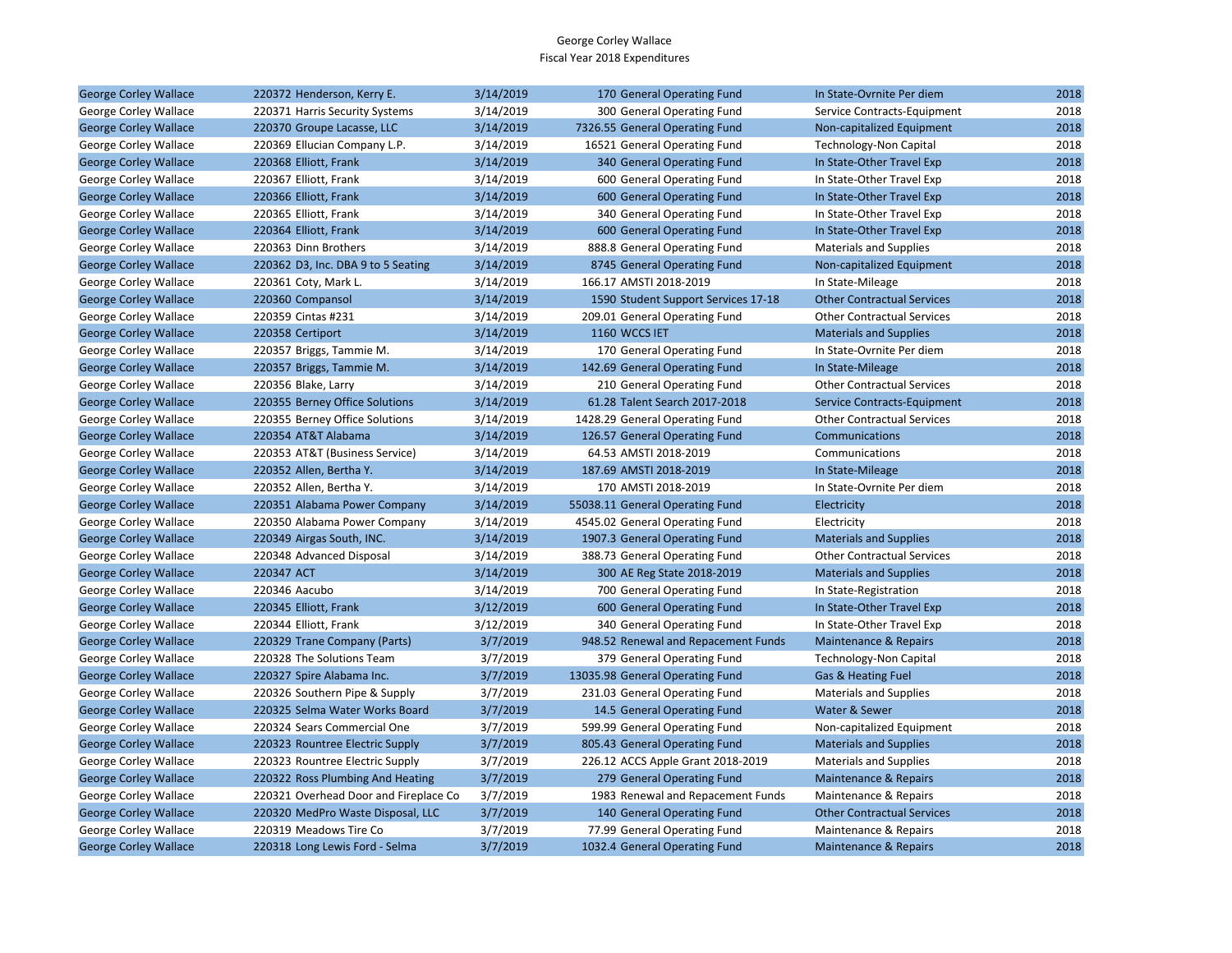| George Corley Wallace        | 220317 Lewis Pest Control Inc.          | 3/7/2019 | 715 General Operating Fund                        | <b>Other Contractual Services</b> | 2018 |
|------------------------------|-----------------------------------------|----------|---------------------------------------------------|-----------------------------------|------|
| <b>George Corley Wallace</b> | 220316 Labbe, Patricia                  | 3/7/2019 | 900 General Operating Fund                        | <b>Materials and Supplies</b>     | 2018 |
| George Corley Wallace        | 220315 Jefferson, Shelia L.             | 3/7/2019 | 188.27 General Operating Fund                     | In State-Mileage                  | 2018 |
| <b>George Corley Wallace</b> | 220314 Indigo Fluids, Inc.              | 3/7/2019 | 218.33 General Operating Fund                     | <b>Maintenance &amp; Repairs</b>  | 2018 |
| George Corley Wallace        | 220313 Fuller Building Company          | 3/7/2019 | 41.56 General Operating Fund                      | <b>Materials and Supplies</b>     | 2018 |
| <b>George Corley Wallace</b> | 220312 Fastenal Company                 | 3/7/2019 | 113.11 General Operating Fund                     | <b>Materials and Supplies</b>     | 2018 |
| George Corley Wallace        | 220311 Delta Foremost Chemical          | 3/7/2019 | 549.87 General Operating Fund                     | <b>Materials and Supplies</b>     | 2018 |
| <b>George Corley Wallace</b> | 220310 Central Paper Co, Inc            | 3/7/2019 | 113.1 General Operating Fund                      | <b>Materials and Supplies</b>     | 2018 |
| George Corley Wallace        | 220309 Carquest                         | 3/7/2019 | 144.69 General Operating Fund                     | Maintenance & Repairs             | 2018 |
| <b>George Corley Wallace</b> | 220308 Walker, Shermanita               | 3/6/2019 | 198.94 AMSTI 2018-2019                            | In State-Mileage                  | 2018 |
| George Corley Wallace        | 220307 Verizon Wireless                 | 3/6/2019 | 120.03 General Operating Fund                     | Communications                    | 2018 |
| <b>George Corley Wallace</b> | 220307 Verizon Wireless                 | 3/6/2019 | 560.14 AMSTI 2018-2019                            | Communications                    | 2018 |
| George Corley Wallace        | 220306 USMLEWorld, LLC                  | 3/6/2019 | 139 General Operating Fund                        | <b>Testing Expense</b>            | 2018 |
| <b>George Corley Wallace</b> | 220305 Tubbs - Turner, Jocelyn J.       | 3/6/2019 | 375.56 AMSTI 2018-2019                            | In State-Mileage                  | 2018 |
| George Corley Wallace        | 220304 Teklinks, Inc.                   | 3/6/2019 | 7500 General Operating Fund                       | <b>Technology-Non Capital</b>     | 2018 |
| <b>George Corley Wallace</b> | 220303 Spicer, Chandra                  | 3/6/2019 | 127.54 AMSTI 2018-2019                            | In State-Mileage                  | 2018 |
| George Corley Wallace        | 220302 Powe, Dea W.                     | 3/6/2019 | 76.21 AMSTI 2018-2019                             | In State-Mileage                  | 2018 |
| <b>George Corley Wallace</b> | 220301 Pettway, Clarence J.             | 3/6/2019 | 283.43 AMSTI 2018-2019                            | In State-Mileage                  | 2018 |
| George Corley Wallace        | 220300 Kennedy, Regina S.               | 3/6/2019 | 94.48 AMSTI 2018-2019                             | In State-Mileage                  | 2018 |
| <b>George Corley Wallace</b> | 220299 Guardian-Ipco Inc.               | 3/6/2019 | 550 General Operating Fund                        | Service Contracts-Equipment       | 2018 |
| George Corley Wallace        | 220298 Fire Tech, Inc.                  | 3/6/2019 | 2267.5 General Operating Fund                     | Service Contracts-Equipment       | 2018 |
| <b>George Corley Wallace</b> | 220297 Cox Commerical Interiors, LLC    | 3/6/2019 | 450 General Operating Fund                        | <b>Materials and Supplies</b>     | 2018 |
| George Corley Wallace        | 220296 Cougar Chevron                   | 3/6/2019 | 3578.64 General Operating Fund                    | Gasoline & Oil-Motor Vehicle      | 2018 |
| <b>George Corley Wallace</b> | 220295 Coty, Mark L.                    | 3/6/2019 | 98.65 AMSTI 2018-2019                             | In State-Mileage                  | 2018 |
| George Corley Wallace        | 220294 Cintas #231                      | 3/6/2019 | 209.01 General Operating Fund                     | <b>Other Contractual Services</b> | 2018 |
| <b>George Corley Wallace</b> | 220293 Casby, Aaron L.                  | 3/6/2019 | 300 AMSTI 2018-2019                               | In State-Ovrnite Per diem         | 2018 |
| George Corley Wallace        | 220293 Casby, Aaron L.                  | 3/6/2019 | 443.93 AMSTI 2018-2019                            | In State-Mileage                  | 2018 |
| <b>George Corley Wallace</b> | 220292 Barnes & Noble College           | 3/6/2019 | 27.16 General Operating Fund                      | <b>Internal Purchases</b>         | 2018 |
| George Corley Wallace        | 220291 Allen, Bertha Y.                 | 3/6/2019 | 241.68 AMSTI 2018-2019                            | In State-Mileage                  | 2018 |
| <b>George Corley Wallace</b> | 220290 Alabama Power Company            | 3/6/2019 | 27.39 General Operating Fund                      | Electricity                       | 2018 |
| George Corley Wallace        | 220289 Al Hill'S Boiler Sales           | 3/6/2019 | 1020 Renewal and Repacement Funds                 | Maintenance & Repairs             | 2018 |
| <b>George Corley Wallace</b> | 220288 Selma City School Board          | 3/5/2019 | 1092 AMSTI 2018-2019                              | <b>Other Contractual Services</b> | 2018 |
| George Corley Wallace        | 220287 Quick Quality T-Shirts and Stuff | 3/5/2019 | 2600.38 General Operating Fund                    | <b>Materials and Supplies</b>     | 2018 |
| <b>George Corley Wallace</b> | 220286 Nade                             | 3/5/2019 | 390 General Operating Fund                        | Out-of-State-Registration         | 2018 |
| George Corley Wallace        | 220285 Nade                             | 3/5/2019 | 75 General Operating Fund                         | Memberships                       | 2018 |
| <b>George Corley Wallace</b> | 220284 Nade                             | 3/5/2019 | 390 General Operating Fund                        | Out-of-State-Registration         | 2018 |
| George Corley Wallace        | 220283 Nade                             | 3/5/2019 | 75 General Operating Fund                         | Memberships                       | 2018 |
| <b>George Corley Wallace</b> | 220273 First Cahawba Bankcard           | 3/4/2019 | 6130.06 General Operating Fund                    | Out-of-State-Subsist & Lodging    | 2018 |
| George Corley Wallace        | 220273 First Cahawba Bankcard           | 3/4/2019 | 10 AMSTI Lead Teacher Enhancement Pro Memberships |                                   | 2018 |
| <b>George Corley Wallace</b> | 220273 First Cahawba Bankcard           | 3/4/2019 | 161.21 General Operating Fund                     | <b>Materials and Supplies</b>     | 2018 |
| George Corley Wallace        | 220273 First Cahawba Bankcard           | 3/4/2019 | 10 AMSTI 2018-2019                                | Memberships                       | 2018 |
| <b>George Corley Wallace</b> | 220273 First Cahawba Bankcard           | 3/4/2019 | 76.65 General Operating Fund                      | <b>Memberships</b>                | 2018 |
| George Corley Wallace        | 220273 First Cahawba Bankcard           | 3/4/2019 | 222.09 AMSTI 2018-2019                            | <b>Materials and Supplies</b>     | 2018 |
| <b>George Corley Wallace</b> | 220273 First Cahawba Bankcard           | 3/4/2019 | 1463 General Operating Fund                       | <b>Technology-Non Capital</b>     | 2018 |
| George Corley Wallace        | 220272 Wccs Selma Foundation            | 3/4/2019 | 498.63 Payroll Clearing Fund                      | <b>Misc Deductions Payable</b>    | 2018 |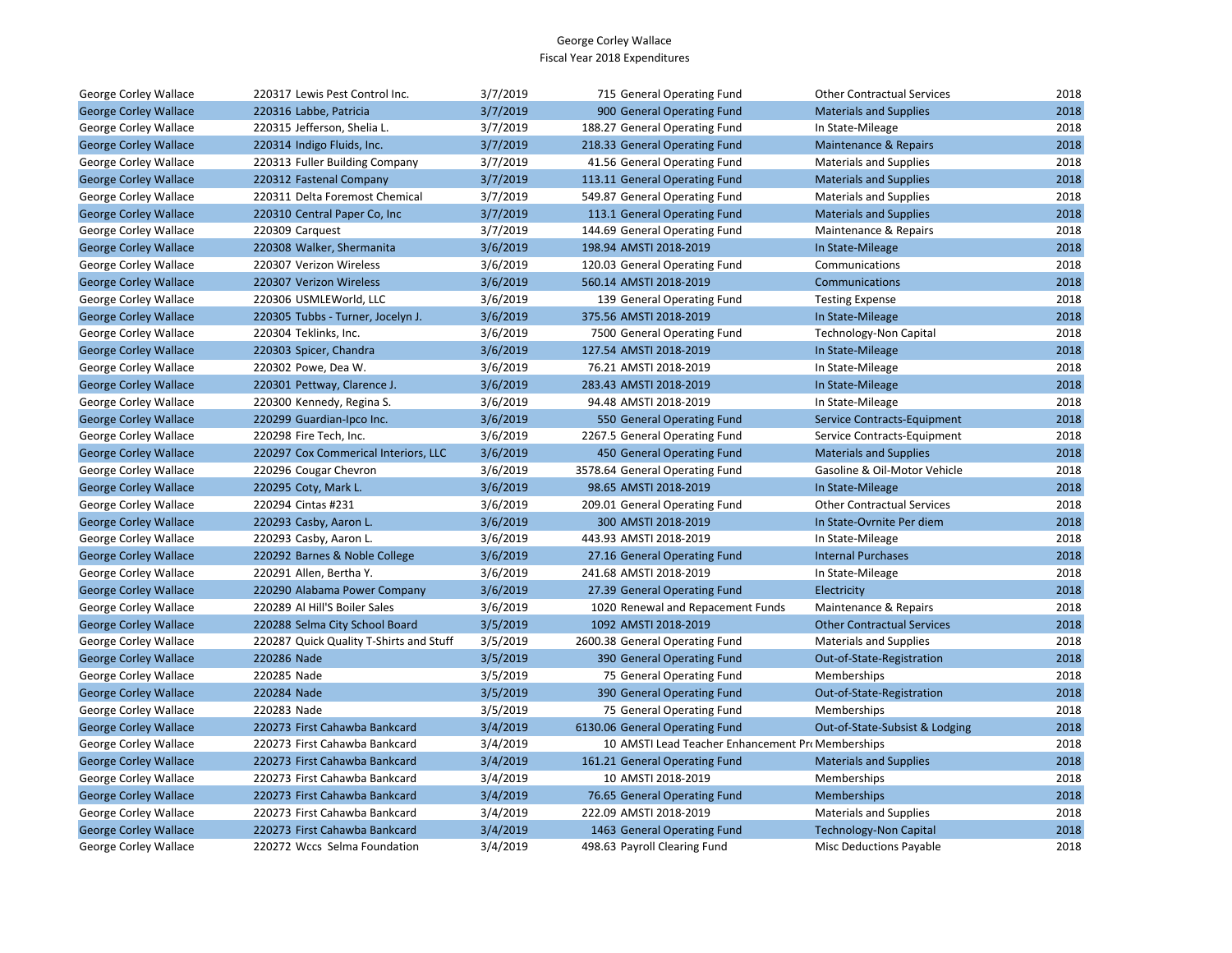| <b>George Corley Wallace</b> | 220271 Wallace Communtiy College       | 3/4/2019  | 81 Payroll Clearing Fund               | <b>Misc Deductions Payable</b>      | 2018 |
|------------------------------|----------------------------------------|-----------|----------------------------------------|-------------------------------------|------|
| George Corley Wallace        | 220270 Variable Annuity Life Ins       | 3/4/2019  | 1500 Payroll Clearing Fund             | Misc Deductions Payable             | 2018 |
| <b>George Corley Wallace</b> | 220269 Unum                            | 3/4/2019  | 12.95 Payroll Clearing Fund            | <b>Misc Deductions Payable</b>      | 2018 |
| George Corley Wallace        | 220268 United Way Of Selma & Dal       | 3/4/2019  | 154 Payroll Clearing Fund              | Misc Deductions Payable             | 2018 |
| <b>George Corley Wallace</b> | 220267 Teacher'S Retirement Syst       | 3/4/2019  | 131152.71 Payroll Clearing Fund        | Alabama Teachers Retirement Payable | 2018 |
| George Corley Wallace        | 220266 St. of AL. Child Support        | 3/4/2019  | 981 Payroll Clearing Fund              | <b>Misc Deductions Payable</b>      | 2018 |
| <b>George Corley Wallace</b> | 220265 Rsa-1 (Peiraf)                  | 3/4/2019  | 6356 Payroll Clearing Fund             | Alabama Teachers Retirement Payable | 2018 |
| George Corley Wallace        | 220264 Reding, Curtis C.               | 3/4/2019  | 2236 Payroll Clearing Fund             | <b>Misc Deductions Payable</b>      | 2018 |
| <b>George Corley Wallace</b> | 220263 PEEHIP                          | 3/4/2019  | 132387.54 Payroll Clearing Fund        | <b>PEEHIP Payable</b>               | 2018 |
| George Corley Wallace        | 220262 New York Life & Annuity         | 3/4/2019  | 2843.76 Payroll Clearing Fund          | Misc Deductions Payable             | 2018 |
| <b>George Corley Wallace</b> | 220261 Liberty National Life Ins       | 3/4/2019  | 490.43 Payroll Clearing Fund           | <b>Misc Deductions Payable</b>      | 2018 |
| George Corley Wallace        | 220260 Great-West Retirement Ser       | 3/4/2019  | 50 Payroll Clearing Fund               | <b>Misc Deductions Payable</b>      | 2018 |
| <b>George Corley Wallace</b> | 220259 Educator Benefits Corp.         | 3/4/2019  | 795.72 Payroll Clearing Fund           | <b>Misc Deductions Payable</b>      | 2018 |
| George Corley Wallace        | 220258 District Court Of Dallas        | 3/4/2019  | 150 Payroll Clearing Fund              | Misc Deductions Payable             | 2018 |
| <b>George Corley Wallace</b> | 220257 Colonial Life Insurance C       | 3/4/2019  | 2436.3 Payroll Clearing Fund           | <b>Misc Deductions Payable</b>      | 2018 |
| George Corley Wallace        | 220256 Allstate                        | 3/4/2019  | 464.77 Payroll Clearing Fund           | Misc Deductions Payable             | 2018 |
| <b>George Corley Wallace</b> | 220255 Alabama Dept. Of Revenue        | 3/4/2019  | 888 Payroll Clearing Fund              | <b>Misc Deductions Payable</b>      | 2018 |
| George Corley Wallace        | 220254 Aflac                           | 3/4/2019  | 3536.98 Payroll Clearing Fund          | Misc Deductions Payable             | 2018 |
| <b>George Corley Wallace</b> | 220253 Wallace Communtiy College       | 3/1/2019  | 45 General Operating Fund              | In State-Registration               | 2018 |
| George Corley Wallace        | 220252 Wal Mart                        | 3/1/2019  | 140.93 General Operating Fund          | <b>Materials and Supplies</b>       | 2018 |
| <b>George Corley Wallace</b> | 220251 Verizon Wireless                | 3/1/2019  | 637.03 General Operating Fund          | Communications                      | 2018 |
| George Corley Wallace        | 220250 Turner, Herman W.               | 3/1/2019  | 160 General Operating Fund             | In State-Other Travel Exp           | 2018 |
| <b>George Corley Wallace</b> | 220249 Turner, Damone M.               | 3/1/2019  | 240 General Operating Fund             | <b>Other Professional Fees</b>      | 2018 |
| George Corley Wallace        | 220248 Selma Family Restaurant         | 3/1/2019  | 900 SL-WF Dev Conference               | Deposit Liabilities                 | 2018 |
| <b>George Corley Wallace</b> | 220247 Rembert, Nuncy                  | 3/1/2019  | 240 General Operating Fund             | <b>Other Professional Fees</b>      | 2018 |
| George Corley Wallace        | 220246 Phi Theta Kappa                 | 3/1/2019  | 130 Phi Theta Kappa                    | <b>Deposit Liabilities</b>          | 2018 |
| <b>George Corley Wallace</b> | 220245 King, Alvin C.                  | 3/1/2019  | 240 General Operating Fund             | <b>Other Professional Fees</b>      | 2018 |
| George Corley Wallace        | 220244 Gordon, Rachel L.               | 3/1/2019  | 1180 Student Support Services 18-19    | Out-of-State-Other Travel Expenses  | 2018 |
| <b>George Corley Wallace</b> | 220243 Elliott, William F.             | 3/1/2019  | 60 General Operating Fund              | <b>Other Contractual Services</b>   | 2018 |
| George Corley Wallace        | 220242 Dixon, Colleen R.               | 3/1/2019  | 63.33 General Operating Fund           | In State-Mileage                    | 2018 |
| <b>George Corley Wallace</b> | 220241 Courtyard Marriott Pigeon Forge | 3/1/2019  | 1468.24 Student Support Services 18-19 | Out-of-State-Subsist & Lodging      | 2018 |
| George Corley Wallace        | 220240 Black, Davin                    | 3/1/2019  | 240 General Operating Fund             | <b>Other Professional Fees</b>      | 2018 |
| <b>George Corley Wallace</b> | 220239 AAEOPP                          | 3/1/2019  | 1500 Student Support Services 18-19    | Out-of-State-Registration           | 2018 |
| George Corley Wallace        | 220238 Williams, Brian                 | 2/27/2019 | 440 General Operating Fund             | <b>Other Contractual Services</b>   | 2018 |
| <b>George Corley Wallace</b> | 220237 Wilcox Co. School Board         | 2/27/2019 | 174 AMSTI 2018-2019                    | <b>Other Contractual Services</b>   | 2018 |
| George Corley Wallace        | 220236 WCCS                            | 2/27/2019 | 135 General Operating Fund             | <b>Materials and Supplies</b>       | 2018 |
| <b>George Corley Wallace</b> | 220235 Walker, Roosevelt               | 2/27/2019 | 440 General Operating Fund             | <b>Other Contractual Services</b>   | 2018 |
| George Corley Wallace        | 220234 The Music Caterers, LLC         | 2/27/2019 | 1400 General Operating Fund            | <b>Other Contractual Services</b>   | 2018 |
| <b>George Corley Wallace</b> | 220233 Steward Properties LLC          | 2/27/2019 | 6998 AMSTI 2018-2019                   | <b>Rent - Facilities</b>            | 2018 |
| George Corley Wallace        | 220232 Spauldings, Aaron L.            | 2/27/2019 | 2250 General Operating Fund            | <b>Other Contractual Services</b>   | 2018 |
| <b>George Corley Wallace</b> | 220231 Smith, Jerry D.                 | 2/27/2019 | 2000 General Operating Fund            | <b>Other Contractual Services</b>   | 2018 |
| George Corley Wallace        | 220230 Shred-It Usa, Inc.              | 2/27/2019 | 238.4 General Operating Fund           | <b>Other Contractual Services</b>   | 2018 |
| <b>George Corley Wallace</b> | 220229 Sherwin Williams                | 2/27/2019 | 180.14 General Operating Fund          | <b>Materials and Supplies</b>       | 2018 |
| George Corley Wallace        | 220228 Scott, Gracie E.                | 2/27/2019 | 440 General Operating Fund             | <b>Other Contractual Services</b>   | 2018 |
| <b>George Corley Wallace</b> | 220227 Roper, Ethel B.                 | 2/27/2019 | 832 General Operating Fund             | <b>Other Contractual Services</b>   | 2018 |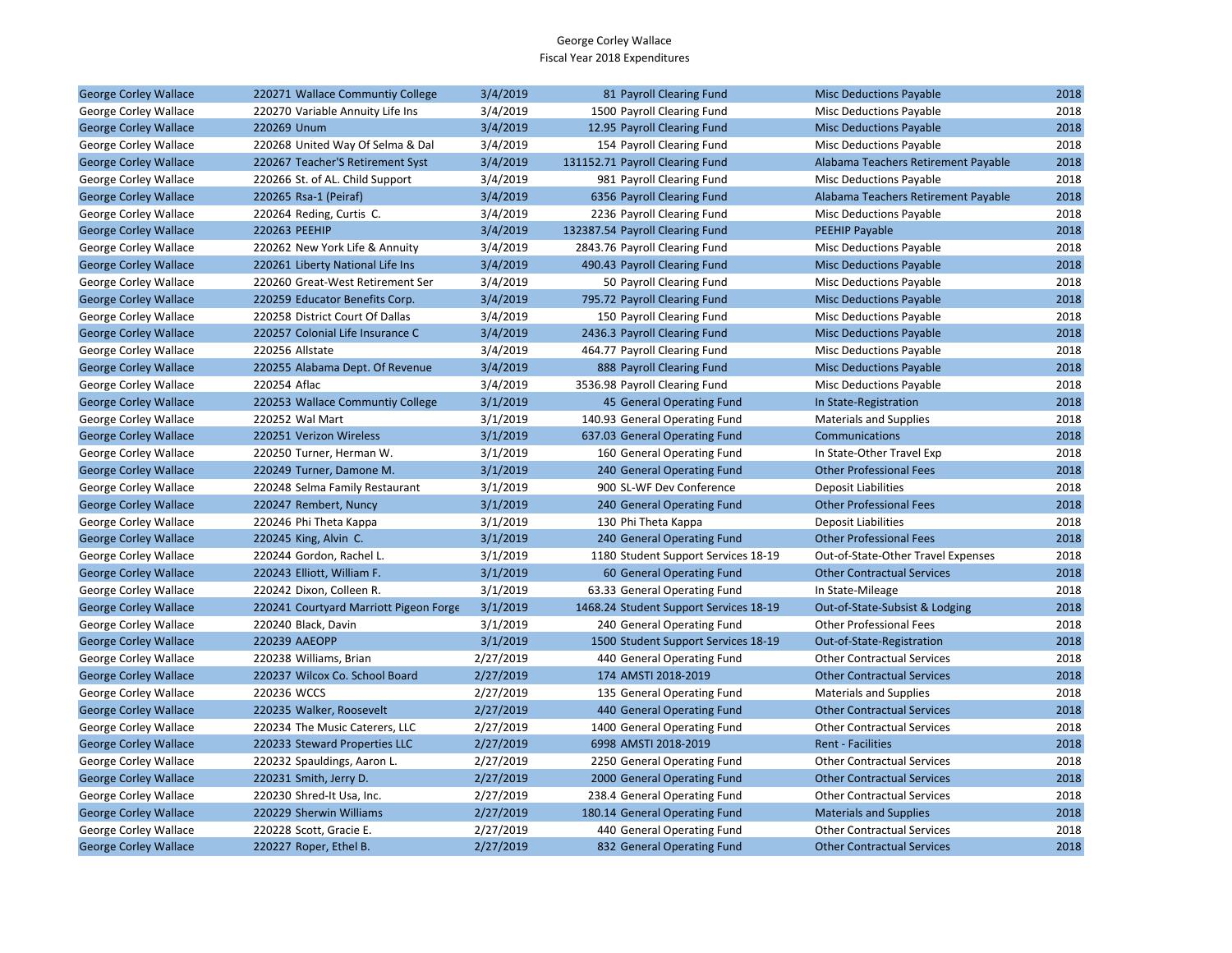| George Corley Wallace        | 220226 Perry, Steve                     | 2/27/2019 | 1250 General Operating Fund         | <b>Other Contractual Services</b>  | 2018 |
|------------------------------|-----------------------------------------|-----------|-------------------------------------|------------------------------------|------|
| <b>George Corley Wallace</b> | 220225 Perkins, Roderick                | 2/27/2019 | 968.44 General Operating Fund       | <b>Other Contractual Services</b>  | 2018 |
| George Corley Wallace        | 220224 Peoples, Dottie                  | 2/27/2019 | 3000 General Operating Fund         | <b>Other Contractual Services</b>  | 2018 |
| <b>George Corley Wallace</b> | 220223 Neely Charter Service, LLC       | 2/27/2019 | 2700 Student Support Services 17-18 | Out-of-State-Other Travel Expenses | 2018 |
| George Corley Wallace        | 220222 Neely, Charles                   | 2/27/2019 | 440 General Operating Fund          | <b>Other Contractual Services</b>  | 2018 |
| <b>George Corley Wallace</b> | 220221 Neblett, Charles                 | 2/27/2019 | 400 General Operating Fund          | <b>Other Contractual Services</b>  | 2018 |
| George Corley Wallace        | 220220 Montgomery County School         | 2/27/2019 | 875.7 AMSTI 2018-2019               | <b>Other Contractual Services</b>  | 2018 |
| <b>George Corley Wallace</b> | 220219 McMillan, Roy A.                 | 2/27/2019 | 250 General Operating Fund          | <b>Other Contractual Services</b>  | 2018 |
| George Corley Wallace        | 220218 Maynard, Cooper & Gale           | 2/27/2019 | 2657.8 General Operating Fund       | Legal Services                     | 2018 |
| <b>George Corley Wallace</b> | 220217 LaFayette, Bernard               | 2/27/2019 | 1875.6 General Operating Fund       | <b>Other Contractual Services</b>  | 2018 |
| George Corley Wallace        | 220216 Katco Publishing, Inc.           | 2/27/2019 | 1750 General Operating Fund         | <b>Other Contractual Services</b>  | 2018 |
| <b>George Corley Wallace</b> | 220215 Jordan, Judy Y.                  | 2/27/2019 | 800 General Operating Fund          | <b>Other Contractual Services</b>  | 2018 |
| George Corley Wallace        | 220214 Jefferson, Shelia L.             | 2/27/2019 | 188.27 General Operating Fund       | In State-Mileage                   | 2018 |
| <b>George Corley Wallace</b> | 220213 Jackson, Teresa A.               | 2/27/2019 | 97.5 General Operating Fund         | <b>Other Contractual Services</b>  | 2018 |
| George Corley Wallace        | 220212 Jackson, Eric L.                 | 2/27/2019 | 900 General Operating Fund          | <b>Other Contractual Services</b>  | 2018 |
| <b>George Corley Wallace</b> | 220211 Jackson, Brandy R.               | 2/27/2019 | 82.5 General Operating Fund         | <b>Other Contractual Services</b>  | 2018 |
| George Corley Wallace        | 220210 Hunter, Otto W.                  | 2/27/2019 | 600 AMSTI 2018-2019                 | <b>Other Contractual Services</b>  | 2018 |
| <b>George Corley Wallace</b> | 220209 Henderson, Kerry E.              | 2/27/2019 | 196 General Operating Fund          | In State-Other Travel Exp          | 2018 |
| George Corley Wallace        | 220208 Goodall, Renee E.                | 2/27/2019 | 1000 General Operating Fund         | <b>Other Contractual Services</b>  | 2018 |
| <b>George Corley Wallace</b> | 220207 Fuller Building Company          | 2/27/2019 | 4.52 General Operating Fund         | <b>Materials and Supplies</b>      | 2018 |
| George Corley Wallace        | 220206 Faye's Curbside Kitchen          | 2/27/2019 | 3125 General Operating Fund         | <b>Other Contractual Services</b>  | 2018 |
| <b>George Corley Wallace</b> | 220205 Fails, Margaret A.               | 2/27/2019 | 250 General Operating Fund          | <b>Other Contractual Services</b>  | 2018 |
| George Corley Wallace        | 220204 Fails, Margaret A.               | 2/27/2019 | 250 General Operating Fund          | <b>Other Contractual Services</b>  | 2018 |
| <b>George Corley Wallace</b> | 220203 Ellis, Walter E.                 | 2/27/2019 | 400 General Operating Fund          | <b>Other Contractual Services</b>  | 2018 |
| George Corley Wallace        | 220202 Ellis, Walter E.                 | 2/27/2019 | 400 General Operating Fund          | <b>Other Contractual Services</b>  | 2018 |
| <b>George Corley Wallace</b> | 220201 Elliott, Frank                   | 2/27/2019 | 600 General Operating Fund          | In State-Other Travel Exp          | 2018 |
| George Corley Wallace        | 220200 Elliott, Frank                   | 2/27/2019 | 340 General Operating Fund          | In State-Other Travel Exp          | 2018 |
| <b>George Corley Wallace</b> | 220199 Elliott, Frank                   | 2/27/2019 | 600 General Operating Fund          | In State-Other Travel Exp          | 2018 |
| George Corley Wallace        | 220198 Elliott, Frank                   | 2/27/2019 | 340 General Operating Fund          | In State-Other Travel Exp          | 2018 |
| <b>George Corley Wallace</b> | 220197 Dish Network                     | 2/27/2019 | 111.02 General Operating Fund       | <b>Other Contractual Services</b>  | 2018 |
| George Corley Wallace        | 220196 Dallas County Board Of Ed        | 2/27/2019 | 296.25 AMSTI 2018-2019              | <b>Other Contractual Services</b>  | 2018 |
| <b>George Corley Wallace</b> | 220195 Cobbs Allen                      | 2/27/2019 | 9278.72 General Operating Fund      | Insurance & Bonding                | 2018 |
| George Corley Wallace        | 220194 Clay, Neokee                     | 2/27/2019 | 833 General Operating Fund          | <b>Other Contractual Services</b>  | 2018 |
| <b>George Corley Wallace</b> | 220193 Cintas #231                      | 2/27/2019 | 209.01 General Operating Fund       | <b>Other Contractual Services</b>  | 2018 |
| George Corley Wallace        | 220192 Brown, Natasha                   | 2/27/2019 | 750 General Operating Fund          | <b>Other Contractual Services</b>  | 2018 |
| <b>George Corley Wallace</b> | 220191 Bowen, Mickey                    | 2/27/2019 | 2400 General Operating Fund         | <b>Other Contractual Services</b>  | 2018 |
| George Corley Wallace        | 220190 Bowen, Mickey                    | 2/27/2019 | 250 General Operating Fund          | <b>Other Contractual Services</b>  | 2018 |
| <b>George Corley Wallace</b> | 220189 Bell, Vickie D.                  | 2/27/2019 | 50.18 General Operating Fund        | In State-Mileage                   | 2018 |
| George Corley Wallace        | 220188 BBS Enterprise                   | 2/27/2019 | 17335 General Operating Fund        | <b>Other Contractual Services</b>  | 2018 |
| <b>George Corley Wallace</b> | 220187 Barnes & Noble College           | 2/27/2019 | 43.62 General Operating Fund        | <b>Internal Purchases</b>          | 2018 |
| George Corley Wallace        | 220186 Bailey Darla, DBA All American T | 2/27/2019 | 197 General Operating Fund          | Materials and Supplies             | 2018 |
| <b>George Corley Wallace</b> | 220185 Austin, Tampatha                 | 2/27/2019 | 125.28 General Operating Fund       | In State-Mileage                   | 2018 |
| George Corley Wallace        | 220184 Adams, Charles                   | 2/27/2019 | 250 General Operating Fund          | <b>Other Contractual Services</b>  | 2018 |
| <b>George Corley Wallace</b> | 900027749 Simmons Gloria Dean           | 2/25/2019 | 5687.92 PAYROLL                     | <b>PAYROLL</b>                     | 2018 |
| George Corley Wallace        | 900027748 Page Melinda Ann              | 2/25/2019 | 3997.5 PAYROLL                      | <b>PAYROLL</b>                     | 2018 |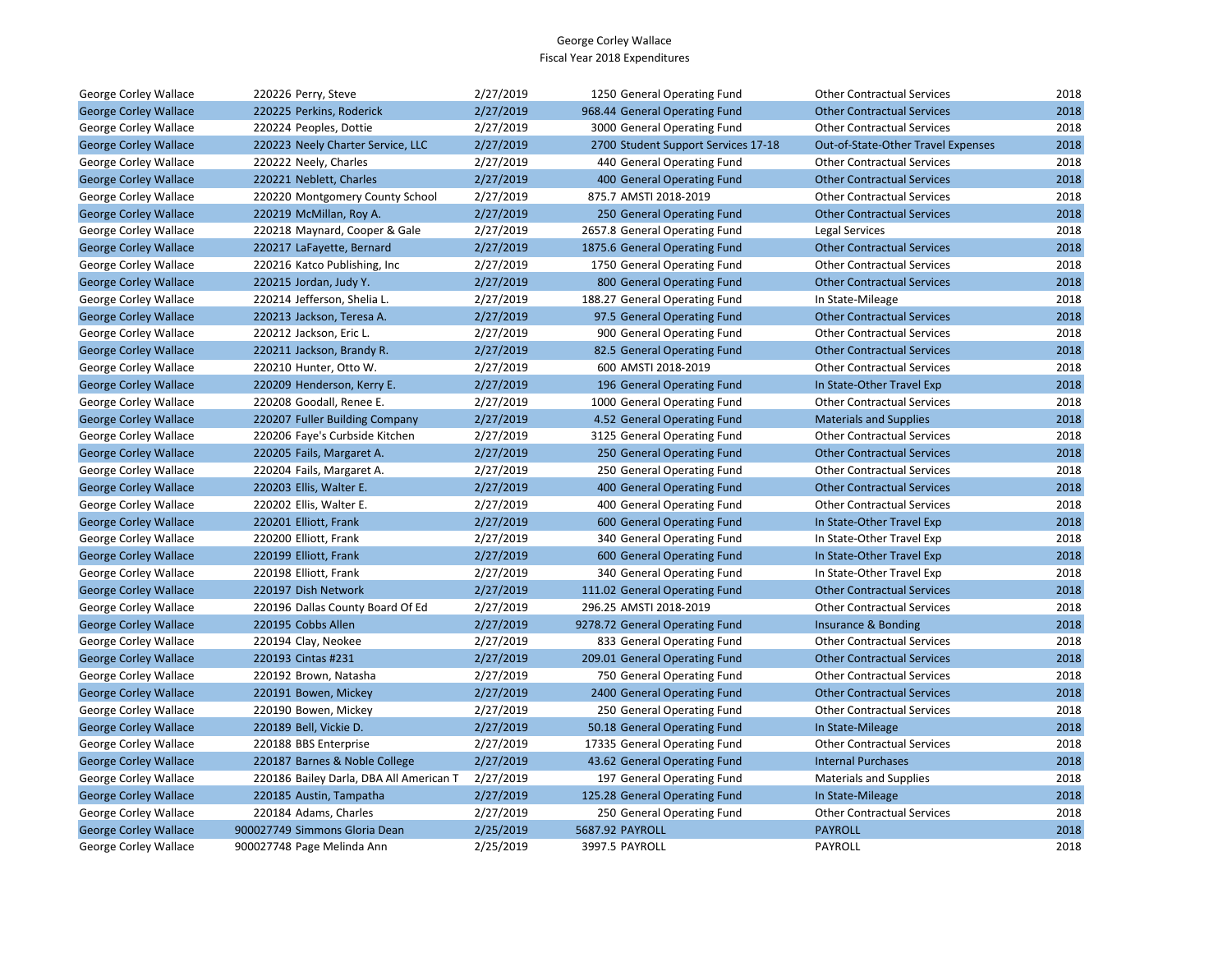| <b>George Corley Wallace</b> | 900027747 Pettway Charles D.      | 2/25/2019 | 11153.21 PAYROLL   | <b>PAYROLL</b> | 2018 |
|------------------------------|-----------------------------------|-----------|--------------------|----------------|------|
| George Corley Wallace        | 900027746 Pettway Alonzia         | 2/25/2019 | 2966.92 PAYROLL    | PAYROLL        | 2018 |
| <b>George Corley Wallace</b> | 900027745 Heard Anthony           | 2/25/2019 | 2966.92 PAYROLL    | <b>PAYROLL</b> | 2018 |
| George Corley Wallace        | 900027744 Harvell Robert L        | 2/25/2019 | 2887.25 PAYROLL    | PAYROLL        | 2018 |
| <b>George Corley Wallace</b> | 900027743 Moore Timothy           | 2/25/2019 | 3442.58 PAYROLL    | <b>PAYROLL</b> | 2018 |
| George Corley Wallace        | 900027742 Mauldin Reginald Otis   | 2/25/2019 | 4076.75 PAYROLL    | PAYROLL        | 2018 |
| <b>George Corley Wallace</b> | 900027741 Haralson Isaiah S       | 2/25/2019 | 2808.17 PAYROLL    | <b>PAYROLL</b> | 2018 |
| George Corley Wallace        | 900027740 Austin Tampatha         | 2/25/2019 | 2949.17 PAYROLL    | PAYROLL        | 2018 |
| <b>George Corley Wallace</b> | 900027739 Chesnut Veronica S      | 2/25/2019 | 2416.67 PAYROLL    | <b>PAYROLL</b> | 2018 |
| George Corley Wallace        | 900027738 Vance Laura Lynn        | 2/25/2019 | 4473.58 PAYROLL    | PAYROLL        | 2018 |
| <b>George Corley Wallace</b> | 900027737 Purdie Christy Dorran   | 2/25/2019 | 6176.12 PAYROLL    | <b>PAYROLL</b> | 2018 |
| George Corley Wallace        | 900027736 Jackson Brittany Brooks | 2/25/2019 | 3204.08 PAYROLL    | PAYROLL        | 2018 |
| <b>George Corley Wallace</b> | 900027735 Evans Naopi Lc          | 2/25/2019 | 3125.08 PAYROLL    | <b>PAYROLL</b> | 2018 |
| George Corley Wallace        | 900027734 Davis Mary Lee          | 2/25/2019 | 3680.17 PAYROLL    | PAYROLL        | 2018 |
| <b>George Corley Wallace</b> | 900027733 Bell Vickie D           | 2/25/2019 | 2728.58 PAYROLL    | <b>PAYROLL</b> | 2018 |
| George Corley Wallace        | 900027732 Whatley Andrew Douglas  | 2/25/2019 | 2649.42 PAYROLL    | PAYROLL        | 2018 |
| <b>George Corley Wallace</b> | 900027731 Jackson Vincent Keith   | 2/25/2019 | 2416.67 PAYROLL    | <b>PAYROLL</b> | 2018 |
| George Corley Wallace        | 900027730 Dysart Charles J        | 2/25/2019 | 5774.17 PAYROLL    | PAYROLL        | 2018 |
| <b>George Corley Wallace</b> | 900027729 Berry Lee               | 2/25/2019 | 2570.08 PAYROLL    | <b>PAYROLL</b> | 2018 |
| George Corley Wallace        | 900027728 Moultrie Eddie James    | 2/25/2019 | 4473.58 PAYROLL    | PAYROLL        | 2018 |
| <b>George Corley Wallace</b> | 900027727 Patterson Ray Anthony   | 2/25/2019 | 3046.08 PAYROLL    | <b>PAYROLL</b> | 2018 |
| George Corley Wallace        | 900027726 Bennett Robbyn V.       | 2/25/2019 | 8492 PAYROLL       | PAYROLL        | 2018 |
| <b>George Corley Wallace</b> | 900027725 Allison Eric Preston    | 2/25/2019 | 6177.92 PAYROLL    | <b>PAYROLL</b> | 2018 |
| George Corley Wallace        | 900027724 Adams Dorothy J         | 2/25/2019 | 2416.67 PAYROLL    | PAYROLL        | 2018 |
| <b>George Corley Wallace</b> | 900027723 Jackson Irma Jean       | 2/25/2019 | 3046.08 PAYROLL    | <b>PAYROLL</b> | 2018 |
| George Corley Wallace        | 900027722 Headley Linda Fay       | 2/25/2019 | 2728.58 PAYROLL    | PAYROLL        | 2018 |
| <b>George Corley Wallace</b> | 900027721 Reynolds Jennifer M     | 2/25/2019 | 3838.67 PAYROLL    | <b>PAYROLL</b> | 2018 |
| George Corley Wallace        | 900027720 Melton Elaine Alina     | 2/25/2019 | 2490.42 PAYROLL    | PAYROLL        | 2018 |
| <b>George Corley Wallace</b> | 900027719 Kidd Anessa Lynn        | 2/25/2019 | 7806.5 PAYROLL     | <b>PAYROLL</b> | 2018 |
| George Corley Wallace        | 900027718 Dosey Chantae Thomas    | 2/25/2019 | 2172.92 PAYROLL    | PAYROLL        | 2018 |
| <b>George Corley Wallace</b> | 900027717 Deavers Lori Evelyn     | 2/25/2019 | 2416.67 PAYROLL    | <b>PAYROLL</b> | 2018 |
| George Corley Wallace        | 900027716 Vandiver Kewanda Thomas | 2/25/2019 | 3521.5 PAYROLL     | PAYROLL        | 2018 |
| <b>George Corley Wallace</b> | 900027715 Rudolph Darlene King    | 2/25/2019 | 3374.67 PAYROLL    | <b>PAYROLL</b> | 2018 |
| George Corley Wallace        | 900027714 Powell William S.       | 2/25/2019 | 1040 PAYROLL       | PAYROLL        | 2018 |
| <b>George Corley Wallace</b> | 900027713 Logan Shuntelra Bernice | 2/25/2019 | 4409.58 PAYROLL    | <b>PAYROLL</b> | 2018 |
| George Corley Wallace        | 900027712 Godwin Connie Estes     | 2/25/2019 | 2080 PAYROLL       | PAYROLL        | 2018 |
| <b>George Corley Wallace</b> | 900027711 Clifton Lonzy T.        | 2/25/2019 | 6857.23 PAYROLL    | <b>PAYROLL</b> | 2018 |
| George Corley Wallace        | 900027710 Bonner Irene G          | 2/25/2019 | 2416.67 PAYROLL    | PAYROLL        | 2018 |
| <b>George Corley Wallace</b> | 900027709 Hannah Marcus A.        | 2/25/2019 | 1241.67 PAYROLL    | <b>PAYROLL</b> | 2018 |
| George Corley Wallace        | 900027708 Turner Herman W.        | 2/25/2019 | 1300 PAYROLL       | PAYROLL        | 2018 |
| <b>George Corley Wallace</b> | 900027707 Harper April M          | 2/25/2019 | 1170 PAYROLL       | <b>PAYROLL</b> | 2018 |
| George Corley Wallace        | 900027706 Graham Glen Partick     | 2/25/2019 | 250 PAYROLL        | PAYROLL        | 2018 |
| <b>George Corley Wallace</b> | 900027705 Maxey Willie E.         | 2/25/2019 | 433.33 PAYROLL     | <b>PAYROLL</b> | 2018 |
| George Corley Wallace        | 900027704 Evans Duane A           | 2/25/2019 | 4546.84 PAYROLL    | PAYROLL        | 2018 |
| <b>George Corley Wallace</b> | 900027703 Bailey Danny L          | 2/25/2019 | <b>260 PAYROLL</b> | <b>PAYROLL</b> | 2018 |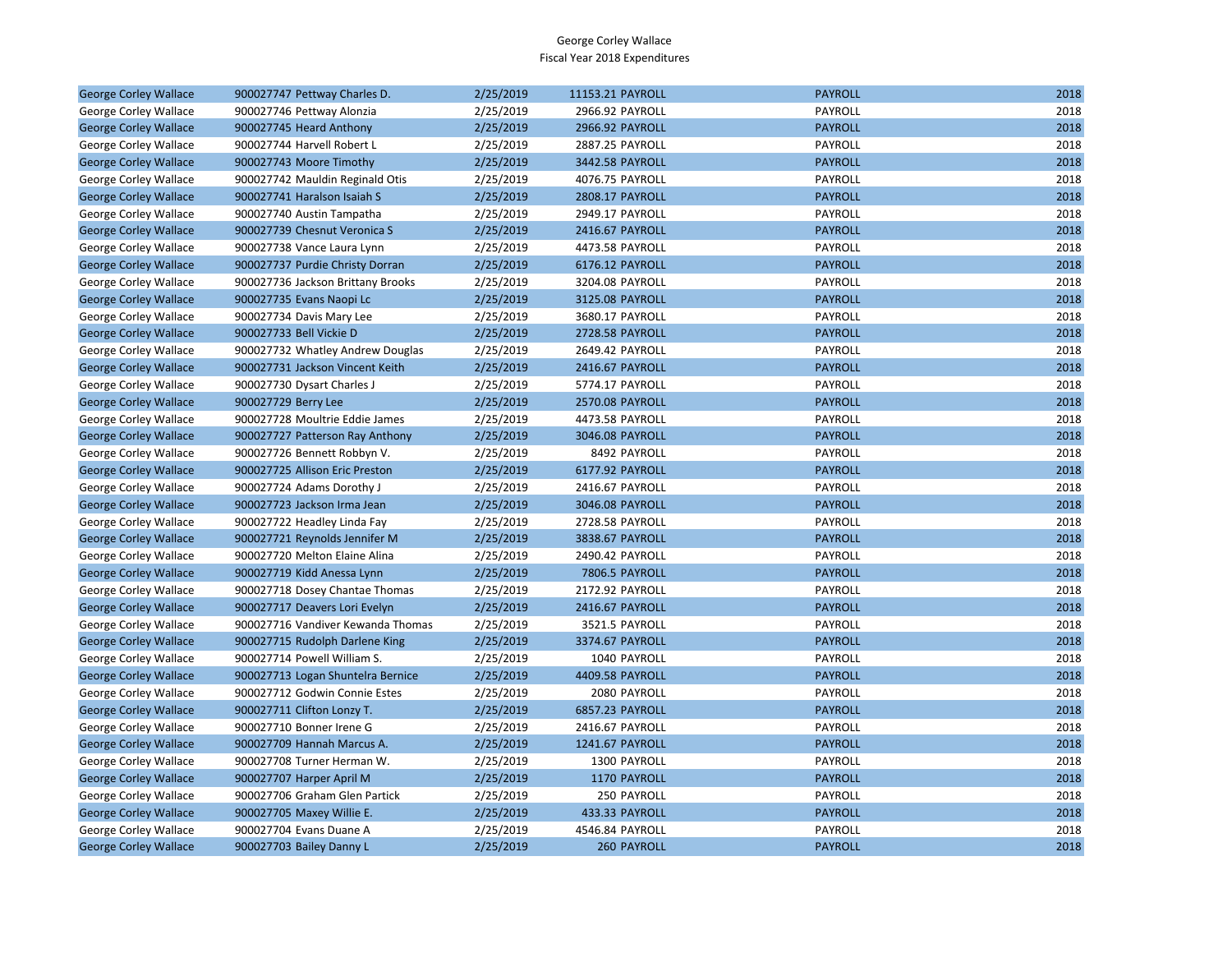| George Corley Wallace        | 900027702 Thomas Herbert Hoover     | 2/25/2019 | 6406.5 PAYROLL   | PAYROLL        | 2018 |
|------------------------------|-------------------------------------|-----------|------------------|----------------|------|
| <b>George Corley Wallace</b> | 900027701 Theiss Sheila Ann         | 2/25/2019 | 3642.17 PAYROLL  | <b>PAYROLL</b> | 2018 |
| George Corley Wallace        | 900027700 Motley Bettye Steele      | 2/25/2019 | 3908.67 PAYROLL  | PAYROLL        | 2018 |
| <b>George Corley Wallace</b> | 900027699 Moore Kathy J             | 2/25/2019 | 5196.75 PAYROLL  | <b>PAYROLL</b> | 2018 |
| George Corley Wallace        | 900027698 Jefferson Shelia Lawanda  | 2/25/2019 | 3918 PAYROLL     | PAYROLL        | 2018 |
| <b>George Corley Wallace</b> | 900027697 Griffin Donitha J.        | 2/25/2019 | 10731.58 PAYROLL | <b>PAYROLL</b> | 2018 |
| George Corley Wallace        | 900027696 Gordon Rachel L           | 2/25/2019 | 3714.42 PAYROLL  | PAYROLL        | 2018 |
| <b>George Corley Wallace</b> | 900027695 Duck Cindy                | 2/25/2019 | 3464.5 PAYROLL   | <b>PAYROLL</b> | 2018 |
| George Corley Wallace        | 900027694 Curtis Valerie Pandora    | 2/25/2019 | 2728.58 PAYROLL  | PAYROLL        | 2018 |
| <b>George Corley Wallace</b> | 900027693 Chapman Channie Loraine   | 2/25/2019 | 3646.07 PAYROLL  | <b>PAYROLL</b> | 2018 |
| George Corley Wallace        | 900027692 Brown Karen E.            | 2/25/2019 | 3352.31 PAYROLL  | <b>PAYROLL</b> | 2018 |
| <b>George Corley Wallace</b> | 900027691 Bright Jacinta Thrash     | 2/25/2019 | 1040 PAYROLL     | <b>PAYROLL</b> | 2018 |
| George Corley Wallace        | 900027690 Bowie Corey D.            | 2/25/2019 | 4499.74 PAYROLL  | PAYROLL        | 2018 |
| <b>George Corley Wallace</b> | 900027689 Bentley Betty J           | 2/25/2019 | 5197.01 PAYROLL  | <b>PAYROLL</b> | 2018 |
| George Corley Wallace        | 900027688 Abbott Brandi Nicole      | 2/25/2019 | 2570.08 PAYROLL  | PAYROLL        | 2018 |
| <b>George Corley Wallace</b> | 900027687 Williams Elsie B.         | 2/25/2019 | 1522.15 PAYROLL  | <b>PAYROLL</b> | 2018 |
| George Corley Wallace        | 900027686 Pugh Elijah               | 2/25/2019 | 6139.92 PAYROLL  | PAYROLL        | 2018 |
| <b>George Corley Wallace</b> | 900027685 White TaShunta N          | 2/25/2019 | 715.6 PAYROLL    | <b>PAYROLL</b> | 2018 |
| George Corley Wallace        | 900027684 Owens Holly Brown         | 2/25/2019 | 6922.22 PAYROLL  | PAYROLL        | 2018 |
| <b>George Corley Wallace</b> | 900027683 Lee Kateri M              | 2/25/2019 | 7391.77 PAYROLL  | <b>PAYROLL</b> | 2018 |
| George Corley Wallace        | 900027682 Baldwin Antionetta S      | 2/25/2019 | 6722.56 PAYROLL  | PAYROLL        | 2018 |
| <b>George Corley Wallace</b> | 900027681 Rhodes Ramona Roberts     | 2/25/2019 | 540.8 PAYROLL    | <b>PAYROLL</b> | 2018 |
| George Corley Wallace        | 900027680 Brown Kimberly N          | 2/25/2019 | 3382.5 PAYROLL   | PAYROLL        | 2018 |
| <b>George Corley Wallace</b> | 900027679 Wright Pamela L           | 2/25/2019 | 5075.32 PAYROLL  | <b>PAYROLL</b> | 2018 |
| George Corley Wallace        | 900027678 Minor Sheila Mims         | 2/25/2019 | 2080 PAYROLL     | PAYROLL        | 2018 |
| <b>George Corley Wallace</b> | 900027677 Goings Ghytana Shelton    | 2/25/2019 | 6527.51 PAYROLL  | <b>PAYROLL</b> | 2018 |
| George Corley Wallace        | 900027676 Dozier Bruce Otis         | 2/25/2019 | 1042.09 PAYROLL  | PAYROLL        | 2018 |
| <b>George Corley Wallace</b> | 900027675 Williams Kaleda Deshawn   | 2/25/2019 | 4751.85 PAYROLL  | <b>PAYROLL</b> | 2018 |
| George Corley Wallace        | 900027674 Sims Robert Nelson        | 2/25/2019 | 3715.18 PAYROLL  | PAYROLL        | 2018 |
| <b>George Corley Wallace</b> | 900027673 Miller Beth D             | 2/25/2019 | 270.4 PAYROLL    | <b>PAYROLL</b> | 2018 |
| George Corley Wallace        | 900027672 McKnight April Calloway   | 2/25/2019 | 721.07 PAYROLL   | <b>PAYROLL</b> | 2018 |
| <b>George Corley Wallace</b> | 900027671 May-Webb Jenika           | 2/25/2019 | 270.4 PAYROLL    | <b>PAYROLL</b> | 2018 |
| George Corley Wallace        | 900027670 Thompkins Yolanda Smith   | 2/25/2019 | 540.8 PAYROLL    | PAYROLL        | 2018 |
| <b>George Corley Wallace</b> | 900027669 Pugh Janet Cathey M.      | 2/25/2019 | 6139.92 PAYROLL  | <b>PAYROLL</b> | 2018 |
| George Corley Wallace        | 900027668 Howard Vatausha O         | 2/25/2019 | 450.67 PAYROLL   | PAYROLL        | 2018 |
| <b>George Corley Wallace</b> | 900027667 Wood Donna H              | 2/25/2019 | 270.4 PAYROLL    | <b>PAYROLL</b> | 2018 |
| George Corley Wallace        | 900027666 Sanders Rickdrieka Nicole | 2/25/2019 | 270.4 PAYROLL    | PAYROLL        | 2018 |
| <b>George Corley Wallace</b> | 900027665 Stewart Jay Tyson         | 2/25/2019 | 721.07 PAYROLL   | <b>PAYROLL</b> | 2018 |
| George Corley Wallace        | 900027664 White Tara Y              | 2/25/2019 | 5862.07 PAYROLL  | PAYROLL        | 2018 |
| <b>George Corley Wallace</b> | 900027663 Miller Uzoma O            | 2/25/2019 | 270.4 PAYROLL    | <b>PAYROLL</b> | 2018 |
| George Corley Wallace        | 900027662 McQueen Carroll D.        | 2/25/2019 | 540.8 PAYROLL    | PAYROLL        | 2018 |
| <b>George Corley Wallace</b> | 900027661 Lewis George E            | 2/25/2019 | 540.8 PAYROLL    | <b>PAYROLL</b> | 2018 |
| George Corley Wallace        | 900027660 Elliott William F.        | 2/25/2019 | 5908.59 PAYROLL  | PAYROLL        | 2018 |
| <b>George Corley Wallace</b> | 900027659 Walker Michael            | 2/25/2019 | 4656.25 PAYROLL  | <b>PAYROLL</b> | 2018 |
| <b>George Corley Wallace</b> | 900027658 Moss Johnny E             | 2/25/2019 | 5774.17 PAYROLL  | PAYROLL        | 2018 |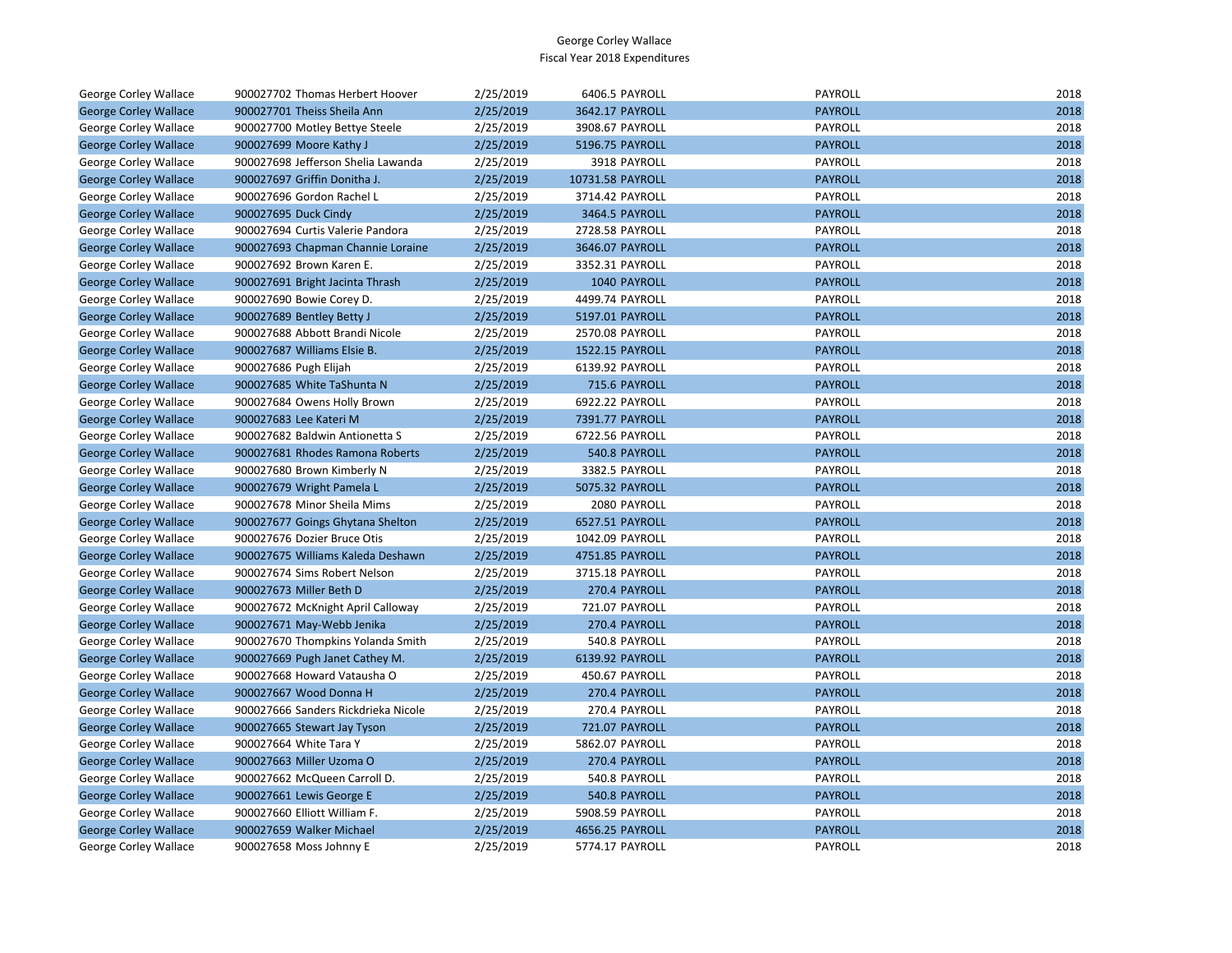| <b>George Corley Wallace</b> | 900027657 Williams Matilda Mae      | 2/25/2019 | 5340.56 PAYROLL | <b>PAYROLL</b> | 2018 |
|------------------------------|-------------------------------------|-----------|-----------------|----------------|------|
| George Corley Wallace        | 900027656 Thames Jerome E           | 2/25/2019 | 6340.56 PAYROLL | PAYROLL        | 2018 |
| <b>George Corley Wallace</b> | 900027655 Tarver Otis               | 2/25/2019 | 6382.44 PAYROLL | <b>PAYROLL</b> | 2018 |
| George Corley Wallace        | 900027654 Rutledge Zachary H        | 2/25/2019 | 3402.57 PAYROLL | PAYROLL        | 2018 |
| <b>George Corley Wallace</b> | 900027653 Rogers Jason Brooks       | 2/25/2019 | 4550.33 PAYROLL | <b>PAYROLL</b> | 2018 |
| George Corley Wallace        | 900027652 Lewis Jarrin Chiron       | 2/25/2019 | 4708.44 PAYROLL | PAYROLL        | 2018 |
| <b>George Corley Wallace</b> | 900027651 Kimbrough Brandon O       | 2/25/2019 | 5024.44 PAYROLL | <b>PAYROLL</b> | 2018 |
| George Corley Wallace        | 900027650 Harris Douglas Lee        | 2/25/2019 | 4005.42 PAYROLL | PAYROLL        | 2018 |
| <b>George Corley Wallace</b> | 900027649 Griffin Calvin            | 2/25/2019 | 6056.56 PAYROLL | <b>PAYROLL</b> | 2018 |
| George Corley Wallace        | 900027648 Gaines Deshaun Derell     | 2/25/2019 | 2569.83 PAYROLL | PAYROLL        | 2018 |
| <b>George Corley Wallace</b> | 900027647 Allen Kenny               | 2/25/2019 | 4479.5 PAYROLL  | <b>PAYROLL</b> | 2018 |
| George Corley Wallace        | 900027646 Lewis Bonita T.           | 2/25/2019 | 3886.83 PAYROLL | PAYROLL        | 2018 |
| <b>George Corley Wallace</b> | 900027645 Laister Shirley J         | 2/25/2019 | 4479.5 PAYROLL  | <b>PAYROLL</b> | 2018 |
| George Corley Wallace        | 900027644 Stevenson Donte L         | 2/25/2019 | 4834.02 PAYROLL | PAYROLL        | 2018 |
| <b>George Corley Wallace</b> | 900027643 Rogers Eric W.            | 2/25/2019 | 5340.56 PAYROLL | <b>PAYROLL</b> | 2018 |
| George Corley Wallace        | 900027642 Hobbs David Wayne         | 2/25/2019 | 5479.5 PAYROLL  | PAYROLL        | 2018 |
| <b>George Corley Wallace</b> | 900027641 Walker Shermanita         | 2/25/2019 | 4721.08 PAYROLL | <b>PAYROLL</b> | 2018 |
| George Corley Wallace        | 900027640 Thomas Hollee Myldred     | 2/25/2019 | 6303.93 PAYROLL | PAYROLL        | 2018 |
| <b>George Corley Wallace</b> | 900027639 Spicer Chandra            | 2/25/2019 | 5755.58 PAYROLL | <b>PAYROLL</b> | 2018 |
| George Corley Wallace        | 900027638 Snowden Lula              | 2/25/2019 | 4352.83 PAYROLL | PAYROLL        | 2018 |
| <b>George Corley Wallace</b> | 900027637 Roberson Erika M          | 2/25/2019 | 3125.08 PAYROLL | <b>PAYROLL</b> | 2018 |
| George Corley Wallace        | 900027636 Pullum Quanda C.          | 2/25/2019 | 3442.58 PAYROLL | PAYROLL        | 2018 |
| <b>George Corley Wallace</b> | 900027635 Powe Dea Wilson           | 2/25/2019 | 5755.58 PAYROLL | <b>PAYROLL</b> | 2018 |
| George Corley Wallace        | 900027634 Pettway Clarence J        | 2/25/2019 | 6802.17 PAYROLL | PAYROLL        | 2018 |
| <b>George Corley Wallace</b> | 900027633 Munford Christopher Lamar | 2/25/2019 | 2014.58 PAYROLL | <b>PAYROLL</b> | 2018 |
| George Corley Wallace        | 900027632 Hurt Jason Robert         | 2/25/2019 | 2014.58 PAYROLL | PAYROLL        | 2018 |
| <b>George Corley Wallace</b> | 900027631 Coty Mark Leonard         | 2/25/2019 | 5853.92 PAYROLL | <b>PAYROLL</b> | 2018 |
| George Corley Wallace        | 900027630 Coleman Steffan           | 2/25/2019 | 3989.83 PAYROLL | PAYROLL        | 2018 |
| <b>George Corley Wallace</b> | 900027629 Casby Aaron Leonard       | 2/25/2019 | 5428.92 PAYROLL | <b>PAYROLL</b> | 2018 |
| George Corley Wallace        | 900027628 Bennett Jarrick B         | 2/25/2019 | 2649.17 PAYROLL | PAYROLL        | 2018 |
| <b>George Corley Wallace</b> | 900027627 Allen Bertha Yvette       | 2/25/2019 | 4891 PAYROLL    | <b>PAYROLL</b> | 2018 |
| George Corley Wallace        | 900027626 Agnew JaNett C            | 2/25/2019 | 3338.42 PAYROLL | PAYROLL        | 2018 |
| <b>George Corley Wallace</b> | 900027625 Randolph Yulonda B        | 2/25/2019 | 4580.75 PAYROLL | <b>PAYROLL</b> | 2018 |
| George Corley Wallace        | 900027624 Jones Connie M.           | 2/25/2019 | 5312.32 PAYROLL | PAYROLL        | 2018 |
| <b>George Corley Wallace</b> | 900027623 Davis Rebecca Moore       | 2/25/2019 | 700.67 PAYROLL  | <b>PAYROLL</b> | 2018 |
| George Corley Wallace        | 900027622 Thomas Gloria Dean        | 2/25/2019 | 4130.67 PAYROLL | PAYROLL        | 2018 |
| <b>George Corley Wallace</b> | 900027621 Henderson Kerry E.        | 2/25/2019 | 4833.43 PAYROLL | <b>PAYROLL</b> | 2018 |
| George Corley Wallace        | 900027620 Wilson Beverly Renae      | 2/25/2019 | 540.8 PAYROLL   | PAYROLL        | 2018 |
| <b>George Corley Wallace</b> | 900027619 Moore Dorothy A           | 2/25/2019 | 1040 PAYROLL    | <b>PAYROLL</b> | 2018 |
| George Corley Wallace        | 900027618 Miller Gregory Lee        | 2/25/2019 | 4838.23 PAYROLL | PAYROLL        | 2018 |
| <b>George Corley Wallace</b> | 900027617 King Glenn                | 2/25/2019 | 6071.82 PAYROLL | <b>PAYROLL</b> | 2018 |
| George Corley Wallace        | 900027616 Hannah Marilyn Bennett    | 2/25/2019 | 7908.62 PAYROLL | PAYROLL        | 2018 |
| <b>George Corley Wallace</b> | 900027615 White Christine S         | 2/25/2019 | 5300.11 PAYROLL | <b>PAYROLL</b> | 2018 |
| George Corley Wallace        | 900027614 Shannon Tracey M.         | 2/25/2019 | 9160.67 PAYROLL | PAYROLL        | 2018 |
| <b>George Corley Wallace</b> | 900027613 Ford Sabrina D            | 2/25/2019 | 5616.33 PAYROLL | <b>PAYROLL</b> | 2018 |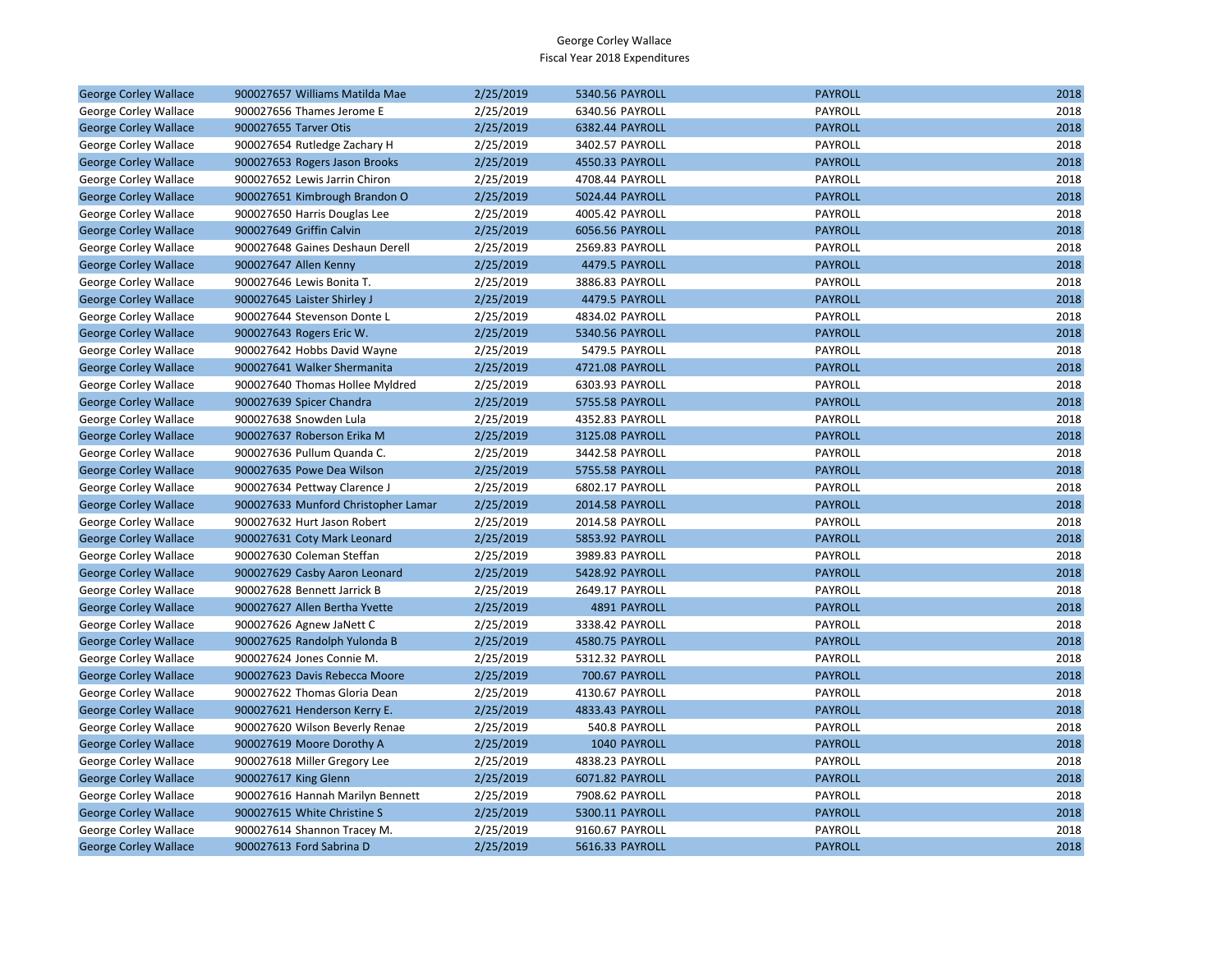| George Corley Wallace        | 900027612 Martin Suzette G.             | 2/25/2019 | 6090.44 PAYROLL | PAYROLL        | 2018 |
|------------------------------|-----------------------------------------|-----------|-----------------|----------------|------|
| <b>George Corley Wallace</b> | 900027611 Smith Pamela Caver            | 2/25/2019 | 7712.44 PAYROLL | <b>PAYROLL</b> | 2018 |
| <b>George Corley Wallace</b> | 900027610 Mixon Carter Kim Ellice       | 2/25/2019 | 6090.44 PAYROLL | PAYROLL        | 2018 |
| <b>George Corley Wallace</b> | 900027609 Miller Pearlie R.             | 2/25/2019 | 5004.92 PAYROLL | <b>PAYROLL</b> | 2018 |
| George Corley Wallace        | 900027608 Melton Christi A.             | 2/25/2019 | 4212.25 PAYROLL | PAYROLL        | 2018 |
| <b>George Corley Wallace</b> | 900027607 Lumpkin Deborah Walker        | 2/25/2019 | 5616.33 PAYROLL | <b>PAYROLL</b> | 2018 |
| George Corley Wallace        | 900027606 Lee Beverly D                 | 2/25/2019 | 2416.67 PAYROLL | PAYROLL        | 2018 |
| <b>George Corley Wallace</b> | 900027605 Jackson Veronica Moultrie     | 2/25/2019 | 5616.33 PAYROLL | <b>PAYROLL</b> | 2018 |
| George Corley Wallace        | 900027604 Goodwin Pamela                | 2/25/2019 | 6090.44 PAYROLL | PAYROLL        | 2018 |
| <b>George Corley Wallace</b> | 900027603 Dixon Colleen Roland          | 2/25/2019 | 3442.58 PAYROLL | <b>PAYROLL</b> | 2018 |
| George Corley Wallace        | 900027602 Davis Sarah                   | 2/25/2019 | 8386.56 PAYROLL | PAYROLL        | 2018 |
| <b>George Corley Wallace</b> | 900027601 Calhoun Webbie R.             | 2/25/2019 | 5774.33 PAYROLL | <b>PAYROLL</b> | 2018 |
| George Corley Wallace        | 900027600 Spencer Rosa Chiffon          | 2/25/2019 | 8800.91 PAYROLL | PAYROLL        | 2018 |
| <b>George Corley Wallace</b> | 900027599 Carroll Jessica Bishop        | 2/25/2019 | 4543.34 PAYROLL | <b>PAYROLL</b> | 2018 |
| George Corley Wallace        | 900027598 Brown Veronica S.             | 2/25/2019 | 8427 PAYROLL    | PAYROLL        | 2018 |
| <b>George Corley Wallace</b> | 900027597 Sturdivant Maxine C           | 2/25/2019 | 6841 PAYROLL    | <b>PAYROLL</b> | 2018 |
| George Corley Wallace        | 900027596 Marshall Teresa Darnelle      | 2/25/2019 | 2649.17 PAYROLL | PAYROLL        | 2018 |
| <b>George Corley Wallace</b> | 900027595 Williams Shenika Raguel       | 2/25/2019 | 450.67 PAYROLL  | <b>PAYROLL</b> | 2018 |
| George Corley Wallace        | 900027594 Sanders Felicia M.            | 2/25/2019 | 4885.83 PAYROLL | PAYROLL        | 2018 |
| <b>George Corley Wallace</b> | 900027593 Ford Monique Amelia           | 2/25/2019 | 3283.33 PAYROLL | <b>PAYROLL</b> | 2018 |
| George Corley Wallace        | 900027592 Tapper Monica A               | 2/25/2019 | 721.07 PAYROLL  | PAYROLL        | 2018 |
| <b>George Corley Wallace</b> | 900027591 Briggs Tammie Marie           | 2/25/2019 | 9200.5 PAYROLL  | <b>PAYROLL</b> | 2018 |
| George Corley Wallace        | 900027590 Williams Angelica Nicole      | 2/25/2019 | 2570.08 PAYROLL | PAYROLL        | 2018 |
| <b>George Corley Wallace</b> | 900027589 Tubbs - Turner Jocelyn Jenell | 2/25/2019 | 5553.08 PAYROLL | <b>PAYROLL</b> | 2018 |
| George Corley Wallace        | 900027588 Kennedy Regina S              | 2/25/2019 | 6064.75 PAYROLL | PAYROLL        | 2018 |
| <b>George Corley Wallace</b> | 900027587 Gourdine Raji                 | 2/25/2019 | 8271.92 PAYROLL | <b>PAYROLL</b> | 2018 |
| George Corley Wallace        | 900027586 Cosby Helen A                 | 2/25/2019 | 4077.08 PAYROLL | PAYROLL        | 2018 |
| <b>George Corley Wallace</b> | 900027585 Walker Sharon D               | 2/25/2019 | 2728.58 PAYROLL | <b>PAYROLL</b> | 2018 |
| George Corley Wallace        | 900027584 Carstarphen Mennie L          | 2/25/2019 | 7280.56 PAYROLL | PAYROLL        | 2018 |
| <b>George Corley Wallace</b> | 900027583 Blevins Pamela M              | 2/25/2019 | 3187.25 PAYROLL | <b>PAYROLL</b> | 2018 |
| George Corley Wallace        | 900027582 Mitchell James M              | 2/25/2019 | 18815 PAYROLL   | PAYROLL        | 2018 |
| <b>George Corley Wallace</b> | 900027581 Glover Virginia M Reed        | 2/25/2019 | 4631.5 PAYROLL  | <b>PAYROLL</b> | 2018 |
| George Corley Wallace        | 900027534 Williams Elsie B.             | 2/25/2019 | 1522.15 PAYROLL | PAYROLL        | 2018 |
| <b>George Corley Wallace</b> | 900027532 Dozier Bruce Otis             | 2/25/2019 | 1042.09 PAYROLL | <b>PAYROLL</b> | 2018 |
| George Corley Wallace        | 900027580 Sturdivant Anthony Dewayne    | 2/22/2019 | 432.64 PAYROLL  | PAYROLL        | 2018 |
| <b>George Corley Wallace</b> | 900027579 Wilson Walter O               | 2/22/2019 | 1056 PAYROLL    | <b>PAYROLL</b> | 2018 |
| George Corley Wallace        | 900027578 Williams Norman Alana Nickole | 2/22/2019 | 2090 PAYROLL    | PAYROLL        | 2018 |
| <b>George Corley Wallace</b> | 900027577 Watts Renae                   | 2/22/2019 | 669.76 PAYROLL  | <b>PAYROLL</b> | 2018 |
| George Corley Wallace        | 900027576 Smith Marzell Lee             | 2/22/2019 | 396 PAYROLL     | PAYROLL        | 2018 |
| <b>George Corley Wallace</b> | 900027575 Perry Ernestine D             | 2/22/2019 | 1254.29 PAYROLL | <b>PAYROLL</b> | 2018 |
| George Corley Wallace        | 900027574 Pearson Sharde D              | 2/22/2019 | 655.68 PAYROLL  | PAYROLL        | 2018 |
| <b>George Corley Wallace</b> | 900027573 Nettles Wesbert               | 2/22/2019 | 640.64 PAYROLL  | <b>PAYROLL</b> | 2018 |
| George Corley Wallace        | 900027572 Martin James Andrew           | 2/22/2019 | 1870 PAYROLL    | PAYROLL        | 2018 |
| <b>George Corley Wallace</b> | 900027571 Jones Edkenjunta              | 2/22/2019 | 1870 PAYROLL    | <b>PAYROLL</b> | 2018 |
| <b>George Corley Wallace</b> | 900027570 Harris Ledonna Sharnaye       | 2/22/2019 | 748.8 PAYROLL   | PAYROLL        | 2018 |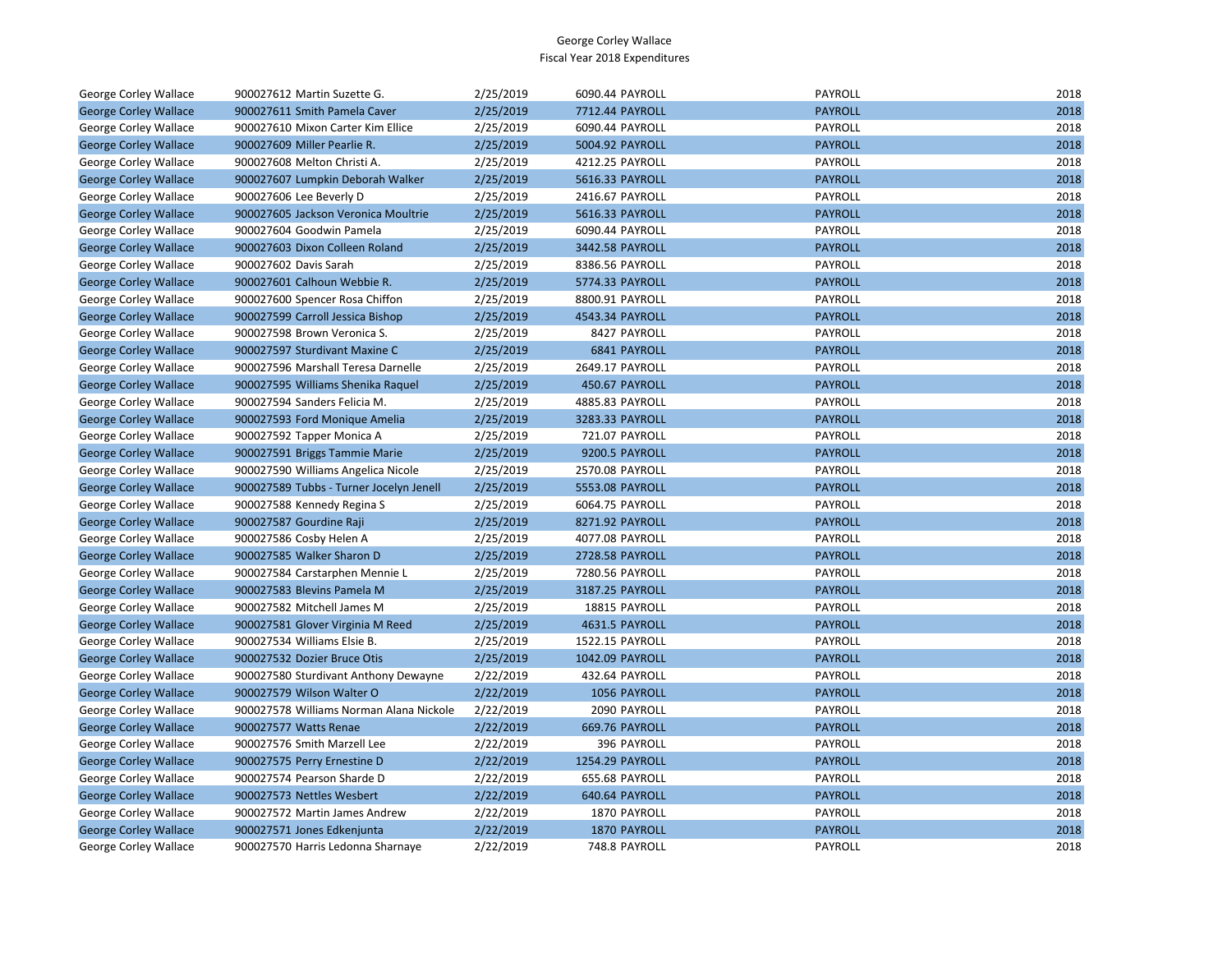| <b>George Corley Wallace</b> | 900027569 Goings Michael Dewayne      | 2/22/2019 | 2178 PAYROLL       | <b>PAYROLL</b> | 2018 |
|------------------------------|---------------------------------------|-----------|--------------------|----------------|------|
| George Corley Wallace        | 900027568 Givan Broderick F           | 2/22/2019 | 1100 PAYROLL       | PAYROLL        | 2018 |
| <b>George Corley Wallace</b> | 900027567 Calhoun Willie              | 2/22/2019 | 1386 PAYROLL       | <b>PAYROLL</b> | 2018 |
| George Corley Wallace        | 900027566 Brown Christopher B         | 2/22/2019 | 815.36 PAYROLL     | PAYROLL        | 2018 |
| <b>George Corley Wallace</b> | 900027565 Blanks Ray Soloman          | 2/22/2019 | 1364 PAYROLL       | <b>PAYROLL</b> | 2018 |
| George Corley Wallace        | 900027564 Barron Gerald Antoine       | 2/22/2019 | 665.6 PAYROLL      | PAYROLL        | 2018 |
| <b>George Corley Wallace</b> | 900027563 Miree Eddrionna J           | 2/22/2019 | 603.2 PAYROLL      | <b>PAYROLL</b> | 2018 |
| George Corley Wallace        | 900027562 Woodson Alexus S            | 2/22/2019 | 361.92 PAYROLL     | PAYROLL        | 2018 |
| <b>George Corley Wallace</b> | 900027561 Williams Takierra S         | 2/22/2019 | 290.29 PAYROLL     | <b>PAYROLL</b> | 2018 |
| George Corley Wallace        | 900027560 Watts Shameerica Maurichele | 2/22/2019 | 497.64 PAYROLL     | PAYROLL        | 2018 |
| <b>George Corley Wallace</b> | 900027559 Thomas Kianna Renee         | 2/22/2019 | 465.6 PAYROLL      | <b>PAYROLL</b> | 2018 |
| George Corley Wallace        | 900027558 Smith Miata J.              | 2/22/2019 | 478.79 PAYROLL     | PAYROLL        | 2018 |
| <b>George Corley Wallace</b> | 900027557 Sharpe Nikeria Tatayana     | 2/22/2019 | 344.58 PAYROLL     | <b>PAYROLL</b> | 2018 |
| George Corley Wallace        | 900027556 Sanders Rondarius J         | 2/22/2019 | 497.64 PAYROLL     | PAYROLL        | 2018 |
| <b>George Corley Wallace</b> | 900027555 Pratt Brittany M            | 2/22/2019 | 603.2 PAYROLL      | <b>PAYROLL</b> | 2018 |
| George Corley Wallace        | 900027554 Pope Ke'onna De'Shawnta     | 2/22/2019 | 433.55 PAYROLL     | PAYROLL        | 2018 |
| <b>George Corley Wallace</b> | 900027553 Perkins Breuana Sharae      | 2/22/2019 | 497.64 PAYROLL     | <b>PAYROLL</b> | 2018 |
| George Corley Wallace        | 900027552 Nelson Cole Dakota          | 2/22/2019 | 497.64 PAYROLL     | PAYROLL        | 2018 |
| <b>George Corley Wallace</b> | 900027551 Bellamy Kaffeein            | 2/22/2019 | 497.64 PAYROLL     | <b>PAYROLL</b> | 2018 |
| George Corley Wallace        | 900027550 Hendrieth Lydia JoAnn       | 2/22/2019 | 497.64 PAYROLL     | <b>PAYROLL</b> | 2018 |
| <b>George Corley Wallace</b> | 900027549 Hardy Lorene                | 2/22/2019 | 497.64 PAYROLL     | <b>PAYROLL</b> | 2018 |
| George Corley Wallace        | 900027548 Evans Sherritrice Lonique   | 2/22/2019 | 497.64 PAYROLL     | PAYROLL        | 2018 |
| <b>George Corley Wallace</b> | 900027547 Effinger Jelicia Lashae     | 2/22/2019 | 497.64 PAYROLL     | <b>PAYROLL</b> | 2018 |
| George Corley Wallace        | 900027546 Davis Diane                 | 2/22/2019 | 482.56 PAYROLL     | PAYROLL        | 2018 |
| <b>George Corley Wallace</b> | 900027545 Curtis Destinee A N         | 2/22/2019 | 497.64 PAYROLL     | <b>PAYROLL</b> | 2018 |
| George Corley Wallace        | 900027544 Coleman La'Donnis Achillies | 2/22/2019 | 475.02 PAYROLL     | PAYROLL        | 2018 |
| <b>George Corley Wallace</b> | 900027543 Cole Shawn Nicholas         | 2/22/2019 | 497.64 PAYROLL     | <b>PAYROLL</b> | 2018 |
| George Corley Wallace        | 900027541 Callens Sy'Queria Tim'One   | 2/22/2019 | 497.64 PAYROLL     | PAYROLL        | 2018 |
| <b>George Corley Wallace</b> | 900027540 Bonner Tyala Ke'Anna        | 2/22/2019 | 497.64 PAYROLL     | <b>PAYROLL</b> | 2018 |
| George Corley Wallace        | 900027539 Bonner Tayla Ke'Arra        | 2/22/2019 | 497.64 PAYROLL     | PAYROLL        | 2018 |
| <b>George Corley Wallace</b> | 900027538 Barley Audreyiona La'shae   | 2/22/2019 | 603.2 PAYROLL      | <b>PAYROLL</b> | 2018 |
| George Corley Wallace        | 900027537 Baker Jamesha Tyshan        | 2/22/2019 | 497.64 PAYROLL     | PAYROLL        | 2018 |
| <b>George Corley Wallace</b> | 900027536 Acoff Mary Ruth             | 2/22/2019 | <b>377 PAYROLL</b> | <b>PAYROLL</b> | 2018 |
| George Corley Wallace        | 900027535 Blake Lyric Quanta          | 2/22/2019 | 686.14 PAYROLL     | PAYROLL        | 2018 |
| <b>George Corley Wallace</b> | 900027533 Jackson Sherry Jamill       | 2/22/2019 | 1431.75 PAYROLL    | <b>PAYROLL</b> | 2018 |
| George Corley Wallace        | 900027531 Milligan Melissa Hollis     | 2/22/2019 | 1258.8 PAYROLL     | PAYROLL        | 2018 |
| <b>George Corley Wallace</b> | 900027530 Woodruff Kent H             | 2/22/2019 | 520.24 PAYROLL     | <b>PAYROLL</b> | 2018 |
| George Corley Wallace        | 900027529 Williams Annie Montgomery   | 2/22/2019 | 1609.92 PAYROLL    | PAYROLL        | 2018 |
| <b>George Corley Wallace</b> | 900027528 Thomas Latasha Bell         | 2/22/2019 | 912.34 PAYROLL     | <b>PAYROLL</b> | 2018 |
| George Corley Wallace        | 900027527 Morrow Queen Agee           | 2/22/2019 | 984.75 PAYROLL     | PAYROLL        | 2018 |
| <b>George Corley Wallace</b> | 900027526 Marshall Annie Lee          | 2/22/2019 | 910.42 PAYROLL     | <b>PAYROLL</b> | 2018 |
| George Corley Wallace        | 900027525 Lenoir Suzanne McCraw       | 2/22/2019 | 130.06 PAYROLL     | PAYROLL        | 2018 |
| <b>George Corley Wallace</b> | 900027524 Hobbs Elois                 | 2/22/2019 | 501.66 PAYROLL     | <b>PAYROLL</b> | 2018 |
| George Corley Wallace        | 900027523 Francis-Thomas Sharon Hydie | 2/22/2019 | 1532.86 PAYROLL    | PAYROLL        | 2018 |
| <b>George Corley Wallace</b> | 900027522 Compton Judy B              | 2/22/2019 | 445.92 PAYROLL     | <b>PAYROLL</b> | 2018 |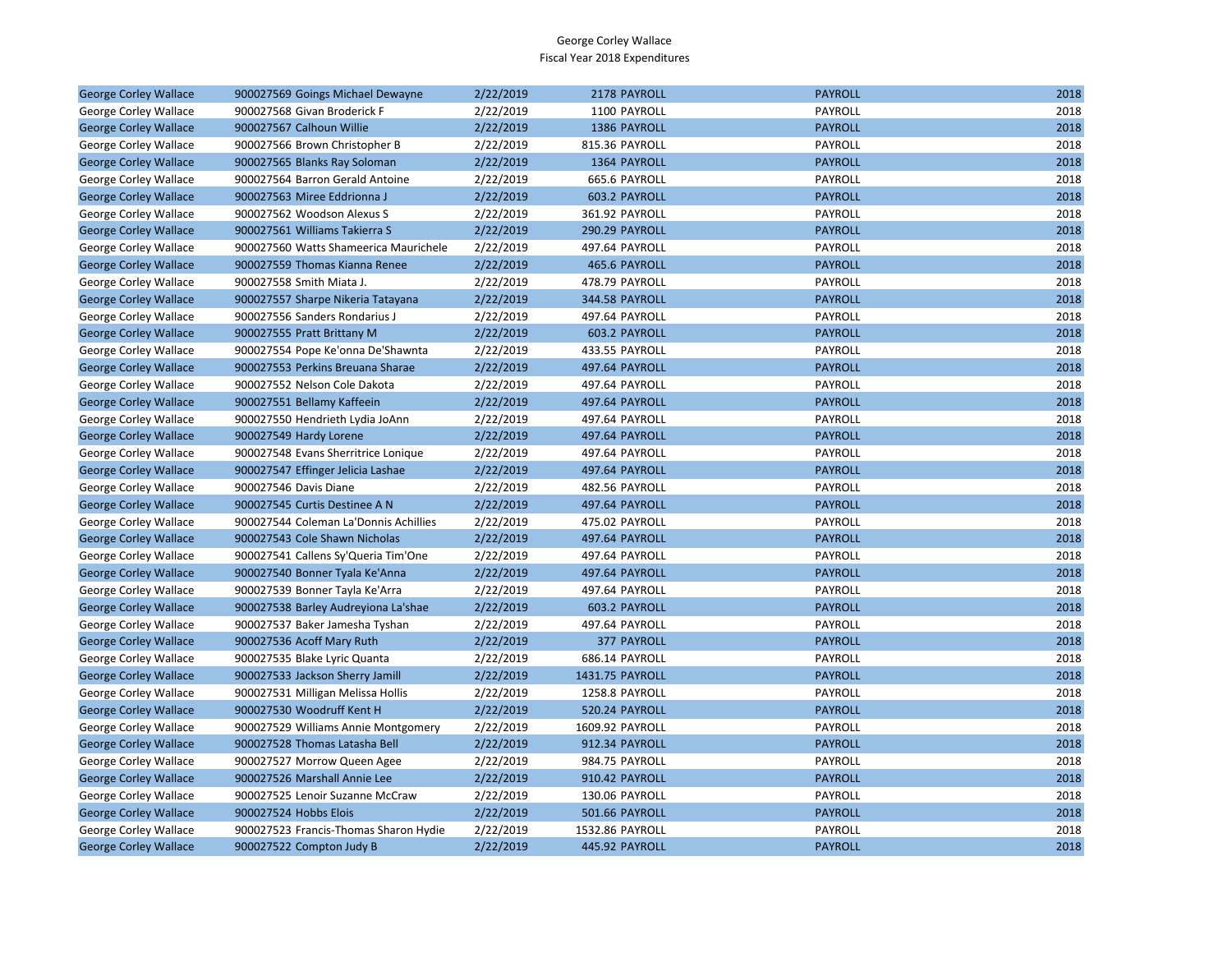| George Corley Wallace        | 900027521 Alsobrook Kay Goodwin    | 2/22/2019 | 1128.74 PAYROLL                       | <b>PAYROLL</b>                     | 2018 |
|------------------------------|------------------------------------|-----------|---------------------------------------|------------------------------------|------|
| <b>George Corley Wallace</b> | 900027520 Washington Willie Doris  | 2/22/2019 | 1527.24 PAYROLL                       | <b>PAYROLL</b>                     | 2018 |
| George Corley Wallace        | 900027519 Vinson Richard Shane     | 2/22/2019 | 411.84 PAYROLL                        | <b>PAYROLL</b>                     | 2018 |
| <b>George Corley Wallace</b> | 900027518 Smith Christina Harris   | 2/22/2019 | <b>624 PAYROLL</b>                    | <b>PAYROLL</b>                     | 2018 |
| George Corley Wallace        | 900027517 Moppins Pauline H        | 2/22/2019 | 1304.16 PAYROLL                       | PAYROLL                            | 2018 |
| <b>George Corley Wallace</b> | 900027516 Johnson Tona Oliver      | 2/22/2019 | 2539.68 PAYROLL                       | <b>PAYROLL</b>                     | 2018 |
| George Corley Wallace        | 900027515 Haigler Lisa M           | 2/22/2019 | 1872 PAYROLL                          | PAYROLL                            | 2018 |
| <b>George Corley Wallace</b> | 900027514 Gray Katoria F           | 2/22/2019 | 2028 PAYROLL                          | <b>PAYROLL</b>                     | 2018 |
| George Corley Wallace        | 900027513 Davis Vera Lee           | 2/22/2019 | 2745.6 PAYROLL                        | PAYROLL                            | 2018 |
| <b>George Corley Wallace</b> | 900027512 Childers Linda A         | 2/22/2019 | 1990.56 PAYROLL                       | <b>PAYROLL</b>                     | 2018 |
| George Corley Wallace        | 900027511 Chestnut Angelina        | 2/22/2019 | 1321.32 PAYROLL                       | PAYROLL                            | 2018 |
| <b>George Corley Wallace</b> | 900027510 Powell Brenda Williams   | 2/22/2019 | 495.32 PAYROLL                        | <b>PAYROLL</b>                     | 2018 |
| George Corley Wallace        | 900027509 Jemison Lefloris         | 2/22/2019 | 707.6 PAYROLL                         | PAYROLL                            | 2018 |
| <b>George Corley Wallace</b> | 527826 Hill Kyonterrial Javontae   | 2/22/2019 | 497.64 PAYROLL                        | <b>PAYROLL</b>                     | 2018 |
| George Corley Wallace        | 220183 Wex Bank                    | 2/21/2019 | 1171.6 General Operating Fund         | Gasoline & Oil-Motor Vehicle       | 2018 |
| <b>George Corley Wallace</b> | 220182 Walker, Shermanita          | 2/21/2019 | 172.55 AMSTI 2018-2019                | In State-Mileage                   | 2018 |
| George Corley Wallace        | 220181 U.S. Bank Equipment Finance | 2/21/2019 | 156.12 AE Reg State 2018-2019         | Rent - Equipment                   | 2018 |
| <b>George Corley Wallace</b> | 220180 U.S. Bank Equipment Finance | 2/21/2019 | 5912.62 General Operating Fund        | <b>Operating Lease Payments</b>    | 2018 |
| George Corley Wallace        | 220179 Tubbs - Turner, Jocelyn J.  | 2/21/2019 | 82.3 AMSTI 2018-2019                  | In State-Mileage                   | 2018 |
| <b>George Corley Wallace</b> | 220178 Thomas, Herbert H.          | 2/21/2019 | 791.16 Student Support Services 17-18 | Out-of-State-Subsist & Lodging     | 2018 |
| George Corley Wallace        | 220178 Thomas, Herbert H.          | 2/21/2019 | 370.04 Student Support Services 17-18 | Out-of-State-Other Travel Expenses | 2018 |
| <b>George Corley Wallace</b> | 220177 The Selma-Times Journal     | 2/21/2019 | 186 General Operating Fund            | <b>Subscriptions</b>               | 2018 |
| George Corley Wallace        | 220176 St. Of Al. Dept. Of Fin.    | 2/21/2019 | 909.21 General Operating Fund         | Communications                     | 2018 |
| <b>George Corley Wallace</b> | 220175 Selma Trophy Company        | 2/21/2019 | 236 General Operating Fund            | <b>Materials and Supplies</b>      | 2018 |
| George Corley Wallace        | 220174 Powe, Dea W.                | 2/21/2019 | 146.16 AMSTI 2018-2019                | In State-Mileage                   | 2018 |
| <b>George Corley Wallace</b> | 220173 Phi Theta Kappa             | 2/21/2019 | 130 Phi Theta Kappa                   | <b>Deposit Liabilities</b>         | 2018 |
| George Corley Wallace        | 220172 Pearson Education           | 2/21/2019 | 960 General Operating Fund            | <b>Materials and Supplies</b>      | 2018 |
| <b>George Corley Wallace</b> | 220171 Office Depot                | 2/21/2019 | 48.98 General Operating Fund          | <b>Materials and Supplies</b>      | 2018 |
| George Corley Wallace        | 220170 Lewis Pest Control Inc.     | 2/21/2019 | 60 General Operating Fund             | <b>Other Contractual Services</b>  | 2018 |
| <b>George Corley Wallace</b> | 220169 Kennedy, Regina S.          | 2/21/2019 | 92.85 AMSTI 2018-2019                 | In State-Mileage                   | 2018 |
| George Corley Wallace        | 220168 Jefferson, Shelia L.        | 2/21/2019 | 188.27 General Operating Fund         | In State-Mileage                   | 2018 |
| <b>George Corley Wallace</b> | 220167 Gregory, Ayanna             | 2/21/2019 | 3850 General Operating Fund           | <b>Other Contractual Services</b>  | 2018 |
| George Corley Wallace        | 220166 Gordon, Rachel L.           | 2/21/2019 | 106.5 Student Support Services 17-18  | Out-of-State-Subsist & Lodging     | 2018 |
| <b>George Corley Wallace</b> | 220165 Ellucian Company L.P.       | 2/21/2019 | 16521 General Operating Fund          | <b>Technology-Non Capital</b>      | 2018 |
| George Corley Wallace        | 220164 Dallas Midwest              | 2/21/2019 | 2249 General Operating Fund           | <b>Materials and Supplies</b>      | 2018 |
| <b>George Corley Wallace</b> | 220163 Cumorah Inc                 | 2/21/2019 | 1500 Renewal and Repacement Funds     | Maintenance & Repairs              | 2018 |
| George Corley Wallace        | 220162 Chapman, Channie L.         | 2/21/2019 | 248.5 Student Support Services 17-18  | Out-of-State-Subsist & Lodging     | 2018 |
| <b>George Corley Wallace</b> | 220161 CDW Government, Inc         | 2/21/2019 | 18911.06 General Operating Fund       | <b>Technology-Non Capital</b>      | 2018 |
| George Corley Wallace        | 220160 Casby, Aaron L.             | 2/21/2019 | 158.16 AMSTI 2018-2019                | In State-Mileage                   | 2018 |
| <b>George Corley Wallace</b> | 220159 Carquest                    | 2/21/2019 | 107.56 General Operating Fund         | Maintenance & Repairs              | 2018 |
| George Corley Wallace        | 220158 Carolina Biological Supply  | 2/21/2019 | 265.83 General Operating Fund         | <b>Materials and Supplies</b>      | 2018 |
| <b>George Corley Wallace</b> | 220157 Brown, Karen E.             | 2/21/2019 | 355 Student Support Services 17-18    | Out-of-State-Subsist & Lodging     | 2018 |
| George Corley Wallace        | 220156 Bowie, Corey D.             | 2/21/2019 | 733.25 Payroll Clearing Fund          | Misc Deductions Payable            | 2018 |
| <b>George Corley Wallace</b> | 220155 Berney Office Solutions     | 2/21/2019 | 33.23 Talent Search 2017-2018         | Service Contracts-Equipment        | 2018 |
| George Corley Wallace        | 220154 Austin, Tampatha            | 2/21/2019 | 125.28 General Operating Fund         | In State-Mileage                   | 2018 |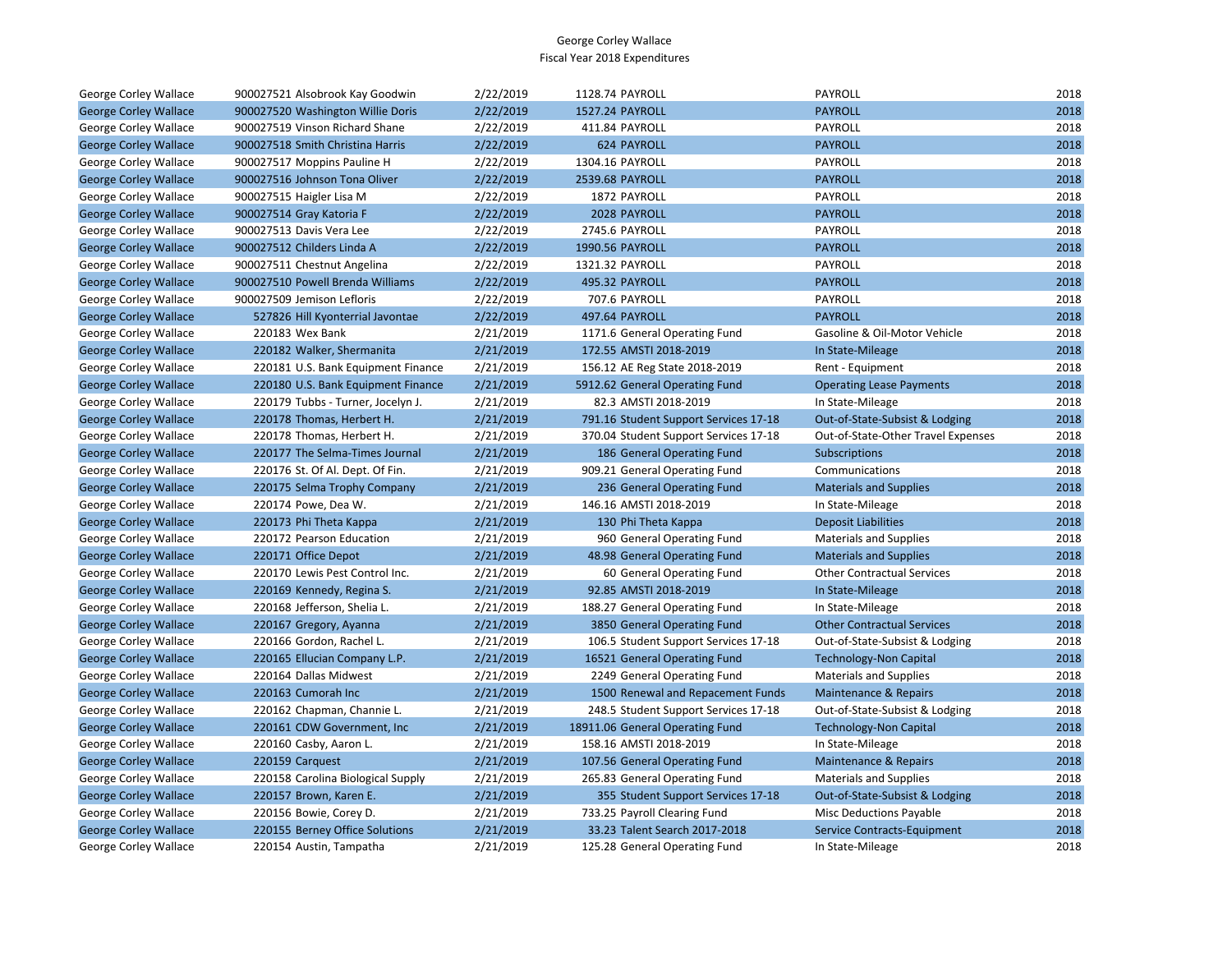| <b>George Corley Wallace</b> | 220153 AT&T (Business Service)          | 2/21/2019 | 959.6 AMSTI 2018-2019                      | Communications                      | 2018 |
|------------------------------|-----------------------------------------|-----------|--------------------------------------------|-------------------------------------|------|
| George Corley Wallace        | 220152 AT&T (Business Service)          | 2/21/2019 | 429.97 AMSTI 2018-2019                     | Communications                      | 2018 |
| <b>George Corley Wallace</b> | 220151 Allen, Bertha Y.                 | 2/21/2019 | 48.95 AMSTI 2018-2019                      | In State-Mileage                    | 2018 |
| George Corley Wallace        | 220150 Alabama Telecasters, Inc.        | 2/21/2019 | 1500 General Operating Fund                | <b>Advertising &amp; Promotions</b> | 2018 |
| <b>George Corley Wallace</b> | 220149 Airgas South, INC.               | 2/21/2019 | 8727.73 General Operating Fund             | <b>Materials and Supplies</b>       | 2018 |
| George Corley Wallace        | 220149 Airgas South, INC.               | 2/21/2019 | 2215.2 Career Tech Dual Enrollment 18-19   | <b>Materials and Supplies</b>       | 2018 |
| <b>George Corley Wallace</b> | 220141 Water Way Distributing           | 2/15/2019 | 267.81 General Operating Fund              | <b>Materials and Supplies</b>       | 2018 |
| George Corley Wallace        | 220140 Technical & Educational Training | 2/15/2019 | 141.45 Professional Dev. Grant 17-18       | <b>Materials and Supplies</b>       | 2018 |
| <b>George Corley Wallace</b> | 220140 Technical & Educational Training | 2/15/2019 | 18.99 General Operating Fund               | <b>Materials and Supplies</b>       | 2018 |
| George Corley Wallace        | 220140 Technical & Educational Training | 2/15/2019 | 8899.56 Professional Dev. Grant 17-18      | <b>Other Contractual Services</b>   | 2018 |
| <b>George Corley Wallace</b> | 220139 Selma Water Works Board          | 2/15/2019 | 1565.07 General Operating Fund             | Water & Sewer                       | 2018 |
| George Corley Wallace        | 220138 Purdie, James D.                 | 2/15/2019 | 284.5 General Operating Fund               | <b>Other Contractual Services</b>   | 2018 |
| <b>George Corley Wallace</b> | 220137 Purdie, Christy D.               | 2/15/2019 | 14.26 General Operating Fund               | In State-Mileage                    | 2018 |
| George Corley Wallace        | 220136 Personnel Concepts               | 2/15/2019 | 405.89 General Operating Fund              | <b>Materials and Supplies</b>       | 2018 |
| <b>George Corley Wallace</b> | 220135 Office Depot                     | 2/15/2019 | 35.98 General Operating Fund               | <b>Materials and Supplies</b>       | 2018 |
| George Corley Wallace        | 220134 McKenzie, Conor S.               | 2/15/2019 | 240 General Operating Fund                 | <b>Other Professional Fees</b>      | 2018 |
| <b>George Corley Wallace</b> | 220133 McCray, Mike                     | 2/15/2019 | 240 General Operating Fund                 | <b>Other Professional Fees</b>      | 2018 |
| George Corley Wallace        | 220132 Matherson, Gary                  | 2/15/2019 | 240 General Operating Fund                 | <b>Other Professional Fees</b>      | 2018 |
| <b>George Corley Wallace</b> | 220131 Ford, Jomarlan L.                | 2/15/2019 | 240 General Operating Fund                 | <b>Other Professional Fees</b>      | 2018 |
| George Corley Wallace        | 220130 Folks, Willie B.                 | 2/15/2019 | 240 General Operating Fund                 | <b>Other Professional Fees</b>      | 2018 |
| <b>George Corley Wallace</b> | 220129 Elliott, William F.              | 2/15/2019 | 60 General Operating Fund                  | <b>Other Contractual Services</b>   | 2018 |
| George Corley Wallace        | 220128 Durham, Chandler B.              | 2/15/2019 | 240 General Operating Fund                 | <b>Other Professional Fees</b>      | 2018 |
| <b>George Corley Wallace</b> | 220127 Cintas #231                      | 2/15/2019 | 209.01 General Operating Fund              | <b>Other Contractual Services</b>   | 2018 |
| George Corley Wallace        | 220126 Selma Cash & Carry               | 2/14/2019 | 613.61 General Operating Fund              | <b>Materials and Supplies</b>       | 2018 |
| <b>George Corley Wallace</b> | 220125 Office Depot                     | 2/14/2019 | 576.96 General Operating Fund              | <b>Materials and Supplies</b>       | 2018 |
| George Corley Wallace        | 220124 Needdecals.Com                   | 2/14/2019 | 48.5 General Operating Fund                | <b>Materials and Supplies</b>       | 2018 |
| <b>George Corley Wallace</b> | 220123 FedEx                            | 2/14/2019 | 980.42 Blue-Print Training of Bush Hog Inc | <b>Materials and Supplies</b>       | 2018 |
| George Corley Wallace        | 220122 Dallas Midwest                   | 2/14/2019 | 965.9 General Operating Fund               | <b>Materials and Supplies</b>       | 2018 |
| <b>George Corley Wallace</b> | 220121 CDW Government, Inc.             | 2/14/2019 | 488.81 General Operating Fund              | Non-capitalized Equipment           | 2018 |
| George Corley Wallace        | 220121 CDW Government, Inc              | 2/14/2019 | 23681.79 General Operating Fund            | Technology-Non Capital              | 2018 |
| <b>George Corley Wallace</b> | 220120 Carquest                         | 2/14/2019 | 24.97 General Operating Fund               | Maintenance & Repairs               | 2018 |
| George Corley Wallace        | 220119 Carolina Biological Supply       | 2/14/2019 | 1915.41 General Operating Fund             | <b>Materials and Supplies</b>       | 2018 |
| <b>George Corley Wallace</b> | 220118 Barnes & Noble College           | 2/14/2019 | 528.2 Student Support Services 17-18       | <b>Internal Purchases</b>           | 2018 |
| George Corley Wallace        | 220117 Trane Company (Parts)            | 2/13/2019 | 362.5 Renewal and Repacement Funds         | Maintenance & Repairs               | 2018 |
| <b>George Corley Wallace</b> | 220116 The Library Store, Inc.          | 2/13/2019 | 293.28 General Operating Fund              | <b>Materials and Supplies</b>       | 2018 |
| George Corley Wallace        | 220115 Techsmith Corporation            | 2/13/2019 | 9995 General Operating Fund                | Technology-Non Capital              | 2018 |
| <b>George Corley Wallace</b> | 220114 Long Lewis Ford - Selma          | 2/13/2019 | 85 General Operating Fund                  | Maintenance & Repairs               | 2018 |
| George Corley Wallace        | 220113 Invitechange, LLC                | 2/13/2019 | 500 General Operating Fund                 | In State-Registration               | 2018 |
| <b>George Corley Wallace</b> | 220112 Fuller Building Company          | 2/13/2019 | 32.75 General Operating Fund               | <b>Materials and Supplies</b>       | 2018 |
| George Corley Wallace        | 220111 Crutcher, Howard                 | 2/13/2019 | 30000 Best Buy Teen Tech Grant             | Alterations                         | 2018 |
| <b>George Corley Wallace</b> | 220110 Cintas #231                      | 2/13/2019 | 209.01 General Operating Fund              | <b>Other Contractual Services</b>   | 2018 |
| George Corley Wallace        | 220109 CDW Government, Inc.             | 2/13/2019 | 4666.61 General Operating Fund             | Technology-Non Capital              | 2018 |
| <b>George Corley Wallace</b> | 220109 CDW Government, Inc.             | 2/13/2019 | 7486.9 Perkins 2018-2019                   | Non-capitalized Equipment           | 2018 |
| George Corley Wallace        | 220108 Berney Office Solutions          | 2/13/2019 | 141.99 General Operating Fund              | Maintenance & Repairs               | 2018 |
| <b>George Corley Wallace</b> | 220108 Berney Office Solutions          | 2/13/2019 | 5.74 AE- Regular State 17-18               | Rent - Equipment                    | 2018 |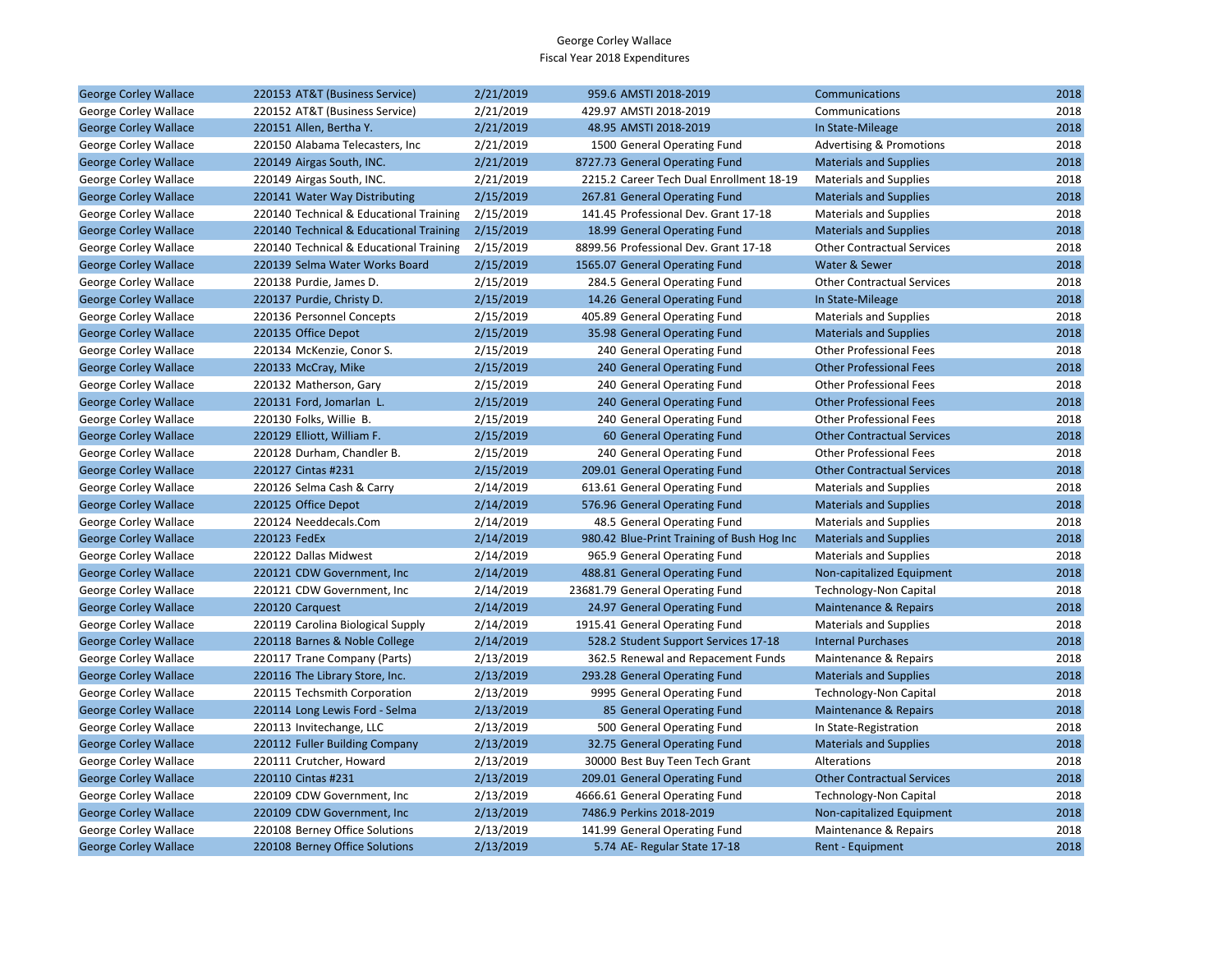| George Corley Wallace        | 220108 Berney Office Solutions        | 2/13/2019 | 47.64 General Operating Fund           | Service Contracts-Equipment         | 2018 |
|------------------------------|---------------------------------------|-----------|----------------------------------------|-------------------------------------|------|
| <b>George Corley Wallace</b> | 220107 Airgas South, INC.             | 2/13/2019 | 1802.77 General Operating Fund         | <b>Materials and Supplies</b>       | 2018 |
| George Corley Wallace        | 220106 Advanced Disposal              | 2/13/2019 | 113.89 General Operating Fund          | <b>Other Contractual Services</b>   | 2018 |
| <b>George Corley Wallace</b> | 220082 Wal Mart                       | 2/11/2019 | 150.04 General Operating Fund          | <b>Materials and Supplies</b>       | 2018 |
| George Corley Wallace        | 220081 Turner, Herman W.              | 2/11/2019 | 380 General Operating Fund             | In State-Other Travel Exp           | 2018 |
| <b>George Corley Wallace</b> | 220080 Turner, Herman W.              | 2/11/2019 | 380 General Operating Fund             | In State-Other Travel Exp           | 2018 |
| George Corley Wallace        | 220079 Turner, Herman W.              | 2/11/2019 | 190 General Operating Fund             | In State-Other Travel Exp           | 2018 |
| <b>George Corley Wallace</b> | 220078 Turner, Herman W.              | 2/11/2019 | 190 General Operating Fund             | In State-Other Travel Exp           | 2018 |
| George Corley Wallace        | 220077 Selma Family Restaurant        | 2/11/2019 | 694.35 General Operating Fund          | <b>Materials and Supplies</b>       | 2018 |
| <b>George Corley Wallace</b> | 220076 Roberson, Erika M.             | 2/11/2019 | 71.07 AMSTI 2018-2019                  | In State-Mileage                    | 2018 |
| George Corley Wallace        | 220075 First Cahawba Bankcard         | 2/11/2019 | 409.28 ACCS Apple Grant 2018-2019      | Rent - Equipment                    | 2018 |
| <b>George Corley Wallace</b> | 220075 First Cahawba Bankcard         | 2/11/2019 | 457.32 ACCS Apple Grant 2018-2019      | Transportatn Equip \$25,000 or Less | 2018 |
| George Corley Wallace        | 220074 Alabama Community College Ass  | 2/11/2019 | 350 General Operating Fund             | In State-Registration               | 2018 |
| <b>George Corley Wallace</b> | 220074 Alabama Community College Ass  | 2/11/2019 | 575 General Operating Fund             | <b>Materials and Supplies</b>       | 2018 |
| George Corley Wallace        | 220073 Walker, Shermanita             | 2/7/2019  | 228.3 AMSTI 2018-2019                  | In State-Mileage                    | 2018 |
| <b>George Corley Wallace</b> | 220072 Verizon Wireless               | 2/7/2019  | 120.03 General Operating Fund          | Communications                      | 2018 |
| George Corley Wallace        | 220072 Verizon Wireless               | 2/7/2019  | 560.14 AMSTI 2018-2019                 | Communications                      | 2018 |
| <b>George Corley Wallace</b> | 220071 Tubbs - Turner, Jocelyn J.     | 2/7/2019  | 230.59 AMSTI 2018-2019                 | In State-Mileage                    | 2018 |
| George Corley Wallace        | 220070 The W.W. Williams Company, LL  | 2/7/2019  | 3925.57 General Operating Fund         | Maintenance & Repairs               | 2018 |
| <b>George Corley Wallace</b> | 220069 Spire Alabama Inc.             | 2/7/2019  | 13199.74 General Operating Fund        | Gas & Heating Fuel                  | 2018 |
| George Corley Wallace        | 220068 Spicer, Chandra                | 2/7/2019  | 500 AMSTI 2018-2019                    | In State-Ovrnite Per diem           | 2018 |
| <b>George Corley Wallace</b> | 220068 Spicer, Chandra                | 2/7/2019  | 195.27 AMSTI 2018-2019                 | In State-Mileage                    | 2018 |
| George Corley Wallace        | 220067 Sherwin Williams               | 2/7/2019  | 50.32 General Operating Fund           | <b>Materials and Supplies</b>       | 2018 |
| <b>George Corley Wallace</b> | 220066 Selma Water Works Board        | 2/7/2019  | 14.5 General Operating Fund            | Water & Sewer                       | 2018 |
| George Corley Wallace        | 220065 Scantron Corporation           | 2/7/2019  | 550 General Operating Fund             | Maintenance & Repairs               | 2018 |
| <b>George Corley Wallace</b> | 220064 Rountree Electric Supply       | 2/7/2019  | 51.3 General Operating Fund            | <b>Materials and Supplies</b>       | 2018 |
| George Corley Wallace        | 220063 Pullum, Quanda C.              | 2/7/2019  | 33.61 AMSTI 2018-2019                  | In State-Mileage                    | 2018 |
| <b>George Corley Wallace</b> | 220062 Pitney Bowes                   | 2/7/2019  | 4062.97 General Operating Fund         | Postage                             | 2018 |
| George Corley Wallace        | 220061 Pettway, Clarence J.           | 2/7/2019  | 188.67 AMSTI 2018-2019                 | In State-Mileage                    | 2018 |
| <b>George Corley Wallace</b> | 220061 Pettway, Clarence J.           | 2/7/2019  | 170 AMSTI 2018-2019                    | In State-Ovrnite Per diem           | 2018 |
| George Corley Wallace        | 220060 On-Site Drug Collections       | 2/7/2019  | 38 General Operating Fund              | <b>Testing Expense</b>              | 2018 |
| <b>George Corley Wallace</b> | 220059 New Orleans Pelicans NBA, LLC. | 2/7/2019  | 985 Student Support Services 17-18     | Out-of-State-Other Travel Expenses  | 2018 |
| George Corley Wallace        | 220058 National League For Nursing    | 2/7/2019  | 1470 General Operating Fund            | Memberships                         | 2018 |
| <b>George Corley Wallace</b> | 220057 McRae-Gaines Learning Ctn      | 2/7/2019  | 877.79 General Operating Fund          | Scholarships                        | 2018 |
| George Corley Wallace        | 220056 Lewis Pest Control Inc.        | 2/7/2019  | 665 General Operating Fund             | <b>Other Contractual Services</b>   | 2018 |
| <b>George Corley Wallace</b> | 220055 Kennedy, Regina S.             | 2/7/2019  | 500 AMSTI 2018-2019                    | In State-Ovrnite Per diem           | 2018 |
| George Corley Wallace        | 220055 Kennedy, Regina S.             | 2/7/2019  | 287.75 AMSTI 2018-2019                 | In State-Mileage                    | 2018 |
| <b>George Corley Wallace</b> | 220054 Guardian-Ipco Inc.             | 2/7/2019  | 550 General Operating Fund             | Service Contracts-Equipment         | 2018 |
| George Corley Wallace        | 220053 Gordon, Rachel L.              | 2/7/2019  | 1440 Student Support Services 17-18    | Out-of-State-Other Travel Expenses  | 2018 |
| <b>George Corley Wallace</b> | 220052 Goodall, Renee E.              | 2/7/2019  | 1000 General Operating Fund            | <b>Other Contractual Services</b>   | 2018 |
| George Corley Wallace        | 220051 First Cahawba Bankcard         | 2/7/2019  | 4273.72 Student Support Services 17-18 | Out-of-State-Subsist & Lodging      | 2018 |
| <b>George Corley Wallace</b> | 220051 First Cahawba Bankcard         | 2/7/2019  | 399.98 General Operating Fund          | <b>Materials and Supplies</b>       | 2018 |
| George Corley Wallace        | 220051 First Cahawba Bankcard         | 2/7/2019  | 226.5 AMSTI 2018-2019                  | Rent - Facilities                   | 2018 |
| <b>George Corley Wallace</b> | 220051 First Cahawba Bankcard         | 2/7/2019  | 2941.37 AMSTI 2018-2019                | <b>Materials and Supplies</b>       | 2018 |
| George Corley Wallace        | 220050 Faye's Curbside Kitchen        | 2/7/2019  | 3125 General Operating Fund            | <b>Other Contractual Services</b>   | 2018 |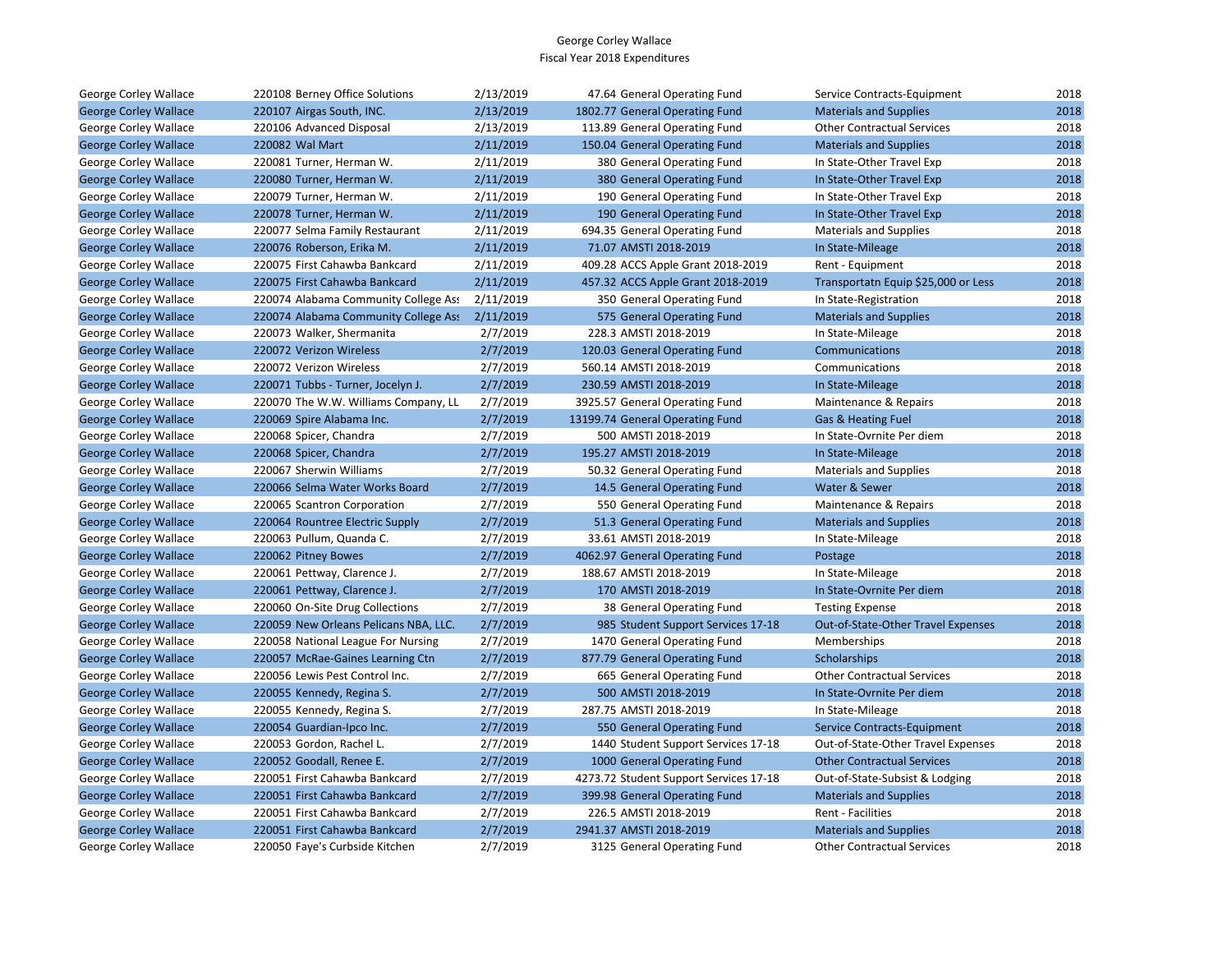| <b>George Corley Wallace</b> | 220049 Fathers of St. Edmund Southern  | 2/7/2019 | 223.75 General Operating Fund    | <b>Materials and Supplies</b>       | 2018 |
|------------------------------|----------------------------------------|----------|----------------------------------|-------------------------------------|------|
| George Corley Wallace        | 220048 Daylight Donuts                 | 2/7/2019 | 111.84 General Operating Fund    | <b>Materials and Supplies</b>       | 2018 |
| <b>George Corley Wallace</b> | 220047 Coty, Mark L.                   | 2/7/2019 | 741.76 AMSTI 2018-2019           | In State-Mileage                    | 2018 |
| George Corley Wallace        | 220046 Continental Research            | 2/7/2019 | 1883.5 General Operating Fund    | <b>Materials and Supplies</b>       | 2018 |
| <b>George Corley Wallace</b> | 220045 Cintas #231                     | 2/7/2019 | 418.02 General Operating Fund    | <b>Other Contractual Services</b>   | 2018 |
| George Corley Wallace        | 220044 Central Paper Co, Inc           | 2/7/2019 | 2362.71 General Operating Fund   | <b>Materials and Supplies</b>       | 2018 |
| <b>George Corley Wallace</b> | 220043 Casby, Aaron L.                 | 2/7/2019 | 508.81 AMSTI 2018-2019           | In State-Mileage                    | 2018 |
| George Corley Wallace        | 220042 Barnes & Noble College          | 2/7/2019 | 59.94 General Operating Fund     | <b>Internal Purchases</b>           | 2018 |
| <b>George Corley Wallace</b> | 220042 Barnes & Noble College          | 2/7/2019 | 1822.8 AMSTI 2018-2019           | <b>Materials and Supplies</b>       | 2018 |
| George Corley Wallace        | 220041 AT&T (Business Service)         | 2/7/2019 | 64.52 AMSTI 2018-2019            | Communications                      | 2018 |
| <b>George Corley Wallace</b> | 220040 Allen, Bertha Y.                | 2/7/2019 | 250.59 AMSTI 2018-2019           | In State-Mileage                    | 2018 |
| George Corley Wallace        | 220040 Allen, Bertha Y.                | 2/7/2019 | 500 AMSTI 2018-2019              | In State-Ovrnite Per diem           | 2018 |
| <b>George Corley Wallace</b> | 220039 Alabama Power Company           | 2/7/2019 | 54989.56 General Operating Fund  | Electricity                         | 2018 |
| George Corley Wallace        | 220038 Alabama Power Company           | 2/7/2019 | 3480.73 General Operating Fund   | Electricity                         | 2018 |
| <b>George Corley Wallace</b> | 220037 Alabama Power Company           | 2/7/2019 | 27.39 General Operating Fund     | Electricity                         | 2018 |
| George Corley Wallace        | 220036 Alabama Dept. Of Revenue        | 2/7/2019 | 24.25 ACCS Apple Grant 2018-2019 | <b>Materials and Supplies</b>       | 2018 |
| <b>George Corley Wallace</b> | 220035 Alabama Association on Higher E | 2/7/2019 | 25 General Operating Fund        | In State-Registration               | 2018 |
| George Corley Wallace        | 220034 Alabama Association on Higher E | 2/7/2019 | 40 General Operating Fund        | Memberships                         | 2018 |
| <b>George Corley Wallace</b> | 220033 ACCSFMA                         | 2/7/2019 | 100 General Operating Fund       | <b>Memberships</b>                  | 2018 |
| George Corley Wallace        | 220032 ACCSFMA                         | 2/7/2019 | 400 General Operating Fund       | In State-Registration               | 2018 |
| <b>George Corley Wallace</b> | 220031 AASFAA -Birmingham              | 2/7/2019 | 975 General Operating Fund       | In State-Registration               | 2018 |
| George Corley Wallace        | 220030 Teacher'S Retirement Syst       | 2/5/2019 | 130372.27 Payroll Clearing Fund  | Alabama Teachers Retirement Payable | 2018 |
| <b>George Corley Wallace</b> | 220029 Wal Mart                        | 2/5/2019 | 139.04 General Operating Fund    | <b>Materials and Supplies</b>       | 2018 |
| George Corley Wallace        | 220028 UPS - United Parcel Service     | 2/5/2019 | 33.71 AMSTI 2018-2019            | Postage                             | 2018 |
| <b>George Corley Wallace</b> | 220027 Turner, Herman W.               | 2/5/2019 | 380 General Operating Fund       | In State-Other Travel Exp           | 2018 |
| George Corley Wallace        | 220026 Turner, Herman W.               | 2/5/2019 | 380 General Operating Fund       | In State-Other Travel Exp           | 2018 |
| <b>George Corley Wallace</b> | 220025 Turner, Herman W.               | 2/5/2019 | 190 General Operating Fund       | In State-Other Travel Exp           | 2018 |
| George Corley Wallace        | 220024 Turner, Herman W.               | 2/5/2019 | 190 General Operating Fund       | In State-Other Travel Exp           | 2018 |
| <b>George Corley Wallace</b> | 220023 The Solutions Team              | 2/5/2019 | 379 General Operating Fund       | <b>Technology-Non Capital</b>       | 2018 |
| George Corley Wallace        | 220022 Steward Properties LLC          | 2/5/2019 | 6998 AMSTI 2018-2019             | Rent - Facilities                   | 2018 |
| <b>George Corley Wallace</b> | 220021 Steve'S Service Center          | 2/5/2019 | 3234.3 General Operating Fund    | Maintenance & Repairs               | 2018 |
| George Corley Wallace        | 220020 Gourdine, Jimmetta              | 2/5/2019 | 157.5 General Operating Fund     | <b>Other Contractual Services</b>   | 2018 |
| <b>George Corley Wallace</b> | 220019 Evans, Duane A.                 | 2/5/2019 | 380 General Operating Fund       | In State-Other Travel Exp           | 2018 |
| George Corley Wallace        | 220018 Evans, Duane A.                 | 2/5/2019 | 190 General Operating Fund       | In State-Other Travel Exp           | 2018 |
| <b>George Corley Wallace</b> | 220017 Evans, Duane A.                 | 2/5/2019 | 380 General Operating Fund       | In State-Other Travel Exp           | 2018 |
| George Corley Wallace        | 220016 Evans, Duane A.                 | 2/5/2019 | 190 General Operating Fund       | In State-Other Travel Exp           | 2018 |
| <b>George Corley Wallace</b> | 220015 Evans, Duane A.                 | 2/5/2019 | 190 General Operating Fund       | In State-Other Travel Exp           | 2018 |
| George Corley Wallace        | 220014 Ellucian Company L.P.           | 2/5/2019 | 80328 General Operating Fund     | Technology-Non Capital              | 2018 |
| <b>George Corley Wallace</b> | 220013 Elliott, Frank                  | 2/5/2019 | 340 General Operating Fund       | In State-Other Travel Exp           | 2018 |
| George Corley Wallace        | 220012 Elliott, Frank                  | 2/5/2019 | 600 General Operating Fund       | In State-Other Travel Exp           | 2018 |
| <b>George Corley Wallace</b> | 220011 Elliott, Frank                  | 2/5/2019 | 340 General Operating Fund       | In State-Other Travel Exp           | 2018 |
| George Corley Wallace        | 220010 Elliott, Frank                  | 2/5/2019 | 600 General Operating Fund       | In State-Other Travel Exp           | 2018 |
| <b>George Corley Wallace</b> | 220009 Elliott, Frank                  | 2/5/2019 | 600 General Operating Fund       | In State-Other Travel Exp           | 2018 |
| George Corley Wallace        | 220008 Clifton, Lonzy T.               | 2/5/2019 | 4385.92 Payroll Clearing Fund    | <b>Accounts Receivable Misc</b>     | 2018 |
| <b>George Corley Wallace</b> | 220007 BBS Enterprise                  | 2/5/2019 | 17335 General Operating Fund     | <b>Other Contractual Services</b>   | 2018 |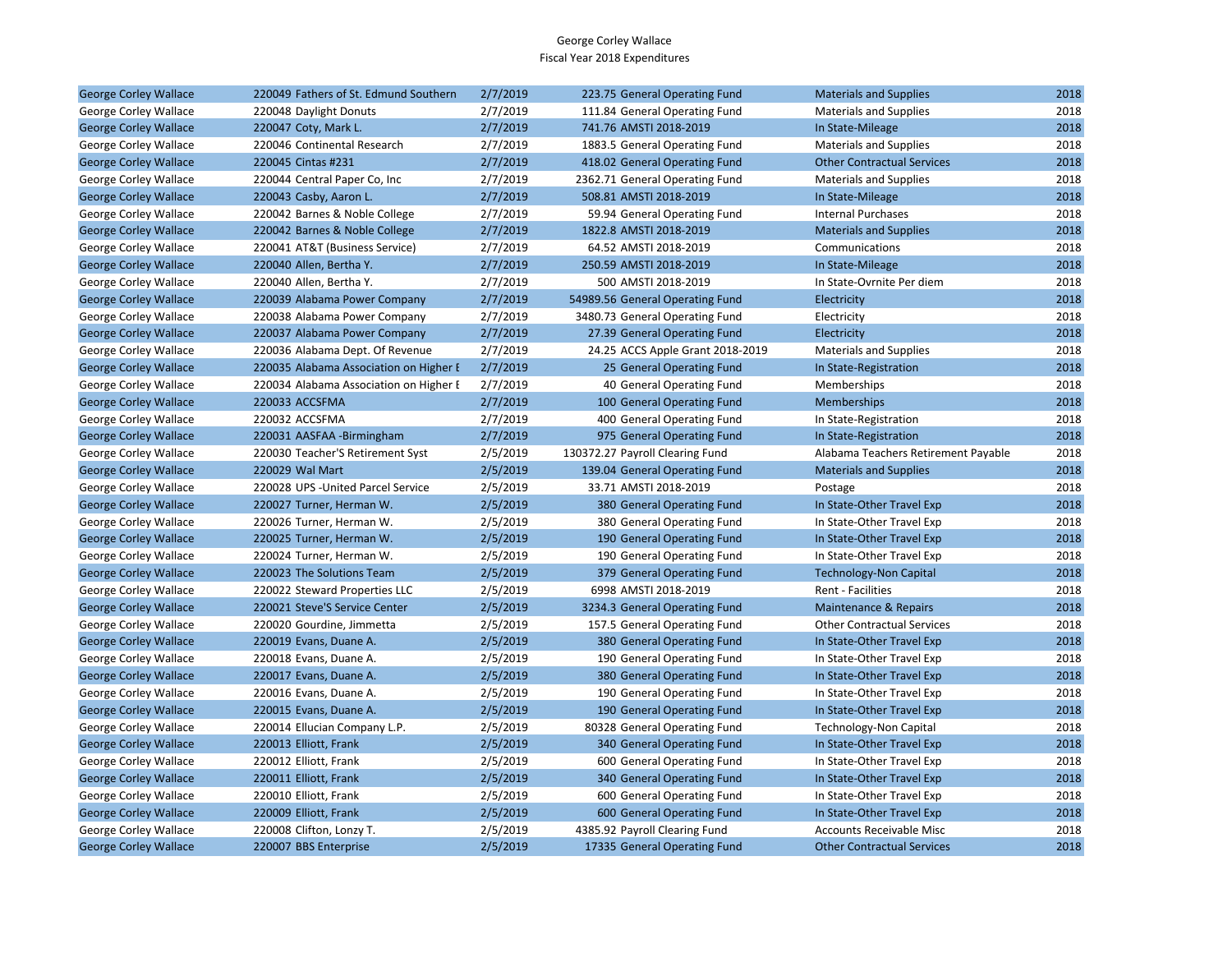| George Corley Wallace        | 220006 Barnes & Noble College       | 2/5/2019  | 71.88 General Operating Fund    | <b>Internal Purchases</b>           | 2018 |
|------------------------------|-------------------------------------|-----------|---------------------------------|-------------------------------------|------|
| <b>George Corley Wallace</b> | 220005 AT&T Alabama                 | 2/5/2019  | 126.57 General Operating Fund   | Communications                      | 2018 |
| George Corley Wallace        | 220004 Airgas South, INC.           | 2/5/2019  | 4815 General Operating Fund     | <b>Materials and Supplies</b>       | 2018 |
| <b>George Corley Wallace</b> | 527825 Jackson Sherry Jamill        | 2/4/2019  | 1069.5 PAYROLL                  | <b>PAYROLL</b>                      | 2018 |
| George Corley Wallace        | 220003 Wccs Selma Foundation        | 2/1/2019  | 498.63 Payroll Clearing Fund    | Misc Deductions Payable             | 2018 |
| <b>George Corley Wallace</b> | 220002 Wallace Communtiy College    | 2/1/2019  | 79 Payroll Clearing Fund        | <b>Misc Deductions Payable</b>      | 2018 |
| George Corley Wallace        | 220001 Variable Annuity Life Ins    | 2/1/2019  | 1500 Payroll Clearing Fund      | <b>Misc Deductions Payable</b>      | 2018 |
| <b>George Corley Wallace</b> | 220000 Unum                         | 2/1/2019  | 12.95 Payroll Clearing Fund     | <b>Misc Deductions Payable</b>      | 2018 |
| George Corley Wallace        | 219999 United Way Of Selma & Dal    | 2/1/2019  | 154 Payroll Clearing Fund       | Misc Deductions Payable             | 2018 |
| <b>George Corley Wallace</b> | 219998 Teacher'S Retirement Syst    | 2/1/2019  | 130186.71 Payroll Clearing Fund | Alabama Teachers Retirement Payable | 2018 |
| George Corley Wallace        | 219997 St. of AL. Child Support     | 2/1/2019  | 981 Payroll Clearing Fund       | Misc Deductions Payable             | 2018 |
| <b>George Corley Wallace</b> | 219996 Rsa-1 (Peiraf)               | 2/1/2019  | 6406 Payroll Clearing Fund      | <b>Misc Deductions Payable</b>      | 2018 |
| George Corley Wallace        | 219995 Reding, Curtis C.            | 2/1/2019  | 2236 Payroll Clearing Fund      | <b>Misc Deductions Payable</b>      | 2018 |
| <b>George Corley Wallace</b> | 219994 PEEHIP                       | 2/1/2019  | 133392.54 Payroll Clearing Fund | PEEHIP Payable                      | 2018 |
| George Corley Wallace        | 219993 New York Life & Annuity      | 2/1/2019  | 2843.76 Payroll Clearing Fund   | Misc Deductions Payable             | 2018 |
| <b>George Corley Wallace</b> | 219992 Liberty National Life Ins    | 2/1/2019  | 404.33 Payroll Clearing Fund    | <b>Misc Deductions Payable</b>      | 2018 |
| George Corley Wallace        | 219991 Great-West Retirement Ser    | 2/1/2019  | 50 Payroll Clearing Fund        | <b>Misc Deductions Payable</b>      | 2018 |
| <b>George Corley Wallace</b> | 219990 Educator Benefits Corp.      | 2/1/2019  | 795.72 Payroll Clearing Fund    | <b>Misc Deductions Payable</b>      | 2018 |
| George Corley Wallace        | 219989 District Court Of Dallas     | 2/1/2019  | 150 Payroll Clearing Fund       | <b>Misc Deductions Payable</b>      | 2018 |
| <b>George Corley Wallace</b> | 219988 Colonial Life Insurance C    | 2/1/2019  | 2436.2 Payroll Clearing Fund    | <b>Misc Deductions Payable</b>      | 2018 |
| George Corley Wallace        | 219987 Allstate                     | 2/1/2019  | 464.77 Payroll Clearing Fund    | Misc Deductions Payable             | 2018 |
| <b>George Corley Wallace</b> | 219986 Alabama Dept. Of Revenue     | 2/1/2019  | 226.55 Payroll Clearing Fund    | <b>Misc Deductions Payable</b>      | 2018 |
| George Corley Wallace        | 219985 Aflac                        | 2/1/2019  | 3675.28 Payroll Clearing Fund   | Misc Deductions Payable             | 2018 |
| <b>George Corley Wallace</b> | 900027384 Agnew JaNett C            | 1/31/2019 | 4185.89 PAYROLL                 | <b>PAYROLL</b>                      | 2018 |
| George Corley Wallace        | 527824 Agnew JaNett C               | 1/31/2019 | 4185.89 PAYROLL                 | PAYROLL                             | 2018 |
| <b>George Corley Wallace</b> | 219984 Turner, Herman W.            | 1/30/2019 | 190 General Operating Fund      | In State-Other Travel Exp           | 2018 |
| George Corley Wallace        | 219983 Turner, Herman W.            | 1/30/2019 | 380 General Operating Fund      | In State-Other Travel Exp           | 2018 |
| <b>George Corley Wallace</b> | 219982 Smith, Jerry D.              | 1/30/2019 | 2000 General Operating Fund     | <b>Other Contractual Services</b>   | 2018 |
| George Corley Wallace        | 219981 Roper, Ethel B.              | 1/30/2019 | 832 General Operating Fund      | <b>Other Contractual Services</b>   | 2018 |
| <b>George Corley Wallace</b> | 219980 Perkins, Roderick            | 1/30/2019 | 1093.4 General Operating Fund   | <b>Other Contractual Services</b>   | 2018 |
| George Corley Wallace        | 219979 King, Glenn                  | 1/30/2019 | 74 General Operating Fund       | Out-of-State-Subsist & Lodging      | 2018 |
| <b>George Corley Wallace</b> | 219978 Jordan, Judy Y.              | 1/30/2019 | 800 General Operating Fund      | <b>Other Contractual Services</b>   | 2018 |
| George Corley Wallace        | 219977 Jefferson, Shelia L.         | 1/30/2019 | 176.9 General Operating Fund    | In State-Mileage                    | 2018 |
| <b>George Corley Wallace</b> | 219976 Jackson, Eric L.             | 1/30/2019 | 900 General Operating Fund      | <b>Other Contractual Services</b>   | 2018 |
| George Corley Wallace        | 219975 Hunter, Otto W.              | 1/30/2019 | 600 AMSTI 2018-2019             | <b>Other Contractual Services</b>   | 2018 |
| <b>George Corley Wallace</b> | 219974 Hesi Distribution Ctr        | 1/30/2019 | 10528.92 General Operating Fund | <b>Testing Expense</b>              | 2018 |
| George Corley Wallace        | 219973 Evans, Duane A.              | 1/30/2019 | 190 General Operating Fund      | In State-Other Travel Exp           | 2018 |
| <b>George Corley Wallace</b> | 219972 Evans, Duane A.              | 1/30/2019 | 380 General Operating Fund      | In State-Other Travel Exp           | 2018 |
| George Corley Wallace        | 219971 Elliott, Frank               | 1/30/2019 | 600 General Operating Fund      | In State-Other Travel Exp           | 2018 |
| <b>George Corley Wallace</b> | 219970 Elliott, Frank               | 1/30/2019 | 340 General Operating Fund      | In State-Other Travel Exp           | 2018 |
| George Corley Wallace        | 219969 Elliott, Frank               | 1/30/2019 | 340 General Operating Fund      | In State-Other Travel Exp           | 2018 |
| <b>George Corley Wallace</b> | 219968 Elliott, Frank               | 1/30/2019 | 340 General Operating Fund      | In State-Other Travel Exp           | 2018 |
| George Corley Wallace        | 219967 Clay, Neokee                 | 1/30/2019 | 833 General Operating Fund      | <b>Other Contractual Services</b>   | 2018 |
| <b>George Corley Wallace</b> | 219966 Alabama Community College Un | 1/30/2019 | 250 General Operating Fund      | <b>Other Professional Fees</b>      | 2018 |
| George Corley Wallace        | 219913 Walker, Shermanita           | 1/25/2019 | 138.81 AMSTI 2018-2019          | In State-Mileage                    | 2018 |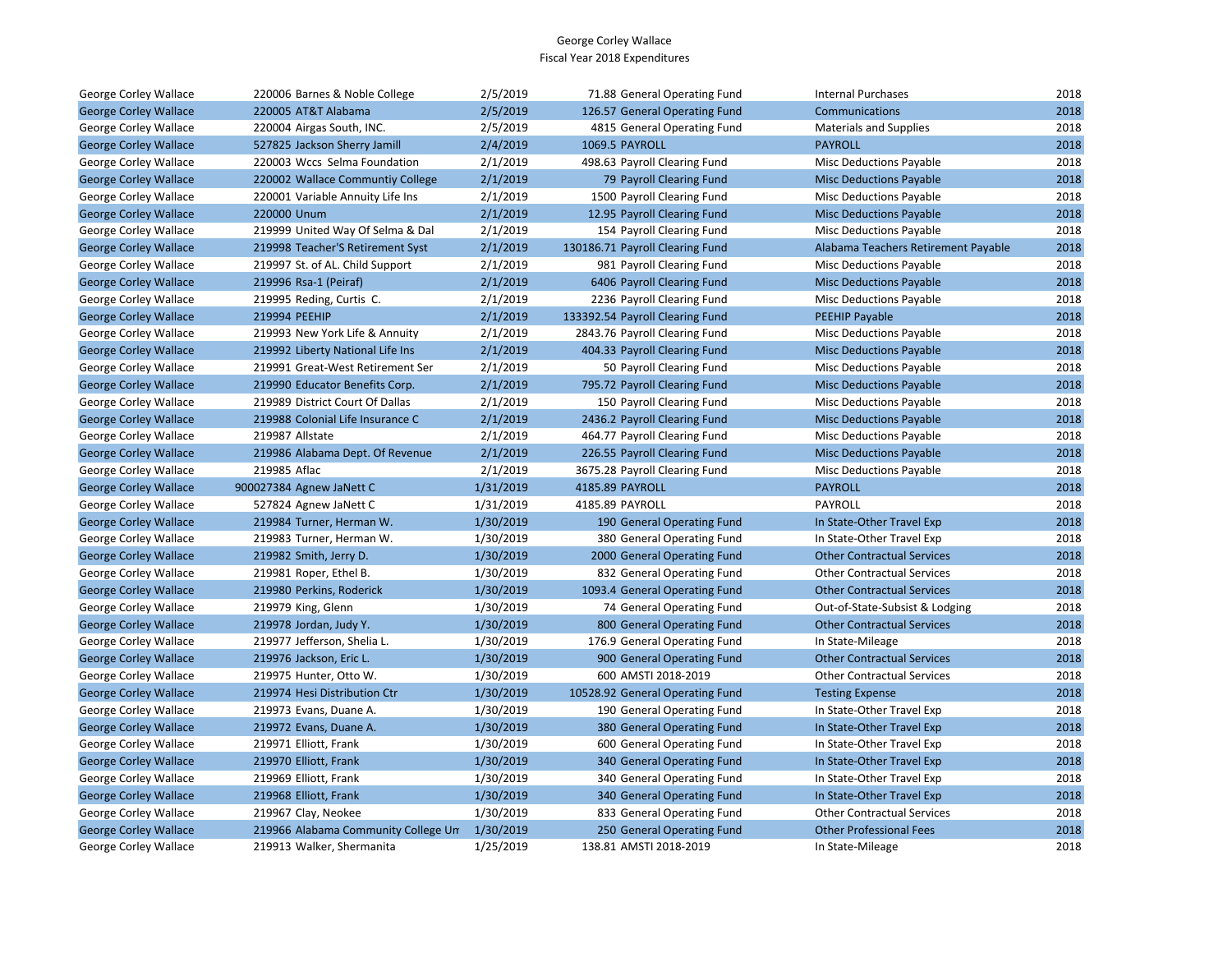| <b>George Corley Wallace</b> | 219912 Tubbs - Turner, Jocelyn J. | 1/25/2019 | 159.69 AMSTI 2018-2019           | In State-Mileage                  | 2018 |
|------------------------------|-----------------------------------|-----------|----------------------------------|-----------------------------------|------|
| George Corley Wallace        | 219911 Spicer, Chandra            | 1/25/2019 | 109.49 AMSTI 2018-2019           | In State-Mileage                  | 2018 |
| <b>George Corley Wallace</b> | 219910 Selma Water Works Board    | 1/25/2019 | 1338.18 General Operating Fund   | Water & Sewer                     | 2018 |
| George Corley Wallace        | 219909 Powe, Dea W.               | 1/25/2019 | 283.35 AMSTI 2018-2019           | In State-Mileage                  | 2018 |
| <b>George Corley Wallace</b> | 219909 Powe, Dea W.               | 1/25/2019 | 170 AMSTI 2018-2019              | In State-Ovrnite Per diem         | 2018 |
| George Corley Wallace        | 219908 Perry Co. B.O.E.           | 1/25/2019 | 300 AMSTI 2018-2019              | <b>Other Contractual Services</b> | 2018 |
| <b>George Corley Wallace</b> | 219907 Nurse Tim, Inc.            | 1/25/2019 | 999 General Operating Fund       | <b>Testing Expense</b>            | 2018 |
| George Corley Wallace        | 219906 nSide, Inc                 | 1/25/2019 | 125 General Operating Fund       | In State-Registration             | 2018 |
| <b>George Corley Wallace</b> | 219905 Hannah, Marilyn B.         | 1/25/2019 | 331.36 General Operating Fund    | Out-of-State-Mileage              | 2018 |
| George Corley Wallace        | 219905 Hannah, Marilyn B.         | 1/25/2019 | 378 General Operating Fund       | Out-of-State-Subsist & Lodging    | 2018 |
| <b>George Corley Wallace</b> | 219904 Coty, Mark L.              | 1/25/2019 | 204.21 AMSTI 2018-2019           | In State-Mileage                  | 2018 |
| George Corley Wallace        | 219903 Casby, Aaron L.            | 1/25/2019 | 244.21 AMSTI 2018-2019           | In State-Mileage                  | 2018 |
| <b>George Corley Wallace</b> | 219902 Allen, Bertha Y.           | 1/25/2019 | 149.22 AMSTI 2018-2019           | In State-Mileage                  | 2018 |
| George Corley Wallace        | 219901 Al Hill'S Boiler Sales     | 1/25/2019 | 220 Renewal and Repacement Funds | Maintenance & Repairs             | 2018 |
| <b>George Corley Wallace</b> | 900027508 Simmons Gloria Dean     | 1/24/2019 | 5312.92 PAYROLL                  | <b>PAYROLL</b>                    | 2018 |
| George Corley Wallace        | 900027507 Page Melinda Ann        | 1/24/2019 | 3997.5 PAYROLL                   | PAYROLL                           | 2018 |
| <b>George Corley Wallace</b> | 900027506 Pettway Charles D.      | 1/24/2019 | 2966.92 PAYROLL                  | <b>PAYROLL</b>                    | 2018 |
| George Corley Wallace        | 900027505 Pettway Alonzia         | 1/24/2019 | 2966.92 PAYROLL                  | PAYROLL                           | 2018 |
| <b>George Corley Wallace</b> | 900027504 Heard Anthony           | 1/24/2019 | 2966.92 PAYROLL                  | <b>PAYROLL</b>                    | 2018 |
| George Corley Wallace        | 900027503 Harvell Robert L        | 1/24/2019 | 2887.25 PAYROLL                  | PAYROLL                           | 2018 |
| <b>George Corley Wallace</b> | 900027502 Moore Timothy           | 1/24/2019 | 3442.58 PAYROLL                  | <b>PAYROLL</b>                    | 2018 |
| George Corley Wallace        | 900027501 Mauldin Reginald Otis   | 1/24/2019 | 4076.75 PAYROLL                  | PAYROLL                           | 2018 |
| <b>George Corley Wallace</b> | 900027500 Haralson Isaiah S       | 1/24/2019 | 2808.17 PAYROLL                  | <b>PAYROLL</b>                    | 2018 |
| George Corley Wallace        | 900027499 Austin Tampatha         | 1/24/2019 | 2949.17 PAYROLL                  | PAYROLL                           | 2018 |
| <b>George Corley Wallace</b> | 900027498 Chesnut Veronica S      | 1/24/2019 | 2416.67 PAYROLL                  | <b>PAYROLL</b>                    | 2018 |
| George Corley Wallace        | 900027497 Vance Laura Lynn        | 1/24/2019 | 4473.58 PAYROLL                  | PAYROLL                           | 2018 |
| <b>George Corley Wallace</b> | 900027496 Purdie Christy Dorran   | 1/24/2019 | 3918 PAYROLL                     | <b>PAYROLL</b>                    | 2018 |
| George Corley Wallace        | 900027495 Jackson Brittany Brooks | 1/24/2019 | 3216.83 PAYROLL                  | PAYROLL                           | 2018 |
| <b>George Corley Wallace</b> | 900027494 Evans Naopi Lc          | 1/24/2019 | 3125.08 PAYROLL                  | <b>PAYROLL</b>                    | 2018 |
| George Corley Wallace        | 900027493 Davis Mary Lee          | 1/24/2019 | 3680.17 PAYROLL                  | PAYROLL                           | 2018 |
| <b>George Corley Wallace</b> | 900027492 Bell Vickie D           | 1/24/2019 | 2728.58 PAYROLL                  | <b>PAYROLL</b>                    | 2018 |
| George Corley Wallace        | 900027491 Whatley Andrew Douglas  | 1/24/2019 | 2649.42 PAYROLL                  | PAYROLL                           | 2018 |
| <b>George Corley Wallace</b> | 900027490 Jackson Vincent Keith   | 1/24/2019 | 2416.67 PAYROLL                  | <b>PAYROLL</b>                    | 2018 |
| George Corley Wallace        | 900027489 Dysart Charles J        | 1/24/2019 | 5774.17 PAYROLL                  | PAYROLL                           | 2018 |
| <b>George Corley Wallace</b> | 900027488 Berry Lee               | 1/24/2019 | 2570.08 PAYROLL                  | <b>PAYROLL</b>                    | 2018 |
| George Corley Wallace        | 900027487 Moultrie Eddie James    | 1/24/2019 | 4473.58 PAYROLL                  | PAYROLL                           | 2018 |
| <b>George Corley Wallace</b> | 900027486 Patterson Ray Anthony   | 1/24/2019 | 3046.08 PAYROLL                  | <b>PAYROLL</b>                    | 2018 |
| George Corley Wallace        | 900027485 Bennett Robbyn V.       | 1/24/2019 | 8492 PAYROLL                     | PAYROLL                           | 2018 |
| <b>George Corley Wallace</b> | 900027484 Allison Eric Preston    | 1/24/2019 | 6177.92 PAYROLL                  | <b>PAYROLL</b>                    | 2018 |
| George Corley Wallace        | 900027483 Adams Dorothy J         | 1/24/2019 | 2416.67 PAYROLL                  | PAYROLL                           | 2018 |
| <b>George Corley Wallace</b> | 900027482 Jackson Irma Jean       | 1/24/2019 | 3046.08 PAYROLL                  | <b>PAYROLL</b>                    | 2018 |
| George Corley Wallace        | 900027481 Headley Linda Fay       | 1/24/2019 | 2728.58 PAYROLL                  | PAYROLL                           | 2018 |
| <b>George Corley Wallace</b> | 900027480 Reynolds Jennifer M     | 1/24/2019 | 3838.67 PAYROLL                  | <b>PAYROLL</b>                    | 2018 |
| George Corley Wallace        | 900027479 Melton Elaine Alina     | 1/24/2019 | 2490.42 PAYROLL                  | PAYROLL                           | 2018 |
| <b>George Corley Wallace</b> | 900027478 Kidd Anessa Lynn        | 1/24/2019 | <b>7806.5 PAYROLL</b>            | <b>PAYROLL</b>                    | 2018 |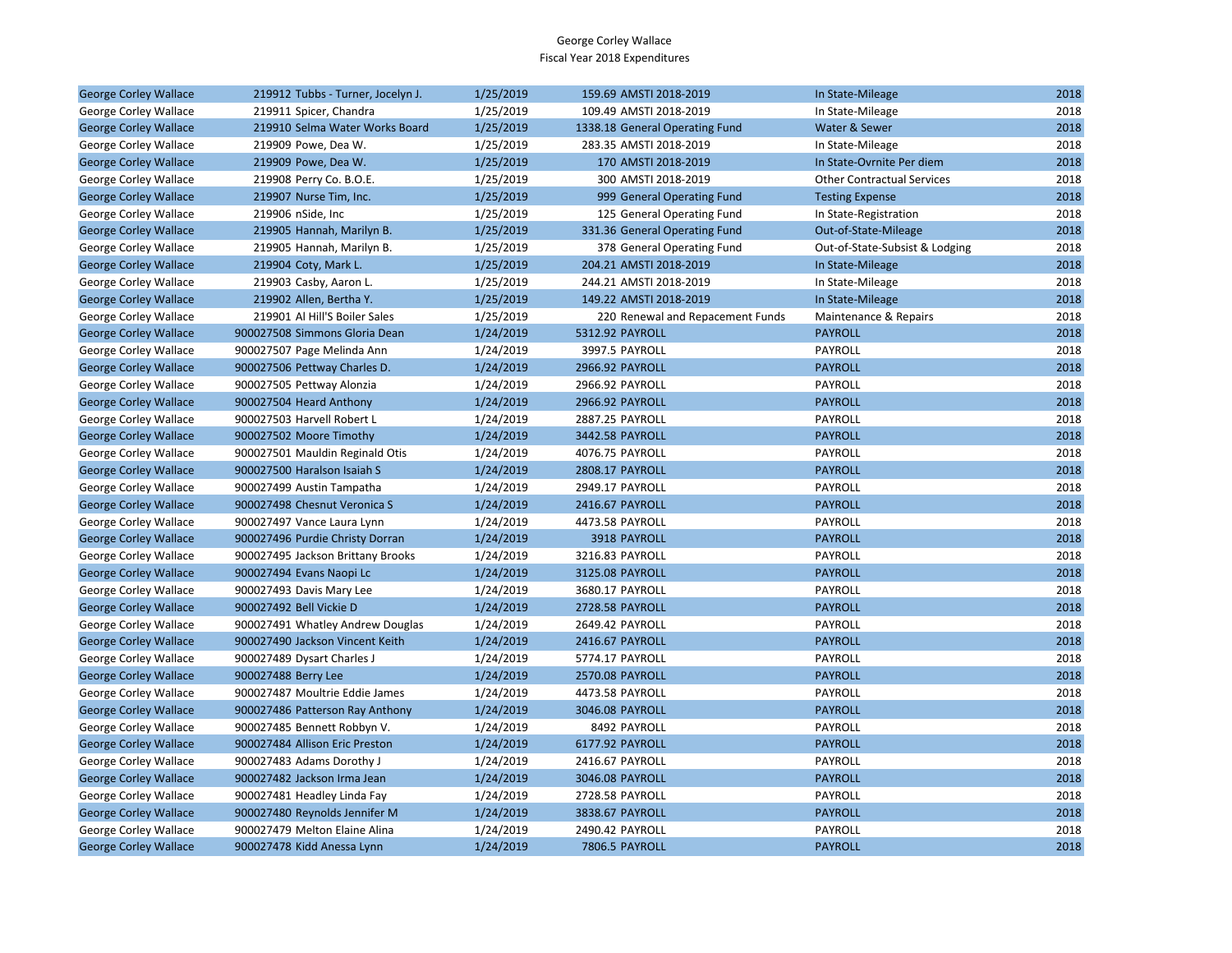| George Corley Wallace        | 900027477 Dosey Chantae Thomas     | 1/24/2019 | 2172.92 PAYROLL  | PAYROLL        | 2018 |
|------------------------------|------------------------------------|-----------|------------------|----------------|------|
| <b>George Corley Wallace</b> | 900027476 Deavers Lori Evelyn      | 1/24/2019 | 2416.67 PAYROLL  | <b>PAYROLL</b> | 2018 |
| George Corley Wallace        | 900027475 Vandiver Kewanda Thomas  | 1/24/2019 | 3521.5 PAYROLL   | PAYROLL        | 2018 |
| <b>George Corley Wallace</b> | 900027474 Rudolph Darlene King     | 1/24/2019 | 3124.67 PAYROLL  | <b>PAYROLL</b> | 2018 |
| George Corley Wallace        | 900027473 Powell William S.        | 1/24/2019 | 1040 PAYROLL     | PAYROLL        | 2018 |
| <b>George Corley Wallace</b> | 900027472 Logan Shuntelra Bernice  | 1/24/2019 | 4409.58 PAYROLL  | <b>PAYROLL</b> | 2018 |
| George Corley Wallace        | 900027471 Godwin Connie Estes      | 1/24/2019 | 2080 PAYROLL     | PAYROLL        | 2018 |
| <b>George Corley Wallace</b> | 900027470 Clifton Lonzy T.         | 1/24/2019 | 6857.23 PAYROLL  | <b>PAYROLL</b> | 2018 |
| George Corley Wallace        | 900027469 Bonner Irene G           | 1/24/2019 | 2416.67 PAYROLL  | PAYROLL        | 2018 |
| <b>George Corley Wallace</b> | 900027468 Hannah Marcus A.         | 1/24/2019 | 1241.67 PAYROLL  | <b>PAYROLL</b> | 2018 |
| George Corley Wallace        | 900027467 Turner Herman W.         | 1/24/2019 | 1300 PAYROLL     | PAYROLL        | 2018 |
| <b>George Corley Wallace</b> | 900027466 Harper April M           | 1/24/2019 | 1170 PAYROLL     | <b>PAYROLL</b> | 2018 |
| George Corley Wallace        | 900027465 Graham Glen Partick      | 1/24/2019 | 250 PAYROLL      | PAYROLL        | 2018 |
| <b>George Corley Wallace</b> | 900027464 Whitt Jeremiah Ledell    | 1/24/2019 | 260 PAYROLL      | <b>PAYROLL</b> | 2018 |
| George Corley Wallace        | 900027463 Maxey Willie E.          | 1/24/2019 | 433.33 PAYROLL   | PAYROLL        | 2018 |
| <b>George Corley Wallace</b> | 900027462 Evans Duane A            | 1/24/2019 | 4546.84 PAYROLL  | <b>PAYROLL</b> | 2018 |
| George Corley Wallace        | 900027461 Bailey Danny L           | 1/24/2019 | 260 PAYROLL      | PAYROLL        | 2018 |
| <b>George Corley Wallace</b> | 900027460 Thomas Herbert Hoover    | 1/24/2019 | 6406.5 PAYROLL   | <b>PAYROLL</b> | 2018 |
| George Corley Wallace        | 900027459 Theiss Sheila Ann        | 1/24/2019 | 3742.17 PAYROLL  | PAYROLL        | 2018 |
| <b>George Corley Wallace</b> | 900027458 Motley Bettye Steele     | 1/24/2019 | 3908.67 PAYROLL  | <b>PAYROLL</b> | 2018 |
| George Corley Wallace        | 900027457 Moore Kathy J            | 1/24/2019 | 5196.75 PAYROLL  | PAYROLL        | 2018 |
| <b>George Corley Wallace</b> | 900027456 Jefferson Shelia Lawanda | 1/24/2019 | 3918 PAYROLL     | <b>PAYROLL</b> | 2018 |
| George Corley Wallace        | 900027455 Griffin Donitha J.       | 1/24/2019 | 10731.58 PAYROLL | PAYROLL        | 2018 |
| <b>George Corley Wallace</b> | 900027454 Gordon Rachel L          | 1/24/2019 | 3642.17 PAYROLL  | <b>PAYROLL</b> | 2018 |
| George Corley Wallace        | 900027453 Duck Cindy               | 1/24/2019 | 3464.5 PAYROLL   | PAYROLL        | 2018 |
| <b>George Corley Wallace</b> | 900027452 Curtis Valerie Pandora   | 1/24/2019 | 2728.58 PAYROLL  | <b>PAYROLL</b> | 2018 |
| George Corley Wallace        | 900027451 Chapman Channie Loraine  | 1/24/2019 | 3646.07 PAYROLL  | PAYROLL        | 2018 |
| <b>George Corley Wallace</b> | 900027450 Brown Karen E.           | 1/24/2019 | 3326.81 PAYROLL  | <b>PAYROLL</b> | 2018 |
| George Corley Wallace        | 900027449 Bright Jacinta Thrash    | 1/24/2019 | 1040 PAYROLL     | PAYROLL        | 2018 |
| <b>George Corley Wallace</b> | 900027448 Bowie Corey D.           | 1/24/2019 | 4499.74 PAYROLL  | <b>PAYROLL</b> | 2018 |
| George Corley Wallace        | 900027447 Bentley Betty J          | 1/24/2019 | 5197.01 PAYROLL  | PAYROLL        | 2018 |
| <b>George Corley Wallace</b> | 900027446 Abbott Brandi Nicole     | 1/24/2019 | 2570.08 PAYROLL  | <b>PAYROLL</b> | 2018 |
| George Corley Wallace        | 900027445 Williams Elsie B.        | 1/24/2019 | 1063.18 PAYROLL  | PAYROLL        | 2018 |
| <b>George Corley Wallace</b> | 900027444 Pugh Elijah              | 1/24/2019 | 6139.92 PAYROLL  | <b>PAYROLL</b> | 2018 |
| George Corley Wallace        | 900027443 Owens Holly Brown        | 1/24/2019 | 6922.22 PAYROLL  | PAYROLL        | 2018 |
| <b>George Corley Wallace</b> | 900027442 Lee Kateri M             | 1/24/2019 | 7391.77 PAYROLL  | <b>PAYROLL</b> | 2018 |
| George Corley Wallace        | 900027441 Baldwin Antionetta S     | 1/24/2019 | 6722.56 PAYROLL  | PAYROLL        | 2018 |
| <b>George Corley Wallace</b> | 900027440 Rhodes Ramona Roberts    | 1/24/2019 | 540.8 PAYROLL    | <b>PAYROLL</b> | 2018 |
| George Corley Wallace        | 900027439 Brown Kimberly N         | 1/24/2019 | 3382.5 PAYROLL   | <b>PAYROLL</b> | 2018 |
| <b>George Corley Wallace</b> | 900027438 Wright Pamela L          | 1/24/2019 | 5075.32 PAYROLL  | <b>PAYROLL</b> | 2018 |
| George Corley Wallace        | 900027437 Minor Sheila Mims        | 1/24/2019 | 2080 PAYROLL     | PAYROLL        | 2018 |
| <b>George Corley Wallace</b> | 900027436 Goings Ghytana Shelton   | 1/24/2019 | 6527.51 PAYROLL  | <b>PAYROLL</b> | 2018 |
| George Corley Wallace        | 900027435 Dozier Bruce Otis        | 1/24/2019 | 791.74 PAYROLL   | PAYROLL        | 2018 |
| <b>George Corley Wallace</b> | 900027434 Williams Kaleda Deshawn  | 1/24/2019 | 4751.85 PAYROLL  | <b>PAYROLL</b> | 2018 |
| <b>George Corley Wallace</b> | 900027433 Sims Robert Nelson       | 1/24/2019 | 3715.18 PAYROLL  | <b>PAYROLL</b> | 2018 |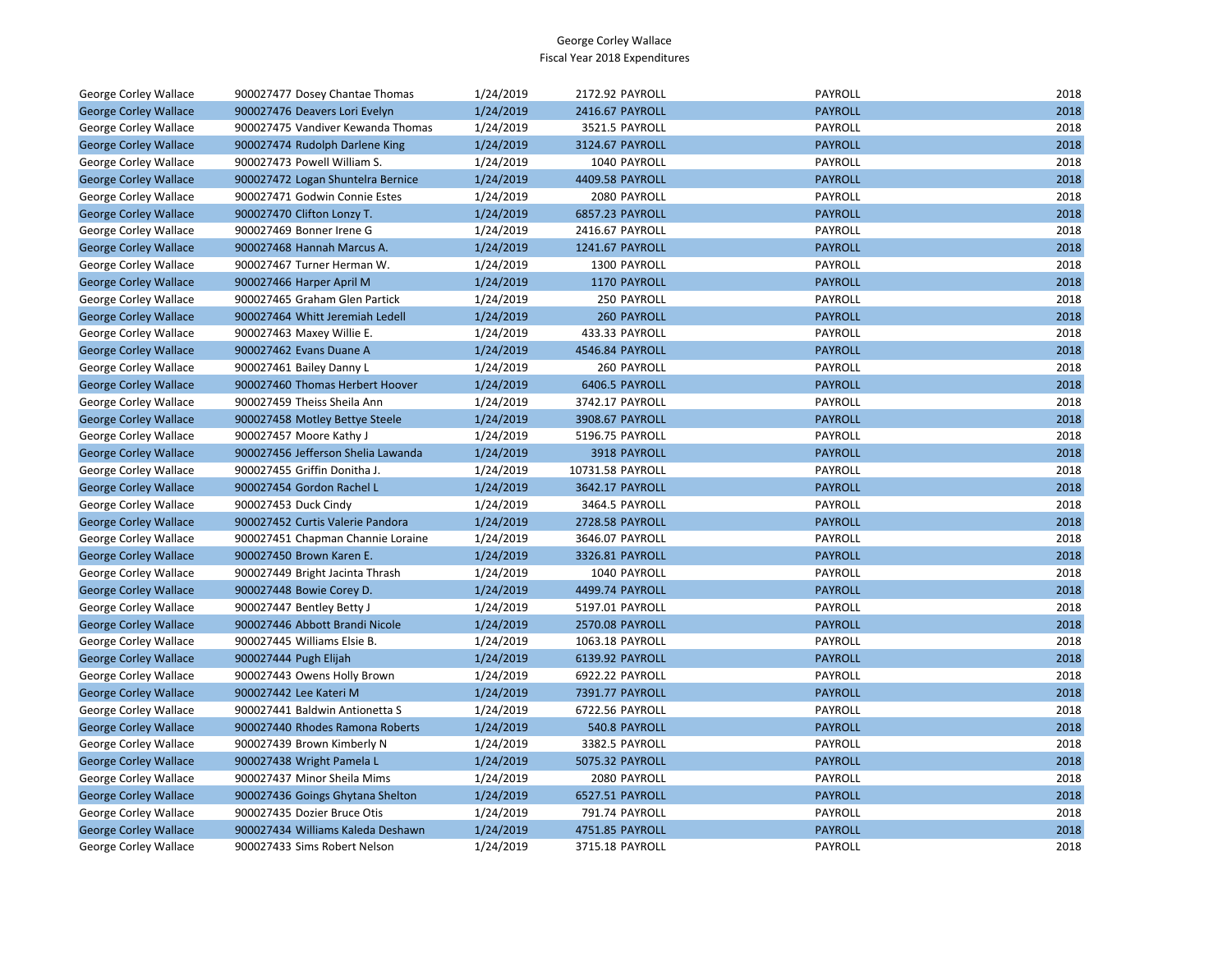| <b>George Corley Wallace</b> | 900027432 Miller Beth D             | 1/24/2019 | 270.4 PAYROLL         | <b>PAYROLL</b> | 2018 |
|------------------------------|-------------------------------------|-----------|-----------------------|----------------|------|
| George Corley Wallace        | 900027431 McKnight April Calloway   | 1/24/2019 | 721.07 PAYROLL        | PAYROLL        | 2018 |
| <b>George Corley Wallace</b> | 900027430 May-Webb Jenika           | 1/24/2019 | 270.4 PAYROLL         | <b>PAYROLL</b> | 2018 |
| George Corley Wallace        | 900027429 Thompkins Yolanda Smith   | 1/24/2019 | 540.8 PAYROLL         | PAYROLL        | 2018 |
| <b>George Corley Wallace</b> | 900027428 Pugh Janet Cathey M.      | 1/24/2019 | 6139.92 PAYROLL       | <b>PAYROLL</b> | 2018 |
| George Corley Wallace        | 900027427 Howard Vatausha O         | 1/24/2019 | 450.67 PAYROLL        | PAYROLL        | 2018 |
| <b>George Corley Wallace</b> | 900027426 Wood Donna H              | 1/24/2019 | 270.4 PAYROLL         | <b>PAYROLL</b> | 2018 |
| George Corley Wallace        | 900027425 Sanders Rickdrieka Nicole | 1/24/2019 | 270.4 PAYROLL         | PAYROLL        | 2018 |
| <b>George Corley Wallace</b> | 900027424 Stewart Jay Tyson         | 1/24/2019 | <b>721.07 PAYROLL</b> | <b>PAYROLL</b> | 2018 |
| George Corley Wallace        | 900027423 White Tara Y              | 1/24/2019 | 5862.07 PAYROLL       | PAYROLL        | 2018 |
| <b>George Corley Wallace</b> | 900027422 Miller Uzoma O            | 1/24/2019 | 270.4 PAYROLL         | <b>PAYROLL</b> | 2018 |
| George Corley Wallace        | 900027421 McQueen Carroll D.        | 1/24/2019 | 540.8 PAYROLL         | PAYROLL        | 2018 |
| <b>George Corley Wallace</b> | 900027420 Lewis George E            | 1/24/2019 | 540.8 PAYROLL         | <b>PAYROLL</b> | 2018 |
| George Corley Wallace        | 900027419 Elliott William F.        | 1/24/2019 | 5908.59 PAYROLL       | PAYROLL        | 2018 |
| <b>George Corley Wallace</b> | 900027418 Walker Michael            | 1/24/2019 | 4656.25 PAYROLL       | <b>PAYROLL</b> | 2018 |
| George Corley Wallace        | 900027417 Moss Johnny E             | 1/24/2019 | 5774.17 PAYROLL       | PAYROLL        | 2018 |
| <b>George Corley Wallace</b> | 900027416 Williams Matilda Mae      | 1/24/2019 | 5340.56 PAYROLL       | <b>PAYROLL</b> | 2018 |
| George Corley Wallace        | 900027415 Thames Jerome E           | 1/24/2019 | 5340.56 PAYROLL       | PAYROLL        | 2018 |
| <b>George Corley Wallace</b> | 900027414 Tarver Otis               | 1/24/2019 | 5182.44 PAYROLL       | <b>PAYROLL</b> | 2018 |
| George Corley Wallace        | 900027413 Rutledge Zachary H        | 1/24/2019 | 3402.57 PAYROLL       | PAYROLL        | 2018 |
| <b>George Corley Wallace</b> | 900027412 Rogers Jason Brooks       | 1/24/2019 | 4550.33 PAYROLL       | <b>PAYROLL</b> | 2018 |
| George Corley Wallace        | 900027411 Lewis Jarrin Chiron       | 1/24/2019 | 4708.44 PAYROLL       | PAYROLL        | 2018 |
| <b>George Corley Wallace</b> | 900027410 Kimbrough Brandon O       | 1/24/2019 | 5024.44 PAYROLL       | <b>PAYROLL</b> | 2018 |
| George Corley Wallace        | 900027409 Harris Douglas Lee        | 1/24/2019 | 4005.42 PAYROLL       | PAYROLL        | 2018 |
| <b>George Corley Wallace</b> | 900027408 Griffin Calvin            | 1/24/2019 | 6056.56 PAYROLL       | <b>PAYROLL</b> | 2018 |
| George Corley Wallace        | 900027407 Gaines Deshaun Derell     | 1/24/2019 | 2569.83 PAYROLL       | PAYROLL        | 2018 |
| <b>George Corley Wallace</b> | 900027406 Allen Kenny               | 1/24/2019 | 4479.5 PAYROLL        | <b>PAYROLL</b> | 2018 |
| George Corley Wallace        | 900027405 Lewis Bonita T.           | 1/24/2019 | 3886.83 PAYROLL       | PAYROLL        | 2018 |
| <b>George Corley Wallace</b> | 900027404 Laister Shirley J         | 1/24/2019 | 4479.5 PAYROLL        | <b>PAYROLL</b> | 2018 |
| George Corley Wallace        | 900027403 Stevenson Donte L         | 1/24/2019 | 4834.02 PAYROLL       | PAYROLL        | 2018 |
| <b>George Corley Wallace</b> | 900027402 Rogers Eric W.            | 1/24/2019 | 5340.56 PAYROLL       | <b>PAYROLL</b> | 2018 |
| George Corley Wallace        | 900027401 Hobbs David Wayne         | 1/24/2019 | 4479.5 PAYROLL        | PAYROLL        | 2018 |
| <b>George Corley Wallace</b> | 900027400 Walker Shermanita         | 1/24/2019 | 4721.08 PAYROLL       | <b>PAYROLL</b> | 2018 |
| George Corley Wallace        | 900027399 Thomas Hollee Myldred     | 1/24/2019 | 6303.93 PAYROLL       | PAYROLL        | 2018 |
| <b>George Corley Wallace</b> | 900027398 Spicer Chandra            | 1/24/2019 | 5755.58 PAYROLL       | <b>PAYROLL</b> | 2018 |
| George Corley Wallace        | 900027397 Snowden Lula              | 1/24/2019 | 4352.83 PAYROLL       | PAYROLL        | 2018 |
| <b>George Corley Wallace</b> | 900027396 Roberson Erika M          | 1/24/2019 | 3125.08 PAYROLL       | <b>PAYROLL</b> | 2018 |
| George Corley Wallace        | 900027395 Pullum Quanda C.          | 1/24/2019 | 3442.58 PAYROLL       | PAYROLL        | 2018 |
| <b>George Corley Wallace</b> | 900027394 Powe Dea Wilson           | 1/24/2019 | 5755.58 PAYROLL       | <b>PAYROLL</b> | 2018 |
| George Corley Wallace        | 900027393 Pettway Clarence J        | 1/24/2019 | 6802.17 PAYROLL       | PAYROLL        | 2018 |
| <b>George Corley Wallace</b> | 900027392 Munford Christopher Lamar | 1/24/2019 | 2014.58 PAYROLL       | <b>PAYROLL</b> | 2018 |
| George Corley Wallace        | 900027391 Inge Deandres G.          | 1/24/2019 | 19890.84 PAYROLL      | PAYROLL        | 2018 |
| <b>George Corley Wallace</b> | 900027390 Hurt Jason Robert         | 1/24/2019 | 2014.58 PAYROLL       | <b>PAYROLL</b> | 2018 |
| George Corley Wallace        | 900027389 Coty Mark Leonard         | 1/24/2019 | 5853.92 PAYROLL       | PAYROLL        | 2018 |
| <b>George Corley Wallace</b> | 900027388 Coleman Steffan           | 1/24/2019 | 3989.83 PAYROLL       | <b>PAYROLL</b> | 2018 |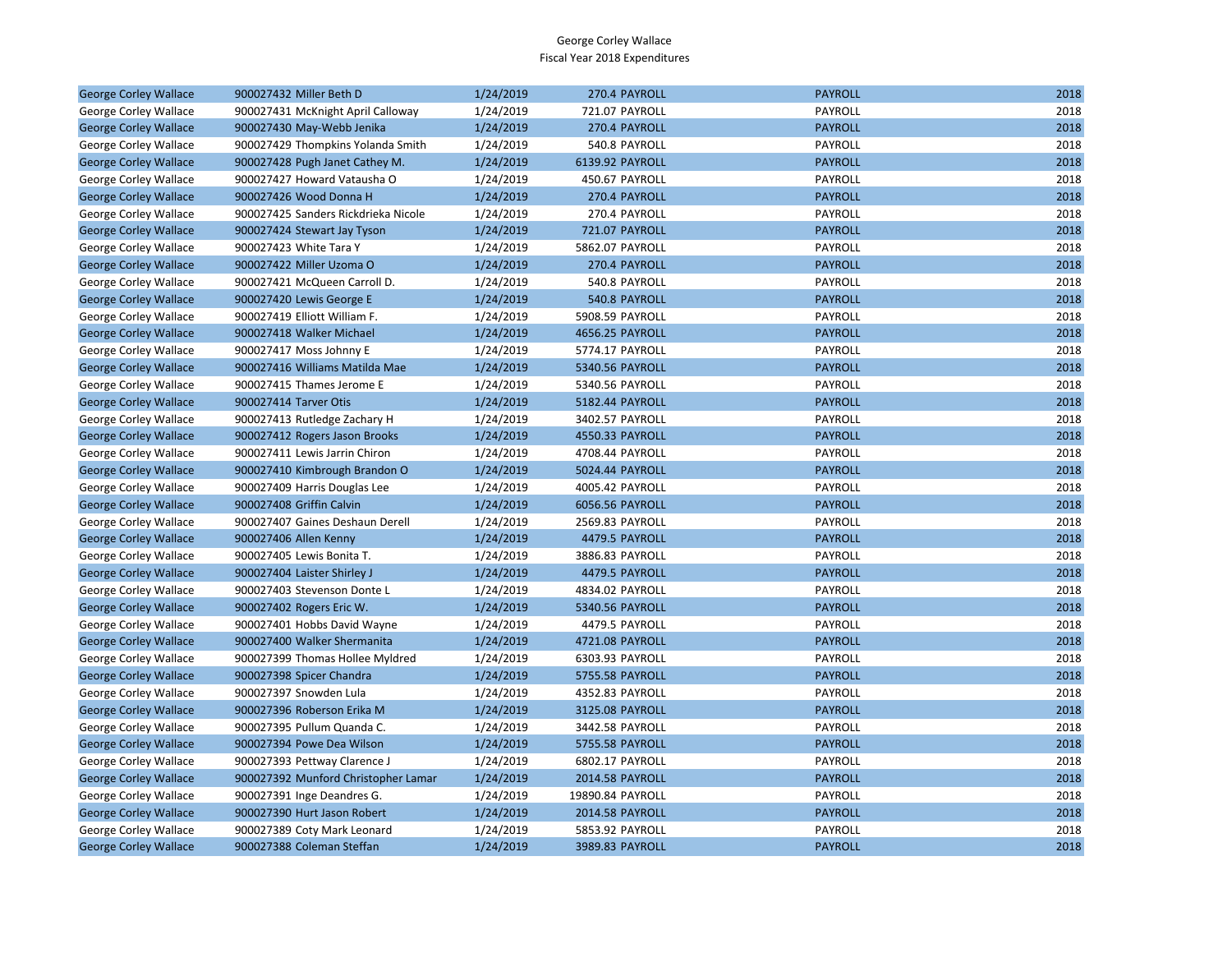| George Corley Wallace        | 900027387 Casby Aaron Leonard           | 1/24/2019 | 5428.92 PAYROLL       | PAYROLL        | 2018 |
|------------------------------|-----------------------------------------|-----------|-----------------------|----------------|------|
| <b>George Corley Wallace</b> | 900027386 Bennett Jarrick B             | 1/24/2019 | 2649.17 PAYROLL       | <b>PAYROLL</b> | 2018 |
| <b>George Corley Wallace</b> | 900027385 Allen Bertha Yvette           | 1/24/2019 | 4891 PAYROLL          | PAYROLL        | 2018 |
| <b>George Corley Wallace</b> | 900027383 Randolph Yulonda B            | 1/24/2019 | 4580.75 PAYROLL       | <b>PAYROLL</b> | 2018 |
| George Corley Wallace        | 900027382 Jones Connie M.               | 1/24/2019 | 5312.32 PAYROLL       | PAYROLL        | 2018 |
| <b>George Corley Wallace</b> | 900027381 Davis Rebecca Moore           | 1/24/2019 | 700.67 PAYROLL        | <b>PAYROLL</b> | 2018 |
| George Corley Wallace        | 900027380 Thomas Gloria Dean            | 1/24/2019 | 3830.67 PAYROLL       | PAYROLL        | 2018 |
| <b>George Corley Wallace</b> | 900027379 Henderson Kerry E.            | 1/24/2019 | 4833.43 PAYROLL       | <b>PAYROLL</b> | 2018 |
| George Corley Wallace        | 900027378 Wilson Beverly Renae          | 1/24/2019 | 540.8 PAYROLL         | PAYROLL        | 2018 |
| <b>George Corley Wallace</b> | 900027377 Moore Dorothy A               | 1/24/2019 | 1040 PAYROLL          | <b>PAYROLL</b> | 2018 |
| George Corley Wallace        | 900027376 Miller Gregory Lee            | 1/24/2019 | 4838.23 PAYROLL       | PAYROLL        | 2018 |
| <b>George Corley Wallace</b> | 900027375 King Glenn                    | 1/24/2019 | 6071.82 PAYROLL       | <b>PAYROLL</b> | 2018 |
| George Corley Wallace        | 900027374 Hannah Marilyn Bennett        | 1/24/2019 | 7908.62 PAYROLL       | PAYROLL        | 2018 |
| <b>George Corley Wallace</b> | 900027373 White Christine S             | 1/24/2019 | 5300.11 PAYROLL       | <b>PAYROLL</b> | 2018 |
| George Corley Wallace        | 900027372 Shannon Tracey M.             | 1/24/2019 | 9160.67 PAYROLL       | PAYROLL        | 2018 |
| <b>George Corley Wallace</b> | 900027371 Ford Sabrina D                | 1/24/2019 | 5616.33 PAYROLL       | <b>PAYROLL</b> | 2018 |
| George Corley Wallace        | 900027370 Martin Suzette G.             | 1/24/2019 | 6090.44 PAYROLL       | PAYROLL        | 2018 |
| <b>George Corley Wallace</b> | 900027369 Smith Pamela Caver            | 1/24/2019 | 7712.44 PAYROLL       | <b>PAYROLL</b> | 2018 |
| George Corley Wallace        | 900027368 Mixon Carter Kim Ellice       | 1/24/2019 | 6090.44 PAYROLL       | PAYROLL        | 2018 |
| <b>George Corley Wallace</b> | 900027367 Miller Pearlie R.             | 1/24/2019 | 5004.92 PAYROLL       | <b>PAYROLL</b> | 2018 |
| George Corley Wallace        | 900027366 Melton Christi A.             | 1/24/2019 | 4212.25 PAYROLL       | PAYROLL        | 2018 |
| <b>George Corley Wallace</b> | 900027365 Lumpkin Deborah Walker        | 1/24/2019 | 5616.33 PAYROLL       | <b>PAYROLL</b> | 2018 |
| George Corley Wallace        | 900027364 Lee Beverly D                 | 1/24/2019 | 2018.11 PAYROLL       | PAYROLL        | 2018 |
| <b>George Corley Wallace</b> | 900027363 Jackson Veronica Moultrie     | 1/24/2019 | 5616.33 PAYROLL       | <b>PAYROLL</b> | 2018 |
| George Corley Wallace        | 900027362 Goodwin Pamela                | 1/24/2019 | 6090.44 PAYROLL       | PAYROLL        | 2018 |
| <b>George Corley Wallace</b> | 900027361 Dixon Colleen Roland          | 1/24/2019 | 3442.58 PAYROLL       | <b>PAYROLL</b> | 2018 |
| George Corley Wallace        | 900027360 Davis Sarah                   | 1/24/2019 | 8386.56 PAYROLL       | PAYROLL        | 2018 |
| <b>George Corley Wallace</b> | 900027359 Calhoun Webbie R.             | 1/24/2019 | 5774.33 PAYROLL       | <b>PAYROLL</b> | 2018 |
| George Corley Wallace        | 900027358 Spencer Rosa Chiffon          | 1/24/2019 | 8800.91 PAYROLL       | PAYROLL        | 2018 |
| <b>George Corley Wallace</b> | 900027357 Brown Veronica S.             | 1/24/2019 | 8427 PAYROLL          | <b>PAYROLL</b> | 2018 |
| George Corley Wallace        | 900027356 Sturdivant Maxine C           | 1/24/2019 | 6841 PAYROLL          | PAYROLL        | 2018 |
| <b>George Corley Wallace</b> | 900027355 Marshall Teresa Darnelle      | 1/24/2019 | 2649.17 PAYROLL       | <b>PAYROLL</b> | 2018 |
| George Corley Wallace        | 900027354 Williams Shenika Raquel       | 1/24/2019 | 450.67 PAYROLL        | PAYROLL        | 2018 |
| <b>George Corley Wallace</b> | 900027353 Sanders Felicia M.            | 1/24/2019 | 4885.83 PAYROLL       | <b>PAYROLL</b> | 2018 |
| George Corley Wallace        | 900027352 Ford Monique Amelia           | 1/24/2019 | 3283.33 PAYROLL       | PAYROLL        | 2018 |
| <b>George Corley Wallace</b> | 900027351 Tapper Monica A               | 1/24/2019 | <b>721.07 PAYROLL</b> | <b>PAYROLL</b> | 2018 |
| George Corley Wallace        | 900027350 Briggs Tammie Marie           | 1/24/2019 | 9200.5 PAYROLL        | PAYROLL        | 2018 |
| <b>George Corley Wallace</b> | 900027349 Williams Angelica Nicole      | 1/24/2019 | 2570.08 PAYROLL       | <b>PAYROLL</b> | 2018 |
| George Corley Wallace        | 900027348 Tubbs - Turner Jocelyn Jenell | 1/24/2019 | 5553.08 PAYROLL       | PAYROLL        | 2018 |
| <b>George Corley Wallace</b> | 900027347 Kennedy Regina S              | 1/24/2019 | 6064.75 PAYROLL       | <b>PAYROLL</b> | 2018 |
| George Corley Wallace        | 900027346 Gourdine Raji                 | 1/24/2019 | 8271.92 PAYROLL       | PAYROLL        | 2018 |
| <b>George Corley Wallace</b> | 900027345 Cosby Helen A                 | 1/24/2019 | 4077.08 PAYROLL       | <b>PAYROLL</b> | 2018 |
| George Corley Wallace        | 900027344 Walker Sharon D               | 1/24/2019 | 2728.58 PAYROLL       | PAYROLL        | 2018 |
| <b>George Corley Wallace</b> | 900027343 Carstarphen Mennie L          | 1/24/2019 | 7280.56 PAYROLL       | <b>PAYROLL</b> | 2018 |
| <b>George Corley Wallace</b> | 900027342 Blevins Pamela M              | 1/24/2019 | 3037.25 PAYROLL       | PAYROLL        | 2018 |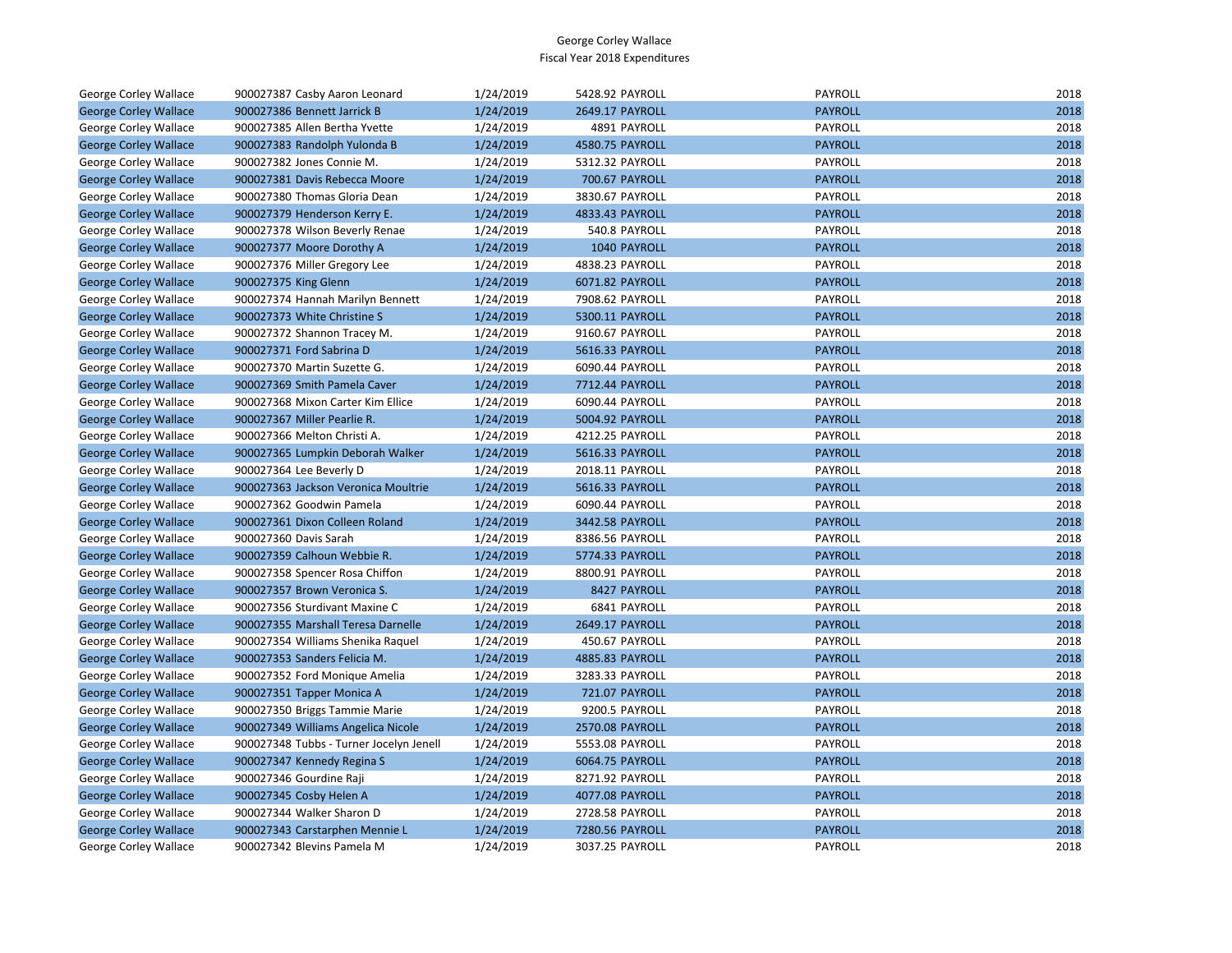| <b>George Corley Wallace</b> | 900027341 Mitchell James M              | 1/24/2019 | 18815 PAYROLL      | <b>PAYROLL</b> | 2018 |
|------------------------------|-----------------------------------------|-----------|--------------------|----------------|------|
| George Corley Wallace        | 900027340 Glover Virginia M Reed        | 1/24/2019 | 4631.5 PAYROLL     | PAYROLL        | 2018 |
| <b>George Corley Wallace</b> | 900027339 Sturdivant Anthony Dewayne    | 1/24/2019 | 266.24 PAYROLL     | <b>PAYROLL</b> | 2018 |
| George Corley Wallace        | 900027338 Wilson Walter O               | 1/24/2019 | <b>638 PAYROLL</b> | PAYROLL        | 2018 |
| <b>George Corley Wallace</b> | 900027337 Williams Norman Alana Nickole | 1/24/2019 | 2090 PAYROLL       | <b>PAYROLL</b> | 2018 |
| George Corley Wallace        | 900027336 Watts Renae                   | 1/24/2019 | 636.48 PAYROLL     | PAYROLL        | 2018 |
| <b>George Corley Wallace</b> | 900027335 Smith Marzell Lee             | 1/24/2019 | 1034 PAYROLL       | <b>PAYROLL</b> | 2018 |
| George Corley Wallace        | 900027334 Reese Cameron Brent           | 1/24/2019 | 266.24 PAYROLL     | PAYROLL        | 2018 |
| <b>George Corley Wallace</b> | 900027333 Perry Ernestine D             | 1/24/2019 | 425.43 PAYROLL     | <b>PAYROLL</b> | 2018 |
| George Corley Wallace        | 900027332 Pearson Sharde D              | 1/24/2019 | 515.84 PAYROLL     | PAYROLL        | 2018 |
| <b>George Corley Wallace</b> | 900027331 Nettles Wesbert               | 1/24/2019 | 777.92 PAYROLL     | <b>PAYROLL</b> | 2018 |
| George Corley Wallace        | 900027330 Martin James Andrew           | 1/24/2019 | 902 PAYROLL        | PAYROLL        | 2018 |
| <b>George Corley Wallace</b> | 900027329 Jones Edkenjunta              | 1/24/2019 | <b>638 PAYROLL</b> | <b>PAYROLL</b> | 2018 |
| George Corley Wallace        | 900027328 Harris Ledonna Sharnaye       | 1/24/2019 | 470.08 PAYROLL     | PAYROLL        | 2018 |
| <b>George Corley Wallace</b> | 900027327 Goings Michael Dewayne        | 1/24/2019 | 1298 PAYROLL       | <b>PAYROLL</b> | 2018 |
| George Corley Wallace        | 900027326 Givan Broderick F             | 1/24/2019 | 396 PAYROLL        | PAYROLL        | 2018 |
| <b>George Corley Wallace</b> | 900027325 Calhoun Willie                | 1/24/2019 | 968 PAYROLL        | <b>PAYROLL</b> | 2018 |
| George Corley Wallace        | 900027324 Brown Christopher B           | 1/24/2019 | 782.08 PAYROLL     | PAYROLL        | 2018 |
| <b>George Corley Wallace</b> | 900027323 Blanks Ray Soloman            | 1/24/2019 | 1166 PAYROLL       | <b>PAYROLL</b> | 2018 |
| George Corley Wallace        | 900027322 Barron Gerald Antoine         | 1/24/2019 | 798.72 PAYROLL     | PAYROLL        | 2018 |
| <b>George Corley Wallace</b> | 900027321 Miree Eddrionna J             | 1/24/2019 | 377 PAYROLL        | <b>PAYROLL</b> | 2018 |
| George Corley Wallace        | 900027320 Woodson Alexus S              | 1/24/2019 | 248.82 PAYROLL     | PAYROLL        | 2018 |
| <b>George Corley Wallace</b> | 900027319 Watts Shameerica Maurichele   | 1/24/2019 | 203.58 PAYROLL     | <b>PAYROLL</b> | 2018 |
| George Corley Wallace        | 900027318 Thomas Kianna Renee           | 1/24/2019 | 150.8 PAYROLL      | PAYROLL        | 2018 |
| <b>George Corley Wallace</b> | 900027317 Smith Miata J.                | 1/24/2019 | 316.68 PAYROLL     | <b>PAYROLL</b> | 2018 |
| George Corley Wallace        | 900027316 Sharpe Nikeria Tatayana       | 1/24/2019 | 197.93 PAYROLL     | PAYROLL        | 2018 |
| <b>George Corley Wallace</b> | 900027315 Sanders Rondarius J           | 1/24/2019 | 150.8 PAYROLL      | <b>PAYROLL</b> | 2018 |
| George Corley Wallace        | 900027314 Pratt Brittany M              | 1/24/2019 | 407.16 PAYROLL     | PAYROLL        | 2018 |
| <b>George Corley Wallace</b> | 900027313 Perkins Breuana Sharae        | 1/24/2019 | 158.34 PAYROLL     | <b>PAYROLL</b> | 2018 |
| George Corley Wallace        | 900027312 Nelson Cole Dakota            | 1/24/2019 | 150.8 PAYROLL      | PAYROLL        | 2018 |
| <b>George Corley Wallace</b> | 900027311 Bellamy Kaffeein              | 1/24/2019 | 309.14 PAYROLL     | <b>PAYROLL</b> | 2018 |
| George Corley Wallace        | 900027310 Hill Kyonterrial Javontae     | 1/24/2019 | 203.58 PAYROLL     | PAYROLL        | 2018 |
| <b>George Corley Wallace</b> | 900027309 Hardy Lorene                  | 1/24/2019 | 203.58 PAYROLL     | <b>PAYROLL</b> | 2018 |
| George Corley Wallace        | 900027308 Evans Sherritrice Lonique     | 1/24/2019 | 324.22 PAYROLL     | PAYROLL        | 2018 |
| <b>George Corley Wallace</b> | 900027307 Effinger Jelicia Lashae       | 1/24/2019 | 203.58 PAYROLL     | <b>PAYROLL</b> | 2018 |
| George Corley Wallace        | 900027306 Davis Diane                   | 1/24/2019 | 366.08 PAYROLL     | PAYROLL        | 2018 |
| <b>George Corley Wallace</b> | 900027305 Curtis Destinee A N           | 1/24/2019 | 203.58 PAYROLL     | <b>PAYROLL</b> | 2018 |
| George Corley Wallace        | 900027304 Coleman La'Donnis Achillies   | 1/24/2019 | 339.3 PAYROLL      | PAYROLL        | 2018 |
| <b>George Corley Wallace</b> | 900027303 Cole Shawn Nicholas           | 1/24/2019 | 203.58 PAYROLL     | <b>PAYROLL</b> | 2018 |
| George Corley Wallace        | 900027302 Callens Sy'Queria Tim'One     | 1/24/2019 | 167.77 PAYROLL     | PAYROLL        | 2018 |
| <b>George Corley Wallace</b> | 900027301 Bonner Tyala Ke'Anna          | 1/24/2019 | 339.3 PAYROLL      | <b>PAYROLL</b> | 2018 |
| George Corley Wallace        | 900027300 Bonner Tayla Ke'Arra          | 1/24/2019 | 339.3 PAYROLL      | PAYROLL        | 2018 |
| <b>George Corley Wallace</b> | 900027299 Barley Audreyiona La'shae     | 1/24/2019 | 407.16 PAYROLL     | <b>PAYROLL</b> | 2018 |
| George Corley Wallace        | 900027298 Baker Jamesha Tyshan          | 1/24/2019 | 203.58 PAYROLL     | PAYROLL        | 2018 |
| <b>George Corley Wallace</b> | 900027297 Acoff Mary Ruth               | 1/24/2019 | 169.65 PAYROLL     | <b>PAYROLL</b> | 2018 |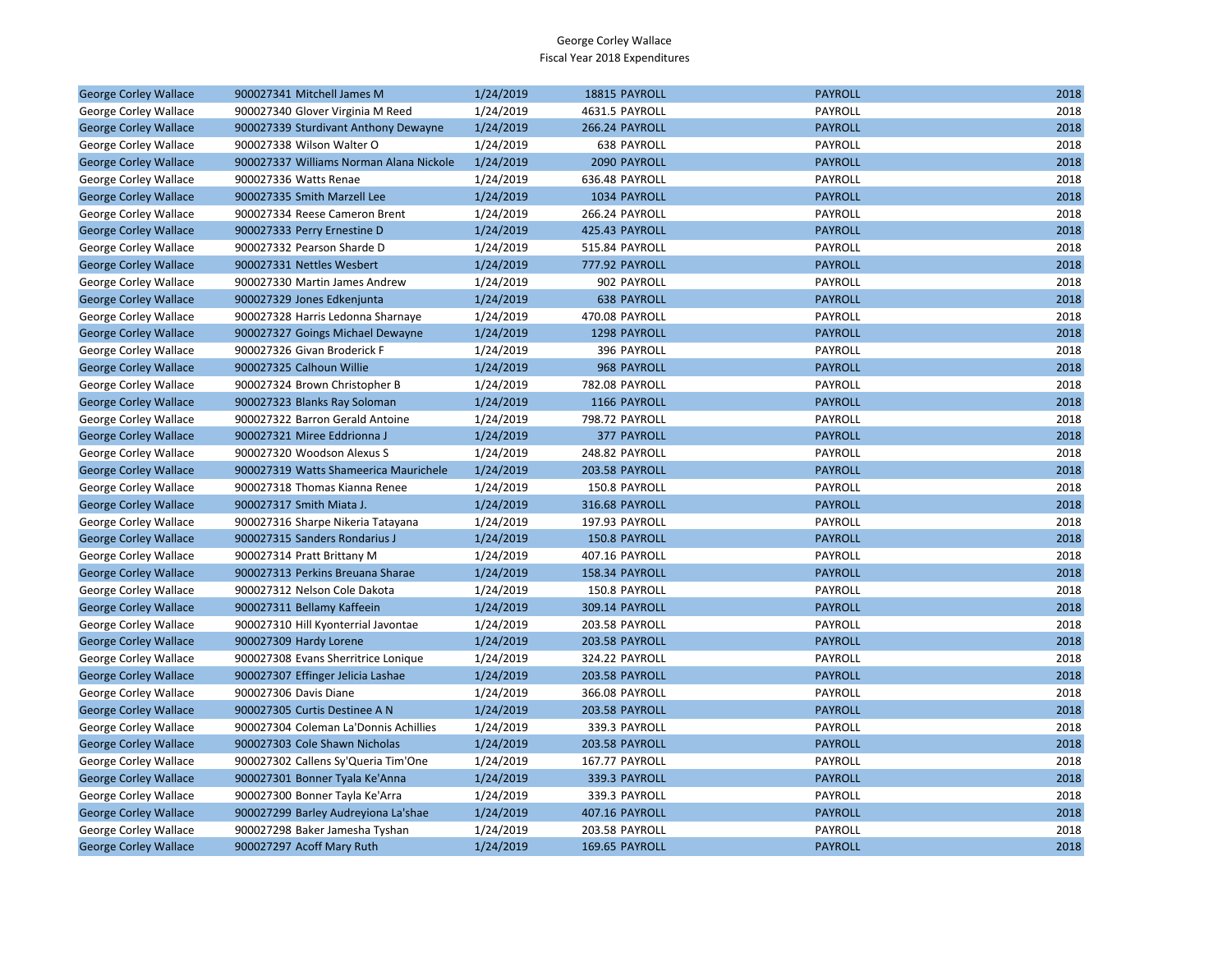| George Corley Wallace        | 900027296 Blake Lyric Quanta             | 1/24/2019 | 361.92 PAYROLL                       | PAYROLL                           | 2018 |
|------------------------------|------------------------------------------|-----------|--------------------------------------|-----------------------------------|------|
| <b>George Corley Wallace</b> | 900027295 Williams Elsie B.              | 1/24/2019 | 1063.18 PAYROLL                      | <b>PAYROLL</b>                    | 2018 |
| George Corley Wallace        | 900027294 Dozier Bruce Otis              | 1/24/2019 | 791.74 PAYROLL                       | <b>PAYROLL</b>                    | 2018 |
| <b>George Corley Wallace</b> | 900027293 Milligan Melissa Hollis        | 1/24/2019 | 789.65 PAYROLL                       | <b>PAYROLL</b>                    | 2018 |
| George Corley Wallace        | 900027292 Woodruff Kent H                | 1/24/2019 | 339.09 PAYROLL                       | PAYROLL                           | 2018 |
| <b>George Corley Wallace</b> | 900027291 Williams Annie Montgomery      | 1/24/2019 | 1329.12 PAYROLL                      | <b>PAYROLL</b>                    | 2018 |
| George Corley Wallace        | 900027290 Thomas Latasha Bell            | 1/24/2019 | 537.68 PAYROLL                       | PAYROLL                           | 2018 |
| <b>George Corley Wallace</b> | 900027289 Morrow Queen Agee              | 1/24/2019 | 668.88 PAYROLL                       | <b>PAYROLL</b>                    | 2018 |
| George Corley Wallace        | 900027288 Marshall Annie Lee             | 1/24/2019 | 650.3 PAYROLL                        | PAYROLL                           | 2018 |
| <b>George Corley Wallace</b> | 900027287 Lenoir Suzanne McCraw          | 1/24/2019 | 125.42 PAYROLL                       | <b>PAYROLL</b>                    | 2018 |
| George Corley Wallace        | 900027286 Hobbs Elois                    | 1/24/2019 | 278.7 PAYROLL                        | PAYROLL                           | 2018 |
| <b>George Corley Wallace</b> | 900027285 Francis-Thomas Sharon Hydie    | 1/24/2019 | 668.88 PAYROLL                       | <b>PAYROLL</b>                    | 2018 |
| George Corley Wallace        | 900027284 Compton Judy B                 | 1/24/2019 | 278.7 PAYROLL                        | PAYROLL                           | 2018 |
| <b>George Corley Wallace</b> | 900027283 Alsobrook Kay Goodwin          | 1/24/2019 | 789.65 PAYROLL                       | <b>PAYROLL</b>                    | 2018 |
| George Corley Wallace        | 900027282 Washington Willie Doris        | 1/24/2019 | 257.4 PAYROLL                        | PAYROLL                           | 2018 |
| <b>George Corley Wallace</b> | 900027281 Gordon Alfreda Felicia         | 1/24/2019 | 280.8 PAYROLL                        | <b>PAYROLL</b>                    | 2018 |
| George Corley Wallace        | 900027280 Allen Danita Yvette            | 1/24/2019 | 546 PAYROLL                          | PAYROLL                           | 2018 |
| <b>George Corley Wallace</b> | 900027279 Powell Brenda Williams         | 1/24/2019 | 353.8 PAYROLL                        | <b>PAYROLL</b>                    | 2018 |
| George Corley Wallace        | 900027278 Jemison Lefloris               | 1/24/2019 | 141.52 PAYROLL                       | PAYROLL                           | 2018 |
| <b>George Corley Wallace</b> | 219900 Wal Mart                          | 1/24/2019 | 169.82 General Operating Fund        | <b>Materials and Supplies</b>     | 2018 |
| George Corley Wallace        | 219899 Trane Company (Parts)             | 1/24/2019 | 1883.14 Renewal and Repacement Funds | Maintenance & Repairs             | 2018 |
| <b>George Corley Wallace</b> | 219898 The Music Caterers, LLC           | 1/24/2019 | 1400 General Operating Fund          | <b>Other Contractual Services</b> | 2018 |
| George Corley Wallace        | 219897 Strickland Companies              | 1/24/2019 | 1211.35 General Operating Fund       | <b>Materials and Supplies</b>     | 2018 |
| <b>George Corley Wallace</b> | 219896 Spauldings, Aaron L.              | 1/24/2019 | 2250 General Operating Fund          | <b>Other Contractual Services</b> | 2018 |
| George Corley Wallace        | 219895 Southern Pipe & Supply            | 1/24/2019 | 133.09 General Operating Fund        | <b>Materials and Supplies</b>     | 2018 |
| <b>George Corley Wallace</b> | 219894 Robert F. Henry Tile Co.          | 1/24/2019 | 323 General Operating Fund           | <b>Materials and Supplies</b>     | 2018 |
| George Corley Wallace        | 219893 Pivot Point International         | 1/24/2019 | 2838.6 Perkins 2018-2019             | <b>Other Contractual Services</b> | 2018 |
| <b>George Corley Wallace</b> | 219892 Peoples, Dottie                   | 1/24/2019 | 3000 General Operating Fund          | <b>Other Contractual Services</b> | 2018 |
| George Corley Wallace        | 219891 Office Depot                      | 1/24/2019 | 68.27 General Operating Fund         | <b>Materials and Supplies</b>     | 2018 |
| <b>George Corley Wallace</b> | 219890 Neblett, Charles                  | 1/24/2019 | 400 General Operating Fund           | <b>Other Contractual Services</b> | 2018 |
| George Corley Wallace        | 219889 MedPro Waste Disposal, LLC        | 1/24/2019 | 140 General Operating Fund           | <b>Other Contractual Services</b> | 2018 |
| <b>George Corley Wallace</b> | 219888 Meadows Tire Co                   | 1/24/2019 | 165 General Operating Fund           | Maintenance & Repairs             | 2018 |
| George Corley Wallace        | 219887 Katco Publishing, Inc.            | 1/24/2019 | 1750 General Operating Fund          | <b>Other Contractual Services</b> | 2018 |
| <b>George Corley Wallace</b> | 219886 Heatlthcare Providers Srv. Org. ( | 1/24/2019 | 918 General Operating Fund           | <b>Testing Expense</b>            | 2018 |
| George Corley Wallace        | 219885 Fuller Building Company           | 1/24/2019 | 77.49 General Operating Fund         | <b>Materials and Supplies</b>     | 2018 |
| <b>George Corley Wallace</b> | 219884 FedEx                             | 1/24/2019 | 23.64 General Operating Fund         | Postage                           | 2018 |
| George Corley Wallace        | 219883 Fancher Fabrication Inc.          | 1/24/2019 | 2270 Renewal and Repacement Funds    | Maintenance & Repairs             | 2018 |
| <b>George Corley Wallace</b> | 219882 Ellucian Company L.P.             | 1/24/2019 | 16521 General Operating Fund         | <b>Technology-Non Capital</b>     | 2018 |
| George Corley Wallace        | 219881 Dish Network                      | 1/24/2019 | 111.02 General Operating Fund        | <b>Other Contractual Services</b> | 2018 |
| <b>George Corley Wallace</b> | 219880 Cintas #231                       | 1/24/2019 | 209.01 General Operating Fund        | <b>Other Contractual Services</b> | 2018 |
| George Corley Wallace        | 219879 Carquest                          | 1/24/2019 | 109.38 General Operating Fund        | Maintenance & Repairs             | 2018 |
| <b>George Corley Wallace</b> | 219878 Bsn Sports                        | 1/24/2019 | 1680.1 General Operating Fund        | <b>Materials and Supplies</b>     | 2018 |
| George Corley Wallace        | 219877 Advocacy Build, LLC               | 1/24/2019 | 2100 General Operating Fund          | Out-of-State-Registration         | 2018 |
| <b>George Corley Wallace</b> | 219876 Verizon Wireless                  | 1/23/2019 | 762.48 General Operating Fund        | Communications                    | 2018 |
| George Corley Wallace        | 219875 U.S. Bank Equipment Finance       | 1/23/2019 | 6058.12 General Operating Fund       | <b>Operating Lease Payments</b>   | 2018 |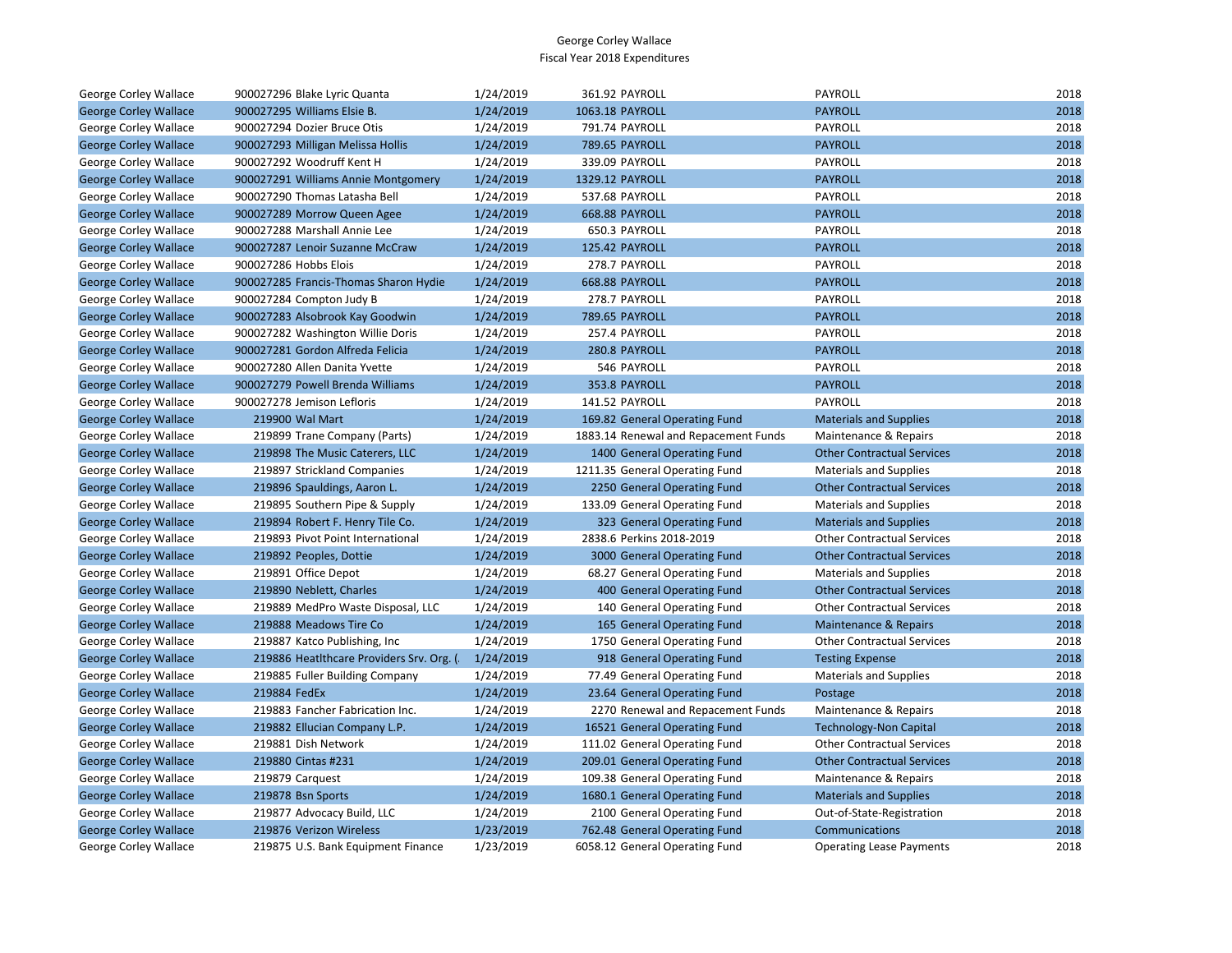| <b>George Corley Wallace</b> | 219874 U.S. Bank Equipment Finance     | 1/23/2019 | 156.12 AE Reg State 2018-2019             | Rent - Equipment                    | 2018 |
|------------------------------|----------------------------------------|-----------|-------------------------------------------|-------------------------------------|------|
| George Corley Wallace        | 219873 Shrm Al. St. Council            | 1/23/2019 | 189 General Operating Fund                | Memberships                         | 2018 |
| <b>George Corley Wallace</b> | 219872 SAEOPP                          | 1/23/2019 | 1748 Student Support Services 17-18       | Out-of-State-Registration           | 2018 |
| George Corley Wallace        | 219871 Perry, Steve                    | 1/23/2019 | 1250 General Operating Fund               | <b>Other Contractual Services</b>   | 2018 |
| <b>George Corley Wallace</b> | 219870 Paxen Publishing, LLC           | 1/23/2019 | 2899.46 AE Reg State 2018-2019            | <b>Materials and Supplies</b>       | 2018 |
| George Corley Wallace        | 219869 McMillan, Roy A.                | 1/23/2019 | 250 General Operating Fund                | <b>Other Contractual Services</b>   | 2018 |
| <b>George Corley Wallace</b> | 219868 Krueger International, Inc.     | 1/23/2019 | 22937.71 General Operating Fund           | Non-capitalized Equipment           | 2018 |
| George Corley Wallace        | 219867 Groupe Lacasse, LLC             | 1/23/2019 | 19410.05 General Operating Fund           | Non-capitalized Equipment           | 2018 |
| <b>George Corley Wallace</b> | 219866 Brown, Natasha                  | 1/23/2019 | 750 General Operating Fund                | <b>Other Contractual Services</b>   | 2018 |
| George Corley Wallace        | 219865 Bowen, Mickey                   | 1/23/2019 | 250 General Operating Fund                | <b>Other Contractual Services</b>   | 2018 |
| <b>George Corley Wallace</b> | 219864 Bowen, Mickey                   | 1/23/2019 | 3600 General Operating Fund               | <b>Other Contractual Services</b>   | 2018 |
| George Corley Wallace        | 219863 AT&T (Business Service)         | 1/23/2019 | 959.6 AMSTI 2018-2019                     | Communications                      | 2018 |
| <b>George Corley Wallace</b> | 219862 AT&T (Business Service)         | 1/23/2019 | 429.97 AMSTI 2018-2019                    | Communications                      | 2018 |
| George Corley Wallace        | 219861 Adams, Charles                  | 1/23/2019 | 250 General Operating Fund                | <b>Other Contractual Services</b>   | 2018 |
| <b>George Corley Wallace</b> | 219201 Williams, Brian                 | 1/16/2019 | 80 General Operating Fund                 | <b>Other Contractual Services</b>   | 2018 |
| George Corley Wallace        | 219200 Wex Bank                        | 1/16/2019 | 339.86 General Operating Fund             | Gasoline & Oil-Motor Vehicle        | 2018 |
| <b>George Corley Wallace</b> | 219199 Water Way Distributing          | 1/16/2019 | 114 General Operating Fund                | <b>Materials and Supplies</b>       | 2018 |
| George Corley Wallace        | 219198 Walker, Roosevelt               | 1/16/2019 | 160 General Operating Fund                | <b>Other Contractual Services</b>   | 2018 |
| <b>George Corley Wallace</b> | 219197 The Selma-Times Journal         | 1/16/2019 | 186 General Operating Fund                | <b>Subscriptions</b>                | 2018 |
| George Corley Wallace        | 219196 Steward Properties LLC          | 1/16/2019 | 6998 AMSTI 2018-2019                      | Rent - Facilities                   | 2018 |
| <b>George Corley Wallace</b> | 219195 St. Of Al. Dept. Of Fin.        | 1/16/2019 | 953.73 General Operating Fund             | Communications                      | 2018 |
| George Corley Wallace        | 219194 Southern Trailer Depot, LLC     | 1/16/2019 | 19536 ACCS Apple Grant 2018-2019          | Transportatn Equip \$25,000 or Less | 2018 |
| <b>George Corley Wallace</b> | 219193 Sherwin Williams                | 1/16/2019 | 167.18 General Operating Fund             | <b>Materials and Supplies</b>       | 2018 |
| George Corley Wallace        | 219192 Selma-Dallas Co Chamber of Con  | 1/16/2019 | 150 General Operating Fund                | Memberships                         | 2018 |
| <b>George Corley Wallace</b> | 219191 Scott, Gracie E.                | 1/16/2019 | 160 General Operating Fund                | <b>Other Contractual Services</b>   | 2018 |
| George Corley Wallace        | 219190 Rountree Electric Supply        | 1/16/2019 | 142.38 General Operating Fund             | <b>Materials and Supplies</b>       | 2018 |
| <b>George Corley Wallace</b> | 219189 Ross Plumbing And Heating       | 1/16/2019 | 550 General Operating Fund                | Maintenance & Repairs               | 2018 |
| George Corley Wallace        | 219188 Pivot Point International       | 1/16/2019 | 1500 Perkins 2018-2019                    | <b>Other Contractual Services</b>   | 2018 |
| <b>George Corley Wallace</b> | 219187 Neely, Charles                  | 1/16/2019 | 160 General Operating Fund                | <b>Other Contractual Services</b>   | 2018 |
| George Corley Wallace        | 219186 Marvin'S Bldg. Materials        | 1/16/2019 | 299.99 General Operating Fund             | <b>Materials and Supplies</b>       | 2018 |
| <b>George Corley Wallace</b> | 219185 Lowndes County Board of Educa   | 1/16/2019 | 267 AMSTI 2018-2019                       | <b>Other Contractual Services</b>   | 2018 |
| George Corley Wallace        | 219184 Invitechange, LLC               | 1/16/2019 | 500 General Operating Fund                | In State-Registration               | 2018 |
| <b>George Corley Wallace</b> | 219183 Fuller Building Company         | 1/16/2019 | 91.52 General Operating Fund              | <b>Materials and Supplies</b>       | 2018 |
| George Corley Wallace        | 219182 First Cahawba Bankcard          | 1/16/2019 | 9207.99 ACCS Apple Grant 2018-2019        | Non-capitalized Equipment           | 2018 |
| <b>George Corley Wallace</b> | 219181 Cosby Carmichael                | 1/16/2019 | 326 General Operating Fund                | <b>Materials and Supplies</b>       | 2018 |
| George Corley Wallace        | 219180 Copy Products Company           | 1/16/2019 | 1063.87 AMSTI 2018-2019                   | Service Contracts-Equipment         | 2018 |
| <b>George Corley Wallace</b> | 219179 Cintas #231                     | 1/16/2019 | 836.04 General Operating Fund             | <b>Other Contractual Services</b>   | 2018 |
| George Corley Wallace        | 219178 Central Paper Co, Inc           | 1/16/2019 | 166.05 General Operating Fund             | <b>Materials and Supplies</b>       | 2018 |
| <b>George Corley Wallace</b> | 219177 Carquest                        | 1/16/2019 | 250.03 General Operating Fund             | Maintenance & Repairs               | 2018 |
| George Corley Wallace        | 219176 Barnes & Noble College          | 1/16/2019 | 9790.19 Auxiliary Enterprise-Unrestricted | <b>Bookstore Payables</b>           | 2018 |
| <b>George Corley Wallace</b> | 219175 Assessment Technologies Institu | 1/16/2019 | 1860 Career Tech Dual Enrollment 18-19    | Scholarships                        | 2018 |
| George Corley Wallace        | 219174 Advanced Disposal               | 1/16/2019 | 426.7 General Operating Fund              | <b>Other Contractual Services</b>   | 2018 |
| <b>George Corley Wallace</b> | 219173 Williams, Brian                 | 1/10/2019 | 160 General Operating Fund                | <b>Other Contractual Services</b>   | 2018 |
| George Corley Wallace        | 219172 Wilcox Co. School Board         | 1/10/2019 | 58 AMSTI 2018-2019                        | <b>Other Contractual Services</b>   | 2018 |
| <b>George Corley Wallace</b> | 219171 Walker, Shermanita              | 1/10/2019 | 405.37 AMSTI 2018-2019                    | In State-Mileage                    | 2018 |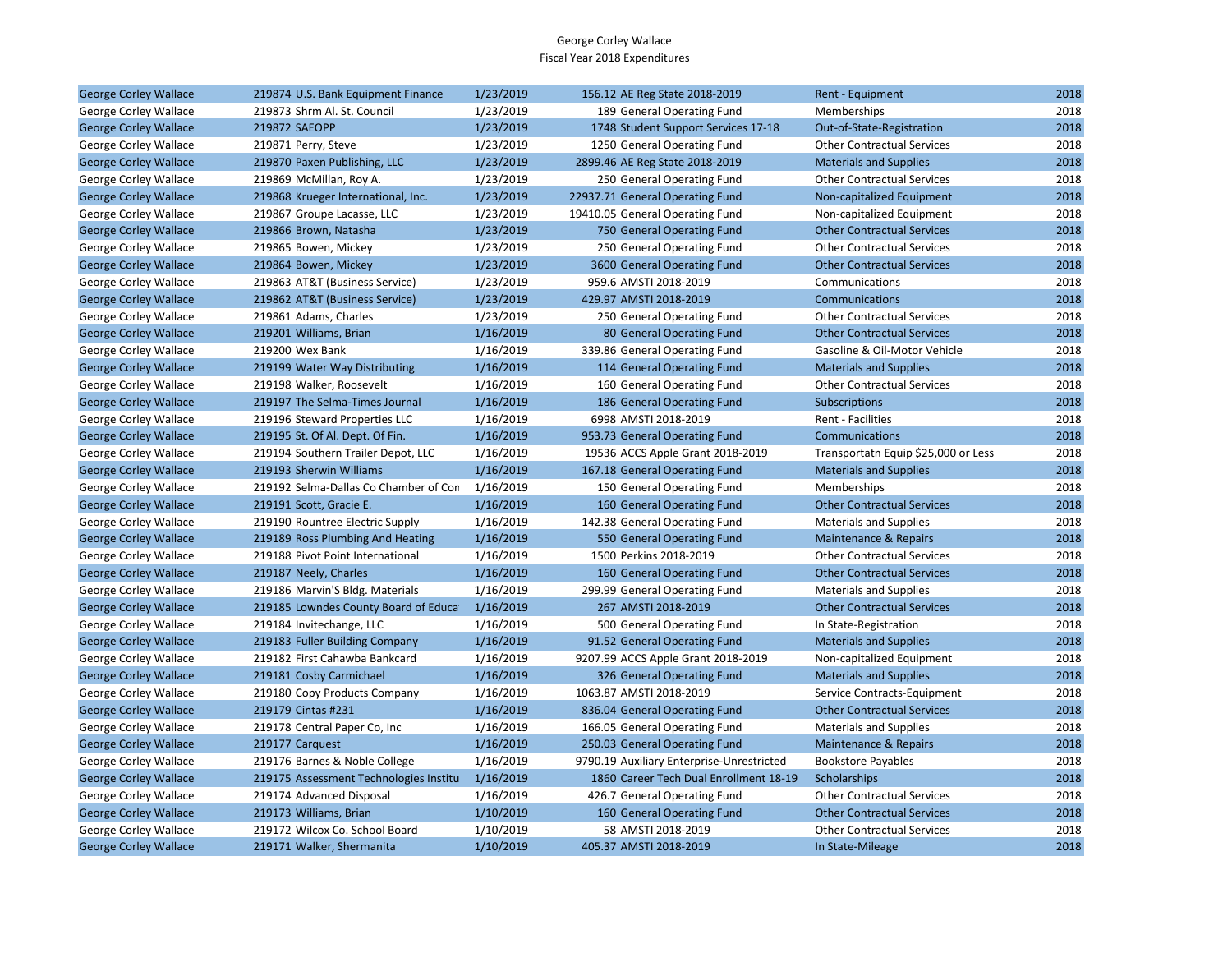| George Corley Wallace        | 219170 Walker, Roosevelt              | 1/10/2019 | 160 General Operating Fund         | <b>Other Contractual Services</b>         | 2018 |
|------------------------------|---------------------------------------|-----------|------------------------------------|-------------------------------------------|------|
| <b>George Corley Wallace</b> | 219169 U.S. Bank Equipment Finance    | 1/10/2019 | 156.12 AE Reg State 2018-2019      | Rent - Equipment                          | 2018 |
| George Corley Wallace        | 219168 Tubbs - Turner, Jocelyn J.     | 1/10/2019 | 522.6 AMSTI 2018-2019              | In State-Mileage                          | 2018 |
| <b>George Corley Wallace</b> | 219167 The Solutions Team             | 1/10/2019 | 758 General Operating Fund         | <b>Technology-Non Capital</b>             | 2018 |
| George Corley Wallace        | 219166 The Flower Basket              | 1/10/2019 | 99 Flower Fund                     | <b>Deposit Liabilities</b>                | 2018 |
| <b>George Corley Wallace</b> | 219165 Spicer, Chandra                | 1/10/2019 | 105.57 AMSTI 2018-2019             | In State-Mileage                          | 2018 |
| George Corley Wallace        | 219164 Shred-It Usa, Inc.             | 1/10/2019 | 240.51 General Operating Fund      | <b>Other Contractual Services</b>         | 2018 |
| <b>George Corley Wallace</b> | 219163 Selma Water Works Board        | 1/10/2019 | 360.69 General Operating Fund      | Water & Sewer                             | 2018 |
| George Corley Wallace        | 219162 Selma City School Board        | 1/10/2019 | 455 AMSTI 2018-2019                | <b>Other Contractual Services</b>         | 2018 |
| <b>George Corley Wallace</b> | 219161 Scott, Gracie E.               | 1/10/2019 | 160 General Operating Fund         | <b>Other Contractual Services</b>         | 2018 |
| George Corley Wallace        | 219160 Rountree Electric Supply       | 1/10/2019 | 1030.65 General Operating Fund     | <b>Materials and Supplies</b>             | 2018 |
| <b>George Corley Wallace</b> | 219159 Roberson, Erika M.             | 1/10/2019 | 45.02 AMSTI 2018-2019              | In State-Mileage                          | 2018 |
| George Corley Wallace        | 219158 Powe, Dea W.                   | 1/10/2019 | 400 AMSTI 2018-2019                | In State-Ovrnite Per diem                 | 2018 |
| <b>George Corley Wallace</b> | 219158 Powe, Dea W.                   | 1/10/2019 | 477.2 AMSTI 2018-2019              | In State-Mileage                          | 2018 |
| George Corley Wallace        | 219157 Pitney Bowes                   | 1/10/2019 | 3241.83 General Operating Fund     | Rent - Equipment                          | 2018 |
| <b>George Corley Wallace</b> | 219156 Pettway, Clarence J.           | 1/10/2019 | 57.92 AMSTI 2018-2019              | In State-Mileage                          | 2018 |
| George Corley Wallace        | 219155 Office Depot                   | 1/10/2019 | 171.42 General Operating Fund      | <b>Materials and Supplies</b>             | 2018 |
| <b>George Corley Wallace</b> | 219154 Neely, Charles                 | 1/10/2019 | 160 General Operating Fund         | <b>Other Contractual Services</b>         | 2018 |
| George Corley Wallace        | 219153 Needdecals.Com                 | 1/10/2019 | 132 General Operating Fund         | <b>Materials and Supplies</b>             | 2018 |
| <b>George Corley Wallace</b> | 219152 Motor Coach Industries         | 1/10/2019 | 764.22 General Operating Fund      | Maintenance & Repairs                     | 2018 |
| George Corley Wallace        | 219151 Marshall, Annie L.             | 1/10/2019 | 78.92 AE Reg State 2018-2019       | In State-Mileage                          | 2018 |
| <b>George Corley Wallace</b> | 219150 Liberty Disposal Inc           | 1/10/2019 | 611 General Operating Fund         | <b>Other Contractual Services</b>         | 2018 |
| George Corley Wallace        | 219149 Lewis Pest Control Inc.        | 1/10/2019 | 1240 General Operating Fund        | <b>Other Contractual Services</b>         | 2018 |
| <b>George Corley Wallace</b> | 219148 Kennedy, Regina S.             | 1/10/2019 | 300.45 AMSTI 2018-2019             | In State-Mileage                          | 2018 |
| George Corley Wallace        | 219148 Kennedy, Regina S.             | 1/10/2019 | 170 AMSTI 2018-2019                | In State-Ovrnite Per diem                 | 2018 |
| <b>George Corley Wallace</b> | 219147 Jostens Inc                    | 1/10/2019 | 3395.79 General Operating Fund     | <b>Materials and Supplies</b>             | 2018 |
| George Corley Wallace        | 219146 Inge, Deandres G.              | 1/10/2019 | 139.13 AMSTI 2018-2019             | In State-Mileage                          | 2018 |
| <b>George Corley Wallace</b> | 219145 Inge, Deandres G.              | 1/10/2019 | 399.8 General Operating Fund       | <b>Legal Services</b>                     | 2018 |
| George Corley Wallace        | 219144 Harris Security Systems        | 1/10/2019 | 1124.55 General Operating Fund     | Service Contracts-Equipment               | 2018 |
| <b>George Corley Wallace</b> | 219143 Guardian-Ipco Inc.             | 1/10/2019 | 550 General Operating Fund         | Service Contracts-Equipment               | 2018 |
| George Corley Wallace        | 219142 Gordon, Rachel L.              | 1/10/2019 | 350 Student Support Services 17-18 | In State-Other Travel Exp                 | 2018 |
| <b>George Corley Wallace</b> | 219141 Esse                           | 1/10/2019 | 455 General Operating Fund         | Service Contracts-Equipment               | 2018 |
| George Corley Wallace        | 219140 Dyna Lift                      | 1/10/2019 | 1649.58 General Operating Fund     | Maintenance & Repairs                     | 2018 |
| <b>George Corley Wallace</b> | 219139 Dish Network                   | 1/10/2019 | 106.01 General Operating Fund      | <b>Other Contractual Services</b>         | 2018 |
| George Corley Wallace        | 219138 Department of Examiners of Pub | 1/10/2019 | 24840 General Operating Fund       | <b>Accounting &amp; Auditing Services</b> | 2018 |
| <b>George Corley Wallace</b> | 219137 Compton, Judy B.               | 1/10/2019 | 32.81 AE Reg Federal 2018-2019     | In State-Mileage                          | 2018 |
| George Corley Wallace        | 219136 CDW Government, Inc.           | 1/10/2019 | 1980.51 General Operating Fund     | Technology-Non Capital                    | 2018 |
| <b>George Corley Wallace</b> | 219135 Casby, Aaron L.                | 1/10/2019 | 156.47 AMSTI 2018-2019             | In State-Mileage                          | 2018 |
| George Corley Wallace        | 219134 AT&T Alabama                   | 1/10/2019 | 126.57 General Operating Fund      | Communications                            | 2018 |
| <b>George Corley Wallace</b> | 219133 Applied Security Concepts      | 1/10/2019 | 99 General Operating Fund          | <b>Other Contractual Services</b>         | 2018 |
| George Corley Wallace        | 219132 Akins Upholstery               | 1/10/2019 | 400 General Operating Fund         | Maintenance & Repairs                     | 2018 |
| <b>George Corley Wallace</b> | 219131 Adem                           | 1/10/2019 | 30 General Operating Fund          | <b>Other Contractual Services</b>         | 2018 |
| George Corley Wallace        | 219130 Verizon Wireless               | 1/7/2019  | 560.14 AMSTI 2017-2018             | Communications                            | 2018 |
| <b>George Corley Wallace</b> | 219130 Verizon Wireless               | 1/7/2019  | 425.41 General Operating Fund      | Communications                            | 2018 |
| George Corley Wallace        | 219129 Verified Credentials A/R       | 1/7/2019  | 34.8 General Operating Fund        | <b>Other Contractual Services</b>         | 2018 |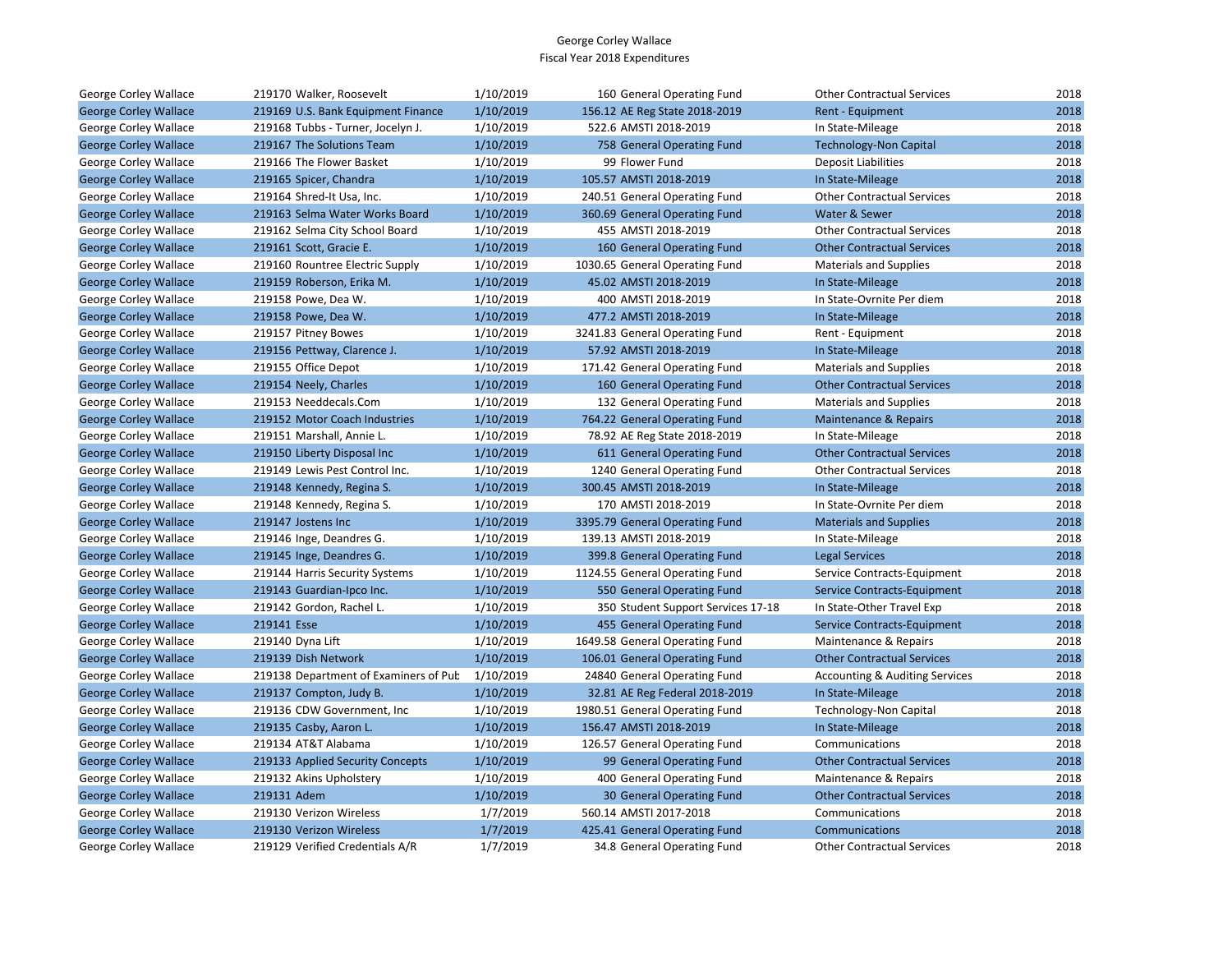| <b>George Corley Wallace</b> | 219128 Uline                         | 1/7/2019 | 314.29 AMSTI 2017-2018             | <b>Materials and Supplies</b>      | 2018 |
|------------------------------|--------------------------------------|----------|------------------------------------|------------------------------------|------|
| George Corley Wallace        | 219127 Turner, Herman W.             | 1/7/2019 | 190 General Operating Fund         | In State-Other Travel Exp          | 2018 |
| <b>George Corley Wallace</b> | 219126 Turner, Herman W.             | 1/7/2019 | 190 General Operating Fund         | In State-Other Travel Exp          | 2018 |
| George Corley Wallace        | 219125 Turner, Herman W.             | 1/7/2019 | 380 General Operating Fund         | In State-Other Travel Exp          | 2018 |
| <b>George Corley Wallace</b> | 219124 Turner, Herman W.             | 1/7/2019 | 380 General Operating Fund         | In State-Other Travel Exp          | 2018 |
| George Corley Wallace        | 219123 Thyssenkrupp Elevator         | 1/7/2019 | 3004.65 General Operating Fund     | Service Contracts-Equipment        | 2018 |
| <b>George Corley Wallace</b> | 219122 Spire Alabama Inc.            | 1/7/2019 | 13152.63 General Operating Fund    | Gas & Heating Fuel                 | 2018 |
| George Corley Wallace        | 219121 Selma Communications Service  | 1/7/2019 | 48.89 Renewal and Repacement Funds | Maintenance & Repairs              | 2018 |
| <b>George Corley Wallace</b> | 219120 PEEHIP                        | 1/7/2019 | 1600 General Operating Fund        | Health Insurance-Institution Share | 2018 |
| George Corley Wallace        | 219119 Office Depot                  | 1/7/2019 | 24.36 AMSTI 2017-2018              | <b>Materials and Supplies</b>      | 2018 |
| <b>George Corley Wallace</b> | 219118 New Readers Press             | 1/7/2019 | 222 General Operating Fund         | <b>Materials and Supplies</b>      | 2018 |
| George Corley Wallace        | 219117 Maynard, Cooper & Gale        | 1/7/2019 | 2829 General Operating Fund        | Legal Services                     | 2018 |
| <b>George Corley Wallace</b> | 219116 Gadsden State Community Colle | 1/7/2019 | 5514.41 General Operating Fund     | <b>Accounts Payable</b>            | 2018 |
| George Corley Wallace        | 219116 Gadsden State Community Colle | 1/7/2019 | 7907.89 General Operating Fund     | Bond Surety Fee Expense            | 2018 |
| <b>George Corley Wallace</b> | 219115 Evans, Duane A.               | 1/7/2019 | 190 General Operating Fund         | In State-Other Travel Exp          | 2018 |
| George Corley Wallace        | 219114 Evans, Duane A.               | 1/7/2019 | 380 General Operating Fund         | In State-Other Travel Exp          | 2018 |
| <b>George Corley Wallace</b> | 219113 Evans, Duane A.               | 1/7/2019 | 190 General Operating Fund         | In State-Other Travel Exp          | 2018 |
| George Corley Wallace        | 219112 Evans, Duane A.               | 1/7/2019 | 380 General Operating Fund         | In State-Other Travel Exp          | 2018 |
| <b>George Corley Wallace</b> | 219111 Evans, Duane A.               | 1/7/2019 | 380 General Operating Fund         | In State-Other Travel Exp          | 2018 |
| George Corley Wallace        | 219110 Clanton Advertiser            | 1/7/2019 | 195 General Operating Fund         | Subscriptions                      | 2018 |
| <b>George Corley Wallace</b> | 219109 Central Al Fluid Product      | 1/7/2019 | 353.4 General Operating Fund       | Maintenance & Repairs              | 2018 |
| George Corley Wallace        | 219108 Bowie, Corey D.               | 1/7/2019 | 733.25 Payroll Clearing Fund       | <b>Misc Deductions Payable</b>     | 2018 |
| <b>George Corley Wallace</b> | 219107 AT&T (Business Service)       | 1/7/2019 | 64.4 AMSTI 2018-2019               | Communications                     | 2018 |
| George Corley Wallace        | 219106 Alabama Power Company         | 1/7/2019 | 51072.54 General Operating Fund    | Electricity                        | 2018 |
| <b>George Corley Wallace</b> | 219105 Alabama Power Company         | 1/7/2019 | 3362.37 General Operating Fund     | Electricity                        | 2018 |
| George Corley Wallace        | 219104 Alabama Power Company         | 1/7/2019 | 26.18 General Operating Fund       | Electricity                        | 2018 |
| <b>George Corley Wallace</b> | 219103 ACT                           | 1/7/2019 | 220 AE Reg Federal 2018-2019       | <b>Materials and Supplies</b>      | 2018 |
| George Corley Wallace        | 219102 Wex Bank                      | 1/3/2019 | 1345.34 General Operating Fund     | Gasoline & Oil-Motor Vehicle       | 2018 |
| <b>George Corley Wallace</b> | 219101 USMLEWorld, LLC               | 1/3/2019 | 3197 General Operating Fund        | <b>Testing Expense</b>             | 2018 |
| George Corley Wallace        | 219100 U.S. Bank Equipment Finance   | 1/3/2019 | 5912.62 General Operating Fund     | <b>Operating Lease Payments</b>    | 2018 |
| <b>George Corley Wallace</b> | 219099 The Flower Basket             | 1/3/2019 | 180 General Operating Fund         | <b>Materials and Supplies</b>      | 2018 |
| George Corley Wallace        | 219098 Southernlinc Wireless         | 1/3/2019 | 320.81 General Operating Fund      | Communications                     | 2018 |
| <b>George Corley Wallace</b> | 219097 Snowden, Lula                 | 1/3/2019 | 300 AE Reg State 2018-2019         | In State-Ovrnite Per diem          | 2018 |
| George Corley Wallace        | 219096 Sears Commercial One          | 1/3/2019 | 76.99 General Operating Fund       | <b>Materials and Supplies</b>      | 2018 |
| <b>George Corley Wallace</b> | 219095 Office Depot                  | 1/3/2019 | 453.3 General Operating Fund       | <b>Materials and Supplies</b>      | 2018 |
| George Corley Wallace        | 219094 Needdecals.Com                | 1/3/2019 | 112 General Operating Fund         | <b>Materials and Supplies</b>      | 2018 |
| <b>George Corley Wallace</b> | 219093 MedPro Waste Disposal, LLC    | 1/3/2019 | 460 General Operating Fund         | <b>Other Contractual Services</b>  | 2018 |
| George Corley Wallace        | 219092 Meadows Tire Co               | 1/3/2019 | 15 General Operating Fund          | Maintenance & Repairs              | 2018 |
| <b>George Corley Wallace</b> | 219091 IntroPrint Technologies       | 1/3/2019 | 888.9 General Operating Fund       | Service Contracts-Equipment        | 2018 |
| George Corley Wallace        | 219090 Guardian-Ipco Inc.            | 1/3/2019 | 550 General Operating Fund         | Service Contracts-Equipment        | 2018 |
| <b>George Corley Wallace</b> | 219089 Cougar Chevron                | 1/3/2019 | 2966.25 General Operating Fund     | Gasoline & Oil-Motor Vehicle       | 2018 |
| George Corley Wallace        | 219088 Cintas #231                   | 1/3/2019 | 209.01 General Operating Fund      | <b>Other Contractual Services</b>  | 2018 |
| <b>George Corley Wallace</b> | 219087 Carguest                      | 1/3/2019 | 234.73 General Operating Fund      | <b>Maintenance &amp; Repairs</b>   | 2018 |
| George Corley Wallace        | 219086 AT&T (Business Service)       | 1/3/2019 | 962.57 AMSTI 2018-2019             | Communications                     | 2018 |
| <b>George Corley Wallace</b> | 219085 AT&T (Business Service)       | 1/3/2019 | 428.45 AMSTI 2018-2019             | Communications                     | 2018 |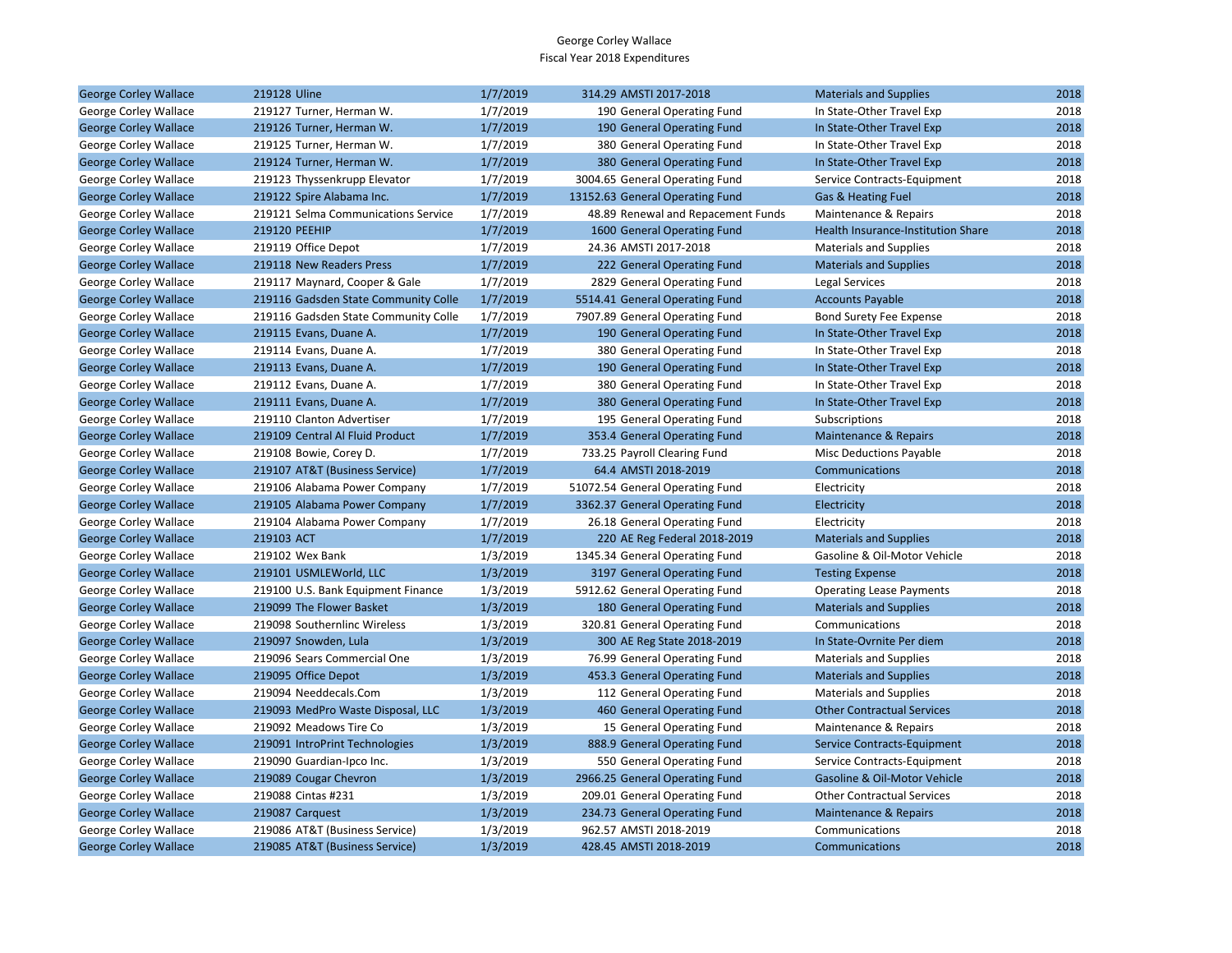| George Corley Wallace        | 219084 Advanced Disposal          | 1/3/2019   | 997.84 General Operating Fund   | <b>Other Contractual Services</b>   | 2018 |
|------------------------------|-----------------------------------|------------|---------------------------------|-------------------------------------|------|
| <b>George Corley Wallace</b> | 219083 Wccs Selma Foundation      | 12/17/2018 | 498.63 Payroll Clearing Fund    | <b>Misc Deductions Payable</b>      | 2018 |
| George Corley Wallace        | 219082 Wallace Communtiy College  | 12/17/2018 | 81 Payroll Clearing Fund        | <b>Misc Deductions Payable</b>      | 2018 |
| <b>George Corley Wallace</b> | 219081 Variable Annuity Life Ins  | 12/17/2018 | 1500 Payroll Clearing Fund      | <b>Misc Deductions Payable</b>      | 2018 |
| George Corley Wallace        | 219080 Unum                       | 12/17/2018 | 12.95 Payroll Clearing Fund     | <b>Misc Deductions Payable</b>      | 2018 |
| <b>George Corley Wallace</b> | 219079 United Way Of Selma & Dal  | 12/17/2018 | 154 Payroll Clearing Fund       | <b>Misc Deductions Payable</b>      | 2018 |
| George Corley Wallace        | 219078 Teacher'S Retirement Syst  | 12/17/2018 | 131051.04 Payroll Clearing Fund | Alabama Teachers Retirement Payable | 2018 |
| <b>George Corley Wallace</b> | 219077 St. of AL. Child Support   | 12/17/2018 | 981 Payroll Clearing Fund       | <b>Misc Deductions Payable</b>      | 2018 |
| George Corley Wallace        | 219076 Rsa-1 (Peiraf)             | 12/17/2018 | 6206 Payroll Clearing Fund      | <b>Misc Deductions Payable</b>      | 2018 |
| <b>George Corley Wallace</b> | 219075 Reding, Curtis C.          | 12/17/2018 | 2969 Payroll Clearing Fund      | <b>Misc Deductions Payable</b>      | 2018 |
| George Corley Wallace        | 219074 PEEHIP                     | 12/17/2018 | 133362.54 Payroll Clearing Fund | PEEHIP Payable                      | 2018 |
| <b>George Corley Wallace</b> | 219073 New York Life & Annuity    | 12/17/2018 | 4193.76 Payroll Clearing Fund   | <b>Misc Deductions Payable</b>      | 2018 |
| George Corley Wallace        | 219072 Liberty National Life Ins  | 12/17/2018 | 404.33 Payroll Clearing Fund    | Misc Deductions Payable             | 2018 |
| <b>George Corley Wallace</b> | 219071 Great-West Retirement Ser  | 12/17/2018 | 50 Payroll Clearing Fund        | <b>Misc Deductions Payable</b>      | 2018 |
| George Corley Wallace        | 219070 Educator Benefits Corp.    | 12/17/2018 | 795.72 Payroll Clearing Fund    | <b>Misc Deductions Payable</b>      | 2018 |
| <b>George Corley Wallace</b> | 219069 District Court Of Dallas   | 12/17/2018 | 733.25 Payroll Clearing Fund    | <b>Misc Deductions Payable</b>      | 2018 |
| George Corley Wallace        | 219068 District Court Of Dallas   | 12/17/2018 | 150 Payroll Clearing Fund       | <b>Misc Deductions Payable</b>      | 2018 |
| <b>George Corley Wallace</b> | 219067 Colonial Life Insurance C  | 12/17/2018 | 2514.2 Payroll Clearing Fund    | <b>Misc Deductions Payable</b>      | 2018 |
| George Corley Wallace        | 219066 Allstate                   | 12/17/2018 | 464.77 Payroll Clearing Fund    | <b>Misc Deductions Payable</b>      | 2018 |
| <b>George Corley Wallace</b> | 219065 Alabama Dept. Of Revenue   | 12/17/2018 | 421 Payroll Clearing Fund       | <b>Misc Deductions Payable</b>      | 2018 |
| George Corley Wallace        | 219064 Aflac                      | 12/17/2018 | 3675.28 Payroll Clearing Fund   | <b>Misc Deductions Payable</b>      | 2018 |
| <b>George Corley Wallace</b> | 900027277 Simmons Gloria Dean     | 12/14/2018 | 5312.92 PAYROLL                 | <b>PAYROLL</b>                      | 2018 |
| George Corley Wallace        | 900027276 Page Melinda Ann        | 12/14/2018 | 3997.5 PAYROLL                  | PAYROLL                             | 2018 |
| <b>George Corley Wallace</b> | 900027275 Pettway Charles D.      | 12/14/2018 | 2966.92 PAYROLL                 | <b>PAYROLL</b>                      | 2018 |
| George Corley Wallace        | 900027274 Pettway Alonzia         | 12/14/2018 | 2966.92 PAYROLL                 | <b>PAYROLL</b>                      | 2018 |
| <b>George Corley Wallace</b> | 900027273 Heard Anthony           | 12/14/2018 | 2966.92 PAYROLL                 | <b>PAYROLL</b>                      | 2018 |
| George Corley Wallace        | 900027272 Harvell Robert L        | 12/14/2018 | 2887.25 PAYROLL                 | PAYROLL                             | 2018 |
| <b>George Corley Wallace</b> | 900027271 Moore Timothy           | 12/14/2018 | 3442.58 PAYROLL                 | <b>PAYROLL</b>                      | 2018 |
| George Corley Wallace        | 900027270 Mauldin Reginald Otis   | 12/14/2018 | 4089.5 PAYROLL                  | <b>PAYROLL</b>                      | 2018 |
| <b>George Corley Wallace</b> | 900027269 Haralson Isaiah S       | 12/14/2018 | 2808.17 PAYROLL                 | <b>PAYROLL</b>                      | 2018 |
| George Corley Wallace        | 900027268 Austin Tampatha         | 12/14/2018 | 2949.17 PAYROLL                 | PAYROLL                             | 2018 |
| <b>George Corley Wallace</b> | 900027267 Chesnut Veronica S      | 12/14/2018 | 2416.67 PAYROLL                 | <b>PAYROLL</b>                      | 2018 |
| George Corley Wallace        | 900027266 Vance Laura Lynn        | 12/14/2018 | 4473.58 PAYROLL                 | <b>PAYROLL</b>                      | 2018 |
| <b>George Corley Wallace</b> | 900027265 Purdie Christy Dorran   | 12/14/2018 | 3918 PAYROLL                    | <b>PAYROLL</b>                      | 2018 |
| George Corley Wallace        | 900027264 Jackson Brittany Brooks | 12/14/2018 | 3204.08 PAYROLL                 | PAYROLL                             | 2018 |
| <b>George Corley Wallace</b> | 900027263 Evans Naopi Lc          | 12/14/2018 | 3137.83 PAYROLL                 | <b>PAYROLL</b>                      | 2018 |
| George Corley Wallace        | 900027262 Davis Mary Lee          | 12/14/2018 | 3680.17 PAYROLL                 | PAYROLL                             | 2018 |
| <b>George Corley Wallace</b> | 900027261 Bell Vickie D           | 12/14/2018 | 2741.33 PAYROLL                 | <b>PAYROLL</b>                      | 2018 |
| George Corley Wallace        | 900027260 Whatley Andrew Douglas  | 12/14/2018 | 2649.42 PAYROLL                 | <b>PAYROLL</b>                      | 2018 |
| <b>George Corley Wallace</b> | 900027259 Jackson Vincent Keith   | 12/14/2018 | 2416.67 PAYROLL                 | <b>PAYROLL</b>                      | 2018 |
| George Corley Wallace        | 900027258 Dysart Charles J        | 12/14/2018 | 5774.17 PAYROLL                 | PAYROLL                             | 2018 |
| <b>George Corley Wallace</b> | 900027257 Berry Lee               | 12/14/2018 | 2570.08 PAYROLL                 | <b>PAYROLL</b>                      | 2018 |
| George Corley Wallace        | 900027256 Moultrie Eddie James    | 12/14/2018 | 4473.58 PAYROLL                 | <b>PAYROLL</b>                      | 2018 |
| <b>George Corley Wallace</b> | 900027255 Patterson Ray Anthony   | 12/14/2018 | 3046.08 PAYROLL                 | <b>PAYROLL</b>                      | 2018 |
| George Corley Wallace        | 900027254 Bennett Robbyn V.       | 12/14/2018 | 8492 PAYROLL                    | PAYROLL                             | 2018 |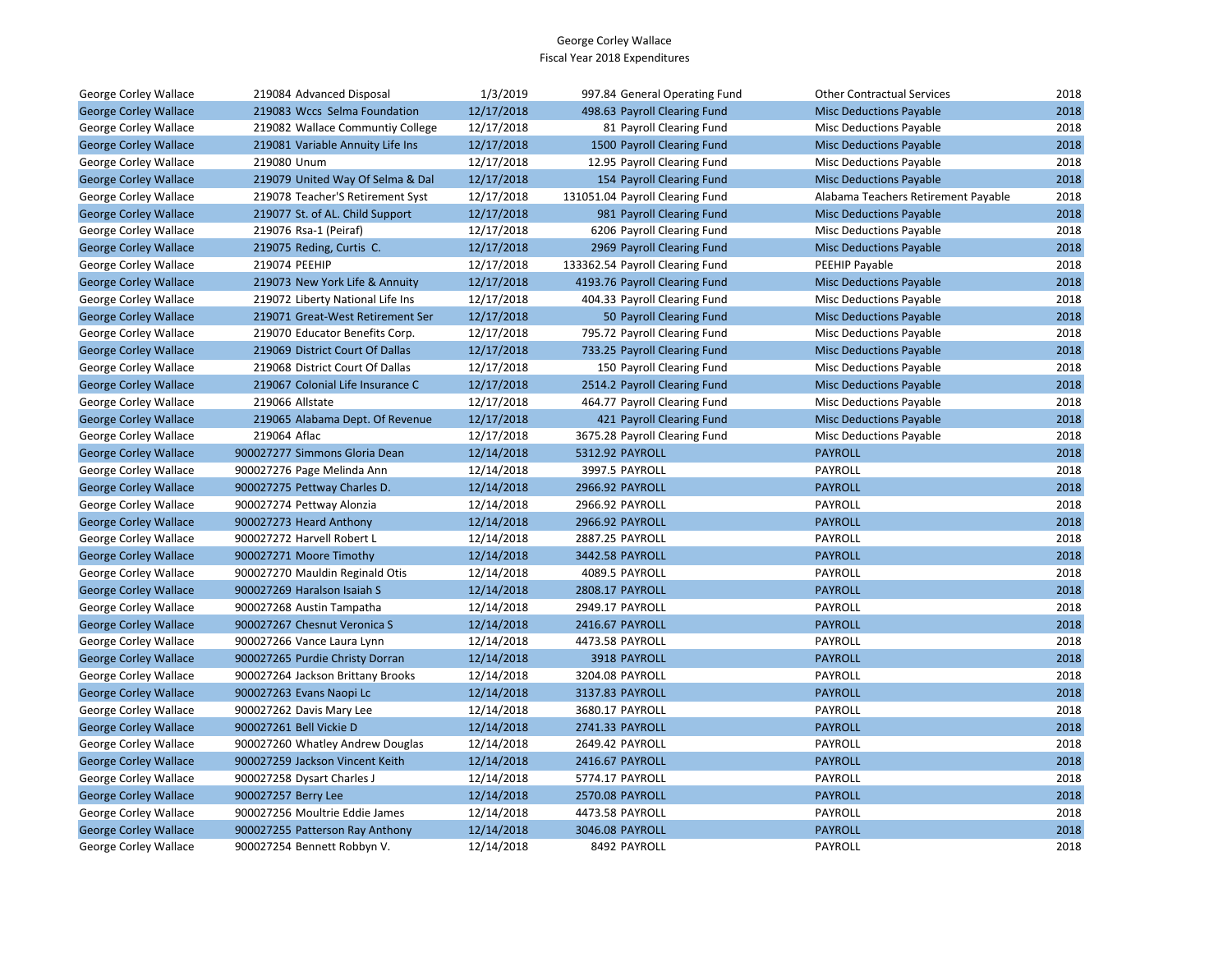| <b>George Corley Wallace</b> | 900027253 Allison Eric Preston        | 12/14/2018 | 6177.92 PAYROLL       | <b>PAYROLL</b> | 2018 |
|------------------------------|---------------------------------------|------------|-----------------------|----------------|------|
| George Corley Wallace        | 900027252 Adams Dorothy J             | 12/14/2018 | 2416.67 PAYROLL       | PAYROLL        | 2018 |
| <b>George Corley Wallace</b> | 900027251 Jackson Irma Jean           | 12/14/2018 | 3046.08 PAYROLL       | <b>PAYROLL</b> | 2018 |
| George Corley Wallace        | 900027250 Headley Linda Fay           | 12/14/2018 | 2728.58 PAYROLL       | PAYROLL        | 2018 |
| <b>George Corley Wallace</b> | 900027249 Reynolds Jennifer M         | 12/14/2018 | 3838.67 PAYROLL       | <b>PAYROLL</b> | 2018 |
| George Corley Wallace        | 900027248 Melton Elaine Alina         | 12/14/2018 | 2490.42 PAYROLL       | PAYROLL        | 2018 |
| <b>George Corley Wallace</b> | 900027247 Kidd Anessa Lynn            | 12/14/2018 | <b>7806.5 PAYROLL</b> | <b>PAYROLL</b> | 2018 |
| George Corley Wallace        | 900027246 Dosey Chantae Thomas        | 12/14/2018 | 2172.92 PAYROLL       | PAYROLL        | 2018 |
| <b>George Corley Wallace</b> | 900027245 Deavers Lori Evelyn         | 12/14/2018 | 2429.42 PAYROLL       | <b>PAYROLL</b> | 2018 |
| George Corley Wallace        | 900027244 Vandiver Kewanda Thomas     | 12/14/2018 | 3521.5 PAYROLL        | PAYROLL        | 2018 |
| <b>George Corley Wallace</b> | 900027243 Rudolph Darlene King        | 12/14/2018 | 3124.67 PAYROLL       | <b>PAYROLL</b> | 2018 |
| George Corley Wallace        | 900027242 Powell William S.           | 12/14/2018 | 1040 PAYROLL          | PAYROLL        | 2018 |
| <b>George Corley Wallace</b> | 900027241 Logan Shuntelra Bernice     | 12/14/2018 | 4409.58 PAYROLL       | <b>PAYROLL</b> | 2018 |
| George Corley Wallace        | 900027240 Godwin Connie Estes         | 12/14/2018 | 2080 PAYROLL          | PAYROLL        | 2018 |
| <b>George Corley Wallace</b> | 900027239 Clifton Lonzy T.            | 12/14/2018 | 6857.23 PAYROLL       | <b>PAYROLL</b> | 2018 |
| George Corley Wallace        | 900027238 Bonner Irene G              | 12/14/2018 | 2416.67 PAYROLL       | PAYROLL        | 2018 |
| <b>George Corley Wallace</b> | 900027237 Hannah Marcus A.            | 12/14/2018 | 1241.67 PAYROLL       | <b>PAYROLL</b> | 2018 |
| George Corley Wallace        | 900027236 Turner Herman W.            | 12/14/2018 | 1300 PAYROLL          | PAYROLL        | 2018 |
| <b>George Corley Wallace</b> | 900027235 Harper April M              | 12/14/2018 | 1170 PAYROLL          | <b>PAYROLL</b> | 2018 |
| George Corley Wallace        | 900027234 Graham Glen Partick         | 12/14/2018 | 250 PAYROLL           | <b>PAYROLL</b> | 2018 |
| <b>George Corley Wallace</b> | 900027233 Whitt Jeremiah Ledell       | 12/14/2018 | 260 PAYROLL           | <b>PAYROLL</b> | 2018 |
| George Corley Wallace        | 900027232 Maxey Willie E.             | 12/14/2018 | 433.33 PAYROLL        | PAYROLL        | 2018 |
| <b>George Corley Wallace</b> | 900027231 Evans Duane A               | 12/14/2018 | 4546.84 PAYROLL       | <b>PAYROLL</b> | 2018 |
| George Corley Wallace        | 900027230 Bailey Danny L              | 12/14/2018 | 260 PAYROLL           | PAYROLL        | 2018 |
| <b>George Corley Wallace</b> | 900027229 Thomas Herbert Hoover       | 12/14/2018 | 6406.5 PAYROLL        | <b>PAYROLL</b> | 2018 |
| George Corley Wallace        | 900027228 Theiss Sheila Ann           | 12/14/2018 | 3742.17 PAYROLL       | PAYROLL        | 2018 |
| <b>George Corley Wallace</b> | 900027227 Motley Bettye Steele        | 12/14/2018 | 3908.67 PAYROLL       | <b>PAYROLL</b> | 2018 |
| George Corley Wallace        | 900027226 Moore Kathy J               | 12/14/2018 | 5196.75 PAYROLL       | PAYROLL        | 2018 |
| <b>George Corley Wallace</b> | 900027225 Jefferson Shelia Lawanda    | 12/14/2018 | 3918 PAYROLL          | <b>PAYROLL</b> | 2018 |
| George Corley Wallace        | 900027224 Griffin Donitha J.          | 12/14/2018 | 10731.58 PAYROLL      | PAYROLL        | 2018 |
| <b>George Corley Wallace</b> | 900027223 Gordon Rachel L             | 12/14/2018 | 3642.17 PAYROLL       | <b>PAYROLL</b> | 2018 |
| George Corley Wallace        | 900027222 Duck Cindy                  | 12/14/2018 | 3464.5 PAYROLL        | PAYROLL        | 2018 |
| <b>George Corley Wallace</b> | 900027221 Curtis Valerie Pandora      | 12/14/2018 | 2728.58 PAYROLL       | <b>PAYROLL</b> | 2018 |
| George Corley Wallace        | 900027220 Chapman Channie Loraine     | 12/14/2018 | 3713.67 PAYROLL       | PAYROLL        | 2018 |
| <b>George Corley Wallace</b> | 900027219 Brown Karen E.              | 12/14/2018 | 3326.81 PAYROLL       | <b>PAYROLL</b> | 2018 |
| George Corley Wallace        | 900027218 Bright Jacinta Thrash       | 12/14/2018 | 1040 PAYROLL          | PAYROLL        | 2018 |
| <b>George Corley Wallace</b> | 900027217 Bowie Corey D.              | 12/14/2018 | 4499.74 PAYROLL       | <b>PAYROLL</b> | 2018 |
| George Corley Wallace        | 900027216 Bentley Betty J             | 12/14/2018 | 5197.01 PAYROLL       | PAYROLL        | 2018 |
| <b>George Corley Wallace</b> | 900027215 Abbott Brandi Nicole        | 12/14/2018 | 2570.08 PAYROLL       | <b>PAYROLL</b> | 2018 |
| George Corley Wallace        | 900027214 Pettway Jaleesa Candace     | 12/14/2018 | 338 PAYROLL           | PAYROLL        | 2018 |
| <b>George Corley Wallace</b> | 900027213 Pugh Elijah                 | 12/14/2018 | 6139.92 PAYROLL       | <b>PAYROLL</b> | 2018 |
| George Corley Wallace        | 900027212 Owens Holly Brown           | 12/14/2018 | 6922.22 PAYROLL       | PAYROLL        | 2018 |
| <b>George Corley Wallace</b> | 900027211 Lee Kateri M                | 12/14/2018 | 6795.44 PAYROLL       | <b>PAYROLL</b> | 2018 |
| George Corley Wallace        | 900027210 Buck-Hollins Brittany Janae | 12/14/2018 | 447.25 PAYROLL        | PAYROLL        | 2018 |
| <b>George Corley Wallace</b> | 900027209 Baldwin Antionetta S        | 12/14/2018 | 7318.89 PAYROLL       | <b>PAYROLL</b> | 2018 |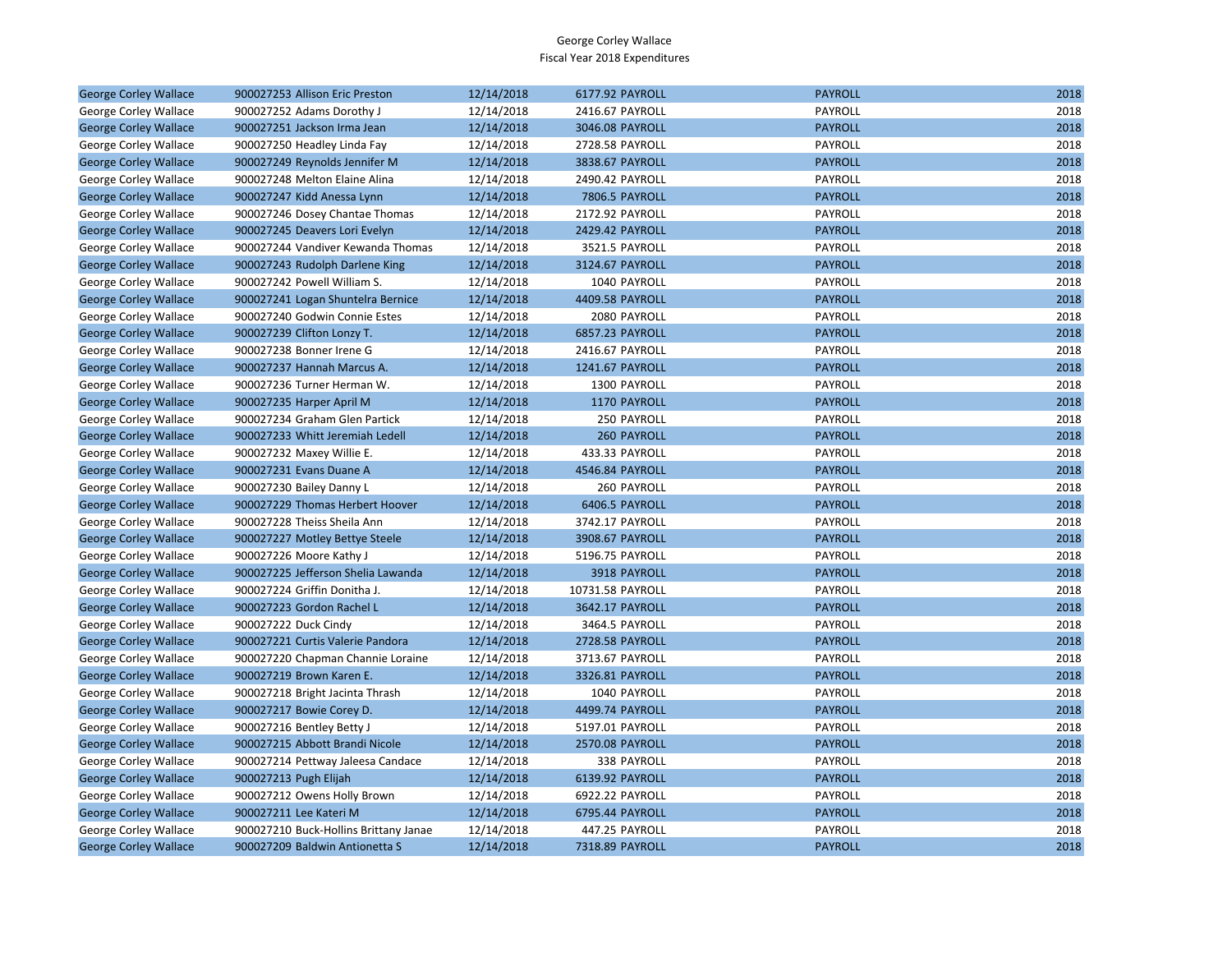| George Corley Wallace        | 900027208 Rhodes Ramona Roberts     | 12/14/2018 | 676 PAYROLL           | PAYROLL        | 2018 |
|------------------------------|-------------------------------------|------------|-----------------------|----------------|------|
| <b>George Corley Wallace</b> | 900027207 Brown Kimberly N          | 12/14/2018 | 3382.5 PAYROLL        | <b>PAYROLL</b> | 2018 |
| <b>George Corley Wallace</b> | 900027206 Wright Pamela L           | 12/14/2018 | 4804.92 PAYROLL       | PAYROLL        | 2018 |
| <b>George Corley Wallace</b> | 900027205 Minor Sheila Mims         | 12/14/2018 | 2080 PAYROLL          | <b>PAYROLL</b> | 2018 |
| George Corley Wallace        | 900027204 Goings Ghytana Shelton    | 12/14/2018 | 6740.61 PAYROLL       | PAYROLL        | 2018 |
| <b>George Corley Wallace</b> | 900027203 Dozier Bruce Otis         | 12/14/2018 | 1081.47 PAYROLL       | <b>PAYROLL</b> | 2018 |
| George Corley Wallace        | 900027202 Williams Kaleda Deshawn   | 12/14/2018 | 4656.25 PAYROLL       | PAYROLL        | 2018 |
| <b>George Corley Wallace</b> | 900027201 Sims Robert Nelson        | 12/14/2018 | 4066.83 PAYROLL       | <b>PAYROLL</b> | 2018 |
| George Corley Wallace        | 900027200 Ruffin-Johnson Letitia    | 12/14/2018 | 338 PAYROLL           | PAYROLL        | 2018 |
| <b>George Corley Wallace</b> | 900027199 Miller Beth D             | 12/14/2018 | 338 PAYROLL           | <b>PAYROLL</b> | 2018 |
| George Corley Wallace        | 900027198 McKnight April Calloway   | 12/14/2018 | 450.67 PAYROLL        | PAYROLL        | 2018 |
| <b>George Corley Wallace</b> | 900027197 Johnson Althelstein       | 12/14/2018 | 788.67 PAYROLL        | <b>PAYROLL</b> | 2018 |
| George Corley Wallace        | 900027196 Thompkins Yolanda Smith   | 12/14/2018 | 788.67 PAYROLL        | PAYROLL        | 2018 |
| <b>George Corley Wallace</b> | 900027195 Pugh Janet Cathey M.      | 12/14/2018 | 6139.92 PAYROLL       | <b>PAYROLL</b> | 2018 |
| George Corley Wallace        | 900027194 Howard Vatausha O         | 12/14/2018 | 338 PAYROLL           | PAYROLL        | 2018 |
| <b>George Corley Wallace</b> | 900027193 Wood Donna H              | 12/14/2018 | 338 PAYROLL           | <b>PAYROLL</b> | 2018 |
| George Corley Wallace        | 900027192 Sanders Rickdrieka Nicole | 12/14/2018 | 450.67 PAYROLL        | PAYROLL        | 2018 |
| <b>George Corley Wallace</b> | 900027191 Stewart Jay Tyson         | 12/14/2018 | 450.67 PAYROLL        | <b>PAYROLL</b> | 2018 |
| George Corley Wallace        | 900027190 White Tara Y              | 12/14/2018 | 5591.67 PAYROLL       | PAYROLL        | 2018 |
| <b>George Corley Wallace</b> | 900027189 Miller Uzoma O            | 12/14/2018 | 788.67 PAYROLL        | <b>PAYROLL</b> | 2018 |
| George Corley Wallace        | 900027188 McQueen Carroll D.        | 12/14/2018 | 1352 PAYROLL          | PAYROLL        | 2018 |
| <b>George Corley Wallace</b> | 900027187 Lewis George E            | 12/14/2018 | 1014 PAYROLL          | <b>PAYROLL</b> | 2018 |
| George Corley Wallace        | 900027186 Elliott William F.        | 12/14/2018 | 6359.26 PAYROLL       | PAYROLL        | 2018 |
| <b>George Corley Wallace</b> | 900027185 Walker Michael            | 12/14/2018 | 5557.58 PAYROLL       | <b>PAYROLL</b> | 2018 |
| George Corley Wallace        | 900027184 Moss Johnny E             | 12/14/2018 | 5774.17 PAYROLL       | PAYROLL        | 2018 |
| <b>George Corley Wallace</b> | 900027183 Williams Matilda Mae      | 12/14/2018 | 5340.56 PAYROLL       | <b>PAYROLL</b> | 2018 |
| George Corley Wallace        | 900027182 Thames Jerome E           | 12/14/2018 | 5340.56 PAYROLL       | PAYROLL        | 2018 |
| <b>George Corley Wallace</b> | 900027181 Tarver Otis               | 12/14/2018 | 5182.44 PAYROLL       | <b>PAYROLL</b> | 2018 |
| George Corley Wallace        | 900027180 Rutledge Zachary H        | 12/14/2018 | 3402.57 PAYROLL       | PAYROLL        | 2018 |
| <b>George Corley Wallace</b> | 900027179 Rogers Jason Brooks       | 12/14/2018 | 4550.33 PAYROLL       | <b>PAYROLL</b> | 2018 |
| George Corley Wallace        | 900027178 Lewis Jarrin Chiron       | 12/14/2018 | 4708.44 PAYROLL       | PAYROLL        | 2018 |
| <b>George Corley Wallace</b> | 900027177 Kimbrough Brandon O       | 12/14/2018 | 5024.44 PAYROLL       | <b>PAYROLL</b> | 2018 |
| George Corley Wallace        | 900027176 Harris Douglas Lee        | 12/14/2018 | 4005.42 PAYROLL       | PAYROLL        | 2018 |
| <b>George Corley Wallace</b> | 900027175 Griffin Calvin            | 12/14/2018 | 6056.56 PAYROLL       | <b>PAYROLL</b> | 2018 |
| George Corley Wallace        | 900027174 Gaines Deshaun Derell     | 12/14/2018 | 2569.83 PAYROLL       | PAYROLL        | 2018 |
| <b>George Corley Wallace</b> | 900027173 Allen Kenny               | 12/14/2018 | <b>4479.5 PAYROLL</b> | <b>PAYROLL</b> | 2018 |
| George Corley Wallace        | 900027172 Lewis Bonita T.           | 12/14/2018 | 3886.83 PAYROLL       | PAYROLL        | 2018 |
| <b>George Corley Wallace</b> | 900027171 Laister Shirley J         | 12/14/2018 | 4479.5 PAYROLL        | <b>PAYROLL</b> | 2018 |
| George Corley Wallace        | 900027170 Stevenson Donte L         | 12/14/2018 | 5973.86 PAYROLL       | PAYROLL        | 2018 |
| <b>George Corley Wallace</b> | 900027169 Rogers Eric W.            | 12/14/2018 | 5340.56 PAYROLL       | <b>PAYROLL</b> | 2018 |
| George Corley Wallace        | 900027168 Hobbs David Wayne         | 12/14/2018 | 4479.5 PAYROLL        | PAYROLL        | 2018 |
| <b>George Corley Wallace</b> | 900027167 Walker Shermanita         | 12/14/2018 | 4721.08 PAYROLL       | <b>PAYROLL</b> | 2018 |
| George Corley Wallace        | 900027166 Thomas Hollee Myldred     | 12/14/2018 | 6208.33 PAYROLL       | PAYROLL        | 2018 |
| <b>George Corley Wallace</b> | 900027165 Spicer Chandra            | 12/14/2018 | 5755.58 PAYROLL       | <b>PAYROLL</b> | 2018 |
| <b>George Corley Wallace</b> | 900027164 Snowden Lula              | 12/14/2018 | 4352.83 PAYROLL       | PAYROLL        | 2018 |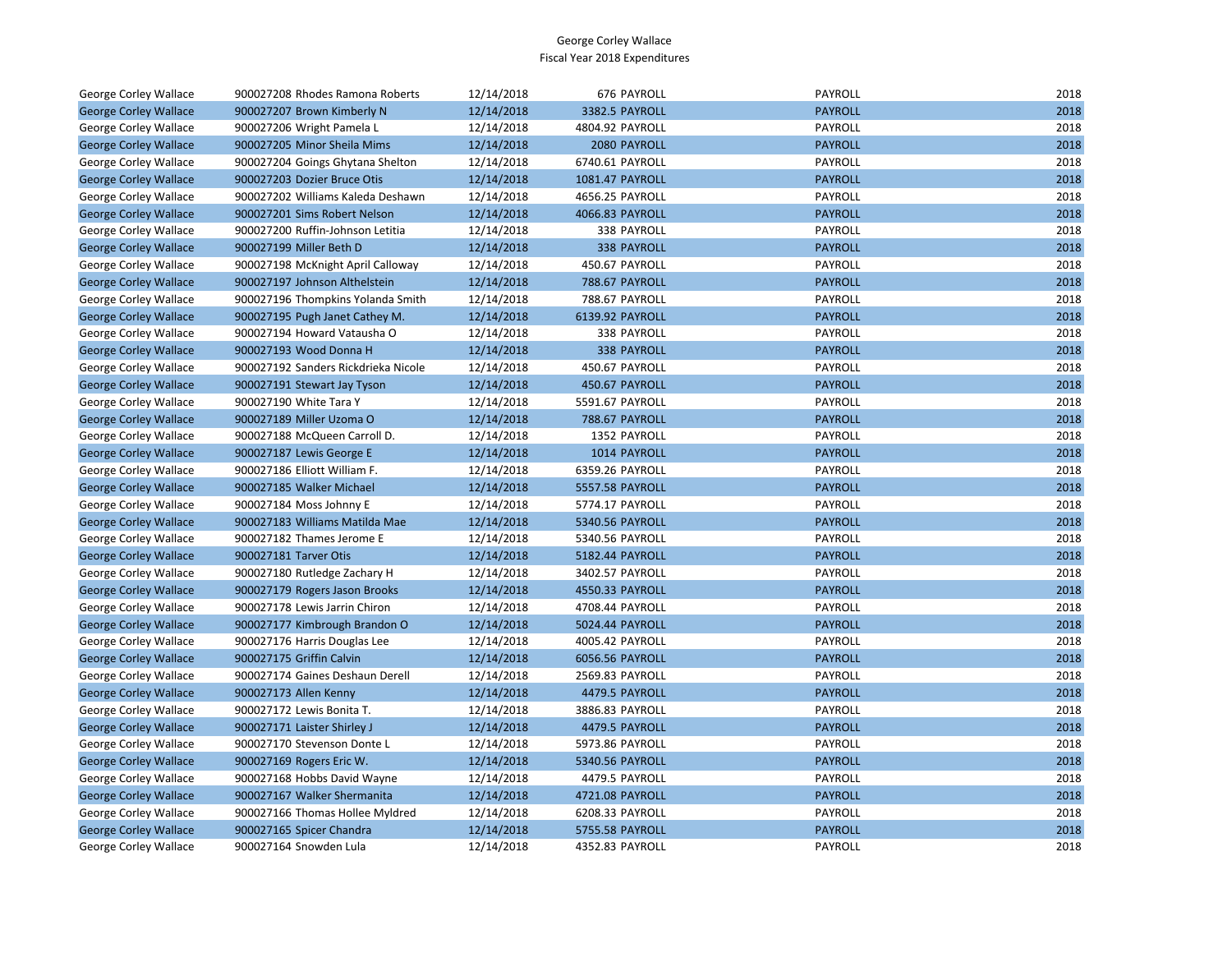| <b>George Corley Wallace</b> | 900027163 Roberson Erika M          | 12/14/2018 | 3125.08 PAYROLL | <b>PAYROLL</b> | 2018 |
|------------------------------|-------------------------------------|------------|-----------------|----------------|------|
| George Corley Wallace        | 900027162 Pullum Quanda C.          | 12/14/2018 | 3442.58 PAYROLL | PAYROLL        | 2018 |
| <b>George Corley Wallace</b> | 900027161 Powe Dea Wilson           | 12/14/2018 | 5755.58 PAYROLL | <b>PAYROLL</b> | 2018 |
| George Corley Wallace        | 900027160 Pettway Clarence J        | 12/14/2018 | 6802.17 PAYROLL | PAYROLL        | 2018 |
| <b>George Corley Wallace</b> | 900027159 Munford Christopher Lamar | 12/14/2018 | 2014.58 PAYROLL | <b>PAYROLL</b> | 2018 |
| George Corley Wallace        | 900027158 Inge Deandres G.          | 12/14/2018 | 7052.92 PAYROLL | PAYROLL        | 2018 |
| <b>George Corley Wallace</b> | 900027157 Hurt Jason Robert         | 12/14/2018 | 2014.58 PAYROLL | <b>PAYROLL</b> | 2018 |
| George Corley Wallace        | 900027156 Coty Mark Leonard         | 12/14/2018 | 5853.92 PAYROLL | PAYROLL        | 2018 |
| <b>George Corley Wallace</b> | 900027155 Coleman Steffan           | 12/14/2018 | 3989.83 PAYROLL | <b>PAYROLL</b> | 2018 |
| George Corley Wallace        | 900027154 Casby Aaron Leonard       | 12/14/2018 | 5454.42 PAYROLL | PAYROLL        | 2018 |
| <b>George Corley Wallace</b> | 900027153 Bennett Jarrick B         | 12/14/2018 | 2649.17 PAYROLL | <b>PAYROLL</b> | 2018 |
| George Corley Wallace        | 900027152 Allen Bertha Yvette       | 12/14/2018 | 4891 PAYROLL    | PAYROLL        | 2018 |
| <b>George Corley Wallace</b> | 900027151 Agnew JaNett C            | 12/14/2018 | 1378.25 PAYROLL | <b>PAYROLL</b> | 2018 |
| George Corley Wallace        | 900027150 Randolph Yulonda B        | 12/14/2018 | 5031.42 PAYROLL | PAYROLL        | 2018 |
| <b>George Corley Wallace</b> | 900027149 Jones Connie M.           | 12/14/2018 | 5041.92 PAYROLL | <b>PAYROLL</b> | 2018 |
| George Corley Wallace        | 900027148 Davis Rebecca Moore       | 12/14/2018 | 588 PAYROLL     | PAYROLL        | 2018 |
| <b>George Corley Wallace</b> | 900027147 Thomas Gloria Dean        | 12/14/2018 | 3830.67 PAYROLL | <b>PAYROLL</b> | 2018 |
| George Corley Wallace        | 900027146 Henderson Kerry E.        | 12/14/2018 | 4876.33 PAYROLL | PAYROLL        | 2018 |
| <b>George Corley Wallace</b> | 900027145 Wilson Beverly Renae      | 12/14/2018 | 676 PAYROLL     | <b>PAYROLL</b> | 2018 |
| George Corley Wallace        | 900027144 Moore Dorothy A           | 12/14/2018 | 1040 PAYROLL    | <b>PAYROLL</b> | 2018 |
| <b>George Corley Wallace</b> | 900027143 Miller Gregory Lee        | 12/14/2018 | 4567.83 PAYROLL | <b>PAYROLL</b> | 2018 |
| George Corley Wallace        | 900027142 King Glenn                | 12/14/2018 | 5801.42 PAYROLL | PAYROLL        | 2018 |
| <b>George Corley Wallace</b> | 900027141 Hannah Marilyn Bennett    | 12/14/2018 | 8539.55 PAYROLL | <b>PAYROLL</b> | 2018 |
| George Corley Wallace        | 900027140 White Christine S         | 12/14/2018 | 5300.11 PAYROLL | PAYROLL        | 2018 |
| <b>George Corley Wallace</b> | 900027139 Shannon Tracey M.         | 12/14/2018 | 9160.67 PAYROLL | <b>PAYROLL</b> | 2018 |
| George Corley Wallace        | 900027138 Ford Sabrina D            | 12/14/2018 | 5616.33 PAYROLL | PAYROLL        | 2018 |
| <b>George Corley Wallace</b> | 900027137 Martin Suzette G.         | 12/14/2018 | 6090.44 PAYROLL | <b>PAYROLL</b> | 2018 |
| George Corley Wallace        | 900027136 Smith Pamela Caver        | 12/14/2018 | 7712.44 PAYROLL | PAYROLL        | 2018 |
| <b>George Corley Wallace</b> | 900027135 Mixon Carter Kim Ellice   | 12/14/2018 | 6090.44 PAYROLL | <b>PAYROLL</b> | 2018 |
| George Corley Wallace        | 900027134 Miller Pearlie R.         | 12/14/2018 | 5004.92 PAYROLL | PAYROLL        | 2018 |
| <b>George Corley Wallace</b> | 900027133 Melton Christi A.         | 12/14/2018 | 4212.25 PAYROLL | <b>PAYROLL</b> | 2018 |
| George Corley Wallace        | 900027132 Lumpkin Deborah Walker    | 12/14/2018 | 5616.33 PAYROLL | PAYROLL        | 2018 |
| <b>George Corley Wallace</b> | 900027131 Lee Beverly D             | 12/14/2018 | 1500 PAYROLL    | <b>PAYROLL</b> | 2018 |
| George Corley Wallace        | 900027130 Jackson Veronica Moultrie | 12/14/2018 | 5616.33 PAYROLL | PAYROLL        | 2018 |
| <b>George Corley Wallace</b> | 900027129 Goodwin Pamela            | 12/14/2018 | 6090.44 PAYROLL | <b>PAYROLL</b> | 2018 |
| George Corley Wallace        | 900027128 Dixon Colleen Roland      | 12/14/2018 | 3455.33 PAYROLL | PAYROLL        | 2018 |
| <b>George Corley Wallace</b> | 900027127 Davis Sarah               | 12/14/2018 | 8386.56 PAYROLL | <b>PAYROLL</b> | 2018 |
| George Corley Wallace        | 900027126 Calhoun Webbie R.         | 12/14/2018 | 5774.33 PAYROLL | PAYROLL        | 2018 |
| <b>George Corley Wallace</b> | 900027125 Spencer Rosa Chiffon      | 12/14/2018 | 8800.91 PAYROLL | <b>PAYROLL</b> | 2018 |
| George Corley Wallace        | 900027124 Brown Veronica S.         | 12/14/2018 | 8427 PAYROLL    | PAYROLL        | 2018 |
| <b>George Corley Wallace</b> | 900027123 Sturdivant Maxine C       | 12/14/2018 | 6841 PAYROLL    | <b>PAYROLL</b> | 2018 |
| George Corley Wallace        | 900027122 Marshall Teresa Darnelle  | 12/14/2018 | 2649.17 PAYROLL | PAYROLL        | 2018 |
| <b>George Corley Wallace</b> | 900027121 Williams Shenika Raguel   | 12/14/2018 | 450.67 PAYROLL  | <b>PAYROLL</b> | 2018 |
| George Corley Wallace        | 900027120 Sanders Felicia M.        | 12/14/2018 | 4885.83 PAYROLL | PAYROLL        | 2018 |
| <b>George Corley Wallace</b> | 900027119 Ford Monique Amelia       | 12/14/2018 | 3283.33 PAYROLL | <b>PAYROLL</b> | 2018 |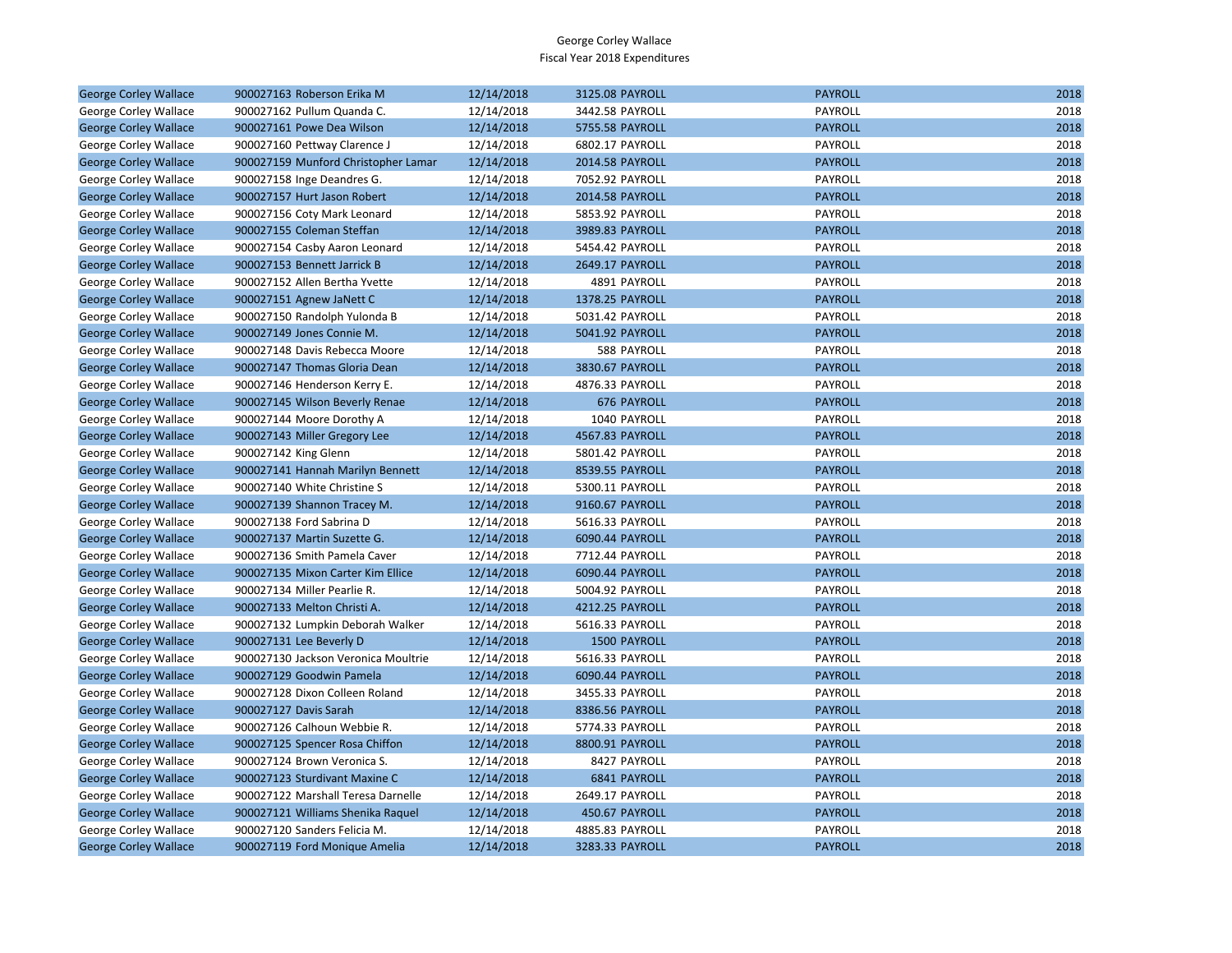| George Corley Wallace        | 900027118 Tapper Monica A               | 12/14/2018 | 788.67 PAYROLL     | PAYROLL        | 2018 |
|------------------------------|-----------------------------------------|------------|--------------------|----------------|------|
| <b>George Corley Wallace</b> | 900027117 Briggs Tammie Marie           | 12/14/2018 | 9200.5 PAYROLL     | <b>PAYROLL</b> | 2018 |
| George Corley Wallace        | 900027116 Williams Angelica Nicole      | 12/14/2018 | 2570.08 PAYROLL    | PAYROLL        | 2018 |
| <b>George Corley Wallace</b> | 900027115 Tubbs - Turner Jocelyn Jenell | 12/14/2018 | 5553.08 PAYROLL    | <b>PAYROLL</b> | 2018 |
| George Corley Wallace        | 900027114 Kennedy Regina S              | 12/14/2018 | 6064.75 PAYROLL    | PAYROLL        | 2018 |
| <b>George Corley Wallace</b> | 900027113 Gourdine Raji                 | 12/14/2018 | 8271.92 PAYROLL    | <b>PAYROLL</b> | 2018 |
| George Corley Wallace        | 900027112 Cosby Helen A                 | 12/14/2018 | 4077.08 PAYROLL    | PAYROLL        | 2018 |
| <b>George Corley Wallace</b> | 900027111 Walker Sharon D               | 12/14/2018 | 2728.58 PAYROLL    | <b>PAYROLL</b> | 2018 |
| George Corley Wallace        | 900027110 Carstarphen Mennie L          | 12/14/2018 | 7280.56 PAYROLL    | PAYROLL        | 2018 |
| <b>George Corley Wallace</b> | 900027109 Blevins Pamela M              | 12/14/2018 | 3037.25 PAYROLL    | <b>PAYROLL</b> | 2018 |
| George Corley Wallace        | 900027108 Mitchell James M              | 12/14/2018 | 18815 PAYROLL      | PAYROLL        | 2018 |
| <b>George Corley Wallace</b> | 900027107 Glover Virginia M Reed        | 12/14/2018 | 4631.5 PAYROLL     | <b>PAYROLL</b> | 2018 |
| George Corley Wallace        | 900027106 Sturdivant Anthony Dewayne    | 12/14/2018 | 540.8 PAYROLL      | PAYROLL        | 2018 |
| <b>George Corley Wallace</b> | 900027105 Wilson Walter O               | 12/14/2018 | <b>682 PAYROLL</b> | <b>PAYROLL</b> | 2018 |
| George Corley Wallace        | 900027104 Williams Norman Alana Nickole | 12/14/2018 | 1672 PAYROLL       | PAYROLL        | 2018 |
| <b>George Corley Wallace</b> | 900027103 Watts Renae                   | 12/14/2018 | 772.32 PAYROLL     | <b>PAYROLL</b> | 2018 |
| George Corley Wallace        | 900027102 Reese Cameron Brent           | 12/14/2018 | 1657.6 PAYROLL     | PAYROLL        | 2018 |
| <b>George Corley Wallace</b> | 900027101 Perry Ernestine D             | 12/14/2018 | 630.81 PAYROLL     | <b>PAYROLL</b> | 2018 |
| George Corley Wallace        | 900027100 Pearson Sharde D              | 12/14/2018 | 678.4 PAYROLL      | PAYROLL        | 2018 |
| <b>George Corley Wallace</b> | 900027099 Nettles Wesbert               | 12/14/2018 | 723.84 PAYROLL     | <b>PAYROLL</b> | 2018 |
| George Corley Wallace        | 900027098 Martin James Andrew           | 12/14/2018 | 1056 PAYROLL       | PAYROLL        | 2018 |
| <b>George Corley Wallace</b> | 900027097 Jones Edkenjunta              | 12/14/2018 | 726 PAYROLL        | <b>PAYROLL</b> | 2018 |
| George Corley Wallace        | 900027096 Harris Ledonna Sharnaye       | 12/14/2018 | 528.32 PAYROLL     | PAYROLL        | 2018 |
| <b>George Corley Wallace</b> | 900027095 Goings Michael Dewayne        | 12/14/2018 | 946 PAYROLL        | <b>PAYROLL</b> | 2018 |
| George Corley Wallace        | 900027094 Calhoun Willie                | 12/14/2018 | 968 PAYROLL        | PAYROLL        | 2018 |
| <b>George Corley Wallace</b> | 900027093 Brown Christopher B           | 12/14/2018 | 607.36 PAYROLL     | <b>PAYROLL</b> | 2018 |
| George Corley Wallace        | 900027092 Blanks Ray Soloman            | 12/14/2018 | 1056 PAYROLL       | PAYROLL        | 2018 |
| <b>George Corley Wallace</b> | 900027091 Barron Gerald Antoine         | 12/14/2018 | <b>624 PAYROLL</b> | <b>PAYROLL</b> | 2018 |
| George Corley Wallace        | 900027090 Miree Eddrionna J             | 12/14/2018 | 316.68 PAYROLL     | PAYROLL        | 2018 |
| <b>George Corley Wallace</b> | 900027089 Woodson Alexus S              | 12/14/2018 | 196.04 PAYROLL     | <b>PAYROLL</b> | 2018 |
| George Corley Wallace        | 900027088 Watts Shameerica Maurichele   | 12/14/2018 | 248.82 PAYROLL     | PAYROLL        | 2018 |
| <b>George Corley Wallace</b> | 900027087 Thomas Kianna Renee           | 12/14/2018 | 226.2 PAYROLL      | <b>PAYROLL</b> | 2018 |
| George Corley Wallace        | 900027086 Thomas Joshua L               | 12/14/2018 | 248.82 PAYROLL     | PAYROLL        | 2018 |
| <b>George Corley Wallace</b> | 900027085 Smith Miata J.                | 12/14/2018 | 248.82 PAYROLL     | <b>PAYROLL</b> | 2018 |
| George Corley Wallace        | 900027084 Sanders Rondarius J           | 12/14/2018 | 248.82 PAYROLL     | PAYROLL        | 2018 |
| <b>George Corley Wallace</b> | 900027083 Pratt Brittany M              | 12/14/2018 | 384.54 PAYROLL     | <b>PAYROLL</b> | 2018 |
| George Corley Wallace        | 900027082 Bellamy Kaffeein              | 12/14/2018 | 113.1 PAYROLL      | PAYROLL        | 2018 |
| <b>George Corley Wallace</b> | 900027081 Hill Kyonterrial Javontae     | 12/14/2018 | 248.82 PAYROLL     | <b>PAYROLL</b> | 2018 |
| George Corley Wallace        | 900027080 Hardy Lorene                  | 12/14/2018 | 248.82 PAYROLL     | PAYROLL        | 2018 |
| <b>George Corley Wallace</b> | 900027079 Evans Sherritrice Lonique     | 12/14/2018 | 316.68 PAYROLL     | <b>PAYROLL</b> | 2018 |
| George Corley Wallace        | 900027078 Effinger Jelicia Lashae       | 12/14/2018 | 248.82 PAYROLL     | PAYROLL        | 2018 |
| <b>George Corley Wallace</b> | 900027077 Davis Diane                   | 12/14/2018 | 495.04 PAYROLL     | <b>PAYROLL</b> | 2018 |
| George Corley Wallace        | 900027076 Curtis Destinee A N           | 12/14/2018 | 248.82 PAYROLL     | PAYROLL        | 2018 |
| <b>George Corley Wallace</b> | 900027075 Coleman La'Donnis Achillies   | 12/14/2018 | 316.68 PAYROLL     | <b>PAYROLL</b> | 2018 |
| <b>George Corley Wallace</b> | 900027074 Cole Shawn Nicholas           | 12/14/2018 | 248.82 PAYROLL     | PAYROLL        | 2018 |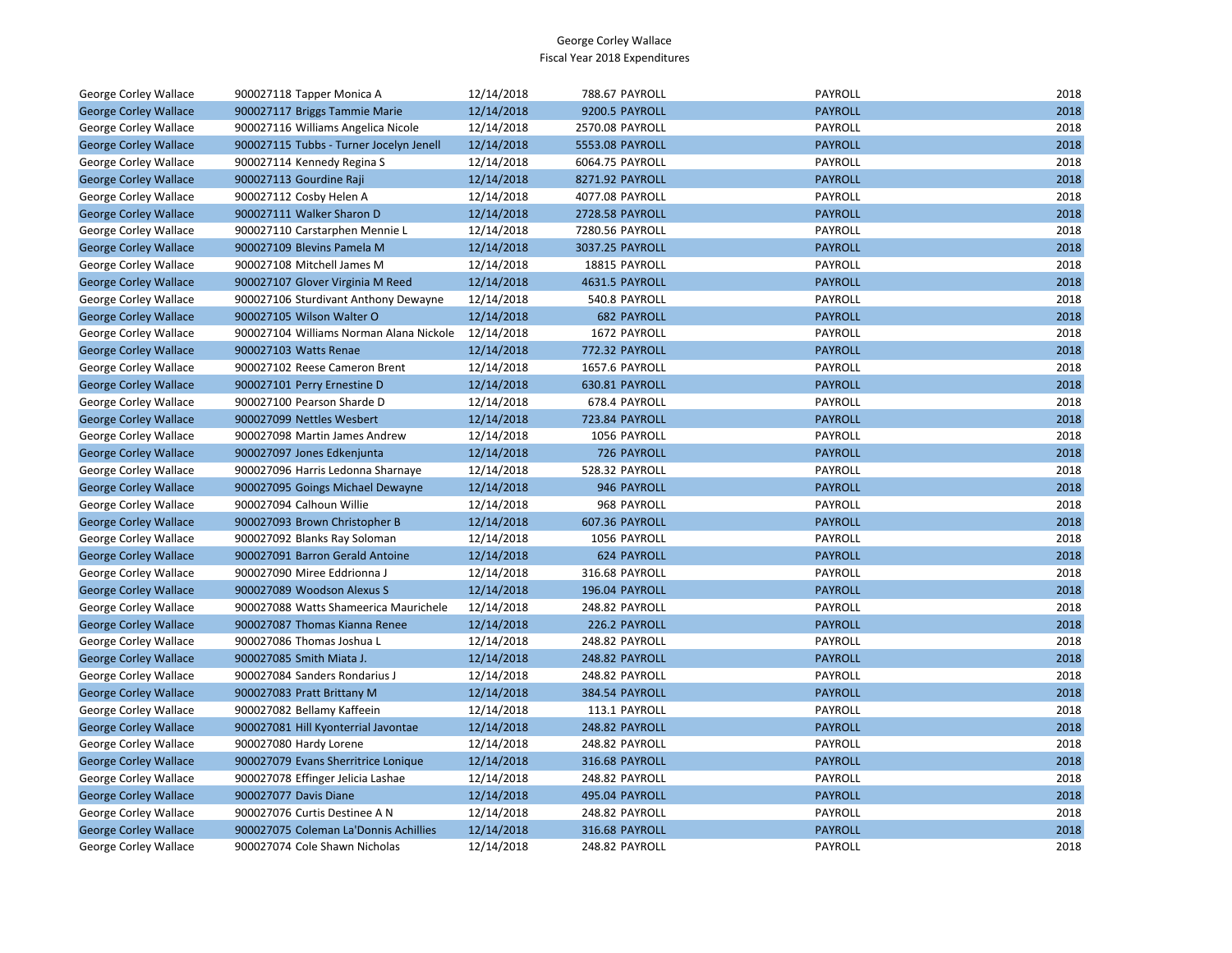| <b>George Corley Wallace</b> | 900027073 Callens Sy'Queria Tim'One   | 12/14/2018 | 233.74 PAYROLL                | <b>PAYROLL</b>                    | 2018 |
|------------------------------|---------------------------------------|------------|-------------------------------|-----------------------------------|------|
| George Corley Wallace        | 900027072 Bonner Tyala Ke'Anna        | 12/14/2018 | 316.68 PAYROLL                | PAYROLL                           | 2018 |
| <b>George Corley Wallace</b> | 900027071 Bonner Tayla Ke'Arra        | 12/14/2018 | 316.68 PAYROLL                | <b>PAYROLL</b>                    | 2018 |
| George Corley Wallace        | 900027070 Barley Audreyiona La'shae   | 12/14/2018 | 384.54 PAYROLL                | <b>PAYROLL</b>                    | 2018 |
| <b>George Corley Wallace</b> | 900027069 Baker Jamesha Tyshan        | 12/14/2018 | 248.82 PAYROLL                | <b>PAYROLL</b>                    | 2018 |
| George Corley Wallace        | 900027068 Acoff Mary Ruth             | 12/14/2018 | 188.5 PAYROLL                 | PAYROLL                           | 2018 |
| <b>George Corley Wallace</b> | 900027067 Blake Lyric Quanta          | 12/14/2018 | 399.62 PAYROLL                | <b>PAYROLL</b>                    | 2018 |
| George Corley Wallace        | 900027066 Williams Elsie B.           | 12/14/2018 | 784.43 PAYROLL                | <b>PAYROLL</b>                    | 2018 |
| <b>George Corley Wallace</b> | 900027065 Jackson Sherry Jamill       | 12/14/2018 | 879.75 PAYROLL                | <b>PAYROLL</b>                    | 2018 |
| George Corley Wallace        | 900027064 Dozier Bruce Otis           | 12/14/2018 | 1081.47 PAYROLL               | PAYROLL                           | 2018 |
| <b>George Corley Wallace</b> | 900027063 Milligan Melissa Hollis     | 12/14/2018 | 659.59 PAYROLL                | <b>PAYROLL</b>                    | 2018 |
| George Corley Wallace        | 900027062 Woodruff Kent H             | 12/14/2018 | 241.54 PAYROLL                | PAYROLL                           | 2018 |
| <b>George Corley Wallace</b> | 900027061 Williams Annie Montgomery   | 12/14/2018 | 1067.04 PAYROLL               | <b>PAYROLL</b>                    | 2018 |
| George Corley Wallace        | 900027060 Walker Mattie Mae           | 12/14/2018 | 1040.48 PAYROLL               | PAYROLL                           | 2018 |
| <b>George Corley Wallace</b> | 900027059 Thomas Latasha Bell         | 12/14/2018 | 486.2 PAYROLL                 | <b>PAYROLL</b>                    | 2018 |
| George Corley Wallace        | 900027058 Morrow Queen Agee           | 12/14/2018 | 613.14 PAYROLL                | <b>PAYROLL</b>                    | 2018 |
| <b>George Corley Wallace</b> | 900027057 Marshall Annie Lee          | 12/14/2018 | 436.63 PAYROLL                | <b>PAYROLL</b>                    | 2018 |
| George Corley Wallace        | 900027056 Lenoir Suzanne McCraw       | 12/14/2018 | 130.06 PAYROLL                | PAYROLL                           | 2018 |
| <b>George Corley Wallace</b> | 900027055 Hobbs Elois                 | 12/14/2018 | 278.7 PAYROLL                 | <b>PAYROLL</b>                    | 2018 |
| George Corley Wallace        | 900027054 Francis-Thomas Sharon Hydie | 12/14/2018 | 627.08 PAYROLL                | <b>PAYROLL</b>                    | 2018 |
| <b>George Corley Wallace</b> | 900027053 Compton Judy B              | 12/14/2018 | 362.31 PAYROLL                | <b>PAYROLL</b>                    | 2018 |
| George Corley Wallace        | 900027052 Alsobrook Kay Goodwin       | 12/14/2018 | 566.69 PAYROLL                | PAYROLL                           | 2018 |
| <b>George Corley Wallace</b> | 900027051 Washington Willie Doris     | 12/14/2018 | 1184.04 PAYROLL               | <b>PAYROLL</b>                    | 2018 |
| George Corley Wallace        | 900027050 Smith Christina Harris      | 12/14/2018 | 873.6 PAYROLL                 | PAYROLL                           | 2018 |
| <b>George Corley Wallace</b> | 900027049 Haigler Lisa M              | 12/14/2018 | 561.6 PAYROLL                 | <b>PAYROLL</b>                    | 2018 |
| George Corley Wallace        | 900027048 Gray Katoria F              | 12/14/2018 | 561.6 PAYROLL                 | PAYROLL                           | 2018 |
| <b>George Corley Wallace</b> | 900027047 Davis Vera Lee              | 12/14/2018 | 892.32 PAYROLL                | <b>PAYROLL</b>                    | 2018 |
| George Corley Wallace        | 900027046 Childers Linda A            | 12/14/2018 | 858 PAYROLL                   | PAYROLL                           | 2018 |
| <b>George Corley Wallace</b> | 900027045 Allen Danita Yvette         | 12/14/2018 | 1778.4 PAYROLL                | <b>PAYROLL</b>                    | 2018 |
| George Corley Wallace        | 900027044 Powell Brenda Williams      | 12/14/2018 | 283.04 PAYROLL                | PAYROLL                           | 2018 |
| <b>George Corley Wallace</b> | 900027043 Jemison Lefloris            | 12/14/2018 | 283.04 PAYROLL                | <b>PAYROLL</b>                    | 2018 |
| George Corley Wallace        | 900027042 Childress Eugene James      | 12/14/2018 | 936 PAYROLL                   | <b>PAYROLL</b>                    | 2018 |
| <b>George Corley Wallace</b> | 219063 Williams, Angelica N.          | 12/14/2018 | 58 General Operating Fund     | In State-Mileage                  | 2018 |
| George Corley Wallace        | 219062 Wilcox Co. School Board        | 12/14/2018 | 232 AMSTI 2018-2019           | <b>Other Contractual Services</b> | 2018 |
| <b>George Corley Wallace</b> | 219061 White, Tara Y.                 | 12/14/2018 | 331.05 General Operating Fund | Out-of-State-Mileage              | 2018 |
| George Corley Wallace        | 219061 White, Tara Y.                 | 12/14/2018 | 319.5 General Operating Fund  | Out-of-State-Subsist & Lodging    | 2018 |
| <b>George Corley Wallace</b> | 219060 Vandiver, Kewanda T.           | 12/14/2018 | 195.33 General Operating Fund | In State-Mileage                  | 2018 |
| George Corley Wallace        | 219060 Vandiver, Kewanda T.           | 12/14/2018 | 128 General Operating Fund    | In State-Other Travel Exp         | 2018 |
| <b>George Corley Wallace</b> | 219059 U S Post Master Selma          | 12/14/2018 | 470 General Operating Fund    | Postage                           | 2018 |
| George Corley Wallace        | 219058 Trustmark Bank                 | 12/14/2018 | 500000 Bank Fund              | Short-Term Invest 90 Days or Less | 2018 |
| <b>George Corley Wallace</b> | 219057 Sturdivant, Maxine C.          | 12/14/2018 | 282 General Operating Fund    | Out-of-State-Subsist & Lodging    | 2018 |
| George Corley Wallace        | 219057 Sturdivant, Maxine C.          | 12/14/2018 | 330.26 General Operating Fund | Out-of-State-Mileage              | 2018 |
| <b>George Corley Wallace</b> | 219056 Spicer, Chandra                | 12/14/2018 | 46.87 AMSTI 2018-2019         | In State-Mileage                  | 2018 |
| George Corley Wallace        | 219055 Sims, Robert N.                | 12/14/2018 | 321 General Operating Fund    | Out-of-State-Subsist & Lodging    | 2018 |
| <b>George Corley Wallace</b> | 219054 Simmons, Gloria D.             | 12/14/2018 | 128 General Operating Fund    | In State-Other Travel Exp         | 2018 |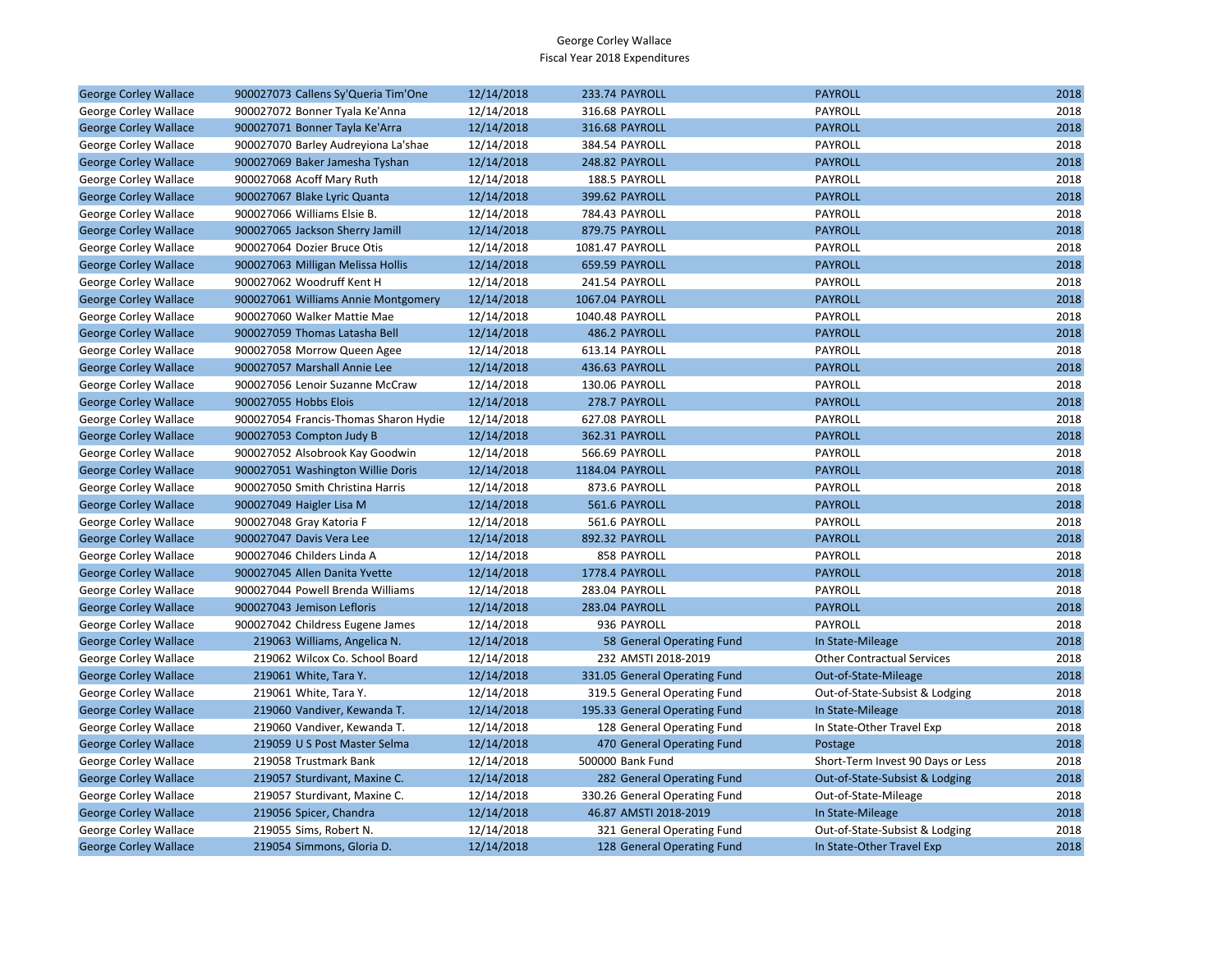| George Corley Wallace        | 219053 Shannon, Tracey M.                       | 12/14/2018 | 330.27 General Operating Fund    | Out-of-State-Mileage               | 2018 |
|------------------------------|-------------------------------------------------|------------|----------------------------------|------------------------------------|------|
| <b>George Corley Wallace</b> | 219053 Shannon, Tracey M.                       | 12/14/2018 | 319.5 General Operating Fund     | Out-of-State-Subsist & Lodging     | 2018 |
| George Corley Wallace        | 219052 Selma Family Restaurant                  | 12/14/2018 | 1000 General Operating Fund      | <b>Materials and Supplies</b>      | 2018 |
| <b>George Corley Wallace</b> | 219051 Selma City School Board                  | 12/14/2018 | 819 AMSTI 2018-2019              | <b>Other Contractual Services</b>  | 2018 |
| George Corley Wallace        | 219050 Rudolph, Darlene K.                      | 12/14/2018 | 171.32 General Operating Fund    | In State-Other Travel Exp          | 2018 |
| <b>George Corley Wallace</b> | 219050 Rudolph, Darlene K.                      | 12/14/2018 | 195.33 General Operating Fund    | In State-Mileage                   | 2018 |
| George Corley Wallace        | 219049 Pullum, Quanda C.                        | 12/14/2018 | 51.89 AMSTI 2017-2018            | In State-Mileage                   | 2018 |
| <b>George Corley Wallace</b> | 219048 PEEHIP                                   | 12/14/2018 | 1813.33 General Operating Fund   | Health Insurance-Institution Share | 2018 |
| George Corley Wallace        | 219047 Office Depot                             | 12/14/2018 | 94.71 AMSTI 2017-2018            | <b>Materials and Supplies</b>      | 2018 |
| <b>George Corley Wallace</b> | 219046 Montgomery County School                 | 12/14/2018 | 1167.6 AMSTI 2018-2019           | <b>Other Contractual Services</b>  | 2018 |
| George Corley Wallace        | 219045 Montgomery County School                 | 12/14/2018 | 389.2 AMSTI 2018-2019            | <b>Other Contractual Services</b>  | 2018 |
| <b>George Corley Wallace</b> | 219044 Mitchell, James M.                       | 12/14/2018 | 835.48 General Operating Fund    | Out-of-State-Subsist & Lodging     | 2018 |
| George Corley Wallace        | 219043 Lowndes County Board of Educa 12/14/2018 |            | 445 AMSTI 2018-2019              | <b>Other Contractual Services</b>  | 2018 |
| <b>George Corley Wallace</b> | 219042 Kennedy, Regina S.                       | 12/14/2018 | 300 AMSTI 2018-2019              | In State-Ovrnite Per diem          | 2018 |
| George Corley Wallace        | 219042 Kennedy, Regina S.                       | 12/14/2018 | 115.87 AMSTI 2018-2019           | In State-Mileage                   | 2018 |
| <b>George Corley Wallace</b> | 219041 Jackson, Brittany B.                     | 12/14/2018 | 59.42 General Operating Fund     | In State-Mileage                   | 2018 |
| George Corley Wallace        | 219040 Griffin, Donitha J.                      | 12/14/2018 | 330.27 General Operating Fund    | Out-of-State-Mileage               | 2018 |
| <b>George Corley Wallace</b> | 219040 Griffin, Donitha J.                      | 12/14/2018 | 319.5 General Operating Fund     | Out-of-State-Subsist & Lodging     | 2018 |
| George Corley Wallace        | 219039 Griffin, Calvin                          | 12/14/2018 | 330.27 General Operating Fund    | Out-of-State-Mileage               | 2018 |
| <b>George Corley Wallace</b> | 219039 Griffin, Calvin                          | 12/14/2018 | 170 General Operating Fund       | In State-Ovrnite Per diem          | 2018 |
| George Corley Wallace        | 219039 Griffin, Calvin                          | 12/14/2018 | 191.53 General Operating Fund    | In State-Mileage                   | 2018 |
| <b>George Corley Wallace</b> | 219039 Griffin, Calvin                          | 12/14/2018 | 319.5 General Operating Fund     | Out-of-State-Subsist & Lodging     | 2018 |
| George Corley Wallace        | 219038 Gourdine, Raji                           | 12/14/2018 | 330.27 General Operating Fund    | Out-of-State-Mileage               | 2018 |
| <b>George Corley Wallace</b> | 219038 Gourdine, Raji                           | 12/14/2018 | 248.5 General Operating Fund     | Out-of-State-Subsist & Lodging     | 2018 |
| George Corley Wallace        | 219037 Coty, Mark L.                            | 12/14/2018 | 111.99 AMSTI 2018-2019           | In State-Mileage                   | 2018 |
| <b>George Corley Wallace</b> | 219036 Casby, Aaron L.                          | 12/14/2018 | 117.67 AMSTI 2018-2019           | In State-Mileage                   | 2018 |
| George Corley Wallace        | 219035 Brown, Veronica S.                       | 12/14/2018 | 248.5 General Operating Fund     | Out-of-State-Subsist & Lodging     | 2018 |
| <b>George Corley Wallace</b> | 219035 Brown, Veronica S.                       | 12/14/2018 | 331.36 General Operating Fund    | Out-of-State-Mileage               | 2018 |
| George Corley Wallace        | 219034 Briggs, Tammie M.                        | 12/14/2018 | 331.05 General Operating Fund    | Out-of-State-Mileage               | 2018 |
| <b>George Corley Wallace</b> | 219034 Briggs, Tammie M.                        | 12/14/2018 | 319.5 General Operating Fund     | Out-of-State-Subsist & Lodging     | 2018 |
| George Corley Wallace        | 219033 BBS Enterprise                           | 12/14/2018 | 17335 General Operating Fund     | <b>Other Contractual Services</b>  | 2018 |
| <b>George Corley Wallace</b> | 219032 AT&T (Business Service)                  | 12/14/2018 | 64.4 AMSTI 2017-2018             | <b>Communications</b>              | 2018 |
| George Corley Wallace        | 219031 Allen, Bertha Y.                         | 12/14/2018 | 23.87 AMSTI 2017-2018            | In State-Mileage                   | 2018 |
| <b>George Corley Wallace</b> | 219031 Allen, Bertha Y.                         | 12/14/2018 | 300 AMSTI 2018-2019              | In State-Ovrnite Per diem          | 2018 |
| George Corley Wallace        | 219031 Allen, Bertha Y.                         | 12/14/2018 | 134.34 AMSTI 2018-2019           | In State-Mileage                   | 2018 |
| <b>George Corley Wallace</b> | 219030 District Court Of Dallas                 | 12/12/2018 | 733.25 Payroll Clearing Fund     | <b>Misc Deductions Payable</b>     | 2018 |
| George Corley Wallace        | 219029 District Court Of Dallas                 | 12/12/2018 | 150 Payroll Clearing Fund        | Misc Deductions Payable            | 2018 |
| <b>George Corley Wallace</b> | 219028 Werle Enterprise, LLC                    | 12/12/2018 | 567 General Operating Fund       | <b>Materials and Supplies</b>      | 2018 |
| George Corley Wallace        | 219027 Turner, Herman W.                        | 12/12/2018 | 380 General Operating Fund       | In State-Other Travel Exp          | 2018 |
| <b>George Corley Wallace</b> | 219026 Turner, Herman W.                        | 12/12/2018 | 190 General Operating Fund       | In State-Other Travel Exp          | 2018 |
| George Corley Wallace        | 219025 Turner, Herman W.                        | 12/12/2018 | 190 General Operating Fund       | In State-Other Travel Exp          | 2018 |
| <b>George Corley Wallace</b> | 219024 Turner, Herman W.                        | 12/12/2018 | 190 General Operating Fund       | In State-Other Travel Exp          | 2018 |
| George Corley Wallace        | 219023 Trane Company (Parts)                    | 12/12/2018 | 970 Renewal and Repacement Funds | Maintenance & Repairs              | 2018 |
| <b>George Corley Wallace</b> | 219022 Tompkins, Dan                            | 12/12/2018 | 226.49 General Operating Fund    | <b>Other Contractual Services</b>  | 2018 |
| George Corley Wallace        | 219021 Steward Properties LLC                   | 12/12/2018 | 6998 AMSTI 2017-2018             | <b>Rent - Facilities</b>           | 2018 |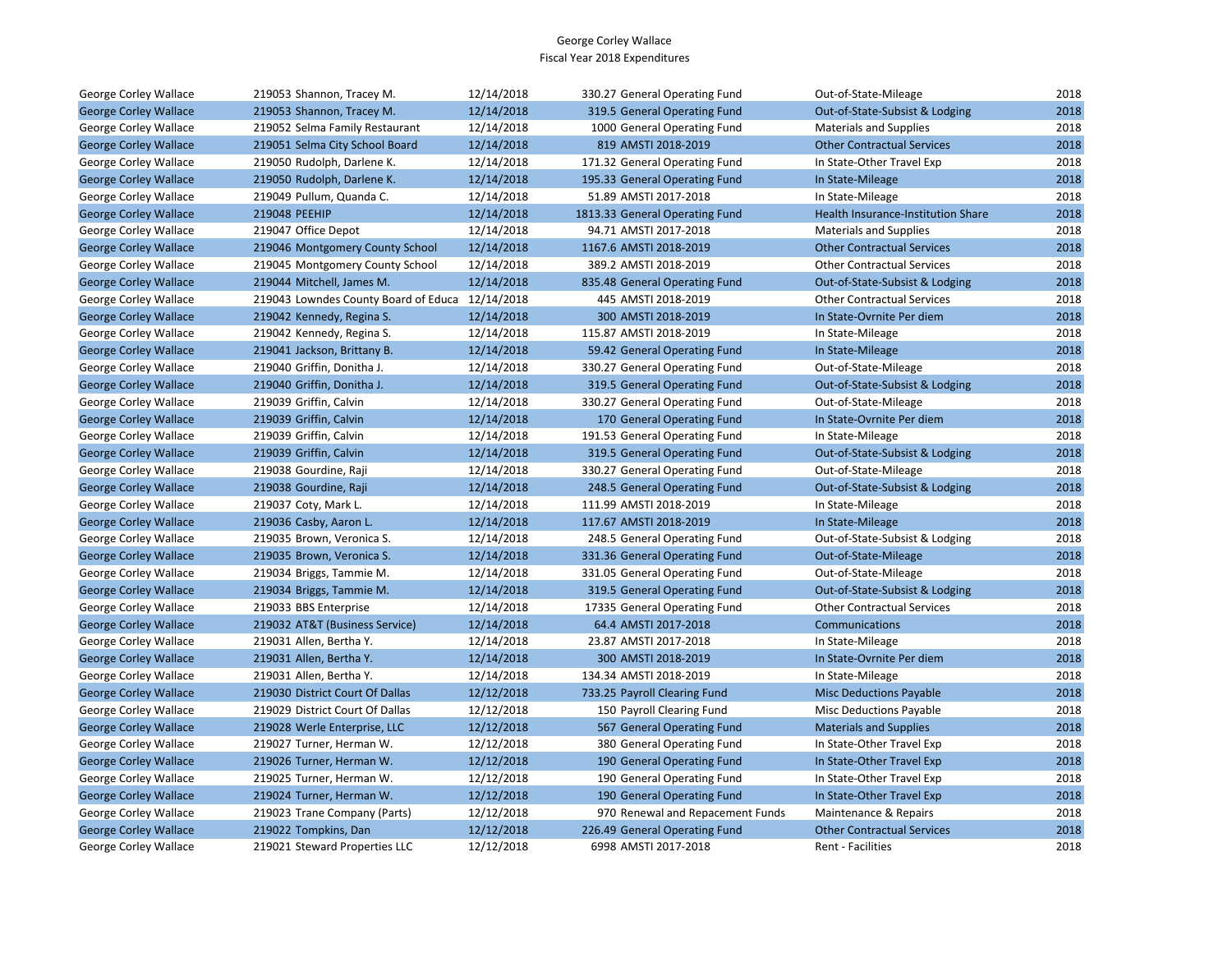| <b>George Corley Wallace</b> | 219020 Steele, Michael D.        | 12/12/2018 | 30 General Operating Fund        | <b>Other Contractual Services</b> | 2018 |
|------------------------------|----------------------------------|------------|----------------------------------|-----------------------------------|------|
| George Corley Wallace        | 219019 Smith, Jerry D.           | 12/12/2018 | 2000 General Operating Fund      | <b>Other Contractual Services</b> | 2018 |
| <b>George Corley Wallace</b> | 219018 Selma Water Works Board   | 12/12/2018 | 1808.71 General Operating Fund   | Water & Sewer                     | 2018 |
| George Corley Wallace        | 219017 Selma Electric Repair     | 12/12/2018 | 450 Renewal and Repacement Funds | Maintenance & Repairs             | 2018 |
| <b>George Corley Wallace</b> | 219016 Roper, Ethel B.           | 12/12/2018 | 572 General Operating Fund       | <b>Other Contractual Services</b> | 2018 |
| George Corley Wallace        | 219015 Pitney Bowes              | 12/12/2018 | 1025.98 General Operating Fund   | Postage                           | 2018 |
| <b>George Corley Wallace</b> | 219014 Perkins, Roderick         | 12/12/2018 | 593.56 General Operating Fund    | <b>Other Contractual Services</b> | 2018 |
| George Corley Wallace        | 219013 Office Depot              | 12/12/2018 | 286.06 AE Reg State 2018-2019    | <b>Materials and Supplies</b>     | 2018 |
| <b>George Corley Wallace</b> | 219013 Office Depot              | 12/12/2018 | 27.45 General Operating Fund     | <b>Materials and Supplies</b>     | 2018 |
| George Corley Wallace        | 219012 Mullins Building Products | 12/12/2018 | 349.25 General Operating Fund    | <b>Materials and Supplies</b>     | 2018 |
| <b>George Corley Wallace</b> | 219011 Motor Coach Industries    | 12/12/2018 | 639.82 General Operating Fund    | Maintenance & Repairs             | 2018 |
| George Corley Wallace        | 219010 Moore-Stewart             | 12/12/2018 | 125.79 General Operating Fund    | Maintenance & Repairs             | 2018 |
| <b>George Corley Wallace</b> | 219009 Just Blinds, Inc.         | 12/12/2018 | 3560.68 General Operating Fund   | Non-capitalized Equipment         | 2018 |
| George Corley Wallace        | 219008 Jordan, Judy Y.           | 12/12/2018 | 800 General Operating Fund       | <b>Other Contractual Services</b> | 2018 |
| <b>George Corley Wallace</b> | 219007 Johnson, Brandon M.       | 12/12/2018 | 833 General Operating Fund       | <b>Other Contractual Services</b> | 2018 |
| George Corley Wallace        | 219006 Jackson, Eric L.          | 12/12/2018 | 900 General Operating Fund       | <b>Other Contractual Services</b> | 2018 |
| <b>George Corley Wallace</b> | 219005 IDN-INC.                  | 12/12/2018 | 78.37 General Operating Fund     | <b>Materials and Supplies</b>     | 2018 |
| George Corley Wallace        | 219004 Hunter, Otto W.           | 12/12/2018 | 600 AMSTI 2017-2018              | <b>Other Contractual Services</b> | 2018 |
| <b>George Corley Wallace</b> | 219003 Guardian-Ipco Inc.        | 12/12/2018 | 550 General Operating Fund       | Service Contracts-Equipment       | 2018 |
| George Corley Wallace        | 219002 First Cahawba Bankcard    | 12/12/2018 | 366.93 General Operating Fund    | <b>Materials and Supplies</b>     | 2018 |
| <b>George Corley Wallace</b> | 219002 First Cahawba Bankcard    | 12/12/2018 | 2198.25 General Operating Fund   | Out-of-State-Subsist & Lodging    | 2018 |
| George Corley Wallace        | 219002 First Cahawba Bankcard    | 12/12/2018 | 644.1 General Operating Fund     | In State-Other Travel Exp         | 2018 |
| <b>George Corley Wallace</b> | 219002 First Cahawba Bankcard    | 12/12/2018 | 301.4 General Operating Fund     | <b>Other Contractual Services</b> | 2018 |
| George Corley Wallace        | 219002 First Cahawba Bankcard    | 12/12/2018 | 275 General Operating Fund       | In State-Registration             | 2018 |
| <b>George Corley Wallace</b> | 219002 First Cahawba Bankcard    | 12/12/2018 | 2017.94 Perkins 2018-2019        | Out-of-State-Subsist & Lodging    | 2018 |
| George Corley Wallace        | 219002 First Cahawba Bankcard    | 12/12/2018 | 756.96 General Operating Fund    | In State-Ovrnite Per diem         | 2018 |
| <b>George Corley Wallace</b> | 219001 Evans, Duane A.           | 12/12/2018 | 380 General Operating Fund       | In State-Other Travel Exp         | 2018 |
| George Corley Wallace        | 219000 Evans, Duane A.           | 12/12/2018 | 190 General Operating Fund       | In State-Other Travel Exp         | 2018 |
| <b>George Corley Wallace</b> | 218999 Evans, Duane A.           | 12/12/2018 | 190 General Operating Fund       | In State-Other Travel Exp         | 2018 |
| George Corley Wallace        | 218998 Dixon, Colleen R.         | 12/12/2018 | 59.41 General Operating Fund     | In State-Mileage                  | 2018 |
| <b>George Corley Wallace</b> | 218997 Dallas County Board Of Ed | 12/12/2018 | 296.25 AMSTI 2017-2018           | <b>Other Contractual Services</b> | 2018 |
| George Corley Wallace        | 218996 Cougar Chevron            | 12/12/2018 | 396.24 General Operating Fund    | Gasoline & Oil-Motor Vehicle      | 2018 |
| <b>George Corley Wallace</b> | 218995 Clay, Neokee              | 12/12/2018 | 825.9 General Operating Fund     | <b>Other Contractual Services</b> | 2018 |
| George Corley Wallace        | 218994 CDW Government, Inc       | 12/12/2018 | 5.07 General Operating Fund      | Technology-Non Capital            | 2018 |
| <b>George Corley Wallace</b> | 218994 CDW Government, Inc.      | 12/12/2018 | 11.97 General Operating Fund     | <b>Materials and Supplies</b>     | 2018 |
| George Corley Wallace        | 218993 Carquest                  | 12/12/2018 | 176.98 General Operating Fund    | Maintenance & Repairs             | 2018 |
| <b>George Corley Wallace</b> | 218992 Bell, Vickie D.           | 12/12/2018 | 59.71 General Operating Fund     | In State-Mileage                  | 2018 |
| George Corley Wallace        | 218991 Baker, Gianina R.         | 12/12/2018 | 1000 General Operating Fund      | <b>Other Contractual Services</b> | 2018 |
| <b>George Corley Wallace</b> | 218990 Anderson, Alvin           | 12/12/2018 | 299.52 General Operating Fund    | <b>Other Contractual Services</b> | 2018 |
| George Corley Wallace        | 218989 Alabama Power Company     | 12/12/2018 | 51630.85 General Operating Fund  | Electricity                       | 2018 |
| <b>George Corley Wallace</b> | 218988 Alabama Community College | 12/12/2018 | 175 AE Reg State 2018-2019       | In State-Registration             | 2018 |
| George Corley Wallace        | 218987 Airgas South, INC.        | 12/12/2018 | 515.75 General Operating Fund    | <b>Materials and Supplies</b>     | 2018 |
| <b>George Corley Wallace</b> | 218986 ACT                       | 12/12/2018 | 70 AE Reg Federal 2018-2019      | <b>Materials and Supplies</b>     | 2018 |
| George Corley Wallace        | 218985 Williams, Brian           | 12/7/2018  | 240 General Operating Fund       | <b>Other Contractual Services</b> | 2018 |
| <b>George Corley Wallace</b> | 218984 Water Way Distributing    | 12/7/2018  | 140.97 General Operating Fund    | <b>Materials and Supplies</b>     | 2018 |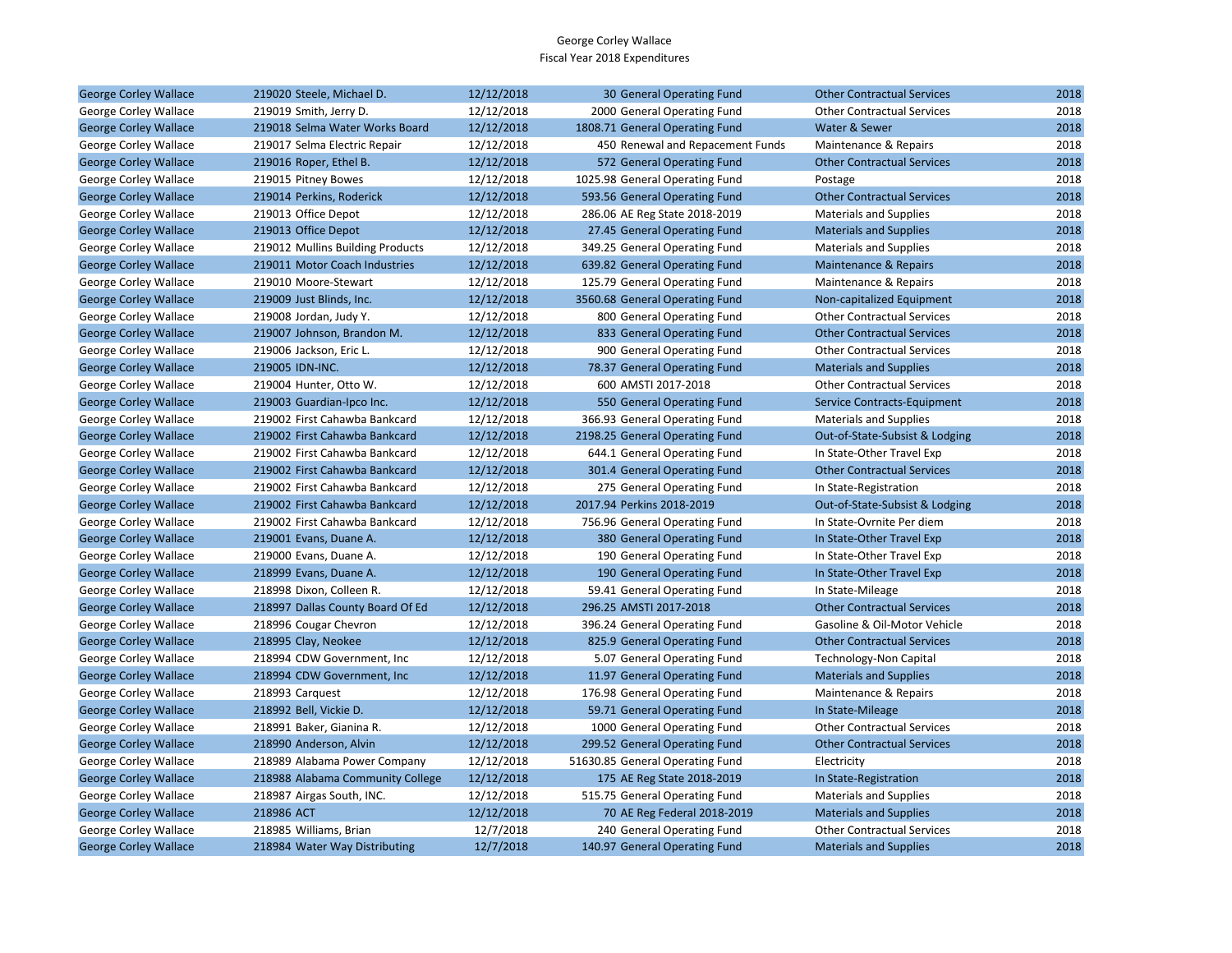| George Corley Wallace        | 218983 Walker, Roosevelt              | 12/7/2018 | 240 General Operating Fund     | <b>Other Contractual Services</b> | 2018 |
|------------------------------|---------------------------------------|-----------|--------------------------------|-----------------------------------|------|
| <b>George Corley Wallace</b> | 218982 Scott, Gracie E.               | 12/7/2018 | 240 General Operating Fund     | <b>Other Contractual Services</b> | 2018 |
| George Corley Wallace        | 218981 Reynolds, Jennifer             | 12/7/2018 | 297 General Operating Fund     | Out-of-State-Subsist & Lodging    | 2018 |
| <b>George Corley Wallace</b> | 218981 Reynolds, Jennifer             | 12/7/2018 | 234.33 General Operating Fund  | Out-of-State-Mileage              | 2018 |
| George Corley Wallace        | 218980 Purdie, James D.               | 12/7/2018 | 224.4 General Operating Fund   | <b>Other Contractual Services</b> | 2018 |
| <b>George Corley Wallace</b> | 218979 Paxen Publishing, LLC          | 12/7/2018 | 4523.35 AE Reg State 2018-2019 | <b>Materials and Supplies</b>     | 2018 |
| George Corley Wallace        | 218978 Neely, Charles                 | 12/7/2018 | 240 General Operating Fund     | <b>Other Contractual Services</b> | 2018 |
| <b>George Corley Wallace</b> | 218977 Kidd, Anessa L.                | 12/7/2018 | 297 General Operating Fund     | Out-of-State-Subsist & Lodging    | 2018 |
| George Corley Wallace        | 218977 Kidd, Anessa L.                | 12/7/2018 | 187.25 General Operating Fund  | Out-of-State-Mileage              | 2018 |
| <b>George Corley Wallace</b> | 218976 Jostens Inc                    | 12/7/2018 | 331.2 General Operating Fund   | <b>Materials and Supplies</b>     | 2018 |
| George Corley Wallace        | 218975 Jostens Inc                    | 12/7/2018 | 36.45 General Operating Fund   | <b>Materials and Supplies</b>     | 2018 |
| <b>George Corley Wallace</b> | 218974 Jefferson, Shelia L.           | 12/7/2018 | 58.1 General Operating Fund    | In State-Mileage                  | 2018 |
| George Corley Wallace        | 218973 First Cahawba Bankcard         | 12/7/2018 | 1039.06 General Operating Fund | <b>Materials and Supplies</b>     | 2018 |
| <b>George Corley Wallace</b> | 218972 Fathers of St. Edmund Southern | 12/7/2018 | 187.5 General Operating Fund   | <b>Materials and Supplies</b>     | 2018 |
| George Corley Wallace        | 218971 Bsn Sports                     | 12/7/2018 | 8081.44 General Operating Fund | <b>Materials and Supplies</b>     | 2018 |
| <b>George Corley Wallace</b> | 218970 Berney Office Solutions        | 12/7/2018 | 113.47 Talent Search 2017-2018 | Service Contracts-Equipment       | 2018 |
| George Corley Wallace        | 218969 Bennett, Robbyn V.             | 12/7/2018 | 200 General Operating Fund     | Memberships                       | 2018 |
| <b>George Corley Wallace</b> | 218969 Bennett, Robbyn V.             | 12/7/2018 | 191.53 General Operating Fund  | In State-Mileage                  | 2018 |
| George Corley Wallace        | 218969 Bennett, Robbyn V.             | 12/7/2018 | 270 General Operating Fund     | In State-Registration             | 2018 |
| <b>George Corley Wallace</b> | 218969 Bennett, Robbyn V.             | 12/7/2018 | 400 General Operating Fund     | In State-Ovrnite Per diem         | 2018 |
| George Corley Wallace        | 218968 Verizon Wireless               | 12/6/2018 | 120.03 General Operating Fund  | Communications                    | 2018 |
| <b>George Corley Wallace</b> | 218968 Verizon Wireless               | 12/6/2018 | 538.21 AMSTI 2017-2018         | Communications                    | 2018 |
| George Corley Wallace        | 218967 Selma Trophy Company           | 12/6/2018 | 30 General Operating Fund      | <b>Materials and Supplies</b>     | 2018 |
| <b>George Corley Wallace</b> | 218966 Office Depot                   | 12/6/2018 | 143.16 General Operating Fund  | <b>Materials and Supplies</b>     | 2018 |
| George Corley Wallace        | 218965 Kimbrough, Brandon O.          | 12/6/2018 | 300 General Operating Fund     | Other Legal Expenses              | 2018 |
| <b>George Corley Wallace</b> | 218964 Harris Security Systems        | 12/6/2018 | 300 General Operating Fund     | Service Contracts-Equipment       | 2018 |
| George Corley Wallace        | 218963 Cintas #231                    | 12/6/2018 | 209.01 General Operating Fund  | <b>Other Contractual Services</b> | 2018 |
| <b>George Corley Wallace</b> | 218962 Berney Office Solutions        | 12/6/2018 | 208.8 General Operating Fund   | Service Contracts-Equipment       | 2018 |
| George Corley Wallace        | 218962 Berney Office Solutions        | 12/6/2018 | 3069.24 General Operating Fund | <b>Other Contractual Services</b> | 2018 |
| <b>George Corley Wallace</b> | 218961 Verified Credentials A/R       | 12/5/2018 | 17.4 General Operating Fund    | <b>Other Contractual Services</b> | 2018 |
| George Corley Wallace        | 218960 U.S. Bank Equipment Finance    | 12/5/2018 | 5670.87 General Operating Fund | <b>Operating Lease Payments</b>   | 2018 |
| <b>George Corley Wallace</b> | 218959 U.S. Bank Equipment Finance    | 12/5/2018 | 224.99 AE Reg State 2018-2019  | Rent - Equipment                  | 2018 |
| George Corley Wallace        | 218958 Rountree Electric Supply       | 12/5/2018 | 252.48 General Operating Fund  | <b>Materials and Supplies</b>     | 2018 |
| <b>George Corley Wallace</b> | 218957 Purdie, Christy D.             | 12/5/2018 | 297 General Operating Fund     | Out-of-State-Subsist & Lodging    | 2018 |
| George Corley Wallace        | 218957 Purdie, Christy D.             | 12/5/2018 | 189.66 General Operating Fund  | Out-of-State-Mileage              | 2018 |
| <b>George Corley Wallace</b> | 218956 Mauldin, Reginald O.           | 12/5/2018 | 170 General Operating Fund     | In State-Ovrnite Per diem         | 2018 |
| George Corley Wallace        | 218955 Jackson, Teresa A.             | 12/5/2018 | 97.5 General Operating Fund    | <b>Other Contractual Services</b> | 2018 |
| <b>George Corley Wallace</b> | 218954 Jackson, Brandy R.             | 12/5/2018 | 97.5 General Operating Fund    | <b>Other Contractual Services</b> | 2018 |
| George Corley Wallace        | 218953 Indigo Fluids, Inc.            | 12/5/2018 | 115.9 General Operating Fund   | <b>Materials and Supplies</b>     | 2018 |
| <b>George Corley Wallace</b> | 218952 Hesi Distribution Ctr          | 12/5/2018 | 4078.13 General Operating Fund | <b>Testing Expense</b>            | 2018 |
| George Corley Wallace        | 218951 Gourdine, Jimmetta             | 12/5/2018 | 157.5 General Operating Fund   | <b>Other Contractual Services</b> | 2018 |
| <b>George Corley Wallace</b> | 218950 Galls, LLC                     | 12/5/2018 | 586.13 General Operating Fund  | <b>Materials and Supplies</b>     | 2018 |
| George Corley Wallace        | 218949 Fuller Building Company        | 12/5/2018 | 74.23 General Operating Fund   | <b>Materials and Supplies</b>     | 2018 |
| <b>George Corley Wallace</b> | 218948 Evans, Naopi L.                | 12/5/2018 | 170 General Operating Fund     | In State-Ovrnite Per diem         | 2018 |
| George Corley Wallace        | 218947 Cintas #231                    | 12/5/2018 | 297.21 General Operating Fund  | <b>Other Contractual Services</b> | 2018 |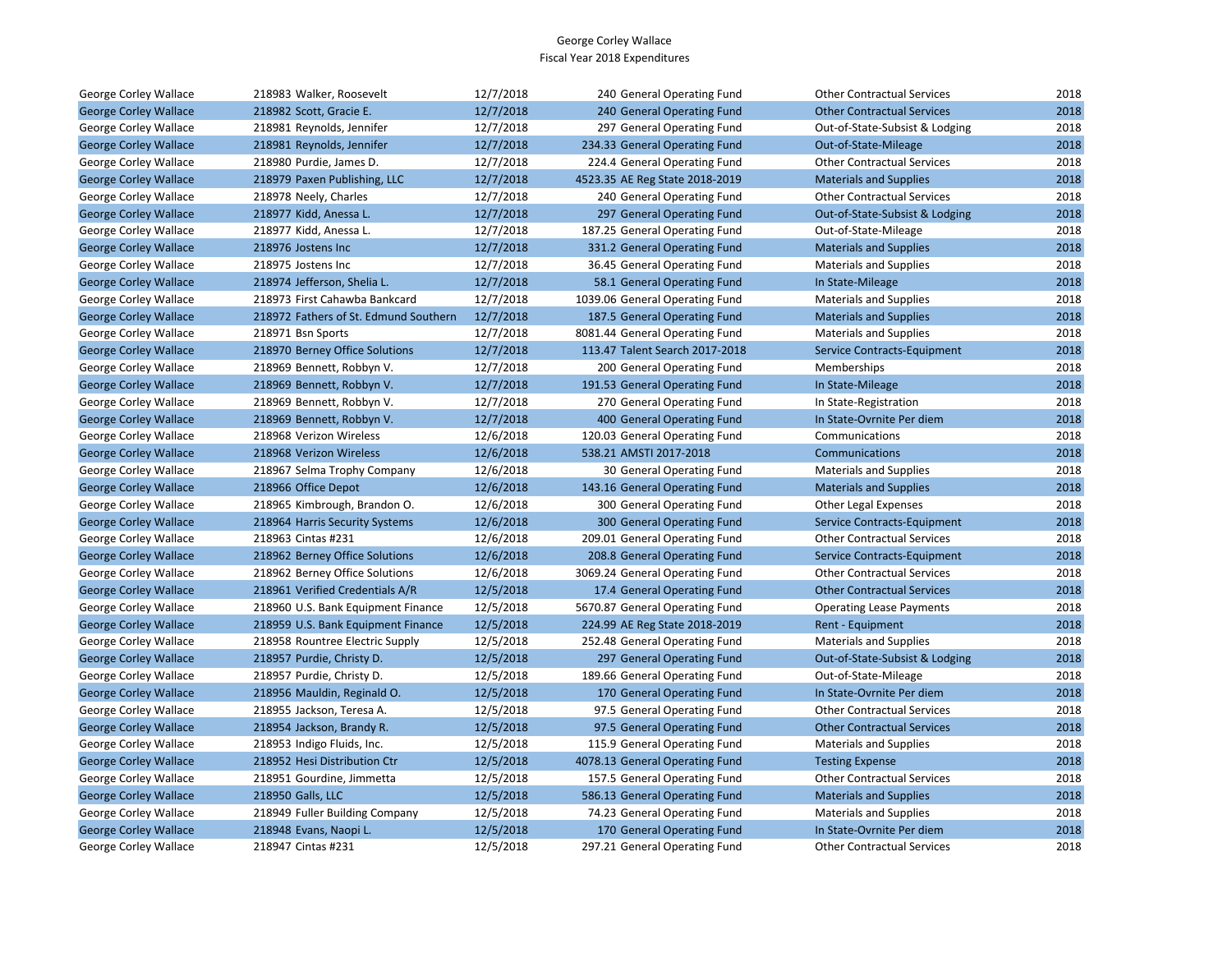| <b>George Corley Wallace</b> | 218946 Central Paper Co, Inc          | 12/5/2018  | 110.85 General Operating Fund   | <b>Materials and Supplies</b>       | 2018 |
|------------------------------|---------------------------------------|------------|---------------------------------|-------------------------------------|------|
| George Corley Wallace        | 218945 Central Paper Co, Inc          | 12/5/2018  | 92.5 General Operating Fund     | <b>Materials and Supplies</b>       | 2018 |
| <b>George Corley Wallace</b> | 218944 CDW Government, Inc.           | 12/5/2018  | 2524.55 General Operating Fund  | <b>Technology-Non Capital</b>       | 2018 |
| George Corley Wallace        | 218944 CDW Government, Inc            | 12/5/2018  | 6172.59 General Operating Fund  | <b>Materials and Supplies</b>       | 2018 |
| <b>George Corley Wallace</b> | 218943 Carquest                       | 12/5/2018  | 161.5 General Operating Fund    | Maintenance & Repairs               | 2018 |
| George Corley Wallace        | 218942 Bsn Sports                     | 12/5/2018  | 10600.54 General Operating Fund | <b>Materials and Supplies</b>       | 2018 |
| <b>George Corley Wallace</b> | 218941 Asta Membership                | 12/5/2018  | 60 AMSTI 2017-2018              | In State-Registration               | 2018 |
| George Corley Wallace        | 218920 Wal Mart                       | 12/4/2018  | 31.84 General Operating Fund    | <b>Materials and Supplies</b>       | 2018 |
| <b>George Corley Wallace</b> | 218919 Verizon Wireless               | 12/4/2018  | 86.42 General Operating Fund    | Communications                      | 2018 |
| George Corley Wallace        | 218918 Spire Alabama Inc.             | 12/4/2018  | 6637.85 General Operating Fund  | Gas & Heating Fuel                  | 2018 |
| <b>George Corley Wallace</b> | 218917 Mitinet Inc                    | 12/4/2018  | 329 General Operating Fund      | <b>Technology-Non Capital</b>       | 2018 |
| George Corley Wallace        | 218916 Hesi Distribution Ctr          | 12/4/2018  | 4111.91 General Operating Fund  | <b>Testing Expense</b>              | 2018 |
| <b>George Corley Wallace</b> | 218915 Grainger Tools                 | 12/4/2018  | 37.84 General Operating Fund    | <b>Materials and Supplies</b>       | 2018 |
| George Corley Wallace        | 218914 Ellucian Company L.P.          | 12/4/2018  | 16521 General Operating Fund    | Technology-Non Capital              | 2018 |
| <b>George Corley Wallace</b> | 218913 EBSCO Subscription Service     | 12/4/2018  | 2690.08 General Operating Fund  | Subscriptions                       | 2018 |
| George Corley Wallace        | 218912 CDW Government, Inc.           | 12/4/2018  | 2134.46 General Operating Fund  | Technology-Non Capital              | 2018 |
| <b>George Corley Wallace</b> | 218912 CDW Government, Inc.           | 12/4/2018  | 5041.85 General Operating Fund  | <b>Materials and Supplies</b>       | 2018 |
| George Corley Wallace        | 218911 AT&T Alabama                   | 12/4/2018  | 126.57 General Operating Fund   | Communications                      | 2018 |
| <b>George Corley Wallace</b> | 218910 Asta Membership                | 12/4/2018  | 405 AMSTI 2017-2018             | Communications                      | 2018 |
| George Corley Wallace        | 218909 Alabama Two-Year College Libra | 12/4/2018  | 100 General Operating Fund      | Memberships                         | 2018 |
| <b>George Corley Wallace</b> | 218908 Alabama Power Company          | 12/4/2018  | 25.85 General Operating Fund    | Electricity                         | 2018 |
| George Corley Wallace        | 218907 Alabama Power Company          | 12/4/2018  | 2738.89 General Operating Fund  | Electricity                         | 2018 |
| <b>George Corley Wallace</b> | 218906 Airgas South, INC.             | 12/4/2018  | 935.6 General Operating Fund    | <b>Materials and Supplies</b>       | 2018 |
| George Corley Wallace        | 218905 AIDT                           | 12/4/2018  | 30 Perkins 2018-2019            | In State-Registration               | 2018 |
| <b>George Corley Wallace</b> | 218904 ACCSHRMA                       | 12/4/2018  | 100 General Operating Fund      | In State-Registration               | 2018 |
| George Corley Wallace        | 218903 Wccs Selma Foundation          | 11/30/2018 | 498.63 Payroll Clearing Fund    | Misc Deductions Payable             | 2018 |
| <b>George Corley Wallace</b> | 218902 Wallace Communtiy College      | 11/30/2018 | 81 Payroll Clearing Fund        | <b>Misc Deductions Payable</b>      | 2018 |
| George Corley Wallace        | 218901 Variable Annuity Life Ins      | 11/30/2018 | 1500 Payroll Clearing Fund      | <b>Misc Deductions Payable</b>      | 2018 |
| <b>George Corley Wallace</b> | 218900 Unum                           | 11/30/2018 | 12.95 Payroll Clearing Fund     | <b>Misc Deductions Payable</b>      | 2018 |
| George Corley Wallace        | 218899 United Way Of Selma & Dal      | 11/30/2018 | 154 Payroll Clearing Fund       | Misc Deductions Payable             | 2018 |
| <b>George Corley Wallace</b> | 218898 Teacher'S Retirement Syst      | 11/30/2018 | 131251.98 Payroll Clearing Fund | Alabama Teachers Retirement Payable | 2018 |
| George Corley Wallace        | 218897 St. of AL. Child Support       | 11/30/2018 | 981 Payroll Clearing Fund       | <b>Misc Deductions Payable</b>      | 2018 |
| <b>George Corley Wallace</b> | 218896 Rsa-1 (Peiraf)                 | 11/30/2018 | 6156 Payroll Clearing Fund      | <b>Misc Deductions Payable</b>      | 2018 |
| George Corley Wallace        | 218895 Reding, Curtis C.              | 11/30/2018 | 2969 Payroll Clearing Fund      | Misc Deductions Payable             | 2018 |
| <b>George Corley Wallace</b> | 218894 PEEHIP                         | 11/30/2018 | 133392.54 Payroll Clearing Fund | <b>PEEHIP Payable</b>               | 2018 |
| George Corley Wallace        | 218893 New York Life & Annuity        | 11/30/2018 | 4193.76 Payroll Clearing Fund   | Misc Deductions Payable             | 2018 |
| <b>George Corley Wallace</b> | 218892 Liberty National Life Ins      | 11/30/2018 | 404.33 Payroll Clearing Fund    | <b>Misc Deductions Payable</b>      | 2018 |
| George Corley Wallace        | 218891 Great-West Retirement Ser      | 11/30/2018 | 50 Payroll Clearing Fund        | <b>Misc Deductions Payable</b>      | 2018 |
| <b>George Corley Wallace</b> | 218890 Educator Benefits Corp.        | 11/30/2018 | 795.72 Payroll Clearing Fund    | <b>Misc Deductions Payable</b>      | 2018 |
| George Corley Wallace        | 218889 District Court Of Dallas       | 11/30/2018 | 883.25 Payroll Clearing Fund    | Misc Deductions Payable             | 2018 |
| <b>George Corley Wallace</b> | 218888 Colonial Life Insurance C      | 11/30/2018 | 2553.85 Payroll Clearing Fund   | <b>Misc Deductions Payable</b>      | 2018 |
| George Corley Wallace        | 218887 Allstate                       | 11/30/2018 | 464.77 Payroll Clearing Fund    | <b>Misc Deductions Payable</b>      | 2018 |
| <b>George Corley Wallace</b> | 218886 Alabama Dept. Of Revenue       | 11/30/2018 | 421 Payroll Clearing Fund       | <b>Misc Deductions Payable</b>      | 2018 |
| George Corley Wallace        | 218885 Aflac                          | 11/30/2018 | 3701.78 Payroll Clearing Fund   | <b>Misc Deductions Payable</b>      | 2018 |
| <b>George Corley Wallace</b> | 218884 White, Tara Y.                 | 11/29/2018 | 182.59 General Operating Fund   | In State-Mileage                    | 2018 |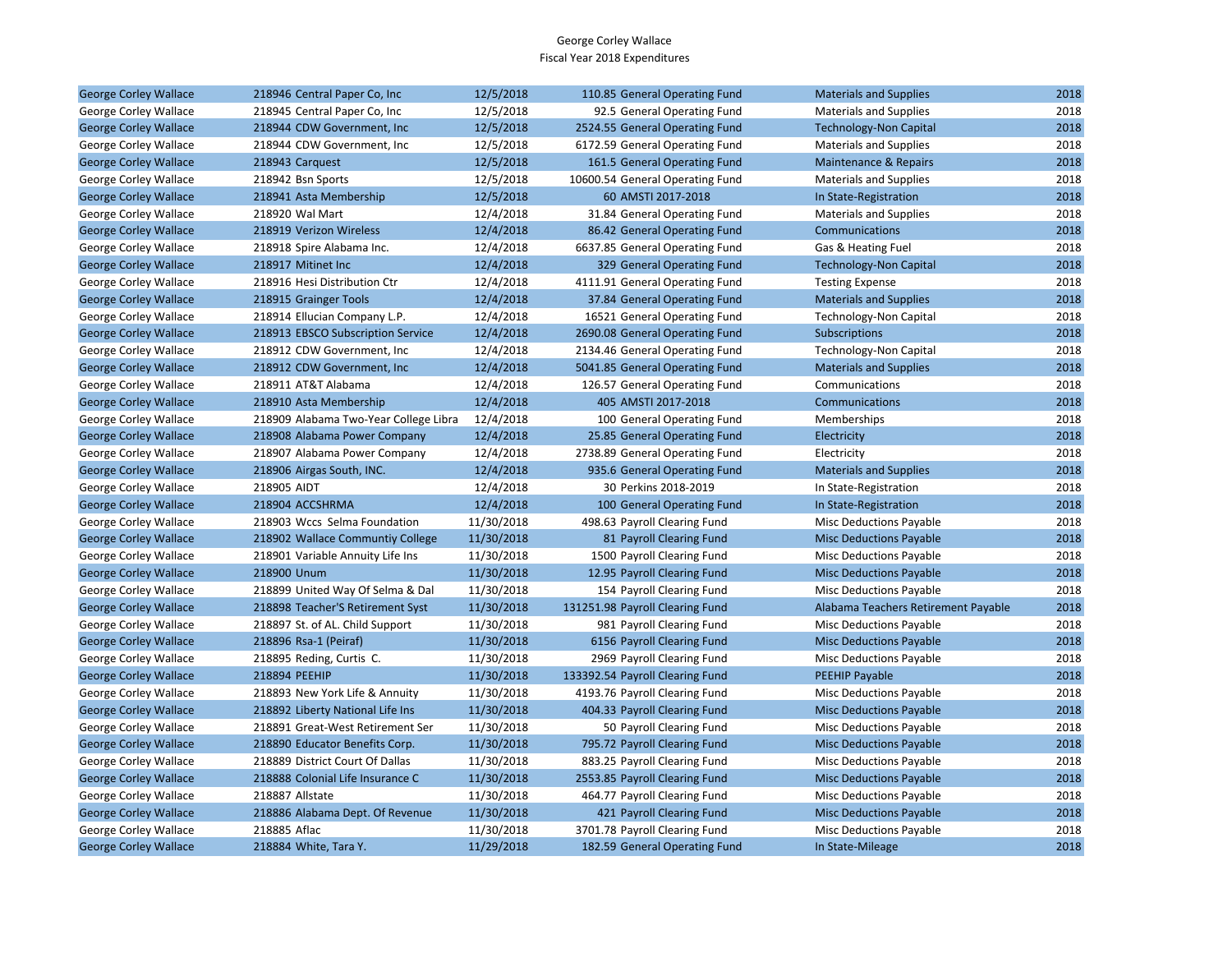| George Corley Wallace        | 218884 White, Tara Y.                          | 11/29/2018 | 184 General Operating Fund     | In State-Other Travel Exp         | 2018 |
|------------------------------|------------------------------------------------|------------|--------------------------------|-----------------------------------|------|
| <b>George Corley Wallace</b> | 218883 Walker, Shermanita                      | 11/29/2018 | 600 AMSTI 2017-2018            | In State-Ovrnite Per diem         | 2018 |
| George Corley Wallace        | 218883 Walker, Shermanita                      | 11/29/2018 | 284.33 AMSTI 2017-2018         | In State-Mileage                  | 2018 |
| <b>George Corley Wallace</b> | 218882 Wal Mart                                | 11/29/2018 | 685.02 General Operating Fund  | <b>Materials and Supplies</b>     | 2018 |
| George Corley Wallace        | 218881 Tubbs - Turner, Jocelyn J.              | 11/29/2018 | 300 AMSTI 2017-2018            | In State-Ovrnite Per diem         | 2018 |
| <b>George Corley Wallace</b> | 218881 Tubbs - Turner, Jocelyn J.              | 11/29/2018 | 139.41 AMSTI 2017-2018         | In State-Mileage                  | 2018 |
| George Corley Wallace        | 218880 The Solutions Team                      | 11/29/2018 | 379 General Operating Fund     | <b>Technology-Non Capital</b>     | 2018 |
| <b>George Corley Wallace</b> | 218879 Teklinks, Inc.                          | 11/29/2018 | 1975 General Operating Fund    | <b>Technology-Non Capital</b>     | 2018 |
| George Corley Wallace        | 218878 Strickland Companies                    | 11/29/2018 | 1593.94 General Operating Fund | <b>Materials and Supplies</b>     | 2018 |
| <b>George Corley Wallace</b> | 218877 Spicer, Chandra                         | 11/29/2018 | 170 AMSTI 2017-2018            | In State-Ovrnite Per diem         | 2018 |
| George Corley Wallace        | 218877 Spicer, Chandra                         | 11/29/2018 | 133.85 AMSTI 2017-2018         | In State-Mileage                  | 2018 |
| <b>George Corley Wallace</b> | 218876 Shred-It Usa, Inc.                      | 11/29/2018 | 241.56 General Operating Fund  | <b>Other Contractual Services</b> | 2018 |
| George Corley Wallace        | 218875 Pettway, Clarence J.                    | 11/29/2018 | 300 AMSTI 2017-2018            | In State-Ovrnite Per diem         | 2018 |
| <b>George Corley Wallace</b> | 218875 Pettway, Clarence J.                    | 11/29/2018 | 174.6 AMSTI 2017-2018          | In State-Mileage                  | 2018 |
| George Corley Wallace        | 218874 Kennedy, Regina S.                      | 11/29/2018 | 386.76 AMSTI 2017-2018         | In State-Mileage                  | 2018 |
| <b>George Corley Wallace</b> | 218873 Jones Interstate Tire                   | 11/29/2018 | 334.18 General Operating Fund  | <b>Maintenance &amp; Repairs</b>  | 2018 |
| George Corley Wallace        | 218872 Inge, Deandres G.                       | 11/29/2018 | 444.28 AMSTI 2017-2018         | In State-Mileage                  | 2018 |
| <b>George Corley Wallace</b> | 218871 Fuller Building Company                 | 11/29/2018 | 84.03 General Operating Fund   | <b>Materials and Supplies</b>     | 2018 |
| George Corley Wallace        | 218870 EyeRide                                 | 11/29/2018 | 1068 General Operating Fund    | <b>Materials and Supplies</b>     | 2018 |
| <b>George Corley Wallace</b> | 218869 Evans, Duane A.                         | 11/29/2018 | 190 General Operating Fund     | In State-Other Travel Exp         | 2018 |
| George Corley Wallace        | 218868 Evans, Duane A.                         | 11/29/2018 | 190 General Operating Fund     | In State-Other Travel Exp         | 2018 |
| <b>George Corley Wallace</b> | 218867 Douglas Food Stores, Inc.               | 11/29/2018 | 3018.27 General Operating Fund | Non-capitalized Equipment         | 2018 |
| George Corley Wallace        | 218866 Dish Network                            | 11/29/2018 | 106.01 General Operating Fund  | <b>Other Contractual Services</b> | 2018 |
| <b>George Corley Wallace</b> | 218865 Coty, Mark L.                           | 11/29/2018 | 140.07 AMSTI 2017-2018         | In State-Mileage                  | 2018 |
| George Corley Wallace        | 218864 CDW Government, Inc                     | 11/29/2018 | 18.75 General Operating Fund   | <b>Materials and Supplies</b>     | 2018 |
| <b>George Corley Wallace</b> | 218863 Casby, Aaron L.                         | 11/29/2018 | 169.88 AMSTI 2017-2018         | In State-Mileage                  | 2018 |
| George Corley Wallace        | 218862 Briggs, Tammie M.                       | 11/29/2018 | 195.17 General Operating Fund  | In State-Mileage                  | 2018 |
| <b>George Corley Wallace</b> | 218862 Briggs, Tammie M.                       | 11/29/2018 | 72 General Operating Fund      | In State-Other Travel Exp         | 2018 |
| George Corley Wallace        | 218862 Briggs, Tammie M.                       | 11/29/2018 | 119.16 General Operating Fund  | Accounts Receivable Misc          | 2018 |
| <b>George Corley Wallace</b> | 218861 Brainfuse, Inc.                         | 11/29/2018 | 15600 General Operating Fund   | <b>Technology-Non Capital</b>     | 2018 |
| George Corley Wallace        | 218860 Allen, Bertha Y.                        | 11/29/2018 | 50.74 AMSTI 2017-2018          | In State-Mileage                  | 2018 |
| <b>George Corley Wallace</b> | 218859 Alabama Automotive Manufactu 11/29/2018 |            | 50 General Operating Fund      | In State-Registration             | 2018 |
| George Corley Wallace        | 218858 Airgas South, INC.                      | 11/29/2018 | 968.55 General Operating Fund  | <b>Materials and Supplies</b>     | 2018 |
| <b>George Corley Wallace</b> | 218857 ACCSHRMA                                | 11/29/2018 | 250 General Operating Fund     | <b>Memberships</b>                | 2018 |
| George Corley Wallace        | 900027041 Sturdivant Anthony Dewayne           | 11/28/2018 | 765.44 PAYROLL                 | PAYROLL                           | 2018 |
| <b>George Corley Wallace</b> | 900027040 Wilson Walter O                      | 11/28/2018 | 913 PAYROLL                    | <b>PAYROLL</b>                    | 2018 |
| George Corley Wallace        | 900027039 Williams Norman Alana Nickole        | 11/28/2018 | 220 PAYROLL                    | PAYROLL                           | 2018 |
| <b>George Corley Wallace</b> | 900027038 Watts Renae                          | 11/28/2018 | 820.48 PAYROLL                 | <b>PAYROLL</b>                    | 2018 |
| George Corley Wallace        | 900027037 Walton Willie J                      | 11/28/2018 | 533.5 PAYROLL                  | PAYROLL                           | 2018 |
| <b>George Corley Wallace</b> | 900027036 Smith Marzell Lee                    | 11/28/2018 | 2090 PAYROLL                   | <b>PAYROLL</b>                    | 2018 |
| George Corley Wallace        | 900027035 Perry Ernestine D                    | 11/28/2018 | 1268.96 PAYROLL                | PAYROLL                           | 2018 |
| <b>George Corley Wallace</b> | 900027034 Pearson Sharde D                     | 11/28/2018 | 837.12 PAYROLL                 | <b>PAYROLL</b>                    | 2018 |
| George Corley Wallace        | 900027033 Nettles Wesbert                      | 11/28/2018 | 707.2 PAYROLL                  | PAYROLL                           | 2018 |
| <b>George Corley Wallace</b> | 900027032 Martin James Andrew                  | 11/28/2018 | 1826 PAYROLL                   | <b>PAYROLL</b>                    | 2018 |
| George Corley Wallace        | 900027031 Jones Edkenjunta                     | 11/28/2018 | 1166 PAYROLL                   | <b>PAYROLL</b>                    | 2018 |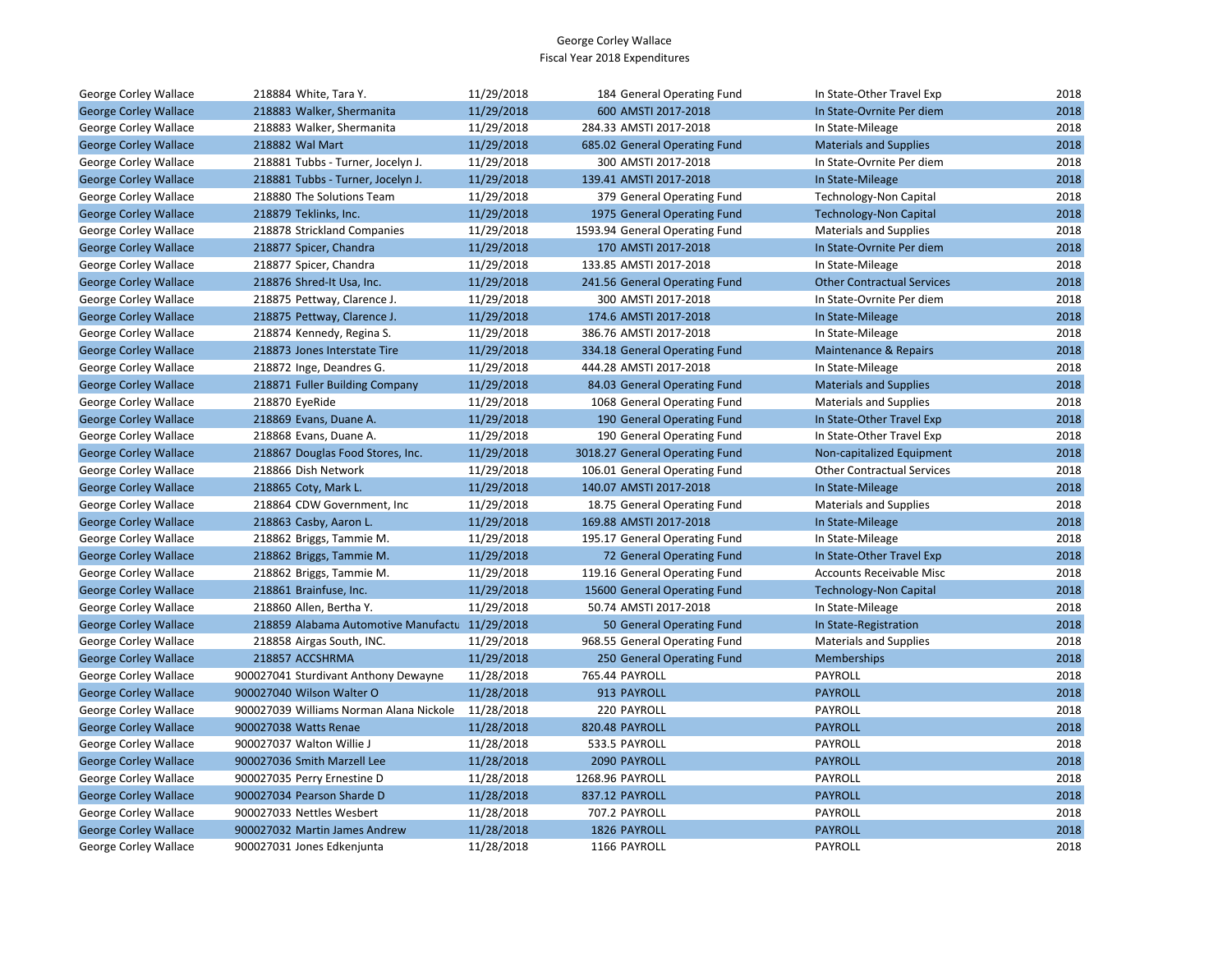| <b>George Corley Wallace</b> | 900027030 Harris Ledonna Sharnaye     | 11/28/2018 | 748.8 PAYROLL         | <b>PAYROLL</b> | 2018 |
|------------------------------|---------------------------------------|------------|-----------------------|----------------|------|
| George Corley Wallace        | 900027029 Goings Michael Dewayne      | 11/28/2018 | 1584 PAYROLL          | PAYROLL        | 2018 |
| <b>George Corley Wallace</b> | 900027028 Givan Broderick F           | 11/28/2018 | 506 PAYROLL           | <b>PAYROLL</b> | 2018 |
| George Corley Wallace        | 900027027 Calhoun Willie              | 11/28/2018 | 1122 PAYROLL          | PAYROLL        | 2018 |
| <b>George Corley Wallace</b> | 900027026 Brown Christopher B         | 11/28/2018 | <b>734.24 PAYROLL</b> | <b>PAYROLL</b> | 2018 |
| George Corley Wallace        | 900027025 Blanks Ray Soloman          | 11/28/2018 | 858 PAYROLL           | PAYROLL        | 2018 |
| <b>George Corley Wallace</b> | 900027024 Barron Gerald Antoine       | 11/28/2018 | 823.68 PAYROLL        | <b>PAYROLL</b> | 2018 |
| George Corley Wallace        | 900027023 Miree Eddrionna J           | 11/28/2018 | 497.64 PAYROLL        | PAYROLL        | 2018 |
| <b>George Corley Wallace</b> | 900027022 Woodson Alexus S            | 11/28/2018 | 456.17 PAYROLL        | <b>PAYROLL</b> | 2018 |
| George Corley Wallace        | 900027021 Watts Shameerica Maurichele | 11/28/2018 | 497.64 PAYROLL        | PAYROLL        | 2018 |
| <b>George Corley Wallace</b> | 900027020 Thomas Kianna Renee         | 11/28/2018 | 448.63 PAYROLL        | <b>PAYROLL</b> | 2018 |
| George Corley Wallace        | 900027019 Thomas Joshua L             | 11/28/2018 | 90.48 PAYROLL         | PAYROLL        | 2018 |
| <b>George Corley Wallace</b> | 900027018 Smitherman Jaliah Nicole    | 11/28/2018 | 220.55 PAYROLL        | <b>PAYROLL</b> | 2018 |
| George Corley Wallace        | 900027017 Smith Miata J.              | 11/28/2018 | 497.64 PAYROLL        | PAYROLL        | 2018 |
| <b>George Corley Wallace</b> | 900027016 Sanders Rondarius J         | 11/28/2018 | 497.64 PAYROLL        | <b>PAYROLL</b> | 2018 |
| George Corley Wallace        | 900027015 Pratt Brittany M            | 11/28/2018 | 603.2 PAYROLL         | PAYROLL        | 2018 |
| <b>George Corley Wallace</b> | 900027014 Bellamy Kaffeein            | 11/28/2018 | 497.64 PAYROLL        | <b>PAYROLL</b> | 2018 |
| George Corley Wallace        | 900027013 Hill Kyonterrial Javontae   | 11/28/2018 | 497.64 PAYROLL        | PAYROLL        | 2018 |
| <b>George Corley Wallace</b> | 900027012 Hardy Lorene                | 11/28/2018 | 497.64 PAYROLL        | <b>PAYROLL</b> | 2018 |
| George Corley Wallace        | 900027011 Effinger Jelicia Lashae     | 11/28/2018 | 135.72 PAYROLL        | PAYROLL        | 2018 |
| <b>George Corley Wallace</b> | 900027010 Davis Diane                 | 11/28/2018 | 748.8 PAYROLL         | <b>PAYROLL</b> | 2018 |
| George Corley Wallace        | 900027009 Curtis Destinee A N         | 11/28/2018 | 135.72 PAYROLL        | PAYROLL        | 2018 |
| <b>George Corley Wallace</b> | 900027008 Coleman La'Donnis Achillies | 11/28/2018 | 497.64 PAYROLL        | <b>PAYROLL</b> | 2018 |
| George Corley Wallace        | 900027007 Cole Shawn Nicholas         | 11/28/2018 | 497.64 PAYROLL        | PAYROLL        | 2018 |
| <b>George Corley Wallace</b> | 900027006 Callens Sy'Queria Tim'One   | 11/28/2018 | 497.64 PAYROLL        | <b>PAYROLL</b> | 2018 |
| George Corley Wallace        | 900027005 Bonner Tyala Ke'Anna        | 11/28/2018 | 497.64 PAYROLL        | PAYROLL        | 2018 |
| <b>George Corley Wallace</b> | 900027004 Bonner Tayla Ke'Arra        | 11/28/2018 | 497.64 PAYROLL        | <b>PAYROLL</b> | 2018 |
| George Corley Wallace        | 900027003 Barley Audreyiona La'shae   | 11/28/2018 | 603.2 PAYROLL         | PAYROLL        | 2018 |
| <b>George Corley Wallace</b> | 900027002 Baker Jamesha Tyshan        | 11/28/2018 | 497.64 PAYROLL        | <b>PAYROLL</b> | 2018 |
| George Corley Wallace        | 900027001 Acoff Mary Ruth             | 11/28/2018 | 324.22 PAYROLL        | PAYROLL        | 2018 |
| <b>George Corley Wallace</b> | 900027000 Blake Lyric Quanta          | 11/28/2018 | 618.28 PAYROLL        | <b>PAYROLL</b> | 2018 |
| George Corley Wallace        | 900026999 Williams Elsie B.           | 11/28/2018 | 1385.27 PAYROLL       | PAYROLL        | 2018 |
| <b>George Corley Wallace</b> | 900026998 Jackson Sherry Jamill       | 11/28/2018 | 1638.75 PAYROLL       | <b>PAYROLL</b> | 2018 |
| George Corley Wallace        | 900026997 Dozier Bruce Otis           | 11/28/2018 | 1498.72 PAYROLL       | PAYROLL        | 2018 |
| <b>George Corley Wallace</b> | 900026996 Milligan Melissa Hollis     | 11/28/2018 | 1342.41 PAYROLL       | <b>PAYROLL</b> | 2018 |
| George Corley Wallace        | 900026995 Woodruff Kent H             | 11/28/2018 | 334.44 PAYROLL        | PAYROLL        | 2018 |
| <b>George Corley Wallace</b> | 900026994 Williams Annie Montgomery   | 11/28/2018 | 1722.24 PAYROLL       | <b>PAYROLL</b> | 2018 |
| George Corley Wallace        | 900026993 Walker Mattie Mae           | 11/28/2018 | 1337.76 PAYROLL       | PAYROLL        | 2018 |
| <b>George Corley Wallace</b> | 900026992 Thomas Latasha Bell         | 11/28/2018 | 983.84 PAYROLL        | <b>PAYROLL</b> | 2018 |
| George Corley Wallace        | 900026991 Morrow Queen Agee           | 11/28/2018 | 1138.03 PAYROLL       | PAYROLL        | 2018 |
| <b>George Corley Wallace</b> | 900026990 Marshall Annie Lee          | 11/28/2018 | 1059.06 PAYROLL       | <b>PAYROLL</b> | 2018 |
| George Corley Wallace        | 900026989 Lenoir Suzanne McCraw       | 11/28/2018 | 232.25 PAYROLL        | PAYROLL        | 2018 |
| <b>George Corley Wallace</b> | 900026988 Hobbs Elois                 | 11/28/2018 | 501.66 PAYROLL        | <b>PAYROLL</b> | 2018 |
| George Corley Wallace        | 900026987 Compton Judy B              | 11/28/2018 | 390.18 PAYROLL        | PAYROLL        | 2018 |
| <b>George Corley Wallace</b> | 900026986 Alsobrook Kay Goodwin       | 11/28/2018 | 1412.09 PAYROLL       | <b>PAYROLL</b> | 2018 |
|                              |                                       |            |                       |                |      |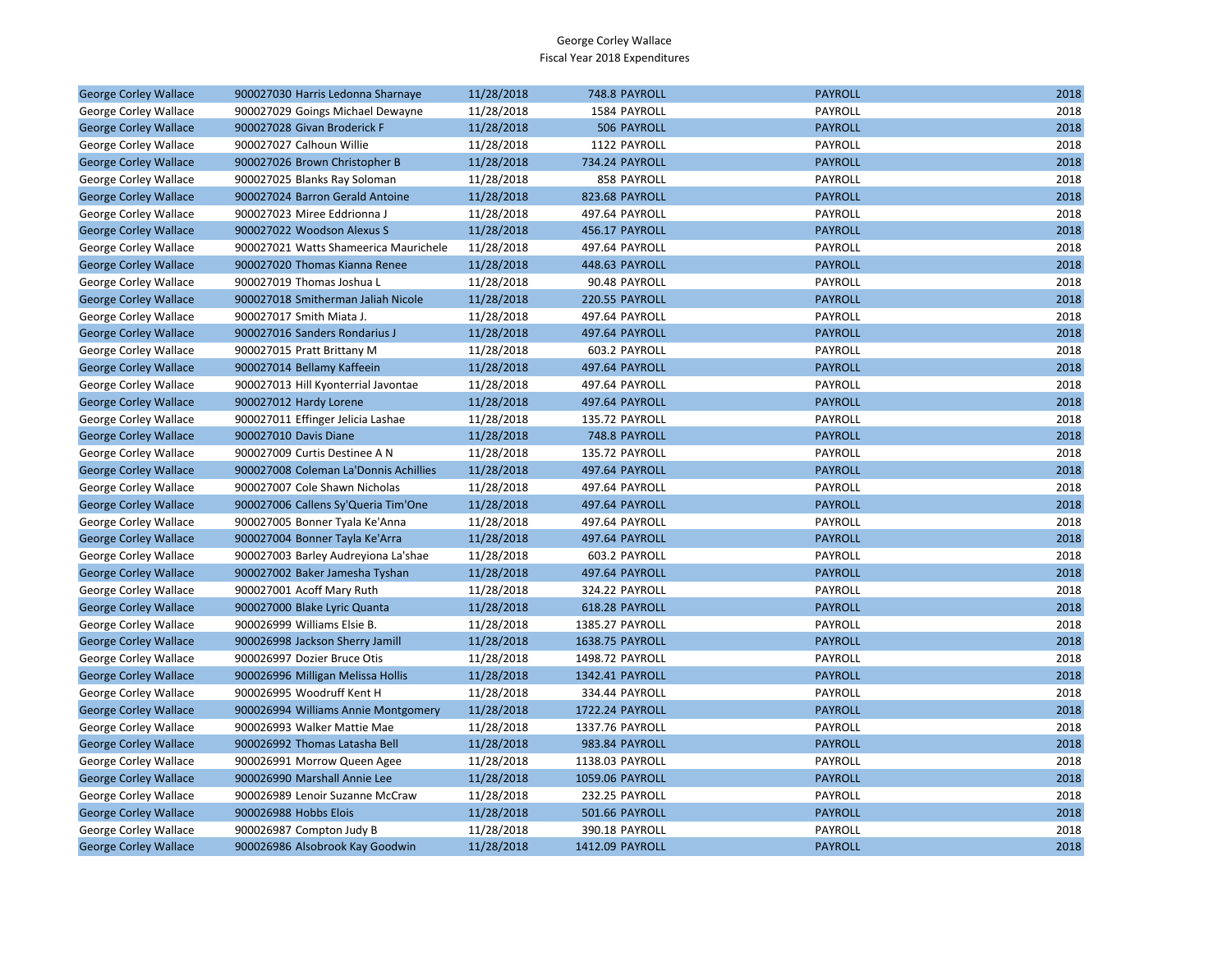| George Corley Wallace        | 900026985 Washington Willie Doris | 11/28/2018 | 2368.08 PAYROLL  | PAYROLL        | 2018 |
|------------------------------|-----------------------------------|------------|------------------|----------------|------|
| <b>George Corley Wallace</b> | 900026984 Vinson Richard Shane    | 11/28/2018 | 1235.52 PAYROLL  | <b>PAYROLL</b> | 2018 |
| <b>George Corley Wallace</b> | 900026983 Smith Christina Harris  | 11/28/2018 | 998.4 PAYROLL    | PAYROLL        | 2018 |
| <b>George Corley Wallace</b> | 900026982 Haigler Lisa M          | 11/28/2018 | 1684.8 PAYROLL   | <b>PAYROLL</b> | 2018 |
| George Corley Wallace        | 900026981 Gray Katoria F          | 11/28/2018 | 561.6 PAYROLL    | PAYROLL        | 2018 |
| <b>George Corley Wallace</b> | 900026980 Gordon Alfreda Felicia  | 11/28/2018 | 1341.6 PAYROLL   | <b>PAYROLL</b> | 2018 |
| George Corley Wallace        | 900026979 Davis Vera Lee          | 11/28/2018 | 755.04 PAYROLL   | <b>PAYROLL</b> | 2018 |
| <b>George Corley Wallace</b> | 900026978 Childers Linda A        | 11/28/2018 | 858 PAYROLL      | <b>PAYROLL</b> | 2018 |
| George Corley Wallace        | 900026977 Allen Danita Yvette     | 11/28/2018 | 2964 PAYROLL     | PAYROLL        | 2018 |
| <b>George Corley Wallace</b> | 900026976 Powell Brenda Williams  | 11/28/2018 | 566.08 PAYROLL   | <b>PAYROLL</b> | 2018 |
| George Corley Wallace        | 900026975 Jemison Lefloris        | 11/28/2018 | 707.6 PAYROLL    | PAYROLL        | 2018 |
| <b>George Corley Wallace</b> | 900026974 Childress Eugene James  | 11/28/2018 | 759.2 PAYROLL    | <b>PAYROLL</b> | 2018 |
| George Corley Wallace        | 900026973 Simmons Gloria Dean     | 11/28/2018 | 5312.92 PAYROLL  | PAYROLL        | 2018 |
| <b>George Corley Wallace</b> | 900026972 Page Melinda Ann        | 11/28/2018 | 3997.5 PAYROLL   | <b>PAYROLL</b> | 2018 |
| George Corley Wallace        | 900026971 Pettway Charles D.      | 11/28/2018 | 2966.92 PAYROLL  | PAYROLL        | 2018 |
| <b>George Corley Wallace</b> | 900026970 Pettway Alonzia         | 11/28/2018 | 2966.92 PAYROLL  | <b>PAYROLL</b> | 2018 |
| George Corley Wallace        | 900026969 Heard Anthony           | 11/28/2018 | 2966.92 PAYROLL  | PAYROLL        | 2018 |
| <b>George Corley Wallace</b> | 900026968 Harvell Robert L        | 11/28/2018 | 2887.25 PAYROLL  | <b>PAYROLL</b> | 2018 |
| George Corley Wallace        | 900026967 Moore Timothy           | 11/28/2018 | 3442.58 PAYROLL  | PAYROLL        | 2018 |
| <b>George Corley Wallace</b> | 900026966 Mauldin Reginald Otis   | 11/28/2018 | 4076.75 PAYROLL  | <b>PAYROLL</b> | 2018 |
| George Corley Wallace        | 900026965 Haralson Isaiah S       | 11/28/2018 | 2808.17 PAYROLL  | PAYROLL        | 2018 |
| <b>George Corley Wallace</b> | 900026964 Smith Tommy Lee         | 11/28/2018 | 5064.91 PAYROLL  | <b>PAYROLL</b> | 2018 |
| George Corley Wallace        | 900026963 Austin Tampatha         | 11/28/2018 | 2949.17 PAYROLL  | PAYROLL        | 2018 |
| <b>George Corley Wallace</b> | 900026962 Chesnut Veronica S      | 11/28/2018 | 2416.67 PAYROLL  | <b>PAYROLL</b> | 2018 |
| George Corley Wallace        | 900026961 Vance Laura Lynn        | 11/28/2018 | 4473.58 PAYROLL  | PAYROLL        | 2018 |
| <b>George Corley Wallace</b> | 900026960 Purdie Christy Dorran   | 11/28/2018 | 3918 PAYROLL     | <b>PAYROLL</b> | 2018 |
| George Corley Wallace        | 900026959 Jackson Brittany Brooks | 11/28/2018 | 3216.83 PAYROLL  | PAYROLL        | 2018 |
| <b>George Corley Wallace</b> | 900026958 Evans Naopi Lc          | 11/28/2018 | 3125.08 PAYROLL  | <b>PAYROLL</b> | 2018 |
| George Corley Wallace        | 900026957 Davis Mary Lee          | 11/28/2018 | 3680.17 PAYROLL  | PAYROLL        | 2018 |
| <b>George Corley Wallace</b> | 900026956 Bell Vickie D           | 11/28/2018 | 2741.33 PAYROLL  | <b>PAYROLL</b> | 2018 |
| George Corley Wallace        | 900026955 Whatley Andrew Douglas  | 11/28/2018 | 2649.42 PAYROLL  | PAYROLL        | 2018 |
| <b>George Corley Wallace</b> | 900026954 Jackson Vincent Keith   | 11/28/2018 | 2416.67 PAYROLL  | <b>PAYROLL</b> | 2018 |
| George Corley Wallace        | 900026953 Dysart Charles J        | 11/28/2018 | 5774.17 PAYROLL  | PAYROLL        | 2018 |
| <b>George Corley Wallace</b> | 900026952 Coleman Myron C         | 11/28/2018 | 12377.69 PAYROLL | <b>PAYROLL</b> | 2018 |
| George Corley Wallace        | 900026951 Berry Lee               | 11/28/2018 | 2570.08 PAYROLL  | PAYROLL        | 2018 |
| <b>George Corley Wallace</b> | 900026950 Moultrie Eddie James    | 11/28/2018 | 4473.58 PAYROLL  | <b>PAYROLL</b> | 2018 |
| George Corley Wallace        | 900026949 Patterson Ray Anthony   | 11/28/2018 | 3046.08 PAYROLL  | PAYROLL        | 2018 |
| <b>George Corley Wallace</b> | 900026948 Bennett Robbyn V.       | 11/28/2018 | 8492 PAYROLL     | <b>PAYROLL</b> | 2018 |
| George Corley Wallace        | 900026947 Allison Eric Preston    | 11/28/2018 | 6177.92 PAYROLL  | PAYROLL        | 2018 |
| <b>George Corley Wallace</b> | 900026946 Adams Dorothy J         | 11/28/2018 | 2416.67 PAYROLL  | <b>PAYROLL</b> | 2018 |
| George Corley Wallace        | 900026945 Jackson Irma Jean       | 11/28/2018 | 3046.08 PAYROLL  | PAYROLL        | 2018 |
| <b>George Corley Wallace</b> | 900026944 Headley Linda Fay       | 11/28/2018 | 2728.58 PAYROLL  | <b>PAYROLL</b> | 2018 |
| George Corley Wallace        | 900026943 Reynolds Jennifer M     | 11/28/2018 | 3838.67 PAYROLL  | PAYROLL        | 2018 |
| <b>George Corley Wallace</b> | 900026942 Melton Elaine Alina     | 11/28/2018 | 2490.42 PAYROLL  | <b>PAYROLL</b> | 2018 |
| <b>George Corley Wallace</b> | 900026941 Kidd Anessa Lynn        | 11/28/2018 | 7806.5 PAYROLL   | PAYROLL        | 2018 |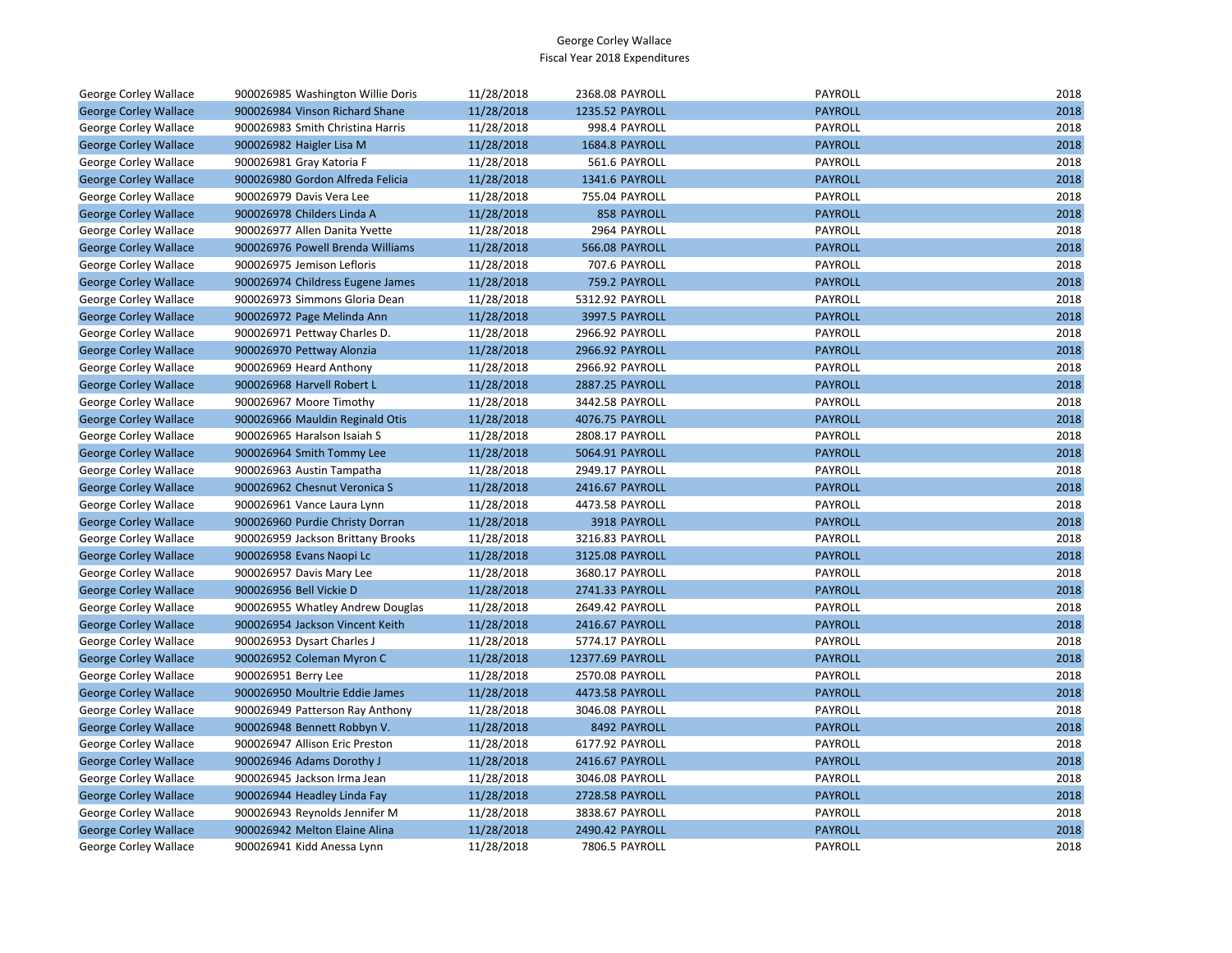| <b>George Corley Wallace</b> | 900026940 Dosey Chantae Thomas        | 11/28/2018 | 2172.92 PAYROLL    | <b>PAYROLL</b> | 2018 |
|------------------------------|---------------------------------------|------------|--------------------|----------------|------|
| George Corley Wallace        | 900026939 Deavers Lori Evelyn         | 11/28/2018 | 2416.67 PAYROLL    | PAYROLL        | 2018 |
| <b>George Corley Wallace</b> | 900026938 Vandiver Kewanda Thomas     | 11/28/2018 | 3521.5 PAYROLL     | <b>PAYROLL</b> | 2018 |
| George Corley Wallace        | 900026937 Rudolph Darlene King        | 11/28/2018 | 3124.67 PAYROLL    | PAYROLL        | 2018 |
| <b>George Corley Wallace</b> | 900026936 Powell William S.           | 11/28/2018 | 1040 PAYROLL       | <b>PAYROLL</b> | 2018 |
| George Corley Wallace        | 900026935 Logan Shuntelra Bernice     | 11/28/2018 | 4409.58 PAYROLL    | PAYROLL        | 2018 |
| <b>George Corley Wallace</b> | 900026934 Godwin Connie Estes         | 11/28/2018 | 2080 PAYROLL       | <b>PAYROLL</b> | 2018 |
| George Corley Wallace        | 900026933 Clifton Lonzy T.            | 11/28/2018 | 6857.23 PAYROLL    | PAYROLL        | 2018 |
| <b>George Corley Wallace</b> | 900026932 Bonner Irene G              | 11/28/2018 | 2416.67 PAYROLL    | <b>PAYROLL</b> | 2018 |
| George Corley Wallace        | 900026931 Hannah Marcus A.            | 11/28/2018 | 1241.67 PAYROLL    | PAYROLL        | 2018 |
| <b>George Corley Wallace</b> | 900026930 Turner Herman W.            | 11/28/2018 | 1300 PAYROLL       | <b>PAYROLL</b> | 2018 |
| George Corley Wallace        | 900026929 Harper April M              | 11/28/2018 | 1170 PAYROLL       | PAYROLL        | 2018 |
| <b>George Corley Wallace</b> | 900026928 Graham Glen Partick         | 11/28/2018 | 250 PAYROLL        | <b>PAYROLL</b> | 2018 |
| George Corley Wallace        | 900026927 Whitt Jeremiah Ledell       | 11/28/2018 | 260 PAYROLL        | PAYROLL        | 2018 |
| <b>George Corley Wallace</b> | 900026926 Maxey Willie E.             | 11/28/2018 | 433.33 PAYROLL     | <b>PAYROLL</b> | 2018 |
| George Corley Wallace        | 900026925 Evans Duane A               | 11/28/2018 | 4546.84 PAYROLL    | PAYROLL        | 2018 |
| <b>George Corley Wallace</b> | 900026924 Bailey Danny L              | 11/28/2018 | <b>260 PAYROLL</b> | <b>PAYROLL</b> | 2018 |
| George Corley Wallace        | 900026923 Thomas Herbert Hoover       | 11/28/2018 | 6406.5 PAYROLL     | PAYROLL        | 2018 |
| <b>George Corley Wallace</b> | 900026922 Theiss Sheila Ann           | 11/28/2018 | 3742.17 PAYROLL    | <b>PAYROLL</b> | 2018 |
| George Corley Wallace        | 900026921 Motley Bettye Steele        | 11/28/2018 | 3908.67 PAYROLL    | PAYROLL        | 2018 |
| <b>George Corley Wallace</b> | 900026920 Moore Kathy J               | 11/28/2018 | 5196.75 PAYROLL    | <b>PAYROLL</b> | 2018 |
| George Corley Wallace        | 900026919 Mitchell Jessica Yvonne     | 11/28/2018 | 645.81 PAYROLL     | PAYROLL        | 2018 |
| <b>George Corley Wallace</b> | 900026918 Jefferson Shelia Lawanda    | 11/28/2018 | 3918 PAYROLL       | <b>PAYROLL</b> | 2018 |
| George Corley Wallace        | 900026917 Griffin Donitha J.          | 11/28/2018 | 10731.58 PAYROLL   | PAYROLL        | 2018 |
| <b>George Corley Wallace</b> | 900026916 Gordon Rachel L             | 11/28/2018 | 3642.17 PAYROLL    | <b>PAYROLL</b> | 2018 |
| George Corley Wallace        | 900026915 Duck Cindy                  | 11/28/2018 | 3464.5 PAYROLL     | PAYROLL        | 2018 |
| <b>George Corley Wallace</b> | 900026914 Curtis Valerie Pandora      | 11/28/2018 | 2728.58 PAYROLL    | <b>PAYROLL</b> | 2018 |
| George Corley Wallace        | 900026913 Chapman Channie Loraine     | 11/28/2018 | 3713.67 PAYROLL    | PAYROLL        | 2018 |
| <b>George Corley Wallace</b> | 900026912 Brown Karen E.              | 11/28/2018 | 3326.81 PAYROLL    | <b>PAYROLL</b> | 2018 |
| George Corley Wallace        | 900026911 Bright Jacinta Thrash       | 11/28/2018 | 1040 PAYROLL       | PAYROLL        | 2018 |
| <b>George Corley Wallace</b> | 900026910 Bowie Corey D.              | 11/28/2018 | 4499.74 PAYROLL    | <b>PAYROLL</b> | 2018 |
| George Corley Wallace        | 900026909 Bentley Betty J             | 11/28/2018 | 5197.01 PAYROLL    | PAYROLL        | 2018 |
| <b>George Corley Wallace</b> | 900026908 Abbott Brandi Nicole        | 11/28/2018 | 2570.08 PAYROLL    | <b>PAYROLL</b> | 2018 |
| George Corley Wallace        | 900026907 Pettway Jaleesa Candace     | 11/28/2018 | 338 PAYROLL        | PAYROLL        | 2018 |
| <b>George Corley Wallace</b> | 900026906 Pugh Elijah                 | 11/28/2018 | 6139.92 PAYROLL    | <b>PAYROLL</b> | 2018 |
| George Corley Wallace        | 900026905 Owens Holly Brown           | 11/28/2018 | 5324.82 PAYROLL    | PAYROLL        | 2018 |
| <b>George Corley Wallace</b> | 900026904 Lee Kateri M                | 11/28/2018 | 6795.44 PAYROLL    | <b>PAYROLL</b> | 2018 |
| George Corley Wallace        | 900026903 Buck-Hollins Brittany Janae | 11/28/2018 | 447.25 PAYROLL     | PAYROLL        | 2018 |
| <b>George Corley Wallace</b> | 900026902 Baldwin Antionetta S        | 11/28/2018 | 7318.89 PAYROLL    | <b>PAYROLL</b> | 2018 |
| George Corley Wallace        | 900026901 Rhodes Ramona Roberts       | 11/28/2018 | 676 PAYROLL        | PAYROLL        | 2018 |
| <b>George Corley Wallace</b> | 900026900 Brown Kimberly N            | 11/28/2018 | 3382.5 PAYROLL     | <b>PAYROLL</b> | 2018 |
| George Corley Wallace        | 900026899 Wright Pamela L             | 11/28/2018 | 4804.92 PAYROLL    | PAYROLL        | 2018 |
| <b>George Corley Wallace</b> | 900026898 Minor Sheila Mims           | 11/28/2018 | 2080 PAYROLL       | <b>PAYROLL</b> | 2018 |
| George Corley Wallace        | 900026897 Goings Ghytana Shelton      | 11/28/2018 | 6740.61 PAYROLL    | PAYROLL        | 2018 |
| <b>George Corley Wallace</b> | 900026896 Dozier Bruce Otis           | 11/28/2018 | 1498.72 PAYROLL    | <b>PAYROLL</b> | 2018 |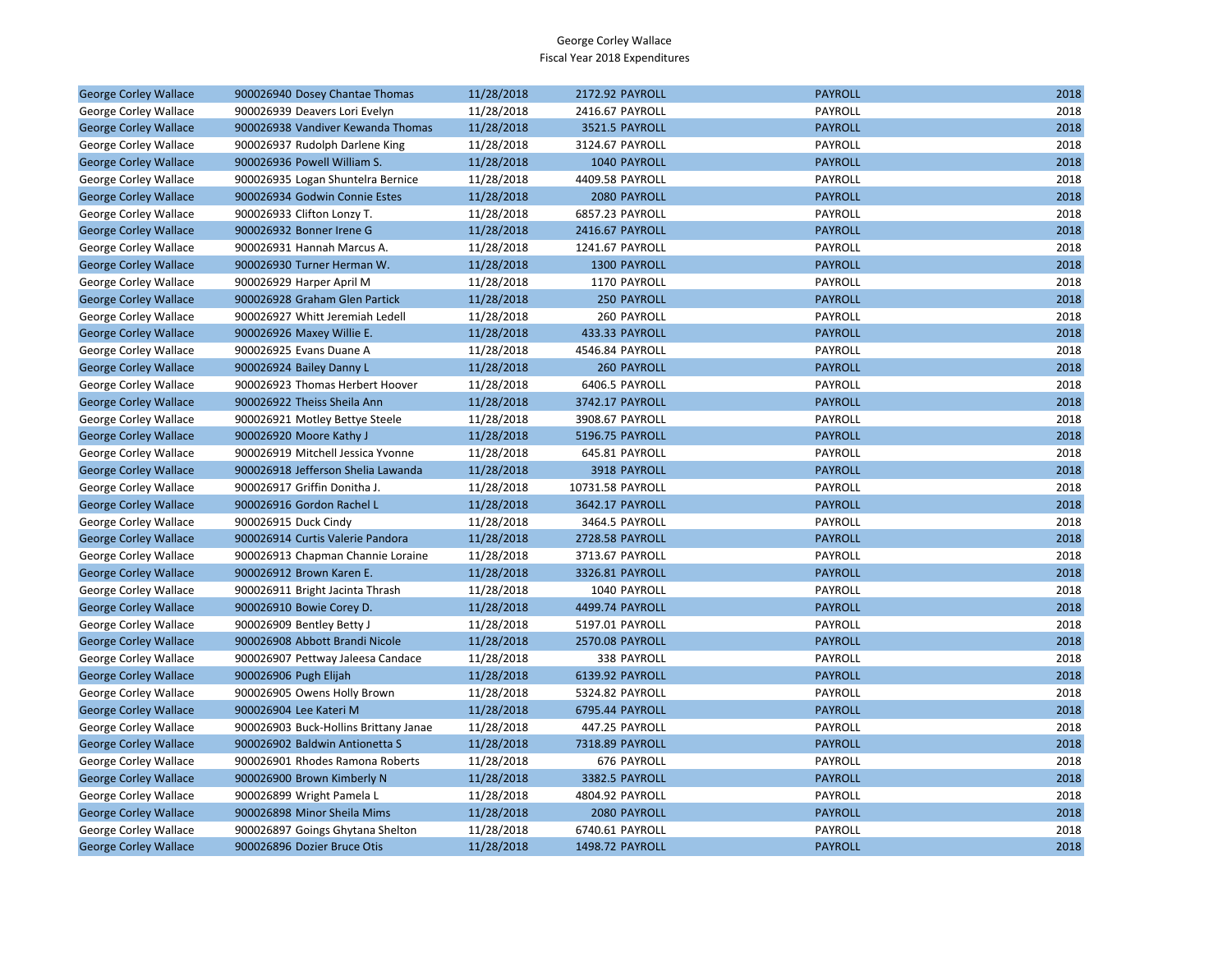| George Corley Wallace        | 900026895 Williams Kaleda Deshawn   | 11/28/2018 | 4656.25 PAYROLL | <b>PAYROLL</b> | 2018 |
|------------------------------|-------------------------------------|------------|-----------------|----------------|------|
| <b>George Corley Wallace</b> | 900026894 Sims Robert Nelson        | 11/28/2018 | 4066.83 PAYROLL | <b>PAYROLL</b> | 2018 |
| George Corley Wallace        | 900026893 Ruffin-Johnson Letitia    | 11/28/2018 | 338 PAYROLL     | PAYROLL        | 2018 |
| <b>George Corley Wallace</b> | 900026892 Miller Beth D             | 11/28/2018 | 338 PAYROLL     | <b>PAYROLL</b> | 2018 |
| George Corley Wallace        | 900026891 McKnight April Calloway   | 11/28/2018 | 450.67 PAYROLL  | PAYROLL        | 2018 |
| <b>George Corley Wallace</b> | 900026890 Johnson Althelstein       | 11/28/2018 | 788.67 PAYROLL  | <b>PAYROLL</b> | 2018 |
| George Corley Wallace        | 900026889 Thompkins Yolanda Smith   | 11/28/2018 | 788.67 PAYROLL  | PAYROLL        | 2018 |
| <b>George Corley Wallace</b> | 900026888 Pugh Janet Cathey M.      | 11/28/2018 | 6139.92 PAYROLL | <b>PAYROLL</b> | 2018 |
| George Corley Wallace        | 900026887 Howard Vatausha O         | 11/28/2018 | 338 PAYROLL     | PAYROLL        | 2018 |
| <b>George Corley Wallace</b> | 900026886 Wood Donna H              | 11/28/2018 | 338 PAYROLL     | <b>PAYROLL</b> | 2018 |
| George Corley Wallace        | 900026885 Stewart Jay Tyson         | 11/28/2018 | 450.67 PAYROLL  | PAYROLL        | 2018 |
| <b>George Corley Wallace</b> | 900026884 White Tara Y              | 11/28/2018 | 5591.67 PAYROLL | <b>PAYROLL</b> | 2018 |
| George Corley Wallace        | 900026883 Miller Uzoma O            | 11/28/2018 | 788.67 PAYROLL  | PAYROLL        | 2018 |
| <b>George Corley Wallace</b> | 900026882 McQueen Carroll D.        | 11/28/2018 | 1352 PAYROLL    | <b>PAYROLL</b> | 2018 |
| George Corley Wallace        | 900026881 Lewis George E            | 11/28/2018 | 1014 PAYROLL    | PAYROLL        | 2018 |
| <b>George Corley Wallace</b> | 900026880 Elliott William F.        | 11/28/2018 | 6359.26 PAYROLL | <b>PAYROLL</b> | 2018 |
| George Corley Wallace        | 900026879 Walker Michael            | 11/28/2018 | 5557.58 PAYROLL | PAYROLL        | 2018 |
| <b>George Corley Wallace</b> | 900026878 Moss Johnny E             | 11/28/2018 | 5774.17 PAYROLL | <b>PAYROLL</b> | 2018 |
| George Corley Wallace        | 900026877 Williams Matilda Mae      | 11/28/2018 | 5340.56 PAYROLL | PAYROLL        | 2018 |
| <b>George Corley Wallace</b> | 900026876 Thames Jerome E           | 11/28/2018 | 5340.56 PAYROLL | <b>PAYROLL</b> | 2018 |
| George Corley Wallace        | 900026875 Tarver Otis               | 11/28/2018 | 5182.44 PAYROLL | PAYROLL        | 2018 |
| <b>George Corley Wallace</b> | 900026874 Rutledge Zachary H        | 11/28/2018 | 3402.57 PAYROLL | <b>PAYROLL</b> | 2018 |
| George Corley Wallace        | 900026873 Rogers Jason Brooks       | 11/28/2018 | 4550.33 PAYROLL | PAYROLL        | 2018 |
| <b>George Corley Wallace</b> | 900026872 Lewis Jarrin Chiron       | 11/28/2018 | 4708.44 PAYROLL | <b>PAYROLL</b> | 2018 |
| George Corley Wallace        | 900026871 Kimbrough Brandon O       | 11/28/2018 | 5024.44 PAYROLL | PAYROLL        | 2018 |
| <b>George Corley Wallace</b> | 900026870 Harris Douglas Lee        | 11/28/2018 | 4005.42 PAYROLL | <b>PAYROLL</b> | 2018 |
| George Corley Wallace        | 900026869 Griffin Calvin            | 11/28/2018 | 6056.56 PAYROLL | PAYROLL        | 2018 |
| <b>George Corley Wallace</b> | 900026868 Gaines Deshaun Derell     | 11/28/2018 | 2569.83 PAYROLL | <b>PAYROLL</b> | 2018 |
| George Corley Wallace        | 900026867 Allen Kenny               | 11/28/2018 | 4479.5 PAYROLL  | PAYROLL        | 2018 |
| <b>George Corley Wallace</b> | 900026866 Lewis Bonita T.           | 11/28/2018 | 3886.83 PAYROLL | <b>PAYROLL</b> | 2018 |
| George Corley Wallace        | 900026865 Laister Shirley J         | 11/28/2018 | 4479.5 PAYROLL  | PAYROLL        | 2018 |
| <b>George Corley Wallace</b> | 900026864 Stevenson Donte L         | 11/28/2018 | 5973.86 PAYROLL | <b>PAYROLL</b> | 2018 |
| George Corley Wallace        | 900026863 Rogers Eric W.            | 11/28/2018 | 5340.56 PAYROLL | PAYROLL        | 2018 |
| <b>George Corley Wallace</b> | 900026862 Hobbs David Wayne         | 11/28/2018 | 4479.5 PAYROLL  | <b>PAYROLL</b> | 2018 |
| George Corley Wallace        | 900026861 Walker Shermanita         | 11/28/2018 | 4721.08 PAYROLL | PAYROLL        | 2018 |
| <b>George Corley Wallace</b> | 900026860 Thomas Hollee Myldred     | 11/28/2018 | 6208.33 PAYROLL | <b>PAYROLL</b> | 2018 |
| George Corley Wallace        | 900026859 Spicer Chandra            | 11/28/2018 | 5755.58 PAYROLL | PAYROLL        | 2018 |
| <b>George Corley Wallace</b> | 900026858 Snowden Lula              | 11/28/2018 | 4352.83 PAYROLL | <b>PAYROLL</b> | 2018 |
| George Corley Wallace        | 900026857 Roberson Erika M          | 11/28/2018 | 3125.08 PAYROLL | PAYROLL        | 2018 |
| <b>George Corley Wallace</b> | 900026856 Pullum Quanda C.          | 11/28/2018 | 3442.58 PAYROLL | <b>PAYROLL</b> | 2018 |
| George Corley Wallace        | 900026855 Powe Dea Wilson           | 11/28/2018 | 5755.58 PAYROLL | PAYROLL        | 2018 |
| <b>George Corley Wallace</b> | 900026854 Pettway Clarence J        | 11/28/2018 | 6802.17 PAYROLL | <b>PAYROLL</b> | 2018 |
| George Corley Wallace        | 900026853 Munford Christopher Lamar | 11/28/2018 | 2014.58 PAYROLL | PAYROLL        | 2018 |
| <b>George Corley Wallace</b> | 900026852 Inge Deandres G.          | 11/28/2018 | 7052.92 PAYROLL | <b>PAYROLL</b> | 2018 |
| <b>George Corley Wallace</b> | 900026851 Hurt Jason Robert         | 11/28/2018 | 2014.58 PAYROLL | PAYROLL        | 2018 |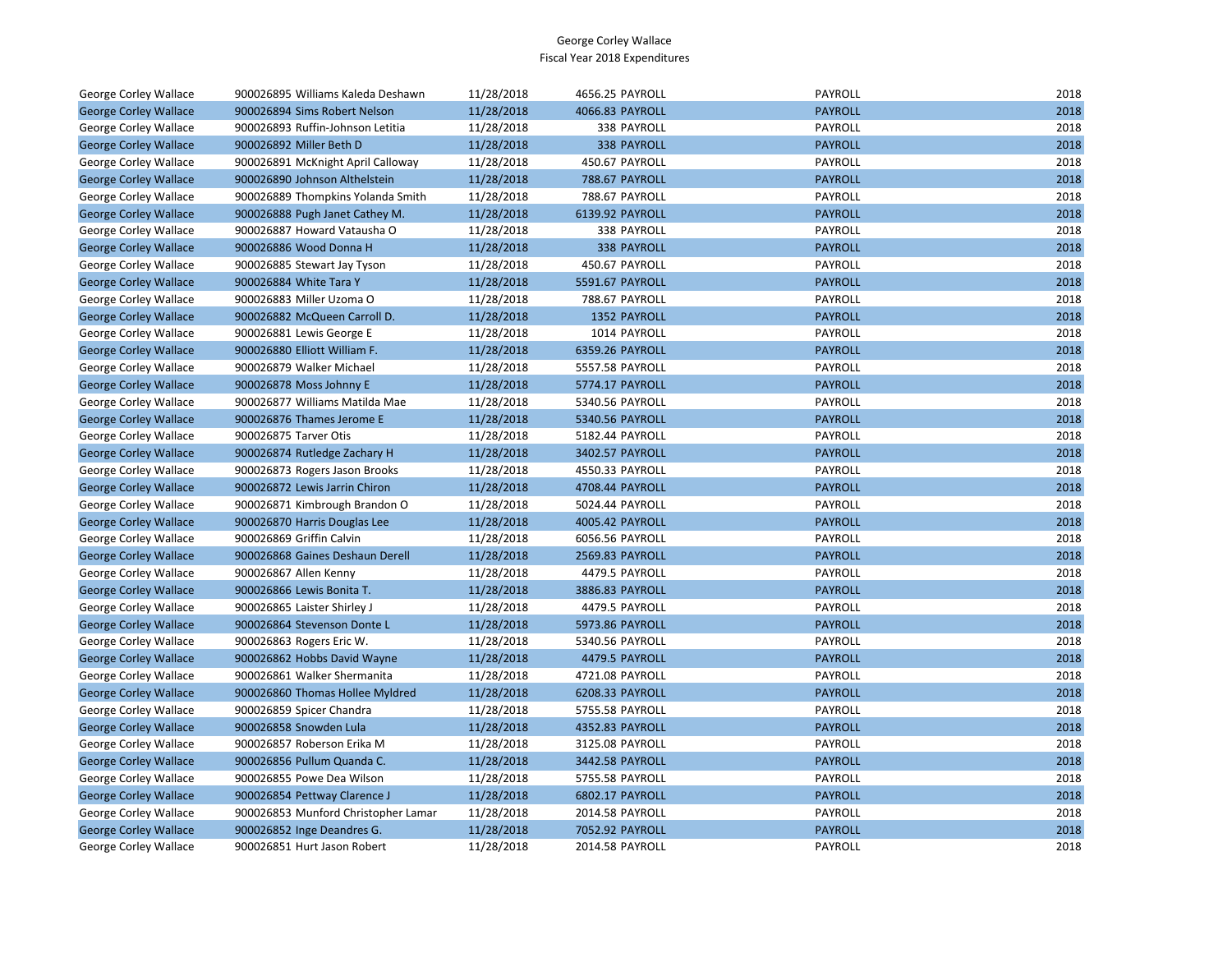| <b>PAYROLL</b><br>2018<br><b>George Corley Wallace</b><br>900026850 Coty Mark Leonard<br>11/28/2018<br>5853.92 PAYROLL<br>PAYROLL<br>2018<br>George Corley Wallace<br>900026849 Coleman Steffan<br>11/28/2018<br>3989.83 PAYROLL<br>2018<br>11/28/2018<br>5428.92 PAYROLL<br><b>PAYROLL</b><br><b>George Corley Wallace</b><br>900026848 Casby Aaron Leonard<br>PAYROLL<br>2018<br>George Corley Wallace<br>900026847 Bennett Jarrick B<br>11/28/2018<br>2649.17 PAYROLL<br><b>PAYROLL</b><br>2018<br><b>George Corley Wallace</b><br>900026846 Allen Bertha Yvette<br>11/28/2018<br>4916.5 PAYROLL<br>2018<br>George Corley Wallace<br>900026845 Randolph Yulonda B<br>11/28/2018<br>5031.42 PAYROLL<br>PAYROLL<br>2018<br><b>George Corley Wallace</b><br>900026844 Jones Connie M.<br>11/28/2018<br>5041.92 PAYROLL<br><b>PAYROLL</b><br>PAYROLL<br>2018<br>George Corley Wallace<br>900026843 Davis Rebecca Moore<br>11/28/2018<br>588 PAYROLL<br>2018<br>900026842 Thomas Gloria Dean<br>11/28/2018<br>3980.67 PAYROLL<br><b>PAYROLL</b><br><b>George Corley Wallace</b><br>2018<br>George Corley Wallace<br>900026841 Henderson Kerry E.<br>11/28/2018<br>4876.33 PAYROLL<br>PAYROLL<br><b>PAYROLL</b><br>2018<br>900026840 Wilson Beverly Renae<br>11/28/2018<br><b>676 PAYROLL</b><br><b>George Corley Wallace</b><br>2018<br>900026839 Moore Dorothy A<br>1040 PAYROLL<br>PAYROLL<br>George Corley Wallace<br>11/28/2018<br><b>PAYROLL</b><br>2018<br><b>George Corley Wallace</b><br>900026838 Miller Gregory Lee<br>11/28/2018<br>4567.83 PAYROLL<br>11/28/2018<br>PAYROLL<br>2018<br>900026837 King Glenn<br>5801.42 PAYROLL<br>George Corley Wallace<br>8539.55 PAYROLL<br><b>PAYROLL</b><br>2018<br><b>George Corley Wallace</b><br>900026836 Hannah Marilyn Bennett<br>11/28/2018<br>2018<br>900026835 White Christine S<br>11/28/2018<br>PAYROLL<br>George Corley Wallace<br>5300.11 PAYROLL<br>2018<br>900026834 Shannon Tracey M.<br>11/28/2018<br>9160.67 PAYROLL<br><b>PAYROLL</b><br><b>George Corley Wallace</b><br>PAYROLL<br>2018<br>George Corley Wallace<br>900026833 Ford Sabrina D<br>11/28/2018<br>5616.33 PAYROLL<br>11/28/2018<br><b>PAYROLL</b><br>2018<br><b>George Corley Wallace</b><br>900026832 Martin Suzette G.<br>6090.44 PAYROLL<br>11/28/2018<br><b>PAYROLL</b><br>2018<br>900026831 Smith Pamela Caver<br>7712.44 PAYROLL<br>George Corley Wallace<br>2018<br><b>PAYROLL</b><br><b>George Corley Wallace</b><br>900026830 Mixon Carter Kim Ellice<br>11/28/2018<br>6090.44 PAYROLL<br>PAYROLL<br>2018<br>900026829 Miller Pearlie R.<br>11/28/2018<br>5004.92 PAYROLL<br>George Corley Wallace<br>2018<br>900026828 Melton Christi A.<br>11/28/2018<br>4212.25 PAYROLL<br><b>PAYROLL</b><br><b>George Corley Wallace</b><br>2018<br>George Corley Wallace<br>900026827 Lumpkin Deborah Walker<br>11/28/2018<br>5616.33 PAYROLL<br>PAYROLL<br>11/28/2018<br>1500 PAYROLL<br><b>PAYROLL</b><br>2018<br><b>George Corley Wallace</b><br>900026826 Lee Beverly D<br>PAYROLL<br>2018<br>900026825 Jackson Veronica Moultrie<br>11/28/2018<br>5616.33 PAYROLL<br>George Corley Wallace<br>2018<br><b>George Corley Wallace</b><br>900026824 Goodwin Pamela<br>11/28/2018<br>6090.44 PAYROLL<br><b>PAYROLL</b><br>2018<br>11/28/2018<br>3455.33 PAYROLL<br>PAYROLL<br>George Corley Wallace<br>900026823 Dixon Colleen Roland<br>2018<br><b>PAYROLL</b><br><b>George Corley Wallace</b><br>900026822 Davis Sarah<br>11/28/2018<br>8386.56 PAYROLL<br>2018<br>George Corley Wallace<br>900026821 Calhoun Webbie R.<br>11/28/2018<br>5774.33 PAYROLL<br>PAYROLL<br>11/28/2018<br>8800.91 PAYROLL<br><b>PAYROLL</b><br>2018<br><b>George Corley Wallace</b><br>900026820 Spencer Rosa Chiffon<br>2018<br>900026819 Brown Veronica S.<br>11/28/2018<br>8427 PAYROLL<br>PAYROLL<br>George Corley Wallace<br>2018<br><b>George Corley Wallace</b><br>900026818 Sturdivant Maxine C<br>11/28/2018<br>6841 PAYROLL<br><b>PAYROLL</b><br>11/28/2018<br>2649.17 PAYROLL<br>PAYROLL<br>2018<br>George Corley Wallace<br>900026817 Marshall Teresa Darnelle<br><b>PAYROLL</b><br>2018<br><b>George Corley Wallace</b><br>900026816 Williams Shenika Raquel<br>11/28/2018<br>450.67 PAYROLL<br>PAYROLL<br>2018<br>George Corley Wallace<br>11/28/2018<br>4885.83 PAYROLL<br>900026815 Sanders Felicia M.<br><b>PAYROLL</b><br>2018<br><b>George Corley Wallace</b><br>900026814 Ford Monique Amelia<br>11/28/2018<br>3283.33 PAYROLL<br>2018<br>788.67 PAYROLL<br>PAYROLL<br>George Corley Wallace<br>900026813 Tapper Monica A<br>11/28/2018<br><b>George Corley Wallace</b><br>900026812 Briggs Tammie Marie<br>11/28/2018<br>9200.5 PAYROLL<br><b>PAYROLL</b><br>2018 |
|-------------------------------------------------------------------------------------------------------------------------------------------------------------------------------------------------------------------------------------------------------------------------------------------------------------------------------------------------------------------------------------------------------------------------------------------------------------------------------------------------------------------------------------------------------------------------------------------------------------------------------------------------------------------------------------------------------------------------------------------------------------------------------------------------------------------------------------------------------------------------------------------------------------------------------------------------------------------------------------------------------------------------------------------------------------------------------------------------------------------------------------------------------------------------------------------------------------------------------------------------------------------------------------------------------------------------------------------------------------------------------------------------------------------------------------------------------------------------------------------------------------------------------------------------------------------------------------------------------------------------------------------------------------------------------------------------------------------------------------------------------------------------------------------------------------------------------------------------------------------------------------------------------------------------------------------------------------------------------------------------------------------------------------------------------------------------------------------------------------------------------------------------------------------------------------------------------------------------------------------------------------------------------------------------------------------------------------------------------------------------------------------------------------------------------------------------------------------------------------------------------------------------------------------------------------------------------------------------------------------------------------------------------------------------------------------------------------------------------------------------------------------------------------------------------------------------------------------------------------------------------------------------------------------------------------------------------------------------------------------------------------------------------------------------------------------------------------------------------------------------------------------------------------------------------------------------------------------------------------------------------------------------------------------------------------------------------------------------------------------------------------------------------------------------------------------------------------------------------------------------------------------------------------------------------------------------------------------------------------------------------------------------------------------------------------------------------------------------------------------------------------------------------------------------------------------------------------------------------------------------------------------------------------------------------------------------------------------------------------------------------------------------------------------------------------------------------------------------------------------------------------------------------------------------------------------------------------------------------------------------------------------------------------------------------------------------------------------------------------------------------------------------------------------------------------------------------------------------------------------------------------------------------------------------------------------------------------------------------------------------------------------------------------------------------------------------|
|                                                                                                                                                                                                                                                                                                                                                                                                                                                                                                                                                                                                                                                                                                                                                                                                                                                                                                                                                                                                                                                                                                                                                                                                                                                                                                                                                                                                                                                                                                                                                                                                                                                                                                                                                                                                                                                                                                                                                                                                                                                                                                                                                                                                                                                                                                                                                                                                                                                                                                                                                                                                                                                                                                                                                                                                                                                                                                                                                                                                                                                                                                                                                                                                                                                                                                                                                                                                                                                                                                                                                                                                                                                                                                                                                                                                                                                                                                                                                                                                                                                                                                                                                                                                                                                                                                                                                                                                                                                                                                                                                                                                                                                                                                 |
|                                                                                                                                                                                                                                                                                                                                                                                                                                                                                                                                                                                                                                                                                                                                                                                                                                                                                                                                                                                                                                                                                                                                                                                                                                                                                                                                                                                                                                                                                                                                                                                                                                                                                                                                                                                                                                                                                                                                                                                                                                                                                                                                                                                                                                                                                                                                                                                                                                                                                                                                                                                                                                                                                                                                                                                                                                                                                                                                                                                                                                                                                                                                                                                                                                                                                                                                                                                                                                                                                                                                                                                                                                                                                                                                                                                                                                                                                                                                                                                                                                                                                                                                                                                                                                                                                                                                                                                                                                                                                                                                                                                                                                                                                                 |
|                                                                                                                                                                                                                                                                                                                                                                                                                                                                                                                                                                                                                                                                                                                                                                                                                                                                                                                                                                                                                                                                                                                                                                                                                                                                                                                                                                                                                                                                                                                                                                                                                                                                                                                                                                                                                                                                                                                                                                                                                                                                                                                                                                                                                                                                                                                                                                                                                                                                                                                                                                                                                                                                                                                                                                                                                                                                                                                                                                                                                                                                                                                                                                                                                                                                                                                                                                                                                                                                                                                                                                                                                                                                                                                                                                                                                                                                                                                                                                                                                                                                                                                                                                                                                                                                                                                                                                                                                                                                                                                                                                                                                                                                                                 |
|                                                                                                                                                                                                                                                                                                                                                                                                                                                                                                                                                                                                                                                                                                                                                                                                                                                                                                                                                                                                                                                                                                                                                                                                                                                                                                                                                                                                                                                                                                                                                                                                                                                                                                                                                                                                                                                                                                                                                                                                                                                                                                                                                                                                                                                                                                                                                                                                                                                                                                                                                                                                                                                                                                                                                                                                                                                                                                                                                                                                                                                                                                                                                                                                                                                                                                                                                                                                                                                                                                                                                                                                                                                                                                                                                                                                                                                                                                                                                                                                                                                                                                                                                                                                                                                                                                                                                                                                                                                                                                                                                                                                                                                                                                 |
|                                                                                                                                                                                                                                                                                                                                                                                                                                                                                                                                                                                                                                                                                                                                                                                                                                                                                                                                                                                                                                                                                                                                                                                                                                                                                                                                                                                                                                                                                                                                                                                                                                                                                                                                                                                                                                                                                                                                                                                                                                                                                                                                                                                                                                                                                                                                                                                                                                                                                                                                                                                                                                                                                                                                                                                                                                                                                                                                                                                                                                                                                                                                                                                                                                                                                                                                                                                                                                                                                                                                                                                                                                                                                                                                                                                                                                                                                                                                                                                                                                                                                                                                                                                                                                                                                                                                                                                                                                                                                                                                                                                                                                                                                                 |
|                                                                                                                                                                                                                                                                                                                                                                                                                                                                                                                                                                                                                                                                                                                                                                                                                                                                                                                                                                                                                                                                                                                                                                                                                                                                                                                                                                                                                                                                                                                                                                                                                                                                                                                                                                                                                                                                                                                                                                                                                                                                                                                                                                                                                                                                                                                                                                                                                                                                                                                                                                                                                                                                                                                                                                                                                                                                                                                                                                                                                                                                                                                                                                                                                                                                                                                                                                                                                                                                                                                                                                                                                                                                                                                                                                                                                                                                                                                                                                                                                                                                                                                                                                                                                                                                                                                                                                                                                                                                                                                                                                                                                                                                                                 |
|                                                                                                                                                                                                                                                                                                                                                                                                                                                                                                                                                                                                                                                                                                                                                                                                                                                                                                                                                                                                                                                                                                                                                                                                                                                                                                                                                                                                                                                                                                                                                                                                                                                                                                                                                                                                                                                                                                                                                                                                                                                                                                                                                                                                                                                                                                                                                                                                                                                                                                                                                                                                                                                                                                                                                                                                                                                                                                                                                                                                                                                                                                                                                                                                                                                                                                                                                                                                                                                                                                                                                                                                                                                                                                                                                                                                                                                                                                                                                                                                                                                                                                                                                                                                                                                                                                                                                                                                                                                                                                                                                                                                                                                                                                 |
|                                                                                                                                                                                                                                                                                                                                                                                                                                                                                                                                                                                                                                                                                                                                                                                                                                                                                                                                                                                                                                                                                                                                                                                                                                                                                                                                                                                                                                                                                                                                                                                                                                                                                                                                                                                                                                                                                                                                                                                                                                                                                                                                                                                                                                                                                                                                                                                                                                                                                                                                                                                                                                                                                                                                                                                                                                                                                                                                                                                                                                                                                                                                                                                                                                                                                                                                                                                                                                                                                                                                                                                                                                                                                                                                                                                                                                                                                                                                                                                                                                                                                                                                                                                                                                                                                                                                                                                                                                                                                                                                                                                                                                                                                                 |
|                                                                                                                                                                                                                                                                                                                                                                                                                                                                                                                                                                                                                                                                                                                                                                                                                                                                                                                                                                                                                                                                                                                                                                                                                                                                                                                                                                                                                                                                                                                                                                                                                                                                                                                                                                                                                                                                                                                                                                                                                                                                                                                                                                                                                                                                                                                                                                                                                                                                                                                                                                                                                                                                                                                                                                                                                                                                                                                                                                                                                                                                                                                                                                                                                                                                                                                                                                                                                                                                                                                                                                                                                                                                                                                                                                                                                                                                                                                                                                                                                                                                                                                                                                                                                                                                                                                                                                                                                                                                                                                                                                                                                                                                                                 |
|                                                                                                                                                                                                                                                                                                                                                                                                                                                                                                                                                                                                                                                                                                                                                                                                                                                                                                                                                                                                                                                                                                                                                                                                                                                                                                                                                                                                                                                                                                                                                                                                                                                                                                                                                                                                                                                                                                                                                                                                                                                                                                                                                                                                                                                                                                                                                                                                                                                                                                                                                                                                                                                                                                                                                                                                                                                                                                                                                                                                                                                                                                                                                                                                                                                                                                                                                                                                                                                                                                                                                                                                                                                                                                                                                                                                                                                                                                                                                                                                                                                                                                                                                                                                                                                                                                                                                                                                                                                                                                                                                                                                                                                                                                 |
|                                                                                                                                                                                                                                                                                                                                                                                                                                                                                                                                                                                                                                                                                                                                                                                                                                                                                                                                                                                                                                                                                                                                                                                                                                                                                                                                                                                                                                                                                                                                                                                                                                                                                                                                                                                                                                                                                                                                                                                                                                                                                                                                                                                                                                                                                                                                                                                                                                                                                                                                                                                                                                                                                                                                                                                                                                                                                                                                                                                                                                                                                                                                                                                                                                                                                                                                                                                                                                                                                                                                                                                                                                                                                                                                                                                                                                                                                                                                                                                                                                                                                                                                                                                                                                                                                                                                                                                                                                                                                                                                                                                                                                                                                                 |
|                                                                                                                                                                                                                                                                                                                                                                                                                                                                                                                                                                                                                                                                                                                                                                                                                                                                                                                                                                                                                                                                                                                                                                                                                                                                                                                                                                                                                                                                                                                                                                                                                                                                                                                                                                                                                                                                                                                                                                                                                                                                                                                                                                                                                                                                                                                                                                                                                                                                                                                                                                                                                                                                                                                                                                                                                                                                                                                                                                                                                                                                                                                                                                                                                                                                                                                                                                                                                                                                                                                                                                                                                                                                                                                                                                                                                                                                                                                                                                                                                                                                                                                                                                                                                                                                                                                                                                                                                                                                                                                                                                                                                                                                                                 |
|                                                                                                                                                                                                                                                                                                                                                                                                                                                                                                                                                                                                                                                                                                                                                                                                                                                                                                                                                                                                                                                                                                                                                                                                                                                                                                                                                                                                                                                                                                                                                                                                                                                                                                                                                                                                                                                                                                                                                                                                                                                                                                                                                                                                                                                                                                                                                                                                                                                                                                                                                                                                                                                                                                                                                                                                                                                                                                                                                                                                                                                                                                                                                                                                                                                                                                                                                                                                                                                                                                                                                                                                                                                                                                                                                                                                                                                                                                                                                                                                                                                                                                                                                                                                                                                                                                                                                                                                                                                                                                                                                                                                                                                                                                 |
|                                                                                                                                                                                                                                                                                                                                                                                                                                                                                                                                                                                                                                                                                                                                                                                                                                                                                                                                                                                                                                                                                                                                                                                                                                                                                                                                                                                                                                                                                                                                                                                                                                                                                                                                                                                                                                                                                                                                                                                                                                                                                                                                                                                                                                                                                                                                                                                                                                                                                                                                                                                                                                                                                                                                                                                                                                                                                                                                                                                                                                                                                                                                                                                                                                                                                                                                                                                                                                                                                                                                                                                                                                                                                                                                                                                                                                                                                                                                                                                                                                                                                                                                                                                                                                                                                                                                                                                                                                                                                                                                                                                                                                                                                                 |
|                                                                                                                                                                                                                                                                                                                                                                                                                                                                                                                                                                                                                                                                                                                                                                                                                                                                                                                                                                                                                                                                                                                                                                                                                                                                                                                                                                                                                                                                                                                                                                                                                                                                                                                                                                                                                                                                                                                                                                                                                                                                                                                                                                                                                                                                                                                                                                                                                                                                                                                                                                                                                                                                                                                                                                                                                                                                                                                                                                                                                                                                                                                                                                                                                                                                                                                                                                                                                                                                                                                                                                                                                                                                                                                                                                                                                                                                                                                                                                                                                                                                                                                                                                                                                                                                                                                                                                                                                                                                                                                                                                                                                                                                                                 |
|                                                                                                                                                                                                                                                                                                                                                                                                                                                                                                                                                                                                                                                                                                                                                                                                                                                                                                                                                                                                                                                                                                                                                                                                                                                                                                                                                                                                                                                                                                                                                                                                                                                                                                                                                                                                                                                                                                                                                                                                                                                                                                                                                                                                                                                                                                                                                                                                                                                                                                                                                                                                                                                                                                                                                                                                                                                                                                                                                                                                                                                                                                                                                                                                                                                                                                                                                                                                                                                                                                                                                                                                                                                                                                                                                                                                                                                                                                                                                                                                                                                                                                                                                                                                                                                                                                                                                                                                                                                                                                                                                                                                                                                                                                 |
|                                                                                                                                                                                                                                                                                                                                                                                                                                                                                                                                                                                                                                                                                                                                                                                                                                                                                                                                                                                                                                                                                                                                                                                                                                                                                                                                                                                                                                                                                                                                                                                                                                                                                                                                                                                                                                                                                                                                                                                                                                                                                                                                                                                                                                                                                                                                                                                                                                                                                                                                                                                                                                                                                                                                                                                                                                                                                                                                                                                                                                                                                                                                                                                                                                                                                                                                                                                                                                                                                                                                                                                                                                                                                                                                                                                                                                                                                                                                                                                                                                                                                                                                                                                                                                                                                                                                                                                                                                                                                                                                                                                                                                                                                                 |
|                                                                                                                                                                                                                                                                                                                                                                                                                                                                                                                                                                                                                                                                                                                                                                                                                                                                                                                                                                                                                                                                                                                                                                                                                                                                                                                                                                                                                                                                                                                                                                                                                                                                                                                                                                                                                                                                                                                                                                                                                                                                                                                                                                                                                                                                                                                                                                                                                                                                                                                                                                                                                                                                                                                                                                                                                                                                                                                                                                                                                                                                                                                                                                                                                                                                                                                                                                                                                                                                                                                                                                                                                                                                                                                                                                                                                                                                                                                                                                                                                                                                                                                                                                                                                                                                                                                                                                                                                                                                                                                                                                                                                                                                                                 |
|                                                                                                                                                                                                                                                                                                                                                                                                                                                                                                                                                                                                                                                                                                                                                                                                                                                                                                                                                                                                                                                                                                                                                                                                                                                                                                                                                                                                                                                                                                                                                                                                                                                                                                                                                                                                                                                                                                                                                                                                                                                                                                                                                                                                                                                                                                                                                                                                                                                                                                                                                                                                                                                                                                                                                                                                                                                                                                                                                                                                                                                                                                                                                                                                                                                                                                                                                                                                                                                                                                                                                                                                                                                                                                                                                                                                                                                                                                                                                                                                                                                                                                                                                                                                                                                                                                                                                                                                                                                                                                                                                                                                                                                                                                 |
|                                                                                                                                                                                                                                                                                                                                                                                                                                                                                                                                                                                                                                                                                                                                                                                                                                                                                                                                                                                                                                                                                                                                                                                                                                                                                                                                                                                                                                                                                                                                                                                                                                                                                                                                                                                                                                                                                                                                                                                                                                                                                                                                                                                                                                                                                                                                                                                                                                                                                                                                                                                                                                                                                                                                                                                                                                                                                                                                                                                                                                                                                                                                                                                                                                                                                                                                                                                                                                                                                                                                                                                                                                                                                                                                                                                                                                                                                                                                                                                                                                                                                                                                                                                                                                                                                                                                                                                                                                                                                                                                                                                                                                                                                                 |
|                                                                                                                                                                                                                                                                                                                                                                                                                                                                                                                                                                                                                                                                                                                                                                                                                                                                                                                                                                                                                                                                                                                                                                                                                                                                                                                                                                                                                                                                                                                                                                                                                                                                                                                                                                                                                                                                                                                                                                                                                                                                                                                                                                                                                                                                                                                                                                                                                                                                                                                                                                                                                                                                                                                                                                                                                                                                                                                                                                                                                                                                                                                                                                                                                                                                                                                                                                                                                                                                                                                                                                                                                                                                                                                                                                                                                                                                                                                                                                                                                                                                                                                                                                                                                                                                                                                                                                                                                                                                                                                                                                                                                                                                                                 |
|                                                                                                                                                                                                                                                                                                                                                                                                                                                                                                                                                                                                                                                                                                                                                                                                                                                                                                                                                                                                                                                                                                                                                                                                                                                                                                                                                                                                                                                                                                                                                                                                                                                                                                                                                                                                                                                                                                                                                                                                                                                                                                                                                                                                                                                                                                                                                                                                                                                                                                                                                                                                                                                                                                                                                                                                                                                                                                                                                                                                                                                                                                                                                                                                                                                                                                                                                                                                                                                                                                                                                                                                                                                                                                                                                                                                                                                                                                                                                                                                                                                                                                                                                                                                                                                                                                                                                                                                                                                                                                                                                                                                                                                                                                 |
|                                                                                                                                                                                                                                                                                                                                                                                                                                                                                                                                                                                                                                                                                                                                                                                                                                                                                                                                                                                                                                                                                                                                                                                                                                                                                                                                                                                                                                                                                                                                                                                                                                                                                                                                                                                                                                                                                                                                                                                                                                                                                                                                                                                                                                                                                                                                                                                                                                                                                                                                                                                                                                                                                                                                                                                                                                                                                                                                                                                                                                                                                                                                                                                                                                                                                                                                                                                                                                                                                                                                                                                                                                                                                                                                                                                                                                                                                                                                                                                                                                                                                                                                                                                                                                                                                                                                                                                                                                                                                                                                                                                                                                                                                                 |
|                                                                                                                                                                                                                                                                                                                                                                                                                                                                                                                                                                                                                                                                                                                                                                                                                                                                                                                                                                                                                                                                                                                                                                                                                                                                                                                                                                                                                                                                                                                                                                                                                                                                                                                                                                                                                                                                                                                                                                                                                                                                                                                                                                                                                                                                                                                                                                                                                                                                                                                                                                                                                                                                                                                                                                                                                                                                                                                                                                                                                                                                                                                                                                                                                                                                                                                                                                                                                                                                                                                                                                                                                                                                                                                                                                                                                                                                                                                                                                                                                                                                                                                                                                                                                                                                                                                                                                                                                                                                                                                                                                                                                                                                                                 |
|                                                                                                                                                                                                                                                                                                                                                                                                                                                                                                                                                                                                                                                                                                                                                                                                                                                                                                                                                                                                                                                                                                                                                                                                                                                                                                                                                                                                                                                                                                                                                                                                                                                                                                                                                                                                                                                                                                                                                                                                                                                                                                                                                                                                                                                                                                                                                                                                                                                                                                                                                                                                                                                                                                                                                                                                                                                                                                                                                                                                                                                                                                                                                                                                                                                                                                                                                                                                                                                                                                                                                                                                                                                                                                                                                                                                                                                                                                                                                                                                                                                                                                                                                                                                                                                                                                                                                                                                                                                                                                                                                                                                                                                                                                 |
|                                                                                                                                                                                                                                                                                                                                                                                                                                                                                                                                                                                                                                                                                                                                                                                                                                                                                                                                                                                                                                                                                                                                                                                                                                                                                                                                                                                                                                                                                                                                                                                                                                                                                                                                                                                                                                                                                                                                                                                                                                                                                                                                                                                                                                                                                                                                                                                                                                                                                                                                                                                                                                                                                                                                                                                                                                                                                                                                                                                                                                                                                                                                                                                                                                                                                                                                                                                                                                                                                                                                                                                                                                                                                                                                                                                                                                                                                                                                                                                                                                                                                                                                                                                                                                                                                                                                                                                                                                                                                                                                                                                                                                                                                                 |
|                                                                                                                                                                                                                                                                                                                                                                                                                                                                                                                                                                                                                                                                                                                                                                                                                                                                                                                                                                                                                                                                                                                                                                                                                                                                                                                                                                                                                                                                                                                                                                                                                                                                                                                                                                                                                                                                                                                                                                                                                                                                                                                                                                                                                                                                                                                                                                                                                                                                                                                                                                                                                                                                                                                                                                                                                                                                                                                                                                                                                                                                                                                                                                                                                                                                                                                                                                                                                                                                                                                                                                                                                                                                                                                                                                                                                                                                                                                                                                                                                                                                                                                                                                                                                                                                                                                                                                                                                                                                                                                                                                                                                                                                                                 |
|                                                                                                                                                                                                                                                                                                                                                                                                                                                                                                                                                                                                                                                                                                                                                                                                                                                                                                                                                                                                                                                                                                                                                                                                                                                                                                                                                                                                                                                                                                                                                                                                                                                                                                                                                                                                                                                                                                                                                                                                                                                                                                                                                                                                                                                                                                                                                                                                                                                                                                                                                                                                                                                                                                                                                                                                                                                                                                                                                                                                                                                                                                                                                                                                                                                                                                                                                                                                                                                                                                                                                                                                                                                                                                                                                                                                                                                                                                                                                                                                                                                                                                                                                                                                                                                                                                                                                                                                                                                                                                                                                                                                                                                                                                 |
|                                                                                                                                                                                                                                                                                                                                                                                                                                                                                                                                                                                                                                                                                                                                                                                                                                                                                                                                                                                                                                                                                                                                                                                                                                                                                                                                                                                                                                                                                                                                                                                                                                                                                                                                                                                                                                                                                                                                                                                                                                                                                                                                                                                                                                                                                                                                                                                                                                                                                                                                                                                                                                                                                                                                                                                                                                                                                                                                                                                                                                                                                                                                                                                                                                                                                                                                                                                                                                                                                                                                                                                                                                                                                                                                                                                                                                                                                                                                                                                                                                                                                                                                                                                                                                                                                                                                                                                                                                                                                                                                                                                                                                                                                                 |
|                                                                                                                                                                                                                                                                                                                                                                                                                                                                                                                                                                                                                                                                                                                                                                                                                                                                                                                                                                                                                                                                                                                                                                                                                                                                                                                                                                                                                                                                                                                                                                                                                                                                                                                                                                                                                                                                                                                                                                                                                                                                                                                                                                                                                                                                                                                                                                                                                                                                                                                                                                                                                                                                                                                                                                                                                                                                                                                                                                                                                                                                                                                                                                                                                                                                                                                                                                                                                                                                                                                                                                                                                                                                                                                                                                                                                                                                                                                                                                                                                                                                                                                                                                                                                                                                                                                                                                                                                                                                                                                                                                                                                                                                                                 |
|                                                                                                                                                                                                                                                                                                                                                                                                                                                                                                                                                                                                                                                                                                                                                                                                                                                                                                                                                                                                                                                                                                                                                                                                                                                                                                                                                                                                                                                                                                                                                                                                                                                                                                                                                                                                                                                                                                                                                                                                                                                                                                                                                                                                                                                                                                                                                                                                                                                                                                                                                                                                                                                                                                                                                                                                                                                                                                                                                                                                                                                                                                                                                                                                                                                                                                                                                                                                                                                                                                                                                                                                                                                                                                                                                                                                                                                                                                                                                                                                                                                                                                                                                                                                                                                                                                                                                                                                                                                                                                                                                                                                                                                                                                 |
|                                                                                                                                                                                                                                                                                                                                                                                                                                                                                                                                                                                                                                                                                                                                                                                                                                                                                                                                                                                                                                                                                                                                                                                                                                                                                                                                                                                                                                                                                                                                                                                                                                                                                                                                                                                                                                                                                                                                                                                                                                                                                                                                                                                                                                                                                                                                                                                                                                                                                                                                                                                                                                                                                                                                                                                                                                                                                                                                                                                                                                                                                                                                                                                                                                                                                                                                                                                                                                                                                                                                                                                                                                                                                                                                                                                                                                                                                                                                                                                                                                                                                                                                                                                                                                                                                                                                                                                                                                                                                                                                                                                                                                                                                                 |
|                                                                                                                                                                                                                                                                                                                                                                                                                                                                                                                                                                                                                                                                                                                                                                                                                                                                                                                                                                                                                                                                                                                                                                                                                                                                                                                                                                                                                                                                                                                                                                                                                                                                                                                                                                                                                                                                                                                                                                                                                                                                                                                                                                                                                                                                                                                                                                                                                                                                                                                                                                                                                                                                                                                                                                                                                                                                                                                                                                                                                                                                                                                                                                                                                                                                                                                                                                                                                                                                                                                                                                                                                                                                                                                                                                                                                                                                                                                                                                                                                                                                                                                                                                                                                                                                                                                                                                                                                                                                                                                                                                                                                                                                                                 |
|                                                                                                                                                                                                                                                                                                                                                                                                                                                                                                                                                                                                                                                                                                                                                                                                                                                                                                                                                                                                                                                                                                                                                                                                                                                                                                                                                                                                                                                                                                                                                                                                                                                                                                                                                                                                                                                                                                                                                                                                                                                                                                                                                                                                                                                                                                                                                                                                                                                                                                                                                                                                                                                                                                                                                                                                                                                                                                                                                                                                                                                                                                                                                                                                                                                                                                                                                                                                                                                                                                                                                                                                                                                                                                                                                                                                                                                                                                                                                                                                                                                                                                                                                                                                                                                                                                                                                                                                                                                                                                                                                                                                                                                                                                 |
|                                                                                                                                                                                                                                                                                                                                                                                                                                                                                                                                                                                                                                                                                                                                                                                                                                                                                                                                                                                                                                                                                                                                                                                                                                                                                                                                                                                                                                                                                                                                                                                                                                                                                                                                                                                                                                                                                                                                                                                                                                                                                                                                                                                                                                                                                                                                                                                                                                                                                                                                                                                                                                                                                                                                                                                                                                                                                                                                                                                                                                                                                                                                                                                                                                                                                                                                                                                                                                                                                                                                                                                                                                                                                                                                                                                                                                                                                                                                                                                                                                                                                                                                                                                                                                                                                                                                                                                                                                                                                                                                                                                                                                                                                                 |
|                                                                                                                                                                                                                                                                                                                                                                                                                                                                                                                                                                                                                                                                                                                                                                                                                                                                                                                                                                                                                                                                                                                                                                                                                                                                                                                                                                                                                                                                                                                                                                                                                                                                                                                                                                                                                                                                                                                                                                                                                                                                                                                                                                                                                                                                                                                                                                                                                                                                                                                                                                                                                                                                                                                                                                                                                                                                                                                                                                                                                                                                                                                                                                                                                                                                                                                                                                                                                                                                                                                                                                                                                                                                                                                                                                                                                                                                                                                                                                                                                                                                                                                                                                                                                                                                                                                                                                                                                                                                                                                                                                                                                                                                                                 |
|                                                                                                                                                                                                                                                                                                                                                                                                                                                                                                                                                                                                                                                                                                                                                                                                                                                                                                                                                                                                                                                                                                                                                                                                                                                                                                                                                                                                                                                                                                                                                                                                                                                                                                                                                                                                                                                                                                                                                                                                                                                                                                                                                                                                                                                                                                                                                                                                                                                                                                                                                                                                                                                                                                                                                                                                                                                                                                                                                                                                                                                                                                                                                                                                                                                                                                                                                                                                                                                                                                                                                                                                                                                                                                                                                                                                                                                                                                                                                                                                                                                                                                                                                                                                                                                                                                                                                                                                                                                                                                                                                                                                                                                                                                 |
|                                                                                                                                                                                                                                                                                                                                                                                                                                                                                                                                                                                                                                                                                                                                                                                                                                                                                                                                                                                                                                                                                                                                                                                                                                                                                                                                                                                                                                                                                                                                                                                                                                                                                                                                                                                                                                                                                                                                                                                                                                                                                                                                                                                                                                                                                                                                                                                                                                                                                                                                                                                                                                                                                                                                                                                                                                                                                                                                                                                                                                                                                                                                                                                                                                                                                                                                                                                                                                                                                                                                                                                                                                                                                                                                                                                                                                                                                                                                                                                                                                                                                                                                                                                                                                                                                                                                                                                                                                                                                                                                                                                                                                                                                                 |
|                                                                                                                                                                                                                                                                                                                                                                                                                                                                                                                                                                                                                                                                                                                                                                                                                                                                                                                                                                                                                                                                                                                                                                                                                                                                                                                                                                                                                                                                                                                                                                                                                                                                                                                                                                                                                                                                                                                                                                                                                                                                                                                                                                                                                                                                                                                                                                                                                                                                                                                                                                                                                                                                                                                                                                                                                                                                                                                                                                                                                                                                                                                                                                                                                                                                                                                                                                                                                                                                                                                                                                                                                                                                                                                                                                                                                                                                                                                                                                                                                                                                                                                                                                                                                                                                                                                                                                                                                                                                                                                                                                                                                                                                                                 |
| PAYROLL<br>George Corley Wallace<br>900026811 Williams Angelica Nicole<br>11/28/2018<br>2570.08 PAYROLL<br>2018                                                                                                                                                                                                                                                                                                                                                                                                                                                                                                                                                                                                                                                                                                                                                                                                                                                                                                                                                                                                                                                                                                                                                                                                                                                                                                                                                                                                                                                                                                                                                                                                                                                                                                                                                                                                                                                                                                                                                                                                                                                                                                                                                                                                                                                                                                                                                                                                                                                                                                                                                                                                                                                                                                                                                                                                                                                                                                                                                                                                                                                                                                                                                                                                                                                                                                                                                                                                                                                                                                                                                                                                                                                                                                                                                                                                                                                                                                                                                                                                                                                                                                                                                                                                                                                                                                                                                                                                                                                                                                                                                                                 |
| <b>PAYROLL</b><br>2018<br>900026810 Tubbs - Turner Jocelyn Jenell<br>11/28/2018<br>5553.08 PAYROLL<br><b>George Corley Wallace</b>                                                                                                                                                                                                                                                                                                                                                                                                                                                                                                                                                                                                                                                                                                                                                                                                                                                                                                                                                                                                                                                                                                                                                                                                                                                                                                                                                                                                                                                                                                                                                                                                                                                                                                                                                                                                                                                                                                                                                                                                                                                                                                                                                                                                                                                                                                                                                                                                                                                                                                                                                                                                                                                                                                                                                                                                                                                                                                                                                                                                                                                                                                                                                                                                                                                                                                                                                                                                                                                                                                                                                                                                                                                                                                                                                                                                                                                                                                                                                                                                                                                                                                                                                                                                                                                                                                                                                                                                                                                                                                                                                              |
| 2018<br>900026809 Kennedy Regina S<br>11/28/2018<br>6064.75 PAYROLL<br>PAYROLL<br>George Corley Wallace                                                                                                                                                                                                                                                                                                                                                                                                                                                                                                                                                                                                                                                                                                                                                                                                                                                                                                                                                                                                                                                                                                                                                                                                                                                                                                                                                                                                                                                                                                                                                                                                                                                                                                                                                                                                                                                                                                                                                                                                                                                                                                                                                                                                                                                                                                                                                                                                                                                                                                                                                                                                                                                                                                                                                                                                                                                                                                                                                                                                                                                                                                                                                                                                                                                                                                                                                                                                                                                                                                                                                                                                                                                                                                                                                                                                                                                                                                                                                                                                                                                                                                                                                                                                                                                                                                                                                                                                                                                                                                                                                                                         |
| <b>PAYROLL</b><br>2018<br><b>George Corley Wallace</b><br>900026808 Gourdine Raji<br>11/28/2018<br>8271.92 PAYROLL                                                                                                                                                                                                                                                                                                                                                                                                                                                                                                                                                                                                                                                                                                                                                                                                                                                                                                                                                                                                                                                                                                                                                                                                                                                                                                                                                                                                                                                                                                                                                                                                                                                                                                                                                                                                                                                                                                                                                                                                                                                                                                                                                                                                                                                                                                                                                                                                                                                                                                                                                                                                                                                                                                                                                                                                                                                                                                                                                                                                                                                                                                                                                                                                                                                                                                                                                                                                                                                                                                                                                                                                                                                                                                                                                                                                                                                                                                                                                                                                                                                                                                                                                                                                                                                                                                                                                                                                                                                                                                                                                                              |
| 2018<br>4077.08 PAYROLL<br>PAYROLL<br>George Corley Wallace<br>900026807 Cosby Helen A<br>11/28/2018                                                                                                                                                                                                                                                                                                                                                                                                                                                                                                                                                                                                                                                                                                                                                                                                                                                                                                                                                                                                                                                                                                                                                                                                                                                                                                                                                                                                                                                                                                                                                                                                                                                                                                                                                                                                                                                                                                                                                                                                                                                                                                                                                                                                                                                                                                                                                                                                                                                                                                                                                                                                                                                                                                                                                                                                                                                                                                                                                                                                                                                                                                                                                                                                                                                                                                                                                                                                                                                                                                                                                                                                                                                                                                                                                                                                                                                                                                                                                                                                                                                                                                                                                                                                                                                                                                                                                                                                                                                                                                                                                                                            |
| 900026806 Walker Sharon D<br>11/28/2018<br><b>2728.58 PAYROLL</b><br><b>PAYROLL</b><br>2018<br><b>George Corley Wallace</b>                                                                                                                                                                                                                                                                                                                                                                                                                                                                                                                                                                                                                                                                                                                                                                                                                                                                                                                                                                                                                                                                                                                                                                                                                                                                                                                                                                                                                                                                                                                                                                                                                                                                                                                                                                                                                                                                                                                                                                                                                                                                                                                                                                                                                                                                                                                                                                                                                                                                                                                                                                                                                                                                                                                                                                                                                                                                                                                                                                                                                                                                                                                                                                                                                                                                                                                                                                                                                                                                                                                                                                                                                                                                                                                                                                                                                                                                                                                                                                                                                                                                                                                                                                                                                                                                                                                                                                                                                                                                                                                                                                     |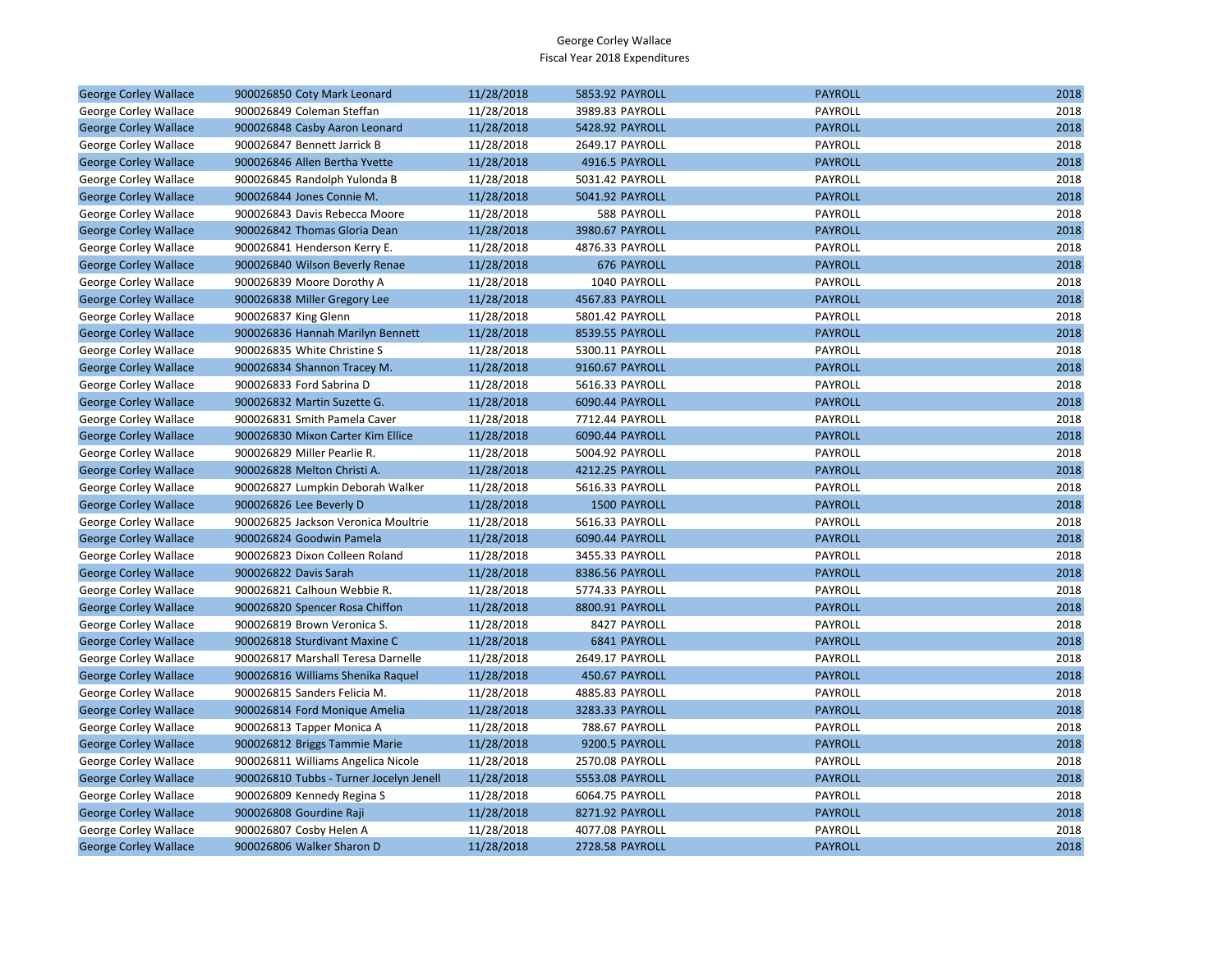| George Corley Wallace        | 900026805 Carstarphen Mennie L                    | 11/28/2018 | 7280.56 PAYROLL                | PAYROLL                           | 2018 |
|------------------------------|---------------------------------------------------|------------|--------------------------------|-----------------------------------|------|
| <b>George Corley Wallace</b> | 900026804 Blevins Pamela M                        | 11/28/2018 | 3337.25 PAYROLL                | <b>PAYROLL</b>                    | 2018 |
| George Corley Wallace        | 900026803 Mitchell James M                        | 11/28/2018 | 18815 PAYROLL                  | PAYROLL                           | 2018 |
| <b>George Corley Wallace</b> | 900026802 Glover Virginia M Reed                  | 11/28/2018 | 4631.5 PAYROLL                 | <b>PAYROLL</b>                    | 2018 |
| George Corley Wallace        | 527823 Sanders Rickdrieka Nicole                  | 11/28/2018 | 450.67 PAYROLL                 | <b>PAYROLL</b>                    | 2018 |
| <b>George Corley Wallace</b> | 218856 Williams, Matilda M.                       | 11/28/2018 | 233.26 Perkins 2018-2019       | Out-of-State-Mileage              | 2018 |
| George Corley Wallace        | 218856 Williams, Matilda M.                       | 11/28/2018 | 150 Perkins 2018-2019          | Out-of-State-Subsist & Lodging    | 2018 |
| <b>George Corley Wallace</b> | 218855 Williams, Joe                              | 11/28/2018 | 495.55 General Operating Fund  | <b>Other Contractual Services</b> | 2018 |
| George Corley Wallace        | 218854 Williams, Brian                            | 11/28/2018 | 240 General Operating Fund     | <b>Other Contractual Services</b> | 2018 |
| <b>George Corley Wallace</b> | 218853 Walker, Roosevelt                          | 11/28/2018 | 240 General Operating Fund     | <b>Other Contractual Services</b> | 2018 |
| George Corley Wallace        | 218852 Turner, Herman W.                          | 11/28/2018 | 180 General Operating Fund     | In State-Other Travel Exp         | 2018 |
| <b>George Corley Wallace</b> | 218851 Turner, Herman W.                          | 11/28/2018 | 180 General Operating Fund     | In State-Other Travel Exp         | 2018 |
| George Corley Wallace        | 218850 Turner, Herman W.                          | 11/28/2018 | 360 General Operating Fund     | In State-Other Travel Exp         | 2018 |
| <b>George Corley Wallace</b> | 218849 Turner, Herman W.                          | 11/28/2018 | 360 General Operating Fund     | In State-Other Travel Exp         | 2018 |
| George Corley Wallace        | 218848 Turner, Herman W.                          | 11/28/2018 | 180 General Operating Fund     | In State-Other Travel Exp         | 2018 |
| <b>George Corley Wallace</b> | 218847 Tompkins, Dan                              | 11/28/2018 | 925.49 General Operating Fund  | <b>Other Contractual Services</b> | 2018 |
| George Corley Wallace        | 218846 Thames, Jerome                             | 11/28/2018 | 150 Perkins 2018-2019          | Out-of-State-Subsist & Lodging    | 2018 |
| <b>George Corley Wallace</b> | 218846 Thames, Jerome                             | 11/28/2018 | 233.26 Perkins 2018-2019       | Out-of-State-Mileage              | 2018 |
| George Corley Wallace        | 218845 Tarver, Otis                               | 11/28/2018 | 233.26 Perkins 2018-2019       | Out-of-State-Mileage              | 2018 |
| <b>George Corley Wallace</b> | 218845 Tarver, Otis                               | 11/28/2018 | 150 Perkins 2018-2019          | Out-of-State-Subsist & Lodging    | 2018 |
| George Corley Wallace        | 218844 Sweet Advantages Ice Cream Shot 11/28/2018 |            | 375 General Operating Fund     | <b>Materials and Supplies</b>     | 2018 |
| <b>George Corley Wallace</b> | 218843 Spicer, Chandra                            | 11/28/2018 | 109.55 AMSTI 2017-2018         | In State-Mileage                  | 2018 |
| George Corley Wallace        | 218842 Southern Pipe & Supply                     | 11/28/2018 | 6.04 General Operating Fund    | <b>Materials and Supplies</b>     | 2018 |
| <b>George Corley Wallace</b> | 218841 Smith, Jerry D.                            | 11/28/2018 | 2000 General Operating Fund    | <b>Other Contractual Services</b> | 2018 |
| George Corley Wallace        | 218840 Selma Water Works Board                    | 11/28/2018 | 3036.13 General Operating Fund | Water & Sewer                     | 2018 |
| <b>George Corley Wallace</b> | 218839 Scott, Gracie E.                           | 11/28/2018 | 240 General Operating Fund     | <b>Other Contractual Services</b> | 2018 |
| George Corley Wallace        | 218838 Roper, Ethel B.                            | 11/28/2018 | 832 General Operating Fund     | <b>Other Contractual Services</b> | 2018 |
| <b>George Corley Wallace</b> | 218837 Purdie, James D.                           | 11/28/2018 | 196.35 General Operating Fund  | <b>Other Contractual Services</b> | 2018 |
| George Corley Wallace        | 218836 Perkins, Roderick                          | 11/28/2018 | 925.49 General Operating Fund  | <b>Other Contractual Services</b> | 2018 |
| <b>George Corley Wallace</b> | 218835 Neely, Charles                             | 11/28/2018 | 240 General Operating Fund     | <b>Other Contractual Services</b> | 2018 |
| George Corley Wallace        | 218834 Mitchell, James M.                         | 11/28/2018 | 118.56 General Operating Fund  | In State-Other Travel Exp         | 2018 |
| <b>George Corley Wallace</b> | 218833 Marvin'S Bldg. Materials                   | 11/28/2018 | 41.38 General Operating Fund   | <b>Materials and Supplies</b>     | 2018 |
| George Corley Wallace        | 218832 Liberty Disposal Inc                       | 11/28/2018 | 208 General Operating Fund     | <b>Other Contractual Services</b> | 2018 |
| <b>George Corley Wallace</b> | 218831 Lewis, Jarrin C.                           | 11/28/2018 | 150 Perkins 2018-2019          | Out-of-State-Subsist & Lodging    | 2018 |
| George Corley Wallace        | 218831 Lewis, Jarrin C.                           | 11/28/2018 | 233.26 Perkins 2018-2019       | Out-of-State-Mileage              | 2018 |
| <b>George Corley Wallace</b> | 218830 Jordan, Judy Y.                            | 11/28/2018 | 800 General Operating Fund     | <b>Other Contractual Services</b> | 2018 |
| George Corley Wallace        | 218829 Johnson, Brandon M.                        | 11/28/2018 | 833 General Operating Fund     | <b>Other Contractual Services</b> | 2018 |
| <b>George Corley Wallace</b> | 218828 Jackson, Eric L.                           | 11/28/2018 | 900 General Operating Fund     | <b>Other Contractual Services</b> | 2018 |
| George Corley Wallace        | 218827 Insurance Office Of Ameri                  | 11/28/2018 | 4457.38 General Operating Fund | Insurance & Bonding               | 2018 |
| <b>George Corley Wallace</b> | 218826 Hunter, Otto W.                            | 11/28/2018 | 600 AMSTI 2017-2018            | <b>Other Contractual Services</b> | 2018 |
| George Corley Wallace        | 218825 Griffin, Calvin                            | 11/28/2018 | 233.26 Perkins 2018-2019       | Out-of-State-Mileage              | 2018 |
| <b>George Corley Wallace</b> | 218825 Griffin, Calvin                            | 11/28/2018 | 150 Perkins 2018-2019          | Out-of-State-Subsist & Lodging    | 2018 |
| George Corley Wallace        | 218824 Fuller Building Company                    | 11/28/2018 | 62.23 General Operating Fund   | <b>Materials and Supplies</b>     | 2018 |
| <b>George Corley Wallace</b> | 218823 Evans, Duane A.                            | 11/28/2018 | 380 General Operating Fund     | In State-Other Travel Exp         | 2018 |
| George Corley Wallace        | 218822 Evans, Duane A.                            | 11/28/2018 | 190 General Operating Fund     | In State-Other Travel Exp         | 2018 |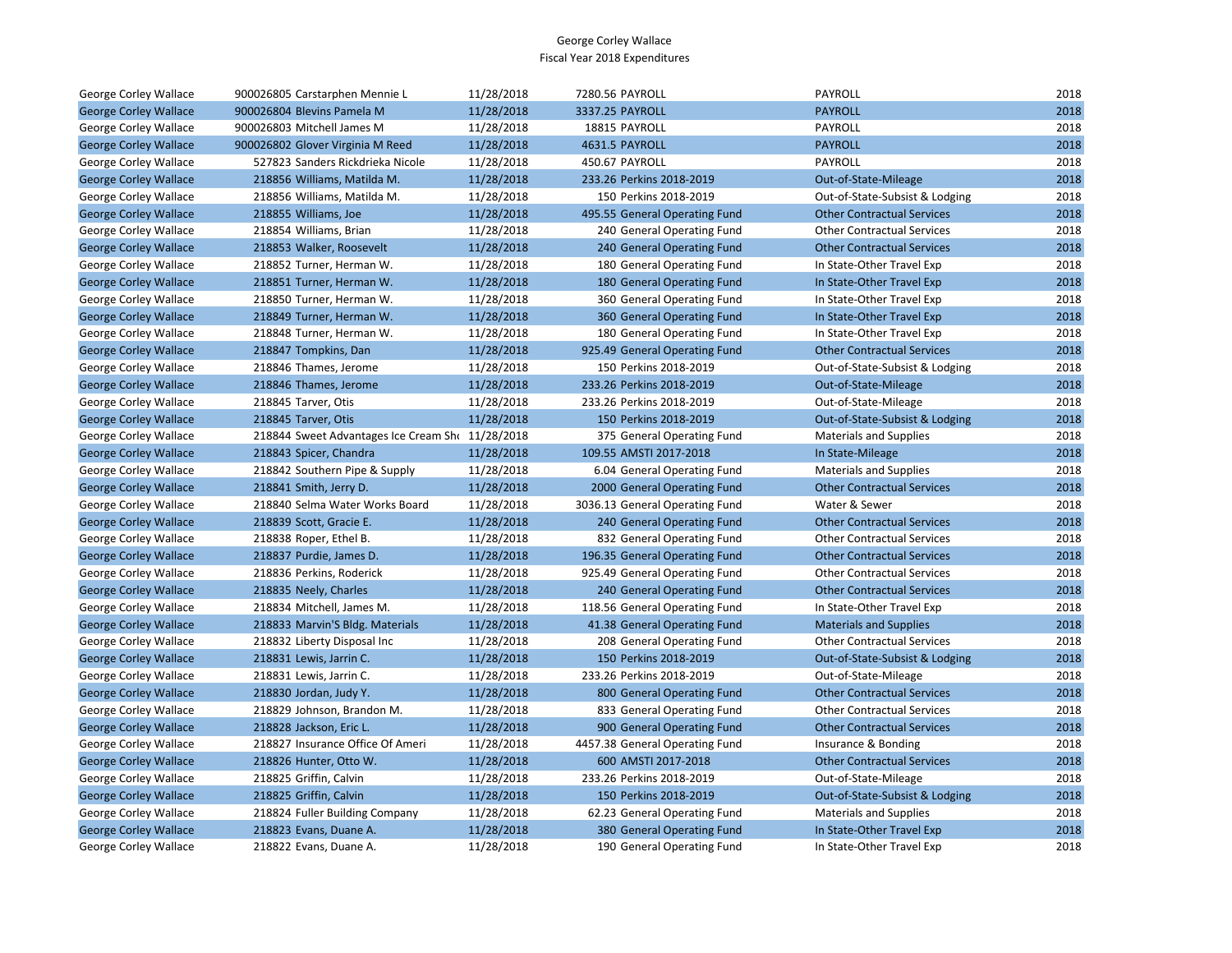| <b>George Corley Wallace</b> | 218821 Evans, Duane A.                         | 11/28/2018 | 380 General Operating Fund        | In State-Other Travel Exp           | 2018 |
|------------------------------|------------------------------------------------|------------|-----------------------------------|-------------------------------------|------|
| George Corley Wallace        | 218820 Elliott, Frank                          | 11/28/2018 | 86.38 General Operating Fund      | In State-Mileage                    | 2018 |
| <b>George Corley Wallace</b> | 218820 Elliott, Frank                          | 11/28/2018 | 75 General Operating Fund         | In State-Registration               | 2018 |
| George Corley Wallace        | 218820 Elliott, Frank                          | 11/28/2018 | 40 General Operating Fund         | Memberships                         | 2018 |
| <b>George Corley Wallace</b> | 218820 Elliott, Frank                          | 11/28/2018 | 412.68 General Operating Fund     | In State-Other Travel Exp           | 2018 |
| George Corley Wallace        | 218819 Coverall Of Alabama                     | 11/28/2018 | 18170 General Operating Fund      | <b>Other Contractual Services</b>   | 2018 |
| <b>George Corley Wallace</b> | 218818 Clay, Neokee                            | 11/28/2018 | 833 General Operating Fund        | <b>Other Contractual Services</b>   | 2018 |
| George Corley Wallace        | 218817 Cintas #231                             | 11/28/2018 | 416.42 General Operating Fund     | <b>Other Contractual Services</b>   | 2018 |
| <b>George Corley Wallace</b> | 218816 Carquest                                | 11/28/2018 | 91.06 General Operating Fund      | Maintenance & Repairs               | 2018 |
| George Corley Wallace        | 218815 Anderson, Alvin                         | 11/28/2018 | 465.92 General Operating Fund     | <b>Other Contractual Services</b>   | 2018 |
| <b>George Corley Wallace</b> | 218814 Alabama Community College Co 11/28/2018 |            | 13050 General Operating Fund      | <b>Other Professional Fees</b>      | 2018 |
| George Corley Wallace        | 218813 Wex Bank                                | 11/21/2018 | 2014.7 General Operating Fund     | Gasoline & Oil-Motor Vehicle        | 2018 |
| <b>George Corley Wallace</b> | 218812 Water Way Distributing                  | 11/21/2018 | 123.65 General Operating Fund     | <b>Materials and Supplies</b>       | 2018 |
| George Corley Wallace        | 218811 Wal Mart                                | 11/21/2018 | 925.35 General Operating Fund     | <b>Materials and Supplies</b>       | 2018 |
| <b>George Corley Wallace</b> | 218810 Teklinks, Inc.                          | 11/21/2018 | 19876 General Operating Fund      | <b>Technology-Non Capital</b>       | 2018 |
| George Corley Wallace        | 218809 St. Of Al. Dept. Of Fin.                | 11/21/2018 | 960.59 General Operating Fund     | Communications                      | 2018 |
| <b>George Corley Wallace</b> | 218808 Southernlinc Wireless                   | 11/21/2018 | 320.81 General Operating Fund     | Communications                      | 2018 |
| George Corley Wallace        | 218807 Plaza Golf Cart Sales                   | 11/21/2018 | 6415 General Operating Fund       | Transportatn Equip \$25,000 or Less | 2018 |
| <b>George Corley Wallace</b> | 218806 Oglesby Machine, Inc.                   | 11/21/2018 | 90 General Operating Fund         | Maintenance & Repairs               | 2018 |
| George Corley Wallace        | 218805 Office Depot                            | 11/21/2018 | 309.62 General Operating Fund     | <b>Materials and Supplies</b>       | 2018 |
| <b>George Corley Wallace</b> | 218804 Liberty Disposal Inc                    | 11/21/2018 | 411 General Operating Fund        | <b>Other Contractual Services</b>   | 2018 |
| George Corley Wallace        | 218803 Learning Forward Alabama                | 11/21/2018 | 130 AMSTI 2017-2018               | In State-Registration               | 2018 |
| <b>George Corley Wallace</b> | 218802 Farmers Feed Service                    | 11/21/2018 | 145.94 General Operating Fund     | <b>Materials and Supplies</b>       | 2018 |
| George Corley Wallace        | 218802 Farmers Feed Service                    | 11/21/2018 | 159.39 General Operating Fund     | Maintenance & Repairs               | 2018 |
| <b>George Corley Wallace</b> | 218801 Dixon, Colleen R.                       | 11/21/2018 | 54.4 General Operating Fund       | In State-Mileage                    | 2018 |
| George Corley Wallace        | 218800 Central Paper Co, Inc.                  | 11/21/2018 | 520.19 General Operating Fund     | <b>Materials and Supplies</b>       | 2018 |
| <b>George Corley Wallace</b> | 218799 Brown, Veronica                         | 11/21/2018 | 37.32 General Operating Fund      | <b>Materials and Supplies</b>       | 2018 |
| George Corley Wallace        | 218798 AT&T (Business Service)                 | 11/21/2018 | 428.45 AMSTI 2017-2018            | Communications                      | 2018 |
| <b>George Corley Wallace</b> | 218797 AT&T (Business Service)                 | 11/21/2018 | 962.57 AMSTI 2017-2018            | Communications                      | 2018 |
| George Corley Wallace        | 218796 Al Hill'S Boiler Sales                  | 11/21/2018 | 3961 Renewal and Repacement Funds | Maintenance & Repairs               | 2018 |
| <b>George Corley Wallace</b> | 218795 Advanced Disposal                       | 11/21/2018 | 304.8 General Operating Fund      | <b>Other Contractual Services</b>   | 2018 |
| George Corley Wallace        | 218794 Water Way Distributing                  | 11/15/2018 | 328.25 General Operating Fund     | <b>Materials and Supplies</b>       | 2018 |
| <b>George Corley Wallace</b> | 218793 Walker, Shermanita                      | 11/15/2018 | 201.55 AMSTI 2017-2018            | In State-Mileage                    | 2018 |
| George Corley Wallace        | 218792 Walker, Michael                         | 11/15/2018 | 69.85 Payroll Clearing Fund       | Alabama Teachers Retirement Payable | 2018 |
| <b>George Corley Wallace</b> | 218791 Tubbs - Turner, Jocelyn J.              | 11/15/2018 | 317.57 AMSTI 2017-2018            | In State-Mileage                    | 2018 |
| George Corley Wallace        | 218790 The Flower Basket                       | 11/15/2018 | 80 General Operating Fund         | <b>Materials and Supplies</b>       | 2018 |
| <b>George Corley Wallace</b> | 218789 Roberson, Erika M.                      | 11/15/2018 | 52.69 AMSTI 2017-2018             | In State-Mileage                    | 2018 |
| George Corley Wallace        | 218788 Reynolds, Jennifer                      | 11/15/2018 | 213.5 General Operating Fund      | In State-Other Travel Exp           | 2018 |
| <b>George Corley Wallace</b> | 218788 Reynolds, Jennifer                      | 11/15/2018 | 206.51 General Operating Fund     | In State-Mileage                    | 2018 |
| George Corley Wallace        | 218787 Raycom Media Inc                        | 11/15/2018 | 1500 General Operating Fund       | <b>Advertising &amp; Promotions</b> | 2018 |
| <b>George Corley Wallace</b> | 218786 Pullum, Quanda C.                       | 11/15/2018 | 71.15 AMSTI 2017-2018             | In State-Mileage                    | 2018 |
| George Corley Wallace        | 218785 Pettway, Jaleesa C.                     | 11/15/2018 | 5.07 Payroll Clearing Fund        | Alabama Teachers Retirement Payable | 2018 |
| <b>George Corley Wallace</b> | 218784 Pettway, Clarence J.                    | 11/15/2018 | 123.47 AMSTI 2017-2018            | In State-Mileage                    | 2018 |
| George Corley Wallace        | 218783 Maynard, Cooper & Gale                  | 11/15/2018 | 1927 General Operating Fund       | Legal Services                      | 2018 |
| <b>George Corley Wallace</b> | 218782 Kennedy, Regina S.                      | 11/15/2018 | 82.25 AMSTI 2017-2018             | In State-Mileage                    | 2018 |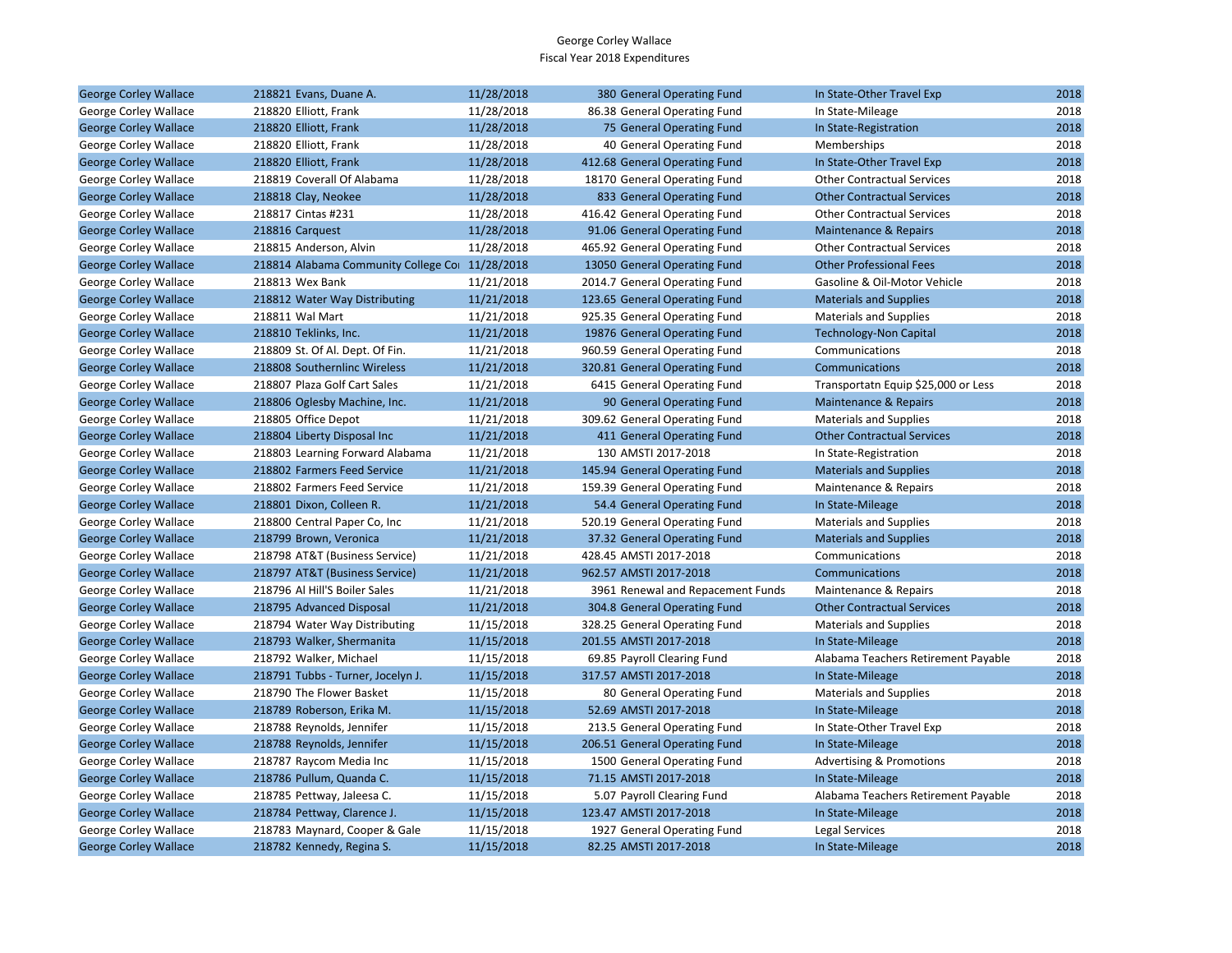| George Corley Wallace        | 218781 Jackson, Brittany B.                     | 11/15/2018 | 54.4 General Operating Fund                                              | In State-Mileage                   | 2018 |
|------------------------------|-------------------------------------------------|------------|--------------------------------------------------------------------------|------------------------------------|------|
| <b>George Corley Wallace</b> | 218780 Inge, Deandres G.                        | 11/15/2018 | 150.45 AMSTI 2017-2018                                                   | In State-Mileage                   | 2018 |
| George Corley Wallace        | 218779 IDN-INC.                                 | 11/15/2018 | 512.87 General Operating Fund                                            | <b>Materials and Supplies</b>      | 2018 |
| <b>George Corley Wallace</b> | 218778 FedEx                                    | 11/15/2018 | 22.47 General Operating Fund                                             | Postage                            | 2018 |
| George Corley Wallace        | 218777 Edwards Nursery & Greenhouse: 11/15/2018 |            | 200 General Operating Fund                                               | <b>Materials and Supplies</b>      | 2018 |
| <b>George Corley Wallace</b> | 218776 Dosey, Chantae T.                        | 11/15/2018 | 206.51 General Operating Fund                                            | In State-Mileage                   | 2018 |
| George Corley Wallace        | 218776 Dosey, Chantae T.                        | 11/15/2018 | 213.5 General Operating Fund                                             | In State-Other Travel Exp          | 2018 |
| <b>George Corley Wallace</b> | 218775 Dixon, Colleen R.                        | 11/15/2018 | 60.49 General Operating Fund                                             | In State-Other Travel Exp          | 2018 |
| George Corley Wallace        | 218775 Dixon, Colleen R.                        | 11/15/2018 | 213.64 General Operating Fund                                            | In State-Mileage                   | 2018 |
| <b>George Corley Wallace</b> | 218774 Dallas County Board Of Ed                | 11/15/2018 | 177.75 AMSTI 2017-2018                                                   | <b>Other Contractual Services</b>  | 2018 |
| George Corley Wallace        | 218773 Coty, Mark L.                            | 11/15/2018 | 81.42 AMSTI 2017-2018                                                    | In State-Mileage                   | 2018 |
| <b>George Corley Wallace</b> | 218772 Compton, Judy B.                         | 11/15/2018 | 32.81 AE Reg Federal 2018-2019                                           | In State-Mileage                   | 2018 |
| George Corley Wallace        | 218771 Casby, Aaron L.                          | 11/15/2018 | 317.69 AMSTI 2017-2018                                                   | In State-Mileage                   | 2018 |
| <b>George Corley Wallace</b> | 218771 Casby, Aaron L.                          | 11/15/2018 | 300 AMSTI 2017-2018                                                      | In State-Ovrnite Per diem          | 2018 |
| George Corley Wallace        | 218770 Brown, Veronica                          | 11/15/2018 | 90 General Operating Fund                                                | Out-of-State-Other Travel Expenses | 2018 |
| <b>George Corley Wallace</b> | 218770 Brown, Veronica                          | 11/15/2018 | 48.29 General Operating Fund                                             | In State-Mileage                   | 2018 |
| George Corley Wallace        | 218770 Brown, Veronica                          | 11/15/2018 | 50 General Operating Fund                                                | <b>Materials and Supplies</b>      | 2018 |
| <b>George Corley Wallace</b> | 218770 Brown, Veronica                          | 11/15/2018 | 162 General Operating Fund                                               | Out-of-State-Subsist & Lodging     | 2018 |
| George Corley Wallace        | 218769 Booker, Kenith                           | 11/15/2018 | 110 General Operating Fund                                               | <b>Other Professional Fees</b>     | 2018 |
| <b>George Corley Wallace</b> | 218768 Bell, Vickie D.                          | 11/15/2018 | 277.84 General Operating Fund                                            | In State-Mileage                   | 2018 |
| George Corley Wallace        | 218768 Bell, Vickie D.                          | 11/15/2018 | 49.92 General Operating Fund                                             | In State-Other Travel Exp          | 2018 |
| <b>George Corley Wallace</b> | 218767 Allen, Bertha Y.                         | 11/15/2018 | 99.79 AMSTI 2017-2018                                                    | In State-Mileage                   | 2018 |
| George Corley Wallace        | 218766 Alabama Skills USA (Montgomer            | 11/15/2018 | 900 Perkins 2018-2019                                                    | Memberships                        | 2018 |
| <b>George Corley Wallace</b> | 218719 The Solutions Team                       | 11/14/2018 | 379 General Operating Fund                                               | <b>Technology-Non Capital</b>      | 2018 |
| George Corley Wallace        | 218718 Tab Products CO LLC                      | 11/14/2018 | 2449.58 General Operating Fund                                           | <b>Materials and Supplies</b>      | 2018 |
| <b>George Corley Wallace</b> | 218717 Southern Pipe & Supply                   | 11/14/2018 | 15.33 General Operating Fund                                             | <b>Materials and Supplies</b>      | 2018 |
| George Corley Wallace        | 218716 Ram Enterprises, Inc.                    | 11/14/2018 | 1995 Renewal and Repacement Funds                                        | Maintenance & Repairs              | 2018 |
| <b>George Corley Wallace</b> | 218715 Office Depot                             | 11/14/2018 | 480.04 General Operating Fund                                            | <b>Materials and Supplies</b>      | 2018 |
| George Corley Wallace        | 218714 Lewis Pest Control Inc.                  | 11/14/2018 | 665 General Operating Fund                                               | <b>Other Contractual Services</b>  | 2018 |
| <b>George Corley Wallace</b> | 218713 Galls, LLC                               | 11/14/2018 | 152.88 General Operating Fund                                            | <b>Materials and Supplies</b>      | 2018 |
| George Corley Wallace        | 218712 Fuller Building Company                  | 11/14/2018 | 244.3 General Operating Fund                                             | <b>Materials and Supplies</b>      | 2018 |
| <b>George Corley Wallace</b> | 218711 Cintas #231                              | 11/14/2018 | 242.21 General Operating Fund                                            | <b>Other Contractual Services</b>  | 2018 |
| George Corley Wallace        | 218710 Central Paper Co, Inc                    | 11/14/2018 | 2297.77 General Operating Fund                                           | <b>Materials and Supplies</b>      | 2018 |
| <b>George Corley Wallace</b> | 218709 CDW Government, Inc.                     | 11/14/2018 | 1965.23 General Operating Fund                                           | <b>Technology-Non Capital</b>      | 2018 |
| George Corley Wallace        | 218709 CDW Government, Inc.                     | 11/14/2018 | 686.69 General Operating Fund                                            | <b>Materials and Supplies</b>      | 2018 |
| <b>George Corley Wallace</b> | 218708 Bsn Sports                               | 11/14/2018 | 2874.72 General Operating Fund                                           | <b>Materials and Supplies</b>      | 2018 |
| George Corley Wallace        | 218707 AirPro                                   | 11/14/2018 | 225 Renewal and Repacement Funds                                         | Maintenance & Repairs              | 2018 |
| <b>George Corley Wallace</b> | 218706 ACT                                      | 11/14/2018 | 110 AE- Regular State 17-18                                              | <b>Materials and Supplies</b>      | 2018 |
| George Corley Wallace        | 218705 PEEHIP                                   | 11/8/2018  | 524 General Operating Fund                                               | <b>Legal Services</b>              | 2018 |
| <b>George Corley Wallace</b> | 218704 Tidmore Flags, Inc. DBA Pfeiffer I       | 11/7/2018  | 279.5 General Operating Fund                                             | <b>Materials and Supplies</b>      | 2018 |
| George Corley Wallace        | 218703 Pitney Bowes                             | 11/7/2018  | 1020.98 General Operating Fund                                           | Postage                            | 2018 |
| <b>George Corley Wallace</b> | 218702 First Cahawba Bankcard                   | 11/7/2018  | 951.92 AMSTI 2017-2018                                                   | <b>Materials and Supplies</b>      | 2018 |
| George Corley Wallace        | 218702 First Cahawba Bankcard                   | 11/7/2018  | 1205.12 General Operating Fund                                           | Out-of-State-Subsist & Lodging     | 2018 |
| <b>George Corley Wallace</b> | 218702 First Cahawba Bankcard                   | 11/7/2018  | 3515.4 Career Technology Supplement Grant Out-of-State-Subsist & Lodging |                                    | 2018 |
| George Corley Wallace        | 218702 First Cahawba Bankcard                   | 11/7/2018  | 537.88 General Operating Fund                                            | In State-Other Travel Exp          | 2018 |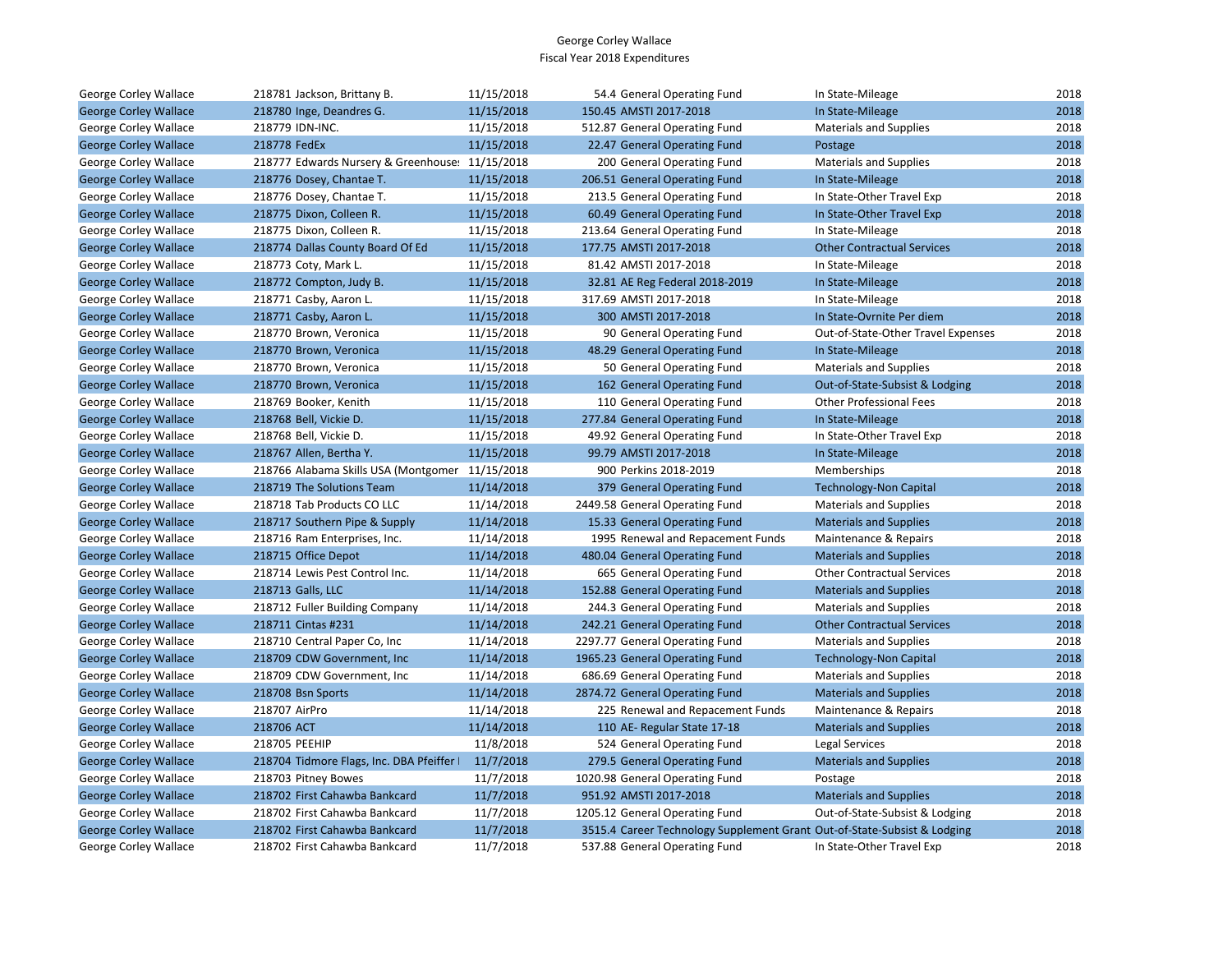| <b>George Corley Wallace</b> | 218701 Wal Mart                     | 11/7/2018 | 1326.18 General Operating Fund  | <b>Materials and Supplies</b>       | 2018 |
|------------------------------|-------------------------------------|-----------|---------------------------------|-------------------------------------|------|
| George Corley Wallace        | 218700 Verizon Wireless             | 11/7/2018 | 86.42 General Operating Fund    | Communications                      | 2018 |
| <b>George Corley Wallace</b> | 218699 Springshare LLC              | 11/7/2018 | 1299 General Operating Fund     | <b>Technology-Non Capital</b>       | 2018 |
| George Corley Wallace        | 218698 Selma Water Works Board      | 11/7/2018 | 658.55 General Operating Fund   | Water & Sewer                       | 2018 |
| <b>George Corley Wallace</b> | 218697 Selma Trophy Company         | 11/7/2018 | 375 General Operating Fund      | <b>Materials and Supplies</b>       | 2018 |
| George Corley Wallace        | 218696 Selma Family Restaurant      | 11/7/2018 | 1080 General Operating Fund     | <b>Materials and Supplies</b>       | 2018 |
| <b>George Corley Wallace</b> | 218695 Office Depot                 | 11/7/2018 | 52.18 General Operating Fund    | <b>Materials and Supplies</b>       | 2018 |
| George Corley Wallace        | 218694 Moore-Stewart                | 11/7/2018 | 46.74 General Operating Fund    | Maintenance & Repairs               | 2018 |
| <b>George Corley Wallace</b> | 218693 Guardian-Ipco Inc.           | 11/7/2018 | 550 General Operating Fund      | Service Contracts-Equipment         | 2018 |
| George Corley Wallace        | 218692 Dallas Glass Company         | 11/7/2018 | 660 General Operating Fund      | Maintenance & Repairs               | 2018 |
| <b>George Corley Wallace</b> | 218691 Cougar Chevron               | 11/7/2018 | 3473.74 General Operating Fund  | Maintenance & Repairs               | 2018 |
| George Corley Wallace        | 218690 Continental Research         | 11/7/2018 | 2012.72 General Operating Fund  | <b>Materials and Supplies</b>       | 2018 |
| <b>George Corley Wallace</b> | 218689 Cintas #231                  | 11/7/2018 | 216.69 General Operating Fund   | <b>Other Contractual Services</b>   | 2018 |
| George Corley Wallace        | 218688 Carquest                     | 11/7/2018 | 158.65 General Operating Fund   | Maintenance & Repairs               | 2018 |
| <b>George Corley Wallace</b> | 218687 Briggs, Tammie M.            | 11/7/2018 | 175.5 General Operating Fund    | In State-Mileage                    | 2018 |
| George Corley Wallace        | 218686 Alabama Power Company        | 11/7/2018 | 56706.06 General Operating Fund | Electricity                         | 2018 |
| <b>George Corley Wallace</b> | 218685 Alabama Power Company        | 11/7/2018 | 25.85 General Operating Fund    | Electricity                         | 2018 |
| George Corley Wallace        | 218684 Airgas South, INC.           | 11/7/2018 | 1069.46 General Operating Fund  | <b>Materials and Supplies</b>       | 2018 |
| <b>George Corley Wallace</b> | 218683 Adult Ed Directors' Assc     | 11/7/2018 | 250 AE Reg State 2018-2019      | <b>Memberships</b>                  | 2018 |
| George Corley Wallace        | 218682 ACCS Instructional Office    | 11/7/2018 | 150 General Operating Fund      | Memberships                         | 2018 |
| <b>George Corley Wallace</b> | 527822 Bonner Tyala Ke'Anna         | 11/1/2018 | 162.11 PAYROLL                  | <b>PAYROLL</b>                      | 2018 |
| George Corley Wallace        | 218681 Williams, Brian              | 11/1/2018 | 80 General Operating Fund       | <b>Other Contractual Services</b>   | 2018 |
| <b>George Corley Wallace</b> | 218680 Walker, Shermanita           | 11/1/2018 | 227.1 AMSTI 2017-2018           | In State-Mileage                    | 2018 |
| George Corley Wallace        | 218679 Verizon Wireless             | 11/1/2018 | 120.03 General Operating Fund   | Communications                      | 2018 |
| <b>George Corley Wallace</b> | 218679 Verizon Wireless             | 11/1/2018 | 600.15 AMSTI 2017-2018          | Communications                      | 2018 |
| George Corley Wallace        | 218678 U.S. Bank Equipment Finance  | 11/1/2018 | 156.12 AE Reg State 2018-2019   | Rent - Equipment                    | 2018 |
| <b>George Corley Wallace</b> | 218677 Tucker, Jr., Lehman P.       | 11/1/2018 | 110 General Operating Fund      | <b>Other Professional Fees</b>      | 2018 |
| George Corley Wallace        | 218676 Tubbs - Turner, Jocelyn J.   | 11/1/2018 | 29.1 AMSTI 2017-2018            | In State-Mileage                    | 2018 |
| <b>George Corley Wallace</b> | 218675 Sturdivant, Maxine C.        | 11/1/2018 | 190.6 General Operating Fund    | In State-Other Travel Exp           | 2018 |
| George Corley Wallace        | 218675 Sturdivant, Maxine C.        | 11/1/2018 | 137.54 General Operating Fund   | In State-Mileage                    | 2018 |
| <b>George Corley Wallace</b> | 218674 Steward Properties LLC       | 11/1/2018 | 6998 AMSTI 2017-2018            | <b>Rent - Facilities</b>            | 2018 |
| George Corley Wallace        | 218673 Spicer, Chandra              | 11/1/2018 | 29.21 AMSTI 2017-2018           | In State-Mileage                    | 2018 |
| <b>George Corley Wallace</b> | 218672 Southern Trailer Depot, LLC  | 11/1/2018 | 2220 ACCS Apple Grant 2018-2019 | Transportatn Equip \$25,000 or Less | 2018 |
| George Corley Wallace        | 218671 Scott, Gracie E.             | 11/1/2018 | 80 General Operating Fund       | <b>Other Contractual Services</b>   | 2018 |
| <b>George Corley Wallace</b> | 218670 Rountree Electric Supply     | 11/1/2018 | 846.14 General Operating Fund   | <b>Materials and Supplies</b>       | 2018 |
| George Corley Wallace        | 218669 Powe, Dea W.                 | 11/1/2018 | 163.17 AMSTI 2017-2018          | In State-Mileage                    | 2018 |
| <b>George Corley Wallace</b> | 218668 Plaza Golf Cart Sales        | 11/1/2018 | 9250 General Operating Fund     | Transportatn Equip \$25,000 or Less | 2018 |
| George Corley Wallace        | 218667 Pike Road Board of Education | 11/1/2018 | 202 AMSTI 2017-2018             | <b>Other Contractual Services</b>   | 2018 |
| <b>George Corley Wallace</b> | 218666 Moore-Stewart                | 11/1/2018 | 964.95 General Operating Fund   | Maintenance & Repairs               | 2018 |
| George Corley Wallace        | 218665 Kennedy, Regina S.           | 11/1/2018 | 170 AMSTI 2017-2018             | In State-Ovrnite Per diem           | 2018 |
| <b>George Corley Wallace</b> | 218665 Kennedy, Regina S.           | 11/1/2018 | 255.93 AMSTI 2017-2018          | In State-Mileage                    | 2018 |
| George Corley Wallace        | 218664 Jones Interstate Tire        | 11/1/2018 | 934.7 General Operating Fund    | Maintenance & Repairs               | 2018 |
| <b>George Corley Wallace</b> | 218663 Inge, Deandres G.            | 11/1/2018 | 58.15 AMSTI 2017-2018           | In State-Mileage                    | 2018 |
| George Corley Wallace        | 218662 High Ground Solutions        | 11/1/2018 | 4887 General Operating Fund     | Communications                      | 2018 |
| <b>George Corley Wallace</b> | 218661 Gray, Eddie                  | 11/1/2018 | 110 General Operating Fund      | <b>Other Professional Fees</b>      | 2018 |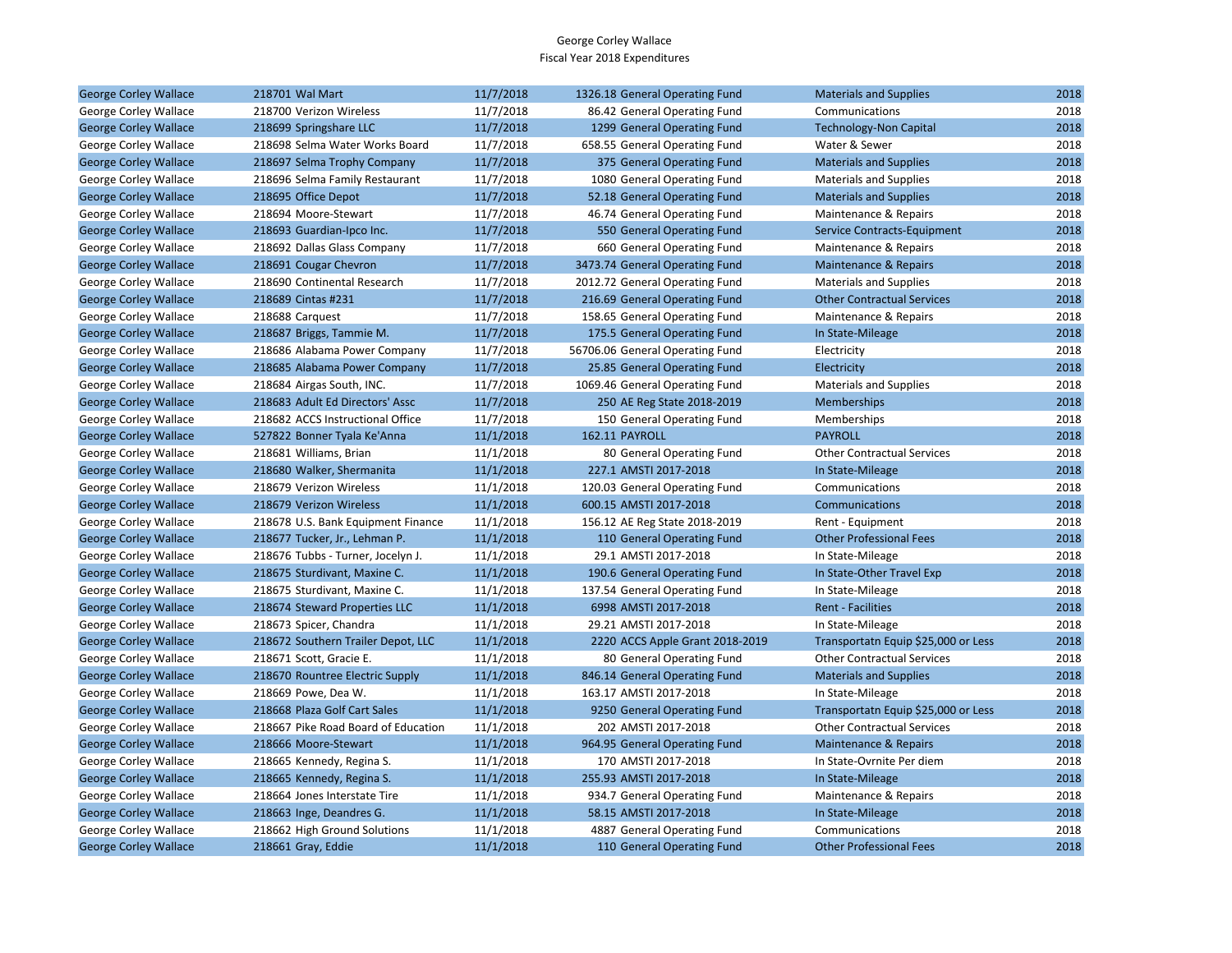| George Corley Wallace        | 218660 Gordon, Rachel L.         | 11/1/2018  | 1435 Student Support Services 17-18 | In State-Other Travel Exp           | 2018 |
|------------------------------|----------------------------------|------------|-------------------------------------|-------------------------------------|------|
| <b>George Corley Wallace</b> | 218659 FedEx                     | 11/1/2018  | 77.25 AMSTI 2017-2018               | Postage                             | 2018 |
| George Corley Wallace        | 218658 Ellucian Company L.P.     | 11/1/2018  | 16521 General Operating Fund        | Technology-Non Capital              | 2018 |
| <b>George Corley Wallace</b> | 218657 Dish Network              | 11/1/2018  | 106.01 General Operating Fund       | <b>Other Contractual Services</b>   | 2018 |
| George Corley Wallace        | 218656 Coty, Mark L.             | 11/1/2018  | 312.5 AMSTI 2017-2018               | In State-Mileage                    | 2018 |
| <b>George Corley Wallace</b> | 218655 Casby, Aaron L.           | 11/1/2018  | 175.22 AMSTI 2017-2018              | In State-Mileage                    | 2018 |
| George Corley Wallace        | 218654 Booker, Kenith            | 11/1/2018  | 110 General Operating Fund          | <b>Other Professional Fees</b>      | 2018 |
| <b>George Corley Wallace</b> | 218653 Blue Ox Equipment         | 11/1/2018  | 408.77 General Operating Fund       | <b>Maintenance &amp; Repairs</b>    | 2018 |
| George Corley Wallace        | 218652 ACCS Instructional Office | 11/1/2018  | 150 General Operating Fund          | Memberships                         | 2018 |
| <b>George Corley Wallace</b> | 218651 AAEOPP                    | 11/1/2018  | 280 Student Support Services 17-18  | <b>Memberships</b>                  | 2018 |
| George Corley Wallace        | 218650 Wccs Selma Foundation     | 10/31/2018 | 508.63 Payroll Clearing Fund        | Misc Deductions Payable             | 2018 |
| <b>George Corley Wallace</b> | 218649 Variable Annuity Life Ins | 10/31/2018 | 1500 Payroll Clearing Fund          | <b>Misc Deductions Payable</b>      | 2018 |
| George Corley Wallace        | 218648 United Way Of Selma & Dal | 10/31/2018 | 224 Payroll Clearing Fund           | <b>Misc Deductions Payable</b>      | 2018 |
| <b>George Corley Wallace</b> | 218647 Teacher'S Retirement Syst | 10/31/2018 | 134286.6 Payroll Clearing Fund      | Alabama Teachers Retirement Payable | 2018 |
| George Corley Wallace        | 218646 Rsa-1 (Peiraf)            | 10/31/2018 | 5156 Payroll Clearing Fund          | Misc Deductions Payable             | 2018 |
| <b>George Corley Wallace</b> | 218645 Reding, Curtis C.         | 10/31/2018 | 2969 Payroll Clearing Fund          | <b>Misc Deductions Payable</b>      | 2018 |
| George Corley Wallace        | 218644 PEEHIP                    | 10/31/2018 | 135485.54 Payroll Clearing Fund     | PEEHIP Payable                      | 2018 |
| <b>George Corley Wallace</b> | 218643 Liberty National Life Ins | 10/31/2018 | 404.33 Payroll Clearing Fund        | <b>Misc Deductions Payable</b>      | 2018 |
| George Corley Wallace        | 218642 Educator Benefits Corp.   | 10/31/2018 | 795.72 Payroll Clearing Fund        | <b>Misc Deductions Payable</b>      | 2018 |
| <b>George Corley Wallace</b> | 218641 Colonial Life Insurance C | 10/31/2018 | 2553.85 Payroll Clearing Fund       | <b>Misc Deductions Payable</b>      | 2018 |
| George Corley Wallace        | 218640 Alabama Dept. Of Revenue  | 10/31/2018 | 421 Payroll Clearing Fund           | <b>Misc Deductions Payable</b>      | 2018 |
| <b>George Corley Wallace</b> | 218639 Aflac                     | 10/31/2018 | 3668.46 Payroll Clearing Fund       | <b>Misc Deductions Payable</b>      | 2018 |
| George Corley Wallace        | 218638 Berry, Lee                | 10/31/2018 | 1879.04 Payroll Clearing Fund       | Accounts Receivable Misc            | 2018 |
| <b>George Corley Wallace</b> | 218637 Anderson, Alvin           | 10/31/2018 | 632.32 General Operating Fund       | <b>Other Contractual Services</b>   | 2018 |
| George Corley Wallace        | 218636 Tompkins, Dan             | 10/31/2018 | 1187.12 General Operating Fund      | <b>Other Contractual Services</b>   | 2018 |
| <b>George Corley Wallace</b> | 218635 Thyssenkrupp Elevator     | 10/31/2018 | 3004.65 General Operating Fund      | Service Contracts-Equipment         | 2018 |
| George Corley Wallace        | 218634 Selma Water Works Board   | 10/31/2018 | 14.5 General Operating Fund         | Water & Sewer                       | 2018 |
| <b>George Corley Wallace</b> | 218633 Purdie, James D.          | 10/31/2018 | 701.25 General Operating Fund       | <b>Other Contractual Services</b>   | 2018 |
| George Corley Wallace        | 218632 Gourdine, Jimmetta        | 10/31/2018 | 157.5 General Operating Fund        | <b>Other Contractual Services</b>   | 2018 |
| <b>George Corley Wallace</b> | 218631 Fuller Building Company   | 10/31/2018 | 65.35 General Operating Fund        | <b>Materials and Supplies</b>       | 2018 |
| George Corley Wallace        | 218630 Cintas #231               | 10/31/2018 | 226.29 General Operating Fund       | <b>Other Contractual Services</b>   | 2018 |
| <b>George Corley Wallace</b> | 218629 Carquest                  | 10/31/2018 | 118.17 General Operating Fund       | Maintenance & Repairs               | 2018 |
| George Corley Wallace        | 218628 Alabama Power Company     | 10/31/2018 | 2993.37 General Operating Fund      | Electricity                         | 2018 |
| <b>George Corley Wallace</b> | 218627 Wccs Selma Foundation     | 10/31/2018 | 433.63 Payroll Clearing Fund        | <b>Misc Deductions Payable</b>      | 2018 |
| George Corley Wallace        | 218626 Wallace Communtiy College | 10/31/2018 | 79 Payroll Clearing Fund            | Misc Deductions Payable             | 2018 |
| <b>George Corley Wallace</b> | 218625 Variable Annuity Life Ins | 10/31/2018 | 1750 Payroll Clearing Fund          | <b>Misc Deductions Payable</b>      | 2018 |
| George Corley Wallace        | 218624 Unum                      | 10/31/2018 | 12.95 Payroll Clearing Fund         | <b>Misc Deductions Payable</b>      | 2018 |
| <b>George Corley Wallace</b> | 218623 United Way Of Selma & Dal | 10/31/2018 | 154 Payroll Clearing Fund           | <b>Misc Deductions Payable</b>      | 2018 |
| George Corley Wallace        | 218622 Teacher'S Retirement Syst | 10/31/2018 | 131420.91 Payroll Clearing Fund     | Alabama Teachers Retirement Payable | 2018 |
| <b>George Corley Wallace</b> | 218621 St. of AL. Child Support  | 10/31/2018 | 671 Payroll Clearing Fund           | <b>Misc Deductions Payable</b>      | 2018 |
| George Corley Wallace        | 218620 Rsa-1 (Peiraf)            | 10/31/2018 | 5056 Payroll Clearing Fund          | <b>Misc Deductions Payable</b>      | 2018 |
| <b>George Corley Wallace</b> | 218619 Reding, Curtis C.         | 10/31/2018 | 3556 Payroll Clearing Fund          | <b>Misc Deductions Payable</b>      | 2018 |
| George Corley Wallace        | 218618 PEEHIP                    | 10/31/2018 | 136210.06 Payroll Clearing Fund     | PEEHIP Payable                      | 2018 |
| <b>George Corley Wallace</b> | 218617 New York Life & Annuity   | 10/31/2018 | 2843.76 Payroll Clearing Fund       | <b>Misc Deductions Payable</b>      | 2018 |
| George Corley Wallace        | 218616 Liberty National Life Ins | 10/31/2018 | 434.37 Payroll Clearing Fund        | <b>Misc Deductions Payable</b>      | 2018 |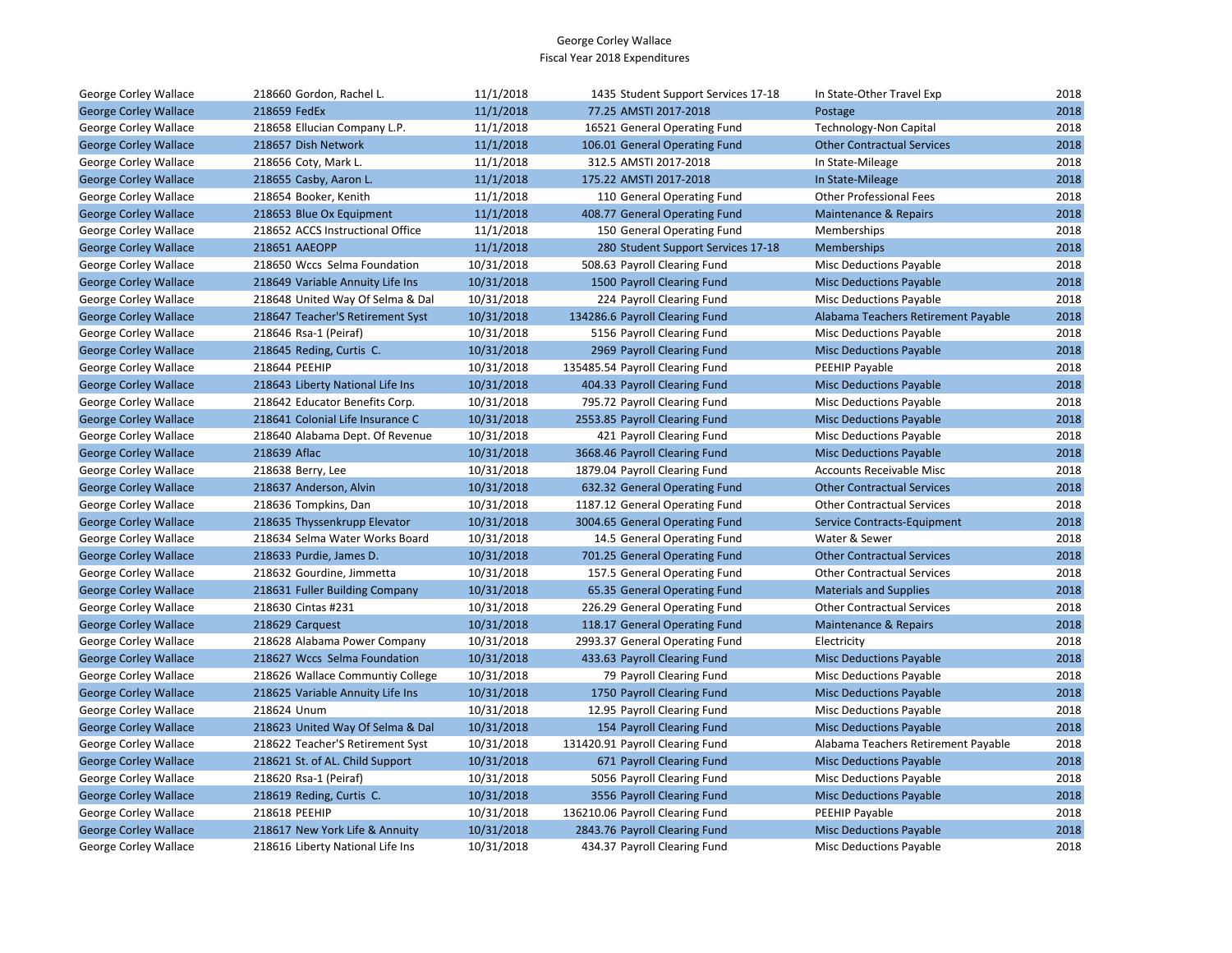| <b>George Corley Wallace</b> | 218615 Great-West Retirement Ser                | 10/31/2018 | 50 Payroll Clearing Fund           | <b>Misc Deductions Payable</b>    | 2018 |
|------------------------------|-------------------------------------------------|------------|------------------------------------|-----------------------------------|------|
| George Corley Wallace        | 218614 Educator Benefits Corp.                  | 10/31/2018 | 665.06 Payroll Clearing Fund       | Misc Deductions Payable           | 2018 |
| <b>George Corley Wallace</b> | 218613 District Court Of Dallas                 | 10/31/2018 | 150 Payroll Clearing Fund          | <b>Misc Deductions Payable</b>    | 2018 |
| George Corley Wallace        | 218612 Colonial Life Insurance C                | 10/31/2018 | 2576.85 Payroll Clearing Fund      | Misc Deductions Payable           | 2018 |
| <b>George Corley Wallace</b> | 218611 Allstate                                 | 10/31/2018 | 464.77 Payroll Clearing Fund       | <b>Misc Deductions Payable</b>    | 2018 |
| George Corley Wallace        | 218610 Alabama Dept. Of Revenue                 | 10/31/2018 | 913.36 Payroll Clearing Fund       | <b>Misc Deductions Payable</b>    | 2018 |
| <b>George Corley Wallace</b> | 218609 Aflac                                    | 10/31/2018 | 2692.53 Payroll Clearing Fund      | <b>Misc Deductions Payable</b>    | 2018 |
| George Corley Wallace        | 218608 Turner, Herman W.                        | 10/30/2018 | 360 General Operating Fund         | In State-Other Travel Exp         | 2018 |
| <b>George Corley Wallace</b> | 218607 Turner, Herman W.                        | 10/30/2018 | 360 General Operating Fund         | In State-Other Travel Exp         | 2018 |
| George Corley Wallace        | 218606 Turner, Herman W.                        | 10/30/2018 | 180 General Operating Fund         | In State-Other Travel Exp         | 2018 |
| <b>George Corley Wallace</b> | 218605 Turner, Herman W.                        | 10/30/2018 | 360 General Operating Fund         | In State-Other Travel Exp         | 2018 |
| George Corley Wallace        | 218604 Turner, Herman W.                        | 10/30/2018 | 180 General Operating Fund         | In State-Other Travel Exp         | 2018 |
| <b>George Corley Wallace</b> | 218603 Turner, Herman W.                        | 10/30/2018 | 180 General Operating Fund         | In State-Other Travel Exp         | 2018 |
| George Corley Wallace        | 218602 Turner, Herman W.                        | 10/30/2018 | 360 General Operating Fund         | In State-Other Travel Exp         | 2018 |
| <b>George Corley Wallace</b> | 218601 Turner, Herman W.                        | 10/30/2018 | 360 General Operating Fund         | In State-Other Travel Exp         | 2018 |
| George Corley Wallace        | 218600 Roper, Ethel B.                          | 10/30/2018 | 833 General Operating Fund         | <b>Other Contractual Services</b> | 2018 |
| <b>George Corley Wallace</b> | 218599 Gordon, Rachel L.                        | 10/30/2018 | 350 Student Support Services 17-18 | In State-Other Travel Exp         | 2018 |
| George Corley Wallace        | 218598 Evans, Duane A.                          | 10/30/2018 | 380 General Operating Fund         | In State-Other Travel Exp         | 2018 |
| <b>George Corley Wallace</b> | 218597 Evans, Duane A.                          | 10/30/2018 | 190 General Operating Fund         | In State-Other Travel Exp         | 2018 |
| George Corley Wallace        | 218596 Evans, Duane A.                          | 10/30/2018 | 380 General Operating Fund         | In State-Other Travel Exp         | 2018 |
| <b>George Corley Wallace</b> | 218595 Evans, Duane A.                          | 10/30/2018 | 190 General Operating Fund         | In State-Other Travel Exp         | 2018 |
| George Corley Wallace        | 218594 Evans, Duane A.                          | 10/30/2018 | 190 General Operating Fund         | In State-Other Travel Exp         | 2018 |
| <b>George Corley Wallace</b> | 218593 Evans, Duane A.                          | 10/30/2018 | 380 General Operating Fund         | In State-Other Travel Exp         | 2018 |
| George Corley Wallace        | 218592 Evans, Duane A.                          | 10/30/2018 | 380 General Operating Fund         | In State-Other Travel Exp         | 2018 |
| <b>George Corley Wallace</b> | 218591 Clay, Neokee                             | 10/30/2018 | 833 General Operating Fund         | <b>Other Contractual Services</b> | 2018 |
| George Corley Wallace        | 218590 Blake, Larry                             | 10/30/2018 | 60 General Operating Fund          | <b>Materials and Supplies</b>     | 2018 |
| <b>George Corley Wallace</b> | 218589 Alabama Community College Ass 10/30/2018 |            | 1000 General Operating Fund        | <b>Memberships</b>                | 2018 |
| George Corley Wallace        | 900026801 Simmons Gloria Dean                   | 10/29/2018 | 5312.92 PAYROLL                    | PAYROLL                           | 2018 |
| <b>George Corley Wallace</b> | 900026800 Page Melinda Ann                      | 10/29/2018 | 3997.5 PAYROLL                     | <b>PAYROLL</b>                    | 2018 |
| George Corley Wallace        | 900026799 Pettway Charles D.                    | 10/29/2018 | 2966.92 PAYROLL                    | PAYROLL                           | 2018 |
| <b>George Corley Wallace</b> | 900026798 Pettway Alonzia                       | 10/29/2018 | 2966.92 PAYROLL                    | <b>PAYROLL</b>                    | 2018 |
| George Corley Wallace        | 900026797 Heard Anthony                         | 10/29/2018 | 2966.92 PAYROLL                    | PAYROLL                           | 2018 |
| <b>George Corley Wallace</b> | 900026796 Harvell Robert L                      | 10/29/2018 | 2887.25 PAYROLL                    | <b>PAYROLL</b>                    | 2018 |
| George Corley Wallace        | 900026795 Moore Timothy                         | 10/29/2018 | 3442.58 PAYROLL                    | PAYROLL                           | 2018 |
| <b>George Corley Wallace</b> | 900026794 Mauldin Reginald Otis                 | 10/29/2018 | 4076.75 PAYROLL                    | <b>PAYROLL</b>                    | 2018 |
| George Corley Wallace        | 900026793 Haralson Isaiah S                     | 10/29/2018 | 2808.17 PAYROLL                    | PAYROLL                           | 2018 |
| <b>George Corley Wallace</b> | 900026792 Smith Tommy Lee                       | 10/29/2018 | 4300.5 PAYROLL                     | <b>PAYROLL</b>                    | 2018 |
| George Corley Wallace        | 900026791 Austin Tampatha                       | 10/29/2018 | 2949.17 PAYROLL                    | PAYROLL                           | 2018 |
| <b>George Corley Wallace</b> | 900026790 Chesnut Veronica S                    | 10/29/2018 | 2416.67 PAYROLL                    | <b>PAYROLL</b>                    | 2018 |
| George Corley Wallace        | 900026789 Vance Laura Lynn                      | 10/29/2018 | 4473.58 PAYROLL                    | PAYROLL                           | 2018 |
| <b>George Corley Wallace</b> | 900026788 Purdie Christy Dorran                 | 10/29/2018 | 3930.75 PAYROLL                    | <b>PAYROLL</b>                    | 2018 |
| George Corley Wallace        | 900026787 Jackson Brittany Brooks               | 10/29/2018 | 3216.83 PAYROLL                    | PAYROLL                           | 2018 |
| <b>George Corley Wallace</b> | 900026786 Evans Naopi Lc                        | 10/29/2018 | 3125.08 PAYROLL                    | <b>PAYROLL</b>                    | 2018 |
| George Corley Wallace        | 900026785 Davis Mary Lee                        | 10/29/2018 | 3680.17 PAYROLL                    | PAYROLL                           | 2018 |
| <b>George Corley Wallace</b> | 900026784 Bell Vickie D                         | 10/29/2018 | 2728.58 PAYROLL                    | <b>PAYROLL</b>                    | 2018 |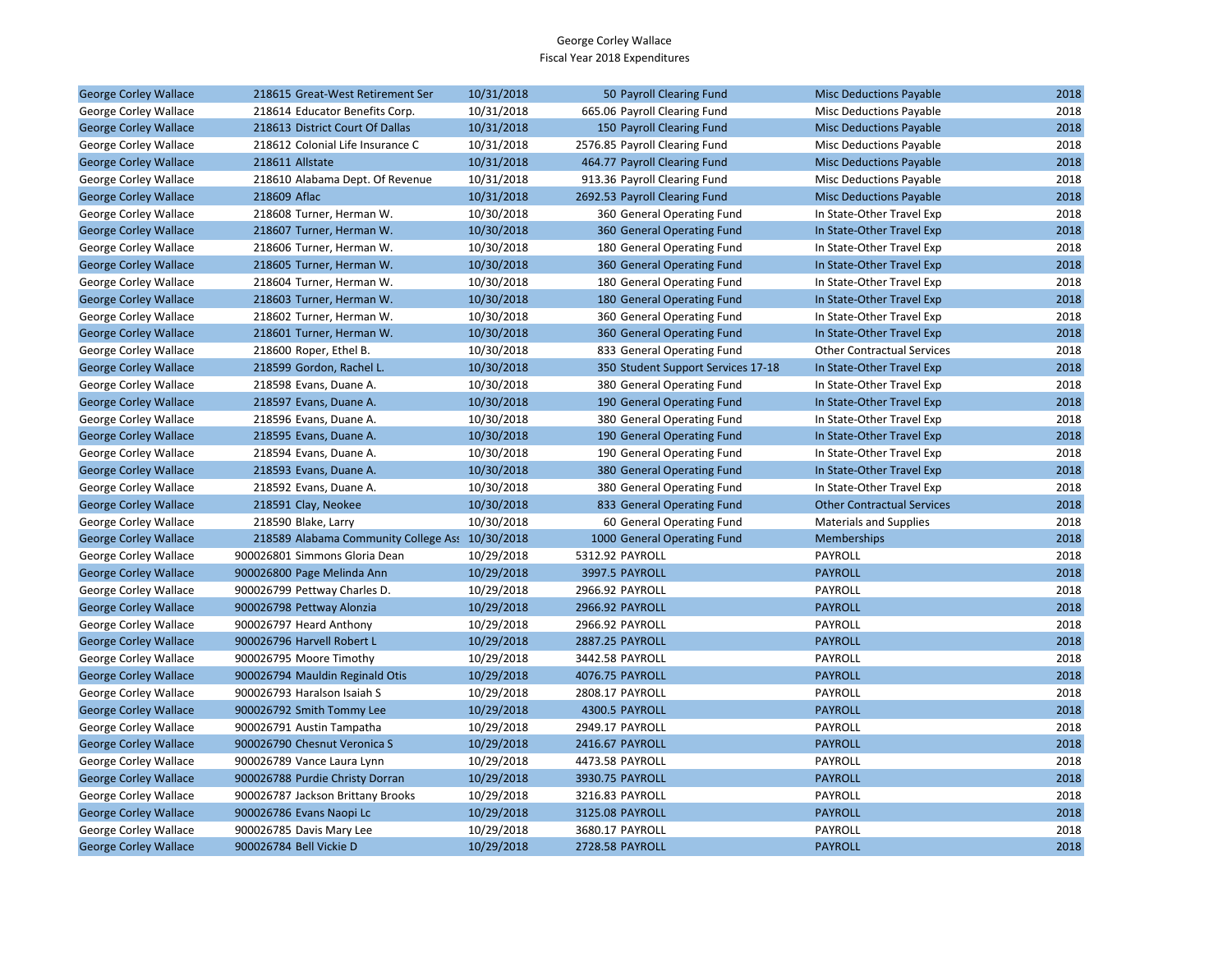| George Corley Wallace        | 900026783 Whatley Andrew Douglas   | 10/29/2018 | 2649.42 PAYROLL    | <b>PAYROLL</b> | 2018 |
|------------------------------|------------------------------------|------------|--------------------|----------------|------|
| <b>George Corley Wallace</b> | 900026782 Jackson Vincent Keith    | 10/29/2018 | 2416.67 PAYROLL    | <b>PAYROLL</b> | 2018 |
| George Corley Wallace        | 900026781 Dysart Charles J         | 10/29/2018 | 5774.17 PAYROLL    | PAYROLL        | 2018 |
| <b>George Corley Wallace</b> | 900026780 Coleman Myron C          | 10/29/2018 | 3283.83 PAYROLL    | <b>PAYROLL</b> | 2018 |
| George Corley Wallace        | 900026779 Berry Lee                | 10/29/2018 | 2570.08 PAYROLL    | PAYROLL        | 2018 |
| <b>George Corley Wallace</b> | 900026778 Moultrie Eddie James     | 10/29/2018 | 4473.58 PAYROLL    | <b>PAYROLL</b> | 2018 |
| George Corley Wallace        | 900026777 Patterson Ray Anthony    | 10/29/2018 | 3046.08 PAYROLL    | PAYROLL        | 2018 |
| <b>George Corley Wallace</b> | 900026776 Bennett Robbyn V.        | 10/29/2018 | 8492 PAYROLL       | <b>PAYROLL</b> | 2018 |
| George Corley Wallace        | 900026775 Allison Eric Preston     | 10/29/2018 | 6177.92 PAYROLL    | PAYROLL        | 2018 |
| <b>George Corley Wallace</b> | 900026774 Adams Dorothy J          | 10/29/2018 | 2416.67 PAYROLL    | <b>PAYROLL</b> | 2018 |
| George Corley Wallace        | 900026773 Jackson Irma Jean        | 10/29/2018 | 3046.08 PAYROLL    | PAYROLL        | 2018 |
| <b>George Corley Wallace</b> | 900026772 Headley Linda Fay        | 10/29/2018 | 2728.58 PAYROLL    | <b>PAYROLL</b> | 2018 |
| George Corley Wallace        | 900026771 Reynolds Jennifer M      | 10/29/2018 | 3838.67 PAYROLL    | PAYROLL        | 2018 |
| <b>George Corley Wallace</b> | 900026770 Melton Elaine Alina      | 10/29/2018 | 2490.42 PAYROLL    | <b>PAYROLL</b> | 2018 |
| George Corley Wallace        | 900026769 Kidd Anessa Lynn         | 10/29/2018 | 7806.5 PAYROLL     | PAYROLL        | 2018 |
| <b>George Corley Wallace</b> | 900026768 Dosey Chantae Thomas     | 10/29/2018 | 2252.16 PAYROLL    | <b>PAYROLL</b> | 2018 |
| George Corley Wallace        | 900026767 Deavers Lori Evelyn      | 10/29/2018 | 2416.67 PAYROLL    | PAYROLL        | 2018 |
| <b>George Corley Wallace</b> | 900026766 Vandiver Kewanda Thomas  | 10/29/2018 | 3521.5 PAYROLL     | <b>PAYROLL</b> | 2018 |
| George Corley Wallace        | 900026765 Rudolph Darlene King     | 10/29/2018 | 3124.67 PAYROLL    | PAYROLL        | 2018 |
| <b>George Corley Wallace</b> | 900026764 Powell William S.        | 10/29/2018 | 1040 PAYROLL       | <b>PAYROLL</b> | 2018 |
| George Corley Wallace        | 900026763 Logan Shuntelra Bernice  | 10/29/2018 | 4409.58 PAYROLL    | PAYROLL        | 2018 |
| <b>George Corley Wallace</b> | 900026762 Godwin Connie Estes      | 10/29/2018 | 2080 PAYROLL       | <b>PAYROLL</b> | 2018 |
| George Corley Wallace        | 900026761 Clifton Lonzy T.         | 10/29/2018 | 7533.23 PAYROLL    | PAYROLL        | 2018 |
| <b>George Corley Wallace</b> | 900026760 Bonner Irene G           | 10/29/2018 | 2416.67 PAYROLL    | <b>PAYROLL</b> | 2018 |
| George Corley Wallace        | 900026759 Hannah Marcus A.         | 10/29/2018 | 1241.67 PAYROLL    | PAYROLL        | 2018 |
| <b>George Corley Wallace</b> | 900026758 Turner Herman W.         | 10/29/2018 | 1300 PAYROLL       | <b>PAYROLL</b> | 2018 |
| George Corley Wallace        | 900026757 Harper April M           | 10/29/2018 | 1170 PAYROLL       | PAYROLL        | 2018 |
| <b>George Corley Wallace</b> | 900026756 Graham Glen Partick      | 10/29/2018 | 250 PAYROLL        | <b>PAYROLL</b> | 2018 |
| George Corley Wallace        | 900026755 Whitt Jeremiah Ledell    | 10/29/2018 | 260 PAYROLL        | PAYROLL        | 2018 |
| <b>George Corley Wallace</b> | 900026754 Maxey Willie E.          | 10/29/2018 | 433.33 PAYROLL     | <b>PAYROLL</b> | 2018 |
| George Corley Wallace        | 900026753 Evans Duane A            | 10/29/2018 | 4546.84 PAYROLL    | PAYROLL        | 2018 |
| <b>George Corley Wallace</b> | 900026752 Bailey Danny L           | 10/29/2018 | <b>260 PAYROLL</b> | <b>PAYROLL</b> | 2018 |
| George Corley Wallace        | 900026751 Thomas Herbert Hoover    | 10/29/2018 | 6474.5 PAYROLL     | PAYROLL        | 2018 |
| <b>George Corley Wallace</b> | 900026750 Theiss Sheila Ann        | 10/29/2018 | 3742.17 PAYROLL    | <b>PAYROLL</b> | 2018 |
| George Corley Wallace        | 900026749 Motley Bettye Steele     | 10/29/2018 | 3908.67 PAYROLL    | PAYROLL        | 2018 |
| <b>George Corley Wallace</b> | 900026748 Moore Kathy J            | 10/29/2018 | 5196.75 PAYROLL    | <b>PAYROLL</b> | 2018 |
| George Corley Wallace        | 900026747 Mitchell Jessica Yvonne  | 10/29/2018 | 2172.92 PAYROLL    | PAYROLL        | 2018 |
| <b>George Corley Wallace</b> | 900026746 Jefferson Shelia Lawanda | 10/29/2018 | 3918 PAYROLL       | <b>PAYROLL</b> | 2018 |
| George Corley Wallace        | 900026745 Griffin Donitha J.       | 10/29/2018 | 10731.58 PAYROLL   | PAYROLL        | 2018 |
| <b>George Corley Wallace</b> | 900026744 Gordon Rachel L          | 10/29/2018 | 3642.17 PAYROLL    | <b>PAYROLL</b> | 2018 |
| George Corley Wallace        | 900026743 Duck Cindy               | 10/29/2018 | 3464.5 PAYROLL     | PAYROLL        | 2018 |
| <b>George Corley Wallace</b> | 900026742 Curtis Valerie Pandora   | 10/29/2018 | 2728.58 PAYROLL    | <b>PAYROLL</b> | 2018 |
| George Corley Wallace        | 900026741 Chapman Channie Loraine  | 10/29/2018 | 3713.67 PAYROLL    | PAYROLL        | 2018 |
| <b>George Corley Wallace</b> | 900026740 Brown Karen E.           | 10/29/2018 | 3326.81 PAYROLL    | <b>PAYROLL</b> | 2018 |
| <b>George Corley Wallace</b> | 900026739 Bright Jacinta Thrash    | 10/29/2018 | 1040 PAYROLL       | PAYROLL        | 2018 |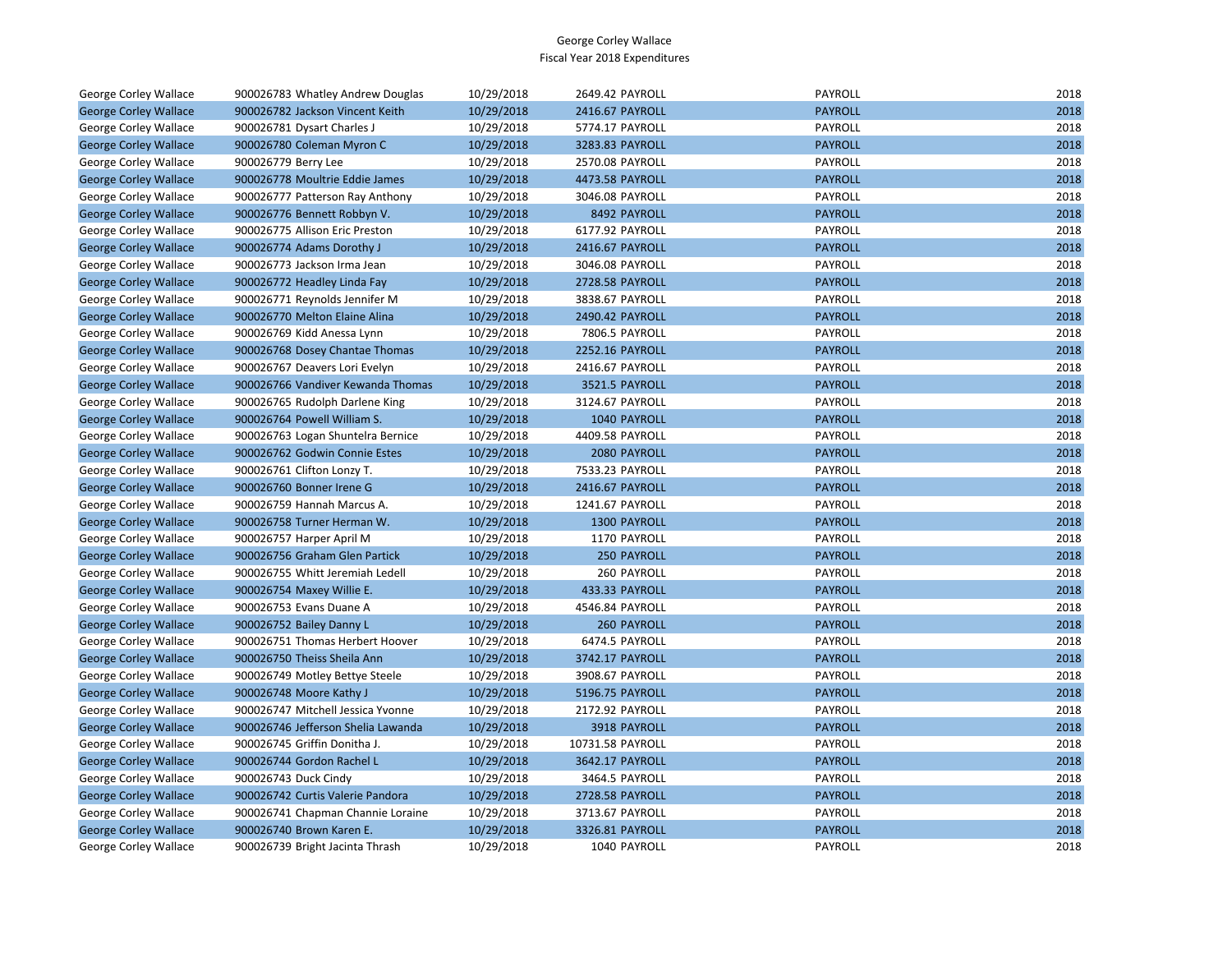| <b>George Corley Wallace</b> | 900026738 Bowie Corey D.              | 10/29/2018 | 4499.74 PAYROLL    | <b>PAYROLL</b> | 2018 |
|------------------------------|---------------------------------------|------------|--------------------|----------------|------|
| George Corley Wallace        | 900026737 Bentley Betty J             | 10/29/2018 | 5197.01 PAYROLL    | PAYROLL        | 2018 |
| <b>George Corley Wallace</b> | 900026736 Abbott Brandi Nicole        | 10/29/2018 | 2570.08 PAYROLL    | <b>PAYROLL</b> | 2018 |
| George Corley Wallace        | 900026735 Pettway Jaleesa Candace     | 10/29/2018 | 338 PAYROLL        | PAYROLL        | 2018 |
| <b>George Corley Wallace</b> | 900026734 Pugh Elijah                 | 10/29/2018 | 6139.92 PAYROLL    | <b>PAYROLL</b> | 2018 |
| George Corley Wallace        | 900026733 Owens Holly Brown           | 10/29/2018 | 6922.22 PAYROLL    | PAYROLL        | 2018 |
| <b>George Corley Wallace</b> | 900026732 Lee Kateri M                | 10/29/2018 | 6795.44 PAYROLL    | <b>PAYROLL</b> | 2018 |
| George Corley Wallace        | 900026731 Buck-Hollins Brittany Janae | 10/29/2018 | 447.25 PAYROLL     | <b>PAYROLL</b> | 2018 |
| <b>George Corley Wallace</b> | 900026730 Baldwin Antionetta S        | 10/29/2018 | 7318.89 PAYROLL    | <b>PAYROLL</b> | 2018 |
| George Corley Wallace        | 900026729 Rhodes Ramona Roberts       | 10/29/2018 | 676 PAYROLL        | PAYROLL        | 2018 |
| <b>George Corley Wallace</b> | 900026728 Brown Kimberly N            | 10/29/2018 | 3382.5 PAYROLL     | <b>PAYROLL</b> | 2018 |
| George Corley Wallace        | 900026727 Wright Pamela L             | 10/29/2018 | 5699.42 PAYROLL    | PAYROLL        | 2018 |
| <b>George Corley Wallace</b> | 900026726 Minor Sheila Mims           | 10/29/2018 | 2080 PAYROLL       | <b>PAYROLL</b> | 2018 |
| George Corley Wallace        | 900026725 Goings Ghytana Shelton      | 10/29/2018 | 6740.61 PAYROLL    | PAYROLL        | 2018 |
| <b>George Corley Wallace</b> | 900026724 Dozier Bruce Otis           | 10/29/2018 | 1482.03 PAYROLL    | <b>PAYROLL</b> | 2018 |
| George Corley Wallace        | 900026723 Williams Kaleda Deshawn     | 10/29/2018 | 4656.25 PAYROLL    | PAYROLL        | 2018 |
| <b>George Corley Wallace</b> | 900026722 Sims Robert Nelson          | 10/29/2018 | 4066.83 PAYROLL    | <b>PAYROLL</b> | 2018 |
| George Corley Wallace        | 900026721 Ruffin-Johnson Letitia      | 10/29/2018 | 338 PAYROLL        | PAYROLL        | 2018 |
| <b>George Corley Wallace</b> | 900026720 Miller Beth D               | 10/29/2018 | 338 PAYROLL        | <b>PAYROLL</b> | 2018 |
| George Corley Wallace        | 900026719 McKnight April Calloway     | 10/29/2018 | 1126.67 PAYROLL    | PAYROLL        | 2018 |
| <b>George Corley Wallace</b> | 900026718 Johnson Althelstein         | 10/29/2018 | 788.67 PAYROLL     | <b>PAYROLL</b> | 2018 |
| George Corley Wallace        | 900026717 Thompkins Yolanda Smith     | 10/29/2018 | 788.67 PAYROLL     | PAYROLL        | 2018 |
| <b>George Corley Wallace</b> | 900026716 Pugh Janet Cathey M.        | 10/29/2018 | 6139.92 PAYROLL    | <b>PAYROLL</b> | 2018 |
| George Corley Wallace        | 900026715 Howard Vatausha O           | 10/29/2018 | 338 PAYROLL        | PAYROLL        | 2018 |
| <b>George Corley Wallace</b> | 900026714 Wood Donna H                | 10/29/2018 | <b>338 PAYROLL</b> | <b>PAYROLL</b> | 2018 |
| George Corley Wallace        | 900026713 Sanders Rickdrieka Nicole   | 10/29/2018 | 450.67 PAYROLL     | PAYROLL        | 2018 |
| <b>George Corley Wallace</b> | 900026712 Stewart Jay Tyson           | 10/29/2018 | 1126.67 PAYROLL    | <b>PAYROLL</b> | 2018 |
| George Corley Wallace        | 900026711 White Tara Y                | 10/29/2018 | 5591.67 PAYROLL    | PAYROLL        | 2018 |
| <b>George Corley Wallace</b> | 900026710 Miller Uzoma O              | 10/29/2018 | 788.67 PAYROLL     | <b>PAYROLL</b> | 2018 |
| George Corley Wallace        | 900026709 McQueen Carroll D.          | 10/29/2018 | 1672.67 PAYROLL    | PAYROLL        | 2018 |
| <b>George Corley Wallace</b> | 900026708 Lewis George E              | 10/29/2018 | 1014 PAYROLL       | <b>PAYROLL</b> | 2018 |
| George Corley Wallace        | 900026707 Elliott William F.          | 10/29/2018 | 7035.26 PAYROLL    | PAYROLL        | 2018 |
| <b>George Corley Wallace</b> | 900026706 Walker Michael              | 10/29/2018 | 5557.58 PAYROLL    | <b>PAYROLL</b> | 2018 |
| George Corley Wallace        | 900026705 Moss Johnny E               | 10/29/2018 | 5774.17 PAYROLL    | PAYROLL        | 2018 |
| <b>George Corley Wallace</b> | 900026704 Helms Tammy Roberts         | 10/29/2018 | 6649.88 PAYROLL    | <b>PAYROLL</b> | 2018 |
| George Corley Wallace        | 900026703 Williams Matilda Mae        | 10/29/2018 | 5340.56 PAYROLL    | PAYROLL        | 2018 |
| <b>George Corley Wallace</b> | 900026702 Tipton Wesley Steele        | 10/29/2018 | 8397.98 PAYROLL    | <b>PAYROLL</b> | 2018 |
| George Corley Wallace        | 900026701 Thames Jerome E             | 10/29/2018 | 5340.56 PAYROLL    | PAYROLL        | 2018 |
| <b>George Corley Wallace</b> | 900026700 Tarver Otis                 | 10/29/2018 | 5182.44 PAYROLL    | <b>PAYROLL</b> | 2018 |
| George Corley Wallace        | 900026699 Rutledge Zachary H          | 10/29/2018 | 3402.57 PAYROLL    | PAYROLL        | 2018 |
| <b>George Corley Wallace</b> | 900026698 Rogers Jason Brooks         | 10/29/2018 | 4550.33 PAYROLL    | <b>PAYROLL</b> | 2018 |
| George Corley Wallace        | 900026697 Lewis Jarrin Chiron         | 10/29/2018 | 4708.44 PAYROLL    | PAYROLL        | 2018 |
| <b>George Corley Wallace</b> | 900026696 Kimbrough Brandon O         | 10/29/2018 | 5024.44 PAYROLL    | <b>PAYROLL</b> | 2018 |
| George Corley Wallace        | 900026695 Harris Douglas Lee          | 10/29/2018 | 4005.42 PAYROLL    | PAYROLL        | 2018 |
| <b>George Corley Wallace</b> | 900026694 Griffin Calvin              | 10/29/2018 | 6056.56 PAYROLL    | <b>PAYROLL</b> | 2018 |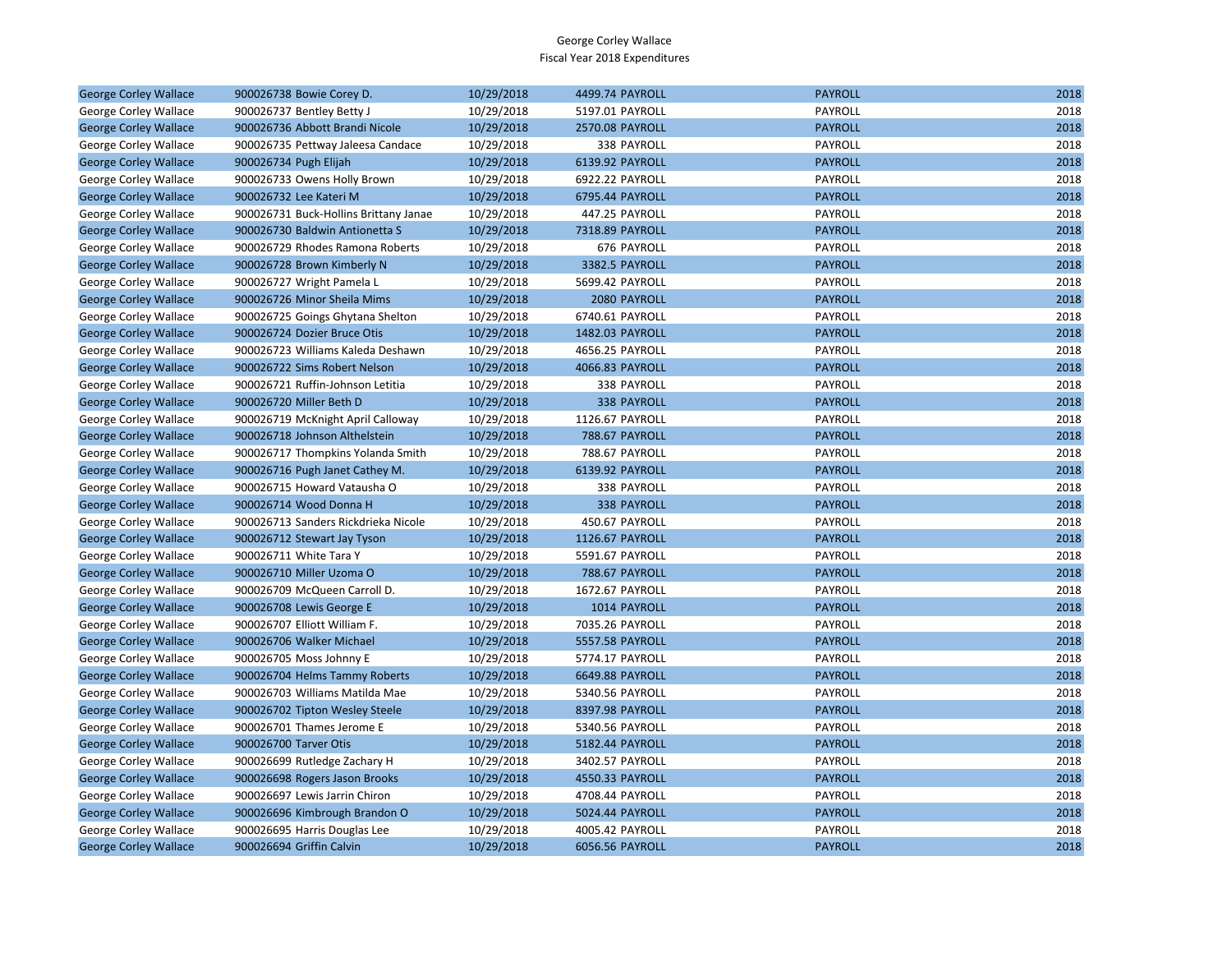| George Corley Wallace        | 900026693 Gaines Deshaun Derell     | 10/29/2018 | 2569.83 PAYROLL    | PAYROLL        | 2018 |
|------------------------------|-------------------------------------|------------|--------------------|----------------|------|
| <b>George Corley Wallace</b> | 900026692 Allen Kenny               | 10/29/2018 | 4479.5 PAYROLL     | <b>PAYROLL</b> | 2018 |
| George Corley Wallace        | 900026691 Lewis Bonita T.           | 10/29/2018 | 3886.83 PAYROLL    | PAYROLL        | 2018 |
| <b>George Corley Wallace</b> | 900026690 Laister Shirley J         | 10/29/2018 | 4479.5 PAYROLL     | <b>PAYROLL</b> | 2018 |
| George Corley Wallace        | 900026689 Stevenson Donte L         | 10/29/2018 | 5973.86 PAYROLL    | PAYROLL        | 2018 |
| <b>George Corley Wallace</b> | 900026688 Rogers Eric W.            | 10/29/2018 | 5340.56 PAYROLL    | <b>PAYROLL</b> | 2018 |
| George Corley Wallace        | 900026687 Hobbs David Wayne         | 10/29/2018 | 4479.5 PAYROLL     | PAYROLL        | 2018 |
| <b>George Corley Wallace</b> | 900026686 Walker Shermanita         | 10/29/2018 | 4721.08 PAYROLL    | <b>PAYROLL</b> | 2018 |
| George Corley Wallace        | 900026685 Thomas Hollee Myldred     | 10/29/2018 | 6208.33 PAYROLL    | PAYROLL        | 2018 |
| <b>George Corley Wallace</b> | 900026684 Spicer Chandra            | 10/29/2018 | 5755.58 PAYROLL    | <b>PAYROLL</b> | 2018 |
| George Corley Wallace        | 900026683 Snowden Lula              | 10/29/2018 | 4352.83 PAYROLL    | PAYROLL        | 2018 |
| <b>George Corley Wallace</b> | 900026682 Roberson Erika M          | 10/29/2018 | 3125.08 PAYROLL    | <b>PAYROLL</b> | 2018 |
| George Corley Wallace        | 900026681 Pullum Quanda C.          | 10/29/2018 | 3442.58 PAYROLL    | PAYROLL        | 2018 |
| <b>George Corley Wallace</b> | 900026680 Powe Dea Wilson           | 10/29/2018 | 5755.58 PAYROLL    | <b>PAYROLL</b> | 2018 |
| George Corley Wallace        | 900026679 Pettway Clarence J        | 10/29/2018 | 6802.17 PAYROLL    | PAYROLL        | 2018 |
| <b>George Corley Wallace</b> | 900026678 Munford Christopher Lamar | 10/29/2018 | 2014.58 PAYROLL    | <b>PAYROLL</b> | 2018 |
| George Corley Wallace        | 900026677 Inge Deandres G.          | 10/29/2018 | 7052.92 PAYROLL    | PAYROLL        | 2018 |
| <b>George Corley Wallace</b> | 900026676 Hurt Jason Robert         | 10/29/2018 | 2014.58 PAYROLL    | <b>PAYROLL</b> | 2018 |
| George Corley Wallace        | 900026675 Coty Mark Leonard         | 10/29/2018 | 5853.92 PAYROLL    | PAYROLL        | 2018 |
| <b>George Corley Wallace</b> | 900026674 Coleman Steffan           | 10/29/2018 | 3989.83 PAYROLL    | <b>PAYROLL</b> | 2018 |
| George Corley Wallace        | 900026673 Casby Aaron Leonard       | 10/29/2018 | 5428.92 PAYROLL    | PAYROLL        | 2018 |
| <b>George Corley Wallace</b> | 900026672 Bennett Jarrick B         | 10/29/2018 | 2649.17 PAYROLL    | <b>PAYROLL</b> | 2018 |
| George Corley Wallace        | 900026671 Allen Bertha Yvette       | 10/29/2018 | 4891 PAYROLL       | PAYROLL        | 2018 |
| <b>George Corley Wallace</b> | 900026670 Randolph Yulonda B        | 10/29/2018 | 5031.42 PAYROLL    | <b>PAYROLL</b> | 2018 |
| George Corley Wallace        | 900026669 Jones Connie M.           | 10/29/2018 | 5717.92 PAYROLL    | PAYROLL        | 2018 |
| <b>George Corley Wallace</b> | 900026668 Davis Rebecca Moore       | 10/29/2018 | <b>588 PAYROLL</b> | <b>PAYROLL</b> | 2018 |
| George Corley Wallace        | 900026667 Thomas Gloria Dean        | 10/29/2018 | 3980.67 PAYROLL    | PAYROLL        | 2018 |
| <b>George Corley Wallace</b> | 900026666 Henderson Kerry E.        | 10/29/2018 | 4876.33 PAYROLL    | <b>PAYROLL</b> | 2018 |
| George Corley Wallace        | 900026665 Wilson Beverly Renae      | 10/29/2018 | 1352 PAYROLL       | PAYROLL        | 2018 |
| <b>George Corley Wallace</b> | 900026664 Moore Dorothy A           | 10/29/2018 | 1040 PAYROLL       | <b>PAYROLL</b> | 2018 |
| George Corley Wallace        | 900026663 Miller Gregory Lee        | 10/29/2018 | 4567.83 PAYROLL    | PAYROLL        | 2018 |
| <b>George Corley Wallace</b> | 900026662 King Glenn                | 10/29/2018 | 4571.93 PAYROLL    | <b>PAYROLL</b> | 2018 |
| George Corley Wallace        | 900026661 Hannah Marilyn Bennett    | 10/29/2018 | 8539.55 PAYROLL    | PAYROLL        | 2018 |
| <b>George Corley Wallace</b> | 900026660 White Christine S         | 10/29/2018 | 5300.11 PAYROLL    | <b>PAYROLL</b> | 2018 |
| George Corley Wallace        | 900026659 Shannon Tracey M.         | 10/29/2018 | 9160.67 PAYROLL    | PAYROLL        | 2018 |
| <b>George Corley Wallace</b> | 900026658 Ford Sabrina D            | 10/29/2018 | 5616.33 PAYROLL    | <b>PAYROLL</b> | 2018 |
| George Corley Wallace        | 900026657 Martin Suzette G.         | 10/29/2018 | 6090.44 PAYROLL    | PAYROLL        | 2018 |
| <b>George Corley Wallace</b> | 900026656 Smith Pamela Caver        | 10/29/2018 | 7712.44 PAYROLL    | <b>PAYROLL</b> | 2018 |
| George Corley Wallace        | 900026655 Mixon Carter Kim Ellice   | 10/29/2018 | 6090.44 PAYROLL    | PAYROLL        | 2018 |
| <b>George Corley Wallace</b> | 900026654 Miller Pearlie R.         | 10/29/2018 | 5004.92 PAYROLL    | <b>PAYROLL</b> | 2018 |
| George Corley Wallace        | 900026653 Melton Christi A.         | 10/29/2018 | 4212.25 PAYROLL    | PAYROLL        | 2018 |
| <b>George Corley Wallace</b> | 900026652 Lumpkin Deborah Walker    | 10/29/2018 | 5616.33 PAYROLL    | <b>PAYROLL</b> | 2018 |
| George Corley Wallace        | 900026651 Lee Beverly D             | 10/29/2018 | 1500 PAYROLL       | PAYROLL        | 2018 |
| <b>George Corley Wallace</b> | 900026650 Jackson Veronica Moultrie | 10/29/2018 | 5616.33 PAYROLL    | <b>PAYROLL</b> | 2018 |
| <b>George Corley Wallace</b> | 900026649 Goodwin Pamela            | 10/29/2018 | 6090.44 PAYROLL    | PAYROLL        | 2018 |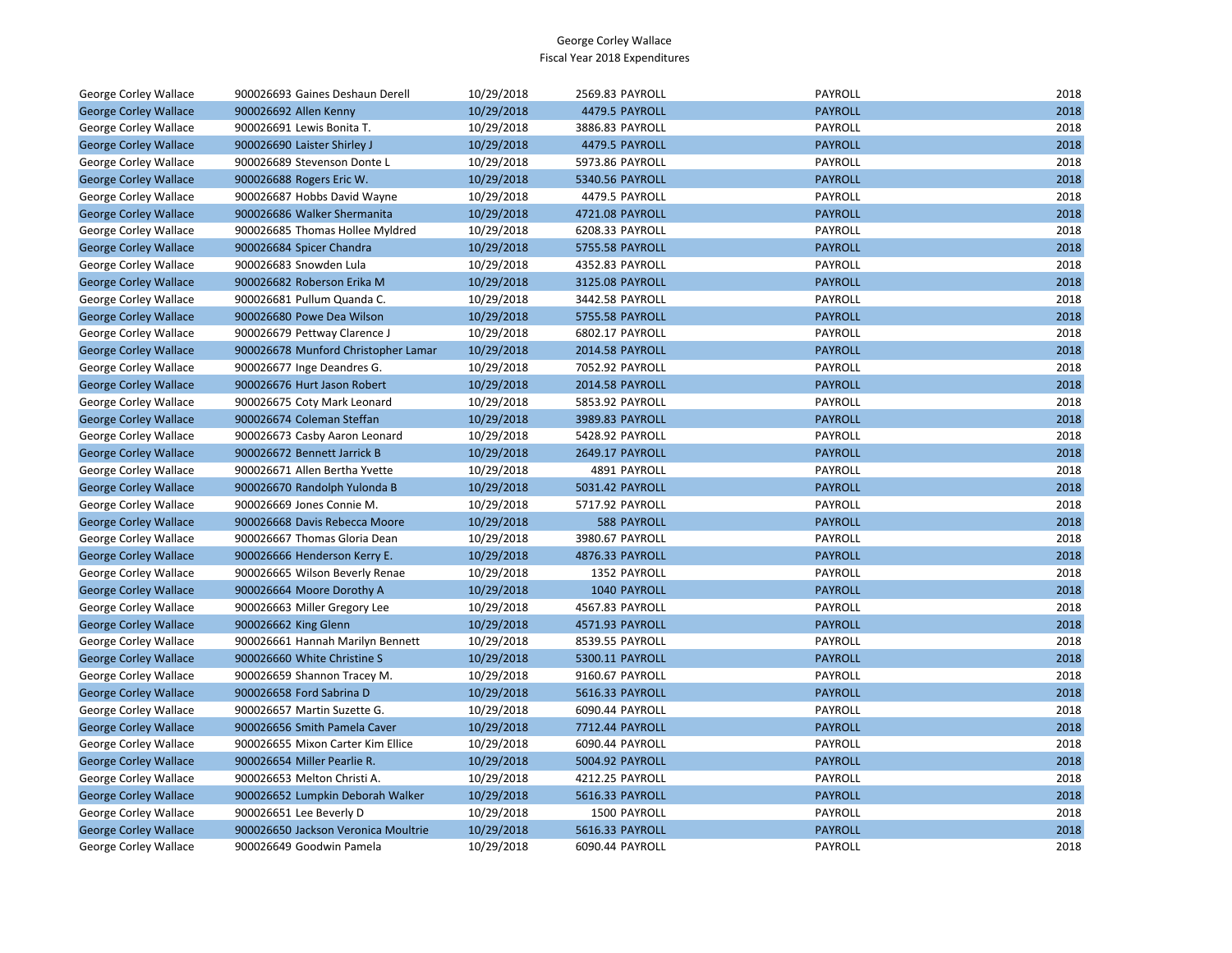| <b>George Corley Wallace</b> | 900026648 Dixon Colleen Roland          | 10/29/2018 | 3442.58 PAYROLL    | <b>PAYROLL</b> | 2018 |
|------------------------------|-----------------------------------------|------------|--------------------|----------------|------|
| George Corley Wallace        | 900026647 Davis Sarah                   | 10/29/2018 | 8386.56 PAYROLL    | PAYROLL        | 2018 |
| <b>George Corley Wallace</b> | 900026646 Calhoun Webbie R.             | 10/29/2018 | 5774.33 PAYROLL    | <b>PAYROLL</b> | 2018 |
| George Corley Wallace        | 900026645 Spencer Rosa Chiffon          | 10/29/2018 | 8800.91 PAYROLL    | PAYROLL        | 2018 |
| <b>George Corley Wallace</b> | 900026644 Brown Veronica S.             | 10/29/2018 | 8427 PAYROLL       | <b>PAYROLL</b> | 2018 |
| George Corley Wallace        | 900026643 Sturdivant Maxine C           | 10/29/2018 | 6841 PAYROLL       | PAYROLL        | 2018 |
| <b>George Corley Wallace</b> | 900026642 Marshall Teresa Darnelle      | 10/29/2018 | 2649.17 PAYROLL    | <b>PAYROLL</b> | 2018 |
| George Corley Wallace        | 900026641 Williams Shenika Raquel       | 10/29/2018 | 1126.67 PAYROLL    | PAYROLL        | 2018 |
| <b>George Corley Wallace</b> | 900026640 Sanders Felicia M.            | 10/29/2018 | 4885.83 PAYROLL    | <b>PAYROLL</b> | 2018 |
| George Corley Wallace        | 900026639 Ford Monique Amelia           | 10/29/2018 | 3283.33 PAYROLL    | PAYROLL        | 2018 |
| <b>George Corley Wallace</b> | 900026638 Tapper Monica A               | 10/29/2018 | 1464.67 PAYROLL    | <b>PAYROLL</b> | 2018 |
| George Corley Wallace        | 900026637 Briggs Tammie Marie           | 10/29/2018 | 7572.83 PAYROLL    | PAYROLL        | 2018 |
| <b>George Corley Wallace</b> | 900026636 Williams Angelica Nicole      | 10/29/2018 | 2570.08 PAYROLL    | <b>PAYROLL</b> | 2018 |
| George Corley Wallace        | 900026635 Tubbs - Turner Jocelyn Jenell | 10/29/2018 | 5553.08 PAYROLL    | PAYROLL        | 2018 |
| <b>George Corley Wallace</b> | 900026634 Kennedy Regina S              | 10/29/2018 | 6064.75 PAYROLL    | <b>PAYROLL</b> | 2018 |
| George Corley Wallace        | 900026633 Gourdine Raji                 | 10/29/2018 | 8271.92 PAYROLL    | PAYROLL        | 2018 |
| <b>George Corley Wallace</b> | 900026632 Cosby Helen A                 | 10/29/2018 | 4077.08 PAYROLL    | <b>PAYROLL</b> | 2018 |
| George Corley Wallace        | 900026631 Walker Sharon D               | 10/29/2018 | 2728.58 PAYROLL    | PAYROLL        | 2018 |
| <b>George Corley Wallace</b> | 900026630 Carstarphen Mennie L          | 10/29/2018 | 7280.56 PAYROLL    | <b>PAYROLL</b> | 2018 |
| George Corley Wallace        | 900026629 Blevins Pamela M              | 10/29/2018 | 3586.95 PAYROLL    | PAYROLL        | 2018 |
| <b>George Corley Wallace</b> | 900026628 Mitchell James M              | 10/29/2018 | 18815 PAYROLL      | <b>PAYROLL</b> | 2018 |
| George Corley Wallace        | 900026627 Glover Virginia M Reed        | 10/29/2018 | 4631.5 PAYROLL     | PAYROLL        | 2018 |
| <b>George Corley Wallace</b> | 900026586 Dozier Bruce Otis             | 10/29/2018 | 1482.03 PAYROLL    | <b>PAYROLL</b> | 2018 |
| George Corley Wallace        | 900026626 Sturdivant Anthony Dewayne    | 10/26/2018 | 532.48 PAYROLL     | PAYROLL        | 2018 |
| <b>George Corley Wallace</b> | 900026625 Wilson Walter O               | 10/26/2018 | <b>330 PAYROLL</b> | <b>PAYROLL</b> | 2018 |
| George Corley Wallace        | 900026624 Williams Norman Alana Nickole | 10/26/2018 | 280.5 PAYROLL      | PAYROLL        | 2018 |
| <b>George Corley Wallace</b> | 900026623 Watts Renae                   | 10/26/2018 | 682.24 PAYROLL     | <b>PAYROLL</b> | 2018 |
| George Corley Wallace        | 900026622 Walton Willie J               | 10/26/2018 | 858 PAYROLL        | PAYROLL        | 2018 |
| <b>George Corley Wallace</b> | 900026621 Smith Marzell Lee             | 10/26/2018 | 1595 PAYROLL       | <b>PAYROLL</b> | 2018 |
| George Corley Wallace        | 900026620 Reese Cameron Brent           | 10/26/2018 | 599.04 PAYROLL     | PAYROLL        | 2018 |
| <b>George Corley Wallace</b> | 900026619 Perry Ernestine D             | 10/26/2018 | 1129.59 PAYROLL    | <b>PAYROLL</b> | 2018 |
| George Corley Wallace        | 900026618 Pearson Sharde D              | 10/26/2018 | 632.32 PAYROLL     | PAYROLL        | 2018 |
| <b>George Corley Wallace</b> | 900026617 Nettles Wesbert               | 10/26/2018 | 565.76 PAYROLL     | <b>PAYROLL</b> | 2018 |
| George Corley Wallace        | 900026616 Martin James Andrew           | 10/26/2018 | 1892 PAYROLL       | PAYROLL        | 2018 |
| <b>George Corley Wallace</b> | 900026615 Jones Edkenjunta              | 10/26/2018 | 792 PAYROLL        | <b>PAYROLL</b> | 2018 |
| George Corley Wallace        | 900026614 Harris Ledonna Sharnaye       | 10/26/2018 | 682.24 PAYROLL     | PAYROLL        | 2018 |
| <b>George Corley Wallace</b> | 900026613 Goings Michael Dewayne        | 10/26/2018 | 1012 PAYROLL       | <b>PAYROLL</b> | 2018 |
| George Corley Wallace        | 900026612 Givan Broderick F             | 10/26/2018 | 550 PAYROLL        | PAYROLL        | 2018 |
| <b>George Corley Wallace</b> | 900026611 Calhoun Willie                | 10/26/2018 | 1166 PAYROLL       | <b>PAYROLL</b> | 2018 |
| George Corley Wallace        | 900026610 Brown Christopher B           | 10/26/2018 | 574.08 PAYROLL     | PAYROLL        | 2018 |
| <b>George Corley Wallace</b> | 900026609 Blanks Ray Soloman            | 10/26/2018 | <b>616 PAYROLL</b> | <b>PAYROLL</b> | 2018 |
| George Corley Wallace        | 900026608 Barron Gerald Antoine         | 10/26/2018 | 449.28 PAYROLL     | PAYROLL        | 2018 |
| <b>George Corley Wallace</b> | 900026607 Miree Eddrionna J             | 10/26/2018 | 475.02 PAYROLL     | <b>PAYROLL</b> | 2018 |
| George Corley Wallace        | 900026606 Woodson Alexus S              | 10/26/2018 | 448.63 PAYROLL     | PAYROLL        | 2018 |
| <b>George Corley Wallace</b> | 900026605 Watts Shameerica Maurichele   | 10/26/2018 | 165.88 PAYROLL     | <b>PAYROLL</b> | 2018 |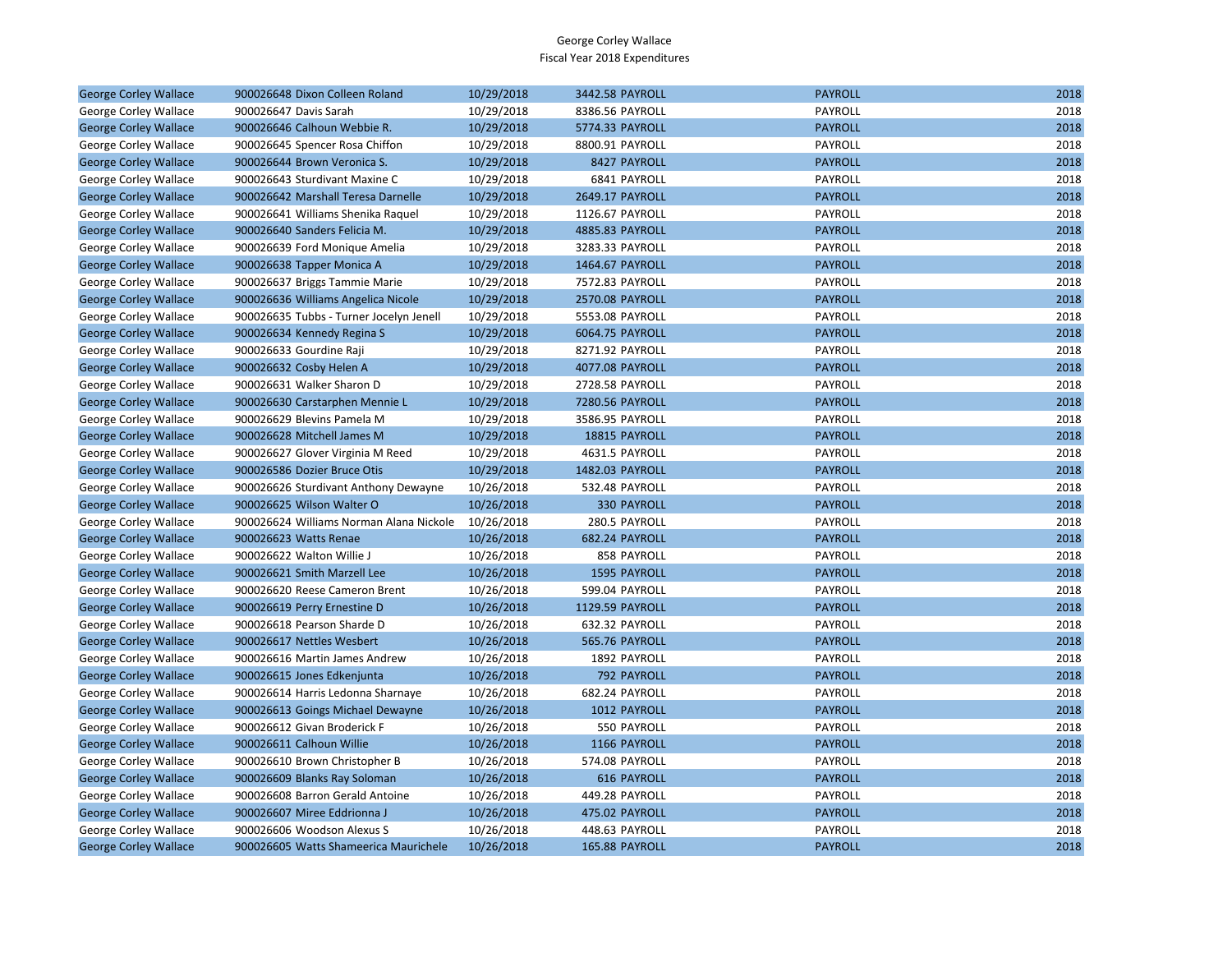| George Corley Wallace        | 900026604 Thomas Kianna Renee         | 10/26/2018 | 124.41 PAYROLL                | PAYROLL                           | 2018 |
|------------------------------|---------------------------------------|------------|-------------------------------|-----------------------------------|------|
| <b>George Corley Wallace</b> | 900026603 Smitherman Jaliah Nicole    | 10/26/2018 | 339.3 PAYROLL                 | <b>PAYROLL</b>                    | 2018 |
| George Corley Wallace        | 900026602 Smith Miata J.              | 10/26/2018 | 475.02 PAYROLL                | <b>PAYROLL</b>                    | 2018 |
| <b>George Corley Wallace</b> | 900026601 Sanders Rondarius J         | 10/26/2018 | 463.71 PAYROLL                | <b>PAYROLL</b>                    | 2018 |
| George Corley Wallace        | 900026600 Pratt Brittany M            | 10/26/2018 | 573.04 PAYROLL                | PAYROLL                           | 2018 |
| <b>George Corley Wallace</b> | 900026599 Bellamy Kaffeein            | 10/26/2018 | 475.02 PAYROLL                | <b>PAYROLL</b>                    | 2018 |
| George Corley Wallace        | 900026598 Hardy Lorene                | 10/26/2018 | 475.02 PAYROLL                | PAYROLL                           | 2018 |
| <b>George Corley Wallace</b> | 900026597 Davis Diane                 | 10/26/2018 | 707.2 PAYROLL                 | <b>PAYROLL</b>                    | 2018 |
| George Corley Wallace        | 900026596 Coleman La'Donnis Achillies | 10/26/2018 | 475.02 PAYROLL                | PAYROLL                           | 2018 |
| <b>George Corley Wallace</b> | 900026595 Cole Shawn Nicholas         | 10/26/2018 | 429.78 PAYROLL                | <b>PAYROLL</b>                    | 2018 |
| George Corley Wallace        | 900026594 Callens Sy'Queria Tim'One   | 10/26/2018 | 282.75 PAYROLL                | PAYROLL                           | 2018 |
| <b>George Corley Wallace</b> | 900026593 Bonner Tayla Ke'Arra        | 10/26/2018 | 162.11 PAYROLL                | <b>PAYROLL</b>                    | 2018 |
| George Corley Wallace        | 900026592 Barley Audreyiona La'shae   | 10/26/2018 | 573.04 PAYROLL                | PAYROLL                           | 2018 |
| <b>George Corley Wallace</b> | 900026591 Baker Jamesha Tyshan        | 10/26/2018 | 475.02 PAYROLL                | <b>PAYROLL</b>                    | 2018 |
| George Corley Wallace        | 900026590 Acoff Mary Ruth             | 10/26/2018 | 339.3 PAYROLL                 | PAYROLL                           | 2018 |
| <b>George Corley Wallace</b> | 900026589 Blake Lyric Quanta          | 10/26/2018 | 655.98 PAYROLL                | <b>PAYROLL</b>                    | 2018 |
| George Corley Wallace        | 900026588 Williams Elsie B.           | 10/26/2018 | 1468.9 PAYROLL                | PAYROLL                           | 2018 |
| <b>George Corley Wallace</b> | 900026587 Jackson Sherry Jamill       | 10/26/2018 | 1638.75 PAYROLL               | <b>PAYROLL</b>                    | 2018 |
| George Corley Wallace        | 900026585 Milligan Melissa Hollis     | 10/26/2018 | 682.82 PAYROLL                | PAYROLL                           | 2018 |
| <b>George Corley Wallace</b> | 900026584 Woodruff Kent H             | 10/26/2018 | 306.57 PAYROLL                | <b>PAYROLL</b>                    | 2018 |
| George Corley Wallace        | 900026583 Williams Annie Montgomery   | 10/26/2018 | 804.96 PAYROLL                | PAYROLL                           | 2018 |
| <b>George Corley Wallace</b> | 900026582 Walker Mattie Mae           | 10/26/2018 | 668.88 PAYROLL                | <b>PAYROLL</b>                    | 2018 |
| George Corley Wallace        | 900026581 Thomas Latasha Bell         | 10/26/2018 | 480.48 PAYROLL                | PAYROLL                           | 2018 |
| <b>George Corley Wallace</b> | 900026580 Morrow Queen Agee           | 10/26/2018 | 534.18 PAYROLL                | <b>PAYROLL</b>                    | 2018 |
| George Corley Wallace        | 900026579 Marshall Annie Lee          | 10/26/2018 | 608.5 PAYROLL                 | PAYROLL                           | 2018 |
| <b>George Corley Wallace</b> | 900026578 Lenoir Suzanne McCraw       | 10/26/2018 | 218.32 PAYROLL                | <b>PAYROLL</b>                    | 2018 |
| George Corley Wallace        | 900026577 Hobbs Elois                 | 10/26/2018 | 223.02 PAYROLL                | PAYROLL                           | 2018 |
| <b>George Corley Wallace</b> | 900026576 Compton Judy B              | 10/26/2018 | 278.7 PAYROLL                 | <b>PAYROLL</b>                    | 2018 |
| George Corley Wallace        | 900026575 Alsobrook Kay Goodwin       | 10/26/2018 | 761.79 PAYROLL                | PAYROLL                           | 2018 |
| <b>George Corley Wallace</b> | 900026574 Cummings Evelyn C.          | 10/26/2018 | 124.13 PAYROLL                | <b>PAYROLL</b>                    | 2018 |
| George Corley Wallace        | 900026573 Washington Willie Doris     | 10/26/2018 | 875.16 PAYROLL                | PAYROLL                           | 2018 |
| <b>George Corley Wallace</b> | 900026572 Vinson Richard Shane        | 10/26/2018 | 823.68 PAYROLL                | <b>PAYROLL</b>                    | 2018 |
| George Corley Wallace        | 900026571 Smith Christina Harris      | 10/26/2018 | 1669.2 PAYROLL                | PAYROLL                           | 2018 |
| <b>George Corley Wallace</b> | 900026570 Johnson Tona Oliver         | 10/26/2018 | 1784.64 PAYROLL               | <b>PAYROLL</b>                    | 2018 |
| George Corley Wallace        | 900026569 Haigler Lisa M              | 10/26/2018 | 2277.6 PAYROLL                | PAYROLL                           | 2018 |
| <b>George Corley Wallace</b> | 900026568 Gray Katoria F              | 10/26/2018 | 1372.8 PAYROLL                | <b>PAYROLL</b>                    | 2018 |
| George Corley Wallace        | 900026567 Gordon Alfreda Felicia      | 10/26/2018 | 1248 PAYROLL                  | PAYROLL                           | 2018 |
| <b>George Corley Wallace</b> | 900026566 Davis Vera Lee              | 10/26/2018 | 411.84 PAYROLL                | <b>PAYROLL</b>                    | 2018 |
| George Corley Wallace        | 900026565 Childers Linda A            | 10/26/2018 | 411.84 PAYROLL                | PAYROLL                           | 2018 |
| <b>George Corley Wallace</b> | 900026564 Chestnut Angelina           | 10/26/2018 | 995.28 PAYROLL                | <b>PAYROLL</b>                    | 2018 |
| George Corley Wallace        | 900026563 Allen Danita Yvette         | 10/26/2018 | 1700.4 PAYROLL                | PAYROLL                           | 2018 |
| <b>George Corley Wallace</b> | 900026562 Powell Brenda Williams      | 10/26/2018 | 636.84 PAYROLL                | <b>PAYROLL</b>                    | 2018 |
| George Corley Wallace        | 900026561 Jemison Lefloris            | 10/26/2018 | 566.08 PAYROLL                | PAYROLL                           | 2018 |
| <b>George Corley Wallace</b> | 900026560 Childress Eugene James      | 10/26/2018 | 780 PAYROLL                   | <b>PAYROLL</b>                    | 2018 |
| George Corley Wallace        | 218578 Williams, Joe                  | 10/26/2018 | 271.15 General Operating Fund | <b>Other Contractual Services</b> | 2018 |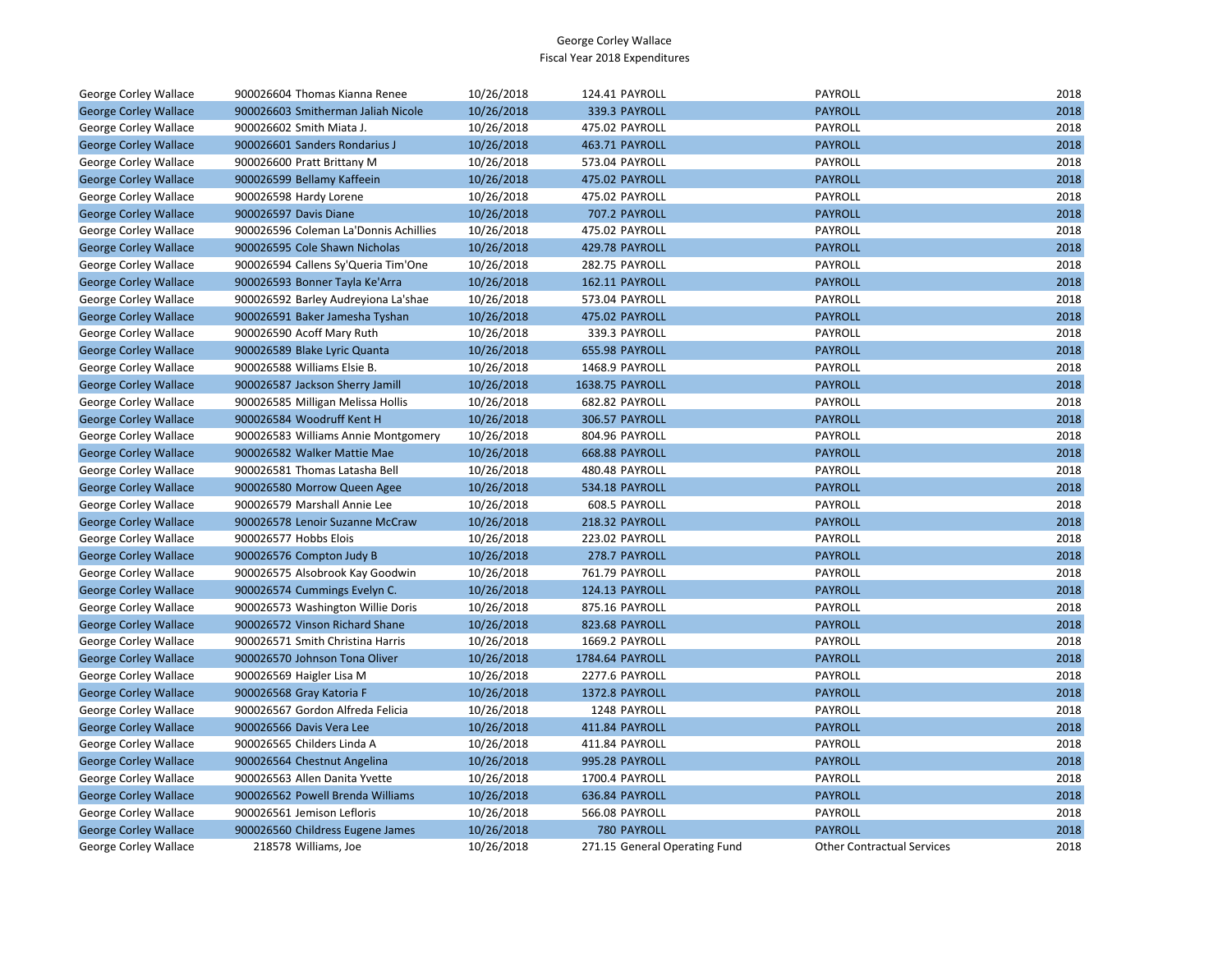| <b>George Corley Wallace</b> | 218577 U.S. Bank Equipment Finance                | 10/26/2018 | 5670.87 General Operating Fund | <b>Operating Lease Payments</b>     | 2018 |
|------------------------------|---------------------------------------------------|------------|--------------------------------|-------------------------------------|------|
| George Corley Wallace        | 218576 Turner, Herman W.                          | 10/26/2018 | 360 General Operating Fund     | In State-Other Travel Exp           | 2018 |
| <b>George Corley Wallace</b> | 218575 Turner, Herman W.                          | 10/26/2018 | 180 General Operating Fund     | In State-Other Travel Exp           | 2018 |
| George Corley Wallace        | 218574 Turner, Herman W.                          | 10/26/2018 | 360 General Operating Fund     | In State-Other Travel Exp           | 2018 |
| <b>George Corley Wallace</b> | 218573 Sweetwater Sound, Inc.                     | 10/26/2018 | 801.82 General Operating Fund  | <b>Materials and Supplies</b>       | 2018 |
| George Corley Wallace        | 218572 Spire Alabama Inc.                         | 10/26/2018 | 5956.52 General Operating Fund | Gas & Heating Fuel                  | 2018 |
| <b>George Corley Wallace</b> | 218571 Smith, Jerry D.                            | 10/26/2018 | 2000 General Operating Fund    | <b>Other Contractual Services</b>   | 2018 |
| George Corley Wallace        | 218570 Scantron Corporation                       | 10/26/2018 | 596.55 General Operating Fund  | <b>Materials and Supplies</b>       | 2018 |
| <b>George Corley Wallace</b> | 218569 Perkins, Roderick                          | 10/26/2018 | 1187.12 General Operating Fund | <b>Other Contractual Services</b>   | 2018 |
| George Corley Wallace        | 218568 Jordan, Judy Y.                            | 10/26/2018 | 800 General Operating Fund     | <b>Other Contractual Services</b>   | 2018 |
| <b>George Corley Wallace</b> | 218567 Jackson, Eric L.                           | 10/26/2018 | 900 General Operating Fund     | <b>Other Contractual Services</b>   | 2018 |
| George Corley Wallace        | 218566 Hunter, Otto W.                            | 10/26/2018 | 600 AMSTI 2017-2018            | <b>Other Contractual Services</b>   | 2018 |
| <b>George Corley Wallace</b> | 218565 Evans, Duane A.                            | 10/26/2018 | 380 General Operating Fund     | In State-Other Travel Exp           | 2018 |
| George Corley Wallace        | 218564 Evans, Duane A.                            | 10/26/2018 | 190 General Operating Fund     | In State-Other Travel Exp           | 2018 |
| <b>George Corley Wallace</b> | 218563 Evans, Duane A.                            | 10/26/2018 | 380 General Operating Fund     | In State-Other Travel Exp           | 2018 |
| George Corley Wallace        | 218562 Eta Hand2mind                              | 10/26/2018 | 3058.76 AMSTI 2017-2018        | <b>Materials and Supplies</b>       | 2018 |
| <b>George Corley Wallace</b> | 218561 Delta Foremost Chemical                    | 10/26/2018 | 759.3 General Operating Fund   | <b>Materials and Supplies</b>       | 2018 |
| George Corley Wallace        | 218560 Coverall Of Alabama                        | 10/26/2018 | 18170 General Operating Fund   | <b>Other Contractual Services</b>   | 2018 |
| <b>George Corley Wallace</b> | 218559 Carolina Biological Supply                 | 10/26/2018 | 112.3 AMSTI 2017-2018          | <b>Materials and Supplies</b>       | 2018 |
| George Corley Wallace        | 218558 Blu Designs                                | 10/26/2018 | 3800 General Operating Fund    | Maintenance & Repairs               | 2018 |
| <b>George Corley Wallace</b> | 218557 AT&T Alabama                               | 10/26/2018 | 126.57 General Operating Fund  | Communications                      | 2018 |
| George Corley Wallace        | 218556 AT&T (Business Service)                    | 10/26/2018 | 64.45 AMSTI 2017-2018          | Communications                      | 2018 |
| <b>George Corley Wallace</b> | 218555 Williams, Brian                            | 10/25/2018 | 40 General Operating Fund      | <b>Other Contractual Services</b>   | 2018 |
| George Corley Wallace        | 218554 Water Way Distributing                     | 10/25/2018 | 69 General Operating Fund      | <b>Materials and Supplies</b>       | 2018 |
| <b>George Corley Wallace</b> | 218553 Walker, Shermanita                         | 10/25/2018 | 164.75 AMSTI 2017-2018         | In State-Mileage                    | 2018 |
| George Corley Wallace        | 218552 Tubbs - Turner, Jocelyn J.                 | 10/25/2018 | 177.18 AMSTI 2017-2018         | In State-Mileage                    | 2018 |
| <b>George Corley Wallace</b> | 218551 Spicer, Chandra                            | 10/25/2018 | 133.09 AMSTI 2017-2018         | In State-Mileage                    | 2018 |
| George Corley Wallace        | 218550 Southern Pipe & Supply                     | 10/25/2018 | 26.63 General Operating Fund   | <b>Materials and Supplies</b>       | 2018 |
| <b>George Corley Wallace</b> | 218549 Selma Urgent Care                          | 10/25/2018 | 100 General Operating Fund     | <b>Other Contractual Services</b>   | 2018 |
| George Corley Wallace        | 218548 Selma Urgent Care                          | 10/25/2018 | 175 General Operating Fund     | <b>Other Contractual Services</b>   | 2018 |
| <b>George Corley Wallace</b> | 218547 Selma Cash & Carry                         | 10/25/2018 | 650.91 General Operating Fund  | <b>Materials and Supplies</b>       | 2018 |
| George Corley Wallace        | 218546 Scott, Gracie E.                           | 10/25/2018 | 40 General Operating Fund      | <b>Other Contractual Services</b>   | 2018 |
| <b>George Corley Wallace</b> | 218545 Powe, Dea W.                               | 10/25/2018 | 51.56 AMSTI 2017-2018          | In State-Mileage                    | 2018 |
| George Corley Wallace        | 218544 Pettway, Clarence J.                       | 10/25/2018 | 60.87 AMSTI 2017-2018          | In State-Mileage                    | 2018 |
| <b>George Corley Wallace</b> | 218543 On-Site Drug Collections                   | 10/25/2018 | 608 General Operating Fund     | <b>Other Contractual Services</b>   | 2018 |
| George Corley Wallace        | 218542 Office Depot                               | 10/25/2018 | 63.36 General Operating Fund   | <b>Materials and Supplies</b>       | 2018 |
| <b>George Corley Wallace</b> | 218541 Mitchell Signs                             | 10/25/2018 | 2125 General Operating Fund    | <b>Advertising &amp; Promotions</b> | 2018 |
| George Corley Wallace        | 218540 Kennedy, Regina S.                         | 10/25/2018 | 37.06 AMSTI 2017-2018          | In State-Mileage                    | 2018 |
| <b>George Corley Wallace</b> | 218539 Jefferson State Community Colle 10/25/2018 |            | 3474.06 General Operating Fund | <b>Technology-Non Capital</b>       | 2018 |
| George Corley Wallace        | 218538 Hudl                                       | 10/25/2018 | 950 General Operating Fund     | <b>Materials and Supplies</b>       | 2018 |
| <b>George Corley Wallace</b> | 218537 Gray, Eddie                                | 10/25/2018 | 110 General Operating Fund     | <b>Other Contractual Services</b>   | 2018 |
| George Corley Wallace        | 218536 Fuller Building Company                    | 10/25/2018 | 476.14 General Operating Fund  | <b>Materials and Supplies</b>       | 2018 |
| <b>George Corley Wallace</b> | 218535 Casby, Aaron L.                            | 10/25/2018 | 87.96 AMSTI 2017-2018          | In State-Mileage                    | 2018 |
| George Corley Wallace        | 218534 Booker, Kenith                             | 10/25/2018 | 110 General Operating Fund     | <b>Other Contractual Services</b>   | 2018 |
| <b>George Corley Wallace</b> | 218533 Allen, Bertha Y.                           | 10/25/2018 | 169.99 AMSTI 2017-2018         | In State-Mileage                    | 2018 |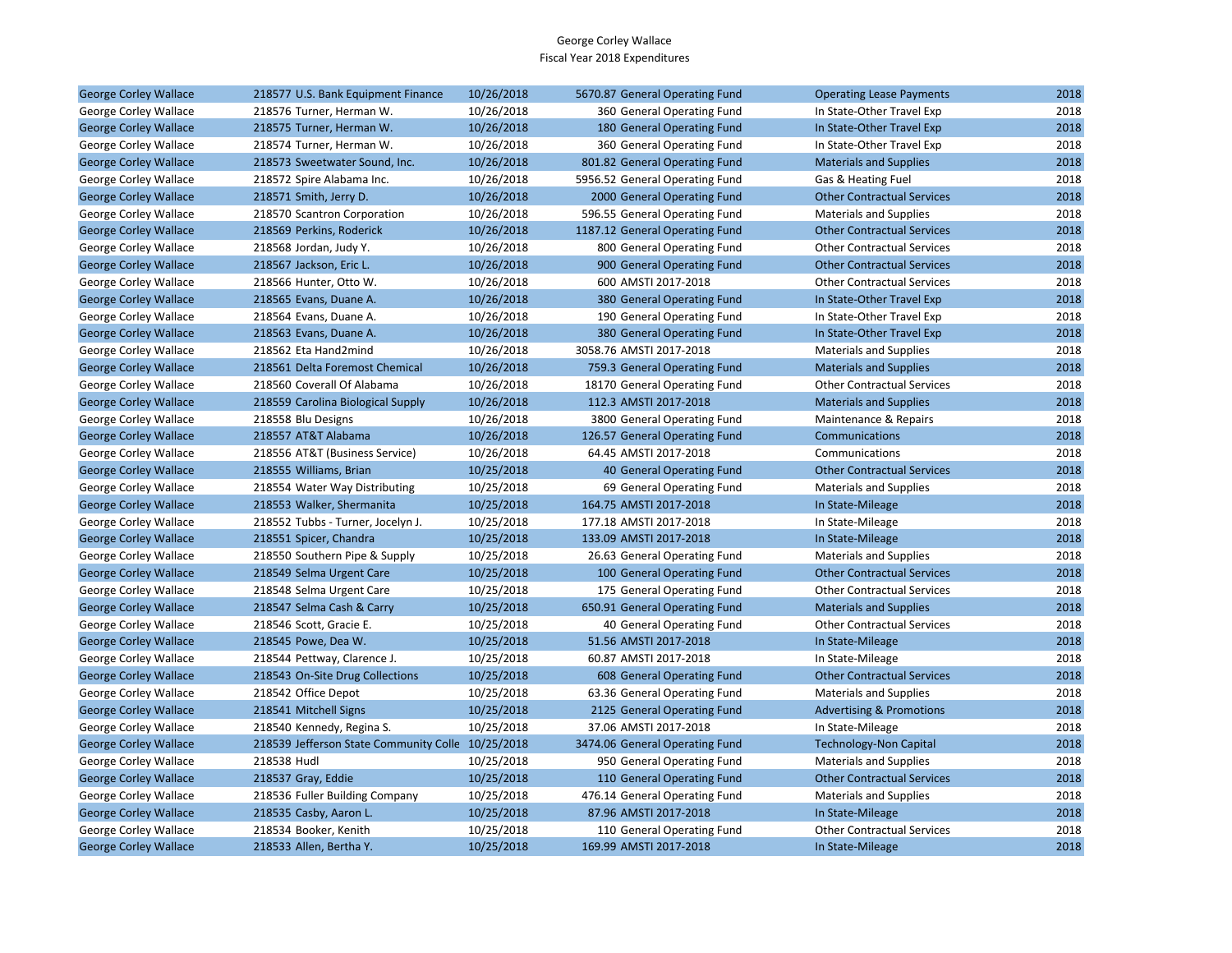| George Corley Wallace        | 218532 Al Co Col Sys Pres Assn                    | 10/25/2018 | 1500 General Operating Fund                                           | Memberships                        | 2018 |
|------------------------------|---------------------------------------------------|------------|-----------------------------------------------------------------------|------------------------------------|------|
| <b>George Corley Wallace</b> | 218531 Airgas South, INC.                         | 10/25/2018 | 777.4 General Operating Fund                                          | <b>Materials and Supplies</b>      | 2018 |
| George Corley Wallace        | 218530 Wilcox Co. School Board                    | 10/24/2018 | 464 AMSTI 2017-2018                                                   | <b>Other Contractual Services</b>  | 2018 |
| <b>George Corley Wallace</b> | 218529 Selma City School Board                    | 10/24/2018 | 1092 AMSTI 2017-2018                                                  | <b>Other Contractual Services</b>  | 2018 |
| George Corley Wallace        | 218528 Rogers, Jason B.                           | 10/24/2018 | 120 Career Technology Supplement Grant Out-of-State-Subsist & Lodging |                                    | 2018 |
| <b>George Corley Wallace</b> | 218528 Rogers, Jason B.                           | 10/24/2018 | 251.8 Career Technology Supplement Grant Out-of-State-Mileage         |                                    | 2018 |
| George Corley Wallace        | 218527 Purdie, Christy D.                         | 10/24/2018 | 40.42 General Operating Fund                                          | In State-Mileage                   | 2018 |
| <b>George Corley Wallace</b> | 218526 Montgomery County School                   | 10/24/2018 | 778.4 AMSTI 2017-2018                                                 | <b>Other Contractual Services</b>  | 2018 |
| George Corley Wallace        | 218525 Griffin, Calvin                            | 10/24/2018 | 251.8 Career Technology Supplement Grant Out-of-State-Mileage         |                                    | 2018 |
| <b>George Corley Wallace</b> | 218525 Griffin, Calvin                            | 10/24/2018 | 120 Career Technology Supplement Grant Out-of-State-Subsist & Lodging |                                    | 2018 |
| George Corley Wallace        | 218524 Fuller Building Company                    | 10/24/2018 | 36.38 General Operating Fund                                          | <b>Materials and Supplies</b>      | 2018 |
| <b>George Corley Wallace</b> | 218523 Ellucian Company L.P.                      | 10/24/2018 | 16521 General Operating Fund                                          | <b>Technology-Non Capital</b>      | 2018 |
| George Corley Wallace        | 218522 Copy Products Company                      | 10/24/2018 | 962.49 AMSTI 2017-2018                                                | Service Contracts-Equipment        | 2018 |
| <b>George Corley Wallace</b> | 218521 Carquest                                   | 10/24/2018 | 775.67 General Operating Fund                                         | <b>Maintenance &amp; Repairs</b>   | 2018 |
| George Corley Wallace        | 218520 Bsn Sports                                 | 10/24/2018 | 4809.29 General Operating Fund                                        | <b>Materials and Supplies</b>      | 2018 |
| <b>George Corley Wallace</b> | 218519 TruGreen                                   | 10/22/2018 | 2665 General Operating Fund                                           | <b>Other Contractual Services</b>  | 2018 |
| George Corley Wallace        | 218518 Trane Company (Parts)                      | 10/22/2018 | 1279 Renewal and Repacement Funds                                     | Maintenance & Repairs              | 2018 |
| <b>George Corley Wallace</b> | 218517 Technical Training Aids                    | 10/22/2018 | 9257 Career Tech Dual Equipment Grant                                 | Furniture & Equip \$25,000 or Less | 2018 |
| George Corley Wallace        | 218516 Strategic Planning Online LLC              | 10/22/2018 | 11500 General Operating Fund                                          | <b>Technology-Non Capital</b>      | 2018 |
| <b>George Corley Wallace</b> | 218515 National Office Furniture, Inc.            | 10/22/2018 | 18049 Career Tech Dual Equipment Grant                                | Non-capitalized Equipment          | 2018 |
| George Corley Wallace        | 218514 Liberty Disposal Inc                       | 10/22/2018 | 614 General Operating Fund                                            | <b>Other Contractual Services</b>  | 2018 |
| <b>George Corley Wallace</b> | 218513 Krueger International, Inc.                | 10/22/2018 | 5958.5 Career Tech Dual Equipment Grant                               | Non-capitalized Equipment          | 2018 |
| George Corley Wallace        | 218512 J & S Equipmet & Testing                   | 10/22/2018 | 805 General Operating Fund                                            | <b>Other Contractual Services</b>  | 2018 |
| <b>George Corley Wallace</b> | 218511 Harris Security Systems                    | 10/22/2018 | 1274.85 General Operating Fund                                        | Service Contracts-Equipment        | 2018 |
| George Corley Wallace        | 218510 D3, Inc. DBA 9 to 5 Seating                | 10/22/2018 | 17344.8 Career Tech Dual Equipment Grant                              | Non-capitalized Equipment          | 2018 |
| <b>George Corley Wallace</b> | 218509 Cintas #231                                | 10/22/2018 | 216.69 General Operating Fund                                         | <b>Other Contractual Services</b>  | 2018 |
| George Corley Wallace        | 218508 AT&T (Business Service)                    | 10/22/2018 | 962.57 AMSTI 2017-2018                                                | Communications                     | 2018 |
| <b>George Corley Wallace</b> | 218507 AT&T (Business Service)                    | 10/22/2018 | 428.45 AMSTI 2017-2018                                                | Communications                     | 2018 |
| George Corley Wallace        | 218506 Assessment Technologies Institu 10/22/2018 |            | 744 General Operating Fund                                            | <b>Testing Expense</b>             | 2018 |
| <b>George Corley Wallace</b> | 218505 Airgas South, INC.                         | 10/22/2018 | 2522.92 Perkins 2017-2018                                             | Non-capitalized Equipment          | 2018 |
| George Corley Wallace        | 218505 Airgas South, INC.                         | 10/22/2018 | 317.91 General Operating Fund                                         | Non-capitalized Equipment          | 2018 |
| <b>George Corley Wallace</b> | 218505 Airgas South, INC.                         | 10/22/2018 | 12214.95 Career Tech Dual Equipment Grant                             | Non-capitalized Equipment          | 2018 |
| George Corley Wallace        | 218505 Airgas South, INC.                         | 10/22/2018 | 571.22 Perkins 2017-2018                                              | <b>Materials and Supplies</b>      | 2018 |
| <b>George Corley Wallace</b> | 218504 InCare Technologies, Inc.                  | 10/22/2018 | 315 Talent Search 2017-2018                                           | Non-capitalized Equipment          | 2018 |
| George Corley Wallace        | 218503 InCare Technologies, Inc.                  | 10/22/2018 | 1260 Perkins 2017-2018                                                | Non-capitalized Equipment          | 2018 |
| <b>George Corley Wallace</b> | 218502 Guardian-Ipco Inc.                         | 10/22/2018 | 550 General Operating Fund                                            | Service Contracts-Equipment        | 2018 |
| George Corley Wallace        | 218501 Barnes & Noble College                     | 10/22/2018 | 71.83 Ready to Work 2017-2018                                         | <b>Materials and Supplies</b>      | 2018 |
| <b>George Corley Wallace</b> | 218500 Williams, Matilda M.                       | 10/19/2018 | 251.8 Career Technology Supplement Grant In State-Mileage             |                                    | 2018 |
| George Corley Wallace        | 218500 Williams, Matilda M.                       | 10/19/2018 | 120 Career Technology Supplement Grant Out-of-State-Subsist & Lodging |                                    | 2018 |
| <b>George Corley Wallace</b> | 218499 Walker, Shermanita                         | 10/19/2018 | 142.57 AMSTI 2017-2018                                                | In State-Mileage                   | 2018 |
| George Corley Wallace        | 218498 Tubbs - Turner, Jocelyn J.                 | 10/19/2018 | 139.96 AMSTI 2017-2018                                                | In State-Mileage                   | 2018 |
| <b>George Corley Wallace</b> | 218497 Tipton, Wesley S.                          | 10/19/2018 | 120 Career Technology Supplement Grant Out-of-State-Subsist & Lodging |                                    | 2018 |
| George Corley Wallace        | 218497 Tipton, Wesley S.                          | 10/19/2018 | 251.8 Career Technology Supplement Grant Out-of-State-Mileage         |                                    | 2018 |
| <b>George Corley Wallace</b> | 218496 Thames, Jerome                             | 10/19/2018 | 120 Career Technology Supplement Grant Out-of-State-Subsist & Lodging |                                    | 2018 |
| George Corley Wallace        | 218496 Thames, Jerome                             | 10/19/2018 | 251.8 Career Technology Supplement Grant Out-of-State-Mileage         |                                    | 2018 |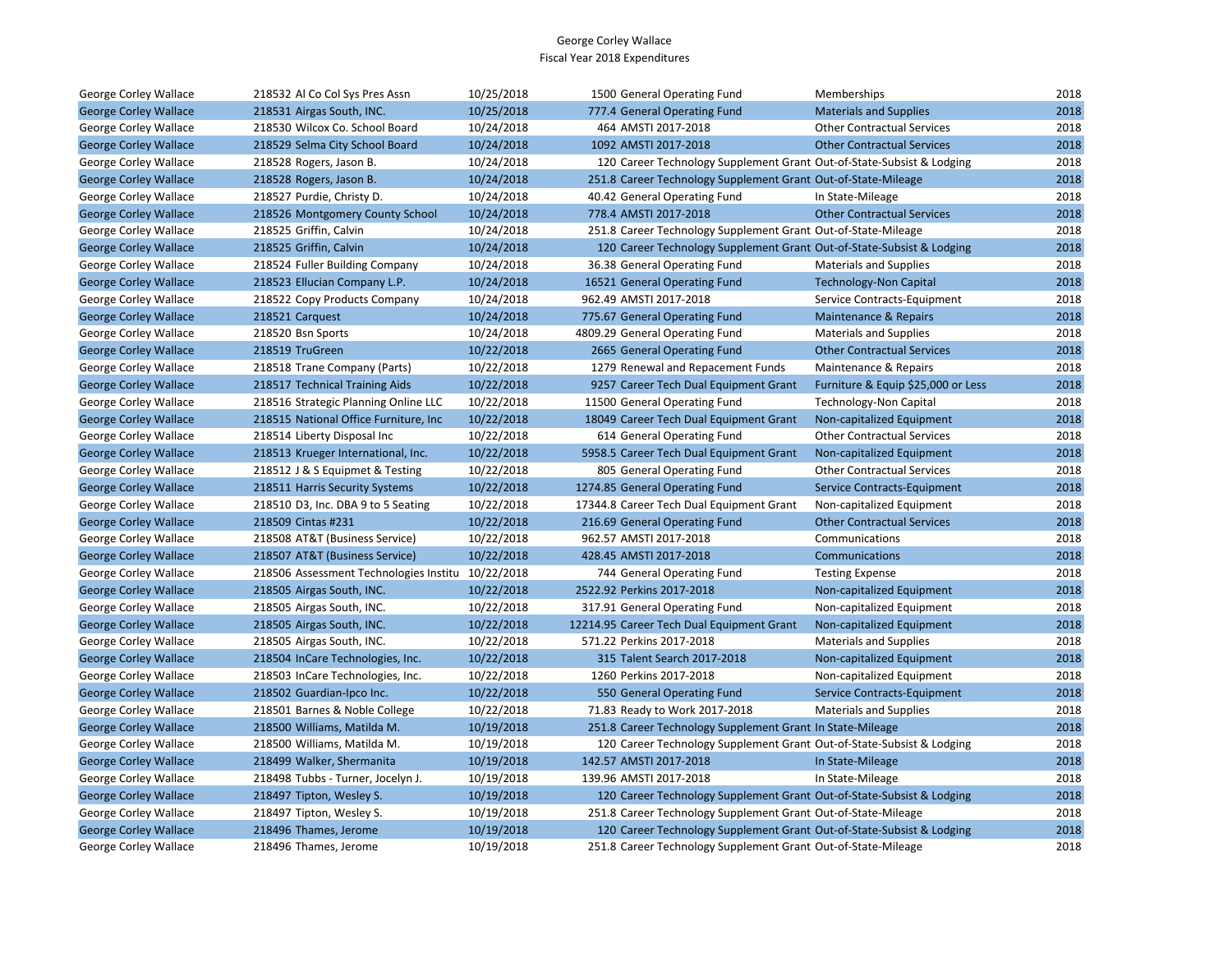| <b>George Corley Wallace</b> | 218495 Tarver, Otis             | 10/19/2018 | 120 Career Technology Supplement Grant Out-of-State-Subsist & Lodging |                                     | 2018 |
|------------------------------|---------------------------------|------------|-----------------------------------------------------------------------|-------------------------------------|------|
| George Corley Wallace        | 218495 Tarver, Otis             | 10/19/2018 | 251.8 Career Technology Supplement Grant Out-of-State-Mileage         |                                     | 2018 |
| <b>George Corley Wallace</b> | 218494 Powe, Dea W.             | 10/19/2018 | 276 AMSTI 2017-2018                                                   | In State-Mileage                    | 2018 |
| George Corley Wallace        | 218493 Pettway, Clarence J.     | 10/19/2018 | 144.42 AMSTI 2017-2018                                                | In State-Mileage                    | 2018 |
| <b>George Corley Wallace</b> | 218492 Maynard, Cooper & Gale   | 10/19/2018 | 206.05 General Operating Fund                                         | <b>Legal Services</b>               | 2018 |
| George Corley Wallace        | 218491 Lewis, Jarrin C.         | 10/19/2018 | 120 Career Technology Supplement Grant Out-of-State-Subsist & Lodging |                                     | 2018 |
| <b>George Corley Wallace</b> | 218491 Lewis, Jarrin C.         | 10/19/2018 | 251.8 Career Technology Supplement Grant Out-of-State-Mileage         |                                     | 2018 |
| George Corley Wallace        | 218490 Kimbrough, Brandon O.    | 10/19/2018 | 251.8 Career Technology Supplement Grant Out-of-State-Mileage         |                                     | 2018 |
| <b>George Corley Wallace</b> | 218490 Kimbrough, Brandon O.    | 10/19/2018 | 120 Career Technology Supplement Grant Out-of-State-Subsist & Lodging |                                     | 2018 |
| George Corley Wallace        | 218489 Kennedy, Regina S.       | 10/19/2018 | 99.95 AMSTI 2017-2018                                                 | In State-Mileage                    | 2018 |
| <b>George Corley Wallace</b> | 218489 Kennedy, Regina S.       | 10/19/2018 | 170 AMSTI 2017-2018                                                   | In State-Ovrnite Per diem           | 2018 |
| George Corley Wallace        | 218488 Inge, Deandres G.        | 10/19/2018 | 58.15 AMSTI 2017-2018                                                 | In State-Mileage                    | 2018 |
| <b>George Corley Wallace</b> | 218487 Casby, Aaron L.          | 10/19/2018 | 117.94 AMSTI 2017-2018                                                | In State-Mileage                    | 2018 |
| George Corley Wallace        | 218486 Barnes & Noble College   | 10/19/2018 | 31.14 General Operating Fund                                          | <b>Internal Purchases</b>           | 2018 |
| <b>George Corley Wallace</b> | 218485 Barnes & Noble College   | 10/19/2018 | 39.98 General Operating Fund                                          | <b>Internal Purchases</b>           | 2018 |
| George Corley Wallace        | 218484 Zaxby'S                  | 10/18/2018 | 115.98 General Operating Fund                                         | <b>Materials and Supplies</b>       | 2018 |
| <b>George Corley Wallace</b> | 218483 Zaxby'S                  | 10/18/2018 | 115.98 General Operating Fund                                         | <b>Materials and Supplies</b>       | 2018 |
| George Corley Wallace        | 218482 Williams, Brian          | 10/18/2018 | 80 General Operating Fund                                             | <b>Other Contractual Services</b>   | 2018 |
| <b>George Corley Wallace</b> | 218481 Wex Bank                 | 10/18/2018 | 1322.94 General Operating Fund                                        | Gasoline & Oil-Motor Vehicle        | 2018 |
| George Corley Wallace        | 218480 Turner, Herman W.        | 10/18/2018 | 180 General Operating Fund                                            | In State-Other Travel Exp           | 2018 |
| <b>George Corley Wallace</b> | 218479 Turner, Herman W.        | 10/18/2018 | 360 General Operating Fund                                            | In State-Other Travel Exp           | 2018 |
| George Corley Wallace        | 218478 Subway                   | 10/18/2018 | 18.99 General Operating Fund                                          | <b>Materials and Supplies</b>       | 2018 |
| <b>George Corley Wallace</b> | 218477 Subway                   | 10/18/2018 | 18.99 General Operating Fund                                          | <b>Materials and Supplies</b>       | 2018 |
| George Corley Wallace        | 218476 Southernlinc Wireless    | 10/18/2018 | 342.01 General Operating Fund                                         | Communications                      | 2018 |
| <b>George Corley Wallace</b> | 218475 Scott, Gracie E.         | 10/18/2018 | 80 General Operating Fund                                             | <b>Other Contractual Services</b>   | 2018 |
| George Corley Wallace        | 218474 RegisterBlast, LLC       | 10/18/2018 | 2400 General Operating Fund                                           | <b>Technology-Non Capital</b>       | 2018 |
| <b>George Corley Wallace</b> | 218473 Pickett, Robert          | 10/18/2018 | 110 General Operating Fund                                            | <b>Other Professional Fees</b>      | 2018 |
| George Corley Wallace        | 218472 Pettway, Clarence J.     | 10/18/2018 | 58.4 AMSTI 2017-2018                                                  | In State-Mileage                    | 2018 |
| <b>George Corley Wallace</b> | 218471 Mitchell, James M.       | 10/18/2018 | 300 General Operating Fund                                            | In State-Ovrnite Per diem           | 2018 |
| George Corley Wallace        | 218470 Miller, Demetrius        | 10/18/2018 | 110 General Operating Fund                                            | <b>Other Professional Fees</b>      | 2018 |
| <b>George Corley Wallace</b> | 218469 Loggins, Eddie           | 10/18/2018 | 110 General Operating Fund                                            | <b>Other Professional Fees</b>      | 2018 |
| George Corley Wallace        | 218468 Kennedy, Regina S.       | 10/18/2018 | 62.57 AMSTI 2017-2018                                                 | In State-Mileage                    | 2018 |
| <b>George Corley Wallace</b> | 218467 Evans, Duane A.          | 10/18/2018 | 190 General Operating Fund                                            | In State-Other Travel Exp           | 2018 |
| George Corley Wallace        | 218466 Evans, Duane A.          | 10/18/2018 | 380 General Operating Fund                                            | In State-Other Travel Exp           | 2018 |
| <b>George Corley Wallace</b> | 218465 Cintas #231              | 10/18/2018 | 433.38 General Operating Fund                                         | <b>Other Contractual Services</b>   | 2018 |
| George Corley Wallace        | 218464 Casby, Aaron L.          | 10/18/2018 | 90.85 AMSTI 2017-2018                                                 | In State-Mileage                    | 2018 |
| <b>George Corley Wallace</b> | 218463 Booker, Kenith           | 10/18/2018 | 110 General Operating Fund                                            | <b>Other Professional Fees</b>      | 2018 |
| George Corley Wallace        | 218462 Alade                    | 10/18/2018 | 30 General Operating Fund                                             | Memberships                         | 2018 |
| <b>George Corley Wallace</b> | 218462 Alade                    | 10/18/2018 | 170 General Operating Fund                                            | In State-Registration               | 2018 |
| George Corley Wallace        | 218461 Alabama Power Company    | 10/18/2018 | 74043.49 General Operating Fund                                       | Electricity                         | 2018 |
| <b>George Corley Wallace</b> | 218291 The Solutions Team       | 10/17/2018 | 379 General Operating Fund                                            | <b>Technology-Non Capital</b>       | 2018 |
| George Corley Wallace        | 218290 St. Of Al. Dept. Of Fin. | 10/17/2018 | 966.56 General Operating Fund                                         | Communications                      | 2018 |
| <b>George Corley Wallace</b> | 218289 Raycom Media Inc         | 10/17/2018 | 1500 General Operating Fund                                           | <b>Advertising &amp; Promotions</b> | 2018 |
| George Corley Wallace        | 218288 Publishers Warehouse     | 10/17/2018 | 2853.51 AMSTI 2017-2018                                               | <b>Materials and Supplies</b>       | 2018 |
| <b>George Corley Wallace</b> | 218287 Plagix LLC               | 10/17/2018 | 2835.3 General Operating Fund                                         | <b>Technology-Non Capital</b>       | 2018 |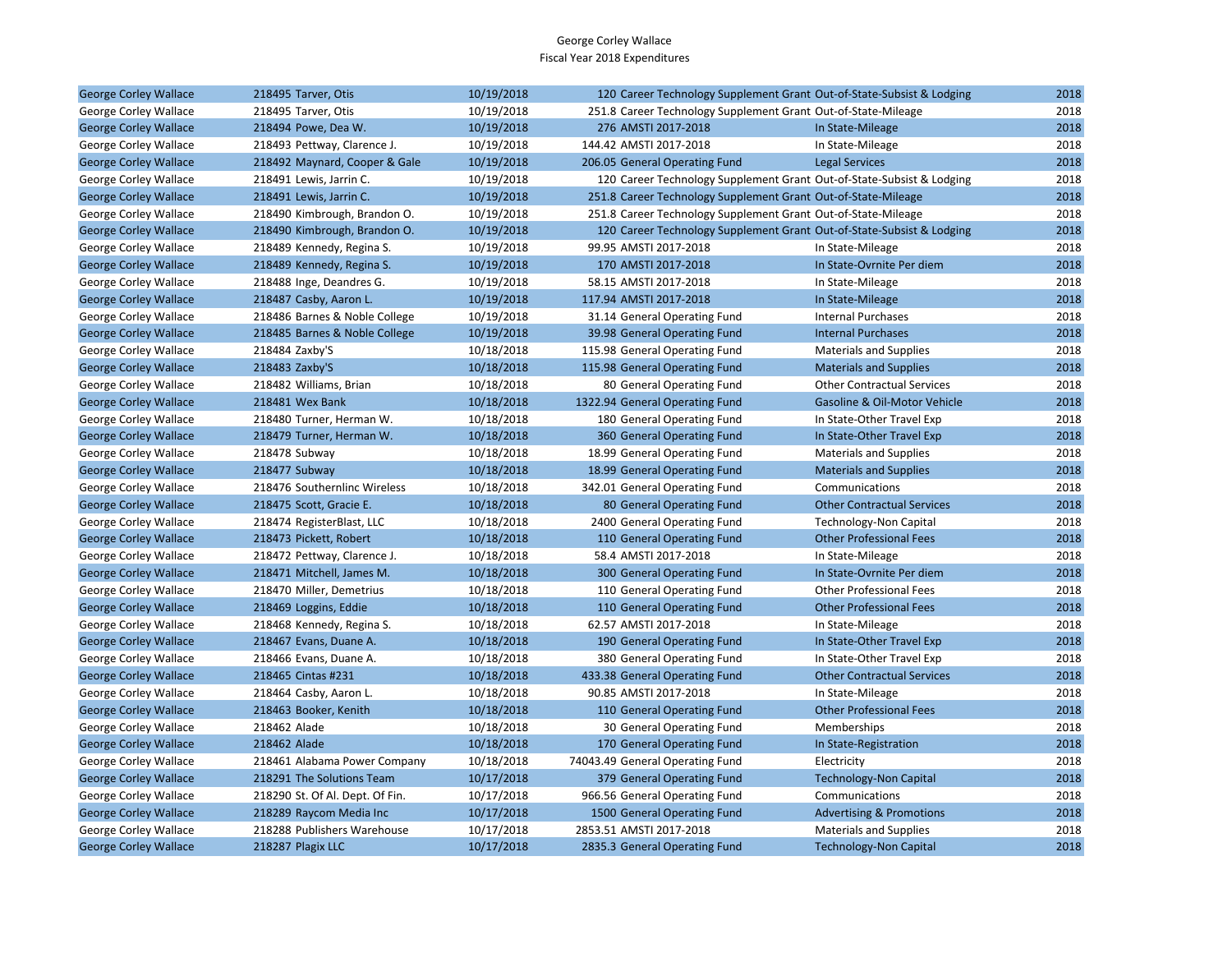| George Corley Wallace        | 218286 Montgomery County School                     | 10/17/2018 | 194.6 AMSTI 2017-2018              | <b>Other Contractual Services</b>   | 2018 |
|------------------------------|-----------------------------------------------------|------------|------------------------------------|-------------------------------------|------|
| <b>George Corley Wallace</b> | 218285 First Cahawba Bankcard                       | 10/17/2018 | 127.49 General Operating Fund      | Memberships                         | 2018 |
| George Corley Wallace        | 218285 First Cahawba Bankcard                       | 10/17/2018 | 518.19 General Operating Fund      | Out-of-State-Subsist & Lodging      | 2018 |
| <b>George Corley Wallace</b> | 218285 First Cahawba Bankcard                       | 10/17/2018 | 496.94 General Operating Fund      | <b>Materials and Supplies</b>       | 2018 |
| George Corley Wallace        | 218285 First Cahawba Bankcard                       | 10/17/2018 | 220.72 Ready to Work 2017-2018     | In State-Other Travel Exp           | 2018 |
| <b>George Corley Wallace</b> | 218285 First Cahawba Bankcard                       | 10/17/2018 | 1827.2 General Operating Fund      | <b>Out-of-State-Commercl Trans</b>  | 2018 |
| George Corley Wallace        | 218285 First Cahawba Bankcard                       | 10/17/2018 | 1020 General Operating Fund        | <b>Technology-Non Capital</b>       | 2018 |
| <b>George Corley Wallace</b> | 218285 First Cahawba Bankcard                       | 10/17/2018 | 1862 General Operating Fund        | In State-Registration               | 2018 |
| George Corley Wallace        | 218284 Berney Office Solutions                      | 10/17/2018 | 67.7 Talent Search 2017-2018       | Service Contracts-Equipment         | 2018 |
| <b>George Corley Wallace</b> | 218283 AspirEDU, Inc.                               | 10/17/2018 | 9790 General Operating Fund        | <b>Technology-Non Capital</b>       | 2018 |
| George Corley Wallace        | 218282 Alabama Telecasters, Inc.                    | 10/17/2018 | 3000 General Operating Fund        | <b>Advertising &amp; Promotions</b> | 2018 |
| <b>George Corley Wallace</b> | 218281 Walker, Shermanita                           | 10/12/2018 | 279.75 AMSTI 2017-2018             | In State-Mileage                    | 2018 |
| George Corley Wallace        | 218280 Tubbs - Turner, Jocelyn J.                   | 10/12/2018 | 179.36 AMSTI 2017-2018             | In State-Mileage                    | 2018 |
| <b>George Corley Wallace</b> | 218279 St. Of Al. Dept. Of Fin.                     | 10/12/2018 | 84806 General Operating Fund       | Insurance & Bonding                 | 2018 |
| George Corley Wallace        | 218278 Spicer, Chandra                              | 10/12/2018 | 136.52 AMSTI 2017-2018             | In State-Mileage                    | 2018 |
| <b>George Corley Wallace</b> | 218277 Southernlinc Wireless                        | 10/12/2018 | 42.4 General Operating Fund        | Communications                      | 2018 |
| George Corley Wallace        | 218276 Powe, Dea W.                                 | 10/12/2018 | 102.13 AMSTI 2017-2018             | In State-Mileage                    | 2018 |
| <b>George Corley Wallace</b> | 218275 McGriff, Seibels & Willia                    | 10/12/2018 | 1099 General Operating Fund        | Insurance & Bonding                 | 2018 |
| George Corley Wallace        | 218274 Jones Interstate Tire                        | 10/12/2018 | 65 General Operating Fund          | Maintenance & Repairs               | 2018 |
| <b>George Corley Wallace</b> | 218273 Jackson, Teresa A.                           | 10/12/2018 | 97.5 General Operating Fund        | <b>Other Contractual Services</b>   | 2018 |
| George Corley Wallace        | 218272 Jackson, Brandy R.                           | 10/12/2018 | 97.5 General Operating Fund        | <b>Other Contractual Services</b>   | 2018 |
| <b>George Corley Wallace</b> | 218271 Inge, Deandres G.                            | 10/12/2018 | 214.96 AMSTI 2017-2018             | In State-Mileage                    | 2018 |
| George Corley Wallace        | 218270 Gourdine, Jimmetta                           | 10/12/2018 | 157.5 General Operating Fund       | <b>Other Contractual Services</b>   | 2018 |
| <b>George Corley Wallace</b> | 218269 Gordon, Rachel L.                            | 10/12/2018 | 550 Student Support Services 17-18 | In State-Other Travel Exp           | 2018 |
| George Corley Wallace        | 218268 FedEx                                        | 10/12/2018 | 30.87 General Operating Fund       | Postage                             | 2018 |
| <b>George Corley Wallace</b> | 218267 FedEx                                        | 10/12/2018 | 51.42 AMSTI 2017-2018              | Postage                             | 2018 |
| George Corley Wallace        | 218266 Evans, Duane A.                              | 10/12/2018 | 532 General Operating Fund         | In State-Other Travel Exp           | 2018 |
| <b>George Corley Wallace</b> | 218265 Ballard Brothers Electronic Servi 10/12/2018 |            | 250 General Operating Fund         | Maintenance & Repairs               | 2018 |
| George Corley Wallace        | 218264 Allen, Bertha Y.                             | 10/12/2018 | 74.61 AMSTI 2017-2018              | In State-Mileage                    | 2018 |
| <b>George Corley Wallace</b> | 218263 Alabama Deans of Student Affair 10/12/2018   |            | 25 General Operating Fund          | In State-Registration               | 2018 |
| George Corley Wallace        | 218262 Alabama Community College Sy 10/12/2018      |            | 64106 General Operating Fund       | <b>Tuition Revenue</b>              | 2018 |
| <b>George Corley Wallace</b> | 218261 Wilcox Co. School Board                      | 10/12/2018 | 174 AMSTI 2017-2018                | <b>Other Contractual Services</b>   | 2018 |
| George Corley Wallace        | 218260 Tubbs - Turner, Jocelyn J.                   | 10/12/2018 | 149.06 AMSTI 2017-2018             | In State-Mileage                    | 2018 |
| <b>George Corley Wallace</b> | 218259 Spicer, Chandra                              | 10/12/2018 | 63.77 AMSTI 2017-2018              | In State-Mileage                    | 2018 |
| George Corley Wallace        | 218258 Sherwin Williams                             | 10/12/2018 | 47.75 General Operating Fund       | <b>Materials and Supplies</b>       | 2018 |
| <b>George Corley Wallace</b> | 218257 Selma Water Works Board                      | 10/12/2018 | 2723.42 General Operating Fund     | Water & Sewer                       | 2018 |
| George Corley Wallace        | 218256 Selma City School Board                      | 10/12/2018 | 910 AMSTI 2017-2018                | <b>Other Contractual Services</b>   | 2018 |
| <b>George Corley Wallace</b> | 218255 Pullum, Quanda C.                            | 10/12/2018 | 24.04 AMSTI 2017-2018              | In State-Mileage                    | 2018 |
| George Corley Wallace        | 218254 Powe, Dea W.                                 | 10/12/2018 | 154.78 AMSTI 2017-2018             | In State-Mileage                    | 2018 |
| <b>George Corley Wallace</b> | 218254 Powe, Dea W.                                 | 10/12/2018 | 400 AMSTI 2017-2018                | In State-Ovrnite Per diem           | 2018 |
| George Corley Wallace        | 218253 Pitney Bowes                                 | 10/12/2018 | 3241.83 General Operating Fund     | Rent - Equipment                    | 2018 |
| <b>George Corley Wallace</b> | 218252 Perry Co. B.O.E.                             | 10/12/2018 | 300 AMSTI 2017-2018                | <b>Other Contractual Services</b>   | 2018 |
| George Corley Wallace        | 218251 PEEHIP                                       | 10/12/2018 | 2400 General Operating Fund        | Health Insurance-Institution Share  | 2018 |
| <b>George Corley Wallace</b> | 218250 Meadows Tire Co                              | 10/12/2018 | 10 General Operating Fund          | <b>Maintenance &amp; Repairs</b>    | 2018 |
| George Corley Wallace        | 218249 Lowndes County Board of Educa                | 10/12/2018 | 561 AMSTI 2017-2018                | <b>Other Contractual Services</b>   | 2018 |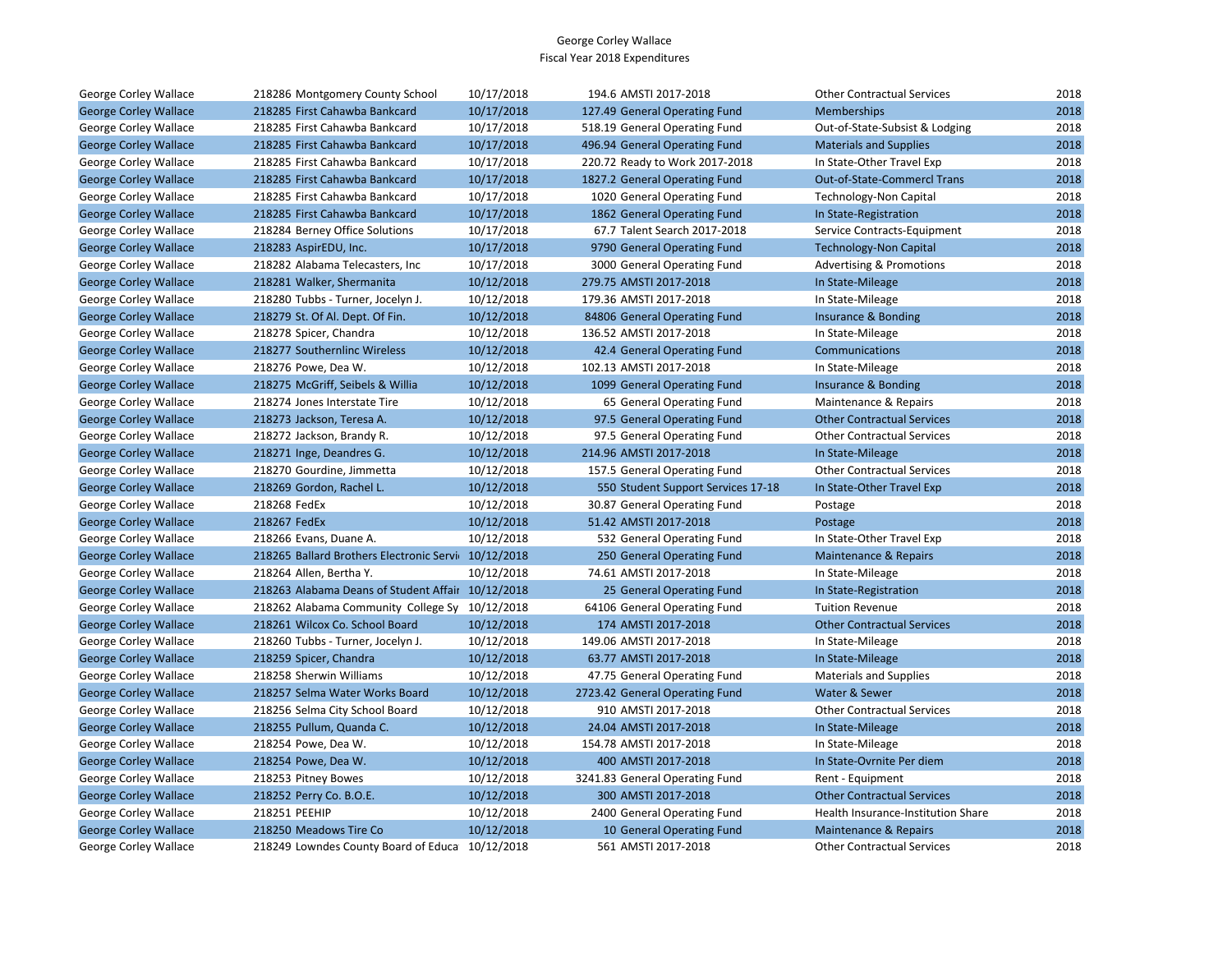| <b>George Corley Wallace</b> | 218248 Lewis Pest Control Inc.    | 10/12/2018 | 60 General Operating Fund           | <b>Other Contractual Services</b> | 2018 |
|------------------------------|-----------------------------------|------------|-------------------------------------|-----------------------------------|------|
| George Corley Wallace        | 218247 Kennedy, Regina S.         | 10/12/2018 | 217.35 AMSTI 2017-2018              | In State-Mileage                  | 2018 |
| <b>George Corley Wallace</b> | 218247 Kennedy, Regina S.         | 10/12/2018 | 300 AMSTI 2017-2018                 | In State-Ovrnite Per diem         | 2018 |
| George Corley Wallace        | 218246 Jones Interstate Tire      | 10/12/2018 | 92.49 General Operating Fund        | Maintenance & Repairs             | 2018 |
| <b>George Corley Wallace</b> | 218245 Fuller Building Company    | 10/12/2018 | 34.84 General Operating Fund        | <b>Materials and Supplies</b>     | 2018 |
| George Corley Wallace        | 218244 Dallas County Board Of Ed  | 10/12/2018 | 296.25 AMSTI 2017-2018              | <b>Other Contractual Services</b> | 2018 |
| <b>George Corley Wallace</b> | 218243 Coty, Mark L.              | 10/12/2018 | 71.18 AMSTI 2017-2018               | In State-Mileage                  | 2018 |
| George Corley Wallace        | 218242 Casby, Aaron L.            | 10/12/2018 | 78.53 AMSTI 2017-2018               | In State-Mileage                  | 2018 |
| <b>George Corley Wallace</b> | 218241 Asphalt Contractors, Inc.  | 10/12/2018 | 365.44 Renewal and Repacement Funds | Maintenance & Repairs             | 2018 |
| George Corley Wallace        | 218240 Advanced Disposal          | 10/12/2018 | 220.36 General Operating Fund       | <b>Other Contractual Services</b> | 2018 |
| <b>George Corley Wallace</b> | 218239 Williams, Brian            | 10/8/2018  | 160 General Operating Fund          | <b>Other Contractual Services</b> | 2018 |
| George Corley Wallace        | 218238 Wilcox Co. School Board    | 10/8/2018  | 174 AMSTI 2017-2018                 | <b>Other Contractual Services</b> | 2018 |
| <b>George Corley Wallace</b> | 218237 Walker, Shermanita         | 10/8/2018  | 133.63 AMSTI 2017-2018              | In State-Mileage                  | 2018 |
| George Corley Wallace        | 218236 Verizon Wireless           | 10/8/2018  | 600.15 AMSTI 2017-2018              | Communications                    | 2018 |
| <b>George Corley Wallace</b> | 218236 Verizon Wireless           | 10/8/2018  | 120.03 General Operating Fund       | Communications                    | 2018 |
| George Corley Wallace        | 218235 Tri County Rental          | 10/8/2018  | 1596.8 General Operating Fund       | Rent - Equipment                  | 2018 |
| <b>George Corley Wallace</b> | 218234 Screenco Enterprises       | 10/8/2018  | 550 General Operating Fund          | <b>Materials and Supplies</b>     | 2018 |
| George Corley Wallace        | 218233 Rountree Electric Supply   | 10/8/2018  | 427.96 General Operating Fund       | <b>Materials and Supplies</b>     | 2018 |
| <b>George Corley Wallace</b> | 218232 Roberson, Erika M.         | 10/8/2018  | 71.29 AMSTI 2017-2018               | In State-Mileage                  | 2018 |
| George Corley Wallace        | 218231 Pettway, Clarence J.       | 10/8/2018  | 84.73 AMSTI 2017-2018               | In State-Mileage                  | 2018 |
| <b>George Corley Wallace</b> | 218230 Office Depot               | 10/8/2018  | 58.52 General Operating Fund        | <b>Materials and Supplies</b>     | 2018 |
| George Corley Wallace        | 218229 Moore-Stewart              | 10/8/2018  | 625.17 General Operating Fund       | Maintenance & Repairs             | 2018 |
| <b>George Corley Wallace</b> | 218228 Montgomery County School   | 10/8/2018  | 681.1 AMSTI 2017-2018               | <b>Other Contractual Services</b> | 2018 |
| George Corley Wallace        | 218227 MedPro Waste Disposal, LLC | 10/8/2018  | 140 General Operating Fund          | <b>Other Contractual Services</b> | 2018 |
| <b>George Corley Wallace</b> | 218226 Lewis Pest Control Inc.    | 10/8/2018  | 465 General Operating Fund          | <b>Other Contractual Services</b> | 2018 |
| George Corley Wallace        | 218225 Galls, LLC                 | 10/8/2018  | 43.75 General Operating Fund        | <b>Materials and Supplies</b>     | 2018 |
| <b>George Corley Wallace</b> | 218224 Allen, Bertha Y.           | 10/8/2018  | 87.85 AMSTI 2017-2018               | In State-Mileage                  | 2018 |
| George Corley Wallace        | 218224 Allen, Bertha Y.           | 10/8/2018  | 400 AMSTI 2017-2018                 | In State-Ovrnite Per diem         | 2018 |
| <b>George Corley Wallace</b> | 218223 Alabama Power Company      | 10/8/2018  | 2929.04 General Operating Fund      | Electricity                       | 2018 |
| George Corley Wallace        | 218222 Alabama Power Company      | 10/8/2018  | 25.85 General Operating Fund        | Electricity                       | 2018 |
| <b>George Corley Wallace</b> | 218221 Airgas South, INC.         | 10/8/2018  | 735.52 General Operating Fund       | <b>Materials and Supplies</b>     | 2018 |
| George Corley Wallace        | 218214 Educator Benefits Corp.    | 10/1/2018  | 143.28 Payroll Clearing Fund        | <b>Misc Deductions Payable</b>    | 2018 |
| <b>George Corley Wallace</b> | 218213 Harper, April M.           | 10/1/2018  | 130 General Operating Fund          | In State-Other Travel Exp         | 2018 |
| George Corley Wallace        | 218212 Harper, April M.           | 10/1/2018  | 230 General Operating Fund          | In State-Other Travel Exp         | 2018 |
| <b>George Corley Wallace</b> | 218211 Harper, April M.           | 10/1/2018  | 270 General Operating Fund          | In State-Other Travel Exp         | 2018 |
| George Corley Wallace        | 218210 Harper, April M.           | 10/1/2018  | 260 General Operating Fund          | In State-Other Travel Exp         | 2018 |
| <b>George Corley Wallace</b> | 218209 Harper, April M.           | 10/1/2018  | 260 General Operating Fund          | In State-Other Travel Exp         | 2018 |
| George Corley Wallace        | 218208 Harper, April M.           | 10/1/2018  | 260 General Operating Fund          | In State-Other Travel Exp         | 2018 |
| <b>George Corley Wallace</b> | 218207 Harper, April M.           | 10/1/2018  | 230 General Operating Fund          | In State-Other Travel Exp         | 2018 |
| George Corley Wallace        | 218206 Harper, April M.           | 10/1/2018  | 130 General Operating Fund          | In State-Other Travel Exp         | 2018 |
| <b>George Corley Wallace</b> | 218205 Harper, April M.           | 10/1/2018  | 260 General Operating Fund          | In State-Other Travel Exp         | 2018 |
| George Corley Wallace        | 218204 Harper, April M.           | 10/1/2018  | 260 General Operating Fund          | In State-Other Travel Exp         | 2018 |
| <b>George Corley Wallace</b> | 218203 Harper, April M.           | 10/1/2018  | 260 General Operating Fund          | In State-Other Travel Exp         | 2018 |
| George Corley Wallace        | 218202 Elliott, Frank             | 10/1/2018  | 400 General Operating Fund          | In State-Other Travel Exp         | 2018 |
| <b>George Corley Wallace</b> | 218201 Elliott, Frank             | 10/1/2018  | 350 General Operating Fund          | In State-Other Travel Exp         | 2018 |